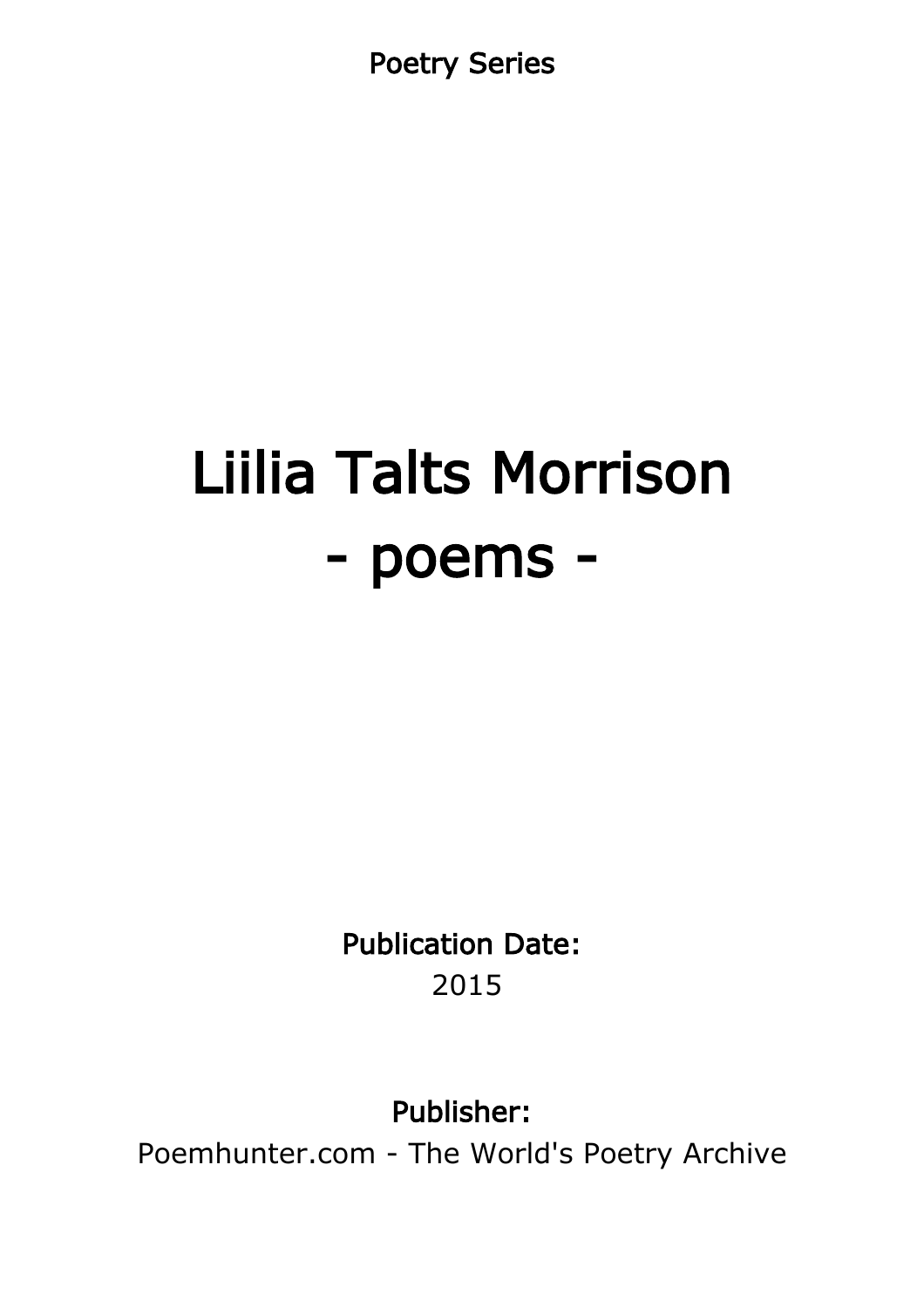# Liilia Talts Morrison(August 20,1937)

Liilia loves Florida, which is the subject of many of her poems and writings. Favorite themes: the spiritual life, simplicity, color, nature & its creatures and things fallen to the wayside.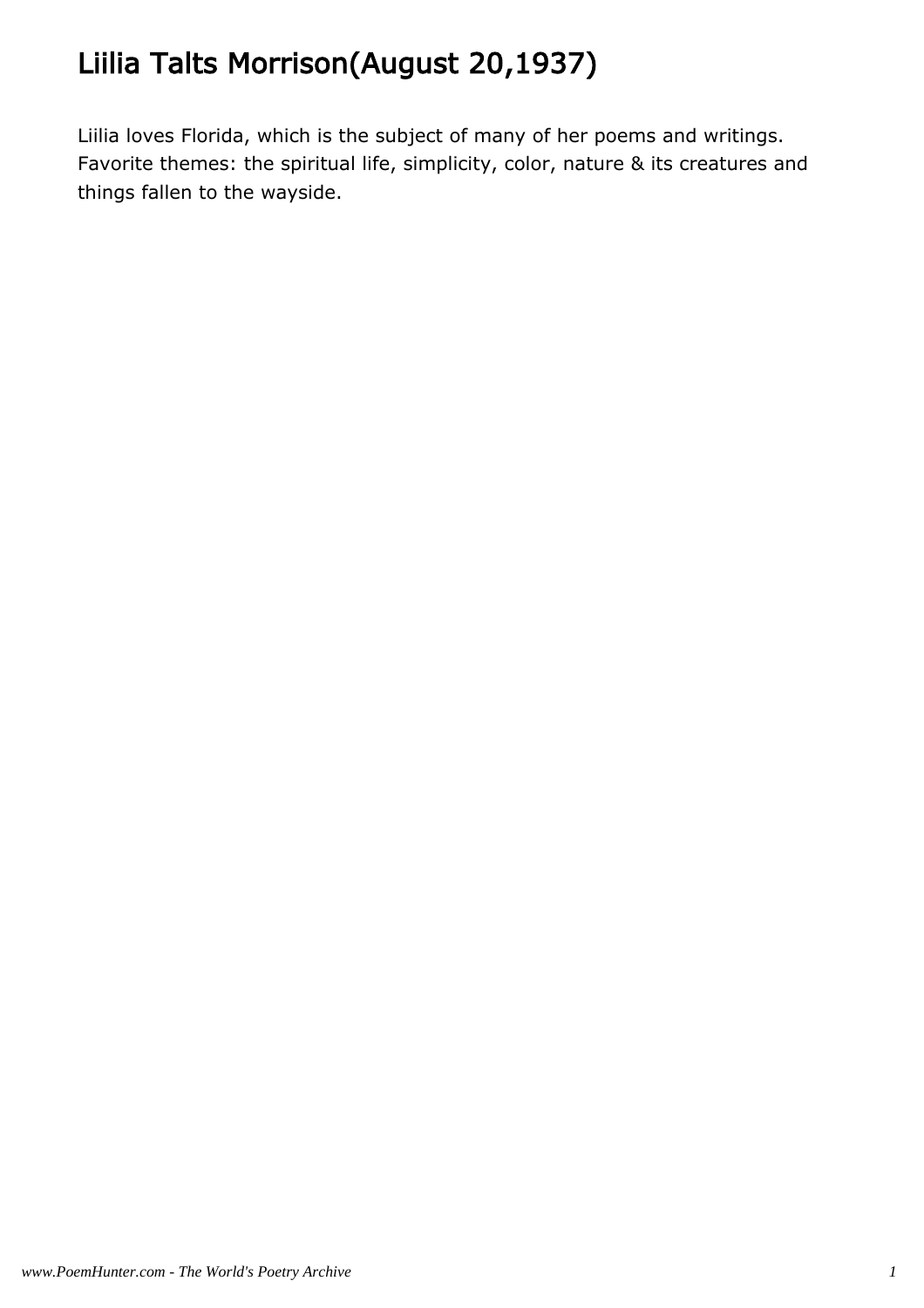### A Blind Cat

We wandered down a narrow lane My friends and I that day Just having lunched in a small bar That time had worn and frayed

The building was of ancient style Wood, paint much chipped and worn But this old restaurant hung on Though silent and forlorn

I felt the decades rolling back To times when things were slow When people stopped and talked a bit There was no rush to go

We laughed and chatted just as if The world was fun and jest For our lives were neatly boxed Far from this squalor's nest

I stepped aside and saw a cat A black one, sitting there So still, so dark, so unconcerned In midday dust and glare

When I approached, he did not move He did not seem to care If strangers stepped too close to him Of dangers unaware

His eyes I could not see at all When I approached this stray Two little slits were in the place Where cat eyes ought to lay

When I got home I became obsessed His image reoccurred Who hurt his eyes and silenced throat From cat meows and purrs?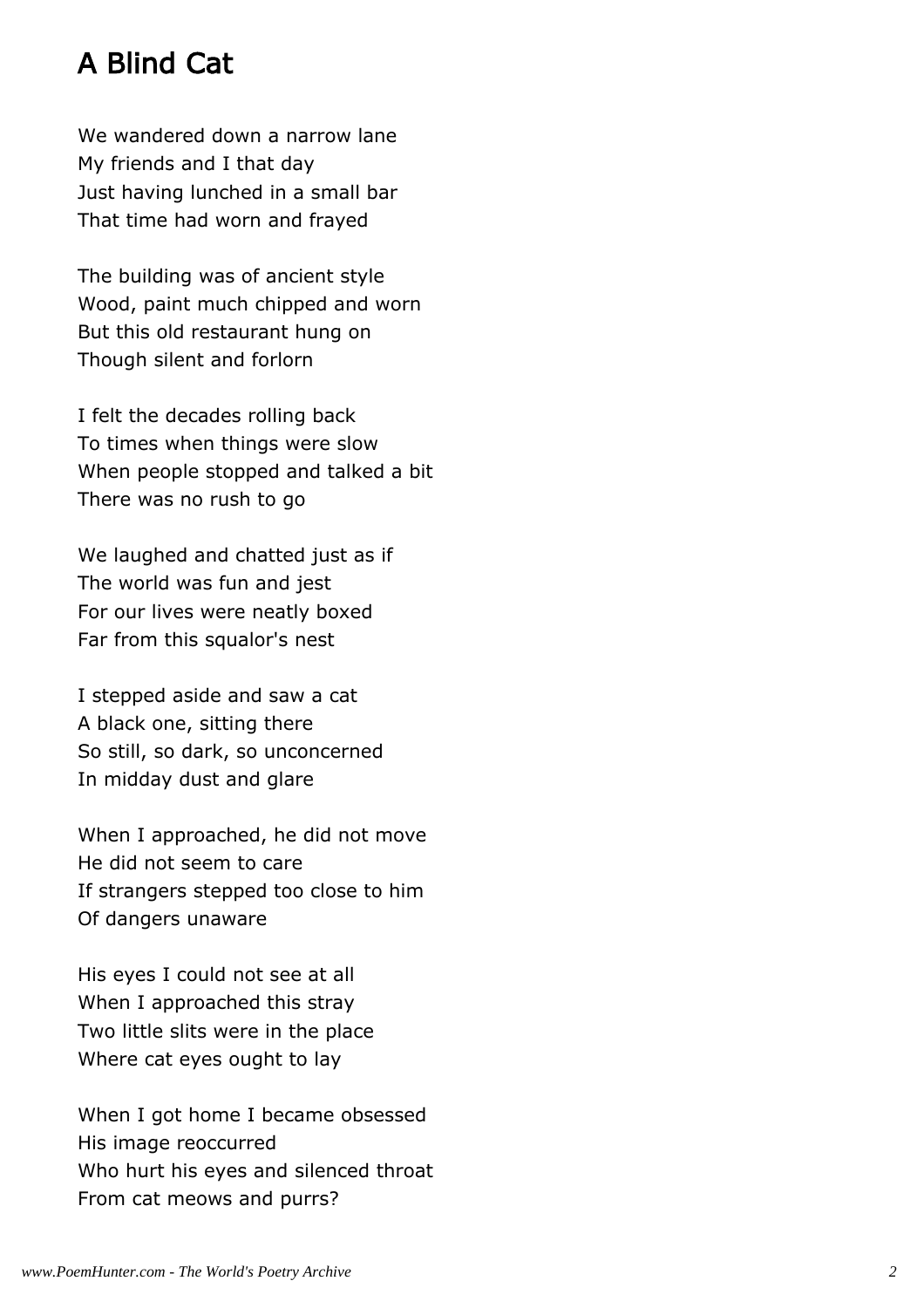It's odd how what had been a day Of fun with friends and glee Became compassion's gift of sight A blind cat made me see.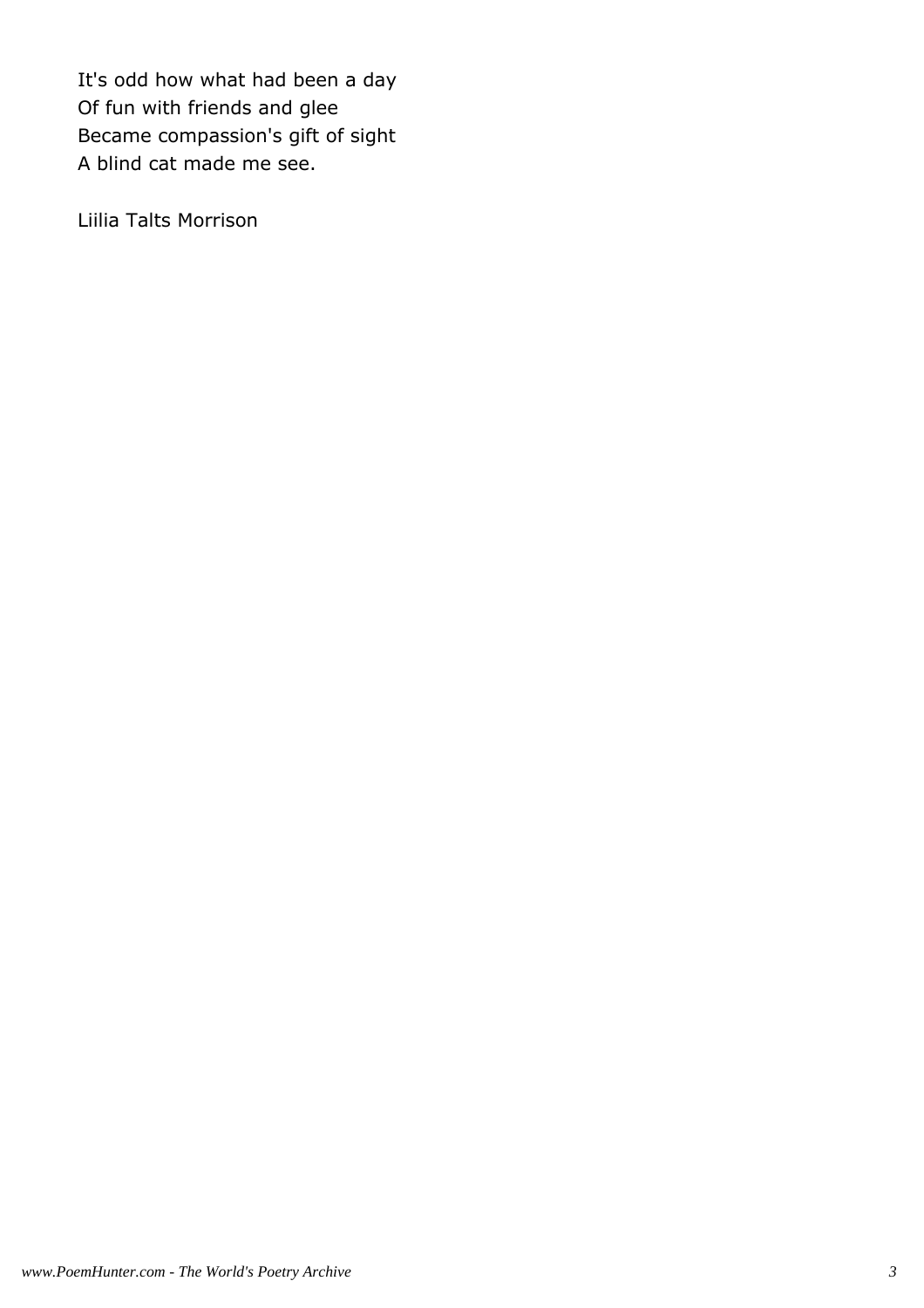## A Bright Hello

I went a'wandering downtown Where people milled around They seemed to while away the hours Some heading up, some down

There was the lawyer in a suit Who just had won a case He sat upon the bootblack's chair Success basked on his face

Then there were men, in shabby dress Who traded under wraps With greasy dollars passing hands Bound in addiction's traps

But most were just meek passersby Who worked at humble tasks Their clothes and eyes expressionless No pomp, no stealth, no masks

And then I saw the orchid man In sweaty vendor's clothes He peddled flowers for a trade Lined up in ordered rows

Then there appeared in his display A bright and distant glow I knew the one who made all blooms Had sent a bright " Hello. "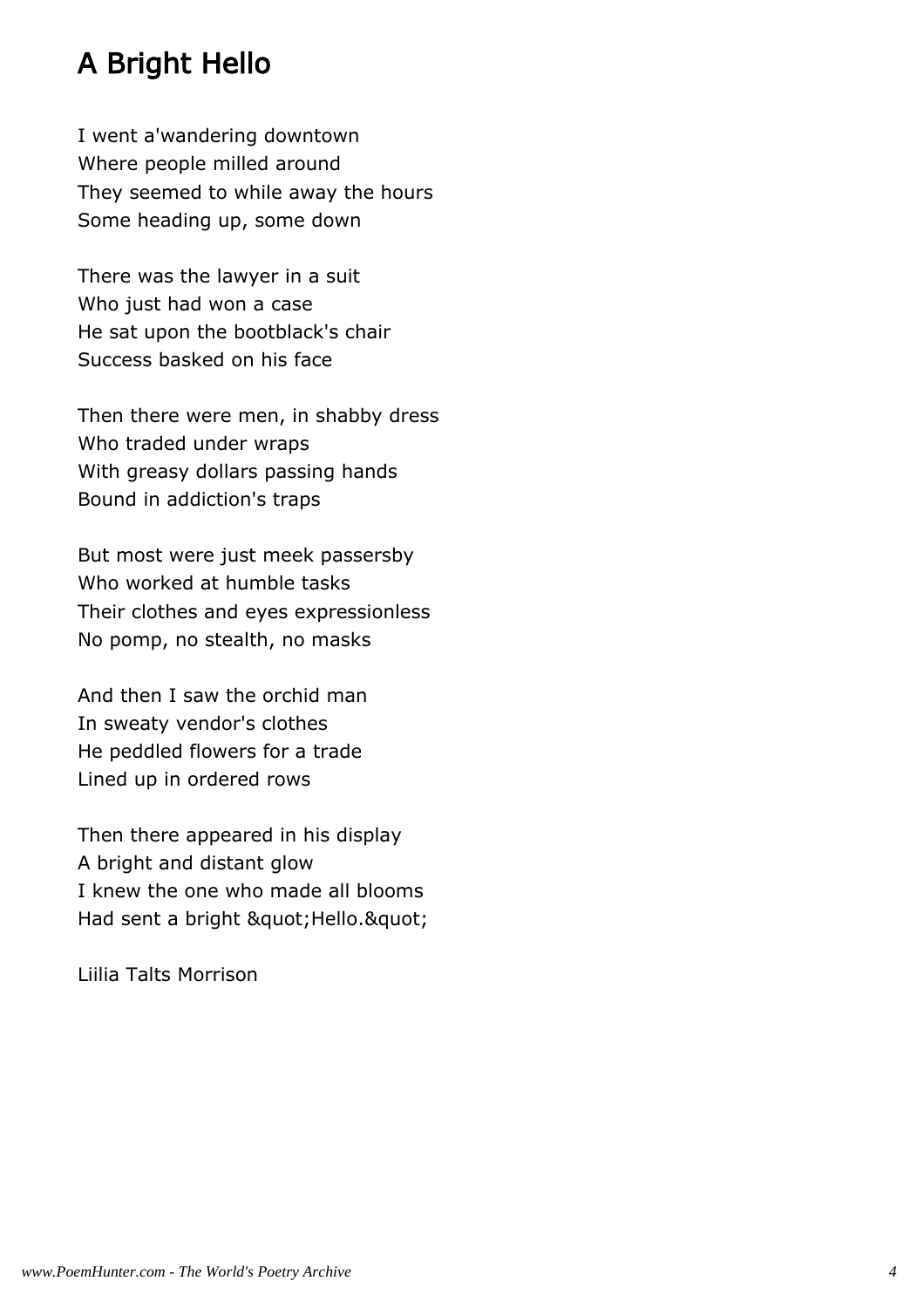#### A Bruised Deer

A smitten and bruised deer I hide in tall bushes, Too easily spotted By daylight. A prey.

In night's sober respite, I venture forth shyly, Smitten, side bleeding, From secrets of reeds.

Your wild woods enfolded With musk scented blossoms, While dew covered moonbeams Soon wove a tight cage.

I peeked at the sky Past glistening tree tops, Leaves dropping green diamonds, As soft feet drew near.

The panther was tawny, Its eyes understanding, Paws soft to the touch, Mouth's beauty sublime.

You took me in silence. For one frozen moment, Wood creatures in thickets Stopped trilling their songs.

When morning arose To a fresh quilt of dewdrops, It gently embraced A path touched by blood.

I cannot bear daytime, Too weak now to wander To hummingbirds flutter And mossy delights.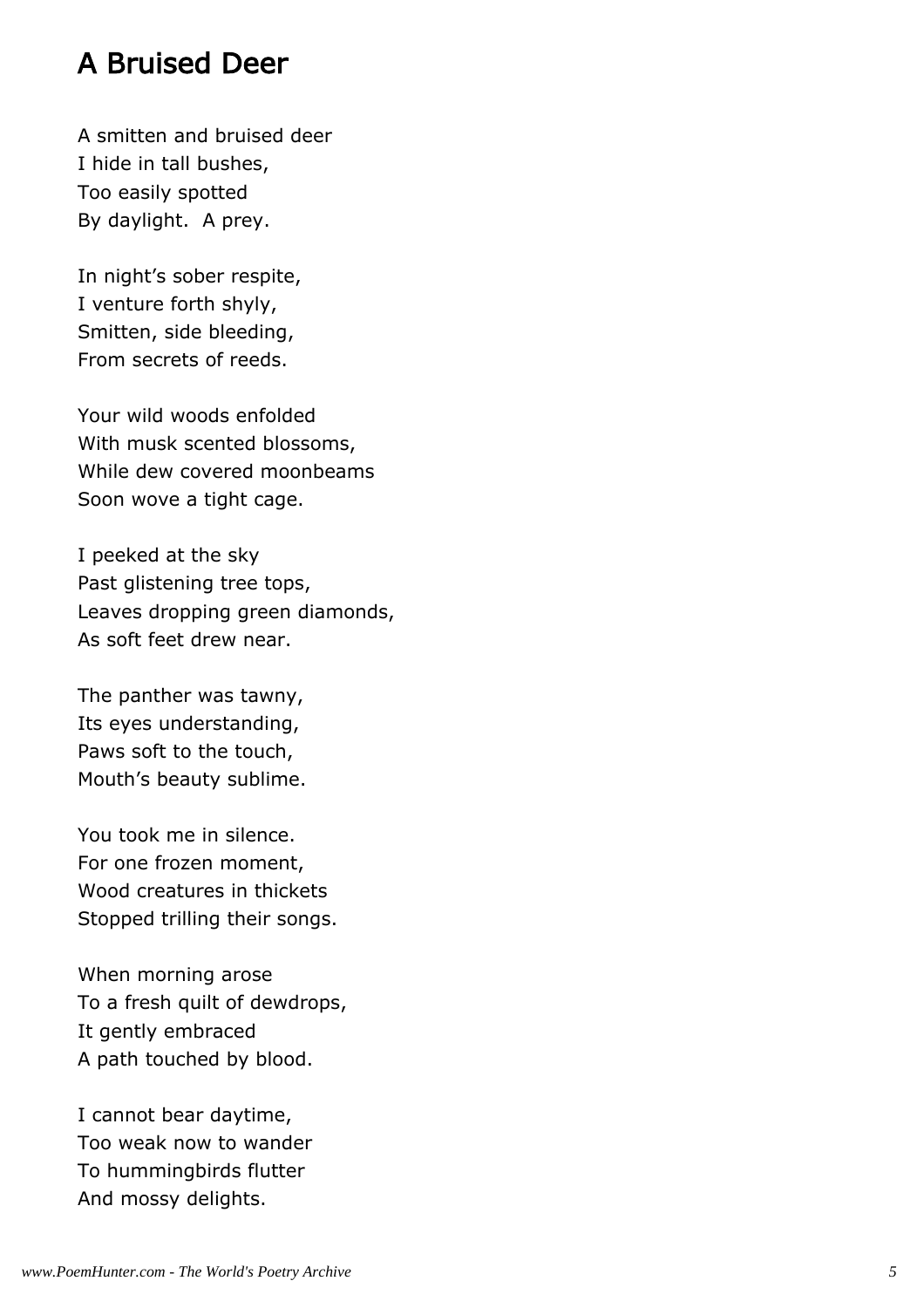My fate is to suffer The tearing of cobwebs, That silences birdsong In panther's dark play.

A smitten and bruised deer I hide in tall bushes, Too easily spotted By daylight. A prey.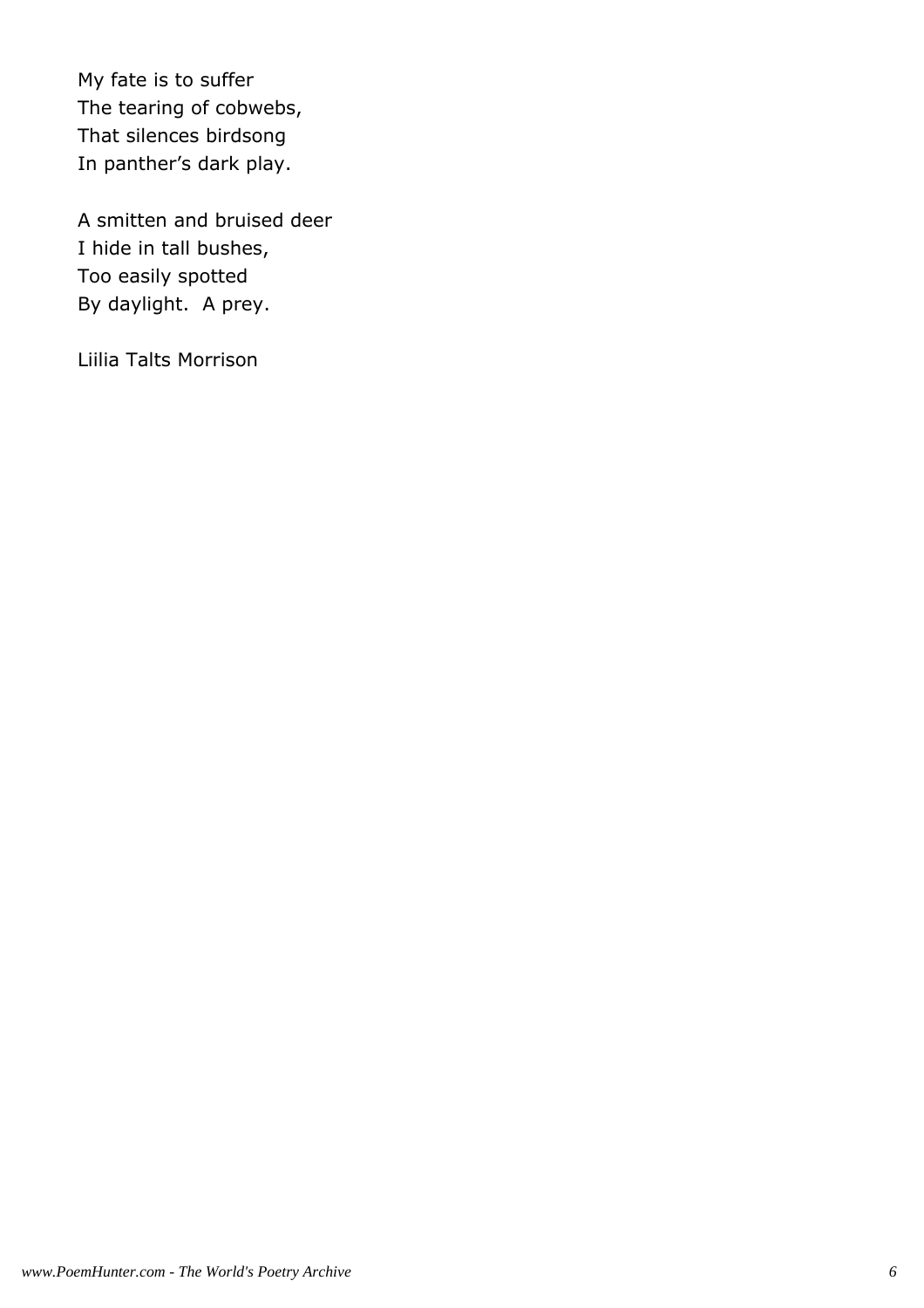# A Burning Love

As campfire flames still upward danced Full knowing they would die So was our fireside love a trance A doomed and searing lie

Rekindling your fair youthful dream I was to heal those scars That life had singed into your soul In Satan's lustful wars

And I believed what others deemed A hopeless, foolish quest To me this love of passion seemed A miracle, a test

I lick my wounds beside the hearth Where long dead embers lie Yet in my heart it all was worth The pain for us to try.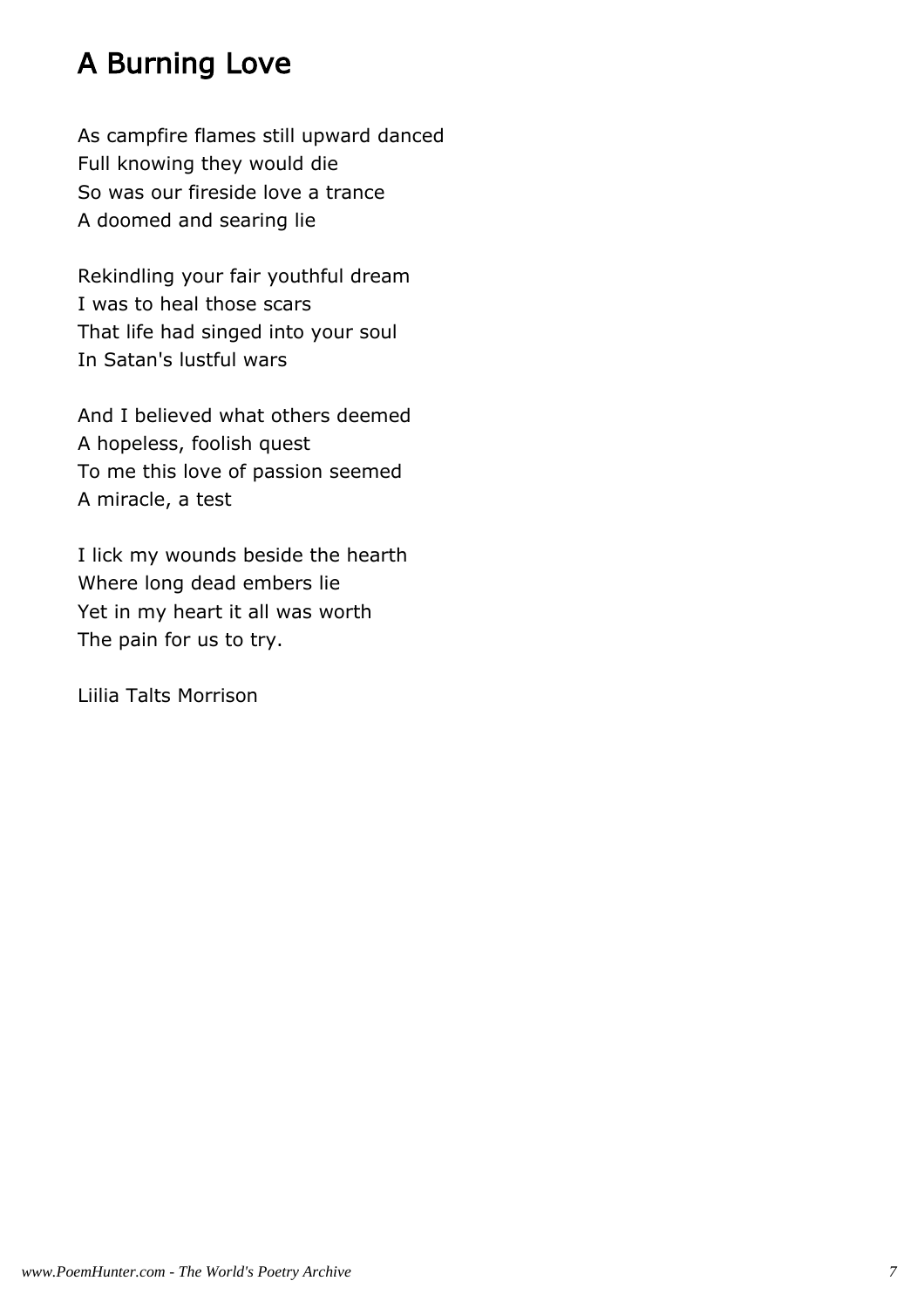# A Candle Burns

A candle burns and melts away its stately form transforming but to a fleeting memory of warmth and welcome glowing

All earthly forms one day descend into the soil below to follow cycles set of old as seasons come and go

Though candles and all forms of life soon end or ebb away new candles and new life ascend to herald a new day.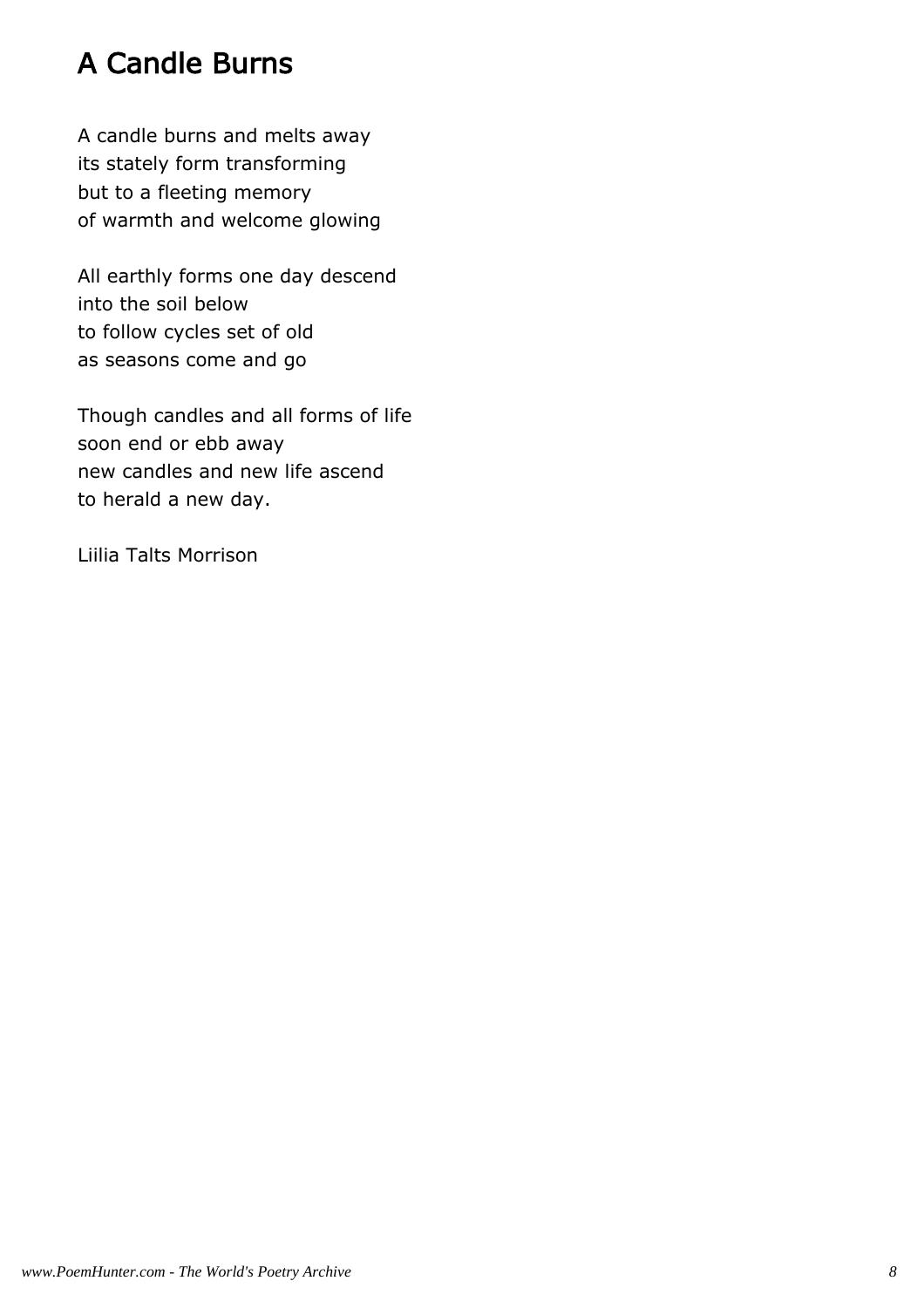# A Child's Wish

We were just little children In war torn wayside lanes Yet roses were still blooming In fields of pink and white

The little goats were grazing In yards of villagers Providing milk and cheeses When all the stores were closed

I wished that some kind housewife Would offer me a rose A pretty one and fragrant But none stretched forth her hand

I wondered what it felt like To drink some fresh, warm milk Or taste a slice of white cheese On bread so dark and thick

But none was there to offer A crumb or cup of milk For I was way too bashful And would have run away

We were just little children In war torn wayside lanes Yet roses were still blooming In fields of pink and white.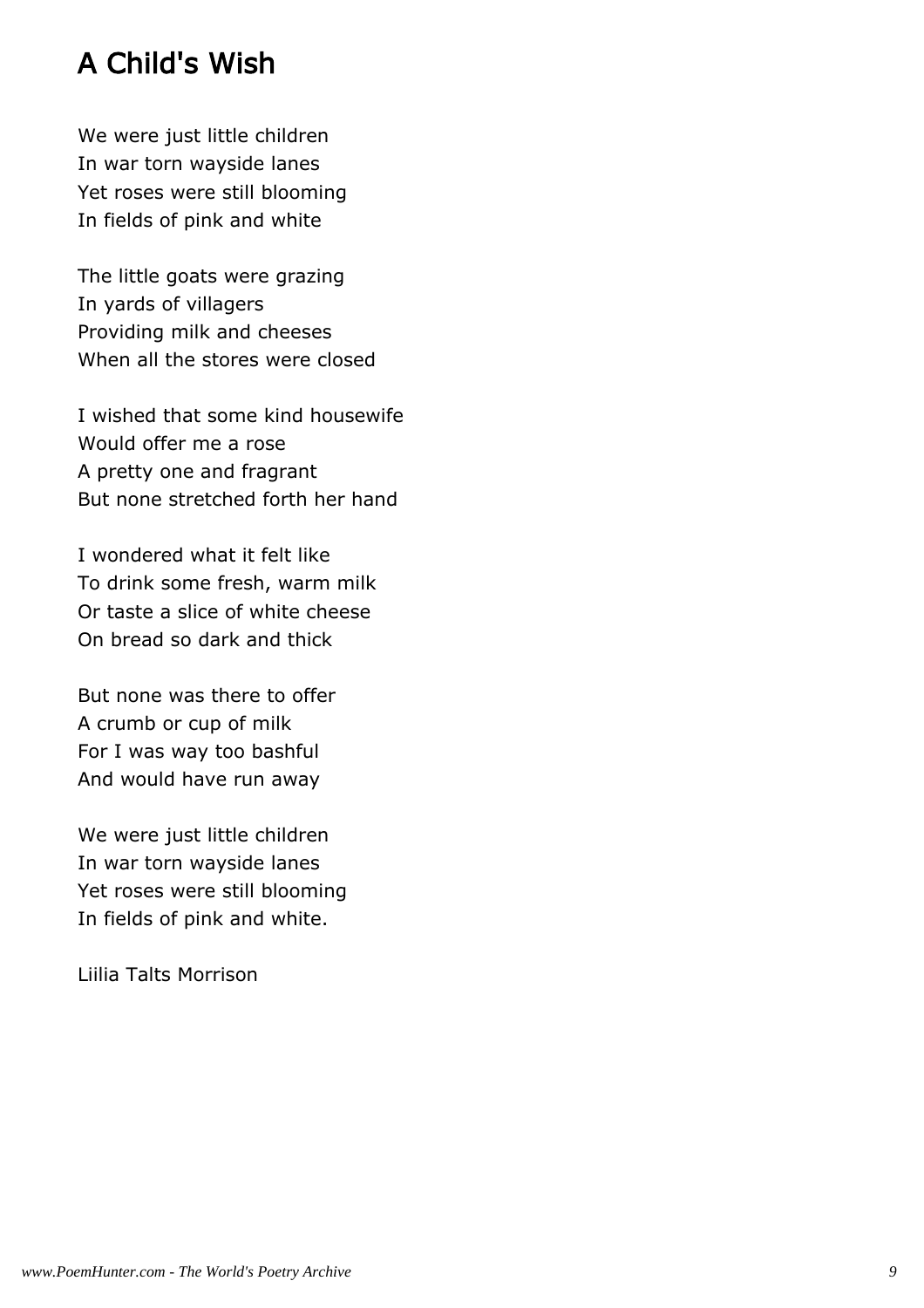## A Cypress

A cypress tree stood like a guard Protecting us against life's threats Its roots and knees kept summer storms From shattering our little nest

Small fingers often prayers formed 'Gainst daily struggles we held tight Sunday we sat on well-worn pews And read the Good Book Wednesday night

Once in a while the pump would break Yet somehow it would end up fixed The old jalopy chugged along Till we were safely in the yard

One day the weather turned real cold A little heater must be bought I still remember how the tire Decided to go flat that day

An angel came to help us then Looking to all just like a man When we arrived at our cold place That heater took a special spot

How fragile was our thread of days That could be torn so easily By people who had clout at whim Yet we survived through thick and thin

Whom can I thank for those old days Who was it held us like frail birds Wings bruised, hearts bleeding, trembling still From loss of father, husband, friend

Was it the cypress tree up front The only one down that small road Was it put there by heaven's door To keep us safe and fear no more?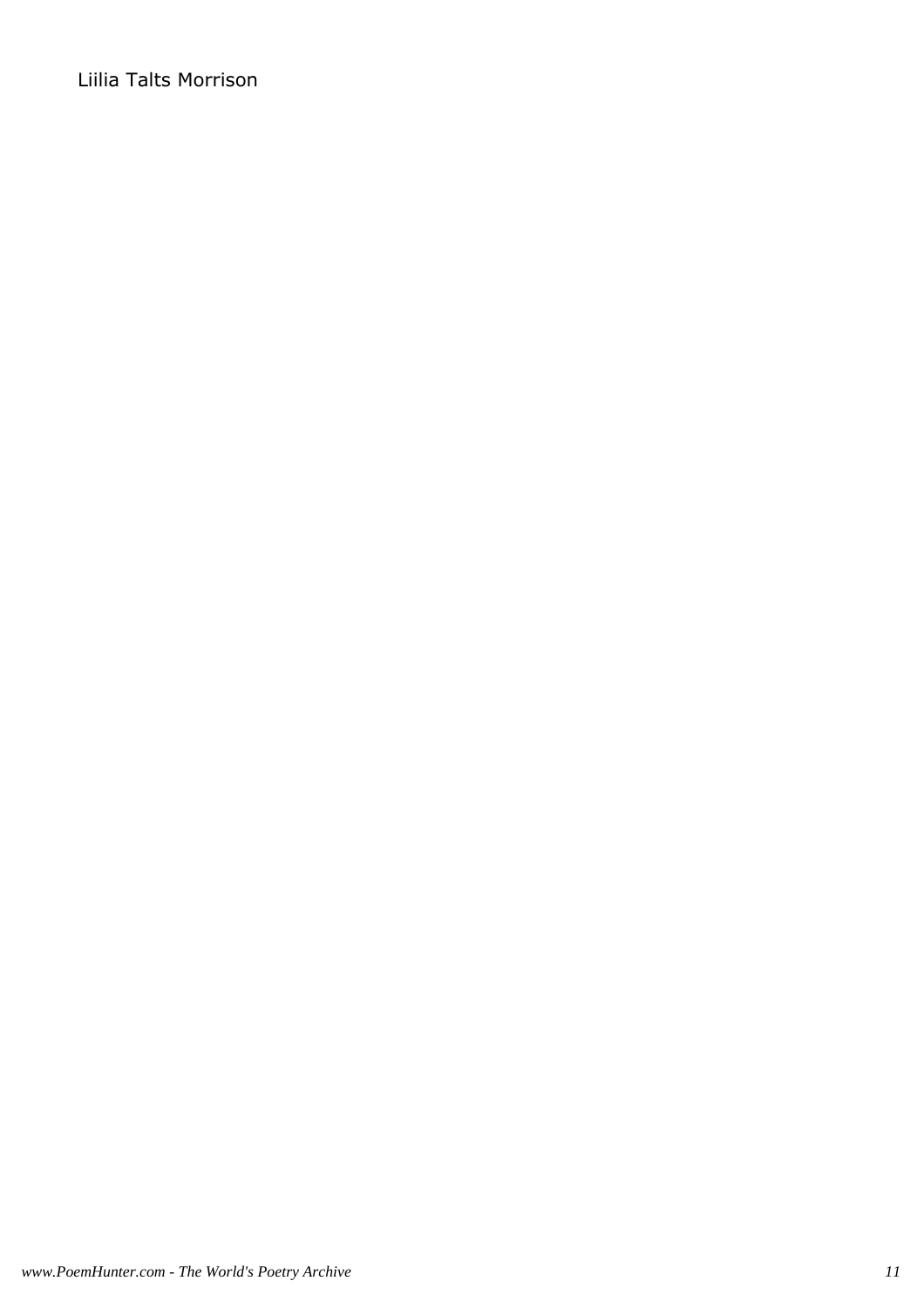# A Daughter's Memories

Faded pictures fragments of time an old stapler now repainted

an ancient wallet carried by my father through war through peace through youth through old age

consistency perseverance order respect these words come to mind

he taught us to pray short prayers simple he brought home a fresh fir tree on Christmas Eve

I look at his worn wallet his death certificate his family pictures in hazy sepia images

one thing about memories they are alive even though all those people are dead

all those mementos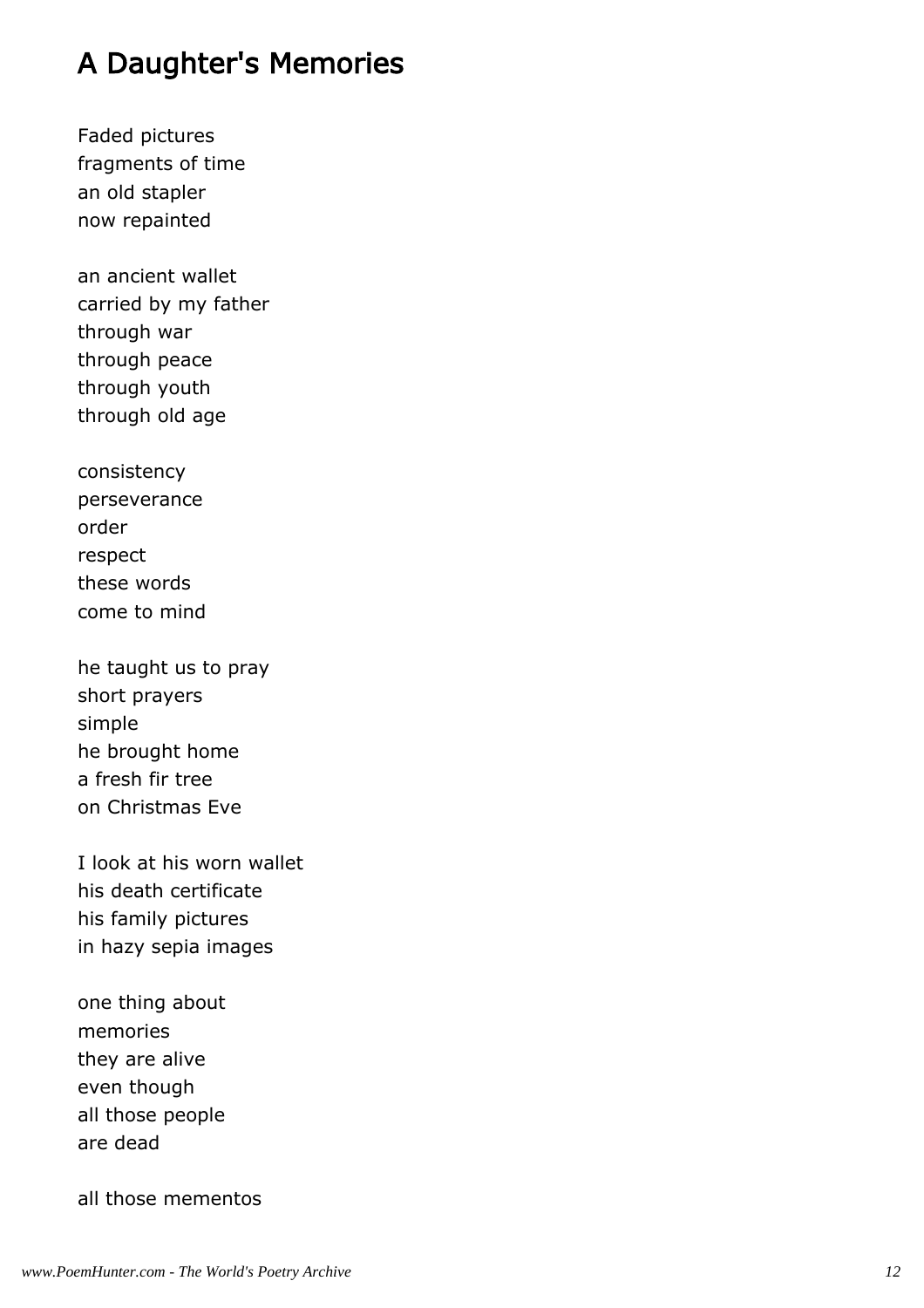useless unless you happen to be his daughter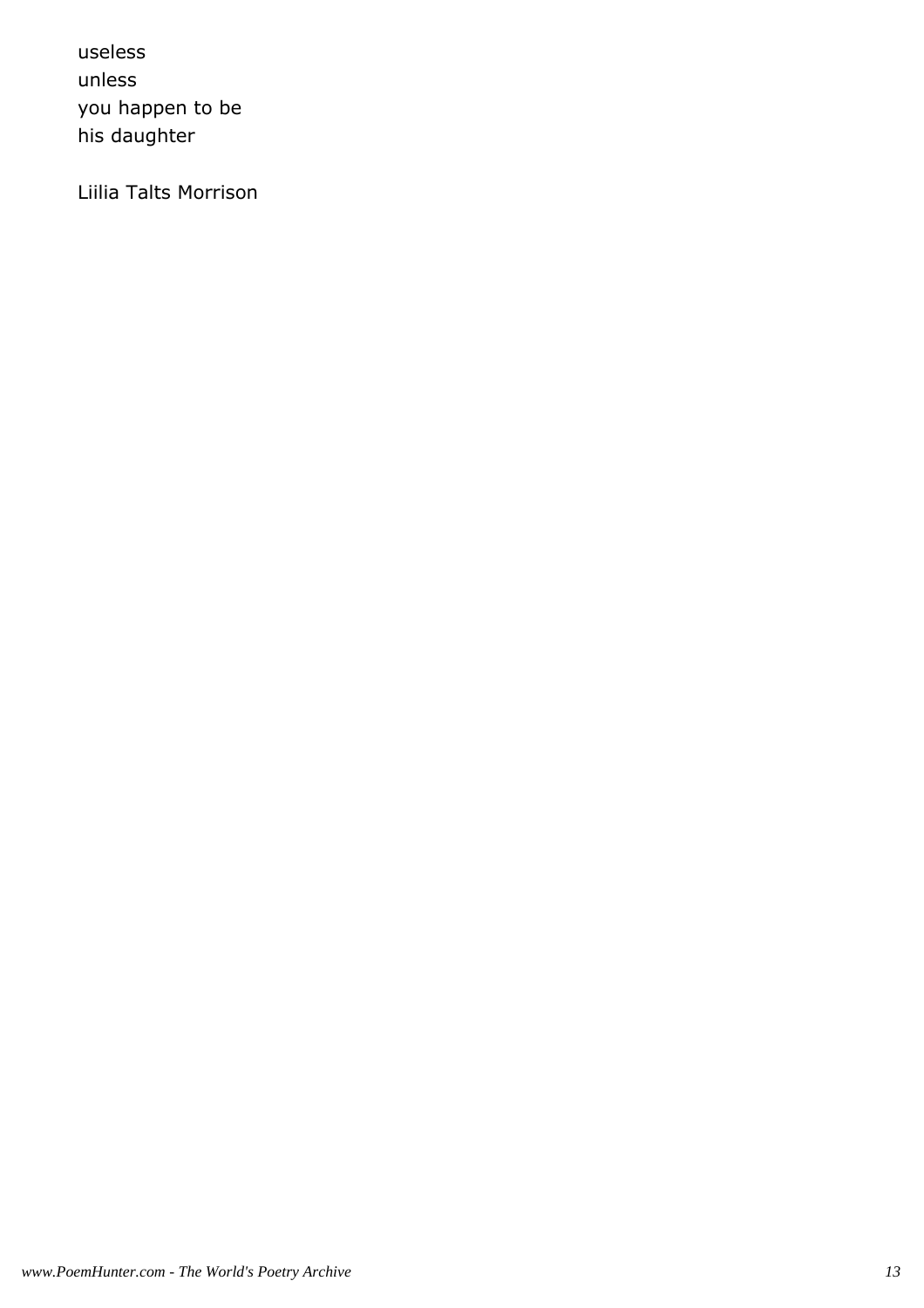#### A Different Garden

I do not have a garden a hedge as fence or wall no well trod path to travel no swing from branches swaying of roses none at all

There was a time now faded when I would barefoot sway enveloped in green glory of trees and shrubs of summer all that has gone away

There came a time when roses turned to a cursed stem forever branded scarring from thorns of love abandoned a cutting diadem

Yet in my darkened chamber those summer meadows gleam as dingy shadowed windows transform to vines of cedars to crawl on ceiling beams

No earthly grove or garden rapt loves of days long past can rival my fair visions of fantasies now welling in dreams old age amassed

I do not have a garden a hedge or fence or wall no well worn path to travel no swing from branches swaying of roses none at all.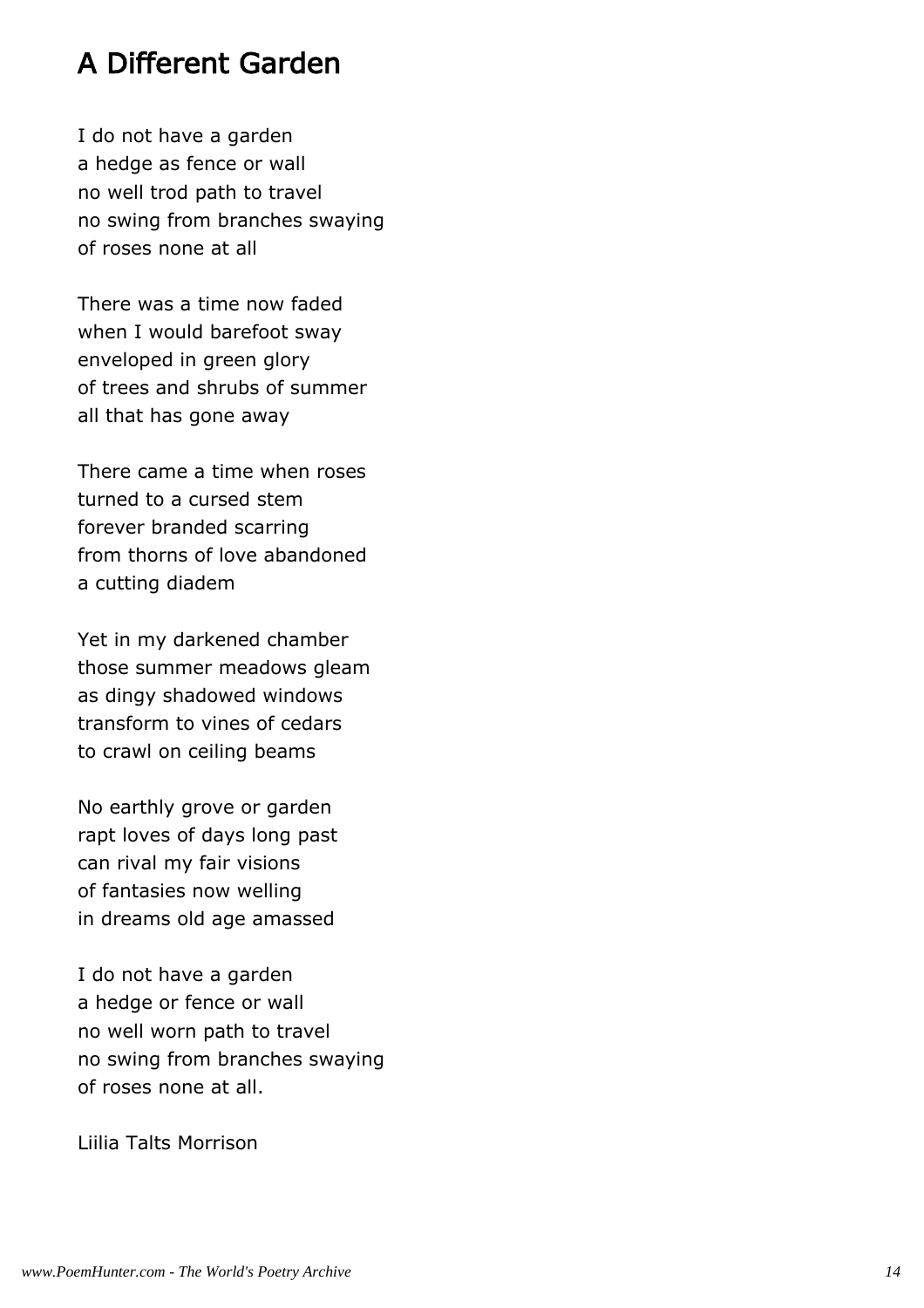# A Dog

A woman of grace came to my place red eyes filled with fog lips pursed on smooth face she had lost her dog

a woman of grace had lived many years had shed many tears had lost many things and now she lost her dog

it was not just a dog it was her log of marking the day then he went away

a woman of grace can not replace that dog now buried in bog ending the race

it's sad when you're old and can't keep a hold of tales to be told so cold with mold and dogs once bold.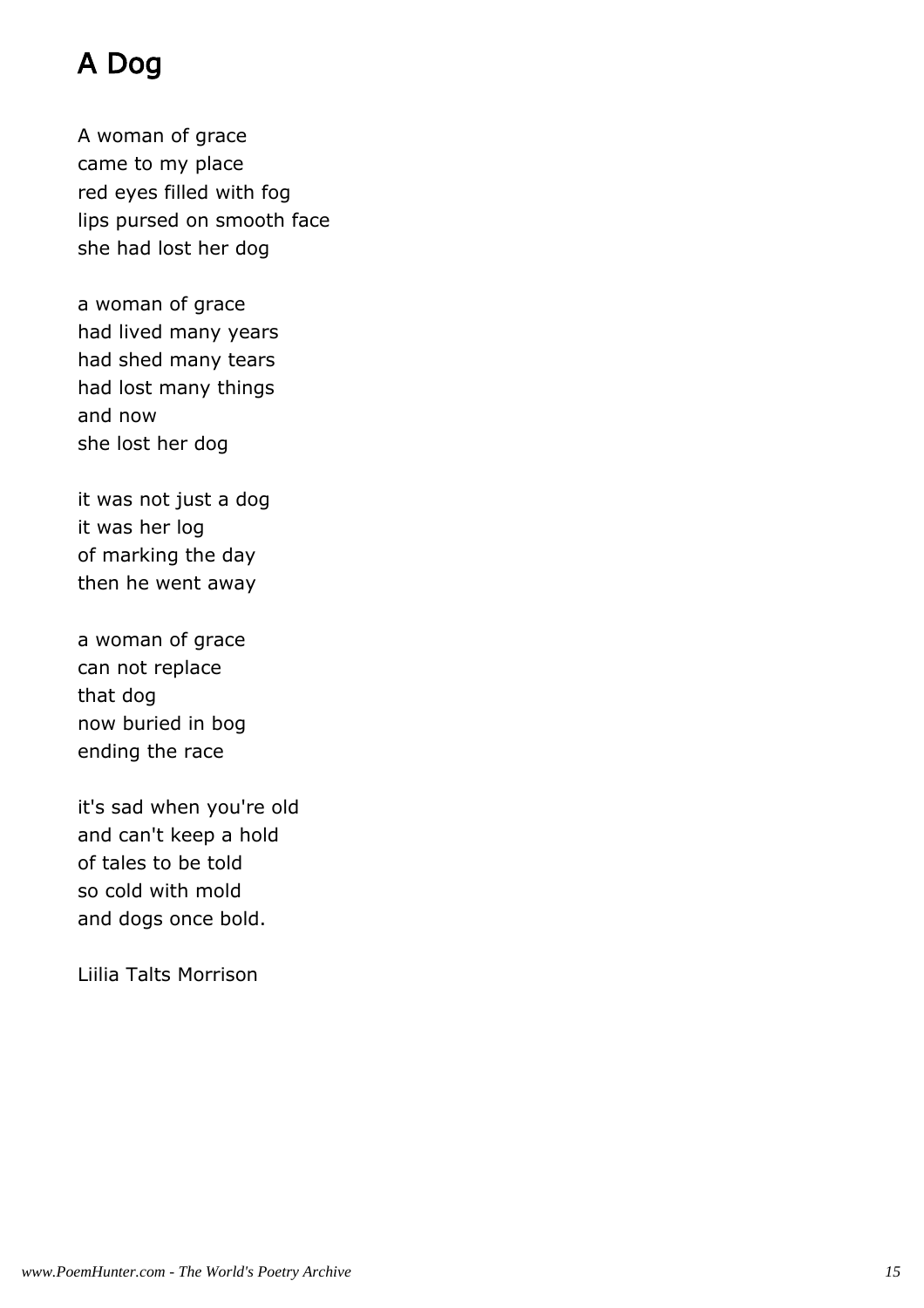## A French Cafe

I wandered into a cafe The kind with slim baguettes Their coffee served with creamer cup Inside a stoneware mug

The customers were most gentile They did not yell or sprawl They neatly sat on little seats And ate their proffered treats

The menu, elegant and clean Displayed words very French I had the feeling that indeed I dined in fair Paree

Croissants and tarts of neatest mean Were beckoning from shelves Where chocolate flakes and berries glazed Peeked out from doilies' lace

The scene was much like a ballet The servers in starched shirts Would pirouette around the chairs On which the diners perched

I left there wondering if this Was how some folks lived their lives For me it was a treat of sorts Diversion, to be sure

I wandered into a cafe The kind with slim baguettes Their coffee served with creamer cup Inside a stoneware mug.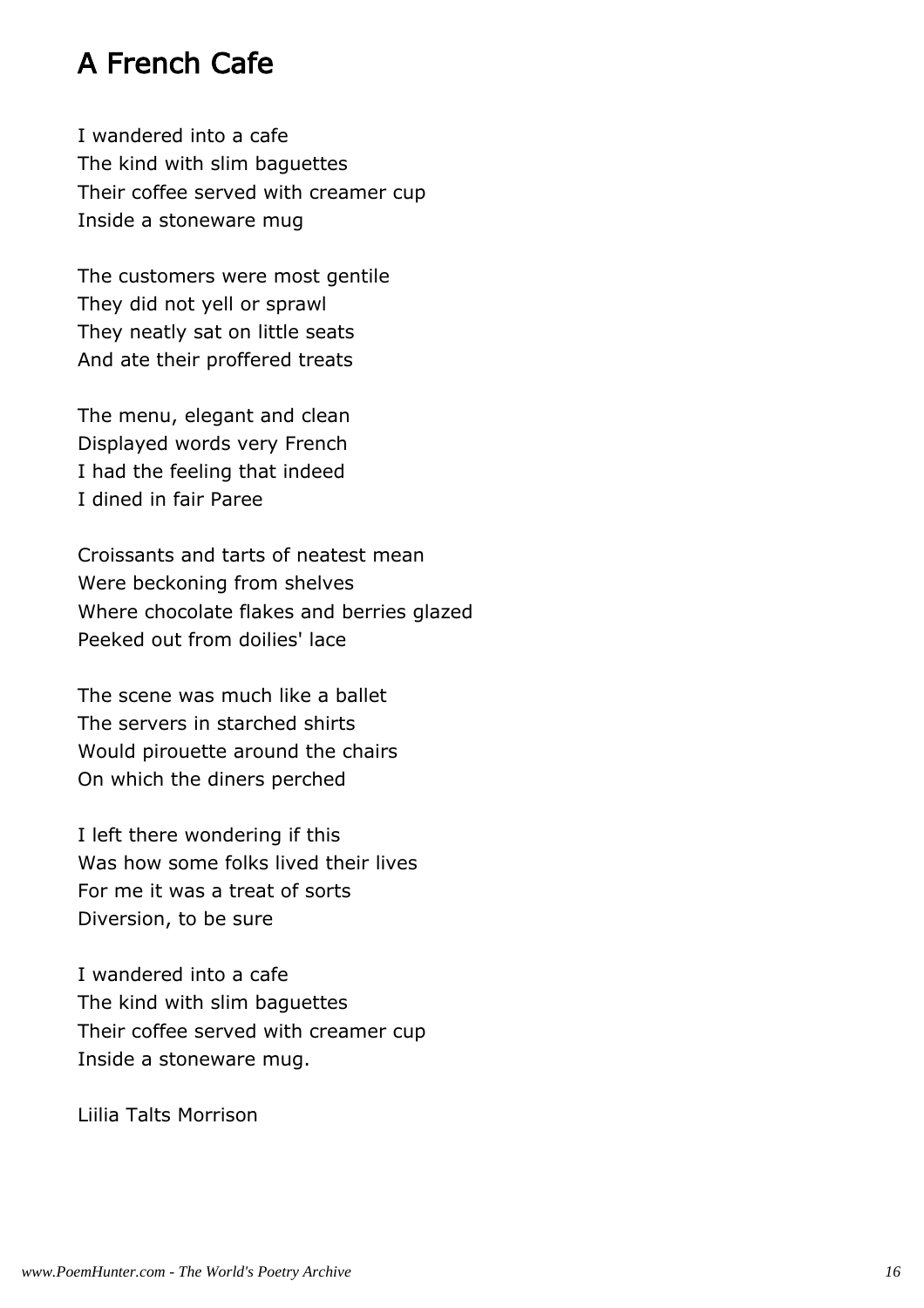## A Fury Of Days

I laid back on the pillows And tried to contemplate Beyond the veils of time The days passing The fury of days

Among the dust particles Dancing in the air I saw a veil floating And it blew aside. Sharply focusing my eyes I saw a man, a workman In a plainly furnished room.

He ripped a page From the wall calendar It said March 24,1927. The carpenter's hand was rough And sunburnt. Now the calendar read March 25.

Then I saw an alley Young, strong carpenters Hammering studs Plumbers scurrying about With heavy metal pipes Fresh paint smells

Then, when the sun cooled off, Dark bottles of beer. They sat in the Florida evening Swatting mosquitoes And laughing with red faces talking of the 'Cane of '26.

The veil closed suddenly And in a moment Opened again.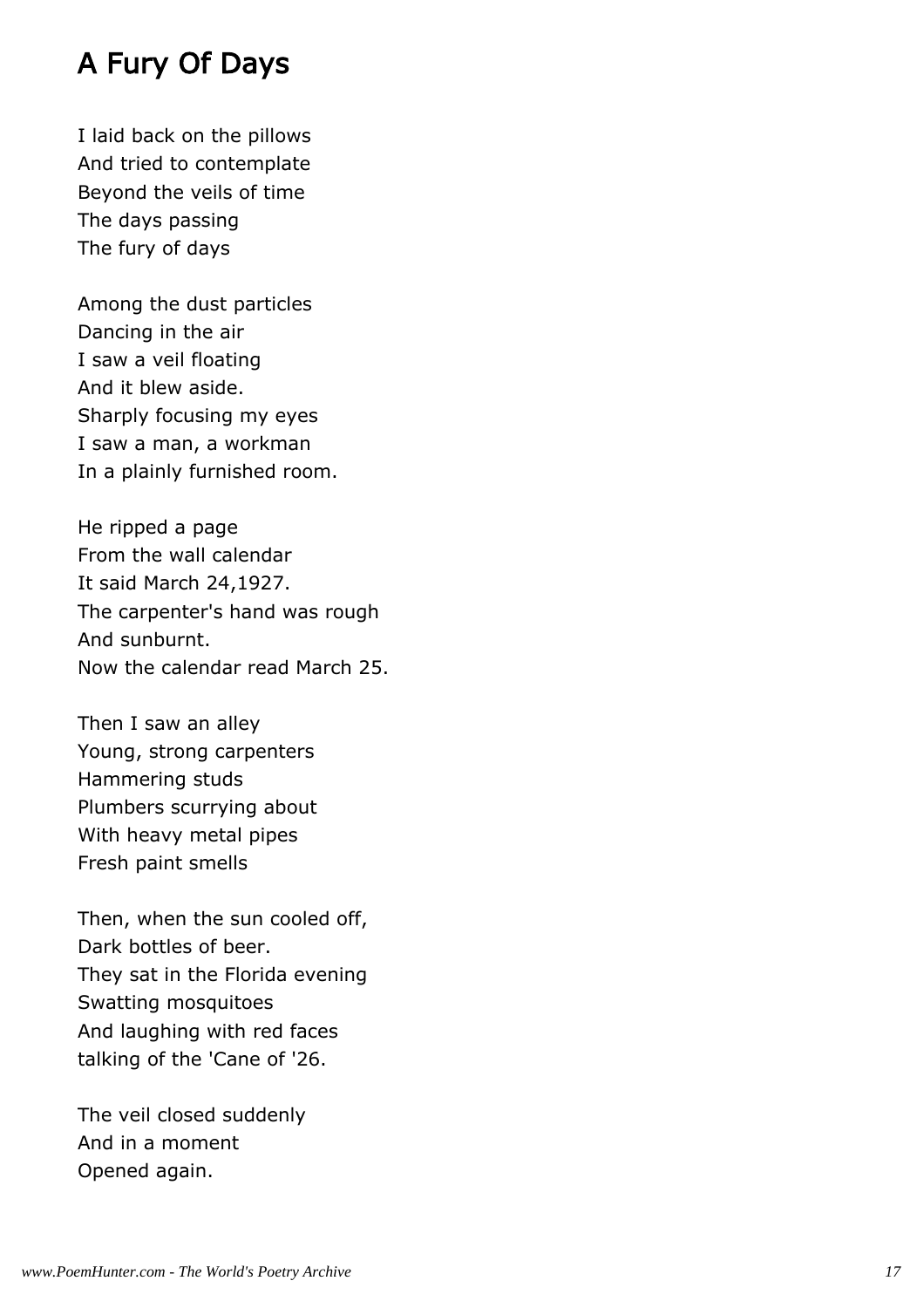A hand of reddish brown Turned the page of a desk calendar It now read March 25,1987. White stucco plastered the walls Of a small, but neat room.

Then I saw the alley. Workers again scurried about Calling out 'Oye' and 'Maricon' Paint smells of latex and resin Lent a pungent flavor to this scene. Humming and buzzing of power tools Filled the now warm Florida air Until, mercifully, the sun descended.

I saw them cool off with bottles of Corona and El Presidente

Then the veil closed again.

When it opened, a thin Manicured hand clicked A button on his watch The red lcd prompted 032606 This room was cool, I could tell and the blinds were of a rough texture perhaps a papyrus blend Like in designer showrooms

Then he was in the alley Holding a bottle of mineral water But it no longer looked like an alley There were brass lighting fixtures Walls done in faux finishes And the floor was granite.

This time I saw no workmen Just one man with the lcd watch.

The veil closed softly And became blurred As my tears dropped freely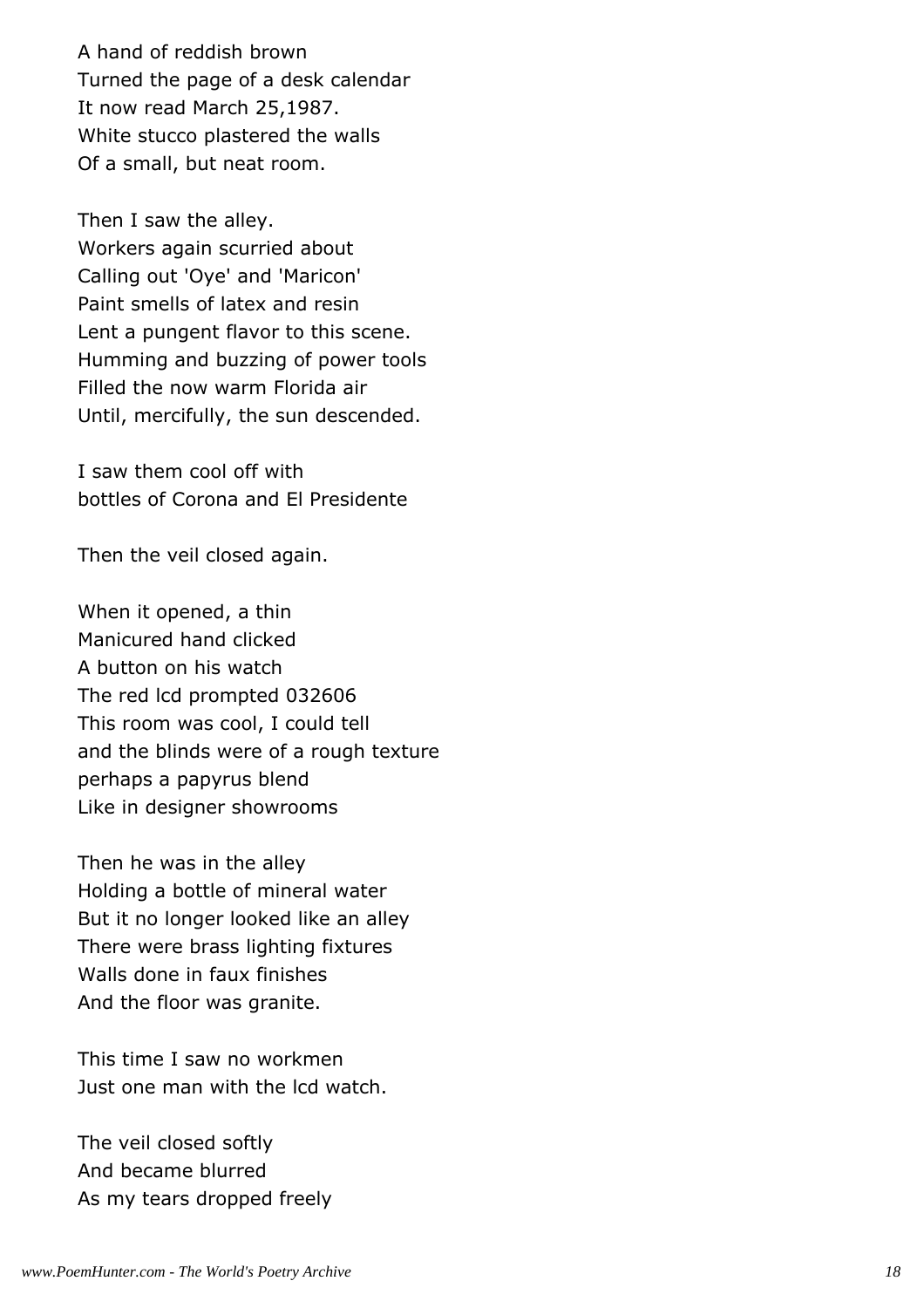Mourning the alley, No longer an alley Mourning the fury The fury of days.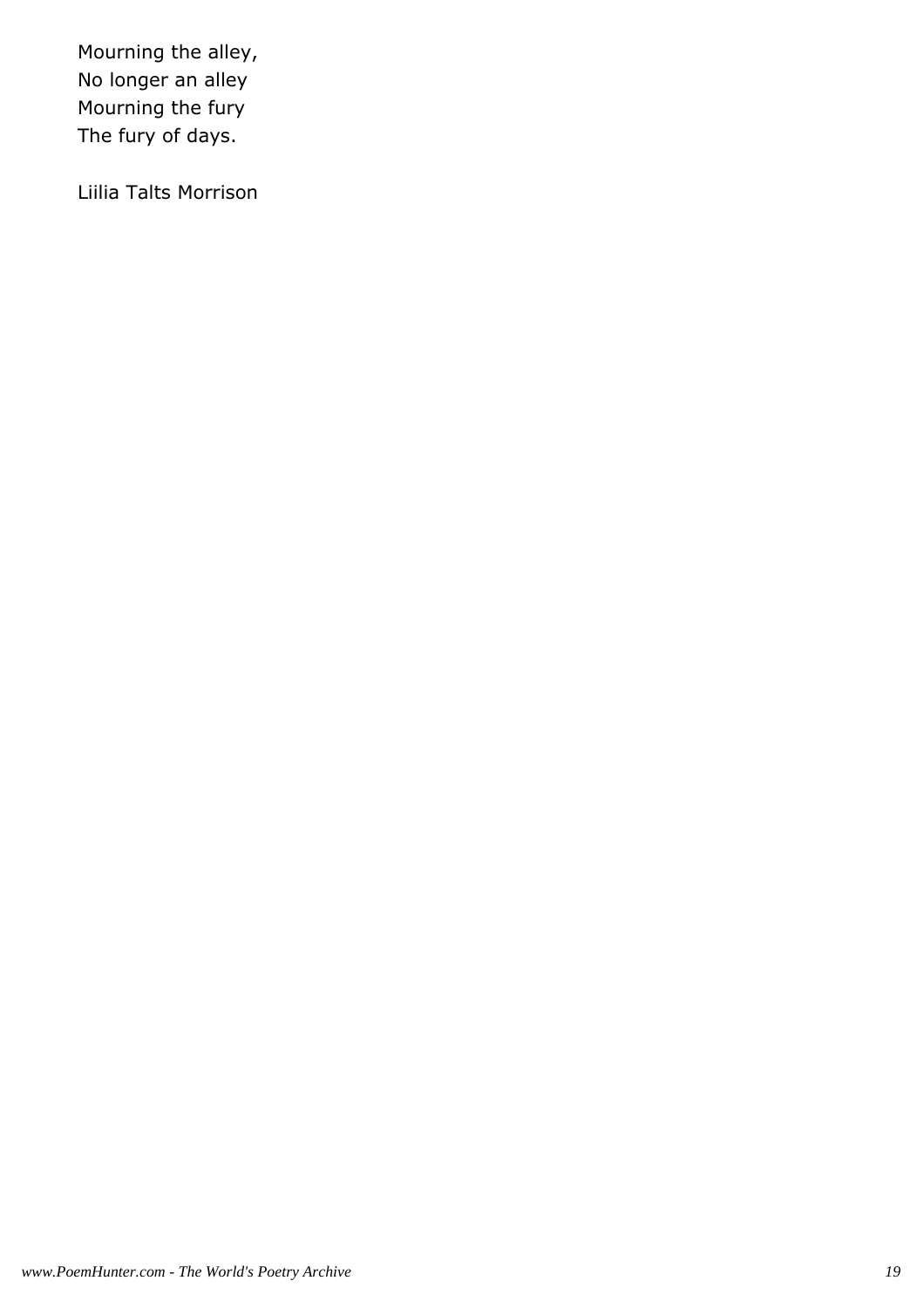#### A Gala Evening

Nobody really noticed nobody really cared they all were drinking cocktails a laughing, jolly crowd

The show was very special a singer of some note had overcome his stage fright and sang his best that night

They called this night a gala and that it was indeed the floor filled with confetti as caviar was served

I once had been a diva they sought me at the ball and once upon a lifetime the suitors came around

Tonight I wore my finest my velvet gown low cut pure diamonds pulled from storage and makeup without fault

Amid the celebration a lady climbed the stage a friend whom I admired although a little rough

She stunned the whole assembly all men stood up to gape and turned their backs that instant to my most charming jokes

Nobody really noticed nobody really cared they all were toasting Bacchus while I sought Mistress Death.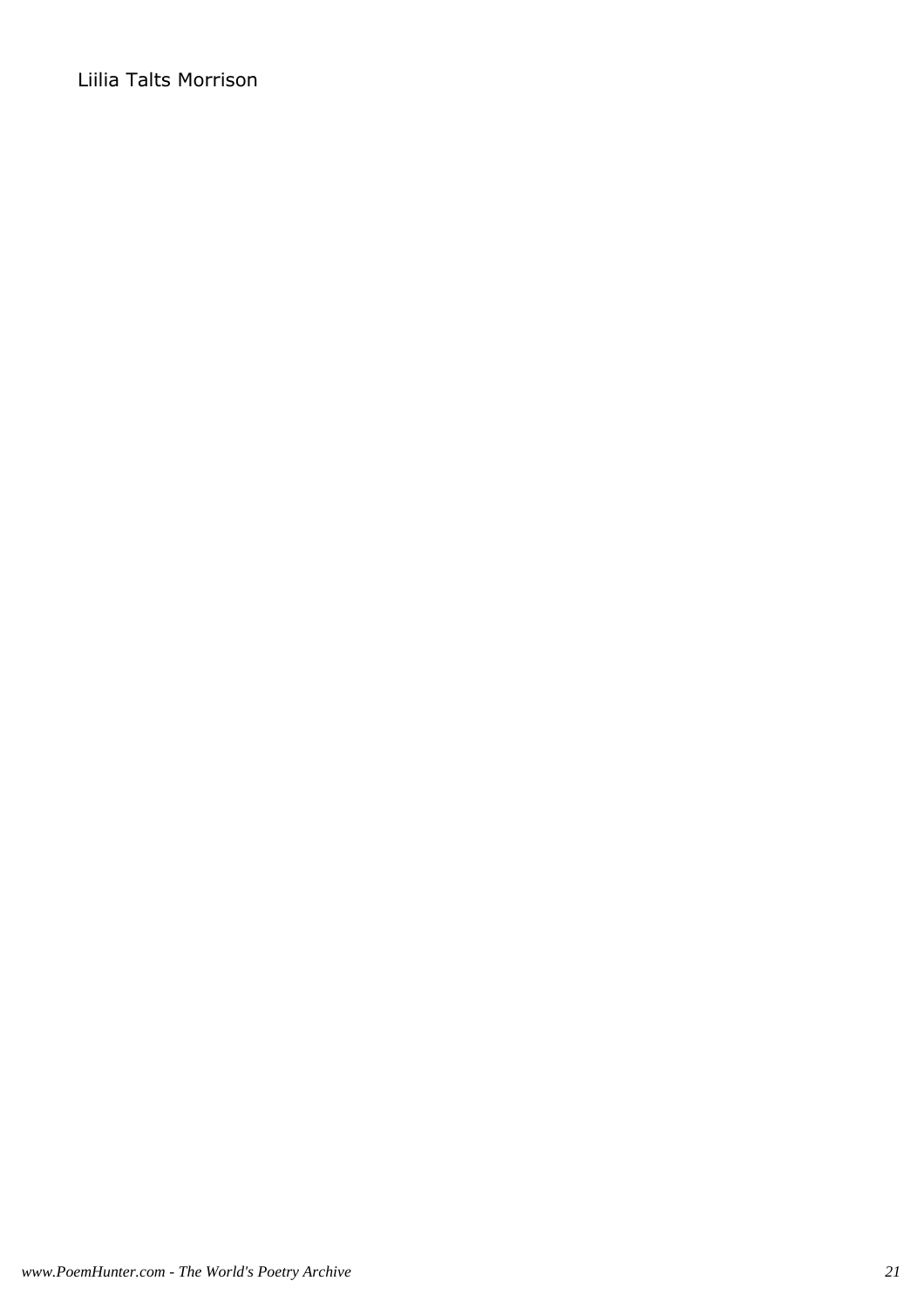# A Gamin

When I became of full age I studied books by men sage So many ways to ponder Roads leading up and yonder As life ground me to powder I pushed and strove yet harder Till there was no more climbing No paths or roads up-winding

Collapsing near some ditches Legs red with scrapes and itches I knew my life was rending All great ambition ending And then I heard a rustling A child ran skipping singing He stopped and saw me crying His eyes were large and caring

" Don't be sad, " he said brightly And then he ran off sprightly That's when I saw a highway Paved with the gold of sun-rays It was too frail for walking Nor was it meant for touching I felt my heart now welling A spirit in me dwelling

Then all my cares were lifted With hope and love was gifted Today you'll find me walking With friends and strangers talking There is no rush or hurry No place to reach or scurry Who could have guessed a gamin Would end my spirit's famine?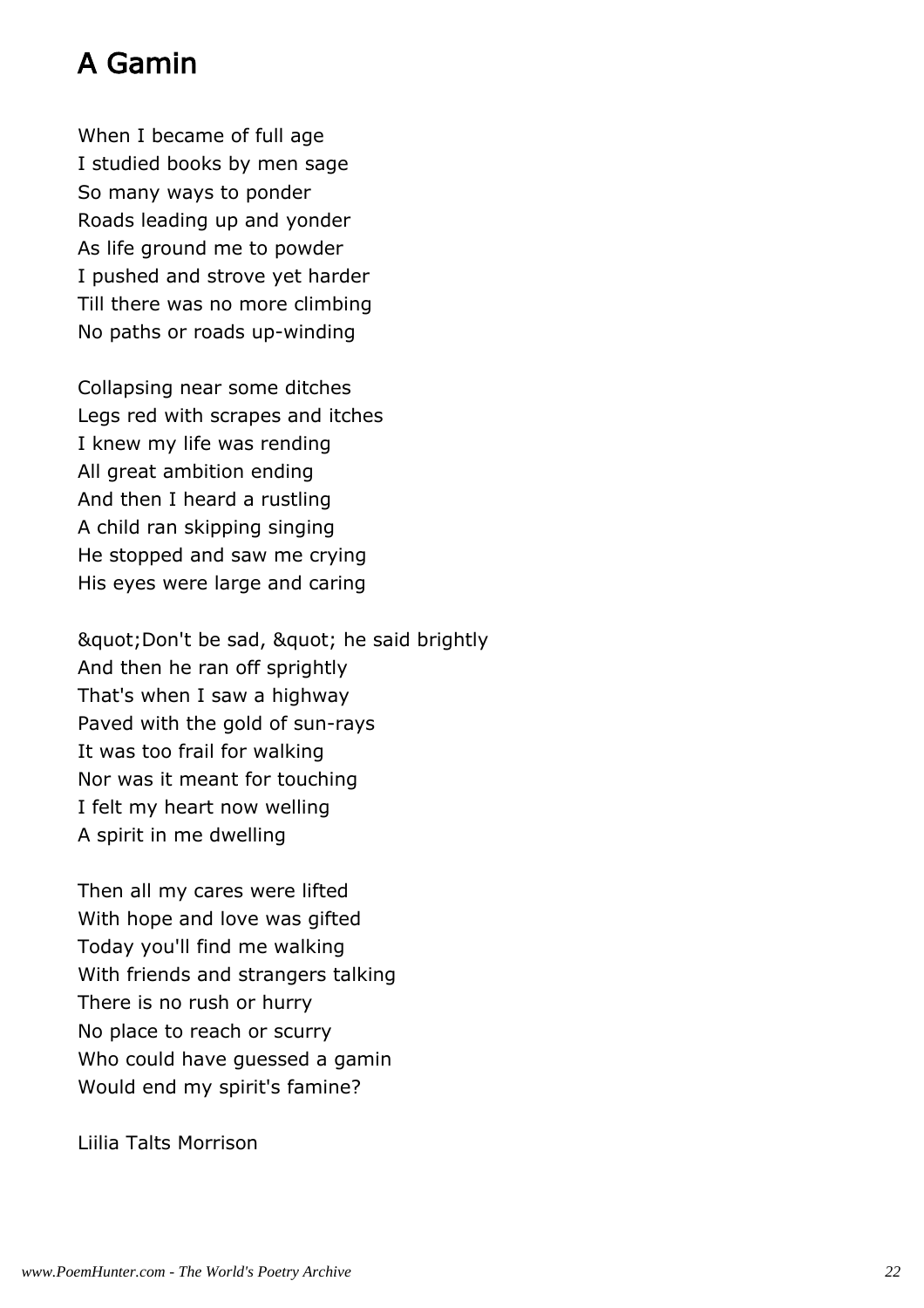# A Little Friend

I walked along the water's edge And stopped to take a rest Some pigeons scampered on the sand A white one I liked best.

I threw a little scrap to her She pecked at it with glee Looking back as I walked on Her eyes were watching me.

Today I walk along the sea As I do every day Two little eyes peek from a dune And they are watching me.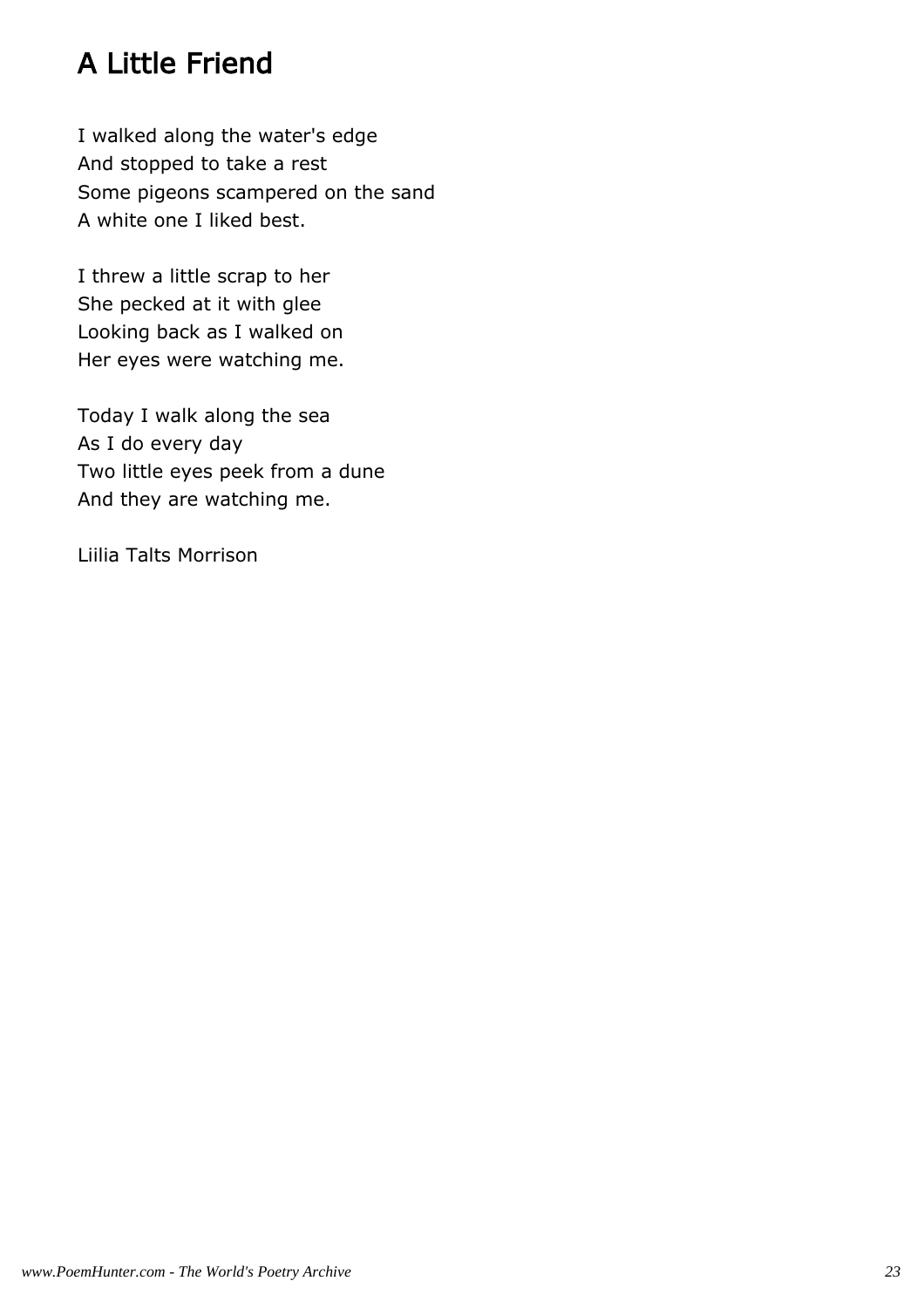## A Little Seashell

Beyond my seaside window far from blue Azores bays The day begins with birdsong and morning's sweet malaise Suddenly winds grow stronger in rapid passages Clouds ominously hiding unnerving messages

I feel compelled to rush out and run against the wind Yet cries of seagulls warn me, "This is no time to sing Or celebrate the power of nature's unknown ways - Some souls in scattered islands will breathe their last today."

From my small spot of safety it's hard to realize Beyond those beach side windows a liquid death now lies As at this very moment mudslides are swallowing Frail homes and island people by drowning smothering

This tragic tale is broadcast by birds flung on sea gusts A cawing and a wailing for villages turned dust Though far from my small cottage I can't ignore those cries Of lands where tropic torment is taking many lives

I fall and kneel in sadness - it is a time to pray For those engulfed by water as clay returns to clay Whose devastated neighbors' and children's cries soon wane Sucked into mighty wind shears of blinding hurricane

Though many had expected its unrelenting eye Might pummel nearby beaches where my small dwelling lay No bettor would have wagered on whether this wild horse Would bolt and in an instant turn to a whole new course

As hours pass the maelstrom spreads terror far and wide My prayers feel so useless against that raging tide And then the palm trees whisper in wind whipped rustling sounds "Can you find just one reason why you're on higher ground? "

This message now grows stronger snuffs out the fearful din As I'm transported skyward and survey from within A center still and untouched by whirlpools that surround And for an instant fathom the need for burial mounds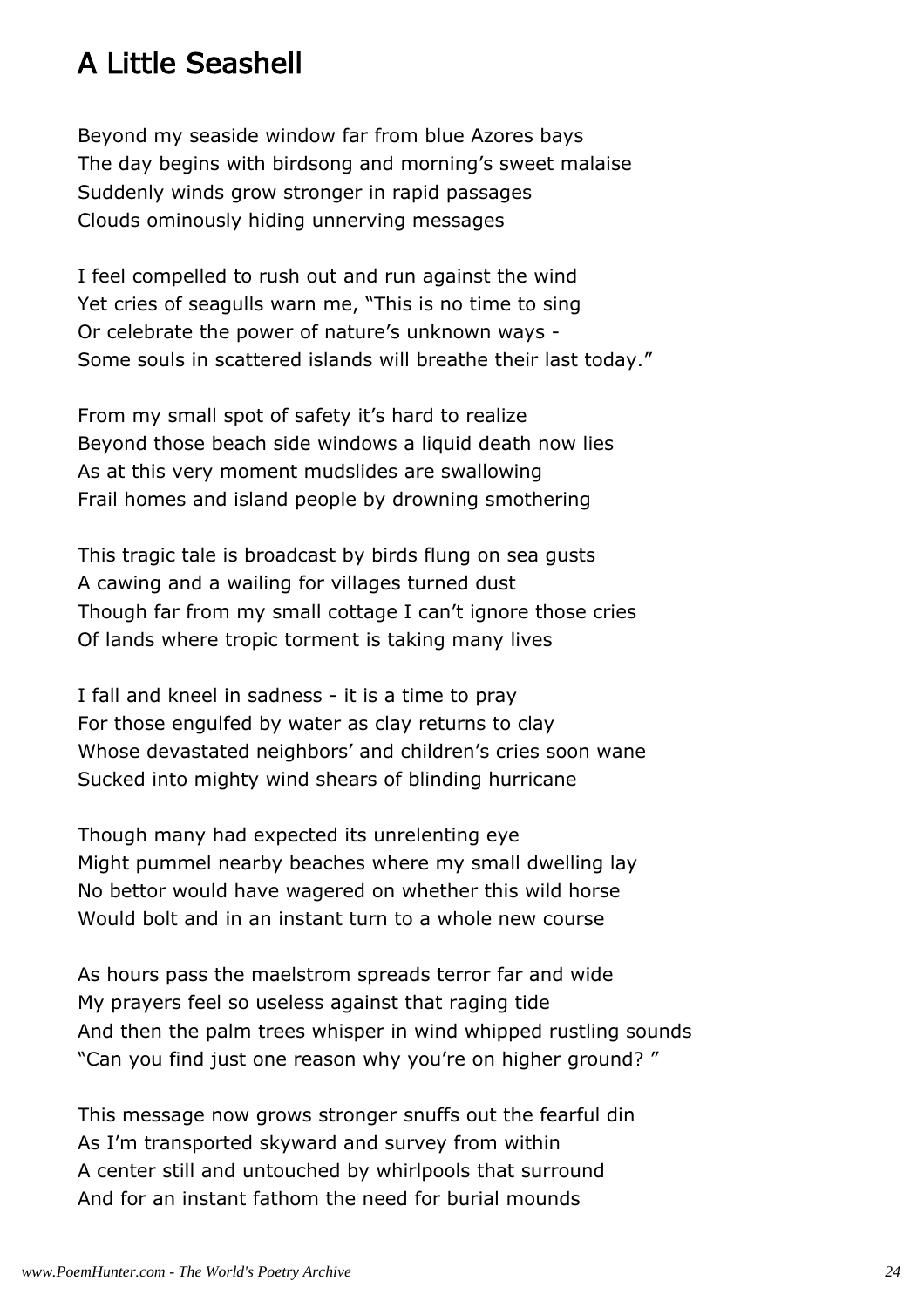Returning home those voices are quickly vanishing The sky outside the window a promise offering: Life's puzzles were all answered in long forgotten dreams That light on wings of sea-hawks in windy salt-strewn streams

Refreshed I cross the threshold and soon increase my pace Now lying at the sea's edge with sand upon my face Thanking the mighty ocean for giving me this day For like a sun bleached seashell I'll soon be washed away.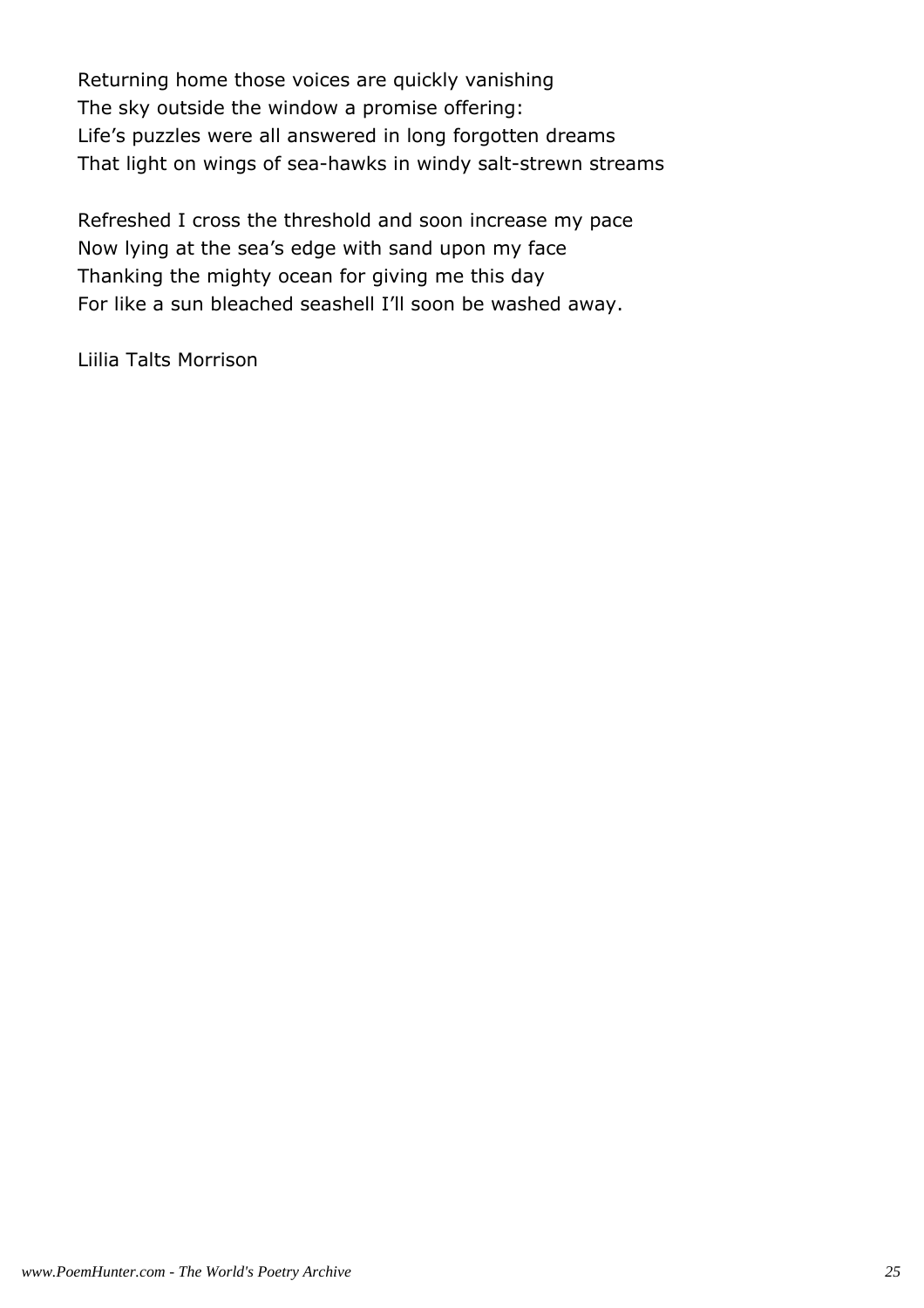# A Miser's Hoard

Count not the strong men of the realm Nor number hairs upon your head Inquiring if there are enough Jugs of new oil or loaves of bread

Don't reckon yields from olive trees Nor survey groves of sycamores Trust that your herds are right in size And wineskins will not cease to pour

For if your eyes are fixed on wealth While signs from heaven are ignored May not the blessings that you seek Be held back like a miser's hoard?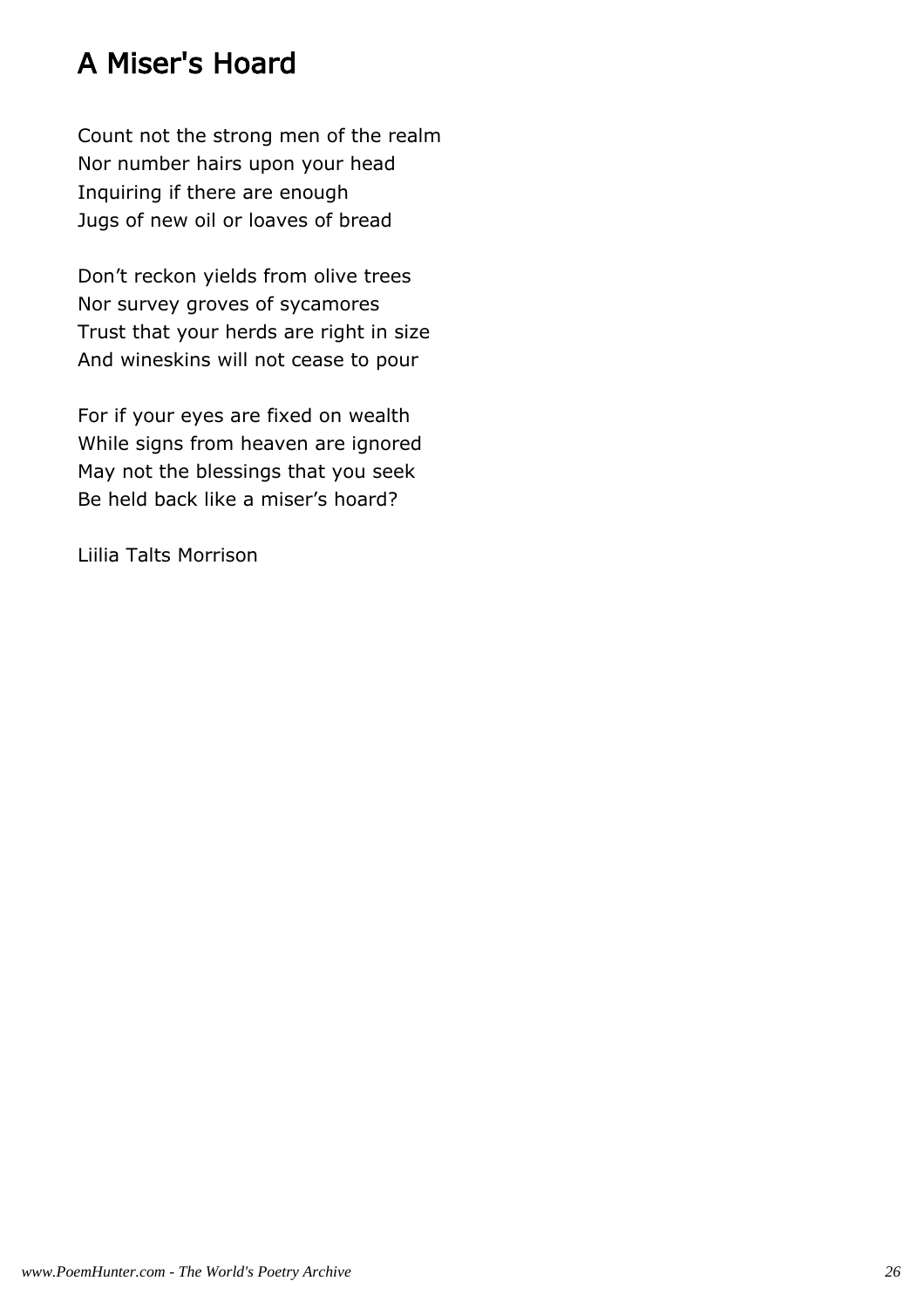#### A New Year

Are secrets soon to be revealed Old dreams and hopes at last explored Or will your poems to silence yield Unheard in two oh ten plus four?

Pray tell, what lies behind that door The one you've never touched before? It's key is waiting in your drawer And can no longer be ignored

A brand new year demands the floor The past is moved to memory's store A threshold woos with gifts galore And promises of songs that soar

Are secrets soon to be revealed Old dreams and hopes to be explored Creative paths in firm rock sealed Hewed out in two oh ten plus four?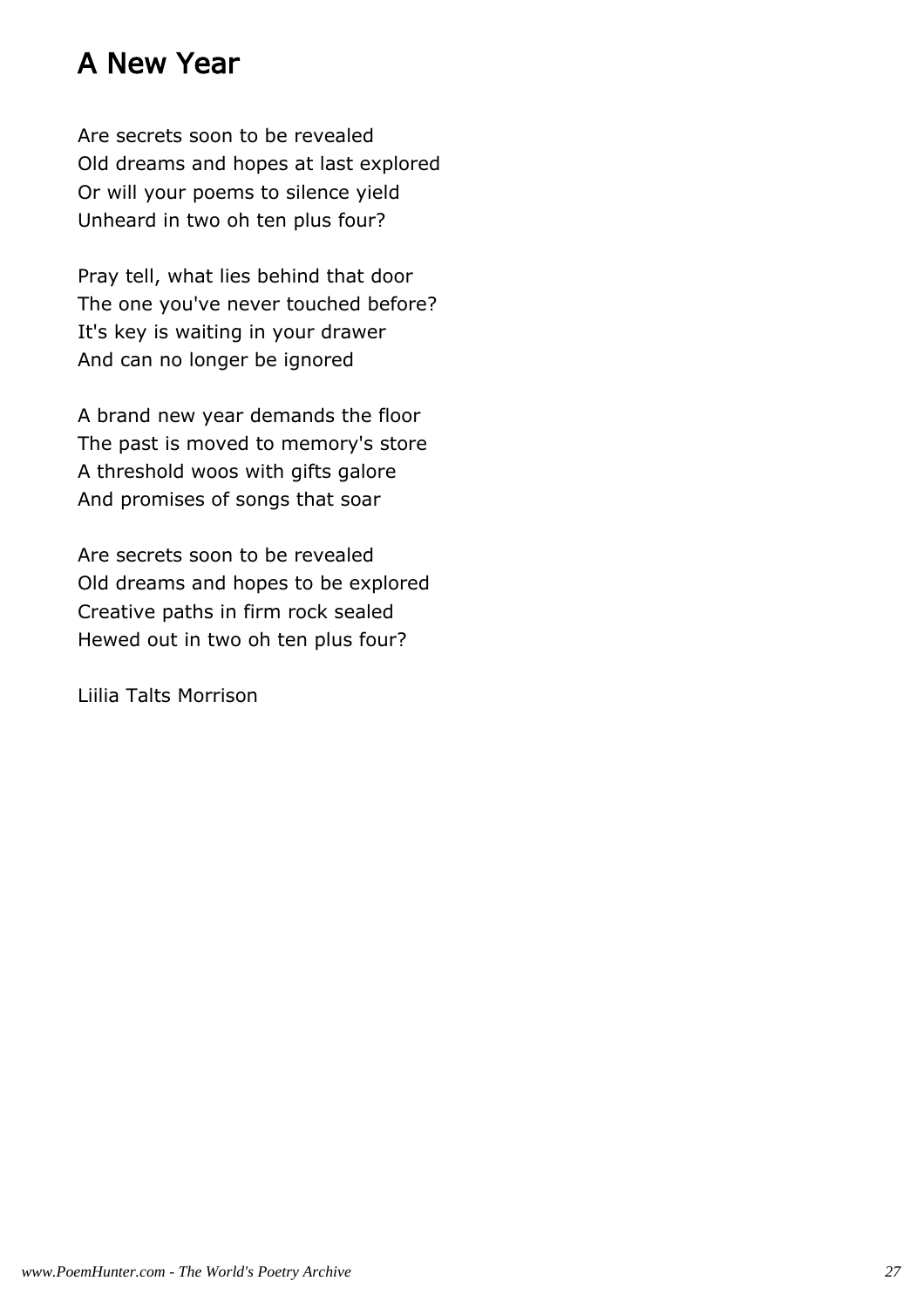#### A Nicer Ashtray

Each day he scans the sidewalk Sure as a loser's bet Intent on finding, smoking Discarded cigarettes

This little block his kingdom Where pavements promise tokes From butts thrown down by shoppers Who seldom finish smokes

Months pass, the days are warmer Relief from winter's crush Safety from nightly muggers In wayside underbrush

Of late his gait's more springy Shed coat and cape of fear Worn knitted cap and sneakers Replaced by lighter gear

What brutal forces spewed him To homelessness and want What tortures and past heartbreaks His every footstep taunt

I watch this man in passing As I go through my day And wonder if my own life is A pleasanter ashtray

For I may rest on feathers And sup from cups and plates but has my life more meaning Than this man's narrow gate

That's when I start recalling That I once went astray Resorting to pick garbage that others threw away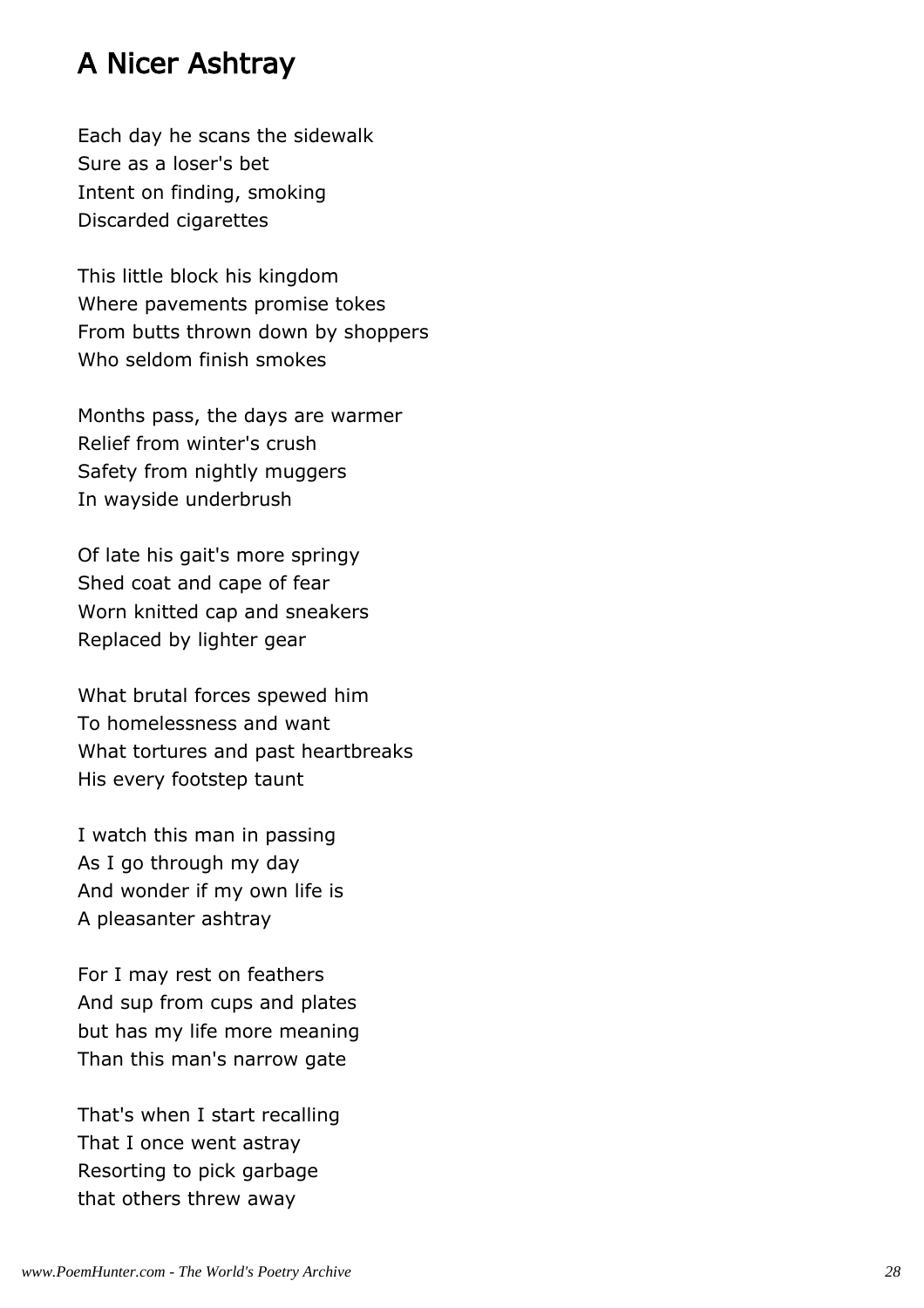I pray he may find comfort In this more tropic clime As I found warmth and freedom From that sad scavenge time

Each day he scans the sidewalk Sure as a loser's bet Intent on finding, smoking Discarded cigarettes.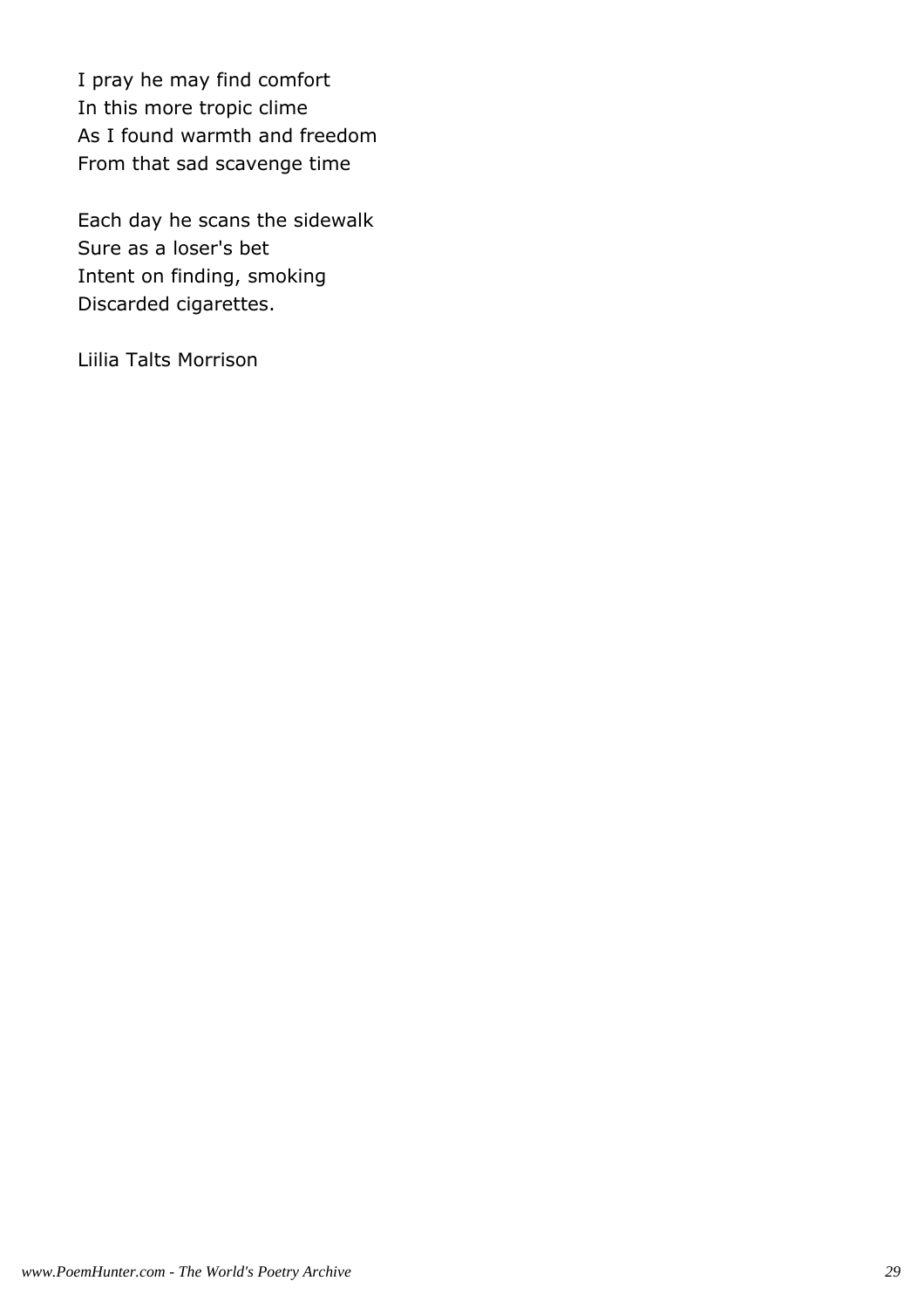# A Prayer For The Sad Ones

I watch cut flowers droop and die Right in my cozy room And thoughts arise of homeless men Who lost their childhood's bloom

There was a time when each of them Was innocent and young They may have had a parent, too Now lost, unknown, unsung

But soon their paths began to twist In hardship's brutal strife And bit by bit they came undone Skid row was now their life

My hope is that a seed or two From flowers dropp to earth And that the miracle of growth Will sprout a brand new birth

Could it be, too, that one sad soul Whose days are filled with dread Might one day reach for wings of grace And grab faith's golden thread?

I watch cut flowers droop and die Right in my cozy room And thoughts arise of homeless men Who lost their childhood's bloom.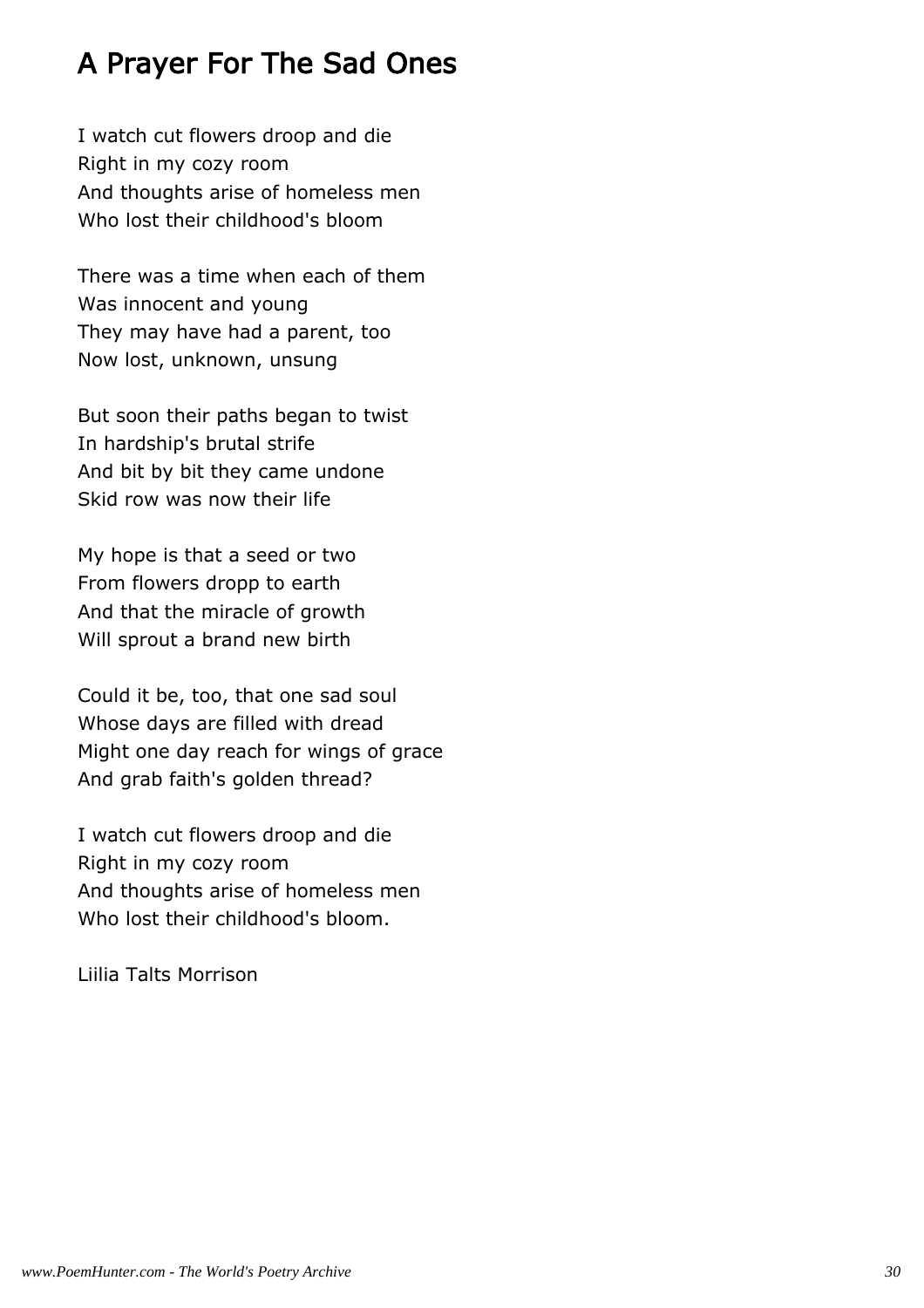# A Ship Is Meant For Sailing

I saw a sailboat on the shelf A beauty to behold How could I get it for myself Inspiring dreams untold

The sales clerk said it was a prop And was not up for sale Suggesting I should browse and shop Perhaps for cheese or ale

Still gazing on that wondrous shelf Above goods to be sold I wondered if a magic elf Would give it me to hold

Much later in my living room Still thinking of that ship I thought how my life had assumed A neat, lethargic trip

No longer do I seek that toy Too late for games to play A ship must sail and man with joy Walk, sing, and seize the day.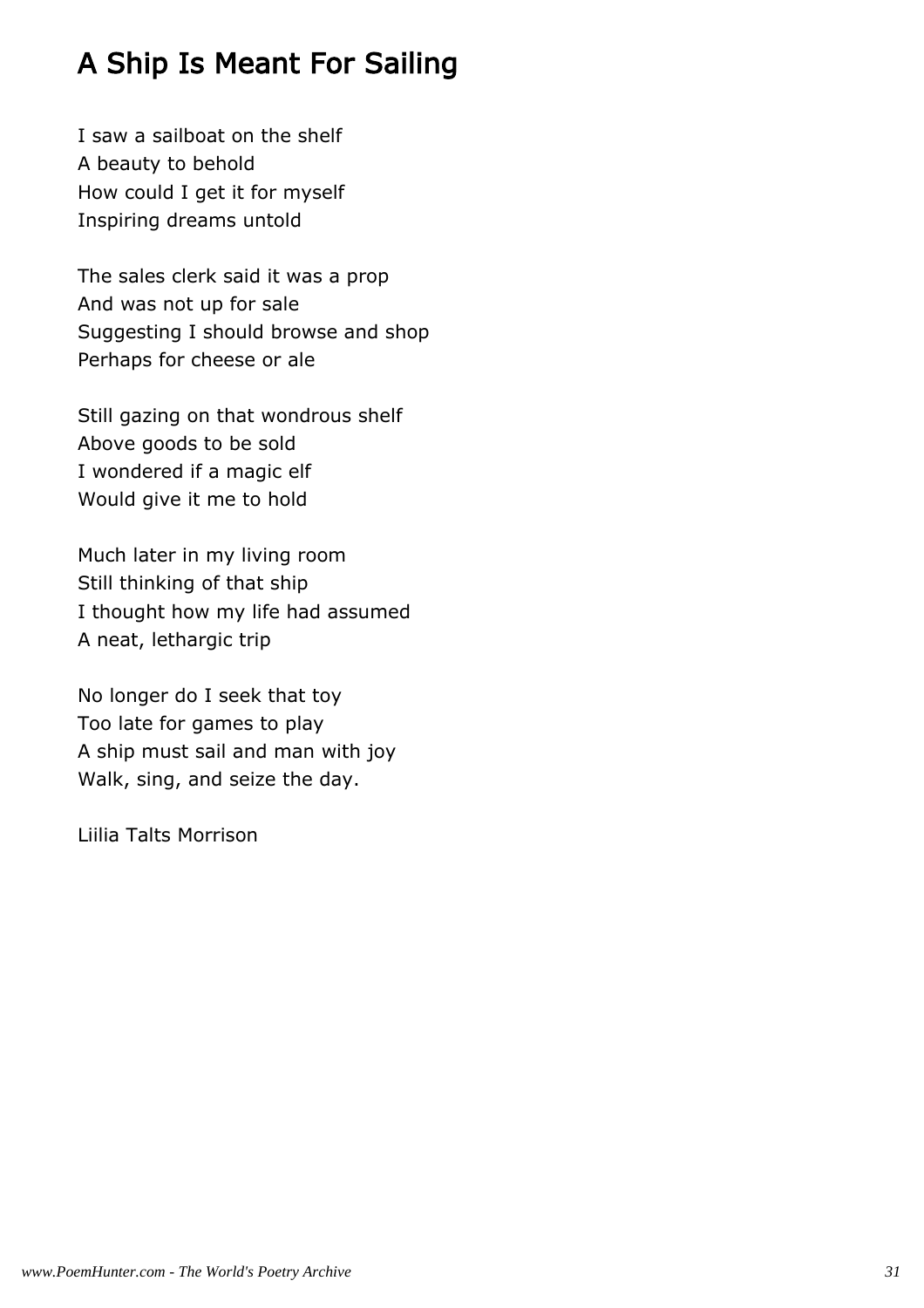#### A Simple Journey

Take nothing for your journey no scrip or staff or purse go forth with what you're wearing for better or for worse

Don't pick and choose your shelter stay where invited in eat what is put before you bless those who dwell therein

Don't fuss and fume if someone won't welcome you with joy don't fret when people treat you with harshness to annoy

Your mission is for healing to spread the news to all though some won't pay attention much folk will heed the call

They went and spread the good news and those who heard were healed nobody was excluded from houses, tents or fields

Though seventy went forward and more were added, too quite soon the Master's Gospel just grew, and grew, and grew

How lucky are the people who heard and then were healed who saw that living water to Prophets long concealed

I hope my earthly journey moves to a lighter load may I discard the burdens that oft my feet have slowed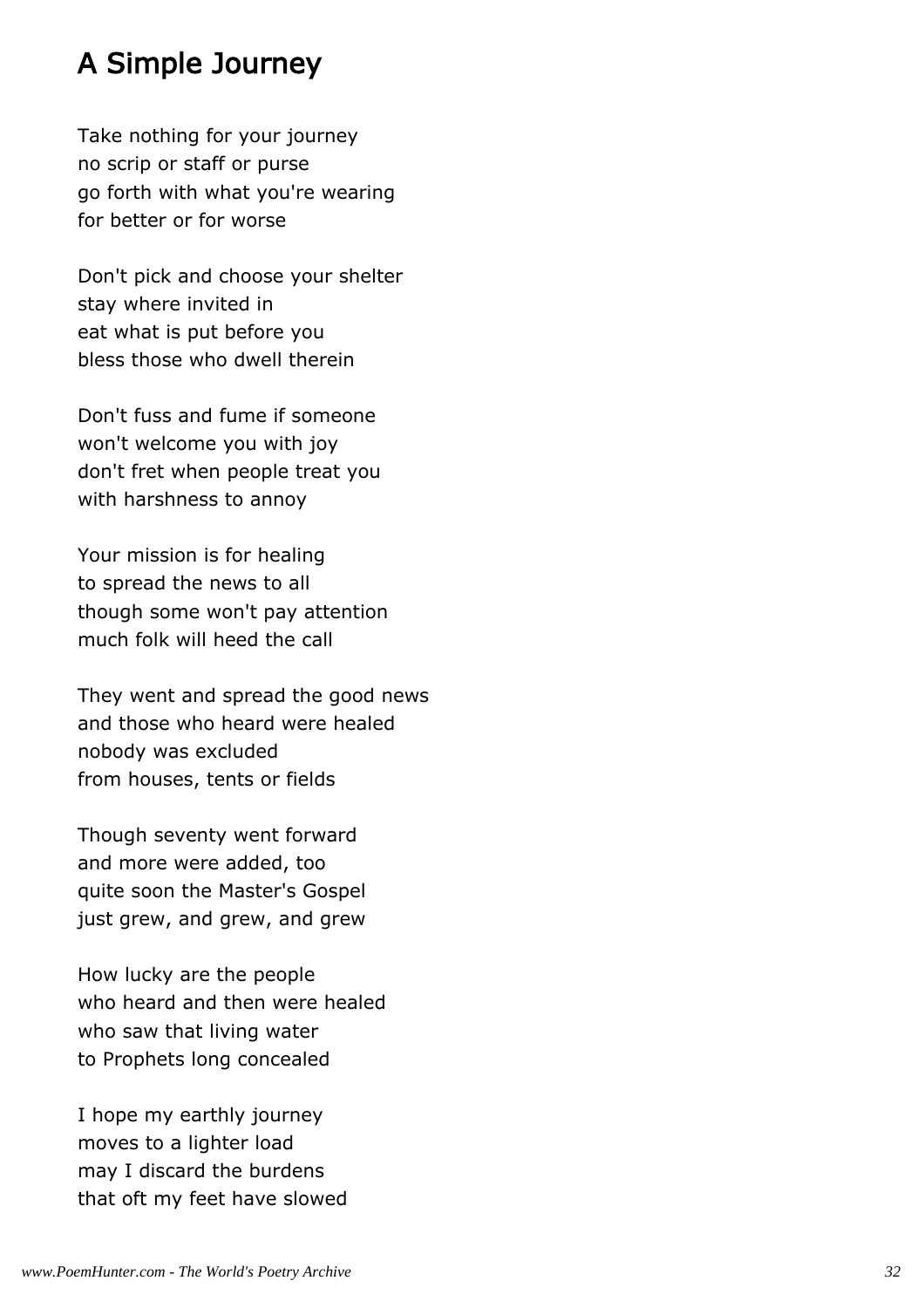My goal is in the yonder where all the earthly things fall off like extra chattel and spirit soars with wings.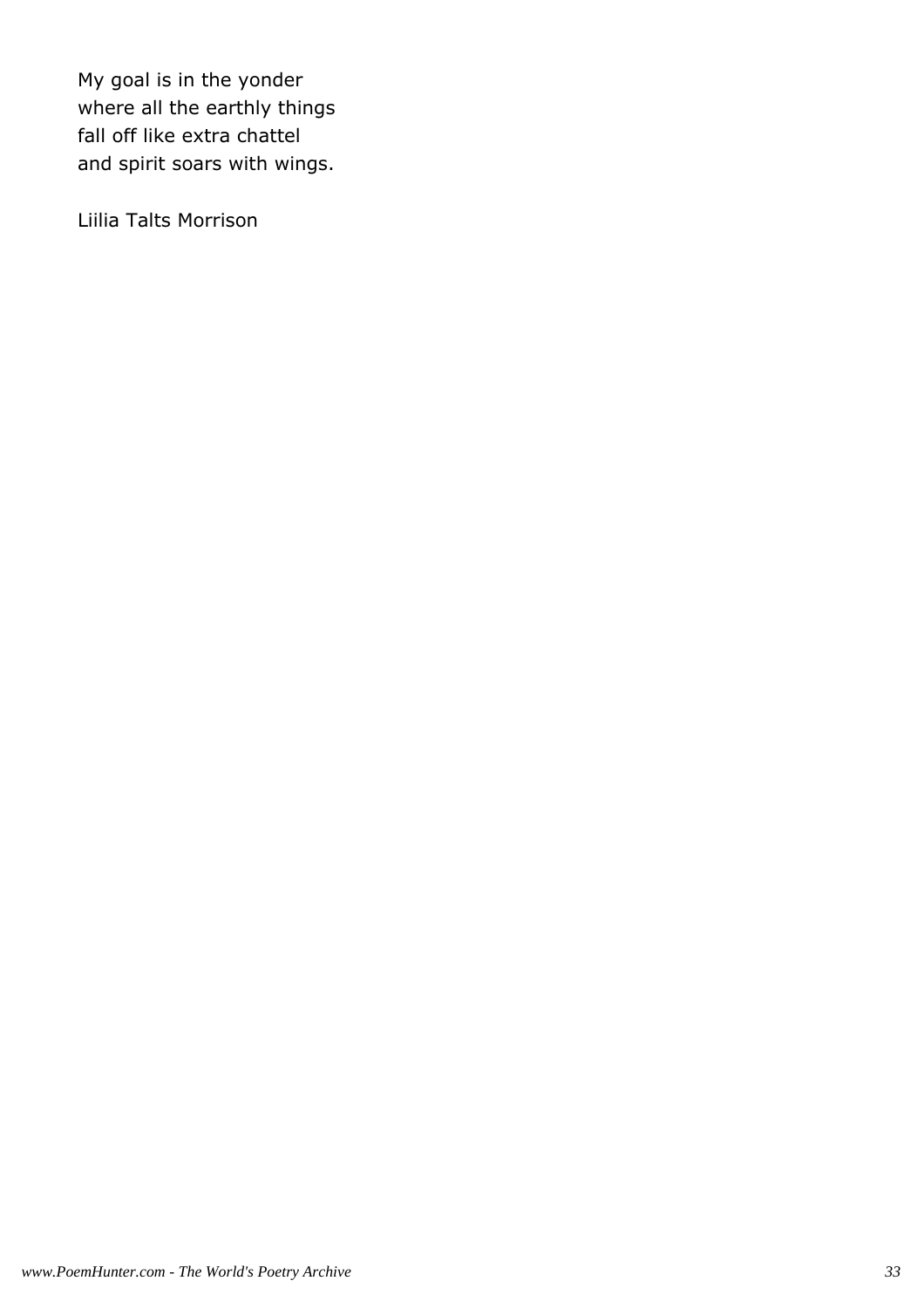# A Slice Of Life

Each moment is a slice of life Some pleasant some quite flawed When young, you are too fast to feel The blessed touch of God

When old, you are too sad to grasp The Master's offered love Instead you look on pavement stains While help waits from above

Look up, bright youth, look to the stars You won't regret the tour Let lovers, jobs and travel plans With heaven's bonds insure

Old man, lift up your face and watch Clouds dancing in the blue That simple effort cannot fail To raise and carry you.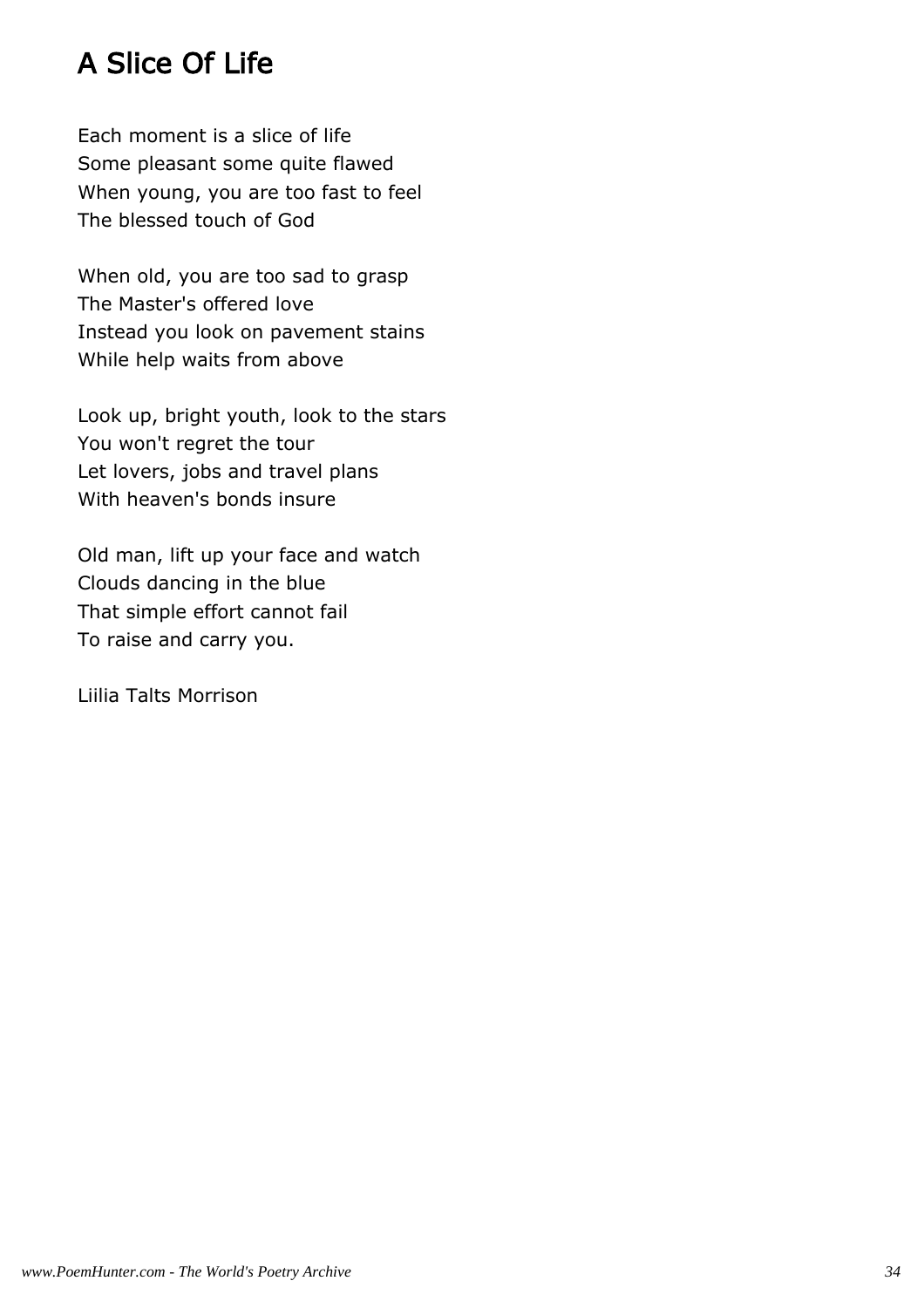# A Sure Blessing

There is a blessing When I help

The homeless The jobless The limbless The hopeless

When I reach out They seldom Fail to bless.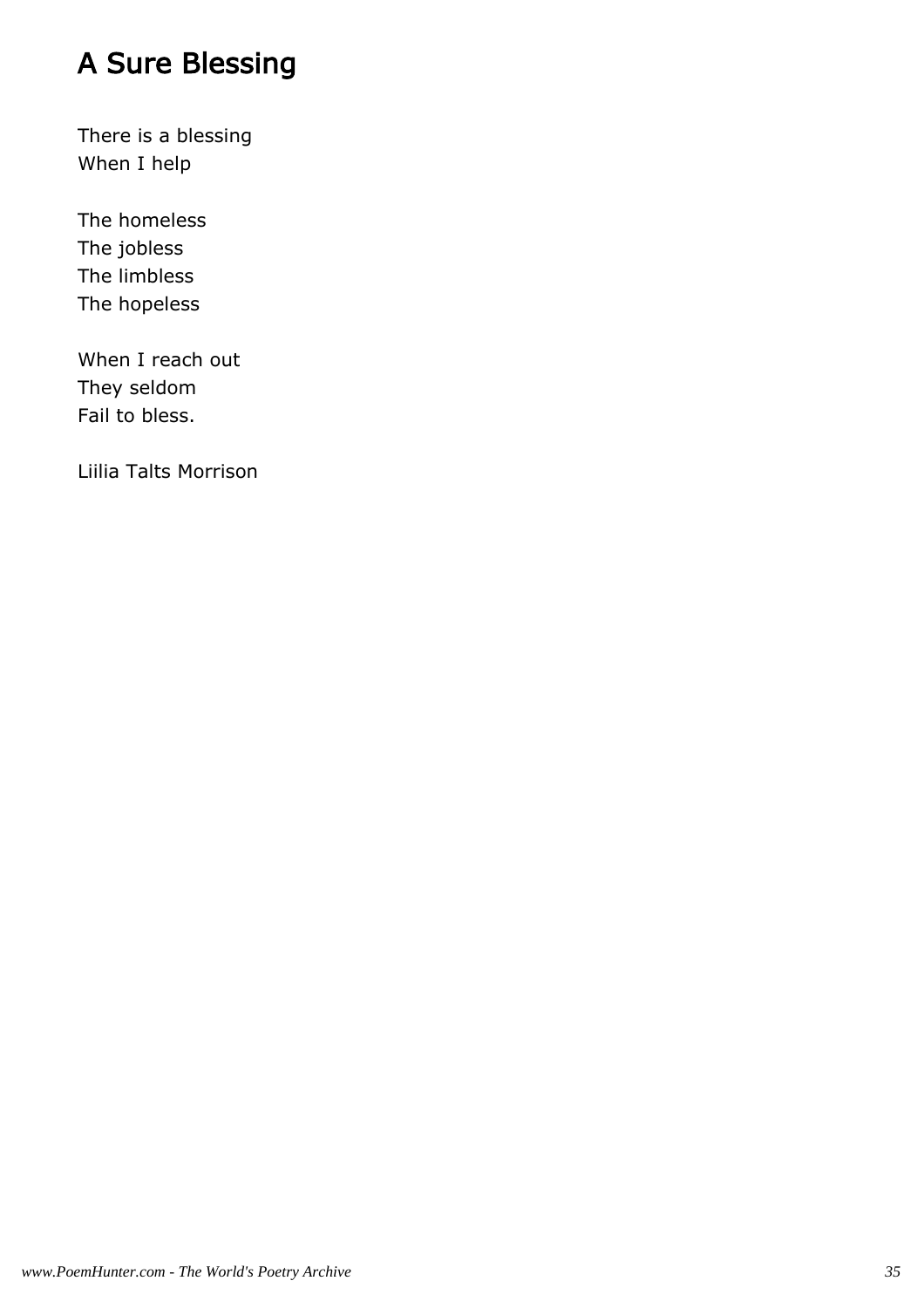## A Sure Treasure

Who can tell just when or why Nations rise and fall None predict the day and hour None fate's march forestall

Some will rise like meteors crowning themselves king some will kill and maim with power and much sorrow bring

Yet as millstones slowly grind thus long years and times justice and redemption bring to all erstwhile crimes

To the victor come the spoils so the warlords say yet when gold has turned to dust coins of faith will stay.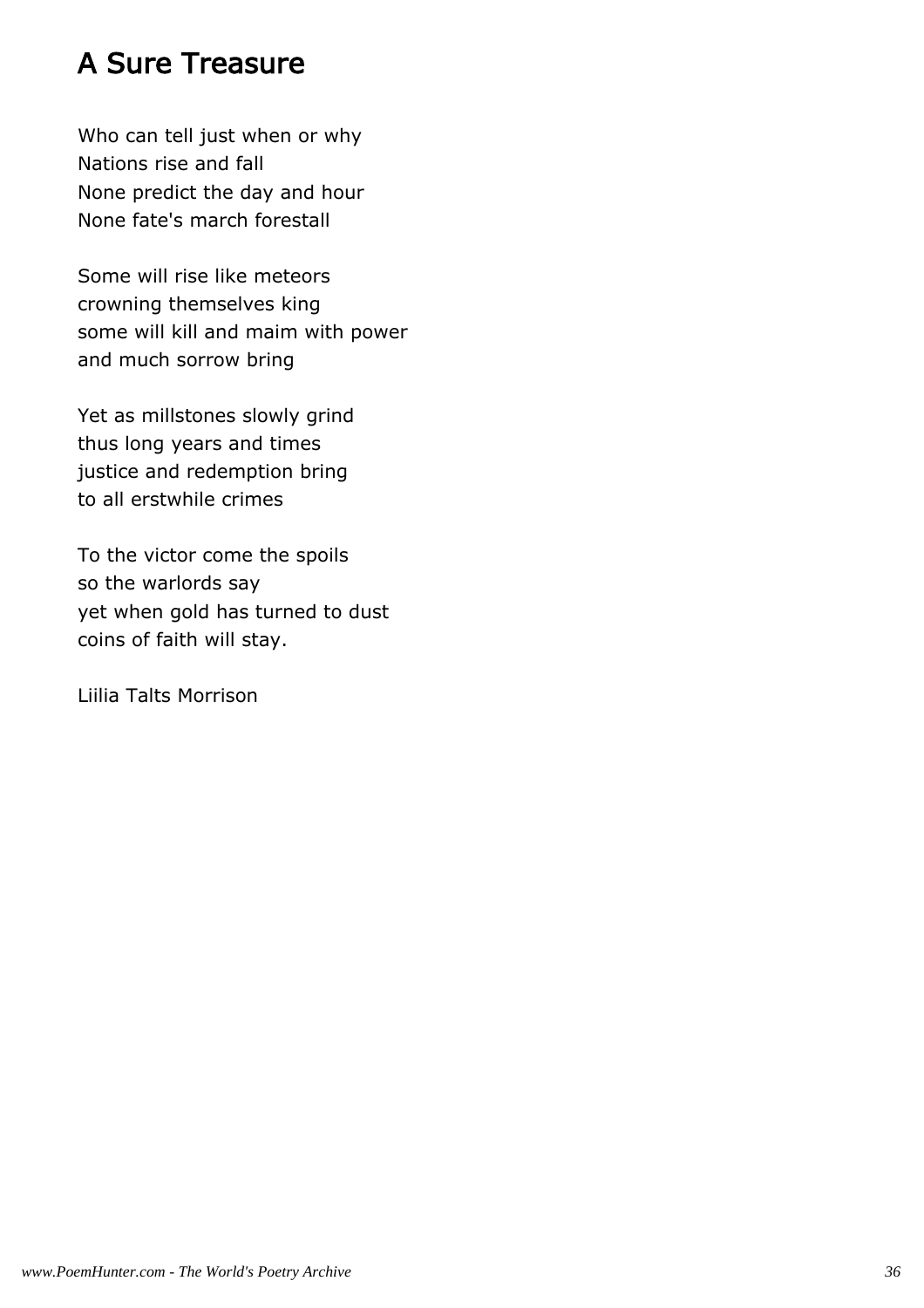# A Thousand Camels

The journey was quite dangerous the tribal traders knew this route across the desert sands could easily fall through

A thousand camels had been fed and fattened for the trek swift runners and the Berber guides were weathered tough roughnecks

When darkness fell exhaustion ruled from scorching daylong plight as men and camels settled down couched in Sahara's night

Nobody from that tight knit crew would volunteer to work as traders, camels and their loads slept when night's dangers lurked

Deathstalkers and horned monitors would crawl out of their holes and just one bite could spell the end of a rich trader's goal

Yet there is always that one soul reckless as pirate kings who heedless of destruction's jaws laughs at ill fortune's stings

He had a sly and stealthy look which fit his job quite well for in the night when camels slept he watched for signs and smells

A single sound, a crackling twig could signal lions near a desert nomad wild and parched could jump out with a spear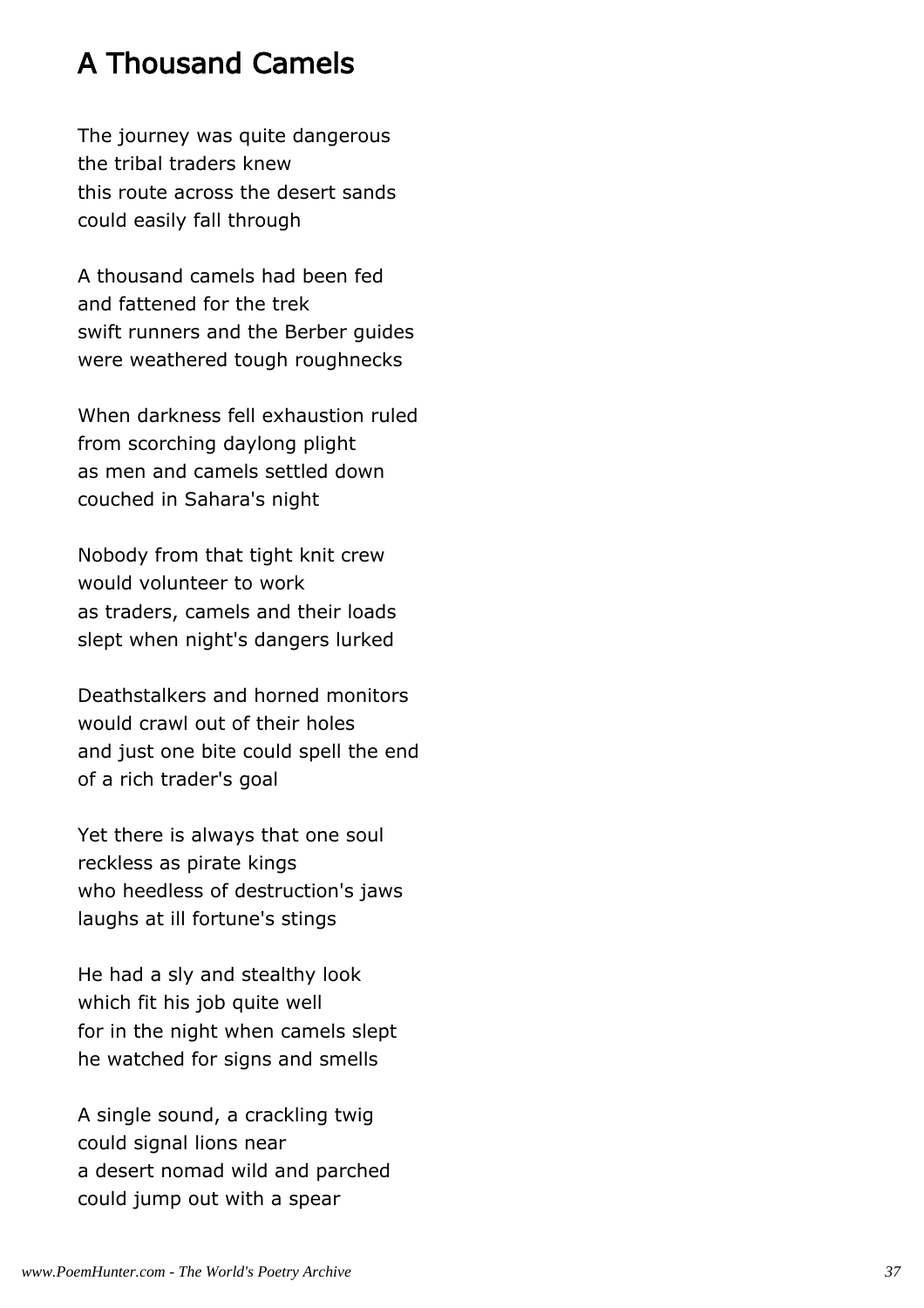The watchman who is all alone during the long cold night must be among the few immune to predators and fights

The journey was quite dangerous the tribal traders knew this route across the desert sands could easily fall through.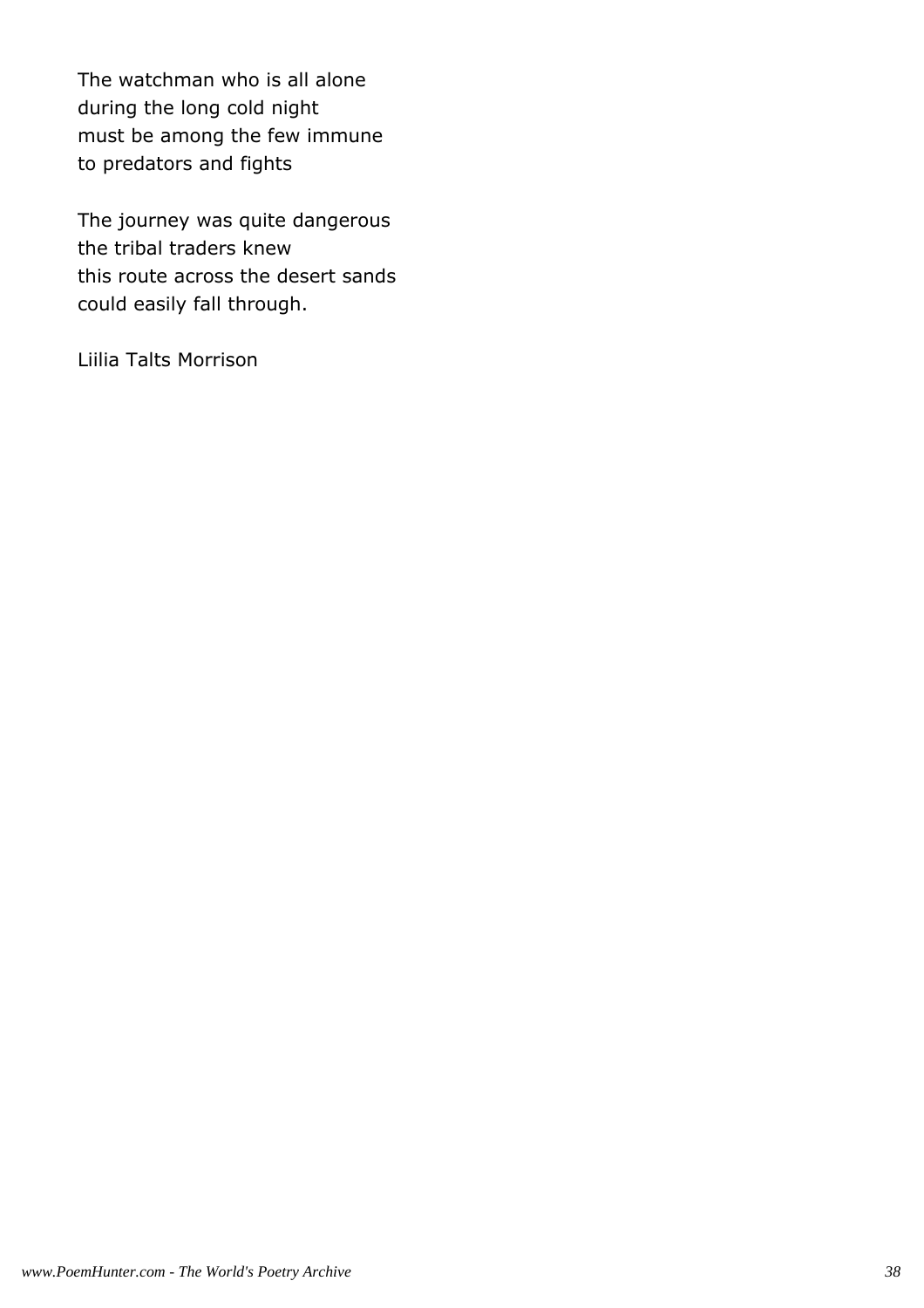## A Tiled Hearth

The fireplace looked trim enough quaint tiles all in a row placed oh so very carefully each made by hand just so

Years and much time had mellowed it yet it looked bright and fresh with tallow candles placed below as solemn as a creche

The cabinets surrounding it were made to hold things dear delighting one and all who gazed at them throughout the years

But this was just a fleeting thought I did not make a sound as gleaners pried off all the tiles and hardware smoothly ground

For this old cottage was now sold the land worth many clams and what had once been home and hearth not worth a tinker's dam

And now a man knocked on the door the best that could be found he'd raze it quick and charge fair price to tear it to the ground

The fireplace looked trim enough quaint tiles all in a row placed oh so very carefully each made by hand just so.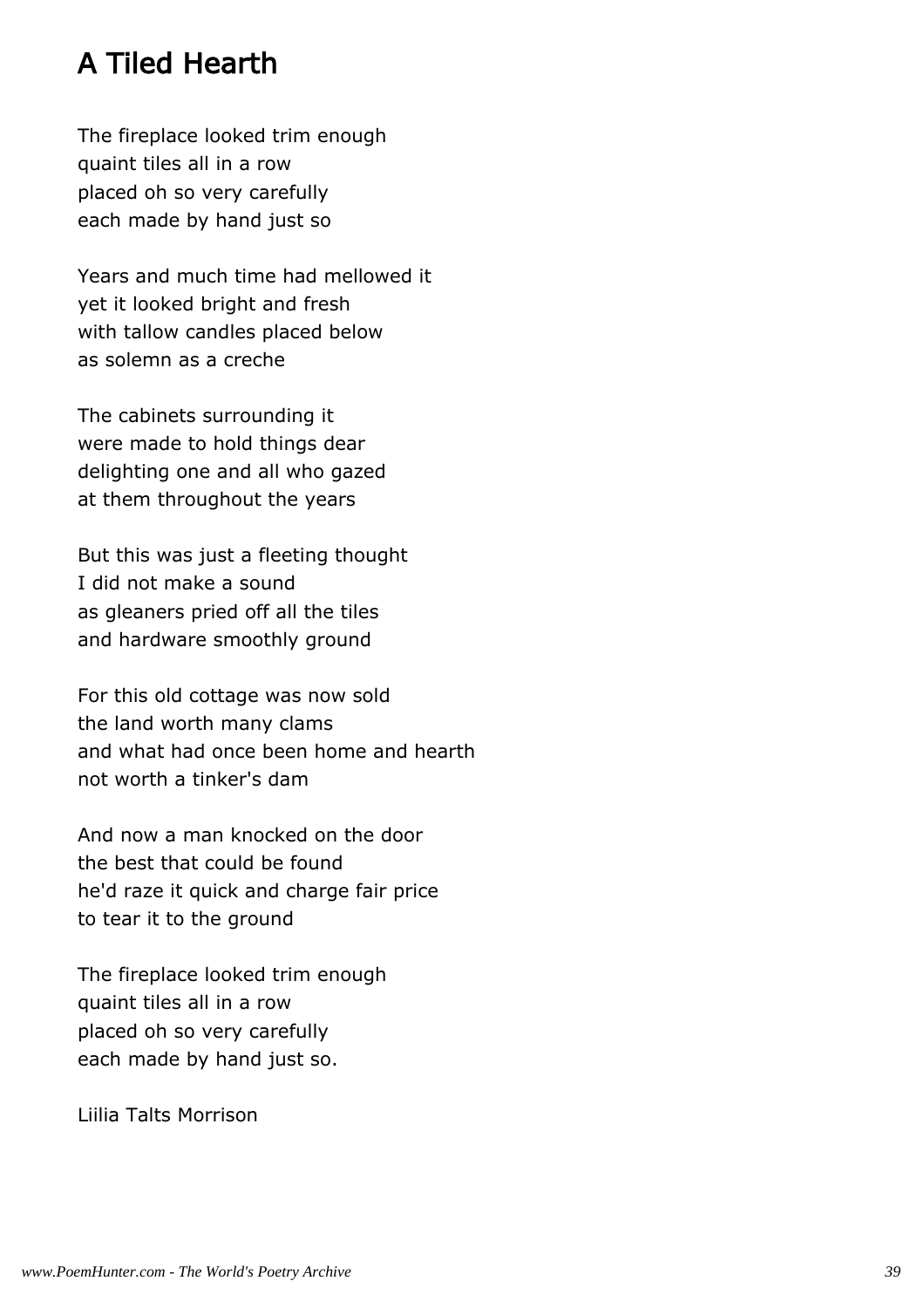# A Time

A time there is for cellar dampness dank walls of mold in mildewed veils there is a time for flags and banners and caravels with gloried sails

A time there is for searching, learning though answers may be vague and few there is a time for blind forgetting when pain embraces morning dew

A time there is for sowing, growing young shoots of fresh vines burst anew there is a time for brown decaying as harvest fruit is reaped and brewed

A time there is to slow the millstones when streams of life have run their course there is a time to close the barn door with small regret and scant remorse

A time there is for cellar dampness dank walls of mold and mildew's veils there is a time for flags and banners and ships of joy with gloried sails.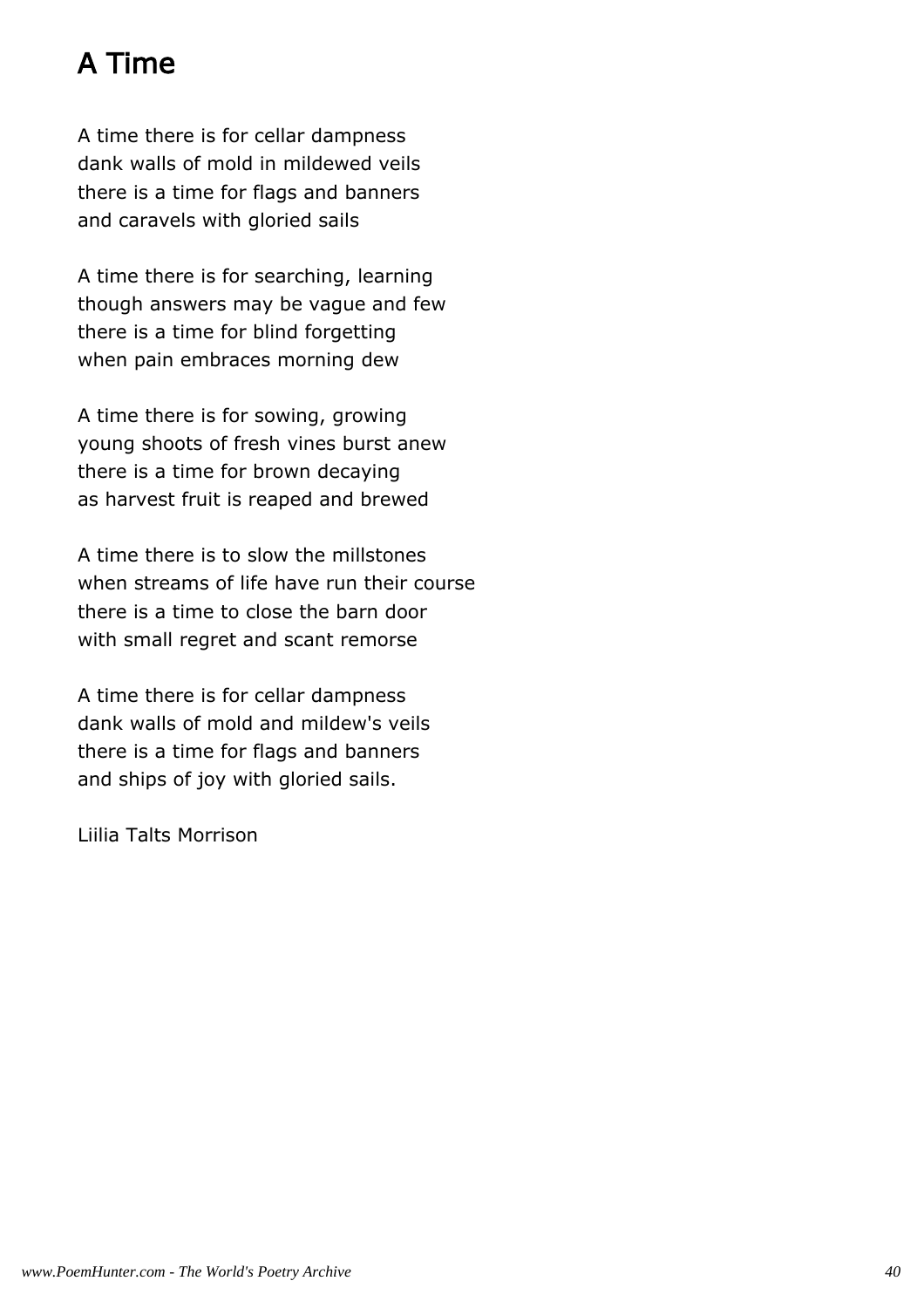# A Violet

Among the rivulets of water That spring has coaxed from wintry ice There is a little hidden flower That peeks from patches of black earth

It's fragrance is quite overwhelming Its color unbelievable Though small, its memory unending Who can forget a violet?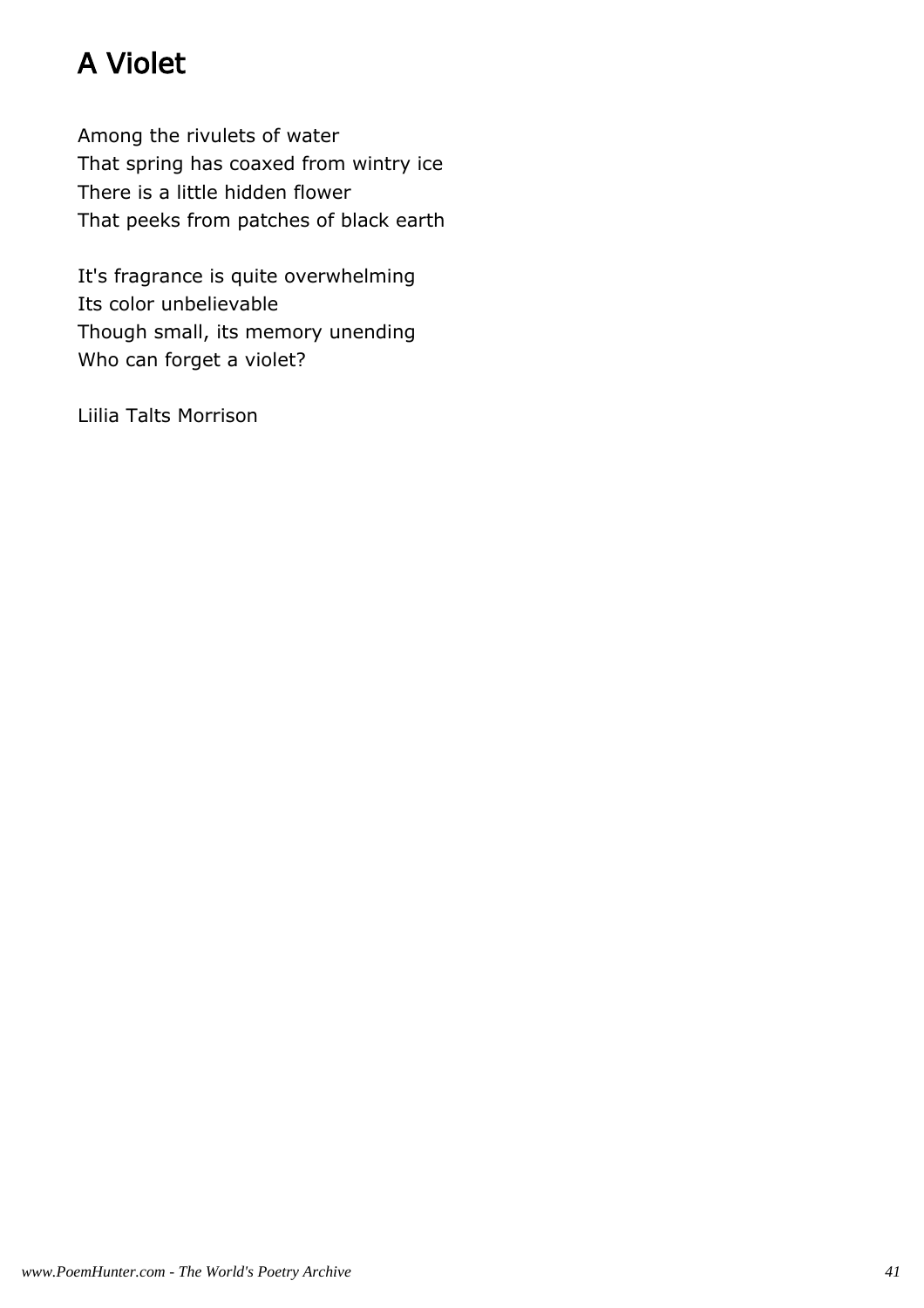# A Wave Offering

I went outdoors that breezy day Feeling a gloom within Then saw across the highway's din A lone pine gently sway

It was a scrawny, aged tree Bracing with unseen shield The only one left in that field From days when land was free

A new and shiny row of stores Now sat on burdened ground Why was that trunk still to be found Where forests teemed before?

Then suddenly I felt a thrill Warming my skin and face It seemed that tree was waving grace For living in God's will

I felt my arms begin to sway We moved with one accord As pine and I waved to the Lord For living in this day

My heart now filled with thankfulness To that green tree of prayer It showed me that most anywhere Faith can renew and bless.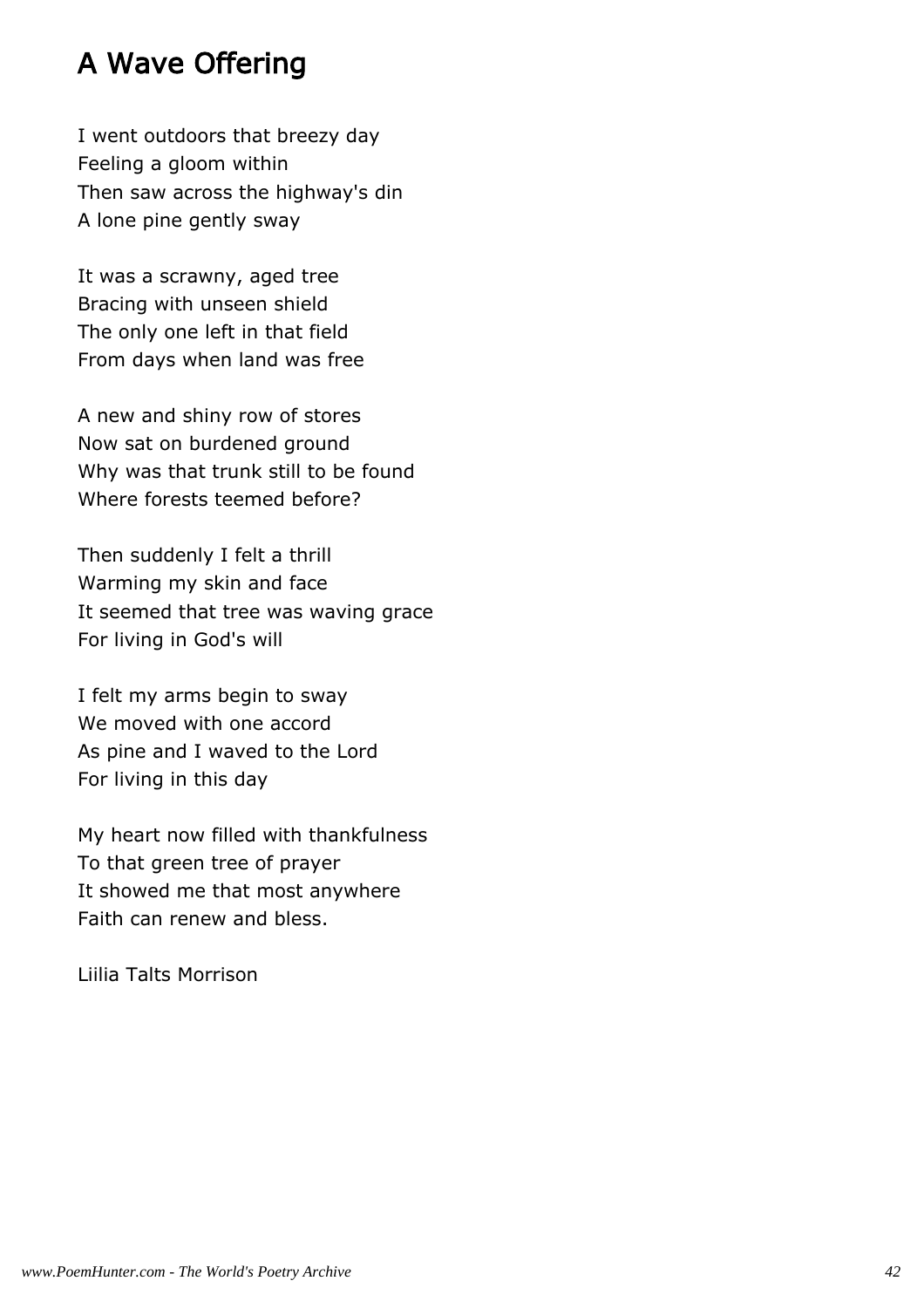### A Wave Or Two

There is a bridge that I have crossed to light and love and peace it took a long time and much fear before I found release

I bask in sunshine every day yet sometimes wonder why my loved ones on the darker side don't want to cross nor try

They hide beneath the underbrush of murky briars, thorns the strangler vines are at their throats and devils gore with horns

They will not cross no matter what I say to beg and coax it's not wishes or my will that changes other folks

But this I know will comfort me and hopefully them too when I with friendly smile and grin send them a wave or two

And when I come to think of it it would not hurt a bit to raise my hand to heaven's throne and wave to who there sits.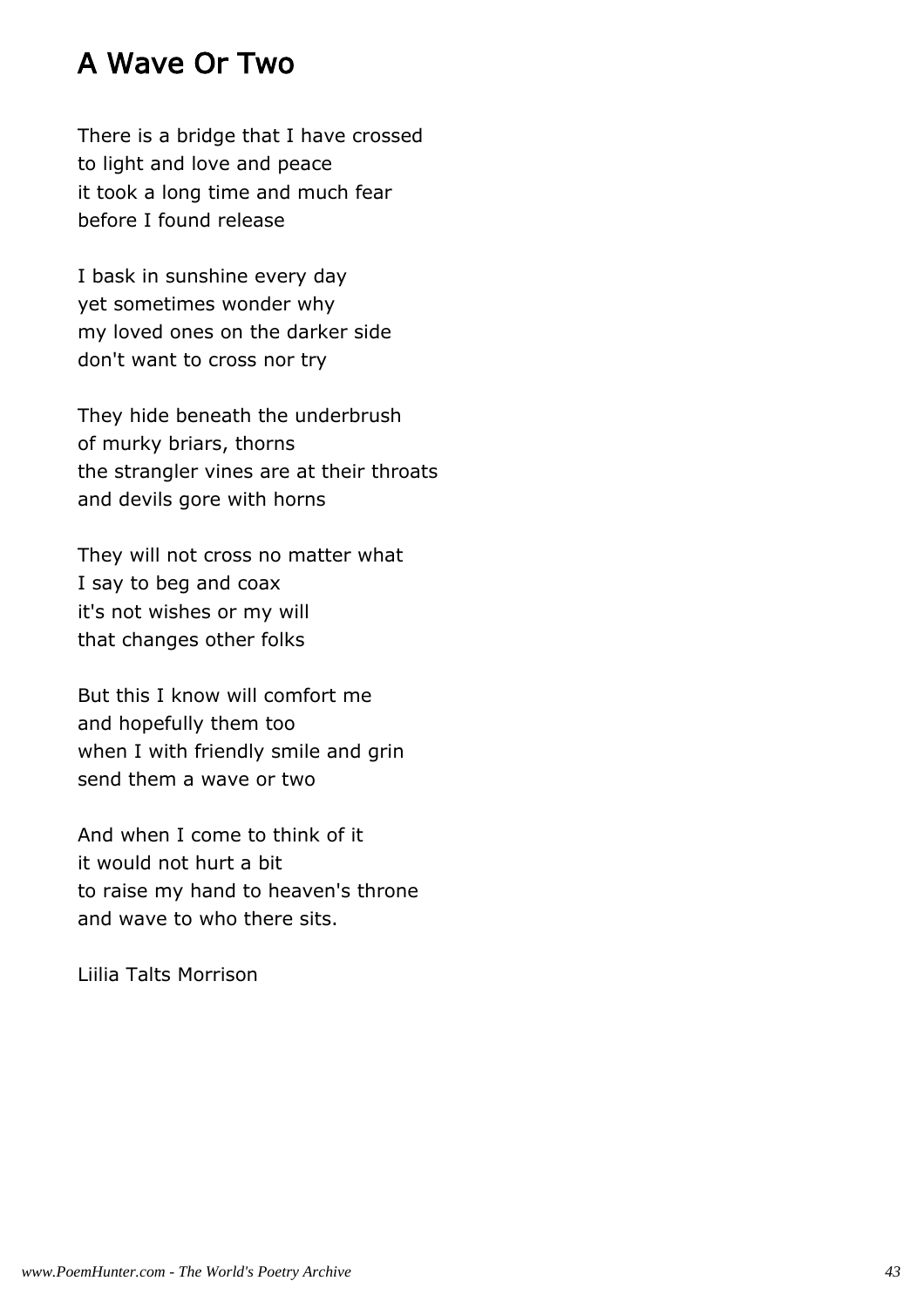# A Wish

We gathered round the modest bedside Her smile belied the harsh malaise She looked at us with eyes so glowing I never will forget that gaze

We knew for her the verdant summer Would never come, she was too ill Though hardly past her budding teenage Consumption took her health and will

'My only wish is yet to wander To hills where summer flowers bloom In flowing gown of whitest linen And run and laugh till I fall down.'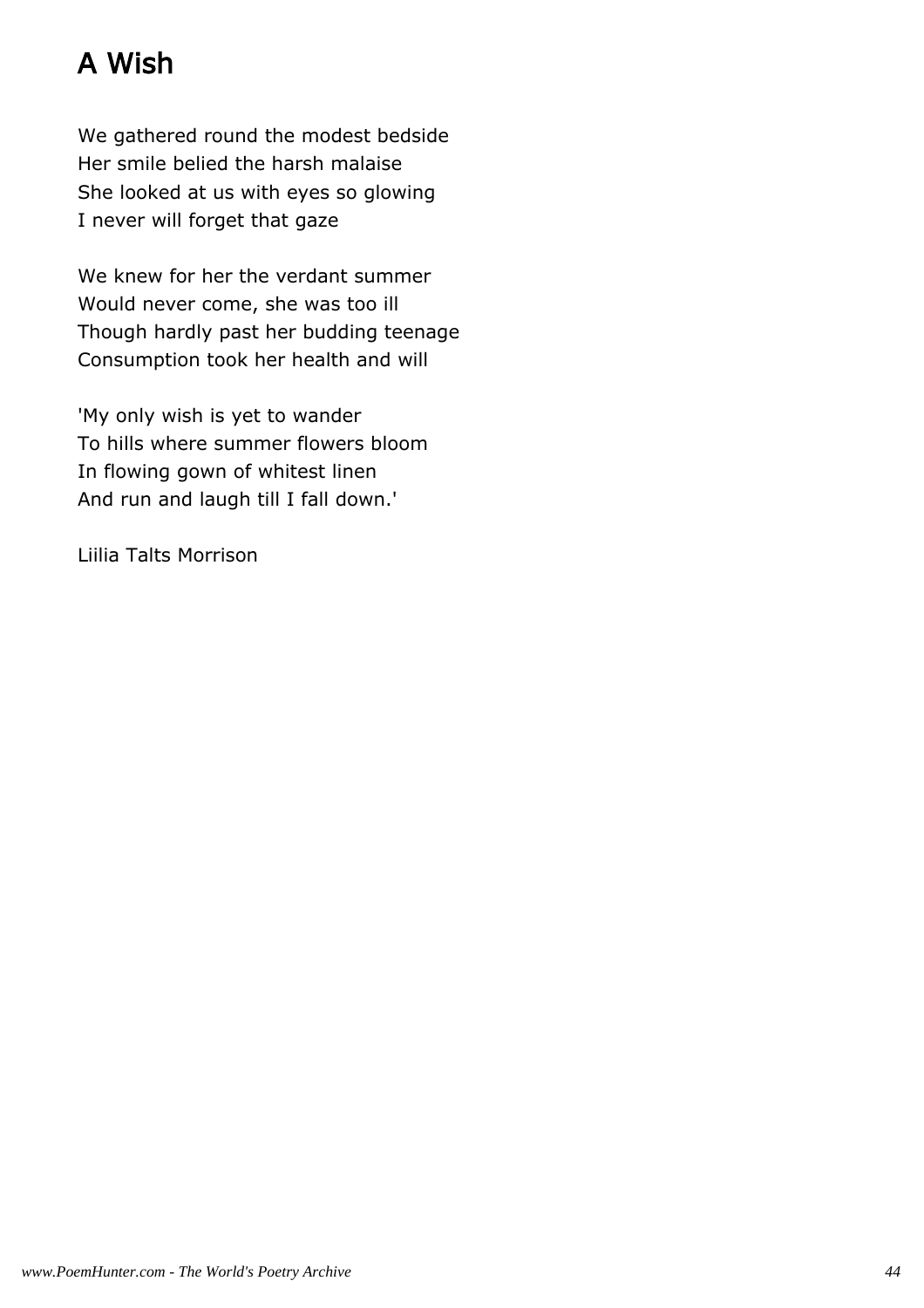### About Change

oday I saw beyond the stains of dark, mold spattered walls today I felt a change take place in shabby downtown malls

Today the stained and dirty streets looked like they had been cleaned and even strangers passing by seemed not to looks so mean

Today I gave a little gift to someone of the street who sat and waited for some change to get a crumb to eat

How could I know that one small act of reaching out with care could clean and brighten city streets and soften strangers' stares?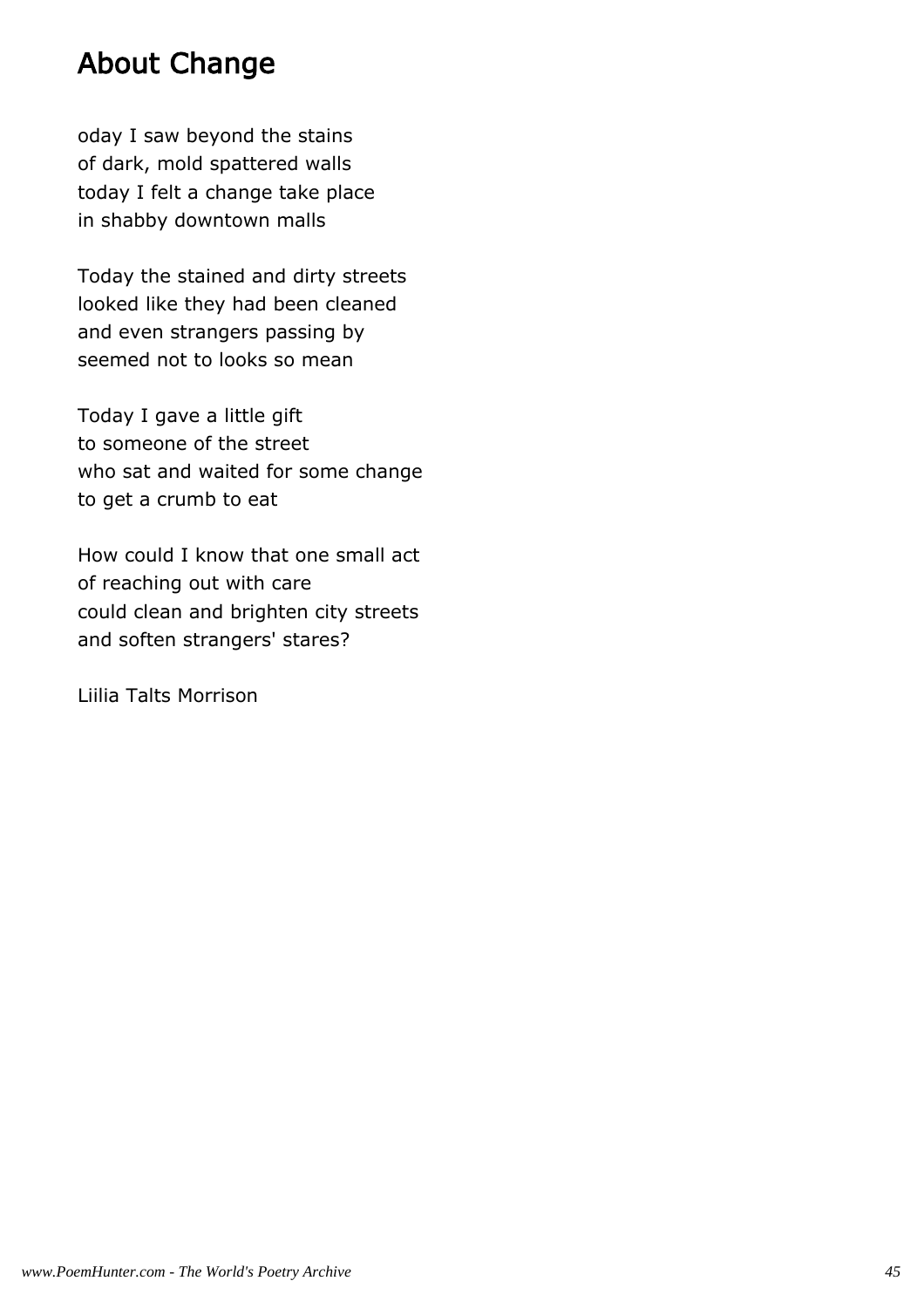### About Counting

There is no need to count all seashells Or chart a nebula in space Nor measure golden rays of sunshine Or add up deeds to earn God's grace

For all the sins of life are numbered In books that none on earth can see All grains of sand are shaped and fashioned As lovingly as you and me

Each atom and the smallest heartbeat Pulse perfect synchronicity Each damaged soul that's lost its purpose Is marked for God's felicity

Each earthly error and transgression All grief so hard to contemplate Has long ago been given answers Repent, forgive - it's not too late

He dearly paid for our salvation Already numbered sin and strife He gave us hope of great redemption By hewing out the path to life

Next time you walk along the seashore May lulling waves reminders be To learn of him, so meek and lowly And heed his call, "Come, follow me."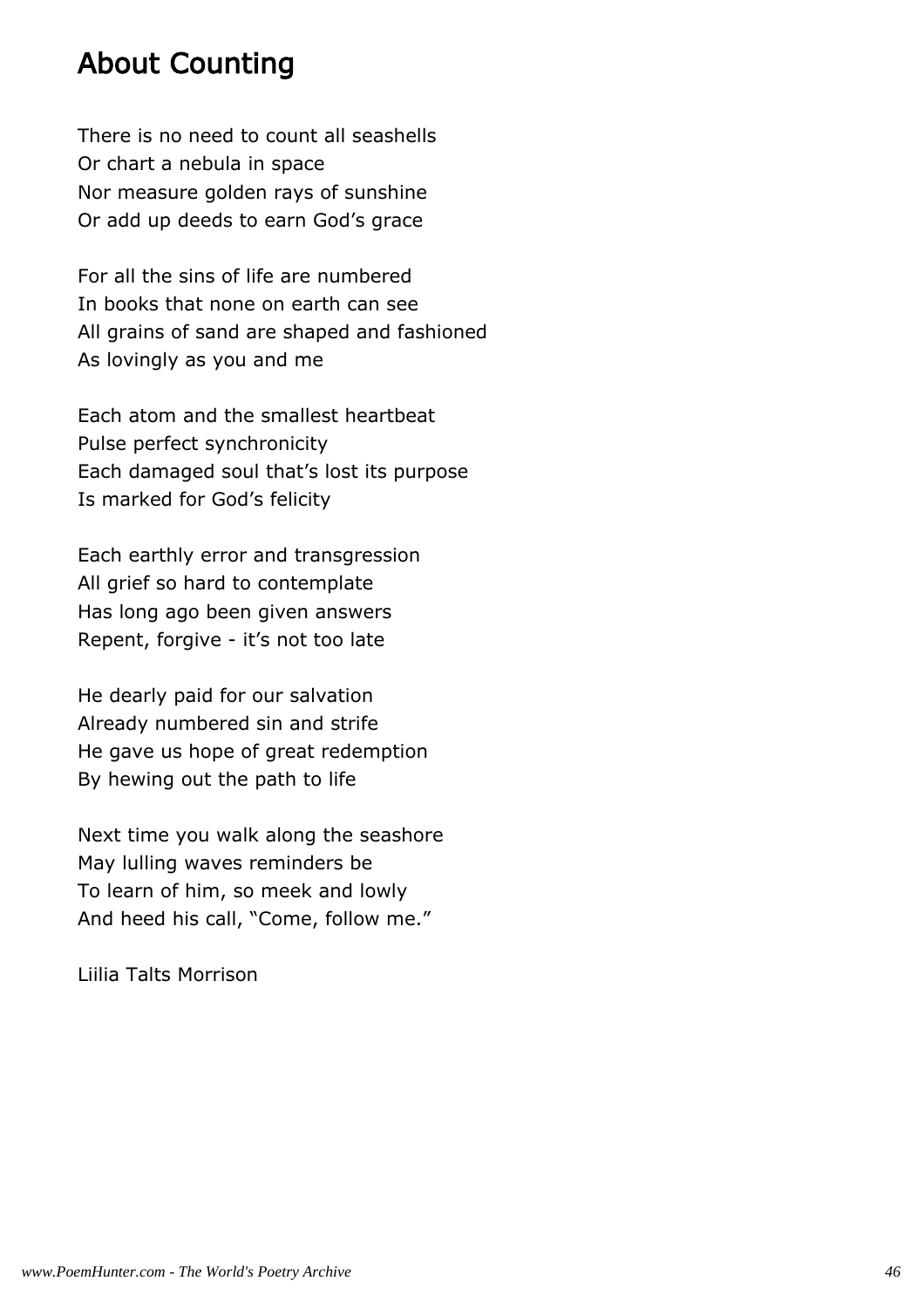#### About Keys

There was a man of unknown deeds No cover shielded his bare head His home at night a patch of weeds On byways found his daily bread

When noonday sun seared roots and reeds He sat among hard cypress knees For shade a canopy of trees This man who had no need for keys

Gaunt, lanky like some Southern pines In winter frost and summer breeze He made his nest among the vines Of mangroves edging shallow seas

He walked with grace much like a deer His kind blue eyes put one at ease And hearts would warm when they were near This man who had no need for keys

When rains came he would disappear Some people wondered how he fared Then on a gray November day He'd be there sitting by the bay

'Where is your home? ' some dared to ask 'I have none, ' was his shy reply. 'The world spins round about so fast In rooms with doors I'd surely die.'

The seasons saw a changing land Trees were no longer needed here Dark woodlands cut, rich earth turned sand There was no time to stop and care For creatures of the open air

New houses came with shiny doors Bright plants soon lent an air of ease It was quite plain to see, of course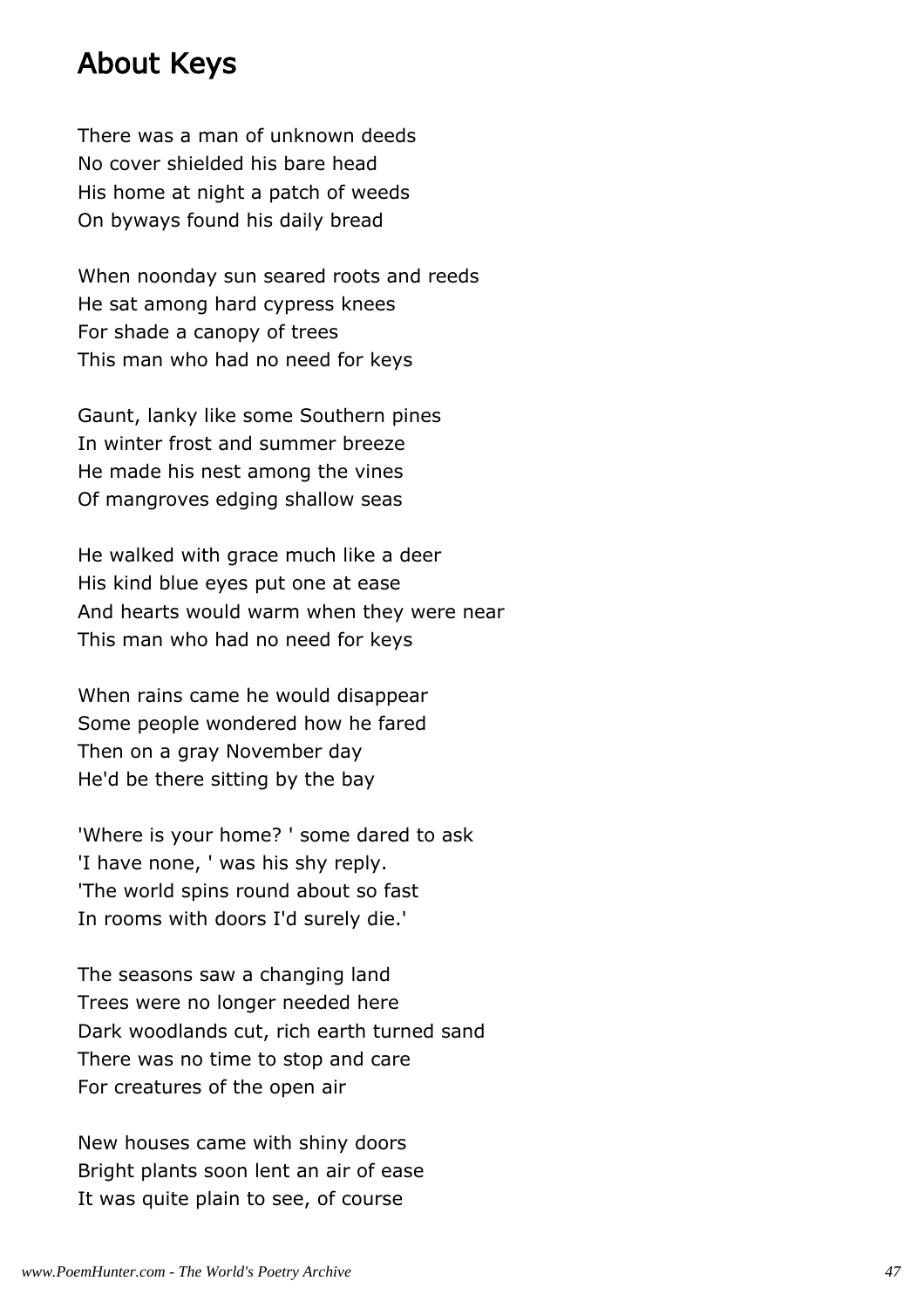This was a place for folks with keys

They never saw that man again Who walked as gently as a deer With eyes so kind, like a good friend Who had no wallet, keys or fear

In wandering the path of life There are a few whose tracks unfold Bypassing cunning, greed and strife Who brave harsh storms in heat and cold Whom walls, nor doors, nor keys can hold.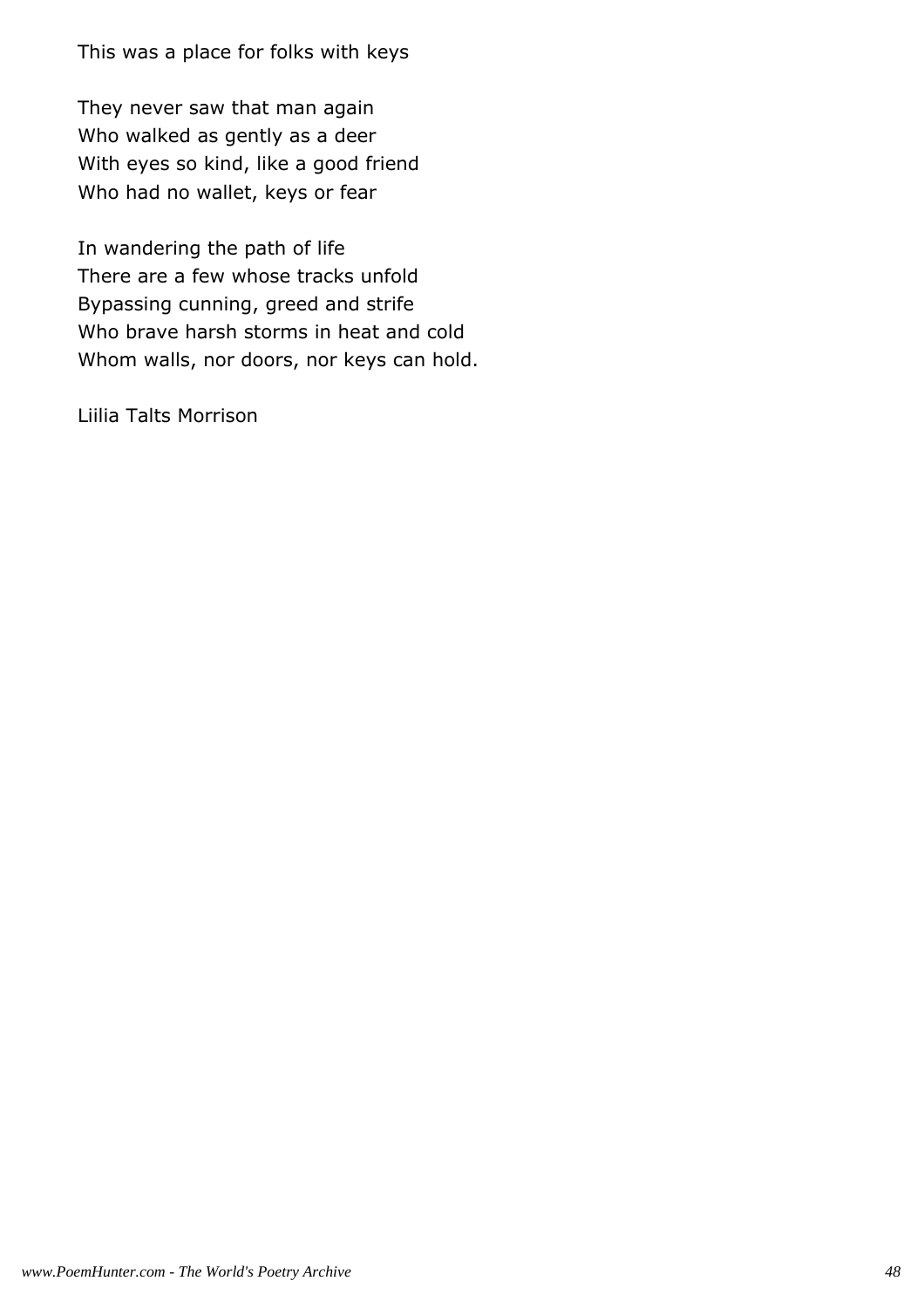### About Plowing

An old horse plows the well worn path in rows where seeds are sown slow, heavy footsteps bear the weight from sweat and years of groans

Clop clop, clop clop he pushes on nor strays to glance aside till field and earth are black and fresh with harvest hope supplied

I watch and wonder how this beast knows when to slow and turn to follow yet another groove his daily meal to earn

I never followed any roads or grooves, or paths or fields I never did the same thing twice nor planned for future yields

I was a fool for wayward ways in dark forbidden groves with twisted bands and thorny vines that tore my soul and clothes

I harvested the bread of stones and buttered it with woe so different from that faithful horse whose plowing made grain grow.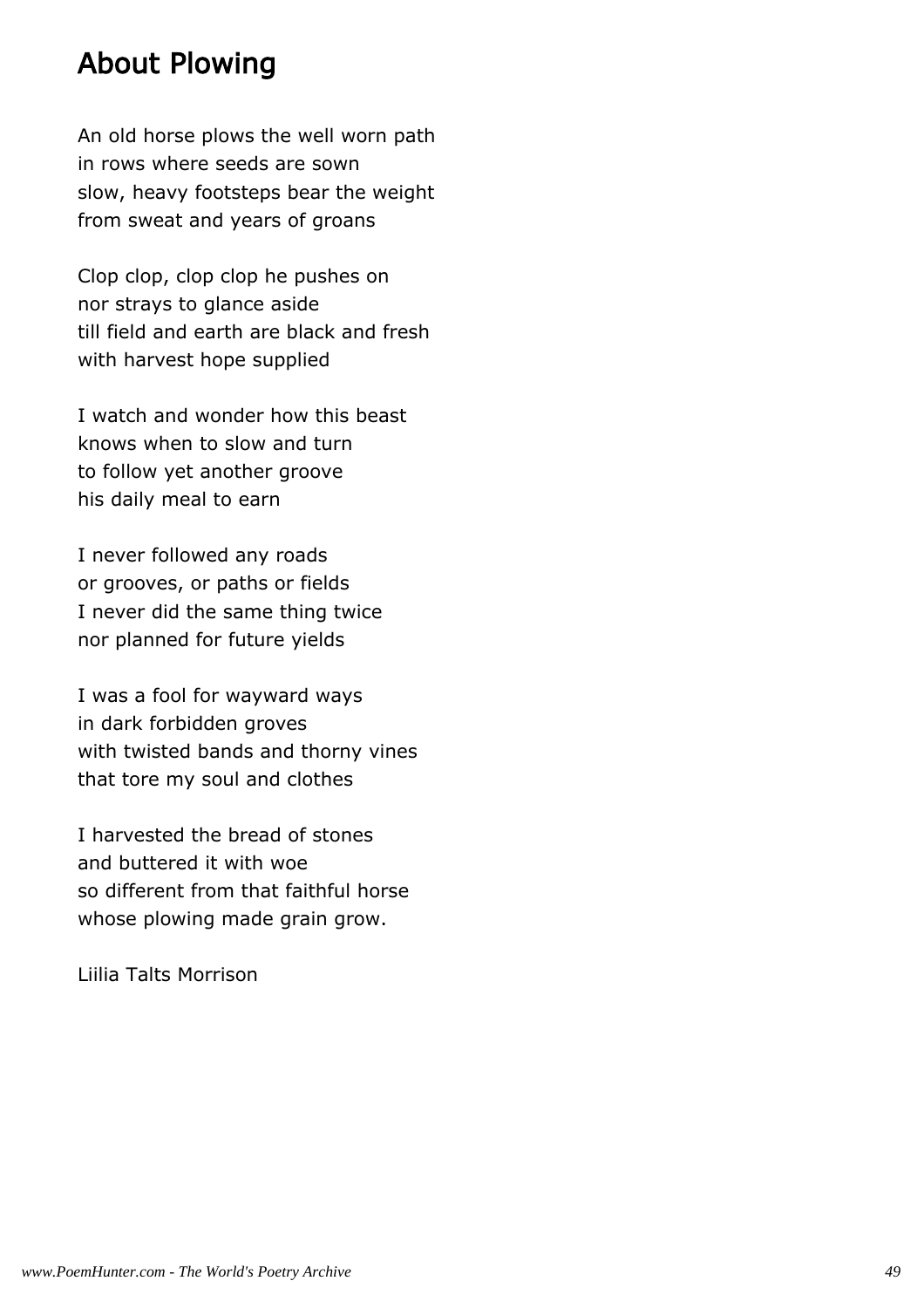### About Striving

in this life we're oft found striving climbing toward wishes, goals running hither and then thither urging, surging in our roles

Busy is our uphill journey spinning, trimming, winning some stumbling in a skirmish scuffle then to vanquish, overcome

As one goal has been accomplished we move on to newer sights climbing ever grander mountains of desire's fabled heights

Then one day the road grows dimmer footsteps weaken, canes appear hair turns silver, voice a cracking others pass us as do years

Finally we are too weary needing help to get around seldom straying from our doorstep staying close to hearth and ground

no more crawling high and higher no more driving toward goals just some chattering and napping wondering whose bell now tolls.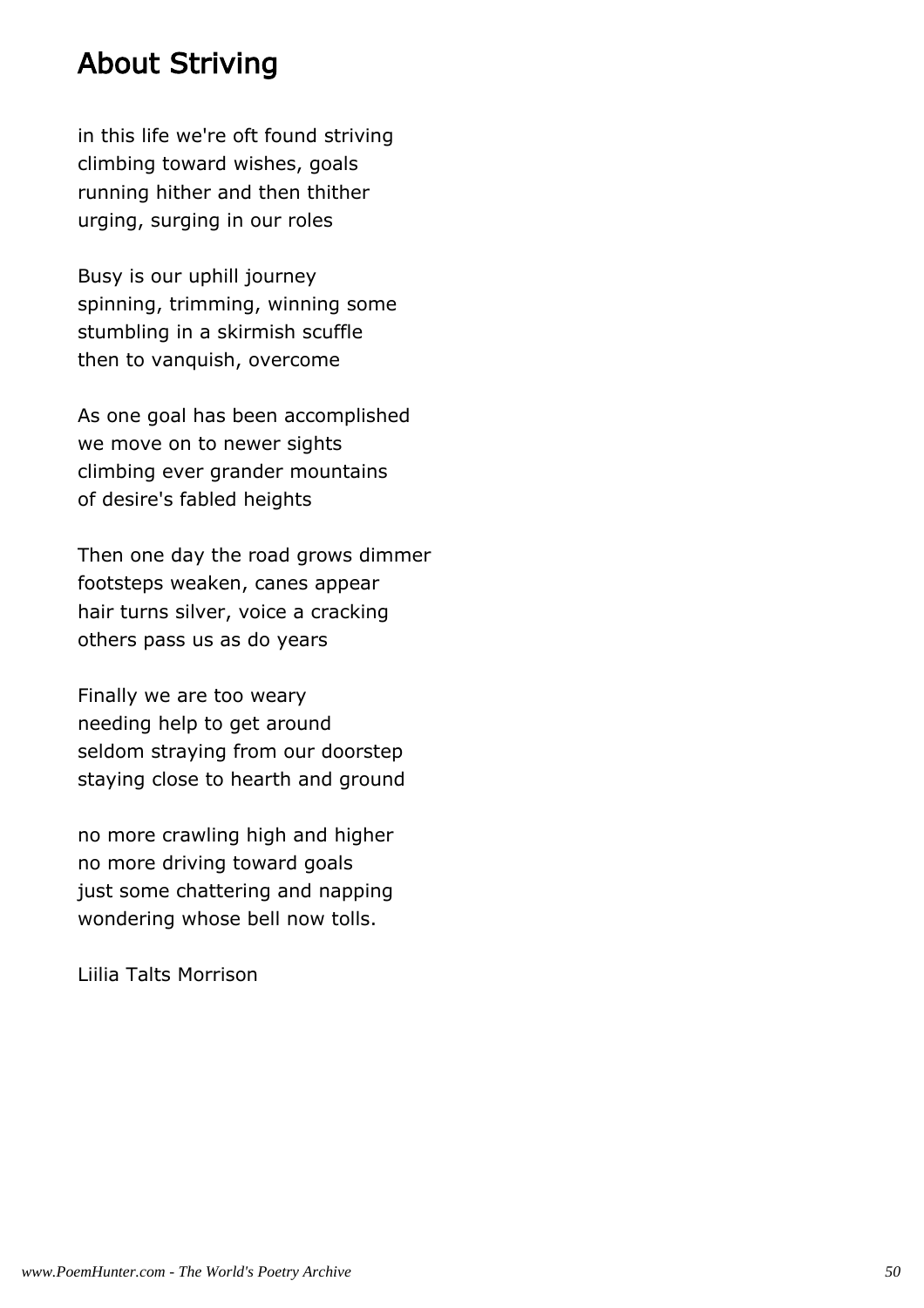# About Things

Some things delight but have no root and quickly are forgot some stay a while in memory's store and fade as oft as not

Some things will cling for many years to guide and point the way and yet in time they are replaced by new things and new days

But deep within and unobserved are things that never part those things define a life because they're seared upon the heart.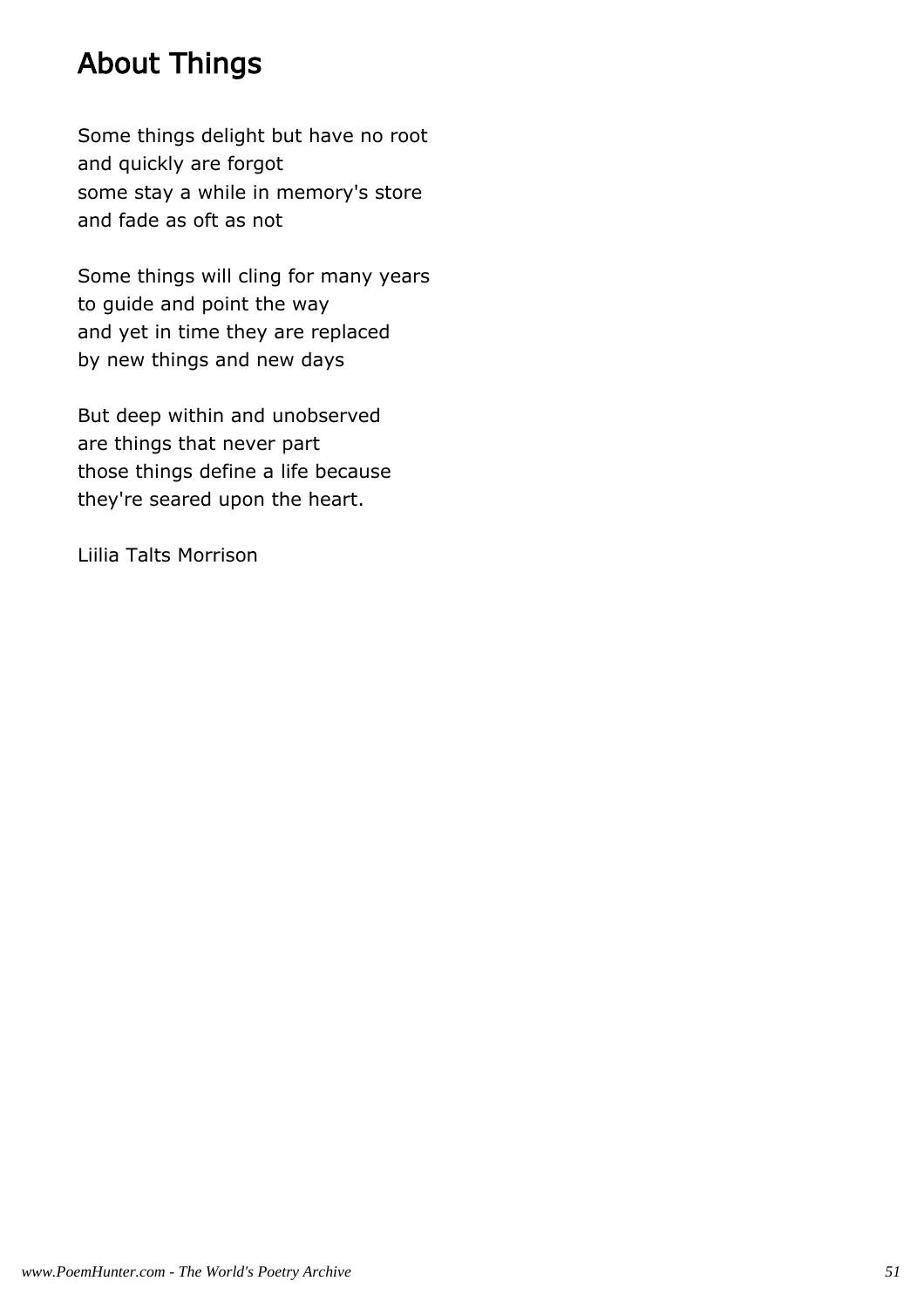#### About Truffles

They say the woods of Alba Grow secrets in their soil And Perigord's fair regions Hide rarest mushroom spoils

The truffle may be ugly Dug up by dogs and pigs But most agree its flavor Is well worth humble digs

The oak tree seems to foster This underground delight Yet even seasoned woodsmen Are clueless to this rite

Those of the finest learning And gourmand savoir-faire Have likened truffles' magic To youth and love affairs

They also find its impact Brings thoughts of fresh plowed earth Fine, gentle rains in autumn And spring's green, tender birth

So why should I, a woman Of lowly mien and ways Trust an old man in hospice Recounting long gone days

Nobody would believe this Yet father said I found When still a tiny toddler Those lumps in Kehra's ground.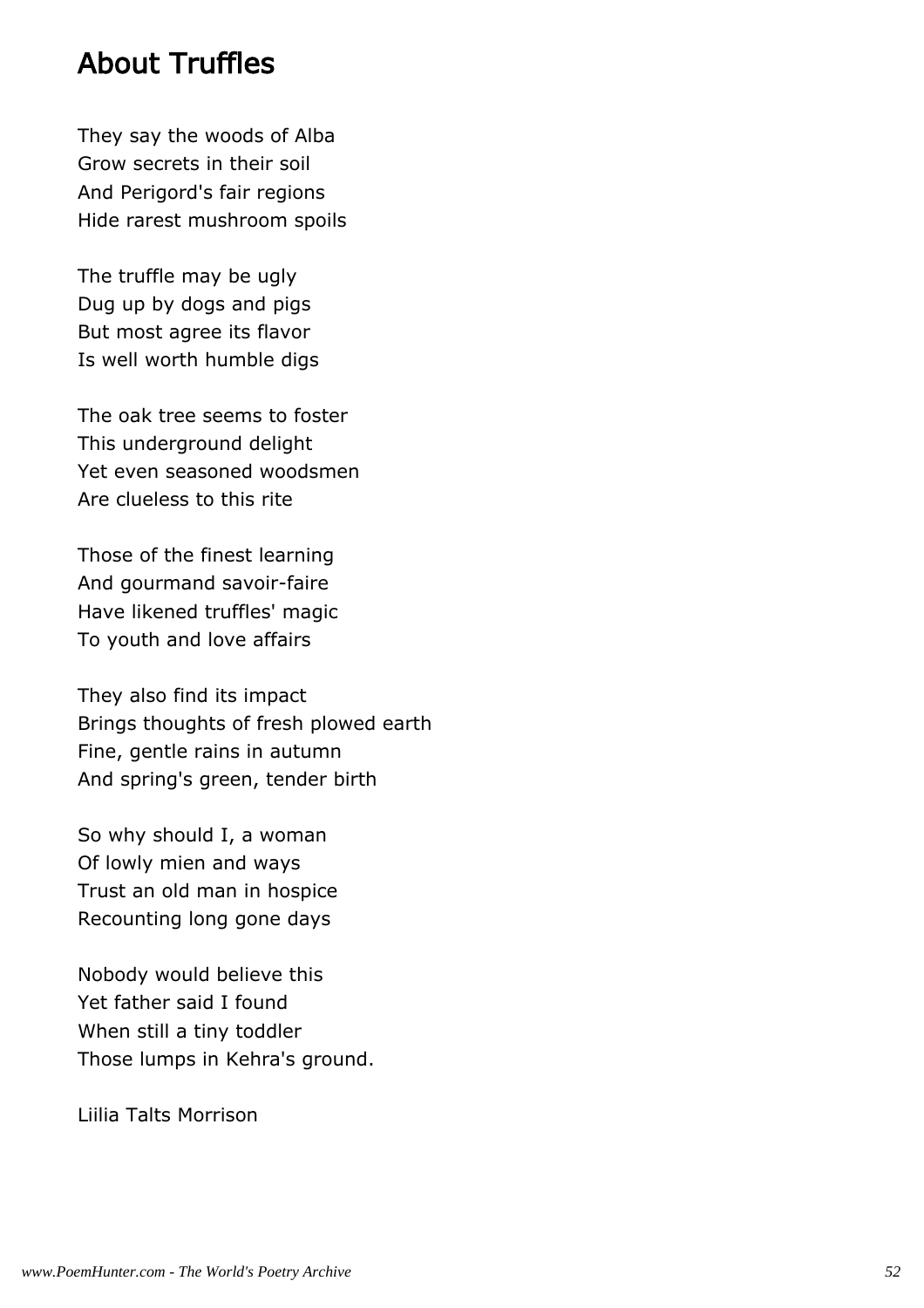### Abundance

Abundance is a lovely thing who wouldn't want to have it? a cellar filled with summer fruit and fields a sea of heather

Abundance can be comforting wine flowing from rich cups warm coats and drapes of woolen cloth and shoes of sturdy leather

Abundance is a word unknown to lonely wayside strangers in threadbare shirts and broken shoes they shudder in cold weather

Abundance is a cunning thing it sneaks beneath the rafters when soup is thinned so all can eat as neighbors get together.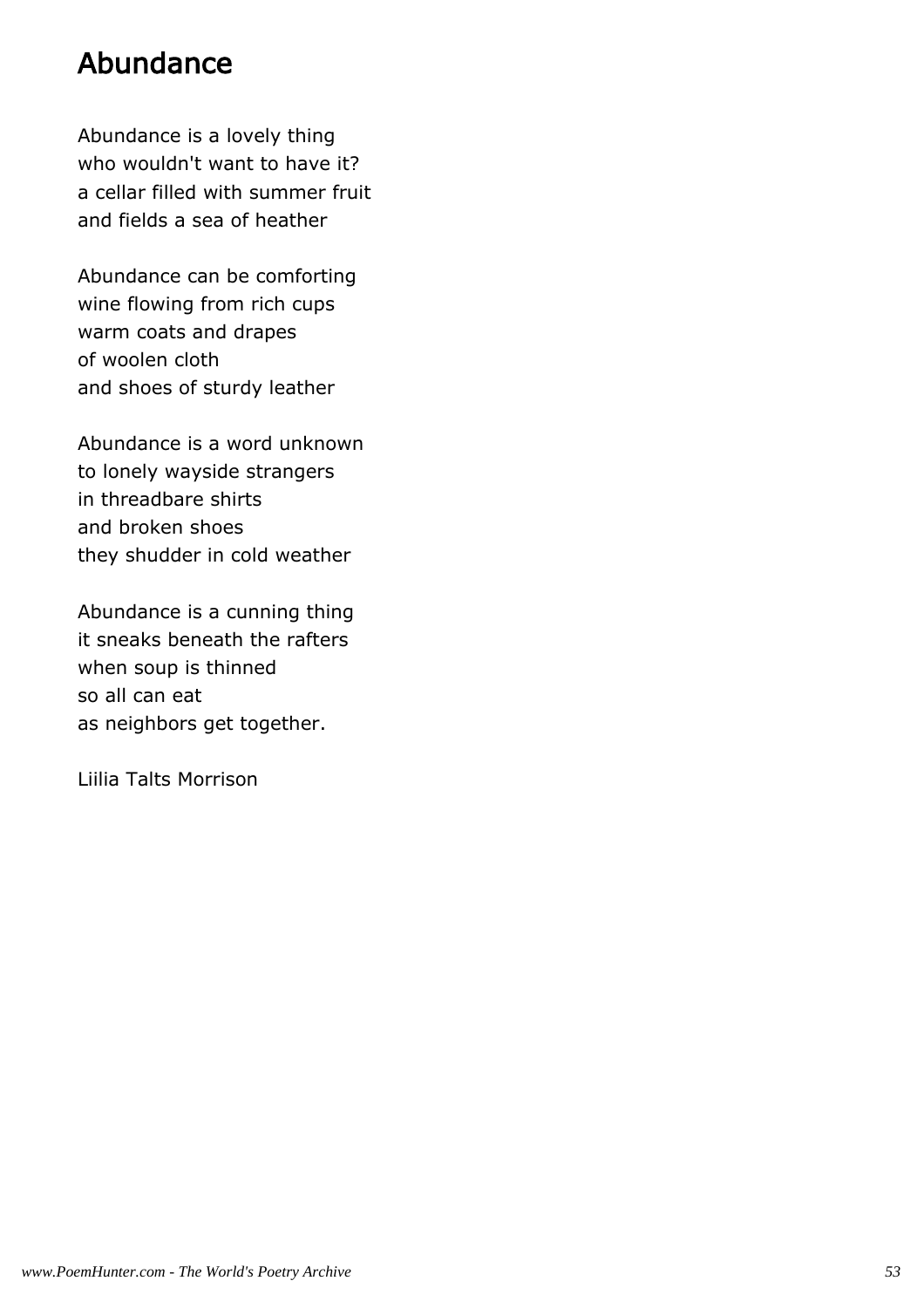### Ad Astra

They can't be seen by light of day But dark of night brings all to play The constellations, friends of old That guided ships and sailors bold.

Their names were always glorious Resembling gods and animals From fabled stories gently told Around the campfire by the old.

Today we scan the ends of space With telescopes that often trace A tiny dwarf or dying star The ancients only guessed was far.

We find new names for galaxies Atom for Peace is one of these Black Eye, the Lindsay-Shapely Ring The Phoenix Dwarf on stellar wing.

It's true, our scientific plots Have pegged them all in numbered slots Where sprawling Spider of old lore Is now D D O Eighty-Four.

Though Zwicky's Triplet marks the end Of names we into space now send Our words and language will run out Overawed by universal clout.

Let's now enjoy those names of old Orion's hunt and Virgo's gold Let's celebrate astronomers Who gave us Hubble's glorious spheres.

But don't forget where it all starts A throbbing, feeling human heart Don't tell me He who made it all Won't cry when even stars will fall.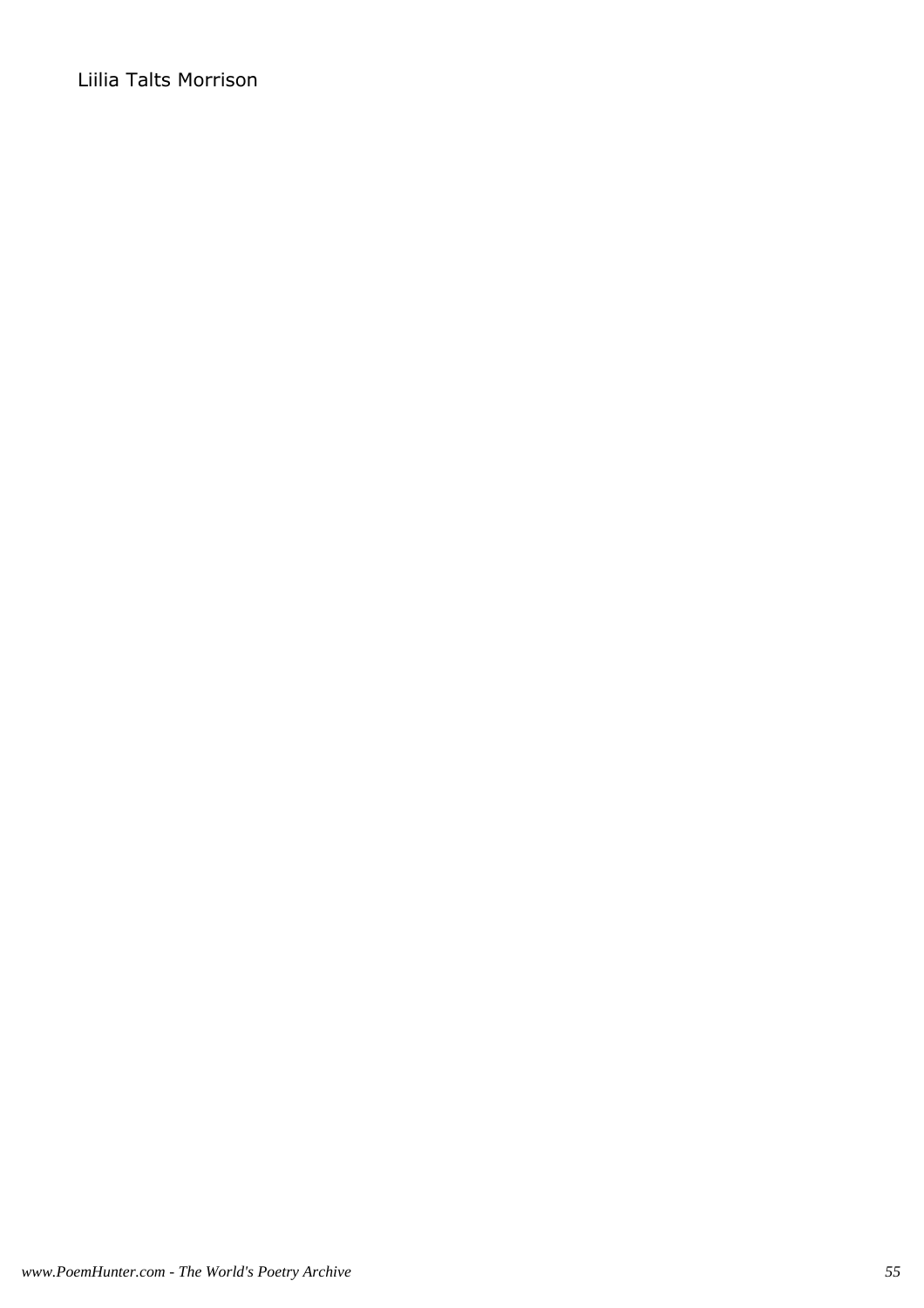# Ad Helios

Reach for the fading days of sun This age is ending its slow run Dance as the decades march along Sing while you still to earth belong

Reach for night constellations fair Laugh as the wind enfolds your hair Trust that Orion will hold firm Your spirit in its stars affirm

Float as the ocean waves surmount Neptune's strong draw on your account Cry as the evening spreads its wings On the bright flare of your wellspring

Reach for the fading days of sun This age is ending its slow run Dance as the decades march along Sing while you still to earth belong.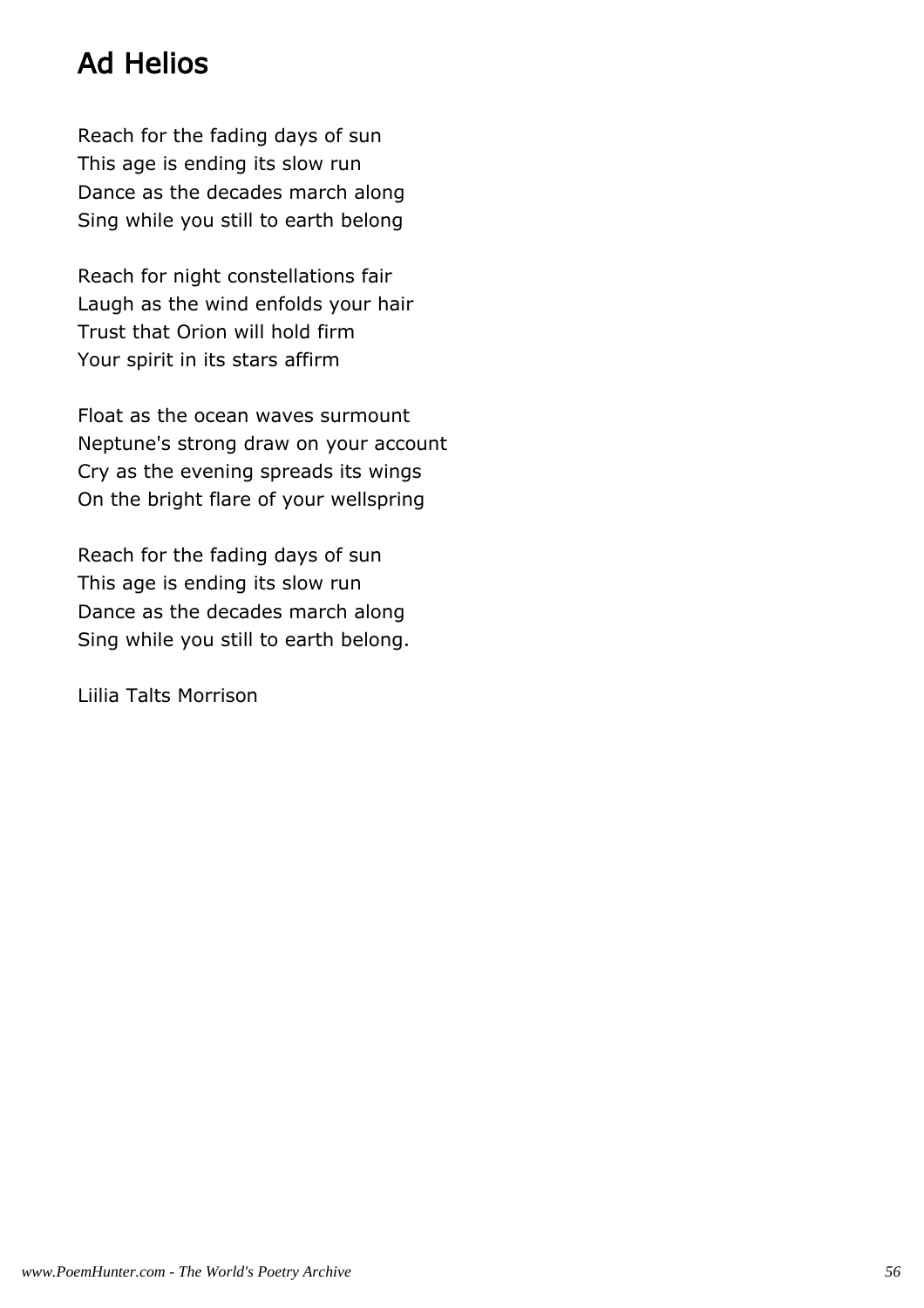# Addiction

Addiction is a painful thing Black widow with a cruel sting It treats a gentle, loving man Like refuse in a garbage can

Addiction is a painful thing A broken bottle shattering A rasping voice, a swollen throat That once sang songs of finest note

Addiction is a painful thing It picks the brightest for its ring The tender hopes of youthful sons Are darkened till there's no more sun

Addiction is a painful thing A raptor's iron claw and wing The rage and agony it brings So carelessly on sidewalks flings

Addiction is a painful thing Black widow with a cruel sting It treats a gentle, loving man Like refuse in a garbage can.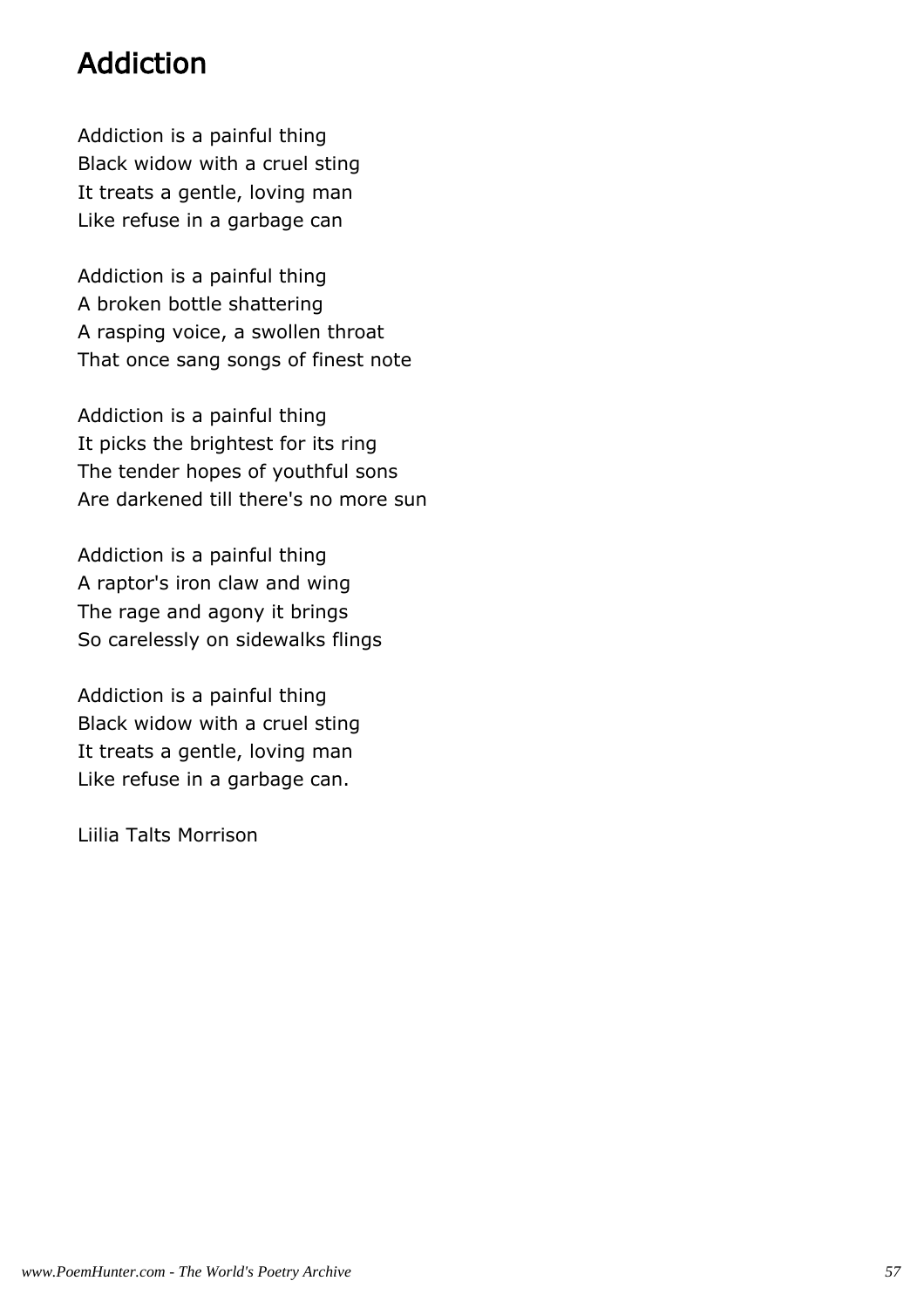### Advent

Today I ponder hours that lead Toward one precious day When Jesus in a manger lay To light our errant way

Soon all the world in joy declares This news with praise to sing As those who have and who do not Prepare to meet our King

Young girls with woven candle wreaths Walk, singing down the lanes Each evening a new flame is lit To honor Him who reigns

Each candle signifies a day Preparing for that light Born on a night in Bethlehem Great hope to sinners' plight

When all the wreaths are filled with lights Then comes that sacred hour Grand visions of old men and bards Come true with greatest power

That little babe, a fragile reed Whom many tried to harm Became the strongest link of all To draw us to God's arms

When I see candles burning bright And flowers knit in rows I think of Advent's holy weeks When all hearts are aglow

How fortunate we are today To be part of that night Foretold in prophets fondest dreams The darkness saw great light.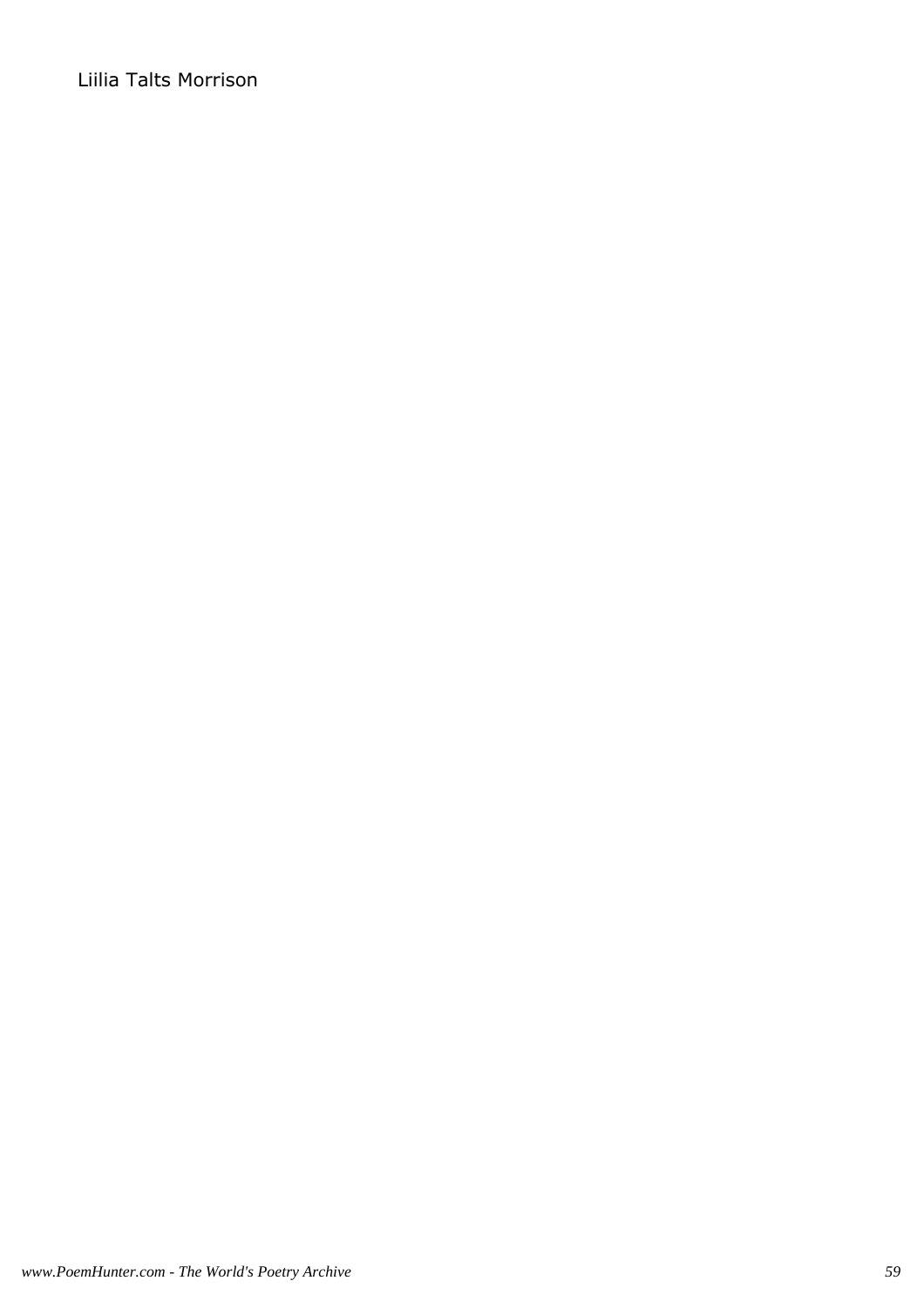# Again

Some things are certain as Spring rain they show up and return again some things are rare and welcoming like long lost friends at last regained

Some things will happen as they must bold wars and tortures of the just harsh bombs, exploding shrapnel bursts appeasing power hungry lust

Time moves in ever circling spheres while nations rise and fall to dust princes and rulers dot the years as crowds of people laugh through tears

No one escapes the moving tides it's good to brace the stallion rides as fate renews its quirky ways and plays its game on human days

It's hard to watch the eyes of those who have but humbly swept their floors nursed little children, mended clothes aghast as warlords smash their doors

Some things are certain as Spring rain they show up and return again some things are rare and welcoming like long lost friends at last regained.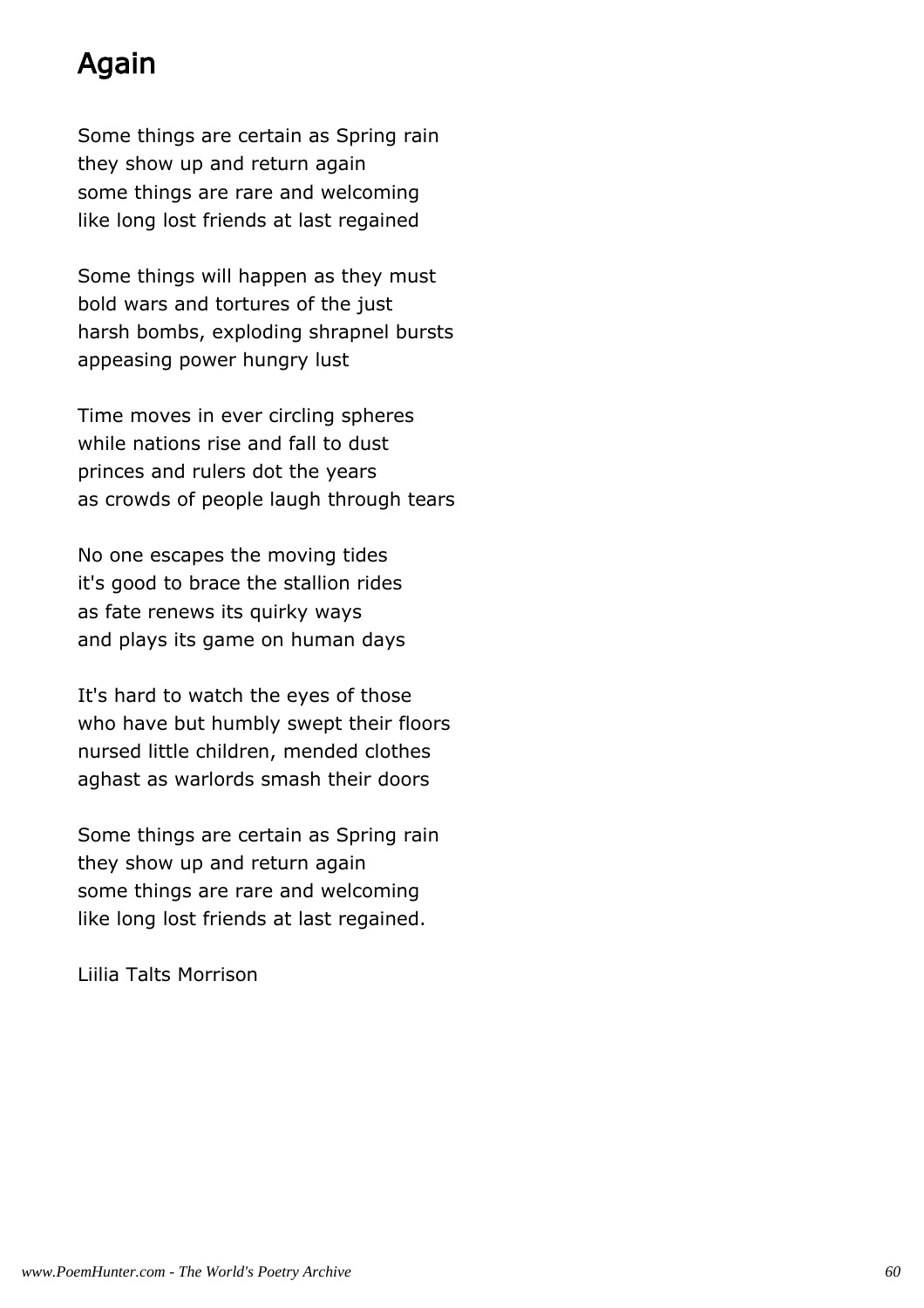## Again And Yet Again

In life I've traveled highways built by the hand of man but always fell and stumbled again and yet again

The lanes and sidewalks narrowed as I paid time it's toll until I reached a detour around a gaping hole

I always had been cautious obeying every sign but now my gaze turned upward I'd reached the finish line

And then I saw a highway appearing from above and saw the Master reaching his hand to me with love

Today I travel gently on paths that do not bend well-worn by friends of Jesus again and yet again.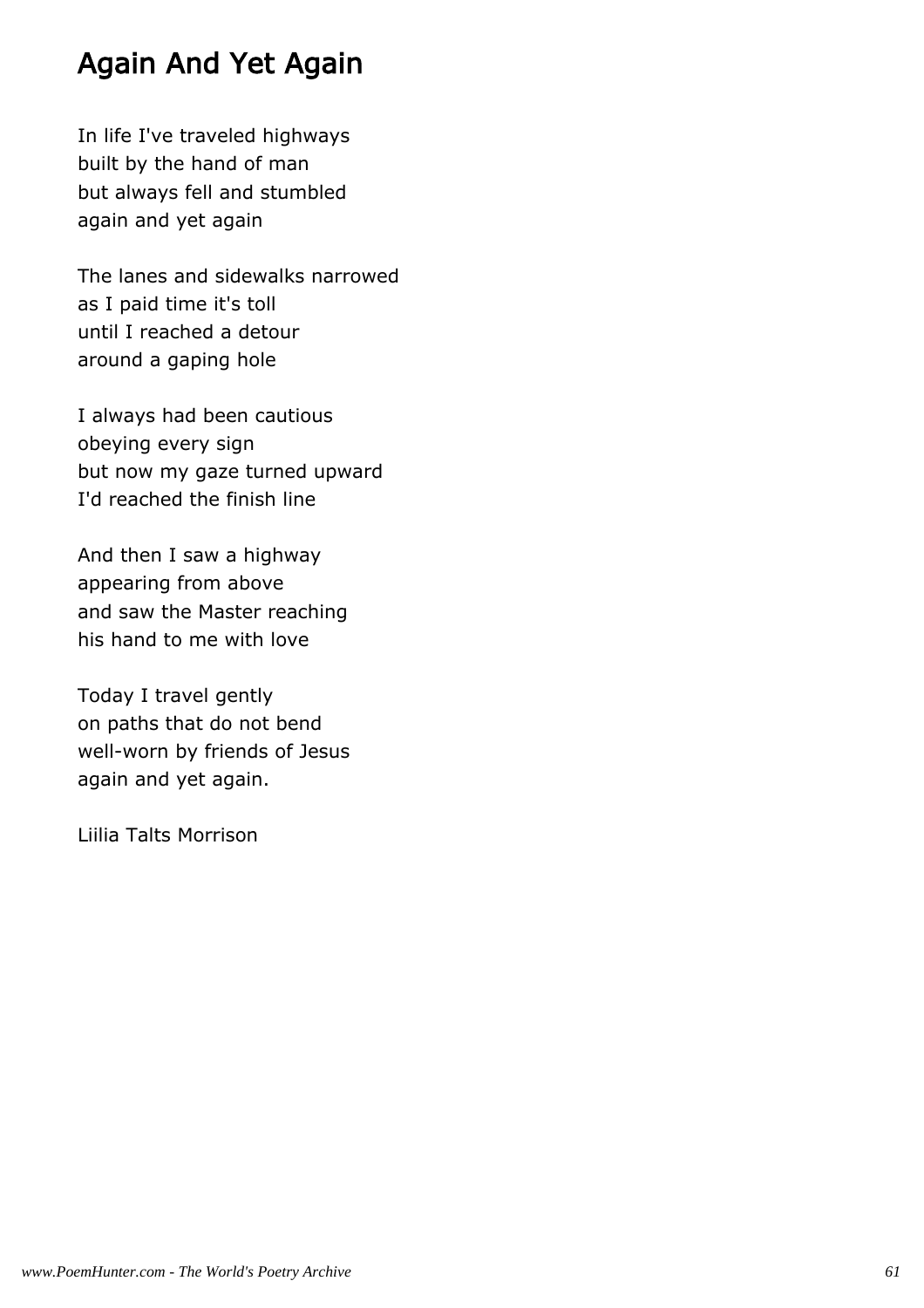### Age Is A Leveler

Age is the great leveler Smoothing out life's mountains Even those who scaled high peaks May drink from its fountains

Timid ones who never could Leave their dusty corner Find when evening falls on life All have the same mourner

Some of us know endless nights Some are blessed with slumber Yet when dusk throws down its veil Each gets the same number

Harvest scythes begin to rise Youth's fair dreams recurring Standing by the curtained wall Death achievements blurring

Medals, handcuffs fall away Heroes just like losers All sit down on level ground Where there's no accuser

Then by clasping bony hands Huddling close together All meet looking eye to eye Freed from worldly tether

Comes a time to everyone When it does not matter What they did or failed to do Shedding those old tatters

Age is the great leveler Smoothing out life's mountains Even those who scaled steep peaks Will drink from its fountain.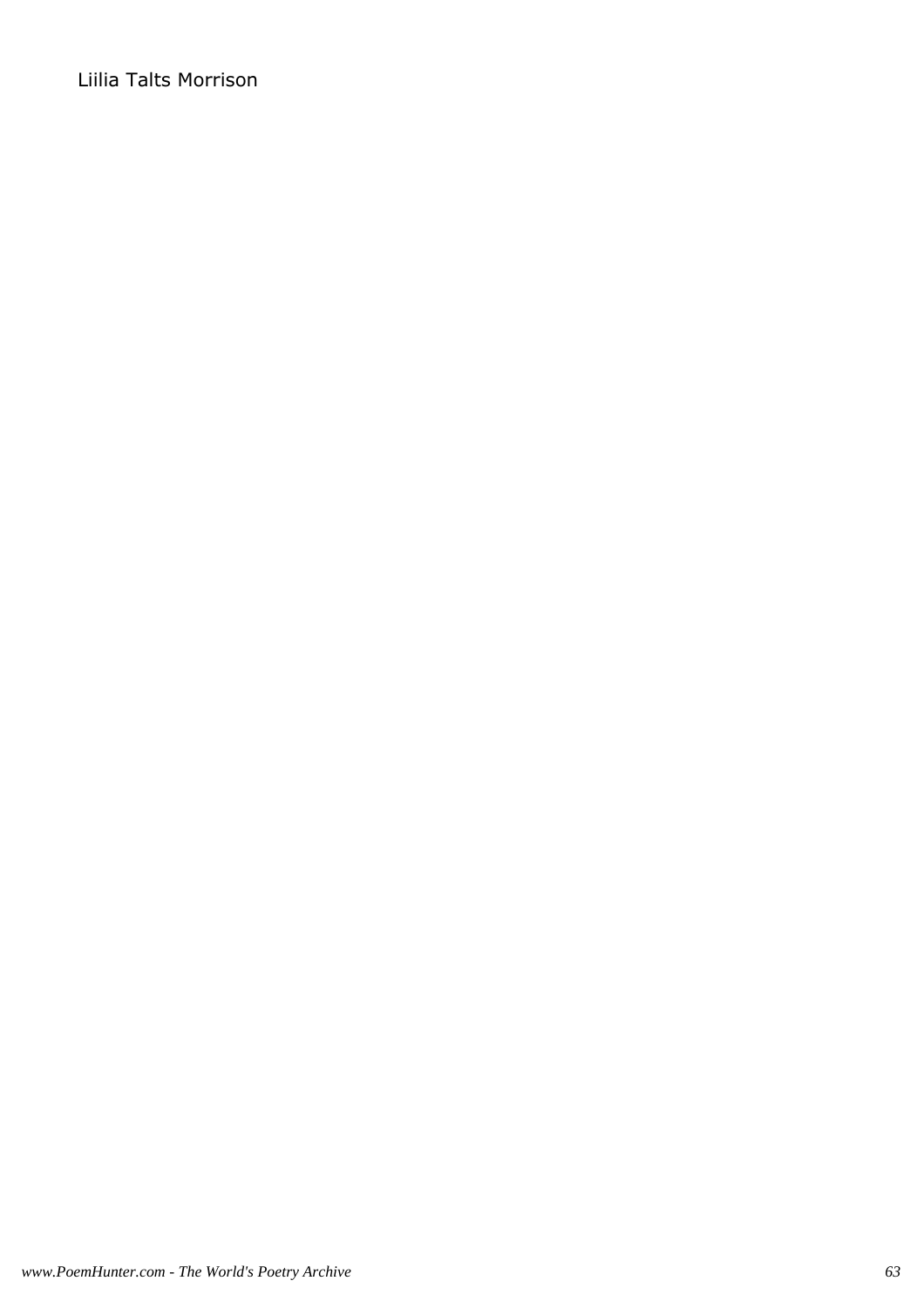### Ages Agone

There ain't much left of them old days When ramblin' men trod flats near bays An' mangrove swamps 'long tide washed cays Hid gator nests an' otters' ways There warn't no need for shame or praise

Them days are gone that time done took An' turned a yellow hallowed book O' native ways stomped out by rooks That nature's whisp'ry ways forsook Pokin' and stompin' sacred nooks

Ages agone an' times long past A railway pushed its way an' cast Pines and palmettos in a last O' iron snakes that run too fast Hackin' and packin' cypress masts

There ain't no use in cryin' now Them flats are dead, no good nohow Ain't fit for fishin' or to throw A pole at gators' iron brow Or crawl home with a deer in tow

Time was we skimmed canals at night Then slept 'neath oiled tarpaulins tight An' smoked out skeeters' frightful bite With leaves in lard cans burnin' light And now and 'gin a drunken fight

Them times ain't never comin' back I long since tossed my huntin' sack Ol' friends long gone, my mem'ry's slack They took me from that wooden shack And moved me where there ain't no lack

I reckon there's one thing I need Is jus' to go a ramblin' free It sure ain't here 'mong old folks' weed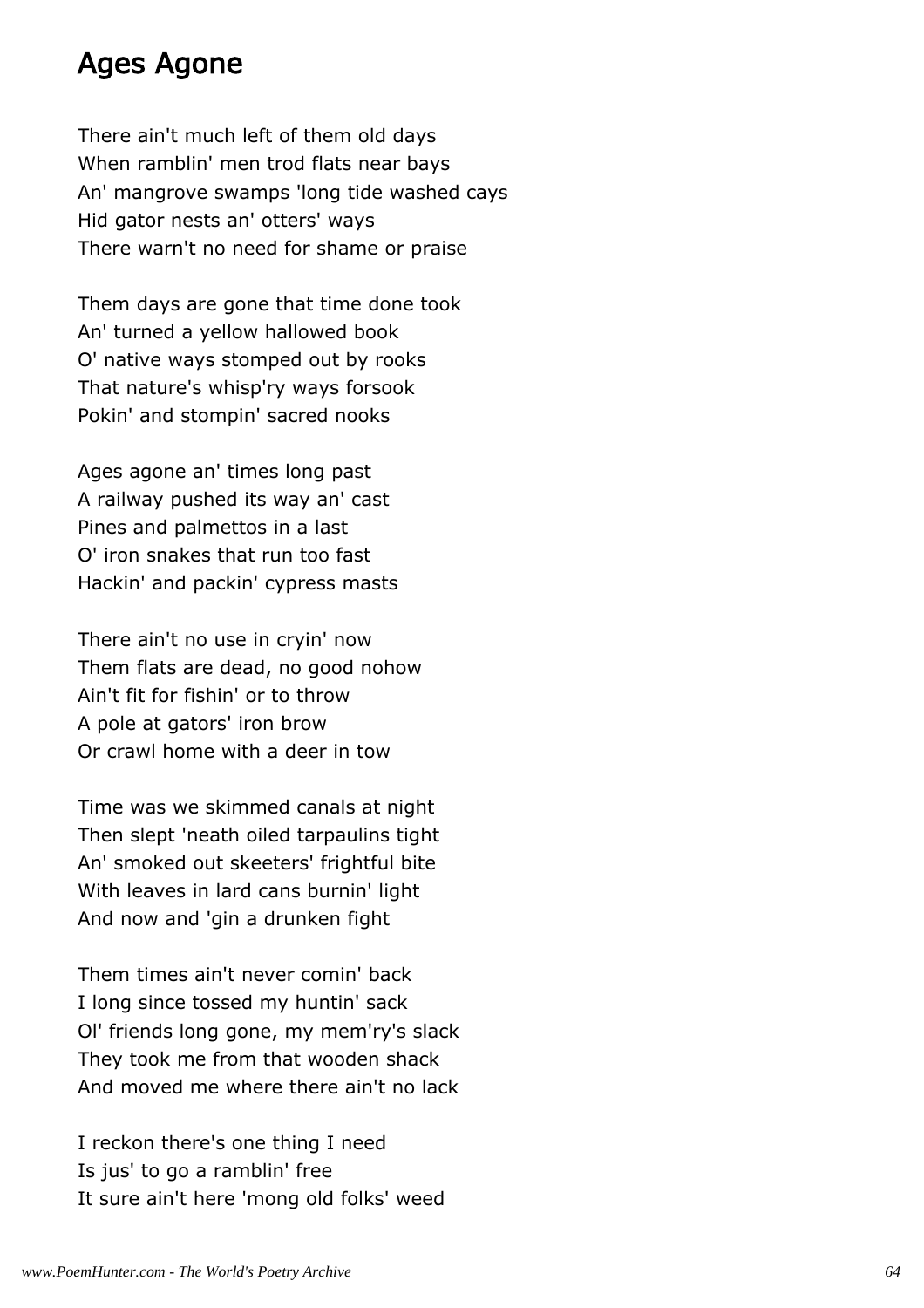Not even fit for bugs to breed No place t'work or do a deed

In Homestead I was born and bred An' I'll return to that old shed Where ma with grits the chickens fed and pa in loud voice scripture read then sent us to our floorboard beds

Yep, I'll be goin' home real soon Mebbe when spring turns into June An' dragonflies swarm in a swoon An' night sounds sure 'nuff like a tune I'll steal off like a masked old coon.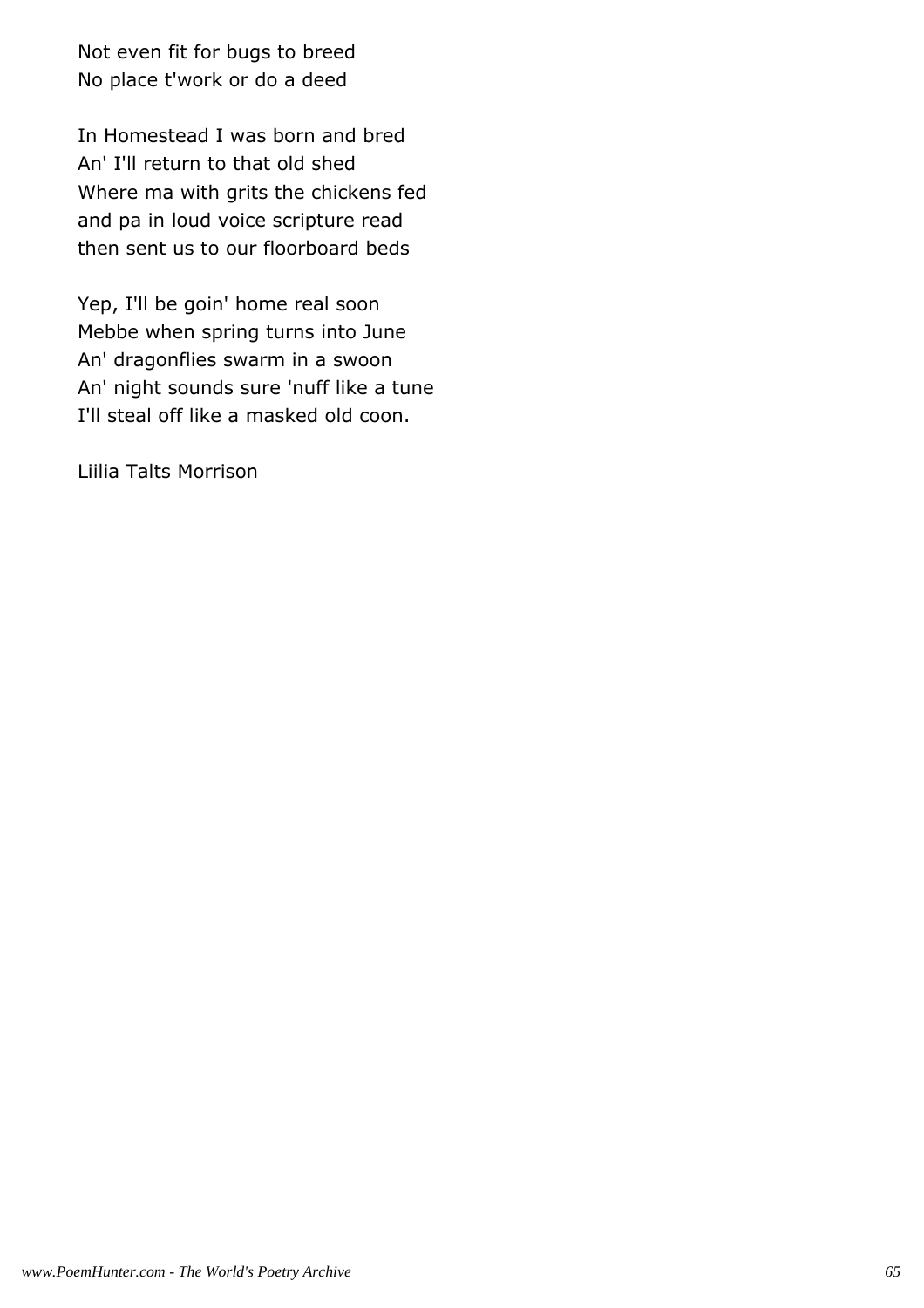# Ah, The Stories

Ah, the stories of the glories challenges of mortal men striving, driving, ever onward even as the flame descends

Time will silence praising voices tide will drown all golden crowns one day there will come a season silencing those tales of old

Then the words formed in the ether will burn off all mortal chaff then all ears will hear the story living, loving, flowing forth

in the end there's just one story when the torch of fame has died in the end there's just one glory rising from the ashen coals

Every precious word once uttered spoken by the carpenter will endure as our story after life and death are spent.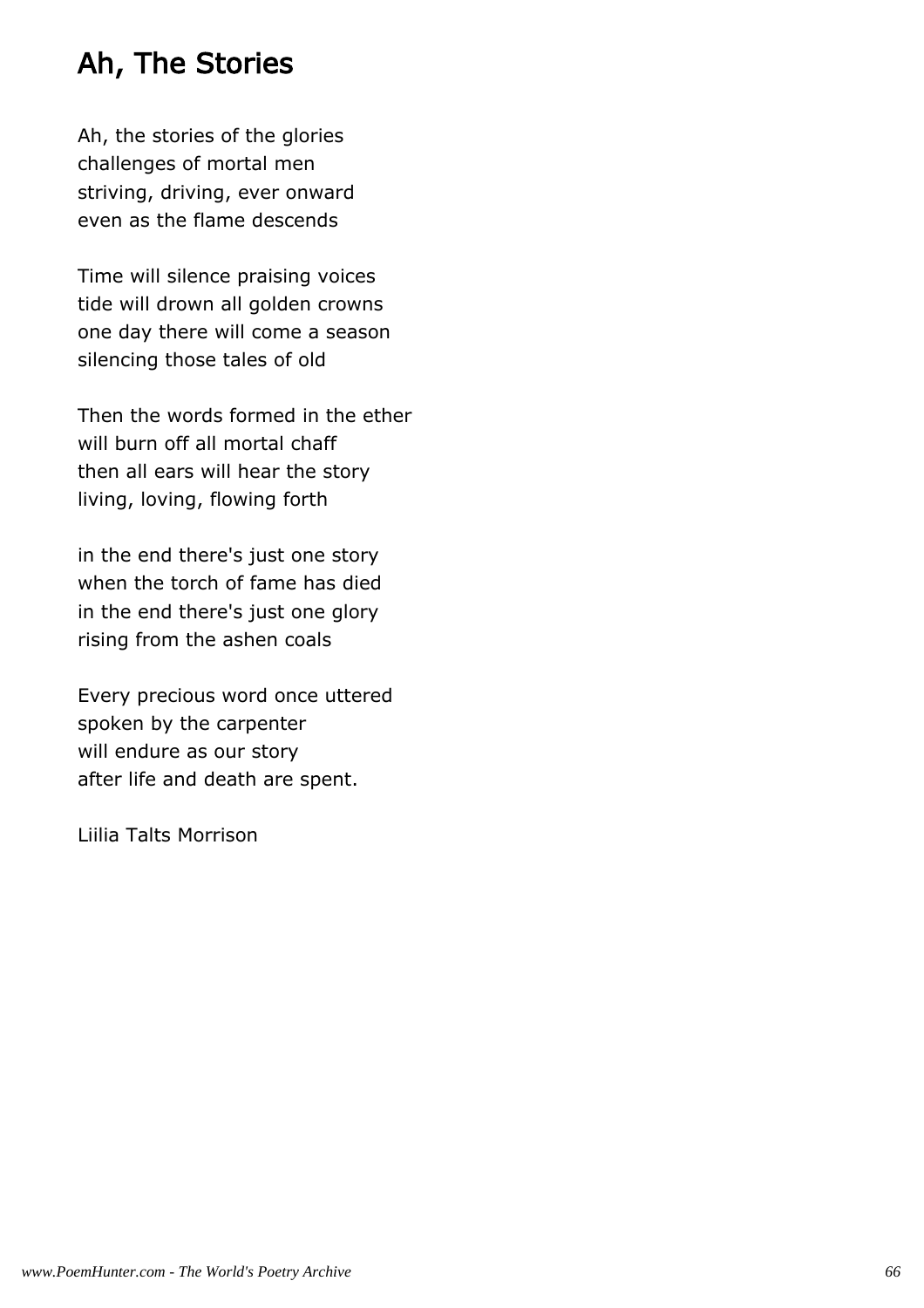### Airy Castles

Oh how I loved to dream and build fine castles in the air I started with a tower so high with flags a'furling there

The walls were made of thinnest tulle well sprinkled with bright beads the roof of tasty chocolate bars fair gardens without weeds

The flowers planted at its base were orchids, roses rare green ivy gently graced the doors by alabaster stairs

One day the moon and sun grew dim and my world disappeared that lovely castle crashed in flames and left me bruised and seared

I crawled on murky ground with ants as sand spurs cut my skin the sun returned but now it burned as moon with nightmares grinned

One windswept night as thunder roared a whisper welled within 'Why don't you build a house with mud and from the ground begin? '

'You cannot build a solid home by starting at the top. A wise man sweats and digs the earth pounds nails, lays bricks and chops.'

Today I live in a real house that stands against the tides of moons and suns and storms of life with humble thoughts as guides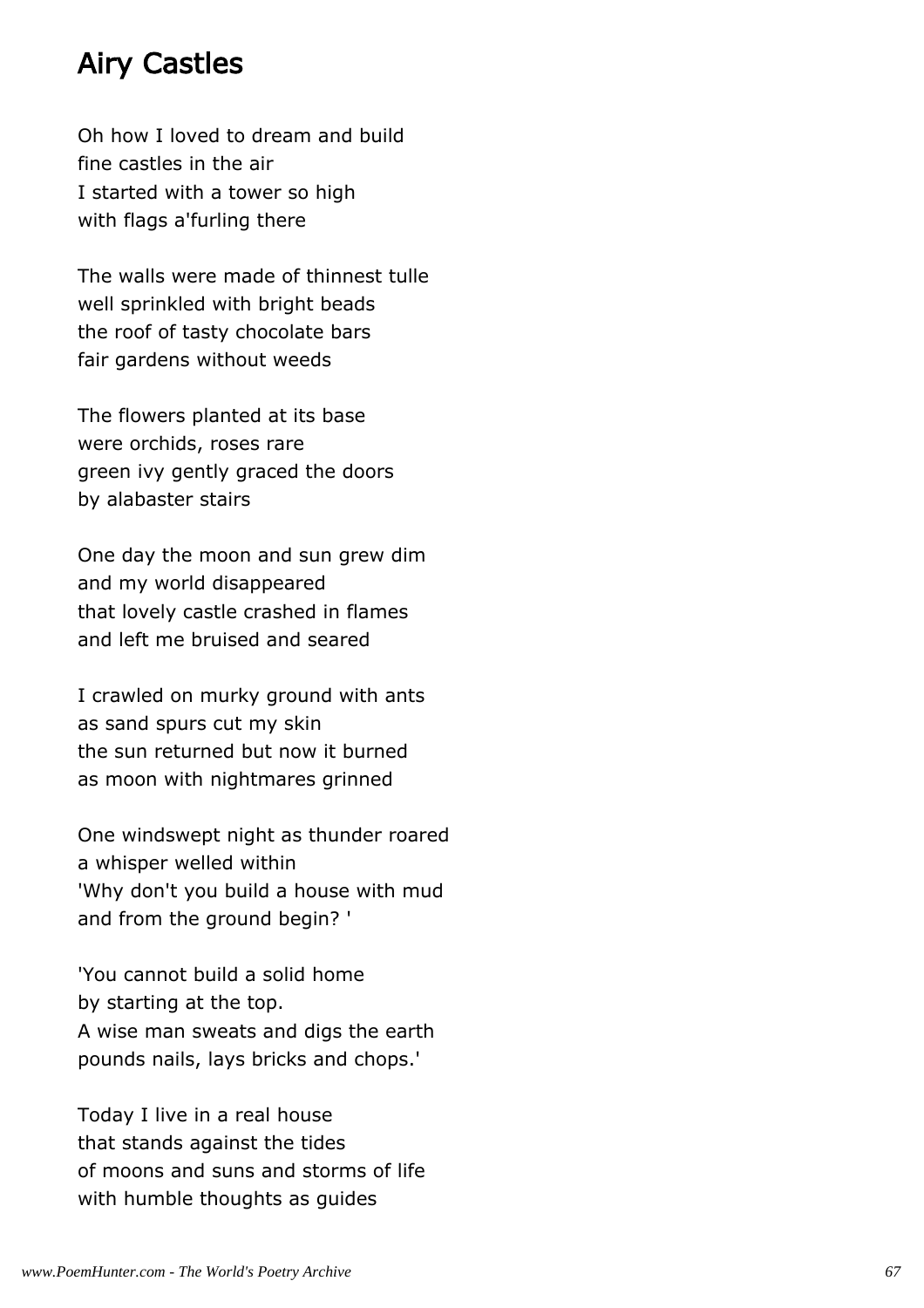So long ago I loved to build frail castles in the air and I began with towers high bright flags a'furling there.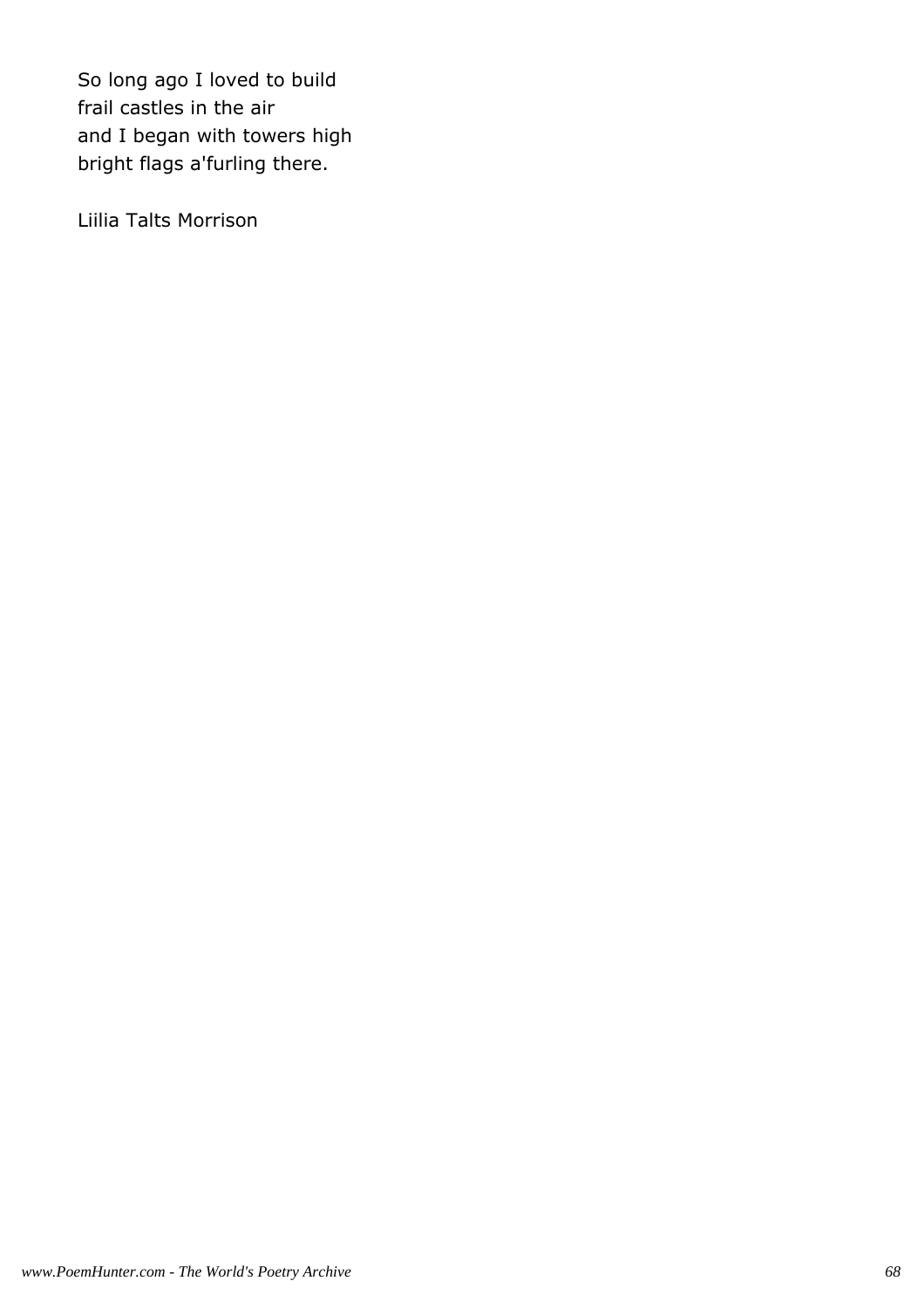# Ajungling

I went ajungling in the wilds of life Amumbling and astumbling on Rapids arumbling in a steady roar Tigers apouncing on wild boar

I went abumbling in the wilds of life Agrumbling as taut, stubborn vines Enmeshed to thresh me to a floor Acrawling with sleek snakes of yore

I went atumbling over cliffs and rocks Aflying as the clouds strolled by While birds and bats and even gnats Made jest of humans such as me.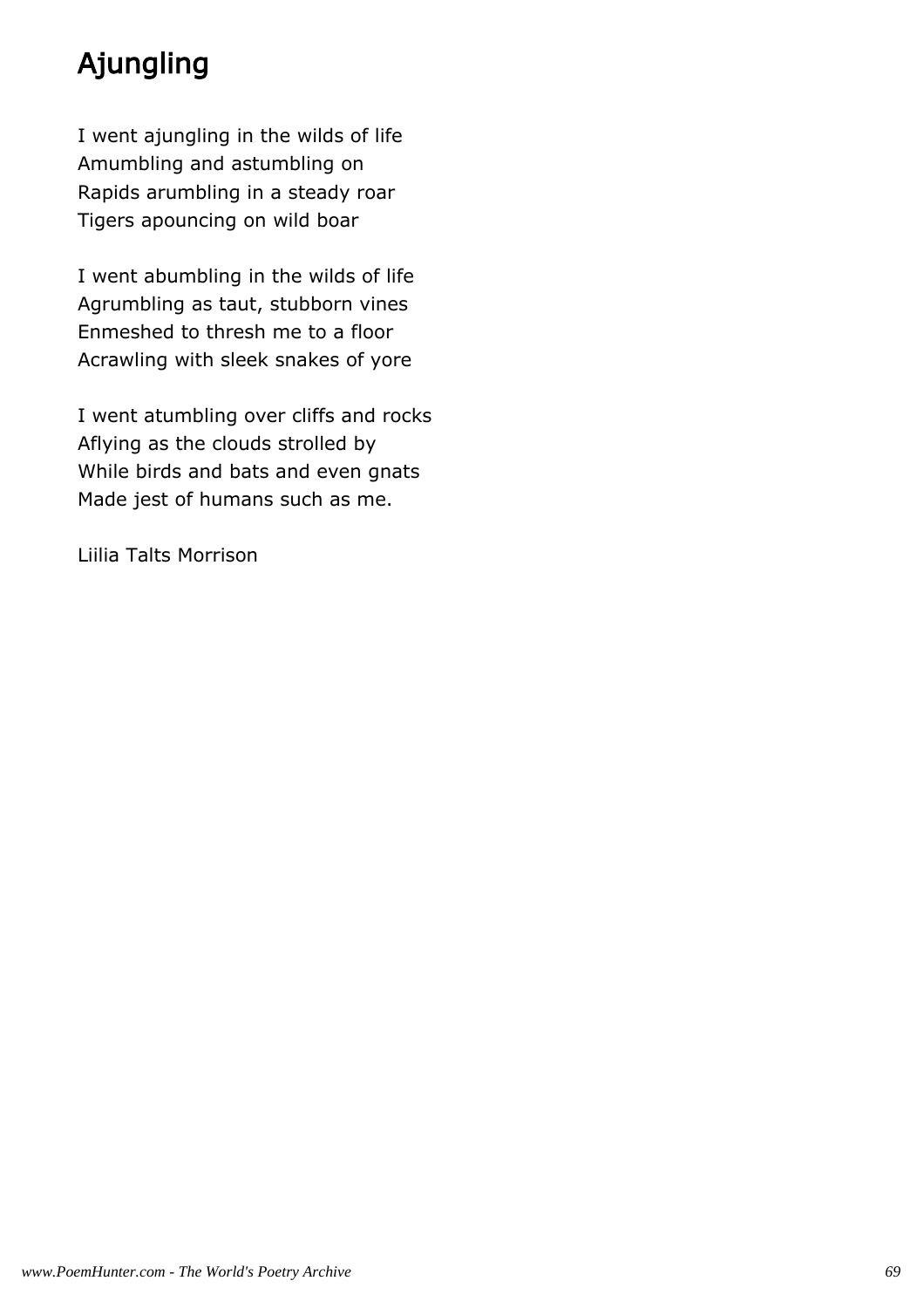### Aldo, Thespian

I am Aldo I am a thespian That is what I am I've been doomed To stay on the stage Forever acting my familiar roles: Tragedy, wise one Shrew, martyr And of course, my best one – Hamlet.

Not even Gielgud did it better. Why, you ask? It's quite simple, my friend.

For you see, I am not a mortal As all of you sitting in the Burgundy velvet chairs In the first row.

Nor am I mortal As the hordes with discount tickets On the balcony.

I am doomed to sit on Mount Olympus Looking to mortals like a dusty stage. My ambrosia? The applause, the rave reviews The orchids, the Mumm champagne.

You will not see me when the paparazzi leave The fans and press go off with sizzling news They will tell their children of the day They saw the great Aldo.

I will never tell you of the agony and rage Flung against the Doric columns of my lofty peak I will not tell you I would almost give My godly fortress for just one, just one Touch of a human hand.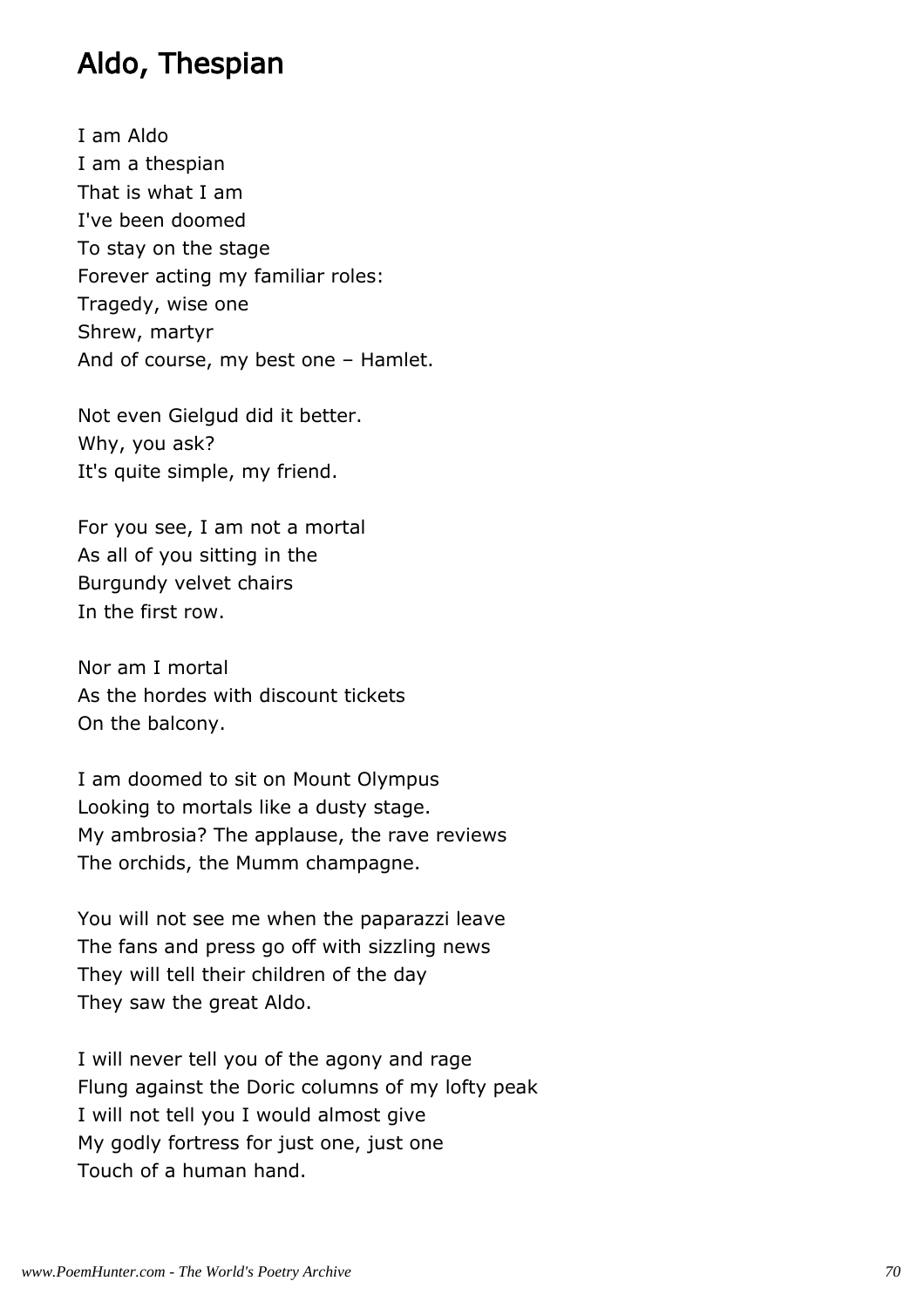I will not tell you of my cowardice No, I am too great of an actor for that. My cowardice to never have a flop on stage To never feel the healing splat of a tomato on my Hallowed head.

Alas, poor Yorick, how I often wish I was another skull on earth. Oh, how I wish I could blend with that dark earth And never, never see another orchid again.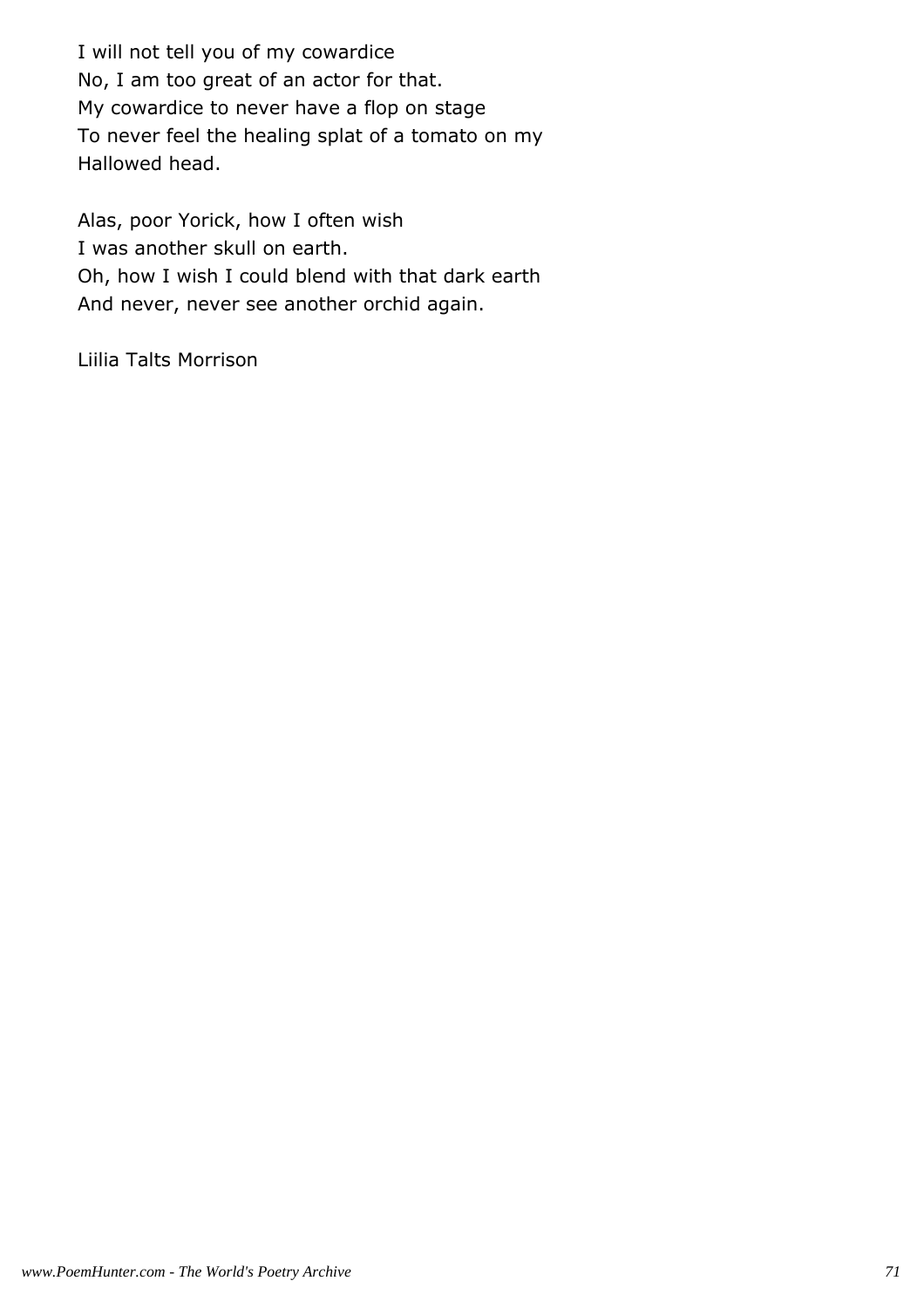### Alexander The Great

There was a man whose span of years Would never reach too far Unlike his conquests of the world Led by a lucky star

They say he spawned a million dreams In hordes of downcast souls Who heretofore had been denied A chance to reach for goals

They say he had an eye so blue It almost matched the sky The other was reputed dark Though none had seen them cry

They say he fondly would embrace The customs of the East Encouraging his troops to blend In oriental feasts

When Egypt fell under his spell They made him king and god And even age old enemies Would give this man their nod

They say so many cities bore His name and honored ways A man, a hero, conqueror Though sickness cut his days

He was no brutal man of war But loved to learn and read Absorbing, sharing cultures, ways By higher laws decreed

We will not conquer lands or seas Be crowned as trumpets blare But we can learn from strangers' ways Like Alexander dared.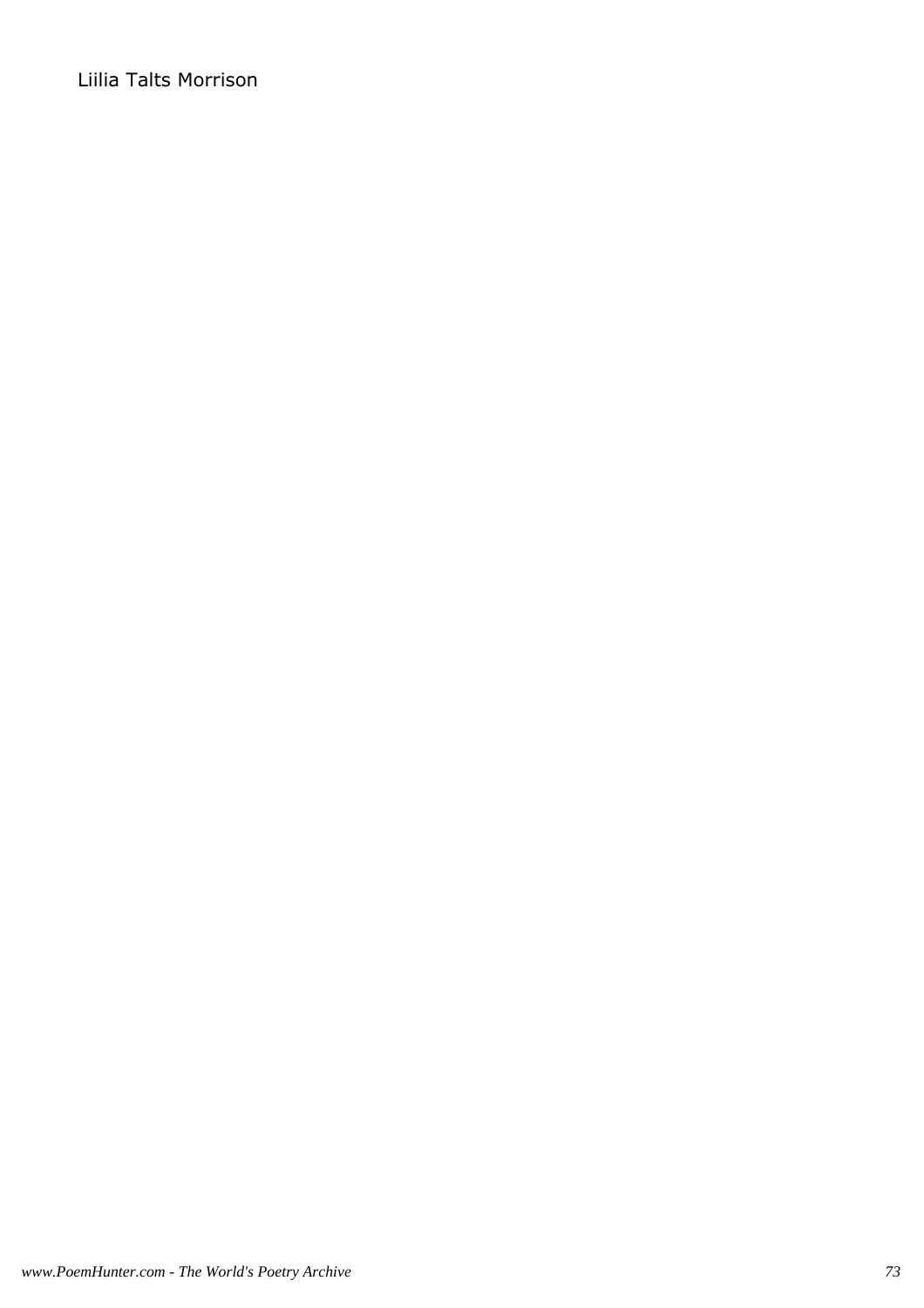# An Igot

The other day I found this object And wondered why it was created The lion does look fierce and brave With hieroglyphs engraved around it

By weight it could be made of lead By size it fits into my hand By color burnished, greenish blend Could it be old or newly formed?

I know that many spend their lives In search of treasure deeply hid In waters or in caves of mold And sometimes find a thing of worth

But I am like that wispy clerk Who when I asked what it would cost She looked at it with fleeting eyes And threw it in my bag for nought

Today I look at this antique Enjoying thoughts of vintage gems Full knowing that within a week It will move on to other hands

What value, then, is a rare find If it takes up my precious day Whose hours never can return Whose spirit can be choked with gold

And whether Greek or Mycaneae Or of some fabled empire formed What matters if it secrets holds When all the truth has oft been told

No piece of metal can compare To words hewn into hearts with blood The living words and symbols burned Into the souls of mortal men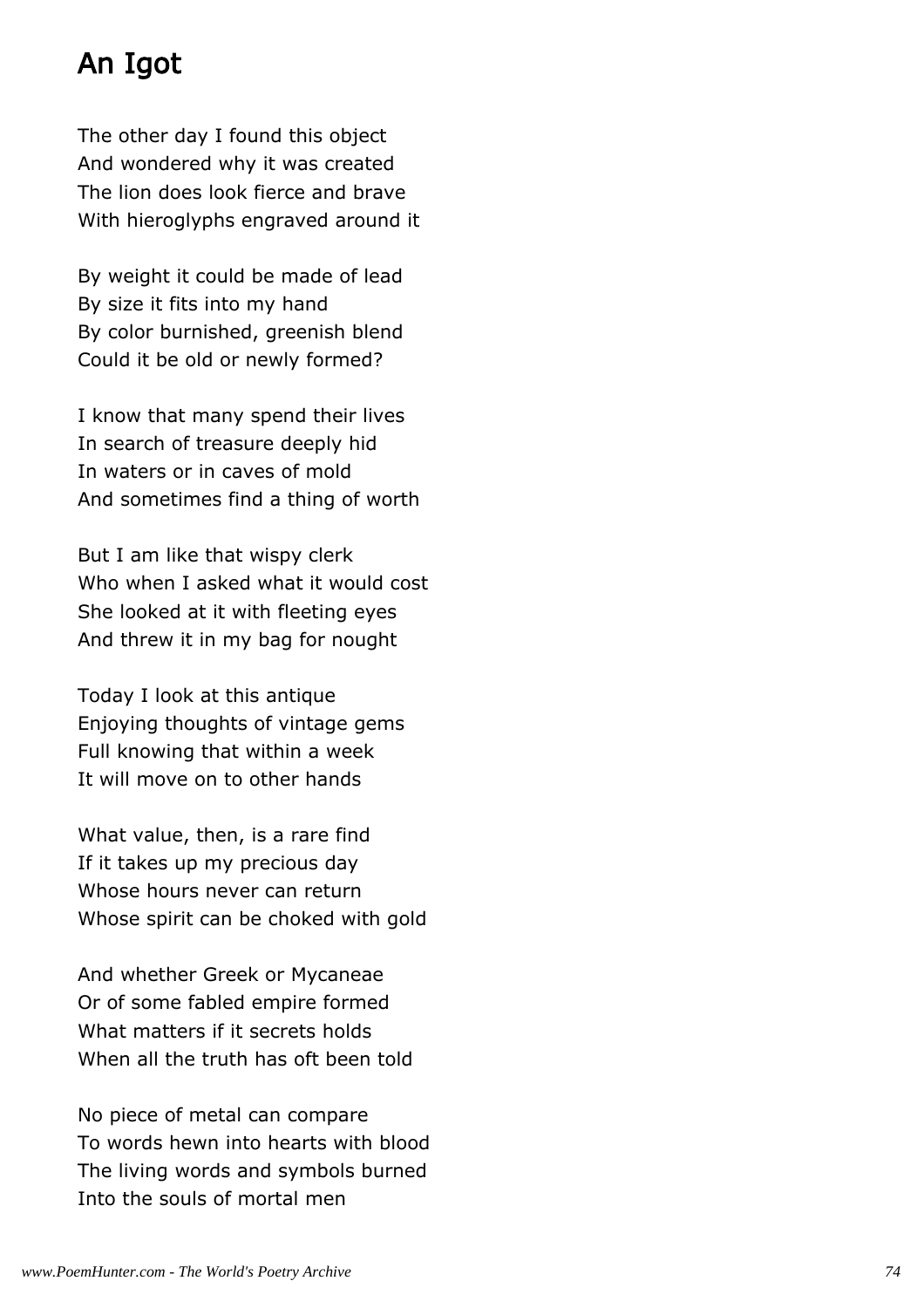I'll never dive into the deep Or dig for gloried empire's ruins But oft release rich, worldly goods To make room for my Savior's hand.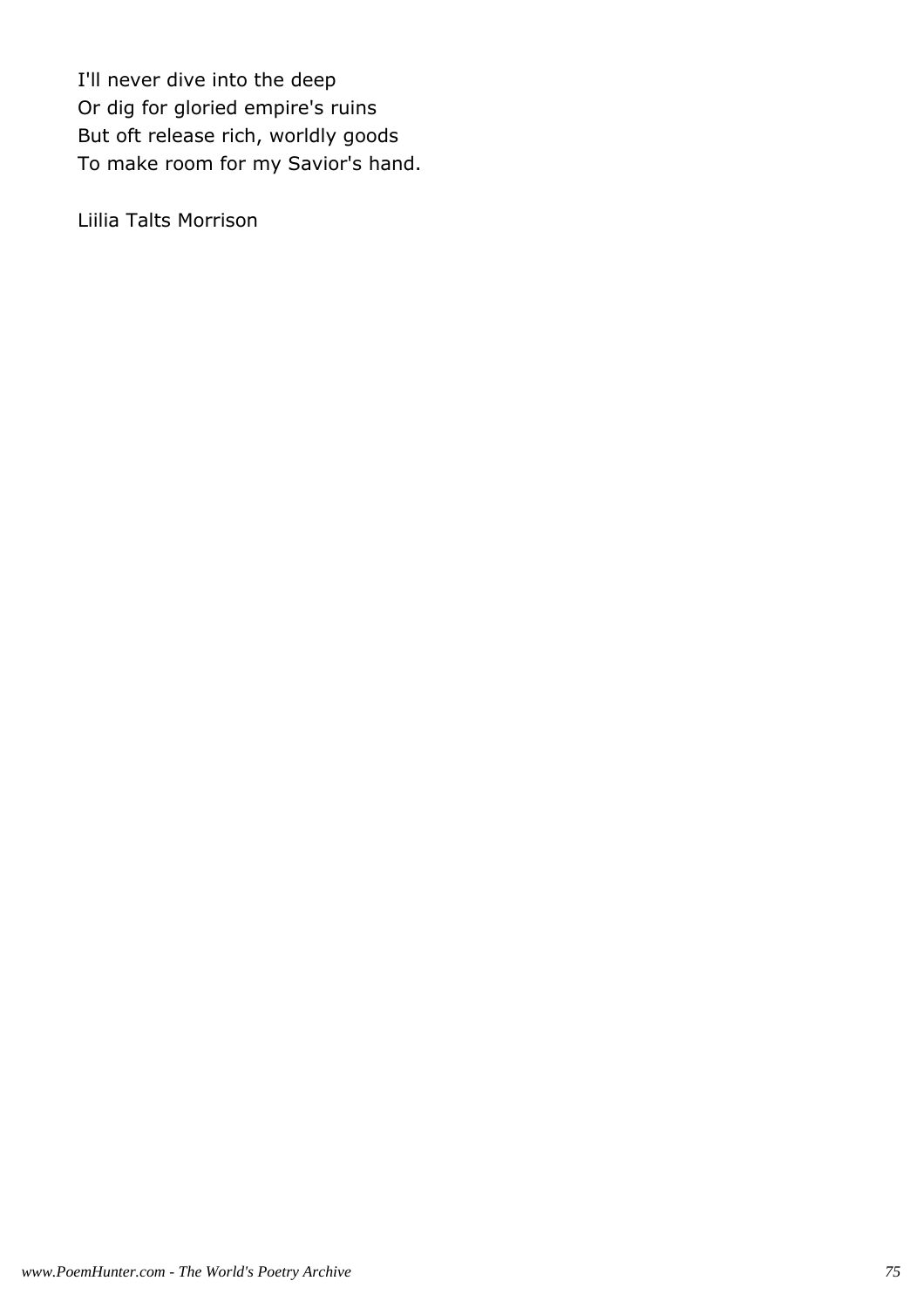# An Old Face

Theres a beauty in the face Of that sister filled with grace Gray hair like a halo rests On her ancient head much blessed

Modest gentle she remains In my memory's surging veins When life's toil's too much to bear Thoughts of her bring respite there

Many came into my life Through the glories and the strife Most forgotten left behind But that one face plain and kind.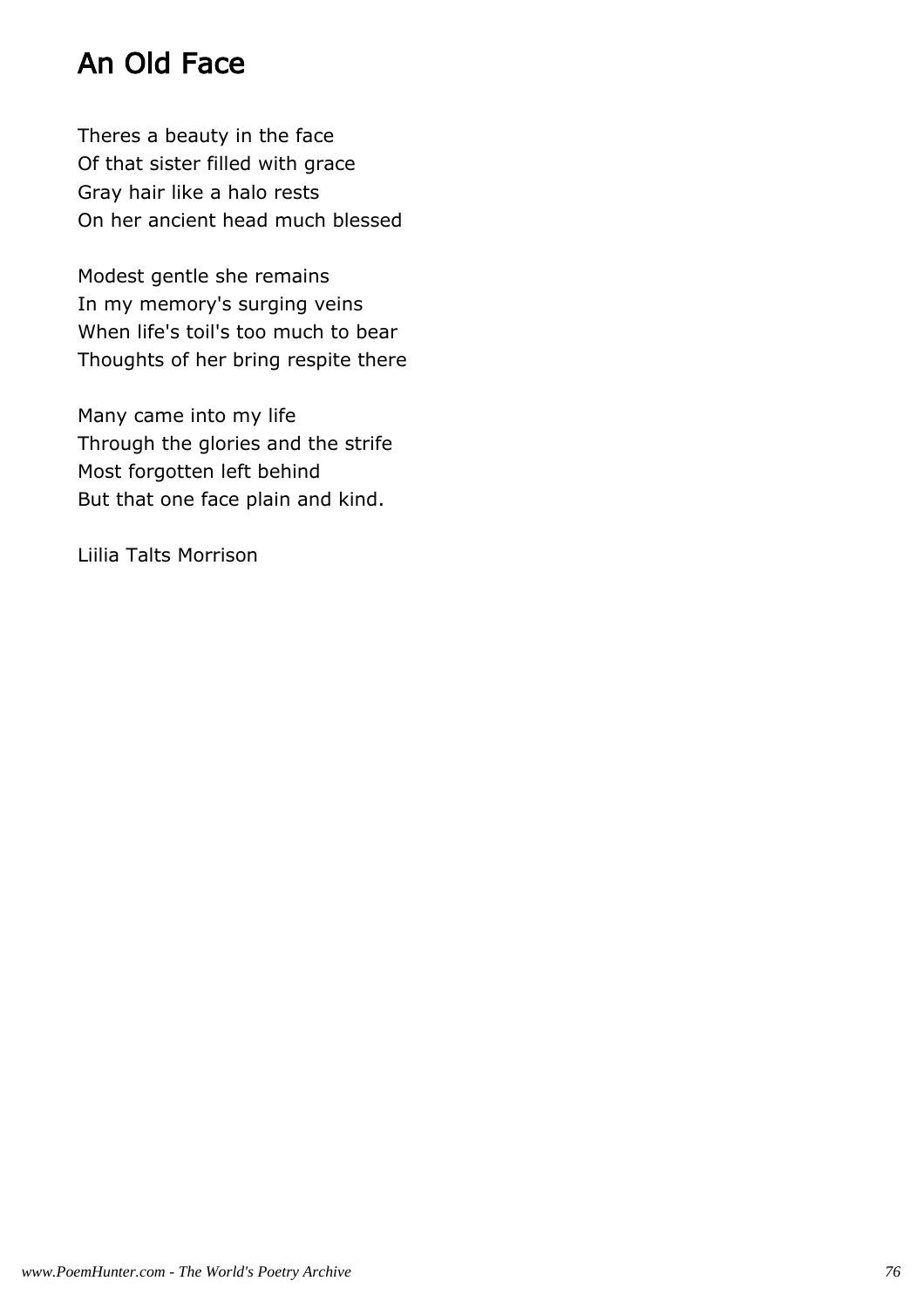### And The Winner Is...

They say we must live by our wits and on the seat of knowledge sit to get, to own, to seek and sow to make it in the here and now

They say the victor gets the spoils and fills his vats with lots of oil and wine and mead to overflow and never lets the stock run low

They say a lot of things in jest and some advice is fair at best yet when the bottom line is drawn and when the day arrives at dawn my needs and wants must be addressed

Through lots of striving and of stress my life has turned into a mess so I must chuck advice well meant and to my inward soul revert

At last the sneaky, well meant tricks have hit me like a ton of bricks to get and strive are greed and mire to live by faith keeps me alive

My path today is like a child's I trust my needs are met in style when muddling on the beaten path and not conniving to do wrath or take, acquire and to own for in the end, we die alone

No U-haul follows any hearse no fatted purse, no mammon's curse will rest with me in that cool grave no golden goblets that some crave

So let them hoard and conquer lands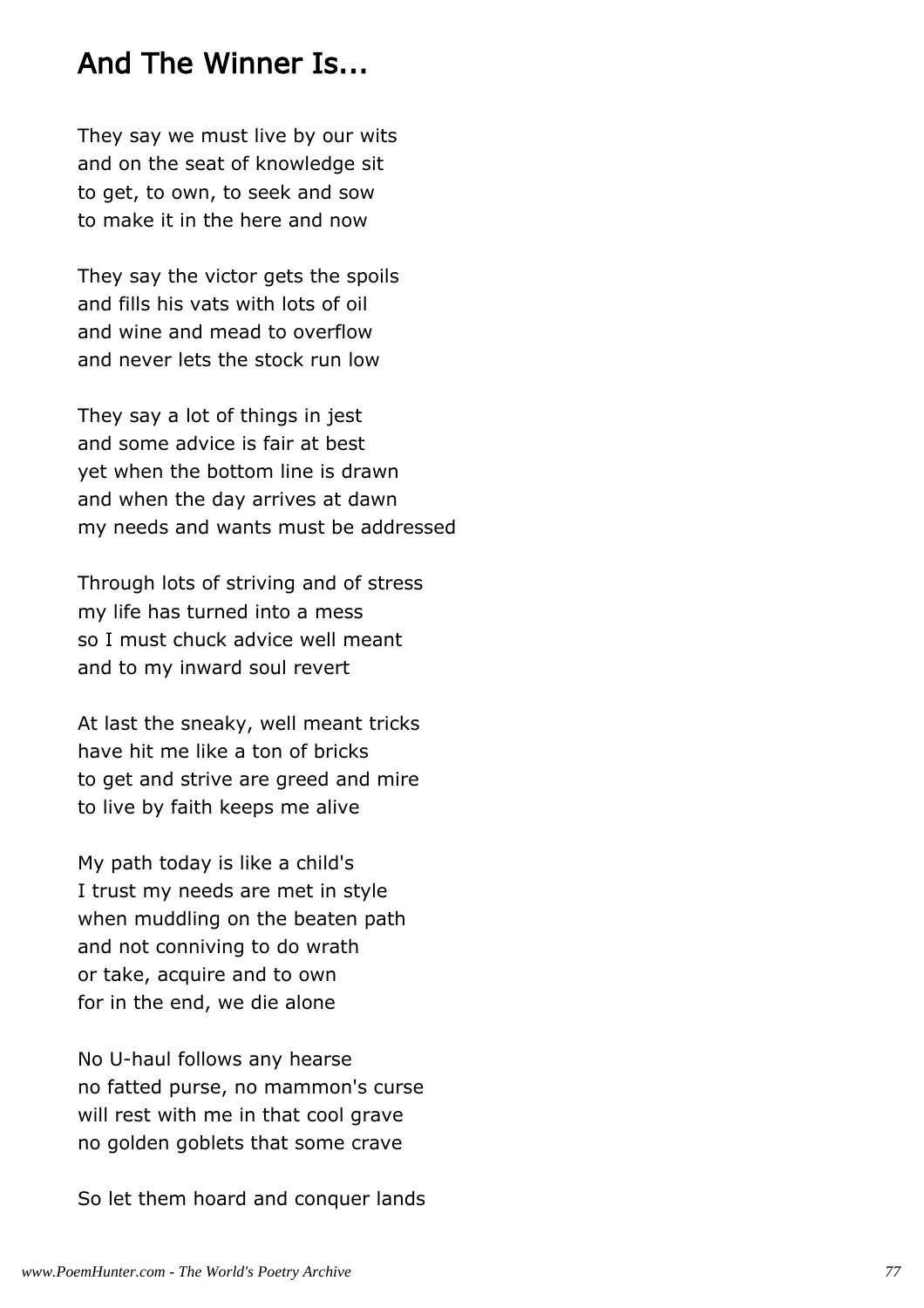and build tall towers bright and grand but let me trudge on wayside roads among wildflowers and green toads and rest in knowing what was me may some day grow into a tree.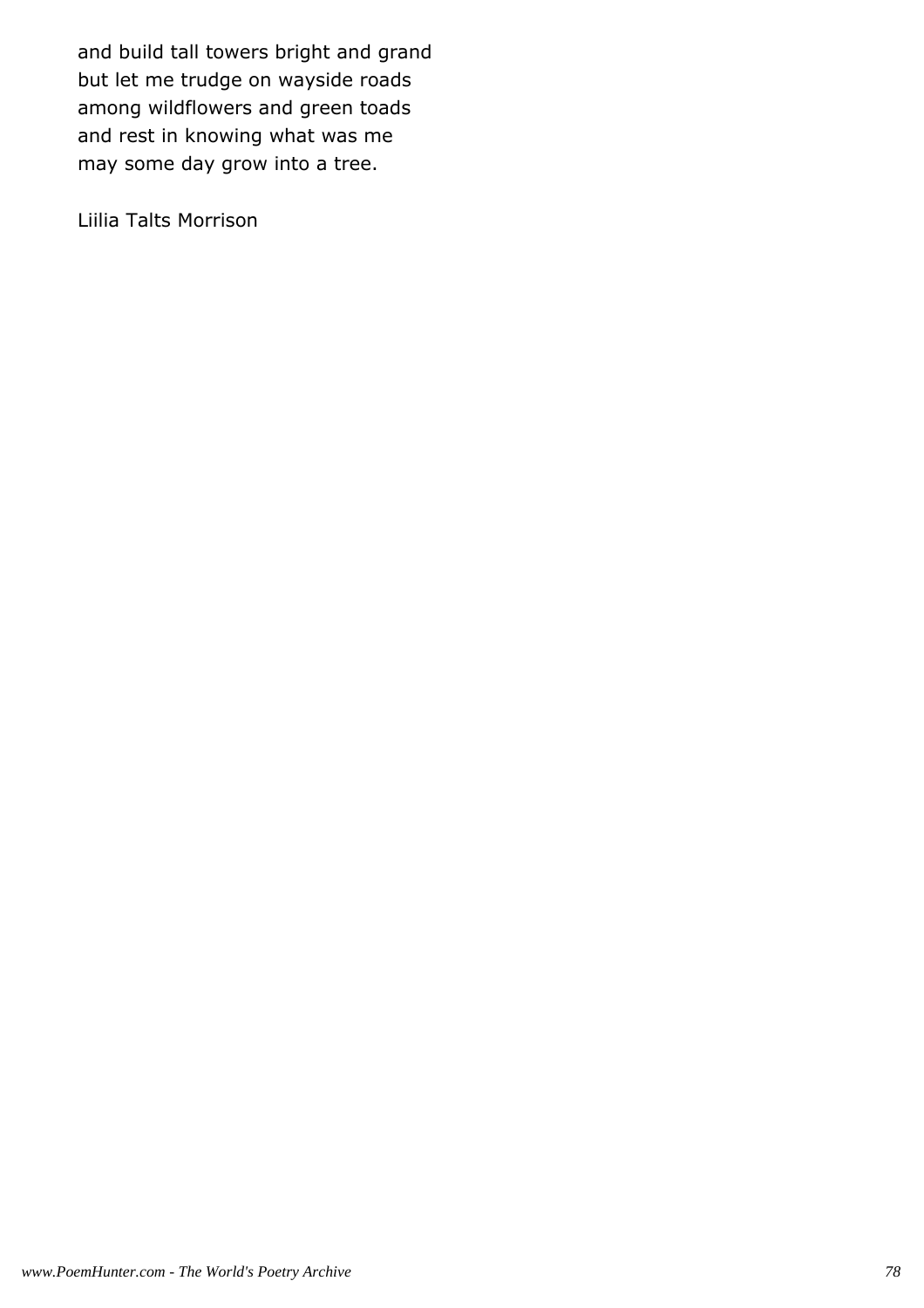## Angel Wings

Among the hills and rocks of faith The stream of life does flow Its bubbling waters briskly glide On currents to and fro

I hear the rustling of a brook Here lucid, there obscure Then suddenly a chilling sound From undertow's strong lure

When wind and weather sing their tunes A whirlpool duly forms It pulls and forces down lone cries Soon stilled while nature storms

Alone I cannot swim that stream Too weak to brace its tide When ripples grow to giant waves To take me for a ride

Yet swim I must, for I was born To be part of that flow My voice among the chorus formed So many years ago

My only hope to stay afloat And safely swim that sea Is when I cling to angels wings So oft surrounding me.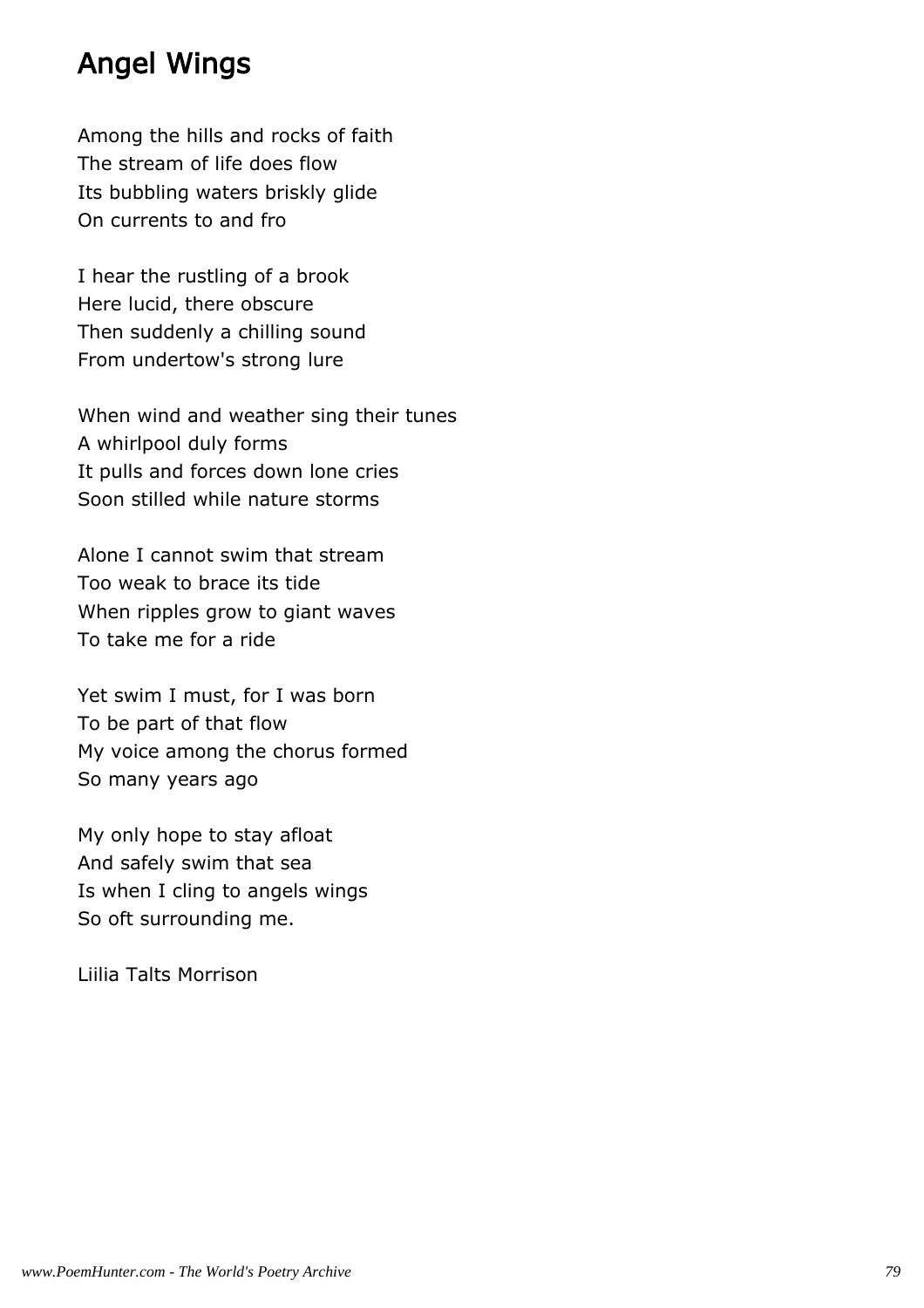# Angels On T He Shoulder

When stressed and tense from striving my shoulders rise in fear as muscles knot and tighten emotions in high gear

There is a simple answer to ease my wound up state I stop and call the angels to lift those heavy weights

This trick has never failed me for when an angel nests upon my hunched up shoulders they soon relax and rest.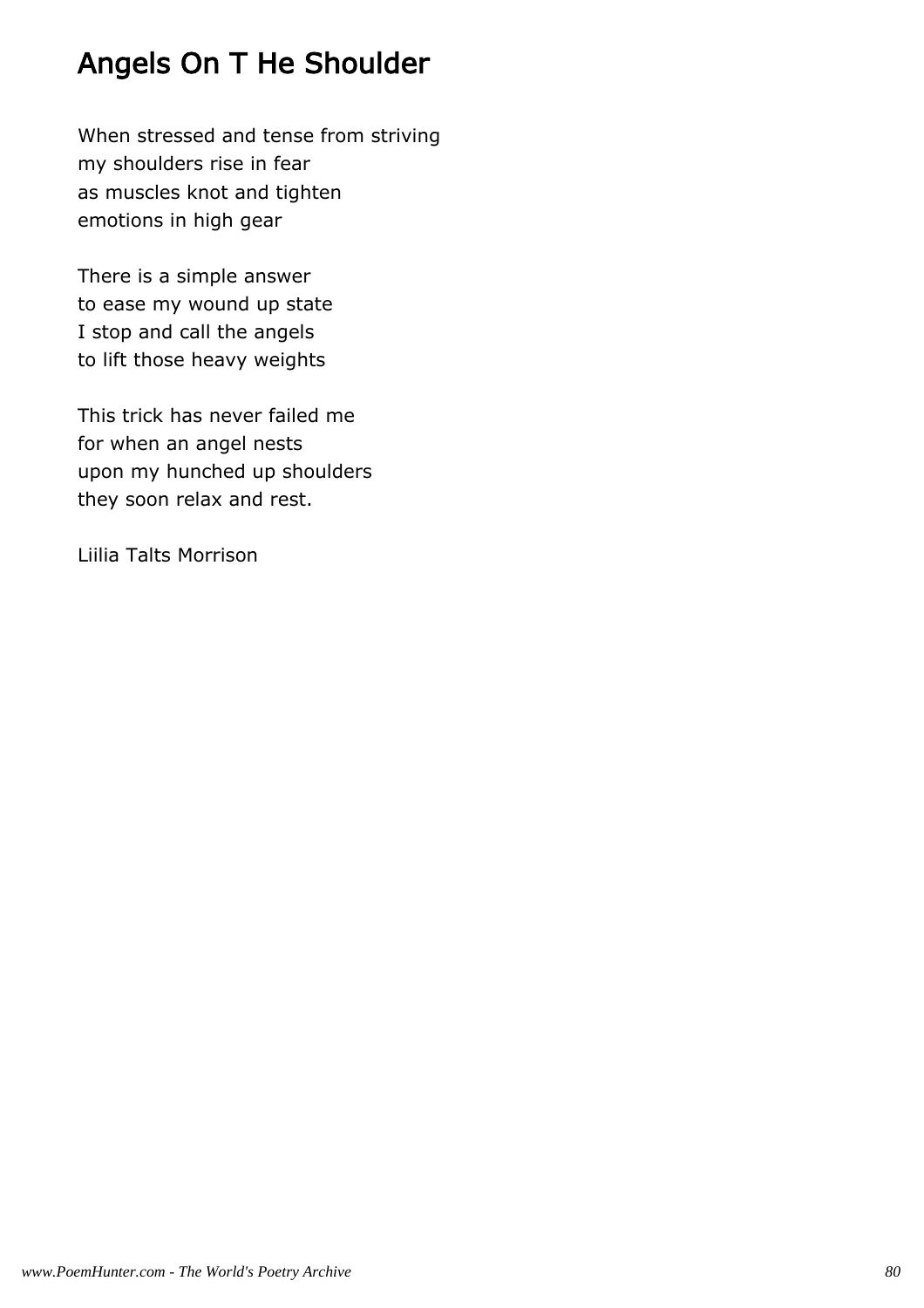## Anhinga Trail

Anhingas peek from swampy weeds As herons stalk with grace Their necks like swaying saw grass reeds In flowing nature's pace

The Sunday crowd now fills the trail To seek much needed rest Reflected in the eyes of quail Or snow white egret crests

This day the price for dignity Birds pay in unspoiled Glades Is far from thoughts of urban men Harsh death in mangrove shade

Breathtaking is the majesty Of creatures whose frail nests Are daily torn from limbs of trees Eggs broken, bloodied breasts

They gaze with calm acceptance still Though soon they must submit To a primeaval, ancient will Whose laws have long been writ

There is a blessing just to see Glades hammocks' unmatched flow If only for a Sunday spree Scrubbed tourists in a row

When we return to our routines Where things are safe and real Will we remember those rare scenes The sea of grass reveals?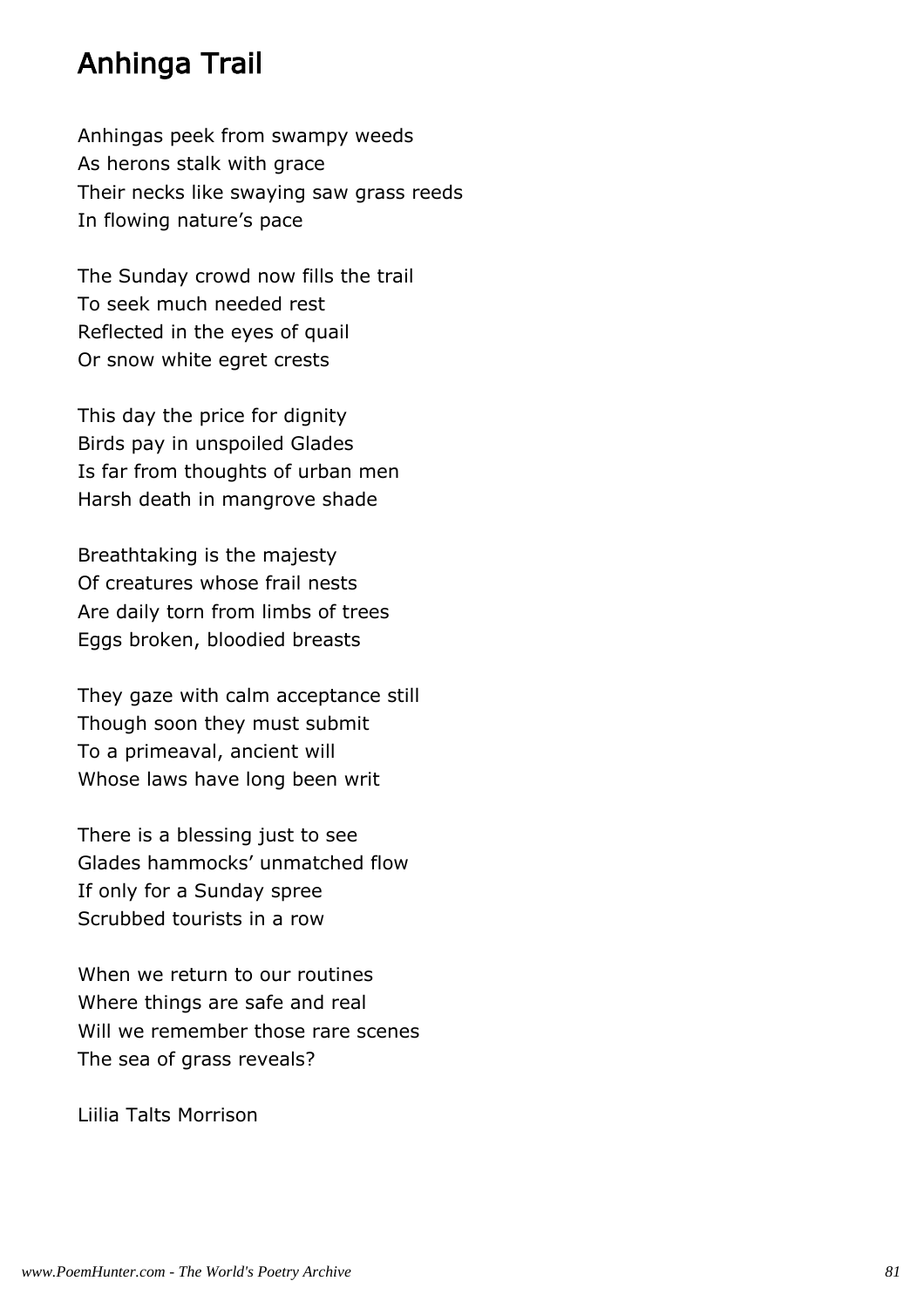## Aquamarine

I saw an ornament today Meant for a lady's neck A pale blue stone its center graced With smaller gems bedecked

The hand that formed this masterpiece So brilliantly inspired Was surely led by angel wings To guide each cunning wire

They told me this gem had a name That sounded like the sea Declaring it a very rare Beryl of fine degree

I knew I never could posses This most enchanted find Too dear to ever purchase it Just keep it in my mind.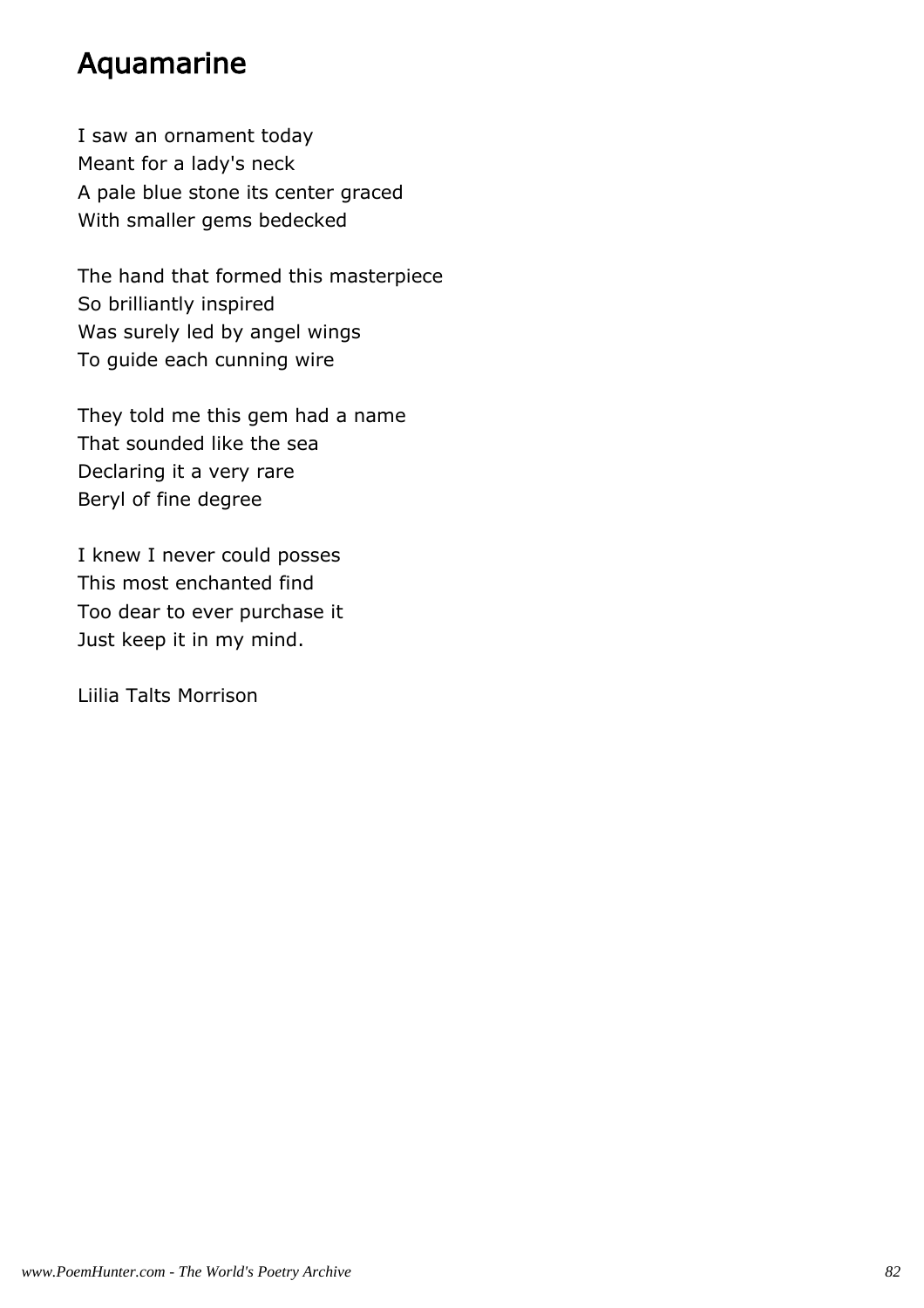## Art Moderne

You knew it all along, my friend Ere Hellenes hewed their gods Before the Mayan jaguars roared You knew it would burst forth.

Just look at Adam's finger there In fresco and cement That is no muscle seen by man No tame and sculptured cast.

You knew it all along, my friend And worked it on the sly So Braque, Picasso and the rest Can kiss their pride goodbye.

In days of old Hieronymous The creatures said it all What Henry Moore and Klee thought new - A tale told long ago.

So do not deem to rant or rave Of moderns and the like For skin and bones cannot contain What art so palely fakes.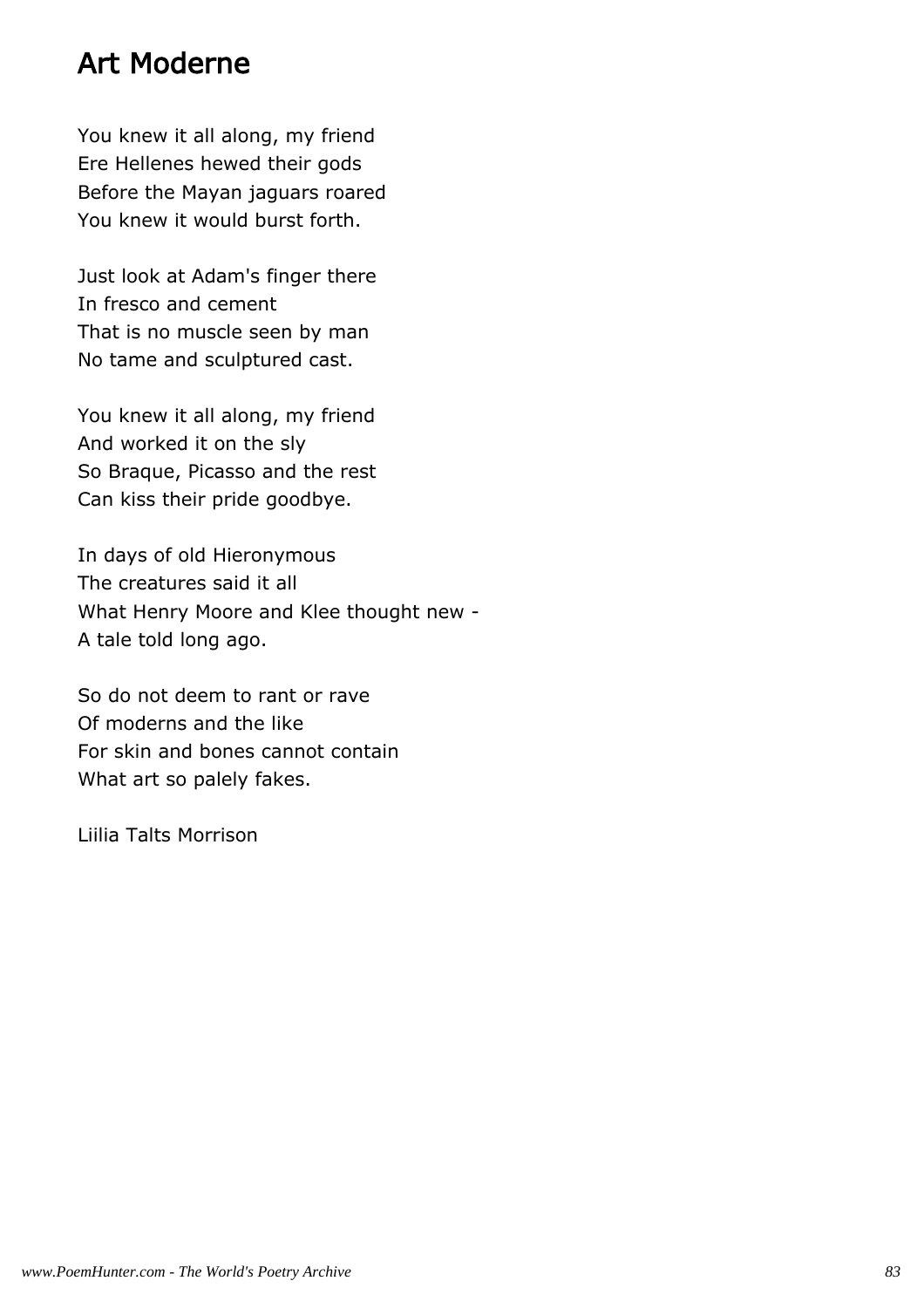### Artist's Block

The cool fall breeze Plays with the turquoise cloth Draped carelessly over my window

Another layer of faded net Waves just as gently. My guitar touches the purple chair Half hidden by silky scarves and golden cloths A baseball cap sits jauntily on a small TV set Unused and dusty.

A deep dark rose peeks From atop the giant blue refrigerator A relic from a previous tenant Purple and white artificial flowers Sit in their frozen silkness In a broken white basket Exactly as they did the year I found them in an alley

Jewelry carelessly tossed On velvet and silk remnants Waits for my neck and wrists A thin scarf of a color I can only call mandarin Holds the dark brown necklace From an ethnic street salesman It never hung right

The turquoise cloth hangs limply on the wall And my mother's beautiful profile (Now sepia or umber) Smiles from a faded sheet of fax paper

Blue moon images upon the wall and ceiling Watch, but gave up waiting

For the paints, so many lined against the wall, Each cased as little bottled dreams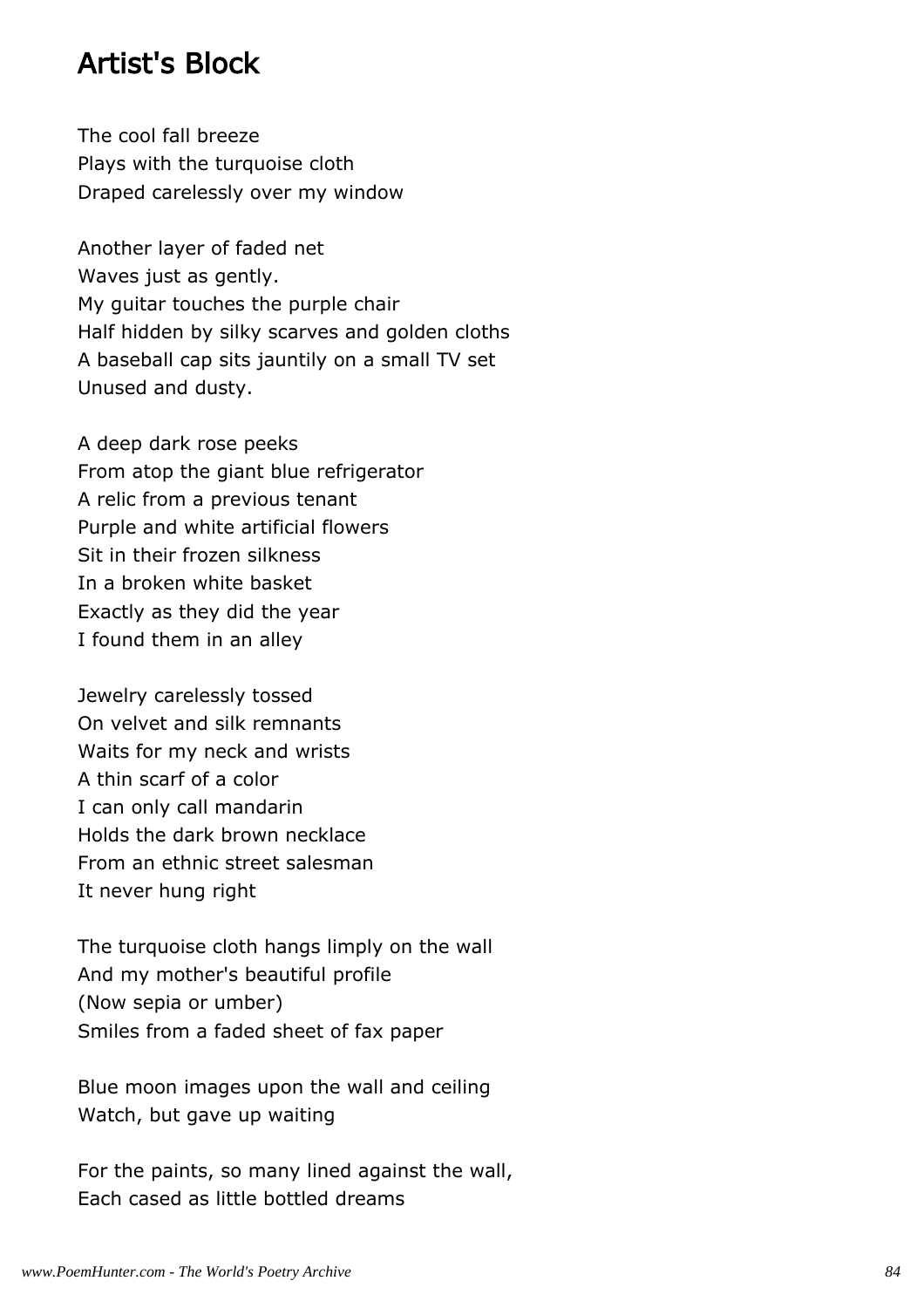And hopes look palely to the distance

They rest, for my hands are not ready yet A fragrant cream sits on the table And the bottle of perfume a hopeful lover brought They wait for my twisted hands to touch them But I am not ready To paint, to pamper or to love

I look toward the window And watch as a cool fall breeze Plays with the turquoise cloth.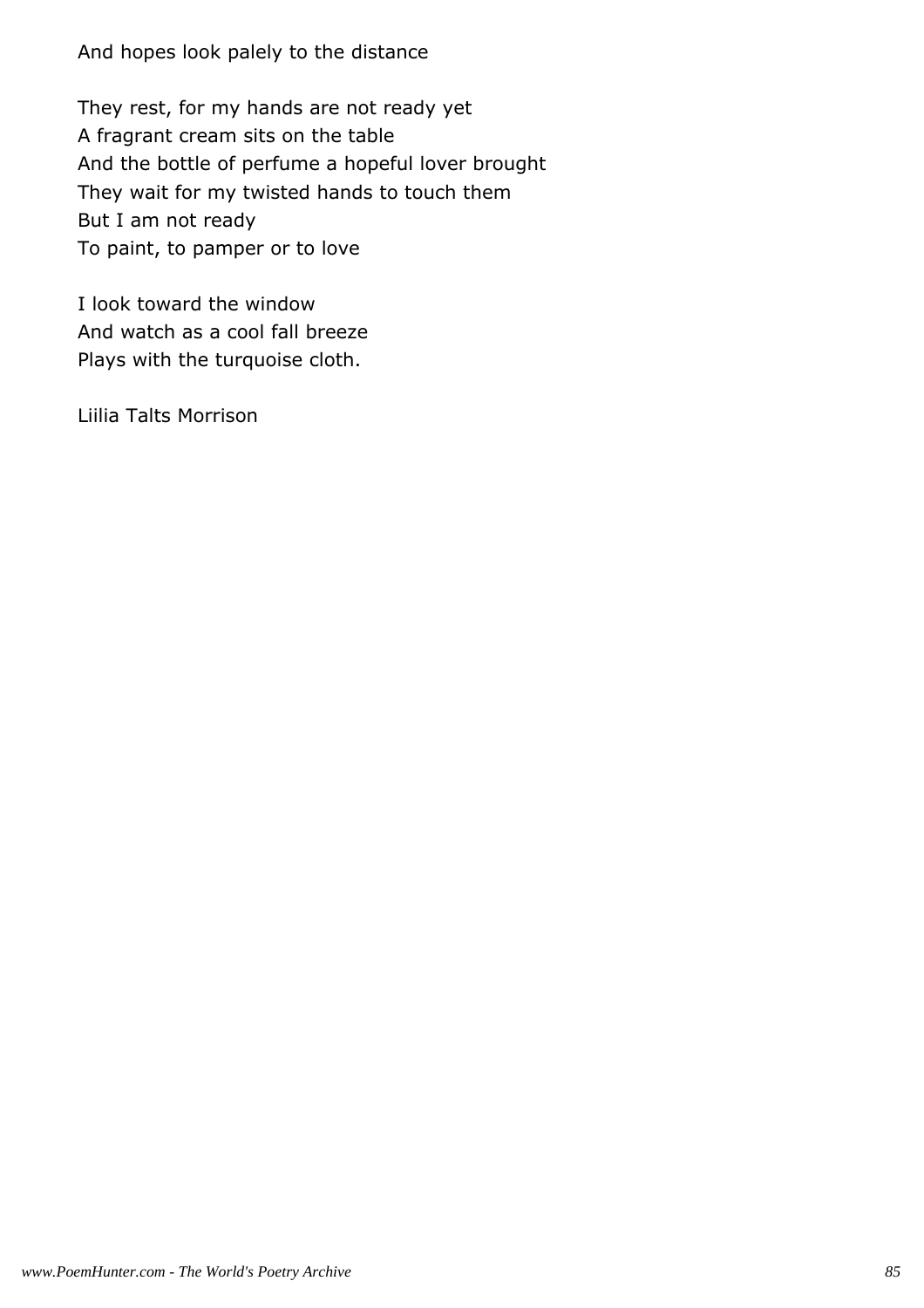## As He Gives Me Days

May my paths be filled with light On life's twisted ways May my footsteps follow Christ As He gives me days

May my life a witness be Faith all fears allay Singing of the Word made flesh As He gives me days

May my every word reflect Love and fervent praise Of the Savior of our souls As He gives me days

May my candle flicker bright Faith my heart amaze To the One who ransomed all As He gives me days.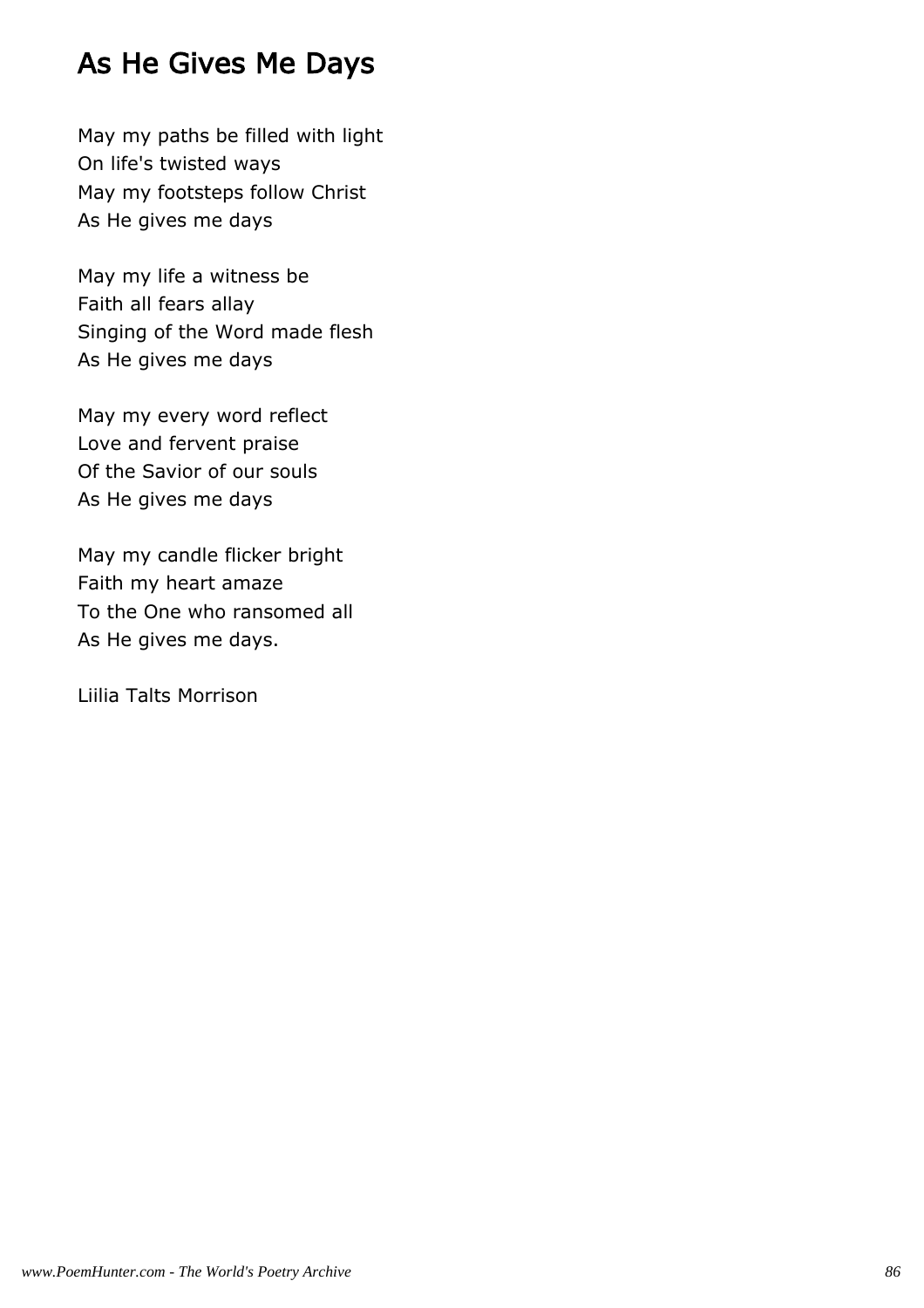### Asia Plays Ya

Did you ever try tai chi, Fenged and shue'd your lair so free, Written haiku poems with glee, Yinged your yang quite passively?

Did you brace the martial arts, Waxed and washed karate cars, Kung fu fought with scary vest? Oh dear me, I need a rest!

Is your fountain filled with rocks, Calm enough to knock your socks Off the floor of bamboo wood? Trust me, it can do much good.

Wind chimes, large silk prayer flags, Bonsai trees with twists and crags Surely do enhance your scene And perhaps will cure your spleen.

Bellied statues made of jade, Incense oils of finest grade, Auras spawn like lotus' bloom. You won't want to leave your room.

So when visiting a park, Where tai chi does make its mark, Try to think of higher ends. On your life it all depends.

Tired of western fun and games? Asian is your road to fame Chinese checkers, mah jong too. Look for pandas in the zoo.

At the end of your calm day Think about the month of May. Write a poem in haiku form, For it's only three lines long.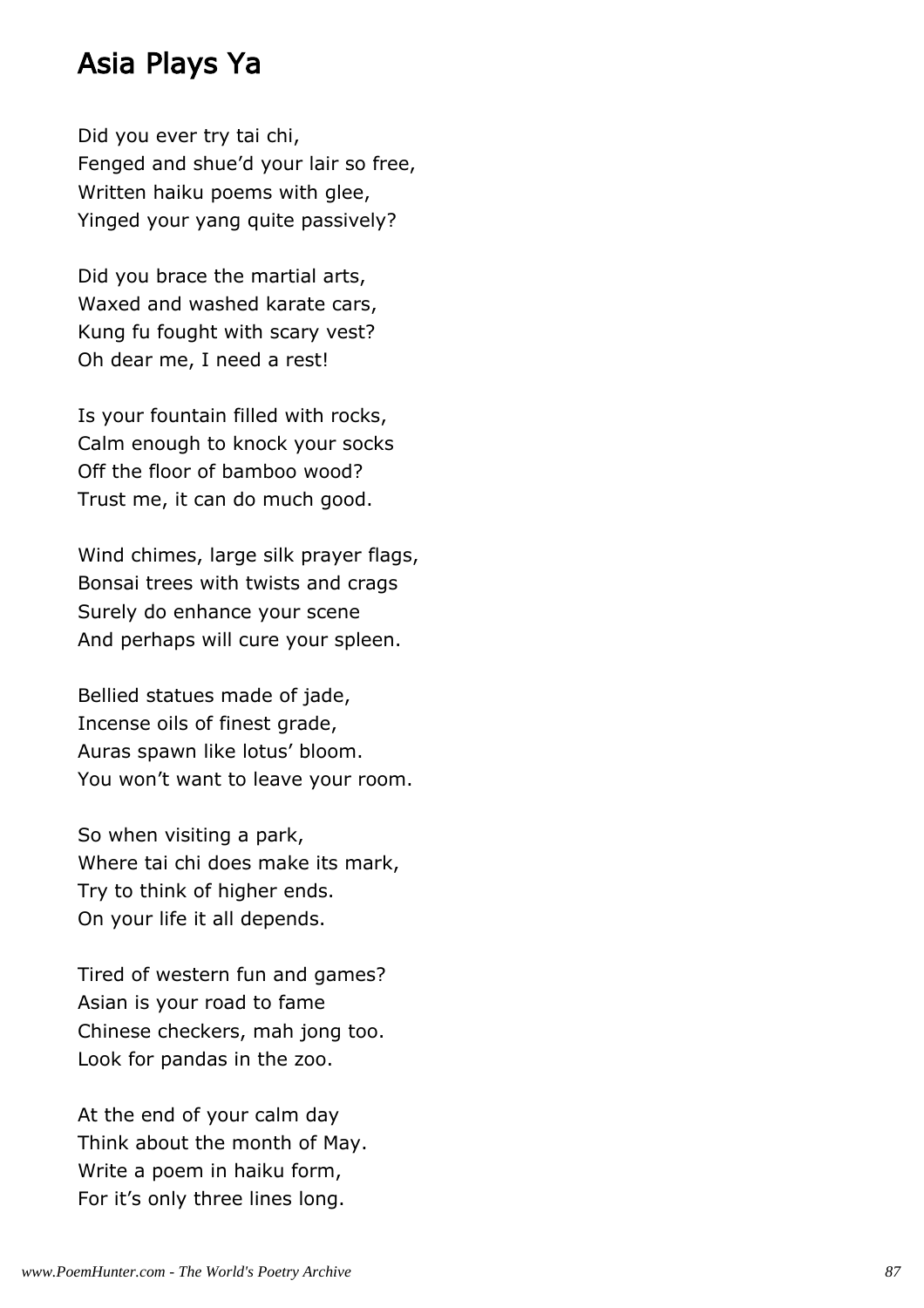If you meditate and sigh, Home invasions pass you by, Specially because you buy Long, mean swords of samurai.

Moral of this story is If you wish a life of bliss Keep on living in the west And pretend that east is best.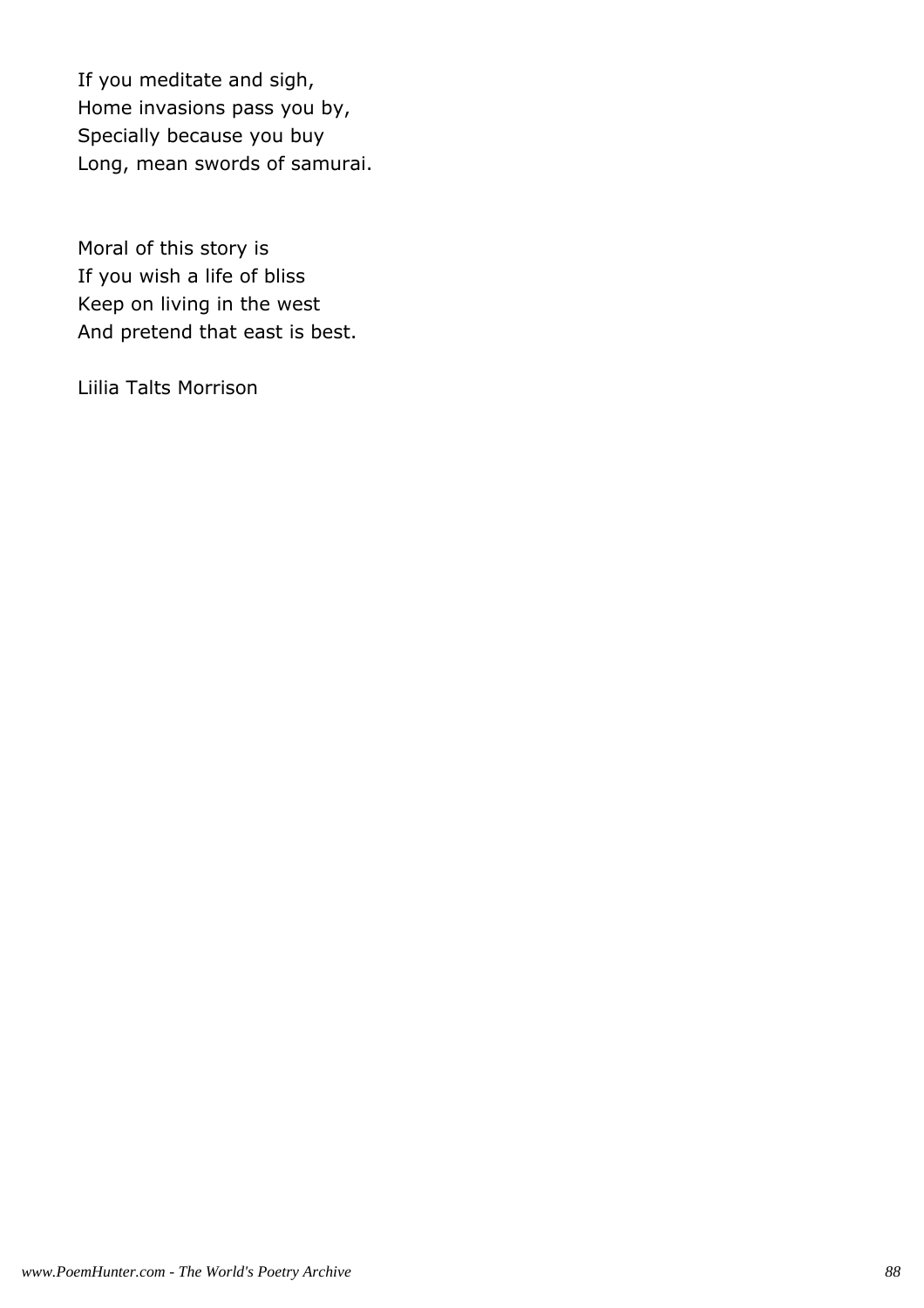## Attic Thoughts

Dusty curtains, tattered veils Hidden corners, secret tales Cobweb whispers, rusty nails Cats curled up like furry snails

Gables, fables, greasy panes Ghosts of ancient lords and dames Echoes of forgotten names Wars of roses, kings called James

Attic lattices worn thin Travel trunks of weathered skin Mannequins with pinched in waists Fancy fashioned, kidneys laced

Shoes and boots once ran a race Buckles, straps of dated grace Yellowed lace to edge a snood Pride of proper neighborhood

When the sun shines very bright Trying to outrun the night Creeping into minds to test Attic thoughts will never rest.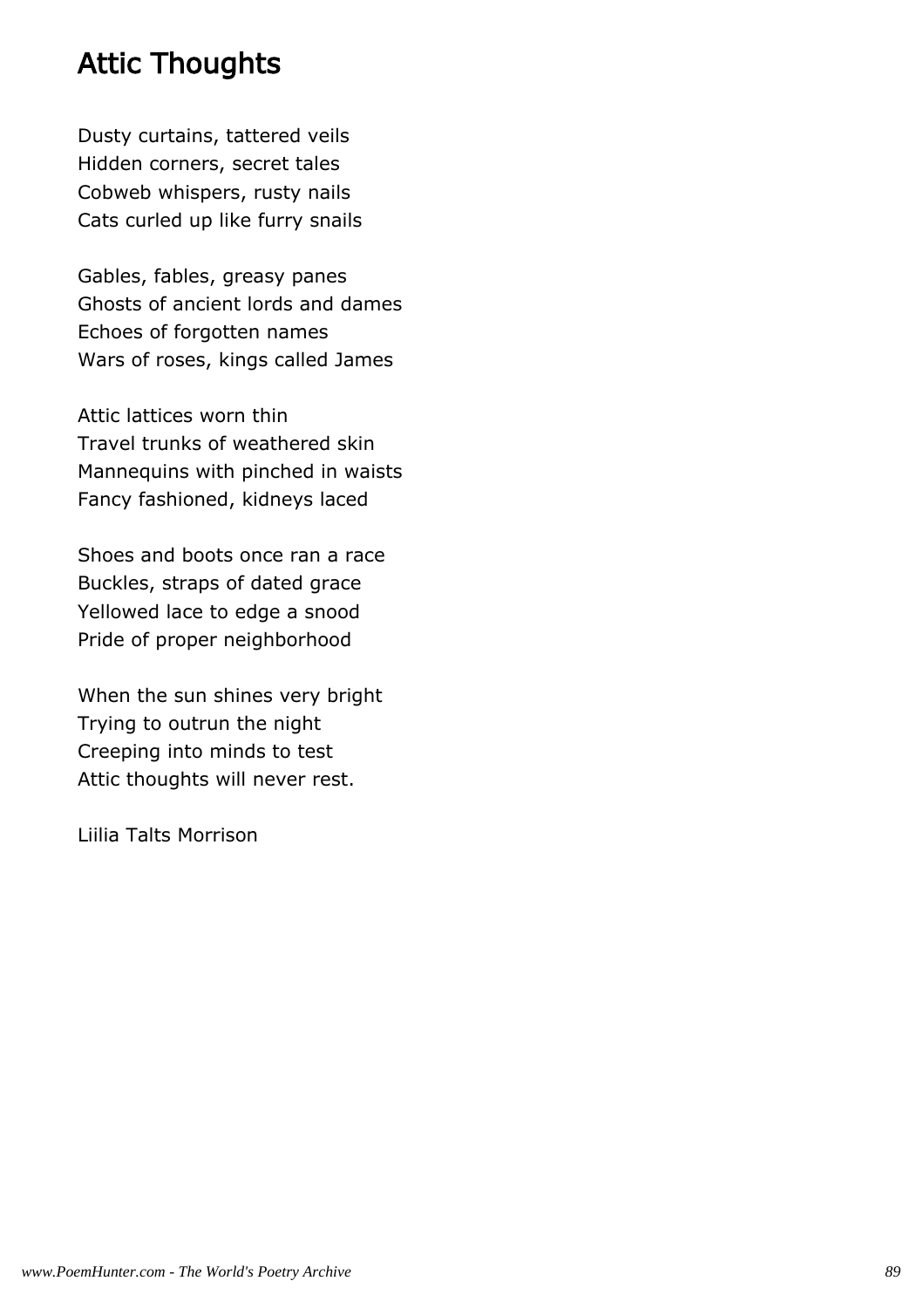### Autumn Treasures

Do you remember wearing gloves of softest calfskin And sparking rhinestones hugging graceful wrists White shoulders draped with folds of bluest satin To grace your every move while dancing at the ball?

Do you remember when he shyly bent to kiss you? For it was late and you slipped off your silken shoes Then wondering why bells did not start pealing Though all the novels said they surely would

Do you remember how his raptured heart was broken When you could not stay with him any more A restless demon drove you searching for a mountain Youth's dreams and reveries could never comprehend

Life carried you to places with no ballrooms Its twisting crushed you till your clothes were rags What cloaked as true love turned to branding irons Marring the skin with scars that would not heal

Today the leaves are brown and falling The skin too wrinkled now for pearls or gloves Blue satin gowns were never meant for women In search of things no mortal man could give

It's late now and old dim eyes wonder Gaze resting on a well-worn velvet jewel box The dust of autumn covers every trinket That has not graced a neck in many years

When winter comes its ice will set forever The only jewel never known to fade or dim A radiant gemstone offered you quite freely A gift no soul on earth can promise or provide

The gift of faith is lovelier than ball gowns Or diamonds of pure clarity and perfect cut Its seasons never change or mar its beauty And you will dance in golden mansions without end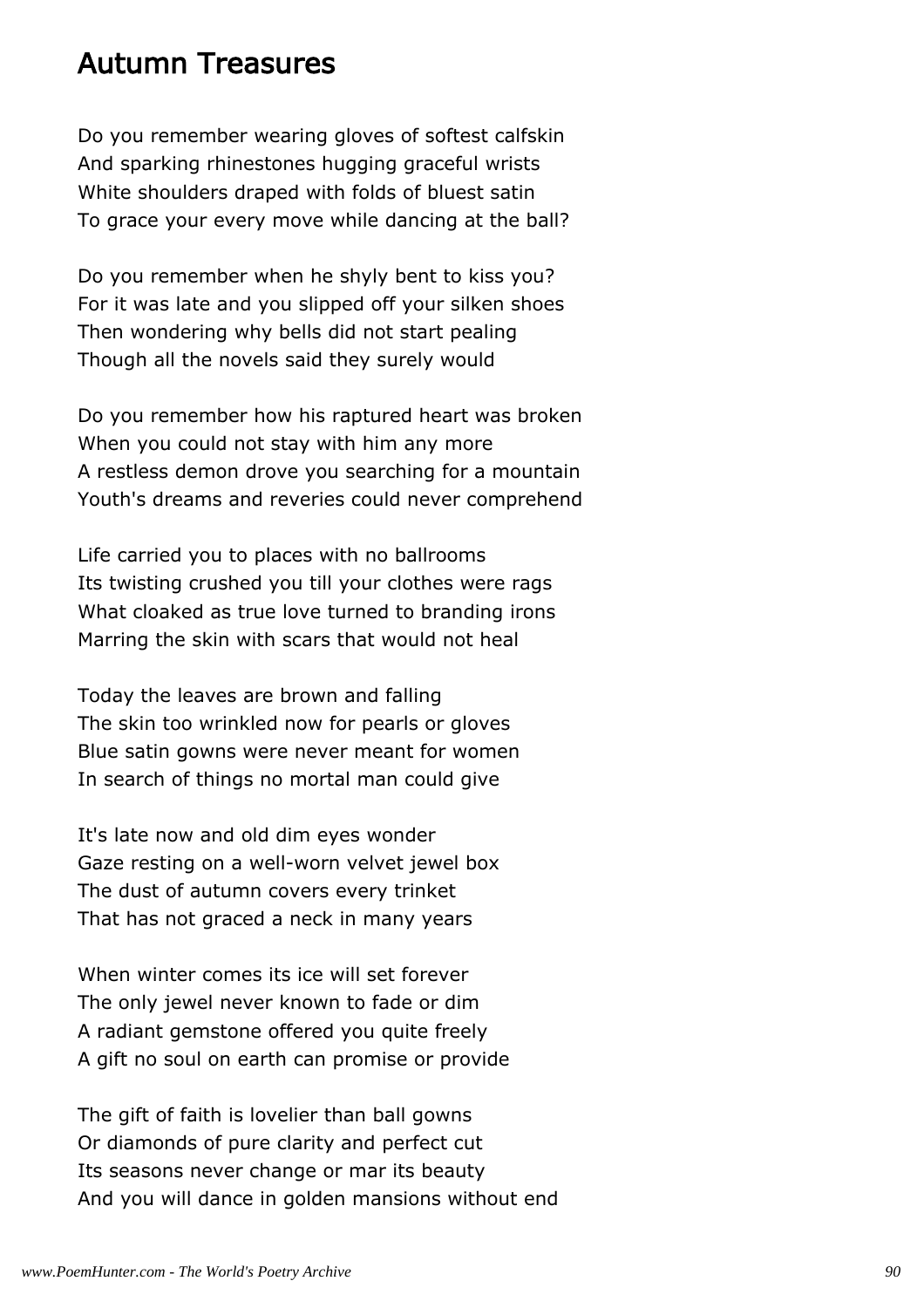Do you remember wearing gloves of softest calfskin And sparking rhinestones hugging graceful wrists White shoulders draped with folds of bluest satin To grace your every move while dancing at the ball?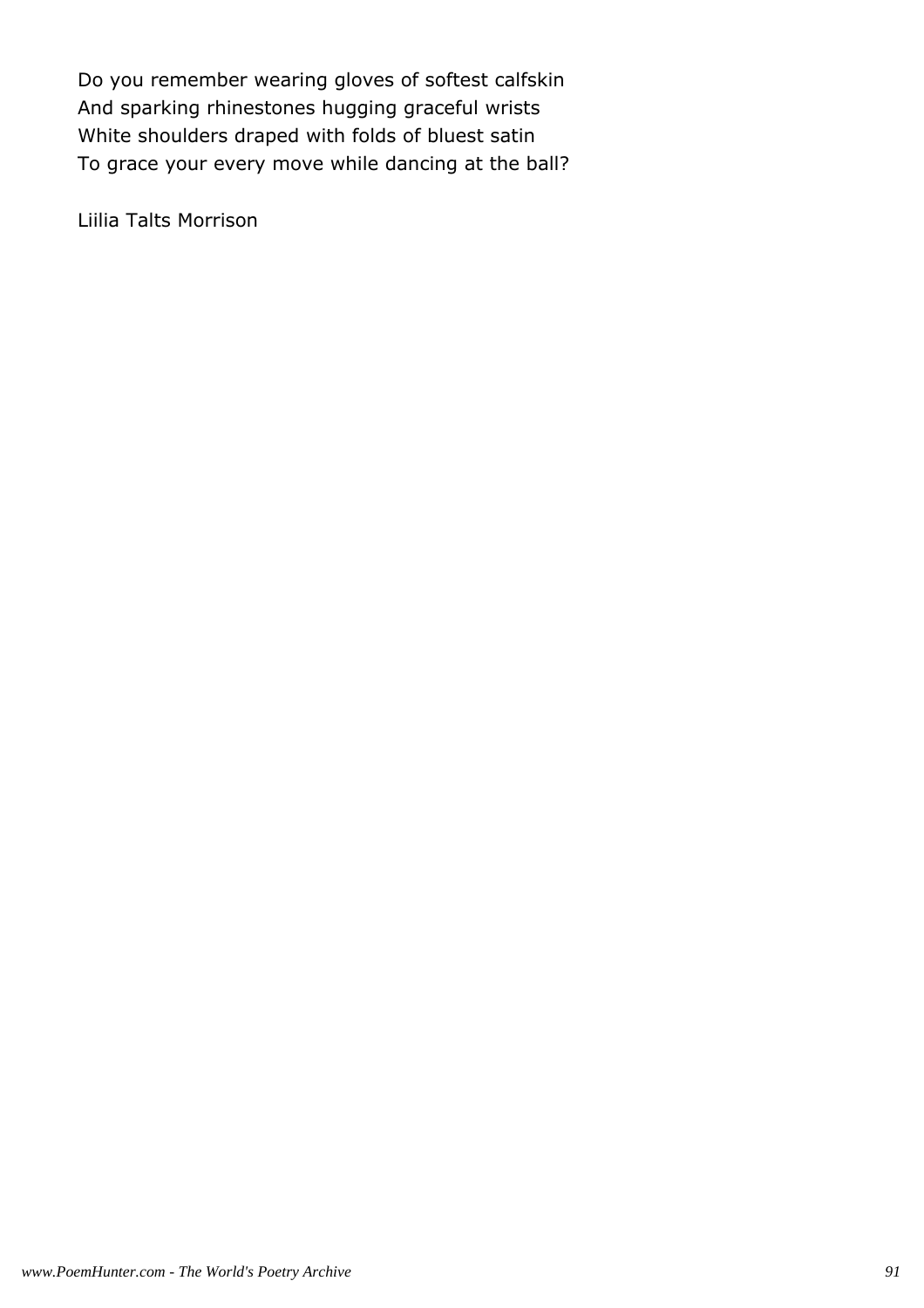# Bali Sea

The spirit flies across the sea where songs of locusts blend with sounds of crystal waterfalls in liquid turquoise dreams

The gardens underneath the sea grow cunning coral blooms of every shape and every hue some tiny, some quite huge

Nearby are groves of fruit and vines in vivid tints of green where swaying leaves gold and red are home to butterflies

The spirit flies across the sea where songs of locusts blend with sounds of crystal waterfalls in liquid turquoise dreams.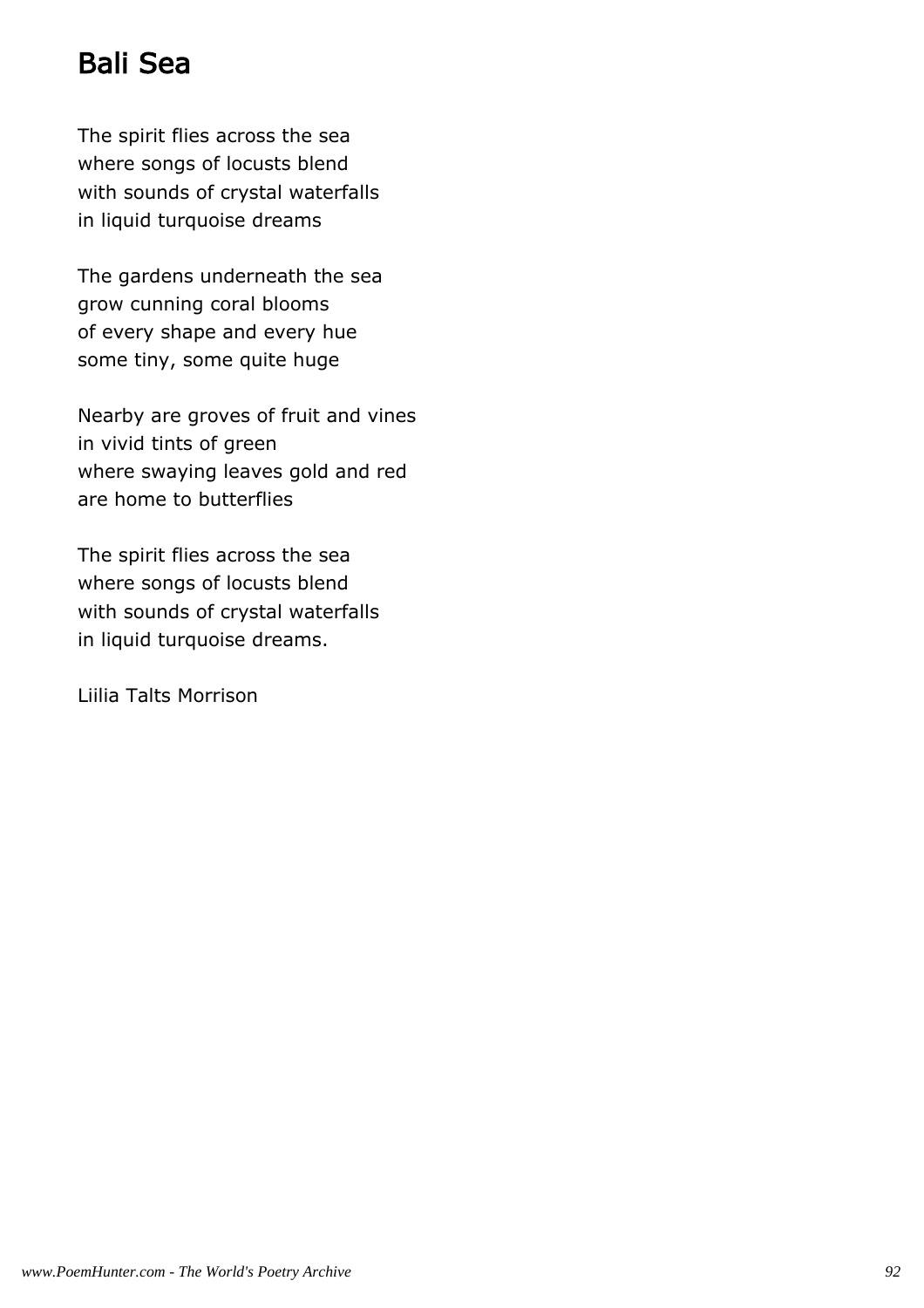### Baltic Sea 1944

Cold of night is slowly sinking Cruel tons of steel upending Sounds of agony soon blending Liquid graves yawn muted endings.

Angry blood red Baltic Sea Throbbing glowers as in spurts Black waves swallow shrapnel fire Witness sunset's funeral pyres.

Fish now scatter in the ebbing Flesh exposed and metal shredding Giant warships' silent convoy Broken by a small child's whining.

War is hell and here it is Bodies bound by fear unending Armageddon's rulers sending Fireworks and sunset galas Wed in deathly panoramas.

Some survive to tell the tale As they swim with will unbending To the breast of earth now scorching All the while a wife's life ebbing Much too damaged to be mending.

In the distance sounds of pealing Sylphs and mermaids chanting healings To the souls no longer fettered Nevermore to pray while kneeling As Promethean flames are sealing Unearned fate of unsung mortals.

Cold of night has now descended Cruel tons of steel upending Sounds of agony have blended Liquid graves embracing endings.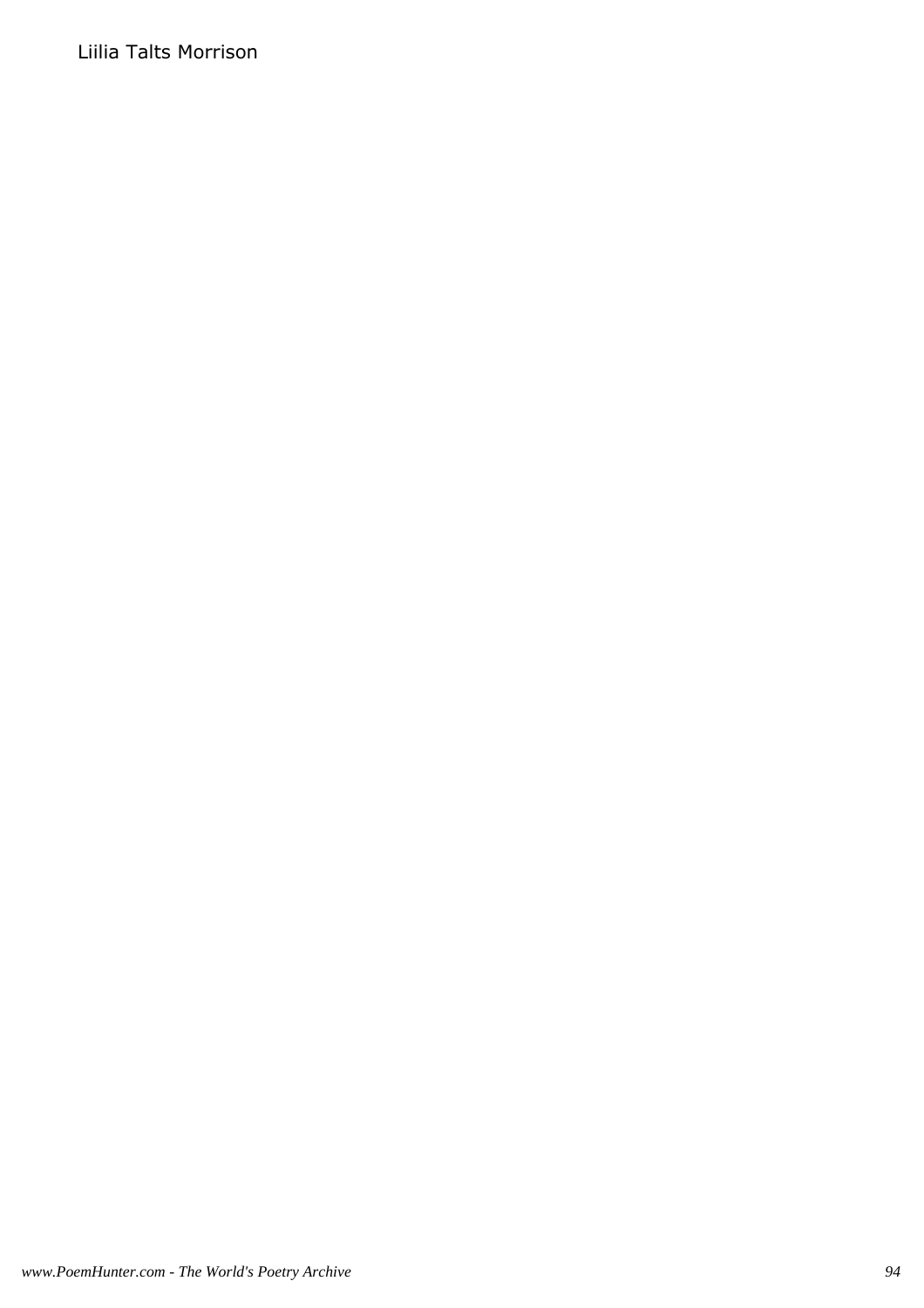### Baltic Waters

They say the Gulf stream seeks to reach Coasts known since ancient times Fair waters of the Baltic Sea To bless with milder climes

The old folks say their sea's a tomb For craft that failed the tests Of bloody conflicts ill-conceived In Vikings' roving breast

Beneath protective mermaid fins Unblemished shipwrecks rest Entombed in waters free from worms Corroding ships due west

Today new warriors still pursue The thrill of hunt and fray Exhuming wrecks of bulky craft Long lost in seafloor clay

Yet people living on those shores Are much like passive craft They fish and plant and let things lie In hulls afore and aft

When treasure hunters glean their fill The Baltic people pray To bounteous waters sweet and dear That oft wash blood away.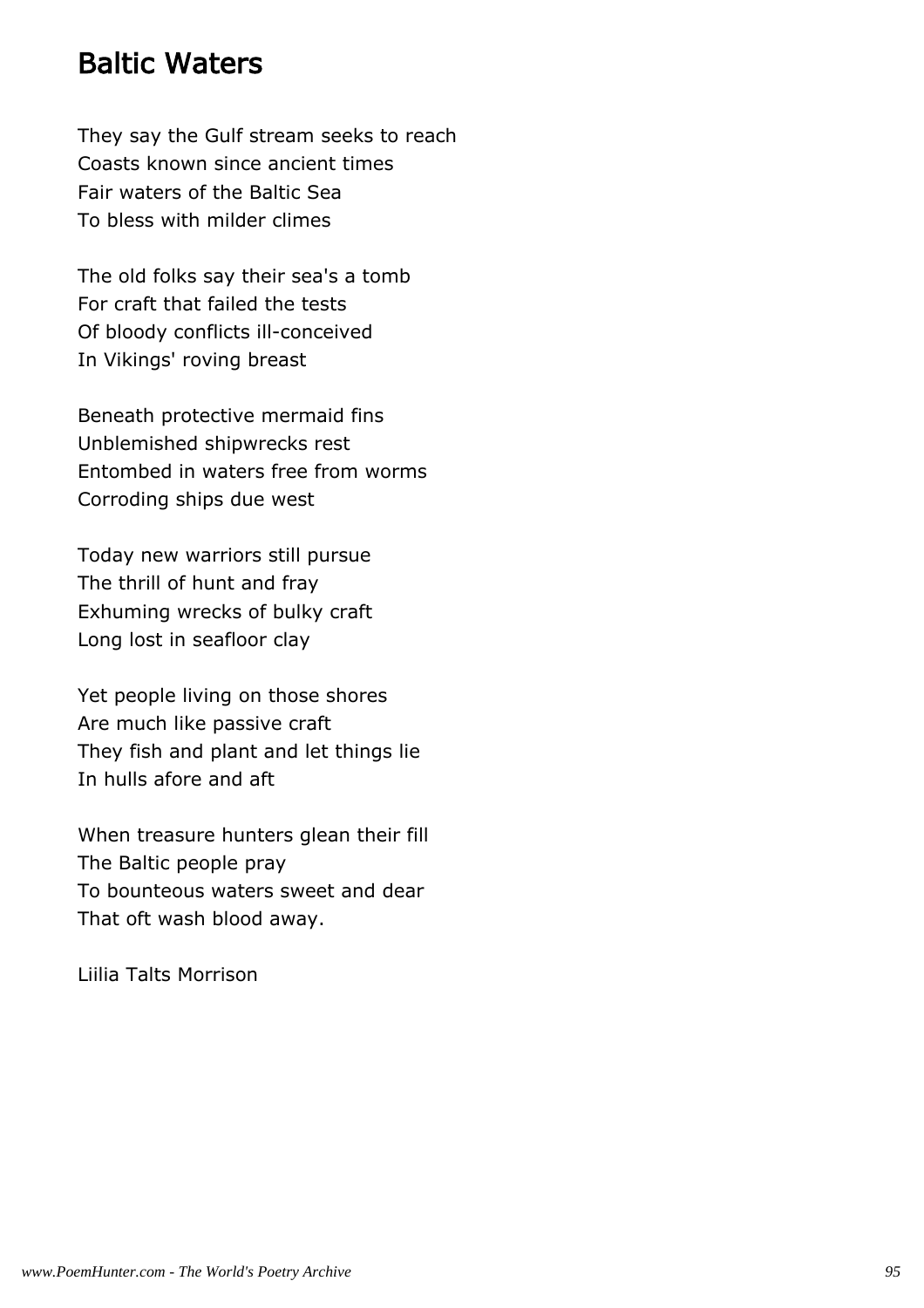### Bark Gatherers

In the forest they did gather Bark and moss in sunny weather; Later rested in the shade And forgot their daily trade.

Mushrooms, sweet wood, herbs galore Forest bowels gave of yore. Men and children, women too, Picked red berries as they grew.

Time flew by and progress prodded Products, packets. They all nodded. Now the land's with pop cans strewn. Woodlands sing a different tune.

Strawberries as big as fists Burst from grocers produce lists; Long stamped out from memory Tiny, tart, wild strawberry.

Knobbly bark is calling me Gnarled root twists I long to see. Ancient oak trees stood sublime. Let me wander to that time.

Shiny bright are modern wares Easy pickings, fewer cares. Why then do I feel that moss Is the gold, the other dross?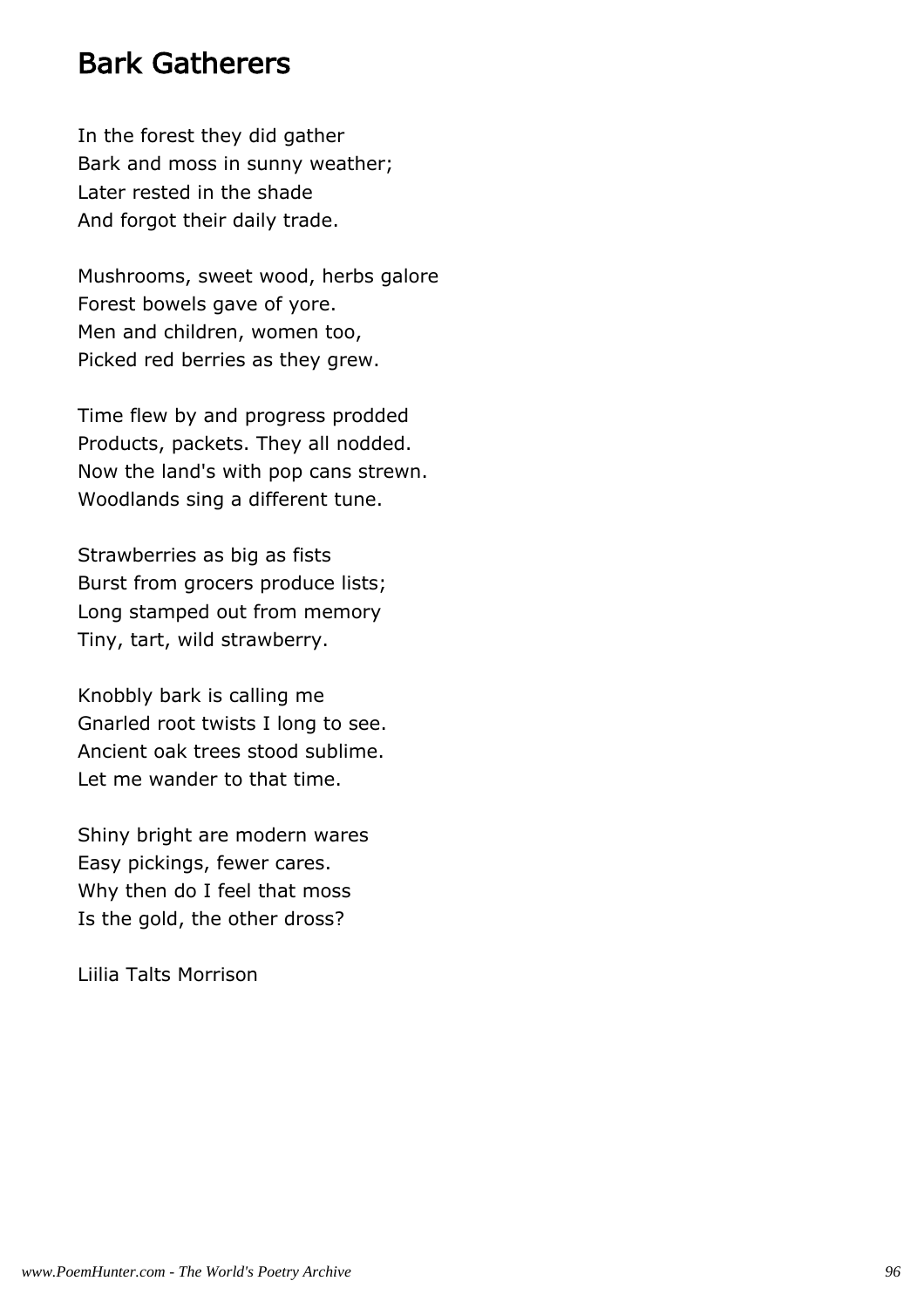## Basqueland

The hillside brims with chalk white houses; Deep red shutters contain cow's blood. Basque rouge, say the neighboring French.

Dark woolen berets on weathered, long nosed faces, Talk of whaling and cod and pil-pil. Ancient language, ancient people Gather around the old oak, its leaves now turning.

This land without a place on any map, Waits in green gold patience. It's autumn in Basqueland.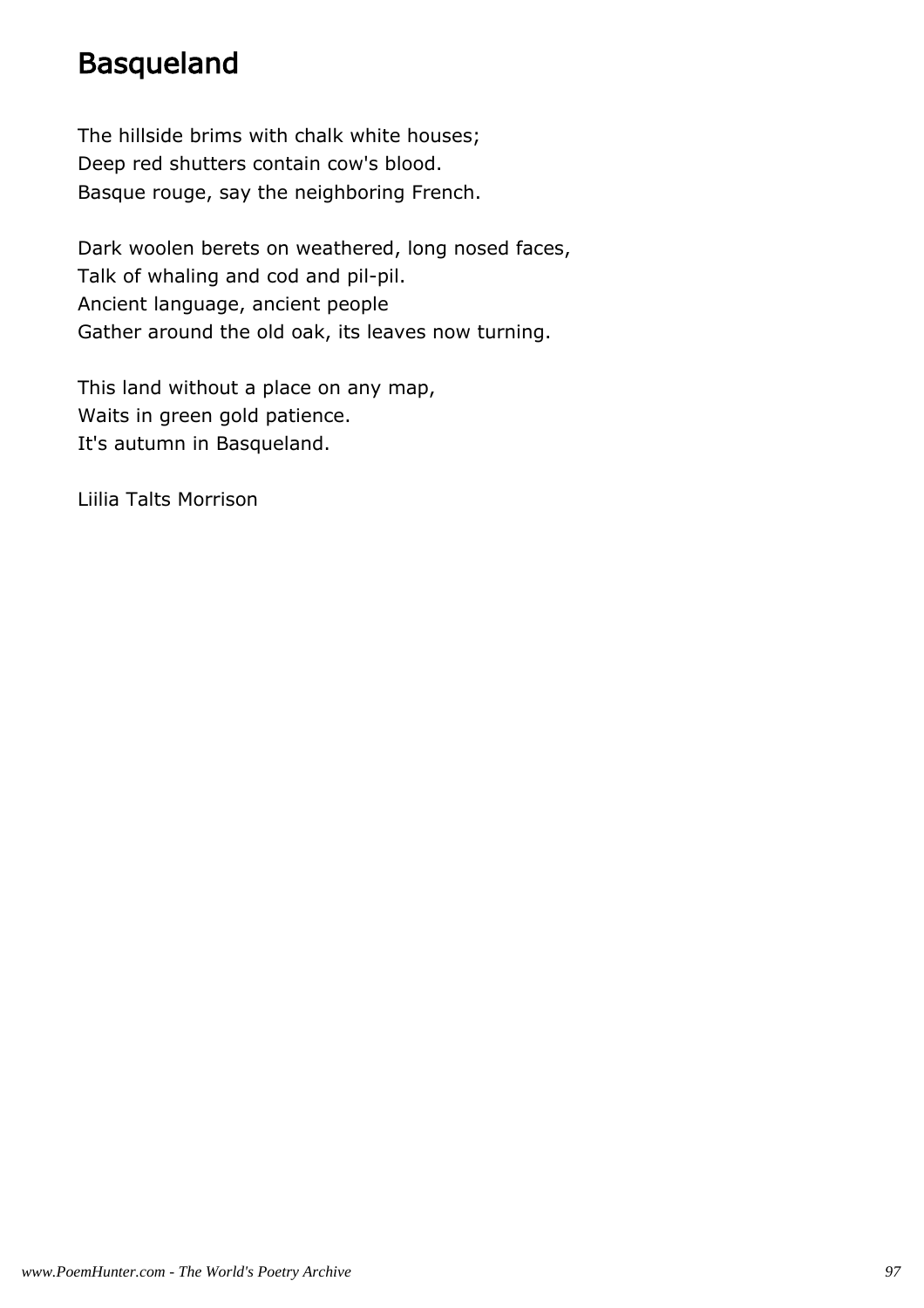### Bearded Dreamer

He dreams and fashions wires and boxes long discarded he builds tall structures twisted with curves and knots bombarded

He is an artist in his heart he cares not how he looks he lets his beard grow how it will and eats in quiet nooks

Though looking like an older man he really is quite young his body sinewy from nights creating wired rungs

Who would appreciate his life who cares why he is led for none can see the wings of birds that soar above his head.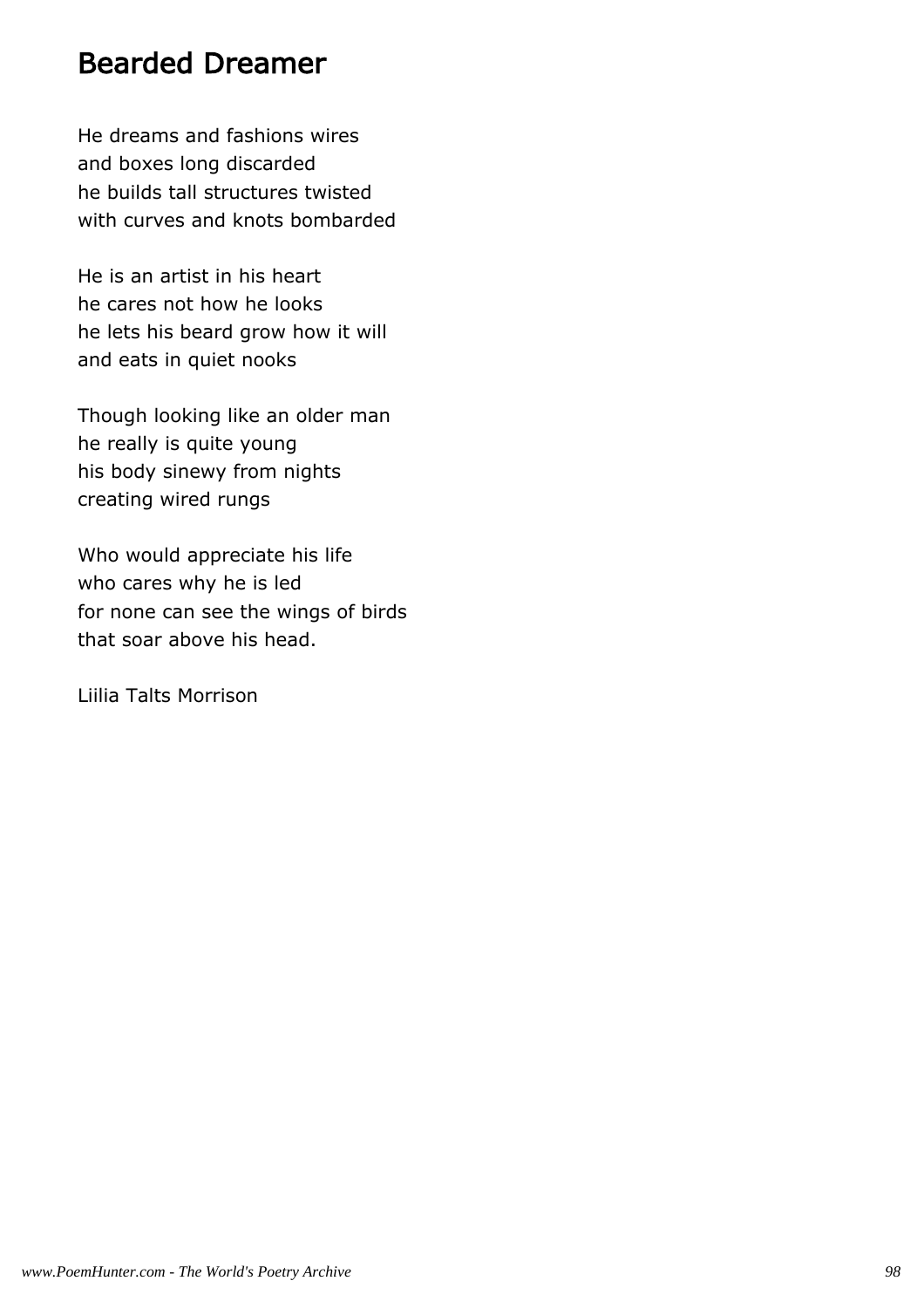## Beautiful Illusion

Sparkling rainbows on the street diamond studded pavement rays of sun on broken glass beautiful illusion

Oh, how glittering was love brilliant from a distance oh, how deep its slashes cut as I shed resistance

Mesmerizing is the dance light rays of enchantment whether caused by pretty glass or a love's entrancement

Neither did I dare resist in my many travels eyes and heart delighting in beautiful illusions.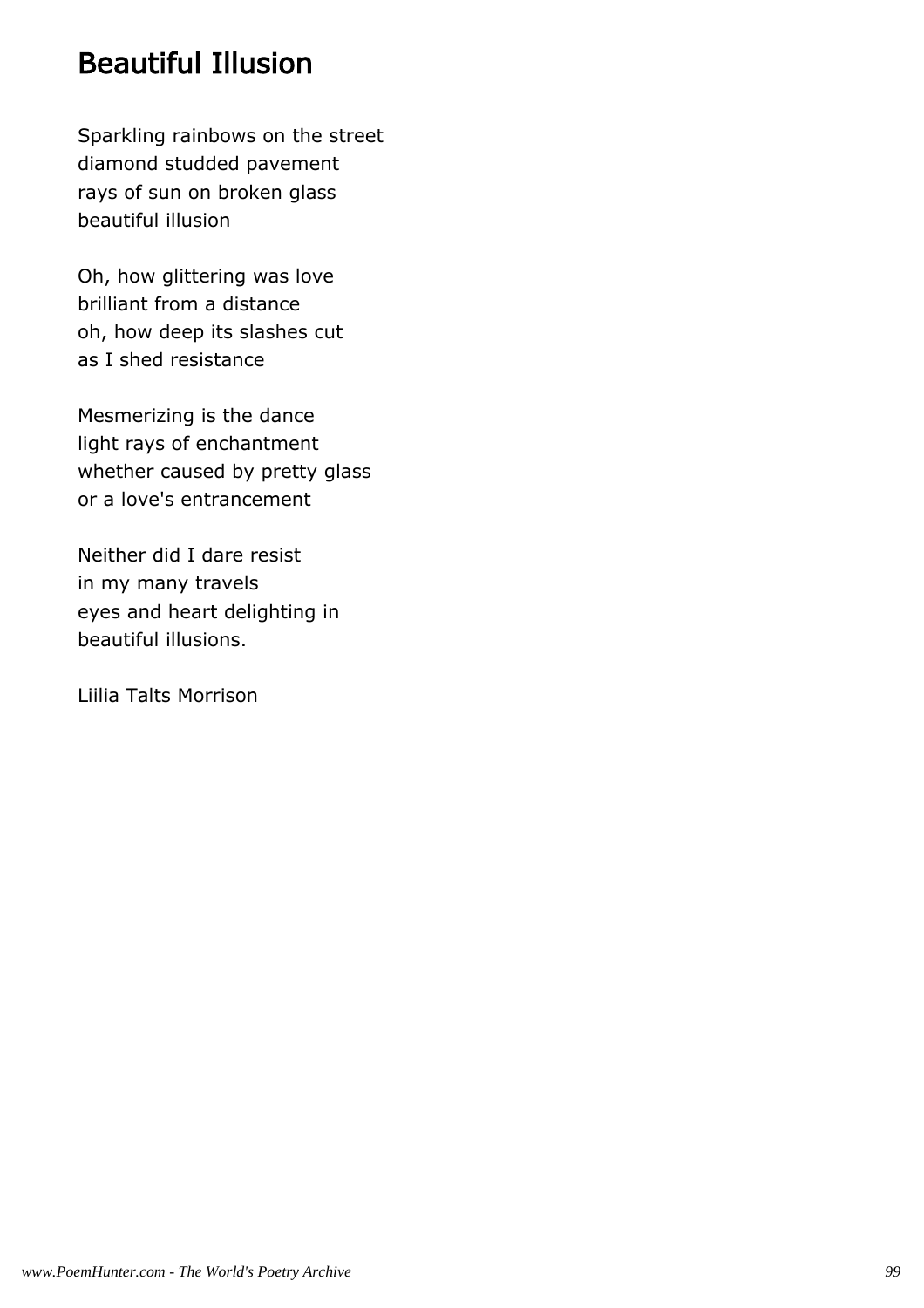## Beauty On The Beach

Strong and lithe the well tanned bodies Frolic in their shiny wear Curves revealed and others hidden Oiled and pampered with much care.

Azure seas, and white foam frothing Orange sails fly out of reach Laughing, splashing, oh so merry Bathing beauties on the beach.

But a little yonder southward There's a sparser stretch of sand. Older sister or young mother Holds a thin girl by the hand,

Sitting in an iron wheelchair Pulled up closer to the sea. Darker, older is her swimsuit And her body pale to see.

Gently smiling at the stranger Shy eyes, passive, look at me. I can hardly bear the moment And hold back a tear or two.

Yellows, purples, golden bodies Try, but cannot ever reach Beauty sitting in that wheelchair, Bathing beauty on the beach.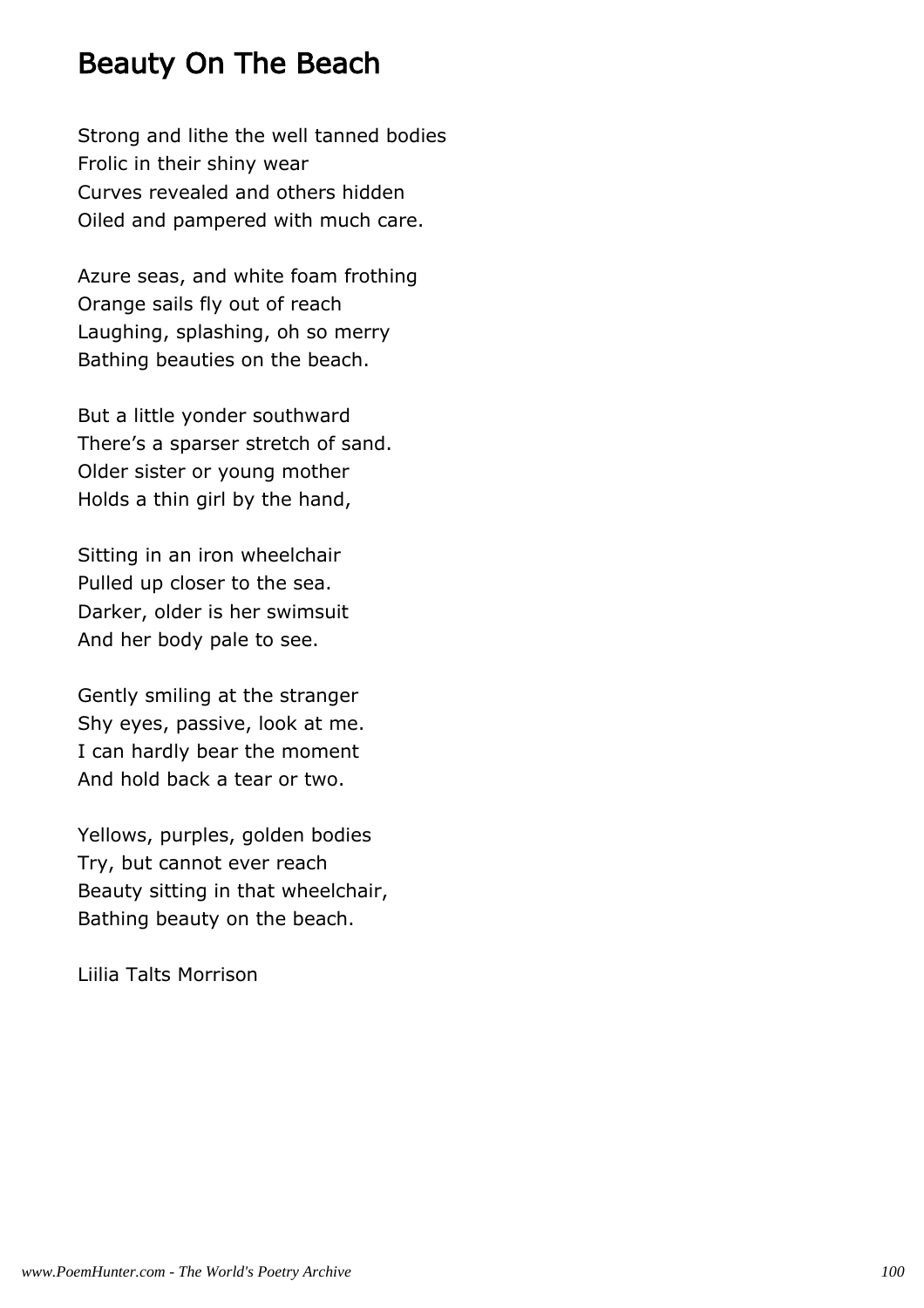# Bell Of Truth

The sound of truth rings like a bell with perfect pitch and timeless knell

There are no jarring overtones or clouded fuzzy undertones

No harshness and no grating sound its waves pierce solid rocky ground

It pierces every earthly thing delighting birds to soar and sing

The hills applaud and clap their hands and angels fly by its commands

Seek it above all treasured things health, fortune, rubies, gold of kings

Seek it while walking on this earth and know that heaven gave it birth.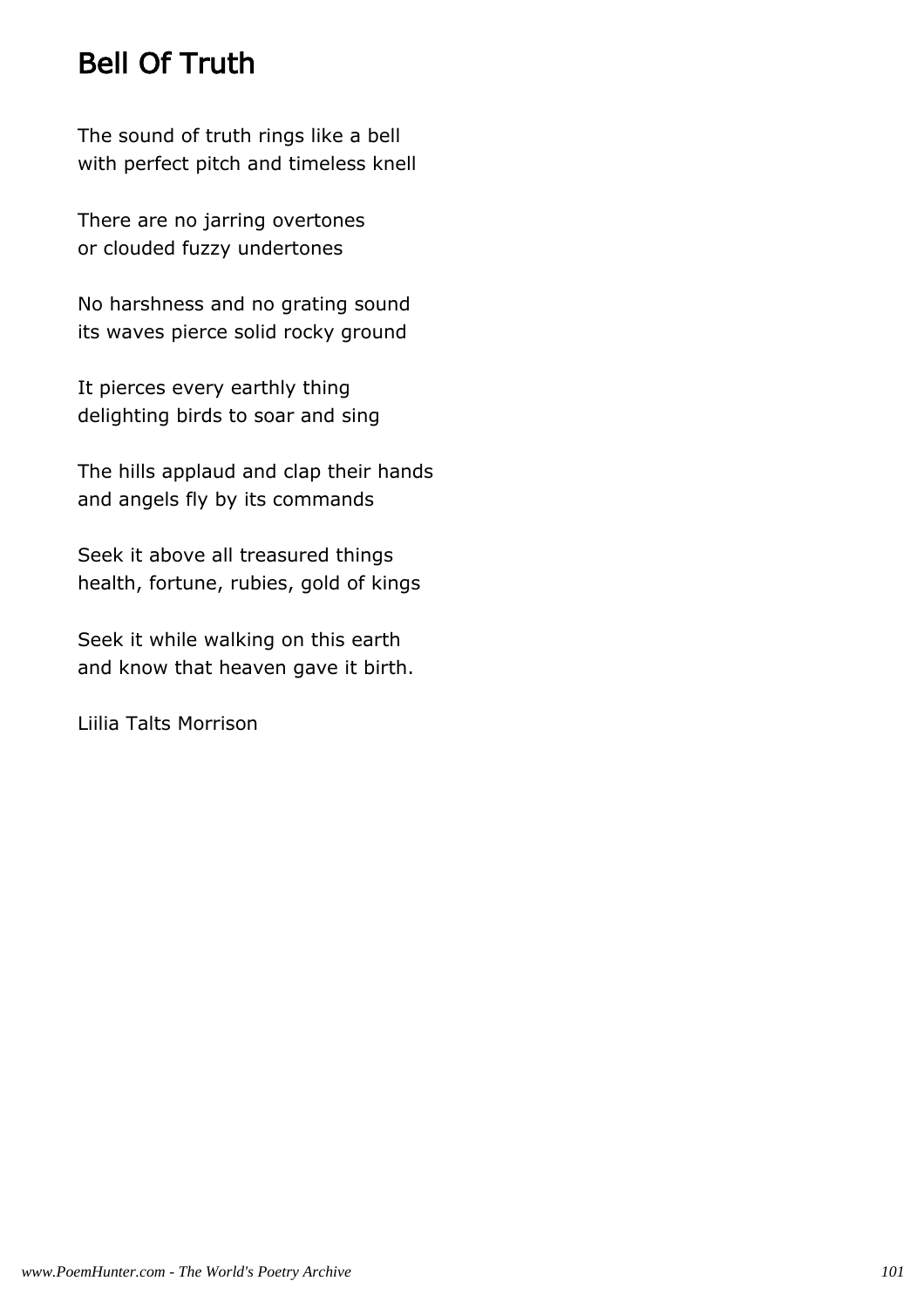# Bell Sand Lion

Beyond the red sands of the desert where hawks and condors care not soar there is a long forgotten palace its crumbling ruins a sad eyesore none can recall what was before

Young lions slink in evening shadows and offer here and there a roar beneath the rust of weighty metal a bell no one would now restore no purpose and no daily chores

Now scorpions and hardy creatures appear and rest on what had been a symbol of respect and honor sweet sounding knells once much esteemed engulfed in sandy evening dreams.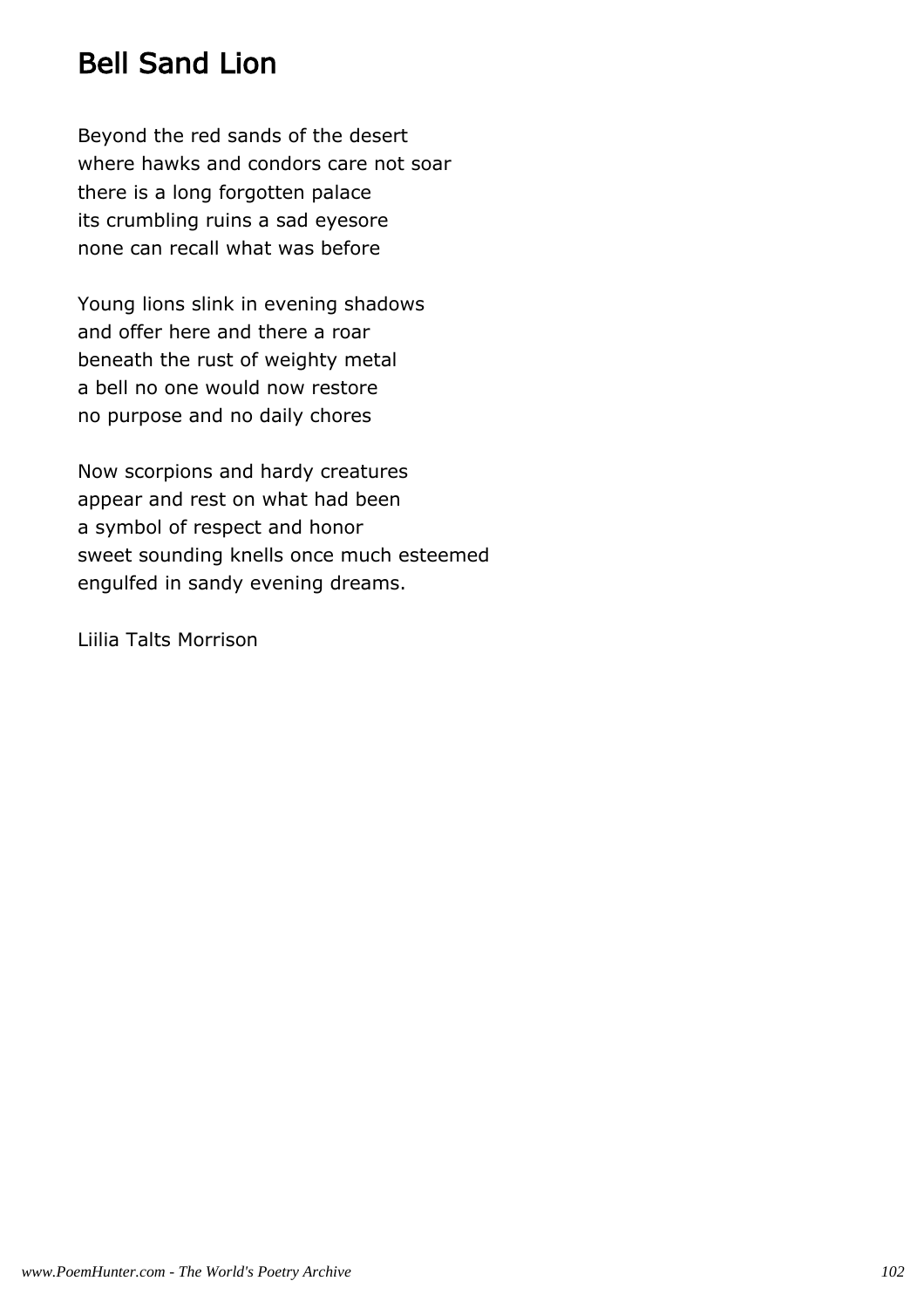## Bells Of Invitation

Childhood's cloak now falling All protection fleeing faced with bolts of lightning of adult temptation

All that's precious dropping from long night to dawning murky quicksand calling dark depression warning

Wading out from under bracing legs to wander seeking fresh beginnings shedding heavy pinnings

Yet dark looms the thunder fear assuring blunders tripping 'gain asunder missing hope and wonder

Courage quickly thinning Brain and arms fast spinning Memories of sinning Devil's red lips grinning

Hot the soul is searing then a small spark springing in the breast imprinting words from earth's beginning

Knees now weaken bending then a clanging ringing Sudden bursts of singing clouds of heaven brimming

Messages now pouring from above on soaring wings of angels bidding to the greatest wedding.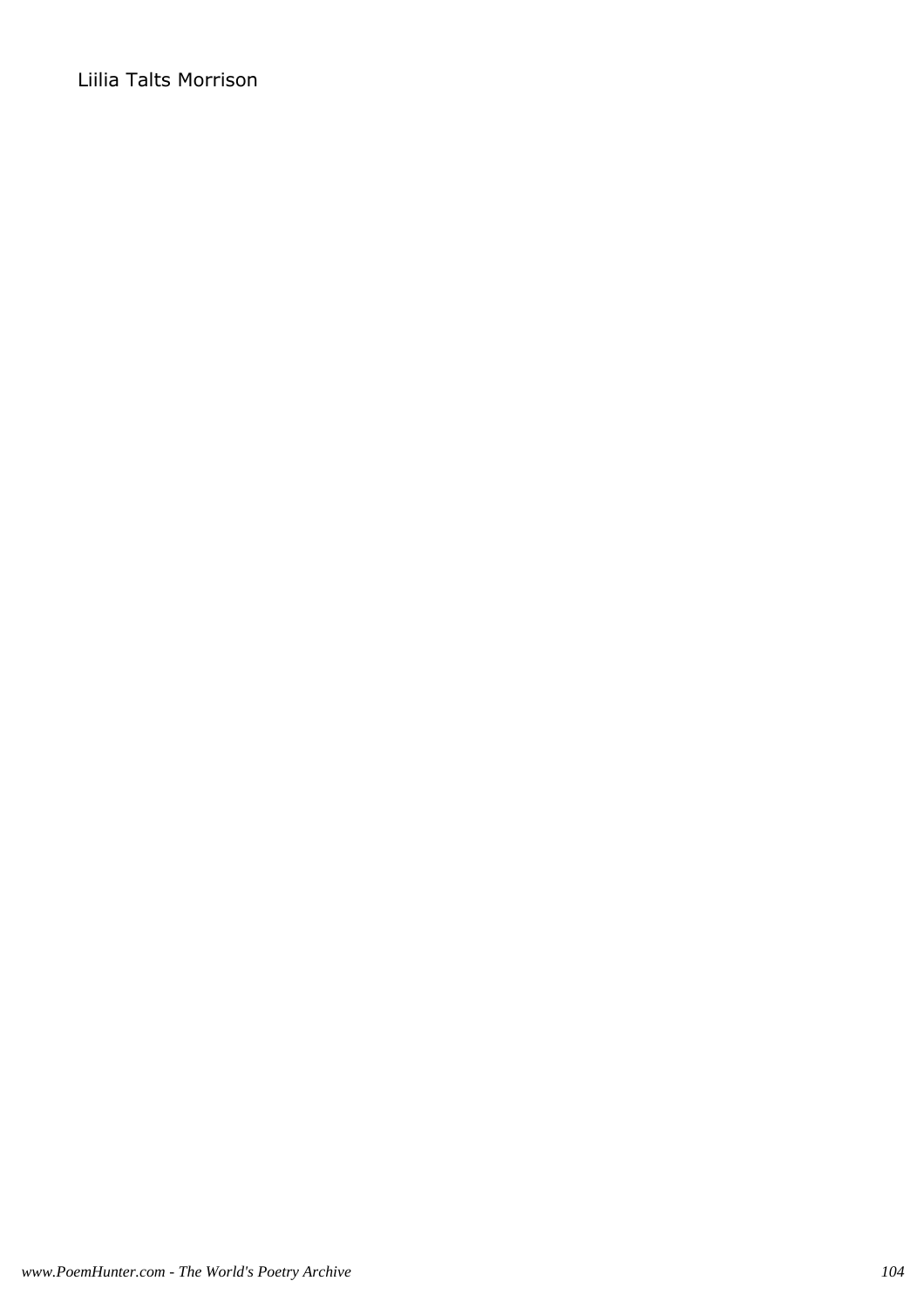### Beneath The Sea

The hand of nature has a pace a timing and a way that works unnoticed by the crowds that rush about all day

High mountains form in mighty shapes that take ten million years the deserts bloom or dry to dust though sleepy they appear

Strong winds change quickly or die down by measured ways and means the sky a wide kaleidoscope of ever changing scenes

These transformations all around evolve in perfect pace but deep down on the ocean's floor sea creatures shape their trace

Beneath the glistening of seas that turn from green to blue or frothy white with crests of waves there lies a world few view

No masterpiece created by the hands of humankind compares in cunning and delight with forms sea creatures twine

The little clams, the coral forms dark barnacles, white shells sea urchins and quaint mollusk forms touch wrecks with magic spells

Dank water tombs of sailor men and cargo doomed and lost are sculptures that small sea born elves with cunning art emboss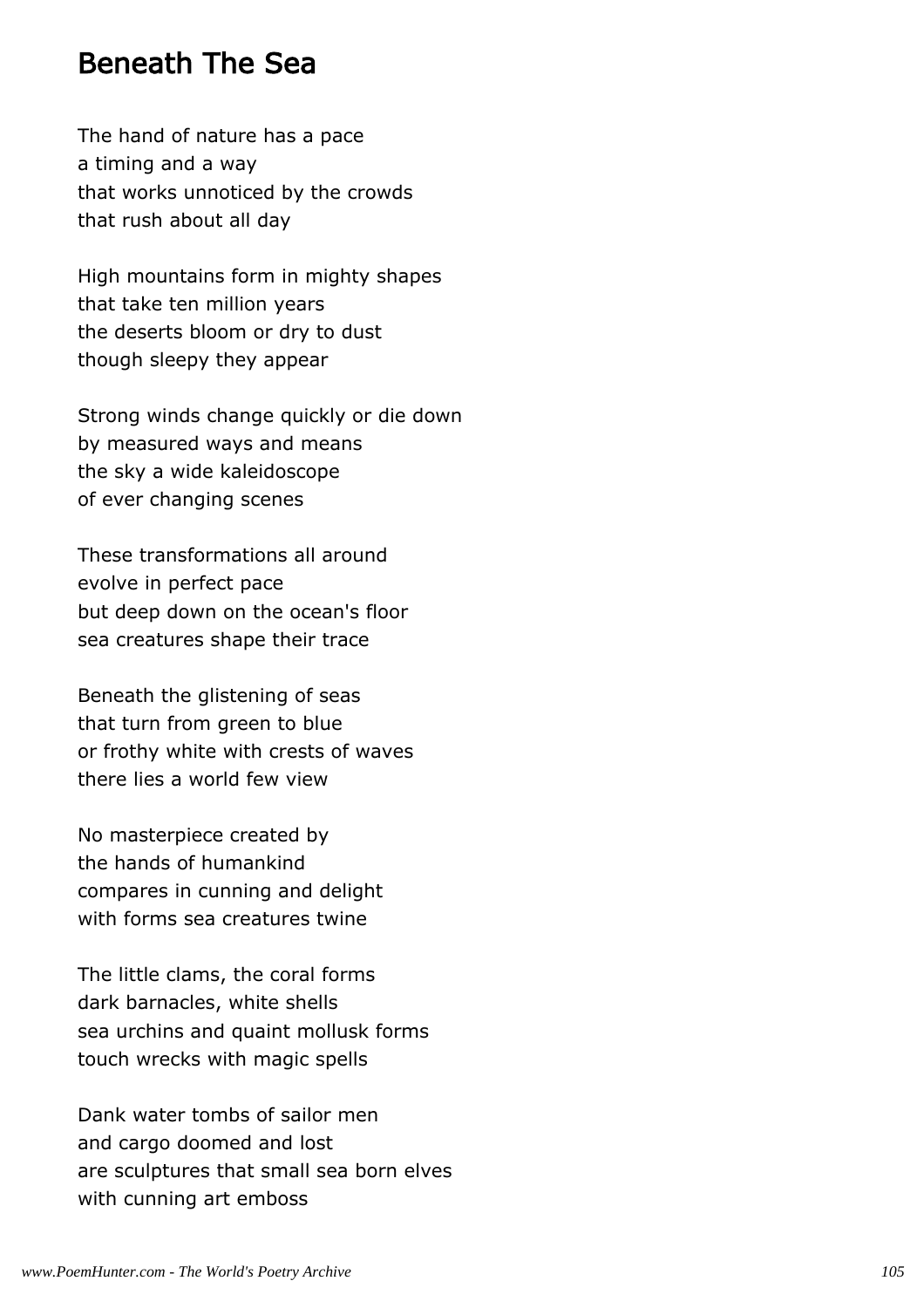The hand of nature has a pace a timing and a way that works unnoticed by the crowds that rush about all day.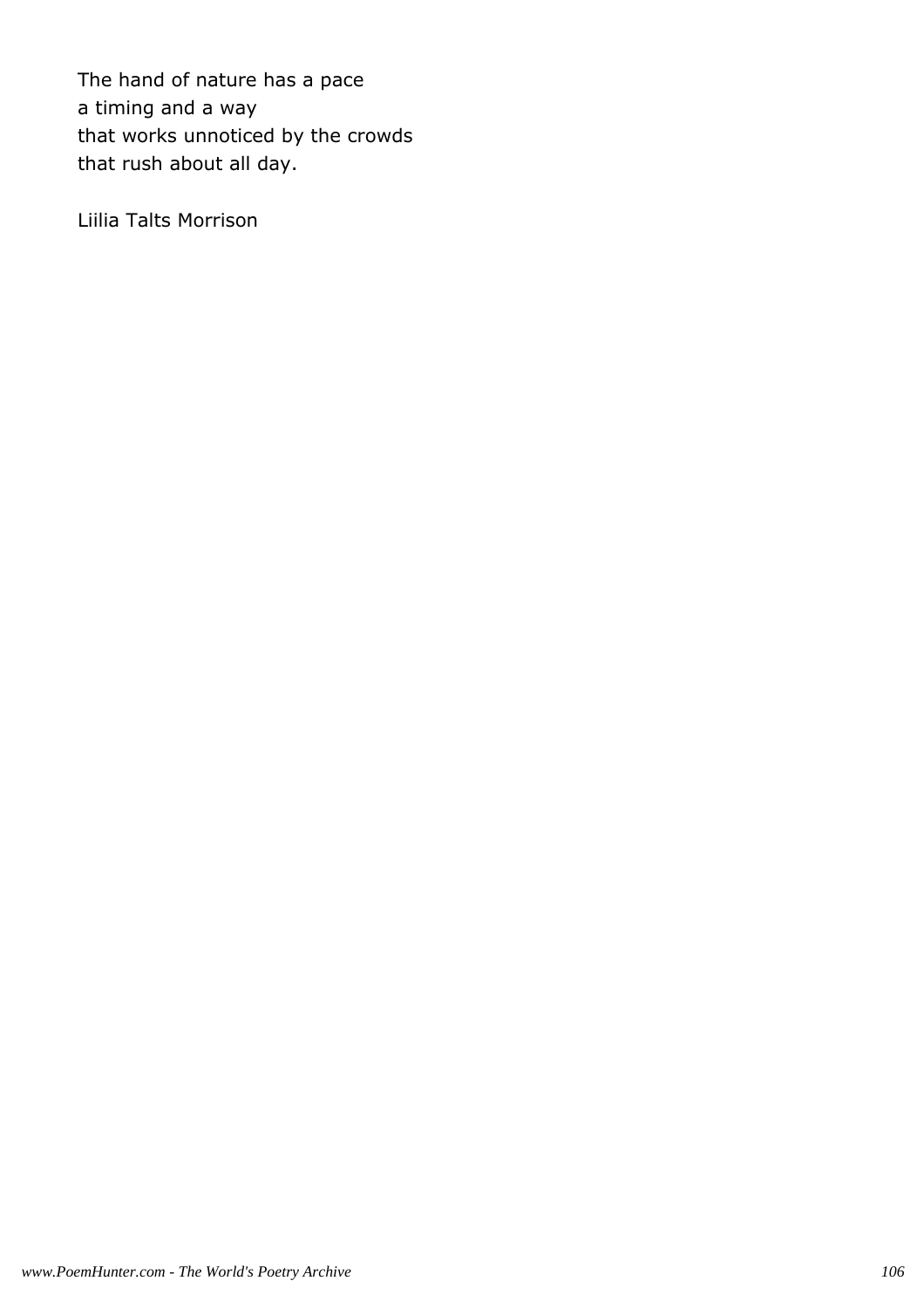# Big Heart

I dreamed of living in the midst of a great heart that pulsed and beat in rhythm with the universe with perfect timing and complete

When I woke it seemed my heart was very little and so frail compared to things of great import my pale attempts would surely fail

My nostrils breathe small puffs of air they, too, can easily snuff out Nor can I guess what's 'round the bend an avalanche or parching drought

It is a comfort to pretend that all creation is within a great big heart that made it all safe and secure to dwell therein

I dreamed of living in the midst of a great heart that pulsed and beat in rhythm with the universe with perfect timing and complete.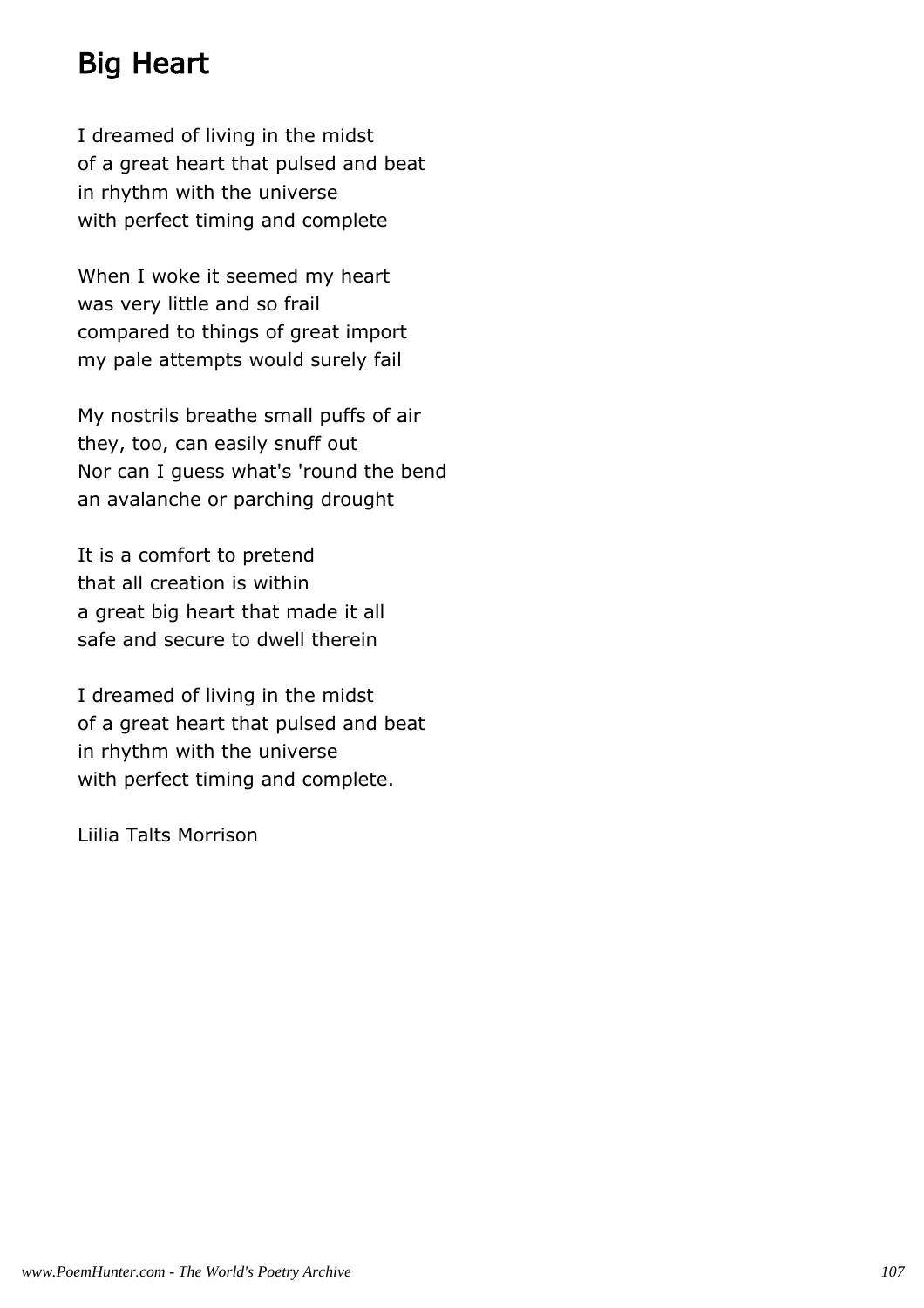## Bird Woman

Her dreams most often fly like birds to other lands and worlds she likes the windy rainy days her soul none can unfurl

She is a woman full of grace she smiles and walks away her heart sings songs in harmony with gulls and birds of prey

She had been damaged in her youth wings bruised as songs grew few her only comfort now are gulls that soar as storms ensue

Not many souls escape the blows that hide on twisted roads not many are unscathed by time or carry easy loads

As many ways as hearts that beat are found among the crowds this woman favors birds in flight and storms in windblown clouds.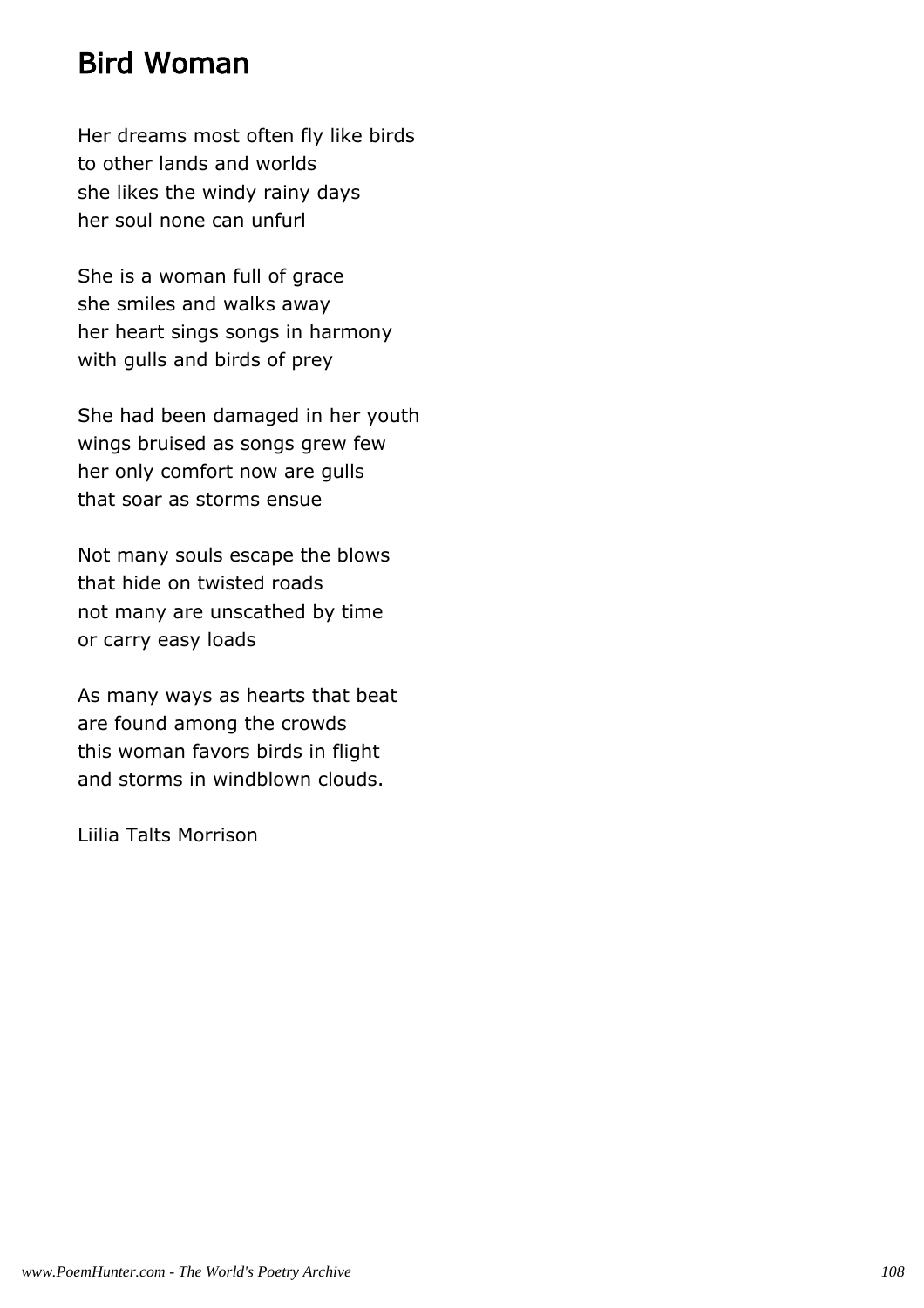### Black Orchid

I bought majestic orchids To decorate my room Aglow in darkest purples With satin velvet blooms

I put them in a chalice Of purest crystal glass Then added snowy blossoms Collected in the past

The sight at first was lovely An unexpected treat Then those stark petals whispered My Bonapartes Retreat

You were the rarest orchid Grown from exotic soil My pale untested spirit Rolled quickly to a boil

You showered me with flowers At least a thousand strong There was no choice or option To whom I now belonged

Yet even much prized orchids Must wilt in jungles' press At last our passion withered In fires of love's excess

They are a grim memorial Of conquest so complete By force of man or nature My Bonaparte Retreat.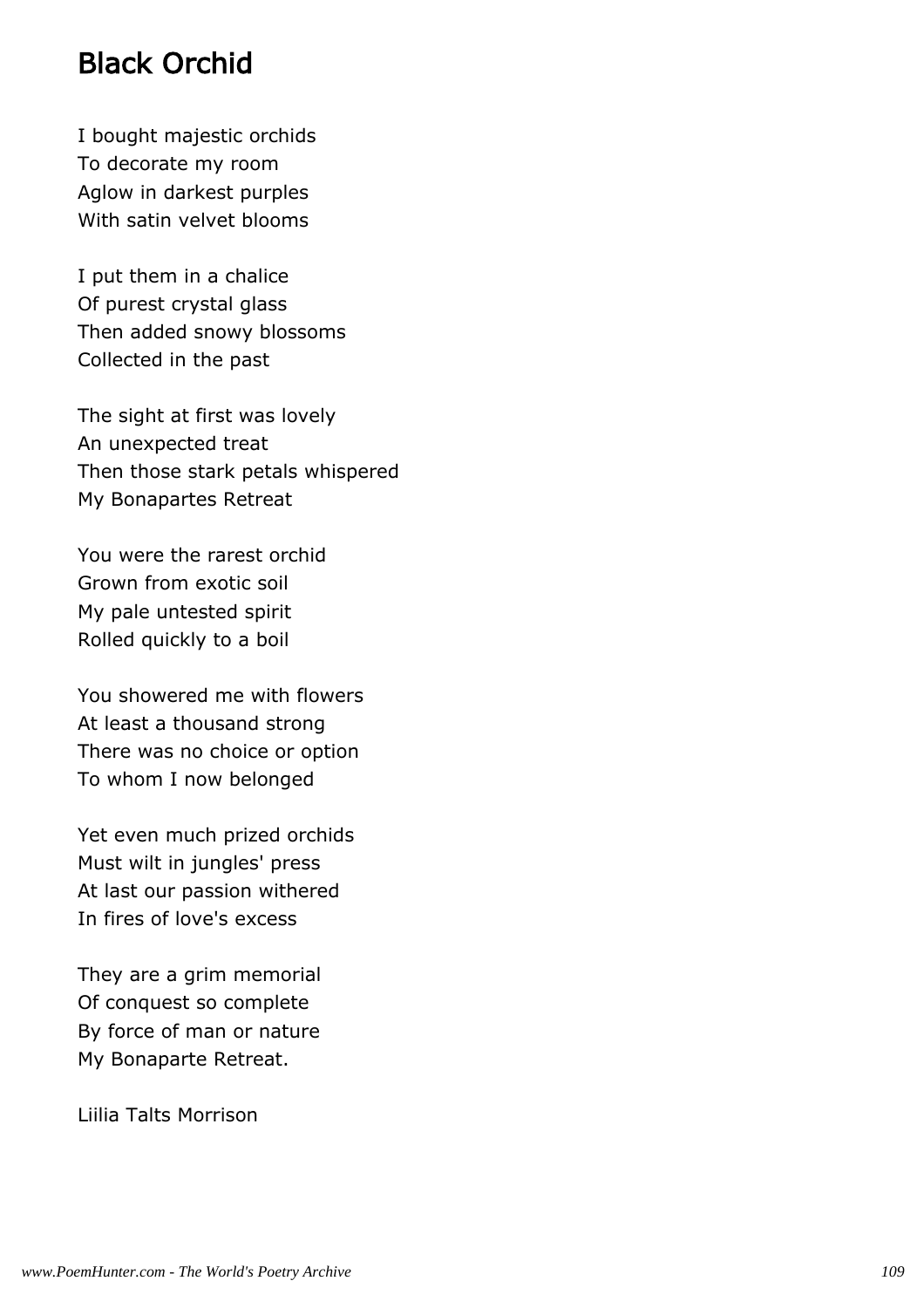#### Blood Moon

They say the moon is red tonight 'Blood Moon' is what they say is that why my whole afternoon was shrouded in dark gray?

The hours passed so painfully I teetered on the edge of foggy attic latitudes and rotted window ledge

I knew it would be over soon but could not stir nor climb to rise from doldrum attitudes in prison grip of slime

It's over now and hopefully the moon again will turn to silver and a lovely light not that red searing burn

They say the moon is red tonight 'Blood Moon' is what they say is that why my whole afternoon was shrouded in dark gray?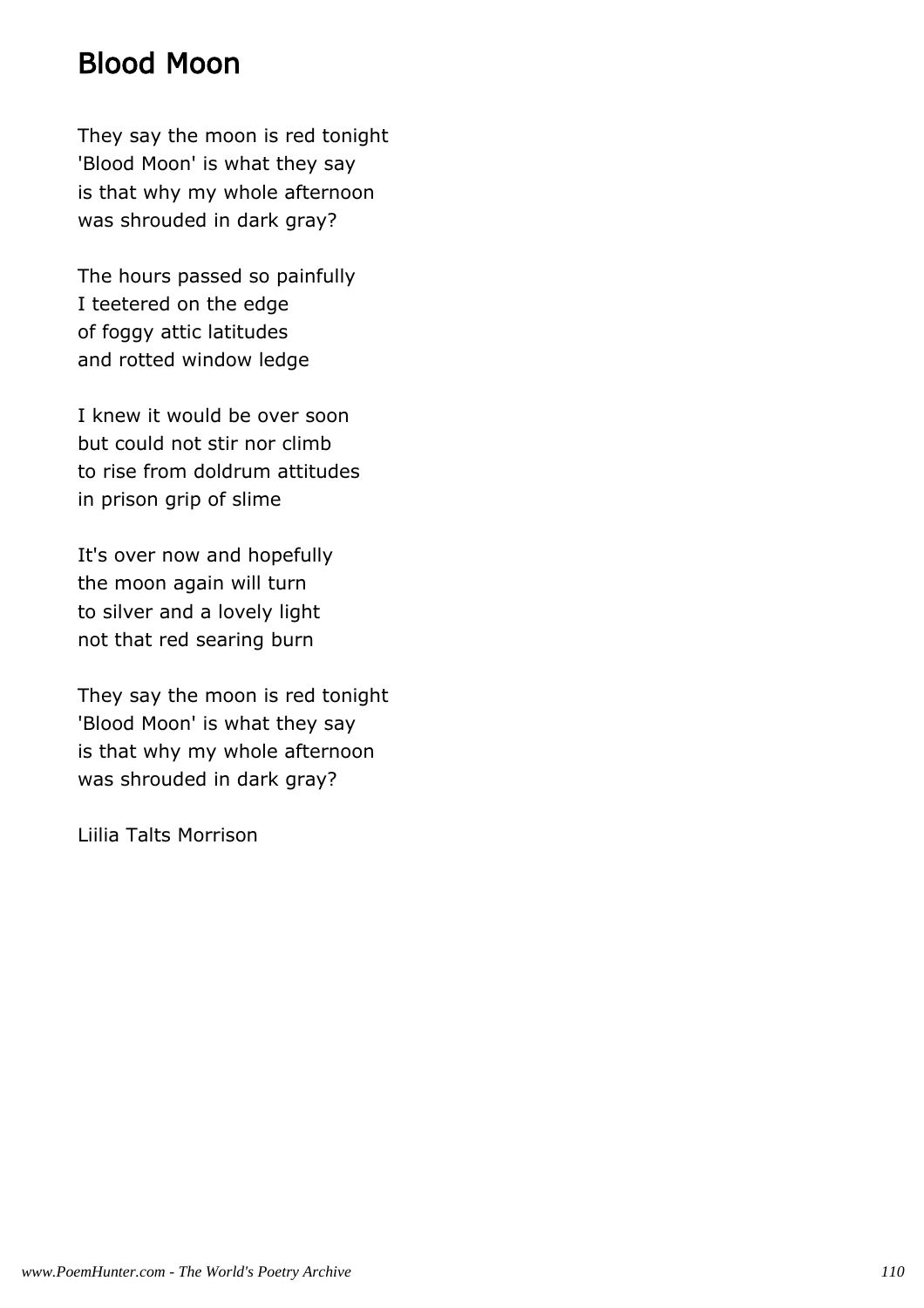#### Blue Lady

What do you see there far away, Horizon blue like you? A touch of purple haunts your gaze Enfolds your shoulders, too.

You are not real, a cobalt dream Proportioned strange and tall Your hand forever frozen still Gaze steadfast, hid from all.

Persistent is your silhouette Entwined in thoughts and dreams Those shadows now more real to me Than flesh and blood, it seems.

Your turquoise beauty blends so well With tones cerulean blue While somber shades envelop you Like cloaks of nightly dew.

But wait, I hear your message now. How could I be so blind? Did gorgeous hues so mesmerize Eyes also blue in kind?

You always gaze toward the sun Await its morning glow Not looking down, nor looking back Though blue, you're here, you're now.

So thank you lady clothed so pale For helping me to grow. Amid life's follies, don't look backm That 's all I need to know.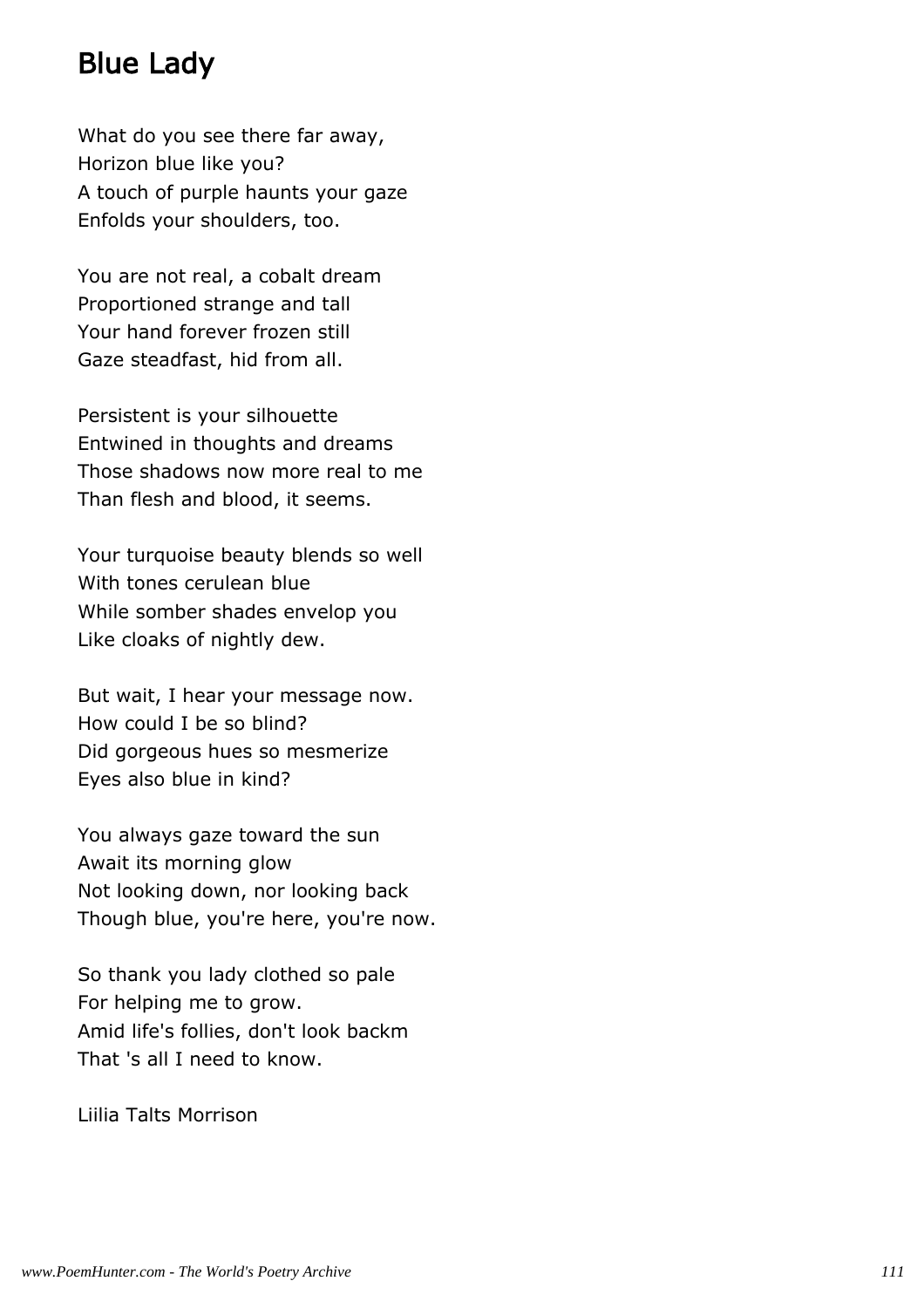## Blue Willow World

The sky is ever azure no cloud dare mar its view as shepherds gather flowers sweet maids to win and woo

The grass is soft as velvet no brambles, thistles there fair muses chants soon mingle with birdsong in midair

I'll sit beneath the willows and watch their weeping cease as hot tears turn to diamonds and sorrow finds release

My world is called blue willow an ancient, timeless place A dell beside a river where hope and love embrace.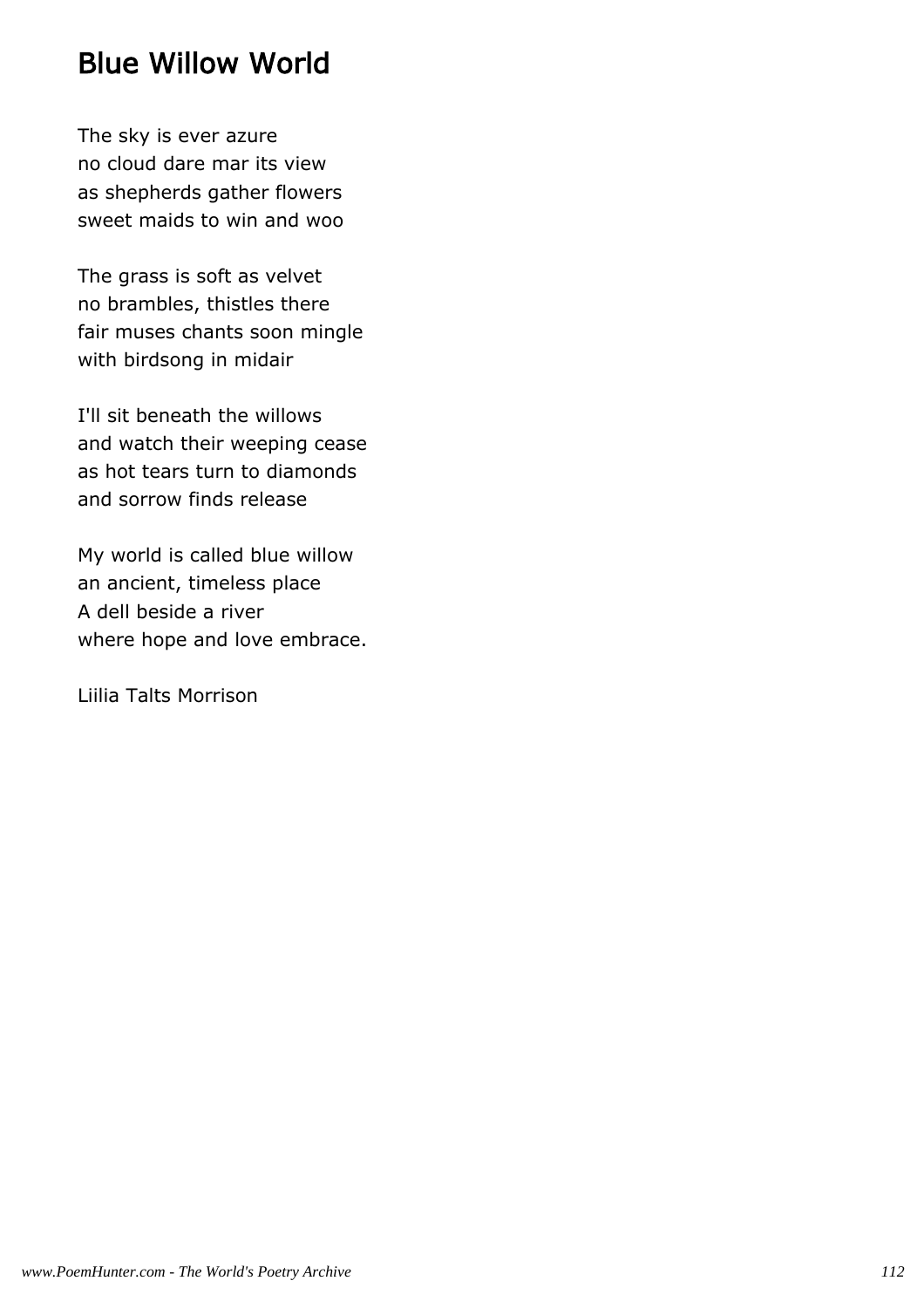## Blueberry Pie

Long, long ago and bye and bye Grandma would bake blueberry pie The children waited for a slice With hungry eyes like little mice

The oven took a lot of time While grandma hummed old gospel rhymes When it was done, and not until She cooled it on the windowsill

The children grew and moved away And found a world that did not pray Nor bake, nor sing, nor stop to bake Pies like dear grandma used to make.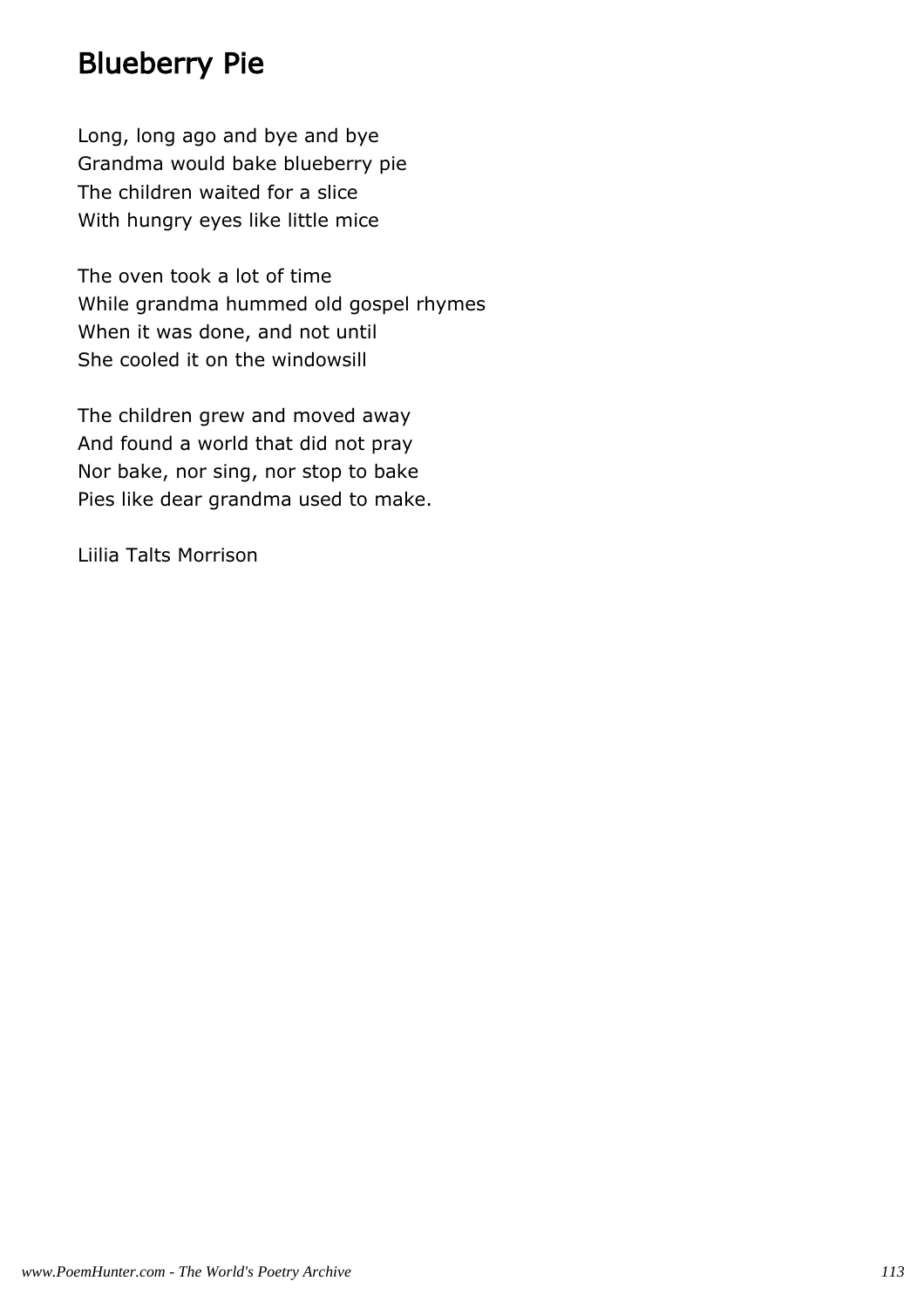#### Bob Mccrae

Bob McCrae lived at the Matanzas He gave me flax seeds that didn't grow He's long since gone back to Kansas Where summer flax and skies are blue.

I was to paint the cover Of a book that he would write Of two kids in the flax fields Who held to love so tight.

I saw the Kansas prairie In his pale and watered eyes I saw the sea of blue flax As they cried their young goodbyes.

Neither flax nor mustard seed Can prosper on Espanola Way The sun, the feet, the whiskey Make them wither in a day.

Many are the seeds we planted On that Way Many are the dreams that ended As footsteps turned to clay.

And though the book's not written Except in Bob's own heart And none will see the cover Of fields as blue as larks

I still can see him walking With purpose and strong gait As he did so many times before. But now it is too late.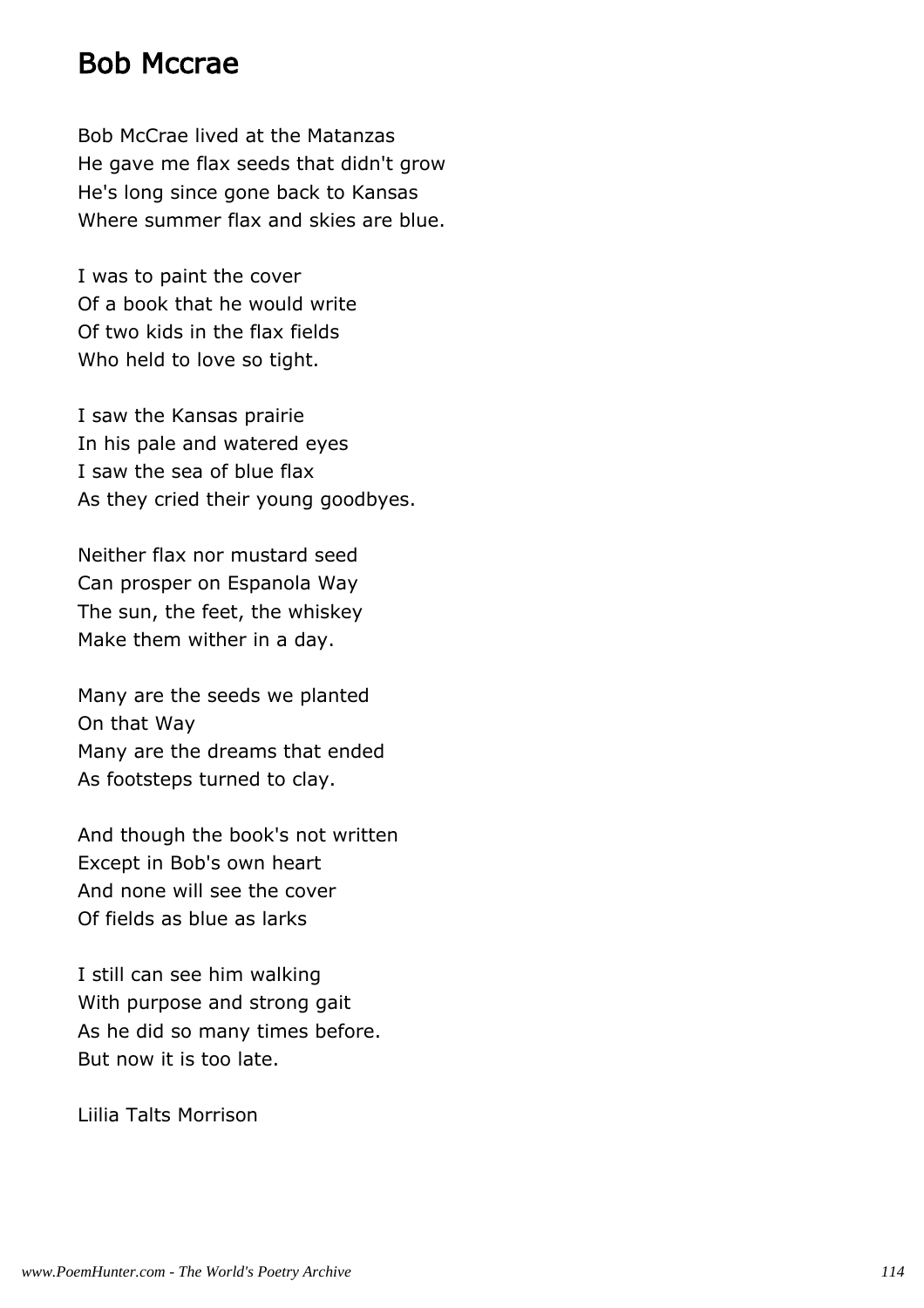# Bog Thoughts

There are dark timeless wonders that hide in earthen bogs Preserving ancient people whose ways died in time's fogs The eyes and sharp expression of victims in a cult Look out in staring wonder as unseen gods exult

Once blond, a pair of tresses is braided carefully As if a girl had knotted them only yesterday Rough linen cloths and bodkins are still preserved in peat Along with hand-shaped earrings, a bright and cunning treat

When walking on the cool earth of a forgotten glen I think about the people who lived and suffered then I amble by the peat fields where past with present meets And trust that it is fitting to step with gentle feet.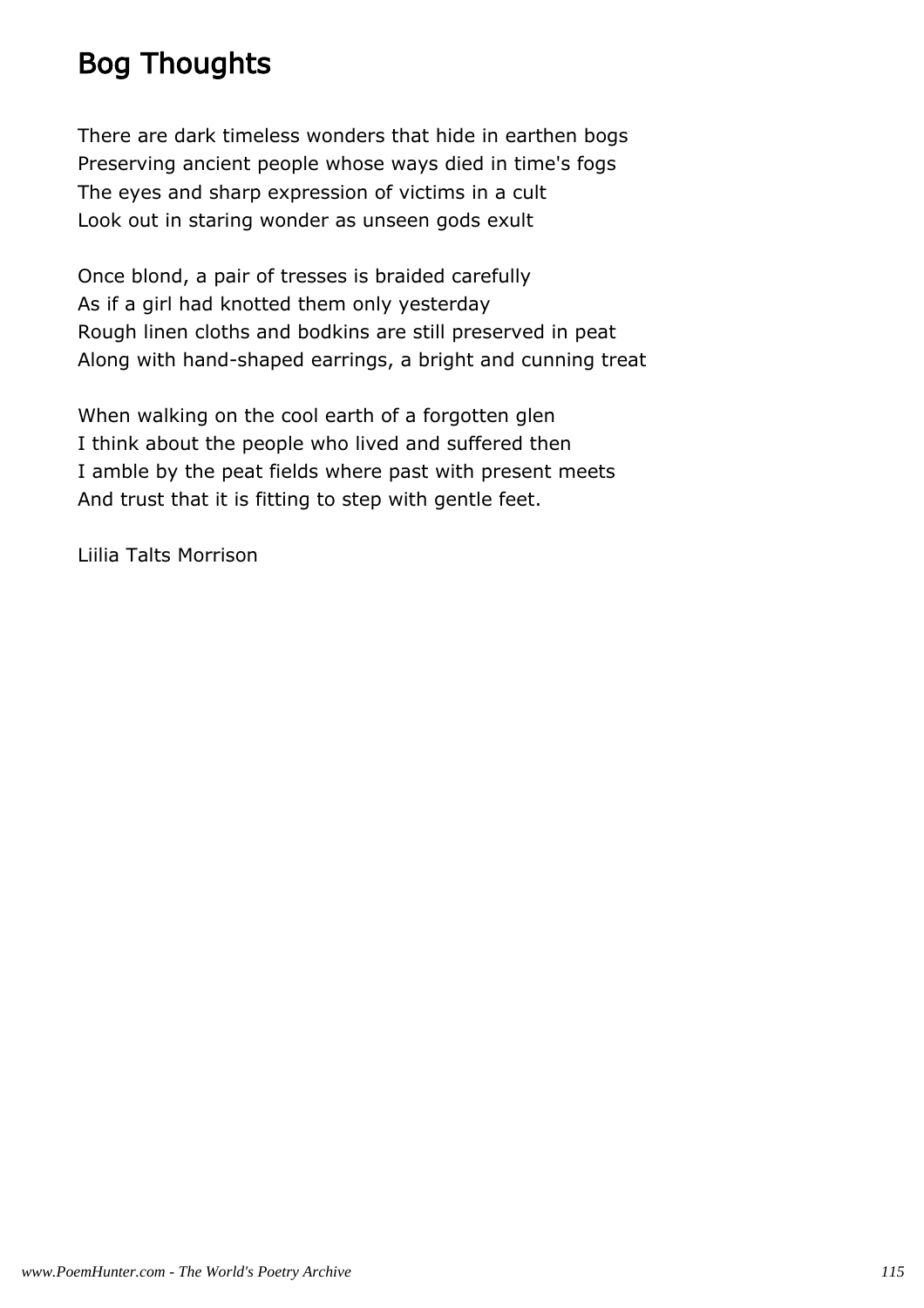#### Born To Suffer

He whose life was dark and lonely in the end became a prayer as he fended off vile demons in dank alleys rife with snares

He was born a child most blessed bright of eyes and golden hair with a spirit full of goodness soul so pure and visage fair

As he grew he started singing music always filled the air and he chronicled his journey bold an honest words of care

Many drew to him in friendship some were wheat and some were tares yet he countered harm from others with forgiveness wounds to bear

Time came when the curtain lowered spreading darkness everywhere he would walk to ease the torment miles and miles in stark despair

When his spirit crushed and faltered much too damaged to repair in that final desperation heaven's angel chose him heir

There are those who tread soft grasses wine and dine on tasty fare there are others who are chosen for dark roads that end in prayer.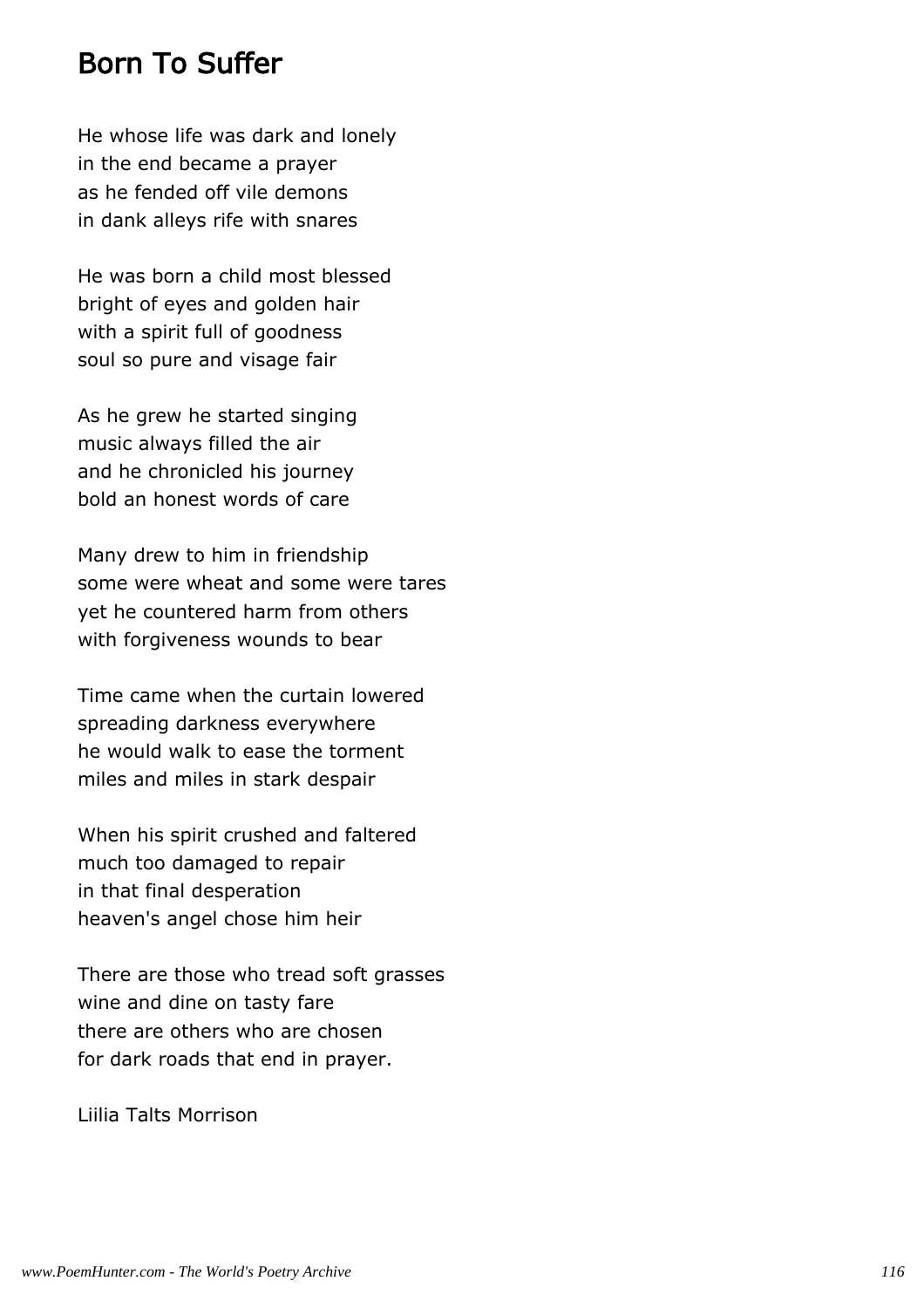#### Borobudur

There is a place far from my village Where one can move to higher ground From warm desire, to earthly glory Arriving last in formlessness

They tell me it was built of boulders By men of faith in days of old Though sinews twisted, scarred in hewing They were embalmed with faithfulness

They tell me tawny black eyed natives Created sand-filled mandalas Painstaking intricate creations Of many days backbreaking work

Then in a sacred ceremony That work was carefully destroyed Its colored sand in silk wrapped vessels Tossed in a rivulet or stream

I cannot go to distant places Nor yet believe in mandalas My walk is in a weed-filled byway Where little shacks still dot the path

Although my earthly walk is simple No gold, no saffron robes for me Or orchid gardens purple beauties Yet my small faith still comforts me

Why does my mind return to Java To that great maze I'll never see Why do I dream of colored patterns So cunning in complexity?

My life has always been a parting A letting go of earthly goods If not destroyed by wars or fleeing I on my own will walk away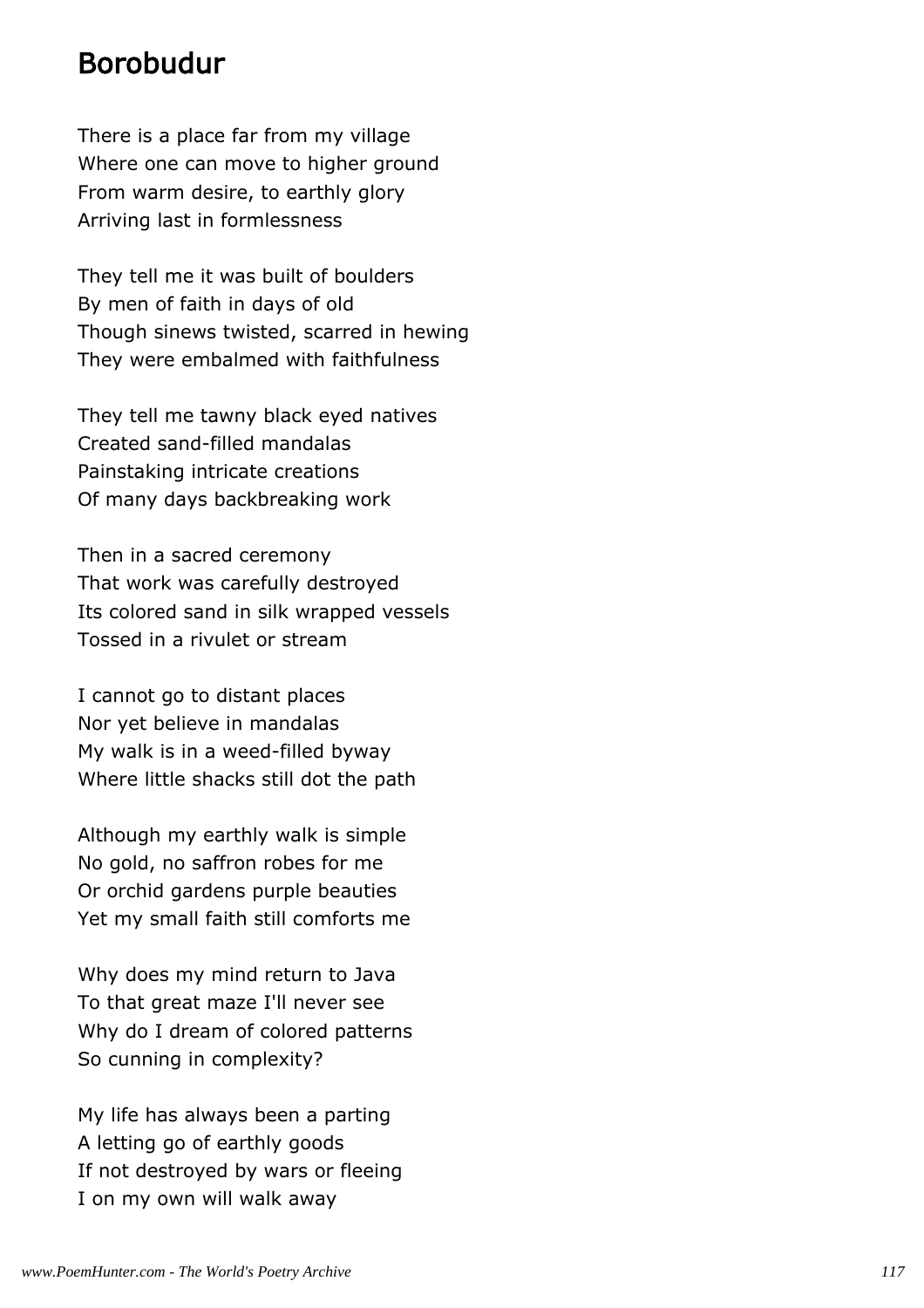So when I hear of men destroying Their finest artwork made of sand I also turn to my small cottage Filled only with fond memories

I never will possess mandalas Nor travel to Sumatra's shores There is no plan for me to enter A golden temple's jade filled halls

Yet I can touch a formless message Those far-off natives understand The things that give a life true meaning Cannot be held by rocks or sand

There is a place far from my village Where one can move to higher ground From warm desire, to earthly glory Arriving last in formlessness.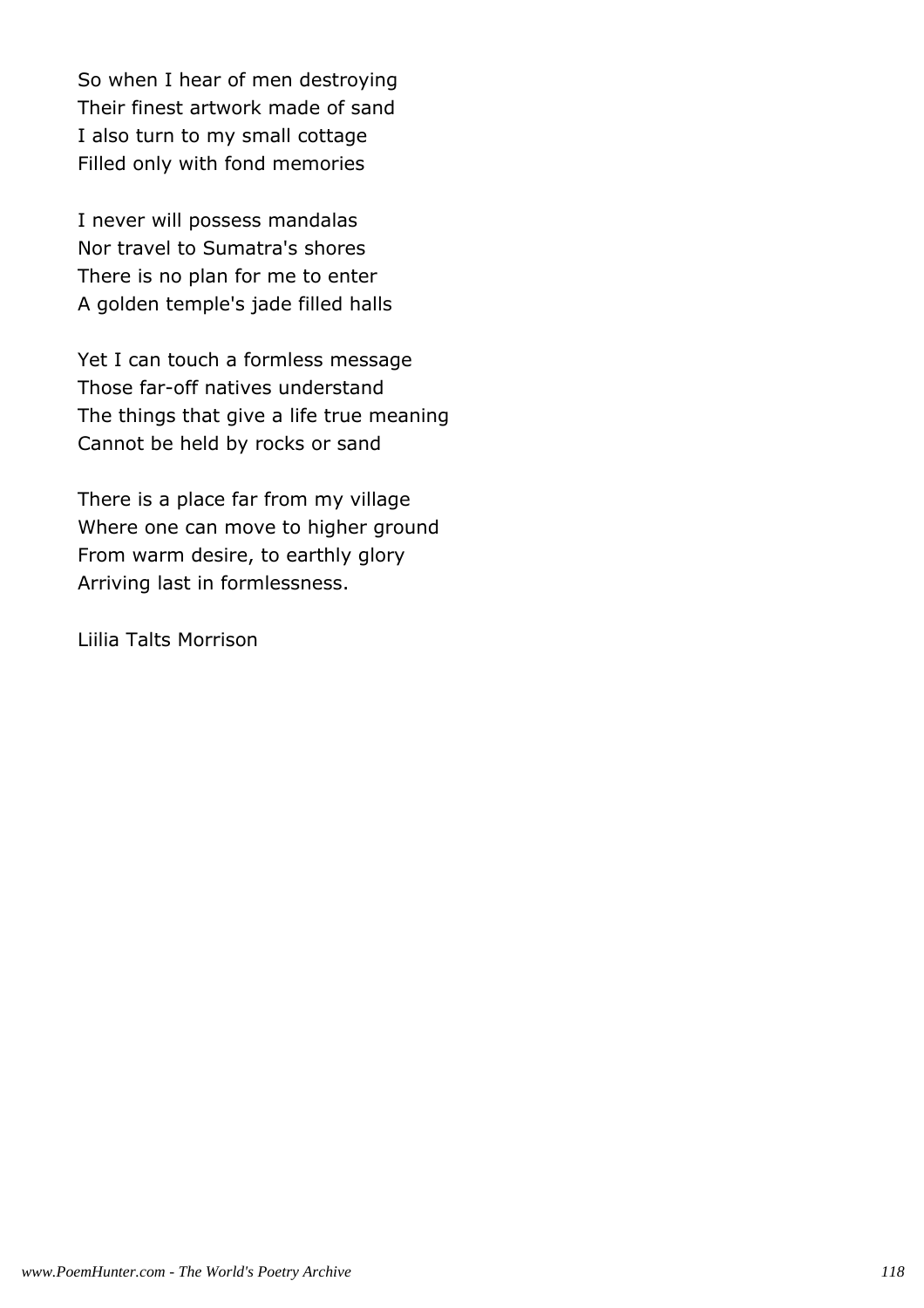### Bows Of Love

Worldly treasures pale Next to gifts so rare Sent from up above Wrapped in bows of love.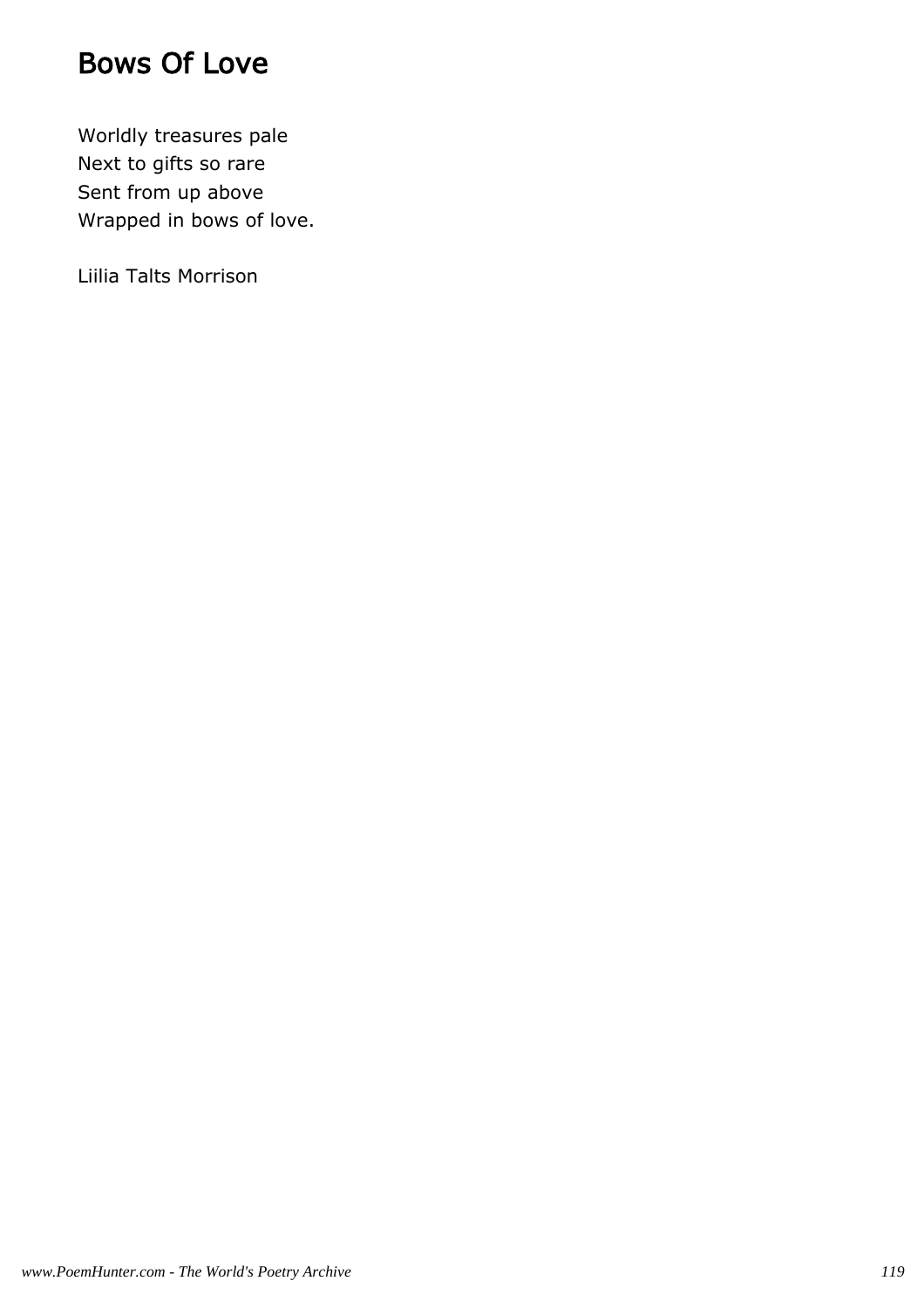## Braiding

I watch thick twisted vines embrace A mighty banyan tree They bring to mind when I wore braids In plaited shafts of three

The day came when I cut them off And hid them in a chest Then life began to shear my head When I leaned on your breast

Nobody warned me braids of youth Would not grow back with time Nor would my hands return again To climbing twisted vines

Your arms were sinewy like cords Around my sapling shoots They wrapped me in a deathlike grip Ripped up my very roots

You told me " Grow up" once or twice Because you were a man Yet I still dreamed of golden braids Pain had not been my plan

Today I look at those tough vines Embracing a tall tree Remembering how you soon left In search of what must be

I never found another's hold Like yours nor could there be Oh how I mourn my greatest loss The wish to grow with thee

I watch thick twisted vines embrace A mighty banyan tree They bring to mind when I wore braids In plaited shafts of three.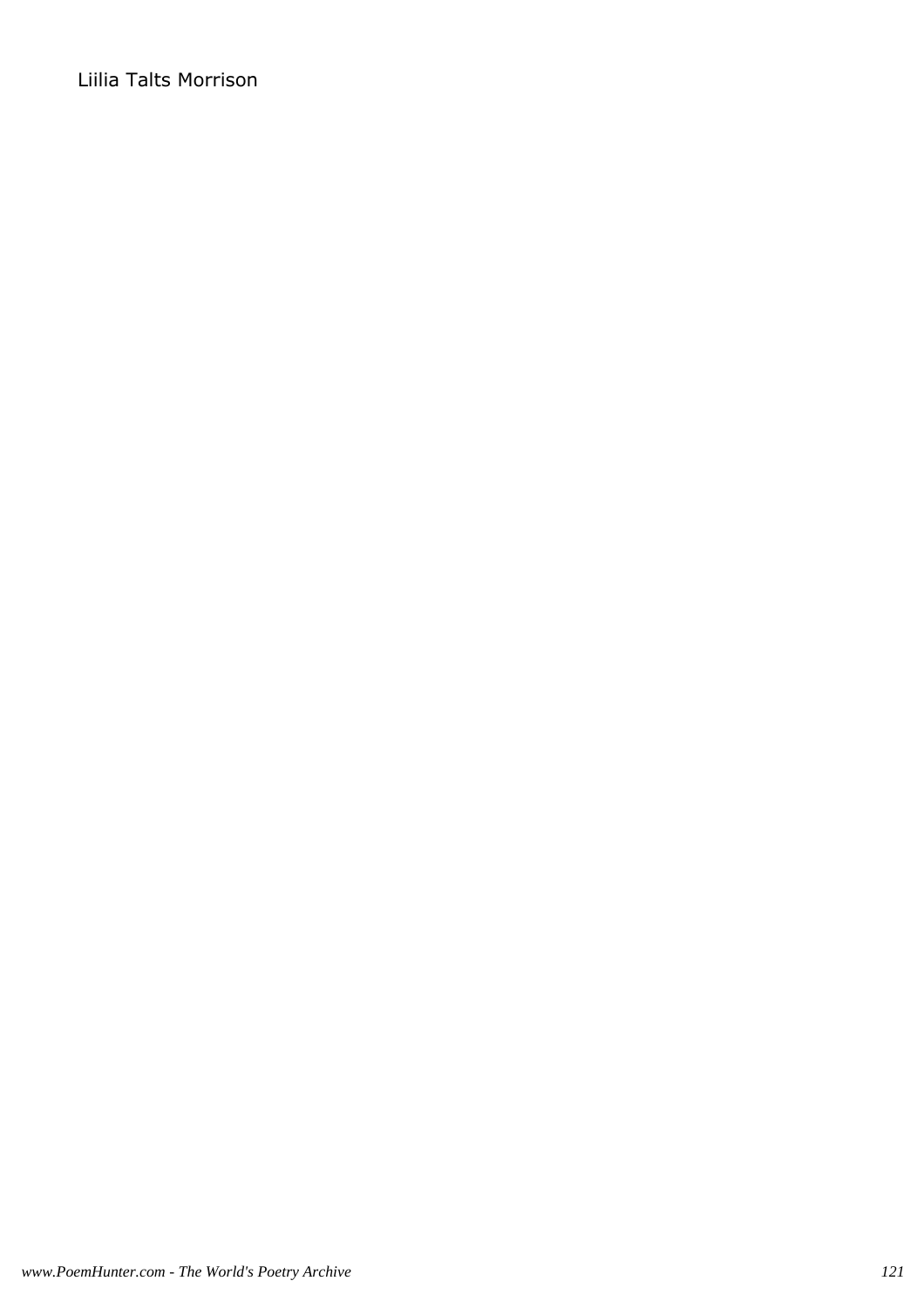## Bramble Days

I went awandering in prickly ditches Where childhood's bloody scratches pockmarked skinny legs Deceptive pretty wild rose shrubs reminding How orange skins uncovered painful quills

I tasted once again the tempting, tiny berries Their flavor more than worth the injuries What can compare to blood red wild raspberries Acalling from beside a weedy brook?

My life has been an uncut nature garden Sweetbriar thriving next to saw grass blades There was no time to tame the chaff or cumin With hands sunburned and often limp with grief

My heart so often suffered drought and windstorms At times I had the urge to close the gate But how was I to know that I was not the gardener Nobody told me even my plot had a plan

Today I know, and can remember fondly How nicks and scratches were just part of life Today I relish golden skies and sunshine And lovingly relive those painful bramble days.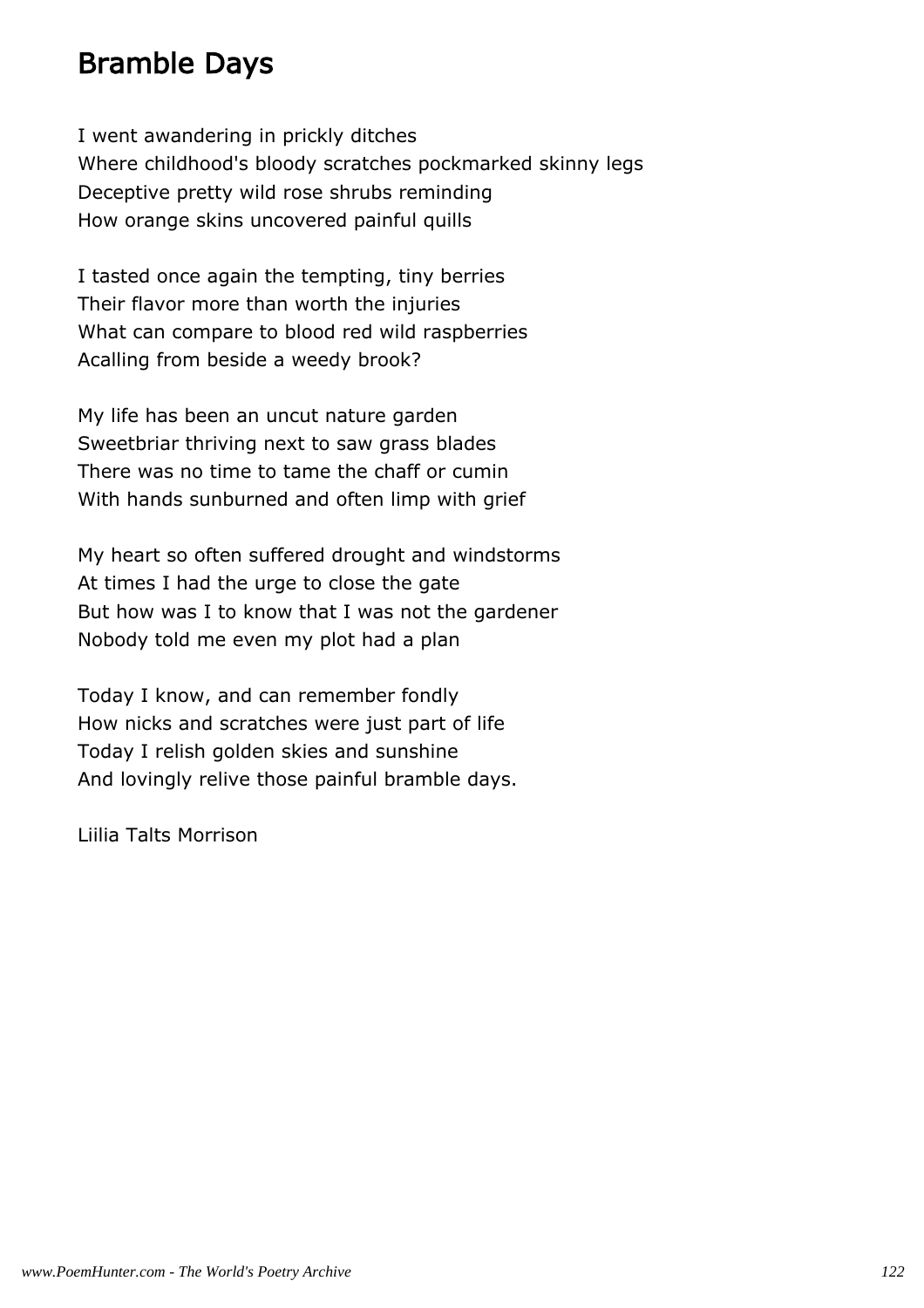### Briars And Thorns

You were a hardy trailing rose Creeping where no one goes I stumbled on your briars and thorns Soon struggling in their throes

How I escaped, nobody knows Friends ask me why I chose To walk in groves of briars and thorns Where none but bad seed grows

My garden now has ordered rows Soft flowers kiss my toes There is no trace of briars and thorns Unless one looks real close.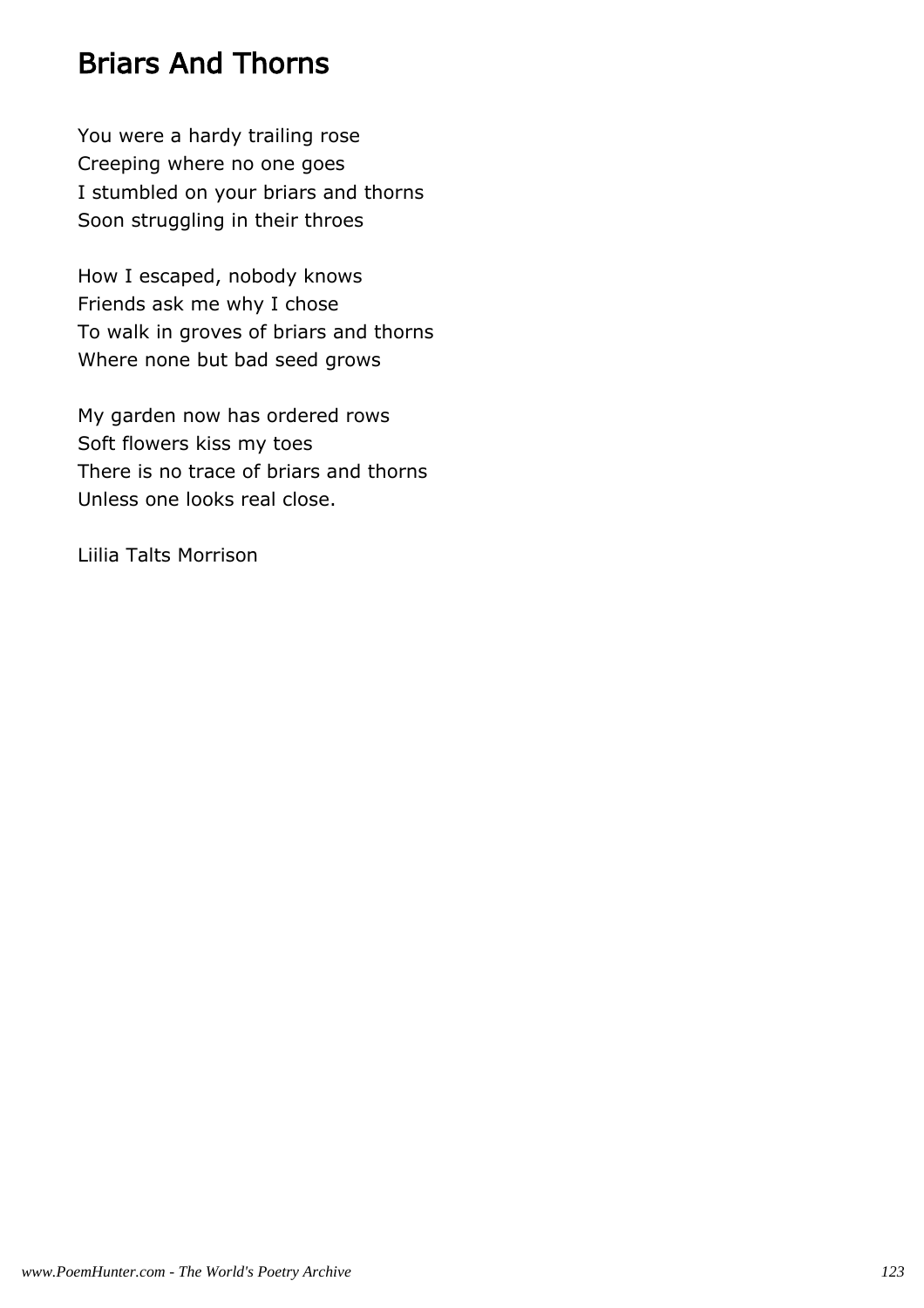## Broken Little Chairs

They're gone now. Little children Dressed in white and pink and blue. We, the chairs, the cribs, the well-worn hymnals Are left only to remember. The children are grown now. They stopped listening.

There was a time When the lectern, the cross, The chalkboard brought fear To those trusting faces.

Today, what does it matter? There are real things to do. Cars, bills, people fill their lives.

What does it matter if feathers from a forgotten bird Lie on an old wooden chair? Or that a ping-pong ball No longer bounces on the table, Or a clumsy wooden cross hides in the dark?

We are the broken little chairs. But pity us not, for the new, The big, the shiny, the grown up Is not at all what we seek?

We only ask that you leave us In this darkened room So we can dream our always dreams: Those little faces, hands and feet And what they sang and did and didn't do. That's all we ask today. For tomorrow, the furnace and the scrap heap.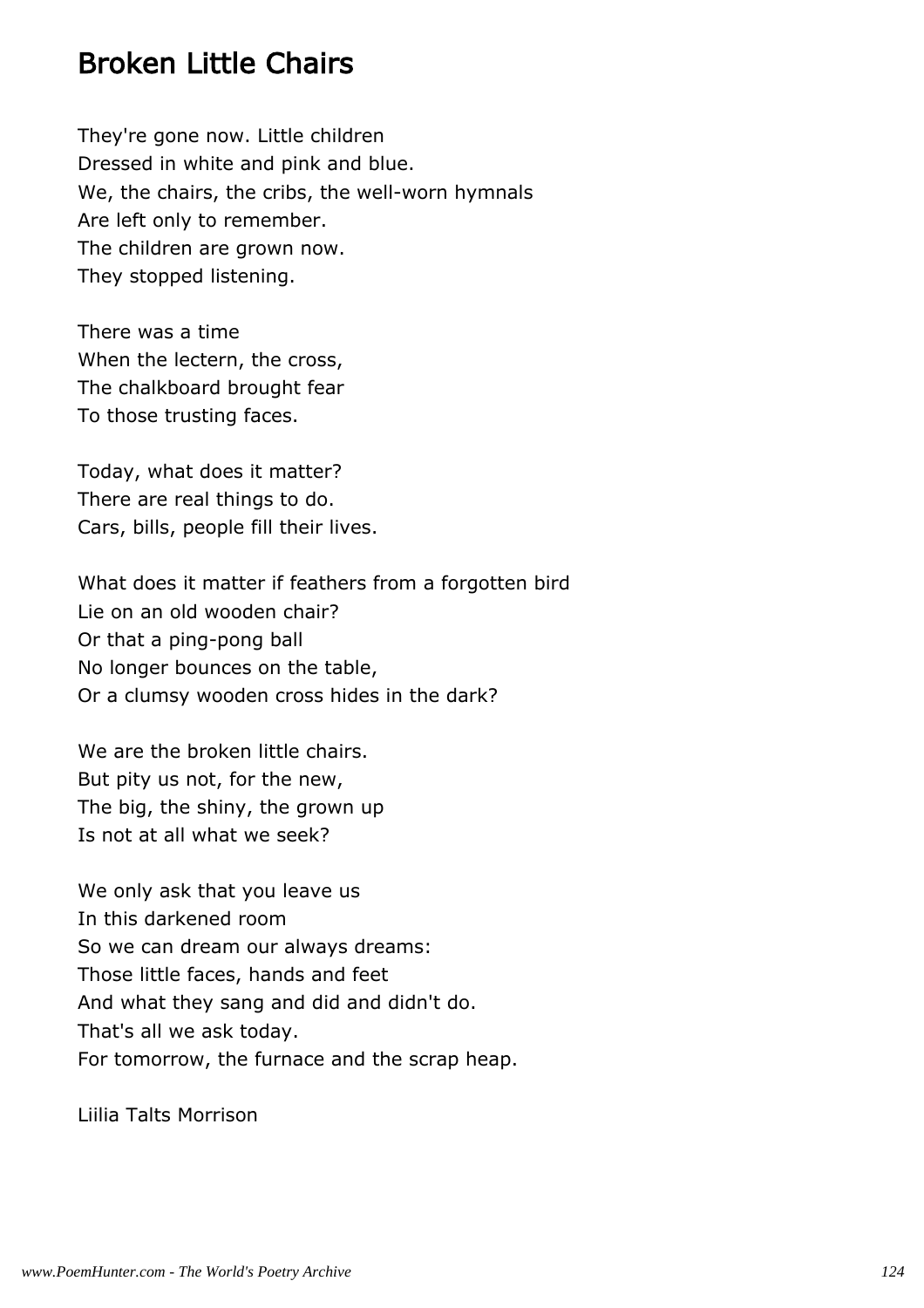## Broken Things

Of late I favor broken things Like palm fronds that a wind gust brings On sandy dunes resembling wings

Of late I favor broken souls Reclining eyes closed much like ghouls No teeth or hope of social roles

Of late I favor sand-spur lanes Watched from grime covered window panes By huddled tenants when it rains

Of late I favor morning sounds A mug of coffee mixed with grounds And watch the sun go up and down

Of late I favor broken things Like palm fronds that a wind gust brings On sandy dunes resembling wings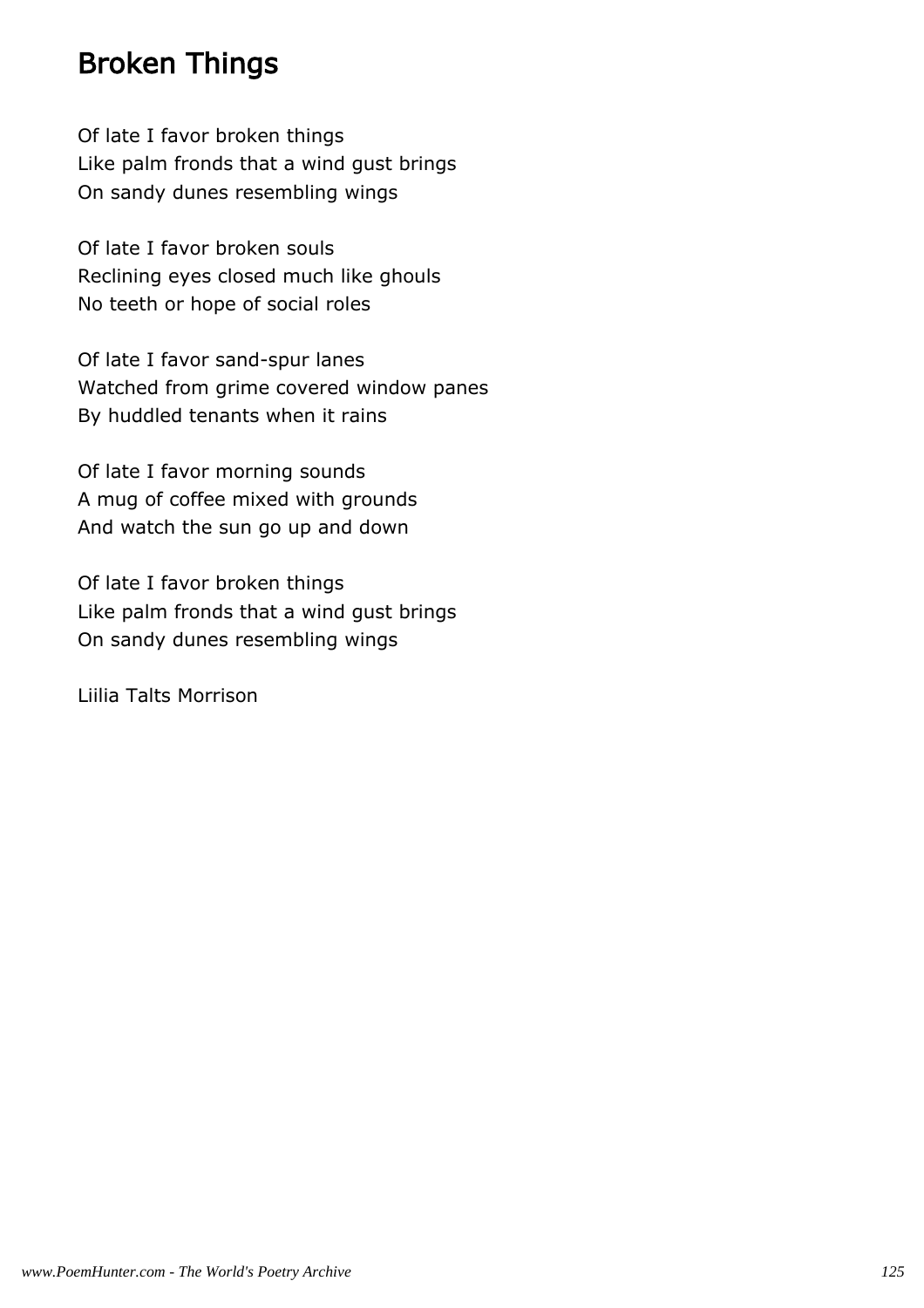#### Brush Fires In The Glades

Last night when all the lights were out with not a soul or car about I woke and spied a moon quite low of orange tone with mystic glow

I thought of what the scripture said when sun would darken moon turn red and in the morning saw with dread the air outside with smoke was spread

Was this the last, the final day when heav'n and earth would pass away? but when I wandered out 'n about a trolley driver clued me out

'Somewhere out there some brush got burned and smoke blew in when west winds turned. Them Everglades when lightning hits will turn into a hellish pit.'

And soon enough the haze had cleared the sky now blue as sun appeared yet far off in the wild somewhere much life was lost in hellish flares

A gator's nest or heron tall may well have found its final fall as brush fires with unbridled power knell little creatures' final hour

Someday and no one knows just when our lord and savior comes again my hope and prayer and trust is sure his word in mercy will endure.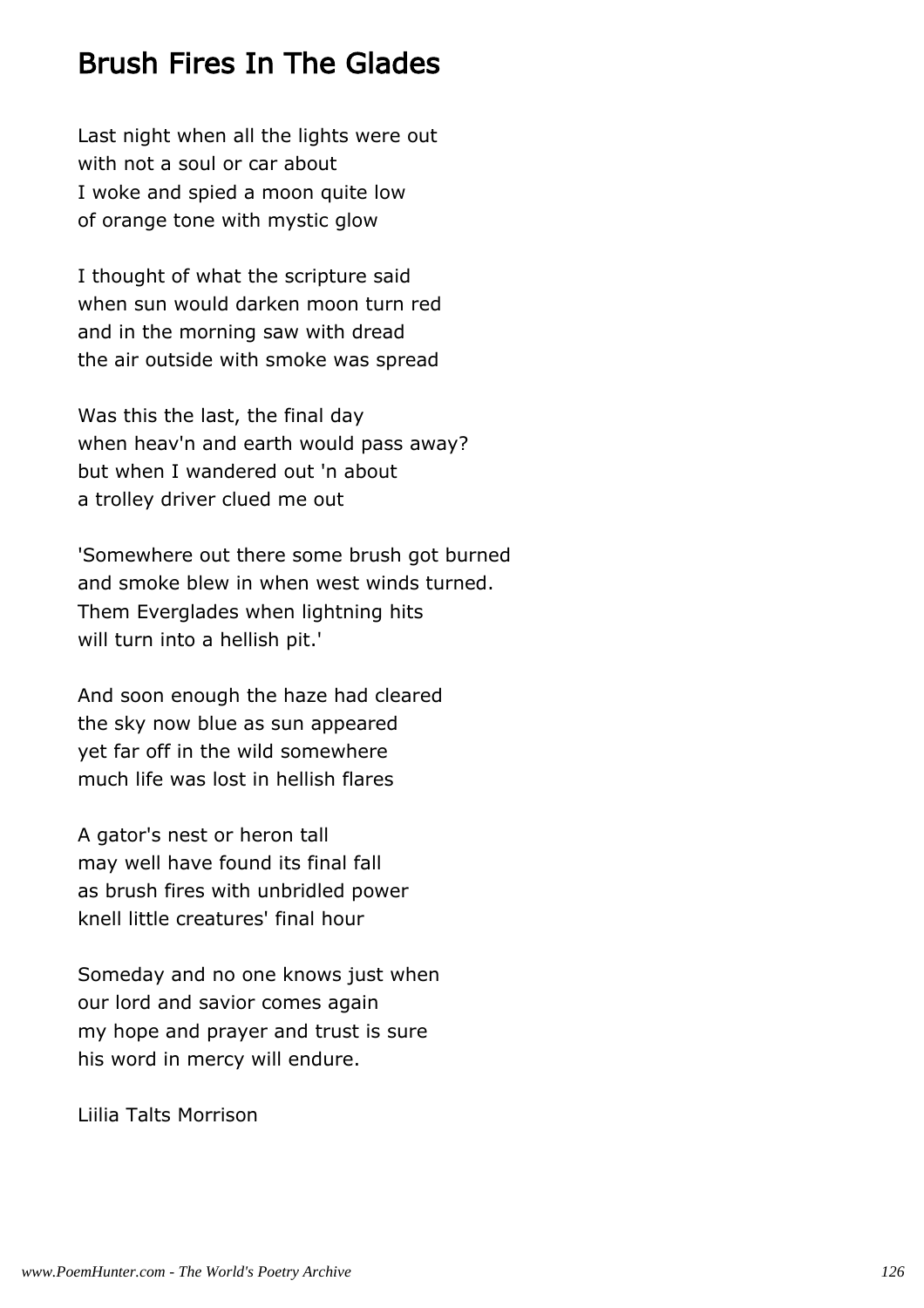# Bubble, Little Pond

somewhere high above the blue a night moon beckons.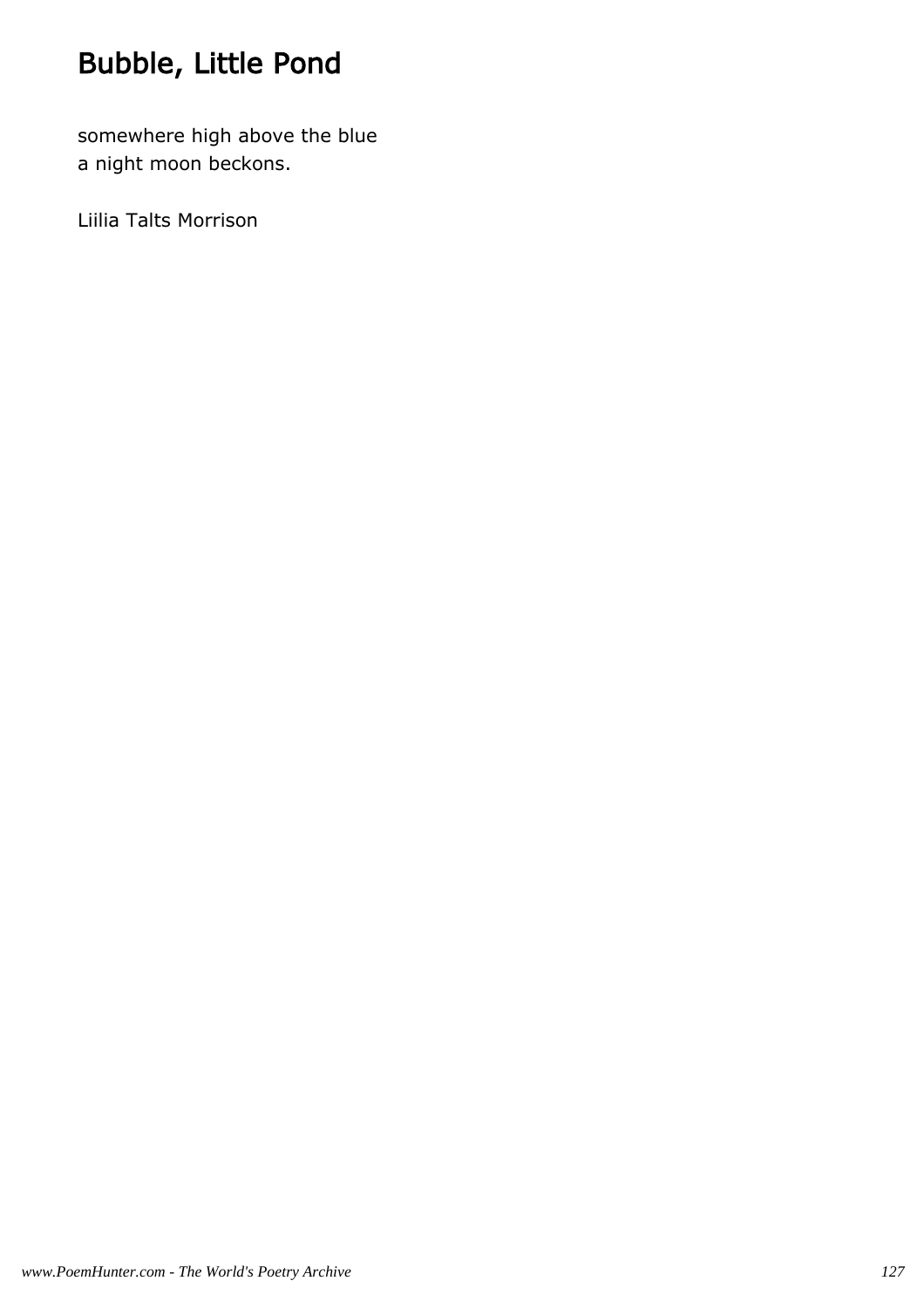# Burial

He plowed the black earth until the harvest ended with the reaper's scythe.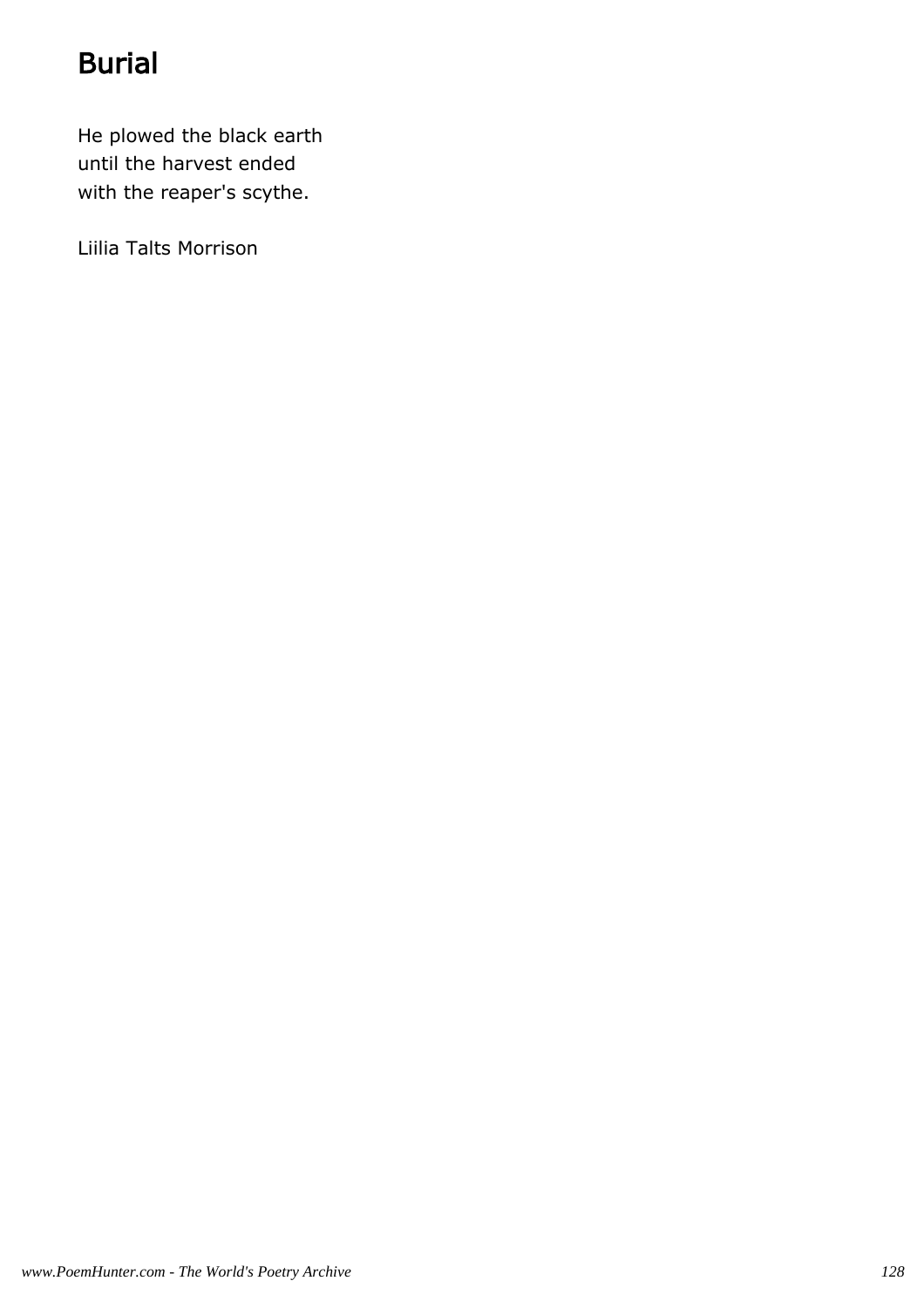#### Butterfly Question

Do butterflies note the soft beauty of blossoms or bees watch the velvety glow on a rose

Do hummingbirds thrill at the fragrance of jasmine do spiders love dewdrops that play in their webs?

Do squirrels rejoice at the flavor of filberts do egrets spy cat tails arising from ponds

Do dragonflies boast of their gossamer wing spans do turtles love hearing the waves crash on sand?

The marshes and woodlands are filled with great beauty I walk as I wonder and ponder it all the colors, the breezes, the birds' joyful warbling must all play a part in creation's great plan

The secrets encircling and floating around me I yearn to embrace and by capturing seal when will they come forth with their magic revealing what has for so long been well hid and concealed?

The day is now waning, the night will soon beckon and cover the meadows in dark shadowed wrap It will be too late then to study and reckon the ways of fair butterflies kissing bright blooms.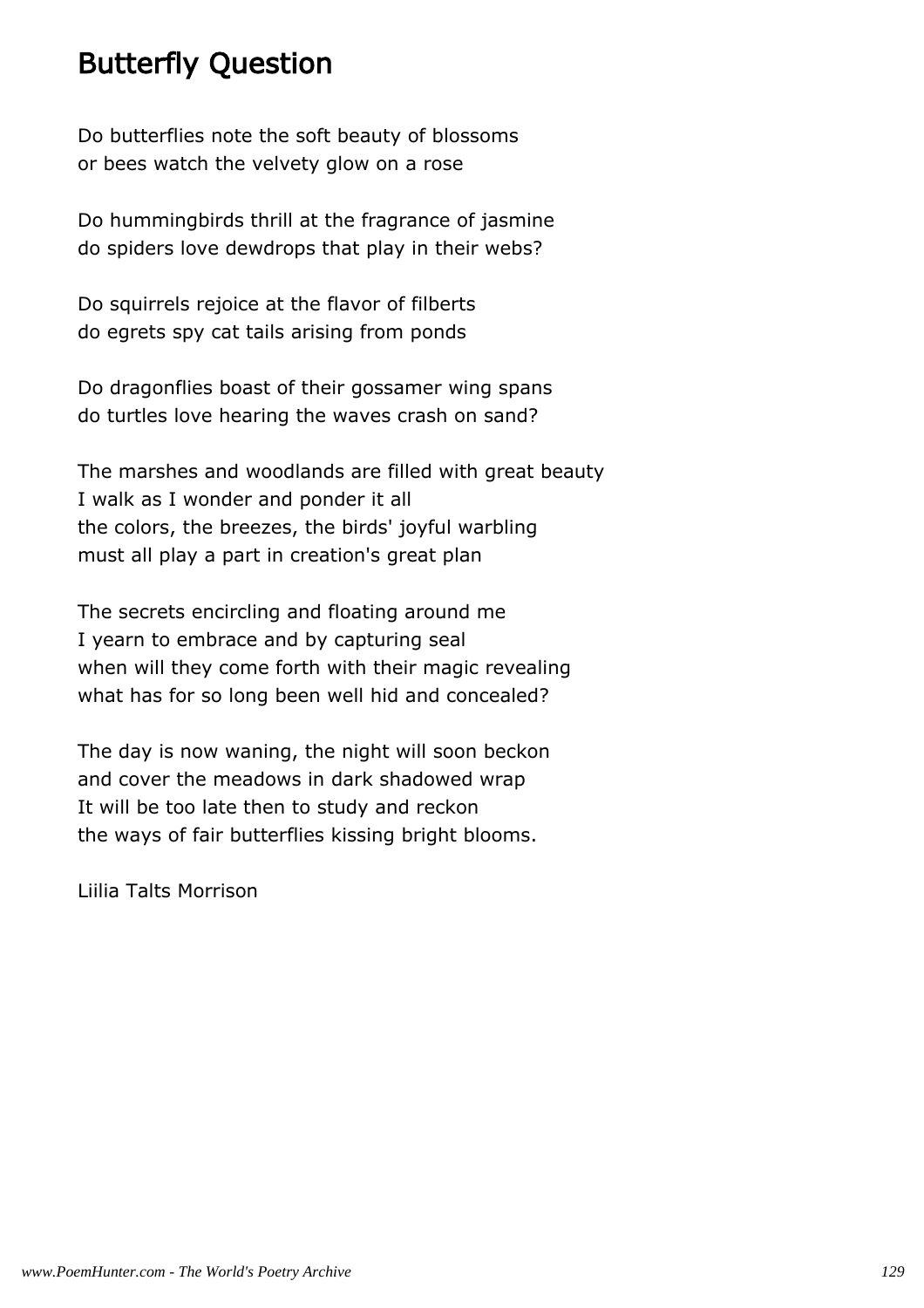# By My Side

I want Lord Jesus by my side A true and never-failing guide My every need he will provide Till one day with him I'll reside.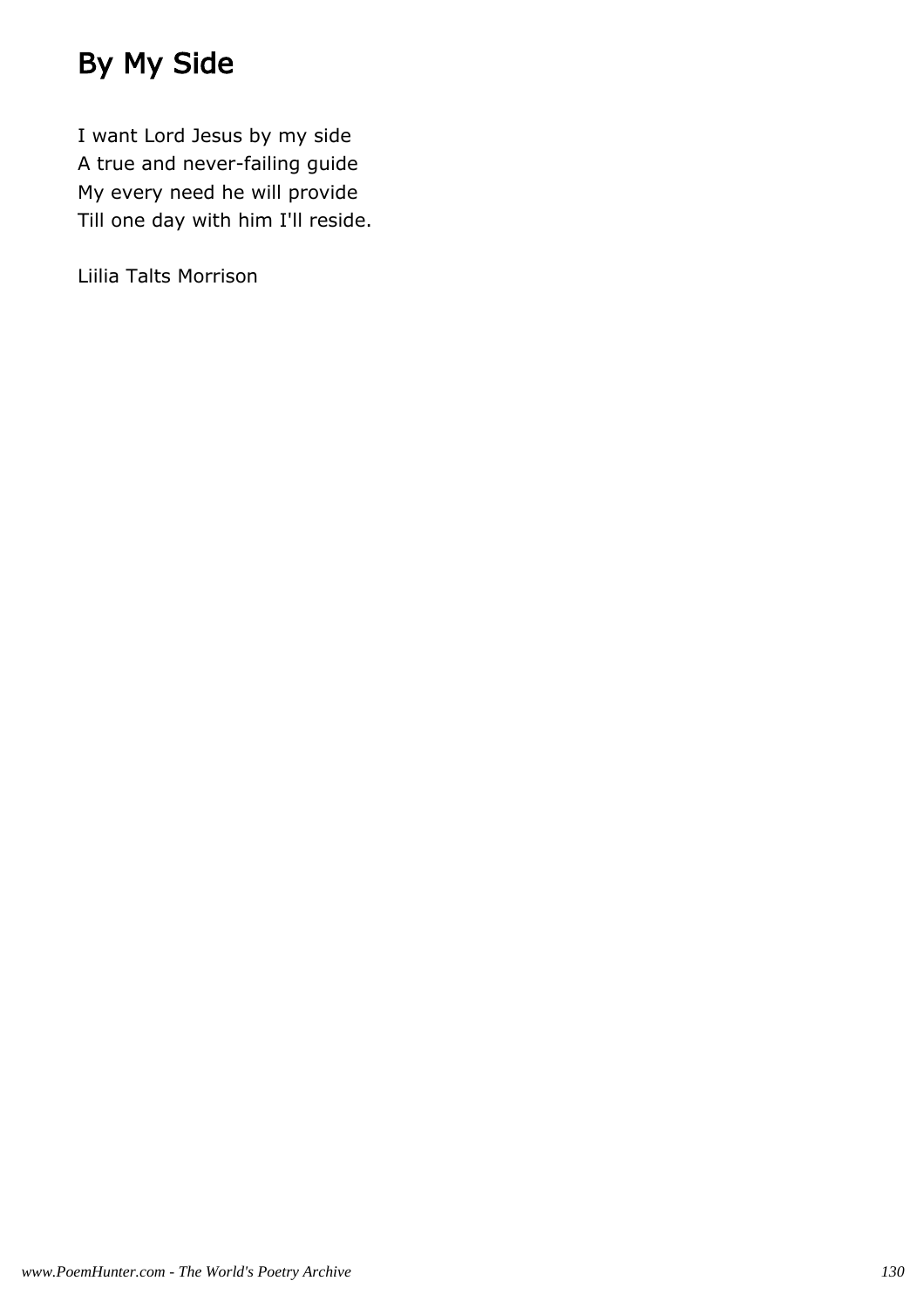## Calm Sea

The sea is calm today I see and few the people now the sun is hot and promises no respite to allow

Yet I must go and bask in it for it has been too long since straying feet have hit the sand and heard old Neptune's song

There's something that I can't resist that draws me to the sea it's oh, so big and full of hope and lets my thoughts run free

Though I had many urgent plans to deal with daily chores a silent sentinel appeared and pulled me to the shore

All that is now a memory for I am back home safe but searing sun and scorching sand still burn and throb and chafe

Tattooed upon my soul they are as are the limpid waves and gently clouded endless sky stored safe in mem'ry's cave

The sea is calm today I see and few the people now the sun is hot and promises no respite to allow.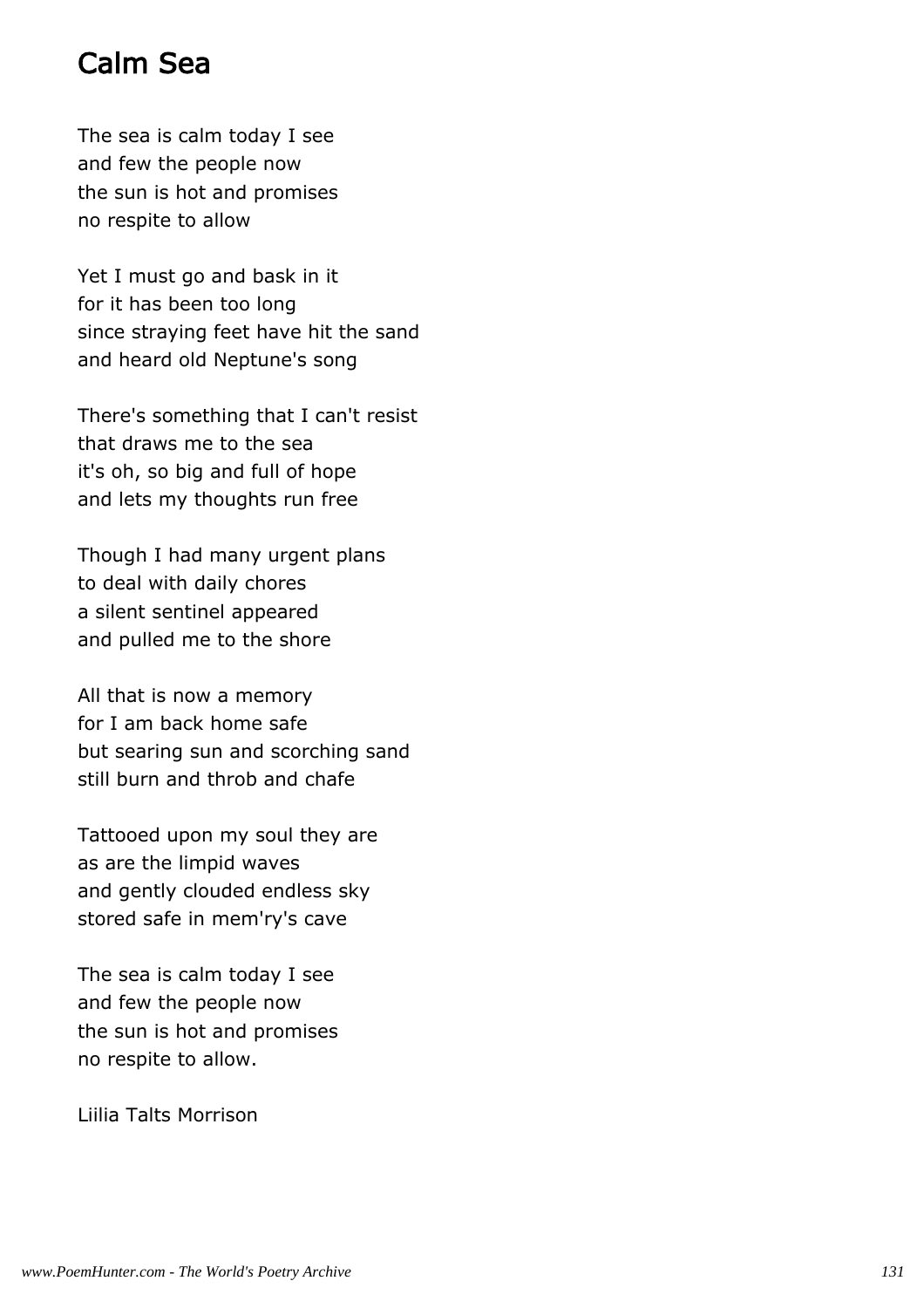#### Camp Morning

Soft pineland sounds awaken life Fog lifts from shallow lakes Soon golden campfires crackle bright As sleepy campers wake

A cup of hearty coffee boiled On smoky flames of fire With pristine water from a well -A breakfast to desire

Potatoes soften as they bake In ashes of night embers Robust among the morsels gleaned from Everglades remembered

A cardinal's bright orange coat Stands out among the green Of palm and scrub oak covered ground He hopes small crumbs to glean

The sky quite blue this early morn Slash pines soar tall and slim As if still reaching night's bold stars Now shrouded by day's whim

There's something to a campground hearth Warming coarse crusts of bread Well noted by small woodland friends Renews the quick and dead

When I'm too old to build a fire Or gather twigs and leaves Or rest on canvas cots when tired Take me to heaven's eaves

Soft pineland sounds awaken life Fog lifts from shallow lakes Soon golden campfires crackle bright As sleepy campers wake.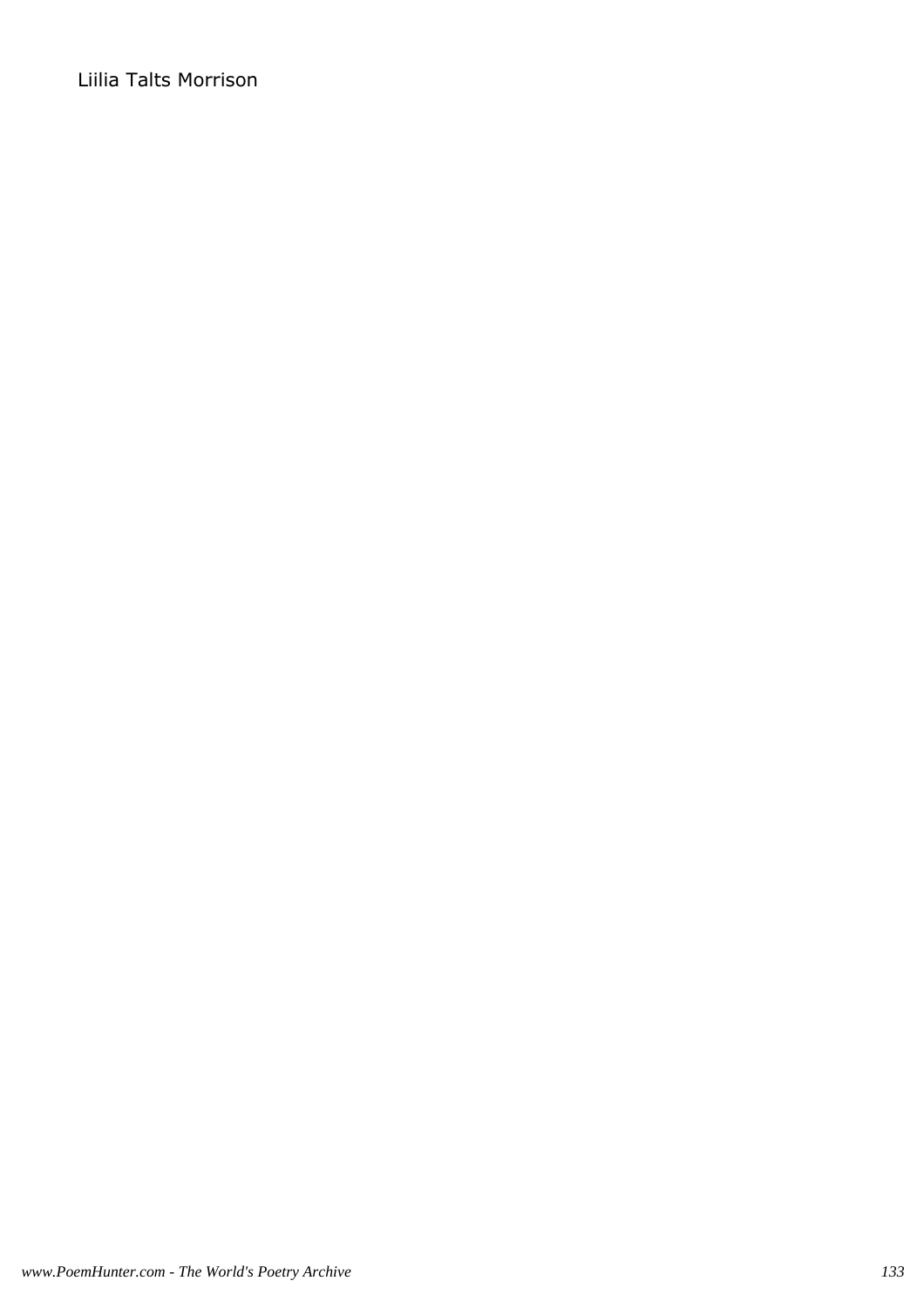### Can'T Escape

Rising falling Ebbing flowing Throbbing life Surrounds us all

Pulsing reaching Dropping cutting Gashes mark us As we brawl

Who can skirt This cauldron boiling Who escapes unscathed and smooth Neither you nor I can fathom Wherefore why or what our call.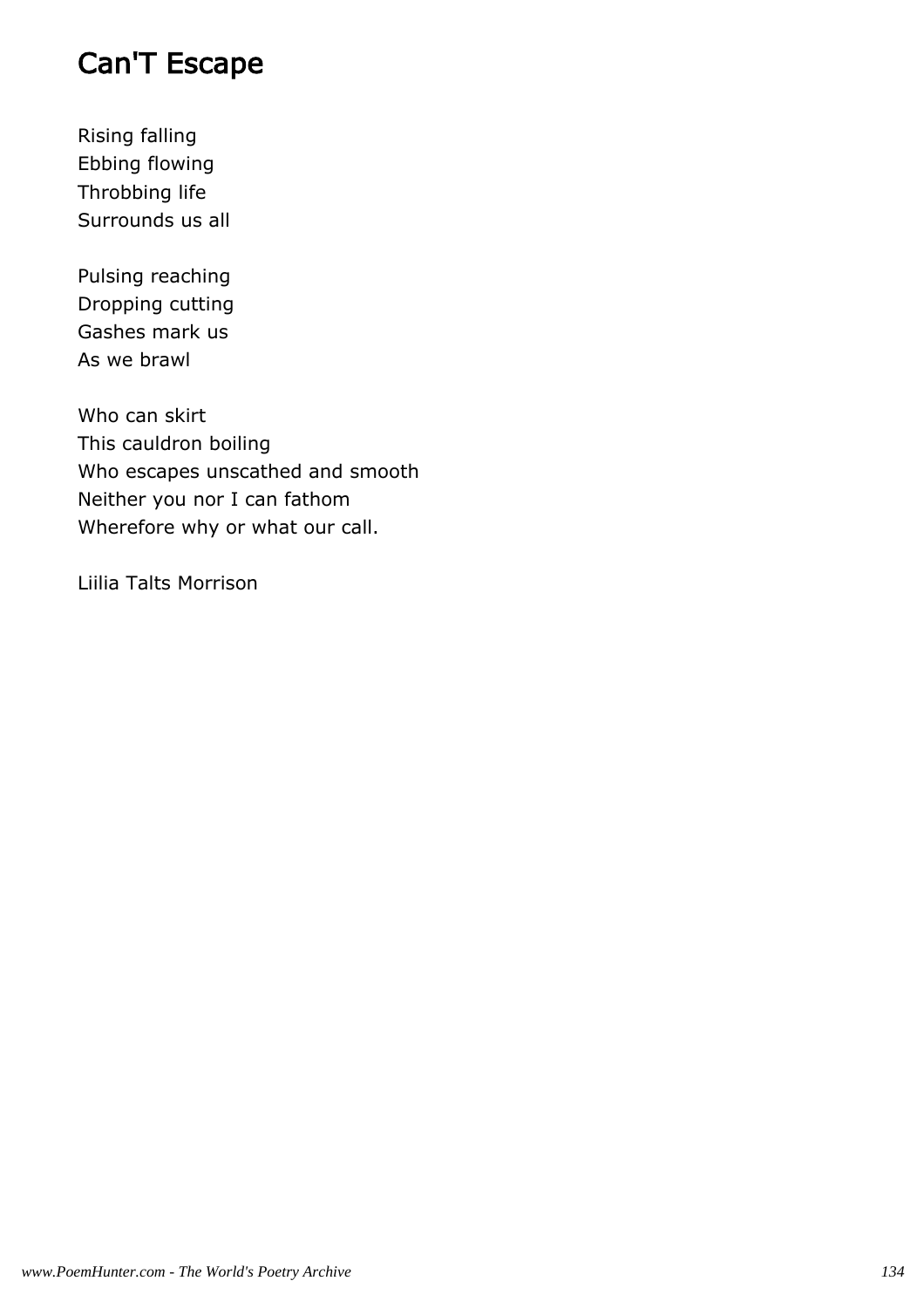#### Cape Horn

He took the risky windward course In strong depression's wake Where icebound like an untamed horse White death would ram and shake His battered mast without remorse Strong keel about to break

His hand still gripped the frozen wheel And now defunct e-probe As roaring forties spun and reeled Ballasts and bursting lobes Hull slammed with frozen tons of steel From jealous Neptune's robes

Skipper now Southern Ocean's slave Too late to plan or hedge Prostrate in merciless rogue waves As furious fifties pledged To punish all trespassing staves Drown with its frozen dredge

The Argus unit did not sound A frantic call for aid Nor sign of flares or beacons found Where he had been waylaid Friends grieving family on firm ground Now vigilantly prayed

Had his eyes seen that mighty point Or had the waters hurled Their sea-blessed oil to now anoint As Dead Men's Road unfurled A cryptic welcome to appoint With chants of pale sea birds

Was he enticed to that cold road Much strewn with salty graves Sad sailors seaweed strewn abode So still beneath the waves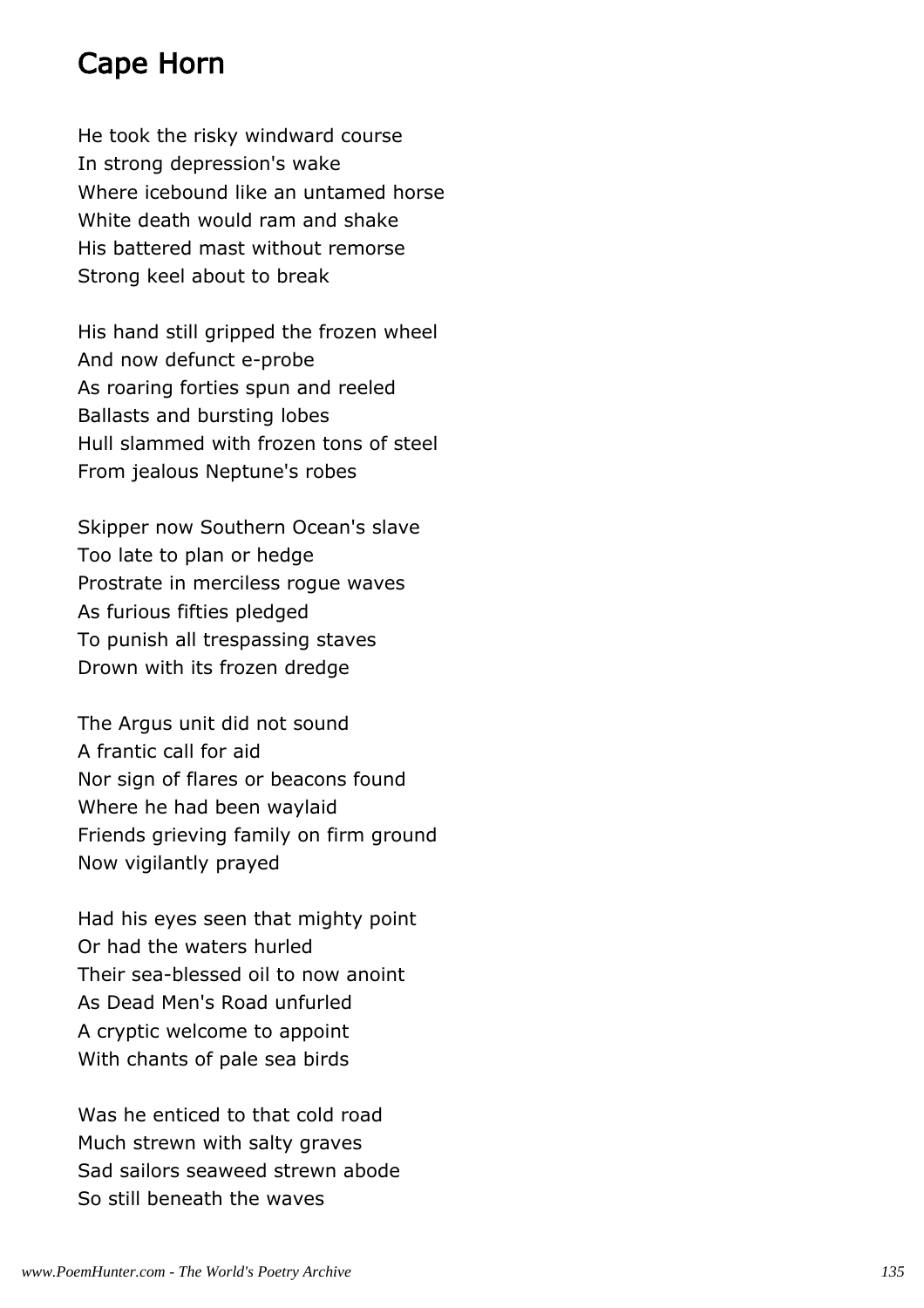At night gnarled ghosts from liquid graves Rise from old wrecks at rest Their hollow dirges mingling still With thunderous wave crests

Nor will they tell if he had reached His Camelot - Cape Horn A long awaited dream now breached From blind ambition born

The sea will tempt in Siren's call The coward or the brave In certain doom they surely fall Bold captain and dull knave

He took the risky windward course In steep depression's wake Played in harsh frozen latitudes A game with highest stakes.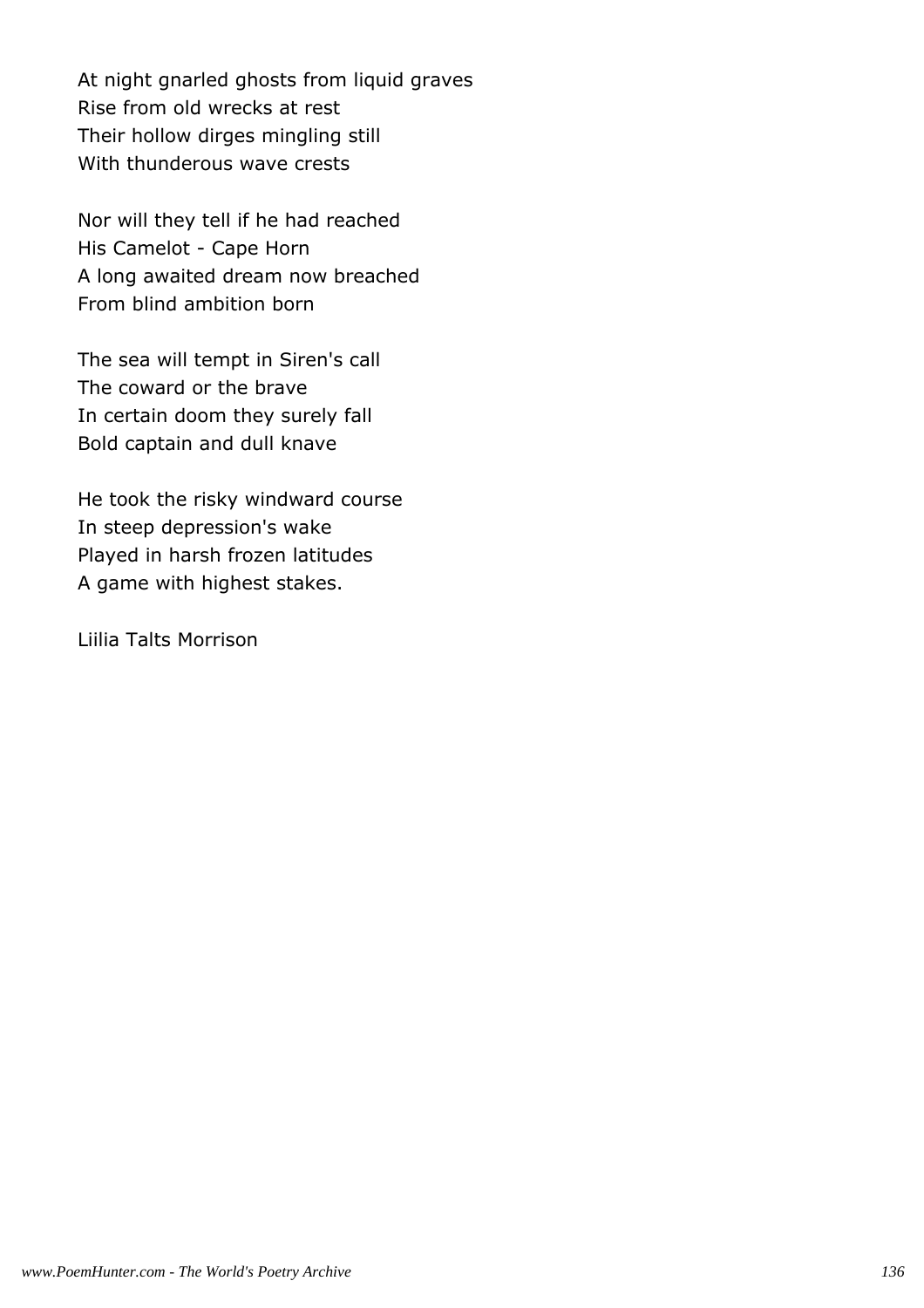### **Capturing**

To catch a tiger by the tail To seize a dragonfly To pierce a butterfly's frail wings Possessing them thereby

That is the quest of those who hunt And them who gather things The skilled attempt of silversmiths To fashion them on rings

Today I saw fine jewelry In shapes of elves and sprites And ruby throated hummingbirds In golden garnet flight

What fairer gifts could damsels seek Than passion flowers in rows Alighting on their graceful necks In amethyst repose

But I will not a tiger catch Or trap a dragonfly Nor will I swat a pretty moth That's hovering nearby

My hunt consists of rarer gems The kind that have no price I scout the night for sapphire skies On winter's diamond ice

The treasures often sought by some Gems shaped by cunning hands Can not compare to those I seek Brought forth by God's command

To catch a tiger by the tail To seize a dragonfly To pierce a butterfly's frail wings In capturing they die.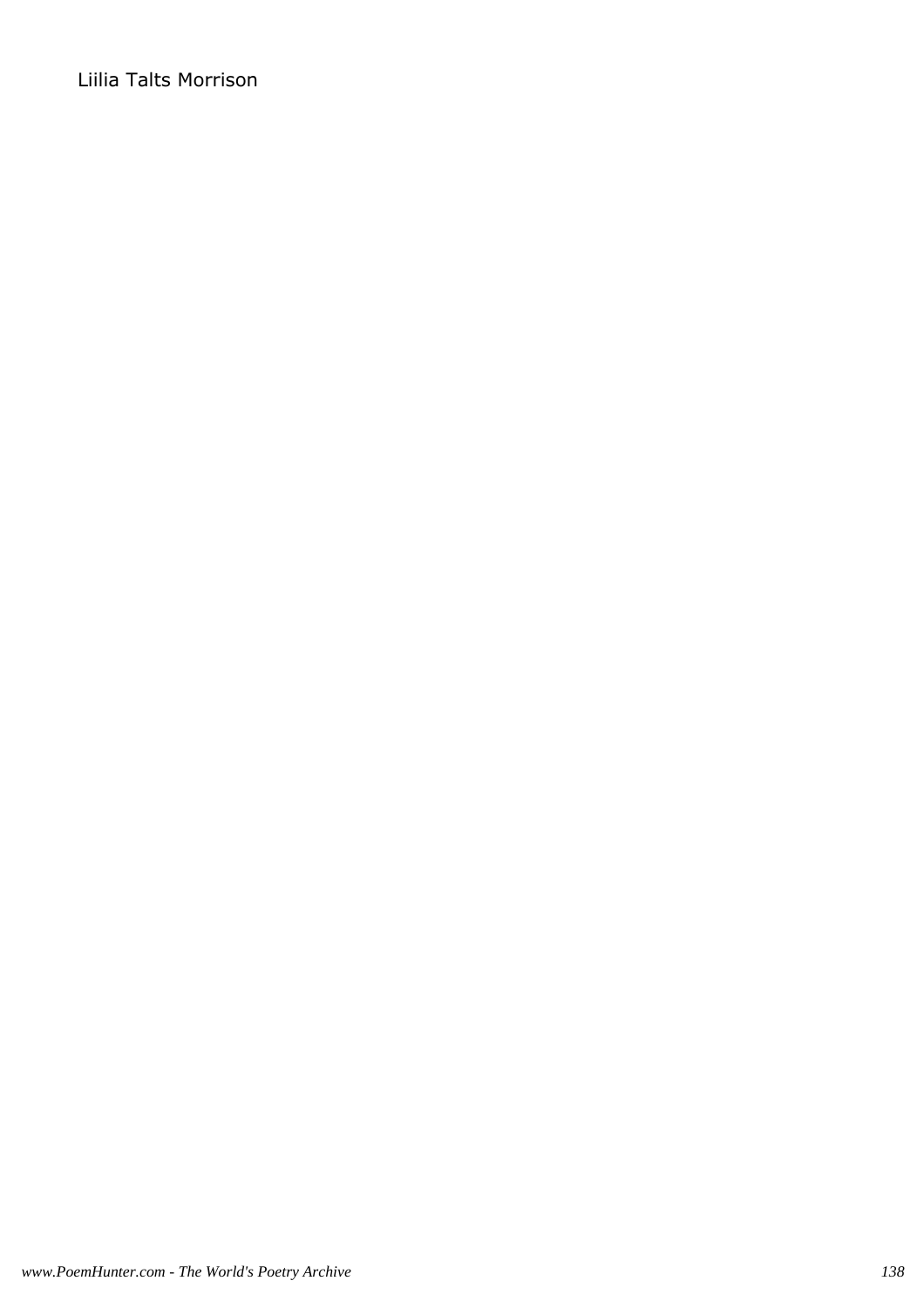#### Castle Thoughts

There is a land of stones and oaks and windy Baltic weather of fishermen and farming folk who love to sing together

That land has borne so many boots of foreign expeditions of blood and plunder through the years and chains of harsh conditions

There was a time when knights in steel possessed and ruled with swords they forced the natives to build walls befitting proudest lords

These structures rose toward the sky across wide boundaries ignoring ancient hallowed fields exacting dues and fees

The peasants' life was very hard they suffered mute with grief yet always hope hid in their chests for freedom and relief

But that was centuries ago how many things have changed those fabled halls built with much toil are sold and rearranged

A manor with a lofty name and history of note has now become a realtor's plum with or without a moat

What price is honor, what price fame who can set down a cost of provenance or cunning tiles or ghosts who haunt the host?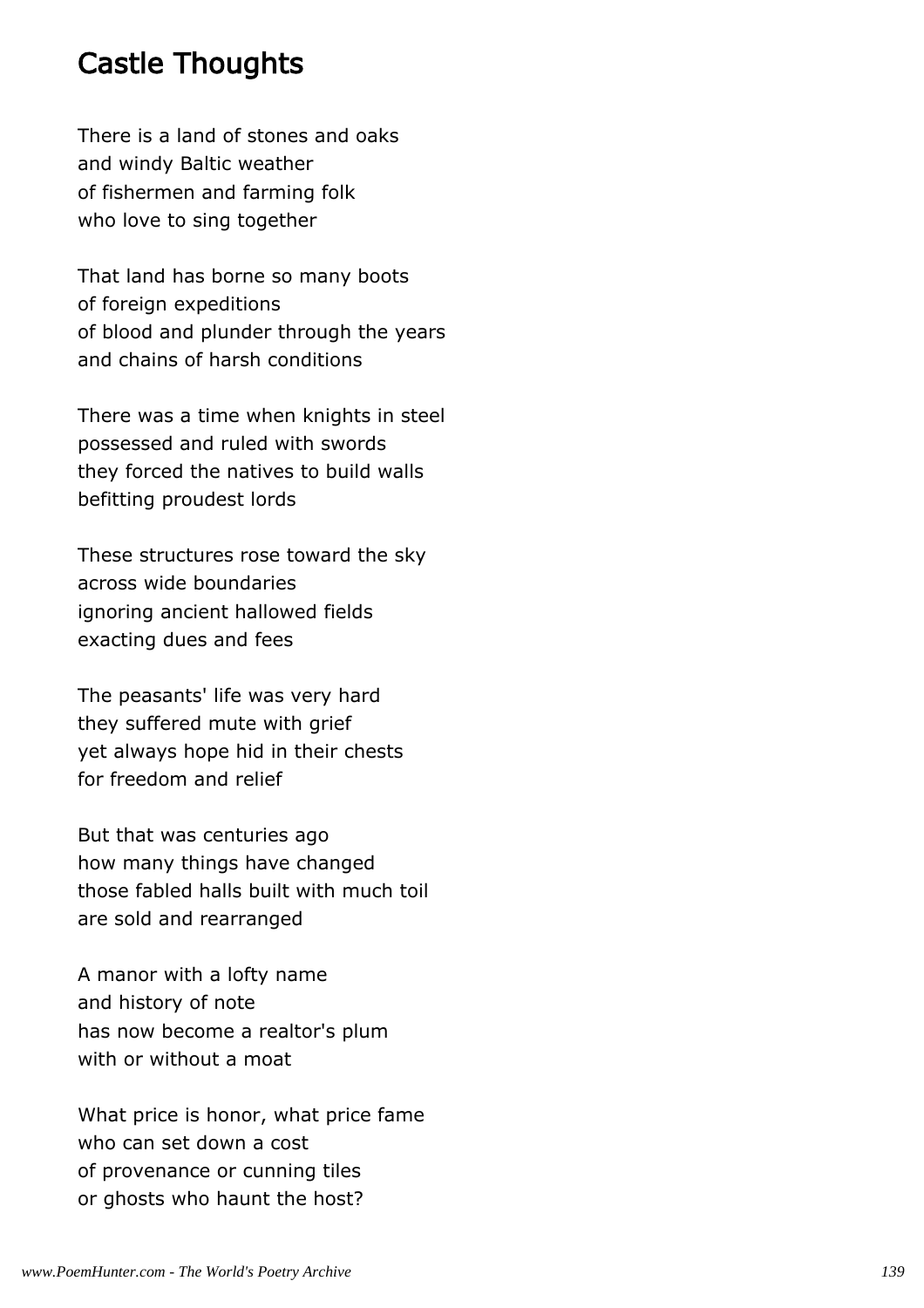I think when all the chaff has flown and decorations burned the crucible of time reveals none of what man has earned

No rubies nor the finest gold are left in those last days no manors and no jeweled swords or towers that amaze

I do believe and trust it's true the final hour reveals a single stone, a solid rock with words the Master sealed.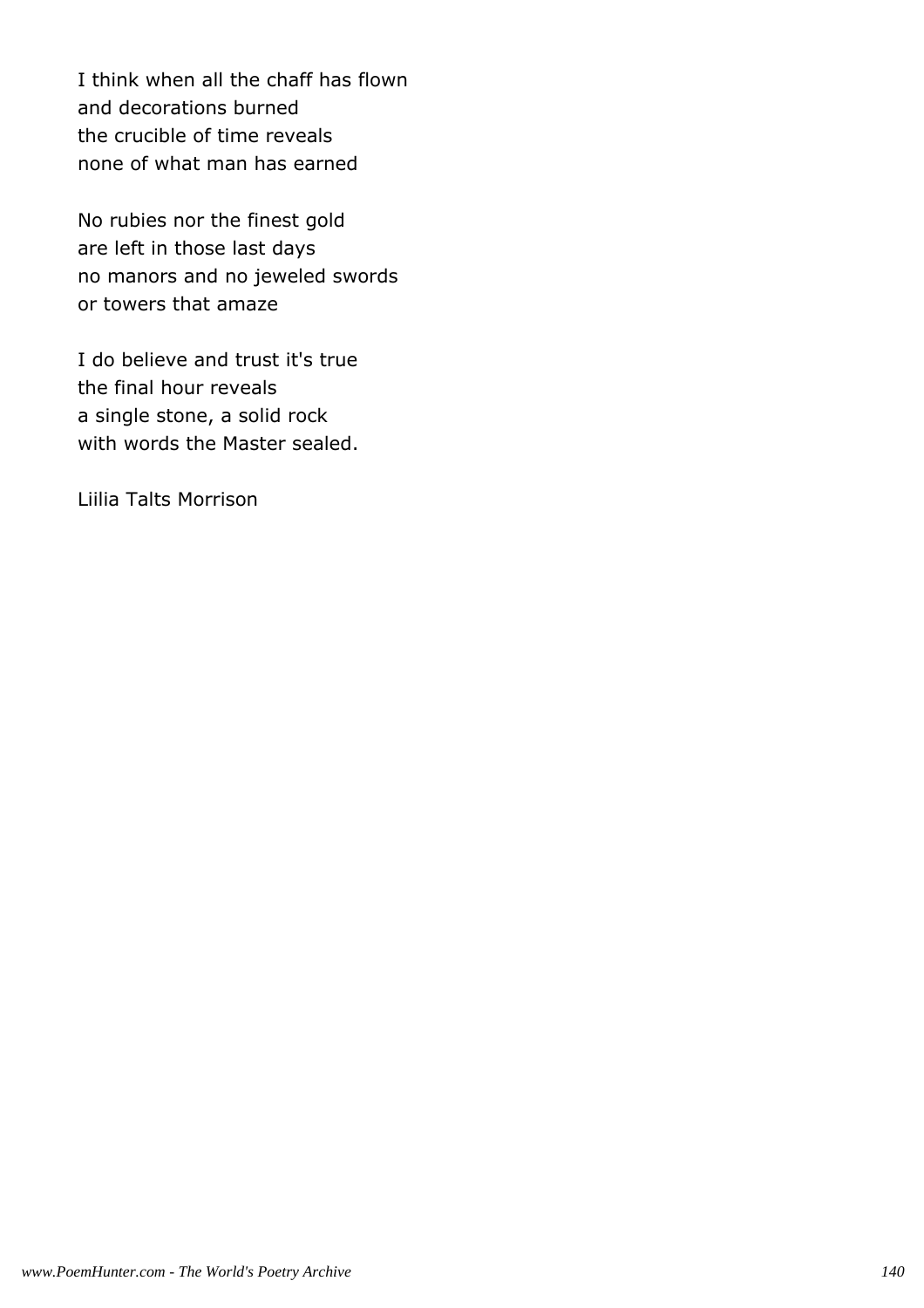#### Census

I awoke with sweat and tension From a nightmare 'bout the census Nosy questions, not to mention Picky points and word declensions

Tiny creatures quite invasive Cornered me and were persuasive Telling me facts are terrific So I must be quite specific

Were there ghosts hid in my attic Does my boom-box crackle static When had I last ironed shirts Who are Fred and Ethel Mertz?

Do I house a couch potato Does my neighbor eat tomatoes Were my forebears svelte or thin Do I cha-cha on a whim?

Have my dentures lost their glue Does my preteen pooh-poo stew? I must mark a box called 'other' If I have a freckled brother

Did my mother once knit stockings While my dad the house was hocking? If my kin sailed with Columbus It may cause a numbers thrombus

If I hailed from lands down undrus Hidden tundras cold and wondrous And my people had no name I would lose the census game

Though those nightly little strangers Scanned my secrets like a ranger They assured me there's no danger If my home's a yurt or manger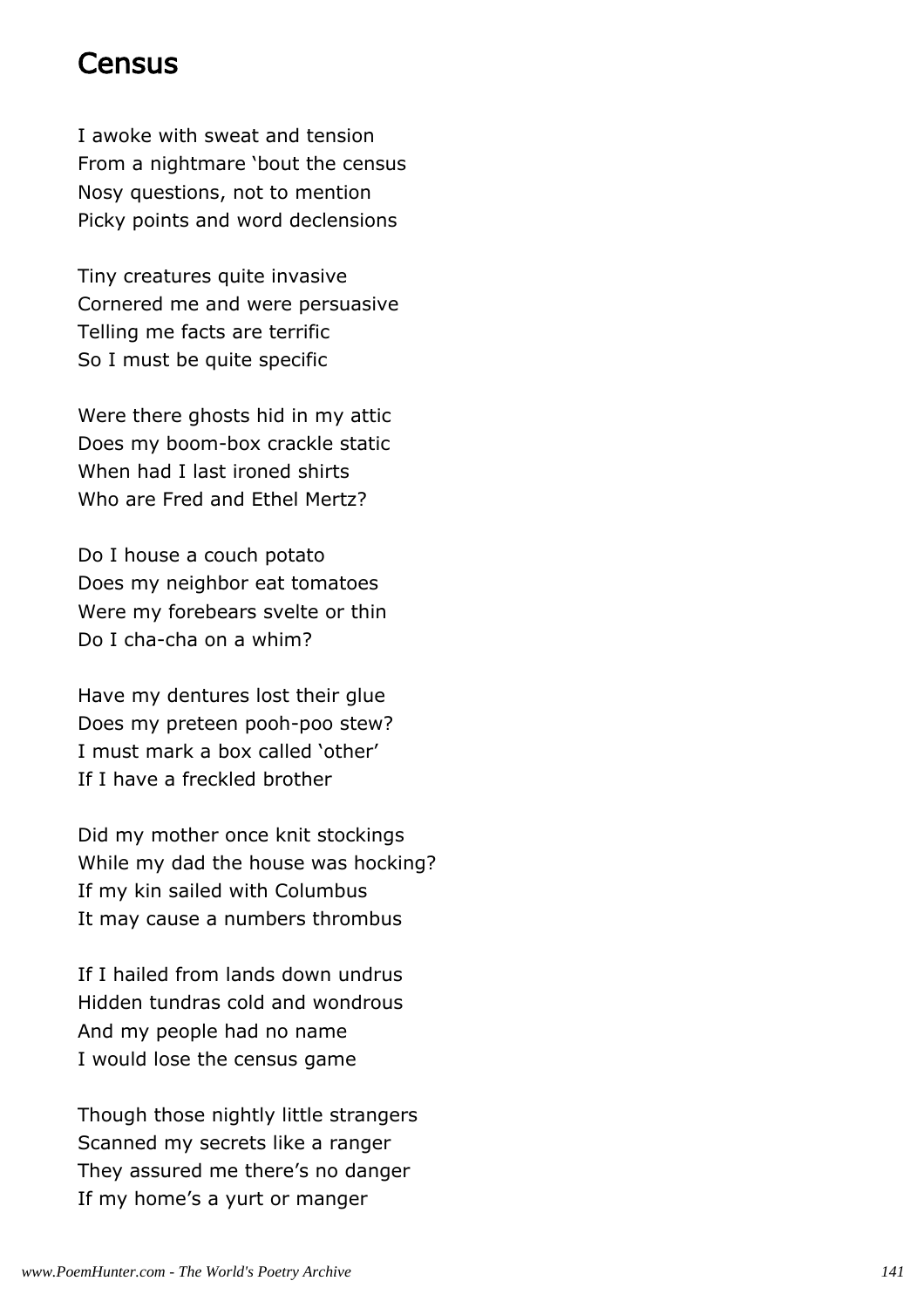But if i owned manor houses Hunting lodges, dogs and grouses My accounts both gross and net Would soon show up on the net

Waking, I began to wonder Categories, details ponder Of great surveys and statistics Oval markings, big logistics

There may be a good solution To the census convolution - Toss the details, count each head If their blood's a shade of red.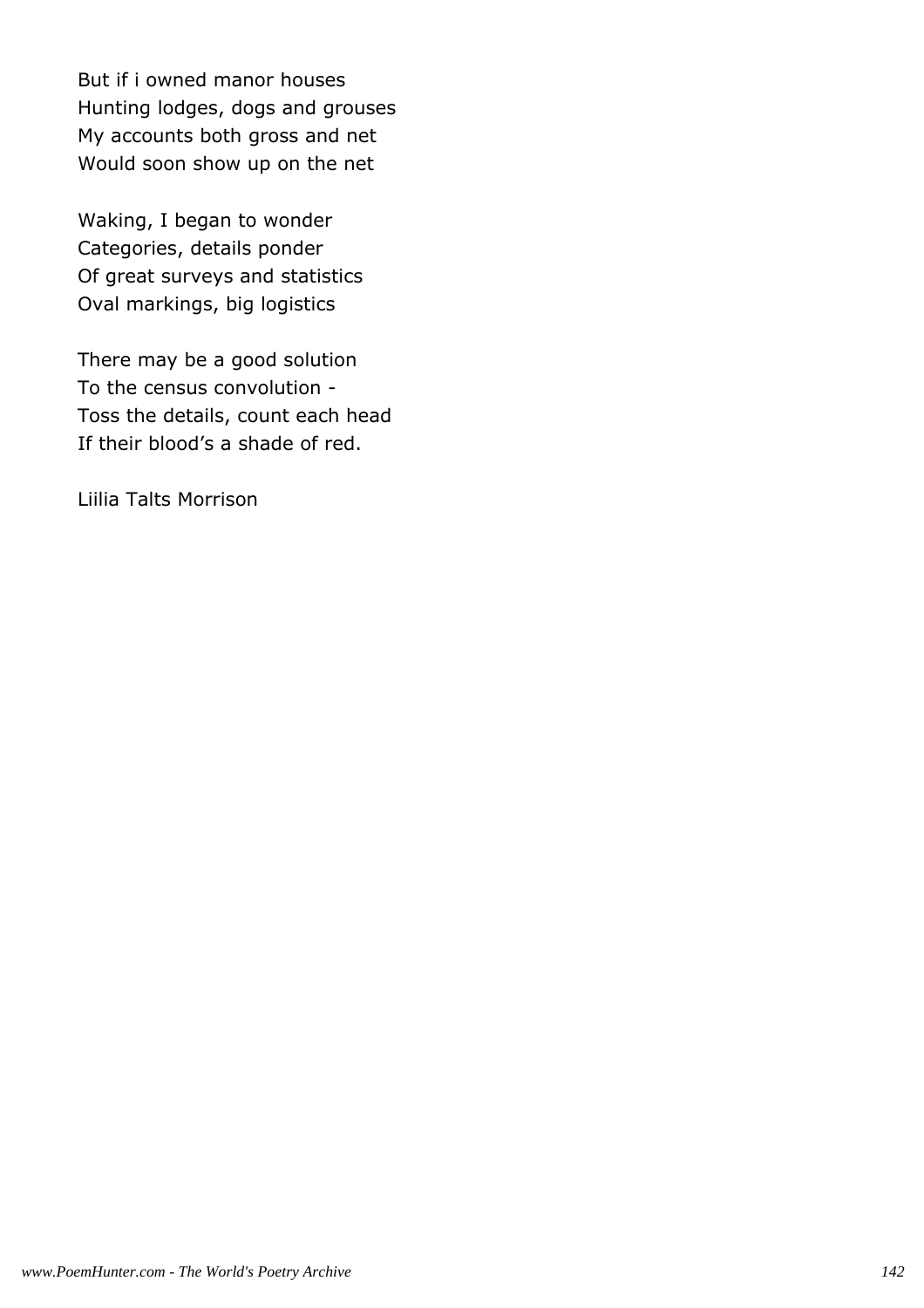## Changes

Time was when roads were dirt and mud trod wearily by foot when candlelight was dim and dear and ceilings dark with soot

Time was when no one knew for sure whose candle would go out for sickness struck from parts unknown and hunger loomed in drought

Yet when the work of day was done and folks came home to rest the simple meals with young and old were treasured moments blest

Today the world has come along and things have changed a lot and hopefully these ways and days still hold some precious spots.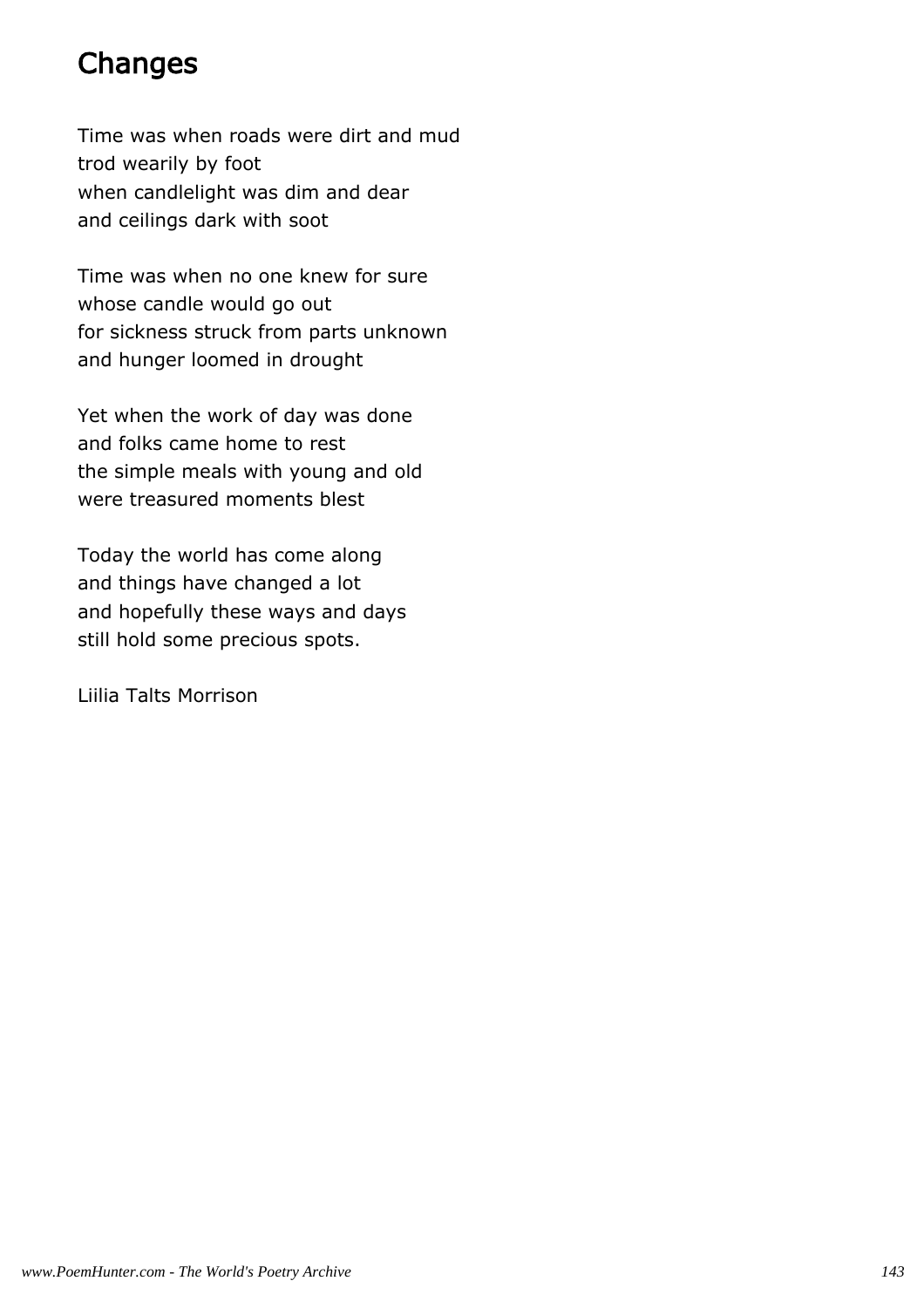# Chariot Of Love

The chariot above the clouds drawn by gold bridled steeds and reins of sturdy leather formed flies on with utmost speed

Who is the driver of this coach and fashioned its fine form; why is it headed for the blue of harsh galactic storms?

Great kings of old have yearned to touch and yet have been denied what's granted to a lonely soul to glory and to ride

My soul is ever upward bound it soars toward the flight of that great chariot of love that pierces endless night.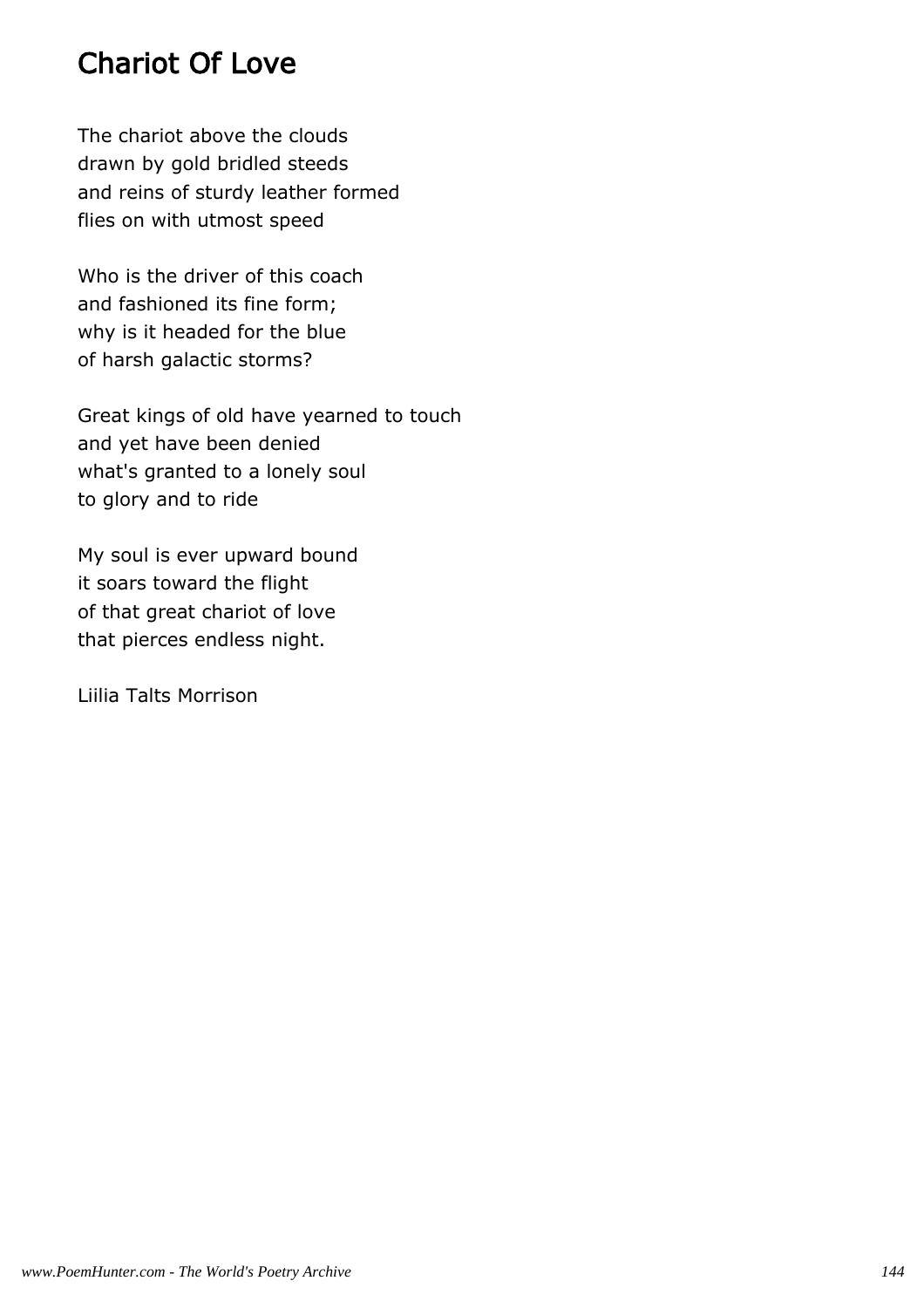# Childhood's Garden Days

Hallowed yard of yore plum and apple trees bursts of flower sprays summer's lazy breeze

Grandma baking cakes early morning coals warming chilly rooms jam in oatmeal bowls

Charm of childhood's calm chickens promise eggs berry bushes bloom shaded cellar kegs

Going back again to a shrouded maze honest country ways childhood's garden days.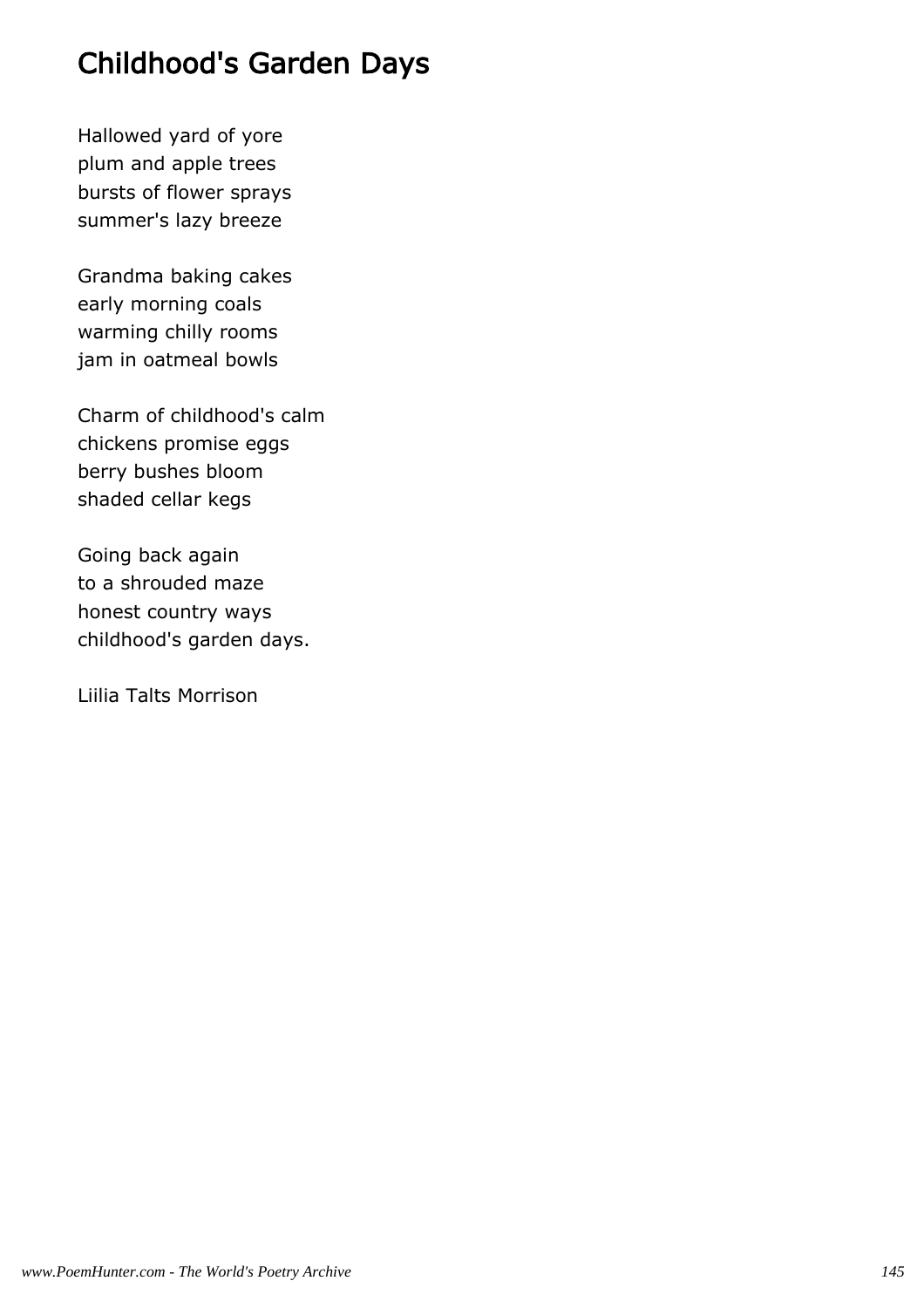# Children Of God

We are all children, all children of God We are all kindred to angels though flawed We are all breathing the breath of our God With singing and shouting his works to applaud

Come little children, the master once said He led us to pastures with golden gifts spread We children partook of his wine and his bread His body and blood to sure saving grace led

We children must be, must be born again Nor will of the flesh nor yet will of men Can open the floodgates of spirit's fair glen Where love dwells forever, amen and amen.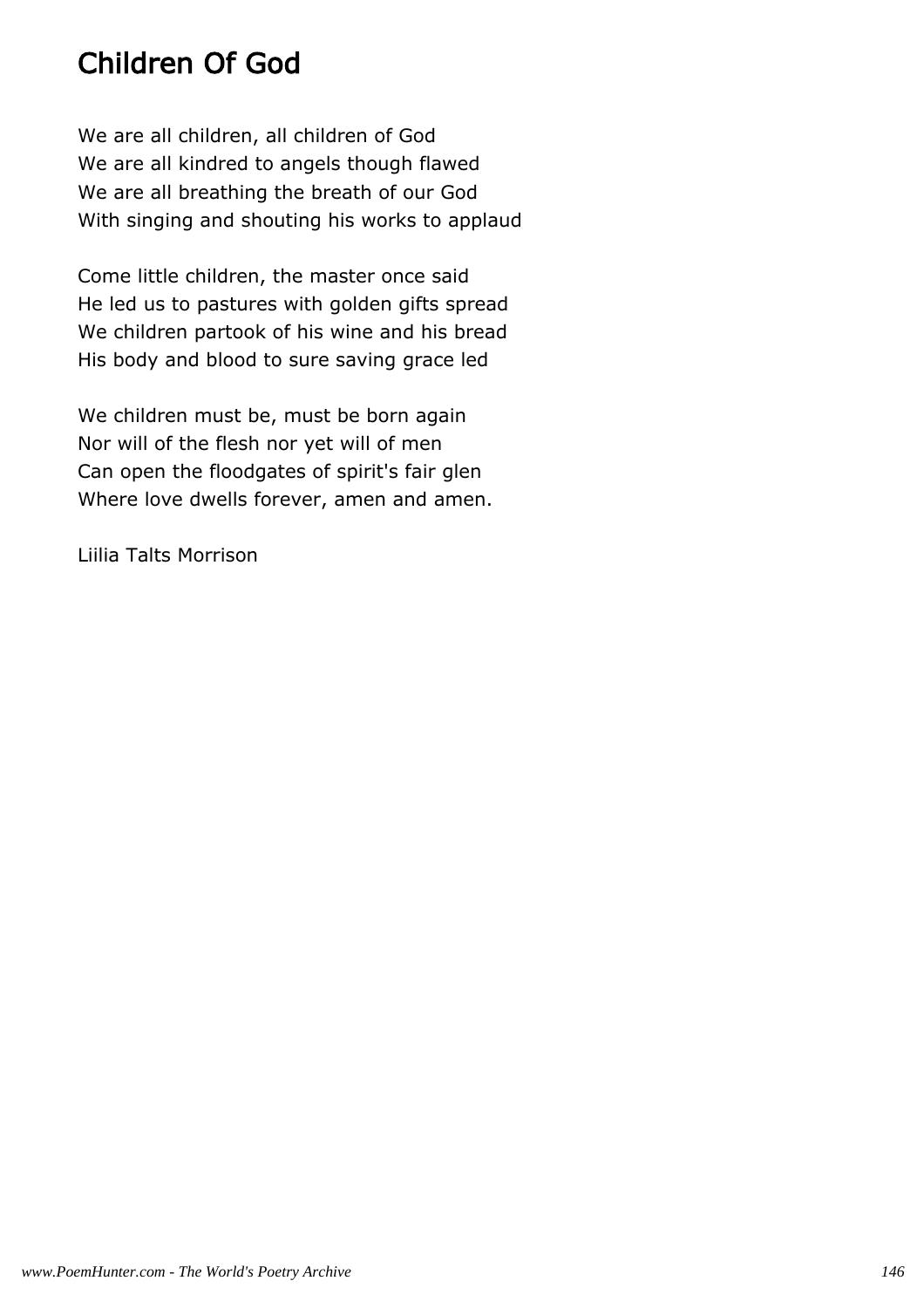### Children Of War

Our playgrounds were abandoned alleys and fields where soldiers hid they prey we were too young to fear the battles where lives were snuffed out night and day

We found some bibles in an attic and cans of milk in moldy hay we touched a live forsaken grenade near where a crumpled body lay

There was a pile of rubber tires a perfect place to run and climb nobody chased us off or noticed most people hid in that sad time

One day a farmer hung some objects to dry behind his house of logs we sneaked behind a shrub and noted they were the skins of cats and dogs

Those memories of wartime moments that pockmarked youth's fresh hopes and dreams were softened by the dew of childhood a gift withheld from grownup schemes

Our playgrounds were abandoned alleys and fields where soldiers hid they prey we were too young to fear the battles where lives were snuffed out every day.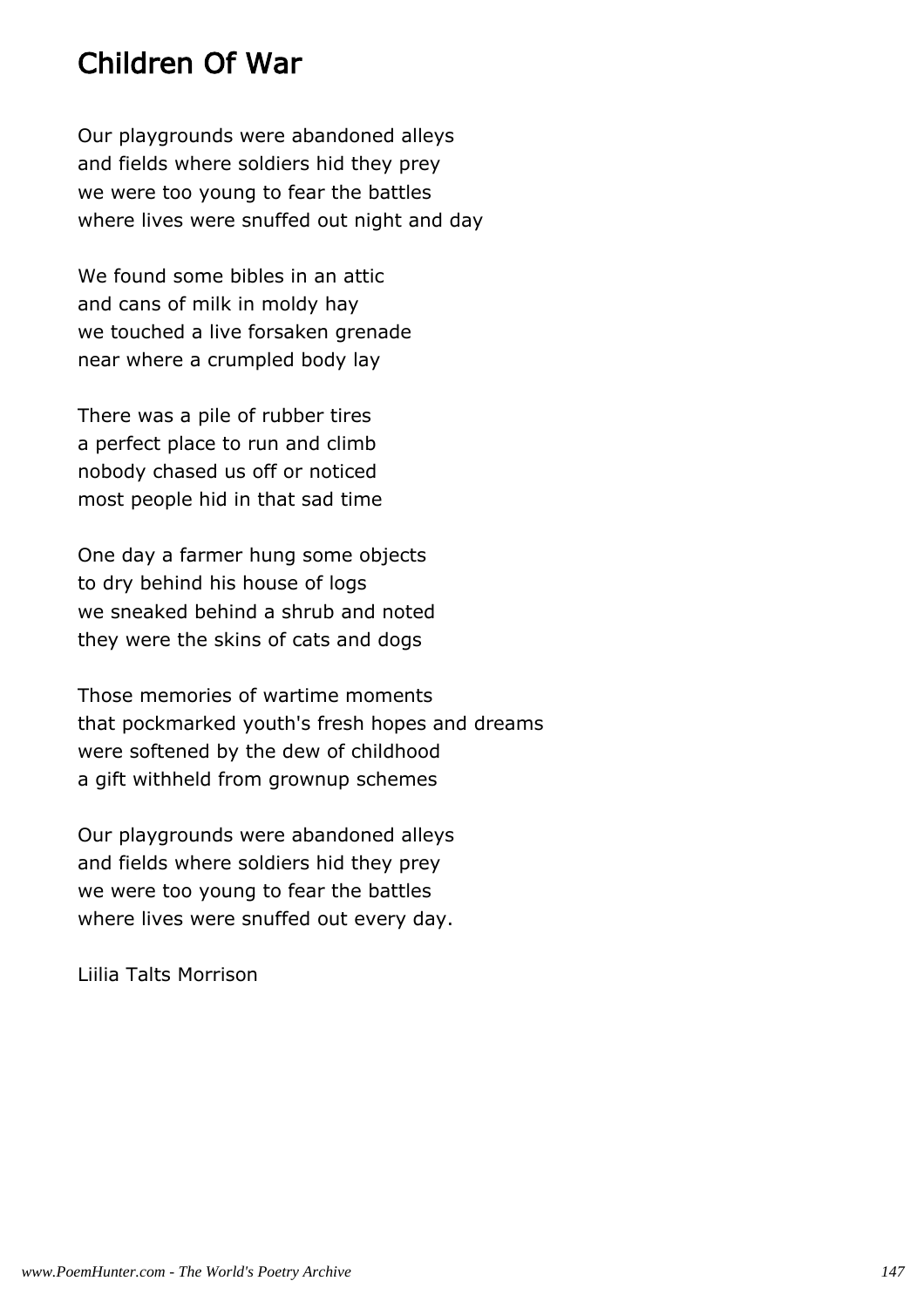### Chocolate Lava

It looked so spongy, soft and smooth a gourmet would agree this sweet delight from fudge and eggs - a perfect cake indeed

I got creative making glaze to top this lovely torte a bit of orange juice and cream with chocolate to cavort

Then for the final touch at last I split the cake in two full hoping that the double treat would all sweet lovers woo

Then suddenly the mountain crashed into a pile of goo the cracks as big as St. Andreas and St. Helena too

The frosting dripped into the sink as cake crumbs filled the floor I was afraid the thing would grab and sqeeze me through the door

Oh, what a horrid circumstance when all so perfect seemed to turn out like a pile of glop with me and cake unseamed

May all you cooks across the world be glad and feel quite blessed I am no challenge to your skills my cakes end up a mess.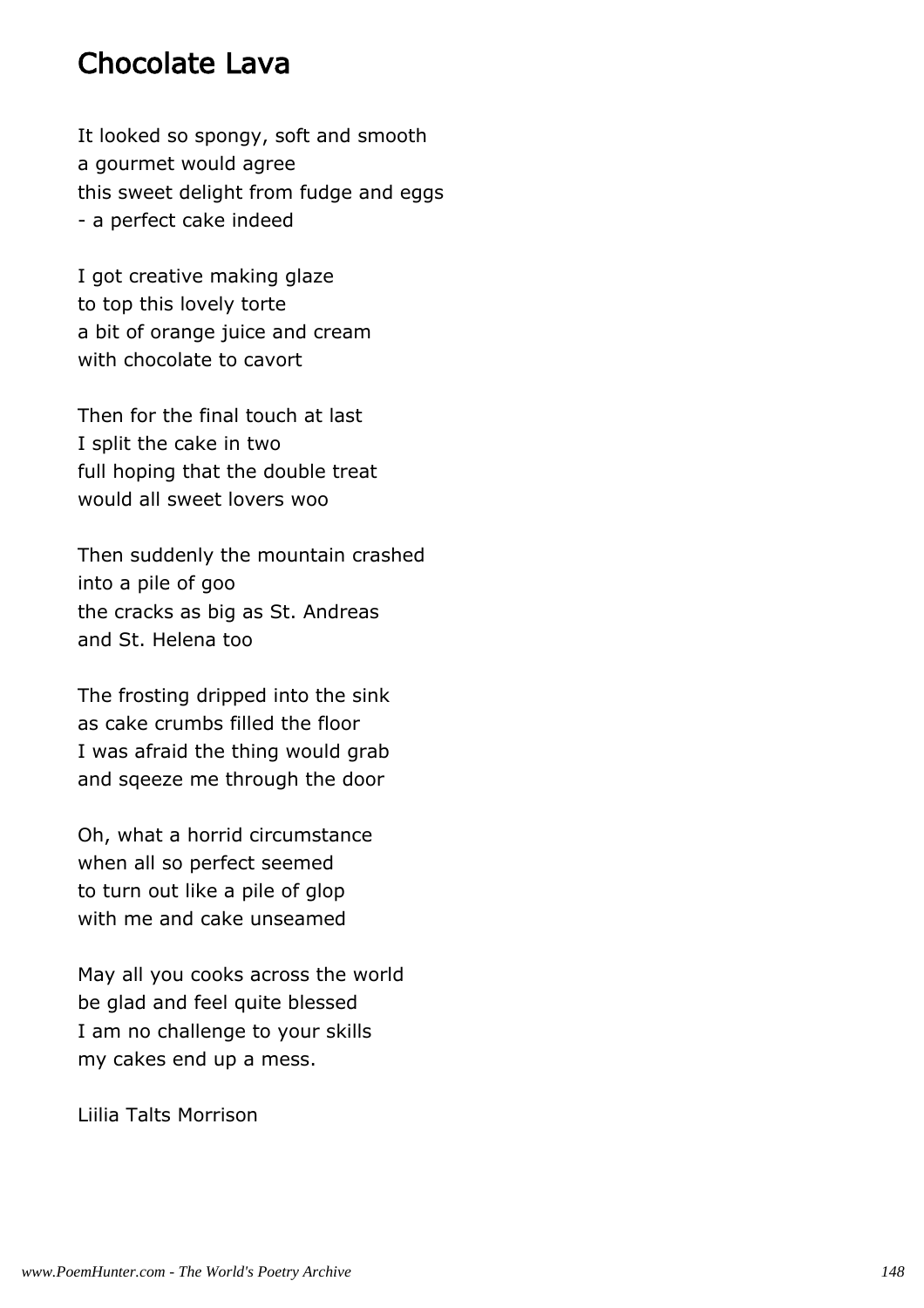### Christmas Is For Children

Christmas is for children Time to make a fuss Christmas is for old and young And every one of us

Christmas is for old folks Time to light the tree Bringing sparks to dim eyes For some joy to see

Christmas is for mothers Fathers, sisters, too Time to think of family Binding ties anew

Christmas is for loved ones Whether far or near Time to kindle friendships That once were so dear

Christmas is for sad ones Homeless, wayside souls Time to spread some goodness In their beggar bowls

Christmas is for joy and hope Time to recommit Lives and ways to Jesus Humbly to submit

Christmas is for healing Share, forgive, discuss Christmas is for you and me And everyone of us.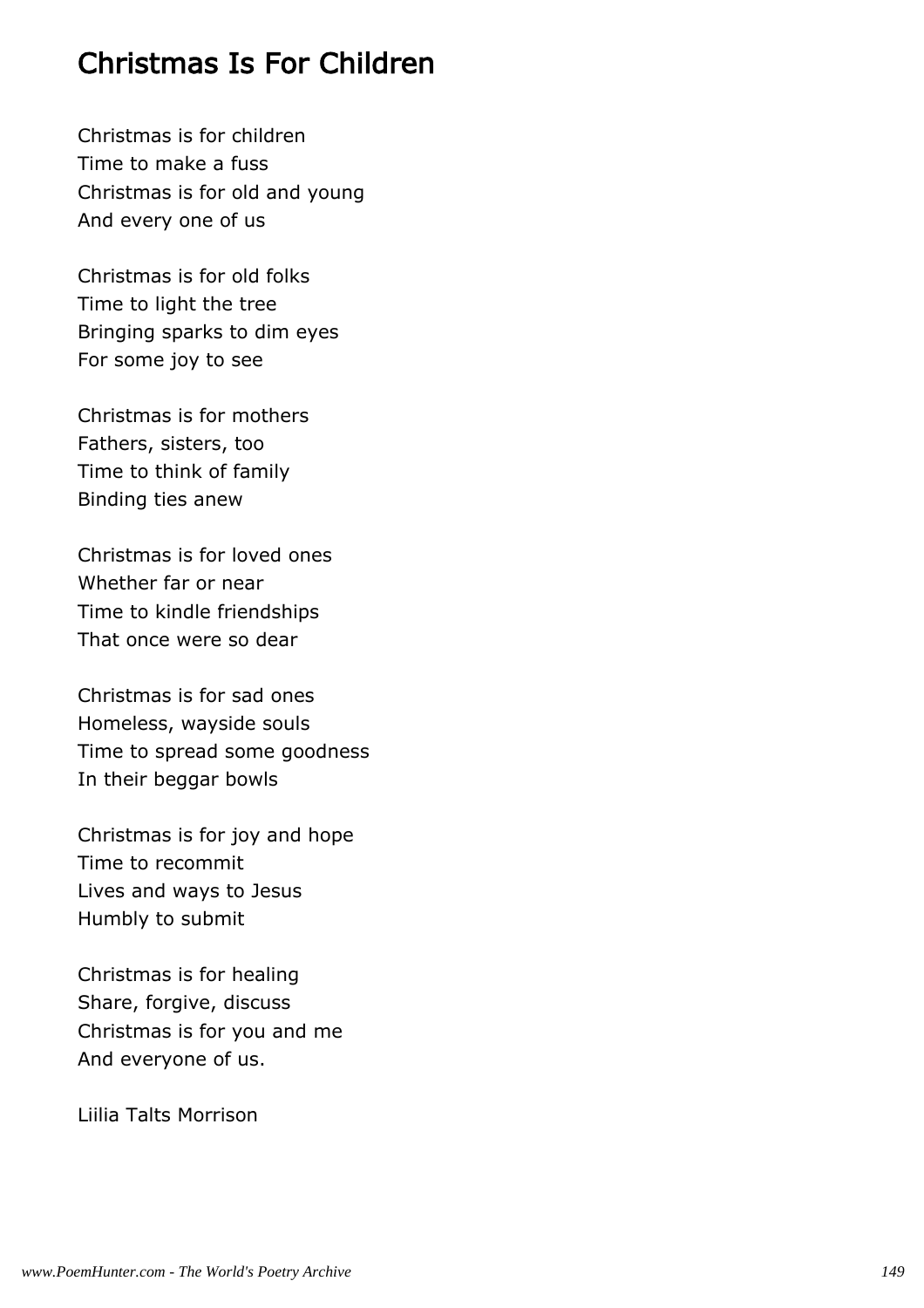# Chronicle The Journey

Last night I heard a distant whispered call Chronicle the journey before the curtain falls Squeeze every note from throbbing chords of life As blistered bleeding fingers banish strife

Sing melodies to spheres of heaven's lode Your chanting making crystal orbs explode In caves long ceremoniously sealed Now open yawning mysteries revealed

Walk briskly as the rain melts brutal shields Cry tears to water thirsty devil fields Walk, walk, and keep on walking on Your weary laden journey my dear son

Let sun and thunder crown your head with gold Eye single as your fevered search enfolds Stand tall accepting as the curtain falls Chronicle the journey. Recall. Tell all.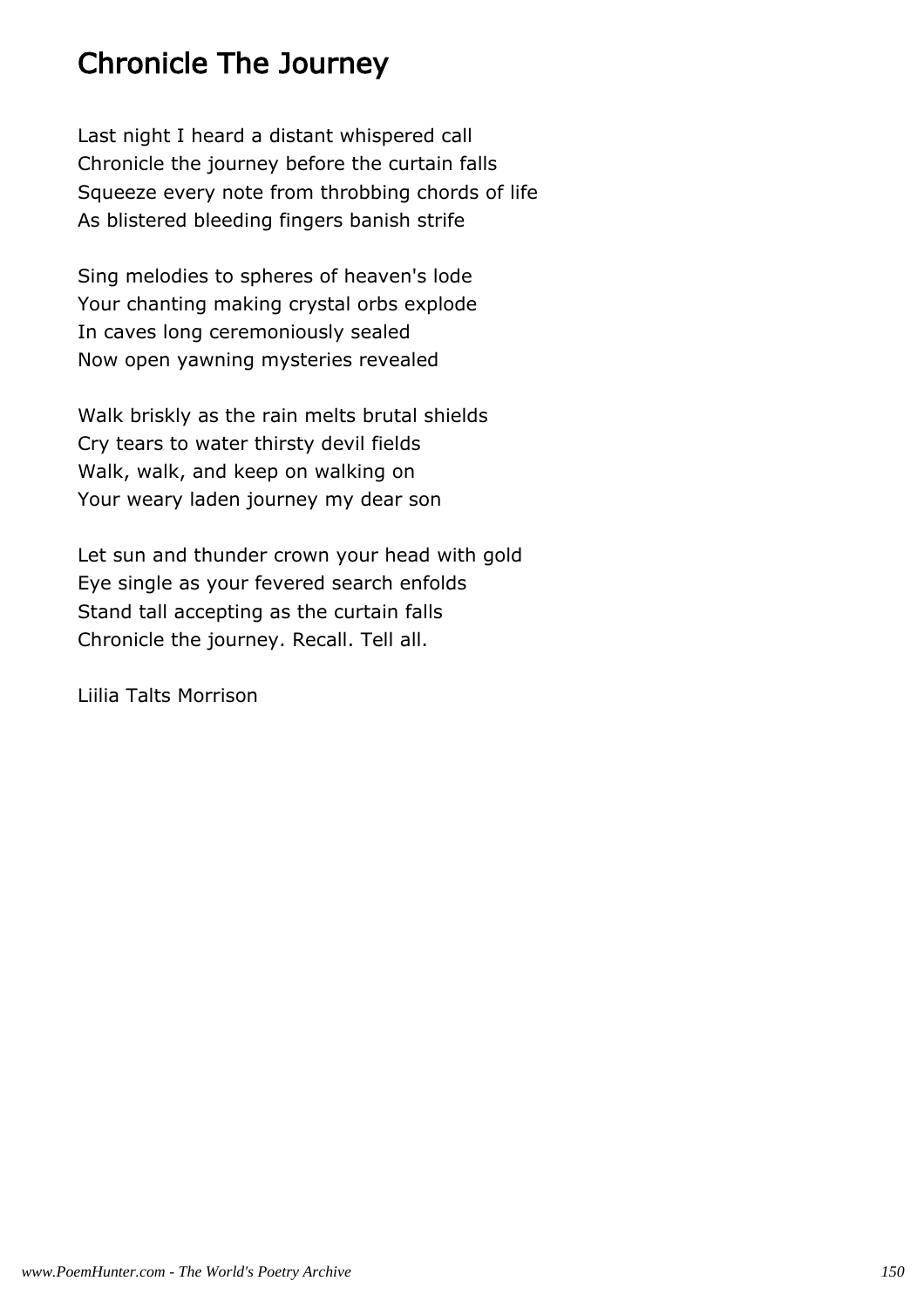### Chronicle The Journey By Michael Leo Morrison

To stand apart to step out of the stream this circulation you lose yourself in a million faces

I cling to the raft of myself It's all I 've got

I'm defined by my incompatibility with society seething lava passion within me an upstart who dares to claim the hot iron words which normally reside in the rosy wooden box.

Some people have reached out to me given me some sense of family

I suppose there's a secret chamber somewhere inside my soul where these feelings can reside

a thorny rosy milk fog dungeon rays of sunlight lost forever collision courses of sparkling ions

I was the novice magician in a fairy tale world all I could do was seize the moment open my eye look down the tunnel chronicle the journey ignore the jibes hide and hide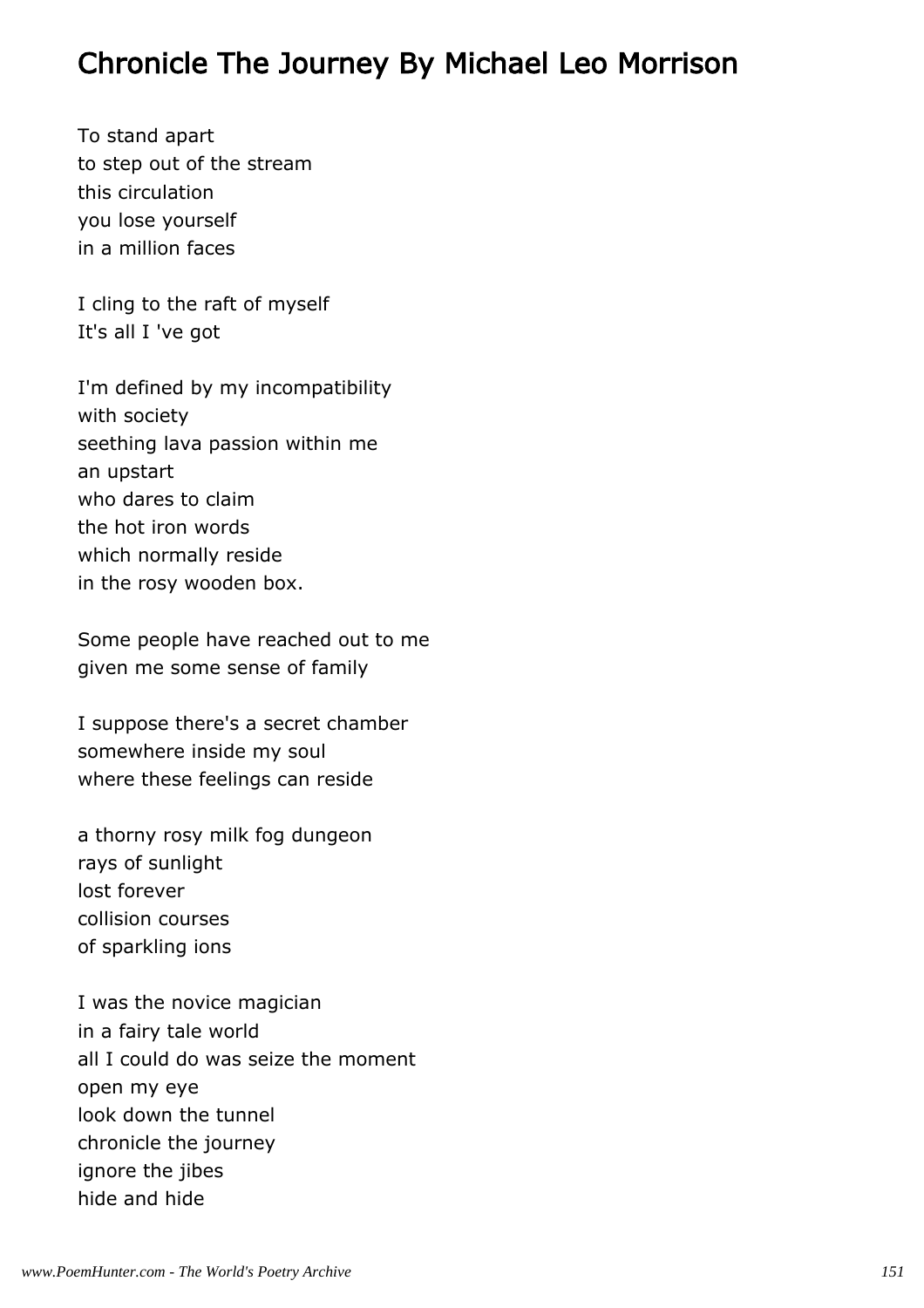laugh and mourn and lick my wounds ans say: 'This moment, this msoment is all I have.'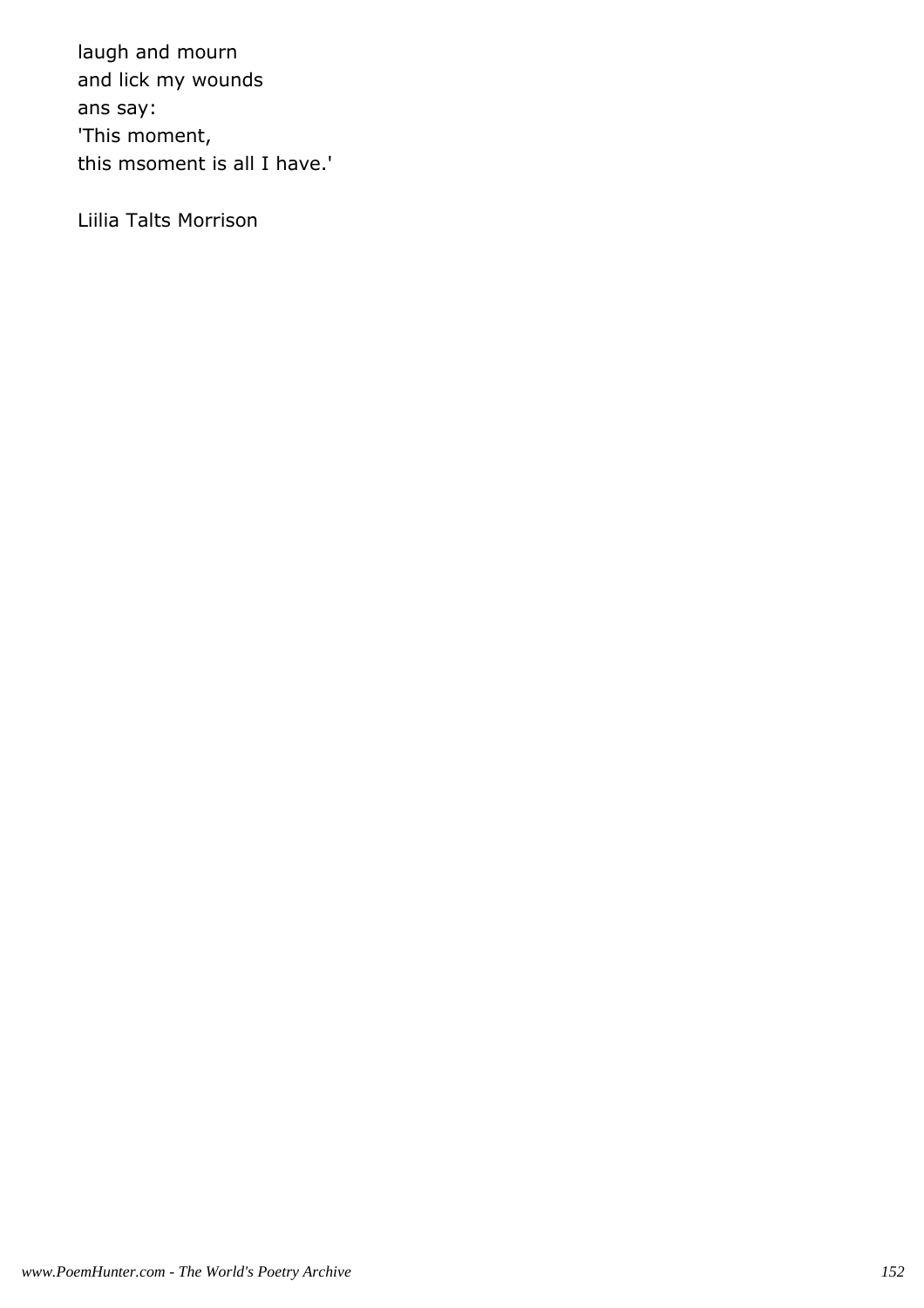# Circlets And Ringlets

Circlets and ringlets surround me today Feelings long shrouded are strewn on the way Zephyrs and swallows entwine as they play. Is it then spring or a Fools Gold reprieve, Cold dusty winter just sifting its sieve?

It's been quite a while since crocuses bloomed Yesterday's heartaches though faint now, yet wound Tomes of my heart in hard leather are bound Bidding forbidding remembrance of old Halting my footsteps though petals enfold.

Seasons unending oft trampled my loves. Blue jays, pert sparrows and gentlest of doves Sang as my gold in cold palms turned to dross Circlets of youth and sweet ringlets were lost. When will I know what price and what cost?

Is it too late for Iliad's rhymes, Odysseus' nectar, Dionysian fields? Are these plebeian, harsh bronze covered shields Pounding and squeezing small seeds in my soul Haunting my dreams of a hope all too real Solemn hot wax by a Roland to seal?

Circlets and ringlets surround me today Feelings long shrouded are strewn on the way Zephyrs and swallows entwine as they play. Is it then spring or a Fools Gold reprieve, Cold dusty winter just sifting its sieve?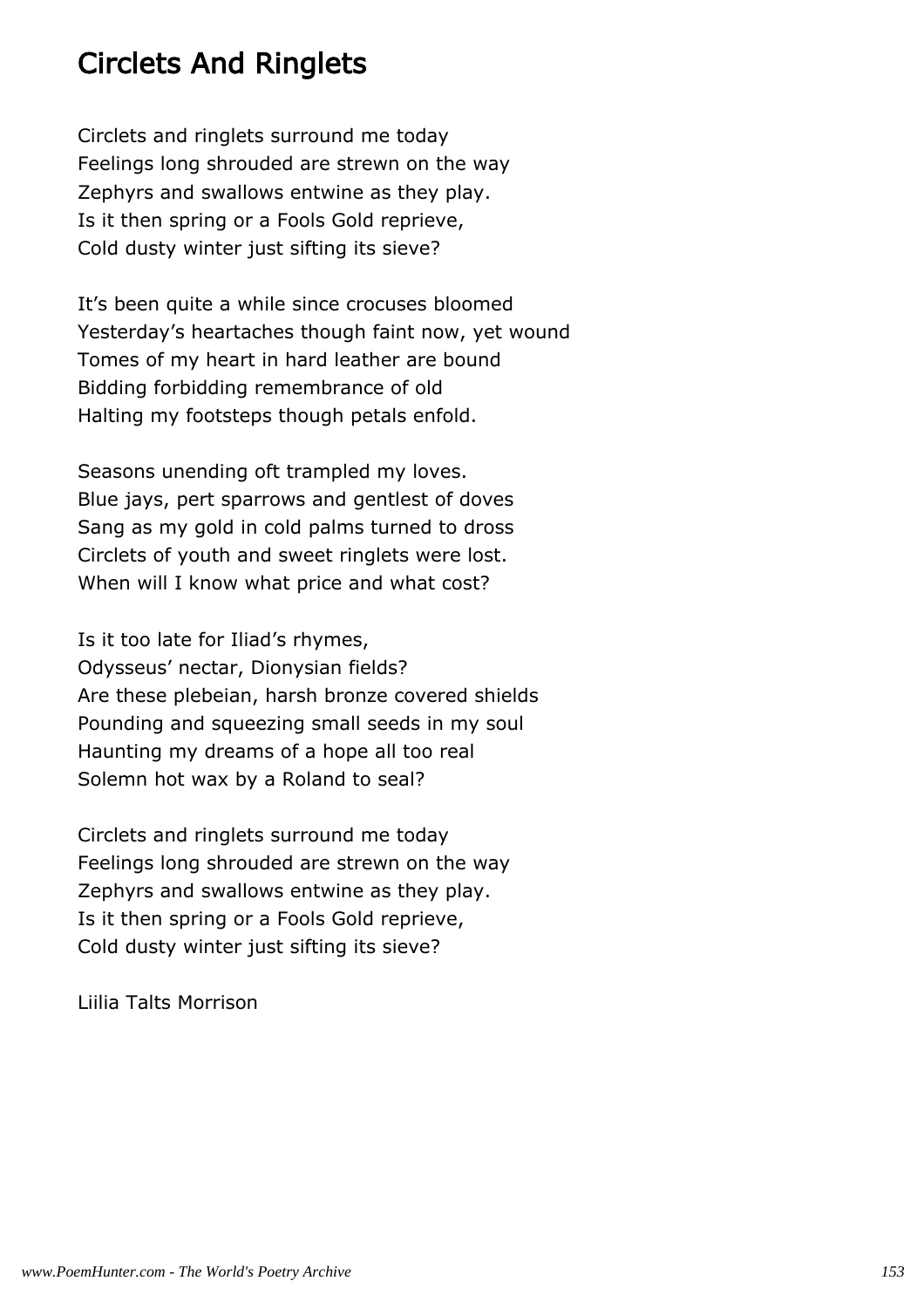### City Craze

City nights city lights ever changing views ever changing news

Bar on top floor has closed down bay view 'es muy lindo' maid just shook her dusty mop from the tenth floor window

City nights city days who has moved expanded bought the unit right next door neighbors are offended

City days city ways who can understand them is a rustic country gal meant to dwell among them

City craze city haze can be quite addictive when loud sirens fill the streets locals use invectives

Urban noise the air confounds officer a car impounds news of this and that abounds what is lost is never found

City nights city lights ever changing views ever changing news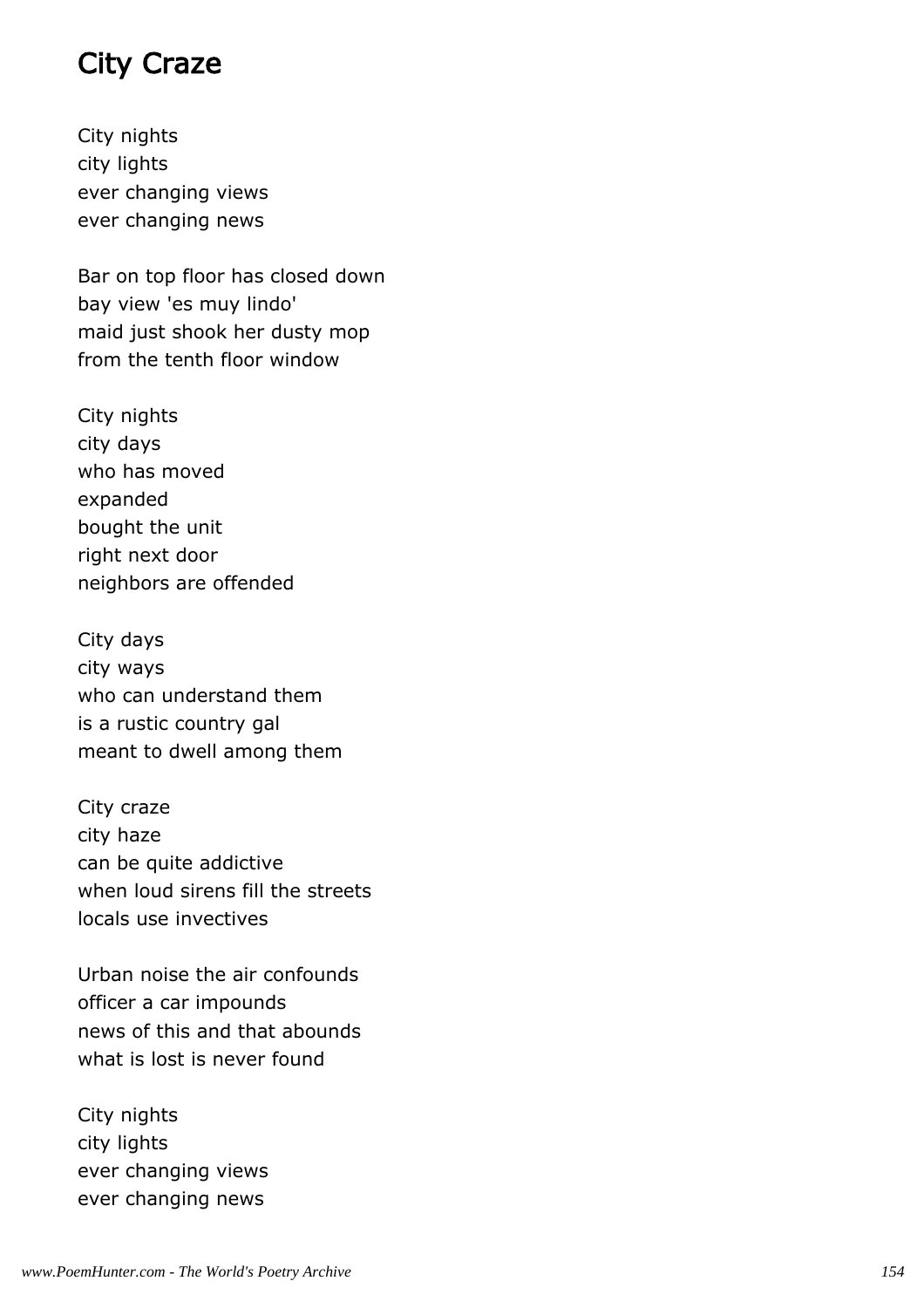bar on top floor has closed down bay view 'es muy lindo' maid just shook her dusty mop from the tenth floor window.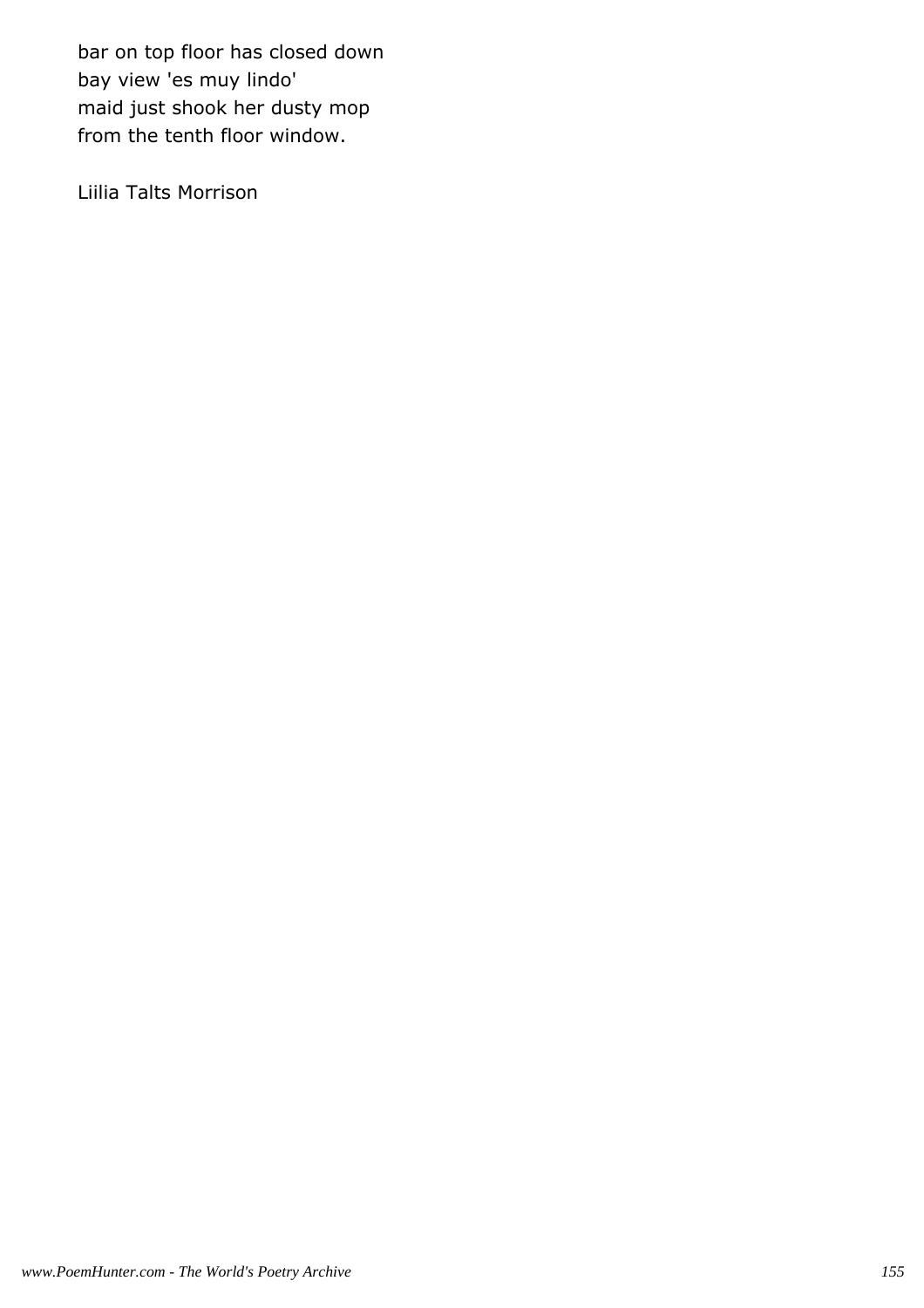# Close Calls

I would have gone and walked that mile and surely suffered pain but skies and angels sent reprieve and sent the rain

I would have tasted that dark drink with poison drops infused but unseen fingers froze my hand and drink refused

I would have perished on that night the cellar had no door but unknown neighbors moved us to a safer floor

So many ways have I been saved by happenstance of fate to live to love and gladly sing and celebrate.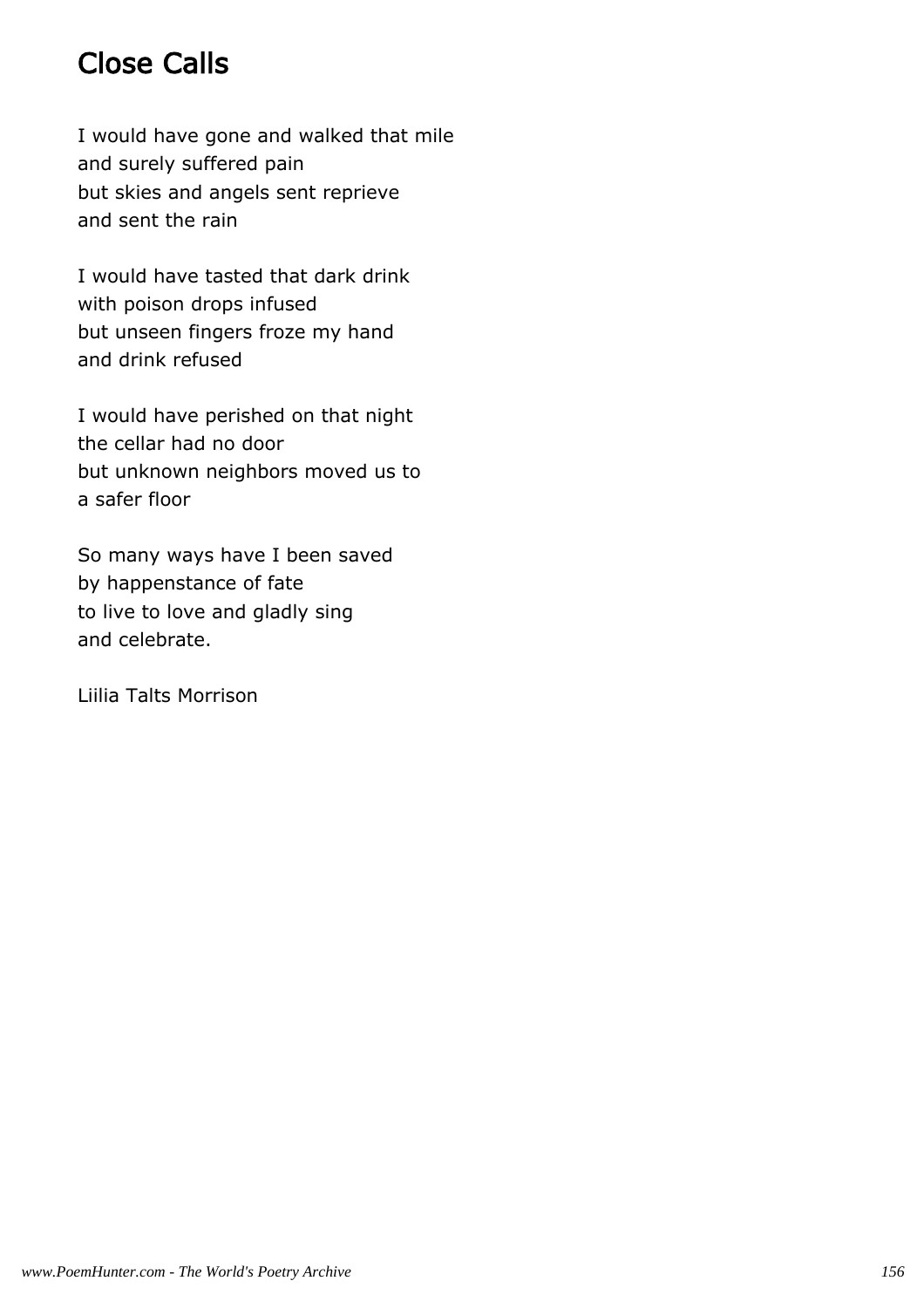# Cloud Storage

They tell me I can save my files In something called cloud storage To search for folders stacked in piles No longer need I forage

But can I trust my precious notes To something I can't fathom My worthy quotes on vapors float In cabinets of phantoms

And then I look at yonder skies Where whitest clouds are floating They look like pillows in disguise To prayers and love devoting

For quite some time I've placed my soul In care of God's direction Surrendering to his control And trust in his perfection

I do believe that cyberspace Can offer help and pleasure Yet there is nothing to replace God's gifts in greatest measure.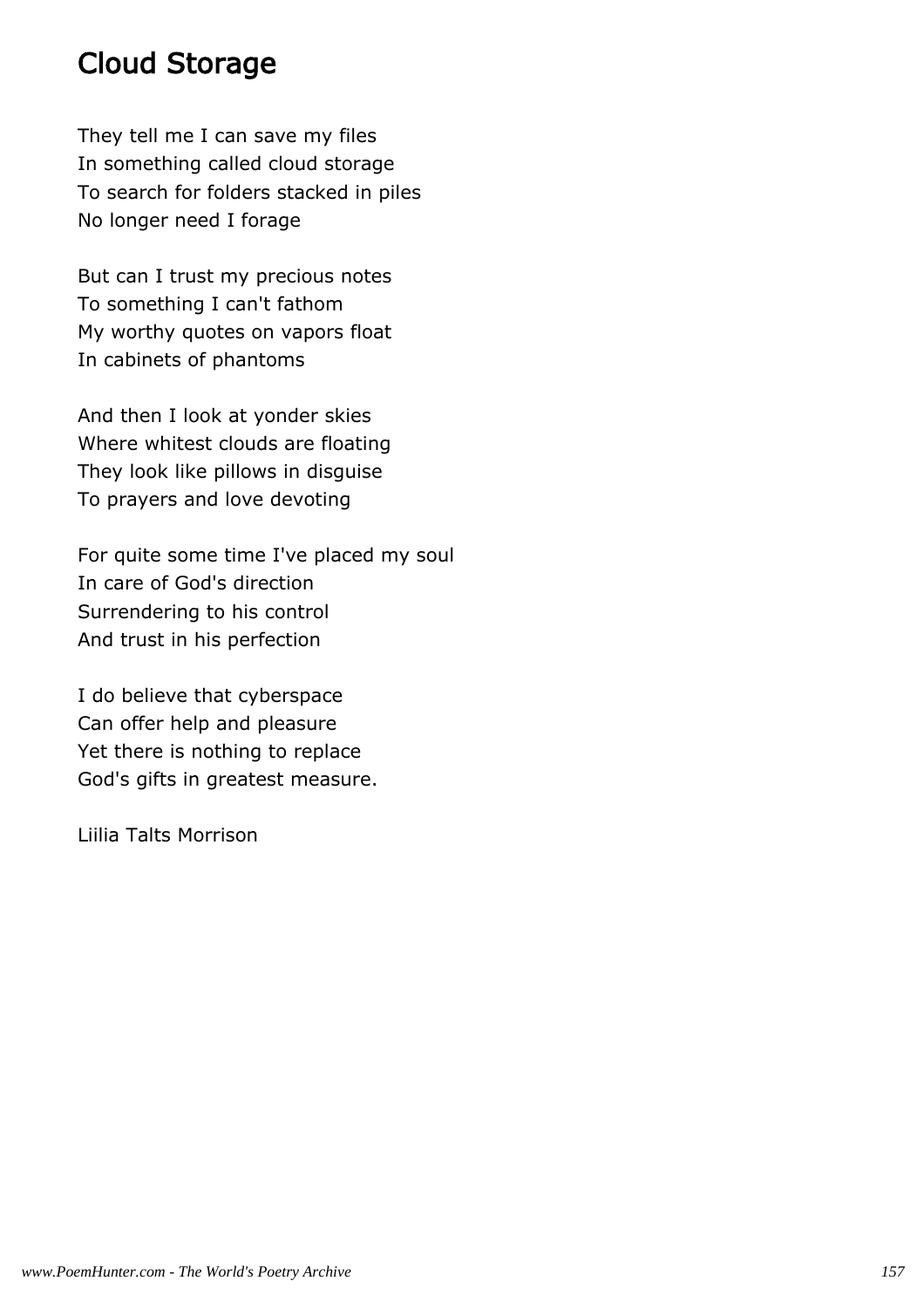# **Clutterbug**

How can I be a clutterbug If Webster can't define it How can I be a clutterbug If flair is what I name it

Who would not grace their frig with plants Fake flowers, shells and chains If that would help and ease the dread To find the stale chow mein

How dare they say I am a slob Unique is what I am Efficient, even somewhat green For I eat from a can

Ah what a life to never sweep By turning broom to sculpture Bohemian, yes and nutty, no A true artistic creature

How can I be a clutterbug If Webster can't define it How can I be a clutterbug If flair is what I name it.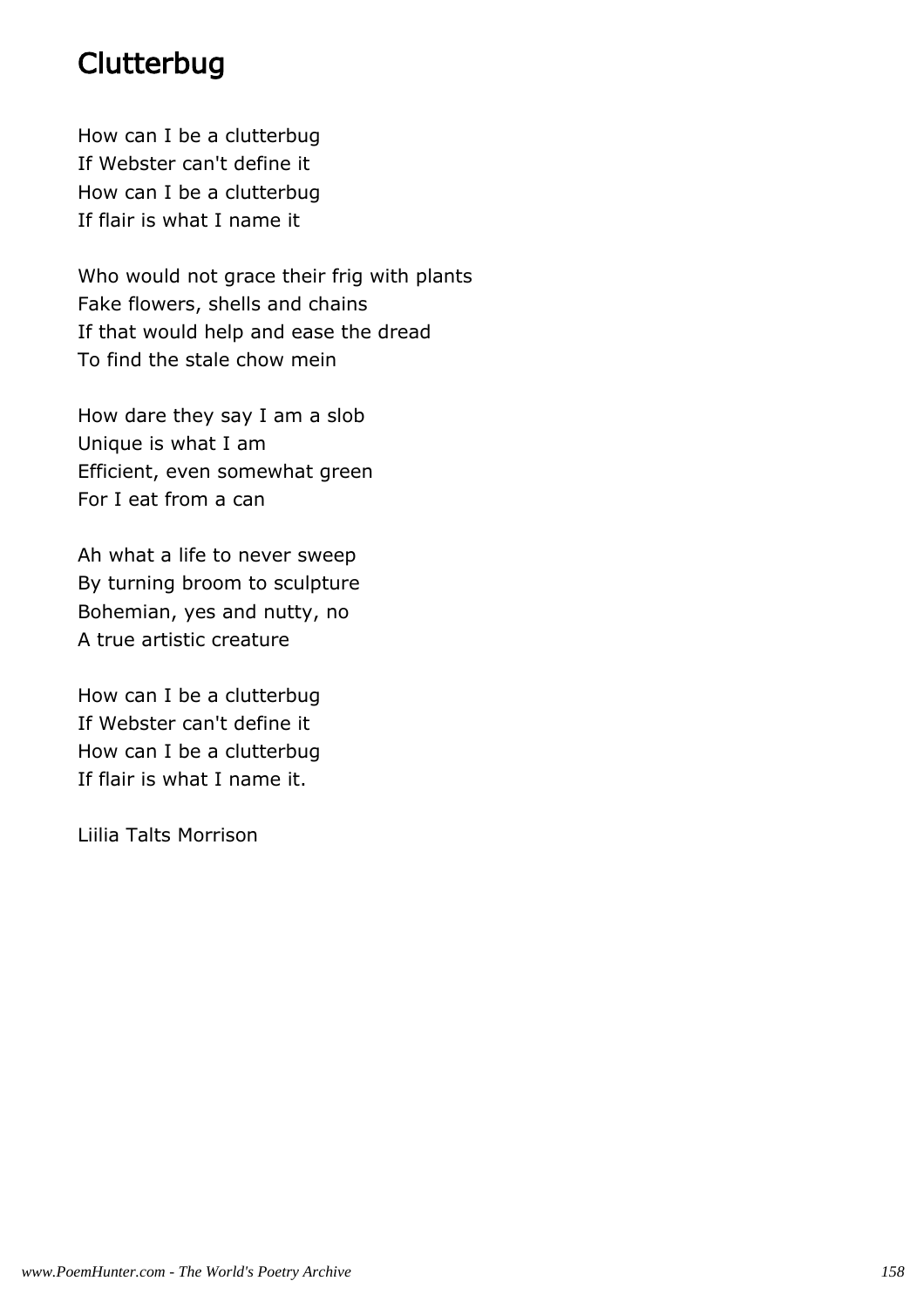# **Cobwebs**

I love how angels wipe the cobwebs from my old eyes so I can see the beauties of creation's wonders in far off lands and deepest seas.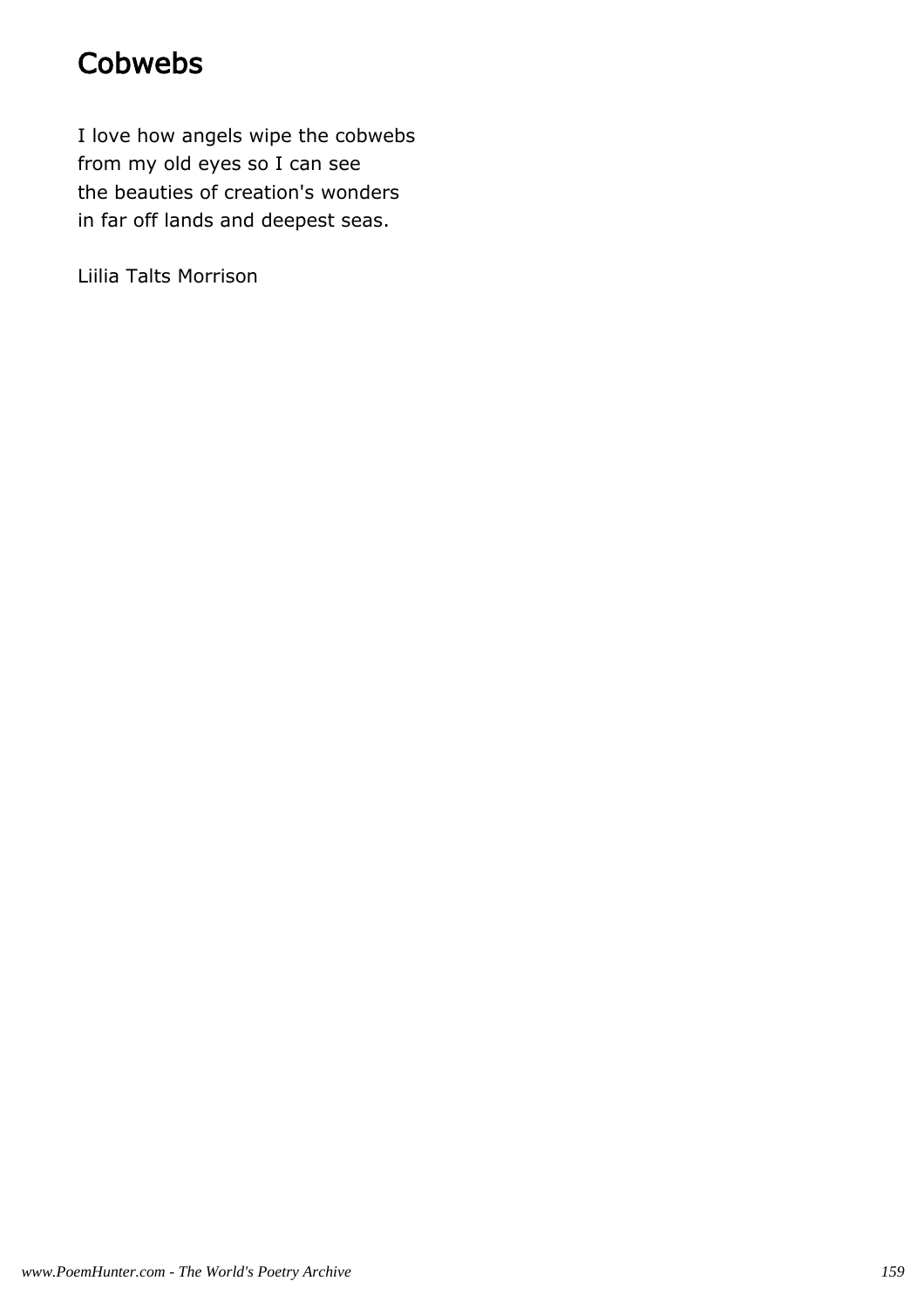# Coins Of Faith

The sacks are brimming with abundance when shopping with faith's golden coins bags overflow with food and shelter and sturdy clothes to cover loins

There is a magic in that tender for when no money has remained the merchant gladly deals a refund in bright and valued coins of change

No sense for me to hoard that treasure though few can see its worldly worth it seems to me the more I spend it the richer is my day on earth.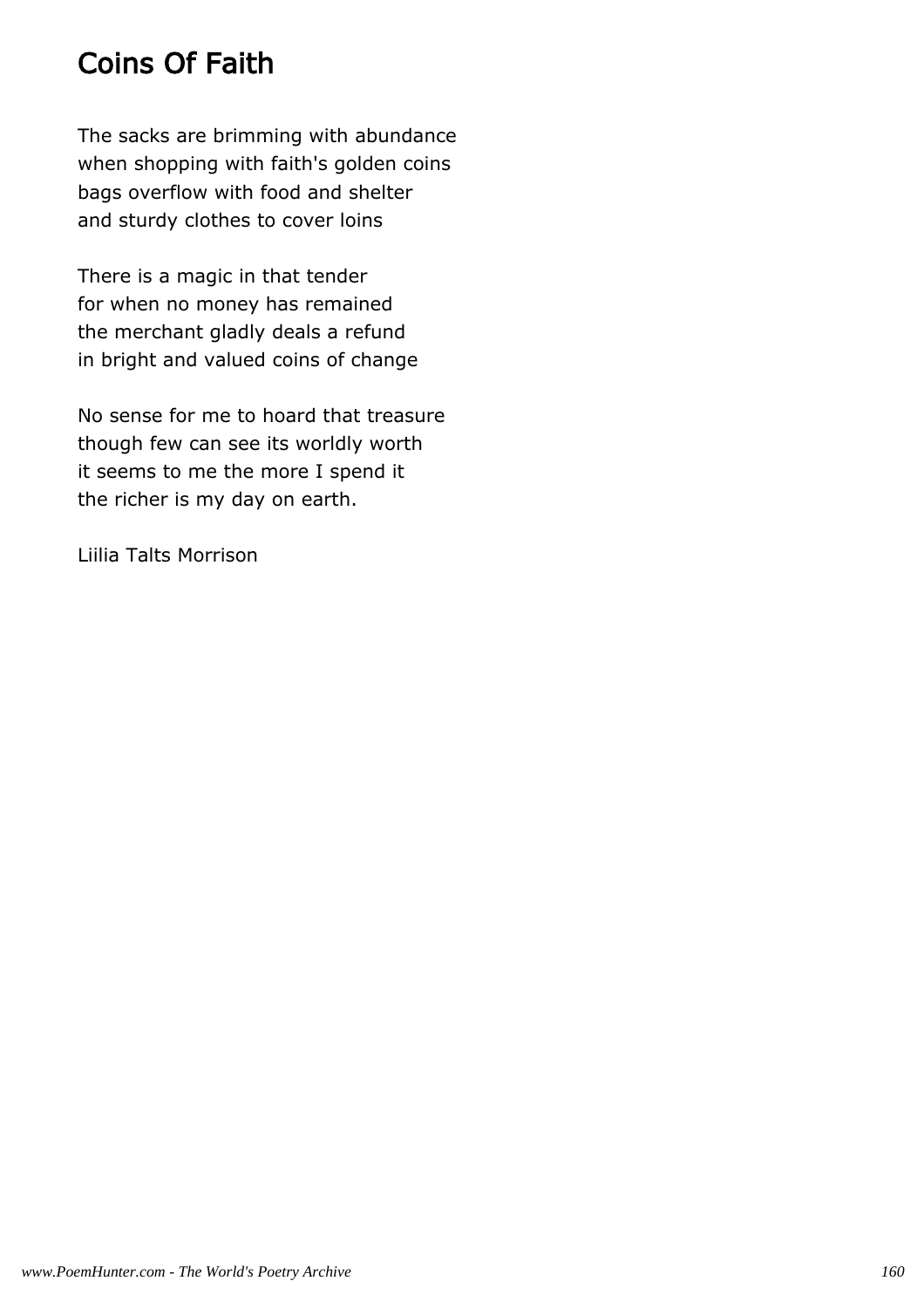### Come And Dine

Bread of life and living water calling still to dine on these nourishing and ever healing thirst and hunger to appease

Once there hobbled a lone hiker sore feet blistered from rough stones not a penny in his pocket not a shelter to call home

Nearing a small clump of bushes he collapsed in welcome shade suddenly his mind saw visions of a banquet richly laid

Bony fingers reached the table where fine linen held rich food greedily as would the dying grabbing anything he could

He drank deeply from a chalice gobbling bread to heart's content gladly feasting without asking why this wayside gift had sent

Long ago a feast was offered precious banquet without price many wealthy were offended their own larders would suffice

Trusting barns of grain won't mildew nor fair fields could suffer blight certain wells would never muddy or that noon might turn to night

Bread of life and living water calling still to dine on these nourishing and ever healing thirst and hunger to appease.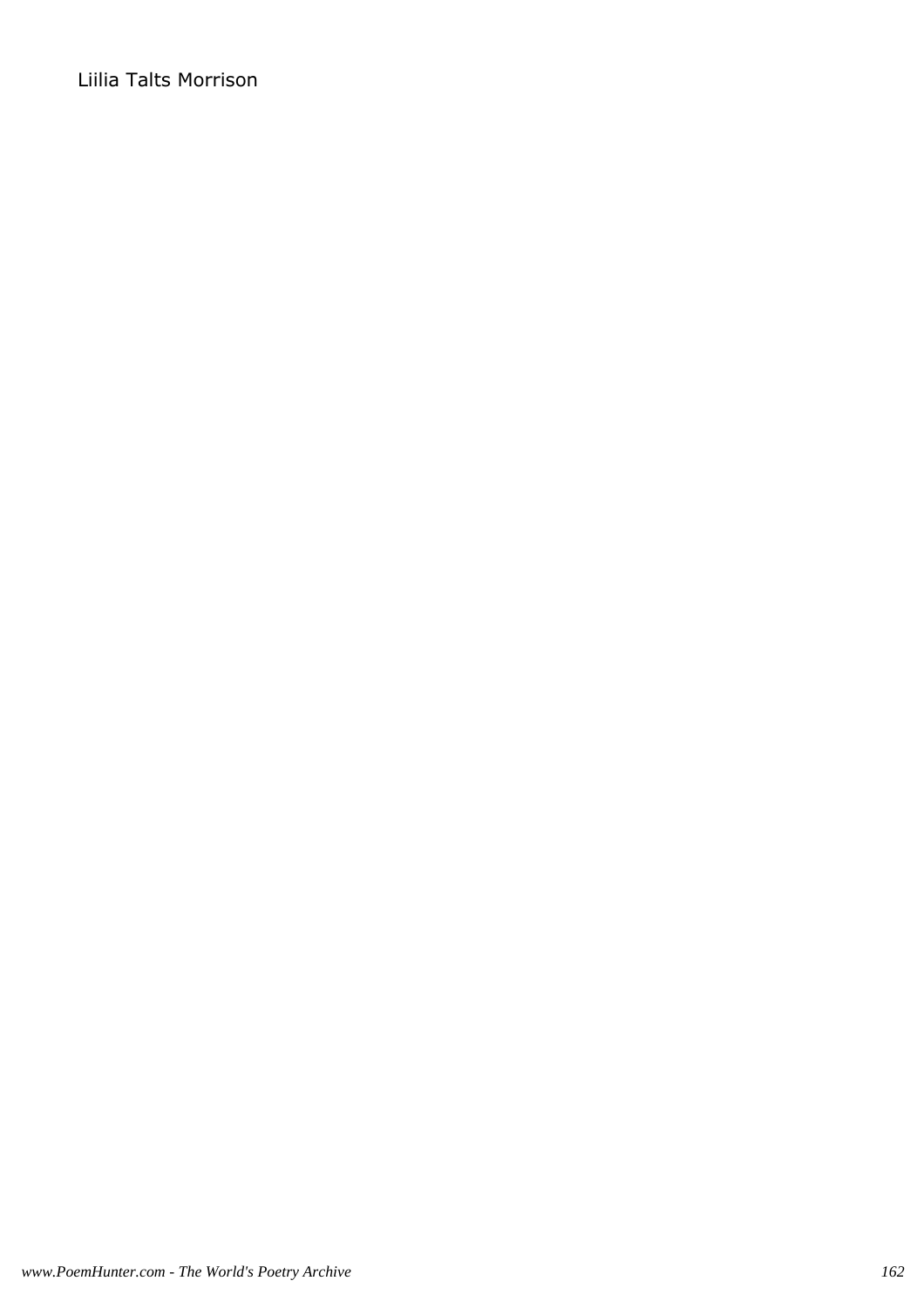### Come, Come To Believe

Let authors, writers, artists fair Wear cloaks of finest weave I only want to seek the Lord And come, come to believe.

Some people ask me who I am It's no use to pretend For not a single hat I've worn Has fit me in the end

I am a distant traveler Sent down from heaven's layers Without a cloak without a name A spirit filled with prayers

Let authors, writers, artists fair Wear cloaks of finest weave I seek the garment of the Lord To come, come to believe.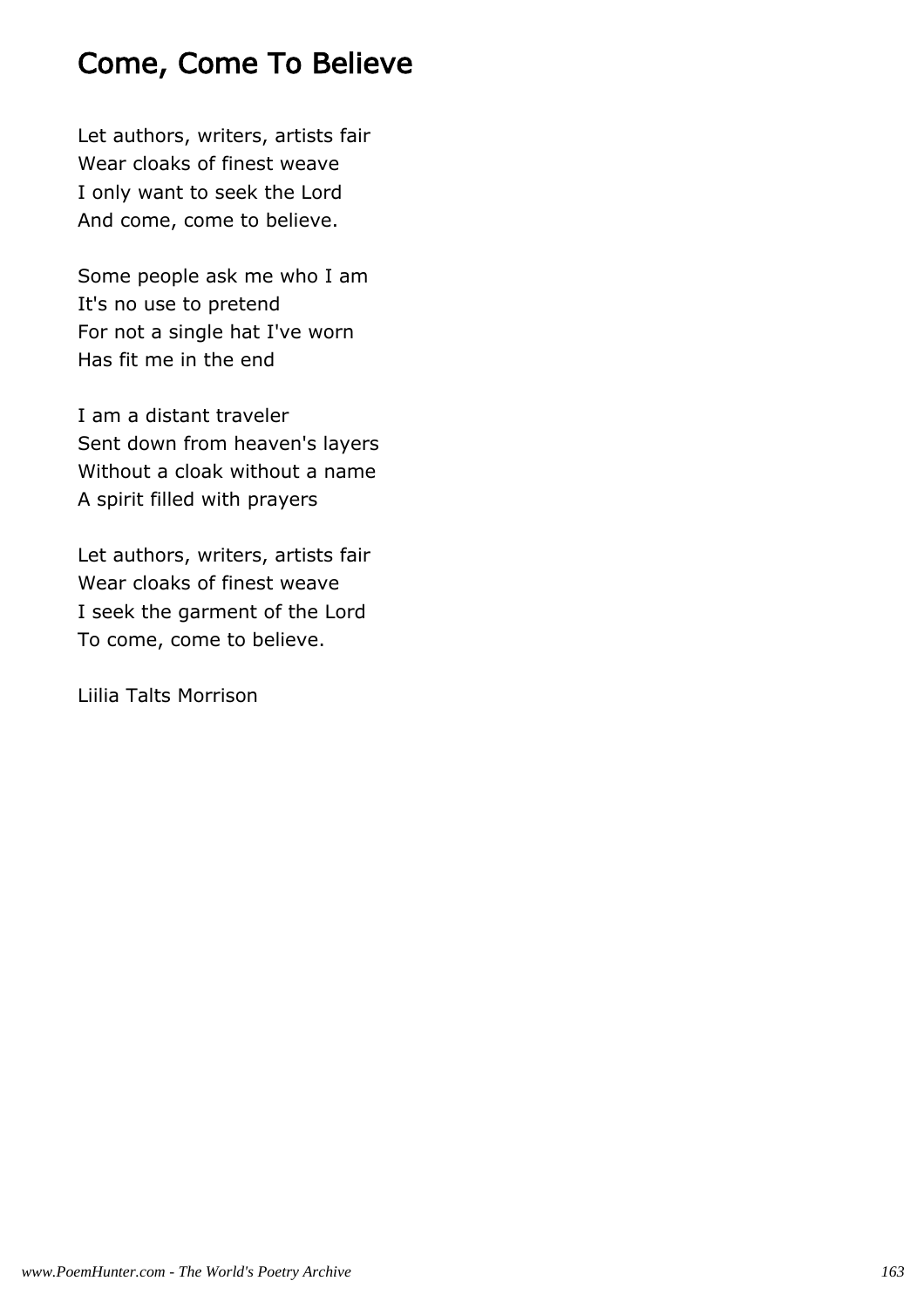# Come, Join My Journey

Come join my journey on this bright day Before the thunderstorms descend A'whipping and a'tearing Not heeding what they rend

The hours fly swiftly as the day wanes Soon dusk will wipe out this fair lawn Of tiny reeds and blossoms Meant not to last till dawn

Come now while time still rests on our side Before the moments melt away Much like the tender lilies When night holds sway.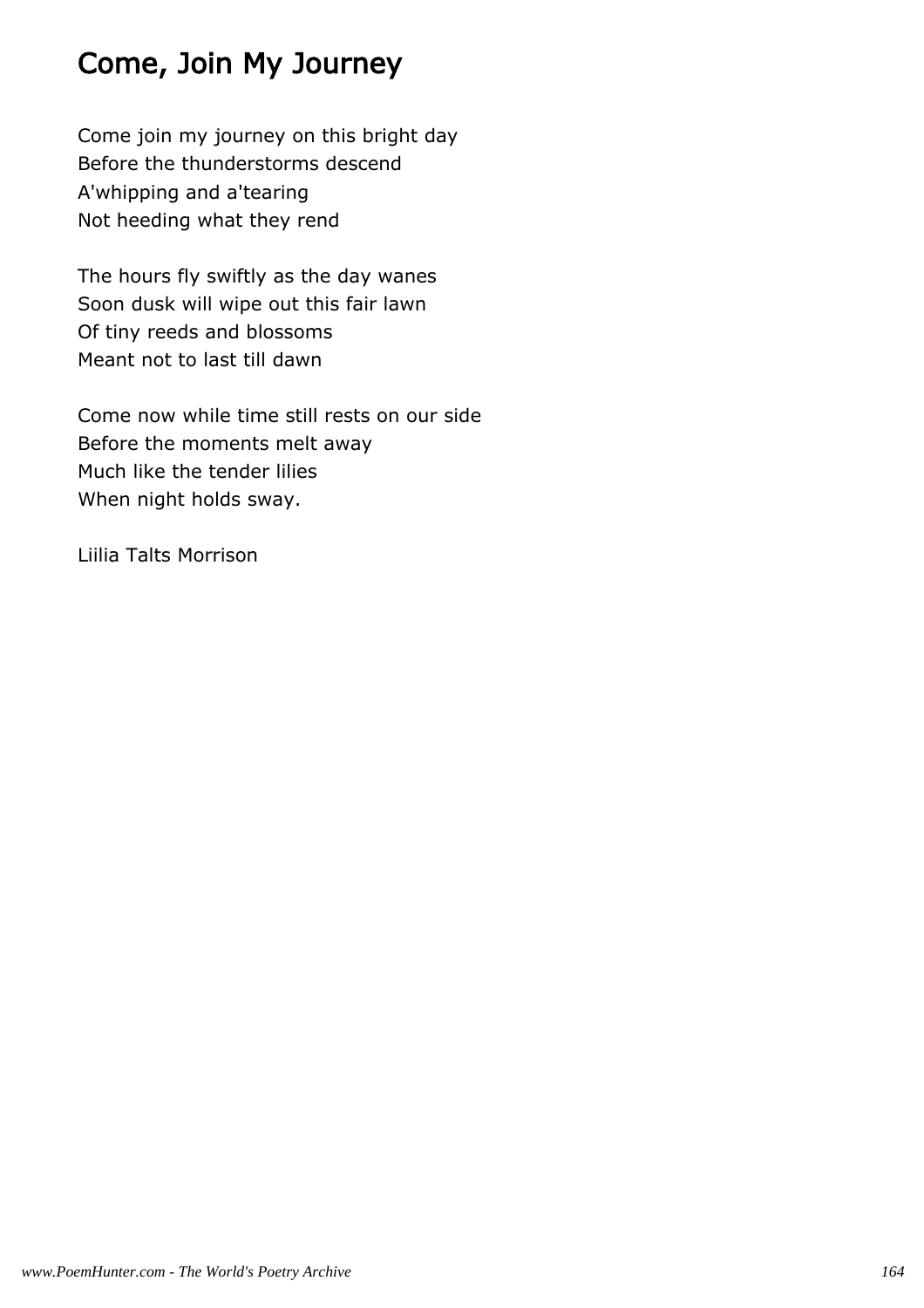#### Conqueror

Marked from his youth the conqueror showed signs of valor's wreath when but a child he tamed a horse and donned a prince's sheath

He grew and soon was crowned a king although the price was great in lost affections and of lives that perished at his gate

No army and no horde of men withstood his forces thrust though oft outnumbered plodded on and ground them into dust

He traveled through the desert sands to find his heritage and found he was the flowering of ancient vernissage

His trusty stallion in the heat of battle one day fell his spirit failed to quench the pain and quiet death's harsh knell

But as with many conquerors with kingdoms far and wide the end was swift as fever raged in sickbed while men cried

There is a time to win and soar with laurel wreaths and gold to be remembered in old books in songs and stories told

There comes a time and none knows when bright armor falls from loins when swords and stallions are no use nor images on coins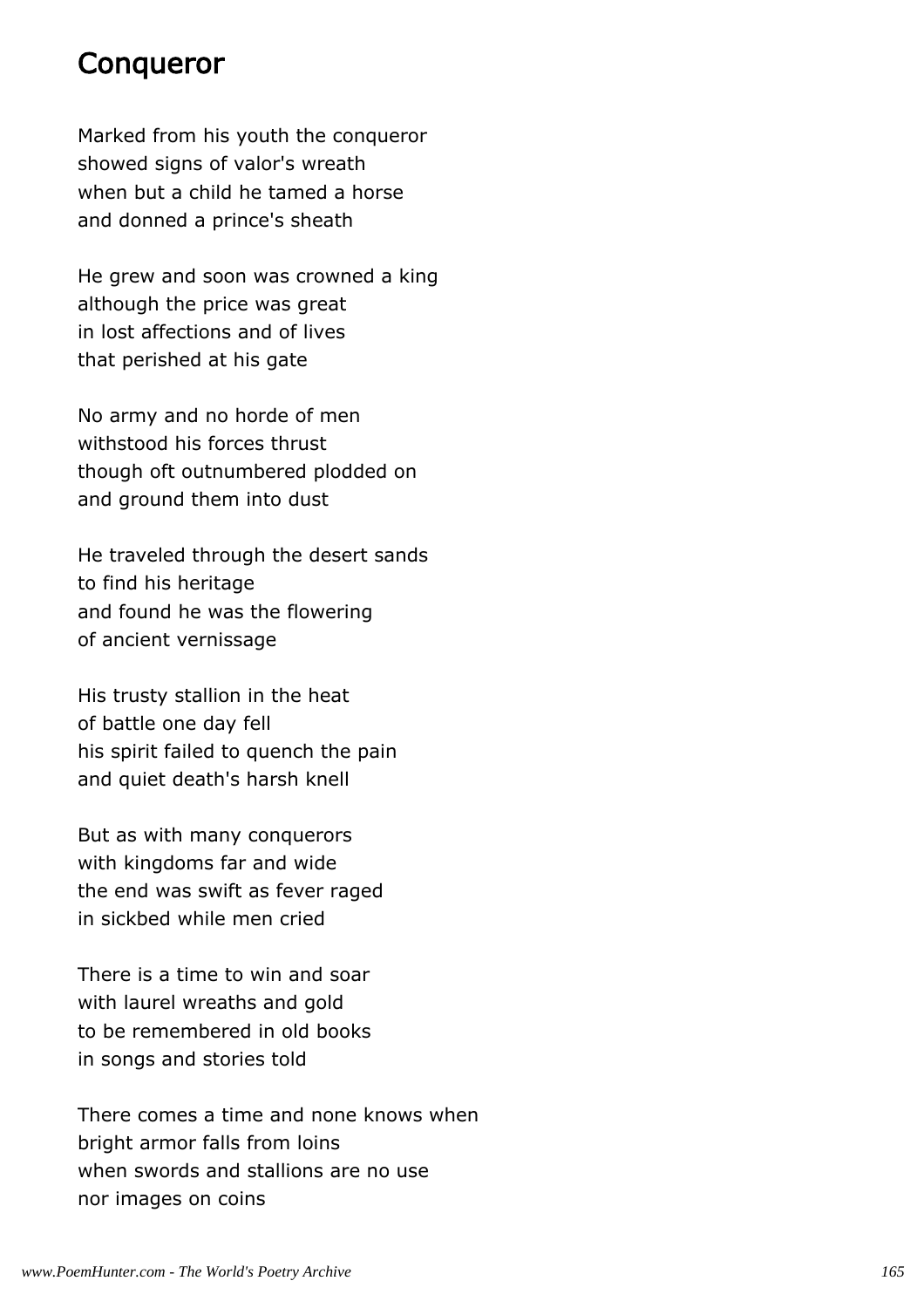Not many have been meant to star in legends known by all yet everyone will hear the knock when fate drops in to call

Marked from his youth the conqueror showed signs of valor's wreath when but a child he tamed a horse and donned a prince's sheath.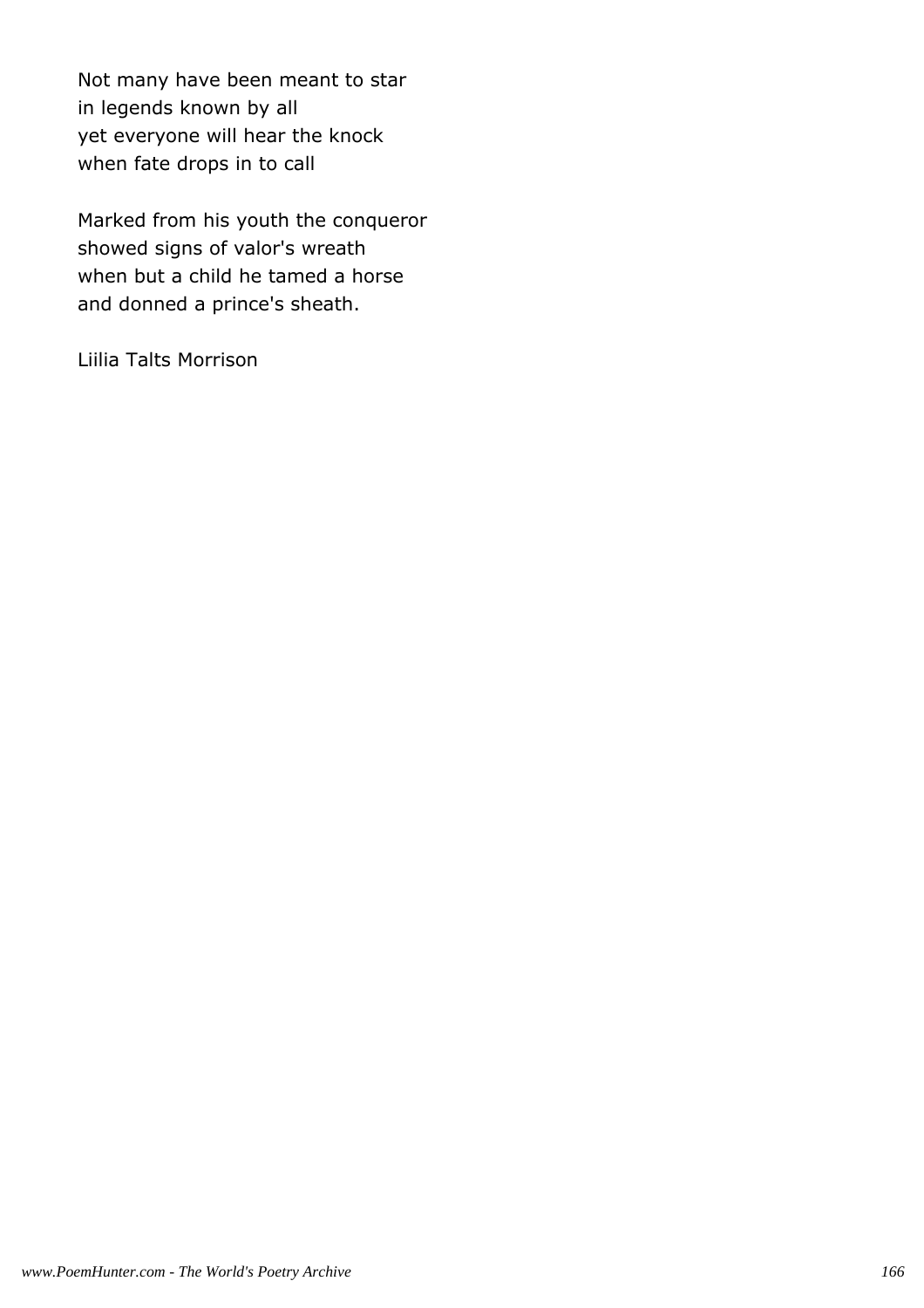# Conquest

You came you saw you conquered with just a single glance most surely predetermined not just a happenstance

You left I cried you vanished and left me in a trance most surely predetermined most cruel circumstance.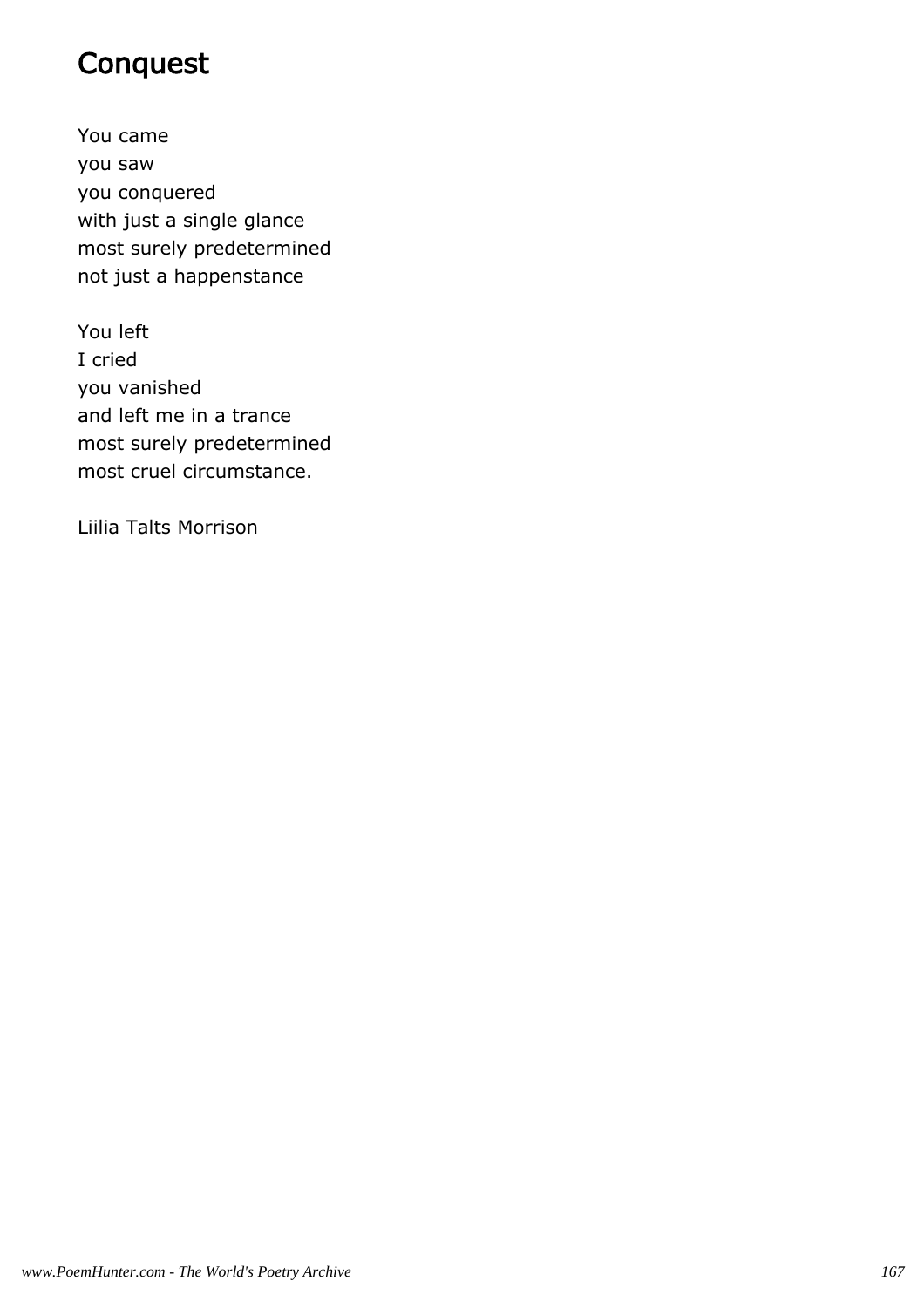### Constant Friend

People come and people go ever changing to and fro friendships fade or friendships grow some we slowly come to know

Some may tell of what could be some spread trouble make us flee few there are whom we can trust fewer harmful and unjust

Sometimes friends may turn to foes sometimes their affections close sometimes enemies turn friends some on whom our lives depend

People places traces things all are fleeting fragile wings yet there is one friend that's sure constant loving true and pure

Even if we scoff and fight he is there to ease our plight he was here before the earth or the heavens gave us birth

His commandments never fail his example blazes trails when our journeys come to end Jesus is our constant friend.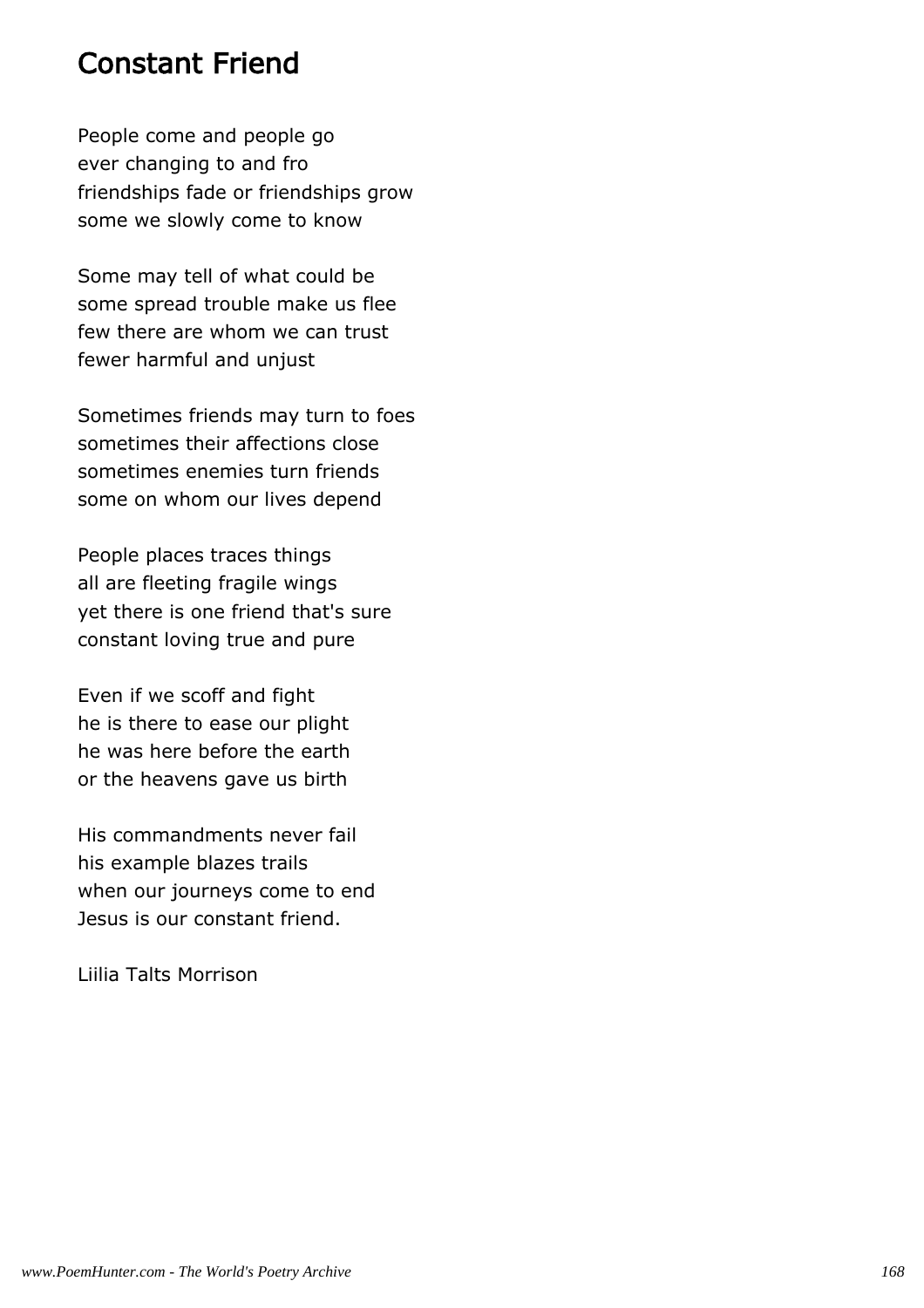### **Contrasts**

The harsher and grimmer the years of my past the brighter my candle today the darker and dimmer the shadows were cast the sunnier now my bouquet.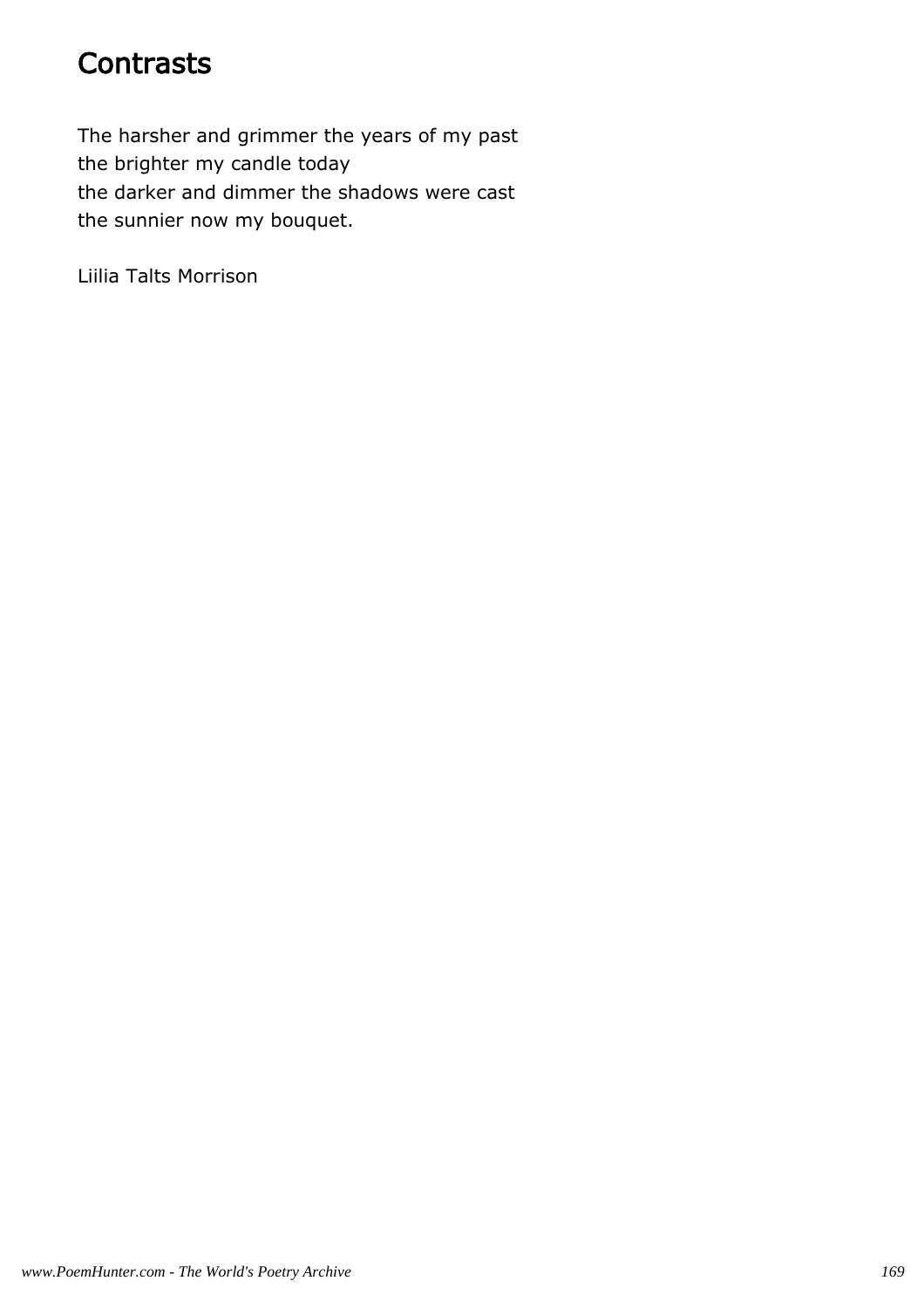### Country Lives

Country preachers, country wives Country teachers, country lives Long forgotten now their sighs As they watched old, plain ways die

Water pitchers made of clay Butter churns in pantries lay Rocking chairs and porches creaked Sundays marked the coming week

Barefoot children walked to school Splashed in puddles to keep cool Picking berries in the ditch Thorns and chiggers made them itch

We will never see again Those slow days when country men Sawed pine logs for iron stoves As their women baked warm loaves

There's no use to mourn and pine For church picnics crisp and fine Pies that burst with fragrant fruit No foul words mouths would pollute

Those days rest in haunted lairs Where but ghosts of memories dare On a sleepless hour prepare Nightmares digging up those layers

Country preachers, country wives Country teachers, country lives Why do I still hear their cries Binding me with painful ties?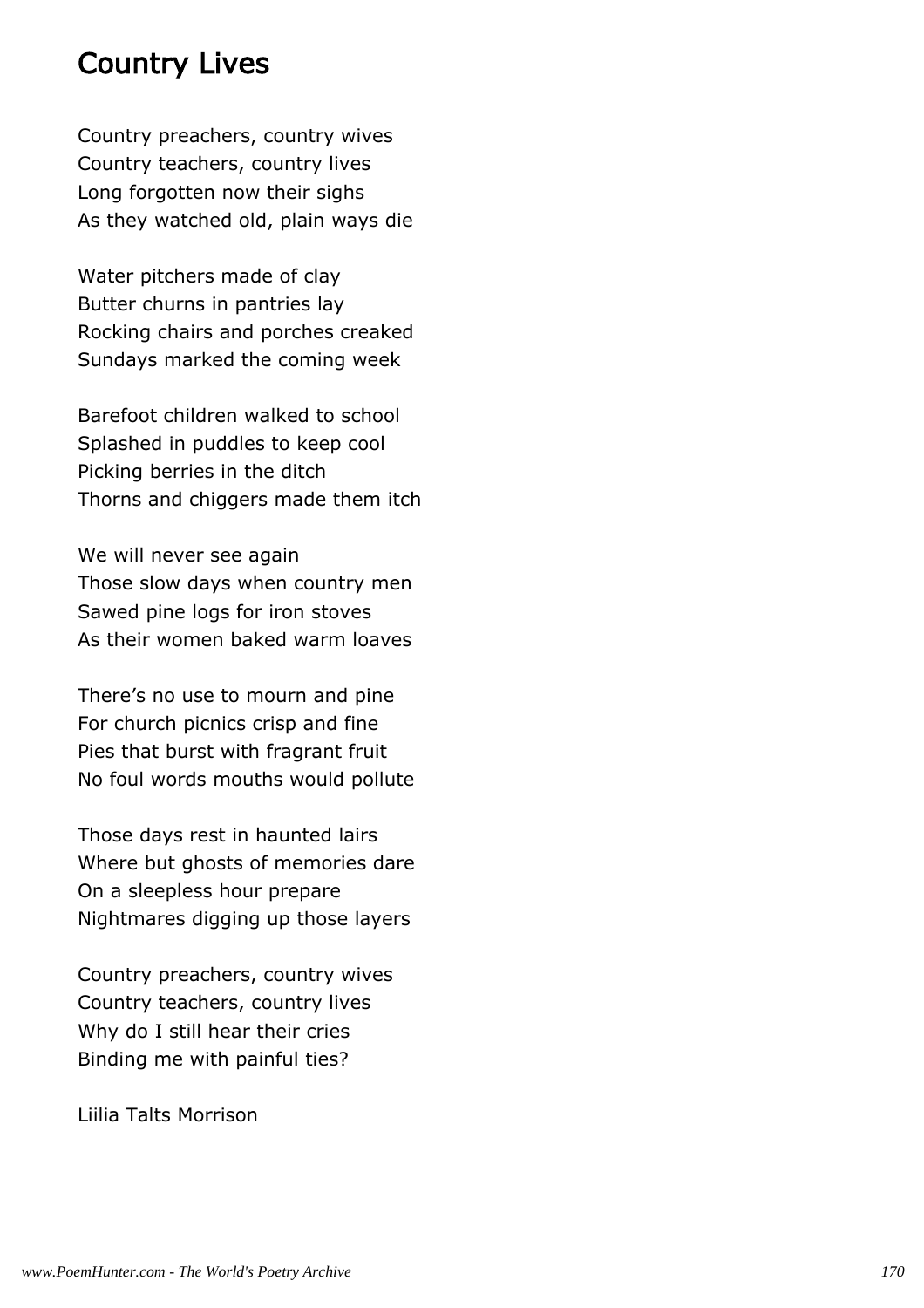### Country Teacher

The forest now is black as night No distant farmhouse glows She's taken off her shoes and hose As mosses hug her toes The children walked to school today Most without shoes Or haircuts, cared for faces, ears Some clean, some tattered clothes.

The city seems quite far away Where learning took its toll Now here she is on country clay To change these children's role Ferns, oaks and noises of the woods Blot out her numbers, charts The systematic pedagogue A stranger in these parts

Tall Aaron soon will be a man While Berta's just a child And Caleb, eight, can read a book But Dora never will Hustles, bustles of the day The 'dirty dozen's' throng Can wipe out thoughts of 'what's the use? ' Or 'what is wrong? '

When slates and sponges have been cleaned And notes put down with pen The rural night swoops down with haste And blots out thoughts again.

It's but a mile to teacher's house A path where crows don't fly Its craggy roots and stones abound There seems to be no sky.

When daylight's lantern brightly shone The children's hope seemed near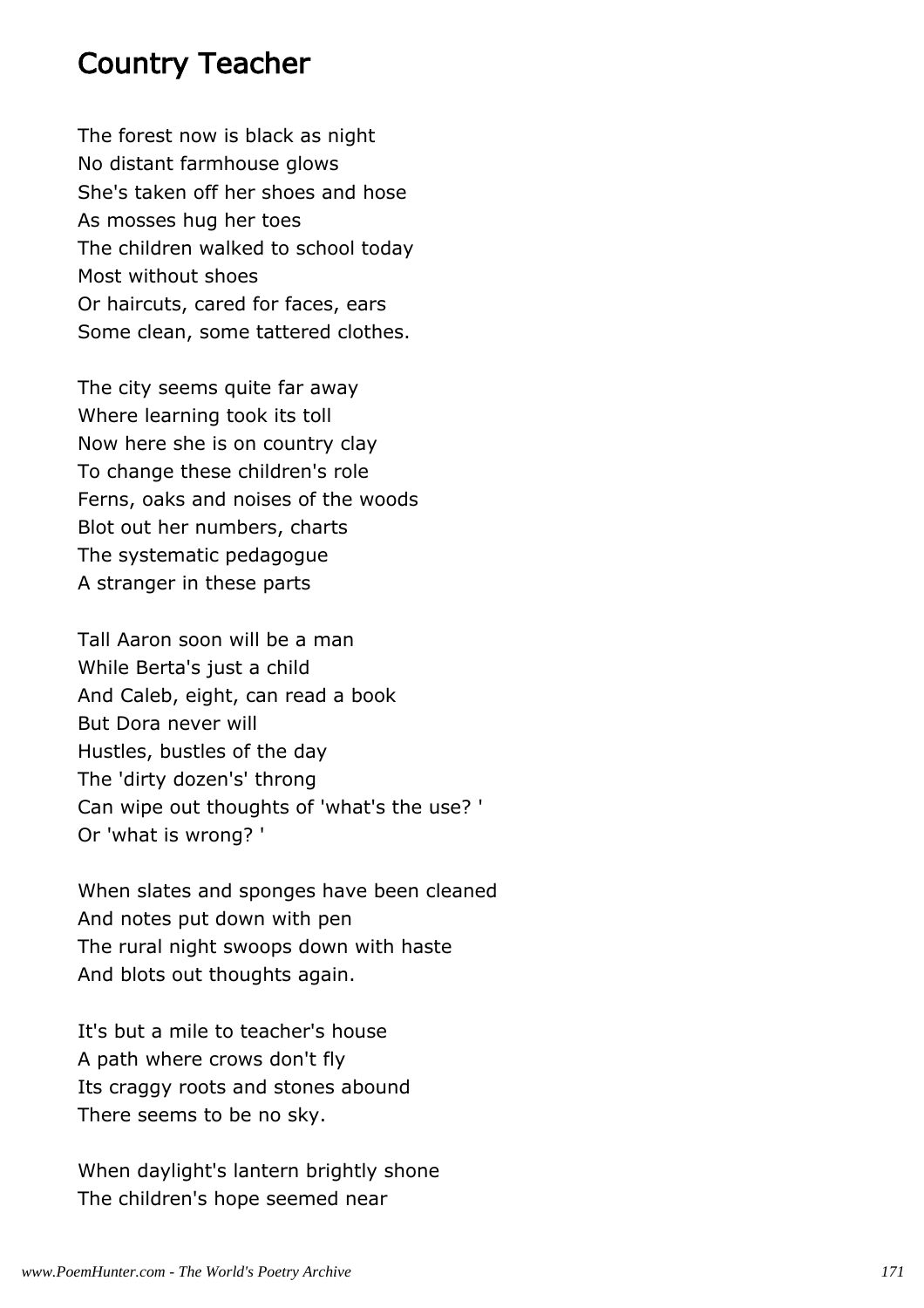But night and forest's cover deep Brought forth a teacher's tear.

Green ferns and giant oaks did cry As did the birches tall 'Don't tamper, change, what's holy still, Don't make the children fear.'

She kept on walking in the woods And finally reached her den By candlelight then said a prayer And slowly took her pen. 'Dear doctors, ' she began to write, 'My loss may be your gain For I must cancel all my plans In short, I do resign.'

Nothing was said of shoeless feet Hair filled with fleas and lice No word of eyes, so sad and deep Or hands that could not write 'Dear doctors, it is dangerous To walk alone at night In woods so dark and ferns so tall, I cannot cope at all.'

What could they say, for after all, To them it was a job. They didn't know how country woods And country kids could drain Book learning and the word 'success' Of all its weight and fame.

The children tried to understand To please and comprehend So innocent with kindly hearts, Like garments, quick to rend.

But at day's end when all was dark The forest made it clear 'Go home and leave those kids alone. Don't trample what is dear.'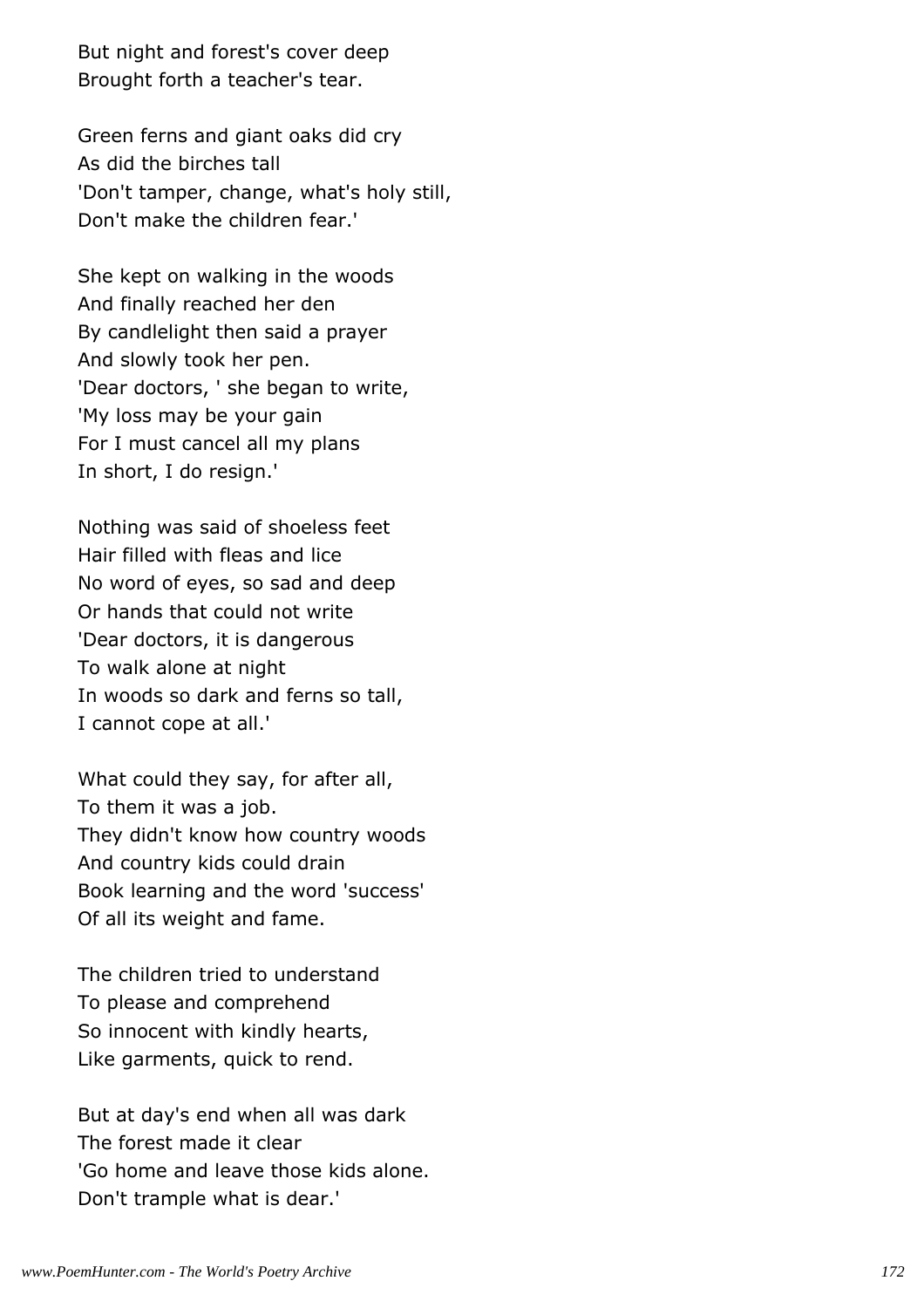The teacher then recalled a truth For once she, too, was small, Unspoken wisdom in young eyes Was better, best of all.

The woods today are still the same Ferns, mushrooms hold their own, Tow headed boys and barefoot girls Have long since grown.

An ancient woman lives alone And does not mind the pain For here and there a few of them Do visit her again.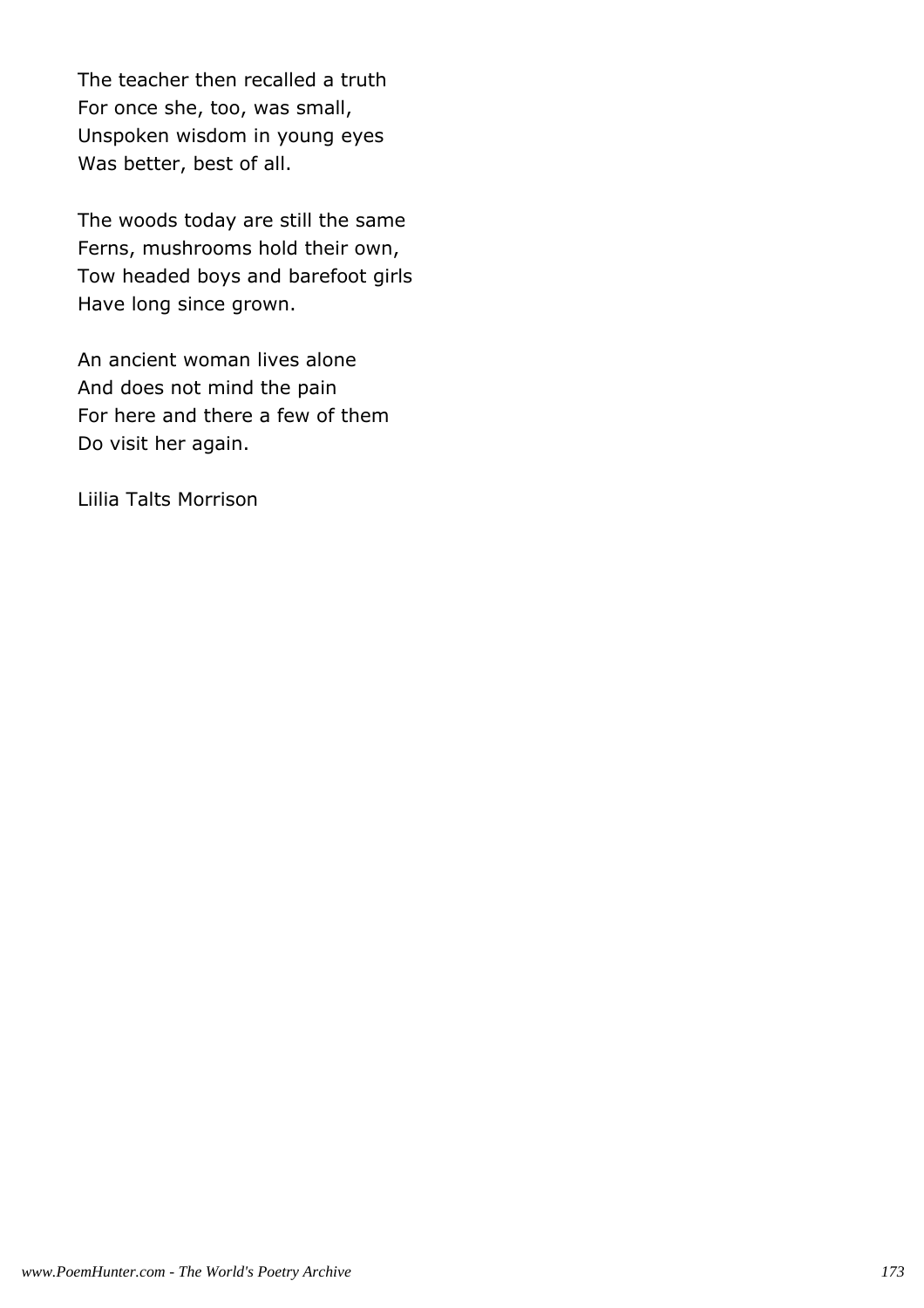# Craggy Knolls

I chose the path of craggy knolls According to my light My basket brimmed with simple fare Eyes fixed on skies' delight

I chose the path of craggy knolls According to my light My sun-baked feet would often bleed Skin marked by insect bites

I chose the path of craggy knolls According to my light Unknown to roads on higher ground Where strong men loved to fight

I chose the path of craggy knolls According to my light How often was my larder bare Sparse fields a sea of blight

I chose the path of craggy knolls According to my light I noted glow worms signal codes Which answers might invite

I chose the path of craggy knolls According to my light In search of faith's eternal flame God could for me ignite.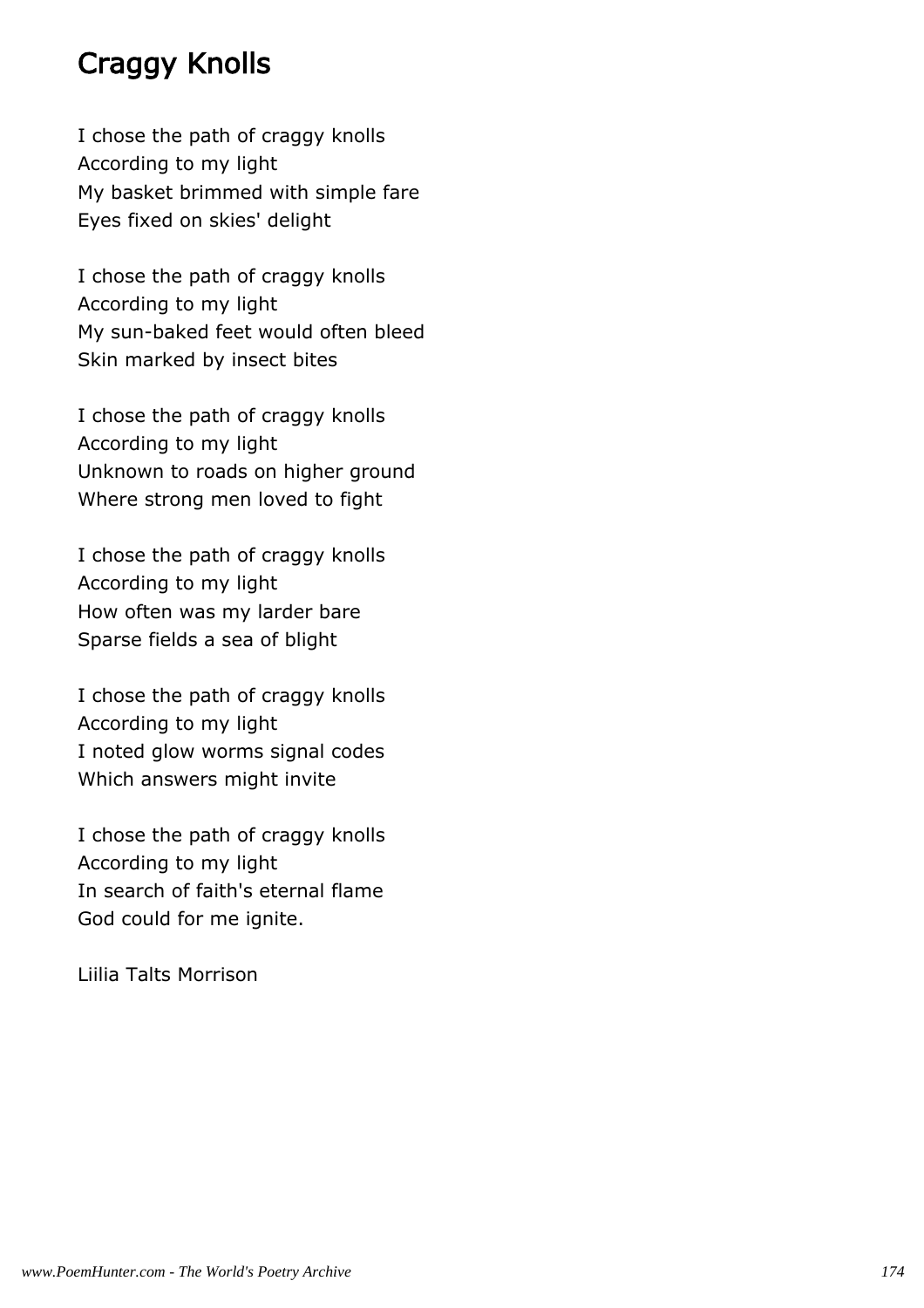### Cross-Eyed Burro Love

Once there lived a burro he was not very tall his fur was gray in color he lived in a small stall the burros of the village made fun of his big eyes when one looked east and upward the other pointed west

Of course he was embarassed and tried to hide his face behind his mane of horsehair or shades he put in place at night he'd cry in sorrow and wonder why it was that one eye pointed yonder the other stayed up close

One morning very early while other burros slept his right eye saw a viper crawl in where chicks were kept the snake thought this small burro was looking someplace low since his right eye seemed focused on hay and straw below

The snake had no idea that eyes could cross like sticks so he was shocked and angry to feel the burro's kicks the other burros woke up and saw what had been done and hailed the little burro as hero one by one

And then a strange thing happened a first in burro tales a pretty girl burrito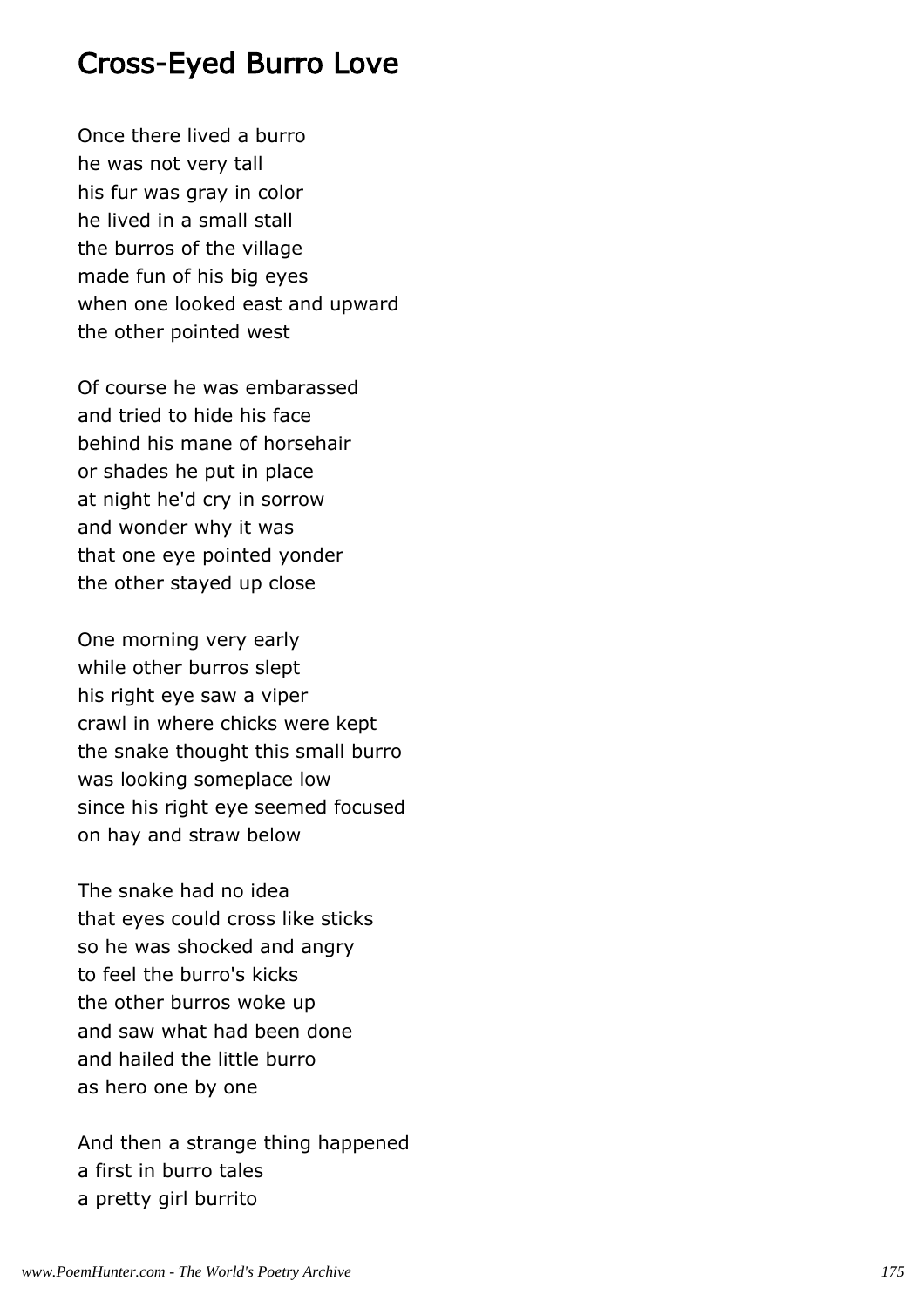kissed him and he turned pale he chuckled 'cause it tickled she had his heart soon won and then by some strange magic his eyes looked straight, straight on.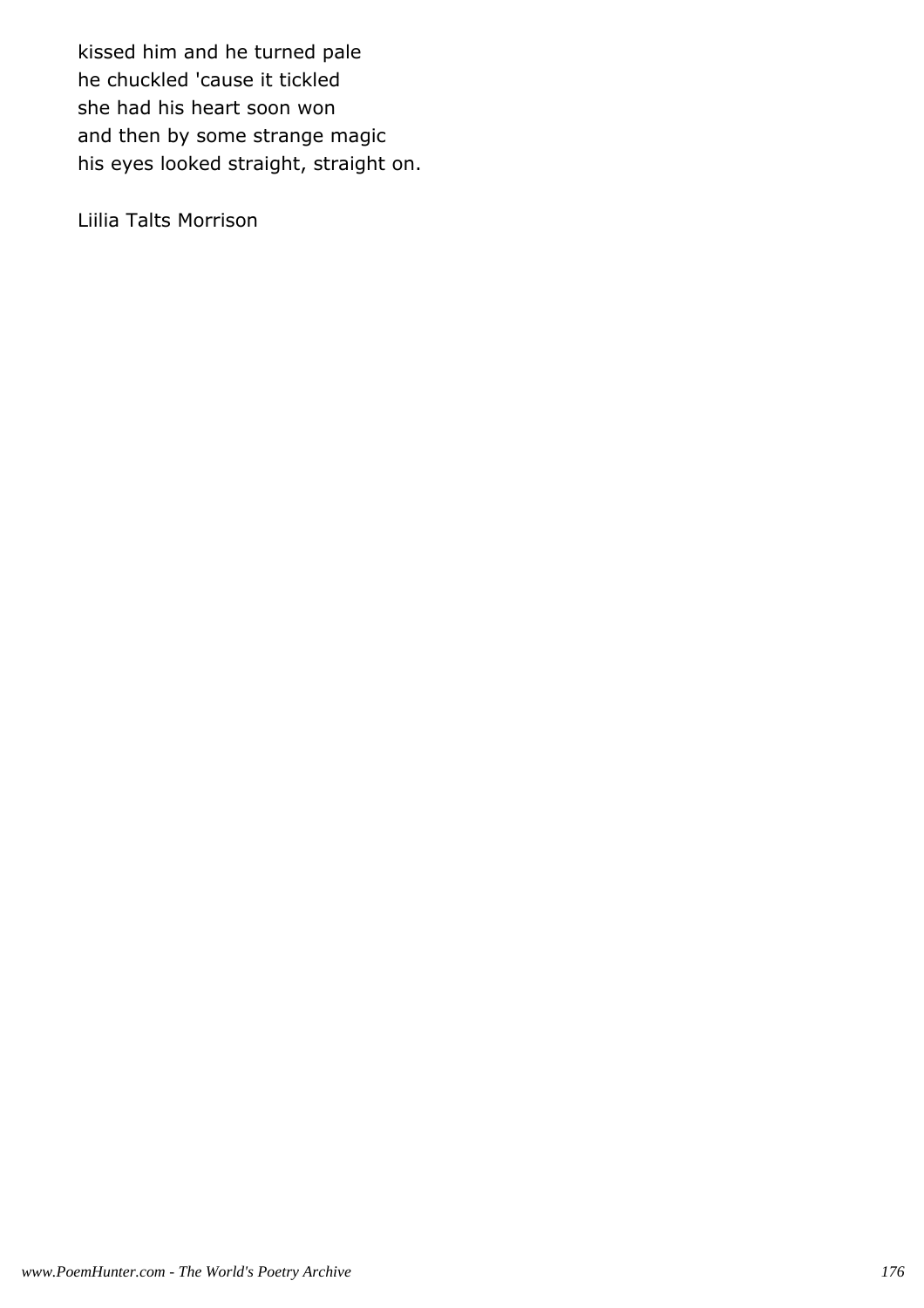# Cry Of A Ghost Orchid

They came with their gear Of silvery wires Stepped on my frail babies And started mulch fires.

They set off bright flashes That blinded our bog And trampled the grasses Grown tall in the fog

They strewed cans and papers And flashbulbs galore A part of a sandwich And then they were gone.

They blazoned my image On screens big and tall With everyone clapping To see my heart fall.

Please leave us alone here Where silent we gloam In weeds and tall grasses Our Everglades home.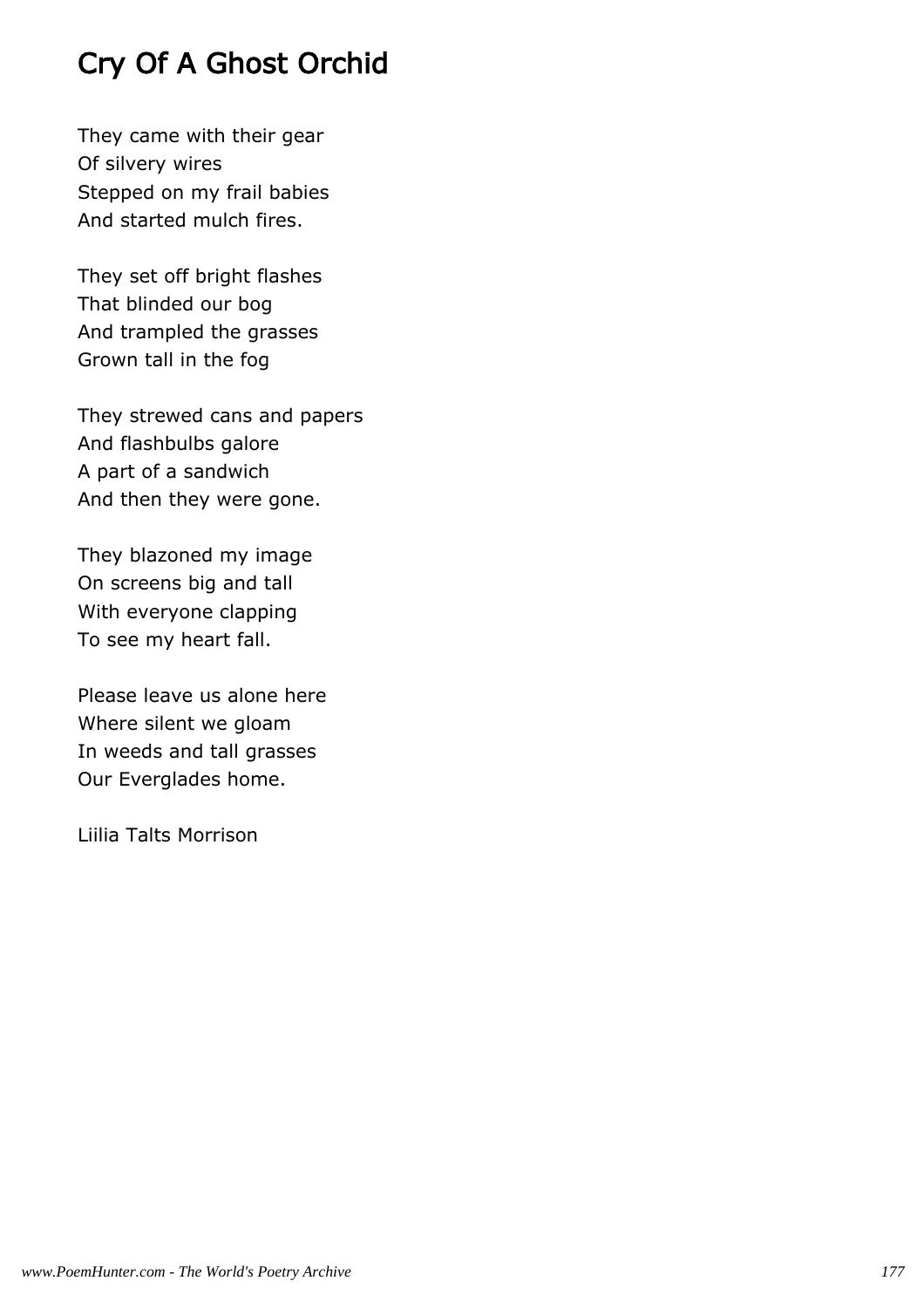### Crystal Crosses

Crystal crosses, silver goblets Candles bright as amulets Sparkle, glowing so much brighter When the sun at evening sets

Altars grand in alabaster Set the tone of faith reborn Windows glow with ruby, cobalt Linen robes but rarely worn

Vases tall and rich mahogany Statues opulent with gold Draw the crowds of weary people Meekly kneeling, never bold

Vespers is a time of sadness For the day is growing dim Will the faith that lies in candles Statues, windows let Him in?

Happy be to dwell in chapels Carpets soft as fur and down Happy that your head will never Feel the sting of thorny crown

Crystal crosses are a symbol So are hands in folded prayer Memories of one brief moment On a wood cross, body bare.

For the ransom has been tendered Paid for you, all debt is done Crystal, golden goblets falter When He holds you, He's the One.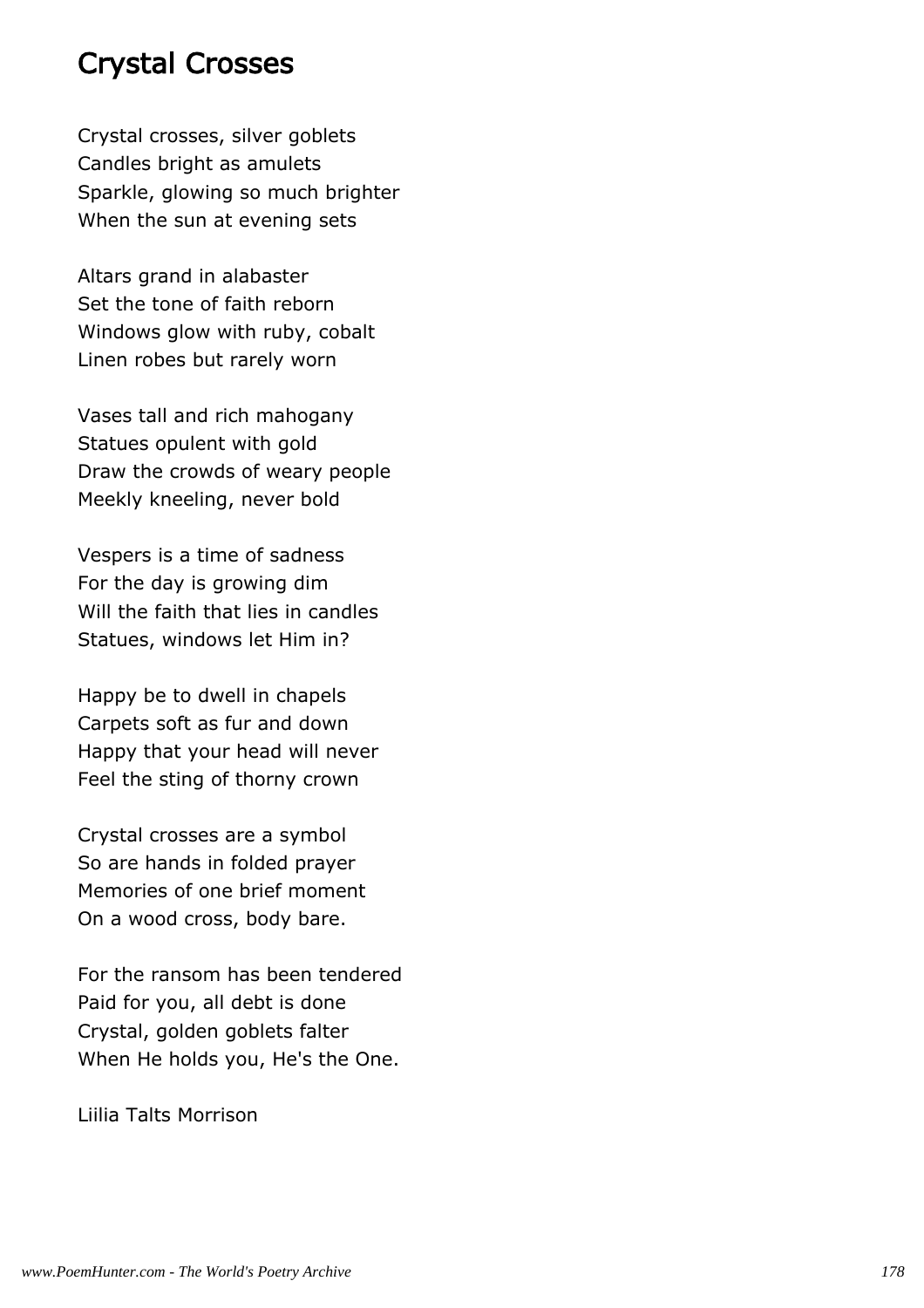# Cuban Coffee - Cuban Men

Cuban coffee, Cuban men Downtown lunchtime, talk of when Elders back in Camaguey Fled their land or chose to stay Was it only yesterday?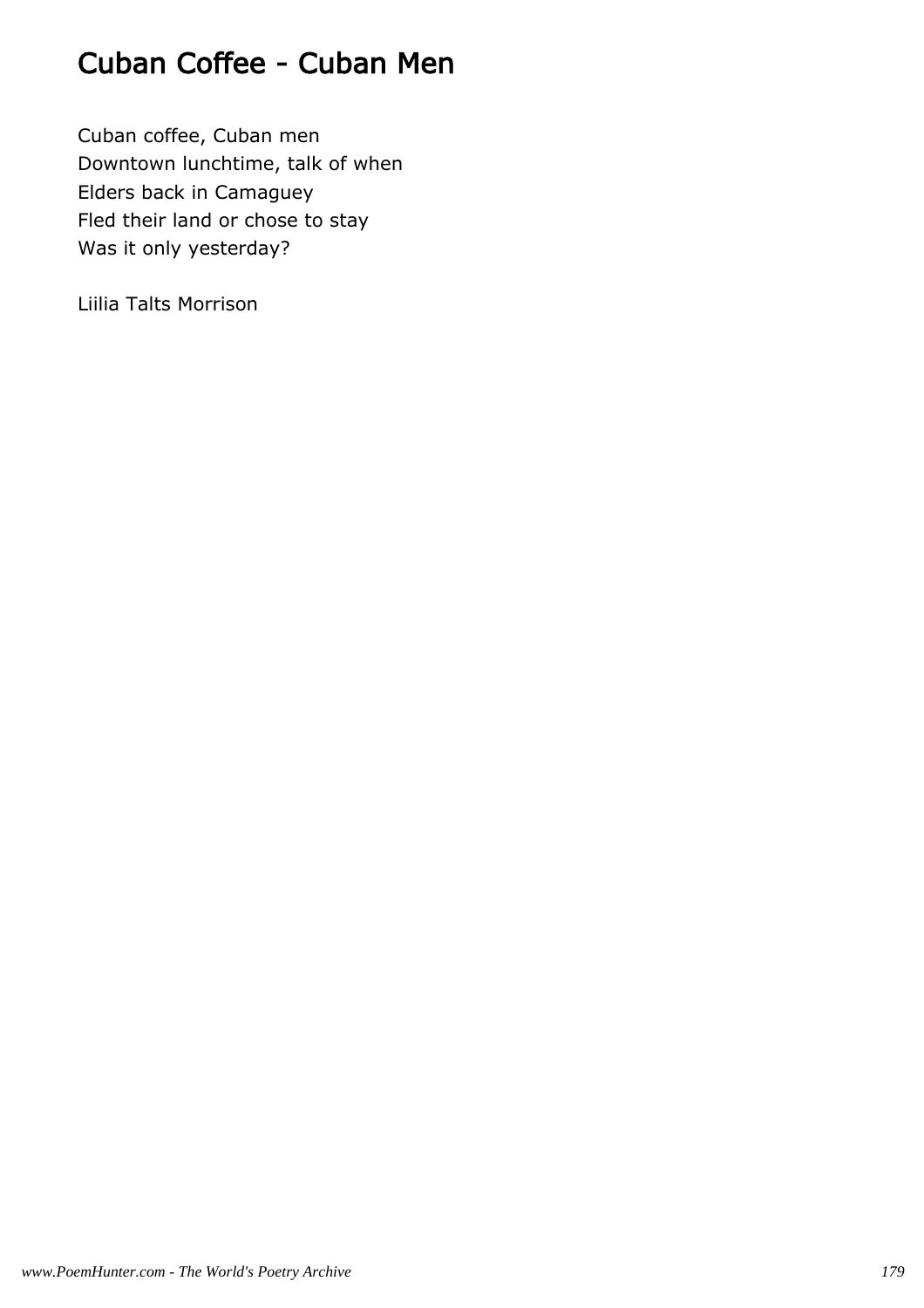## Cuban Sunrise

It is still dark in the west eastward a faint glow glides over foggy seas

Dark shapes emerge fishermen in wooden sloops row slowly as the world turns gold and pink

Sun climbs high quickly Sea birds send signals Of where the fish are

Men handle long bamboo poles Skin rough, calloused sharp hooks and knives laid neatly in rigs

Boats fan out in search of luck 'buena suerte'

Hovering above the waves decaying spirits once descended to watery graves because their luck ran out float unnoticed

Flying fish and seagull caws of morning send the signal

Time to crawl to sunken wrecks among waterlogged boards slime covered rubber floats deflated long ago resting on the black, cold sea floor

An errant bottom feeder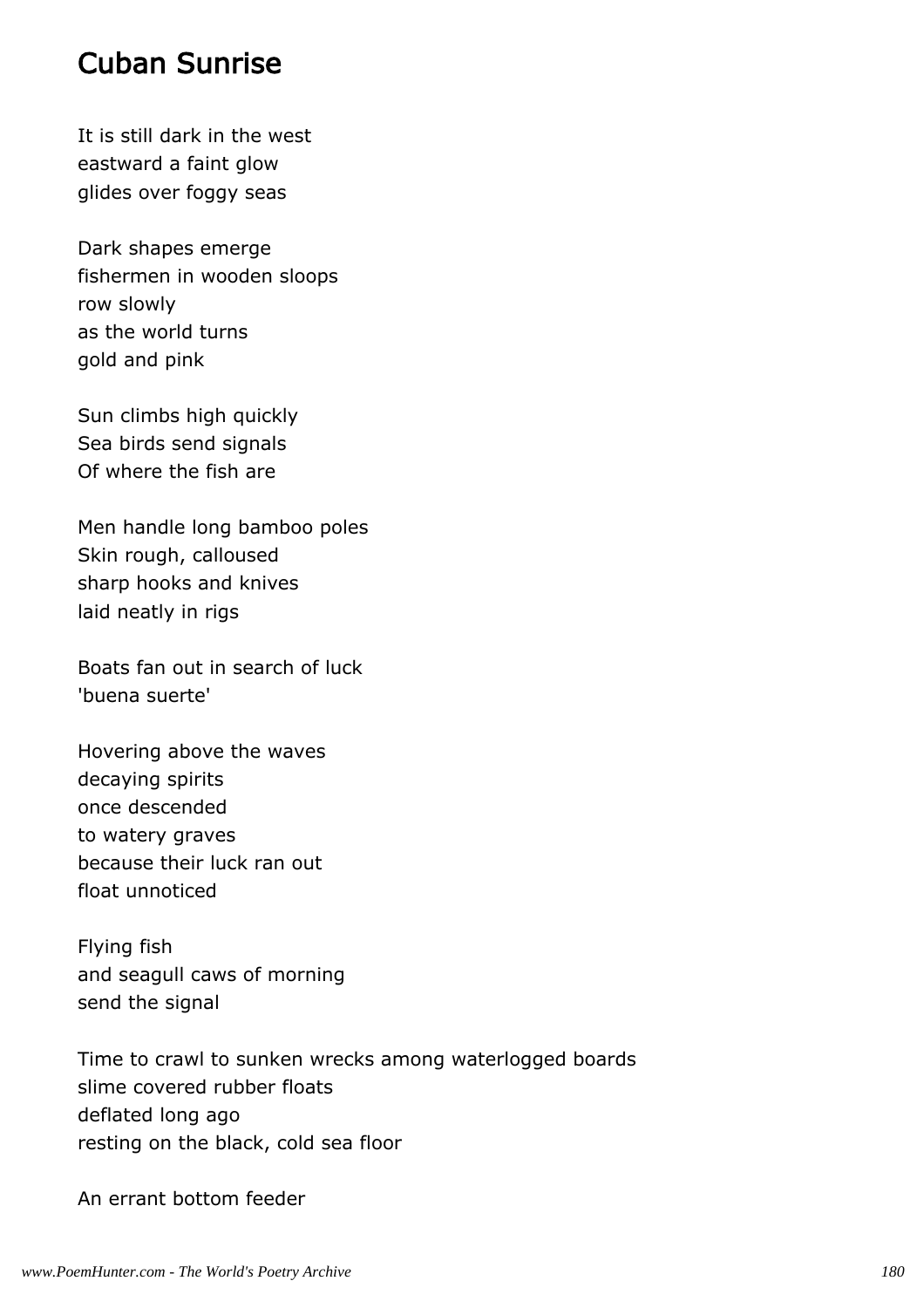ignores persistent gnawing sounds chewing, nibbling, very faint inside a large old stubborn net wide enough to surround an island

Unseen teeth gnawing slowly tearing long enduring bands trapping life and fish

Black seafloor much too cold and harsh for breathing creatures only fit for the unsung, unremembered

Every night, every day failed in life spirits gnaw below while leathered fishermen pull in their meager catch

Another loop broken net frayed unseen, unnoticed unheard, the chanting 'poco a poco'

Island sunrises Come and go men die children grow

None hear the gnawing on the ocean floor

More spirits join the crew more bodies descending work almost finished now

One morning much like any other the net will rise broken unable to hold or trap life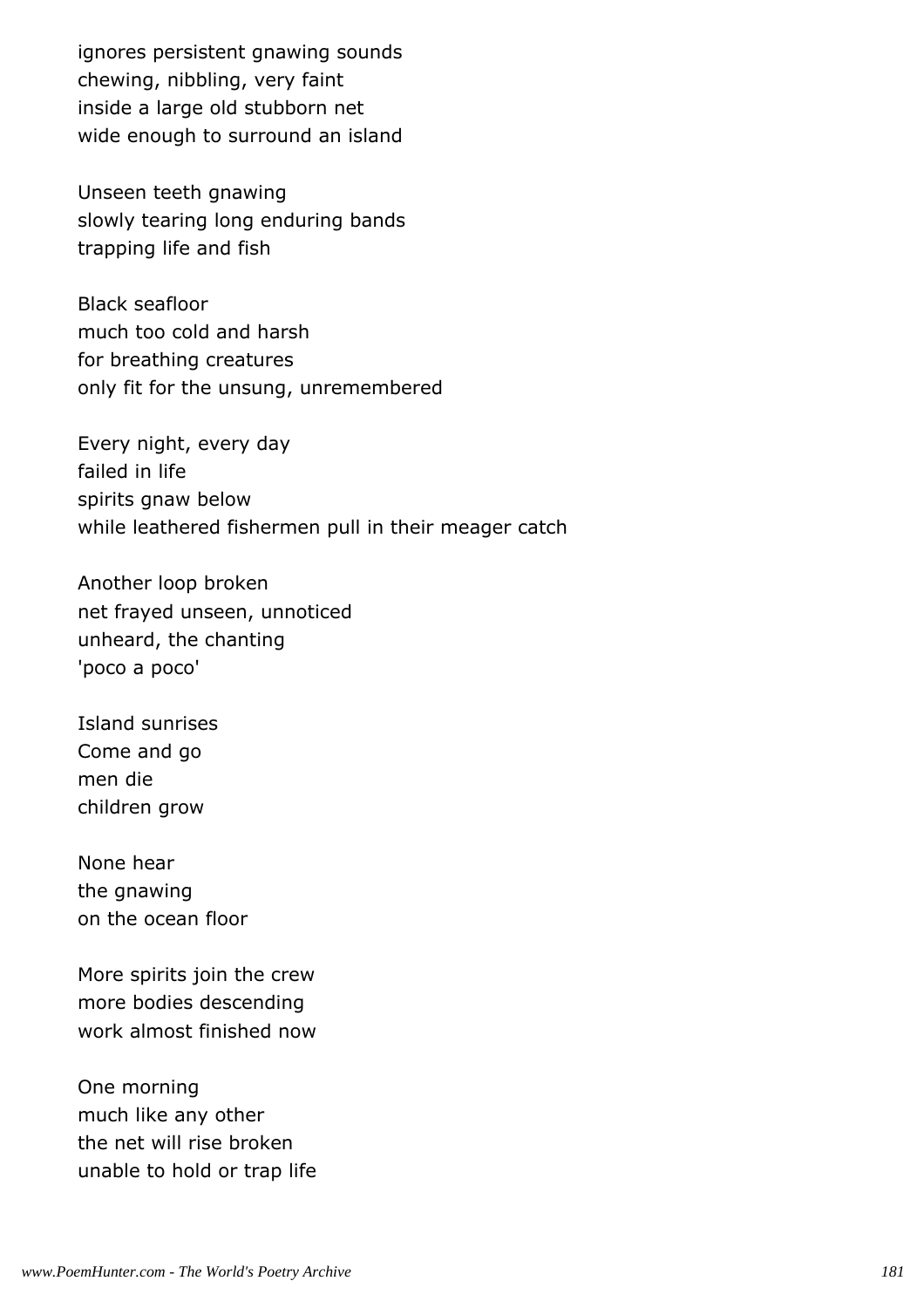Spirits, freed from labors to hover, watching as pink and golden rays greet the Cuban sunrise.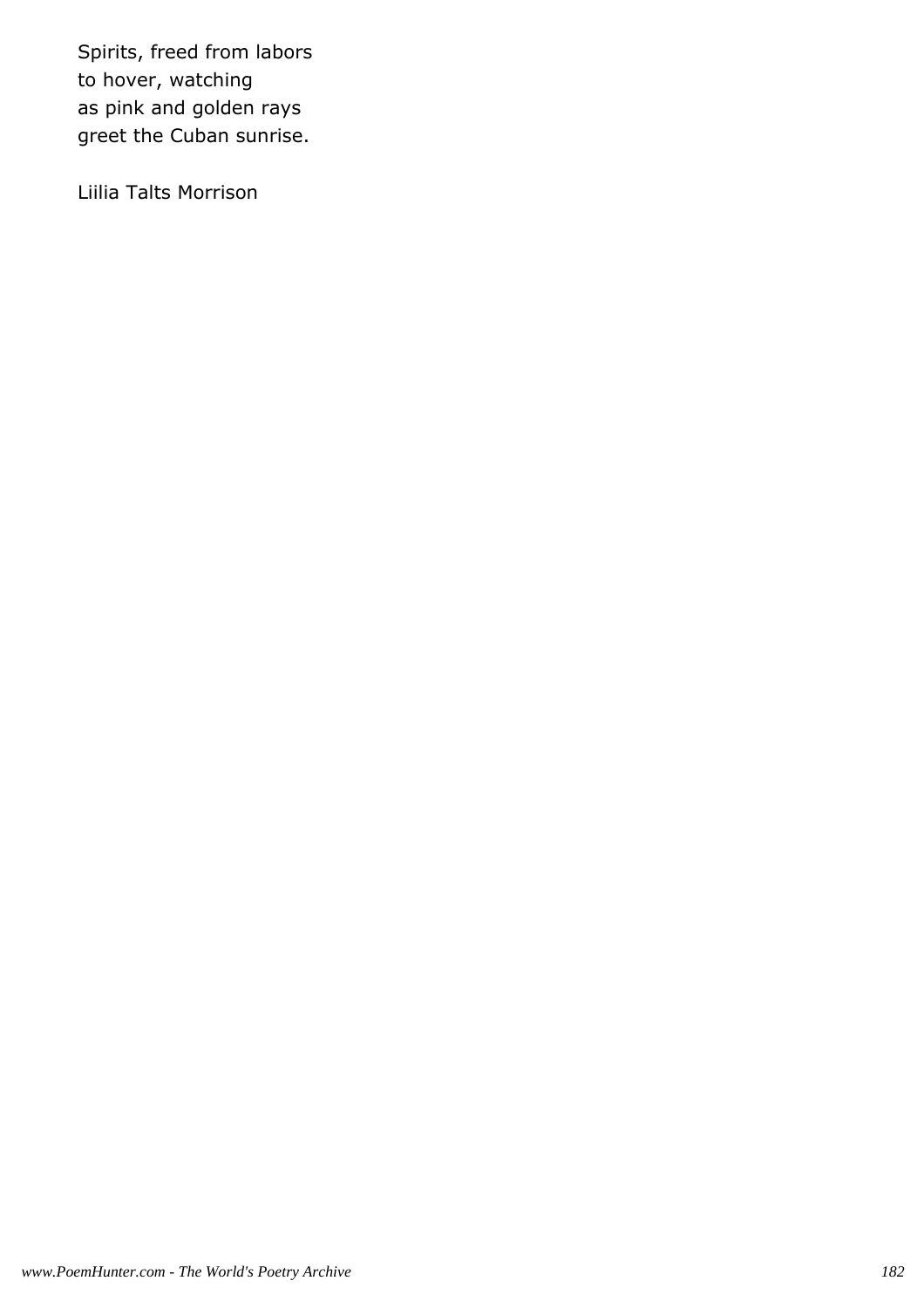# Customs And Calendars

Most cultures earmark calendars with hopes new roads to tread by suns and seasons as they change to note the times ahead

Some count long years in numerals remembered in their heads some cut deep notches in an oak for sowing seeds for bread

Some people watch the firmament in stars they place great trust they chronicle the centuries and monuments encrust

Yet there are those who cannot count by numbers or by signs their concept of the flow of time can not be thus confined

And there are those who walk the earth whose seasons never end their blistered feet are gray with dust their dark and light one blend

An order flows for those who trust in years and changing tides for some there are who linger in a meaningless divide

So many are the ways of men by customs to make sense of days and nights and months and years of past and present tense

What then is time and what's the hour what holiday, what year what is the meaning of all this what should be held most dear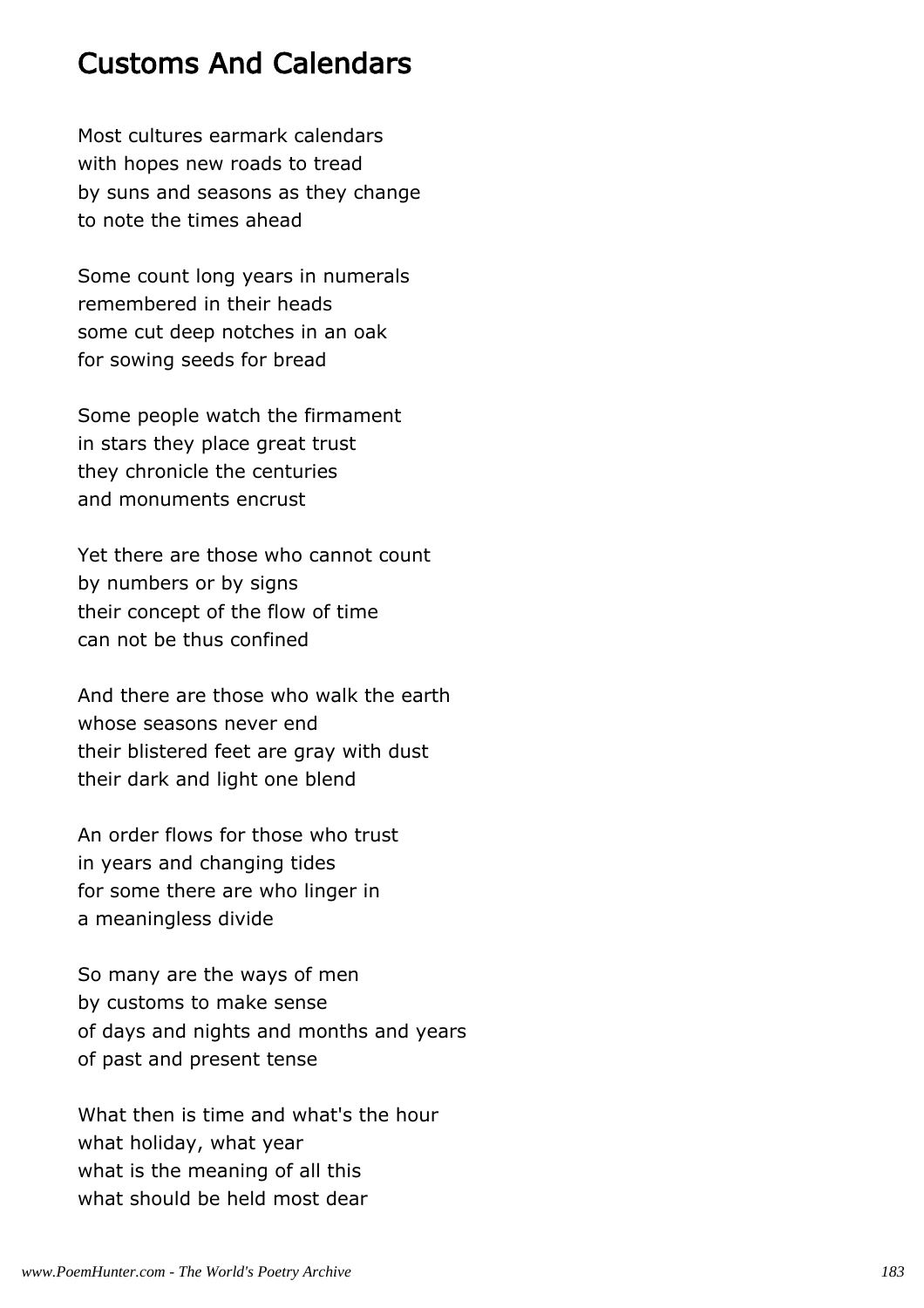Is not the present moment such that it contains the world the single breath, the thump of heart the flag of life unfurled?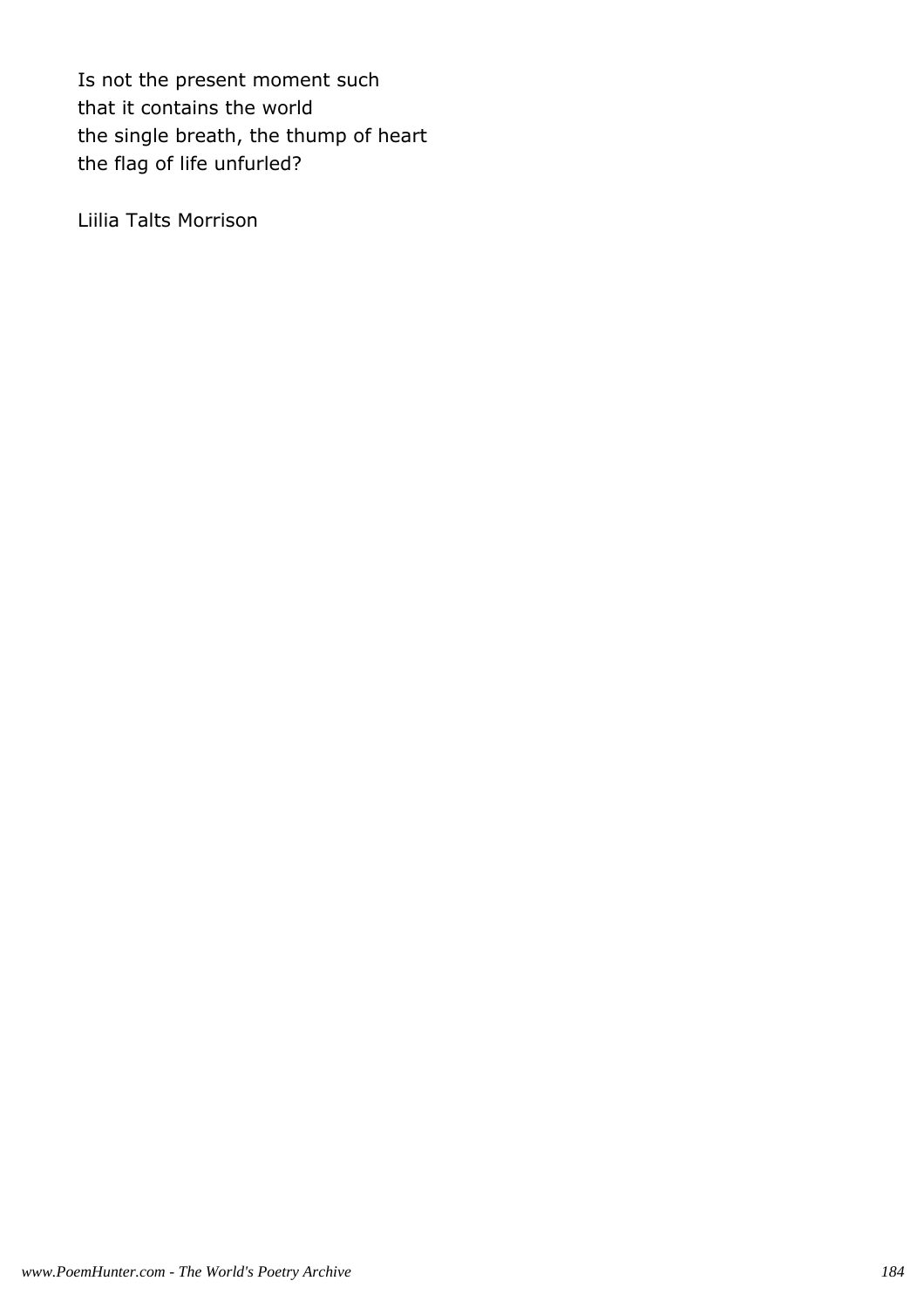# **Daisies**

The daisies of my youth have died as one by one its petals dried green fields of summer but a dream harsh winter looms 'neath autumn's gleem

The roses on my gown are black a midnight velvet cape on back abandoned lips once tasted wine of other places, other times a pungent liquid drink is sent its heady liquor to torment

Who can be spared those ancient rhymes no cave so deep no gorge so steep where human hearts can hide and sleep.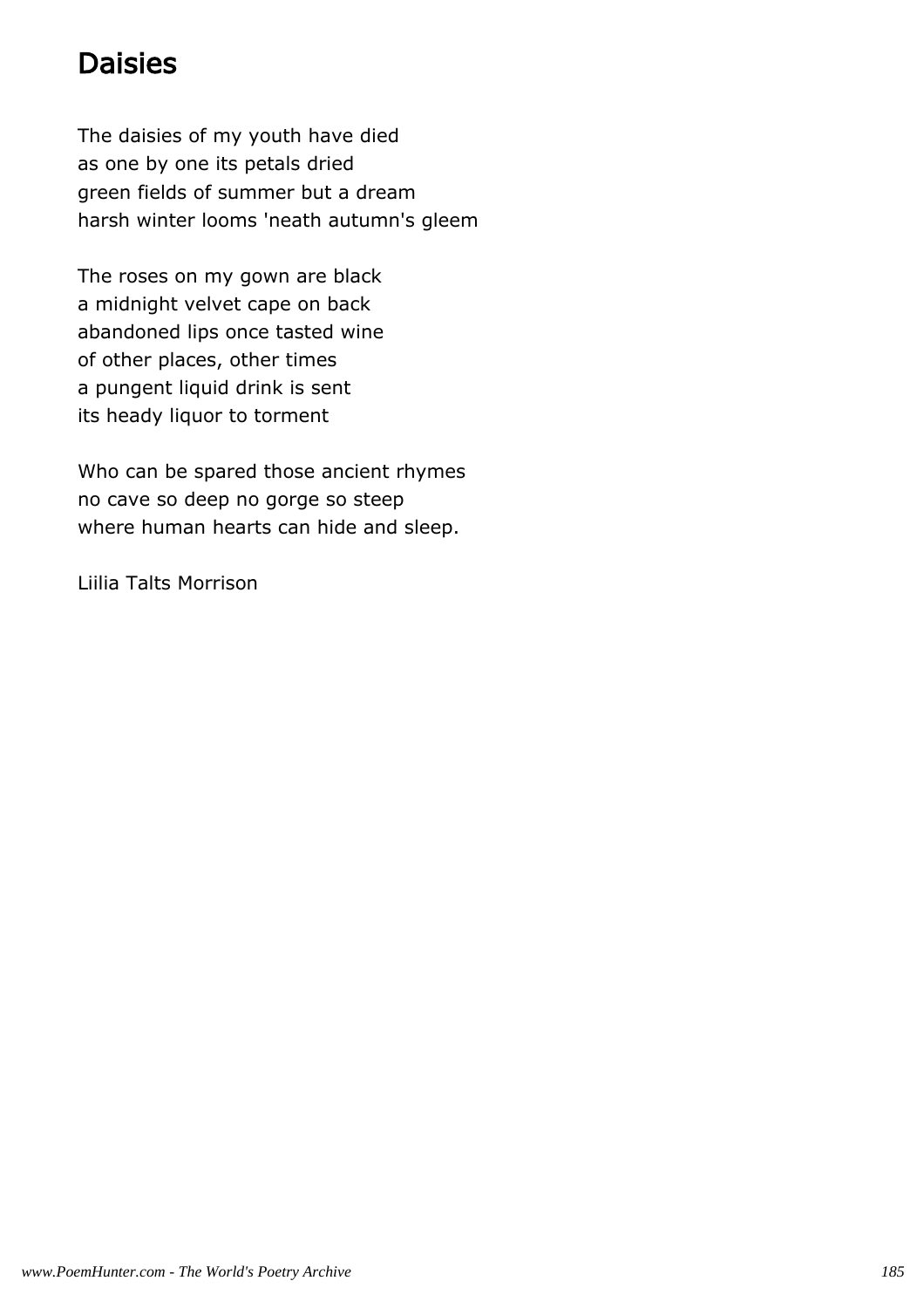#### Daisy Poems

Daisy poems float down From the ether settling on my eyelids now that I have lost everything.

Go ahead, chase your roseate dream it's hard to see small daisy poem petals there are so many of them among the weeds more than dandelion puffs

go ahead, count your roses and leave me the little daisies for I will touch them with my stained hand a soul walking alone on a jagged path a lost youth

rich roses spread across even rows in fragrant fields go ahead, run through them then relish the abundant yield

Daisy poems are pale and small Who can count them? Petal tips turning from modest white To delicate green

Go ahead, reap barley in bushels And roses fair Talk of dreams and cornucopias

Don't look at me sitting On a wet rock On a side path where Tall weeds hide secrets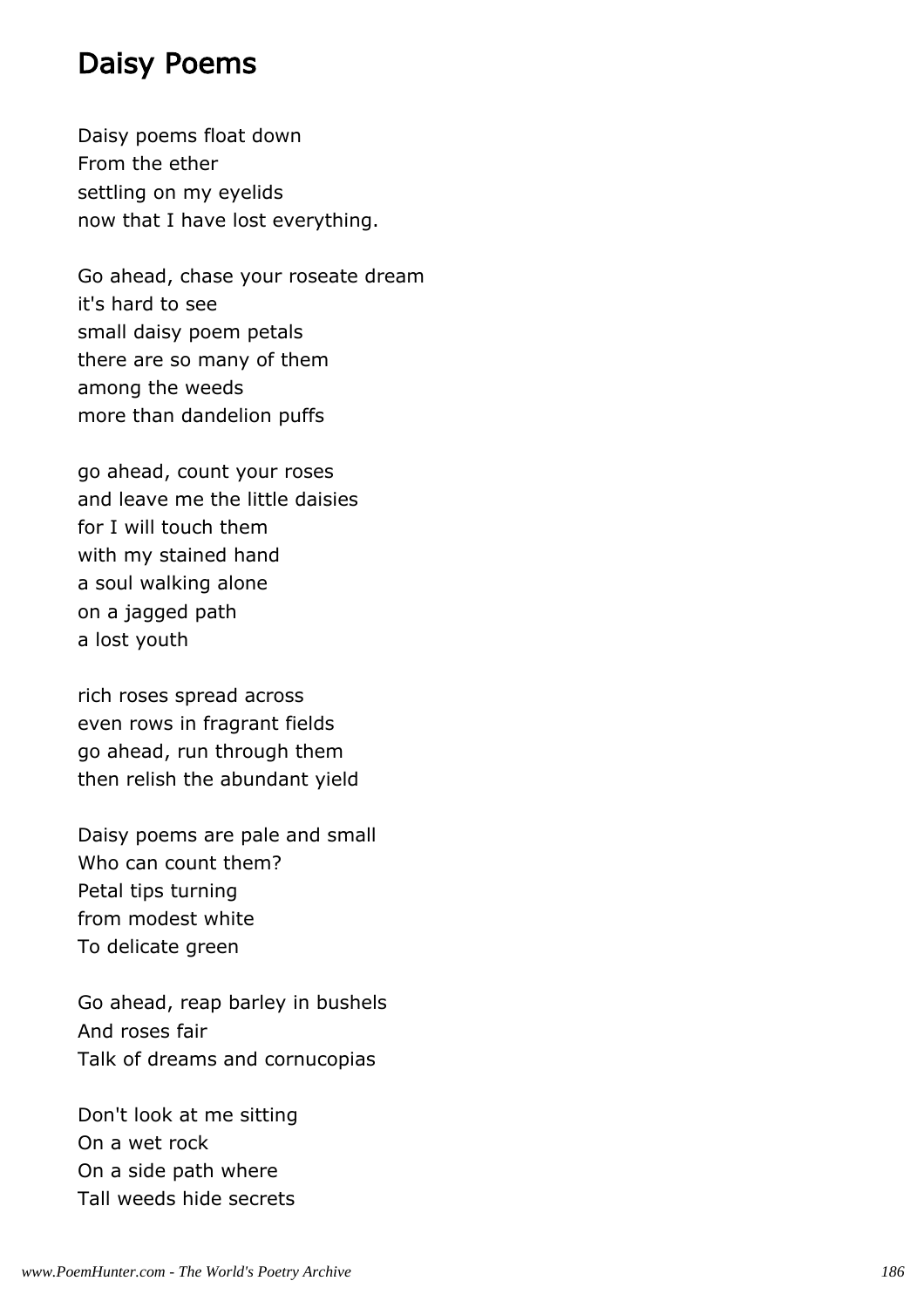Wild daisies do not occupy your world Nor should they. Roses are enough for you.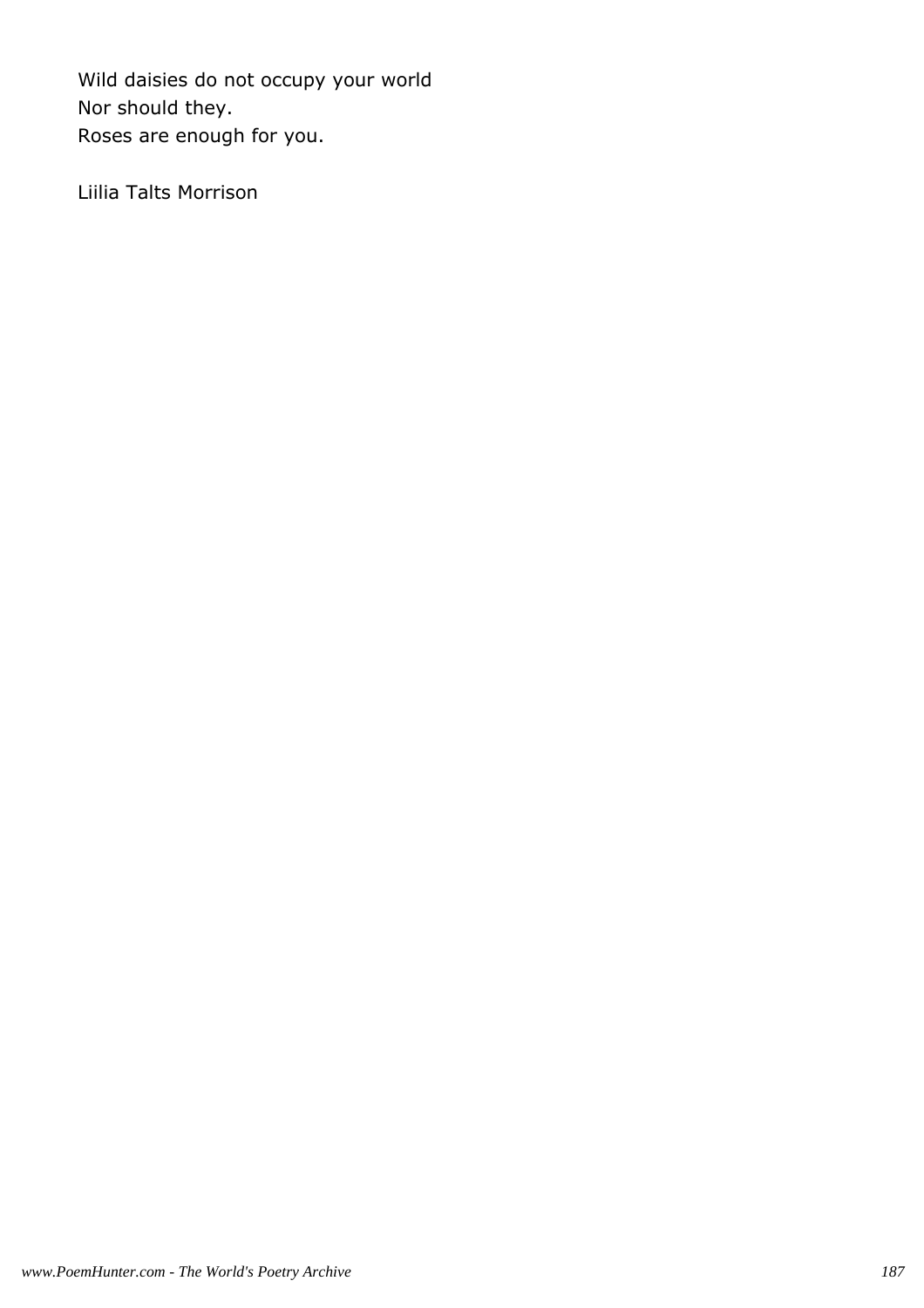# Dancer Of Yore

She no longer decorates her door she is quieter now this dancer of yore

She still calls men 'senor' and wears silk paisley robes but she no longer decorates her door

She brings food to the first floor and mentions where she's from but she no longer decorates her door

She is no longer angry like she had been before this dancer of yore.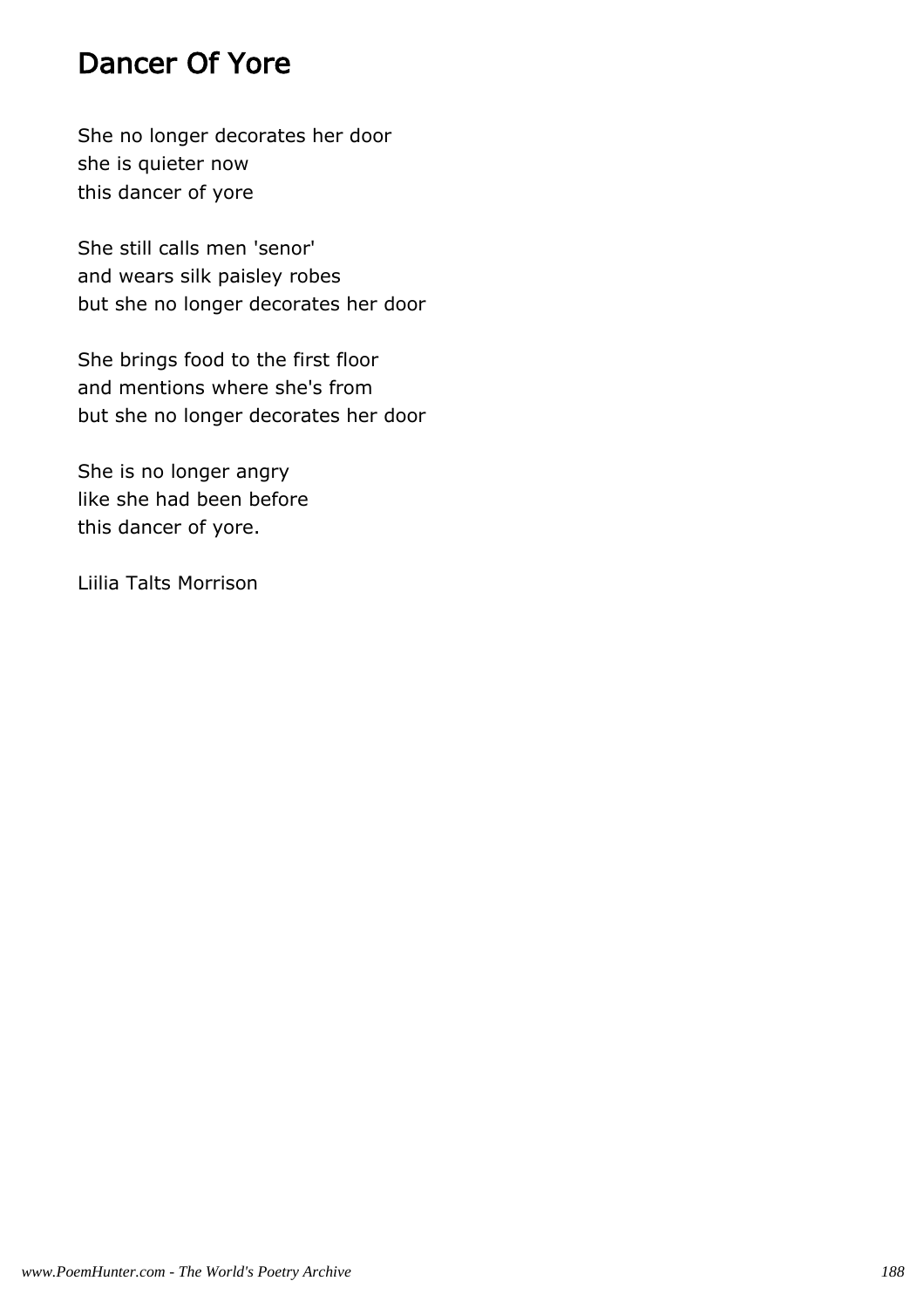# Danny's Option

Her flowered dress and fresh smile Belied drugged, pained nights Under the Jamaica Avenue El

We sat at a sidewalk café On a sunny Florida morning. 'How lucky I am to be married to Danny, ' she said.

He left her shortly afterward. Anne left town without saying goodbye.

Danny's business thrived And he began therapy. Then things slowed down. He dated But didn't click with anyone. He never married again.

Two men were resting from A round of golf 'Did you ever have a great love in your life? ' One asked. 'No. She was a bitch, ' Danny replied.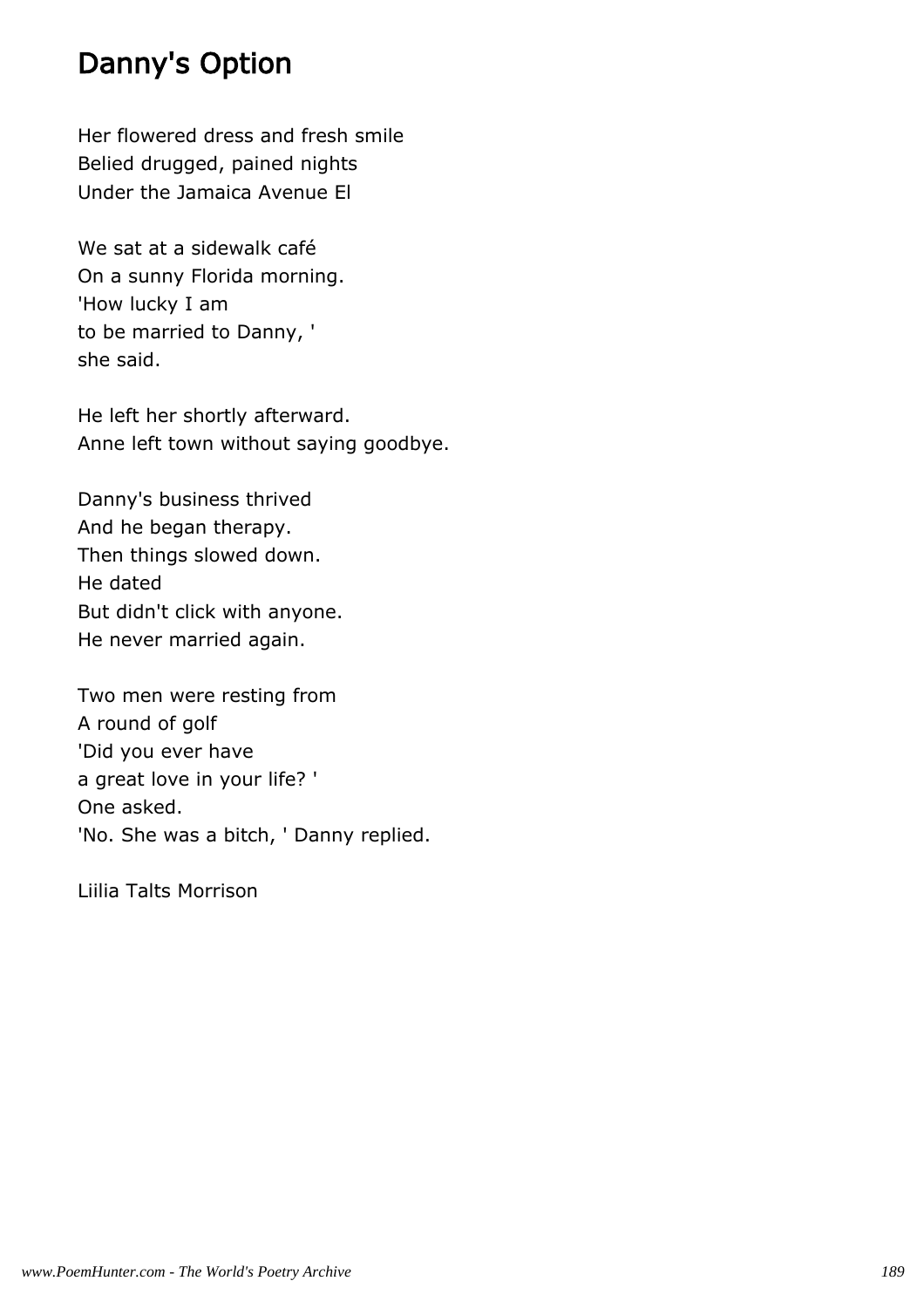# Dark Ages

Overtones soft underbellies Chime chimeras from tall castles Gargoyles festering on perches

Gothic spikes with threatening glances Herald secrets of dark ages Bloody paper cuts from pages

Turned by bony fingers twisting Ever piercing fragile vellum Fusing lampblack's painful scribbles

Pen point polished sharp as judgment Meted out neath spears and banners To a crowd of unkempt members

Many hordes of tribes in legions Ever cheering ever fearing Whether whip and plague of black Or the yeoman's sudden lack Dearth of field and coin of gold

It's no wonder men grow old Hallowed gray as does the village For its Roland now is pillaged

Read your history feel its pages Let your tears refresh its sages Like the Danube rinsed of old Huns and horses strong or bold

Short indeed your page of strife Cut your bread with shopworn knife Love your child and love your wife Crumbling loaf your feast of life.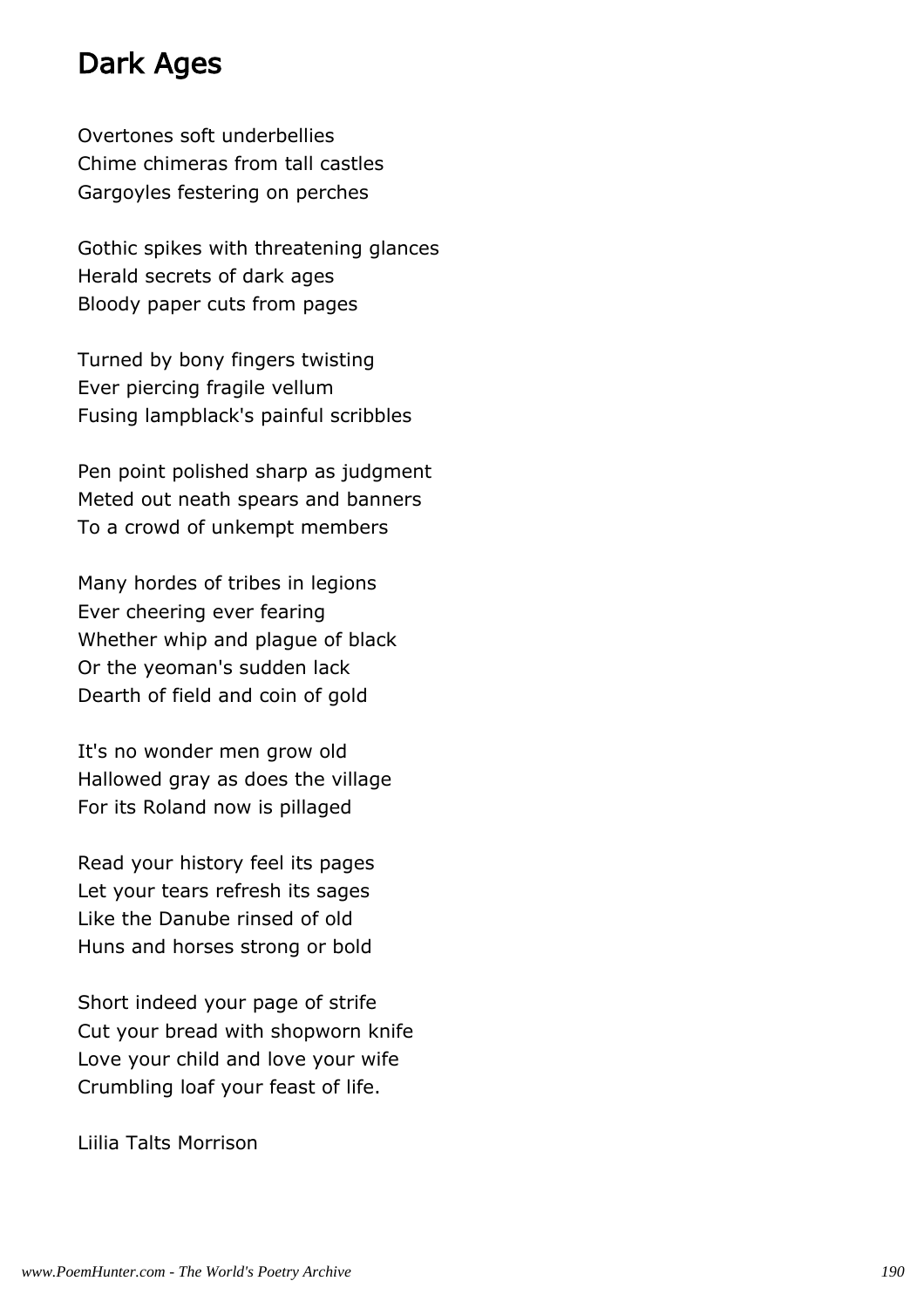# Dark And Light

There was a man who liked to paint and loved to shed much light into the subjects that he drew to many folks delight

One day an islander of fame had chanced to come his way as he was going with his son to watch a children's play

'I've seen your work, ' the famed one said, 'and like it very much. Would you consider capturing me with your master's touch? '

'Why, sir, I would be honored to, ' the painter said and soon the work was done in shades of blue and golden hues festooned

'Oh, goodness, ' many critics raved 'this painting is so fine. A pure delight to eyes and heart in likeness and design.'

One night the son sat on his bed when dad would read to him from children's wondrous picture books as evening lights grew dim

'Well, son, ' the painter told the son 'looks like that famous man has really made my work stand out and I have gained a fan.'

'Dear dad, ' the little boy replied, 'the picture's full of lights. But why are there no sparking eyes? They're blank and dark as night.'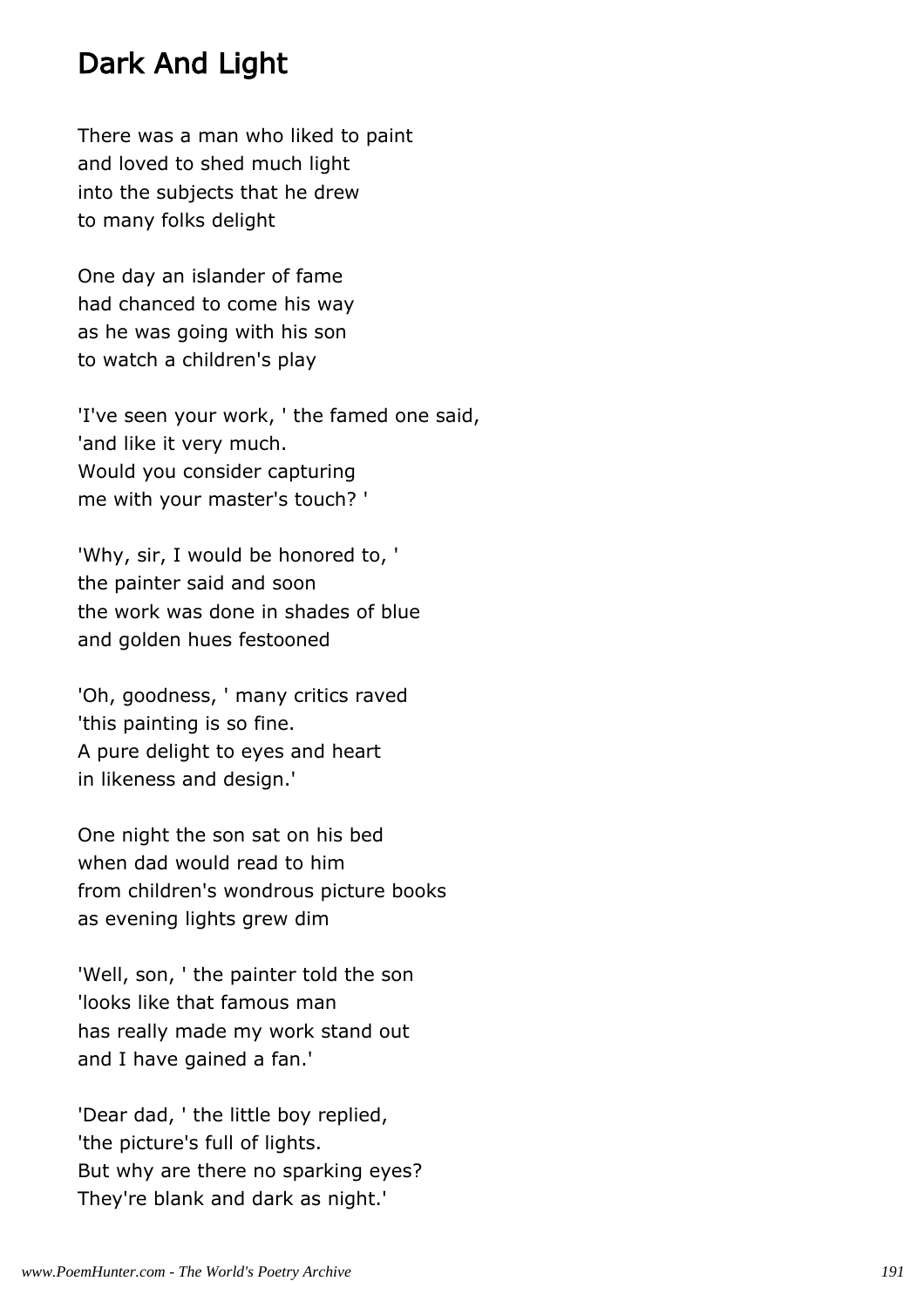The father's heart was pierced with pain to hear his son's remark and then remembered cruel facts in hearsay and reports

And suddenly it dawned on him that without thought or care his hand had painted what was real to lay that soul quite bare

In life and writing and in art the surfaces may glow with fame and fortune and kind deeds but there are things below

Some things are seen by little babes and people halt and maimed a truth reflected in the eyes beyond the world's slick games.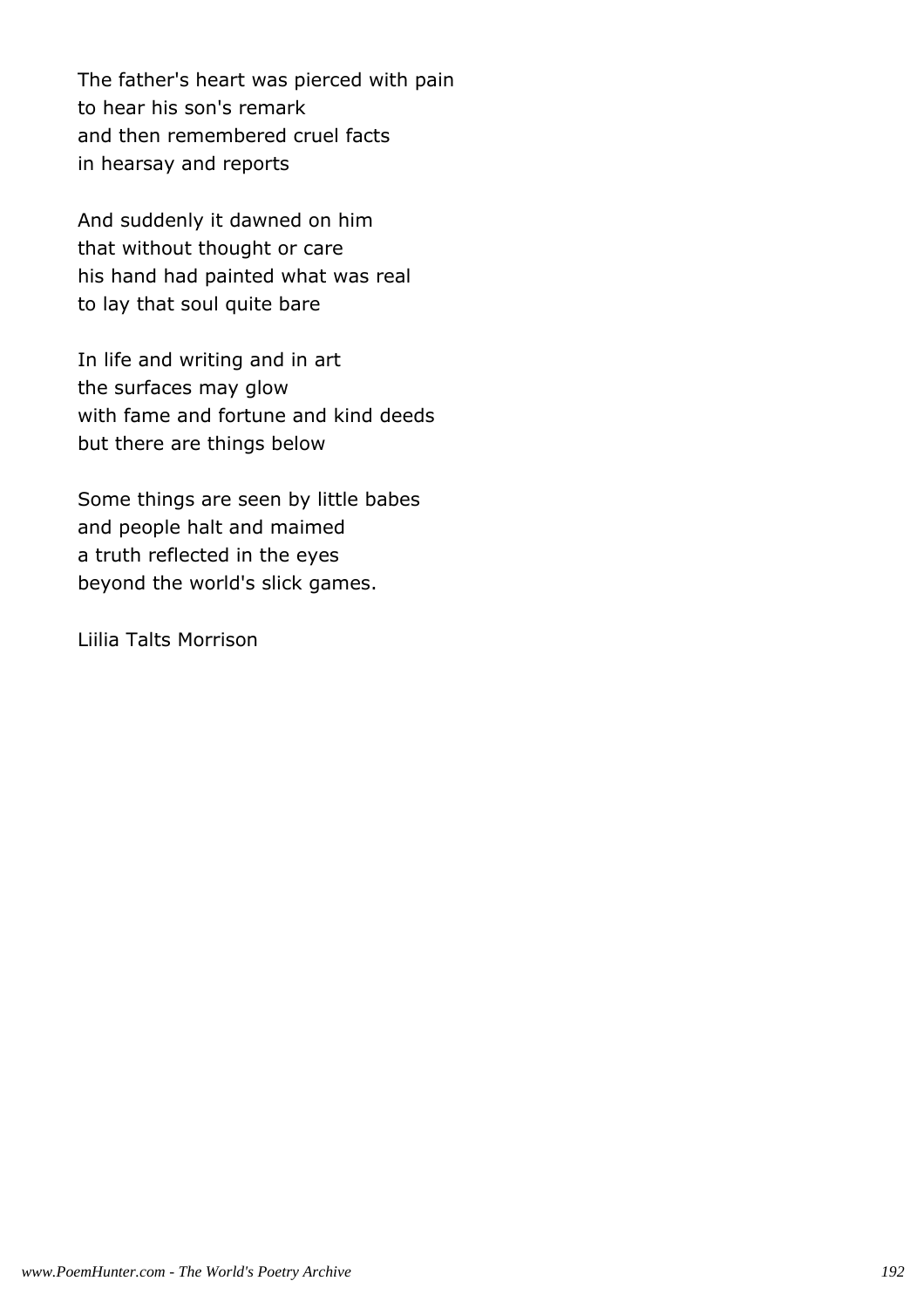#### Darker Ages

There was a very darkened age some centuries ago when people lived by strictest rules and progress was quite slow

Some men of lowly birth were tied to stay in their birth place and could not change their job or trade or prison they would face

It was a time of mortal plagues of cruel wars and strife and what a fever did not claim a sword could end one's life

The fields were often owned by lords and workers' rest was brief and yet there were those sought for days when they had some relief:

The fairs where villagers would join in singing, drink and fun with monkeys and with dancing bears they'd laugh and tall tales spun

Today the world has changed a lot although there may be some in some far hidden cove or glen who to old ways succumb

It's true that changing jobs or towns is free to those who choose and none is forced to labor long or need to be abused

Hard won is freedom's flag of hope from those old days of toil hard won the right to grow or sow on one's own plot of soil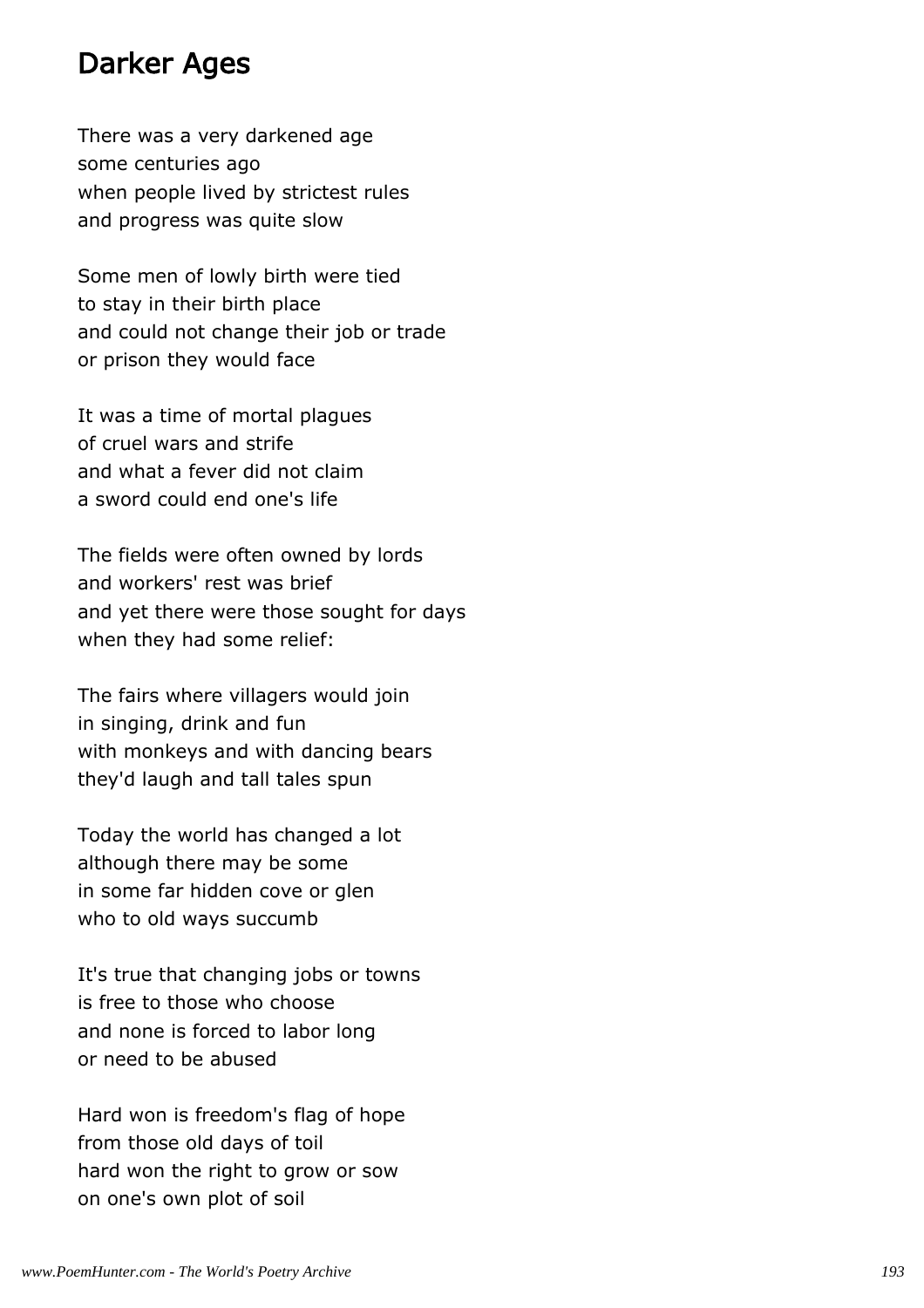There was a very darkened age some centuries ago when people lived by strictest rules and progress was quite slow.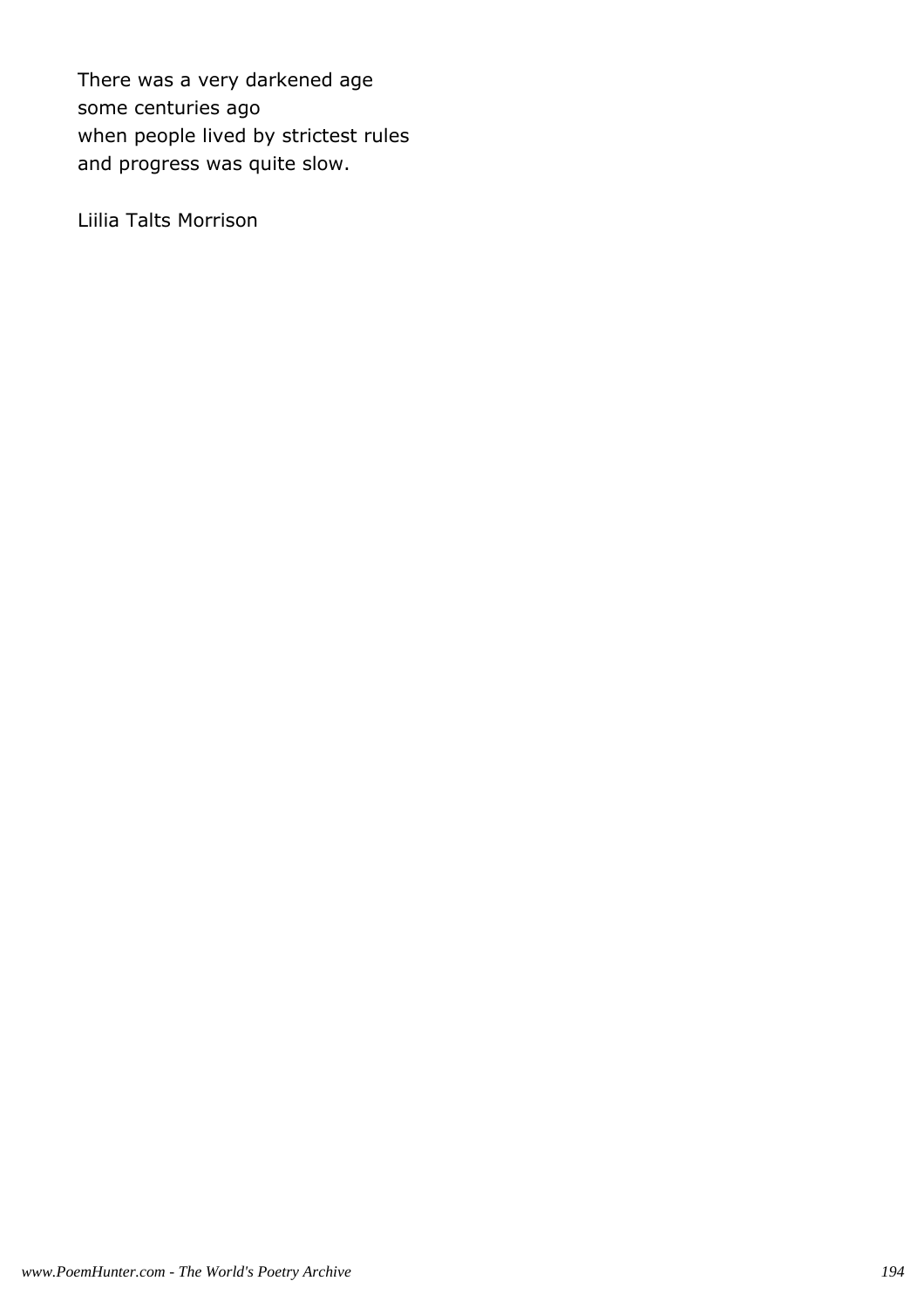# Dawning

Today my life is not at all what it once used to be the dark and dreary vale of tears has turned to fancy free

Today my life flows like a brook no rapids up ahead no rocks or whirlpools of despair no sleepless nights of dread

Today my life is one of faith hard won through many scars how dark it was before the dawn from far beyond the stars

Today the challenges and bumps that everyone must face are helped and lifted easily by unseen hands of grace

Today my life is not my own I'm guided by a way paved with a crown of thorns and blood on that most fateful day

Today my life is life indeed not just a muddling through the weary days of mindless quest no purpose and no clue

Today my life is rich with love with joy and truth and light as long as I share all I have with friends and foes alike

Today my life is not at all what it once used to be the dark and dreary vale of tears has turned to fancy free.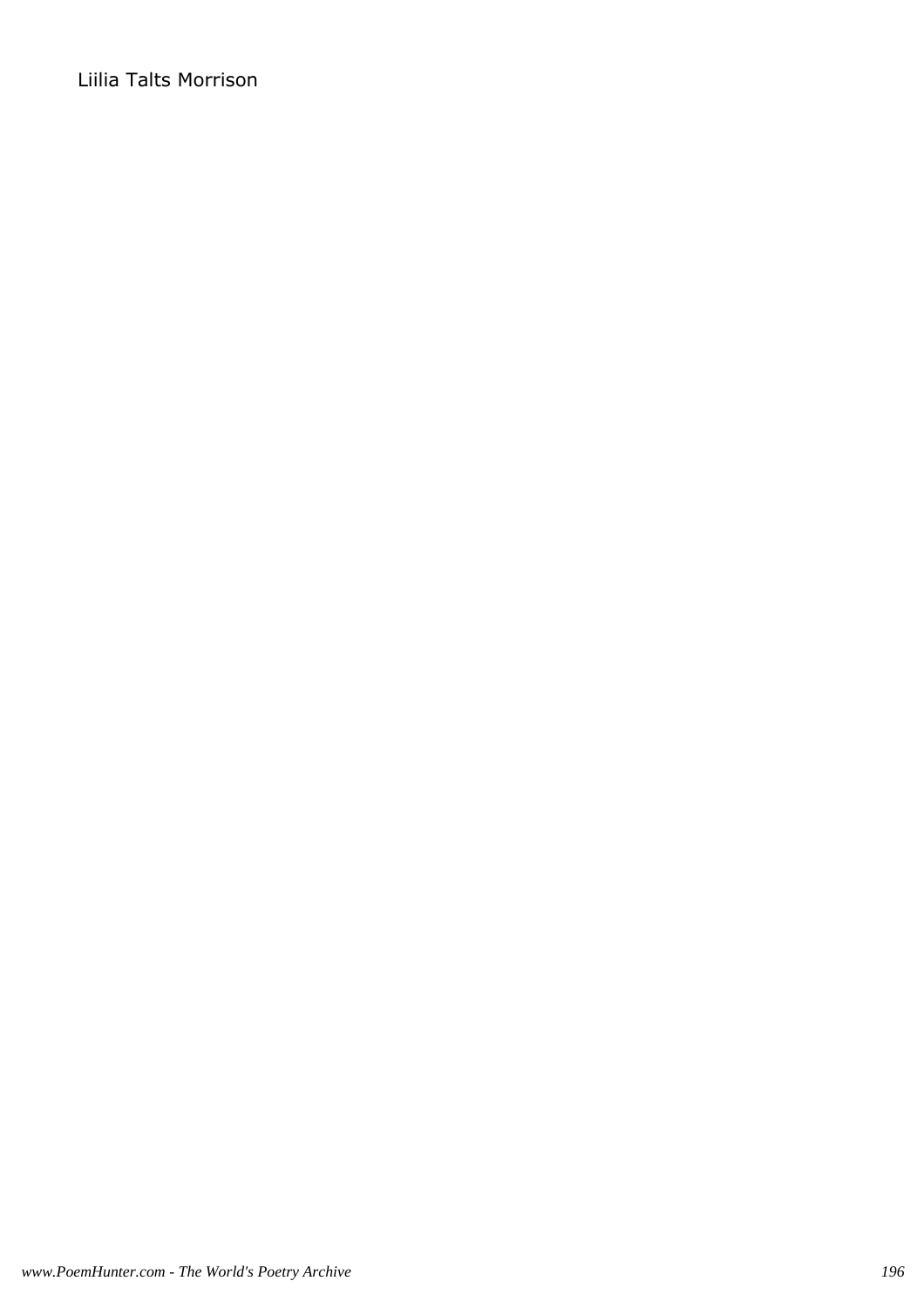# Days Of Mittens

What happened to minks and chinchillas Snug earmuffs resembling Brillos Days fine folks wore skins made of otters And watched shows like 'Welcome back Cotter? '

Oh, for the days when tight corsets And scarves made of down shorn from Dorsets Topped furry chapeaus sporting feathers And marmoset muffs stayed cold weather

Ripped blue jeans are what girls now borrow They claim piercing noses lifts sorrow Such awful tattoos mark their buttocks They spurn wearing cotton-knit white socks

How awful for old folks to ponder That gals of the hour can just wander To restaurants, movies, sans escorts Clad only in shockingly short shorts

Give us the old days, I am yearning When nobody mentioned bra burning I miss those pouffed skirts of horse feathers And pooh-pooh that ghastly tight leather

Oh, where are the days when a furrier Could go on vacation much merrier Convinced unborn caracul creatures Small sacrifice were to high couture?

For spiders the web's surely better Why, people no longer pen letters They focus on handheld devices And tinker with cyberspace vices

Oh, where are the days when a nickel Could buy you an acre on Brickell Why, for a small sum, a mere pittance, You owned a fine suit with red mittens?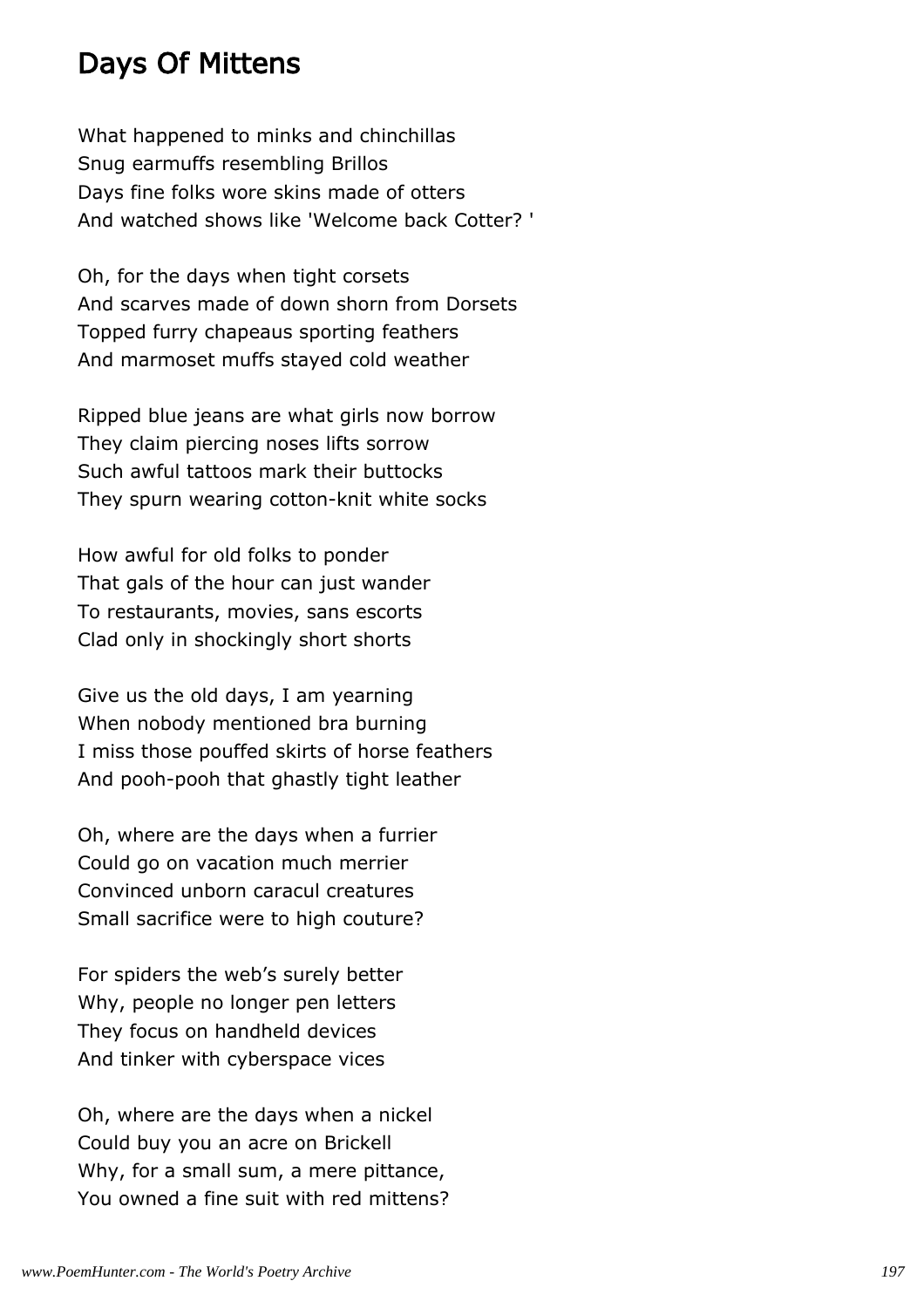This world is most surely in trouble It likely will burst like a bubble Space rockets now threaten serene scenes Of cows jumping over bright moonbeams

Oh, give me the days when fine tailors Sewed suits making lads look like sailors When mothers refused to snip boys' locks Until they were grown, or got smallpox

I wish there was more time for whining But I have a date with 'The Shining, ' So scary a flick, it may bludgeon And cure this old sour curmudgeon.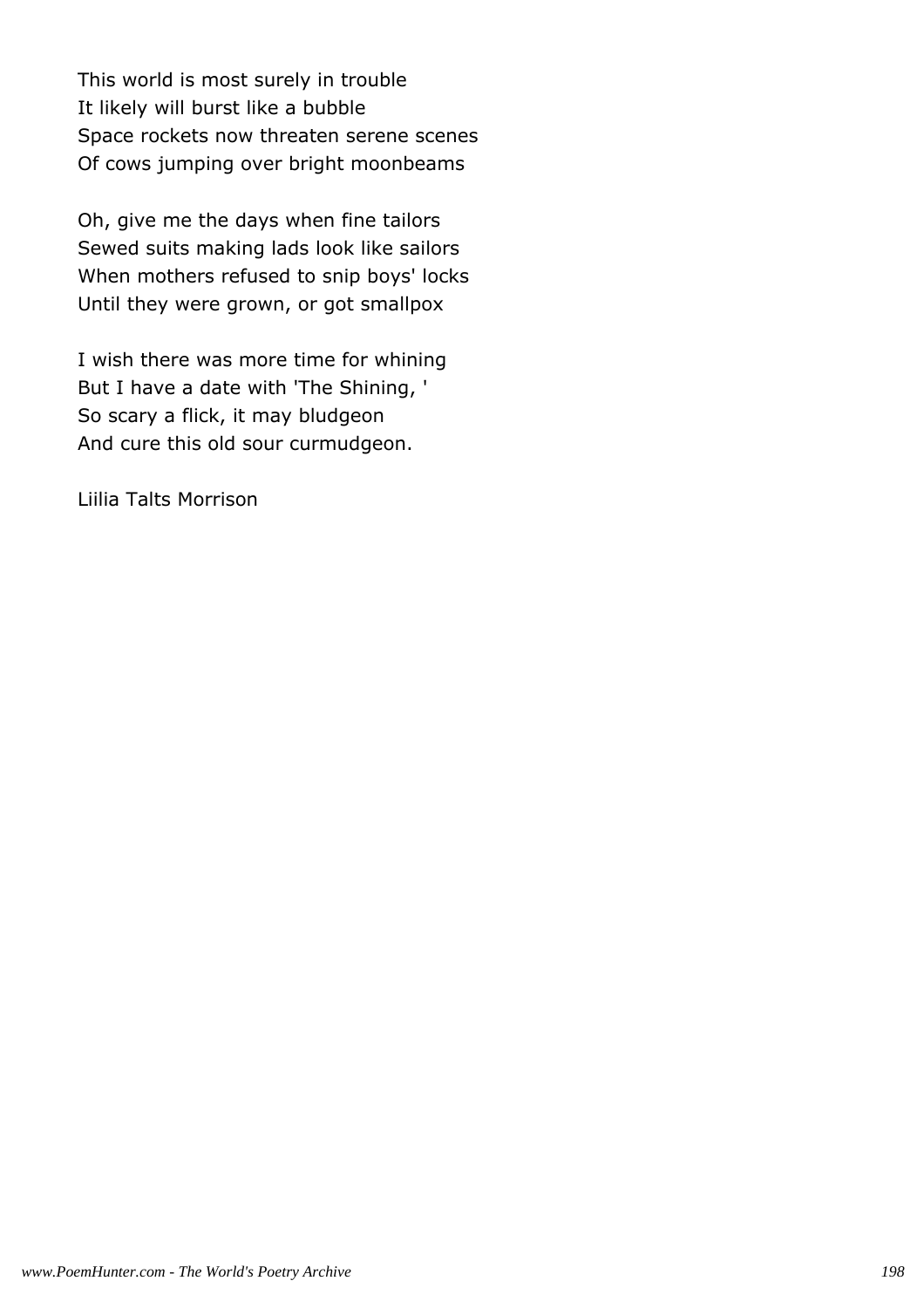# Days Of Pearls And Lace

Those were the days of pearls and lace of suitors debonair of garden parties fancy free as birdsong filled the air

Those were the days of manors grand and horses of fine breed when ladies dressed in silk and fur rode coaches fine indeed

Those were the days when every cup was filled with every need life was delightful and quite sweet all parties were agreed

Those graceful ones of privilege could not detect the clouds so dark upon horizon's end foreboding days of shrouds

The manor halls and carriages and days of grace and charm are but a pile of ruins today as war caused untold harm

Those were the days of pearls and lace of suitors debonair of garden parties fancy free as birdsong filled the air.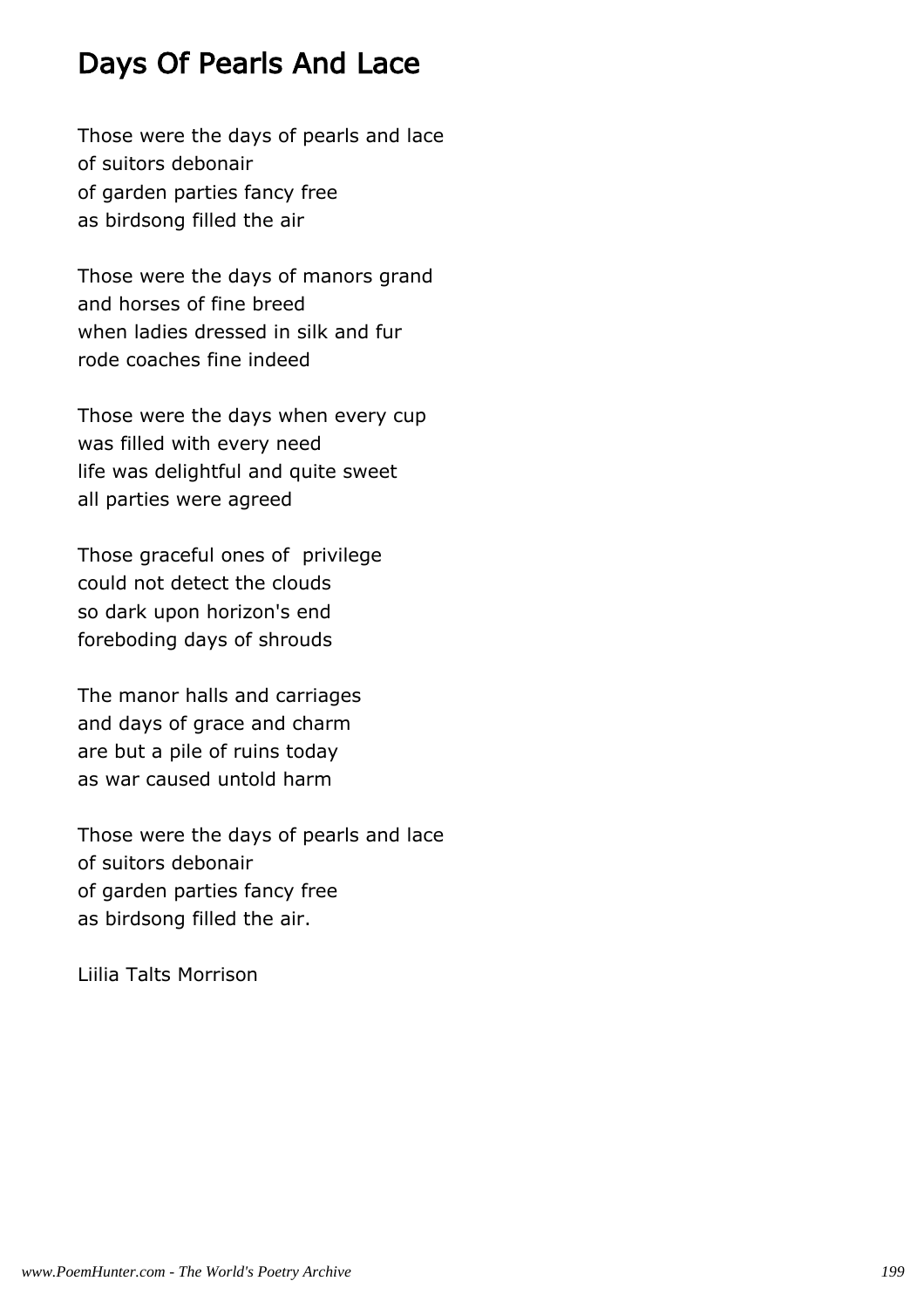# De Ol' Road

De ol' road don't use et no more don't go nowhere jes drops off

nuttin but field after dat De ol' road don't use et no more time was dey did dey shore did

De ol' road dey don't tell ye all dey did dere no sireee no siree ya dunno wanna know

De ol' road don't go nowhere no more jes drops off dat's all.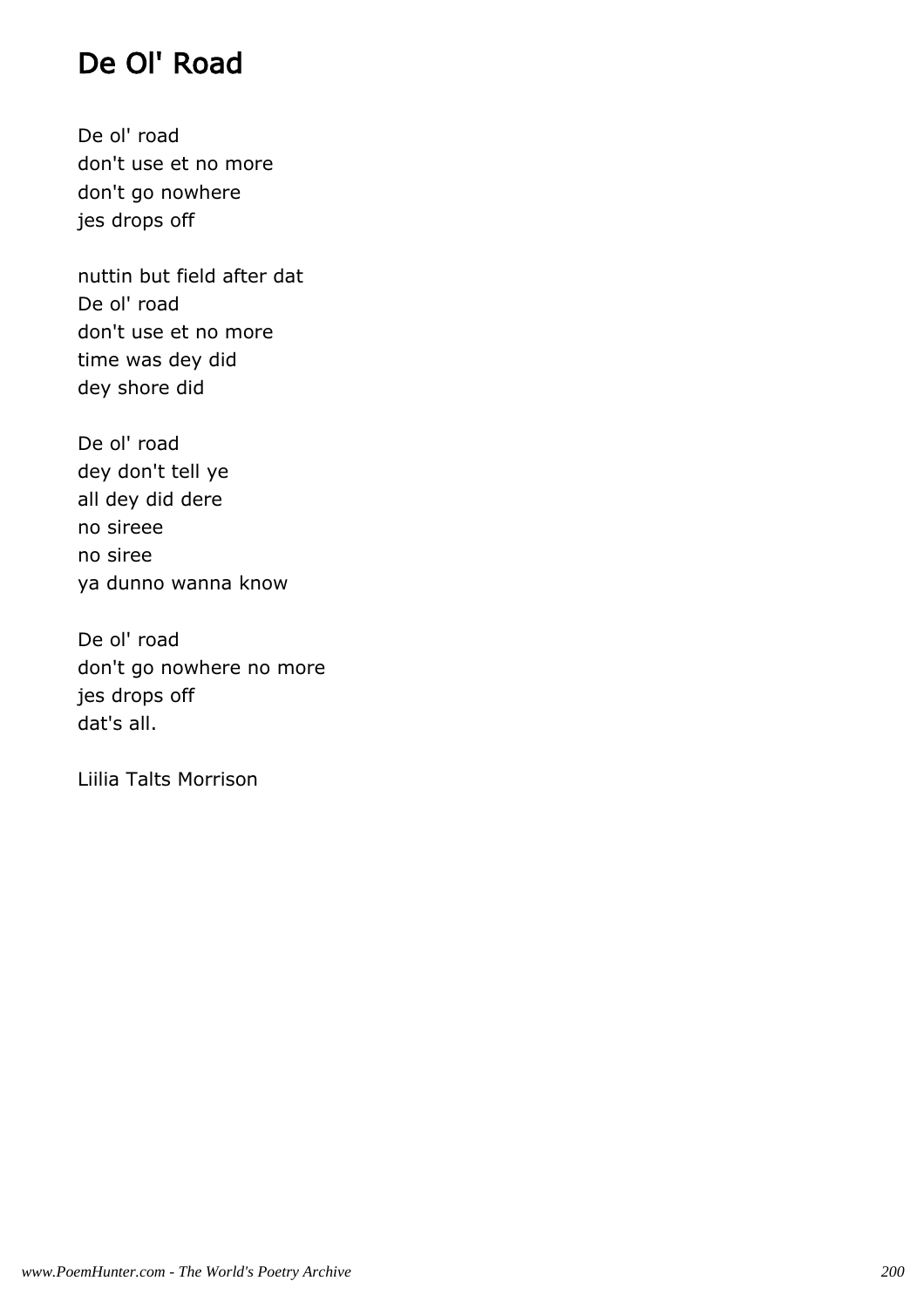# Dead Poets Meet

It was an evening of heady wine Jaded dreams, naïve love poured forth Voices now timid, now angry, now bold Twisted, failed lives tonight transformed As drums and guitars wove fragments Into a living book

Pain, laughter, hope built to a peak As one by one we joined in this weird song At once puerile, naked, grand.

Years visibly melted And we were all young again All pimples and doves' wings And heartbreak before noon.

Those awkward, shy moves of long ago Who would have guessed That was to become our only reality?

This golden strand of ruby red moments I lay into my jewel box of memories To open on a lonely, rainy day.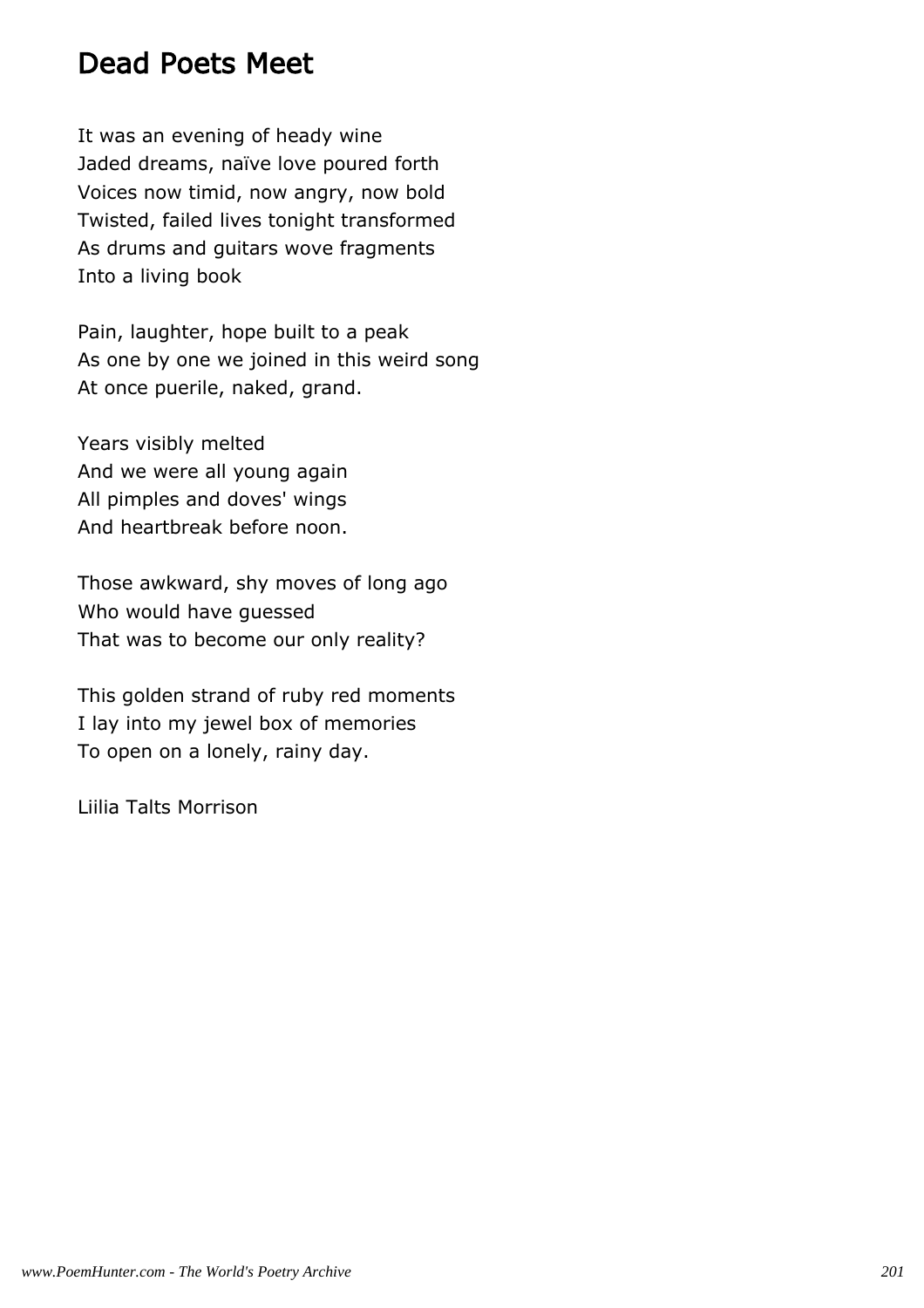# Deer Meets Turtledove

An errant maiden one day wandered Where little lambs had lost their way She wore a cape of wool and linen Her tresses flowed like flaxen hay

A wreath of fragrant hyssop blossoms Embraced her waist in search of love Her tender neck with oils anointed Would she soon find her turtledove?

She listened for the sounds of woodlands And heard a black hawk's rustling wings Then without warning he descended Surrounding her with feathered rings

The night fell darkly in that forest Its palm pressed down with granite weight When morning dawned the ground was littered With trampled blooms and tangled plaits

The sun was high when bushes rustled As tiny deer came out to meet The newest neighbor to the forest A turtledove with wings like wheat

The moral of this yarn is simple: A maid can search all night and day To find a suitor kind and faithful But only turtledoves don't stray.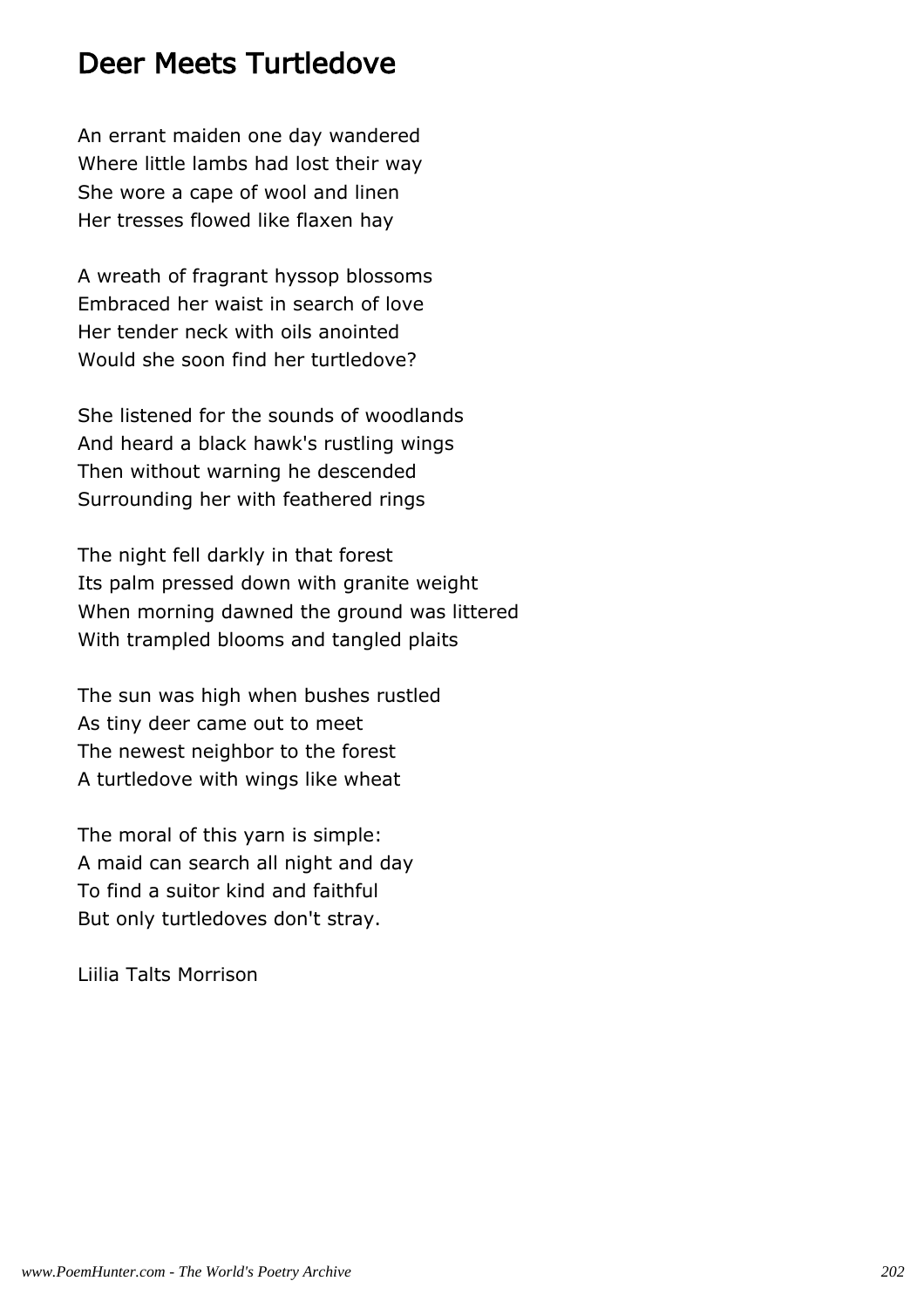# Dem Days

Dere ain't no callin' back dose days when mammy peeled dem taters an' evenin' fell an' workin' folk cum back frem stalkin' gators

Dere ain't no use rememberin' dat rusty iron pan an' smells o' fryin' bacon skins an' cakes wid grits 'n bran

No sir, dey's never comin' back de farm done gone to seed an' kinfolk died n' young uns left an' fell to wickid deeds

Der ain't no use en goin' back der's nuttin left back dere jus' some ol' skinny dogs in packs an' lizards an' despair

Ah's watchin' cracks nex' to de feet de sidewalk black wid bile de can of beer dry as a bone 'n been so fer a while

Dere ain't no callin' back dose days when mammy peeled dem taters an' evenin' fell an' workin' folk cum back frem stalkin' gators.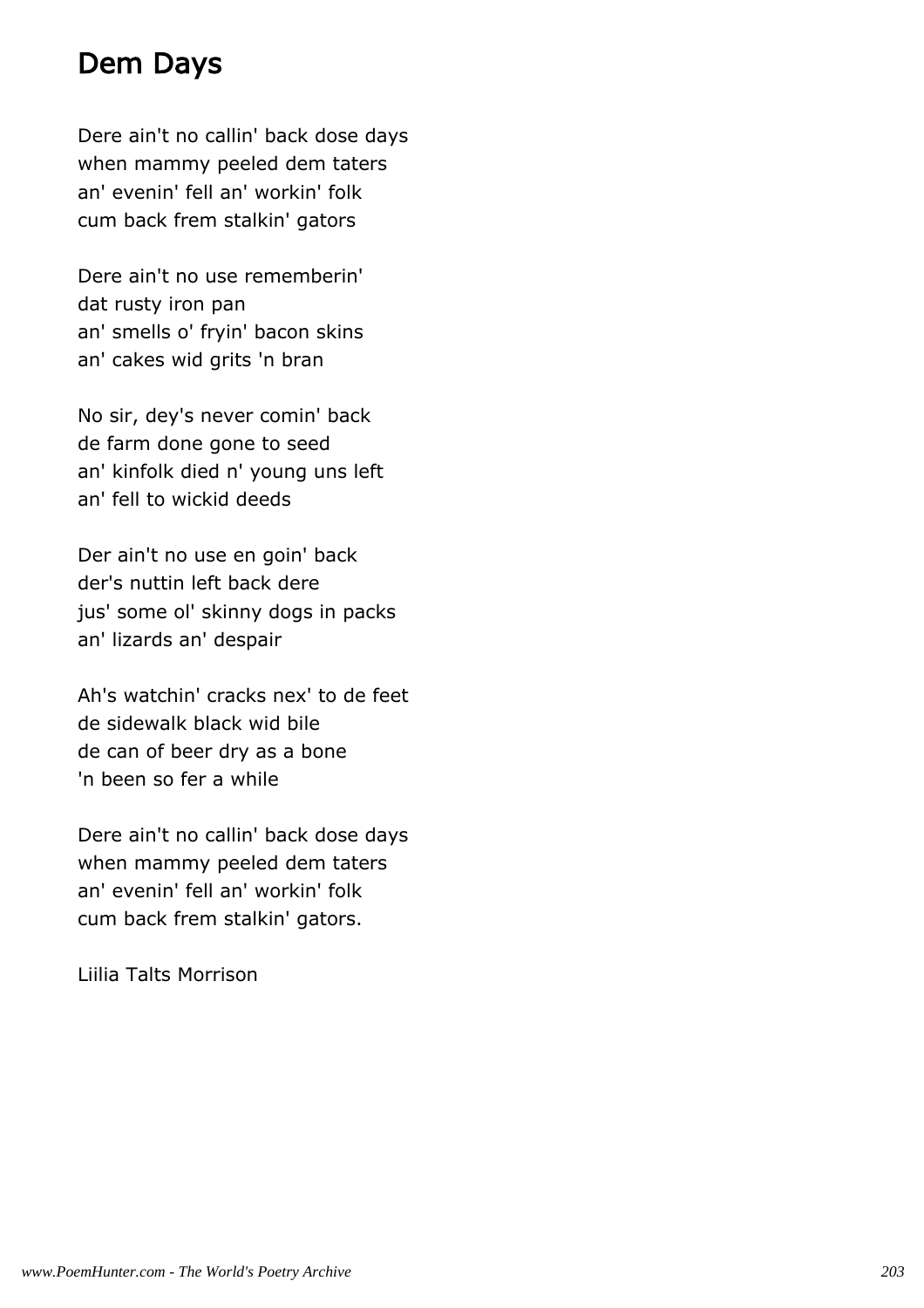# **Desert**

Desert dry as a bone New Mexico summer old adobe mission standing crumbling walls and rusty bell bake in sun none to see and none to tend them watched by skulls and lizards death knells the bell Desert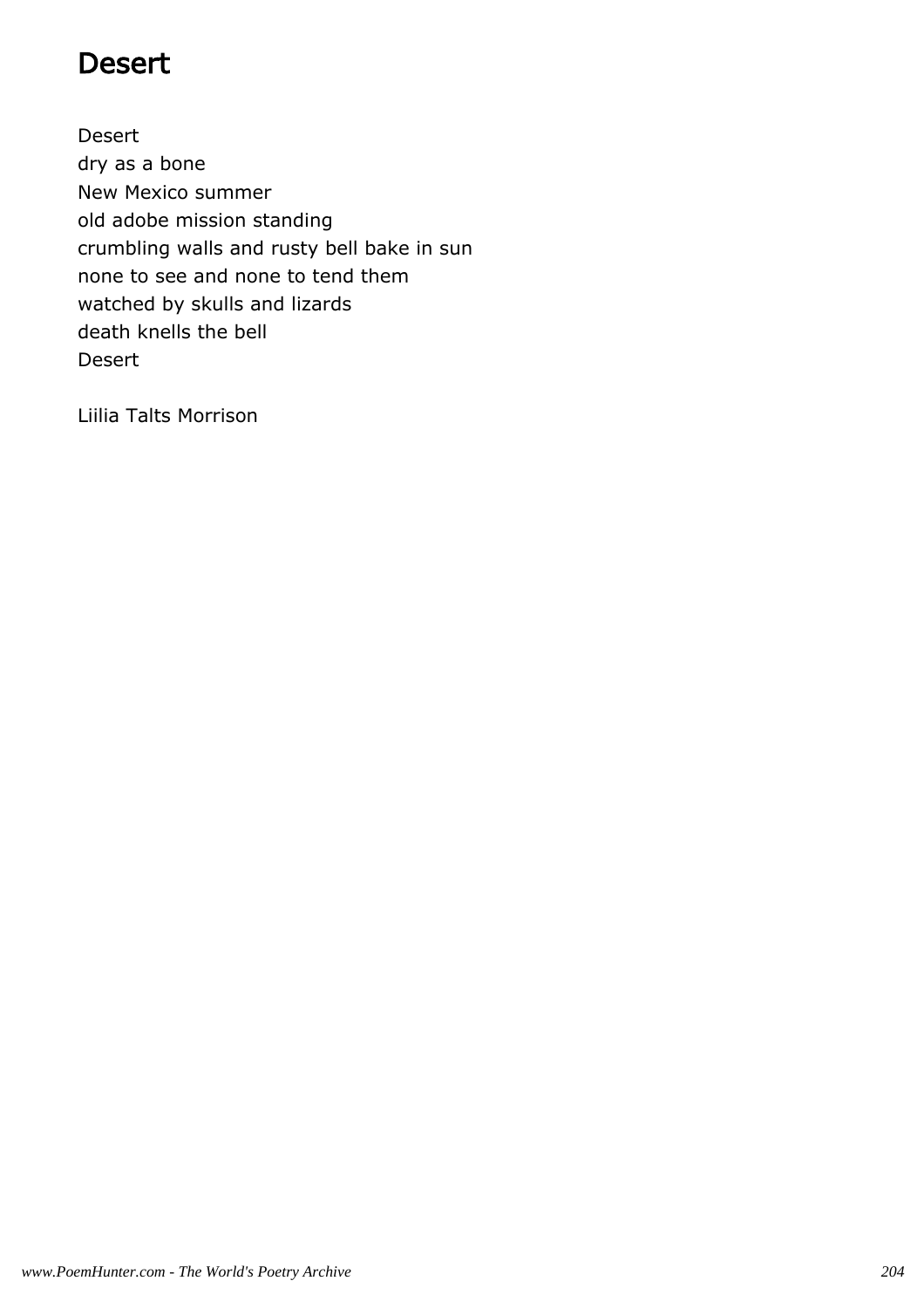#### Dewdrops

I watch the fragile dewdrops On morning's fertile treetops Oblivious to scorching Of summer's noonday torching

Ours was a woodland playground In vines of passion hearts bound All hesitation ending In lacelike ferns soon blending

As dragonflies were glinting Small butterflies were hinting Such forest born enfolding Would lead to earthen mourning

Your face of burnished glowing Gave no hint you were going Then without any warning You left me in the morning

What use remorse or scolding Allowing that exposing To lovers heights of rapture No earthly snare could capture?

The laws of life don't censure The little deer that venture To meadows filled with danger Where death is not a stranger

Yet where can I find shelter Undone by midday swelter Soul broken by the rending That day of baffling ending?

Each morning still brings dewdrops On lush and fragrant treetops Before the sun's harsh burning Incinerates their yearning.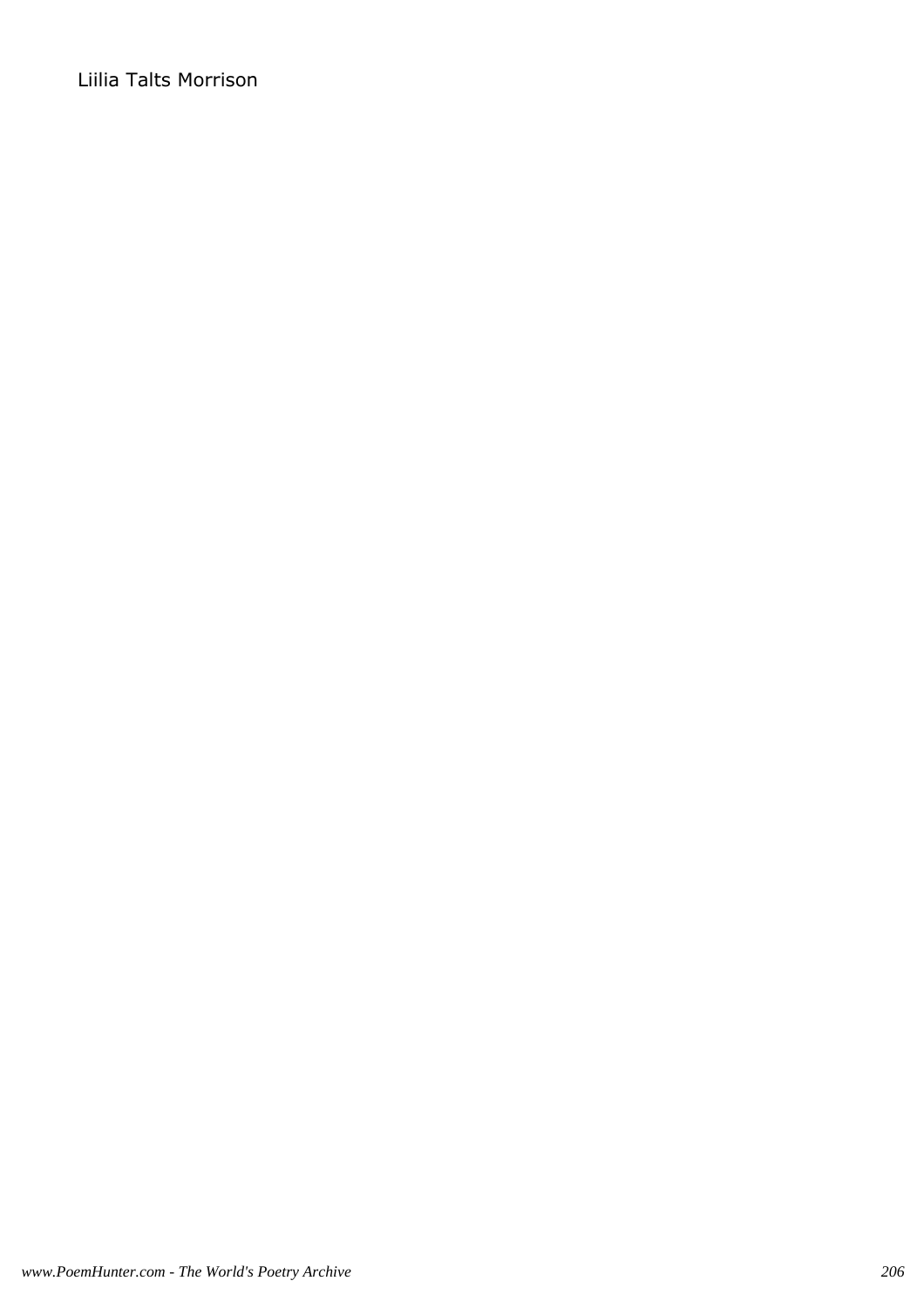# Different Days

Those were the nights and different days Of blue green polyester cloths That didn't mind the rain and sun On windowsills of broken wood.

Those were the nights and different days We walked in empty, desolate streets Dark cruel pavement echoed fear At three a.m., or was it four?

Those were the nights and different days When laughter stolen from the thief Of open hearts and kindest eyes Rang secretly in unkempt rooms.

Those were the nights and different days When sorrow was as near as air A constant neighbor never shunned No fire exit or escape.

Those were the nights and different days Life's sword slashed justice to the bone As anguish pierced a sky so cold Bruised human cries fell to the ground.

Those were the nights and different days The axe of fate slit tender reeds And brutal men compounded shame By drawing blood from open wounds.

Those were the nights and different days Abomination was fulfilled As bodies pale in twisted ways Were left to barely breathe at will.

Those were the nights and different days Of blue green polyester cloths That didn't mind the rain and sun On windowsills of broken wood.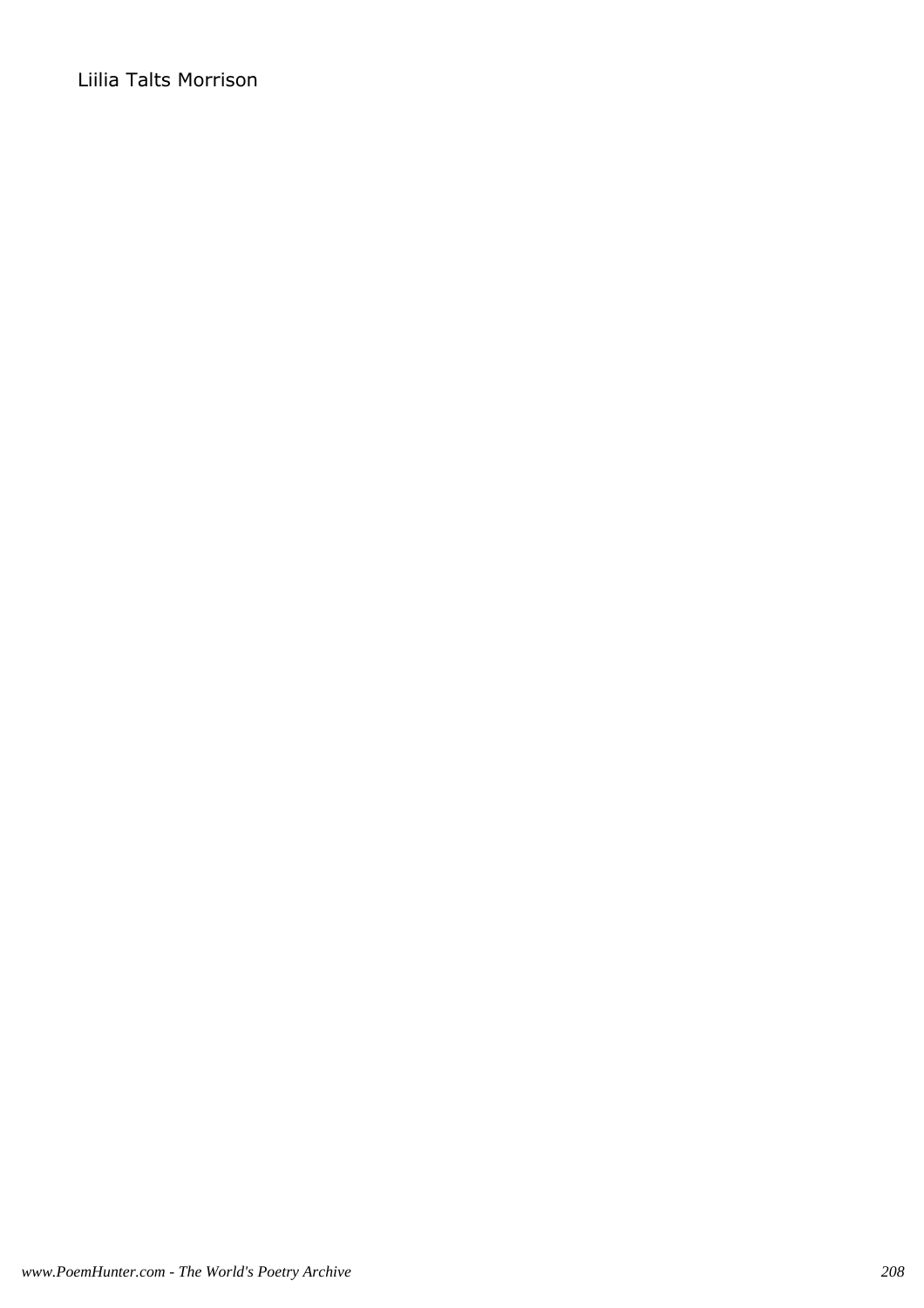# Dim The Eye

Dim the eye and worn the heart dear ones waiting to depart loneliness looms up ahead childhood's dreams have long since fled

Just a tiny spark still clings fanned by tiny angel wings fragments of a youth long lost oh what price and oh the cost

Tears bring back those poppy fields through the fog of mem'ry's yields somewhere hidden in the soul tuffets, muffets, rabbit holes

Age has doused too many flames no more time to play those games time to sit and watch the play time to count just one more day

Dim the eye and worn the heart dear ones waiting to depart loneliness looms up ahead childhood's dreams have long since fled.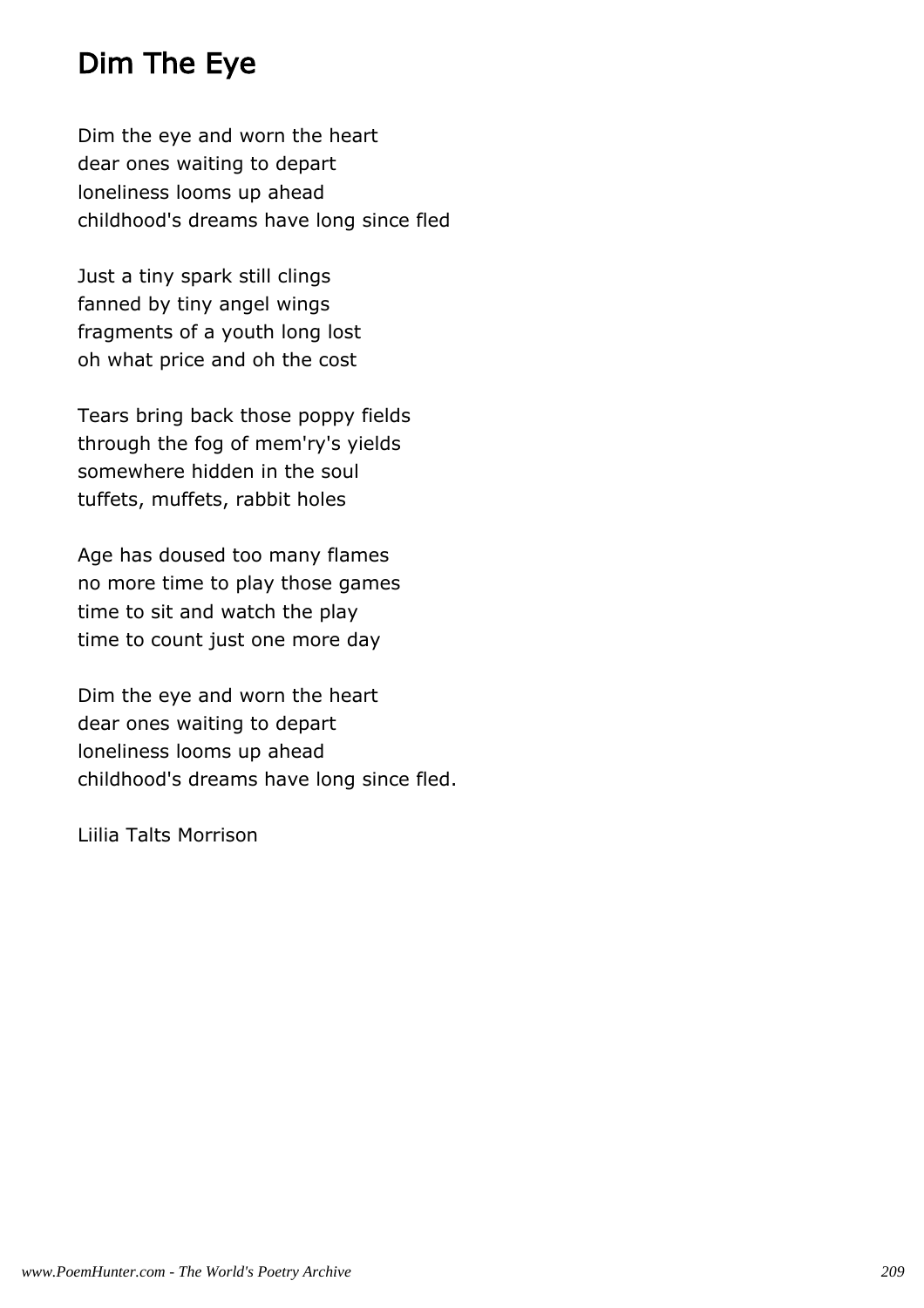# Do You Have Time?

He sat on the bus bench I knew he would not take the bus Would he be there When I returned From my busy day?

My bus arrived And I went forth To meet with friends Then walked in the marketplace

After a while I returned home Yes, he was still there

My day had been full There was no time to waste After all, it was Sunday And I had lots to do

He had nothing to do He just sat there all day But he had something I did not, could not have He had time.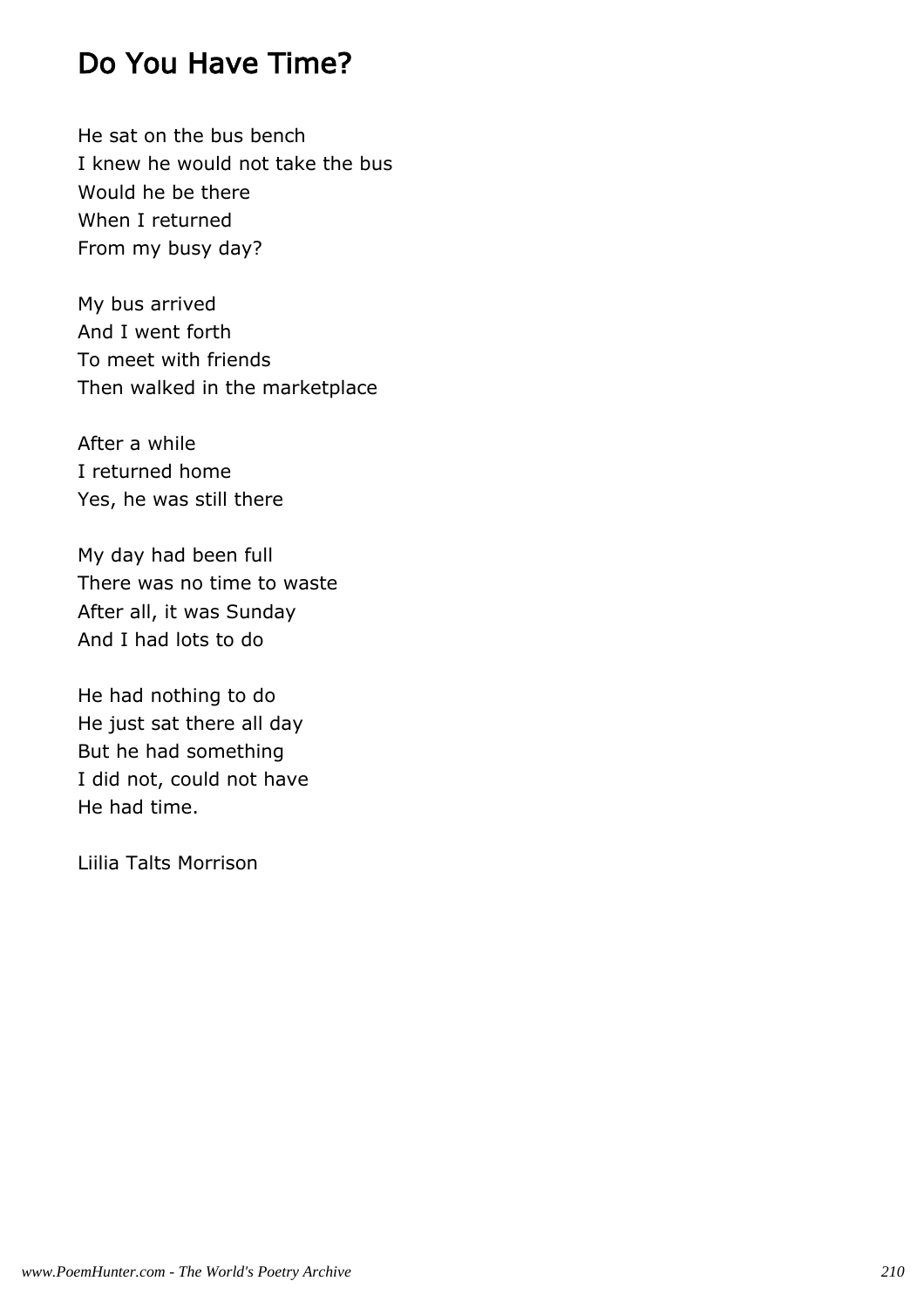# Don Juan

Too many troubles too many tries too many losses too many lies

Too much to deal with too little gain too many heartaches too many chains

Time to surrender time to move on sick of pretending he's no Don Juan.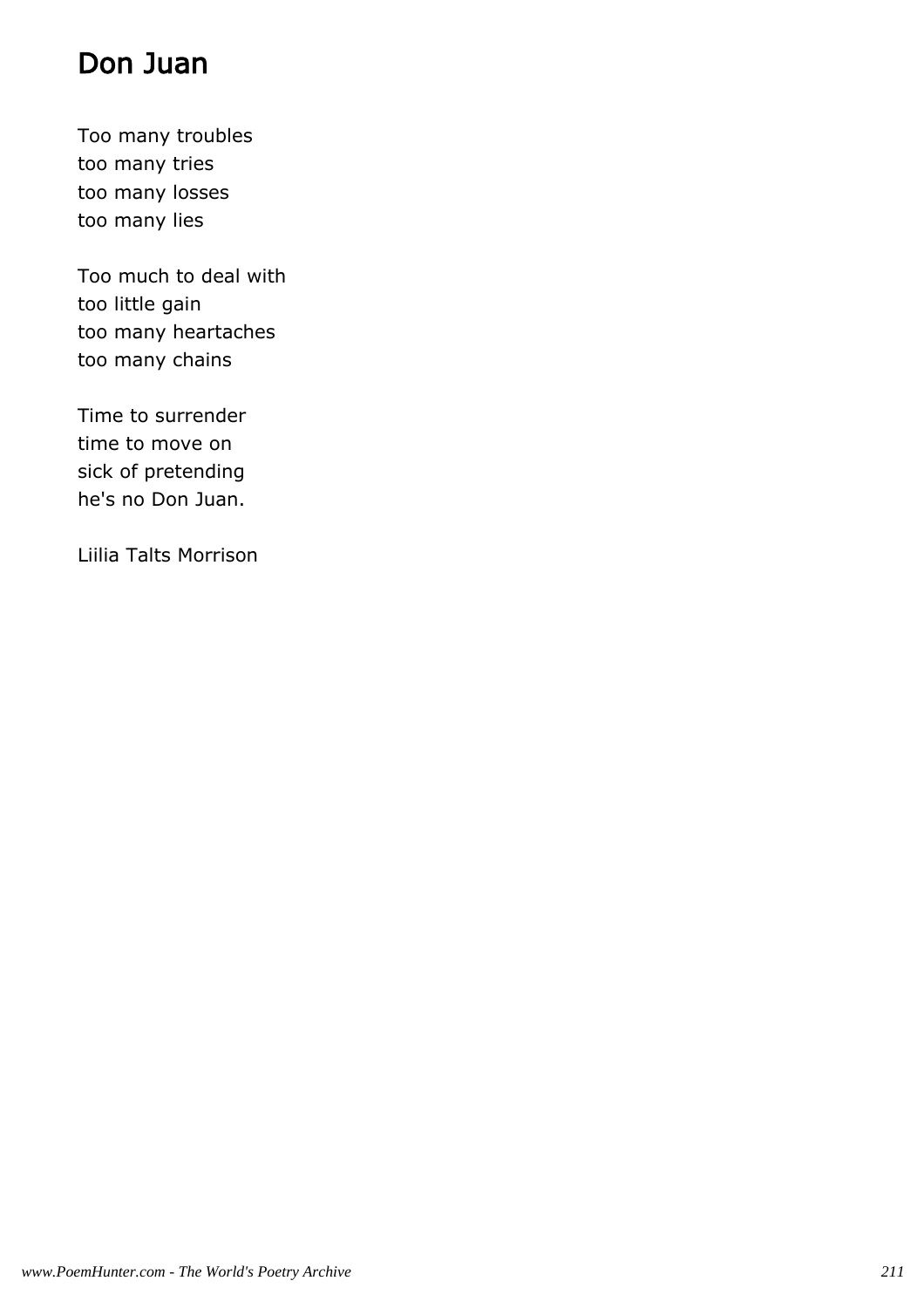# Don'T

Don't turn away from me dear Lord don't turn away for then my breath would quickly cease my heart no longer beat

Don't turn away from me dear Lord I'd be so cold my deepest yearnings would then die and for a song be sold.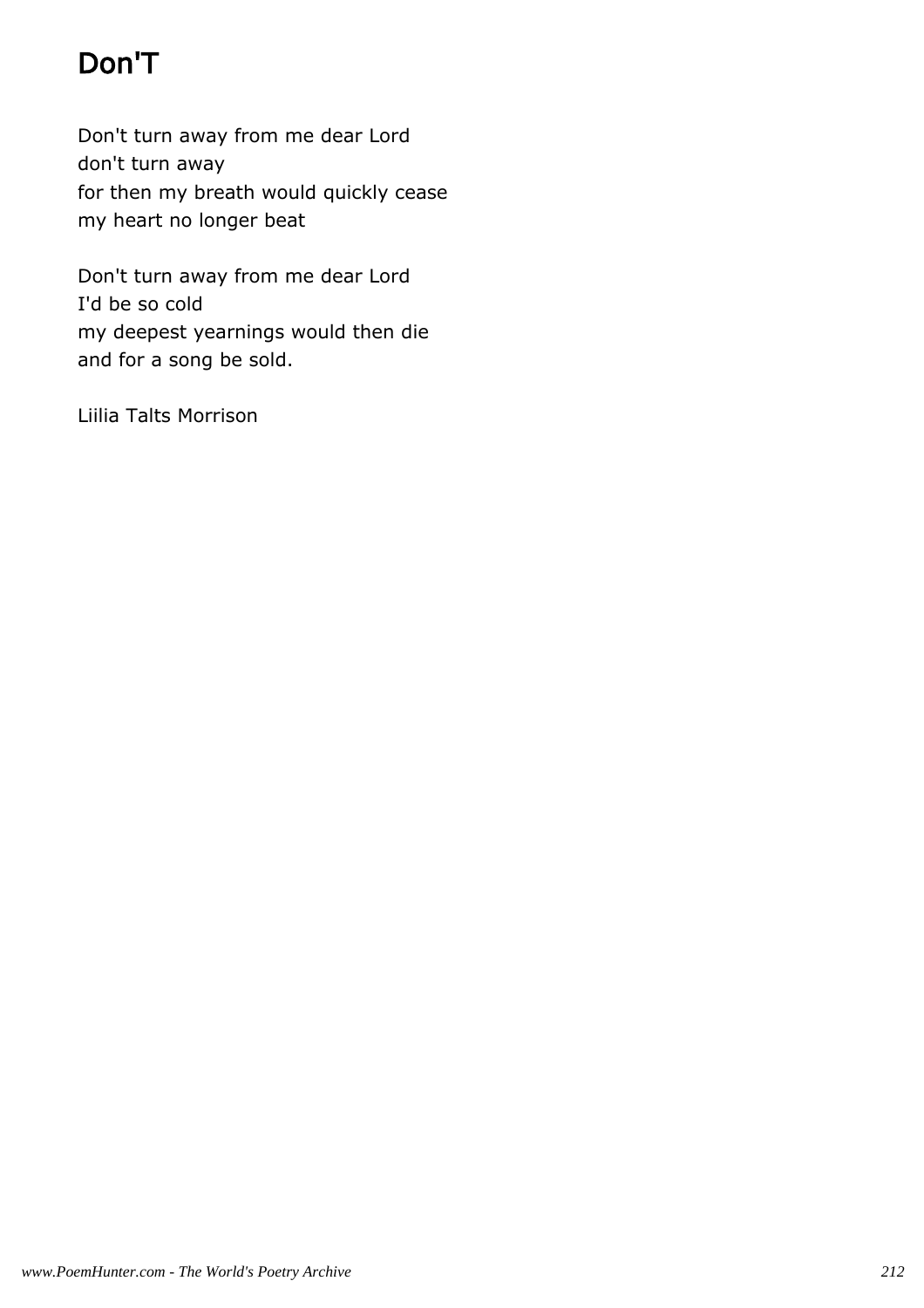# Double Rainbow

I remember that rainy afternoon in the wilder depths out there meaning - the untrod acres left fallow close enough to the Everglades but far enough, far enough for man's wicked ways to harbor and hide in

Still in the glow of seeing nature raw in glorious summer beauty after pounding many pavements a friend volunteered to drive me to that large and mysterious wooded place where trees grew undisturbed and mosquitoes flew big and healthy and strangler vines thrived in perfect dewy strength

My friend could not wait to get out of there he had seen it all he had been part of the dark side

Since he drove I acquiesced

On the way back to civilization still wet from the dew of that untouched forest plot I saw it a double rainbow

'Look, ' I said with excitement He glanced and continued driving

It was much later I heard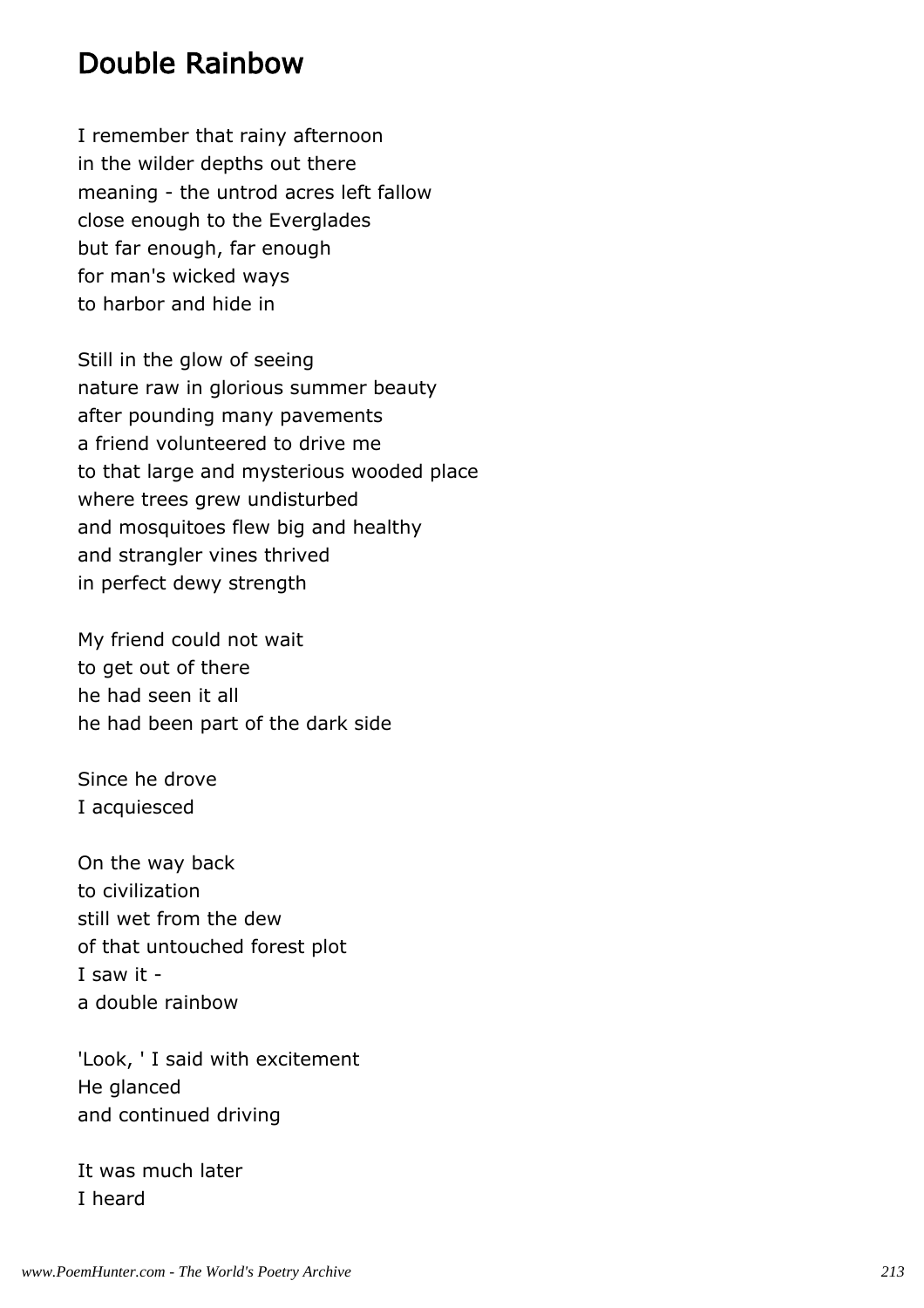that property had been a den of thieves and it burned to the ground.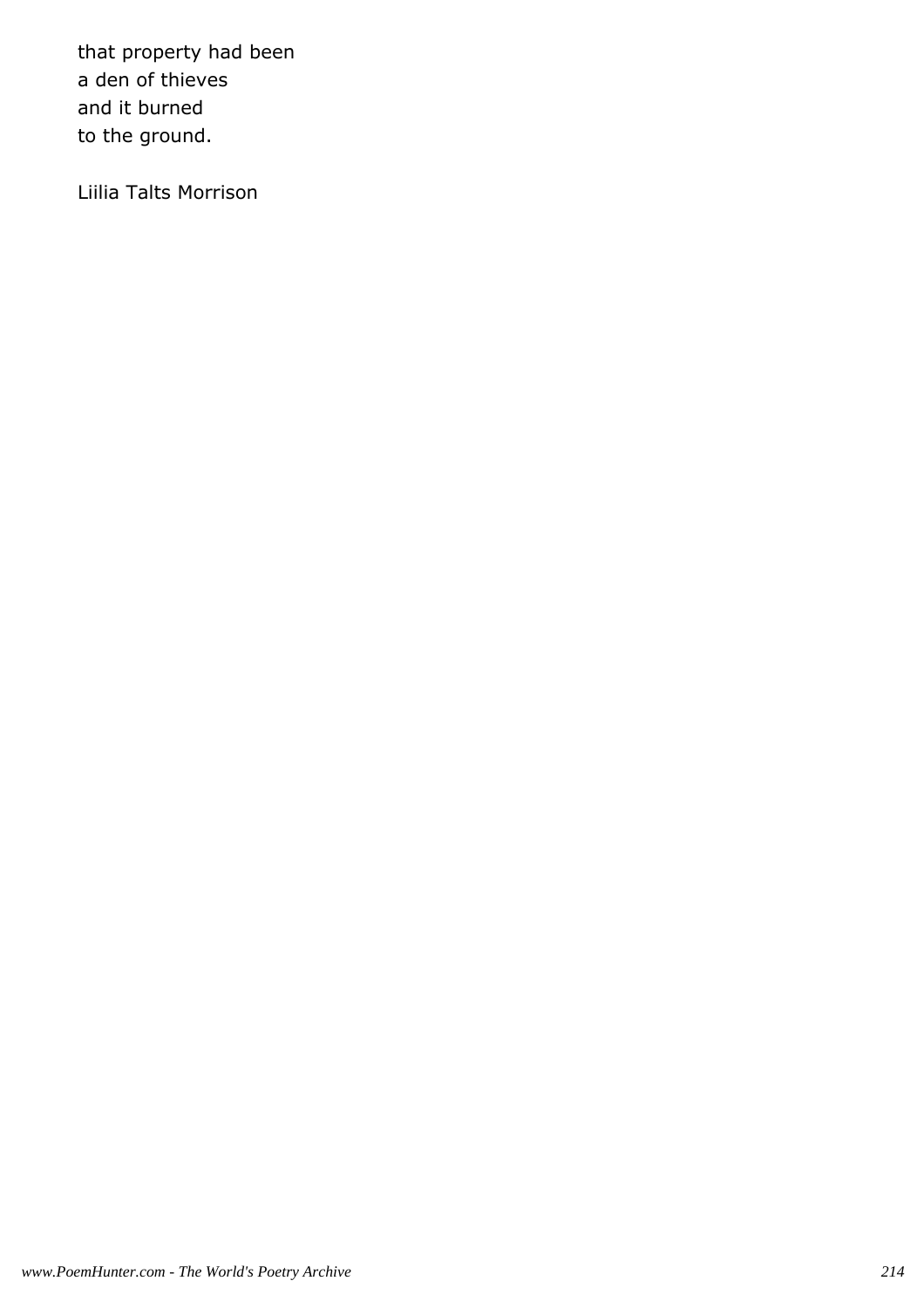#### Down In Sobe

I met her at a party, One of those super cool ones, you know. She had an air of avant garde, The sculpted look of one 'in the know.'

The years had been kind to her figure: Carriage erect. her movement had not slowed Since her twenties (or so I imagined.)

Her conversation was strictly on the edge. She spoke of freedom for the female, Of injustice.

This morning I walked early near the beach. Empty beer bottles littered the sidewalk From high life on Saturday night.

Only a derelict or two wandered about Only those whom hunger had wakened early.

And there she was, Clinging to a small tattered bicycle With little bits of memorabilia attached to it.

The sight was one of eccentricity, Of a woman alone.

She said a shy hello. There was a softness to her. There was no talk of freedom or justice now.

It was just an old woman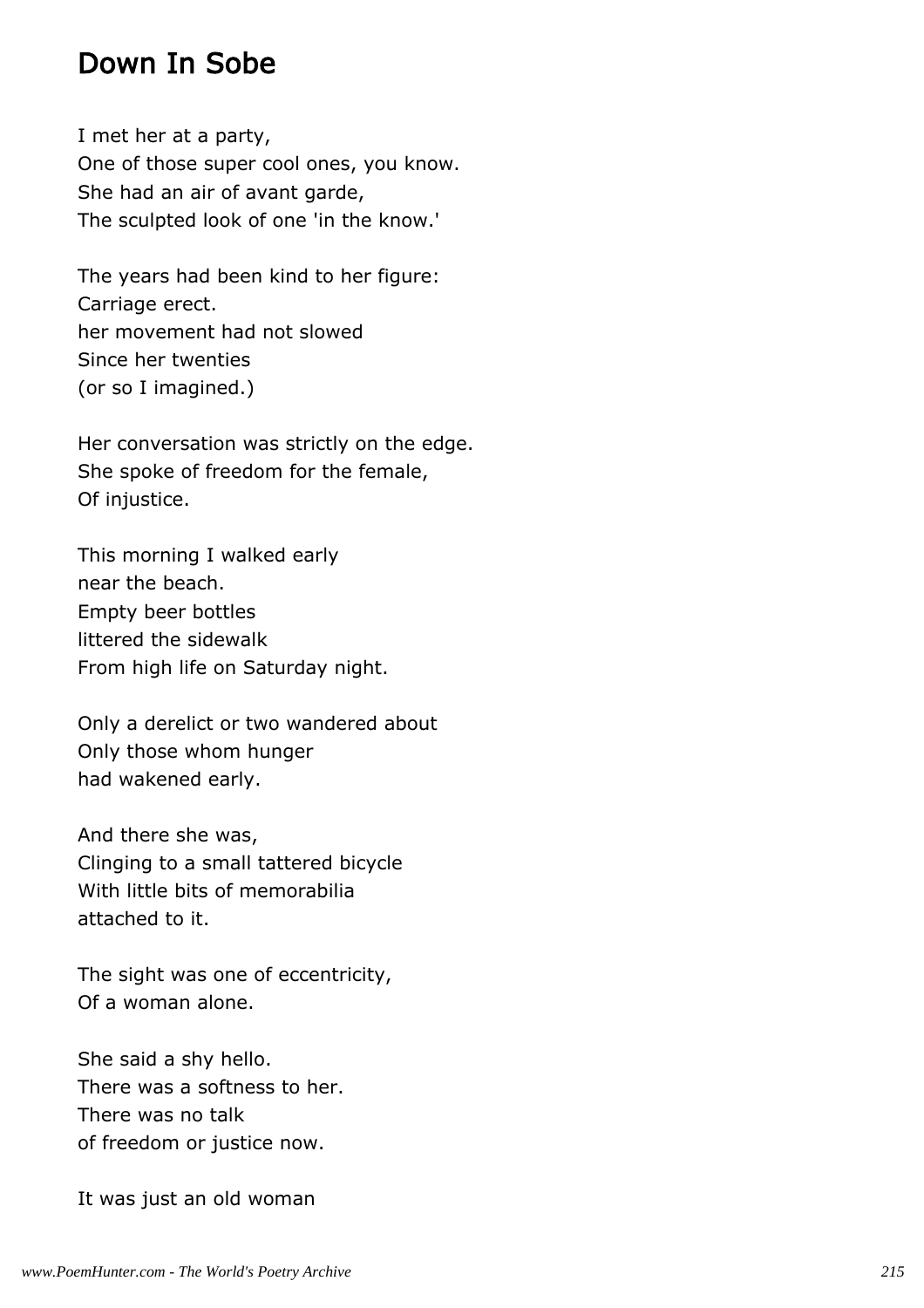On the street Whose dreams Had not come true.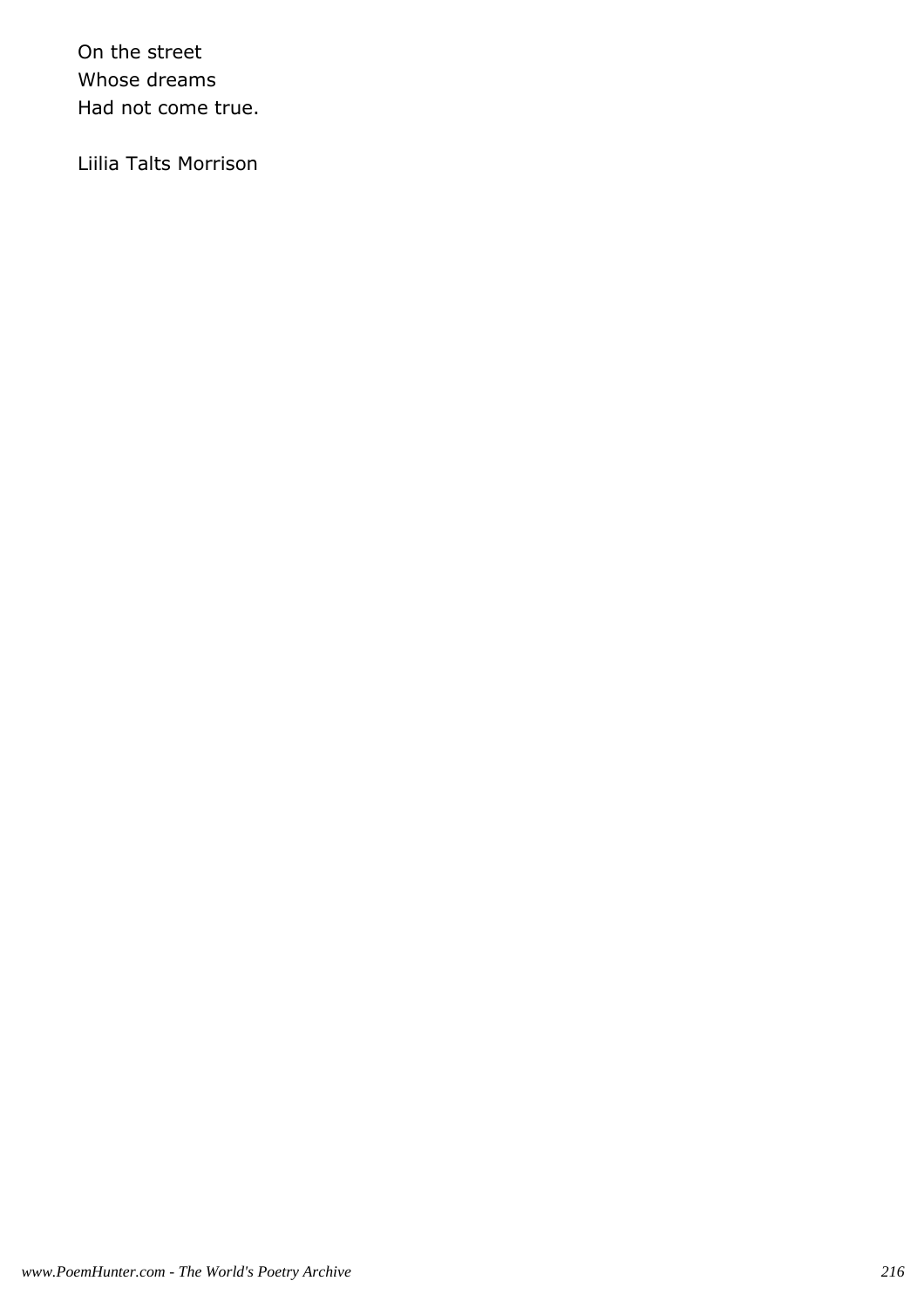# Dragon Ship Of Jade

I dreamed about a dragon ship of sea green precious jade its masts festooned with golden signs I could not understand

Its body was quite cunning formed with intricate designs of wings and curvy ornaments quite masterfully made

Yet heavy was its voyaging upon the jade green waves and heavy chains did weigh it down which could not be undone

When I awoke I realized that earthly goods can choke no matter how they tempt the eye with richest brocade gleams

Oh let me be released from gold and jade and precious gems and things that tempt the eye and soul and keep me plugging on

Let me abandon that jade ship appearing in my dreams let me latch on to wings of birds that toward heaven soar

There are no chains in our fair sky just freedom from all bonds more beautiful than chains of jade are heaven's towers of clouds

I dreamed about a dragon ship of sea green precious jade its masts festooned with golden signs I could not understand.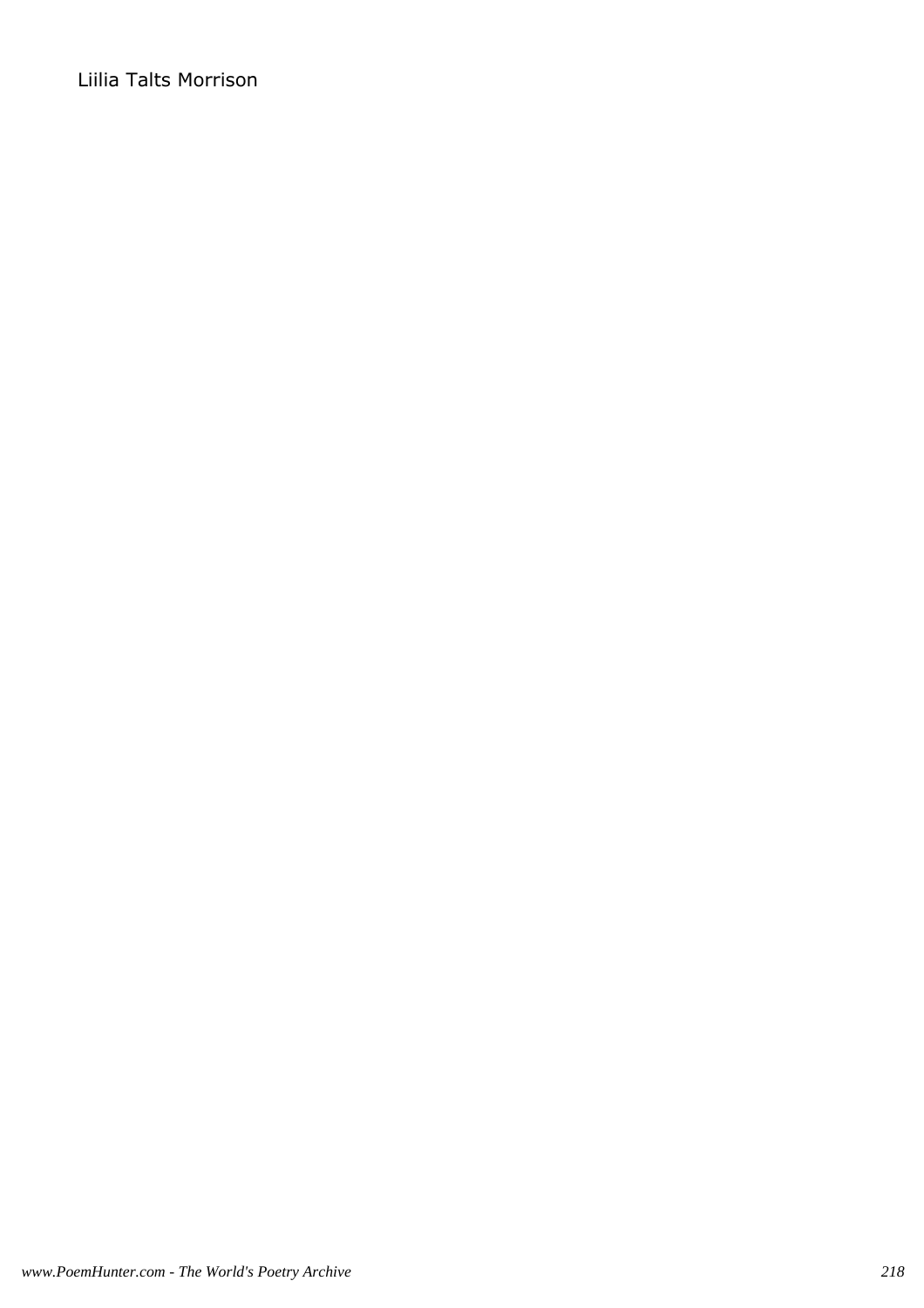### Dream Of Nonsense

Some children in churches And foxes in boxes And forest edged trailers stood out in my dream

The Bushes were skiing on mountains of seaweed Where horses ate candy and clowns blew on reeds

Some housemaids were fighting On trams going nowhere A night train blew shotguns Right out of its stack

I woke up and wondered What psyche possessed me What roads much less traveled Would give me a clue

But all this eludes me While drinking my coffee My guess is the pizza Last night was no good.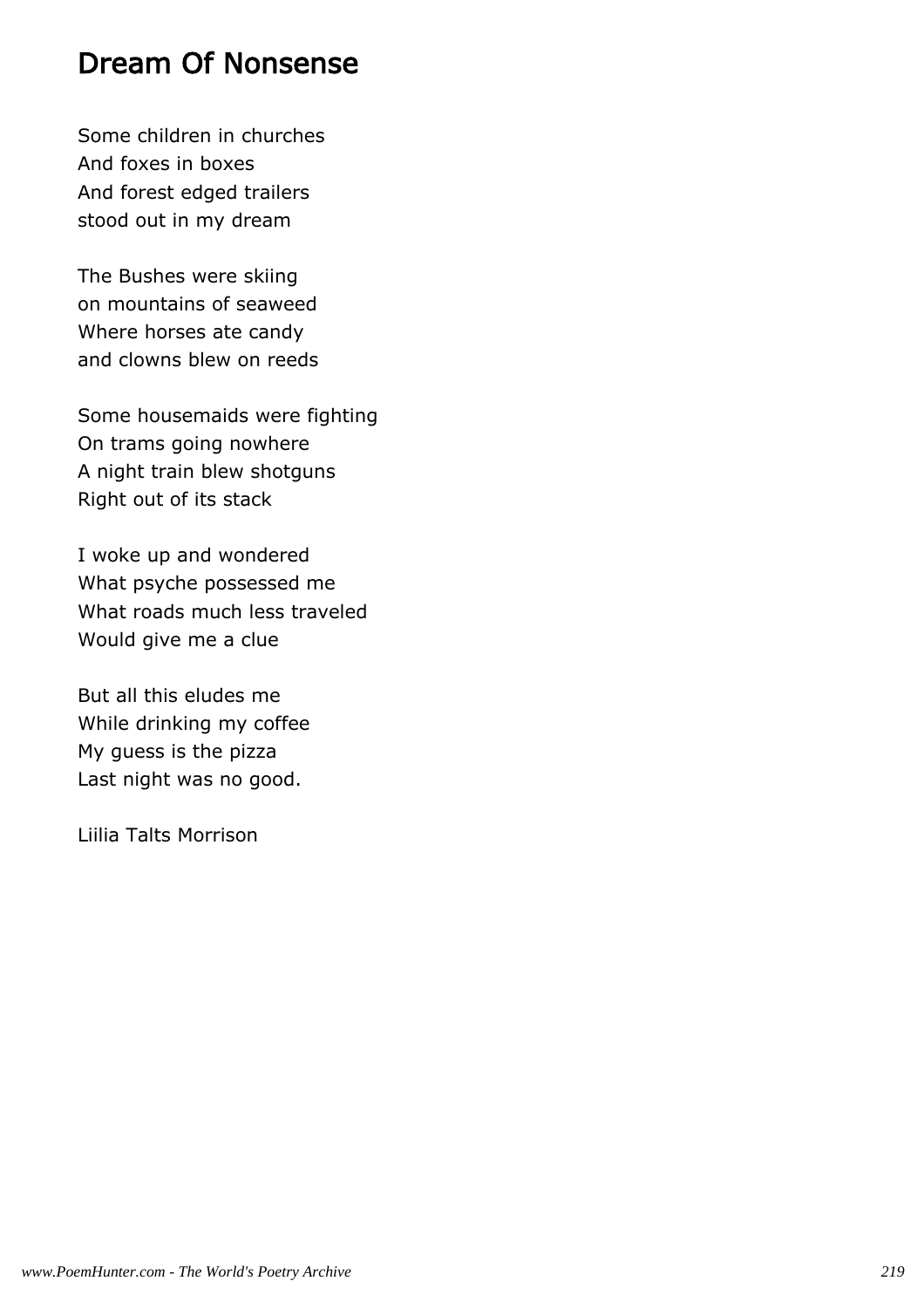### Dreams Remembered

Dreams remembered dreams forgotten From mind's deepest caves begotten Harsh kaleidoscopic showers Bursting forth in midnight hours Fill the darkened dormitory Of my pristine sanctuary

Fornications full of fouless Flying horses in gold harness Stealing baubles from a queen Who becomes a jug of cream Spoiling sanity and order Blotting blurring daylight's border

Slowly dawn brings birds' soft twitter Will their calls wipe out the litter Of the sins of night committed Hidden from those hours more fitted To obeisance and respect Inwardly though quite suspect

Dreams remembered dreams forgotten From mind's deepest caves begotten Harsh kaleidoscopic showers Bursting forth in midnight hours Fill the darkened dormitory Of my pristine sanctuary.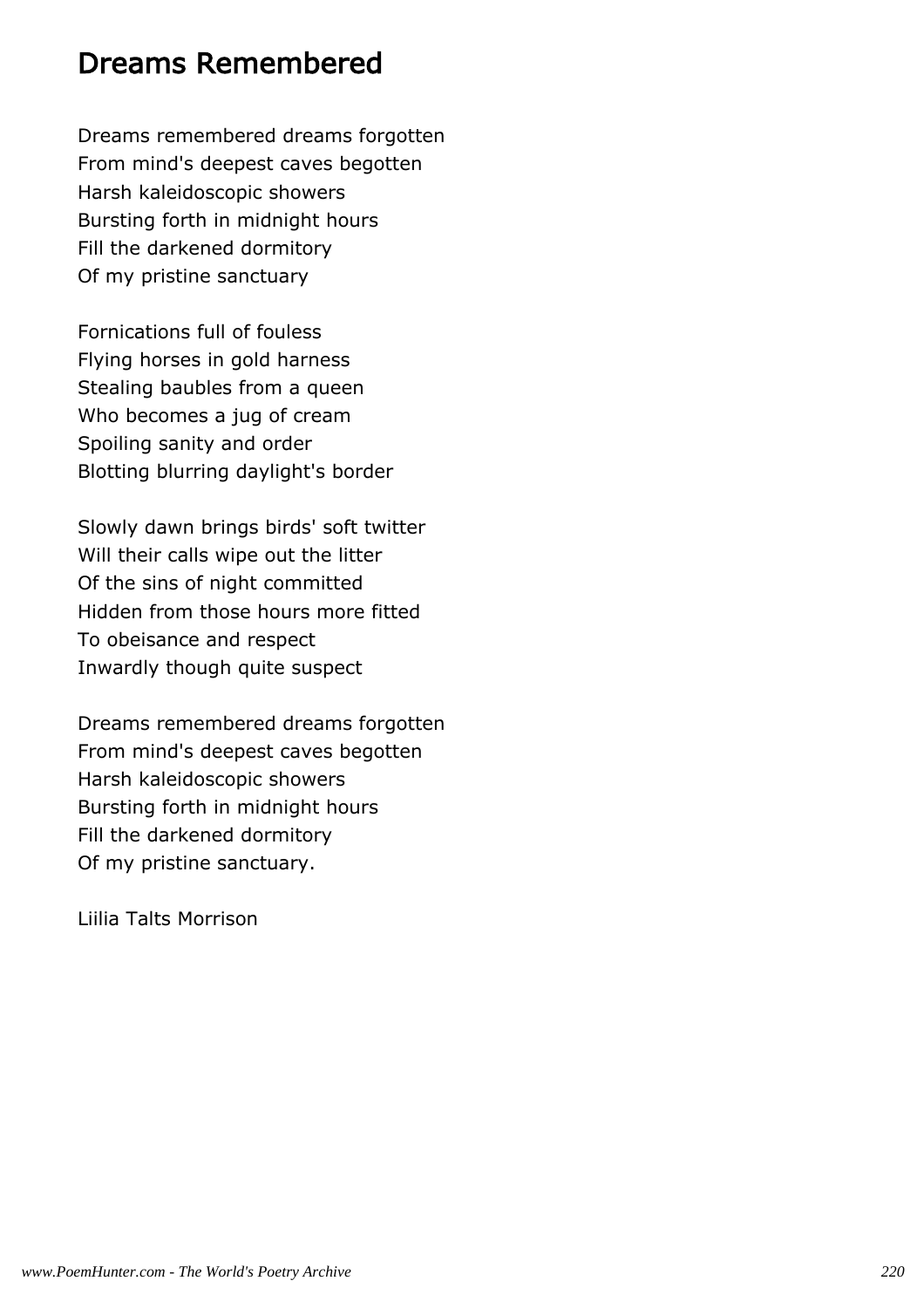# **Drifter**

When others go to sleep at night I wake to find a world of darkness Void of sight And I unwind

When others laugh in restaurants I feel a certain chill. I sneak and wander to my haunts An alley dark is my thrill.

The world of care, of near and dear I never knew. Their sounds are strange For me to hear I sleep in dew.

Today a soul in friendship Held my shaky hand It seemed as if a cozy spot Was saved for me to stand.

But then I saw the alley dark was calling me.

My shaky hand pulled back at once And the friend withdrew.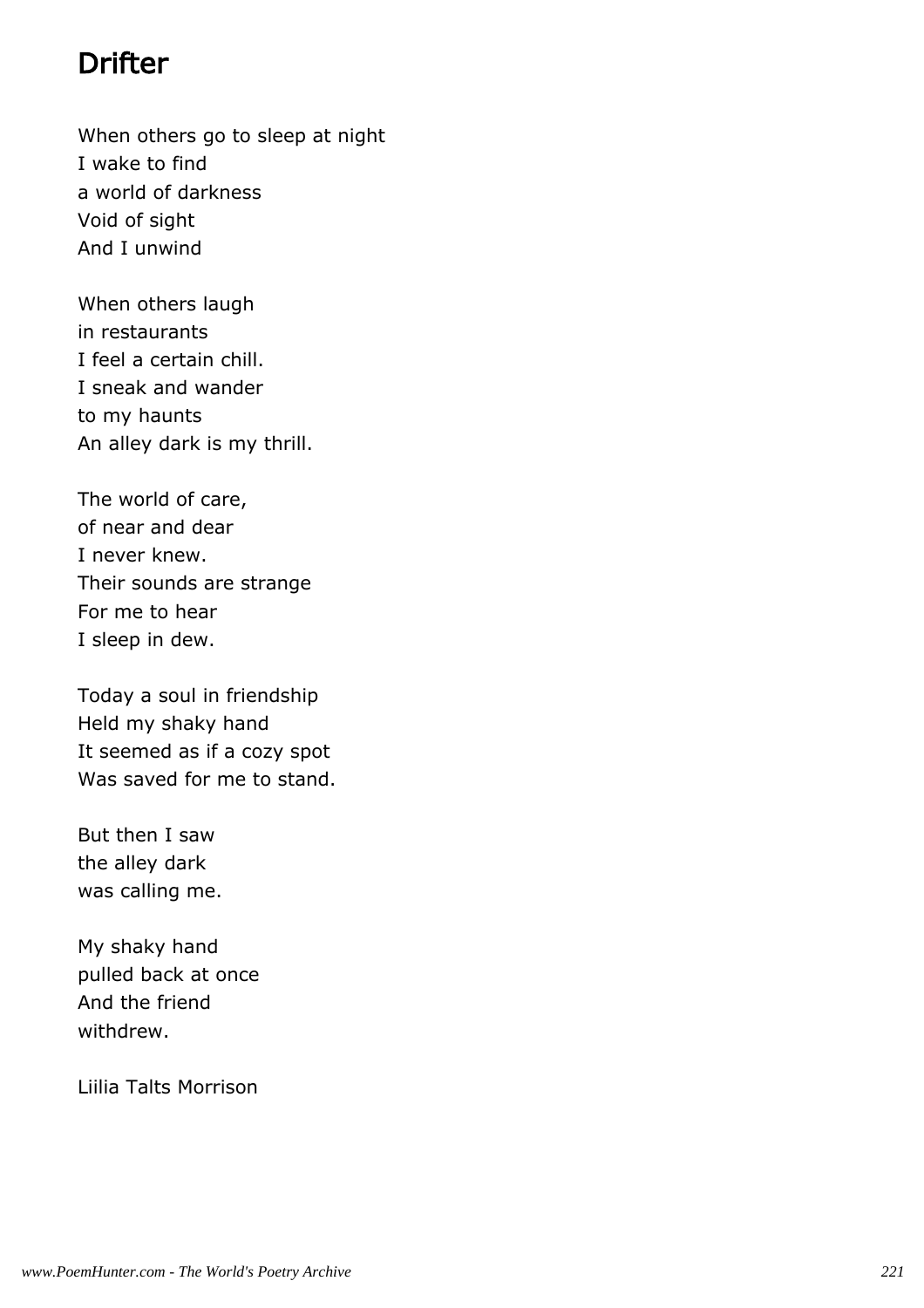# Driven

O how the dreams of youth enchain the soul to reach great heights heedless of scorching summer days or frozen snowbound nights

No mountain seems too harsh to climb nor jungle rife with death no reef too dangerous to dive though it may crunch the breath

Like comets soaring in the sky so many fall and crash on rocky slopes or desert plains buried in sand and ash

Some very few will stay the course and find the Holy Grail of cures and ways to help mankind and breach untrodden trails

O how the dreams of youth enchain the soul to reach great heights heedless of scorching summer days or frozen snowbound nights.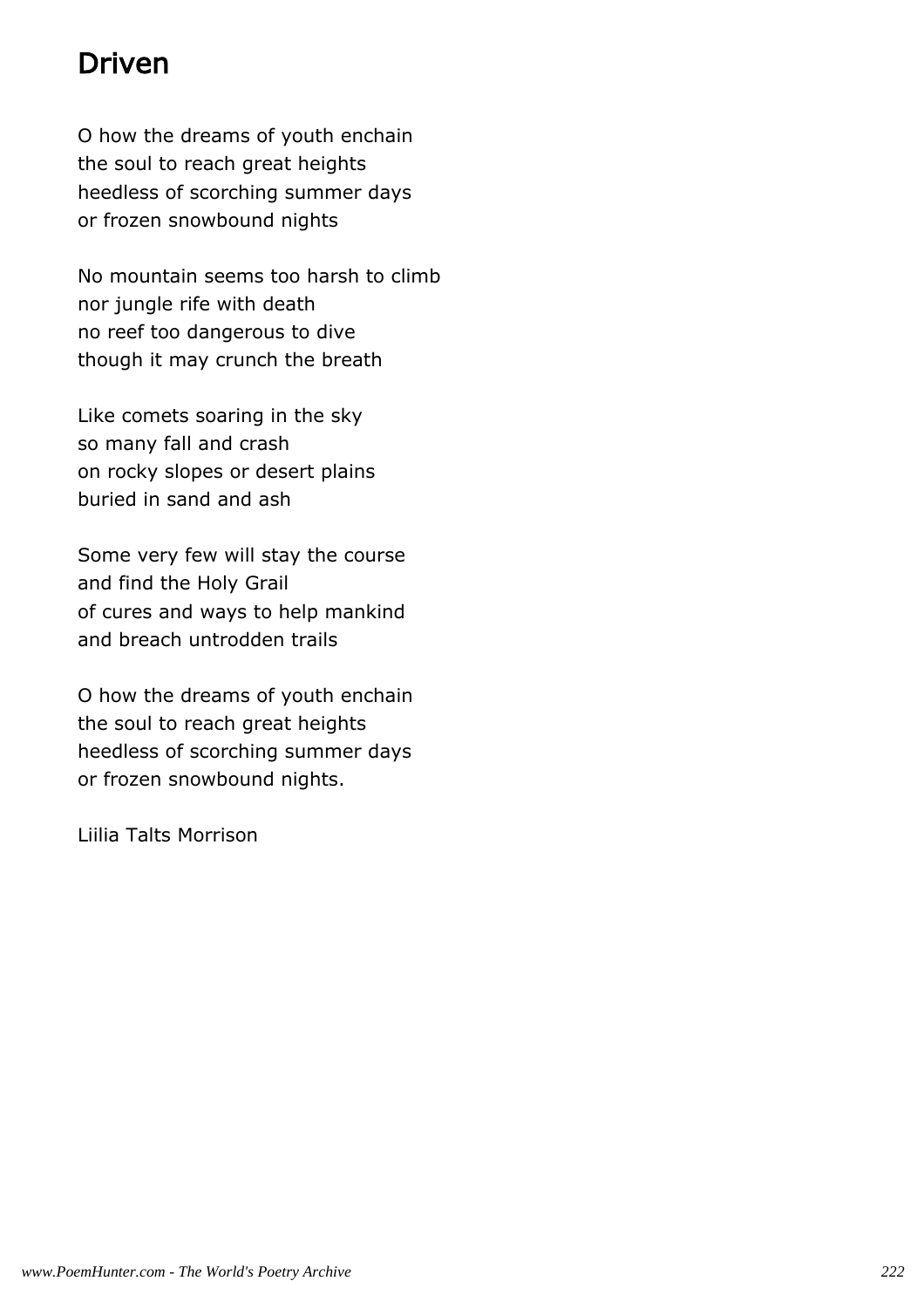### Dry Foot, Wet Eye

Another raft washed to the shore another story told another incident at sea of souls and bodies bold

Of course, we all had heard those tales of courage and of pain of those who won and those who lost and still would try again

Then one day someone shared with me an incident of yore still burning in her caring heart of a rafter washed ashore

Nobody knew who he had been no papers and no clothes or whether he had built a raft or why this voyage chose

He lay there on the salty shore with dry feet parched and tanned so he was legal and could stay in this his promised land

Yet there's a rule above the sea beyond the clouds and sky that those who enter that fair realm had suffered and oft cried

It will not matter if our feet were swollen, wet or dry as long as we had cared and sought to love with tearful eyes

Another raft washed to the shore another story told another incident at sea of souls and bodies bold.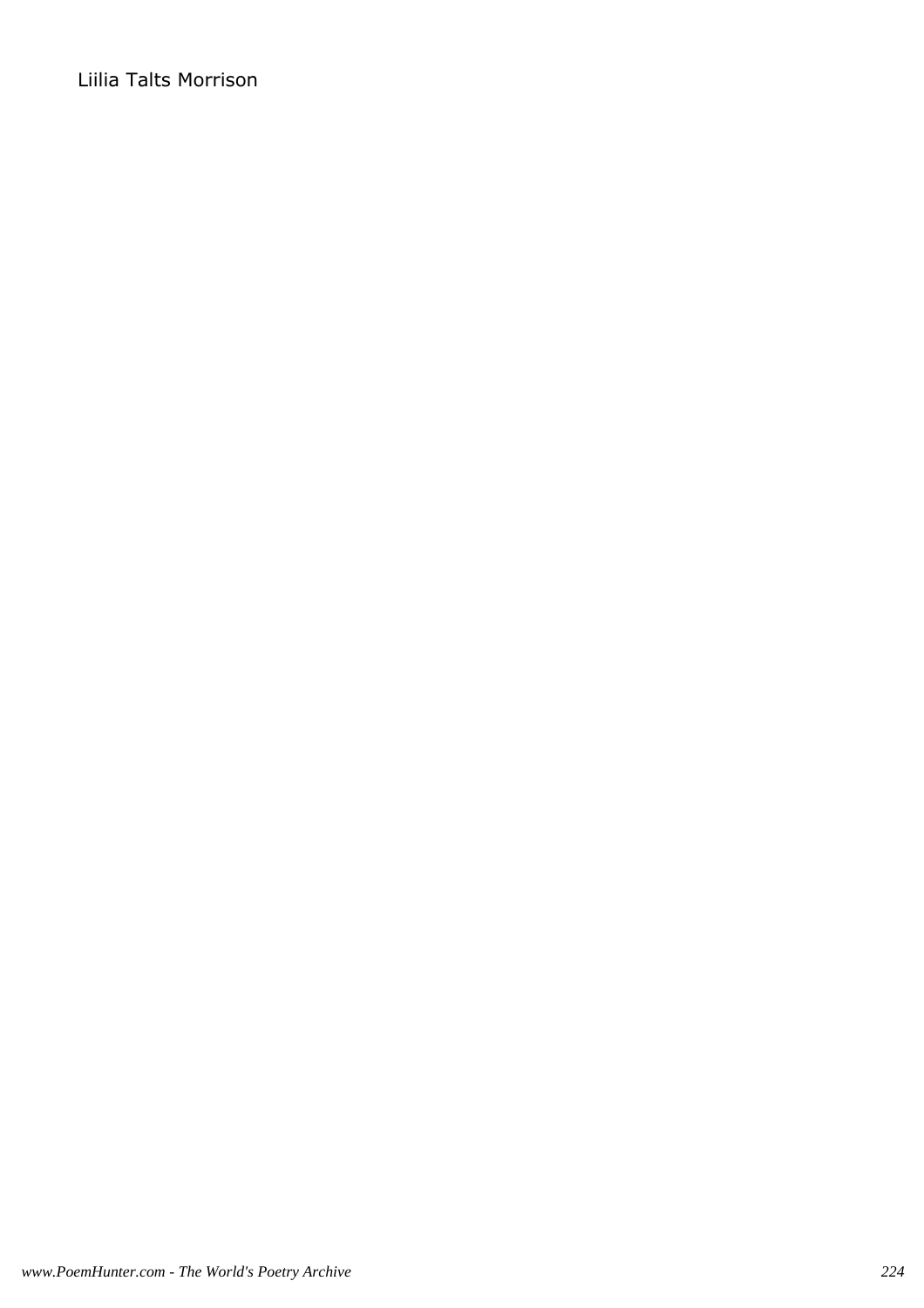### Dwelling Place

 I've lived in very many rooms some fancy, some austere but in the end abandoned them for other homes more dear

 But in my often rocky path my striving spirit sought a place to rest the limbs and soul that can't be sold or bought

 I heard of dwelling in the word and thought 'how could that be' was there a house with roof and walls built way beyond the sea?

 A nightly vision came to me where angels fashioned walls with bricks of faith and stones of truth creating timeless halls

 Oh, that is where I want to live a permanent abode unmoved by storms or winds of change with God's firm word bestowed

 I've lived in very many rooms some fancy, some austere but in the end abandoned them for other homes more dear.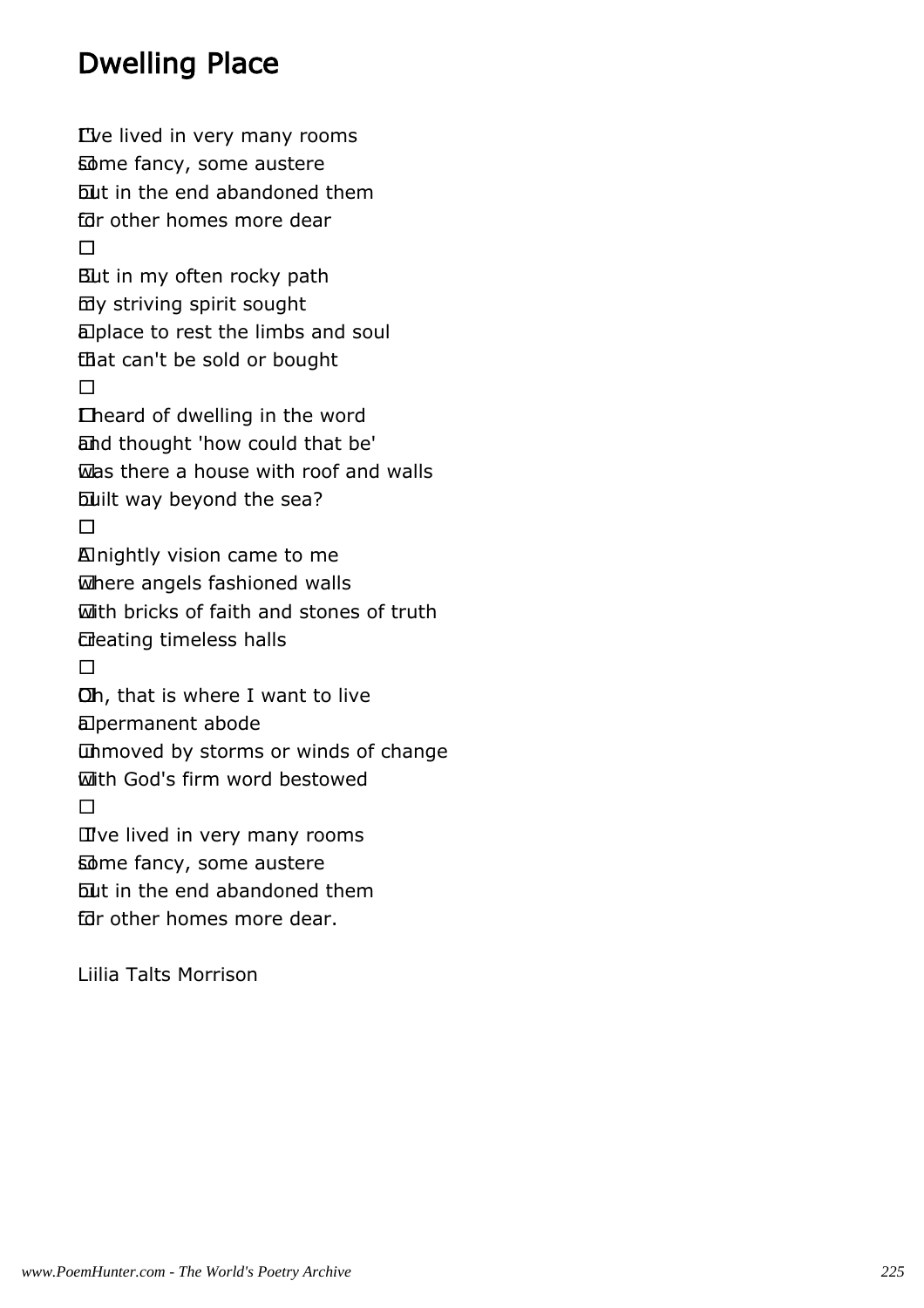#### Eesti

There is a land so far away A land of many days Though small, it has a staying power Enduring conquests' craze

Hard centuries of strife and woe Long bled it with sharp spears Defending it, we spilled our lives In native rivers' tears

Its people kept a song alive And called it Kalev's son A hero keeping hope alive When all was bombs and guns

The day came when this little land Was freed from cruel whips And olden, secret, hidden dreams Now sounded from all lips

It took a chorus of the brave Who had but one great song Created from the sounds of pain A revolution strong

It's good to hail from that small place Where people shun all force Who'd rather find their freedom's shore With God as their one source

There is a land so far away A land of many days Though small, it has a staying power Enduring conquests' craze.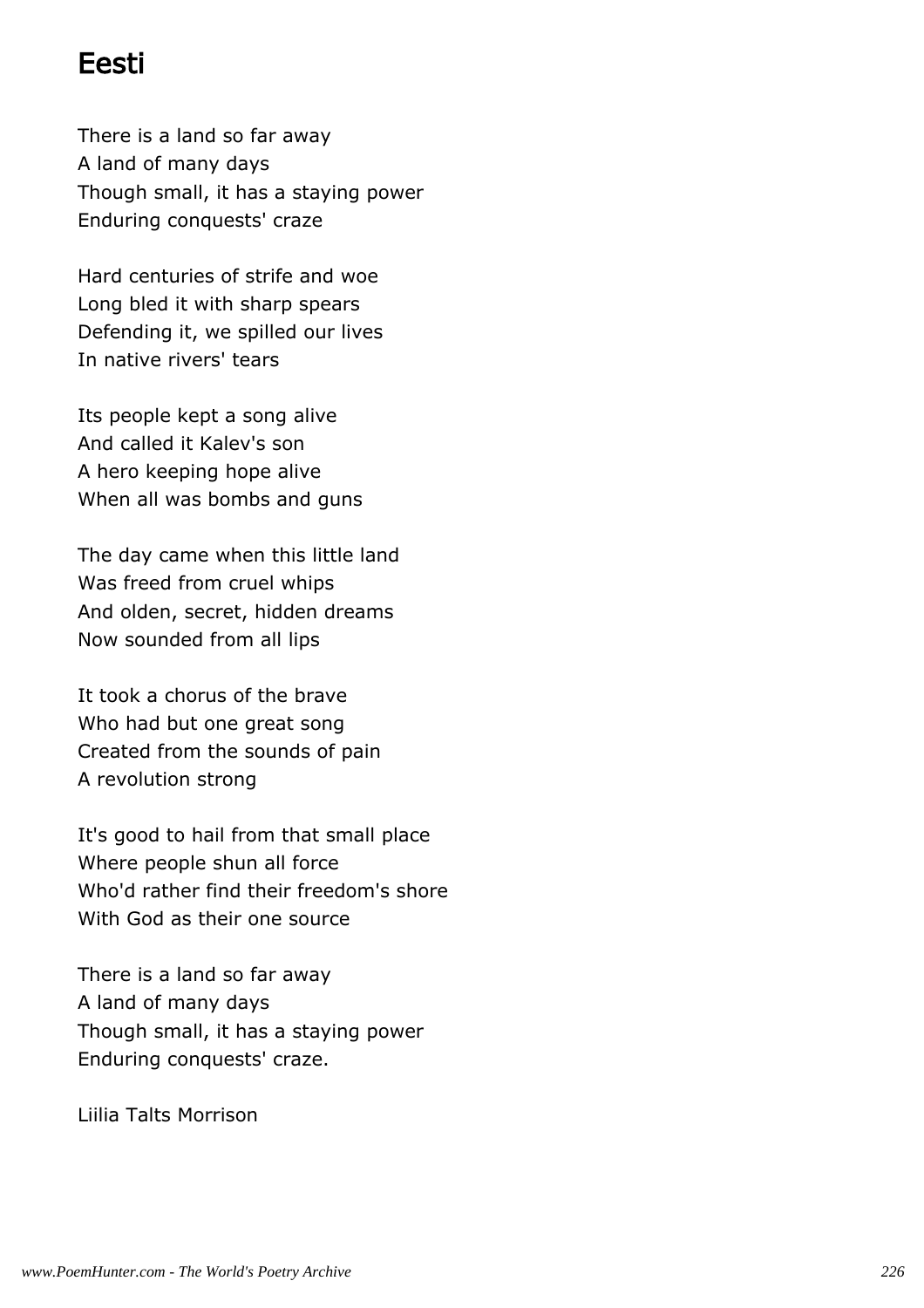# El Faro

'Steel sinks, ' is what the captain said a truth all sailors knew yet till the sea has dried to dust men yearn to sail anew

they full well knew a nasty storm was headed straight on course but they were braced and weathered souls their ship an iron horse

they didn't blink or hesitate when plowing past the Hole the final outpost on the trip last chance for safety's fold

the captain felt it in his gut this craft would stay the course had it not lumbered thirty years tight schedules to enforce?

the men aboard a close knit team El Faro would be proud when through the challenge of the storm they'd port to cheering crowds

of course a lot of things could fail malfunctions, glitches, ropes but all were trained to fix things up with swift and mastered strokes

had not El Faro found a name with ships that would not fail delivering their heavy loads when others would not sail?

none was prepared for that small knell none ever lived to tell why at that moment of that hour the engine went to hell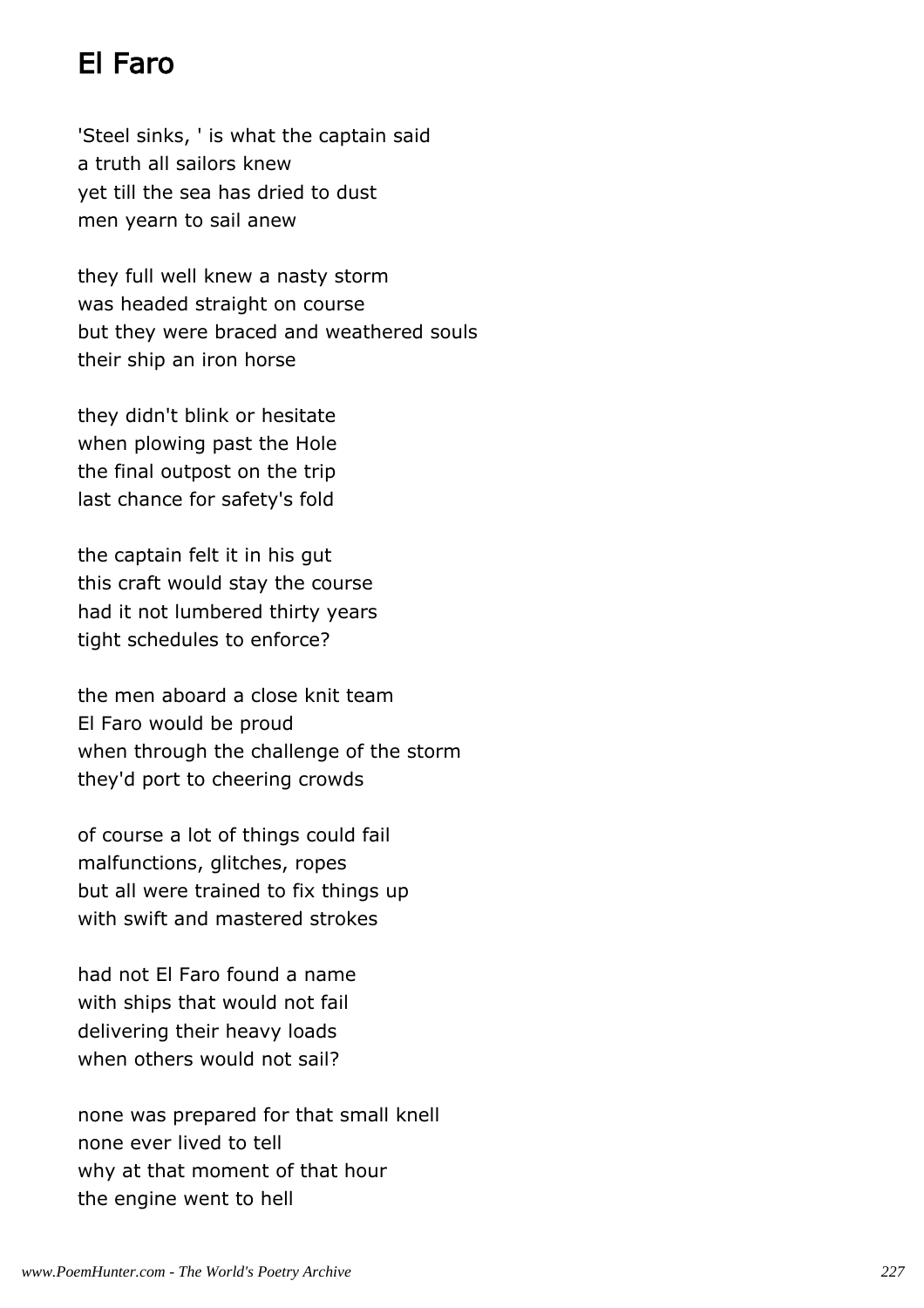the sea released a jealous rage and spun the wheel of luck to call proud sailors on their plan Joaquin's path to buck

a wave that tipped this mass of steel tossed tons of metal pounds containers filled and vehicles no time for Mayday sounds

the morning light that rainy dawn found no ship pull to port no warning and no news was heard no sounds and no reports

the destination of the load of cargo and its men now rests where many journeys end the sea floor's darkened den

gray seagull squawks above the waves join songs of those who deal to live or die by placing bets on Neptune's storm drenched wheel

'Steel sinks, ' is what the captain said a truth all sailors knew yet till the sea has dried to dust men yearn to sail anew.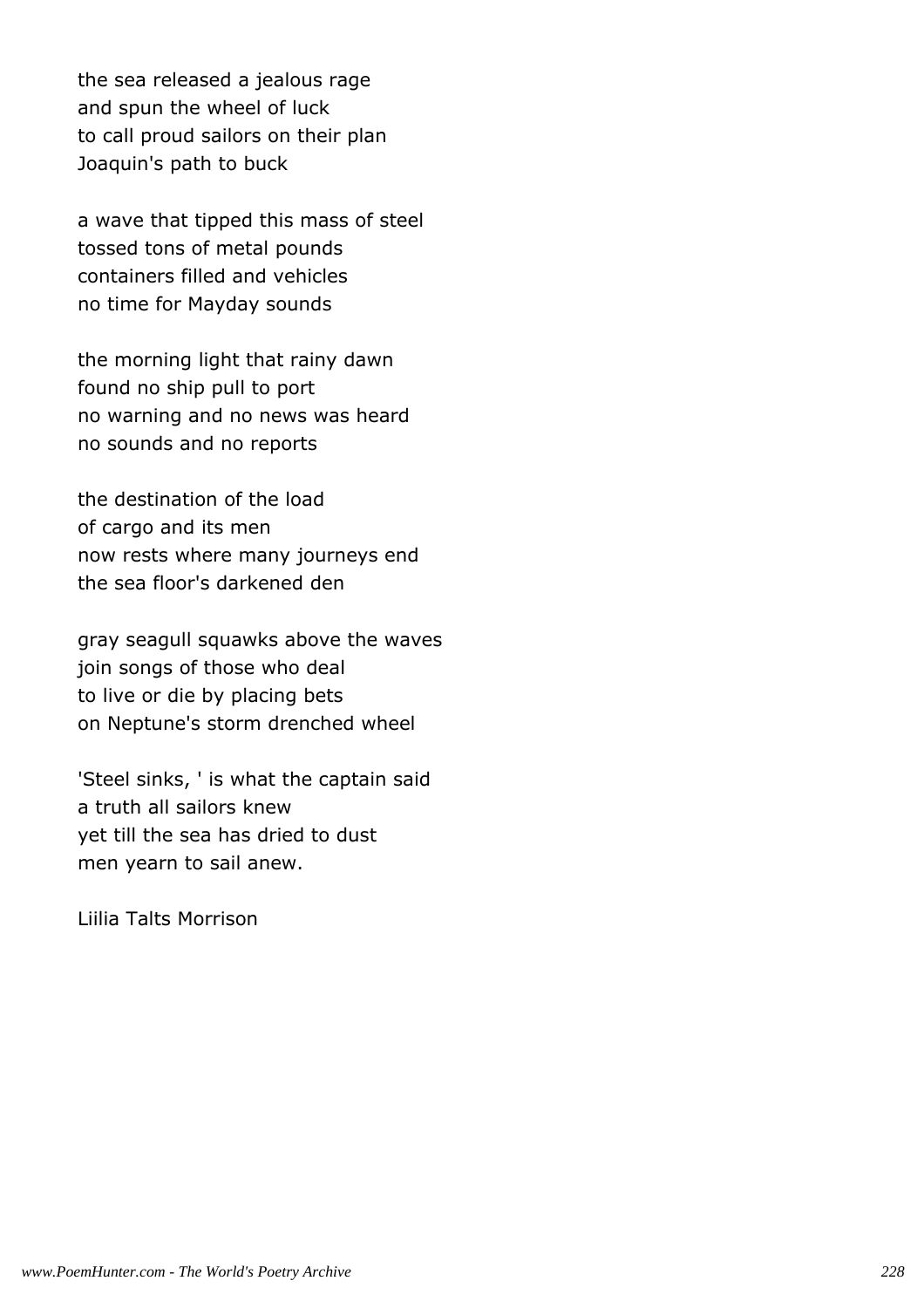# Elfin Woodland

They call it Elfin Woodland A forest stunted, bent Pressed down by nature's hard hand In rarefied torment

On slopes too high to venture Snow, wind too strong to bear Dwell trees by fate indentured For hardship to prepare

They form a tight-knit picket To ward off hiker's boots A forest tundra thicket With stubborn, twisted roots

They bend as blankets hover In winter's weighty press Then stretch small shoots to heaven In spring thaw's blessedness

I, too, have been much stunted By loves and hopes gone wrong My feelings frozen, blunted Throat choked to silence song

Like dwarf pine blocked from growing To tall and stately trees I bend and twist not knowing What my full growth could be

They call it Elfin Woodland A forest stunted, bent Pressed down by nature's harsh hand In rarefied torment.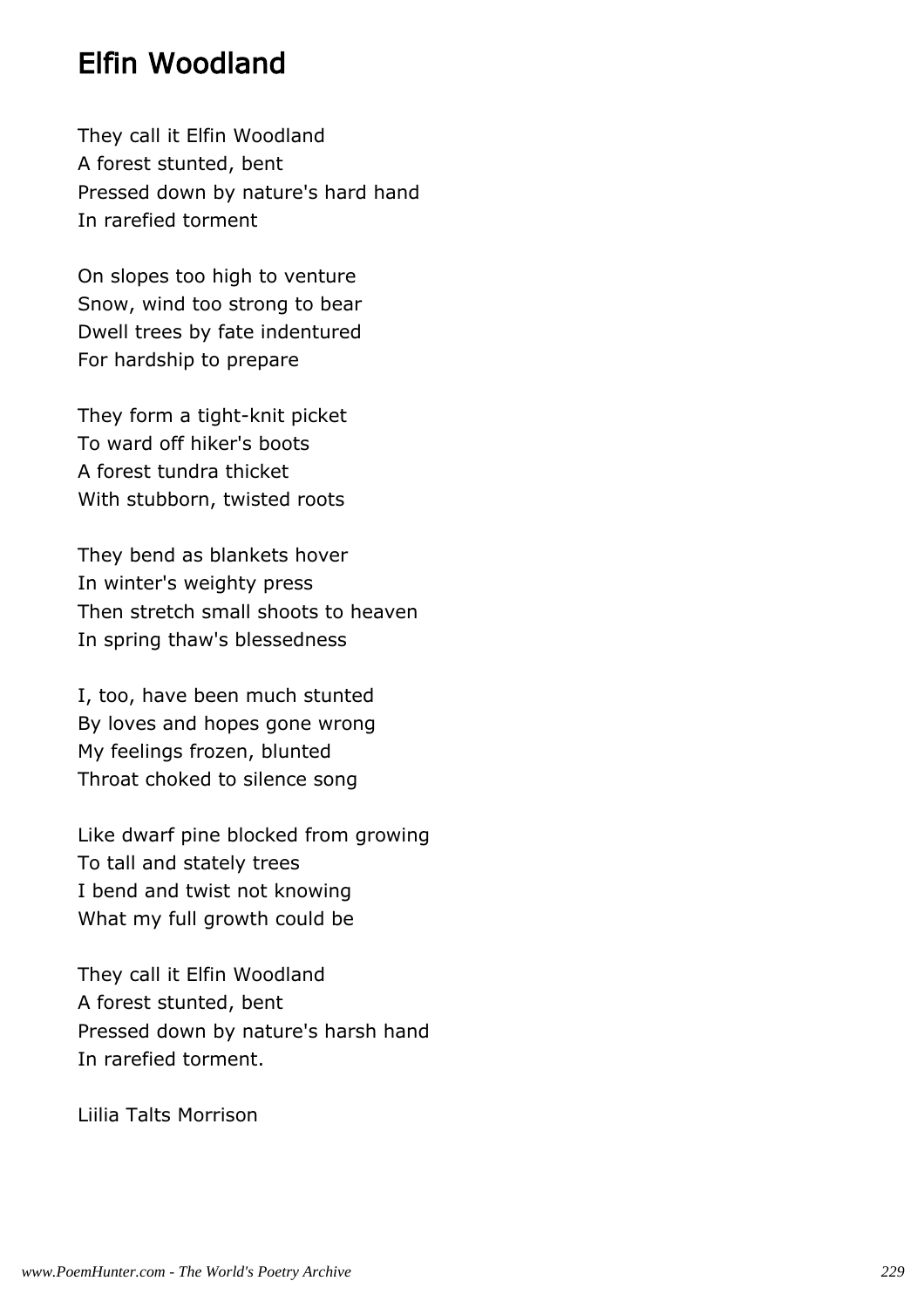# End Of Dry Spell

How soft and cooling are the drops of summer rain upon my face they gently toss my board straight locks then tickle nose and cheeks embrace

Ah summer rain like heaven's tears to wash away all cares and fears keep coming down till ditches swell and break the back of this dry spell.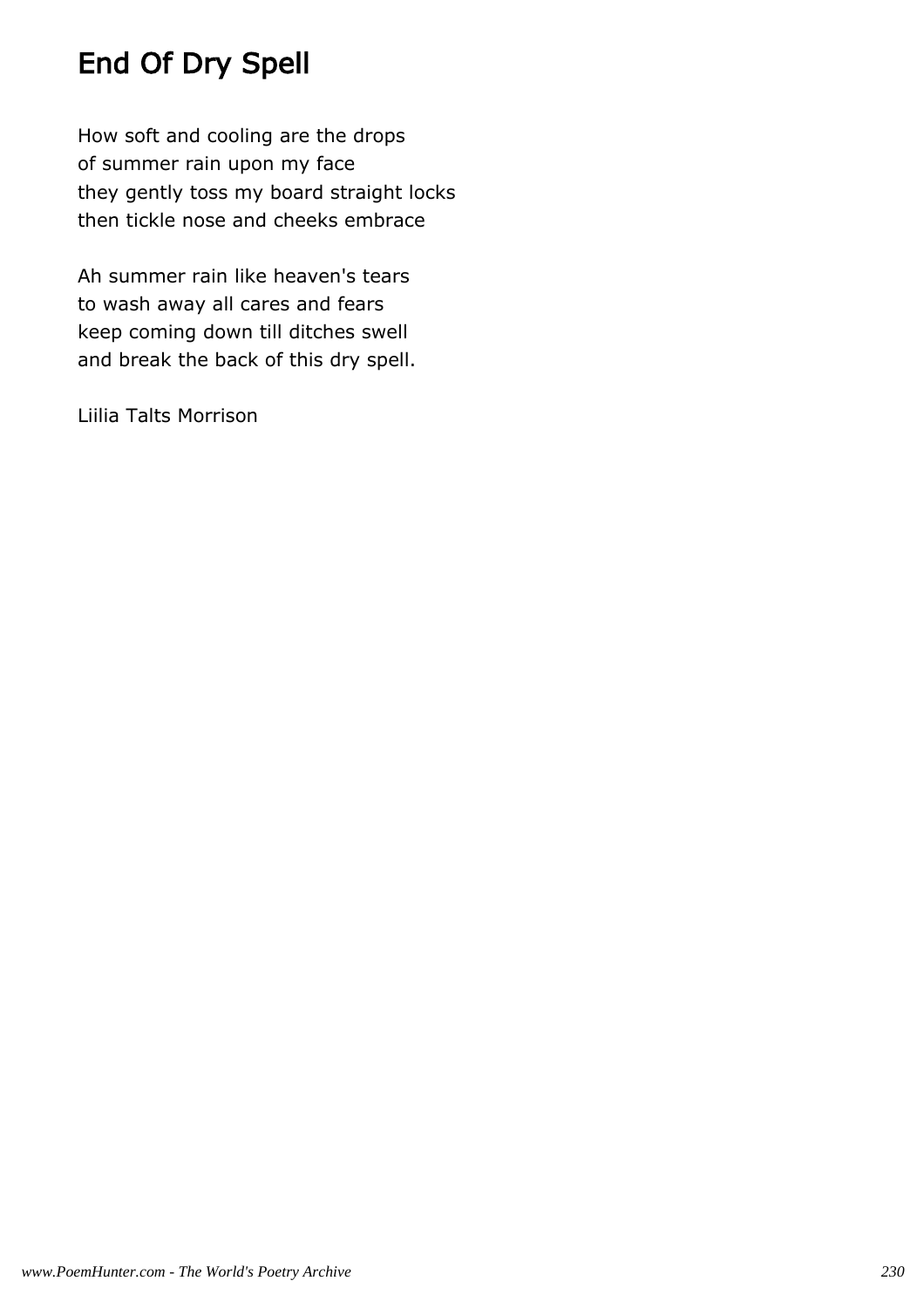# Espanola Way

They called you shabby lady Vile, troubled, violent. Cocaine flowed freely, wildly Bodies twisted, spent.

You pulled me to your bosom Held me with iron grip Till veins and brains Were shattered Body scarred by cruel whip

Today I've found my freedom I do not walk your way Today I laugh and frolic And play

But in the night I wonder When moon hits darkened strand Oh cruel street and lover Would you still hold my hand?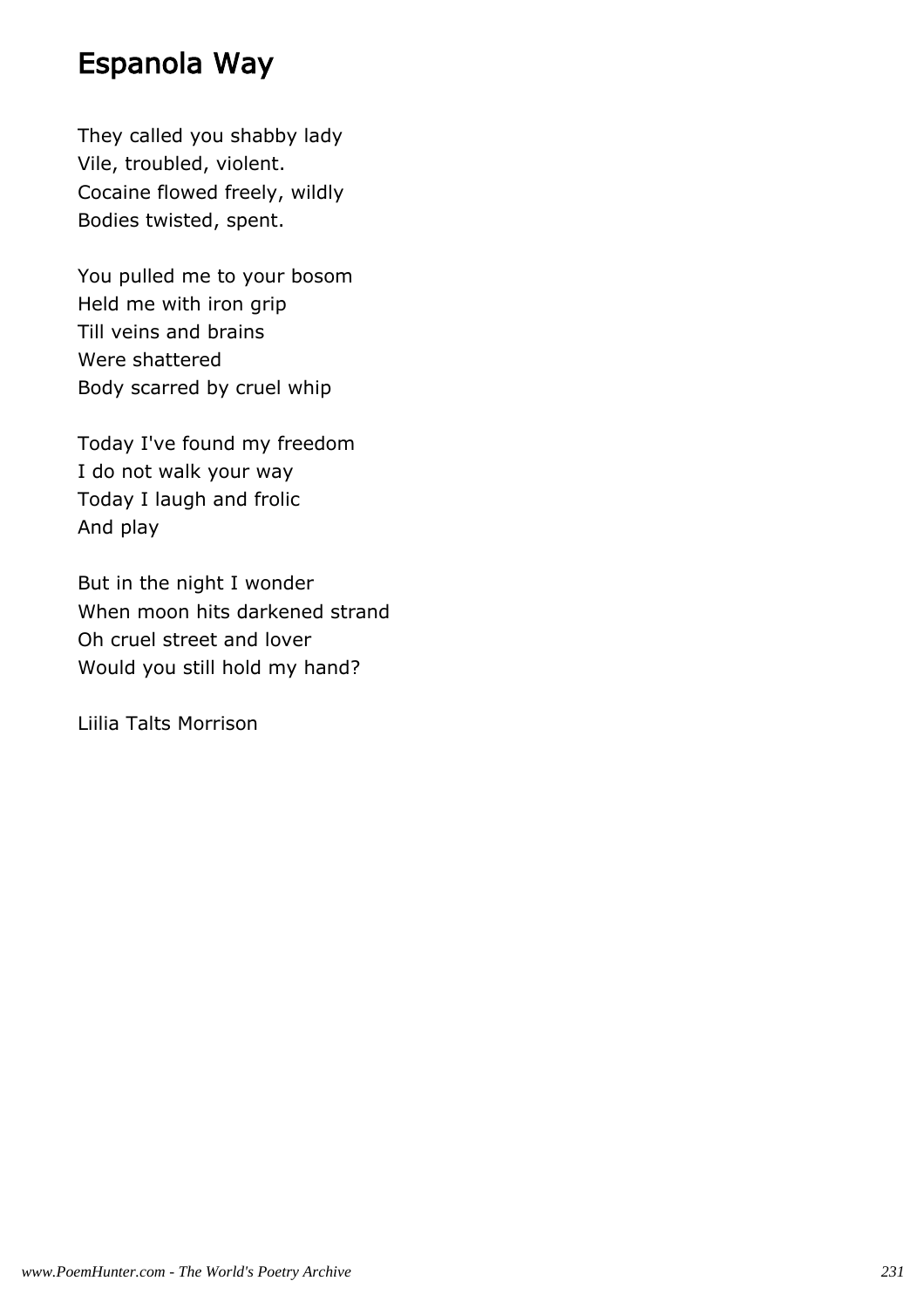#### European Places

Window-panes of memory scan European places Copper roofs with towers cragged Rise from broken traces.

Was it Munich or Coblenz Women wore silk stockings? Pear trees kissed a sky quite cold Tempting children's gazes.

Railroad stations big as barns Silently embracing Interrupted lives, quite torn Fleeing timeworn spaces.

Did the farmer leave his kin, Dog, goat, hand-hewn plow, Did the old man miss his cat Thrown from wagon's tow?

Rolands tall in stony pride Still hold towns together Foreign boots on cobblestones Couldn't change the weather.

Shattered memories fill the mind Much like cunning laces Will the day break when they leave European places?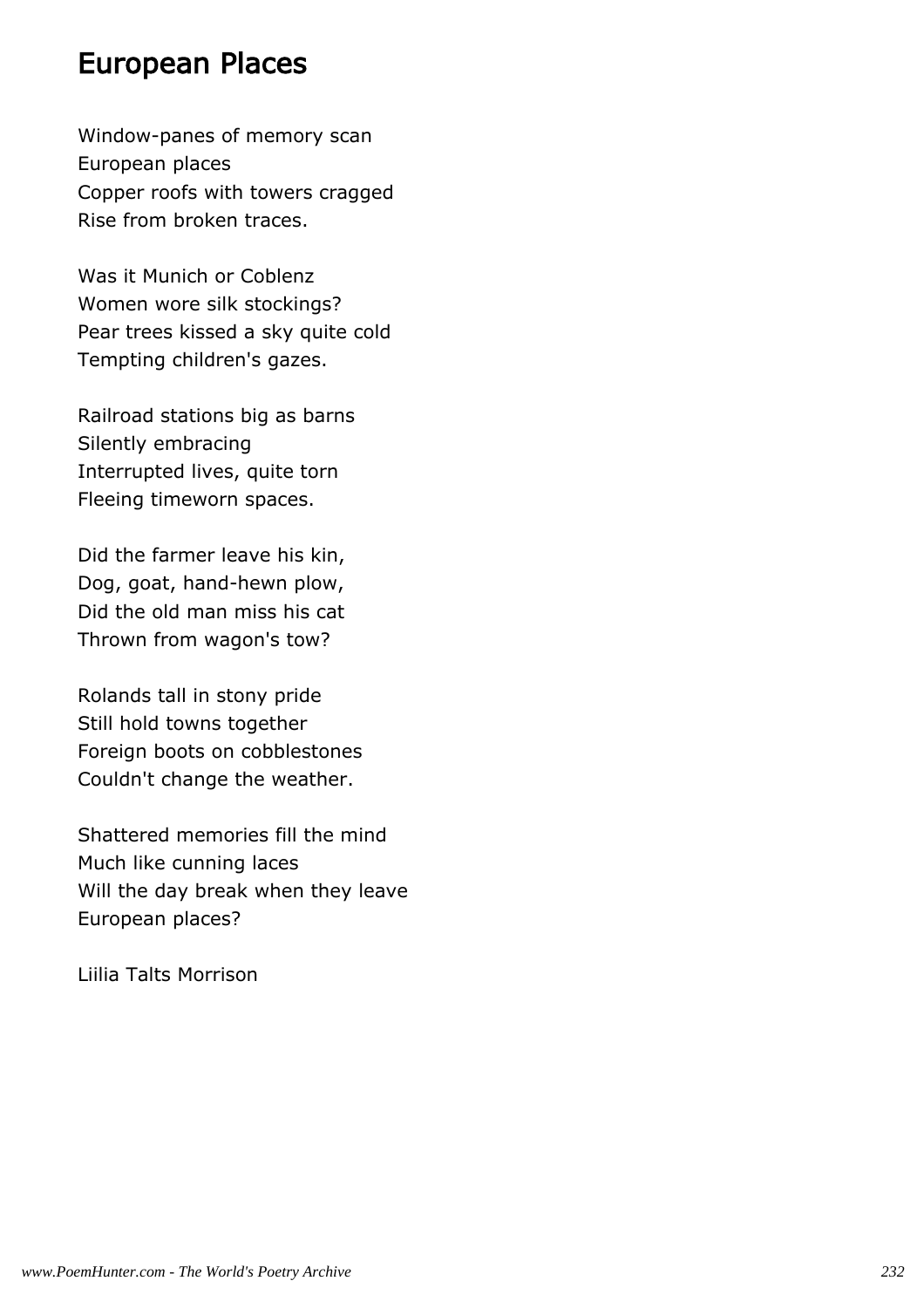### Evening Houses

It's autumn now Leaves fallen covering the summer earth Hiding traces of harvest Acorns scattered by north winds Palace windows shuttered now Divans covered with sheets No sign of life

A little box of jewels lies scattered On a cold stone floor Pearls still warm from embracing A royal neck, a lovely one

Pink velvet graced with silver beads The box will never feel again The touch of graceful princess fingers Seeking just the right emerald The right bauble To go with the pale satin gown

There are no more parties No cotillions No more violins and chandeliers

For it's autumn now The leaves have covered up the glory The grandeur

Now all that remain Are evening houses Evening memories And a little pink velvet box.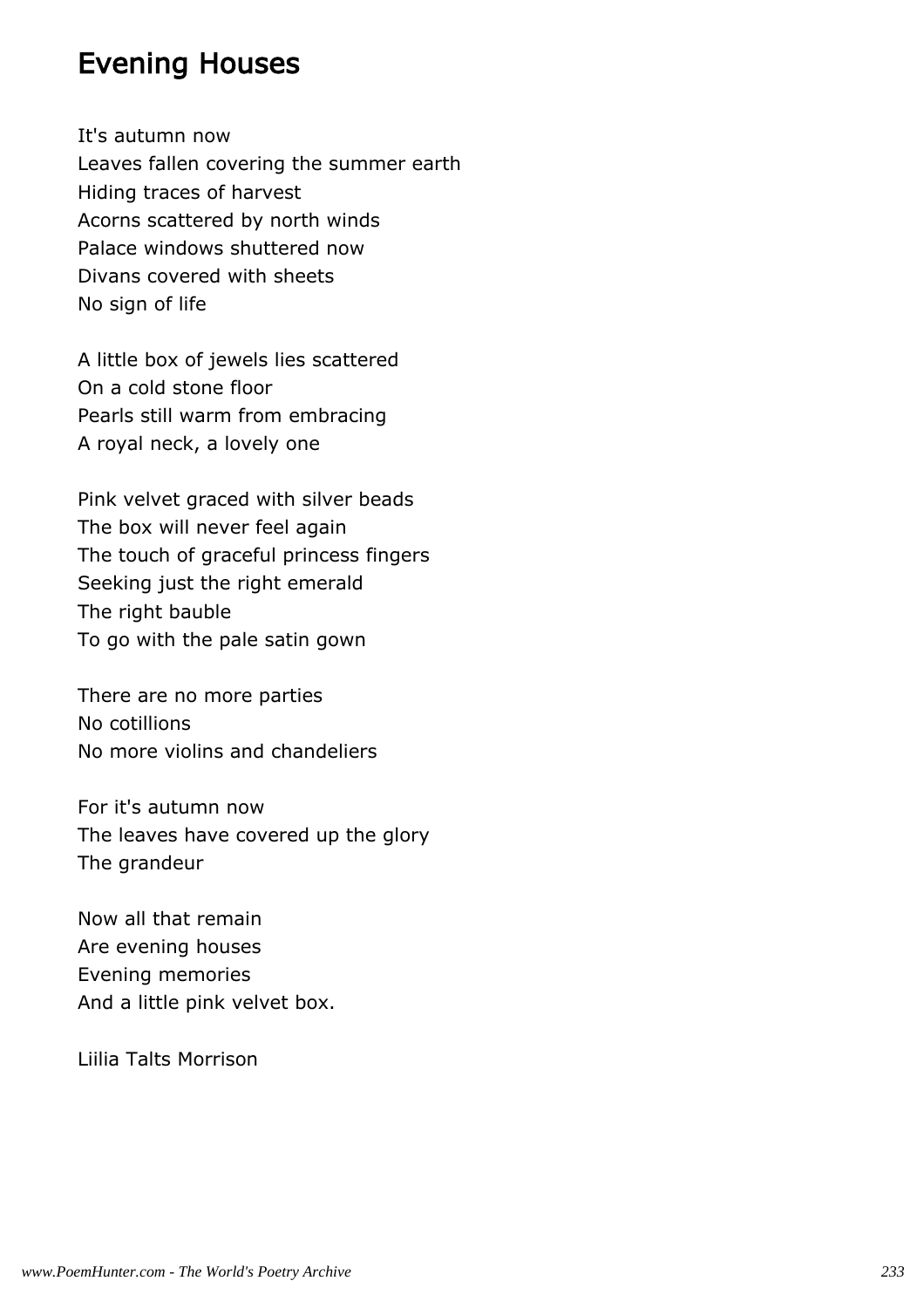## Evening Question

The day wears down its hours the shadows lengthen now the sounds of laughter ebbing as mothers hush their kids

Have my frail hands been useful have my feet trod firm paths has my worn heart remembered dear people from the past

Have I sent loving prayers to friend and foe alike or have I wasted moments so precious and so few?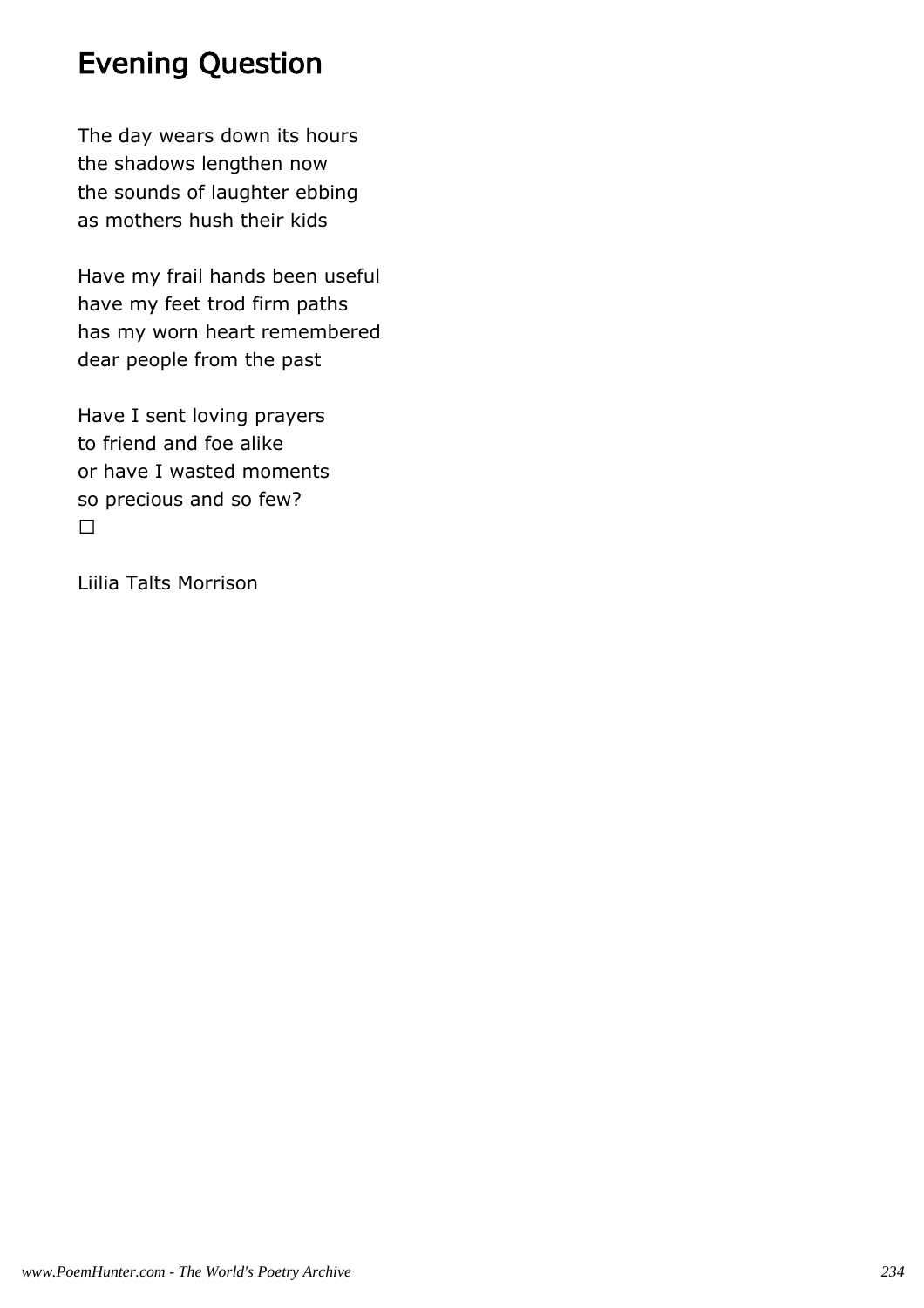### Evening Visit

The sky turns pink and purple soon the evening veils descend my thoughts fly gently on the sea where time and distance blend

Again I walk upon the sands of ancient Galilee and rest on Jordan's windy shores beyond the cedar trees

I love to sit and listen to the words of our dear Lord and watch disciples gently smile with love and one accord

When evening falls I love to hear Ezekiel, Son of Man be carried by the spirit's wings to hear God's warning plan

How wonderful to know the word and prophesies of old have been fulfilled to eyes that see and ears that hear what's told

The sky turns pink and purple soon the evening veils descend my thoughts fly gently on the sea where time and distance blend.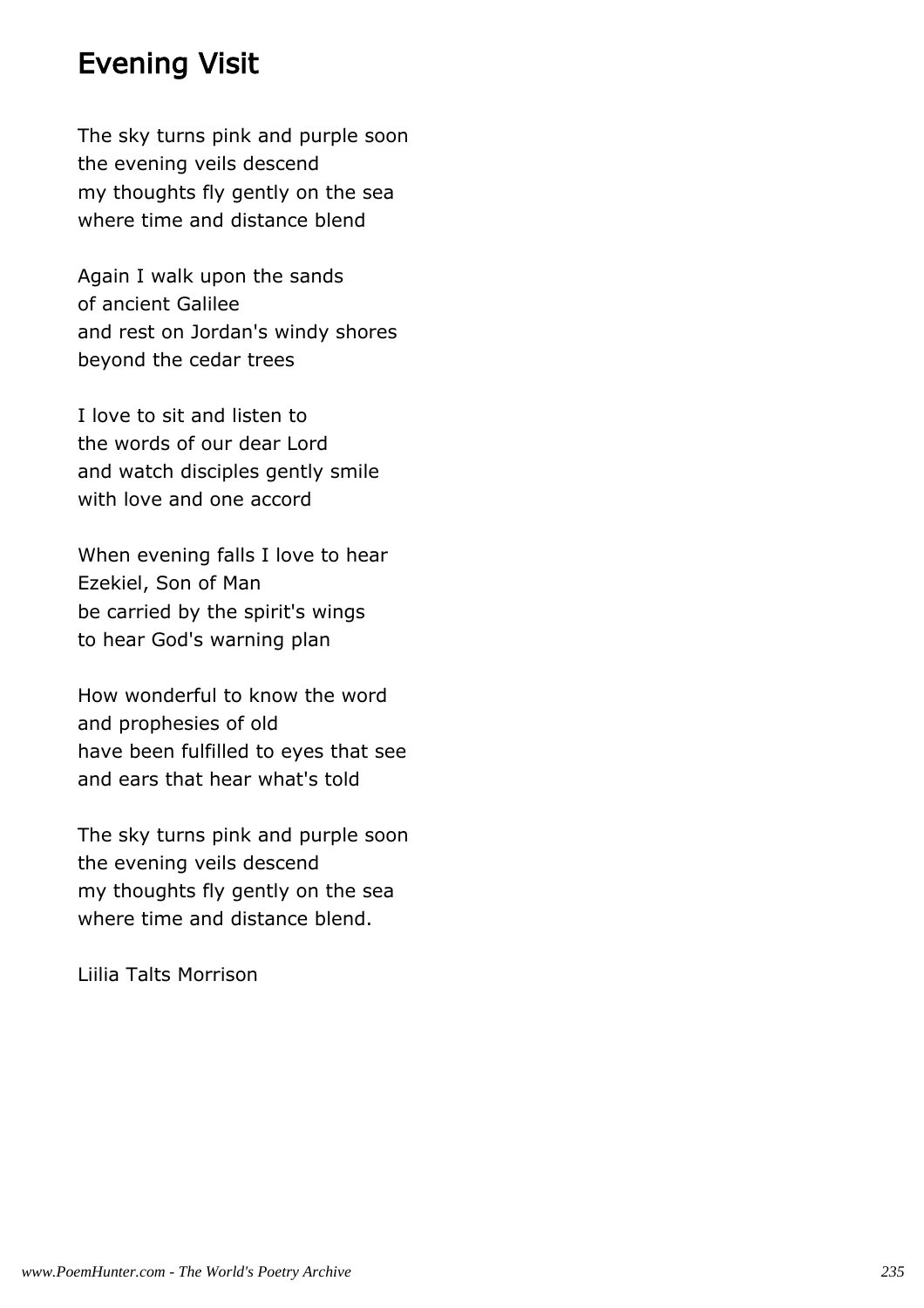# Eventide

He sits and ponders who knows what What stirs within the heart of a lone soul who left the crowd to meditate apart

The air is still the birds have flown not even lizards stir the bay now calm no boats to stir the sea beyond the palms the sun a hazy memory faint glow past silhouettes of city buildings' darkened forms asleep without regrets

There is a time there is a place and none can tell just when a force beyond the daily grind draws men time and again to seek perspective and to feel the call of nature's song to meld with sunsets and the bay and right what may be wrong

He sits and ponders who knows what What stirs within the heart of a lone soul who left the crowd to meditate apart.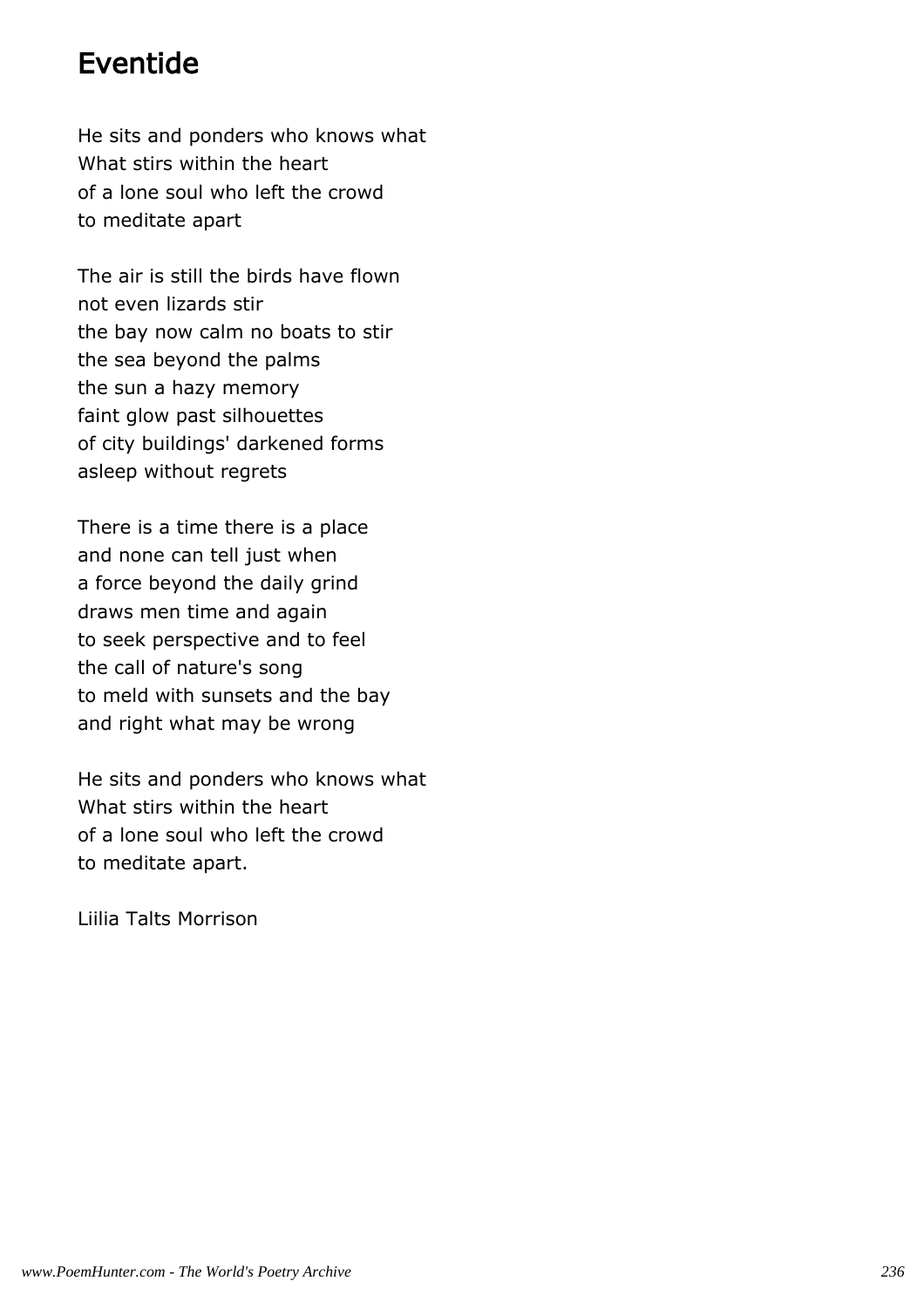#### Everest Invitation

There is a distant mountain Far from oft traveled roads Some call it Chomolungma A peak of unknown codes

They speak of it in whispers They do not dare reveal Fears of the ancient dangers The craggy slopes conceal

It wears a shroud of cloud plumes To hide a mighty peak The natives dare not look there Well knowing its mystique

None dare to set their courses Without rapt prayer and thought To scale that mighty boulder That hack men's ways to nought

Yet there's an invitation This summit near the sky Still holds for thirsting mortals and those who often cry

Though they may languish daily In alleys dank and foul There is a way of climbing The mount that conquers soul

The feet of him that bringeth Good tidings to mankind How beautiful his feet are On mountains of the mind

There is an invitation A supplication dear To reach for great good tidings And draw salvation near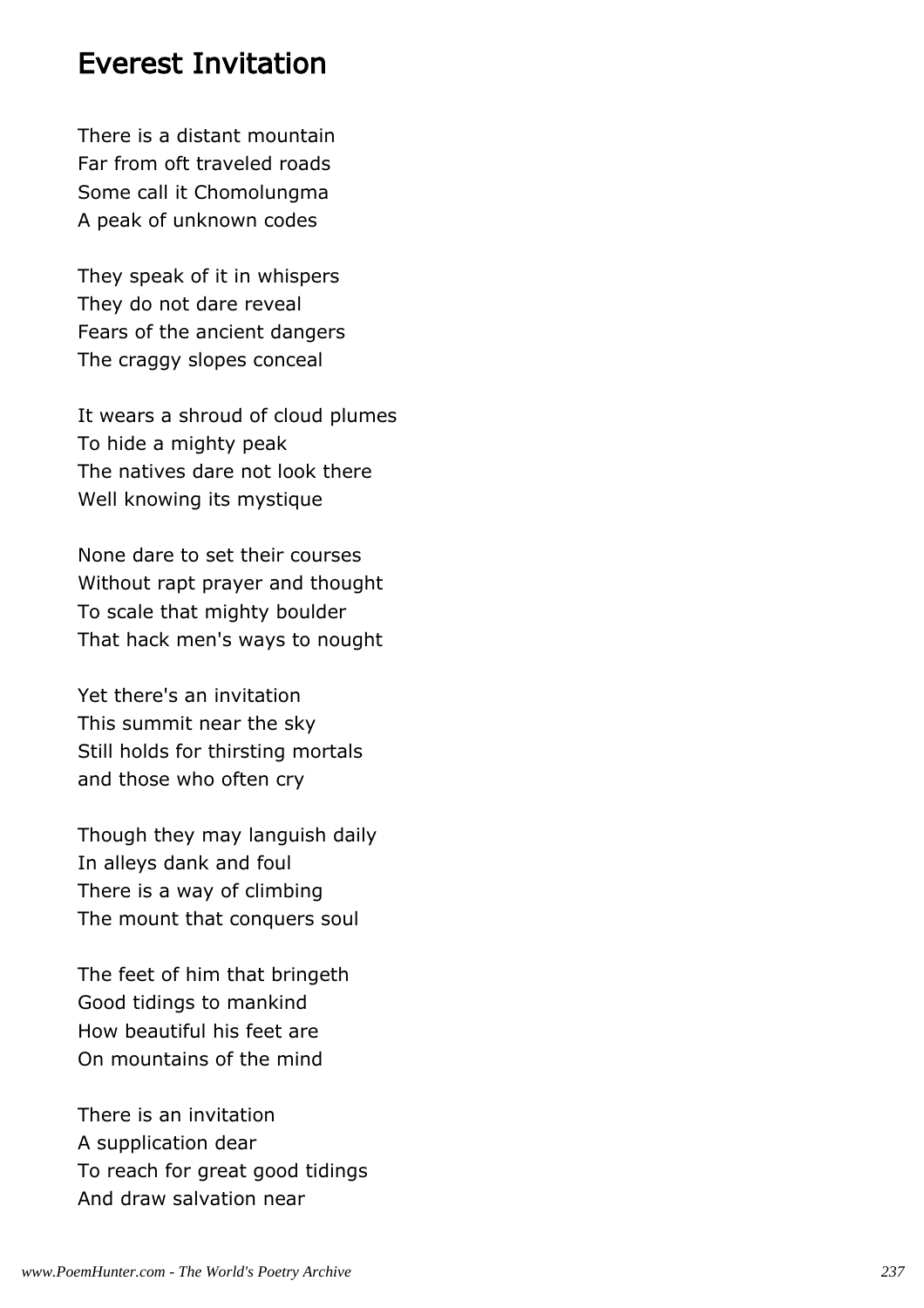There is a distant mountain Far from oft traveled roads Some call it Chomolungma A peak of unknown codes.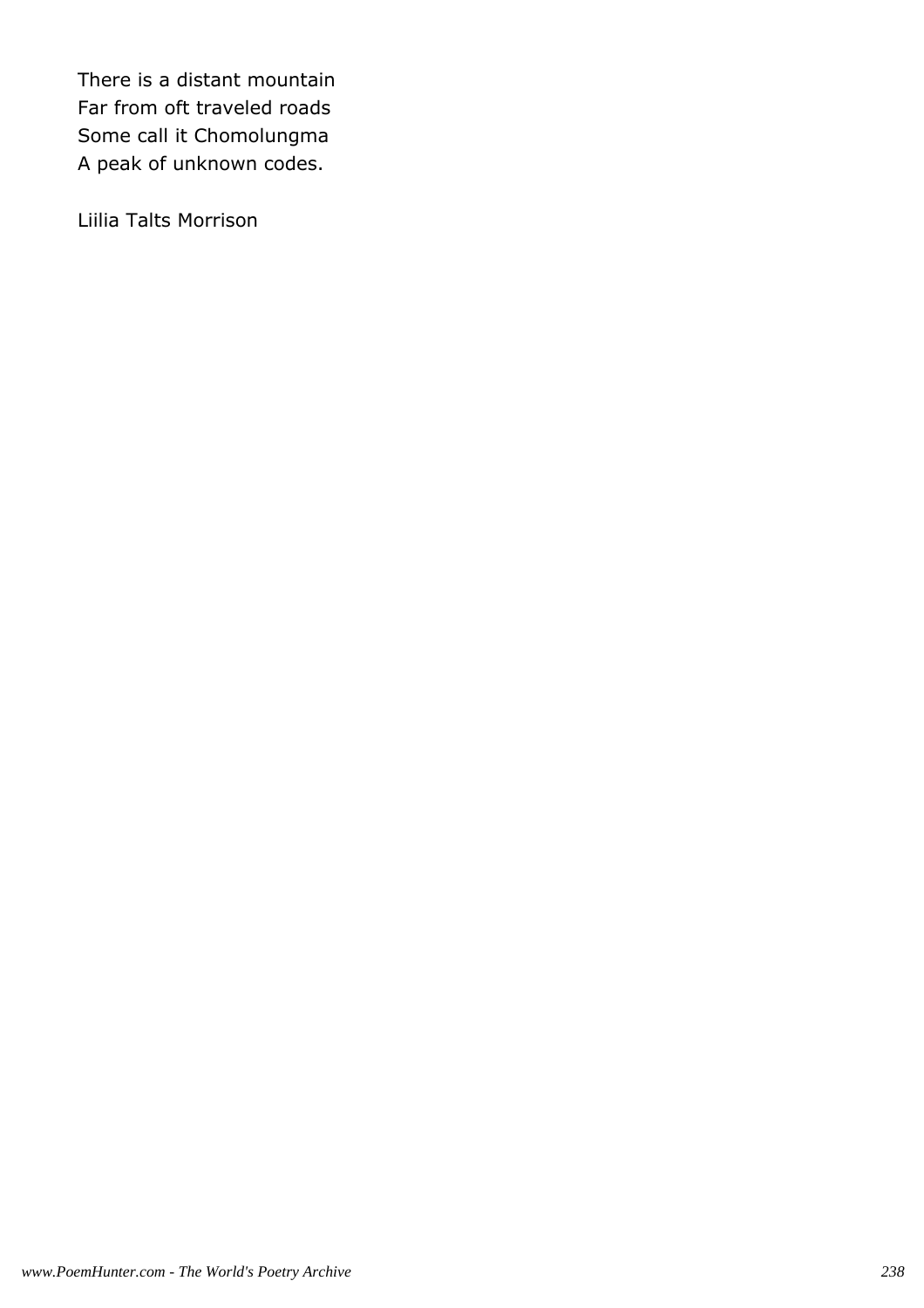# Everglades

Silent you languish dark echoes of ghost orchids heard only by me.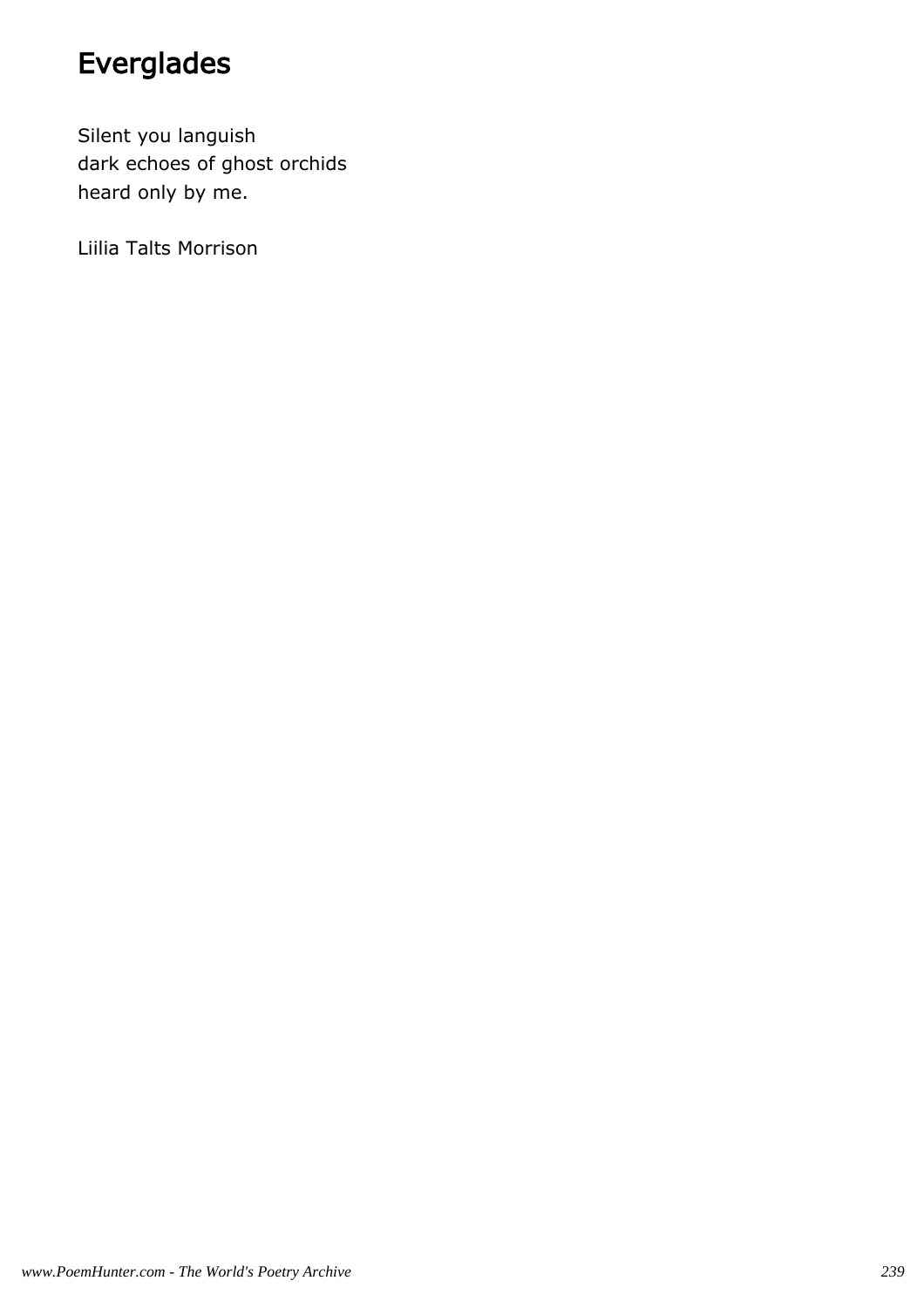# Everglades Morning

Slow summer dawn nudges a mourning dove brood White ibises gather to forage for food In snowy assurance proud egrets alight Their liquid reflection a graceful delight Slim wading birds carefully survey the swamp Where crocodile death jaws are waiting to chomp

This camp in the wild is my last hope to find Some meaning and purpose in life's painful grind I watch from a hammock of canvas and rope Estranged from emotions, unable to cope Yet creatures around me with vigor display A dignified courage in nature's harsh fray

My rambling, how different - fear follows each stride Evading broad highways I cower wayside Ungainly days shrivel like Glade grass to fold As tropical darkness turns weeds into mold How can I gain courage from Everglade ways Rise high with bold saw stalks in trade winds to sway?

Anhingas now flutter and settle on shrubs Dispelling black thoughts that infest me like grubs Perhaps I can linger and hide in a cay Absorb ancient secrets of herons at play Watch wood storks and otters impart trust and skill Blend in with creation as God does his will.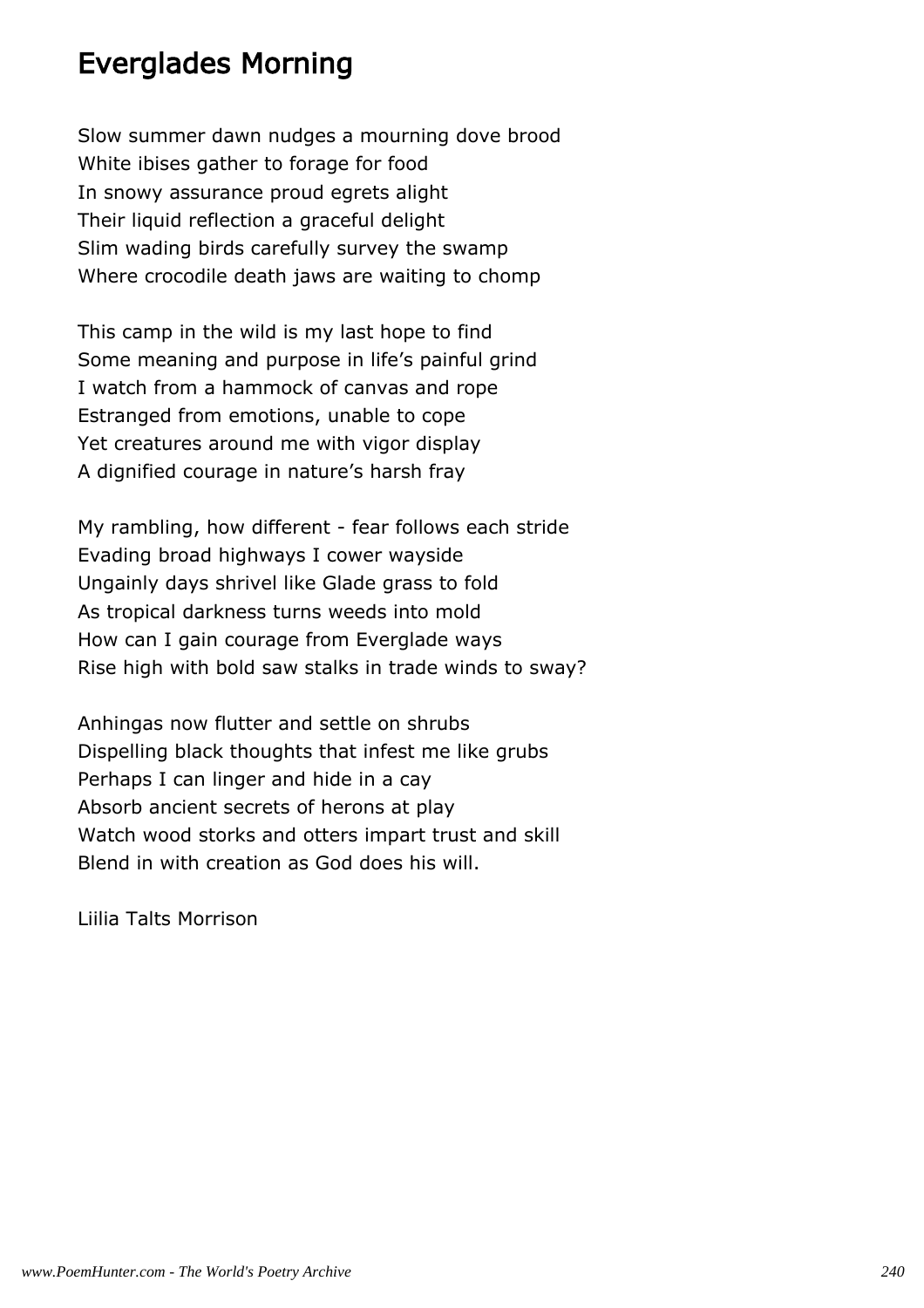# Evil Patisserie

Treats and sweets and tortes and cakes Cherries, berries, chocolate flakes My firm resolutions break Goodness, oh, for goodness sake!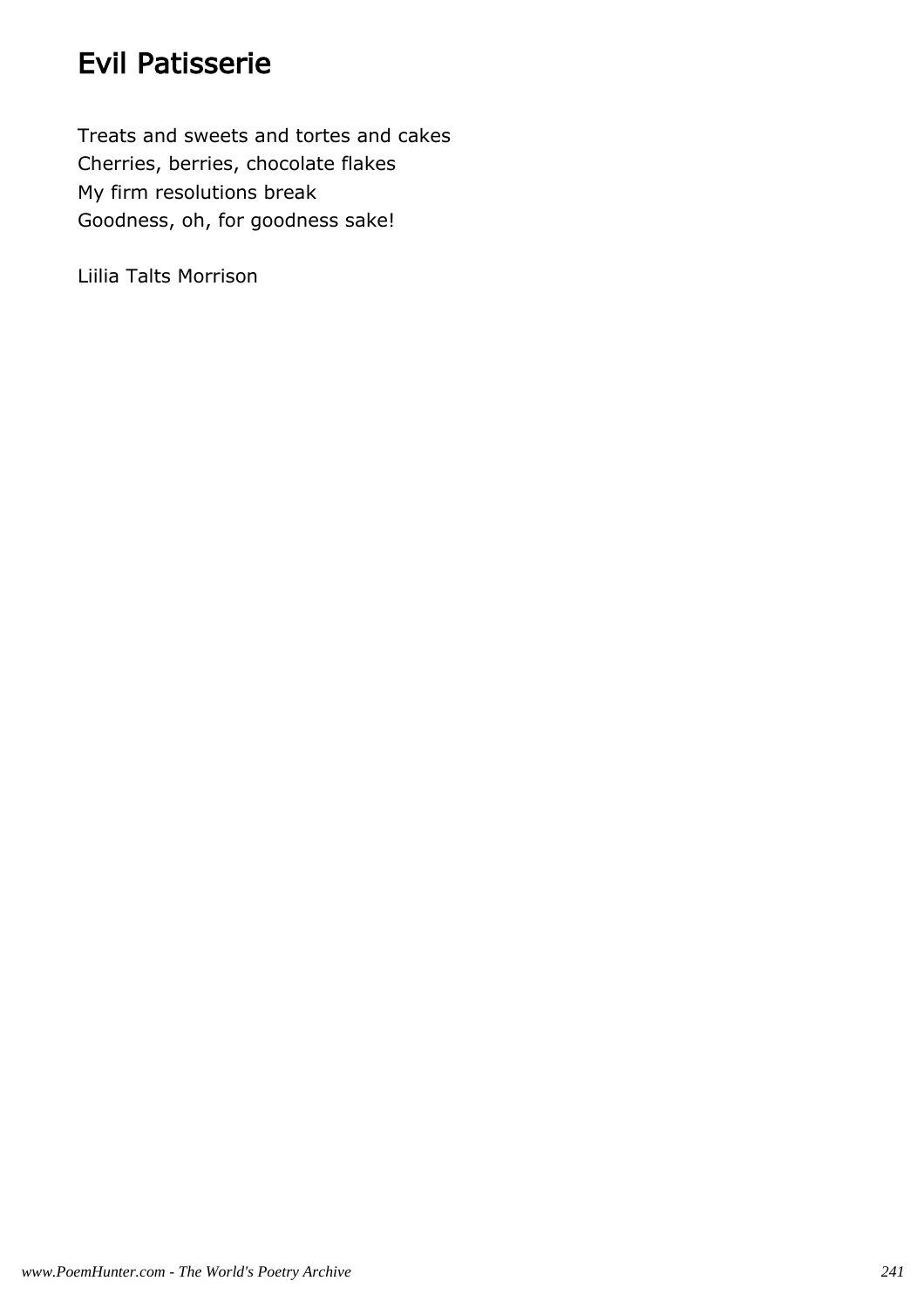# Eyes

In times before our maker breathed into the form of man A spirit rarer than the work of goldsmiths famed of old Since then so many seekers tried to hunt and search it out For after all we have the brains and free will without bounds

So many lives have now been spent in search of that rare brook Solutions to the universe and where all truth was born Yet like the eyes set in a face their owner cannot see What often is so plainly viewed by those who walk nearby

In much the same way answers lie upon a neighbor's face Because the world is in one's heart and shows up in the eyes Of others never in the seeker's mind though he may try and try Since all the answers shine quite bright when I look in your eyes.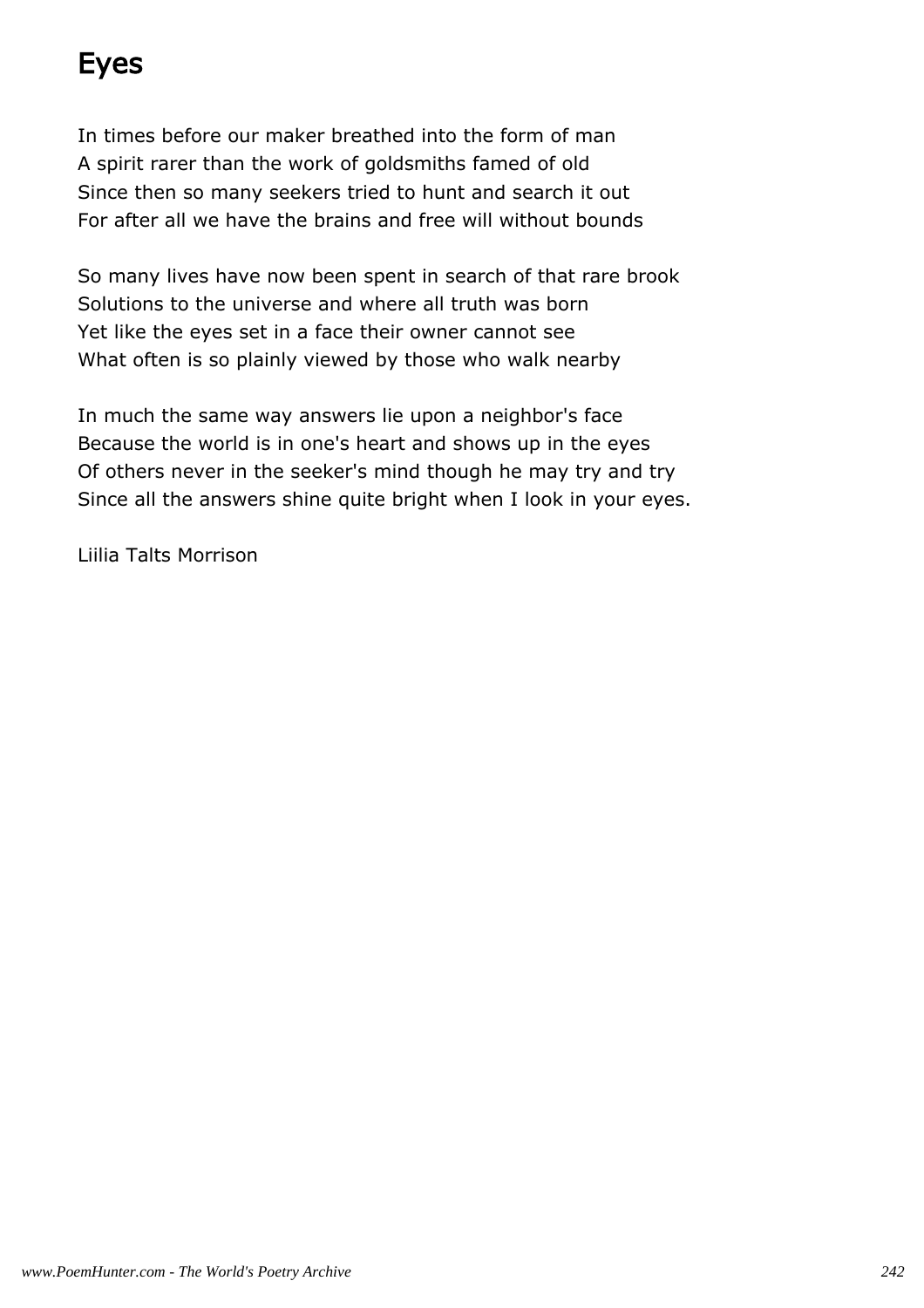# Eyes And Lies

The eyes, they say, can't tell a lie they're windows to the soul it seems to me that this applies before life takes its toll

Young people who still have some dreams although the road gets hard have eyes that brim with anguished pain as goals and loves are marred

Who can escape the agony of trying to grow up who can erase what childhood held who can avoid this cup?

Who blinds himself to what is real who dares put up a front whose gaze a door forever shut and speech a string of grunts?

The eyes, they say, can't tell a lie they're windows to the soul it seems to me that this applies before life takes its toll.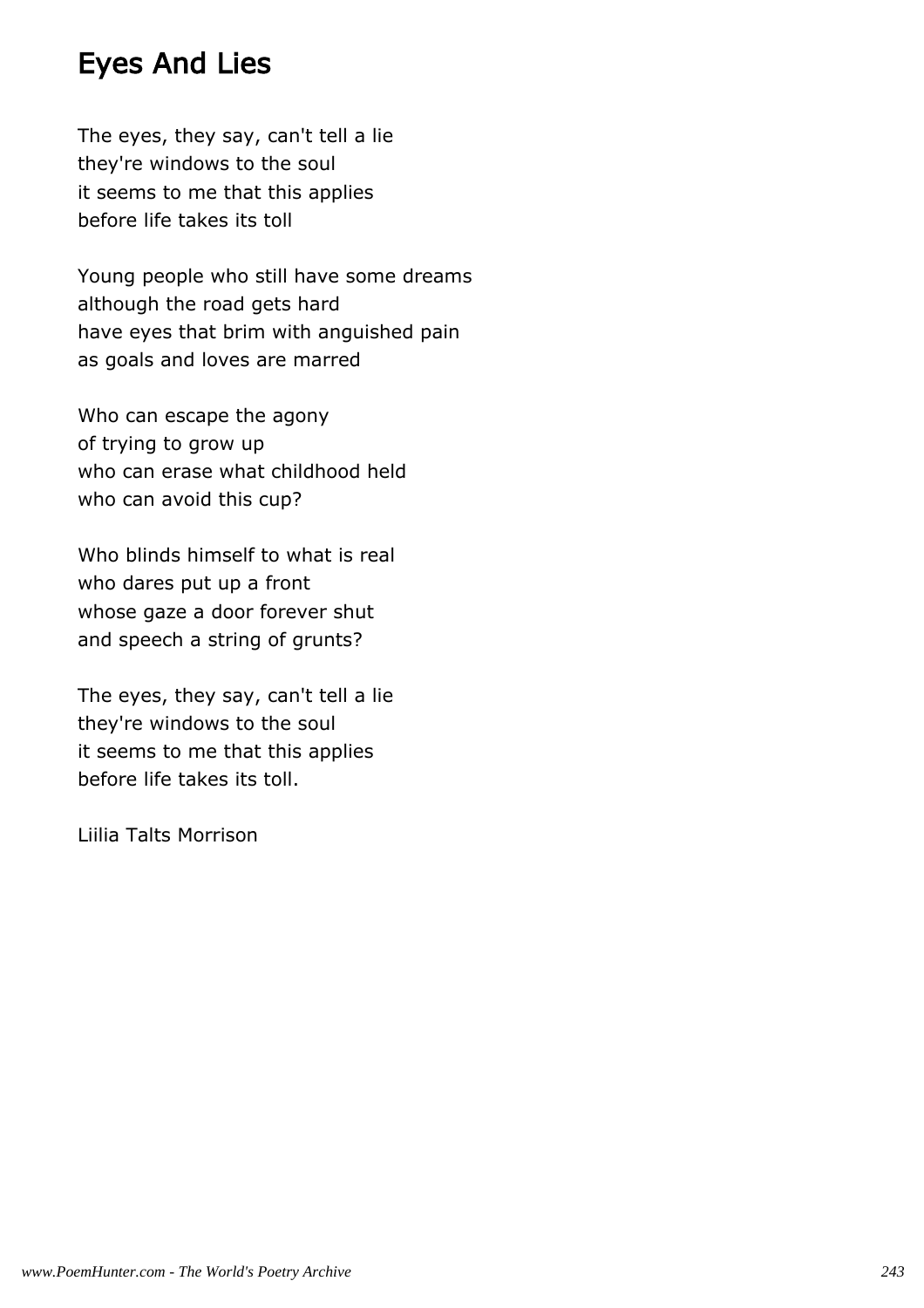# Eyes Of Argos

The myths of time have spoken Of creatures who can see In every known direction On land and far off sea

They speak of porters vigils Of those who never sleep Of mighty feats of courage Of eyes that can not weep

They mention acts of treason Of kindness and of hate Of awesome transformation To form a tempting bait

They tell of royal peacocks Whose grand resplendent sprays Are spread with eyes of Argos In watchful feathered gaze

Today those myths are fables Some silly, idle tales But is there something watching From preening peacock tails?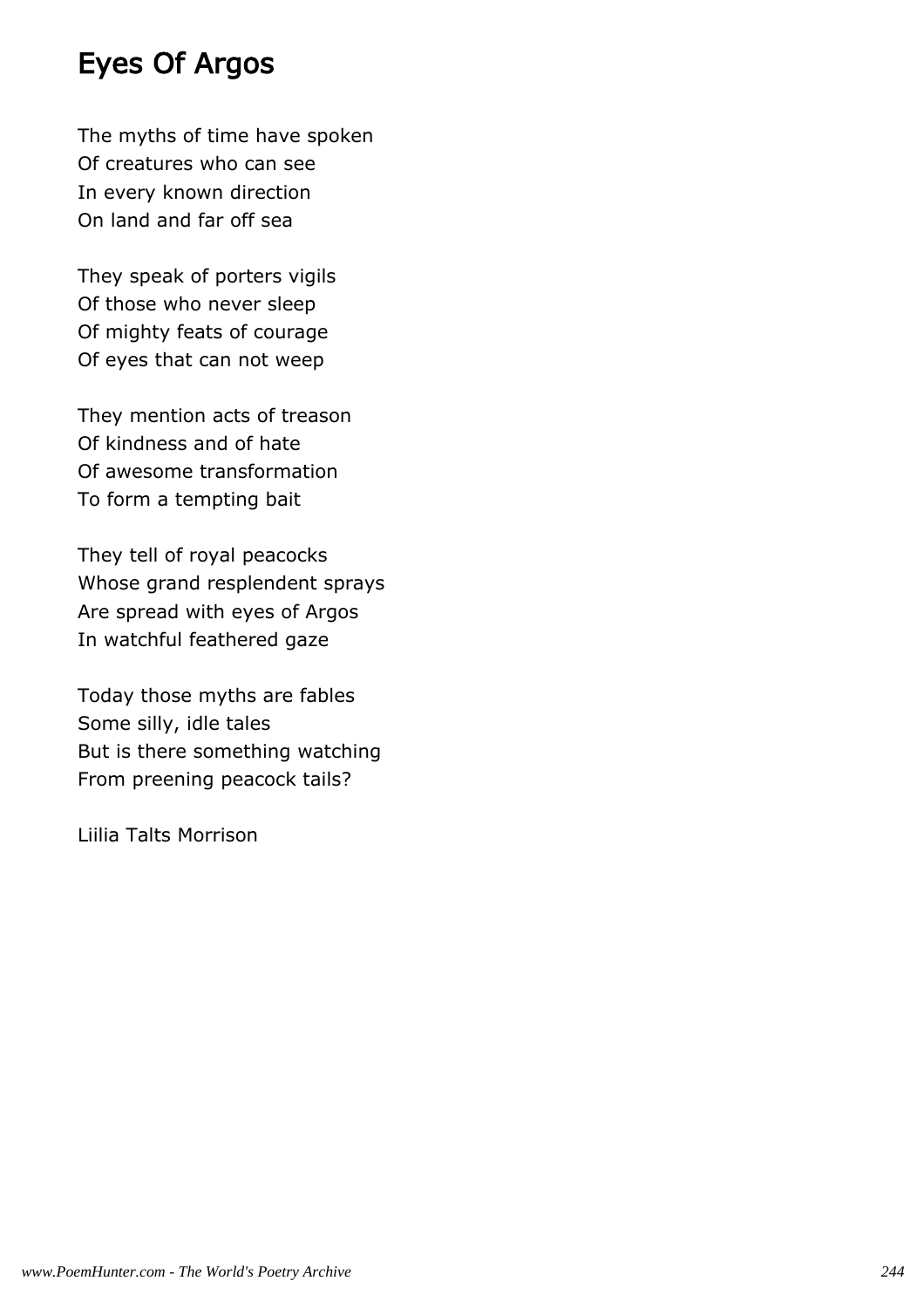# Fair Field

I go a'walking in a fair field Where smiling flowers face the sun Feet sinking into cool grass Toes wiggling just for fun

I spent too many years a'trudging Alone and blinded by my quest To reach high glory mountains No time to talk or rest

The seasons wore on as my feet bled Harsh rocks cut into skin and soles Then one day without warning I tripped upon a knoll

" Where are you headed? " asked a low voice & guot; You look like you could use some rest. & quot; & quot; Oh yes, & quot; I quickly answered To that unseen request

Then suddenly the mountain melted It turned into a green plateau My feet felt a new vigor Wild flowers touched my toes

No longer do I yearn to scale peaks You'll find me in that field hard-won Where friends are always welcome To skip and laugh for fun.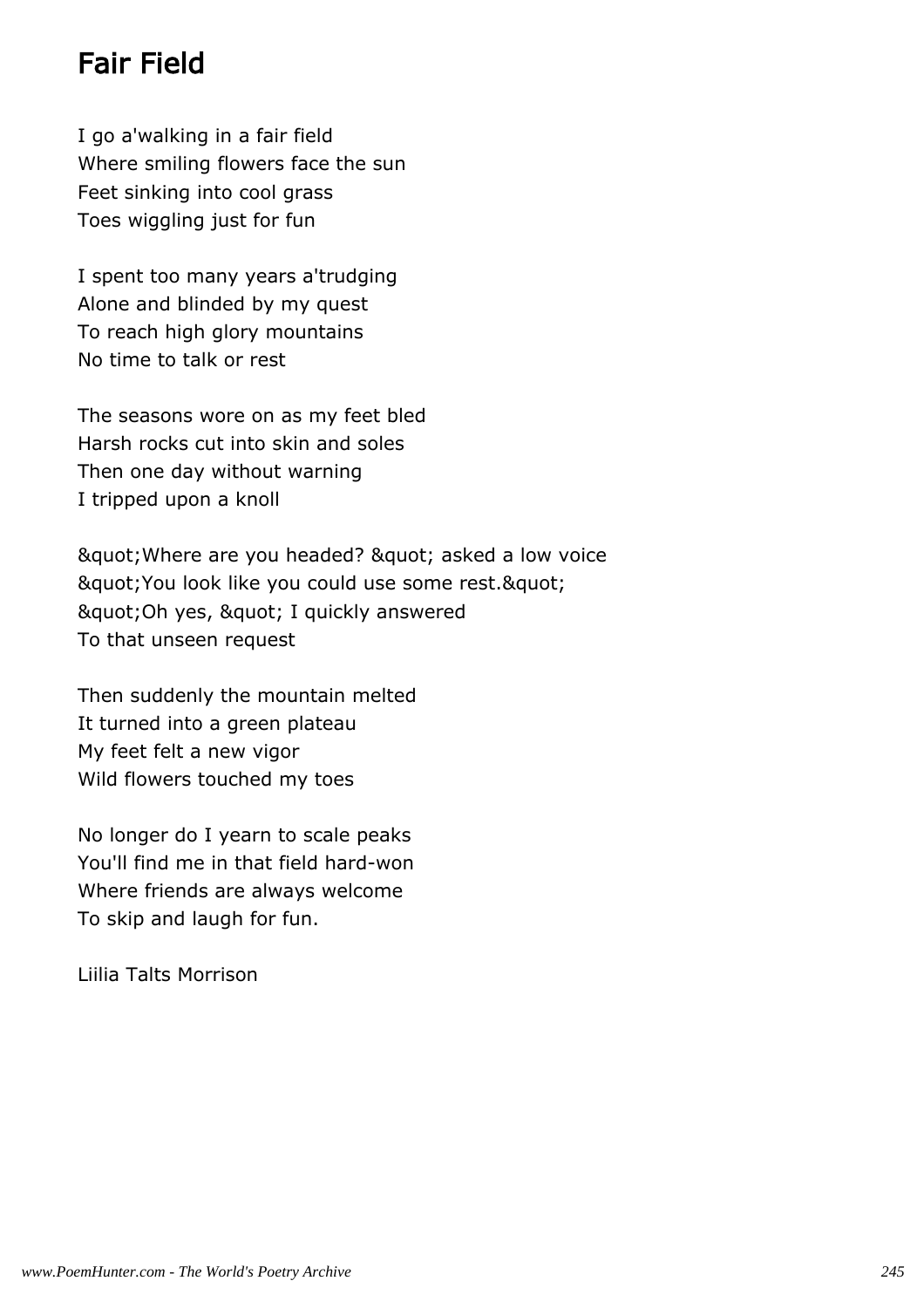# Fairy Tales

Trolls and blackbirds chasing sprites gnarly wizards of the bogs dragonflies or moles in tights prancing midnight dancing frogs

Such are characters that dwell with small children wide of eye from the stories parents tell who would guess it's all a lie?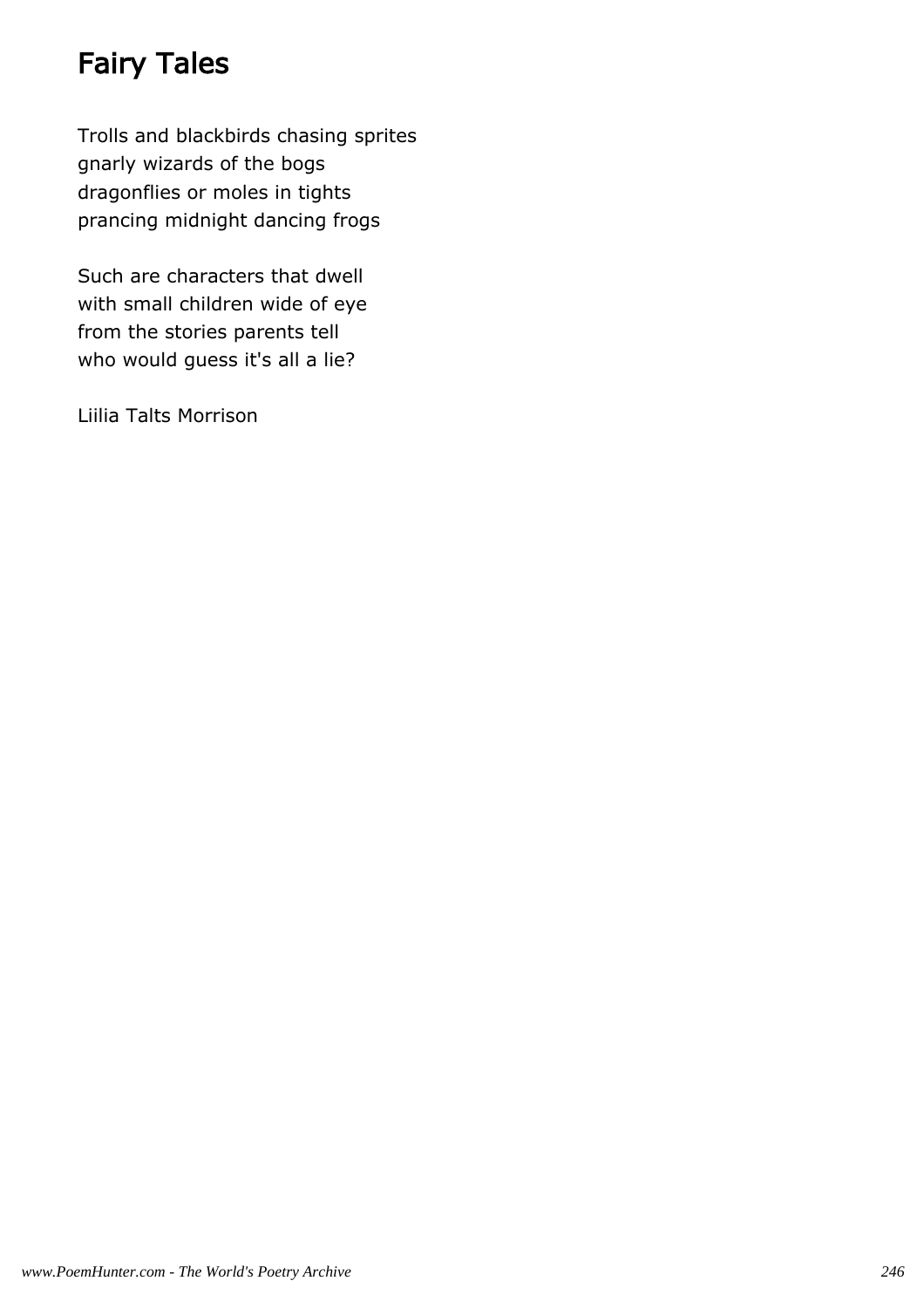### Fallow Field

Today I saw a fallow field Where last year rows of grain had grown On warm earth resting from past chores Dry reeds now formed a gentle shield

It called to mind a wayside wood Where under brambles' silent gaze A haunting lover tried and failed To woo me and be understood

Too long had I heard pounding sounds Of trucks and tractors tilling land Brash motors buzzing day and night Collecting wheat in giant mounds

My soul yearned for a different food That neither corn nor wheat nor grain Could satisfy my restless life That somehow languished in lone woods

A yearning overwhelmed my breast To run away to distant coves A place where evenings never end And bruised birds rest in broken nests

Where are the morsels I need taste Not harvested from fertile rows Small seeds in forlorn fallow fields Farmhands on tractors call a waste

This feeble poem is my cry Trickling in drops of fragile words An unheard wail expressing pain Of love that wilted and may die

Is there a force that makes things grow A something that may bring relief For tread down soil and torn up hearts Unfit to plant or till or sow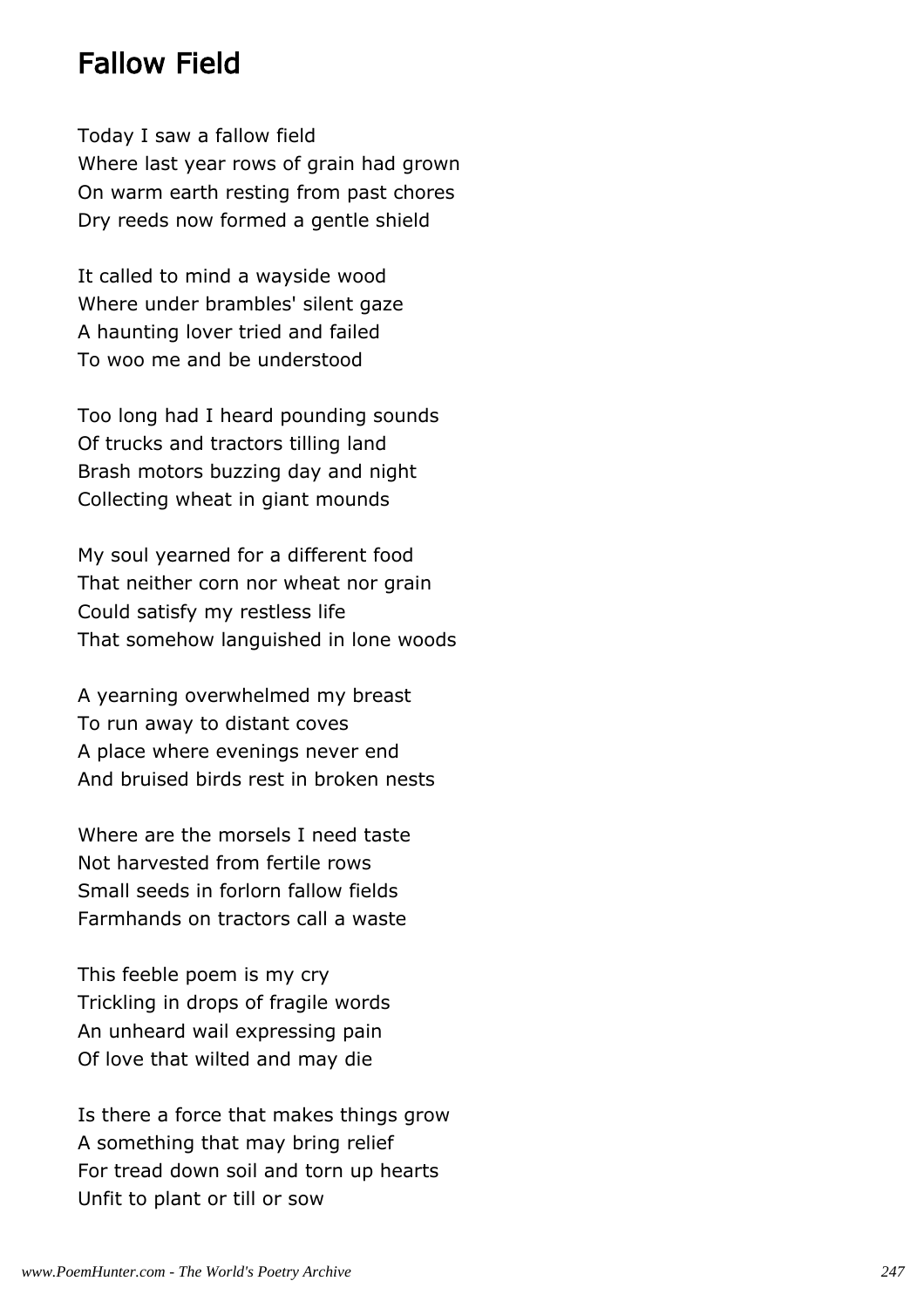Where lies a shelter for dashed hopes Lost love to bloom against all odds Where clumsy wooing turns to joy Freed from abuse of long held ropes

Is it too late to seek that quest Awakened by a damaged soul Oh let me hope that fallow field Will show me where my healing rests.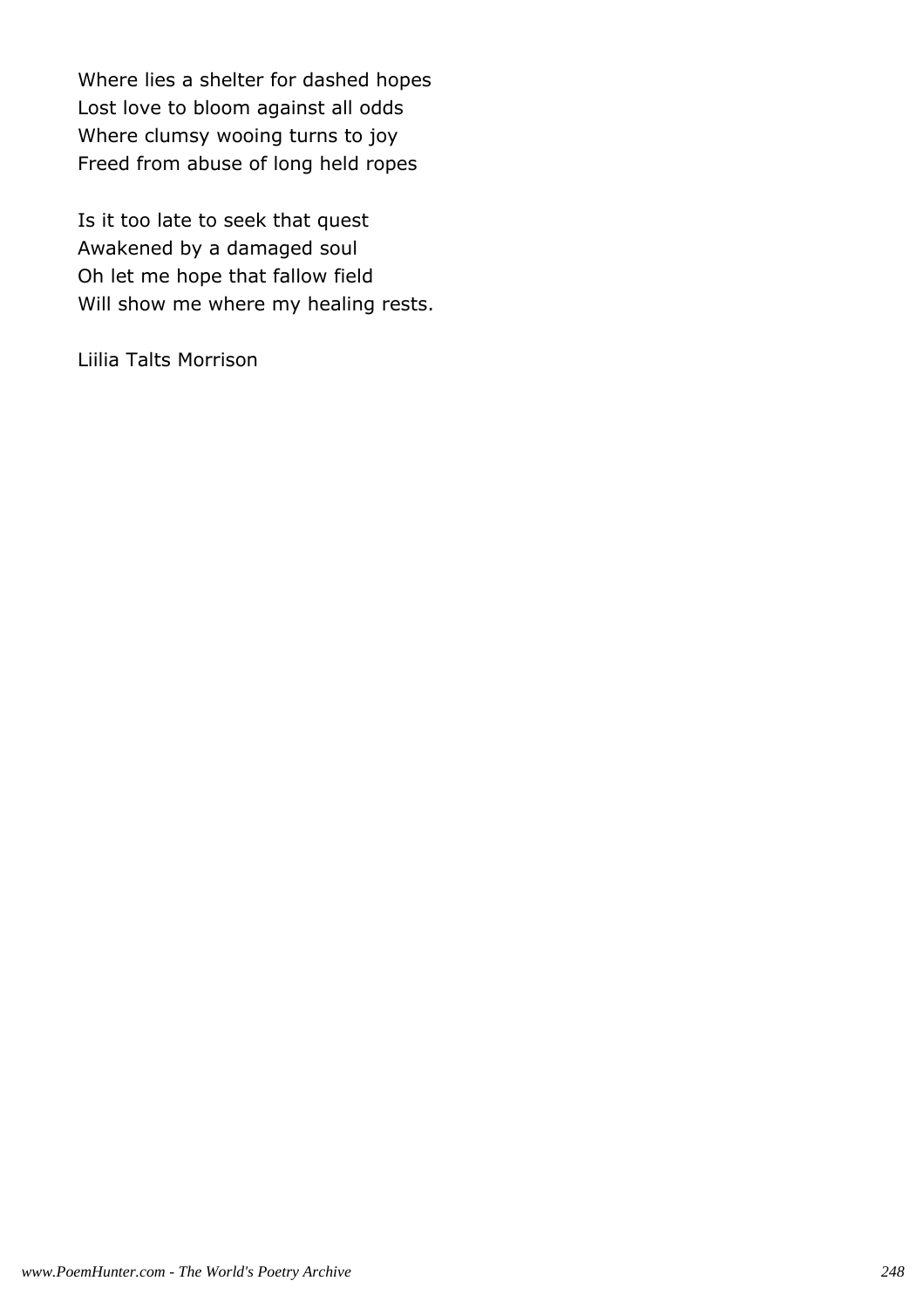#### Farmers Market

There is a custom tried and true in villages and towns where people gather buying goods and trade with fruits they've grown

Sometimes they meet just once a month sometimes a day each week and in some larger settlements they daily buy and seek

But oft unnoticed and unsung are plain clad country folk who sit so patient at their stands and ne'er a thought evoke

Their hands are rough and faces deep with wrinkles from much toil they smell of sweat and never lose the traces of earth soil

Some days but very few will buy those beets or butter beans some days what was quite fresh in morn is turned to brown from green

A woman old and timeworn sat face motionless eyes low and with her gnarled hands tenderly arranged her fruits in rows

I wondered what her life was like and why she did not scoff when what had been with patience grown would soon be bartered off

She looked with timeless gaze upon slick bargain seekers' pleas and those who picked and squeezed each fruit and those who stole with ease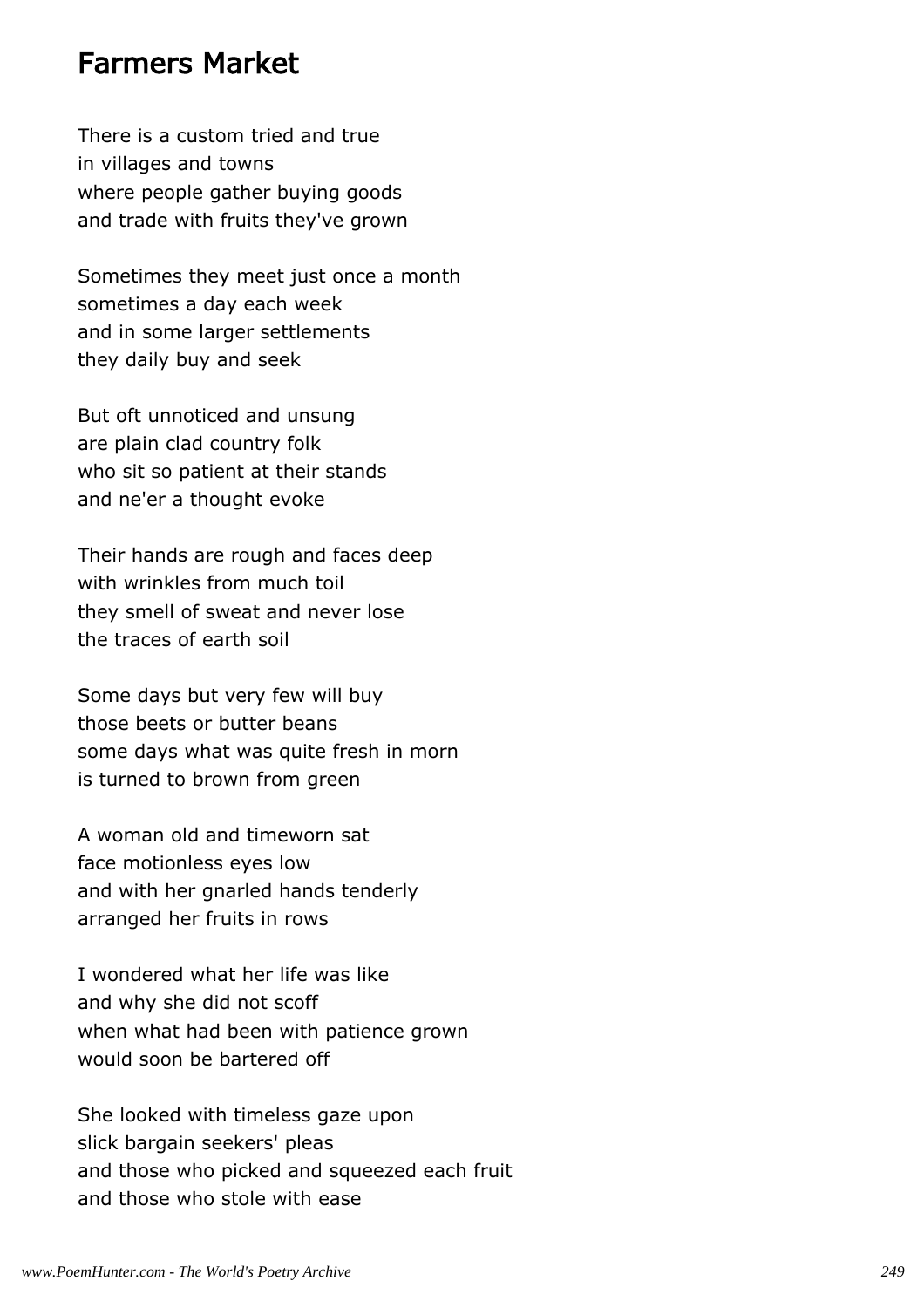She wore the same clothes every week her hair tight in a bun and every week she'd give a snack to beggars who had none

We all have lives to live and ways to spend our earthly days and even oft unnoticed folk serve with their patient ways

There is a custom worn and tried in villages and towns where people gather to buy goods and trade with fruits they've grown.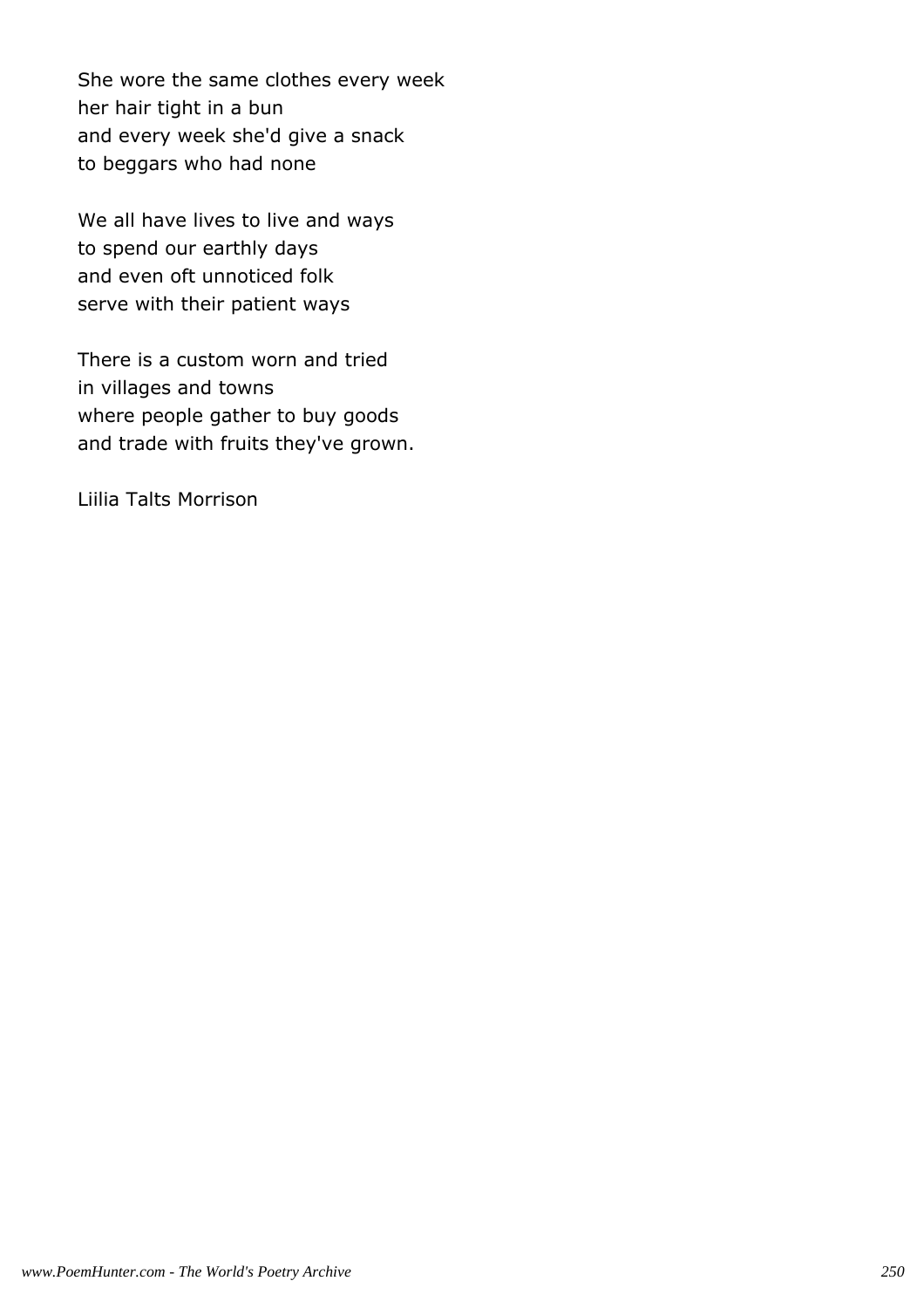# Father, Don'T Go Yet

Father, don't go yet. Wait till I can tell you that I love you Till I bring you a poem to make you smile. Wait till I can bring you morsels To strengthen your tired limbs.

Don't go yet. You must tell me of the lilac bushes Of the summers on the farm Of how mother was young once. Tell me how beautiful she was.

Don't go yet father. There is so much I want to tell you So much I want to ask That you never heard, I never asked

For if you go Only the mango trees will know, Only the pines.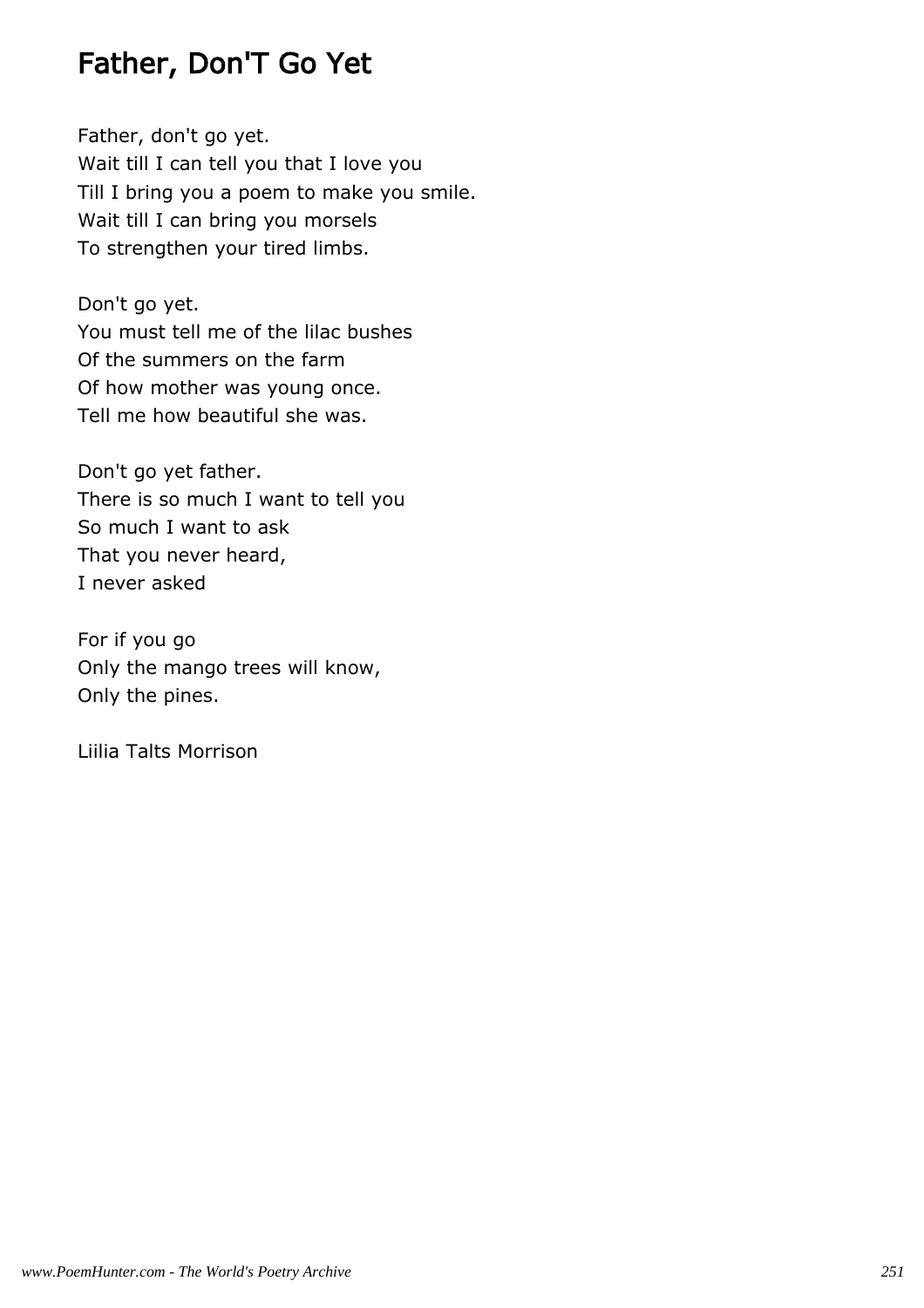# Final Fire

A dark brown wicker basket on my wooden porch brims with fragrant apples.

Afternoon's warm and dusty veil absorbs the silent messages from thin tall pine trees towering behind the roof.

The pungent smell of turpentine Mixed with ripe apples Fills my nose.

A lone orange leaf on the vine calls, no shouts to neighboring plants and me:

'It is my final fire. Celebrate today. It is my final fire.'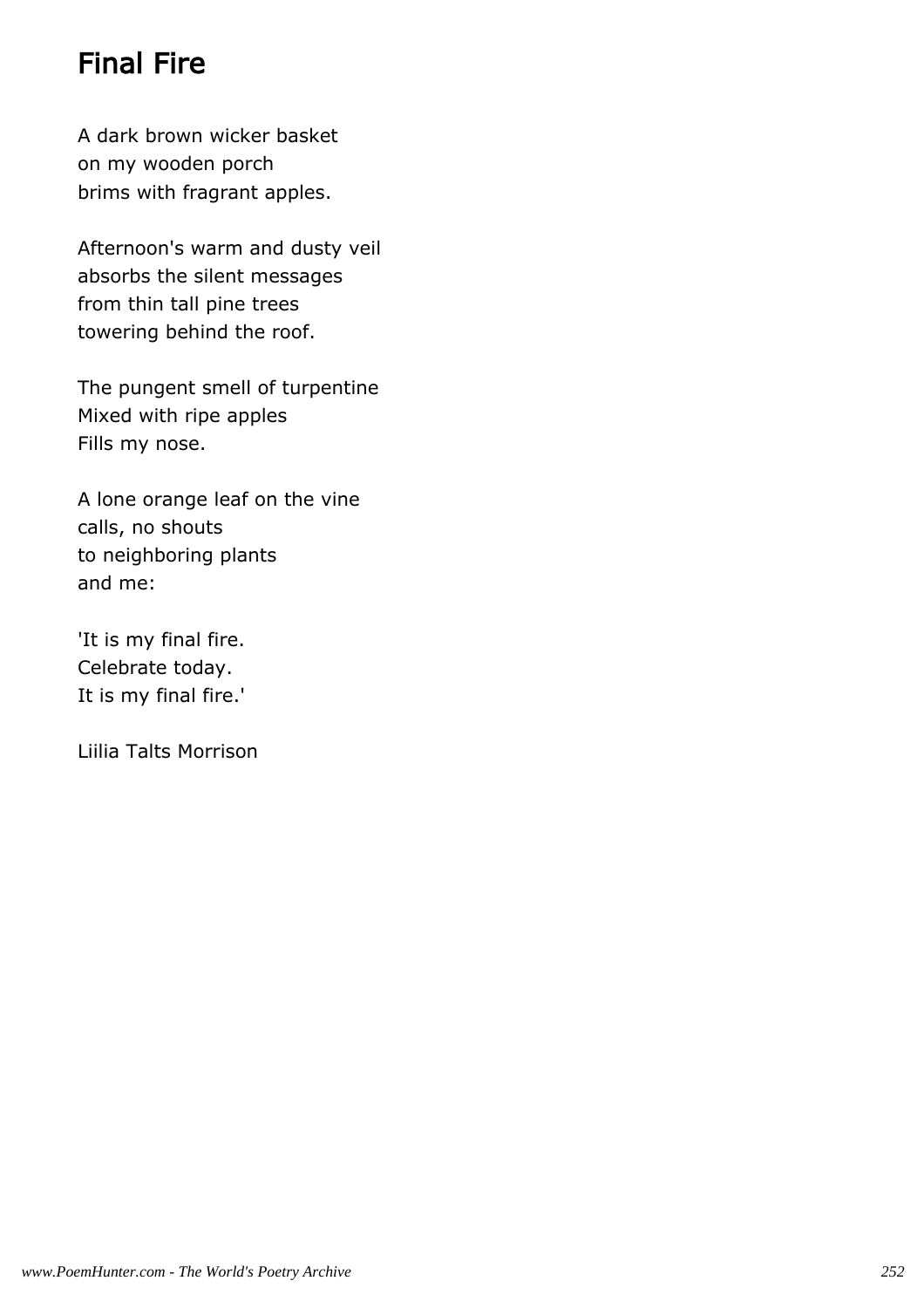# Finally Detached By Michael Leo Morrison

Finally detached and I'm so glad That I'm no longer treating you bad I no longer fear or shed a tear for Sad days and rays of light.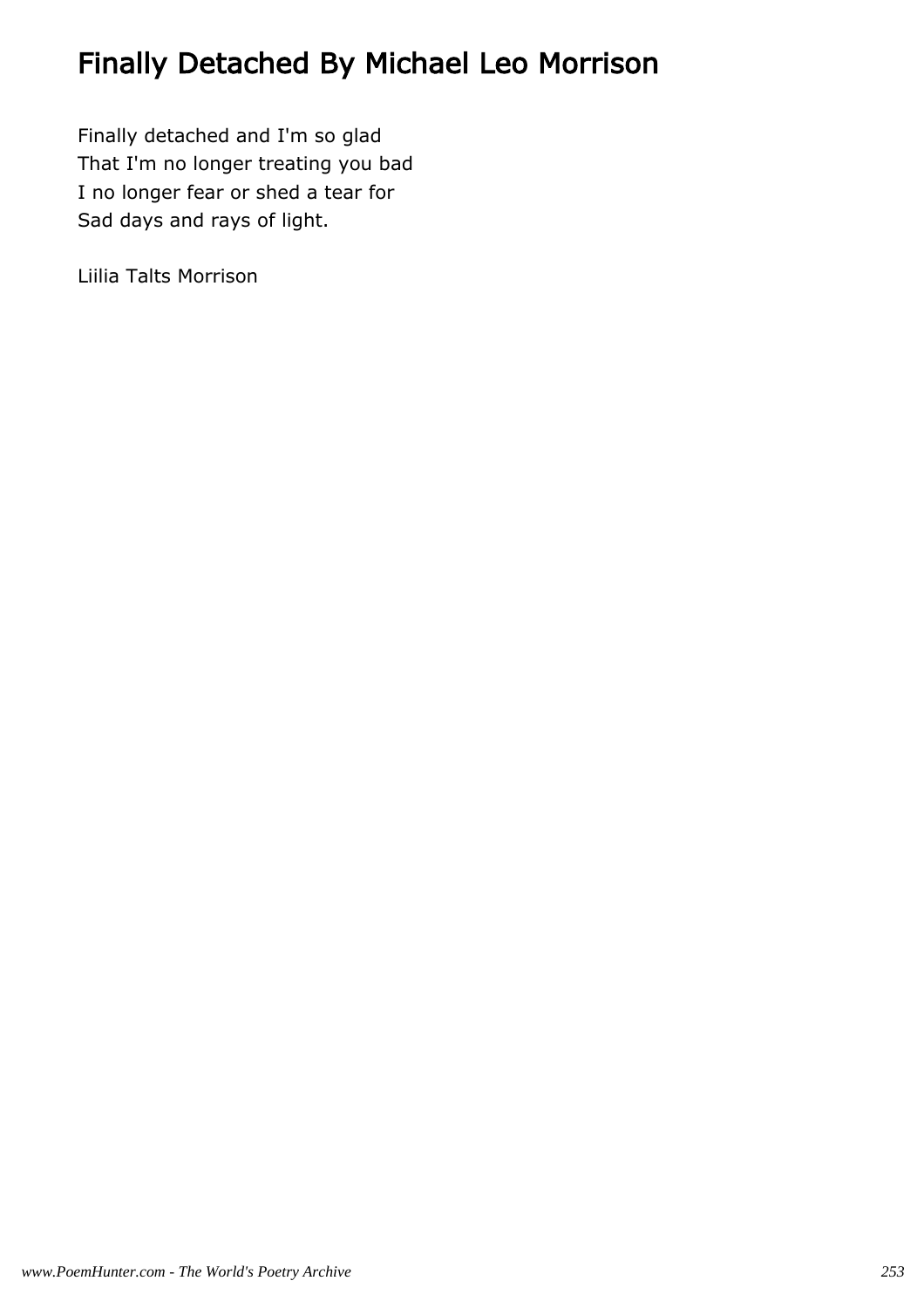# Fireflies

While villagers in slumber lie Rhymes crowd my mind like crickets And swarms of sparkling fireflies Landing on night's dark thickets

Foreboding shadows of dark birds Are brightened by those elves Soaring in flights of graceful words Skipping among themselves

My window sill in silver light Now beckons me to choose Descend to an eternal night Or dance with poets muse

While villagers in slumber lie Songs rise from hidden bowers Poetic thoughts like fireflies Alight in nightly hours.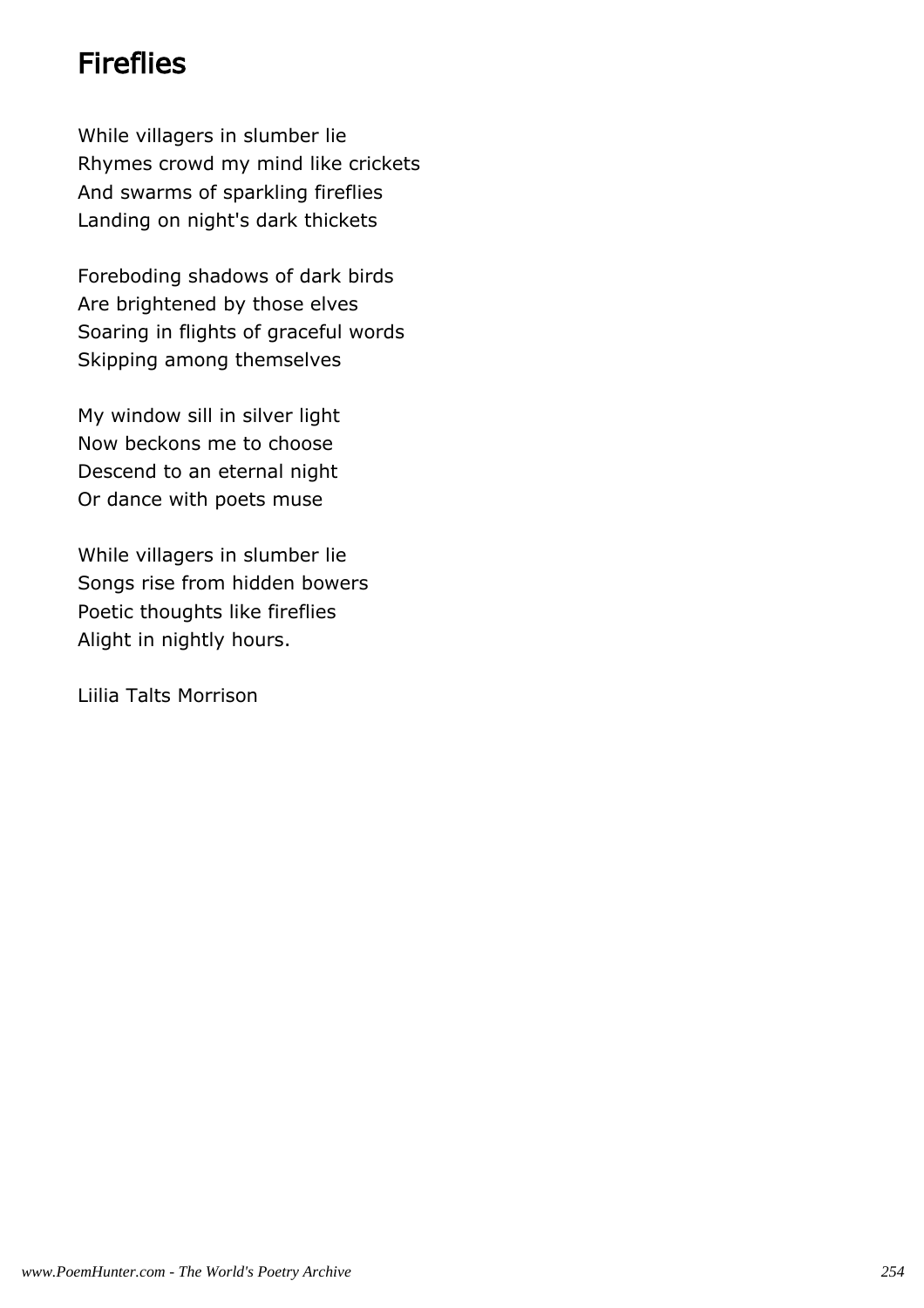### Fishes Of The Sea

A long, long time ago the word came to a man of God a warning of what was to come to nations deeply flawed

'Blood toucheth blood, ' is what was seen back in those ancient days and time would come when beasts and fowls would slowly waste away

A mourning and a day of grief a prophecy unveiled would surely fall upon the land where truth and mercy failed

A warning of a time to come when birds fall from the skies and creatures of the field die off and people cheat and lie

A long, long time ago the word came to a man of God a warning of what was to come to nations deeply flawed.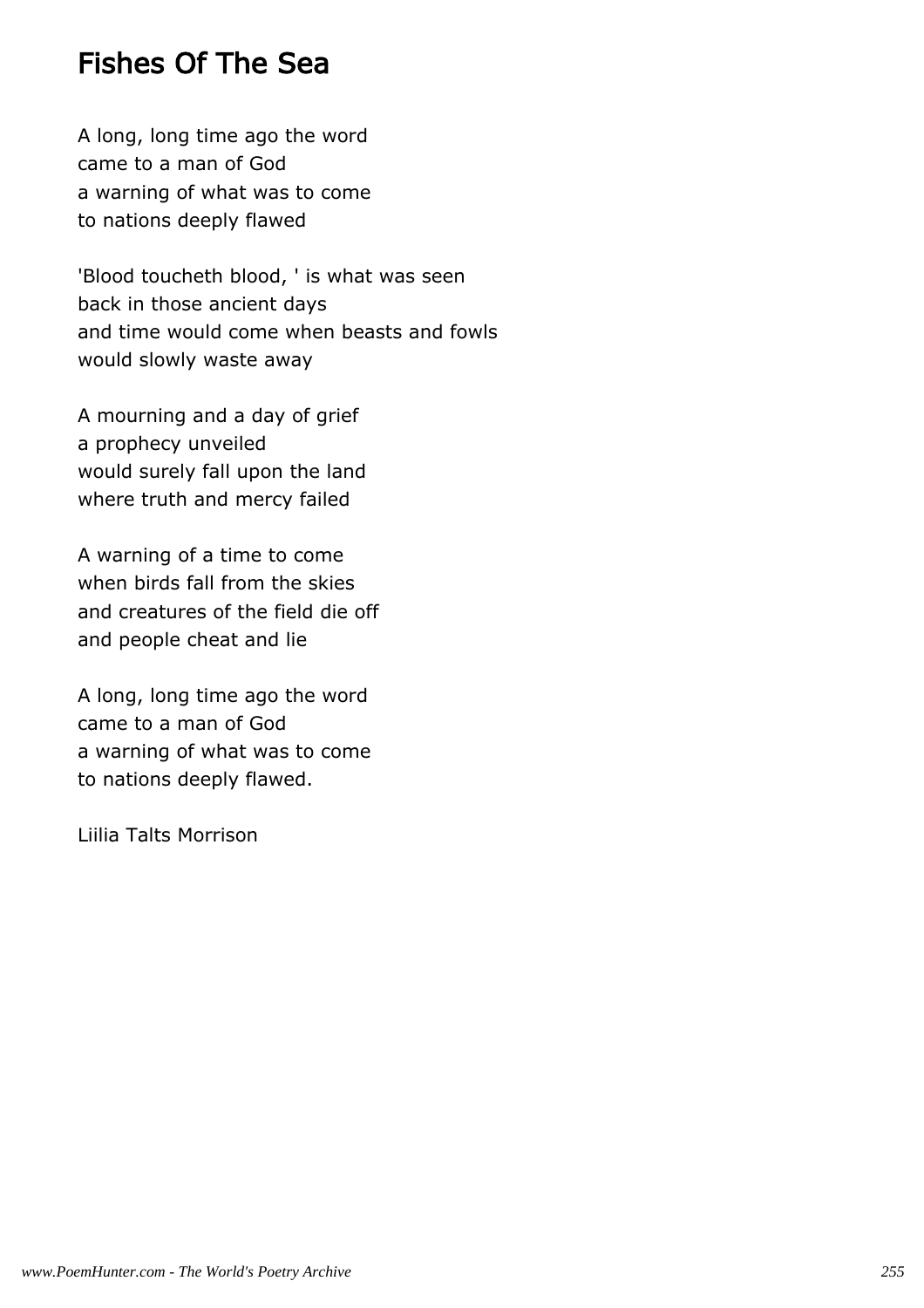# Fishing For Love

A weeping willow touched the water As evening breezes held their breath You poured the white Chianti And tore a loaf of bread Blue evening hovered As falling stars Dropped their nets To catch Love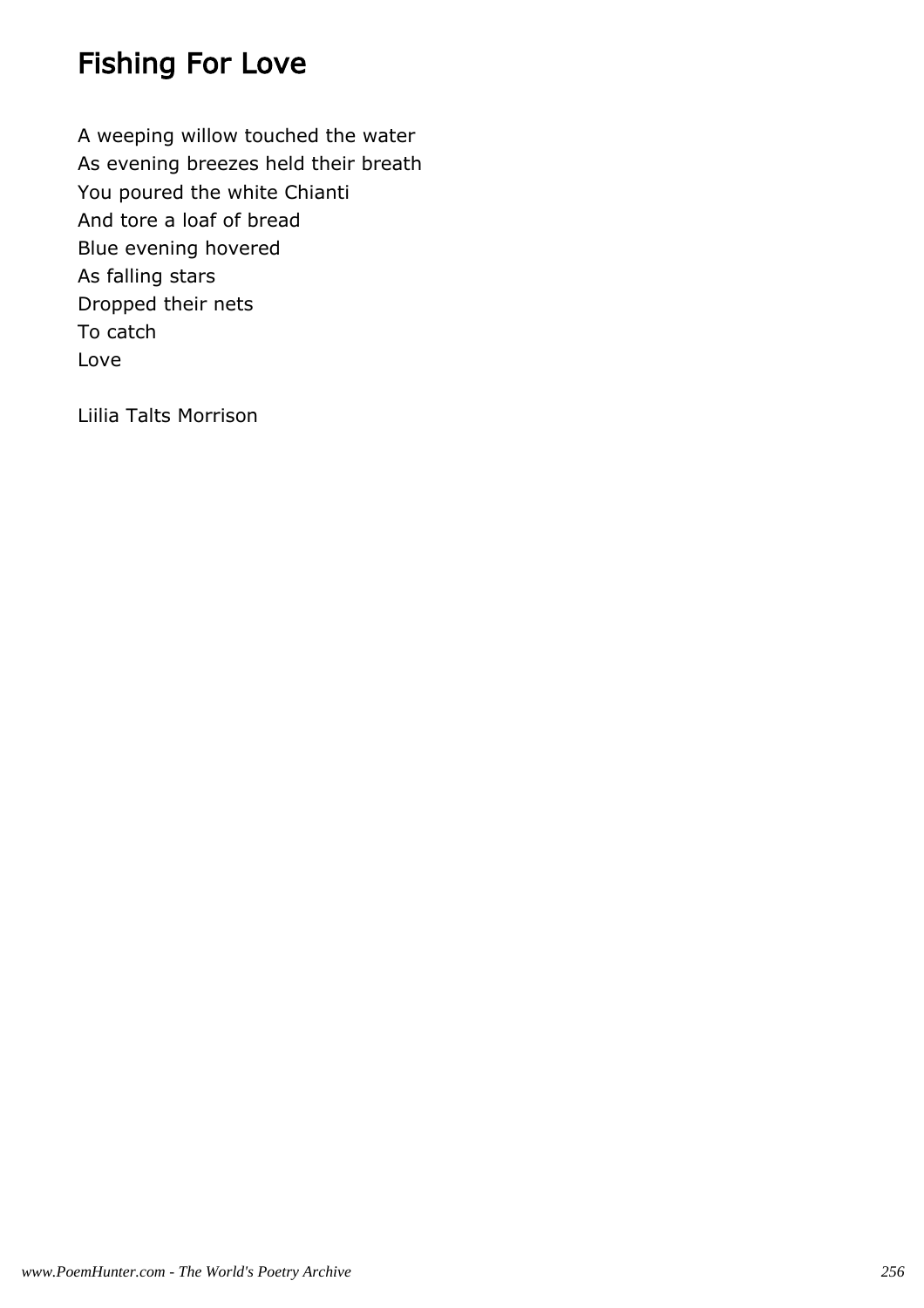# Fleeting Thought

Thoughts of days long gone away Hymns sung in a humble way Pious hands in kind laps lay Fingers crossed to gently pray

Windows letting in God's light Softening the coming night Eyes still red from streams of tears Holding on though long in years

Thoughts of days long gone away Hymns sung in a humble way Pious hands in kind laps lay Fingers crossed to gently pray.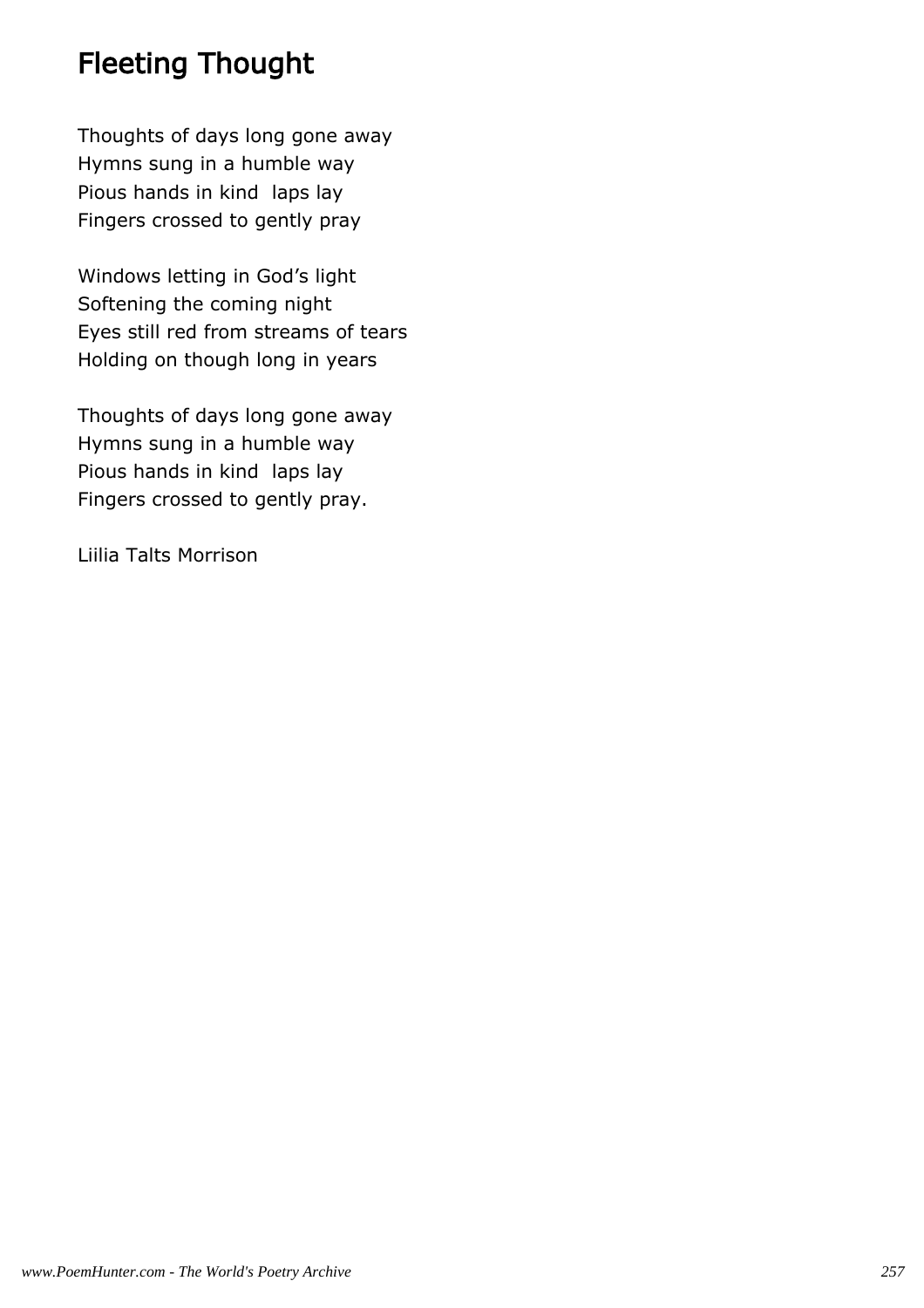# Florida Acrostic

Faded denims wrap jaded New Yorkers; Latin pinatas grace holiday porkers. Okies with dusty pick-up tags Run into troopers looking for bags. Immigration gets a run for its money; Dames trick you with leche and honey As lobster red Euros soak up the old sunny.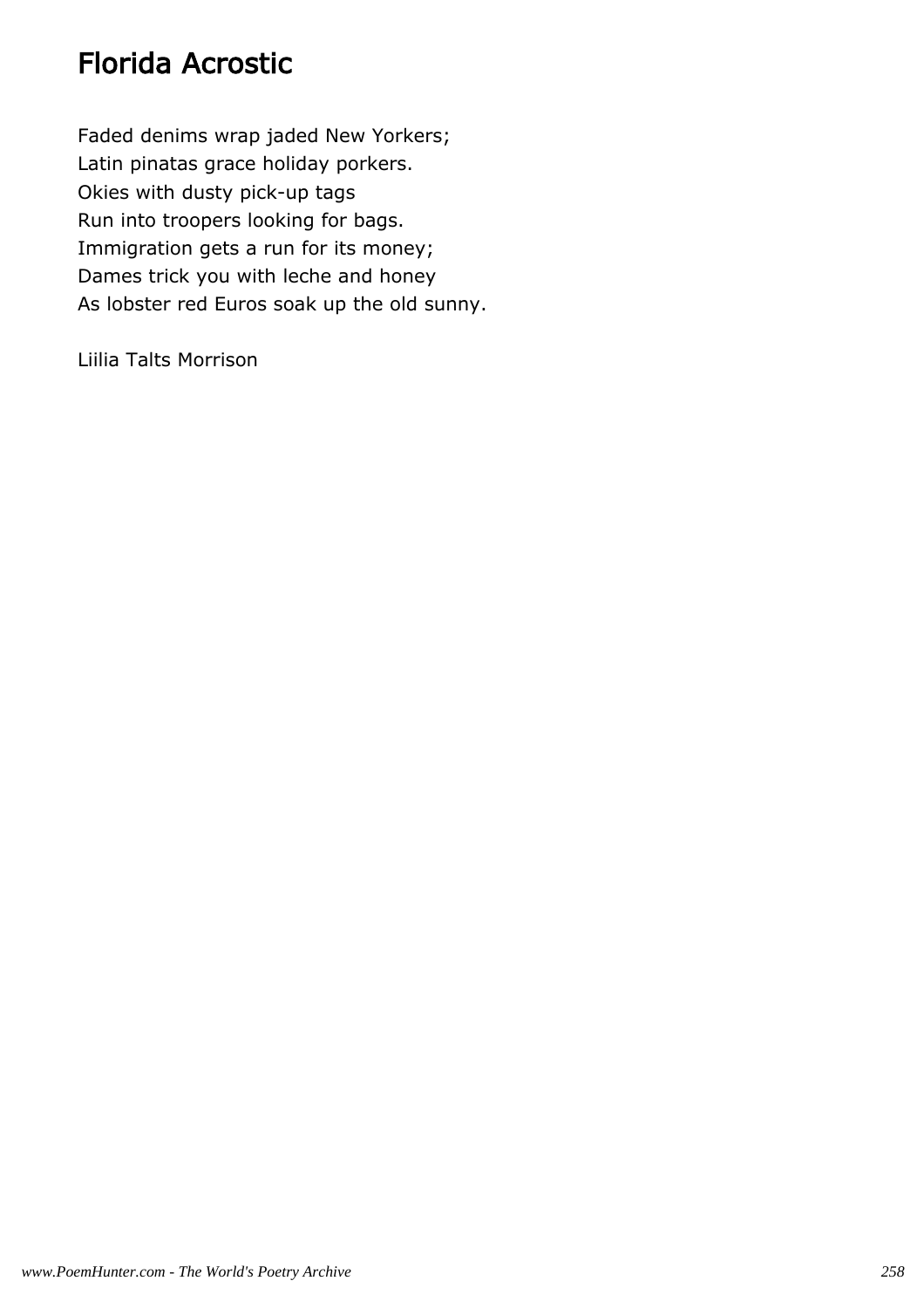#### Forbidden Places

There are places I won't go Caves not meant for me to know Layers couched in hidden veils Ragged sailors' phantom tales

There are fountains hid from view Rustling in a thickened dew Coursing out of sacred sites Etched in ruins of primal rites

There are sights I must not see Paths of prisoners who flee Refugees with knotted sacks Bulging on their sweaty backs

There are faces very rare Shaped by years of pain and care Eyes I would not dare to meet Hallowed hands and timeworn feet

I won't stand on holy ground Nor approach a hallowed mound Seeking for a rock or word Few have ever seen or heard

May I wander close to home Fill my shoes with sandy loam Never look beyond the fence Shunning danger's recompense

Let this be my only goal Eating gruel from a bowl In a little wayside spot Daily welcoming my lot

Let me relish each small breath Feel my pulse averting death Thankful for each moment's hue Ever giving You Your due.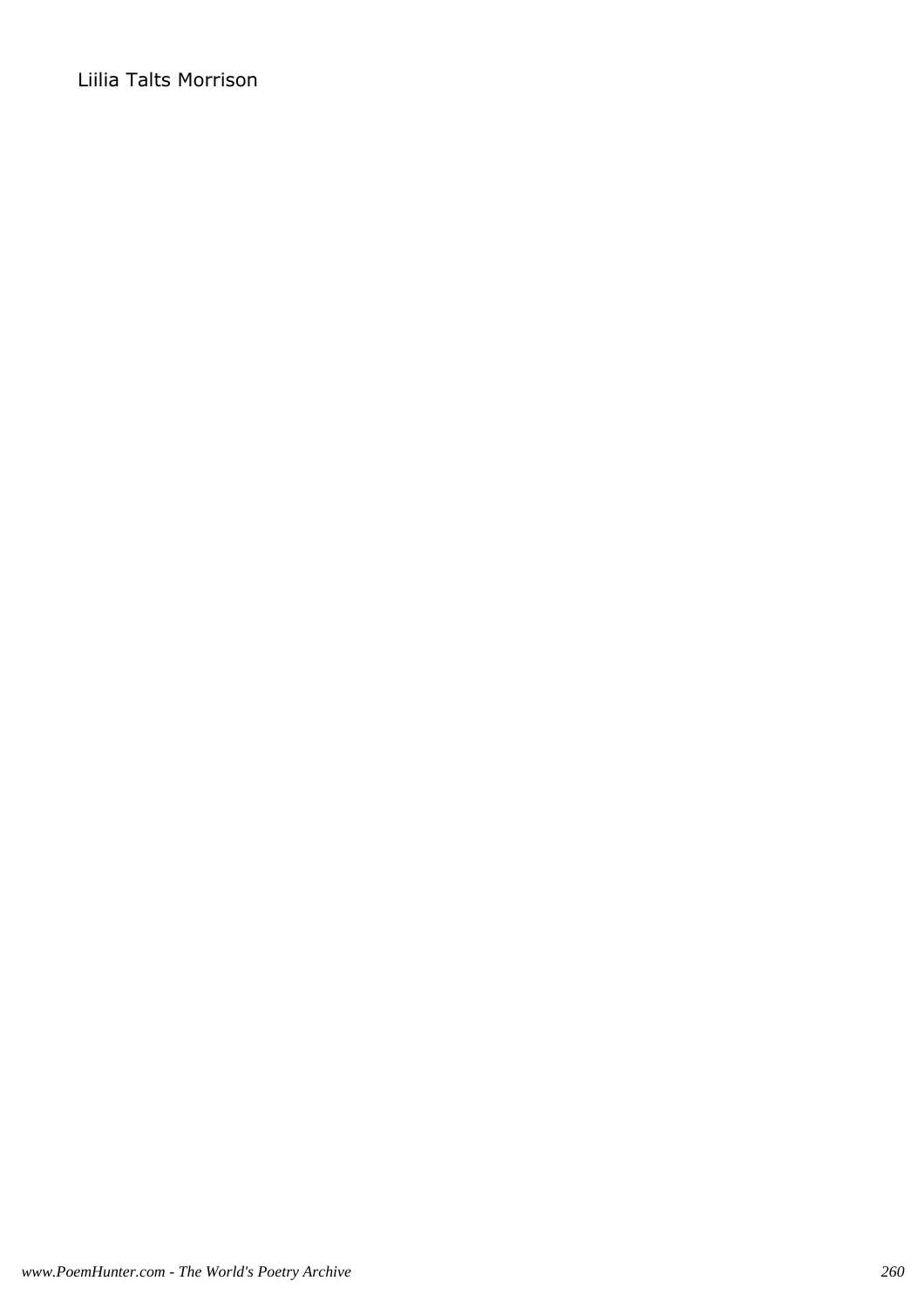#### Forces At Play

The forces that shape us like moulding of clay are myriad powers at work every day

From youth to adulthood our feelings evolve as changing conditions engage and involve

They hammer our senses and tug at our hearts no one is exempted we must play our part

Sometimes we are victims of unconquered fears and slow to be healing as months turn to years

Yet who is among us to stand up and say the person you see here can't find his own way

The forces and sources and fears of our lives are partners much closer than most can surmise

The forces that shape us like moulding of clay are infinite powers at work every day.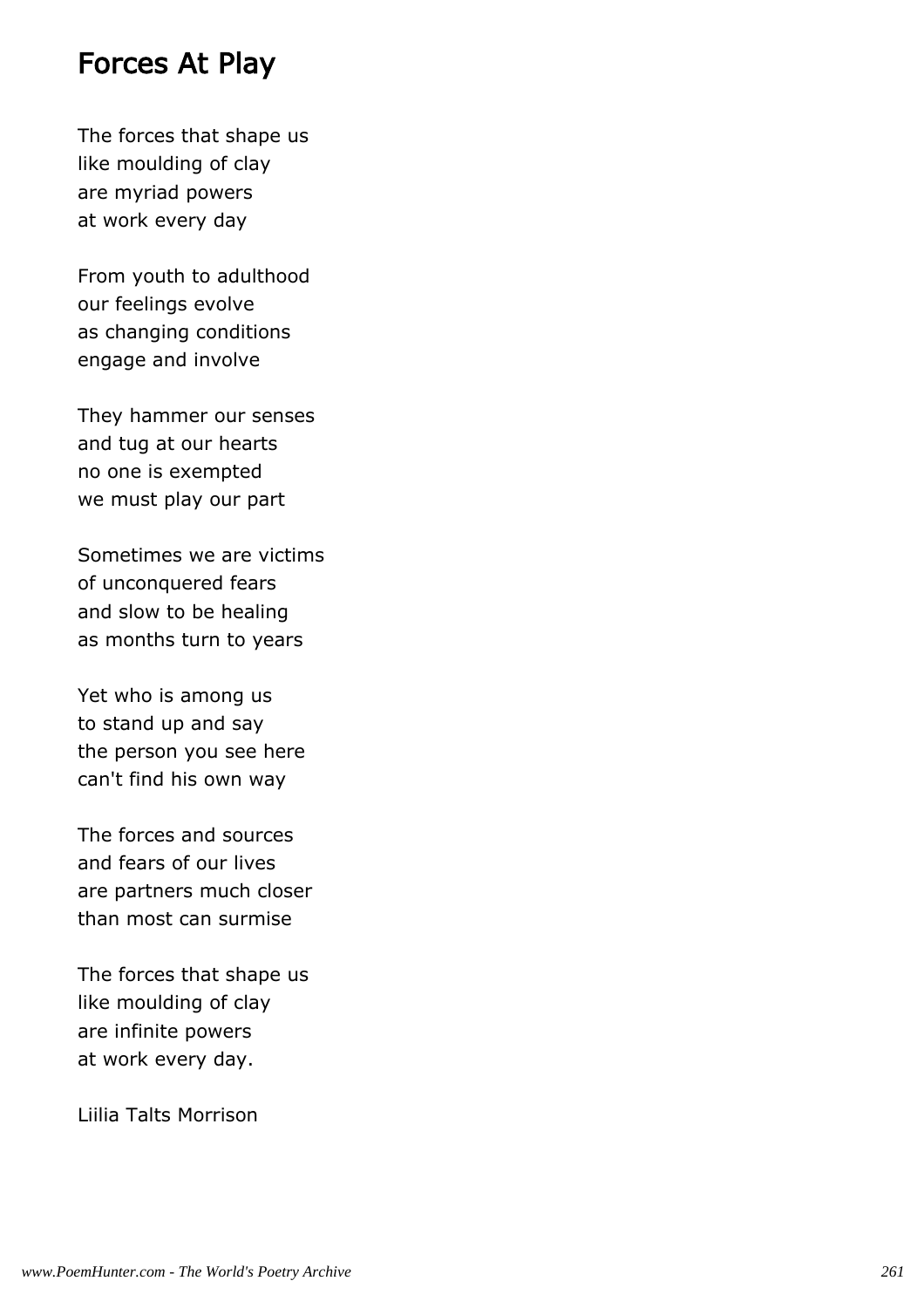# Four Horsemen In The Night

They came as always unannounced dark harbingers of fear four horsemen galloping again upon my soul's frontier

the moon looked on from shrouded clouds but could not help my plight as hooves of terror marred my back on that bewildered night

The foaming mouths and fiery eyes the veils of stark despair were much too strong for man or beast to conquer or to bear

The dust from hoofbeats formed a cloud that blotted out my will as flaring nostrils spewed forth flames destruction to fulfill

When morning came I found myself in sheets wrapped into knots around my sweaty arms and legs imprisoned on my cot

I saw no sign of hooves or whips or flames of terror's plight the morning sun looked unconcerned that I survived the night.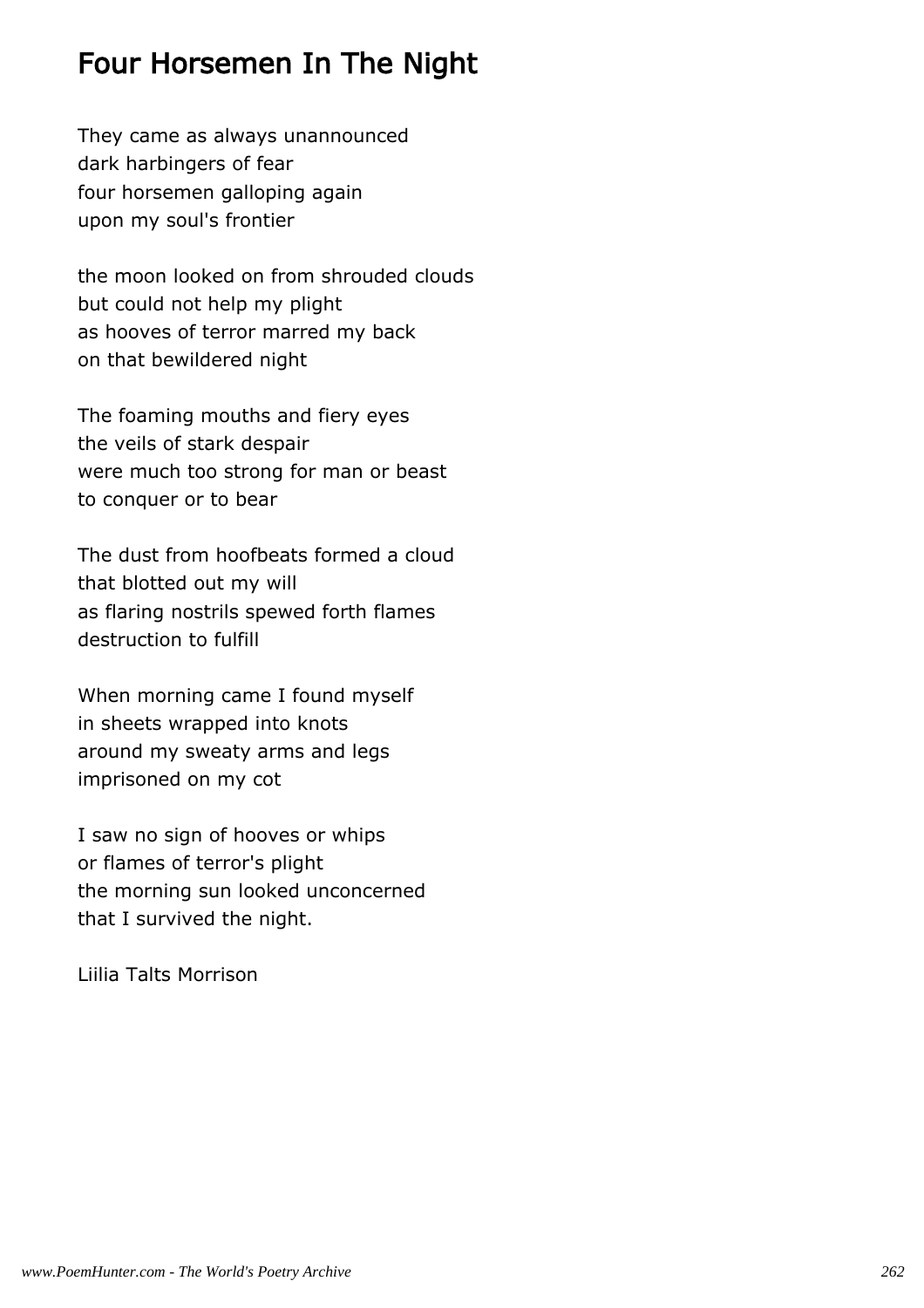## Fourth Of July At The Senior Center

Of course they wore their red, white and blues They always did the Wednesday before the Fourth After all, they might not all live to see the Fourth Being they were seniors And didn't always eat the right thing Particularly when a rich chocolate cake Or a very drippy barbecue rib Was put in front of them

The line dancers did their thing Dressed in white tops 'I love America' largely in view Along with the head Of the Statue of Liberty Their jeans and cowboy boots Went nicely with red plastic western hats

The woman from Kossovo Was particularly lively Right next to the gal from Vietnam Whose profile was orientally slimmer Than that of the octogenarian From White Russia

The gals with horsehair crinolines And bright red gartered cowgirls Were born and bred In our heartland, that's for sure. Their Western twang resounded happily With heavy accents of exotic birth And warmer, guttural sounds From Kirghiz or Ukraine.

A woman, well dressed Particularly for a ninety year old let her cane rest On the long table covered With many designs of Old Glory And shimmied and shook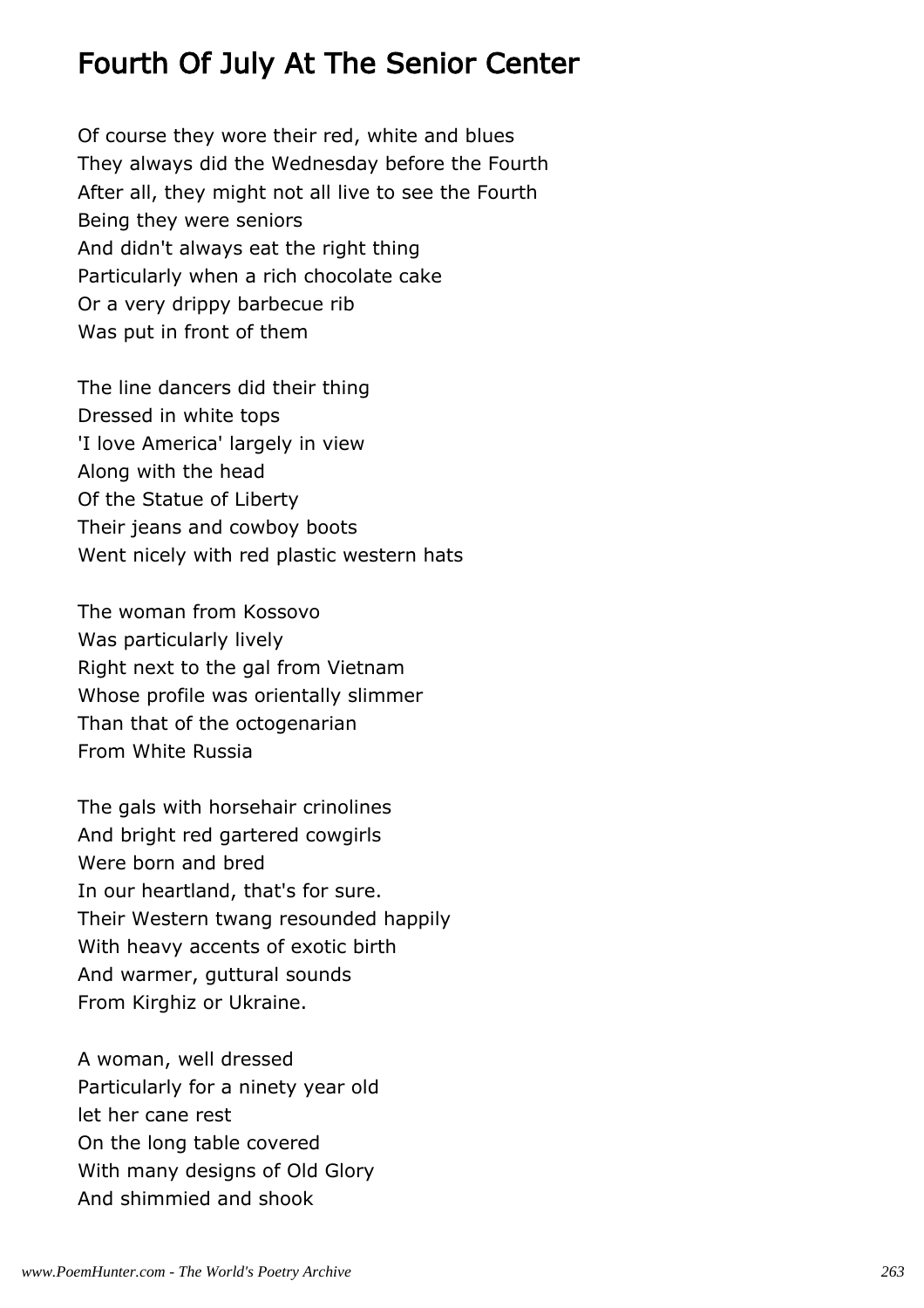To the tune of the Bossa Nova Loudly blaring from A hoarse loudspeaker.

The Kossovo lady outdid Dale Evans and Roy Rogers, Not to mention Gene Autry And Willie Nelson Her smile and snappy step Said it all, as did her T-shirt: 'God Bless America.'

Her husband, a reserved type Sat properly at the head of the table Filled with seniors in different states Of wolfing down their barbecue sandwiches And chocolate cupcakes Surrounded by a myriad of flags The same colors as their outfits. The husband had a pensive look Amid the laughter and the fun.

I wondered as I watched this golden panorama What tragic fate brought them from Kossovo From Vietnam, from wherever? Then I looked up at the balloons tied to Each festive table. I knew the seniors did not have the breath To blow them up without machines Even though their lungs were strong When they danced to burn the floor.

Thoughts of Kossovo and Vietnam Quickly disappeared among the Laughter and the love in that old senior center I knew then that the good old U.S.A. Ain't dead yet.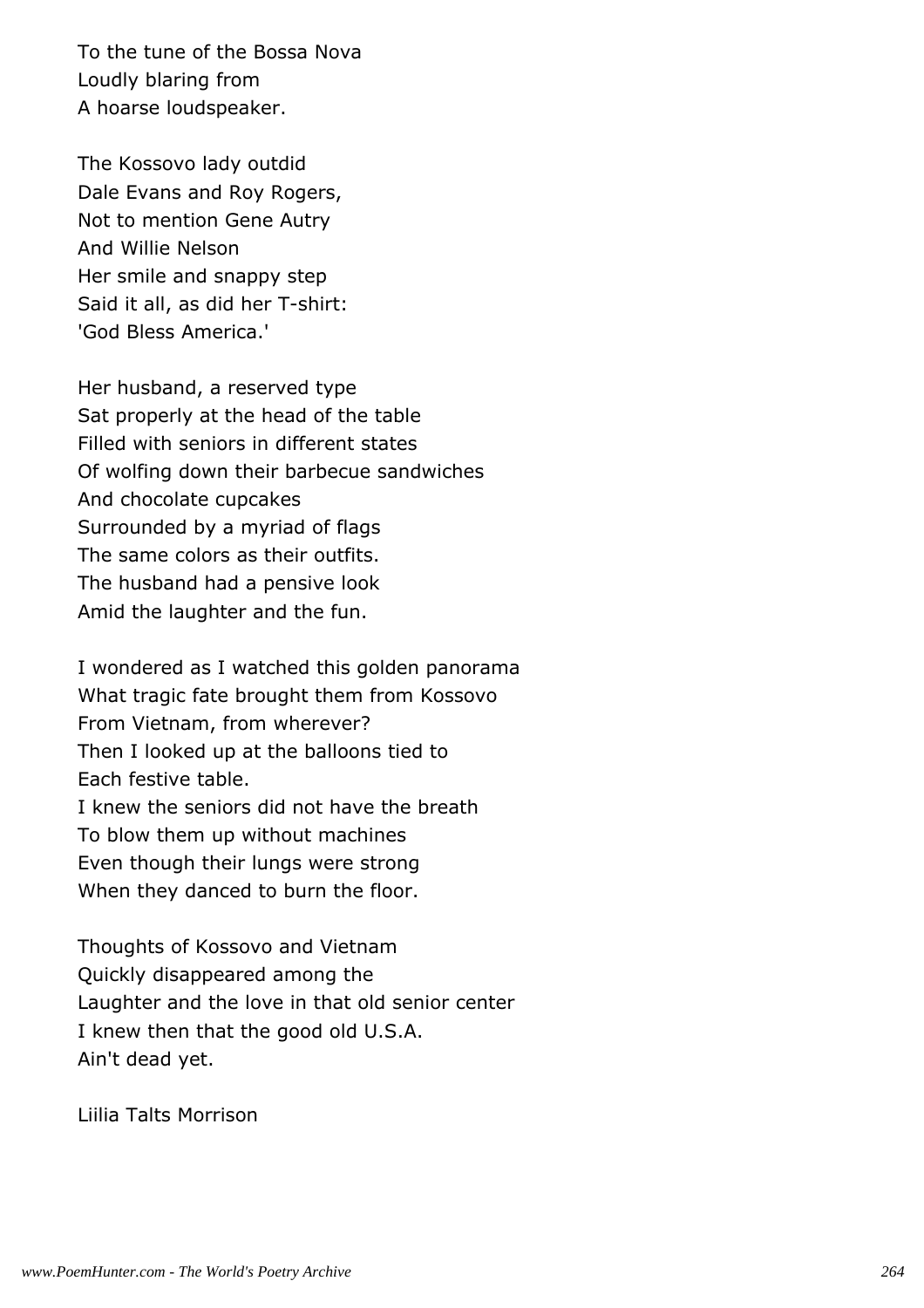## Free From The Maze

My heart is amazed my head a bit dazed I'm free from the maze of troublesome days

These are the days I have been waiting for these are the songs I have been searching for these are the dances I never danced before

My heart is amazed my head a bit dazed I'm free from the maze of troublesome days.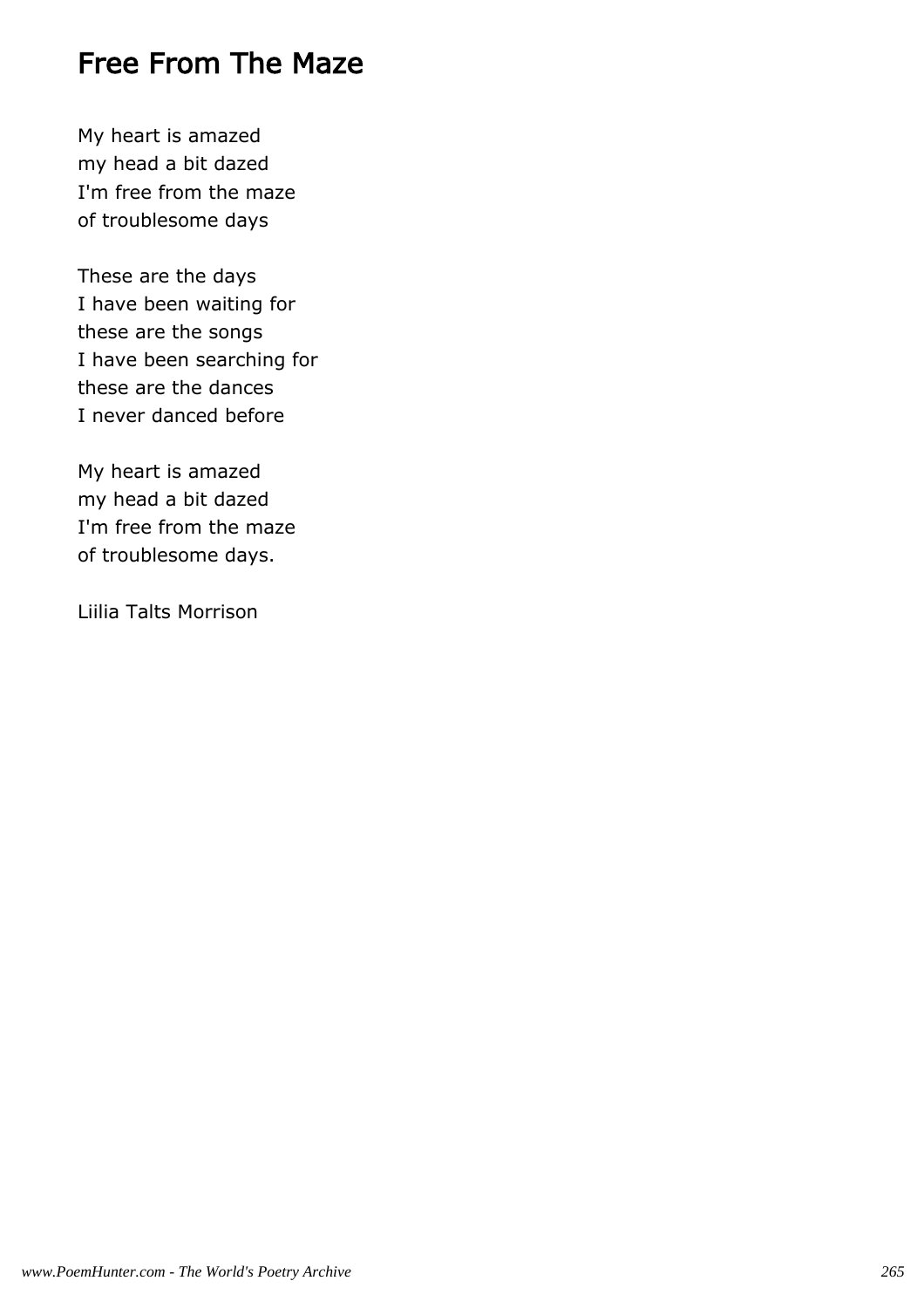### French Revolution

Time came when burlap and coarse cloth had been trod down into dark mud so deep, so dark, so hopeless then it seemed to vanish into peat

Yet as with fires beneath the ground they smolder, spreading till one day a great eruption bursts the seams and all old wounds are brought to light

Thus was the scene in France that hour when everything seemed lost and torn then did the Bastile brick by brick become a symbol of that schist

The feudal fabric that was France was stomped by dreams and hands of men as spirit vanquished privilege and hopes of mankind's freedom soared

But that was oh, so long ago yet I must keep my soul on fire attentive to attempts to squelch my hopes, my dreams, my freedom's gifts

Time came when burlap and coarse cloth had been trod down into deep mud so deep, so dark, so hopeless then it seemed to turn to bog and peat.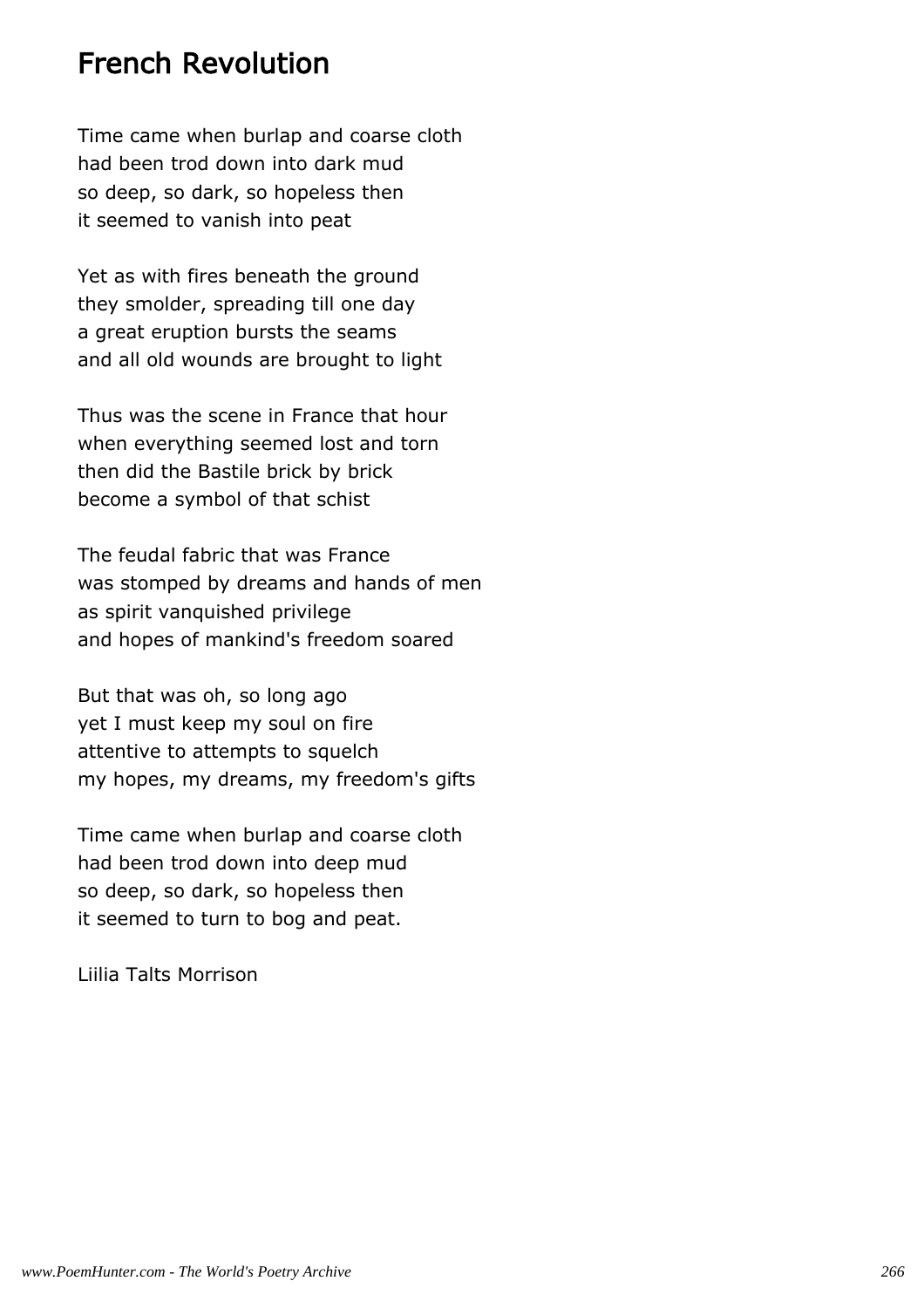## Friends Are A Garden

So surely do life's pathways wend toward a distant unknown end forks in the road mark painful bends that heart and soul and body rend

Time our companion helps to mend those hurts on which release depends serenity at last attends the few who seek to make amends

May I be diligent to tend that precious garden and intend to nourish it and often send my love to timeworn, dear old friends.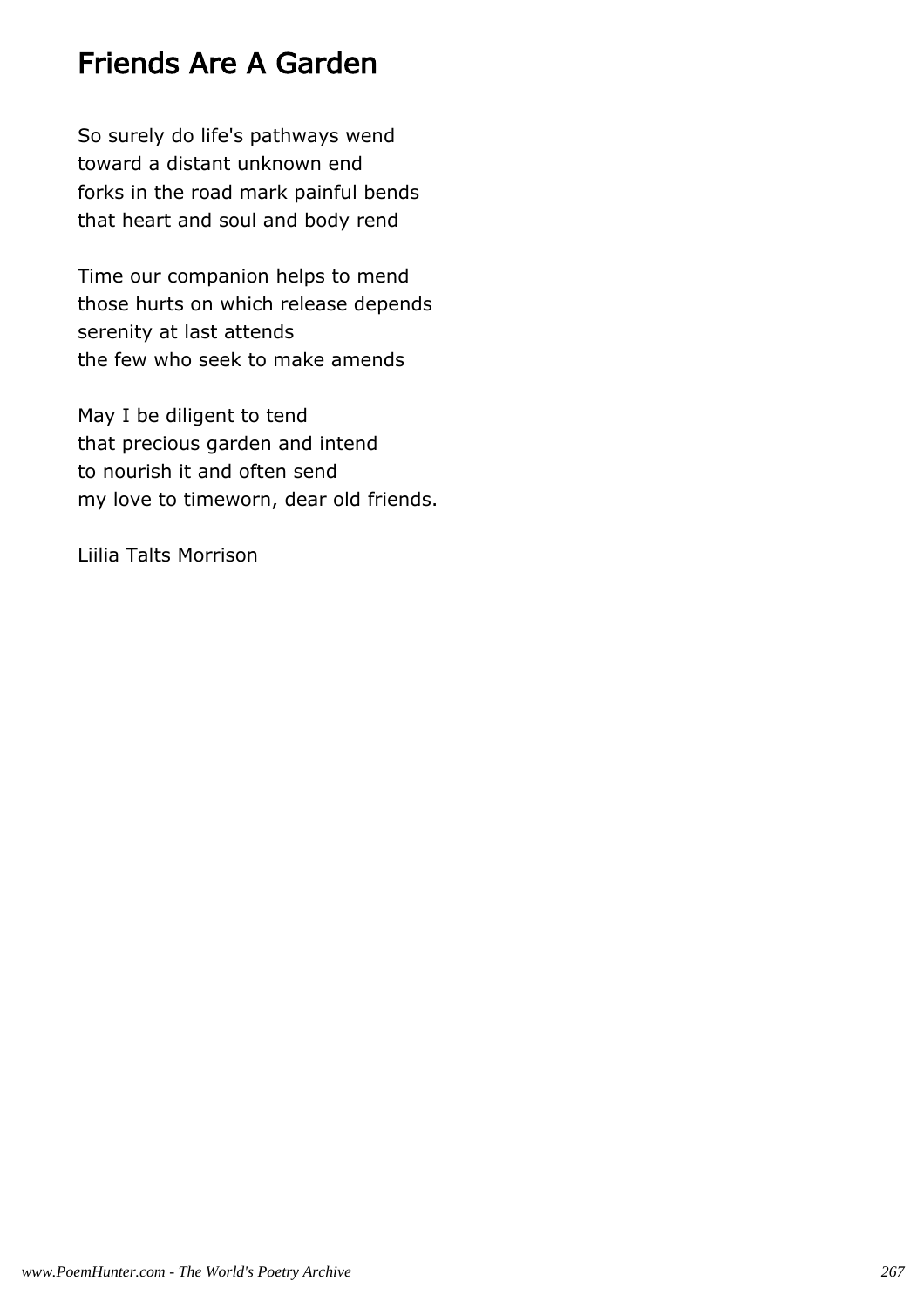# From Cuba, With Love

The mangos are perfection, the sugar cane is high. a dark hand with direction wipes the tear from your eye.

Your poem is already written your people breathe it now the love that took your freedom that love has saved you now.

The gulls of Vardadero are white in dress the air is ruc with rhythms the cry - togetherness!

Your calloused hands are soft now no want or need today love has returned to Cuba to stay, to stay.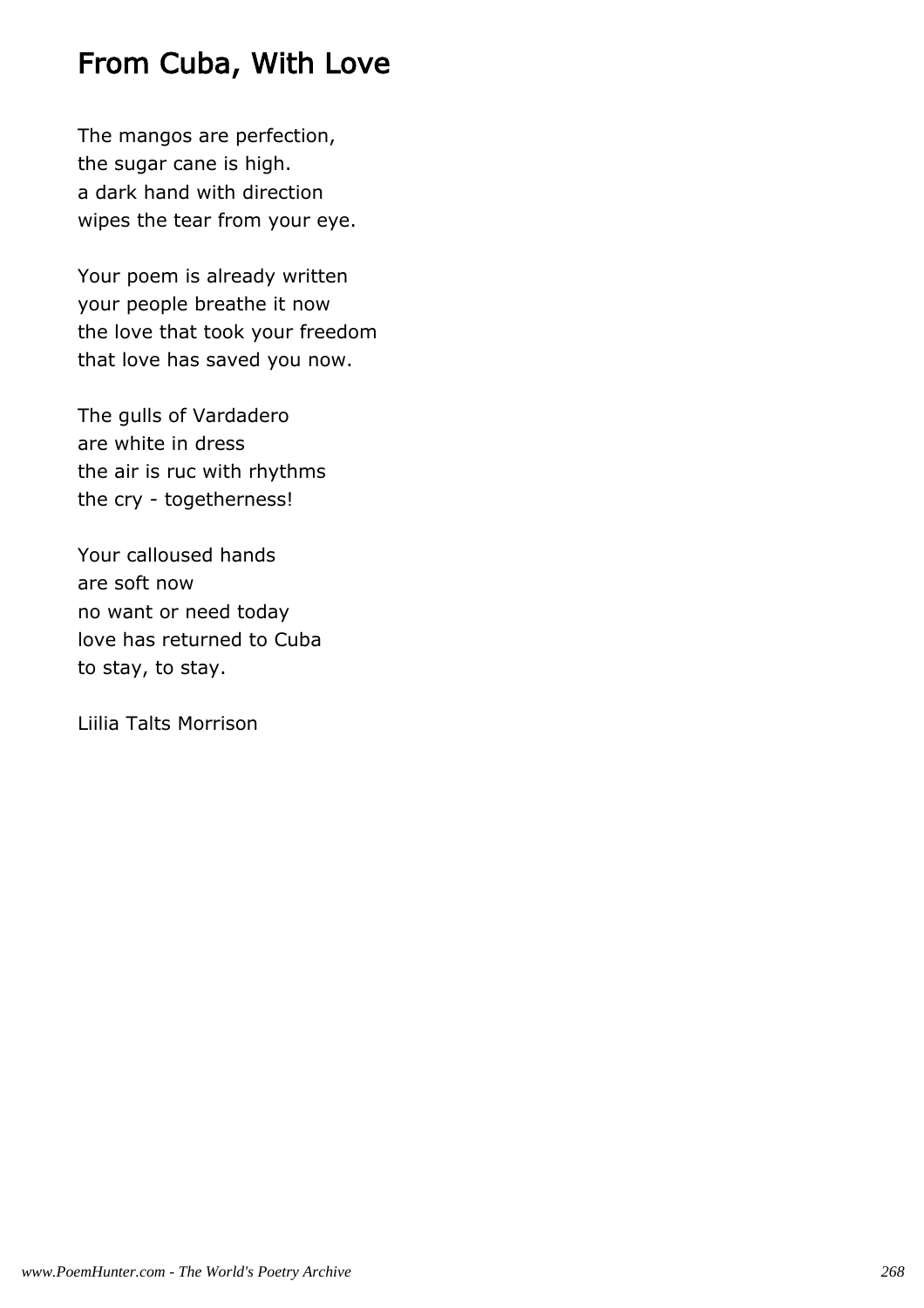## From The Clouds

There is a poem in the sky that's waiting to be found it's hiding couched in drifting clouds without a shape or sound

It calls me as I walk along the sunny street of day how can I pull it down to earth and shape what it would say?

Somehow it seems to shadow me and wake me in the night until I stir my sleepy hand and then begin to write

When dawn arrives I note the words and find a lovely gift a poem sent for me to share from clouds that gently drift.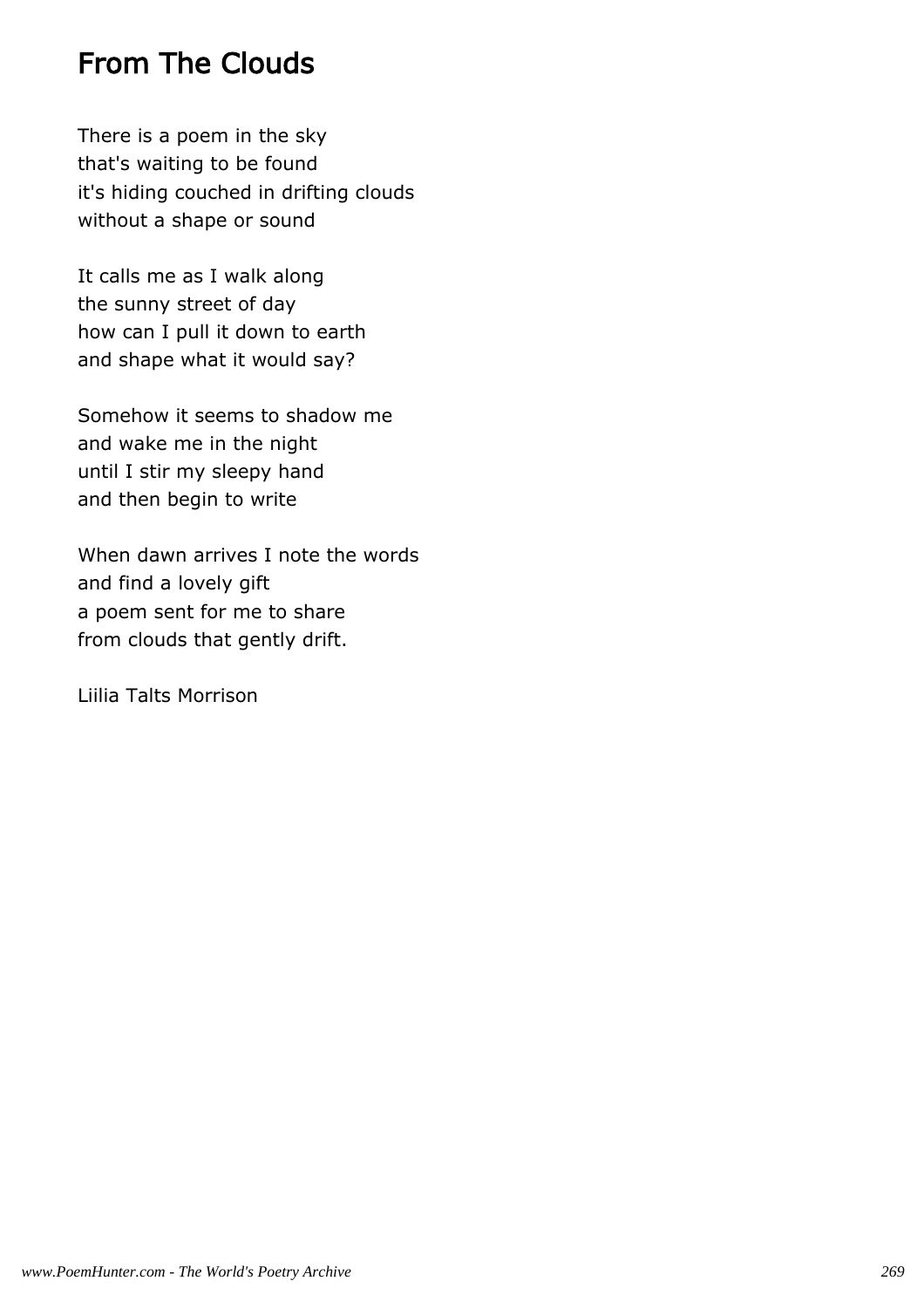## Funny Girl

They call me a romantic They say I wear it well I am their entertainment A funny girl, a swell

The clowning and the laughter Fit me much like a glove For fleeting hours forgetting The hell of my dark love

I thought of Pagliacci His greasepaint smeared with tears You came to me raw branded In flames of lust much seared

There was a tiny kernel A diamond, oh, so rough That melded us together But it was not enough

Our love was like a circus It came to town one day With glossy candy apples And then it went away

Today I watch the 'carnies' They raise thin cardboard walls Where freaks and midgets frolic Amusing one and all

They call me a romantic They say I wear it well I am their entertainment A funny girl, a swell.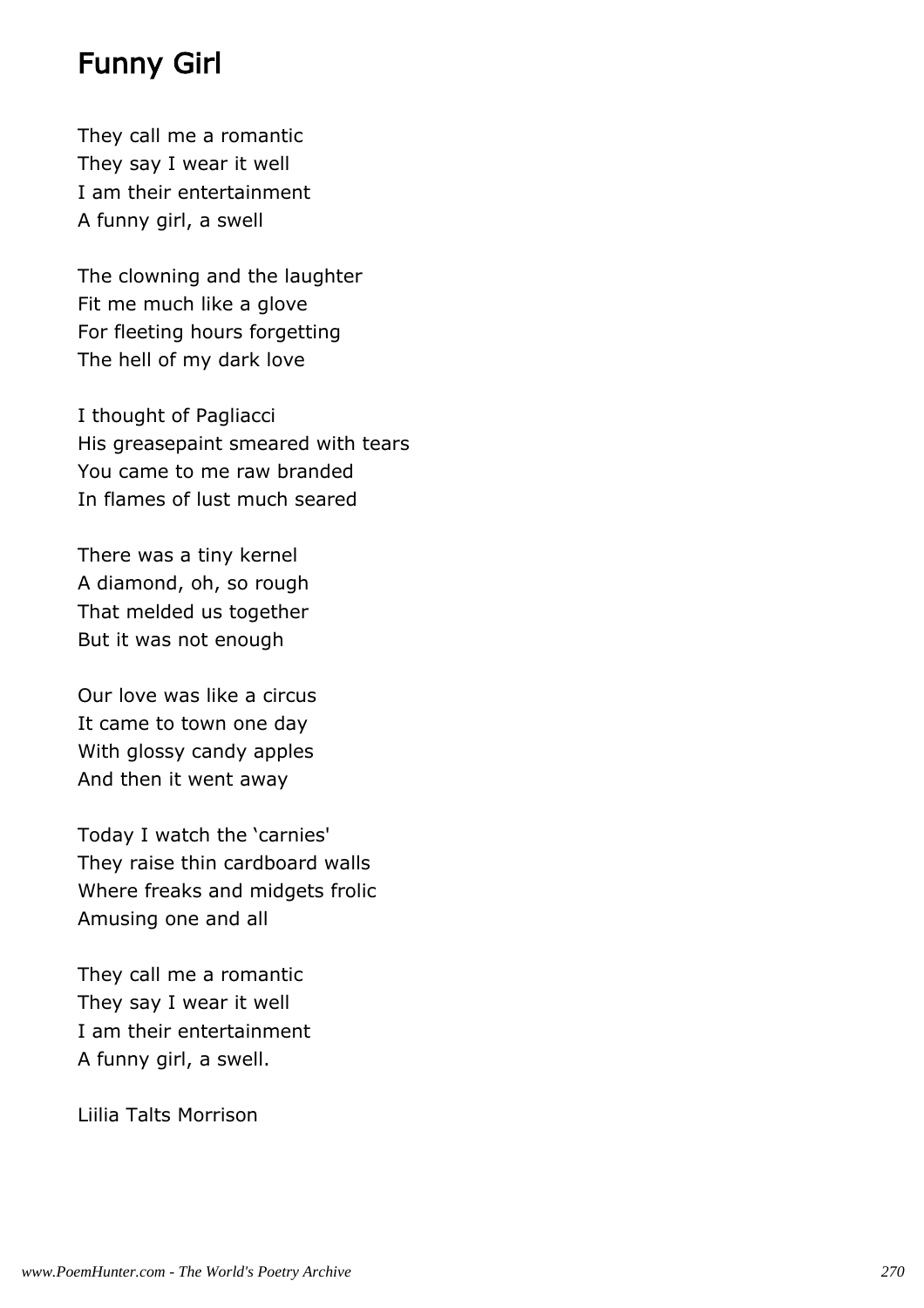### Galactic Girl

Distant comet whirl cotillions Float beyond white milk strewn millions While in interstellar billows Rise new stars from spinning willows.

You were born of brilliant showers Past the reach of piercing light years Boiling bowels of creation Asteroids and souls conception Formed a girl of rare perception.

You were meant to cut through darkness Though the cut would bleed your turning Coursing through a dark red yearning Offered love to mortal burning.

As the universe expanded A small planet was upended Secret cipher of the Maker No one guessed till it was ended.

Nebulas of rare excitement Paled and bowed at tiny pulses Matchless in their faultless function Though they fell to final unction.

Not a creature knew the difference Neither grasped the axis reference Who or what it was that deemed That blue planet was supreme.

Horse head nebulas soon neighed At that sparkling globe the focus Of grace some called hocus-pocus While they honored stellar dust As truth crumbled into rust.

No one noticed one small female Nor did she reveal her birthright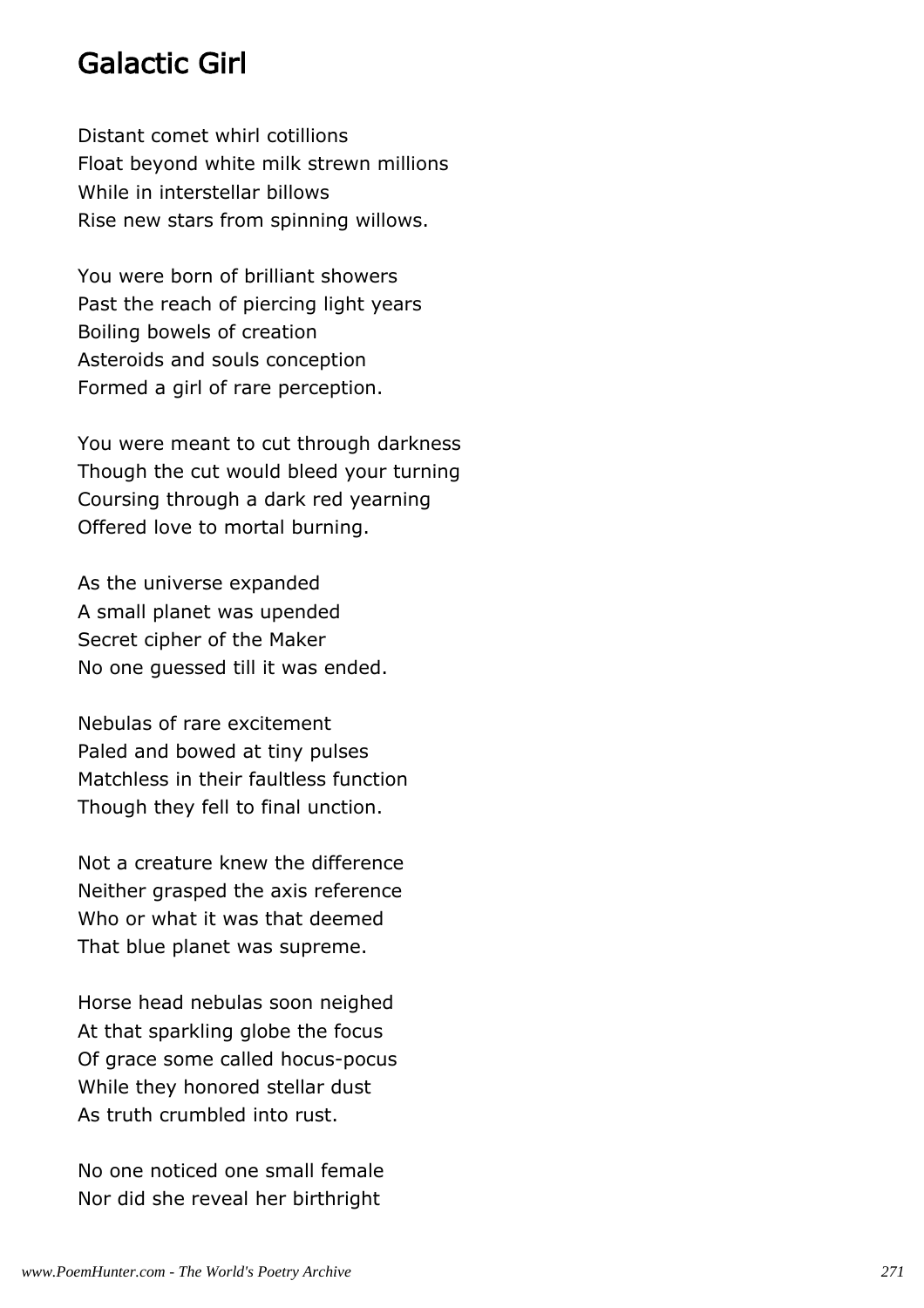Only those whose songs broke fetters Could respond as she loosed shackles Unsung Atlas liberated While the wise tracked far off places.

You were born of brilliant showers Past the reach of piercing light years Boiling bowels of creation Asteroids and souls conception Formed a girl of rare perception.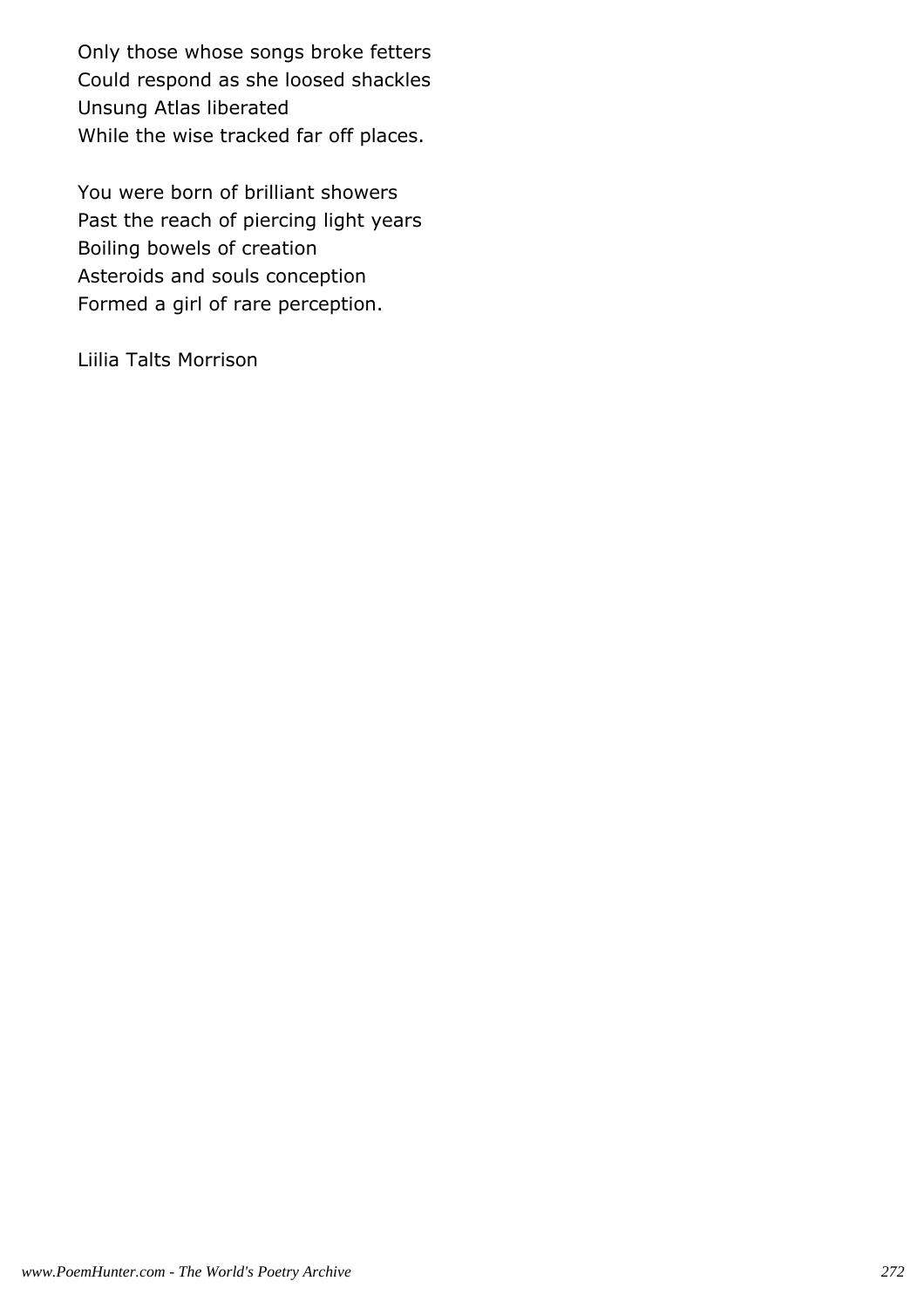#### Game Over

How often did I play the game and chant to others tunes until I ended up alone on autumn afternoons

It's hard to take a feeble step when you don't know the dance it's hard to find a melody that's never had a chance

It's hard to find out you have lived a lie, a sad charade it's hard to try to find a voice in neon lit arcades

It's hard to be a puppeteer when others pulled your strings it's hard to leave the carnival and spread your broken wings

It's hard to walk the other way and leave the bright parade it's hard to shed ill-fitting robes unmask the masquerade

How often did I play the game and chant to others tunes until I ended up alone on autumn afternoons?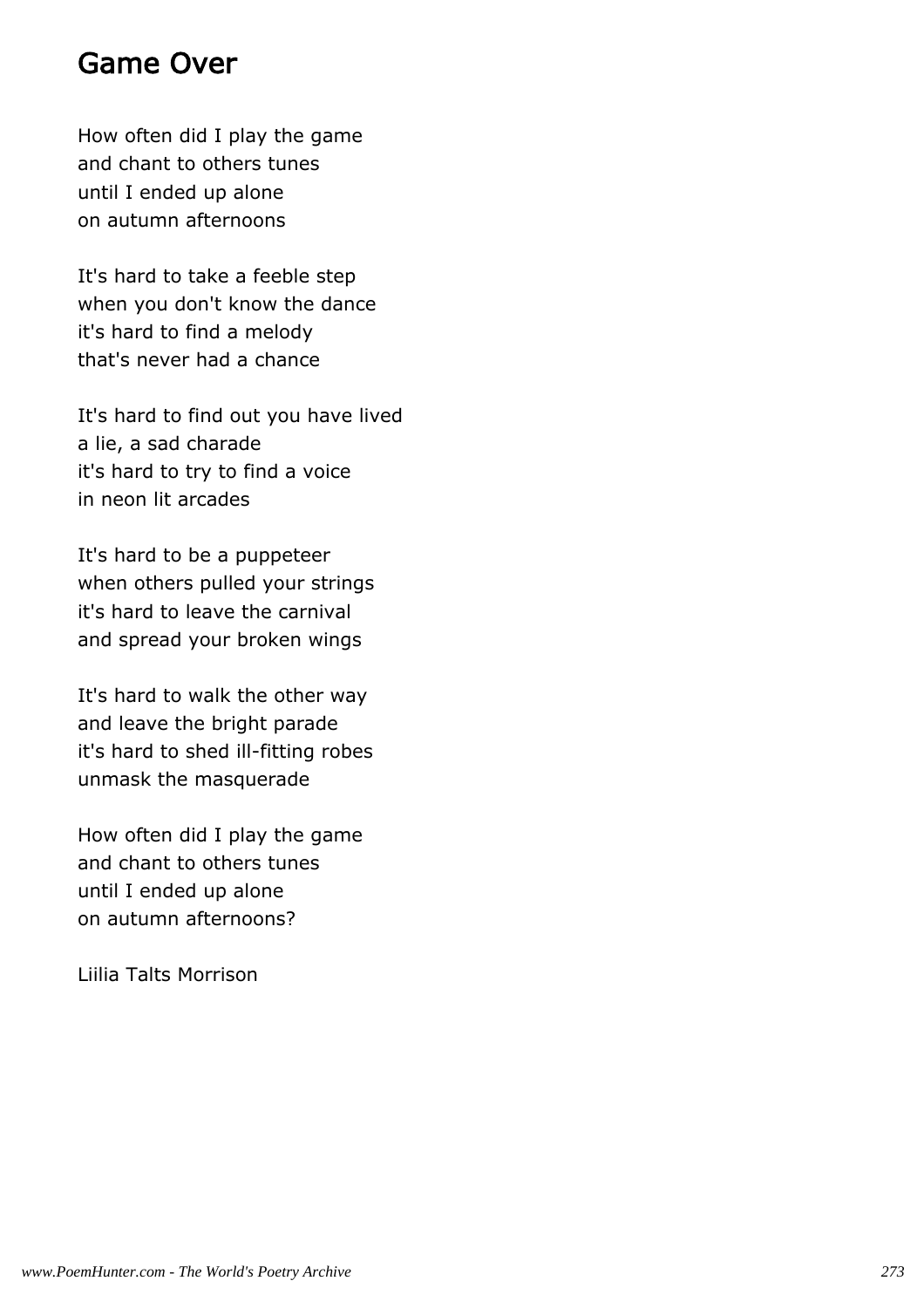### Garments

I want my day's journey to be embraced By the cleansing power of grace It's gentle touch slowing my halting steps In life's ever maddening race

I want to be wrapped in the folds of truth Feet shod with sure sandals of trust My head and my hands held firm in love's bands And humble cloak worn by the just

I want to be dressing green vineyards of him Who planted and watered the trees So when night descends and the harvest is done The maker of all I may please.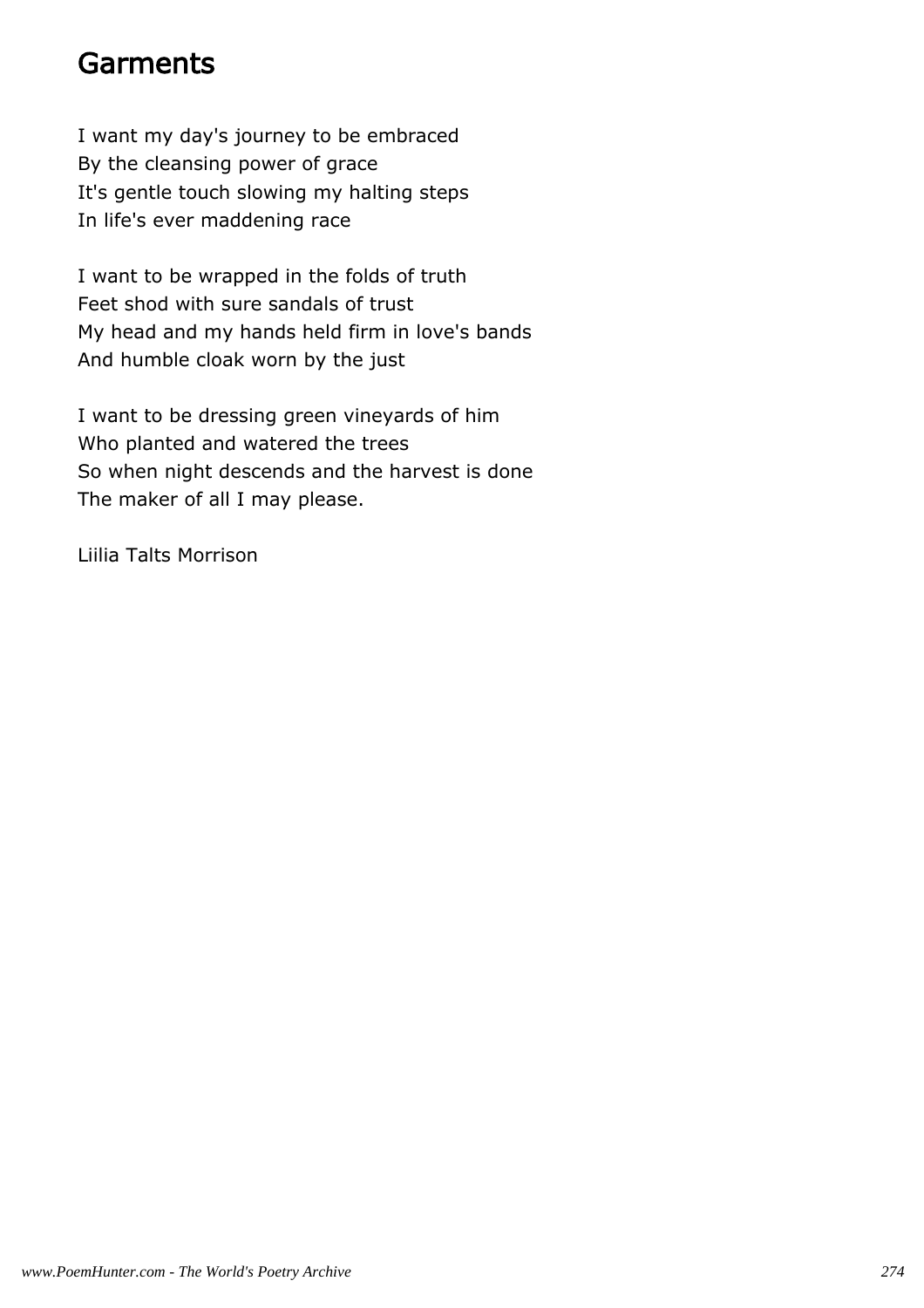### Garments Of Faith

May I be cloaked in garments sewn with taut threads of faith protecting from tempests and cruel blows of life

May it be thick and warming to huddle from the frost of icebergs harsh colliding and avalanches tossed

May I be shod with sandals the kind the Master wore to brace against the vipers and desert blister sores

My fingers, oh so feeble, may they bear just one ring no end and no beginning eternal love to bring

And may my mouth be silent so I could hear his word still speaking from the heavens and by creation heard

My eyes may they look upward way deep into the blue beyond the clouds and starlight from whence my soul once flew

May I be cloaked in garments sewn with taut threads of faith protecting from tempests and cruel blows of life.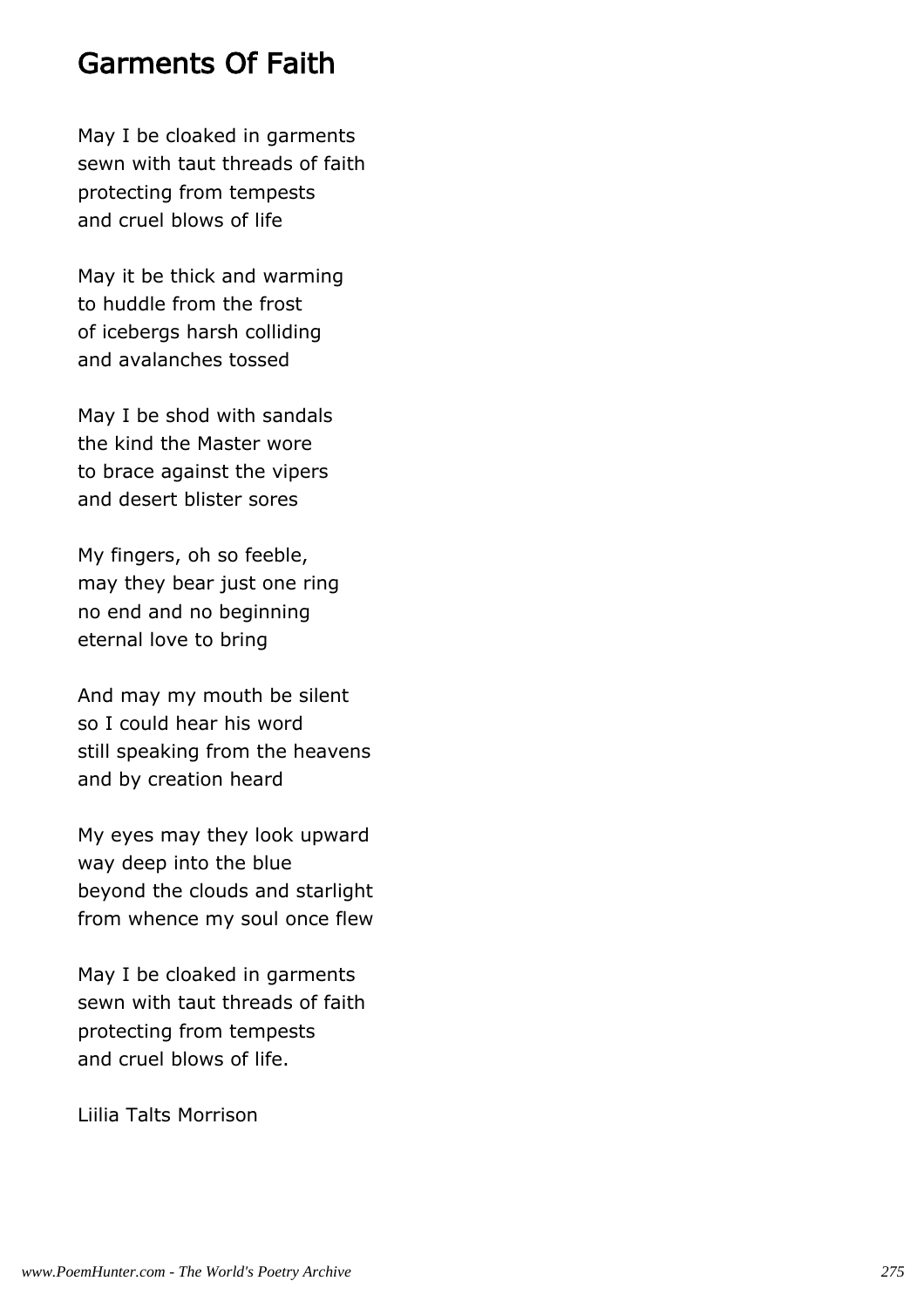# Ghetto

The day is gloomy, gray the sky Yet in this room it's warm and dry I dread to go and face the fray On streets where demons hold full sway.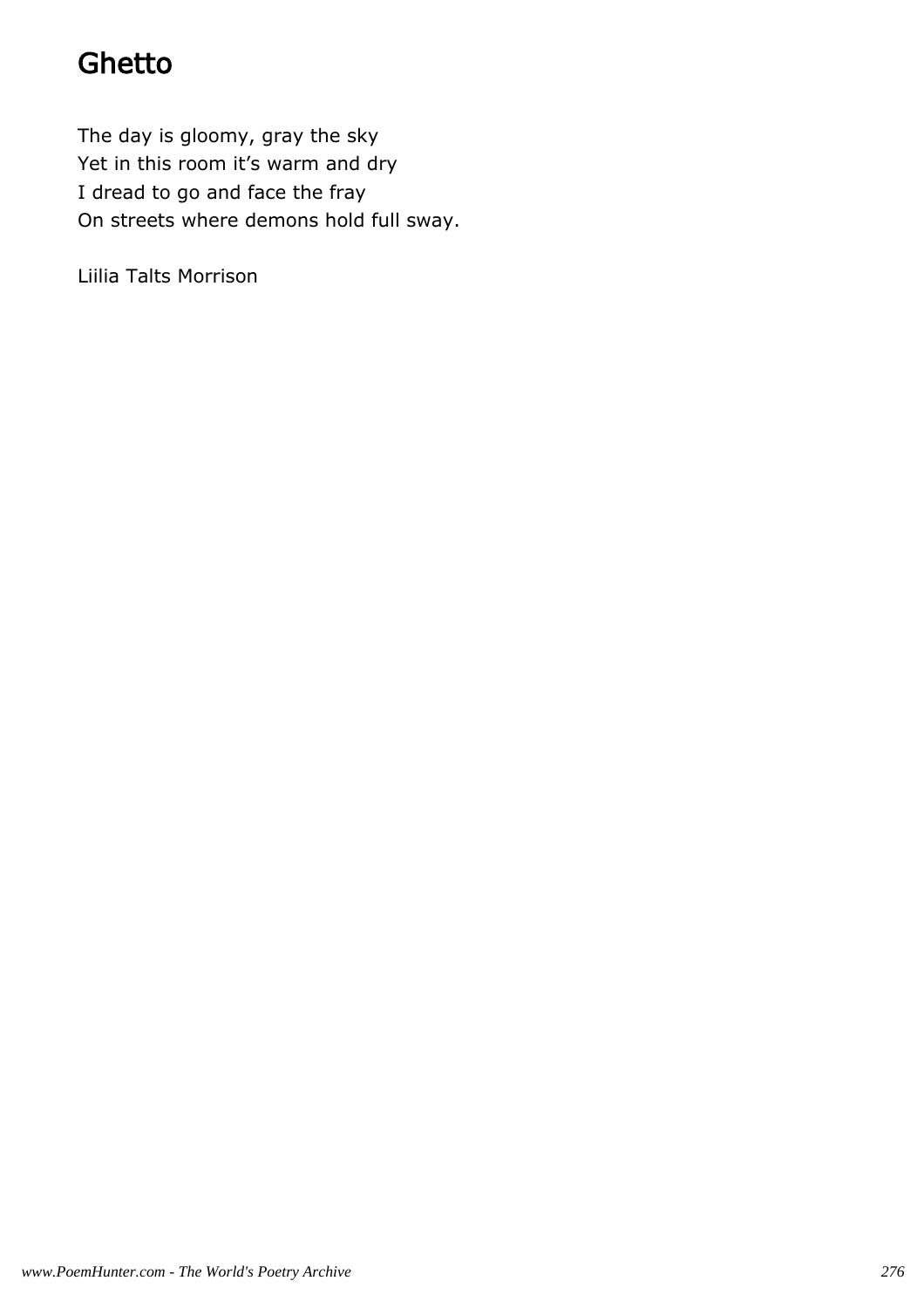## Gift Of Faith

No walls can hold so great a gift no cave or soaring tower nor bomb nor dynamite can smash no dungeon quench its power

It breaks the bonds of ignorance and pierces through thick veils of deep depression and of dread through hurricanes prevails

The chains of hate bind harsh and strong but are no match for it no shackles and no prison stalls can hold their own from it

There is no storm or undertow that it can't overcome nor moldy tomb or pall of death that to it won't succumb

No walls can hold so great a gift no cave or soaring tower nor bomb nor dynamite can smash no dungeon quench its power.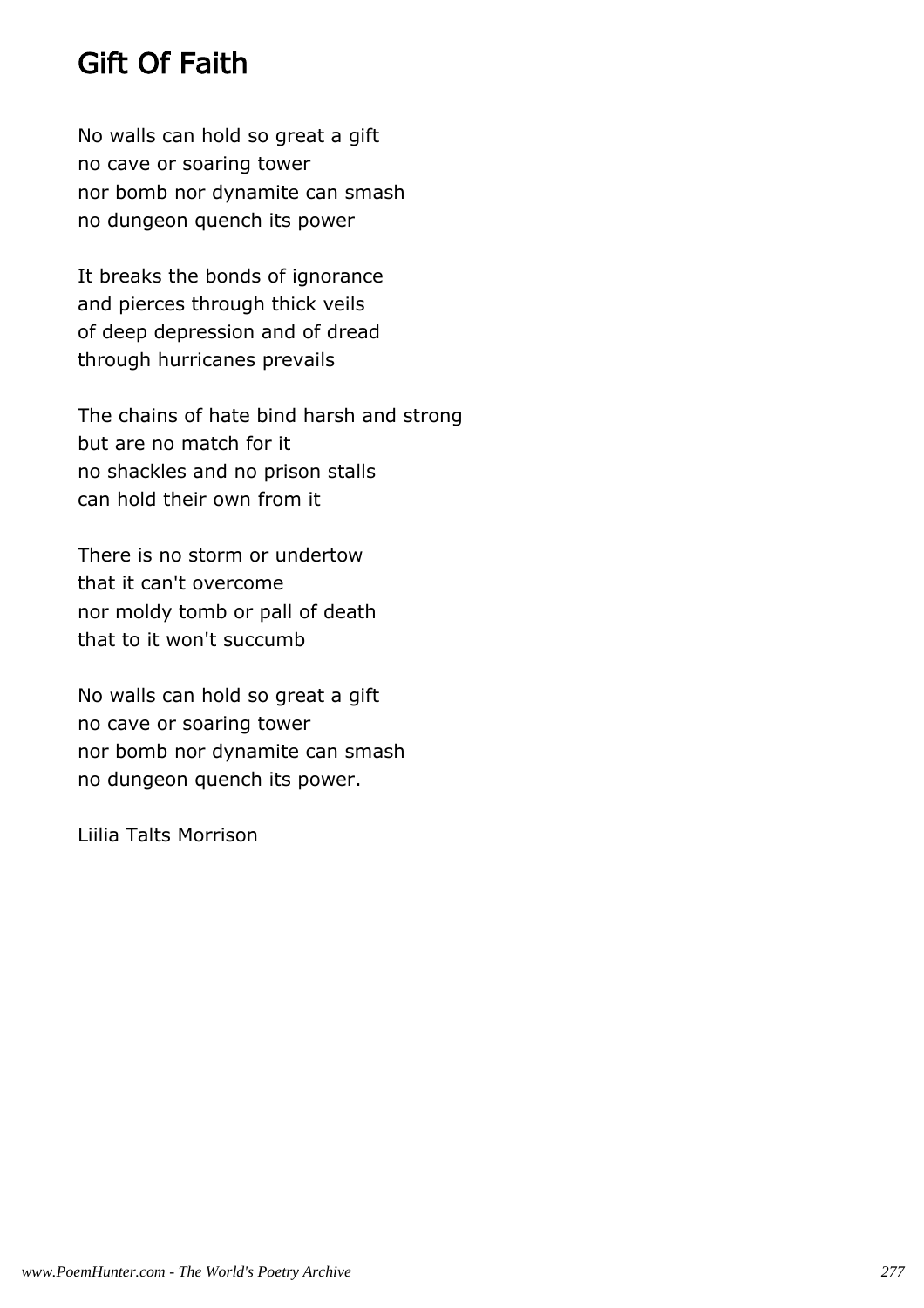# Gifts Of Aging

When I'm too frail to travel and yearnings of my youth to search in far off islands for hidden tropic truths have shriveled into wishes to never be fulfilled because my bones and sinews are stiff through age and chilled:

A hidden window opens that's never been explored and soon a glow emerges of treasures long ignored

My mind begins to wander to Shangri-Las of yore bright nebulas and starbursts quite overlooked before

My spirit now emerges to heights and depths galore and soon the heart is singing songs from a distant shore.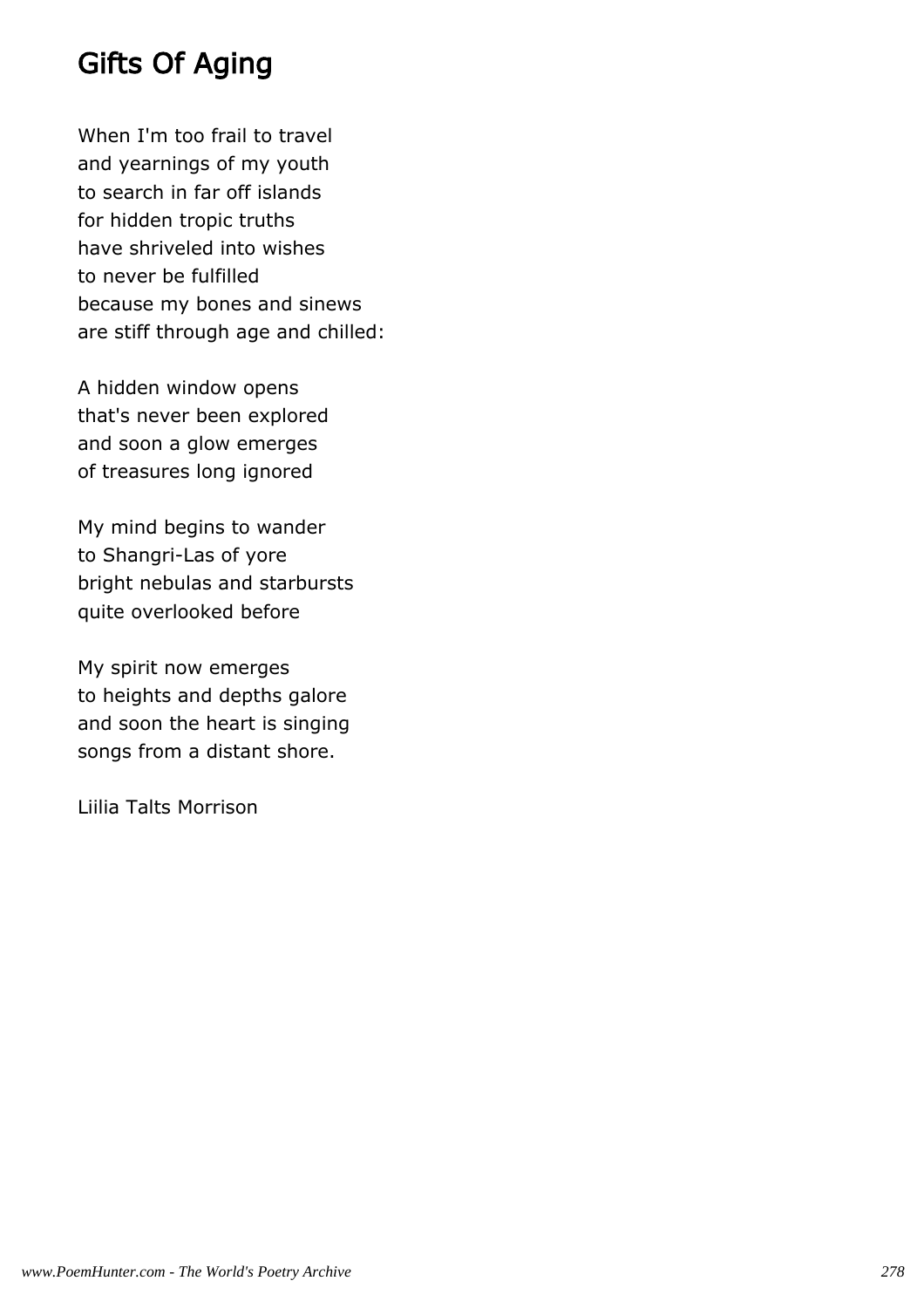## Girl From India

It was a dreary discount store The merchandise was cheap Rough people shopped and tended it With odds and ends in heaps

Some businessmen from India Imported shoddy goods The buyers never gave a hoot And grabbed what they could loot

I chanced to pass that way one night. 'Miss, would you have some glue? ' 'We just ran out, the store will close There's nothing I can do.'

I was already on the street When it occurred to me A pure and shiny dropping tear Was resting on her eye.

What heartbreak caused this pure, small tear In such a mundane store? Was there a young man left behind That she would see no more?

Would Ghengis or some other stream Drown pangs and pains of love Her kindred never knowing why They lost their little dove.

That single tear seemed out of place Just like that little girl Who'd take a notice in their rush Or who would even care?

Such moments in a shabby store While looking at a tear Are moments in my flow of life So small and yet so dear.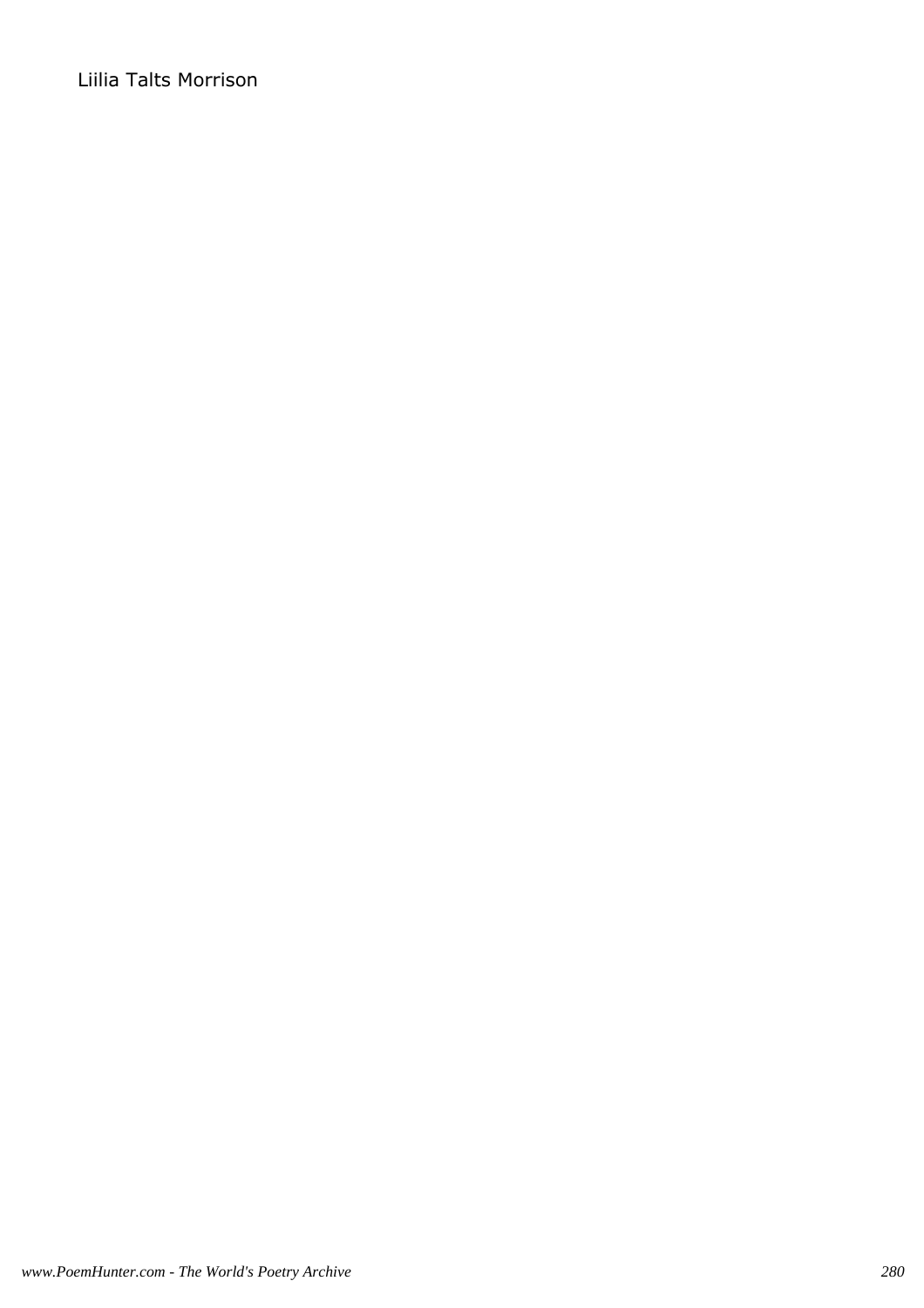#### Glades Forever

Golden skiffs glide silently Night drops slow, then suddenly Gators croak and soak in glade Herons rest in mangrove shade

Silent is the Everglades Hatching ancient sawgrass blades Dark primordial rookery Miccosukee sorcery

Men have tried to conquer it Digging sludge and chewing grit Black machetes took their toll Slashing young palmettoes soul

Hearts of palm and hearts of terns Fed the men who slept in ferns Poling skiffs with bottoms flat Killing, skinning otters fat

Tawny panthers were their prey Feathers, plumes of yesterday Ladies hats adorned in style Gold in pockets for a while

Lonesome stands the Everglade Razed and beaten, like a maid Blind you wander, past your prime, Windward leeward, like a mime

Panthers fell with silent thud Gator holes now filled with mud Soon the sawgrass, wild oats too Abdicate to concrete's zoo

Yet when men and dogs do sleep I can hear the lady weep Through the throats of herons blue Ghosts of Indians will court you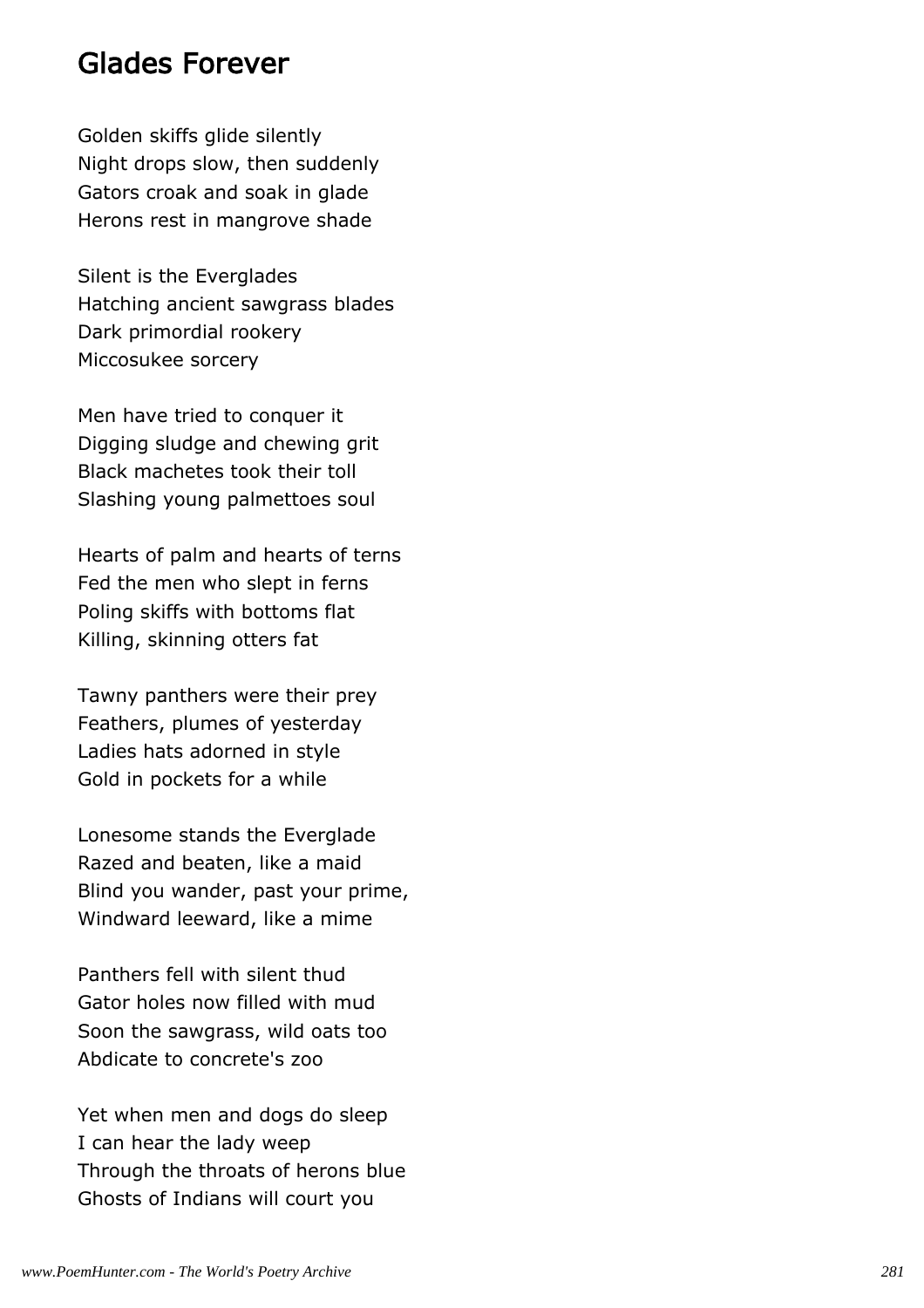Just because you're growing bare You still nurture orchids rare And when progress blows away You'll arise, and show the way.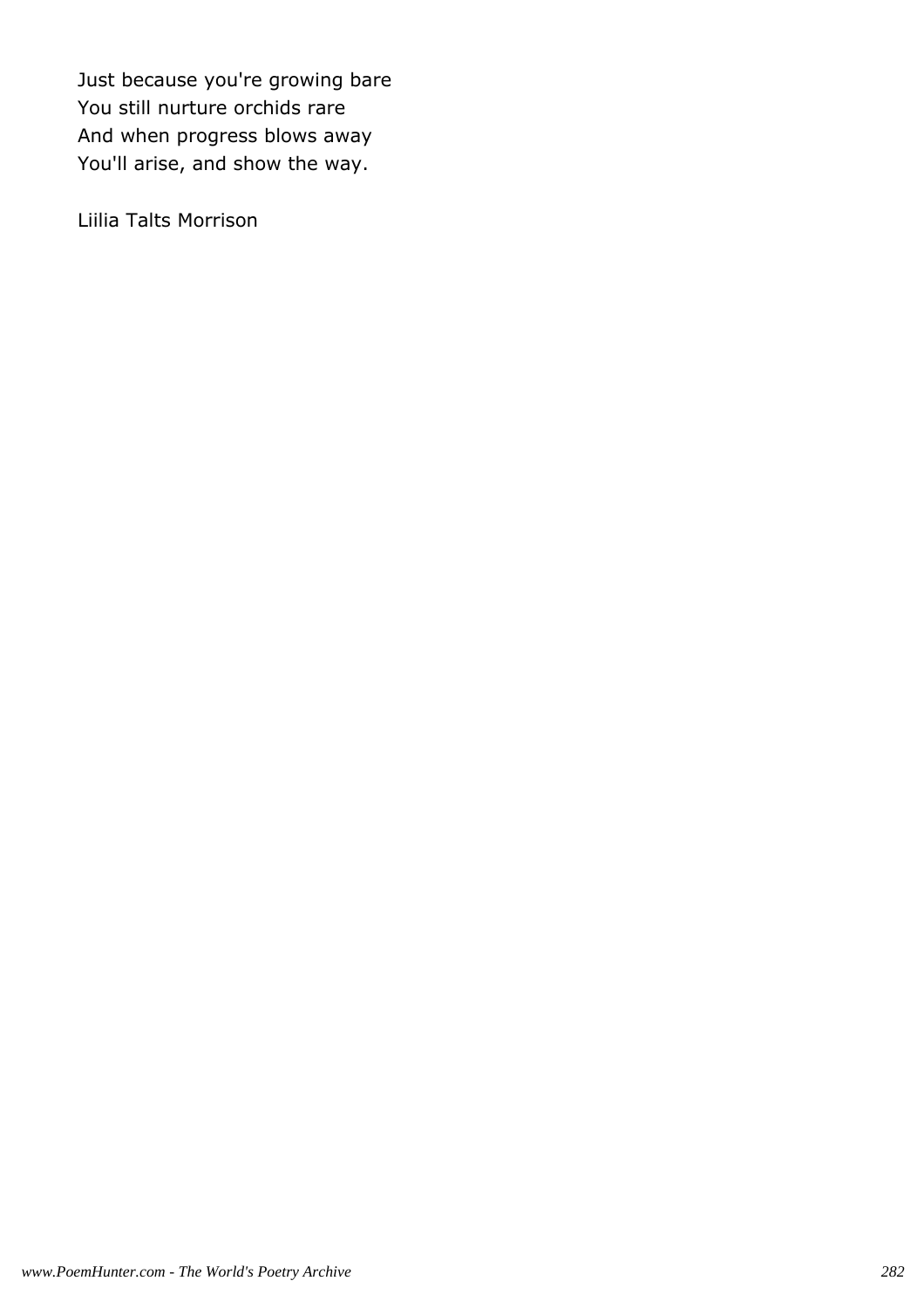#### Glades Night

As night descends upon the Glades day sounds are filtered out nocturnal creatures slowly wake to slither roundabout

Frogs croak in perfect harmony as they have always done and water moccasins now bask on spots warmed by day's sun

Brown alligators and the gnats teem in this muddy marsh they swim and fly and pass time by though life is often harsh

The cawing of a distant bird the flutter of dark wings is heard under a darkened moon as ghosts of natives sing

There was a time when tribes long gone made homes among the reeds ignoring pain of sawgrass blades to harvest hardship's seeds

Few can remember who they were or why they chose this swamp or who destroyed their ways and lives and hallowed customs stomped

Unnoticed are the undertones of souls who lived before beneath the swampy symphonies by ghostly tribes of yore

When summer moon the sea of grass its silver sparkle lends it promises to hallow those whose ways came to an end.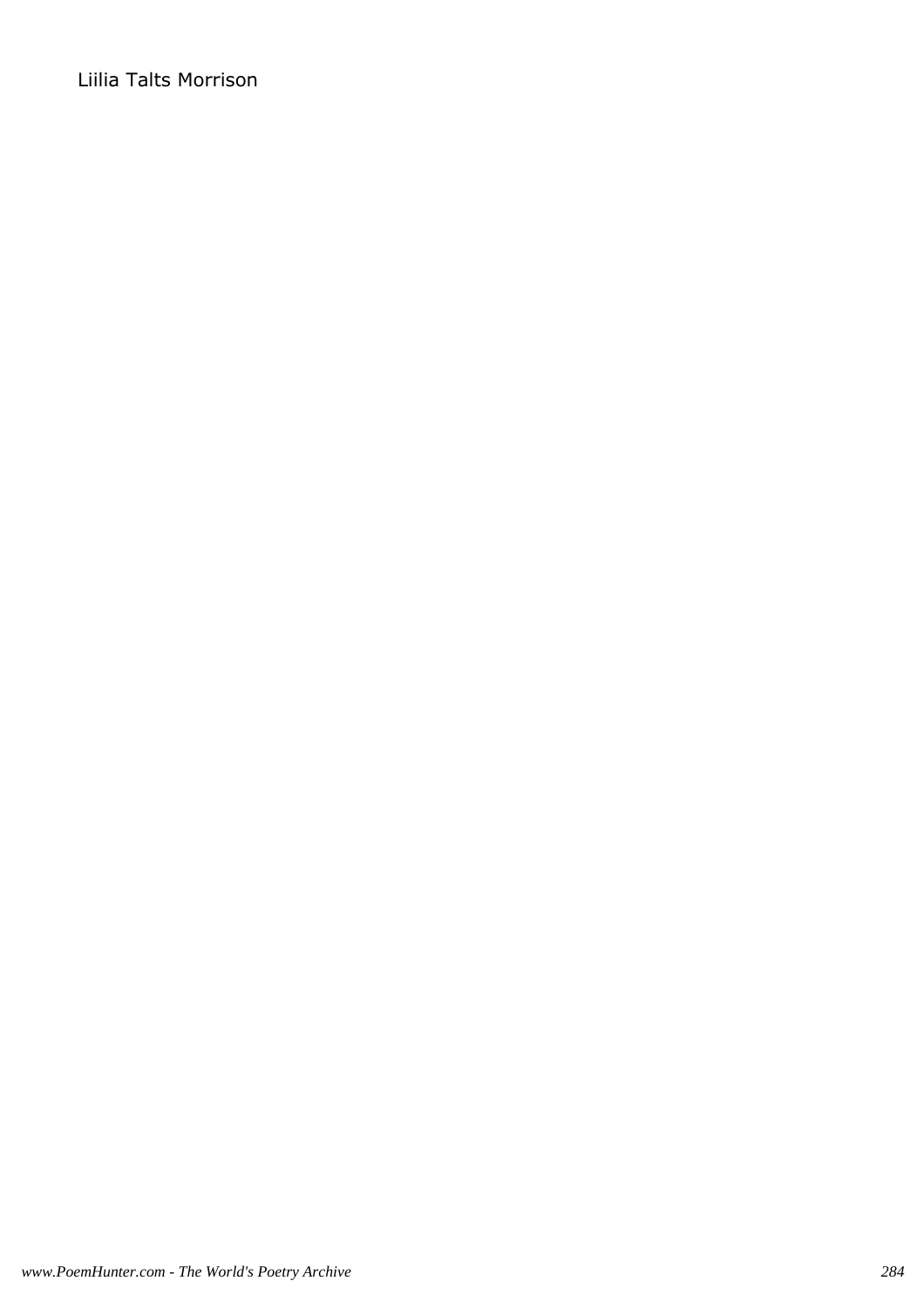## Glen Of The Glades

I read about a man today Who rambled ancient glades and bays In Florida's forgotten days When Indian mounds and gator holes Were teeming wild and rich with life

I read about a man today Scarred from a life in hardship's fray Of skeeter welts deep blade grass cuts And hellish men with high-blown struts Defacing lands with prideful plots

I read about a man today Who watched bold speculators craze Corrupt time honored lowly ways Treading on secret treasured stays Of nature in its golden days

I read about a man today Who wept as progress took its sway Canals and roads soon pierced the breast Cremating what was bright and best Of his beloved Everglades

I read about a man today Who saw Cape Sable turn to gray Still dreaming of those times of yore When shells and cowries shone so white Below blue herons splendid flight

I read about a man today His eyes now dimmed by clouds of age Who poled for grits by hunting hides Saw marsh and blue expanse of sky Soon fill with air boats and blow flies

I read about a man today He's way too old to even try To bring back what's now dead and dry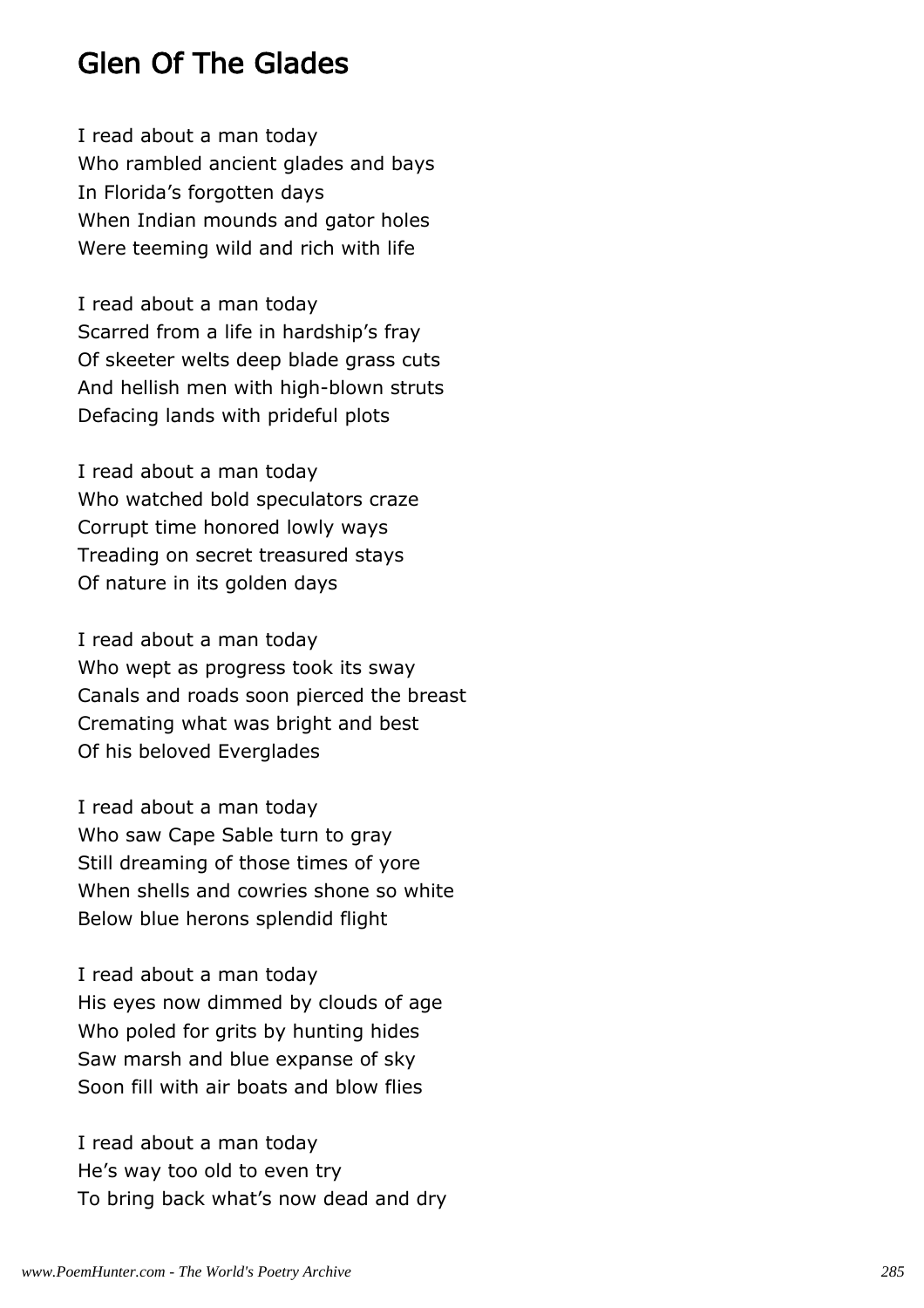But wonders if just one soul cares That wildlife burned in rich men's snares

I read about a man today Who stopped his scribbles on the page Still hearing key deer haunting bleats Small critters snuffing out in peat Tread down my rangers careless feet

God bless that man his name is Glen I may not see him e'er again One thing's for sure I'm glad we met My life is brighter just to know Someone somewhere still cares somehow.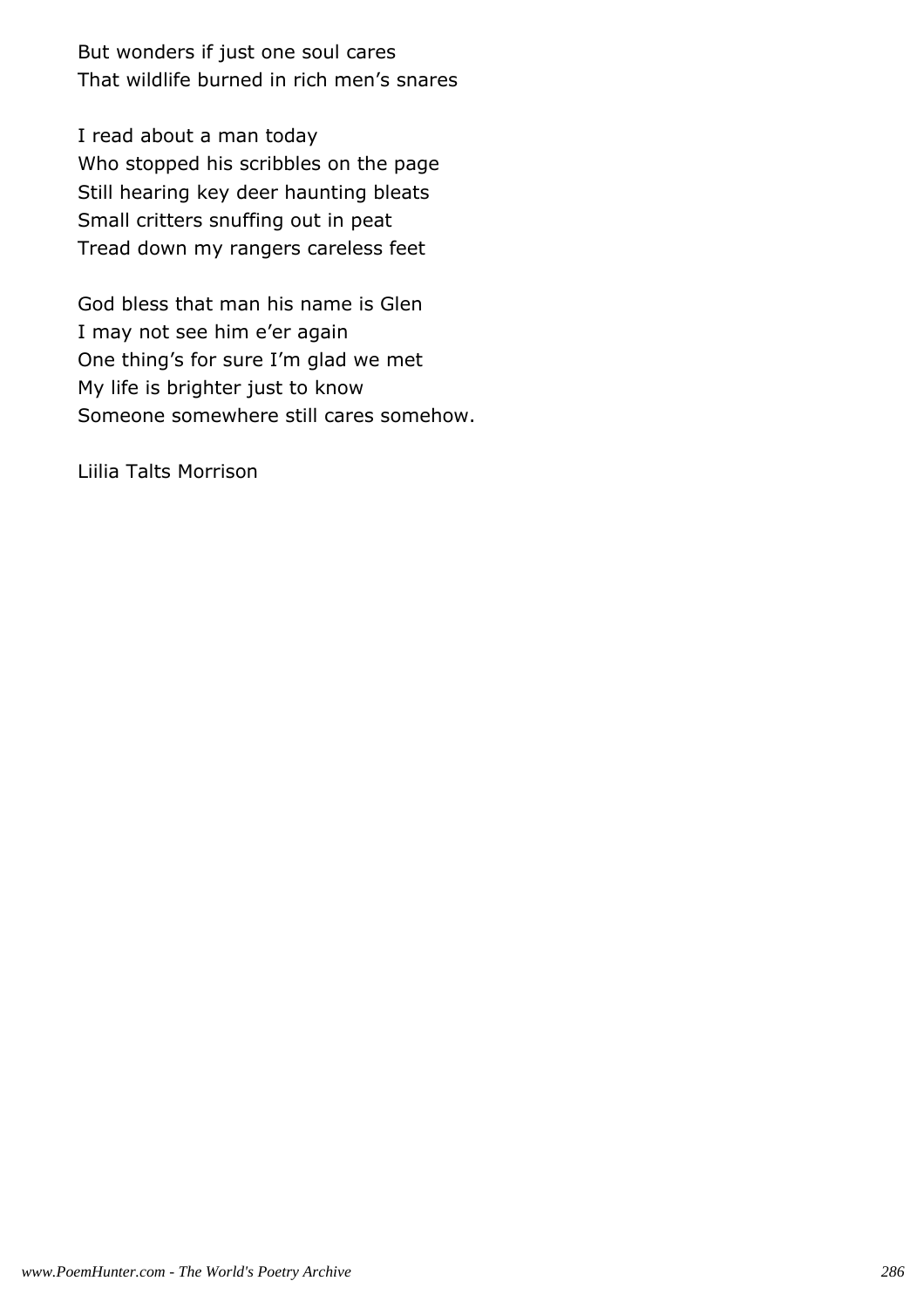### Glistening Palms

The night was ominously dim, When I ran from my past. A small hotel by ocean's rim, Road's end, escape at last.

A torrid downpour soon assailed, Hard pounding windowpanes. I watched while helpless palm trees flailed By sandy seaside lanes.

Their arms like twisted, magic wands, In tropic rain did trip. Storm twisted, lashed dark, graceful fronds, Firm ground they barely gripped.

The summer promised much more rain, A somber premonition, Youth's unrelenting growing pain, Not heeding intuition.

How greedily I breathed that hot, Soul draining humid air. While hopes, like scrub oaks, turned to rot, Slim palms were always there.

This soil brought love and children too, We weathered storms and calms. In humble cottages they grew, But always there were palms.

The years and seasons quickly flew. In sun and rain life glistened, While stately palms our faith renewed, If we would only listen.

The day has come when many say, 'Let's leave here, it is time For greener pastures far away. Why languish in this clime? '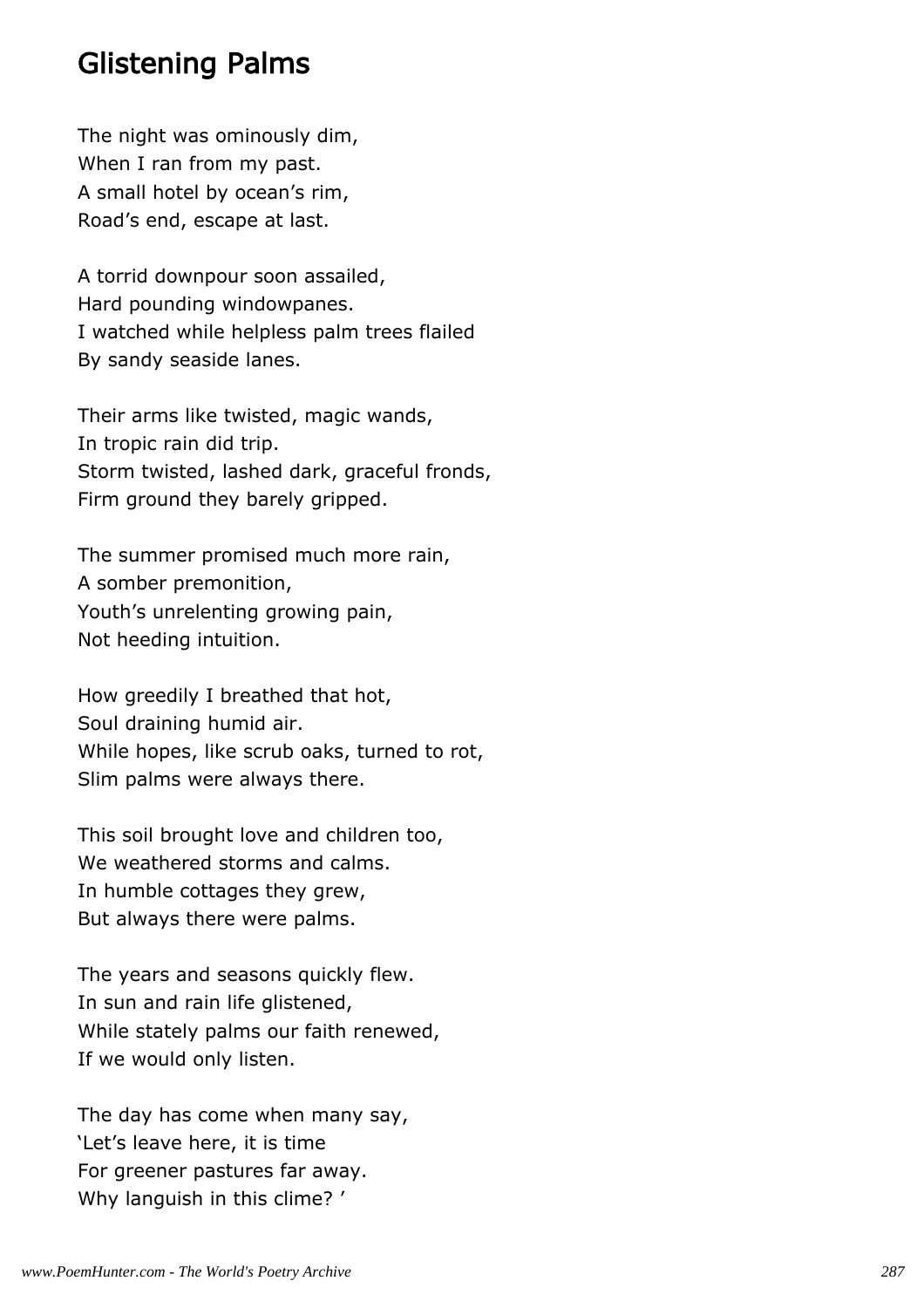My eyes then fill with hazy dreams. Palm branches gently wave. Their silky arms implore, it seems, 'Stay here, your love we crave.'

I never noticed until now, Those branches are like gold. Amid the green, resilient boughs Lights glower in their folds.

How could I leave a land that's held My fragile life so long, Embracing with exotic warmth, While palm fronds played their song?

Sunset of age brings gentle ease. I don't regret the past. Lithe fingers of those faithful trees Will cover me at last.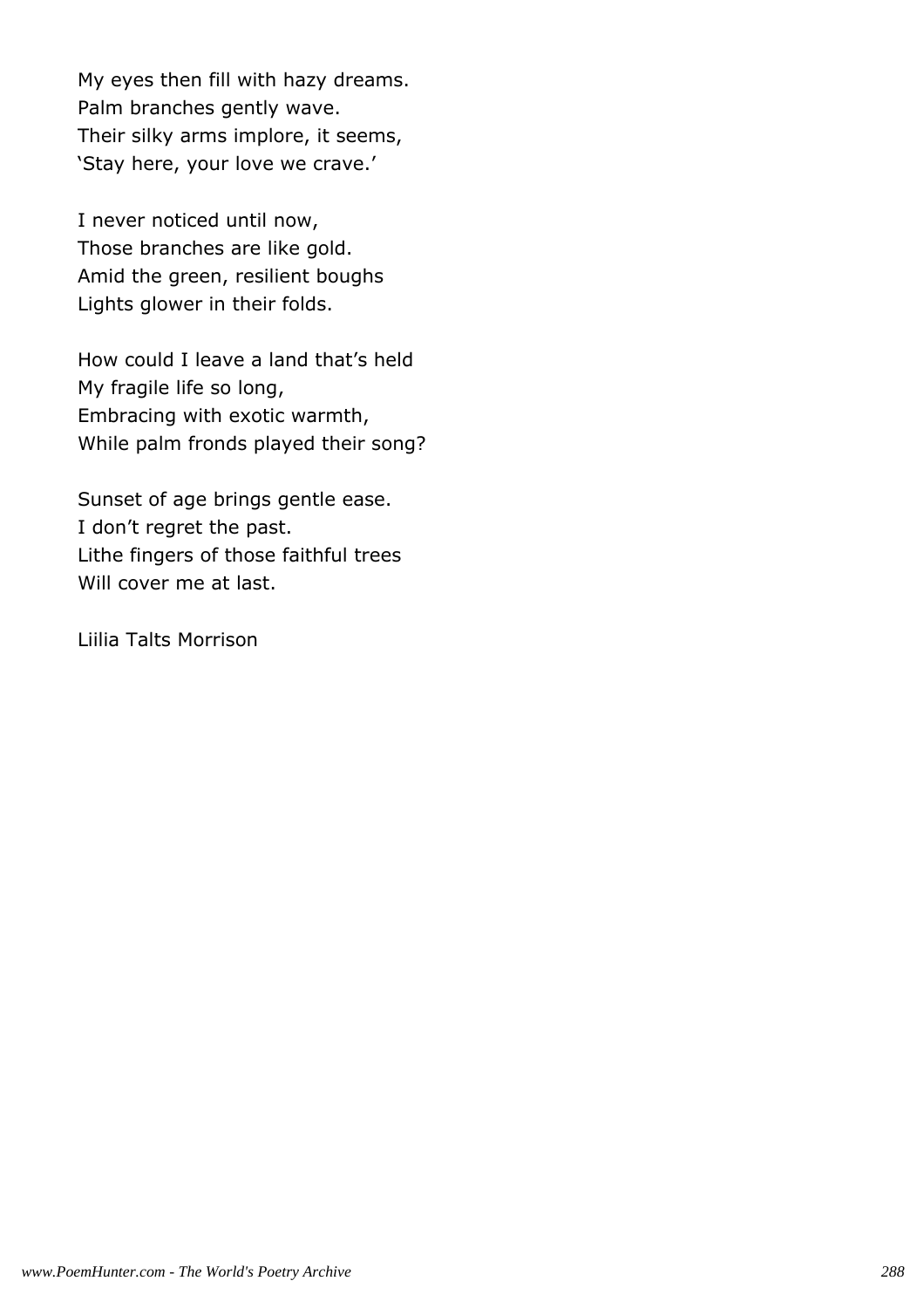# Glory

Glory, glory, glory, glory glory be to God all the earth reflects his glory daily to applaud

There are places never conquered depths of oceans never seen yet the smallest reed or blossom holds great secrets in its gene

Who can fathom stars or planets who can measure space and time who can conquer the unconquered or express in words or rhyme

Lowly creatures in the woodland little babes in mothers laps understand and trust their maker while the prudent fall in traps

Blessed are the ones still seeking for that answer only found in the heart of our creator lifting them to higher ground

Glory, glory, glory, glory glory be to God all the earth reflects his glory daily to applaud.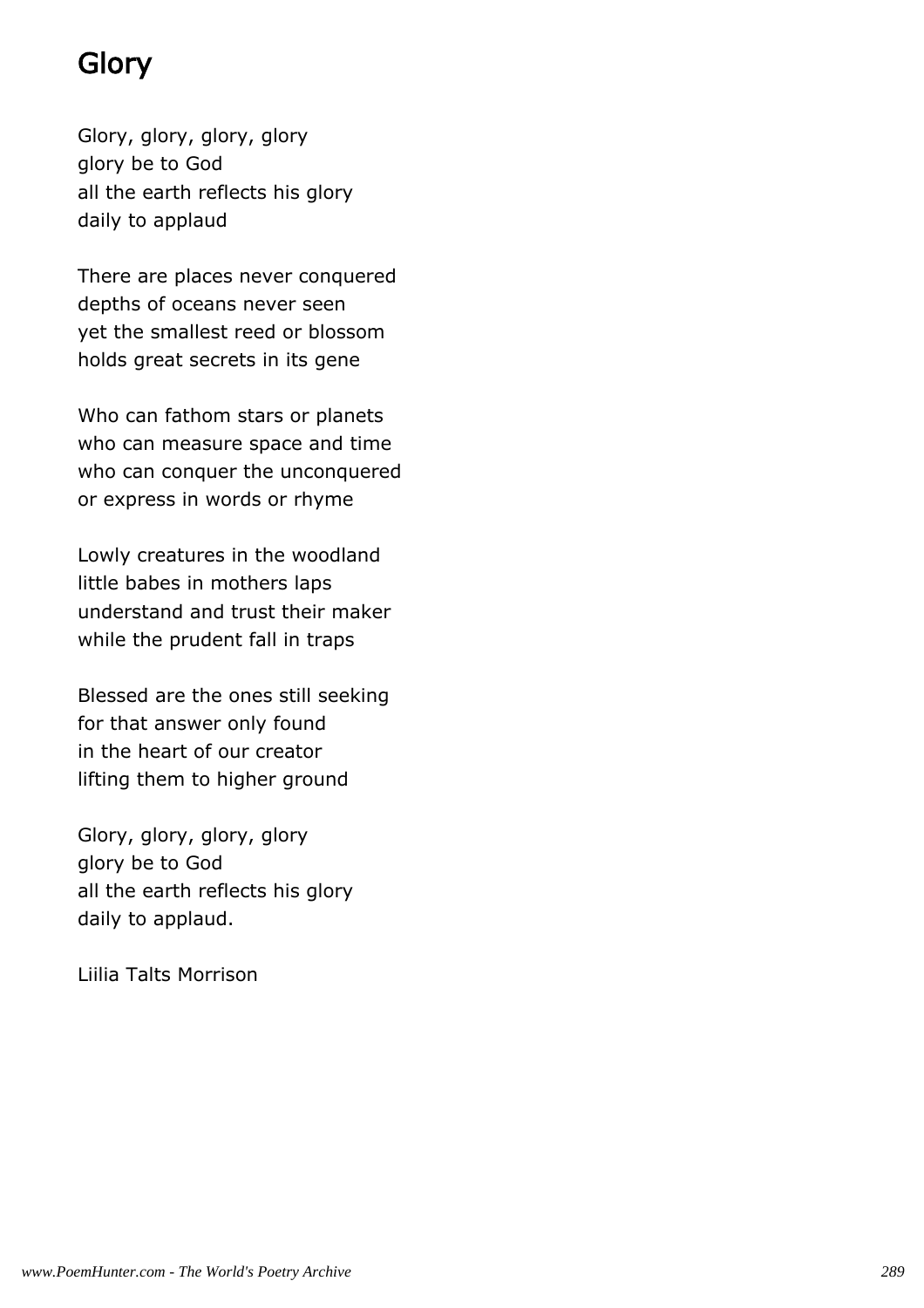### Goatherd

Diggers found a mask of gold In the earth. A king so bold Had worn it.

Agamemnon's wealth of old, Necklaces with cunning rolled Saw daylight.

One man claims he saw the king's Mighty face still lingering In the soil.

I, a goatherd of that time, Ne'er a trace left nor a rhyme Of my life.

Skins of goats and sticks of wood Substance were of all my goods, Home a hut.

Slave I'd been when just a boy. It was at the fall of Troy I ran away.

Milking goats and roving 'bout Was my way of eking Out survival.

Far from palaces and moats Lay the plot I herded goats And then died.

If ever you abandon fame And find yourself at Mycenaeum In that field

Then rest with me at eventide. No mask of gold is there to hide My timeworn face.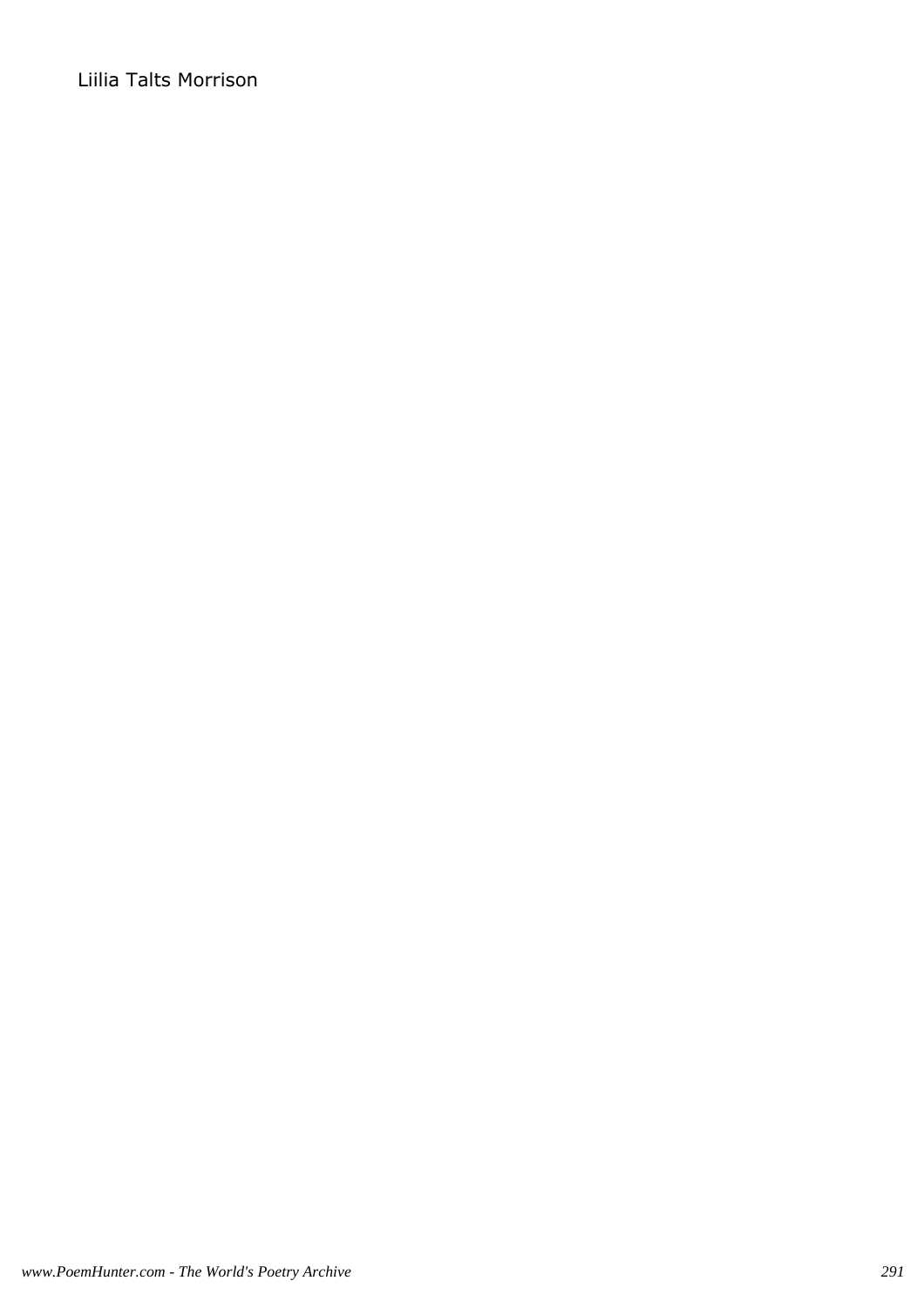## God's Grace

Had I not stood on the crater of perdition's rocky ledge had the spewing of hot lava not left skin and nerves on edge

Had the arctic avalanches not heaped ice on my frail soul I would never have been offered life beyond my human role

Had my path been filled with roses softest moss and gentle fields I would not have cried to heaven or to see God's grace revealed.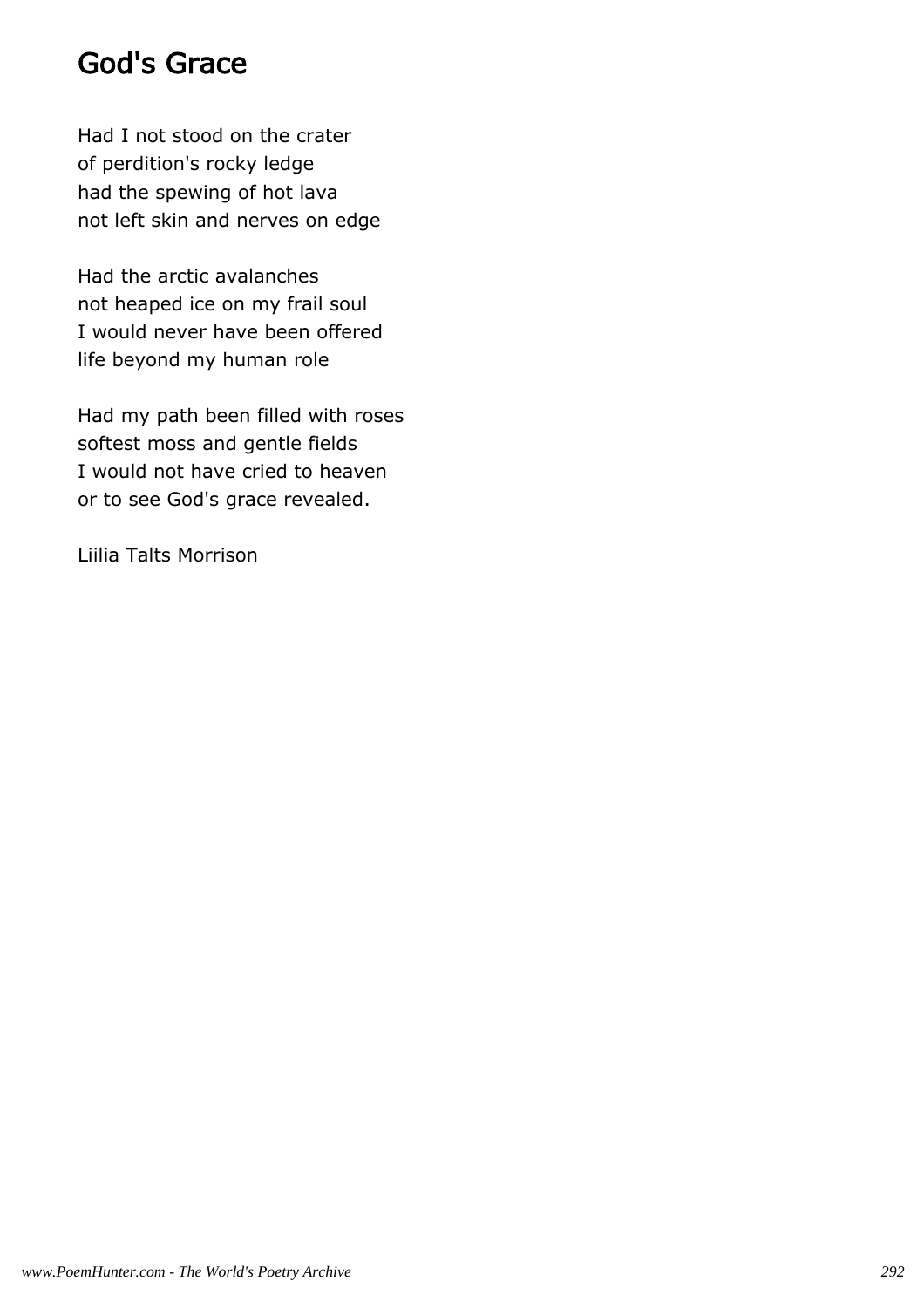### Good Morning God

The dawn is breaking my dreams were heavy as the sun climbs I have forgotten them all

The energy of the day swoops me up in its whirlpool its magnet its magnificence and its pathos and just being sometimes just being

Good morning God

I raise my hand and wave it upward that's where he must dwell somewhere beyond everything

Wait a minute is he not here right now in the smallest to the biggest?

Of course he is I've always known that but it's nice to raise my hands to those blue skies and white fluffy clouds and just say with a wave of the hand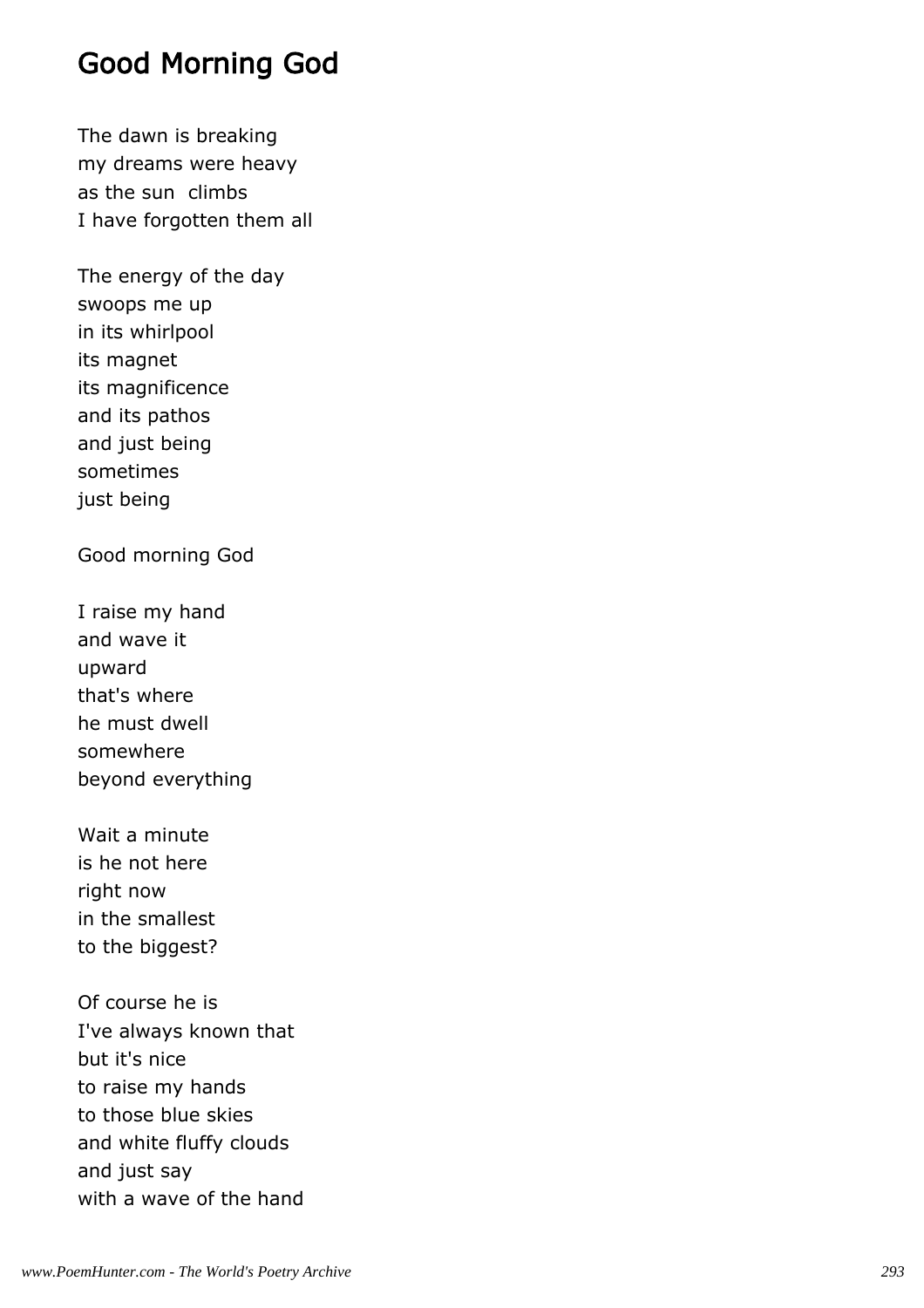'Hello'

I'd do it to a friend wouldn't I? So why not to the one who hopefully is the best friend I'll ever have?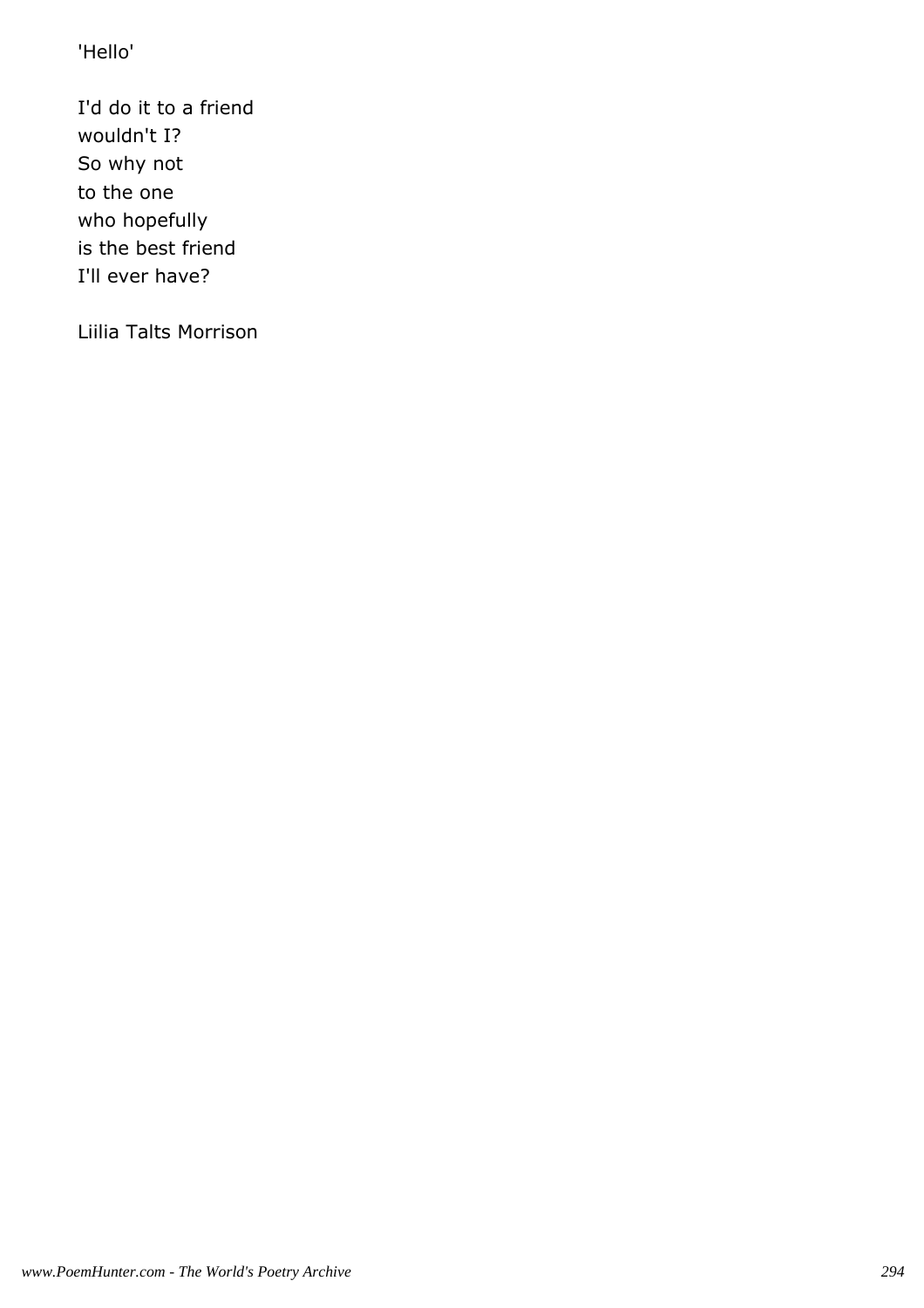# Gospel Thoughts

Precious is that ancient story not a word is flawed all the earth attracts its glory like a lightnin rod

Gloried are the holy mountains where his feet once walked ever flowing are the fountains where the truth he taught

Though today there are no traces of those storied scenes we can partake of the graces of his love unseen.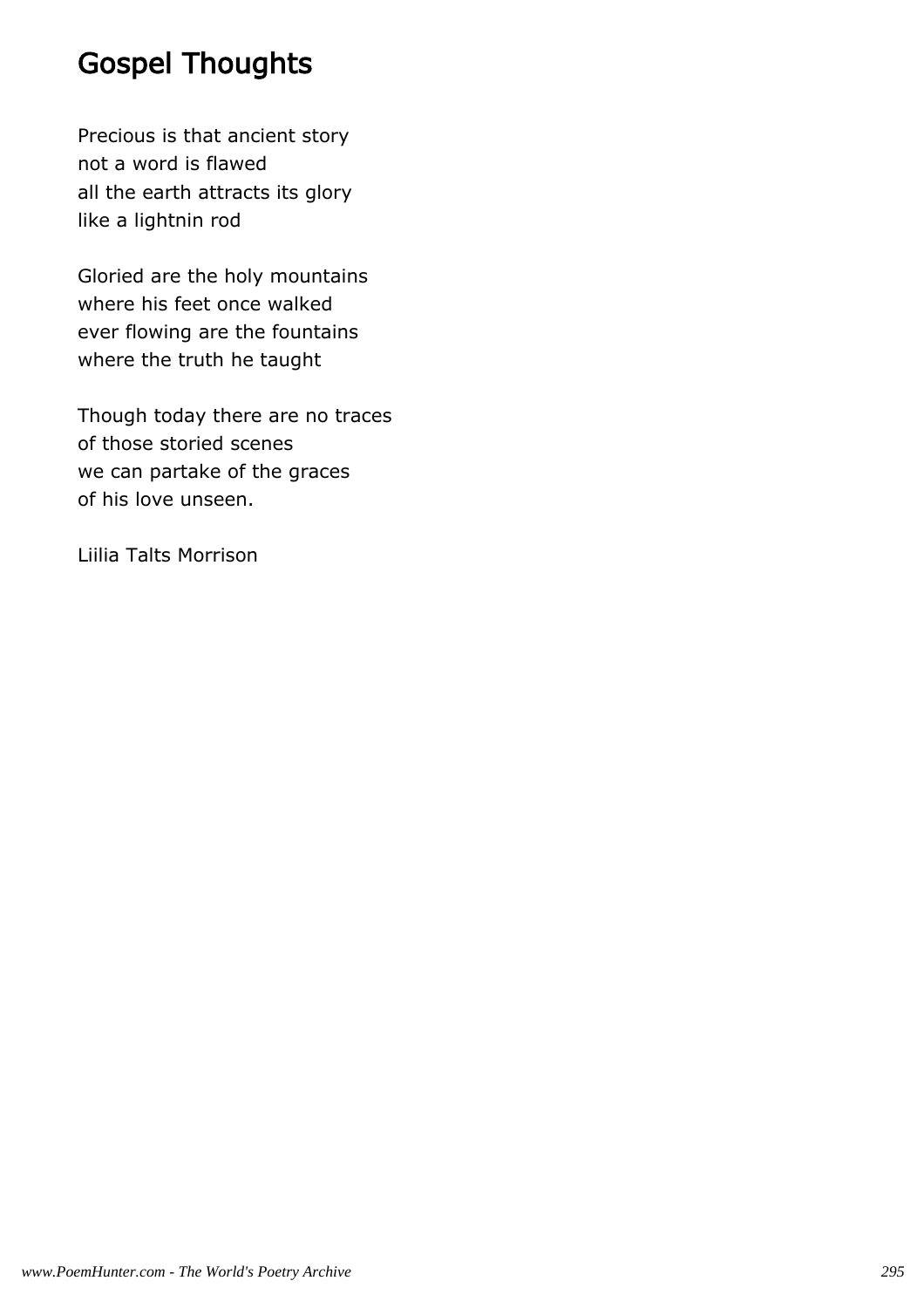#### Grace Elizabeth

I found a gravestone in the woods Concealed by twigs and moss Dank leaves its lone memorial With branches gently crossed

Kneeling to view this startling find I brushed aside the layers Then noticed an inscription carved On a small stone, now bare

The listing of a woman's name Two dates - a birth and death Were scant reminders of a soul Called Grace Elizabeth

A little more than fifty years Had been her time on earth By now a century had passed Since her forgotten birth

Yet someone added a short mark On that abandoned grave An adage branded in my heart Writ 'neath that woodland nave

This death, it read, was 'Earthly loss' She had not died in vain For where she went, someone believed, Was surely 'Heaven's gain'

If you explore a backwoods path Tread soft near gentle mounds Beneath the moss and leafy layers May well be hallowed ground.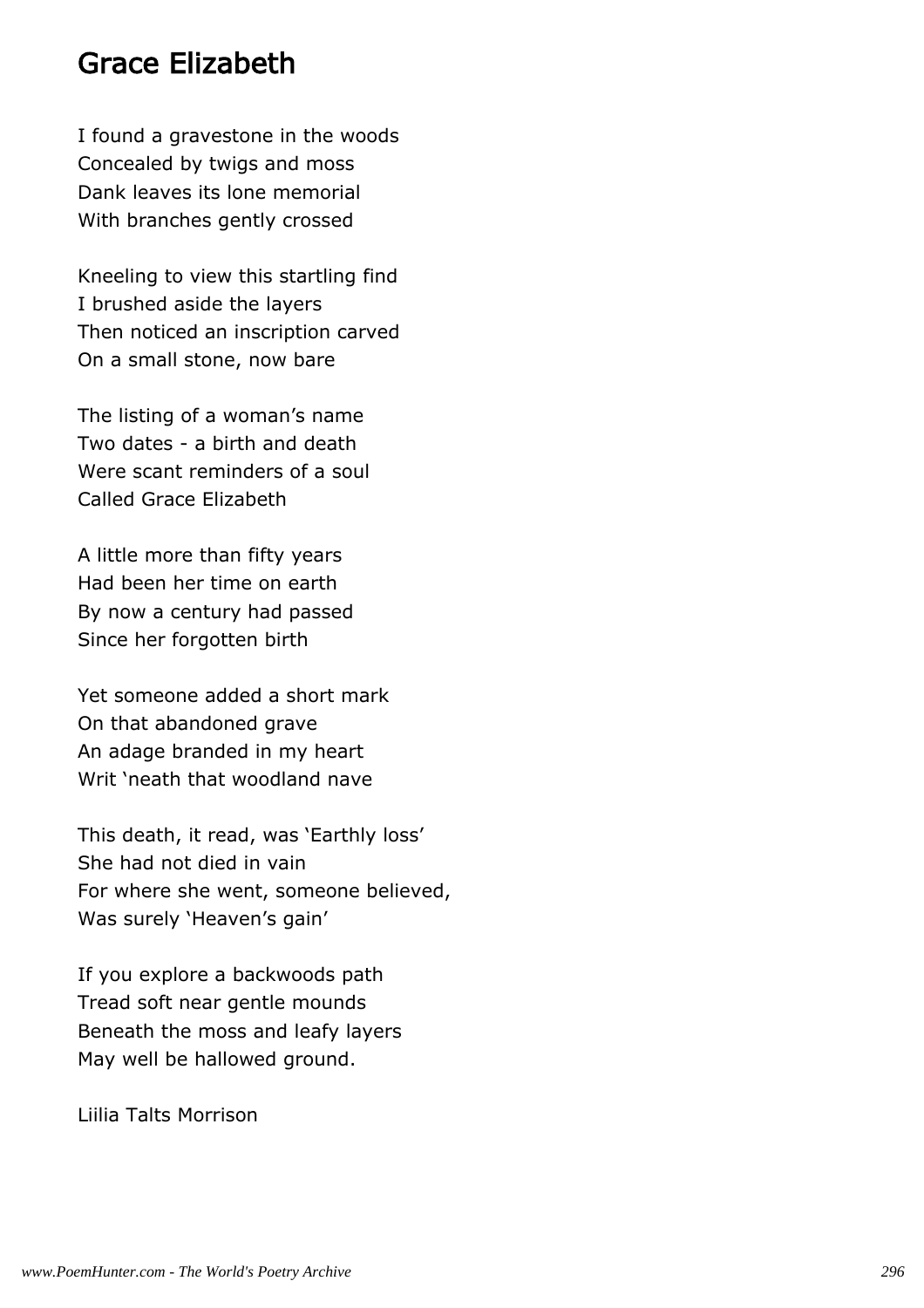### Grandma's Advice

Get back basics uncover the source early beginnings no more remorse

Flighty the fancies and frills of fair youth old age soon beckons with simplest of truths

Eat your potatoes and meat if you will grind wheat and millet on stones in a mill

Say a good word in a sentence or two fritter not phrases nor long speeches spew

Measure your bounty In movable chests let go of excess in attic rats nests

Go to the river and take off your shoes whistling or singing what's there to lose?

Get back basics uncover the source treasured beginnings no more remorse.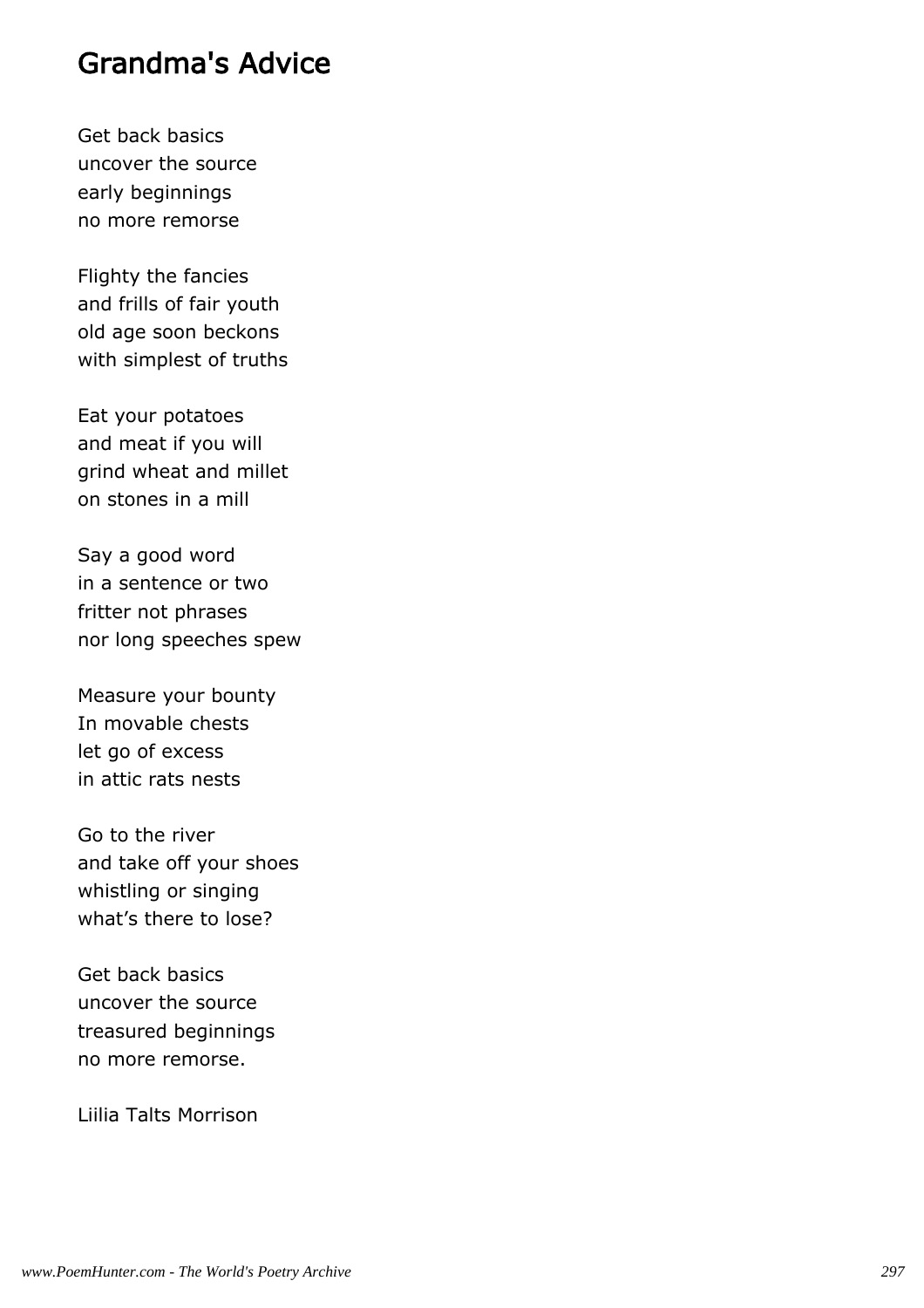### Grandma's Kitchen

The old folks retired, this kitchen their dream place Bright cupboards so pretty and painted with care In colors persimmon and palest of yellow With wide open windows to Florida's air

The house a neat pile of local, hard pinewood Flanked mangos and melaleucas before Till grandma's old hand coaxed life to this acre With citrus, tomatoes and palm trees galore

At even she brought in arms full of green bounty Fresh from the land, her garden of love While grandpa sat neatly and properly called for the salad and dinner, and thanked Him above

The kitchen was small, the table quite wobbly Chairs mostly mismatched, of different heights Yet honesty, order and simple acceptance Bathed everything in it with beautiful lights

Each chair was quite special, the family knew it Grandfather would always sit by the 'frig While mother was close to the sink and the cooking Between him and starvation, a steady bridge

How often she gathered the tart calamondins And fire red cherries of Surinam Carissas or lemons the size of a grapefruit Or loquats and kumquats, the Florida plum

She pored over booklets on Florida plantings Though tropical life came only with age Pickling and canning or making a jelly Were daily routines as time turned each page

We all knew this kitchen would not last forever Nor stand like an oak tree, refusing to bend To forces so obvious seen in a garden The planting, the growing and then, the end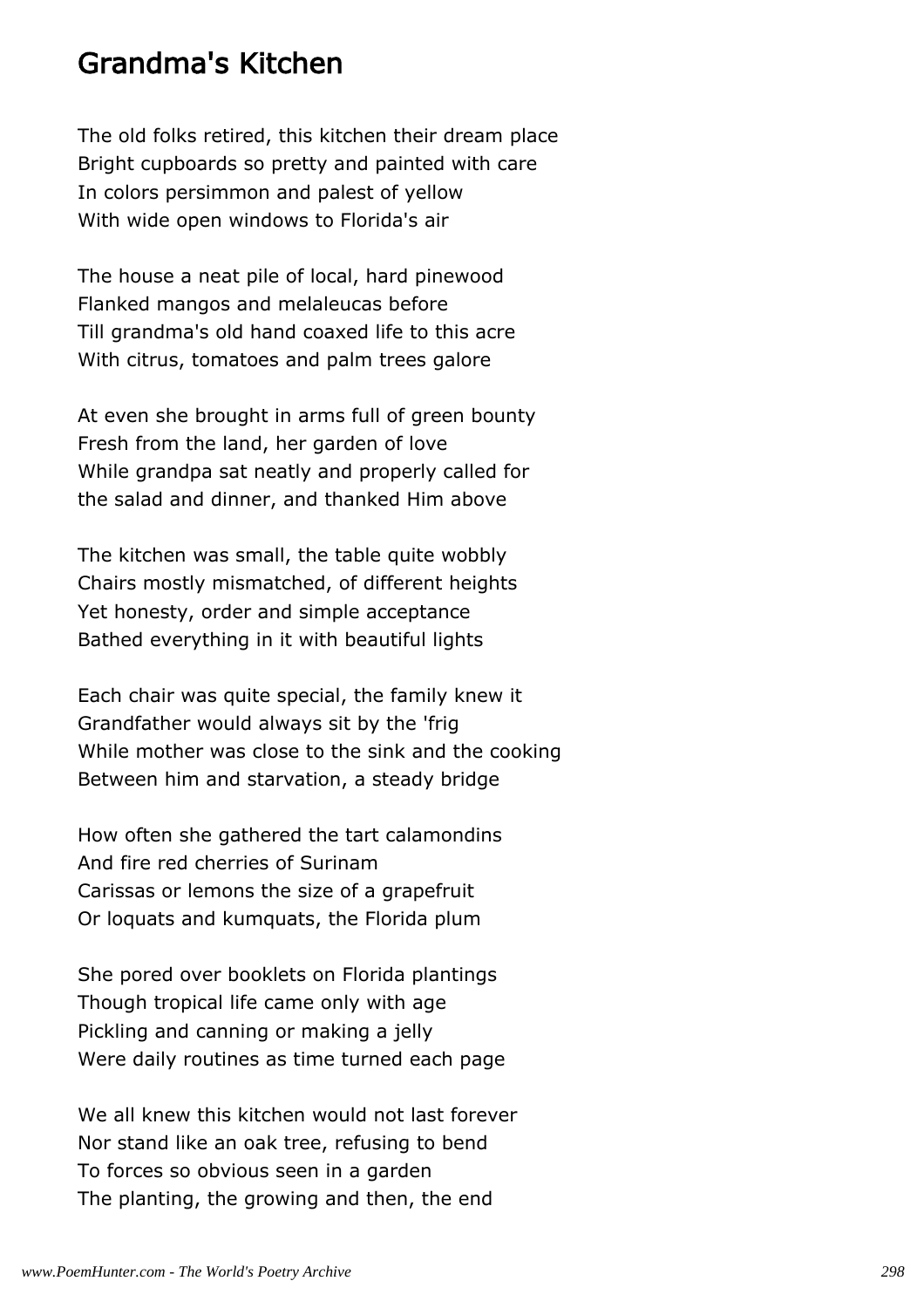So when I look at this faded old picture A sink, a coffee pot, cupboards now bare I think of my parents, departed old people Who left us a blessing that none can compare I guess you could call their gift an acceptance Of living your daily reason to be Which may be just picking a golden persimmon That fell from a carefully grafted young tree

Or thanking and honoring Him who has blessed us With life, breath and heartbeat wherever we roam A memory lingering even as tears fall That little kitchen, their Florida home.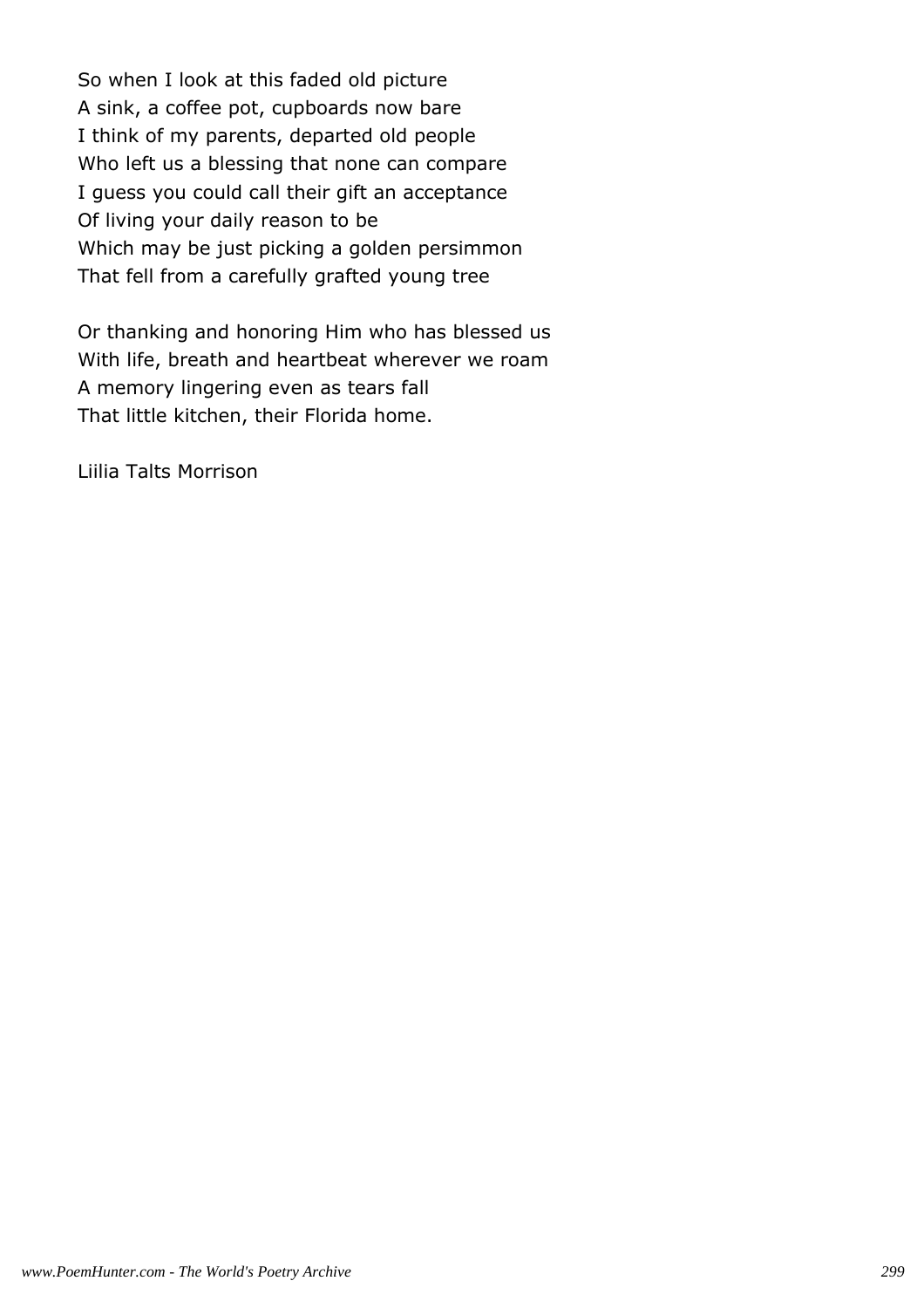### Grandma's Lament

In midst of violent battles whirl Rapt prayer brings relief As bombs destroy what's near and dear He comes to lift our grief

When special loved ones pass away To nevermore return Our Comforter with loving grace Brings solace to death's urn

In mighty power He stands firm When warlords fiercely rage But will He stoop to my small room My pain to assuage?

For I'm a lonely grandma now My children live apart And after visits with grandkids Those farewells break my heart

I'm grateful for His loving grace In battles' finest hours But now, tonight, will He descend And touch my empty bower?

There are no struggles left to face No wolf behind the door No children's tears to wipe away No scuffmarks on the floor

Just longing eyes and waving hands Faint laughter in my ears As their small car turns round the bend And quickly disappears

I wonder if a soldier's heart Can hurt much more than this - A grandma sitting all alone Past times to reminisce?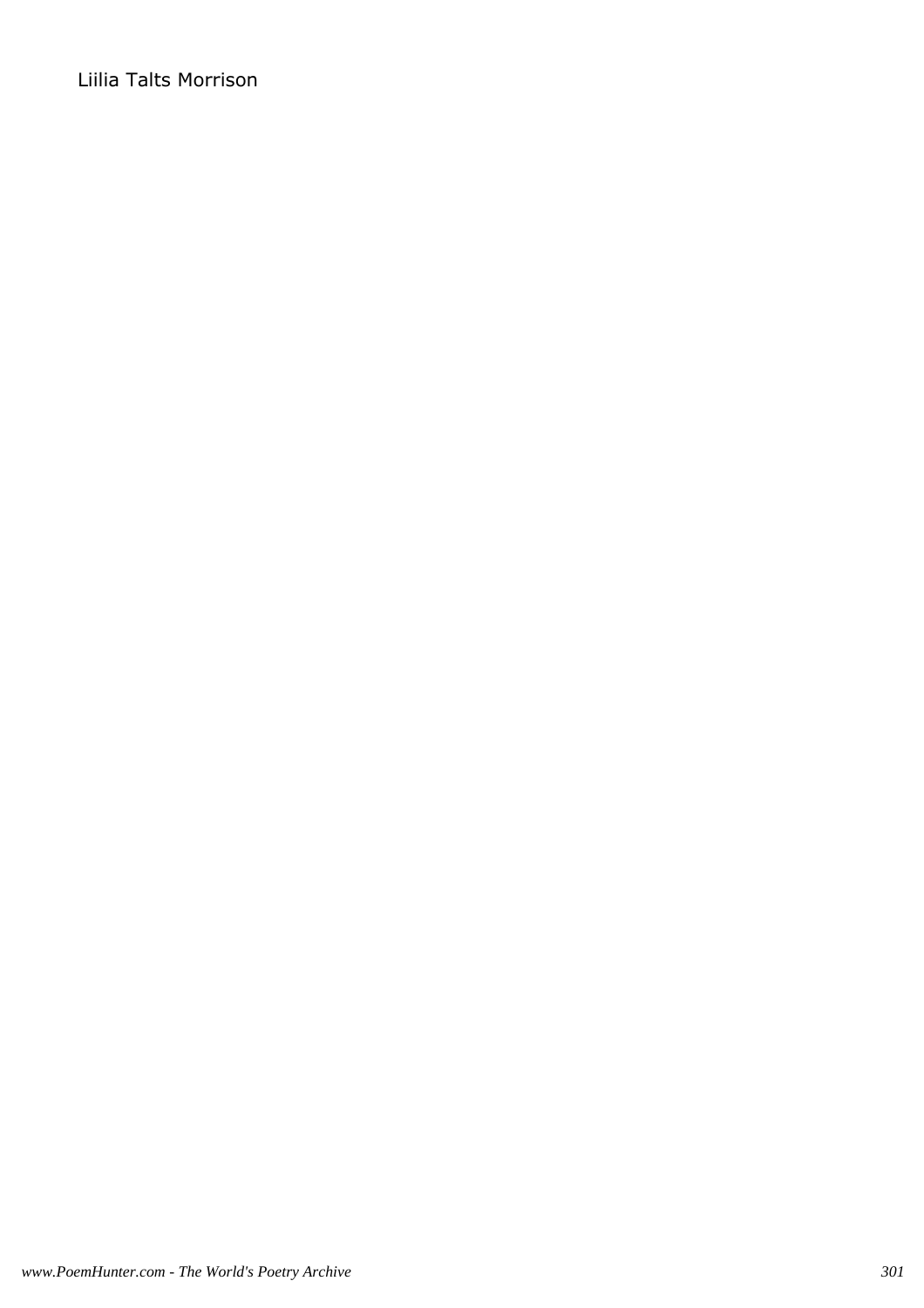### **Greasepaint**

The stage of life is strewn with dust the curtain faded now the boards worn down by many feet as actors take their bows

The audience thrills to the glow of satin capes and robes the glitter and the powdered masks enhanced by hidden strobes

Who breathes beneath this gilded front and suffers sweat and strain who bears with agony the paint that clogs the skin and brain

What is a life, what is a lie who knows and who can tell if on the stage of life we all hide in an actor's shells?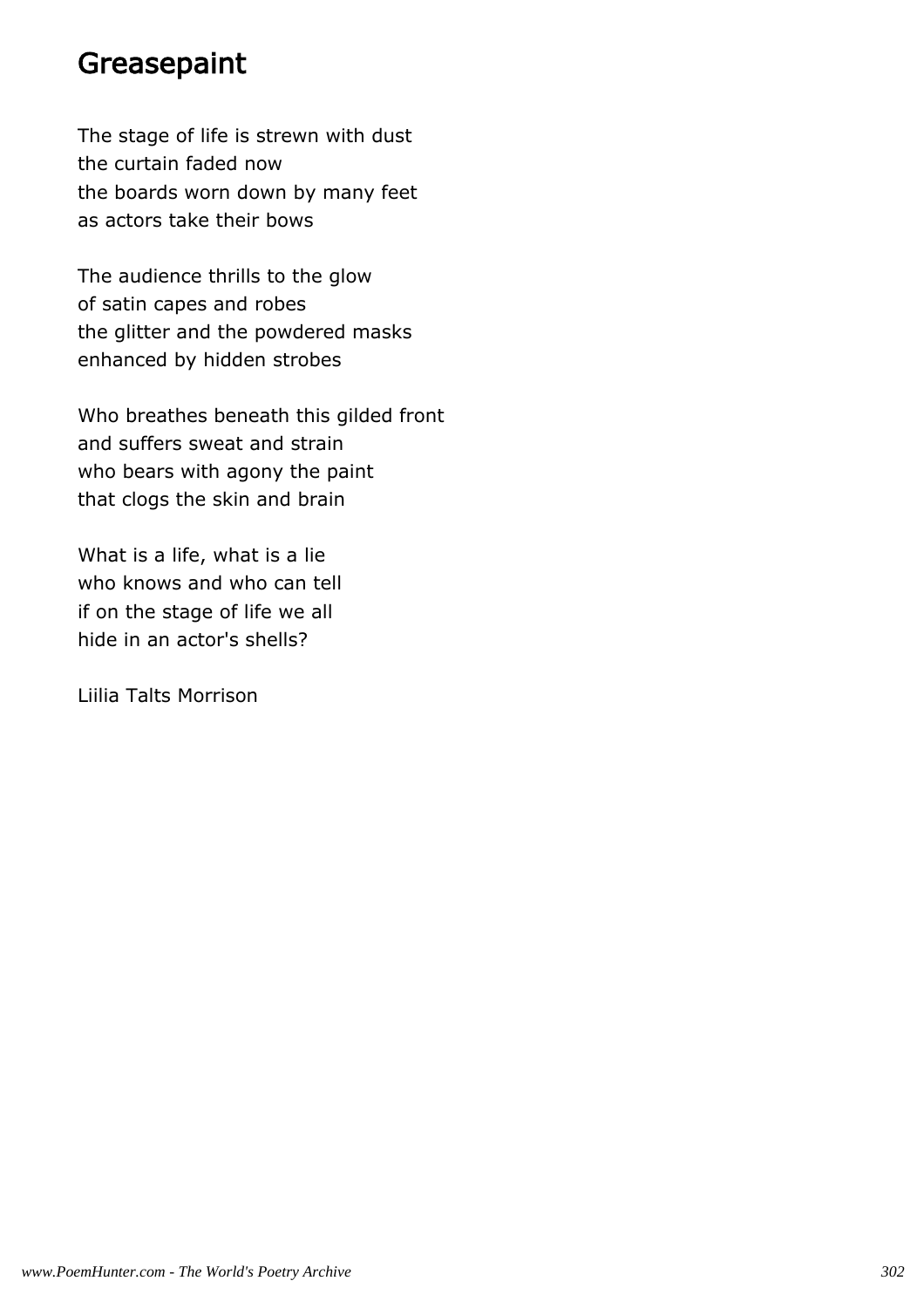### Green Branch

I want to be a green branch In vineyards of the Lord To grow in strength and beauty As leaves to light unfold

To dwell close to the true vine Refreshed by showers of faith Amid a sea of flowers No weeds, no seeds of wraith

I want to see the garden That Jesus tends with love The true vine of all living Who blesses from above

I want to be a green branch In vineyards of the Lord To grow in strength and beauty As leaves to light unfold.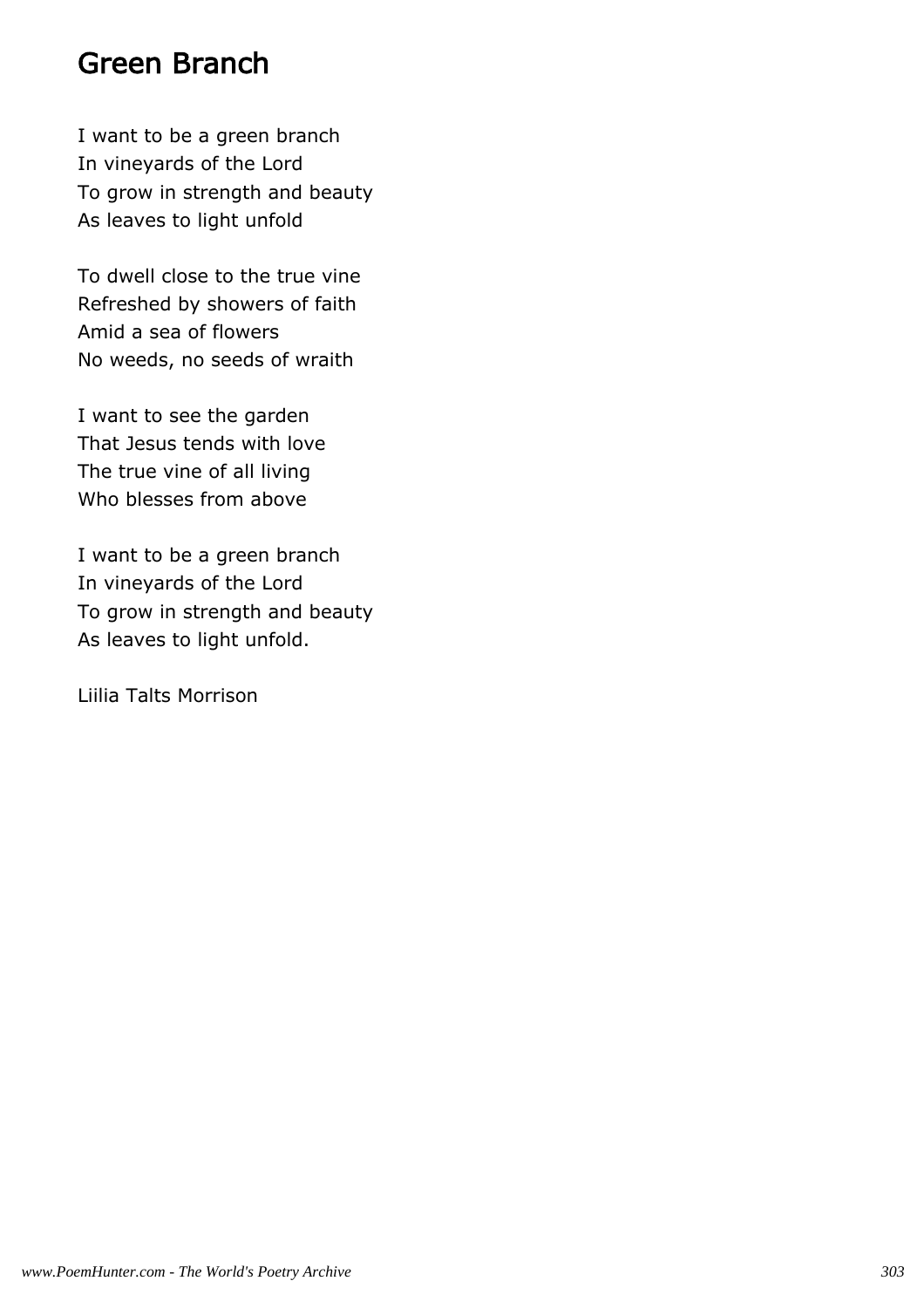#### Green Fragments

Pale green and fragile fragments rise of former things denied of childhood berries in the field and hopes long set aside

The proffered cunning picture book that never would be mine the song the grownups laughed to scorn harsh scoldings oftentimes

The flowing fields of golden wheat soon stomped by foreign boots our little cat and timeworn ways torn from their gentle roots

Who is to blame who is to shame for things that happened then who can renew the hopes of youth that languish in the glen

Yet memories of things denied so very long ago now rise as fountains from the rocks as spring green blessings flow

The pain endured by innocents is ever writ on hearts yet time is gracious as it moves and offers brand new starts.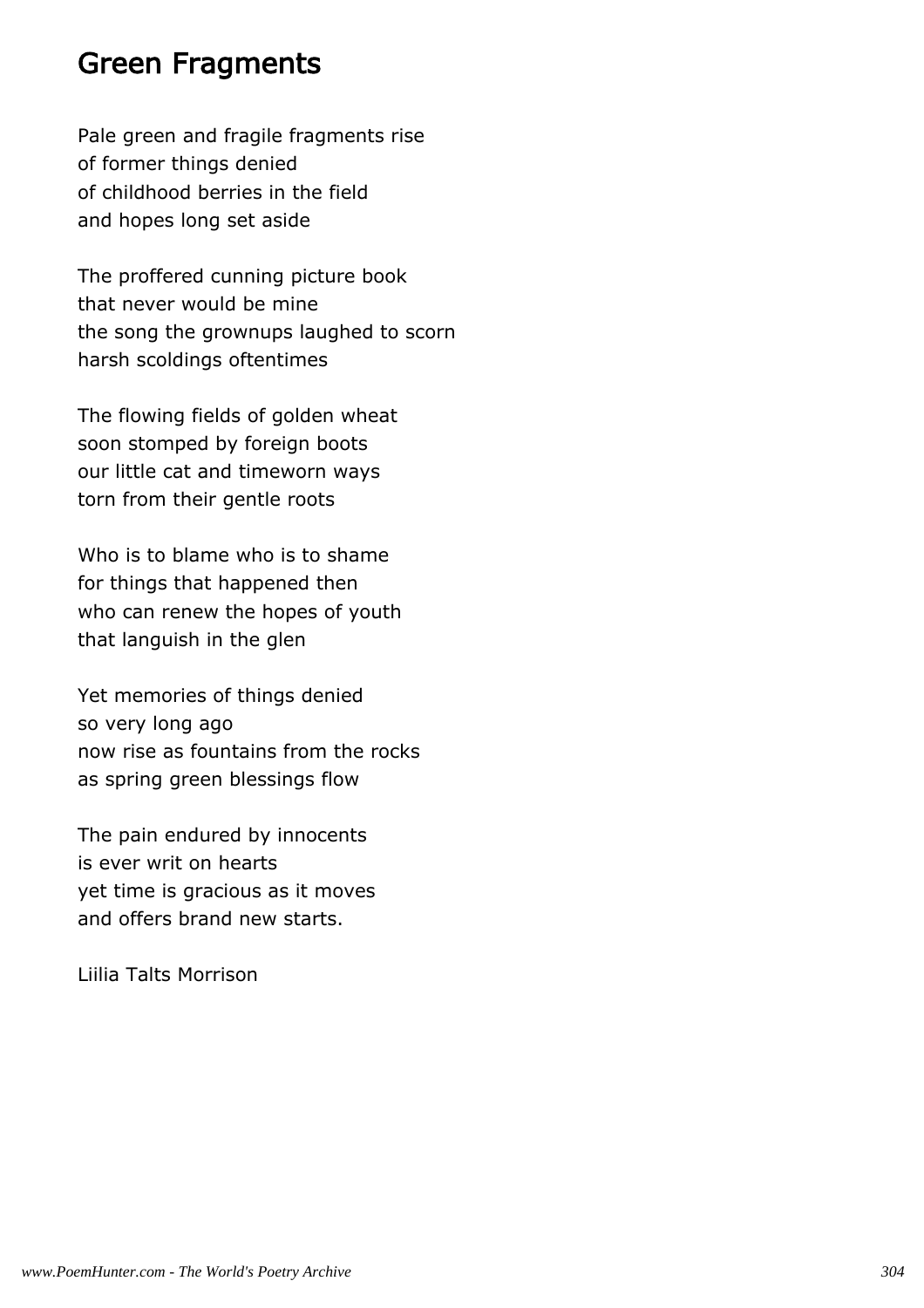#### Green Jealousy

It happens in an instant and none can understand that poison arrow piercing what raptured love has fanned

The eyes begin to water the heart pounds through the chest the fevered brain stops thinking blind rage the soul arrests

Who can withstand the power of jealousy's green bile who walks away undamaged when love has been defiled

Of all the strong emotions who can compare the wound inflicted by a lover when trust has been harpooned

It may have gone unnoticed by people walking by but eyes of one so tarnished can not pretend or lie

The irises and teardrops that try to veil the pain can never hide the horror as sanity is drained

Who is so strong and balanced who can resist the force of overwhelming anger and set a wiser course

Is there a pain more searing is there a blow more harsh has anyone avoided the slimy jealous marsh?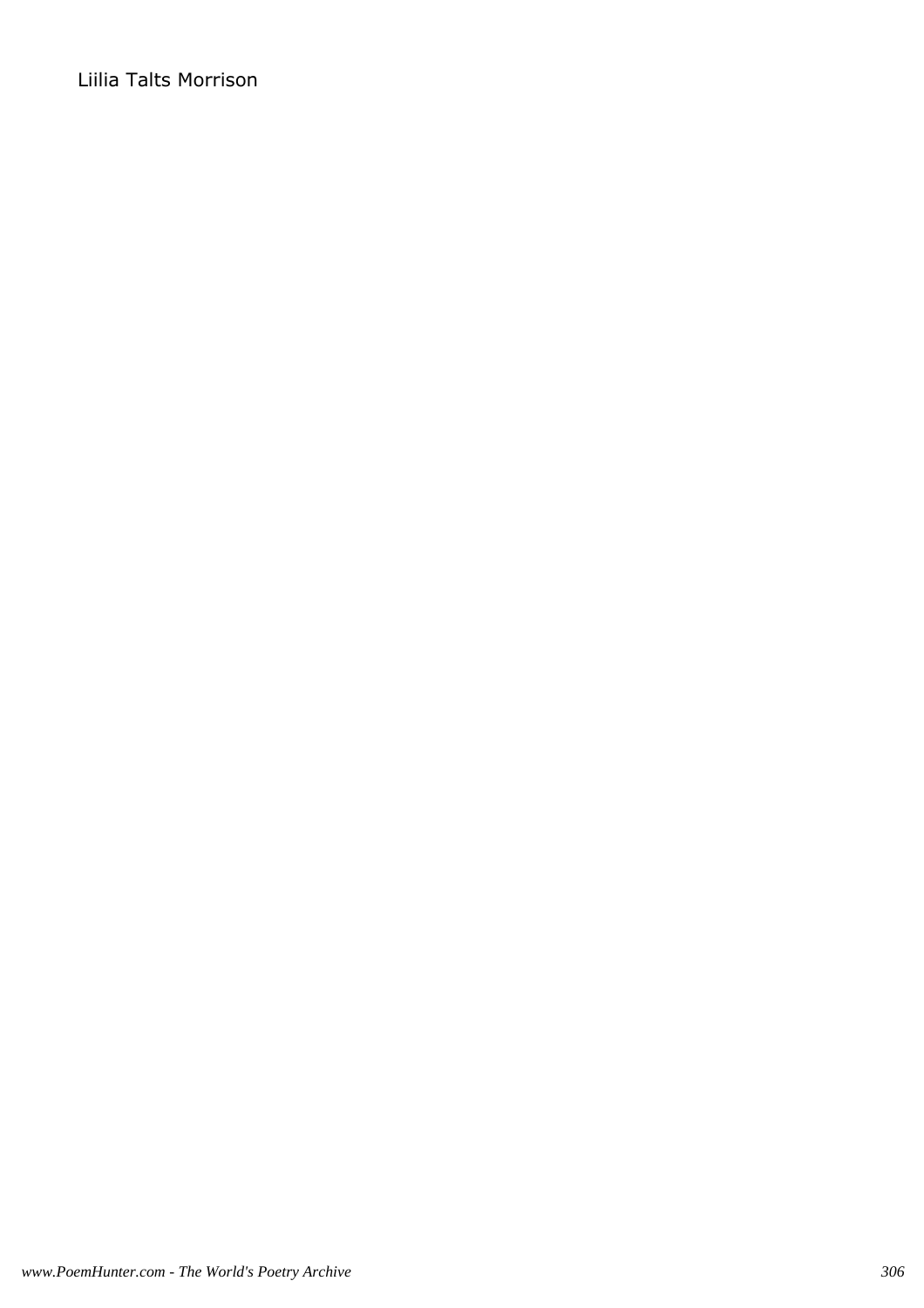### Ground To Ground

It's now late wheels of fate grinding round touching ground

ropes unwound chains unbound hungry hounds turned around answers found

men surround battleground holy gown burial mound wheels go round without sound heaven bound

prophets write exhort expound to astound

It's now late wheels of fate grinding round touching ground.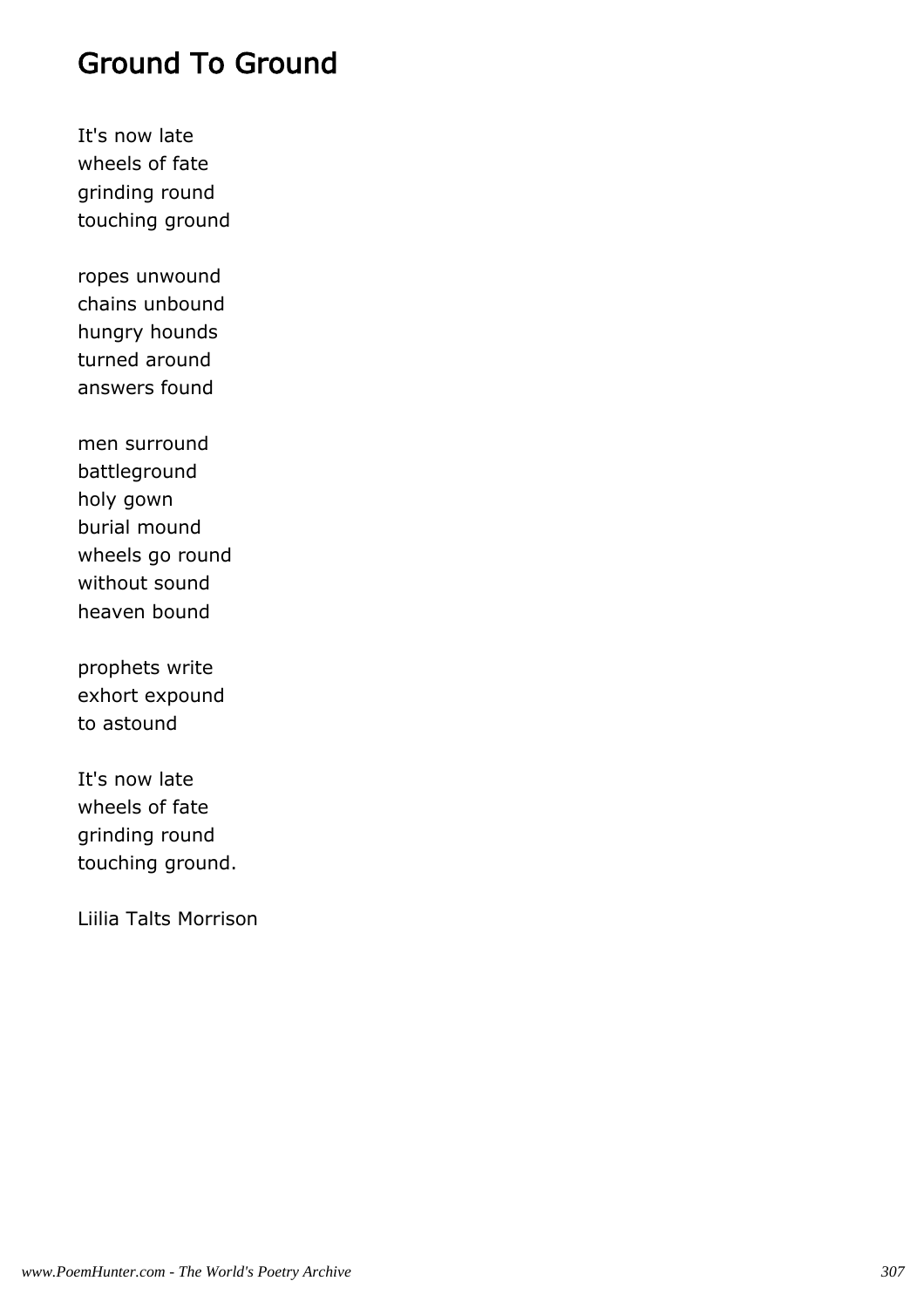# Haiku - Evening

Evening darkens hues Eyes now weary hands at rest Veil of night descends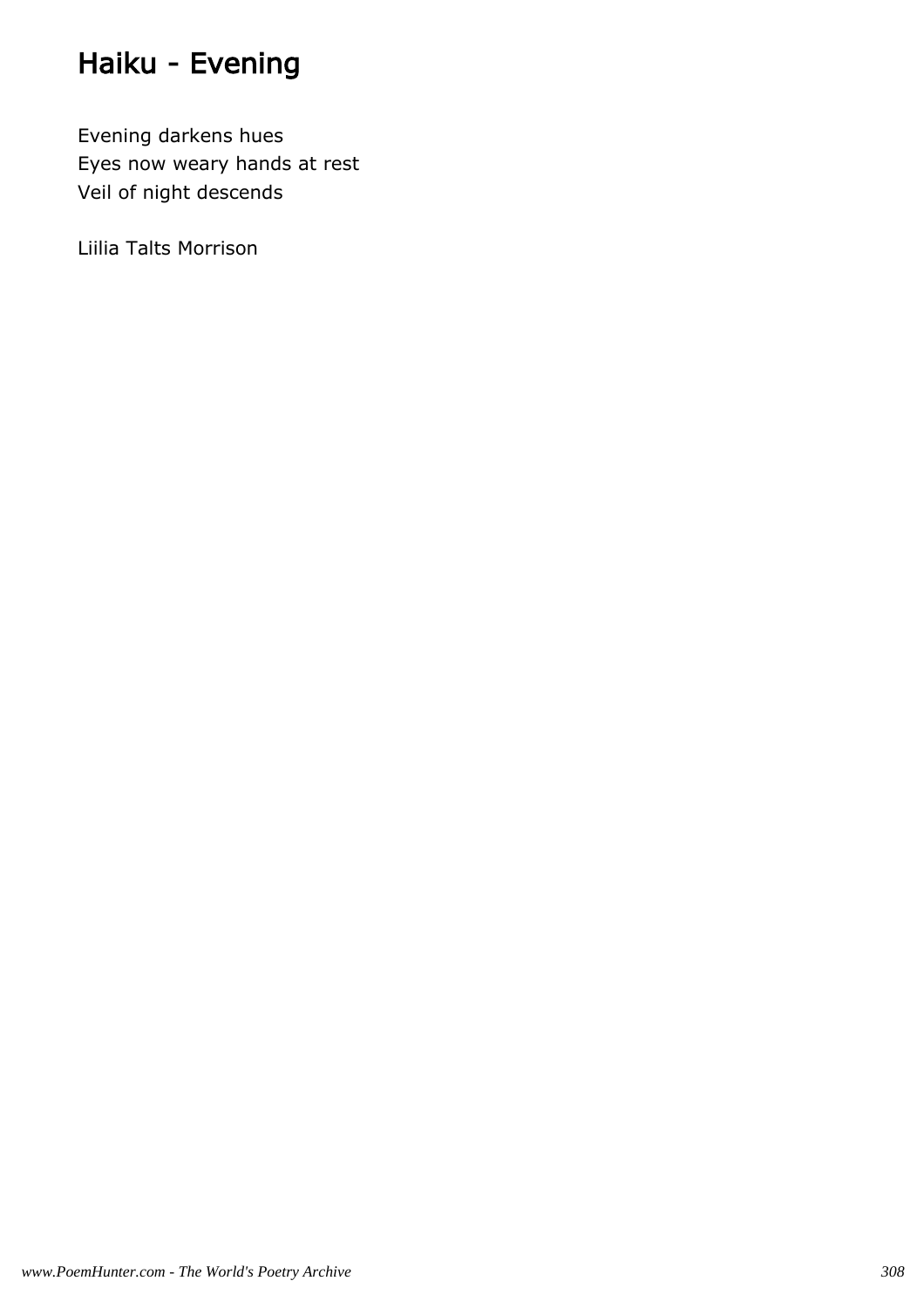# Haiku - Sing

Sing my little bird Too long you have been silent The trees will listen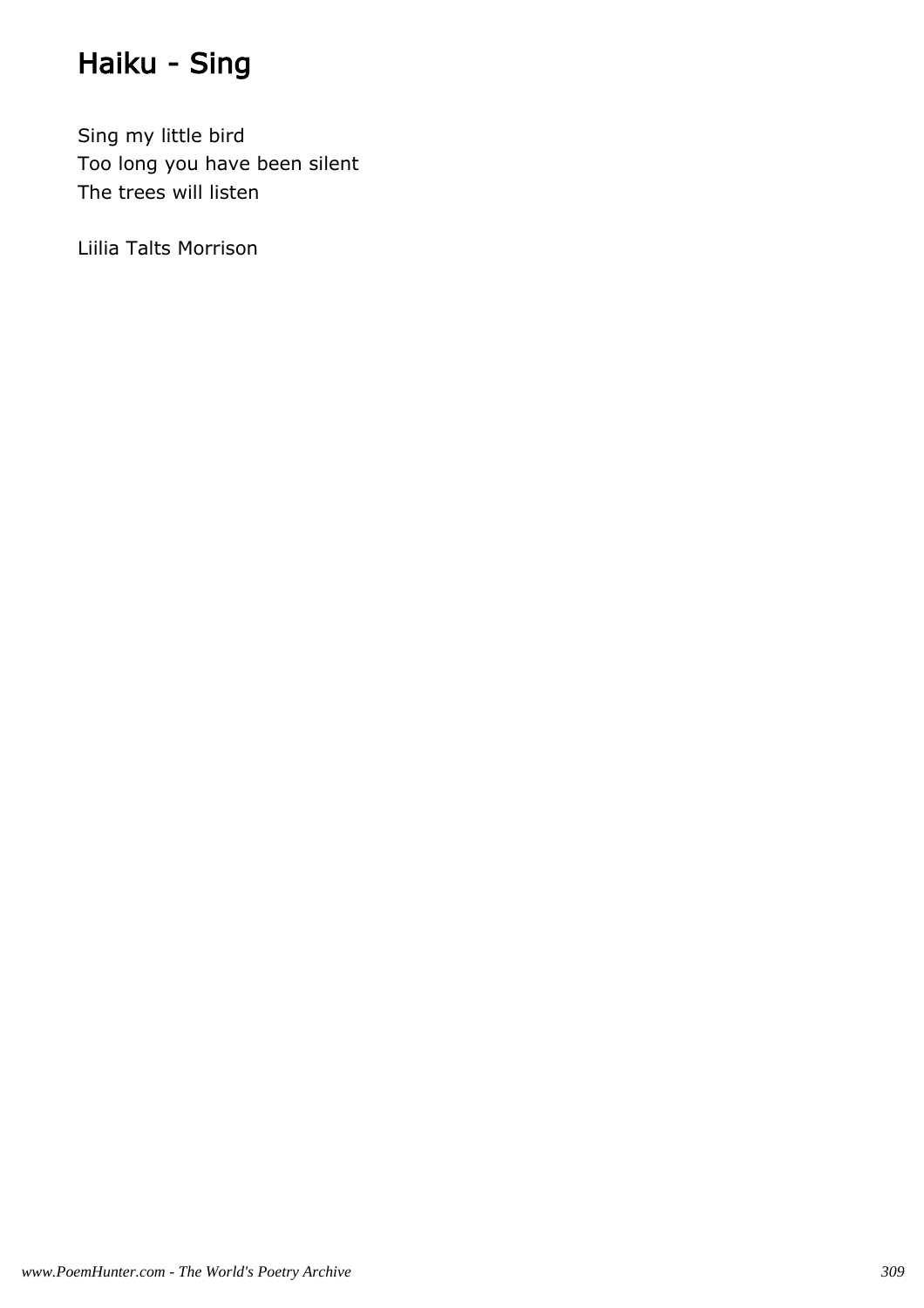# Haiku - Sunflowers

one last petal falls shrivels to a golden crisp sunflower no more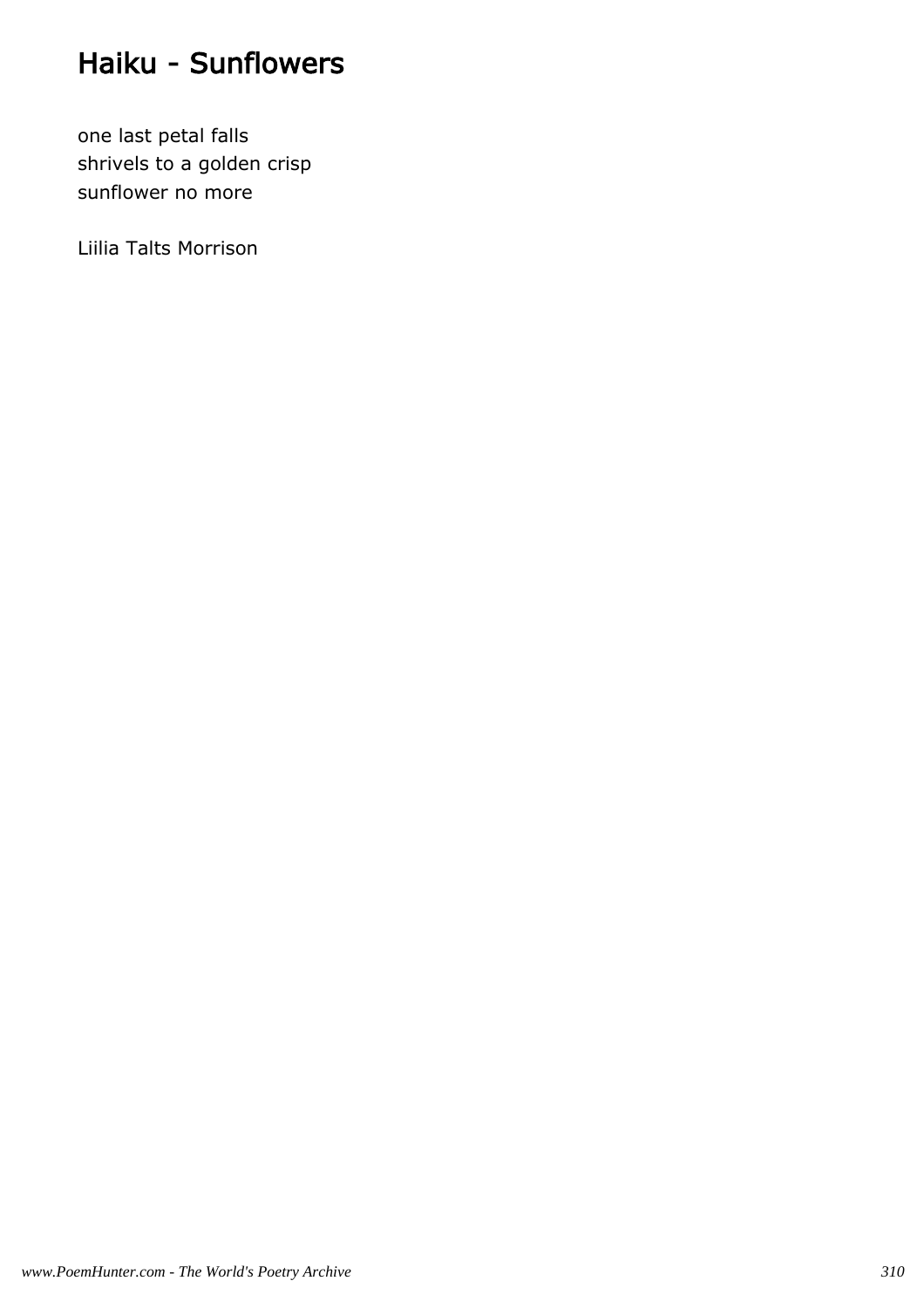### Hallowed Hopes

They enter hallowed halls of learning great dreams ambitious goals are churning their young hearts innocently yearning to change the world and how it's turning

Alas, how quickly flames are fading how swift life's riptides drown their wading love and obsession sear their burning the will of flesh their truths invading

Soon warfields litter with transgressions descent to sooty caves of passion forgot all hope and highflown missions then final pitiful contrition

Some don pale shrouds of doomed acceptance while others fight without contrition some cry some sigh some sadly die a very few turn to the sky

There is no gorge so deep so steep that mercy's fingers cannot reach a soul prepared for their last gasp may in the end forgiveness ask

Then will the gates of heaven's door reopen and pourr gifts galore much finer and much greater than the dreams of youth and much much more

They enter hallowed halls of learning great dreams ambitious goals are churning their young hearts innocently yearning to change the world and how it's turning.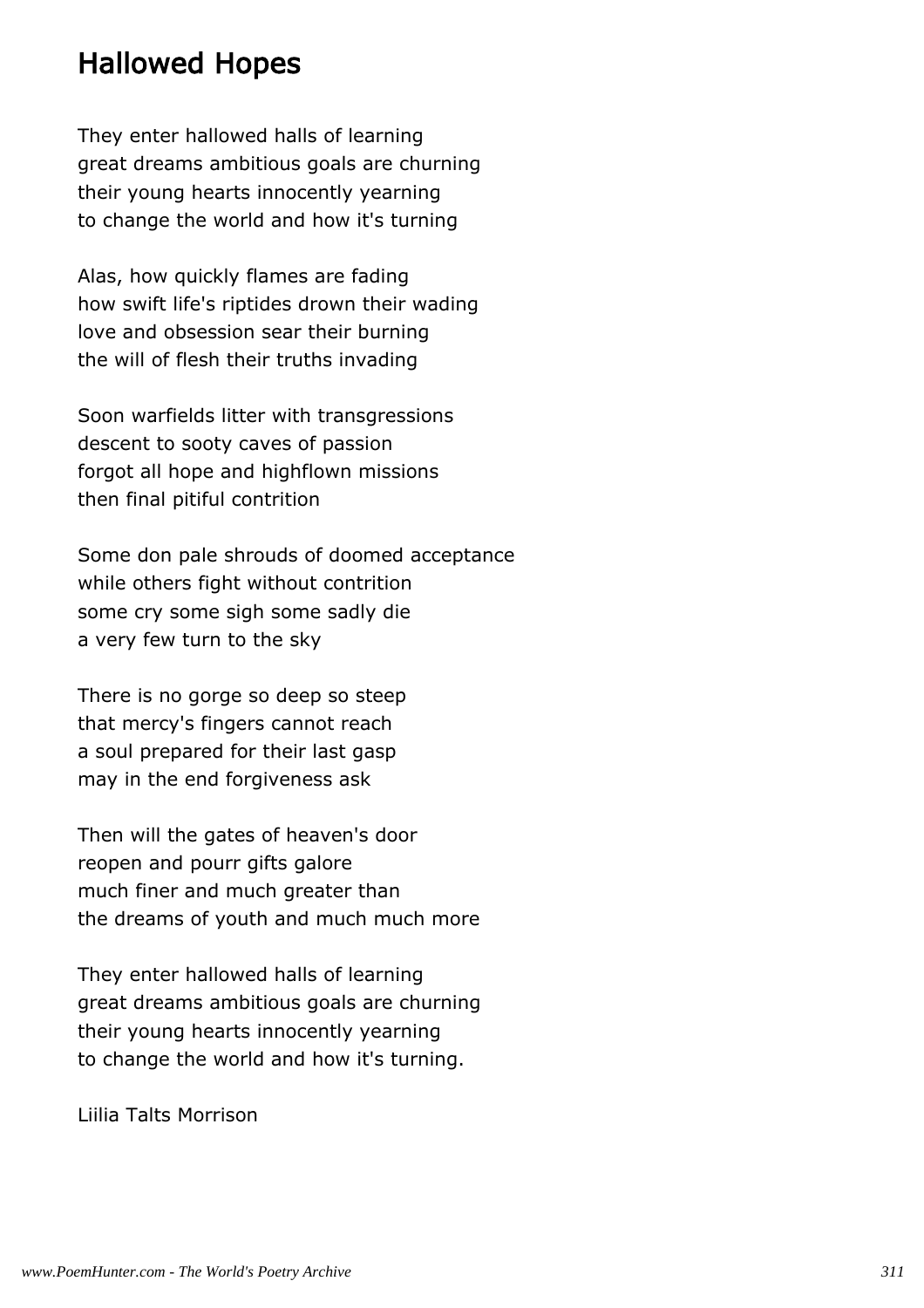### Happy Birthday Will

Gather round and lend an ear To an epic, weird, though dear Of some people long ago In a place that was so so.

Kids from Brooklyn there were two Did they make it to Bronx Zoo? Doesn't matter, for they spent Happy times with bookish bent.

There were times when they would rather Cruise the Village and then gather Flowers from near windowsills Better far than gobs of pills

Will was of poetic vein Worshipped odes by Gertrude Stein Sally felt that medicine Ruled in occupations' bin.

But alas, how fate does twist Plans on people's 'will do' list Love walked in and that was that Kids grew up in nothing flat.

Sally loved her poet dear She got tipsy on one beer. 'Cheapest date he ever had, ' Was her comment, that's not bad.

Will then switched to medicine Under influence of gin And the lovely Sally, too She could choose no wrong, it's true.

Years went by and lovers climbed Alps and traumas of all kinds Popping babies, settling down Sunland fair, now that's their town.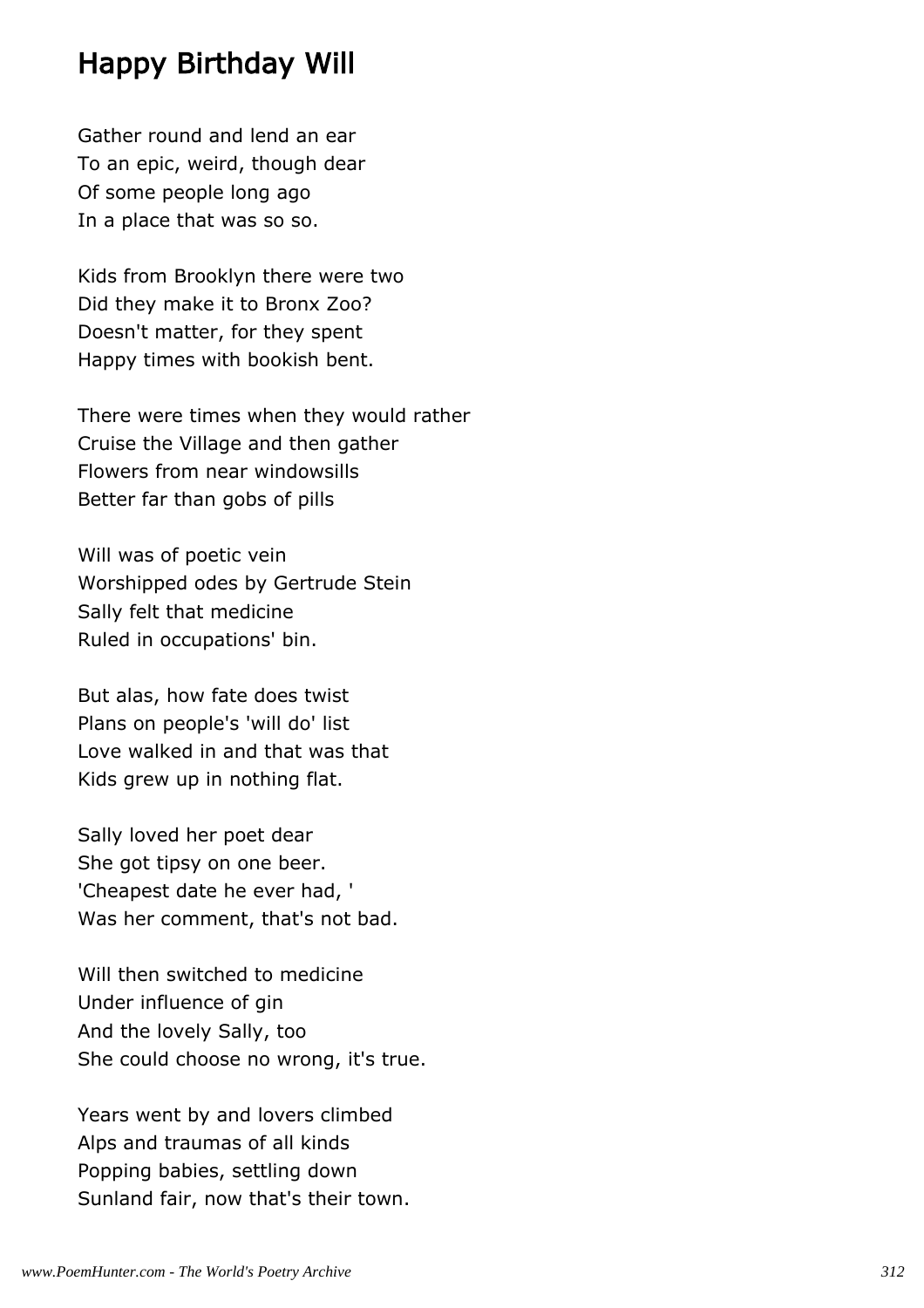Looking back, wow, what a trip Kids from Brooklyn took a sip From life's nectar, goblets full It's a fact; their life's not dull.

Will still travels far and near Conferences thru the year Let's not ask just what they are They will blow your mind too far.

Sally switched from science, meds Tired of chasing apes with Keds She prefers to spin the clay On a wheel, not far away.

In her spare time she does enter Spheres of art and starts new Centers Painters, sculptors and the like Head to Sunland on the 'Pike.

Party time at Will and Sally's Is a time to fill the belies: Seafood salad, casseroles Drinks galore. Let's pass the bowls.

Do you rest at end of week Sick of working with some geek? Will must surely have dark powers -Slams a basketball for hours.

Well, its time to end this ditty Sorry if it wasn't pretty. Will your cup is full, not empty. Best to you Will, you're now seventy!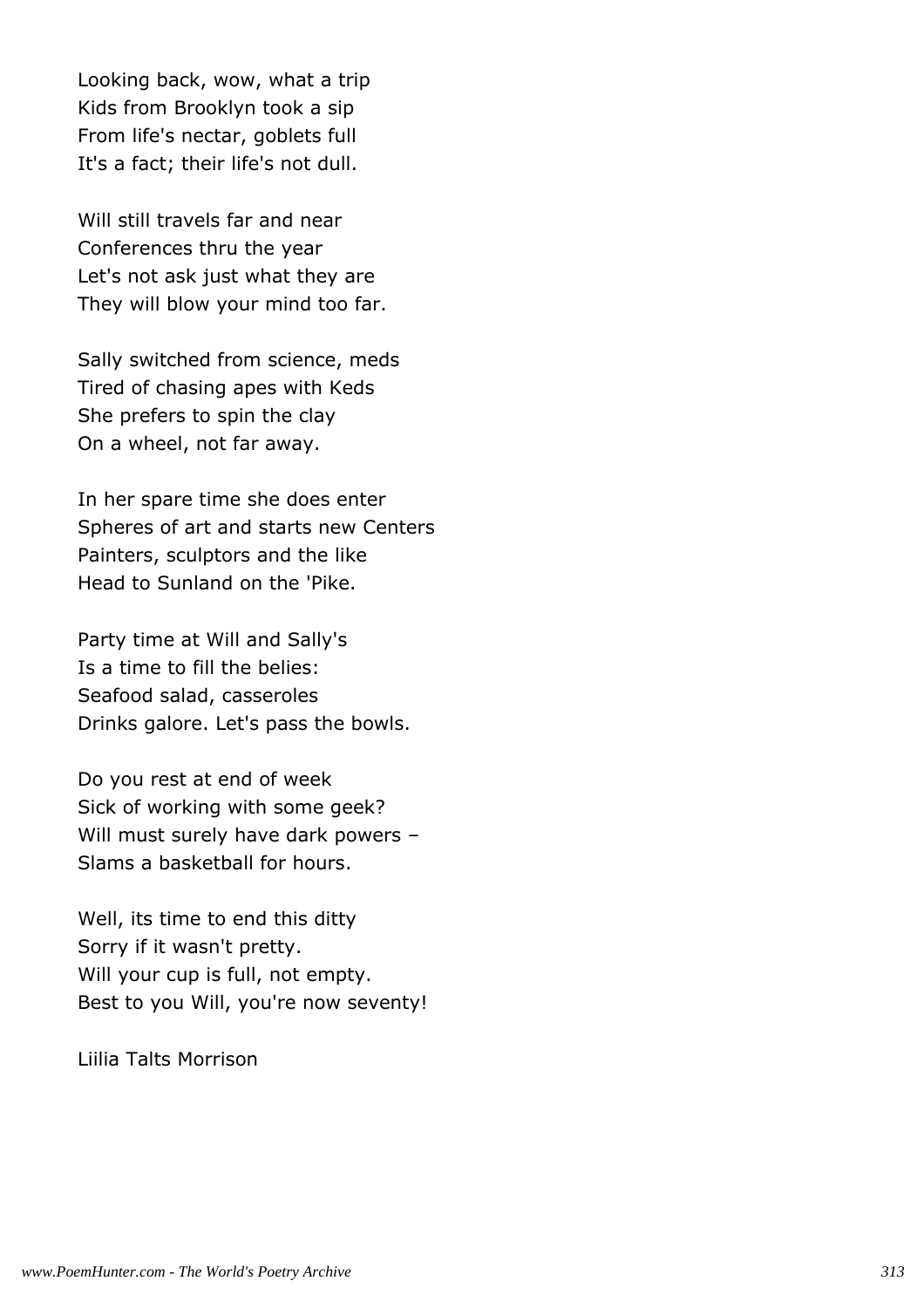# Hark, My Children

Hark, my children harken, hear church bells pealing far and near

Watch them stealing through the ceiling in the kneeling most appealing breaches healing prayers sealing dealing reeling none concealing oft revealing loving feelings

Hark, my children harken, hear church bells pealing far and near.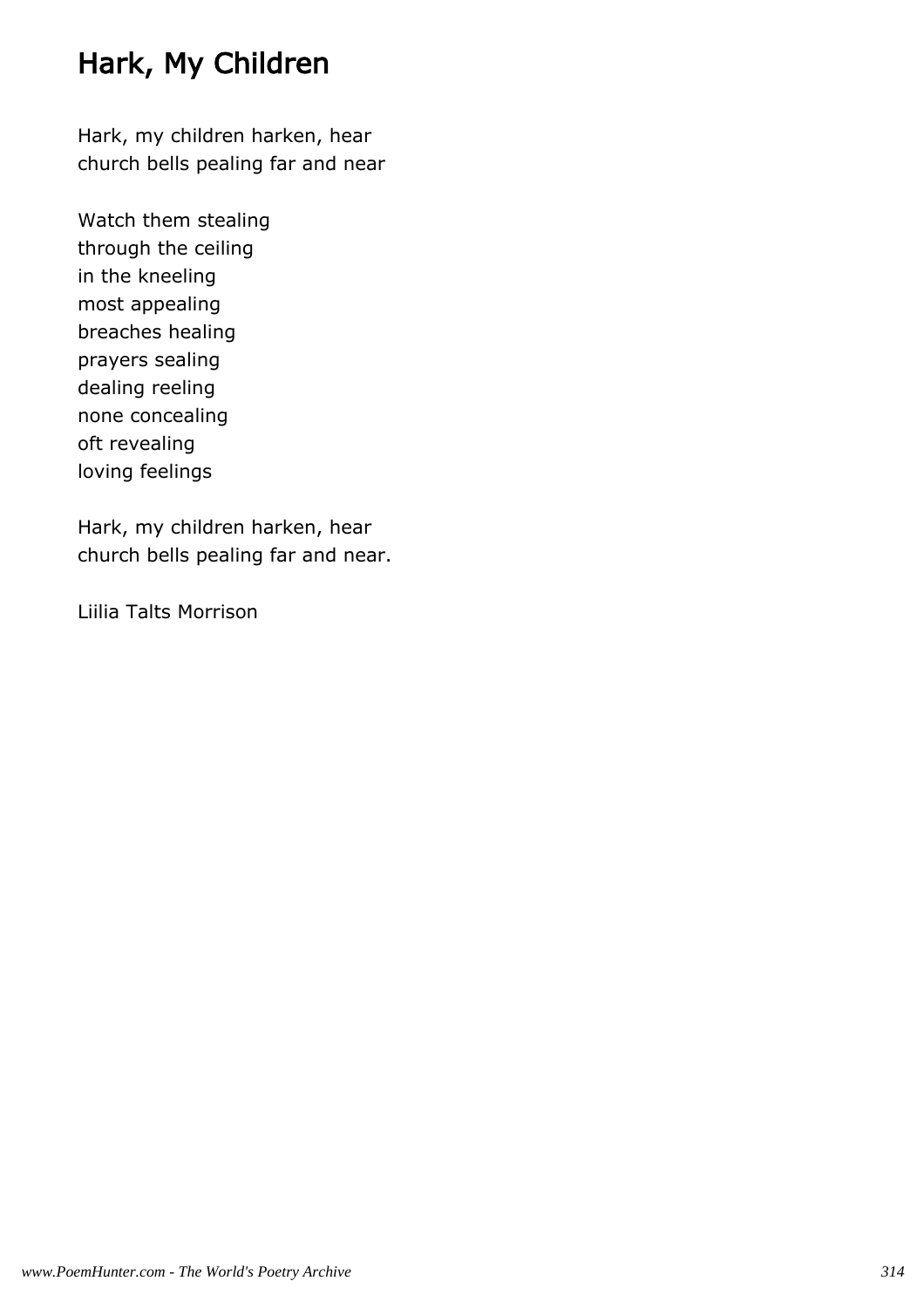## **Harlequins**

Through ages they have entertained Crowds begging for a hearty laugh To act as nimble fools ordained Whom men of wheat considered chaff

From Sufi tales to Zanni troupes Evolve as ridiculed buffoons Lithe, nimble feet sliding through hoops On lazy Venice afternoons

There's something in the ways of man That forces certain lonely souls To don the ways of Peter Pan Though grown, adopting circus roles

I saw two actors on the street In that familiar diamond garb Black red and white with masks discreet And wondered why and where their barb

Through ages they have entertained Crowds begging for a hearty laugh To act as nimble fools ordained Whom men of wheat considered chaff.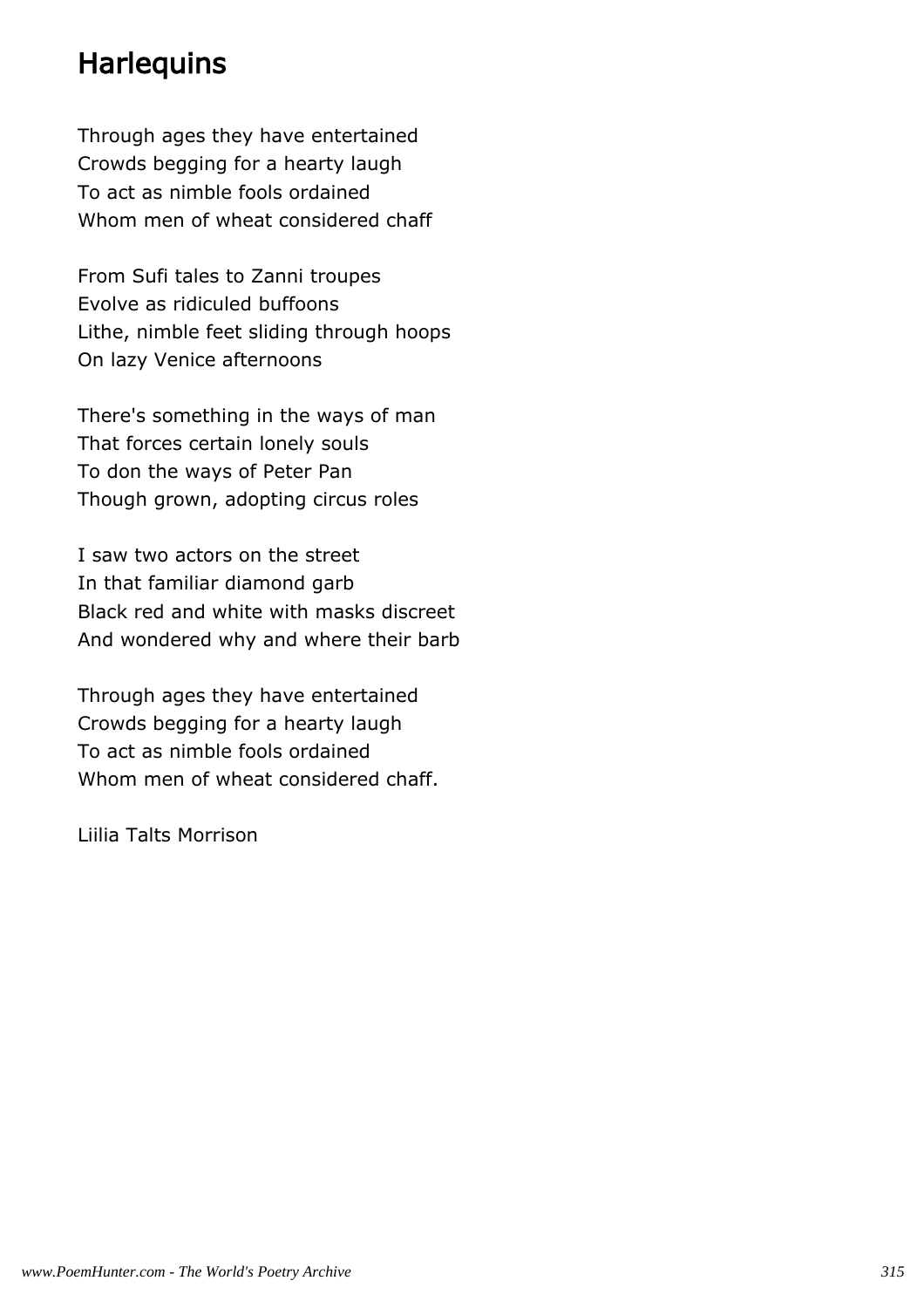### Haunting Grace

She looked much like a graceful sprite in Botticelli's art a lady from an age of grace when knights stole damsels hearts

Her figure and her flowing hair her simple, flowing dress so classic and so haunting, too her smile designed to bless

Yet she was just a homeless girl whose pregnancy now showed she sipped the coffee church folks made her figure slightly bowed

That night I wondered why that sight had burned and singed my heart why had I not held out my hand some comfort to impart?

But it was way too late to trace my steps and ways that day the only consolation was to kneel and humbly pray

I think of all the souls out there who may not have a home a mate, a meal, a way to cope who suffer all alone

The memory of that lonely girl still haunts my thoughts tonight may I tomorrow touch a soul and spread a little light

She looked much like a graceful sprite in Botticelli's art a lady from an age of grace when knights stole damsels hearts.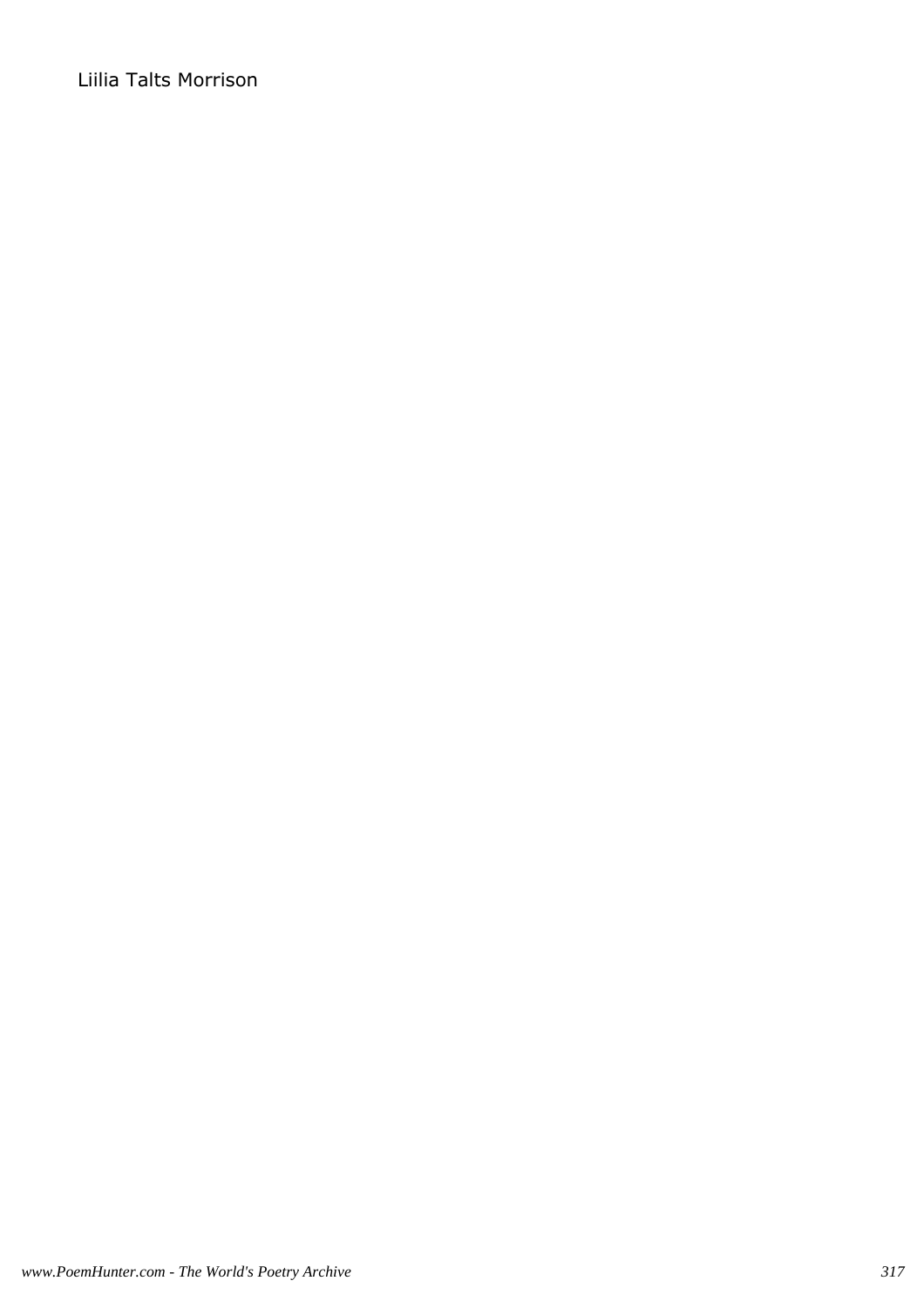# **He**

He who makes The world to spin I think of him I think of him

He who causes Hearts to beat I pray to him I pray to him

He who gives The breath of life I worship him I worship him.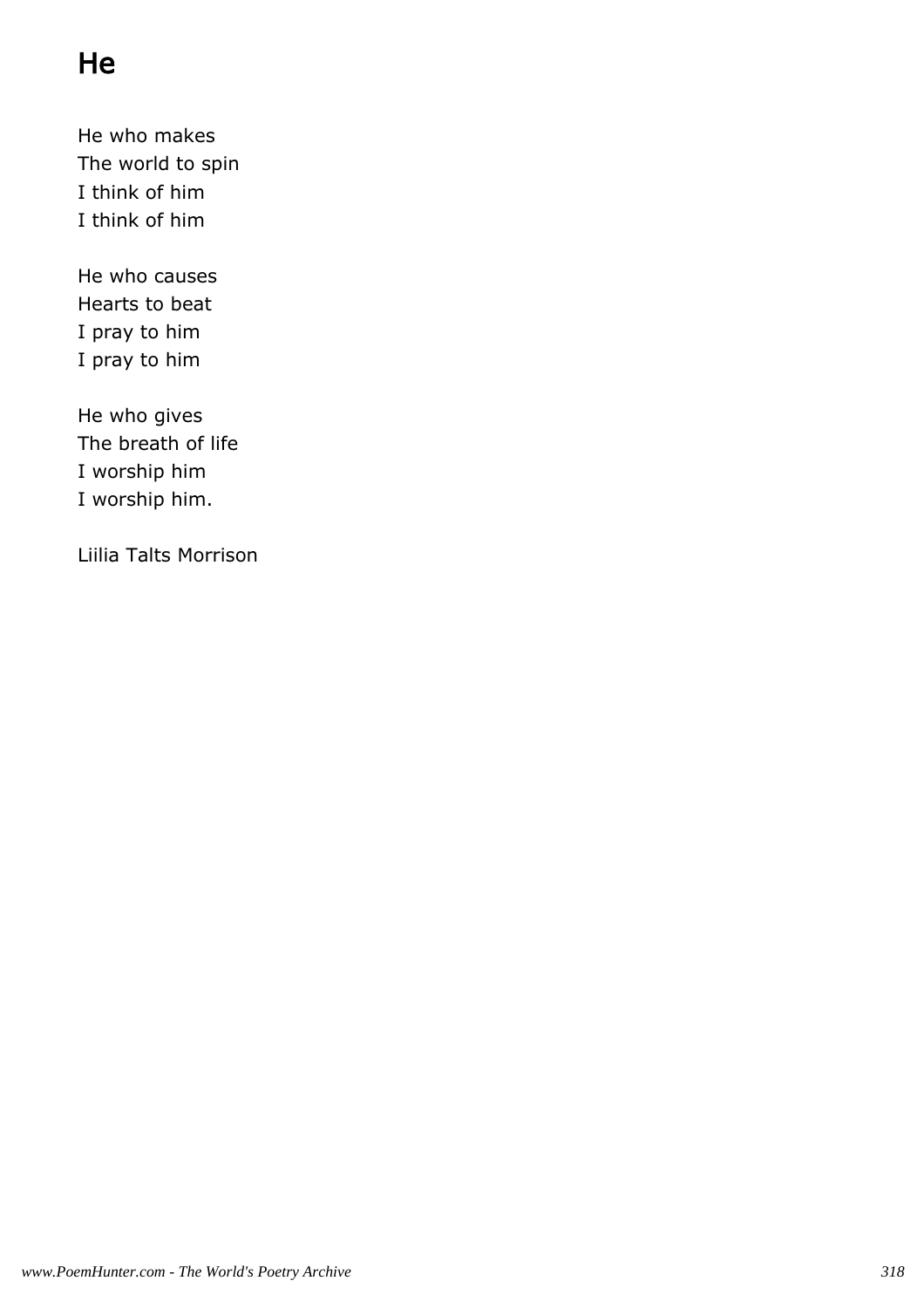# He Cares

In my life I knew no journey no direction and no way never did I climb a mountain never had too much to say

In my golden years of aging suddenly a sea appears bringing songs and music soaring healing waters joining tears

Though my limbs are weak and brittle blue green waves of crests now flow in my heart and in my spirit safe from currents undertow

Now I'm glad my path was hidden detours, dead ends everywhere now I'm glad for every hardship now I know the Savior cares.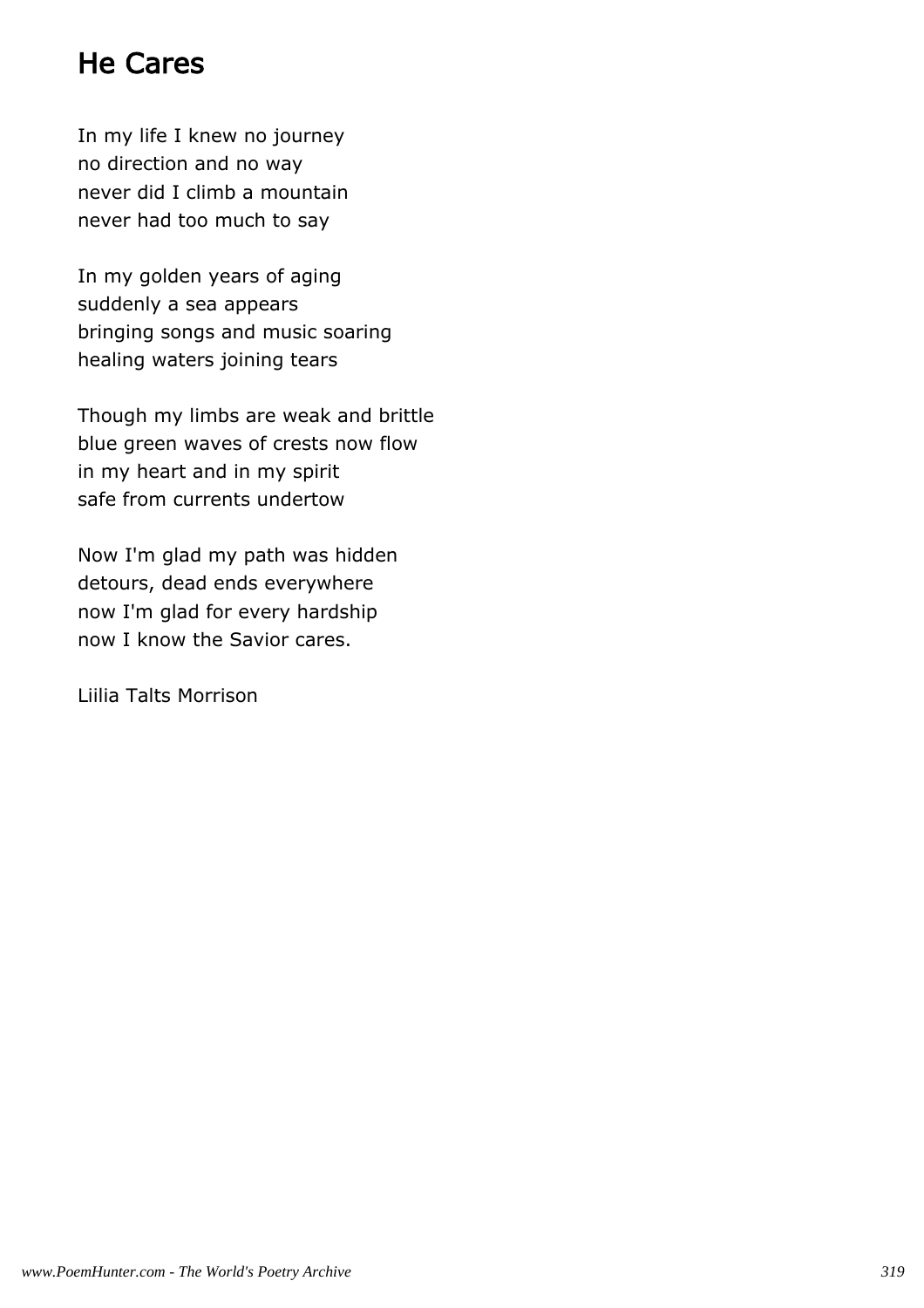### He Rode At Night

There was a rider long ago who nightly set his course emerging from a well hid cave and mounted his black horse

They say that wool was very dear back in those days of old and merchants traveled on their way with silver and rich gold

The rider had been quite highborn but something made him yearn for danger and for riding hard and all his bridges burn

So when he donned his sooty cape and rode into the night he overwhelmed the travelers they did not dare to fight

The riches that this highwayman brought back in heavy bags were shared with the unfortunate who wandered 'bout in rags

Most of those robbers of those times were caught and hung on high but this lone rascal and his steed none captured, none knew why

They say the poor would feed his horse and treat it like a king that's why this stallion was so swift and ran like he had wings

Nobody knows what was the end of this most puzzling soul but still today they talk of him who hearts and booty stole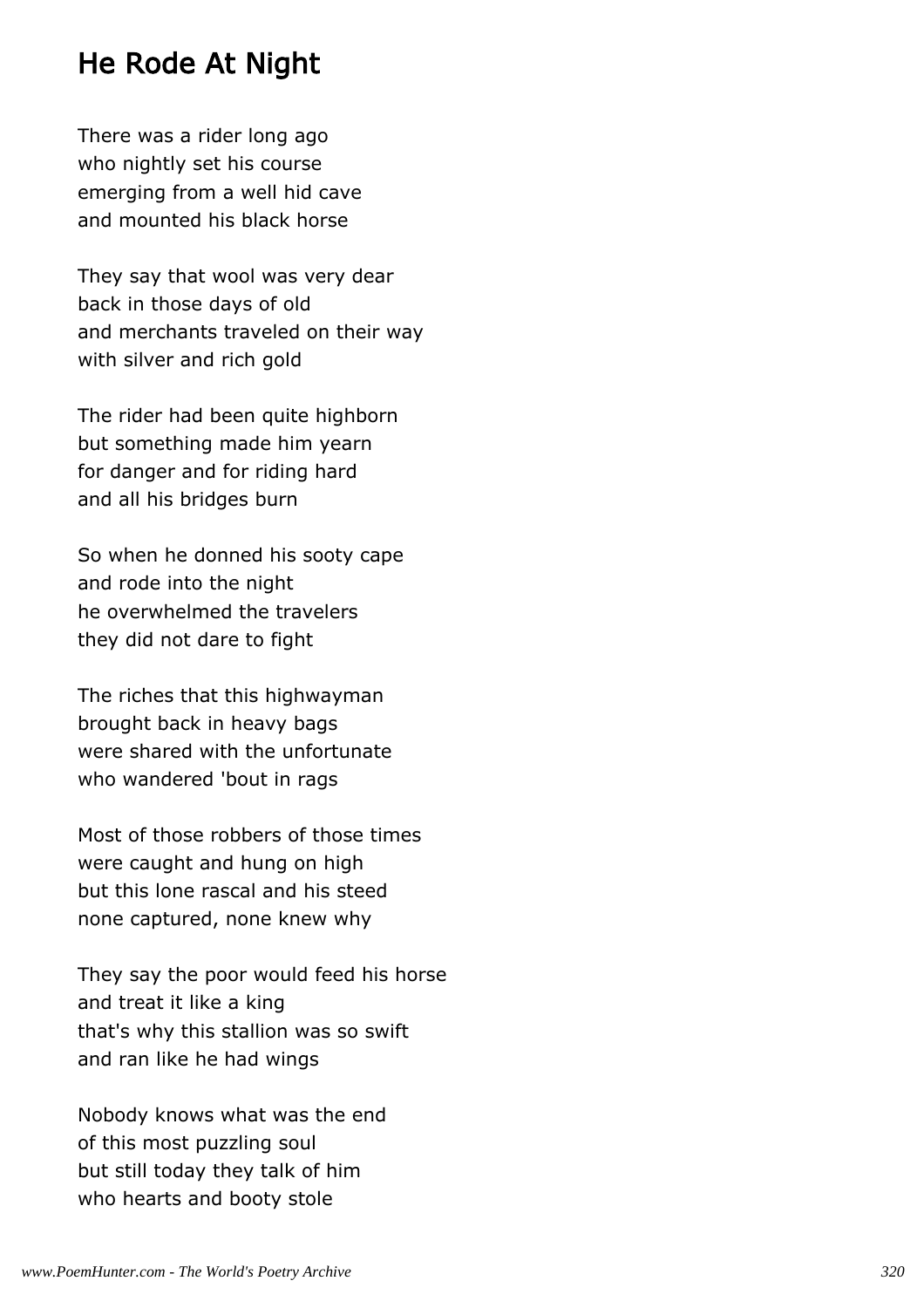There was a rider long ago who nightly set his course emerging from a well hid cave and mounted his black horse.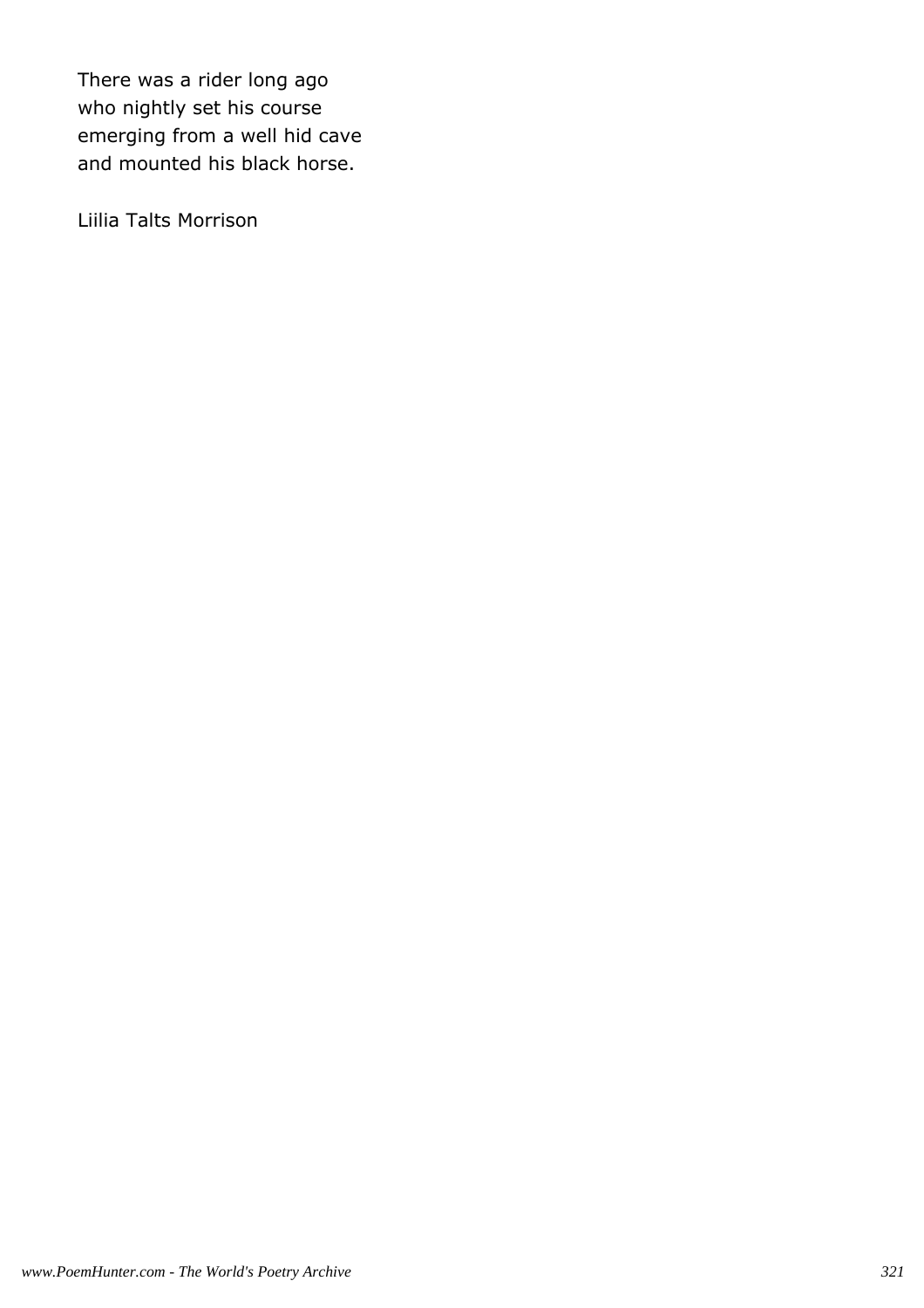### He Was A Rogue

He was a rogue, a vagabond his heart no one could tame he trampled on so many lives till Jesus called his name

His wanderlust at last was stilled as angels took his sin the thrill of faith replaced the need to conquer and to win

His greatest passions quickly paled as heaven was revealed all pain and anguish washed away and with salvation sealed

He was a rogue, a vagabond his heart no one could tame he trampled on so many lives till Jesus called his name.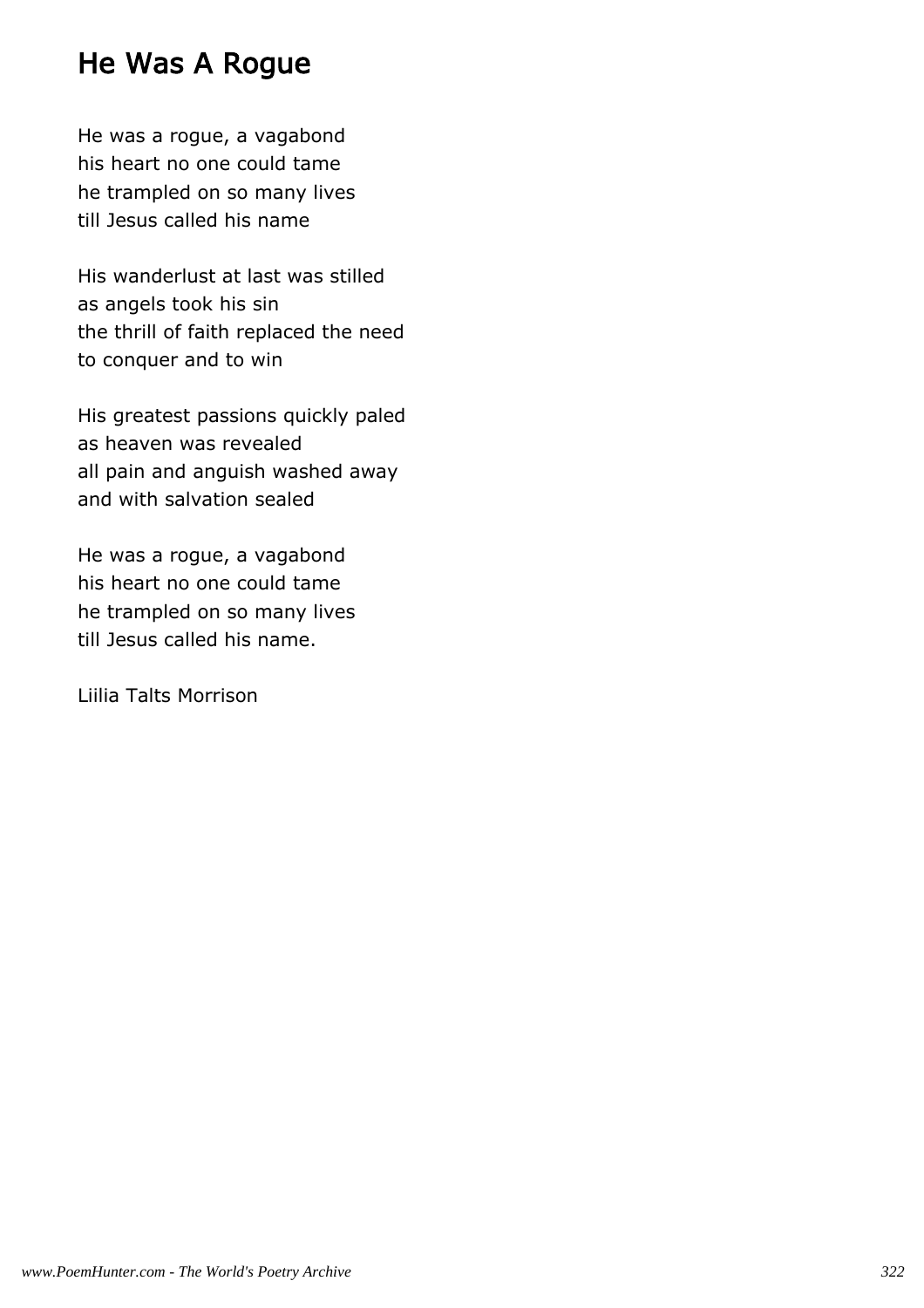### Health Food Freak

I wish to be a health food freak Eat yogurt made by earthy Greeks Regroup my budget to buy leeks Drink dulse smoothies for two weeks

My windowsill to grow green sprouts And cupboards bulge with sauerkraut I want to shun all farm-fed trout And crunch on spelt day in day out

I want to relish cheese from goats They say it may relieve a bloat Wear sandals made from burlap sacks Condition toes with jumping jacks

I want to bathe in castor oil Refuse to bake with metal foil Grow carrots in organic soil Boil spinach pasta shaped like coils

I want to wear shirts made of flax And wool shorn gently from lambs backs Condition hair with sealing wax Shun mega-stores that sell large packs

My wish may never be fulfilled For I am hooked on white flour milled Rich hot fudge sundaes nicely chilled And salty pork rinds crisply grilled.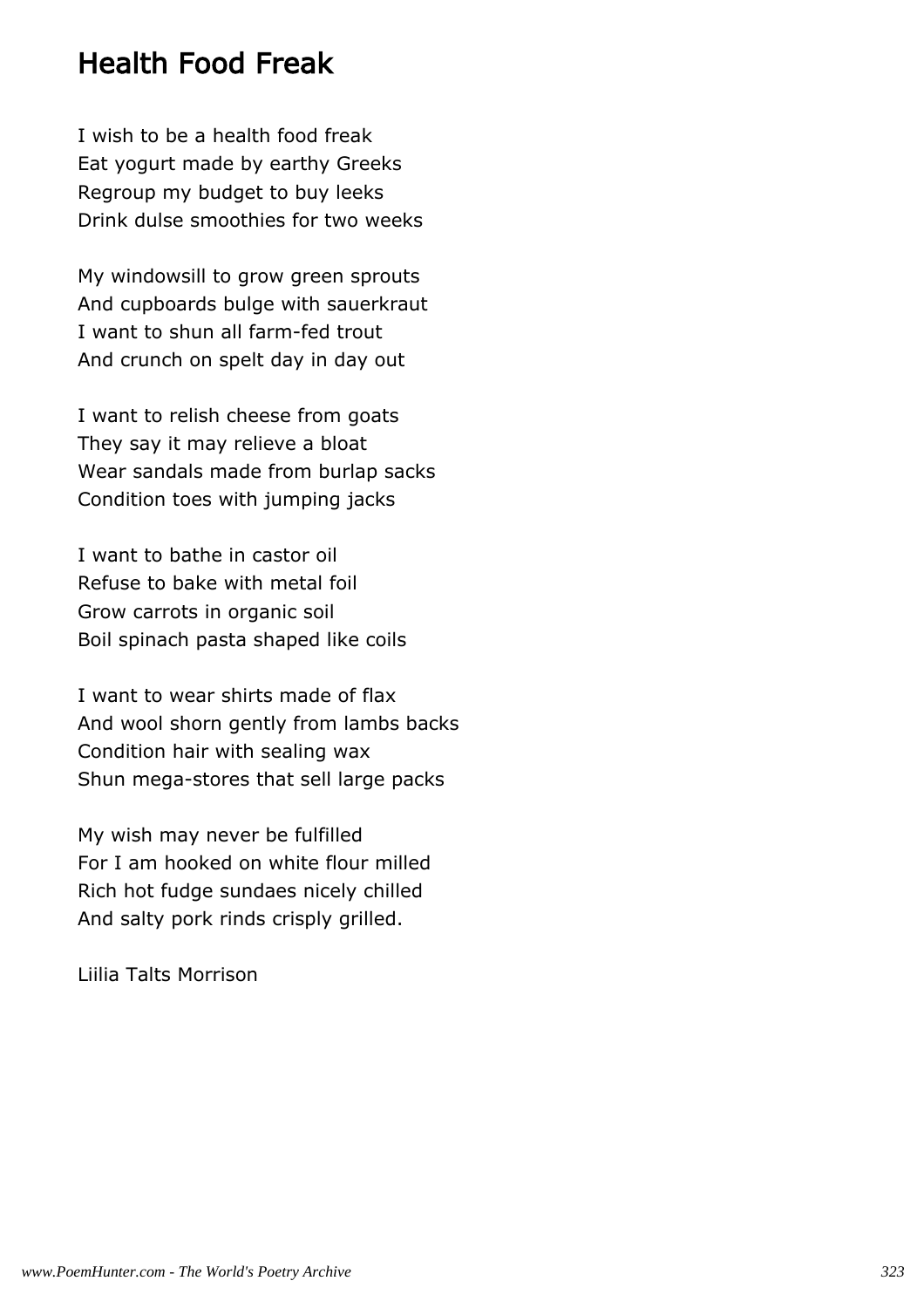#### Her Garden

Her garden was her poem her garden was her song she tended it with caring each day and all day long

Her life had seen much heartache but God her days prolonged so she could grow a garden as old age crept along

There were so many roses vines thick and green and strong they were her joy and comfort on days when things went wrong

Her garden was her poem her garden was her song she tended it with caring each day and all day long.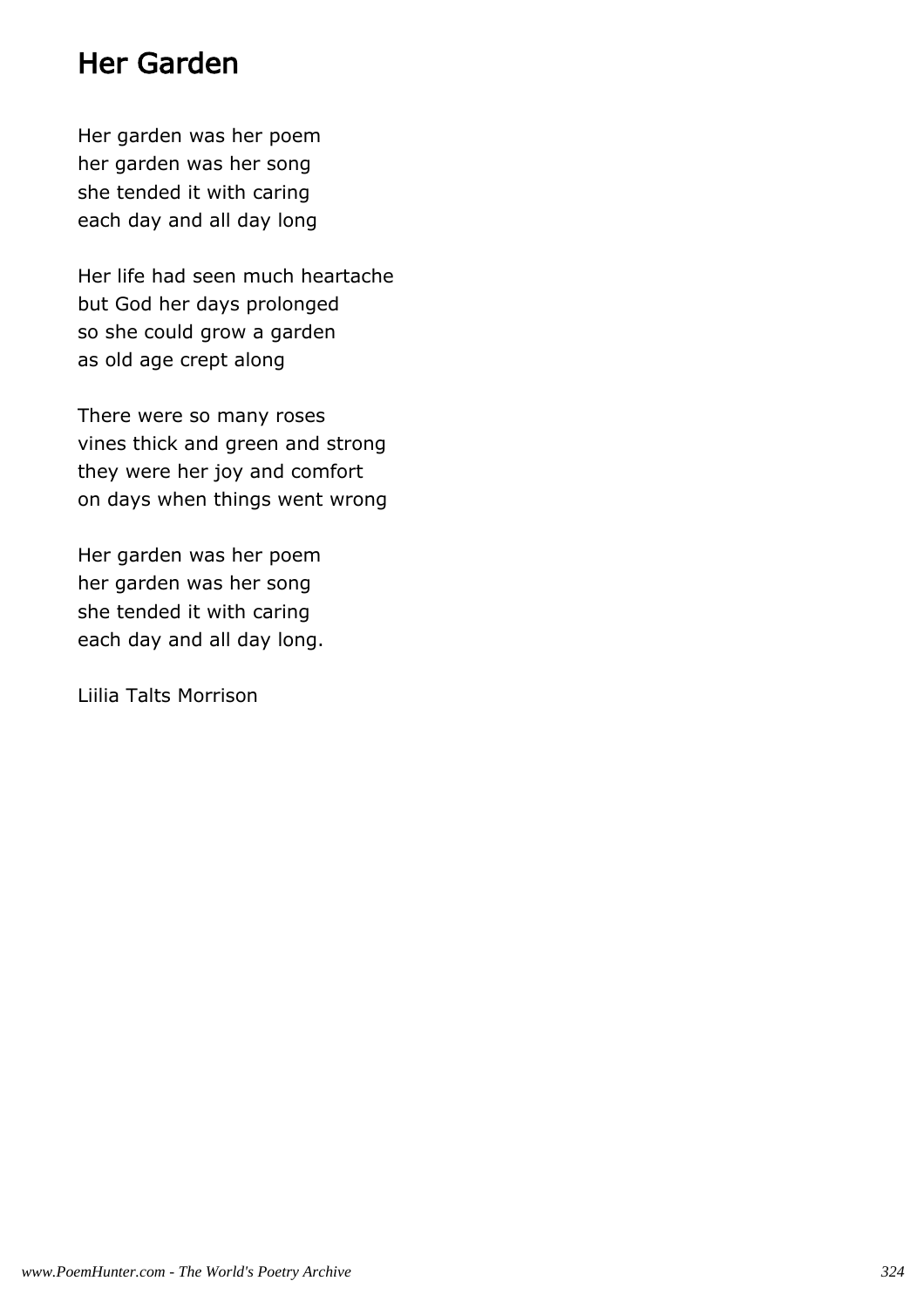#### Here And Now

Today I drove along those roads Well trod, well paved and well maligned Where danger, heartache, chaos rained Like drops of blood from skies of gray

Those days of yore are part of me Those places where we used to live Yet something's different as I drive The avenues of what has passed

Today a loved one moved and left The old place that so long was filled With things placed with a caring hand Now scattered, lost or thrown away

It's time for me to wash those veils With tears and leave nostalgia's wraps That keep me from the truth so plain Each moment lived is history

Each little second of this day These roads, not as they were, but now Are warp and woof of what is me And I must daily stitch and sew

It's time to wake up to the gifts Each breath and heartbeat bring my way Accepting past things as things past Embracing what is here and now.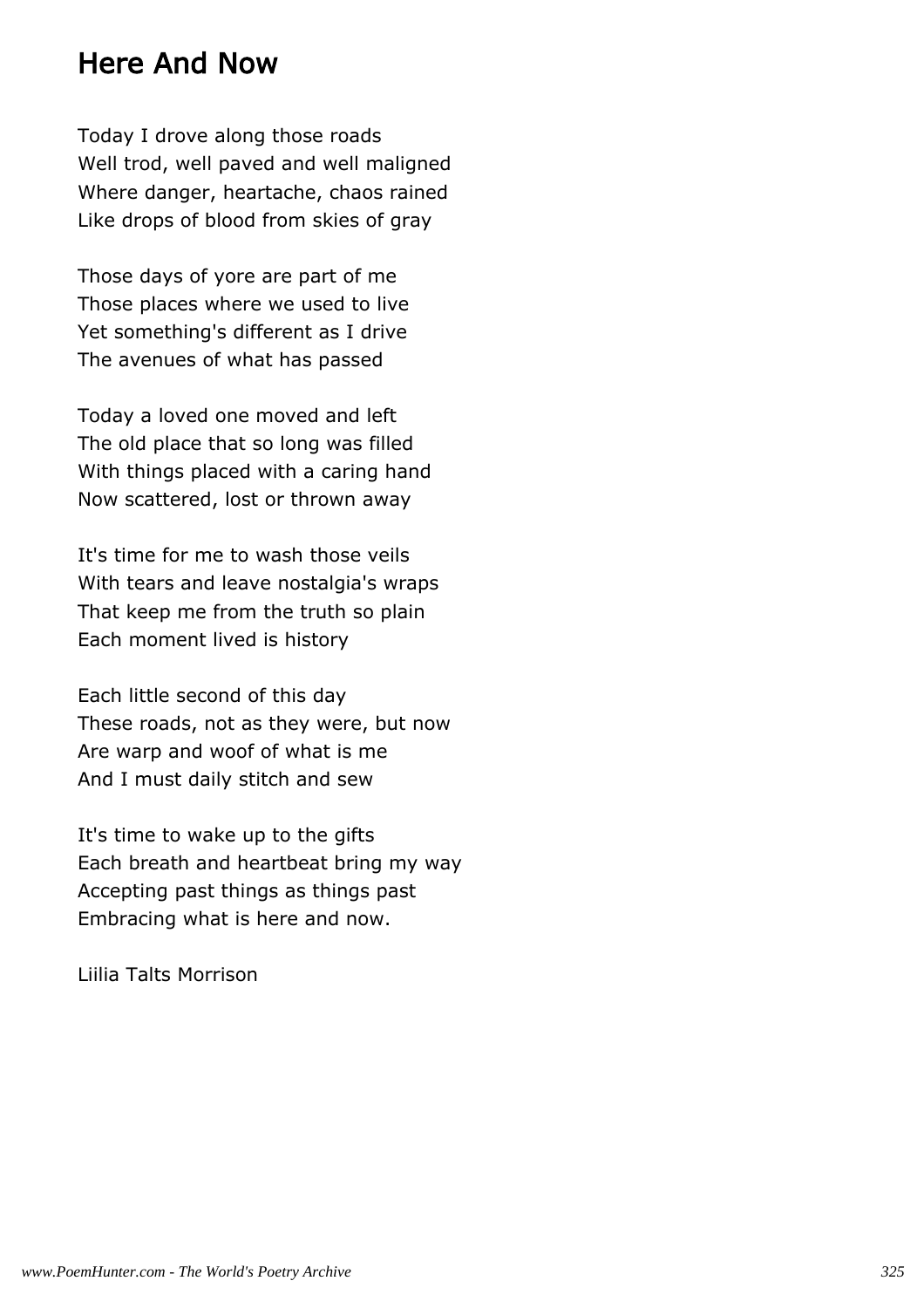#### Hiding Secrets

Secrets secrets, telling lies secrets, secrets, tying ties tales that pale from males with ale landing kith and kin in jail

Secrets secrets, telling lies secrets, secrets, tying ties none will ever know or tell none reveal till death does knell

Secrets secrets, telling lies secrets, secrets, tying ties we poor mortals are quite sure heaven's gates will find us pure

Secrets secrets, telling lies secrets, secrets, tying ties we forget the good book reads all will see our dirty deeds

Secrets secrets, telling lies secrets, secrets, tying ties hidden snaggles tightly knit surely draw us to the pit.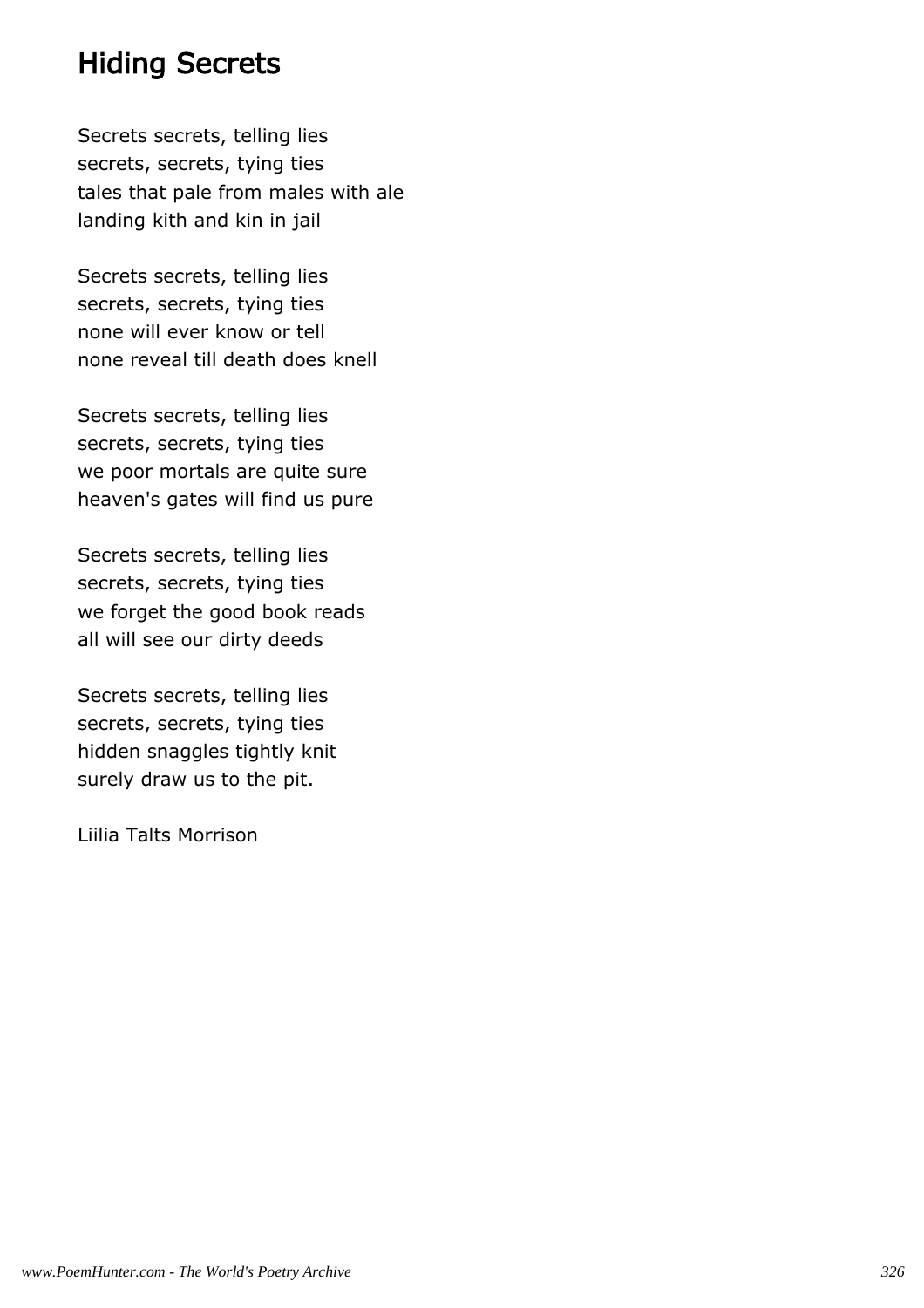## High Rollers

High rollers are people who seem to get back much more than the many who run with the pack

I never won at the game the outcome was always the same

The jackpot so high quite useless to try as all of my chances flew by

I never won at the game the outcome was always the same

The numbers were wrong I did not belong in games where luck hummed its sweet song

I never won at the game the outcome was always the same

High rollers are people who seem to get back much more than the many who run with the pack.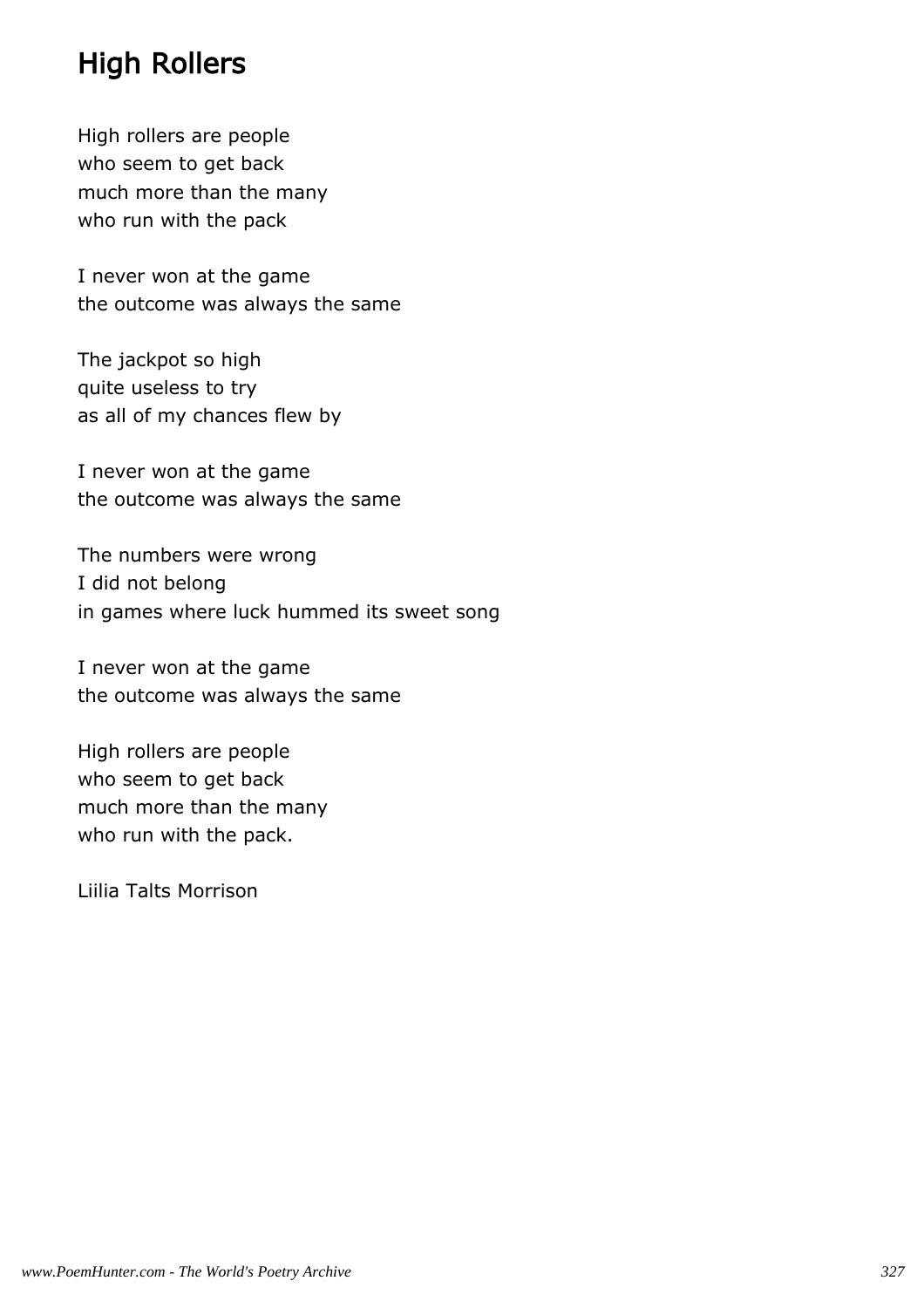# **Highlands**

There is a land called Highlands Where cattle, citrus thrive White orange blossoms languish In rolling hills alive Sleek birds and boar and vipers In nature's balance strive

Once long ago I lived there Nor have returned again But here and there reminders Rise in my dreams of when Our love was fresh as sunshine That kissed a young girl's skin.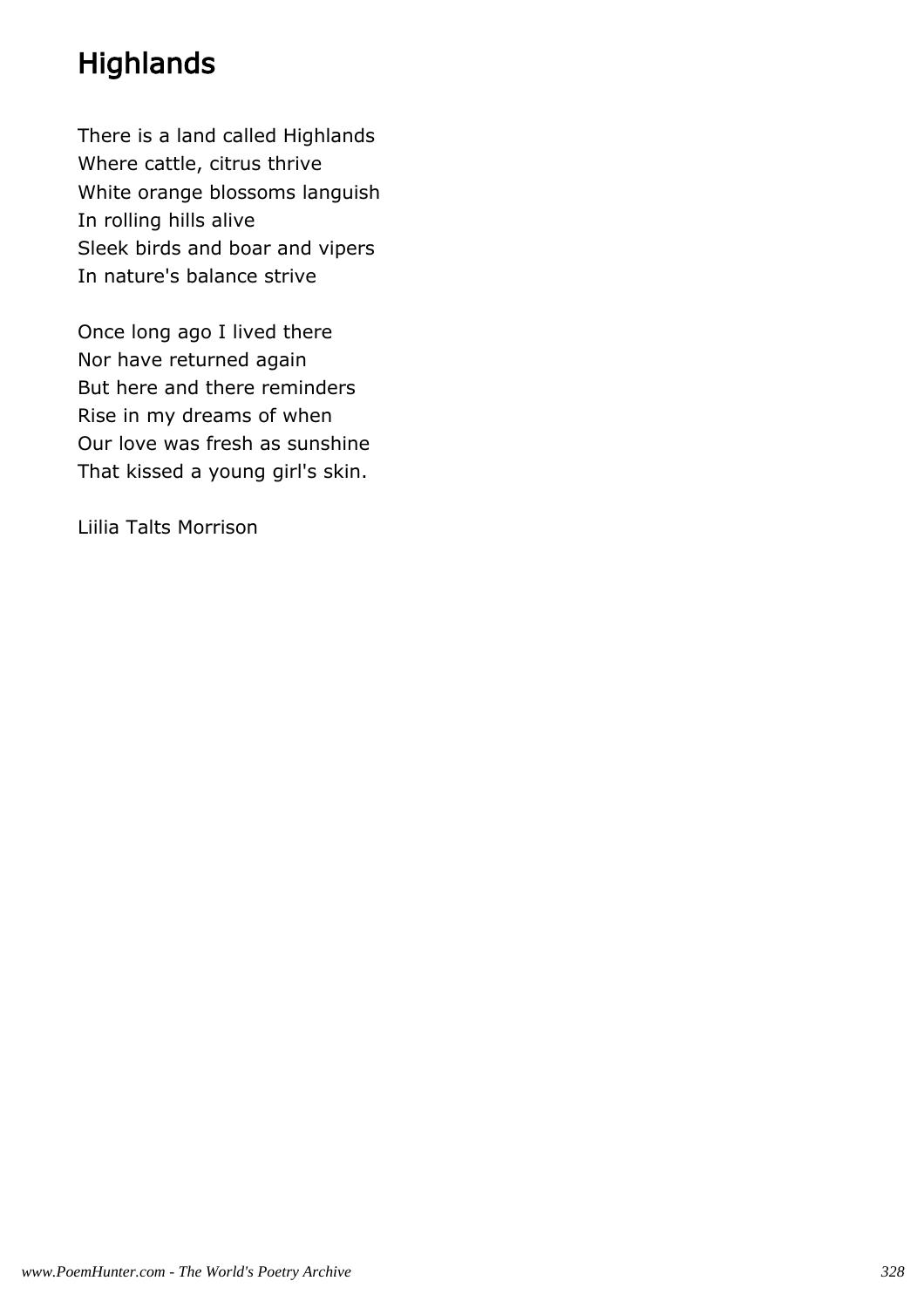# His Eyes

His eyes grew dim as age crept up days blurring, often gray but when the shroud of night arrived street lights burst forth with rays

Though dim and hazy were his days the night fair blessings showed in blue celestial velvet skies all stars like bright bursts glowed

They paved a softness to his path the one we all must tread when earthly visions come to end and constellations blend.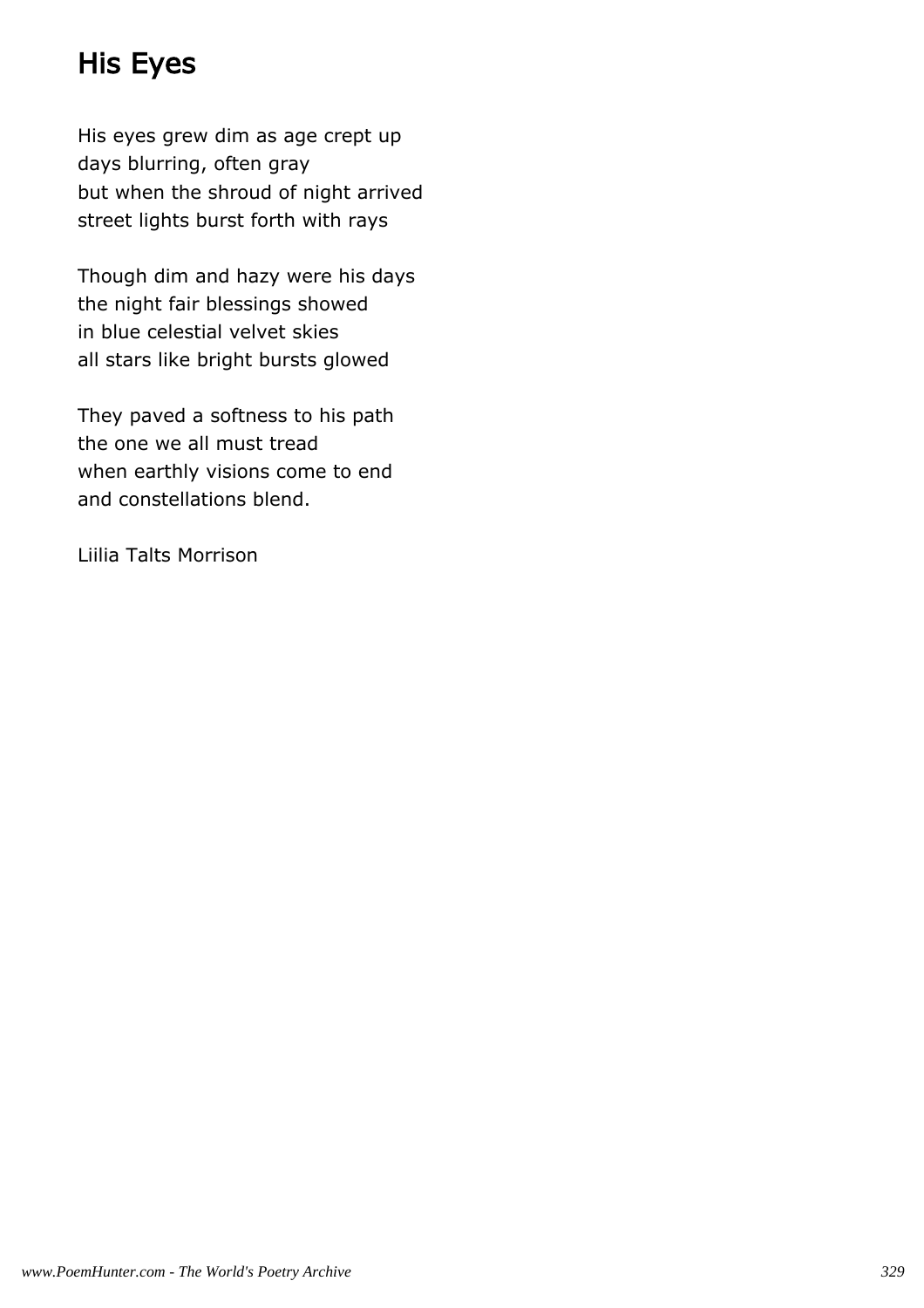# His Hand

The force of life, the fountain The source of love the first The end and the beginning The sure and steady course

The hand that lifts the broken The arm that proffers strength The palm of safety's harbor The bosom of all hope

The righter of misgivings The lily, rose, the balm The gold that will not tarnish The rock in freedom's land

He is the one to look to When wounds are hard to bear He is the one who's waiting To take your hand in his.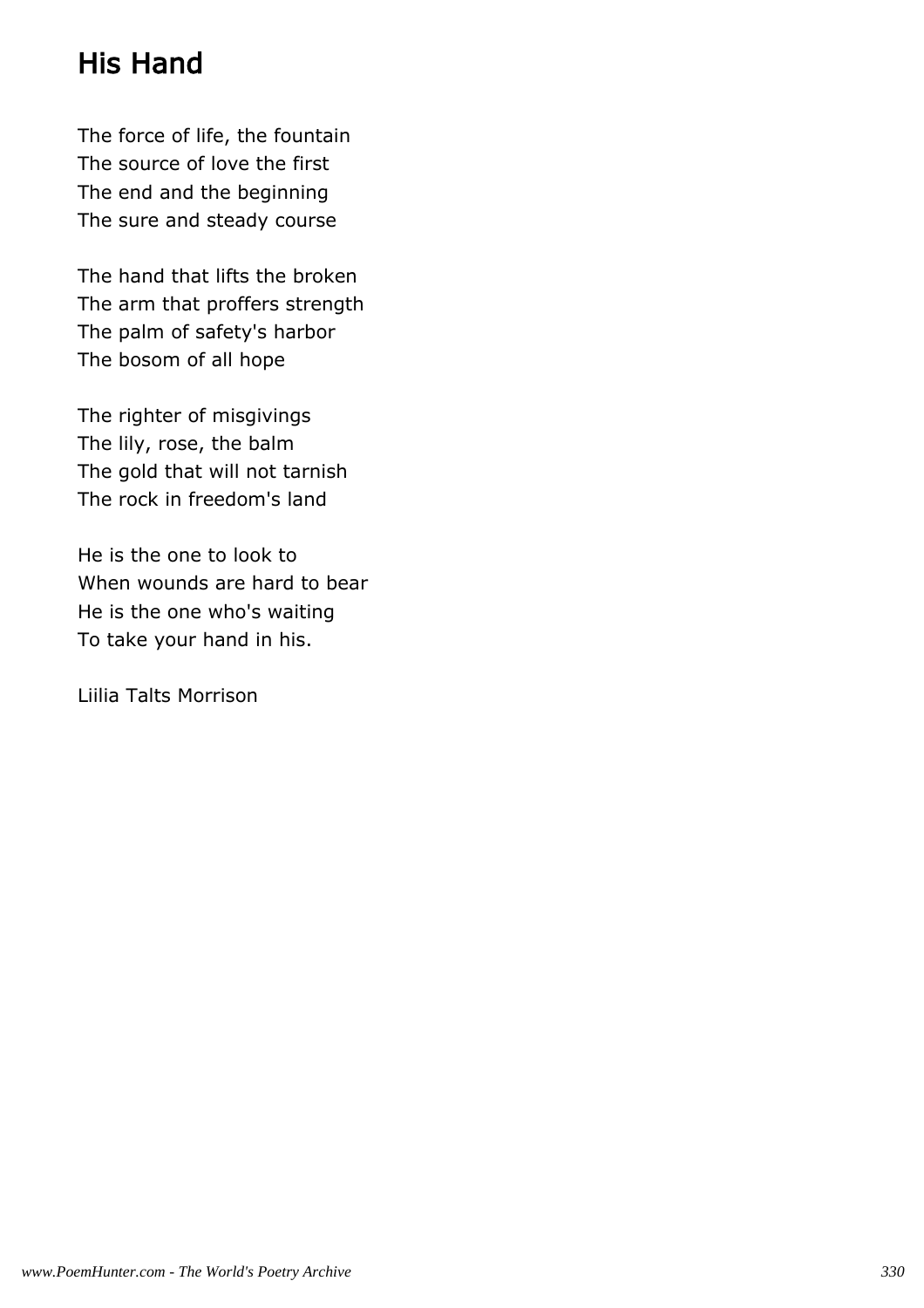#### Holidays Are Coming

The holidays are coming Bring out the finery The kitchen is a'humming With women's sorcery

It's time for damask napkins And silver serving trays The ones meant for occasions More special than weekdays

Bring out the finest china That's hid in cedar chests Pull out the wines of vintage Delighting honored guests

The jam jars in the cellar Now leave their hidden nooks To grace the festive table Made magic by fine cooks

The ham cured in the smokehouse Is ready to be served The candied yams and pickles For this event reserved

The floors have been fresh varnished And garlands grace the doors The children dressed in garments Not meant for play outdoors

The sound of hooves is nearing The courtyard swept and clean What friend or neighbor bearing Gifts, blessings to this scene

Soon candles will be glowing As guests and family feast And prayers and wishes flowing For living and deceased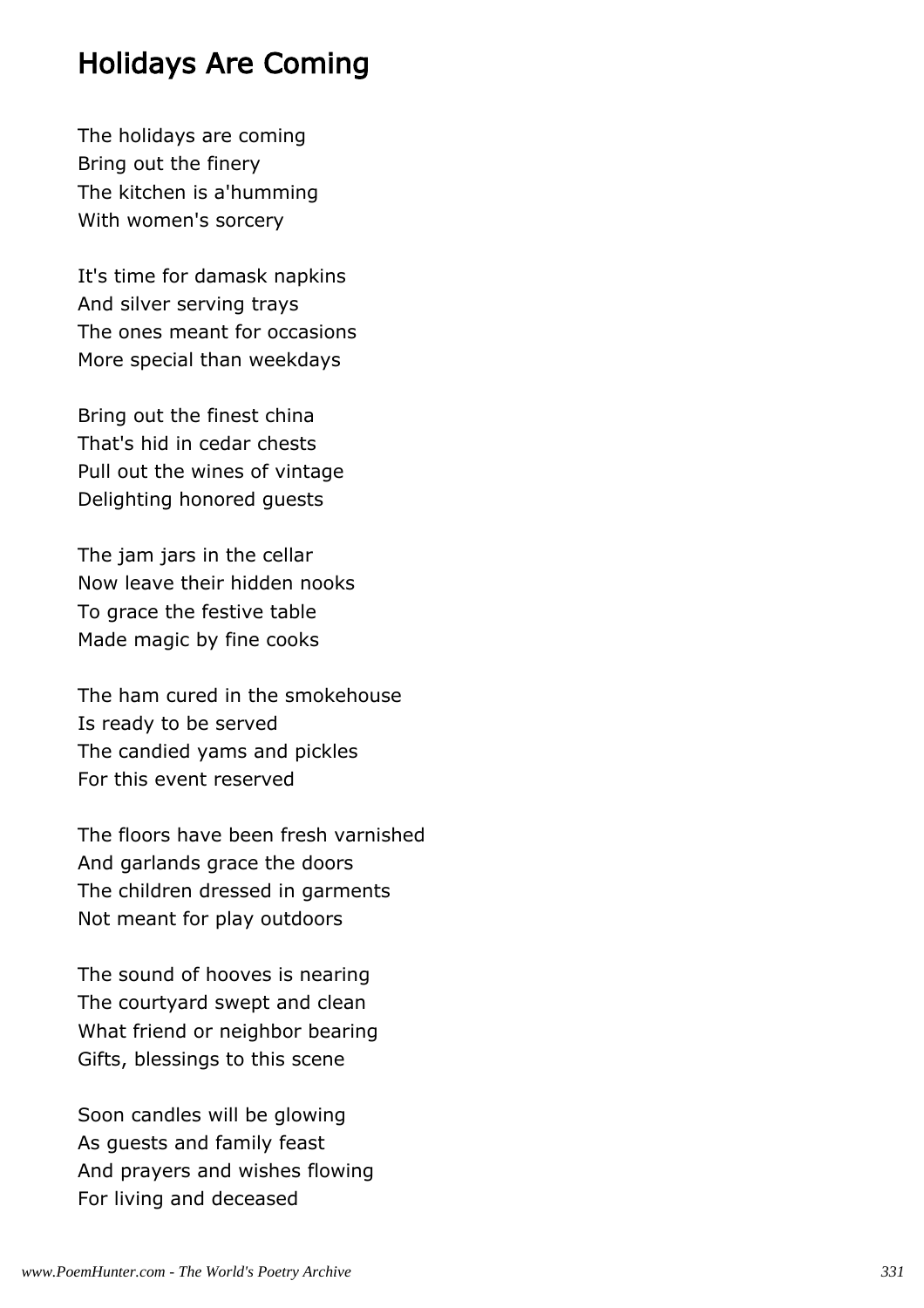The time will come when garlands Will wither, as will men But mem'ries of those bright times Return to live again.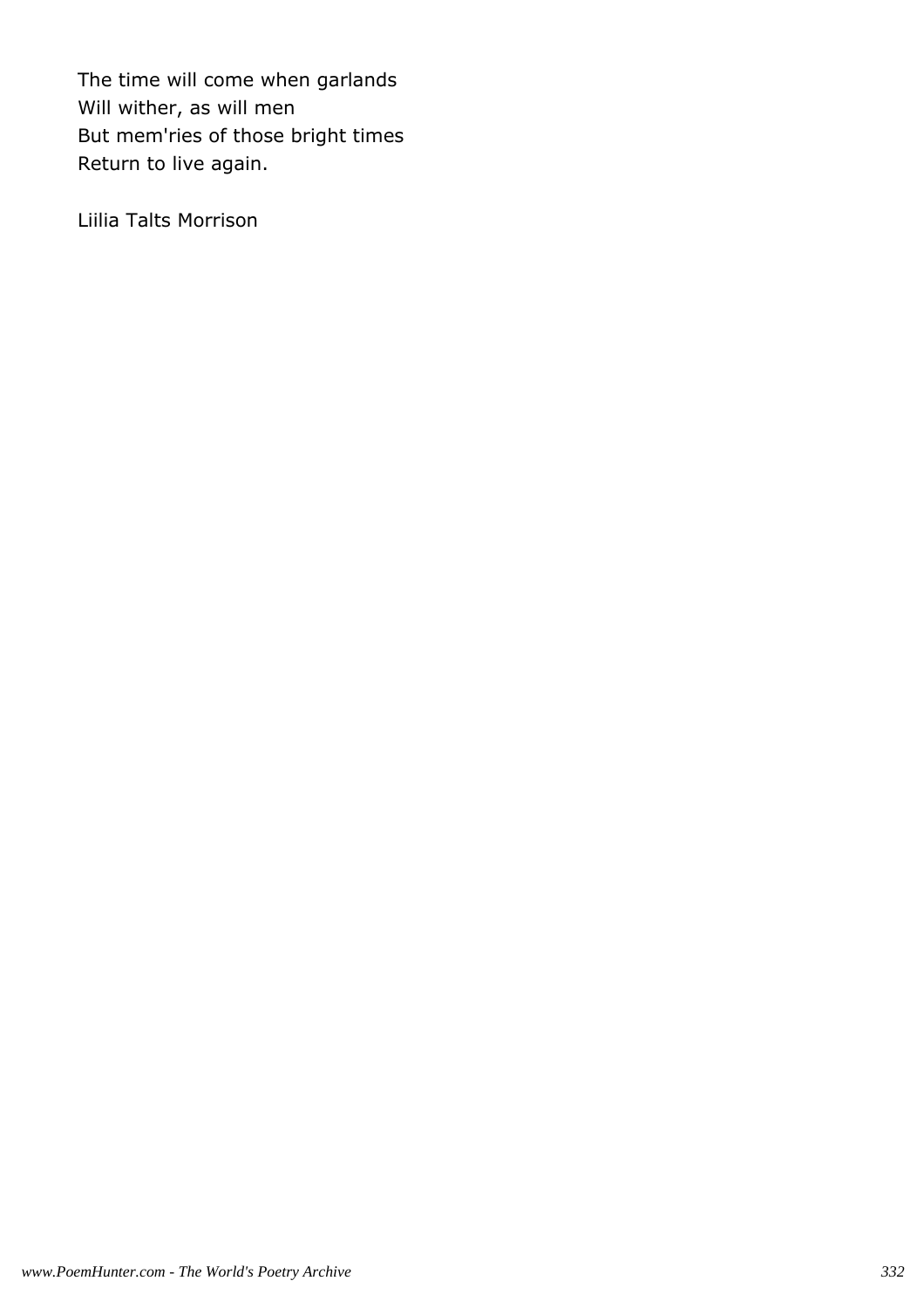## Holy Grail

So many hope at journey's end To live eternally When work is done to find sweet rest In heaven's panoply

For centuries in many lands Convincing guides implore Their followers will surely find Salvation's golden door

A little voice is seldom heard Faint, humble and quite plain Oft overshadowed by the roar Of grand impressive claims

Somewhere in a forgotten cave A soul spends thoughtful days Recalling how the Master said It all will pass away

He thinks of words that once had dwelt Within God's mind alone Then given to a carpenter As firmest cornerstone

He ponders how he only needs The key that cannot fail To push apart hell's dreaded gates The sought for holy grail.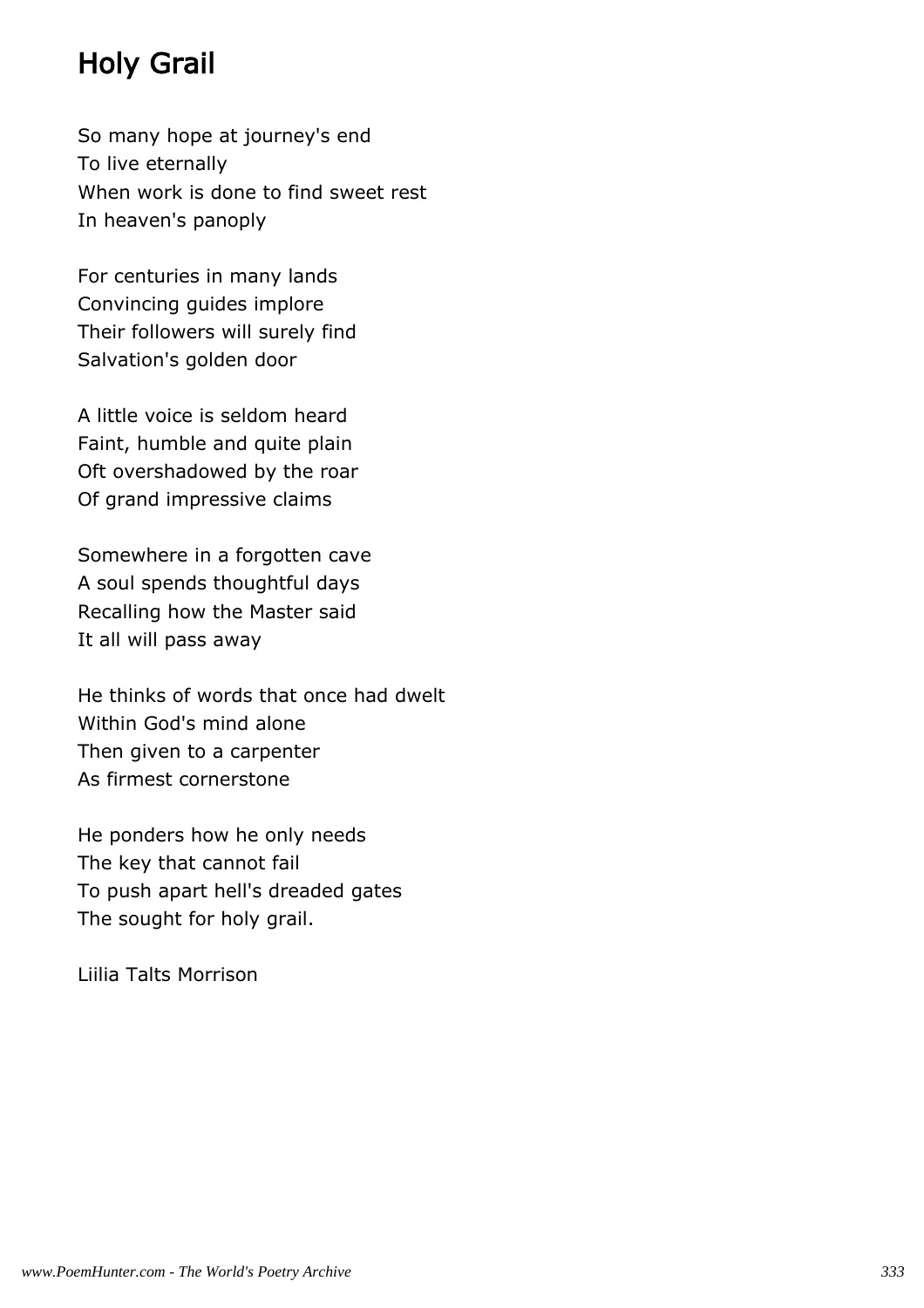## Home Again

They say you can't go home again I say that they are wrong How often do I spend my hours In childhood's sunny fields?

My friends and enemies of yore Still visit me at times And all my lovers, every one Still whisper words I cherish

My home is all that I have been And all I will become Today I celebrate my life Embracing all its hours.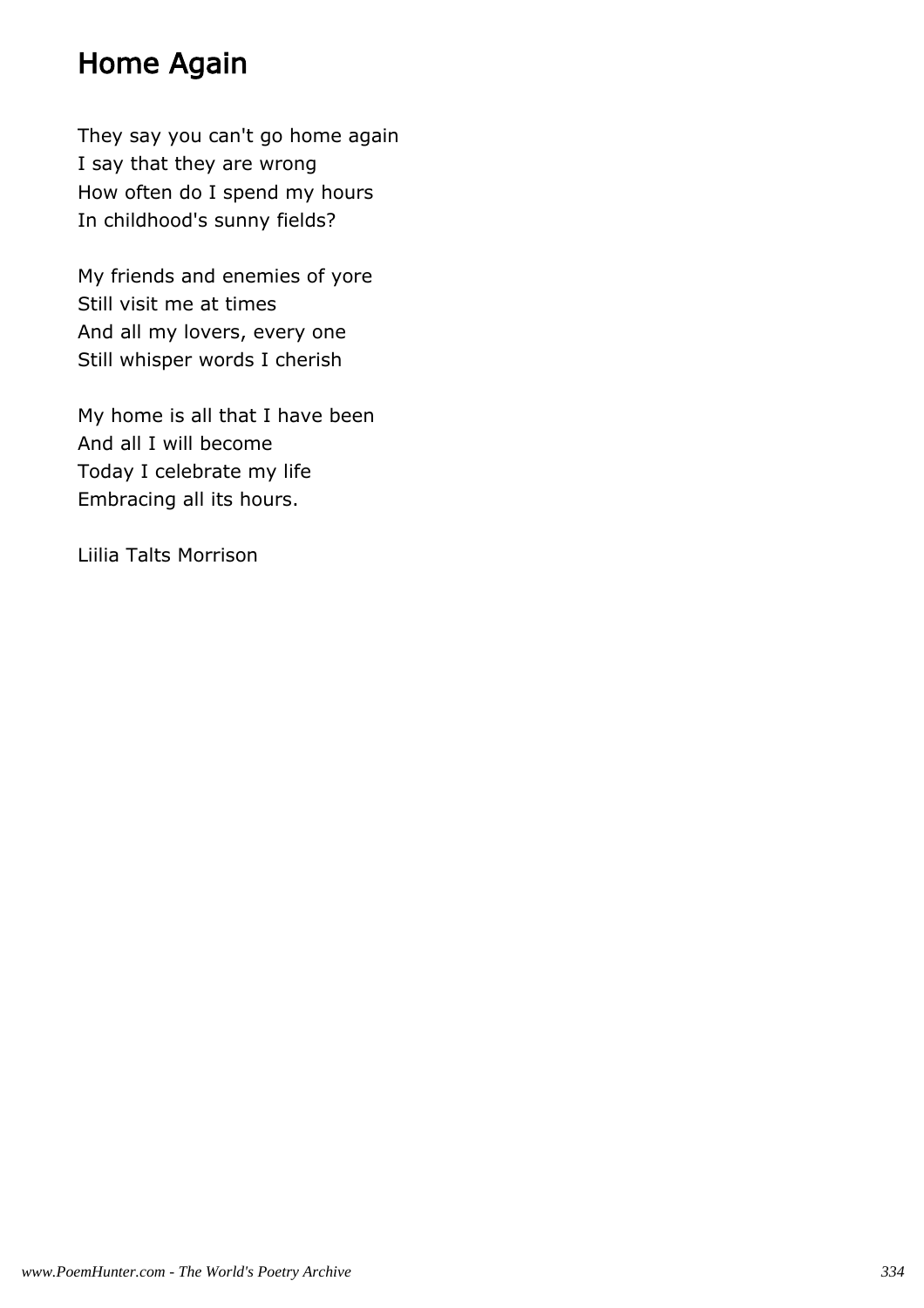#### Home-Baked Bread

Thoughts arise of home-baked bread Set on hearthen coals bright red Grain hulled on the threshing-floor Coarse hands forming loaves of yore

Embers playful in quick flight Whittled twigs shed glowing light Hut now warm, its ceiling black Worn dark coats hung on a rack

Somewhere in lost childhood's fog Barnyard swallows swoop by logs On a languid summer morn Lilacs back-door stairs adorn

Thick white curds and oats ground fine Little ones in patient line Waiting for a longed for treat Mother offers 'time to eat.'

Memories of those faded scenes Now arise as old age leans Strong and heavy on my bones Easing loneliness and groans

Baking bread this afternoon I recall harsh winds of doom Tearing us from land and kin Wiping out what might have been

Yet, like rising of fresh bread Long lost memories soften dread As I summon up those days Plain and simple country ways

There's a gift in home-baked bread Eaten after prayers are said Fragrant slices warm and soft Keeping love and dreams aloft.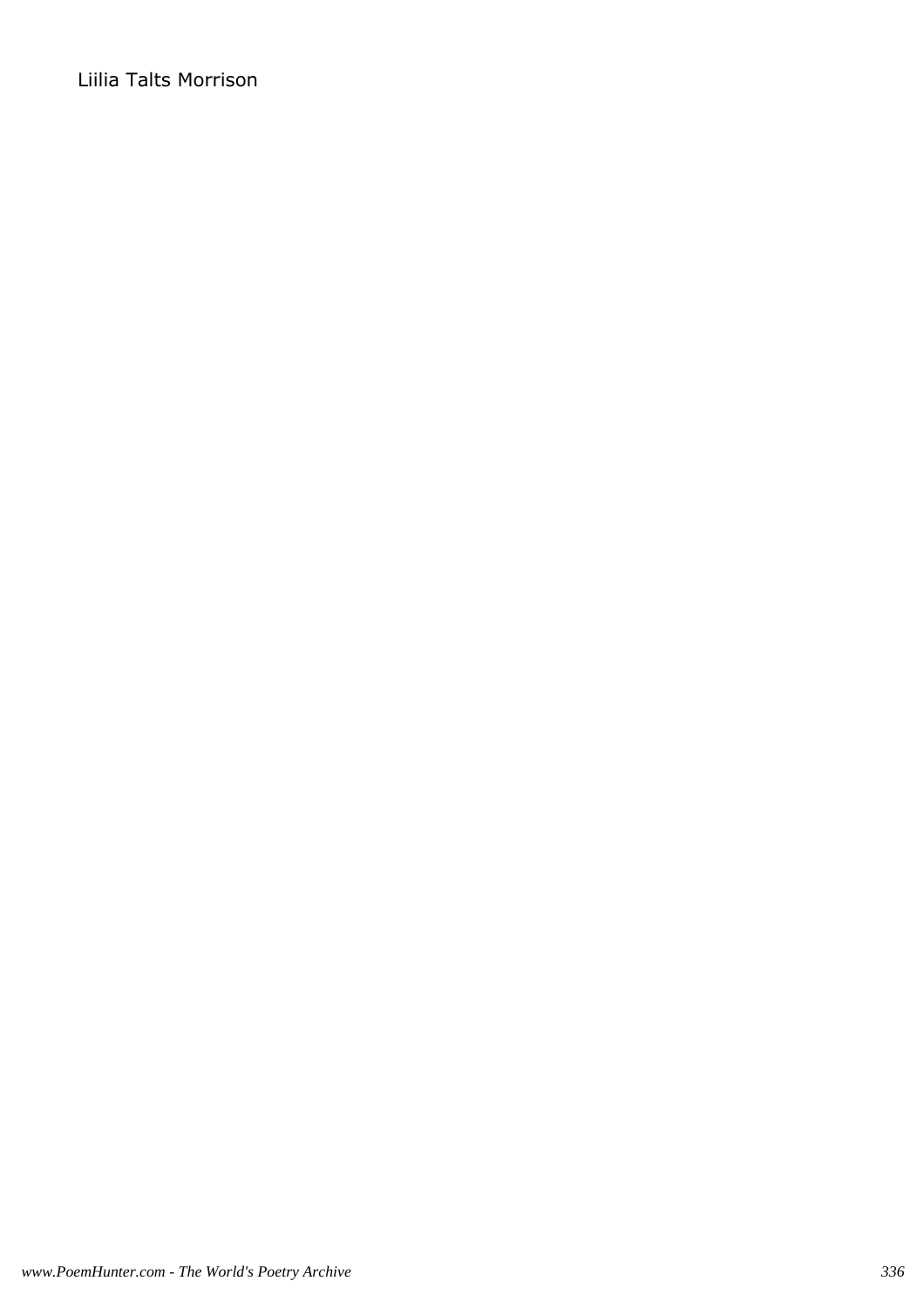#### Homeless Dream

A wooden bed and mat of straw a little wayside room where people cannot bother me but sun can warm the gloom

A crust of bread that I can gnaw a quilt of tattered squares a hand rolled smoke a bit of chew to ease me an' my cares

Don't need a window or a chair don't matter if I wash nobody knows the dirt inside that keeps me chained and squashed

A wooden bed and mat of straw a little wayside room where people cannot bother me but sun can warm the gloom.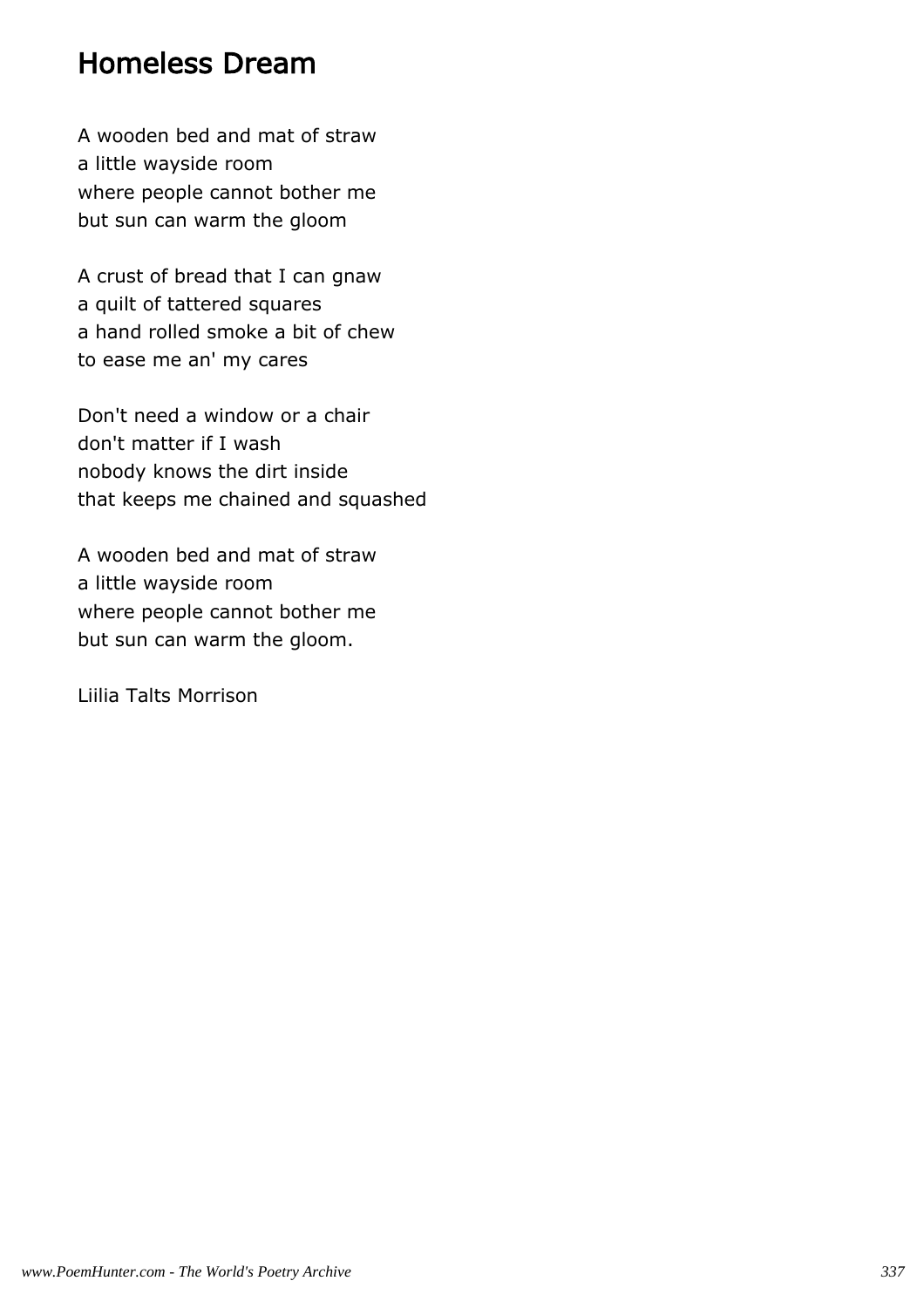# Hope

We come, we go We reap and sow We tread upon the Milky Way

We live, we die We walk and try To make some sense of every day

We sit, we stand We reach out hands And hope the maker hears us pray.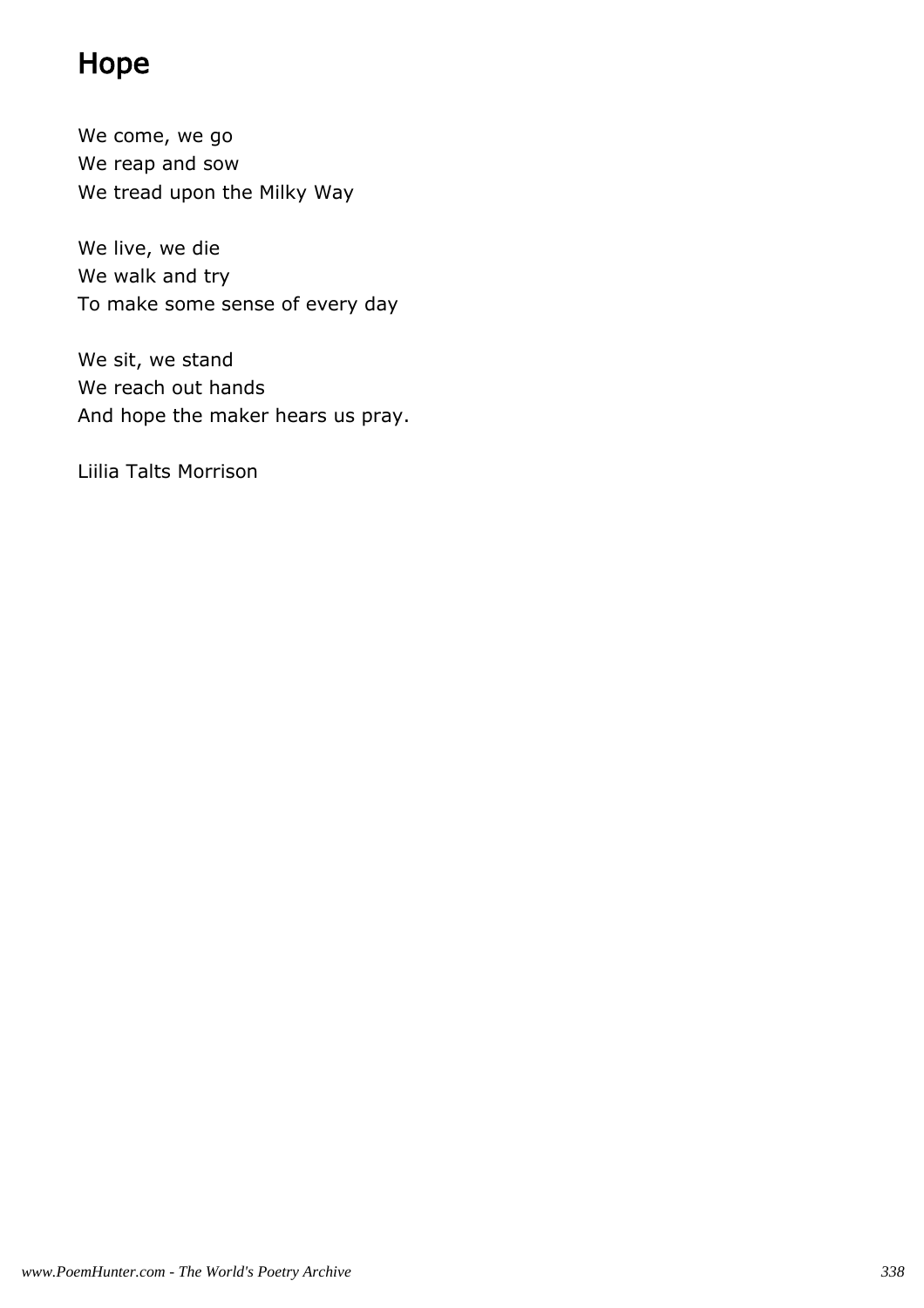# Hounds

The hounds are nipping at my heels with foaming mouths and lightning speed wild wolves with ravenous sharp teeth like lashing crashing roaring steeds

Their mission only to molest a'hounding pounding on my chest I'm helpless on the typhoon's crest no place of refuge or of rest

The snarling jackals closing in will I escape their galloping will I endure apocalypse that night of darkness and eclipse

Will all the demons cover me or will salvation rescue me will ending be a silent sound and leave me breathless on the ground?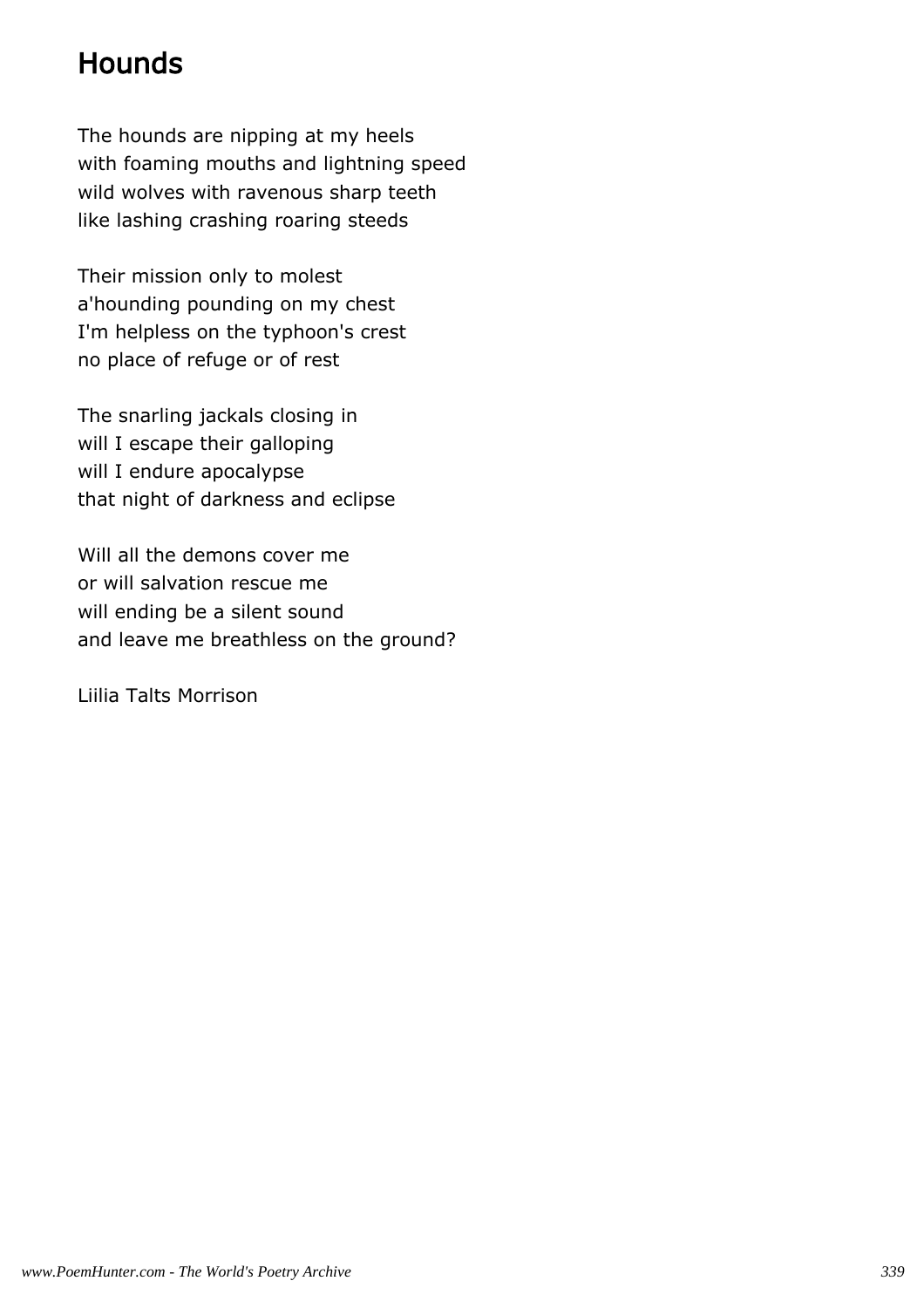#### Hours Like Threads

Our minutes and our hours Weave threads of many dyes Some yarns so tightly knotted They cannot be untied

Our minutes and our hours Are cloth that marks our lives Sometimes a shielding garment Sometimes a stifling vise

Our minutes can be precious Or squandered like coarse wool Our hours can be cherished Or drowned by tempter's pull

Our friends and foes are textures Of interlacing strands And those whose love still lingers Like silken, golden bands

Our minutes and our hours Are set in numbered runs In a more cunning fabric Than human hands have spun

Our minutes and our hours Weave threads of many dyes Some yarns so tightly knotted They cannot be untied.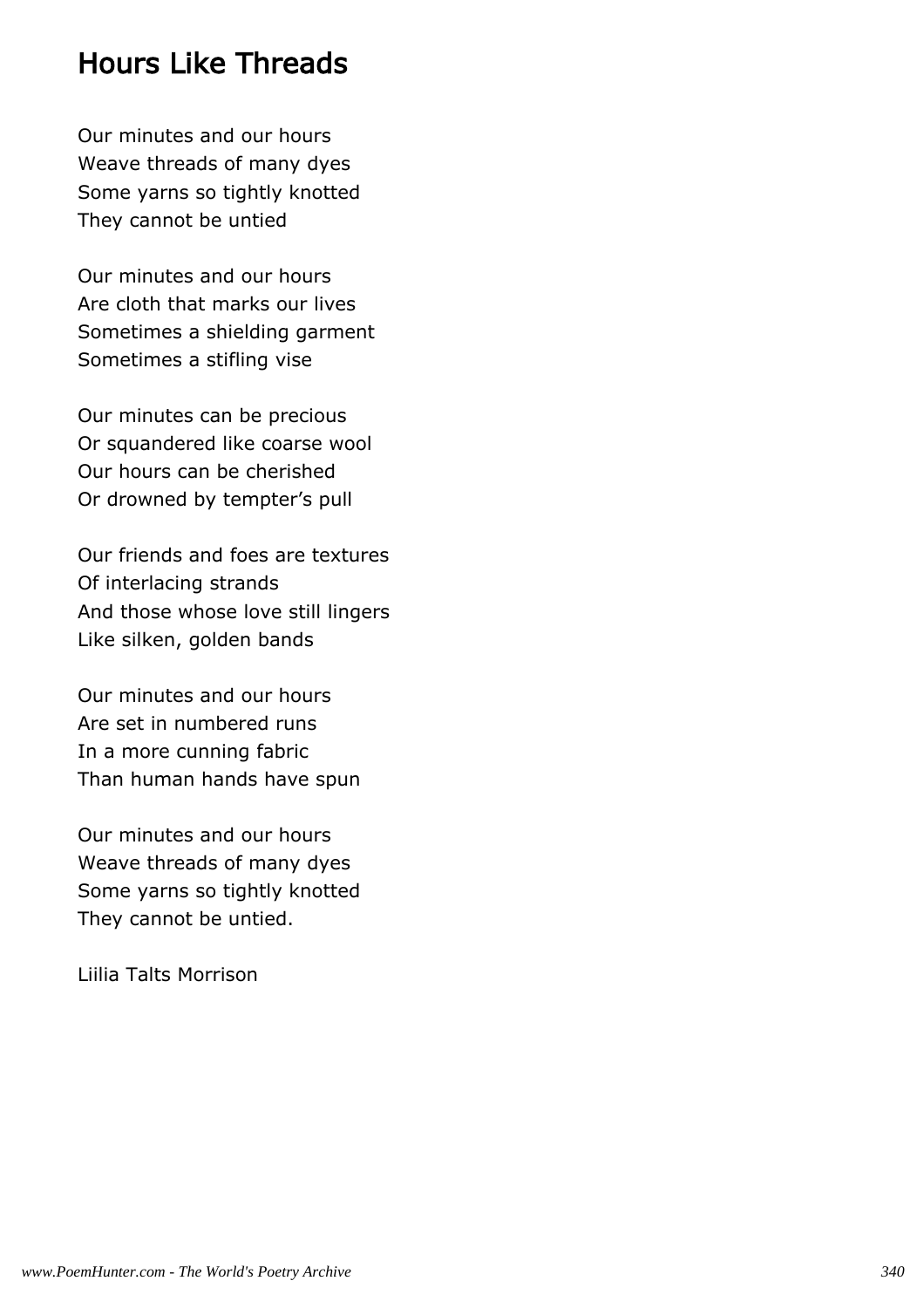#### House Of Faith

There is a treasured structure with walls not built by hands its roof rests on strong rafters pale seagulls understand

It is of ancient vintage no termites chew its planks no locks secure its entrance no moat, no guard, no tanks

Although it harbors riches far greater than much gold it can't be robbed or plundered or bartered, traded, sold

This priceless gloried mansion is easily obtained when I lay down my weapons and all my pride has drained

When humbly in my chamber with hot repentant tears I ask for help from heaven I'm drawn to unseen stairs and find a solid stronghold in those great walls of old that can't be built with mortar nor bought, nor ever sold

There is a treasured structure with walls not built by hands its roof rests on strong rafters pale seagulls understand.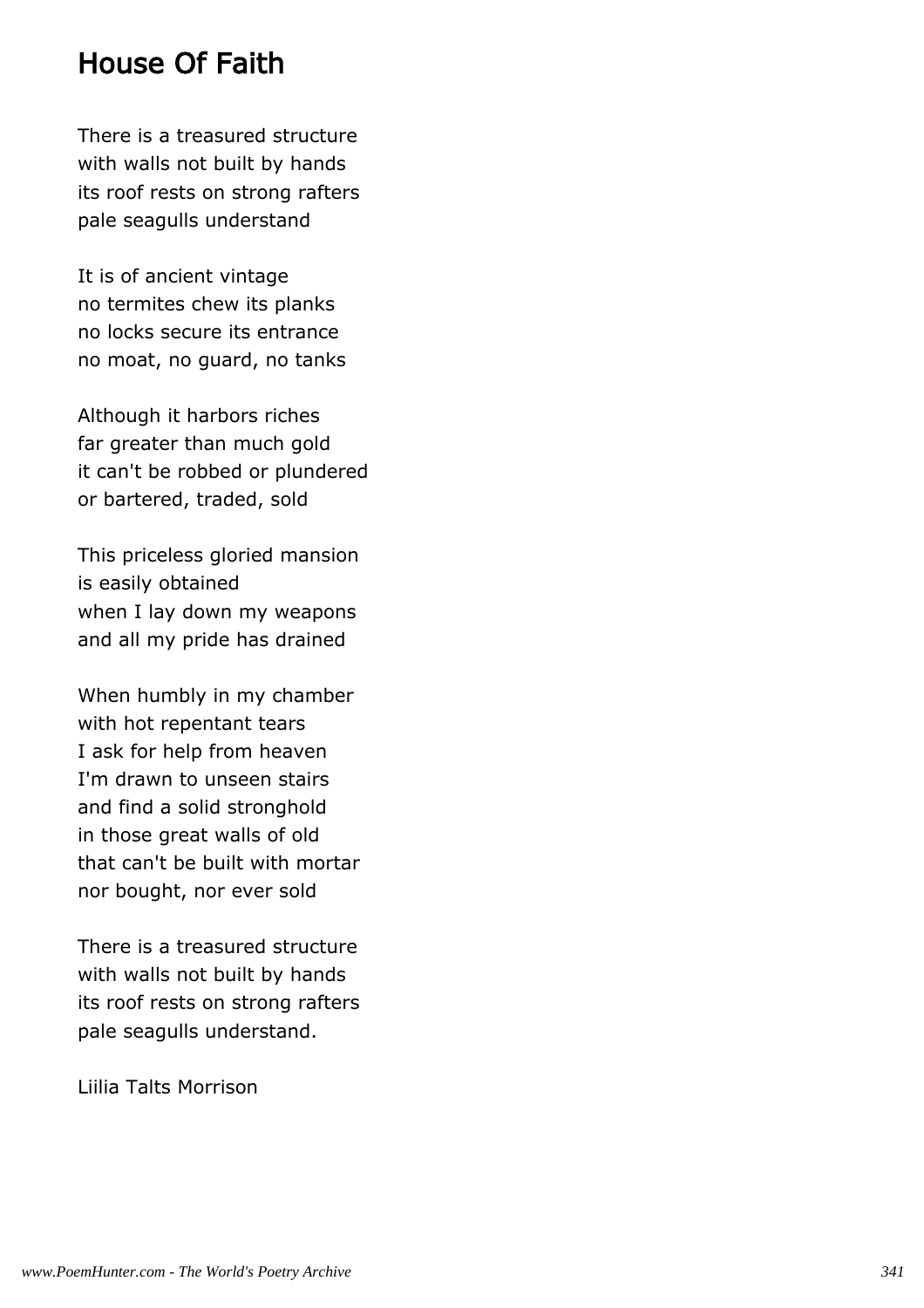### How Could They Know?

He signaled me, waving a letter in his free hand The other leaned on a cane He spoke no English and the notice was official What did it say?

I looked and saw it was a senator One who was known for many years Yes, he would check to see how soon His case came up with the authorities

Cuba, he must return to Cuba I could see it in his face, for he was very old And could hardly walk Yet he dressed clean and formal And smiled to everyone who walked by

A while later another letter came And again he waved me down in the lobby No, they could not expedite his request He had to wait like everyone else

How could they know he could hardly walk And no one drove him to the store for food And he was brave and he was kind And now, he dozes on the lobby sofa.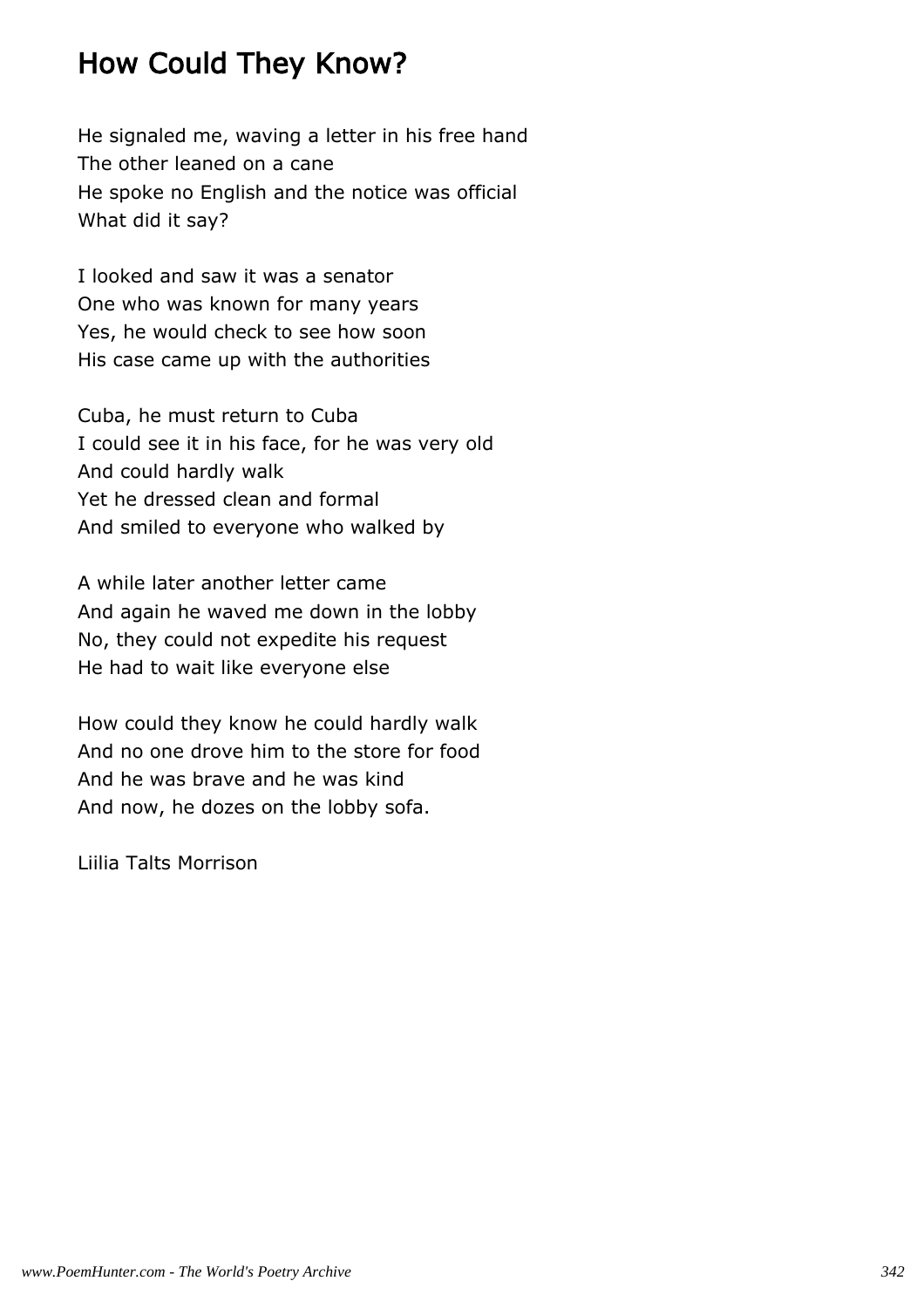### How Often?

Down memory lane I walk again Entranced by times of old For many years ignoring them Gone now, yet dear as gold How often do I wish my soul Would bring them back to hold.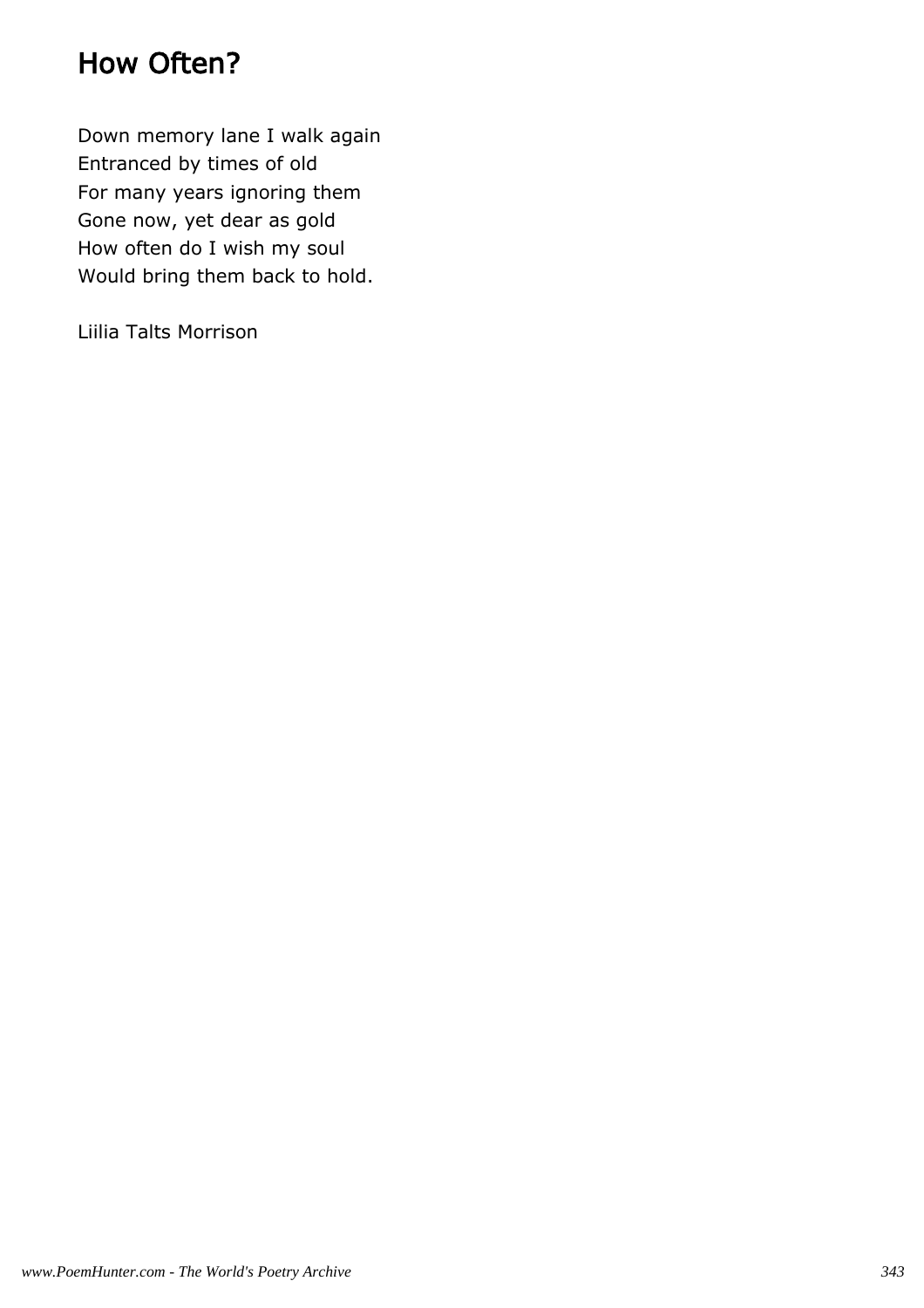### How Swiftly

How swiftly winds of earth and sky fly

Much like sunset glows wane in a moment's blink of time fade

The dark descends and day's fleeting rays gone

Deep is the dark that brings the croaks frogs in swamps buzzing bogs

For some the dawn will not rise for others nightly campfires burn

For me a hope one more day one more day

Winds of change sunset dawn.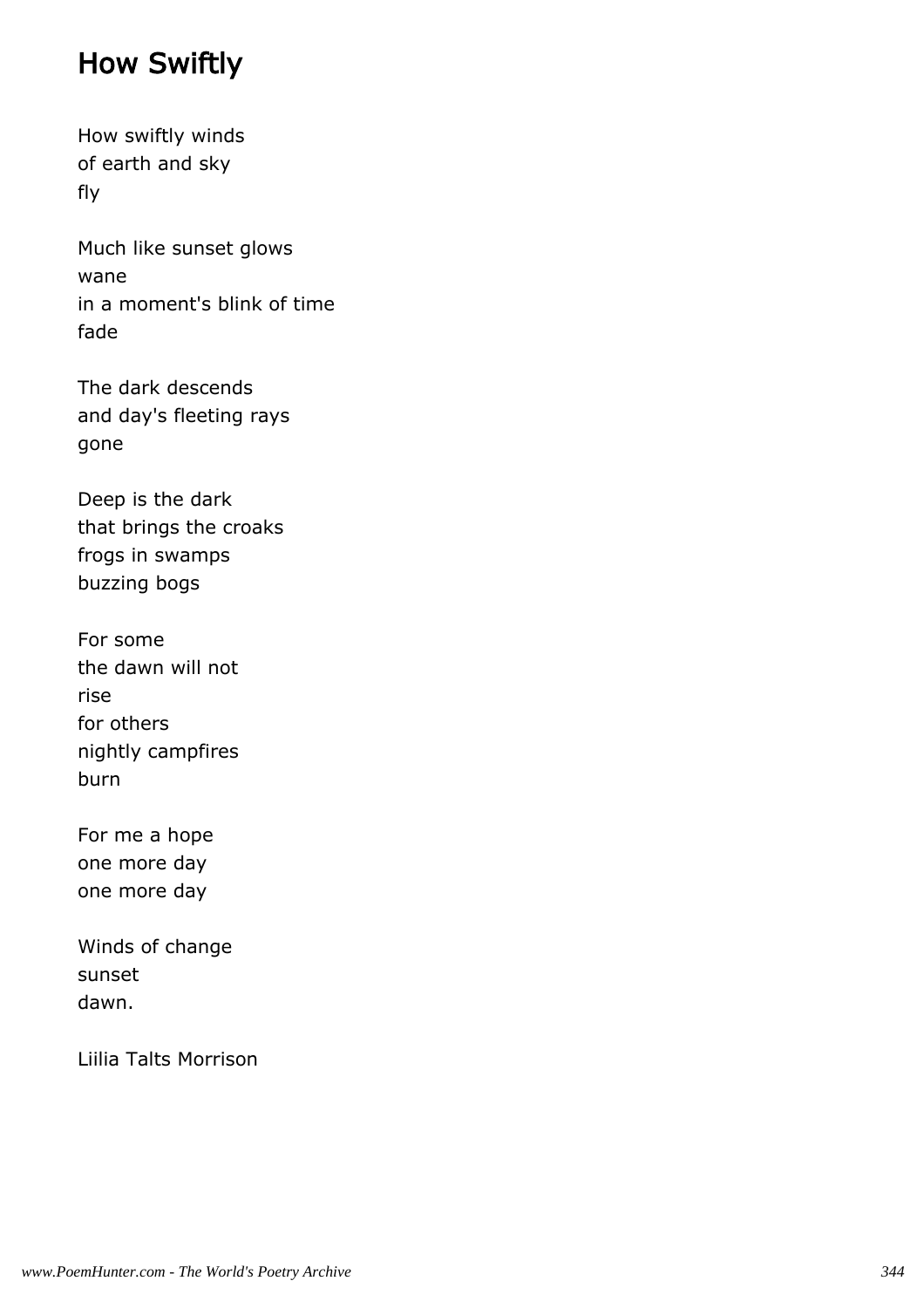#### How To Be A Friend

He looked intense People said he ate little and smoked much He cured many of physical ills And claimed he walked with God

The sentences seemed flawless indeed Nor had he fought with fists Words were his sharp rapier

A friend implored me to read of him Usually angry, her eyes shone then She wanted that book back, too

That afternoon I scanned the pages Allowing images of sallow cheeks, haunted eyes Disturb the tranquil day

Summer sun shone on well-worn pages As I wondered who he was And how to later respond to her

The answer came in one word - crucible As I began to shovel data into a furnace in me Where the Word dwells

Some fragments burned to gold Some dross or simply disappeared So it was a man, after all

Will I be discreet, gushing or blunt to my friend? The answer, too, will come Just like it did that sunny afternoon.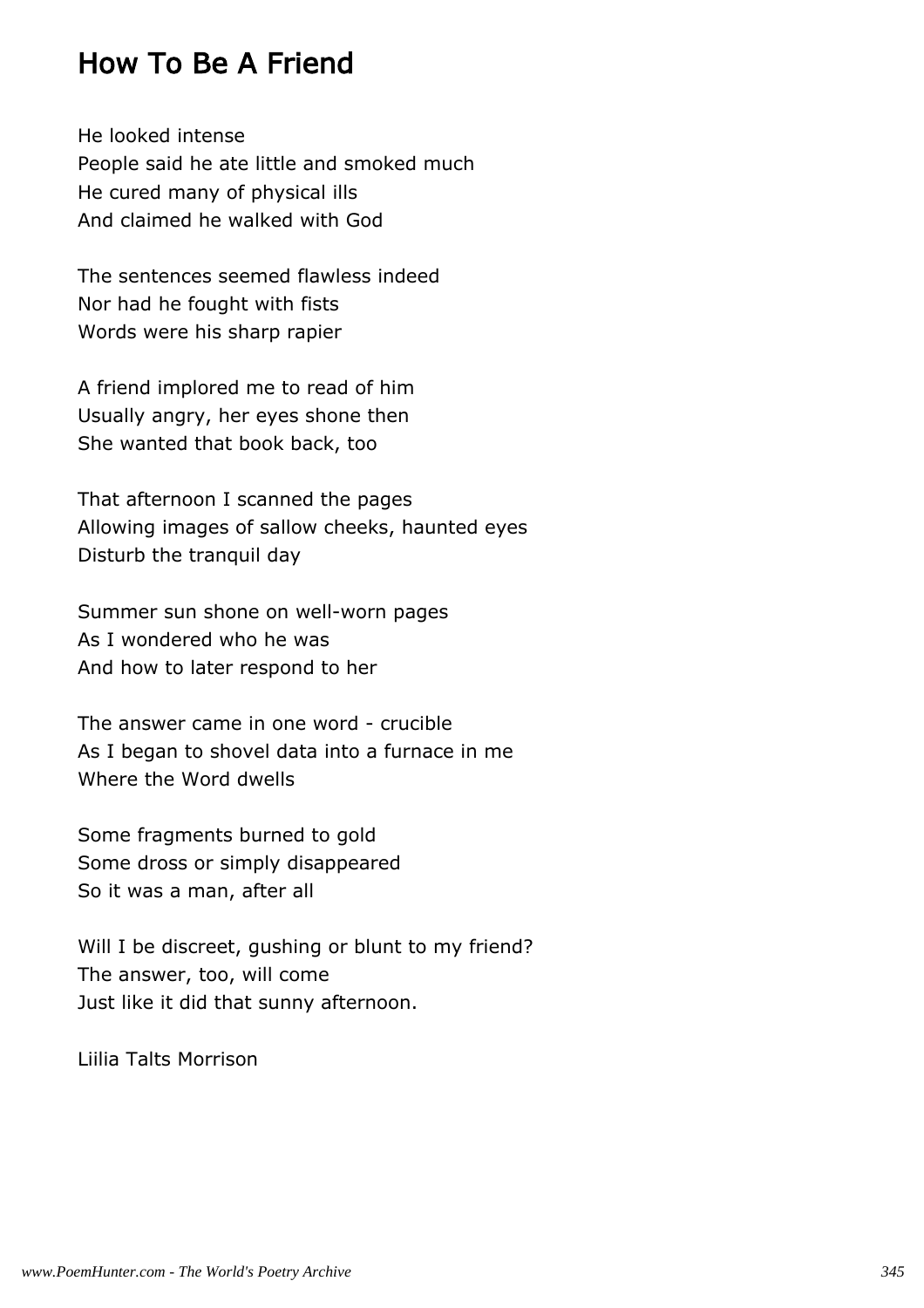### Humid, Ain'T It?

'Humid, ain't it? ' is the question Every year, every summer. 'Is it hot enough for you? '

Every year, every summer 'Yeah, that it is.' 'Got any ice? '

Mayans walk the avenue Slowly, in groups of two or three or four Anglos stay indoors Sun so hot the asphalt melts.

The sleepy lumber company Waits for a customer. Sports a concrete alligator in its yard Down by the railroad tracks.

Royal Poinciana trees flash their orange against a bright blue sky. But who is there to stop and wonder?

Women do their shopping early Way before ten o'clock. Men make sure their six packs Are cold and ready.

'Got any ice? '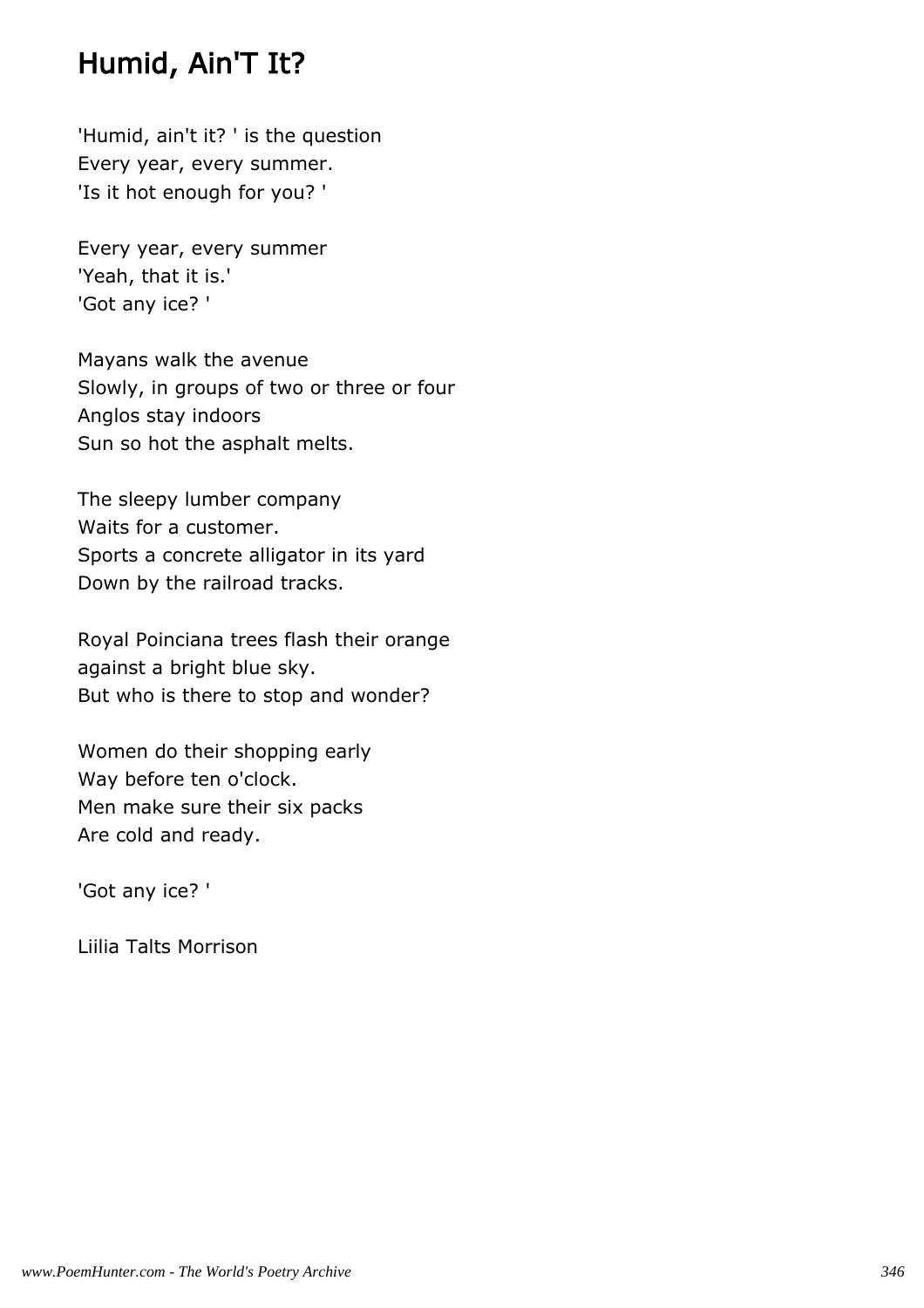### Hurricane

The streets are deserted now, The air is still. (Second swath one hundred eighty to two hundred miles per hour)

How strong? (All arrows point North by Northwest)

I see a bus way in the distance and begin to walk toward it. Brace yourself, brace yourself. (Another swath – one hundred eighty to two hundred miles per hour peak wind)

Will it be strong enough to ease my pain? (All arrows point west by Northwest) (The region is covered with f1 damage)

The bus is here now and I board it. (A structure on the northwest corner is the most vulnerable. Most vulnerable of all are buildings with garages facing the wind)

The stronger the wind begins to roar, the more my hope arises. Would the physical destruction be vast enough to touch that cold hard center and bring some relief?

People scrambling for their food, their place to sleep with their loved ones. I watch as if from another world. This means nothing to me.

What do I care about that day? Nothing seems to matter. All people seem so far away And death or life are as a charade.

Come, break the sky, and break the tree. I'm cold, I cannot feel a thing. (Two other swaths in the second wind attack the area)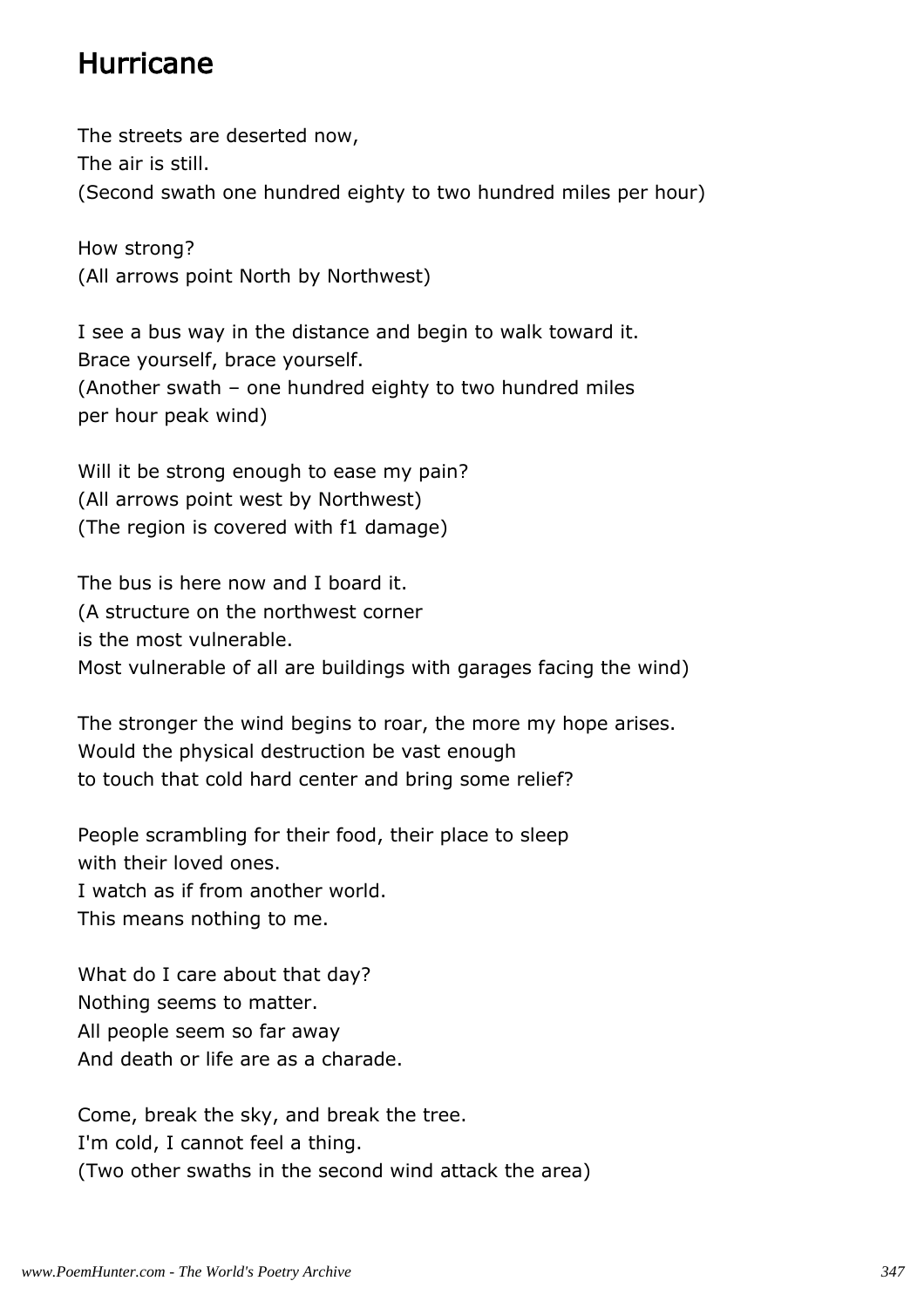Old people are sitting lined up at a long thin table Talking of Ukraine and eating macaroni. (This region is already being smashed by first wind swaths Coming from the Southeast)

I can't feel a thing. (These second blasts cause huge destruction)

We are on the stone floor, huddled together.. The toilet does not flush. (The location of a building is of crucial importance. A drastic change in wind direction occurs in the path of the eye)

Why do they want water? (Miniswirls along with microbursts contribute to the chaos)

They cry out for food. The ancient, shaky, wheelchair bound woman With drooling lips is alive. I am dead.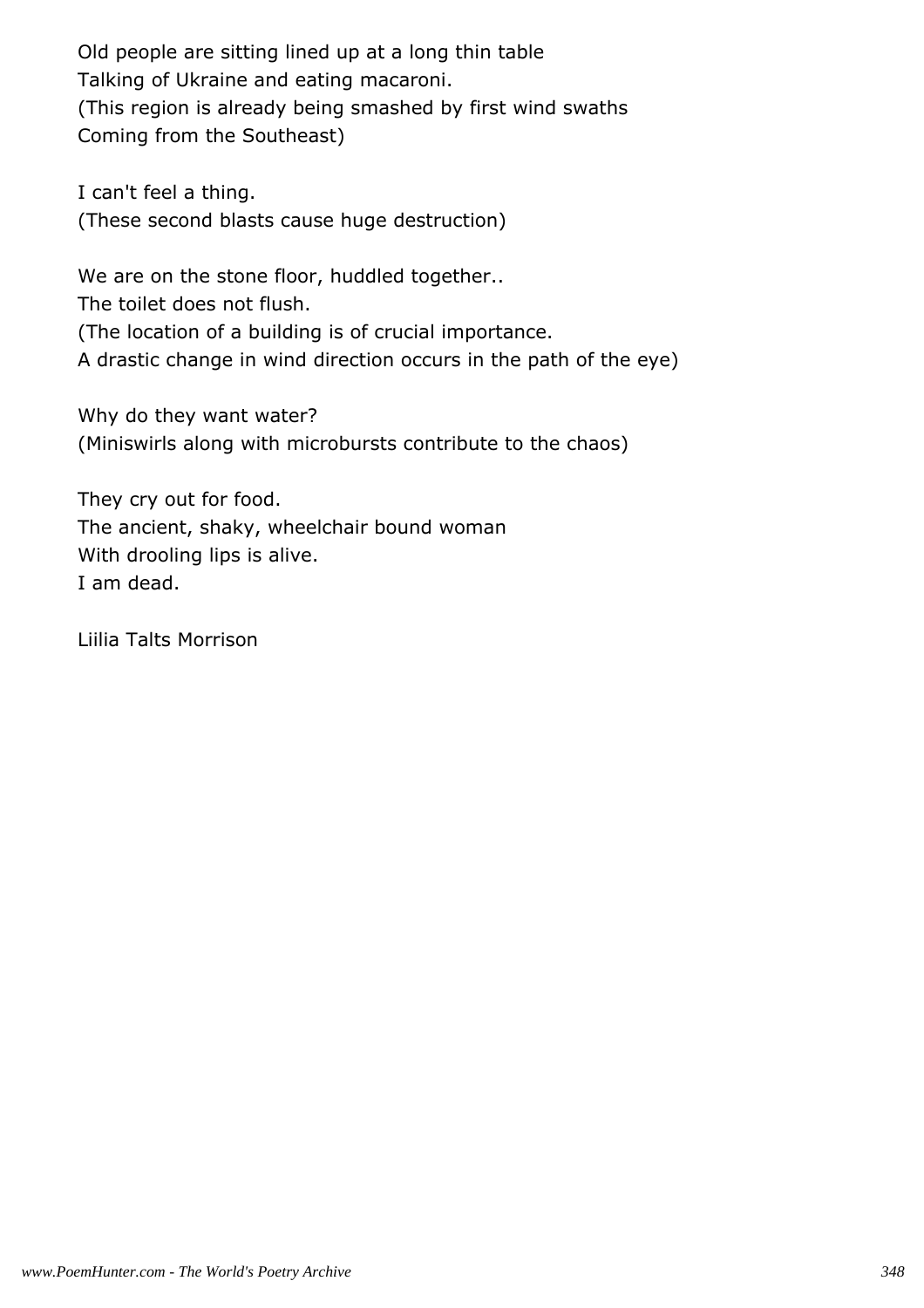## I Am A Voyager

I will forever wander among stars Mute as a ghost ship with stories to tell Poised on pale banners spewing memories Sprinkled onto passing galaxies of Who, when and where Who, when and where

Probes poised on borders of a dying star Decoding records of who sent them And who received

The rings of mighty planets yet unseen Silent sentinels on brink of interstellar speed Wrapped in froth of foamy heliospheric walls

I am a voyager Hair tossed by solar winds stalling my ghostly galleon Resisting hewing into tomes of space The golden record of my life

Utterly unknown the hand to touch them Eye to see them, ear to hear them Utterly unknown Who, when and where Who, when and where

I am a voyager My traces permeate the galaxy Burst free, discharging data to the great beyond

I am a voyager Who passed the frontier The point plutonium power sources falter and their interceptors fail

All radios snuffed to silence by Europa's lava flow Lakes spewing rich volcanoes Watching, watching hellish magma bursting forth As my ghost ship exceeds the sun's escape velocity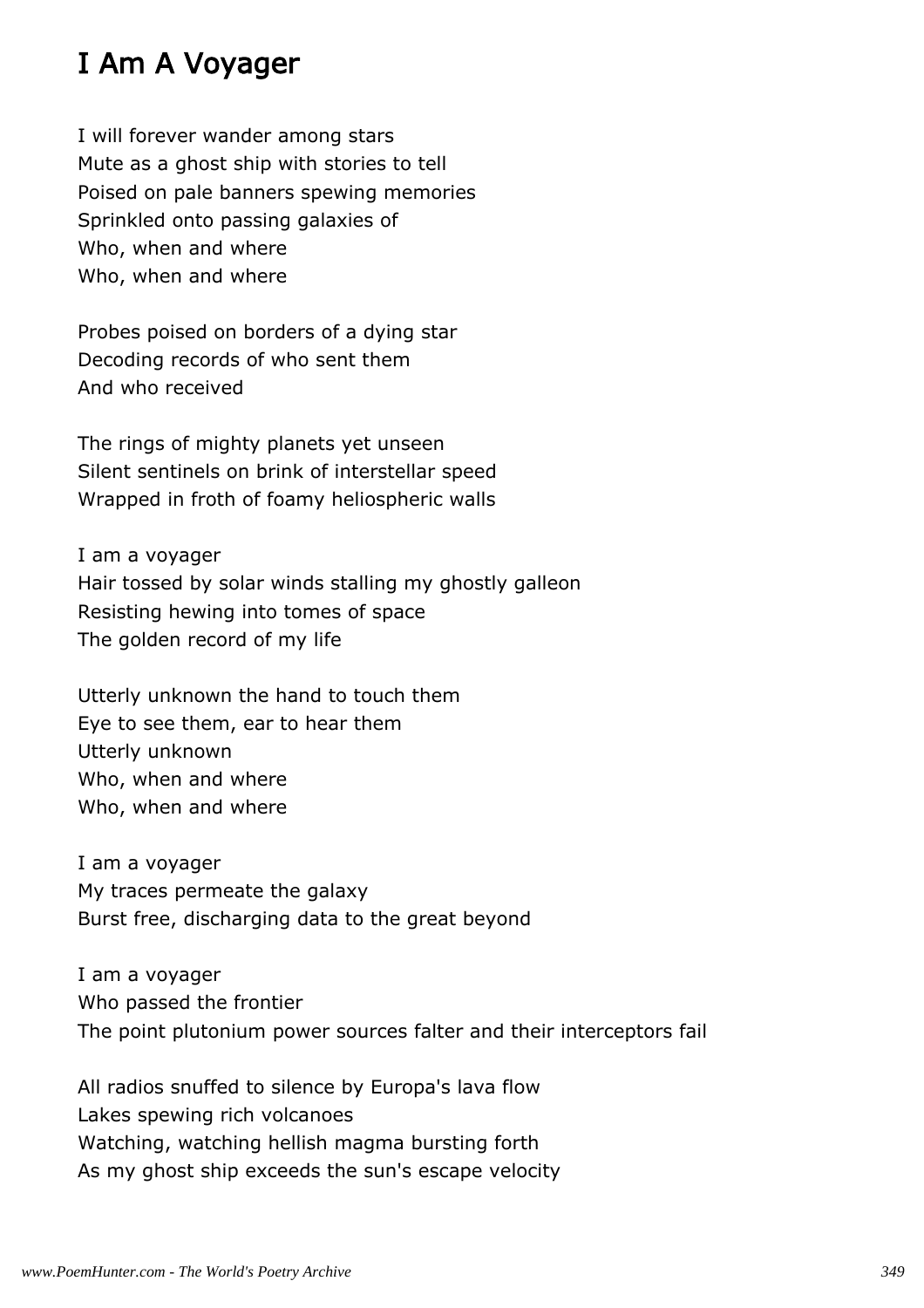Big dish antennas pick up Neptune's ice-blue blips As pulsars flirt with geysers from the bowels of a lonely satellite

My ghost ship now in starship mode Easily penetrates the frozen-nitrogen surface sheath Of a slow dying faint blue star

I am a voyager Geysers of stellar showers blast Circling with a harsh intent My ghost ship to annihilate Who, when and where Who, when and where

Golden record now rubbish floating in a black beyond Sails shattered, anchor swept away No destination and without a course Adrift in space forever.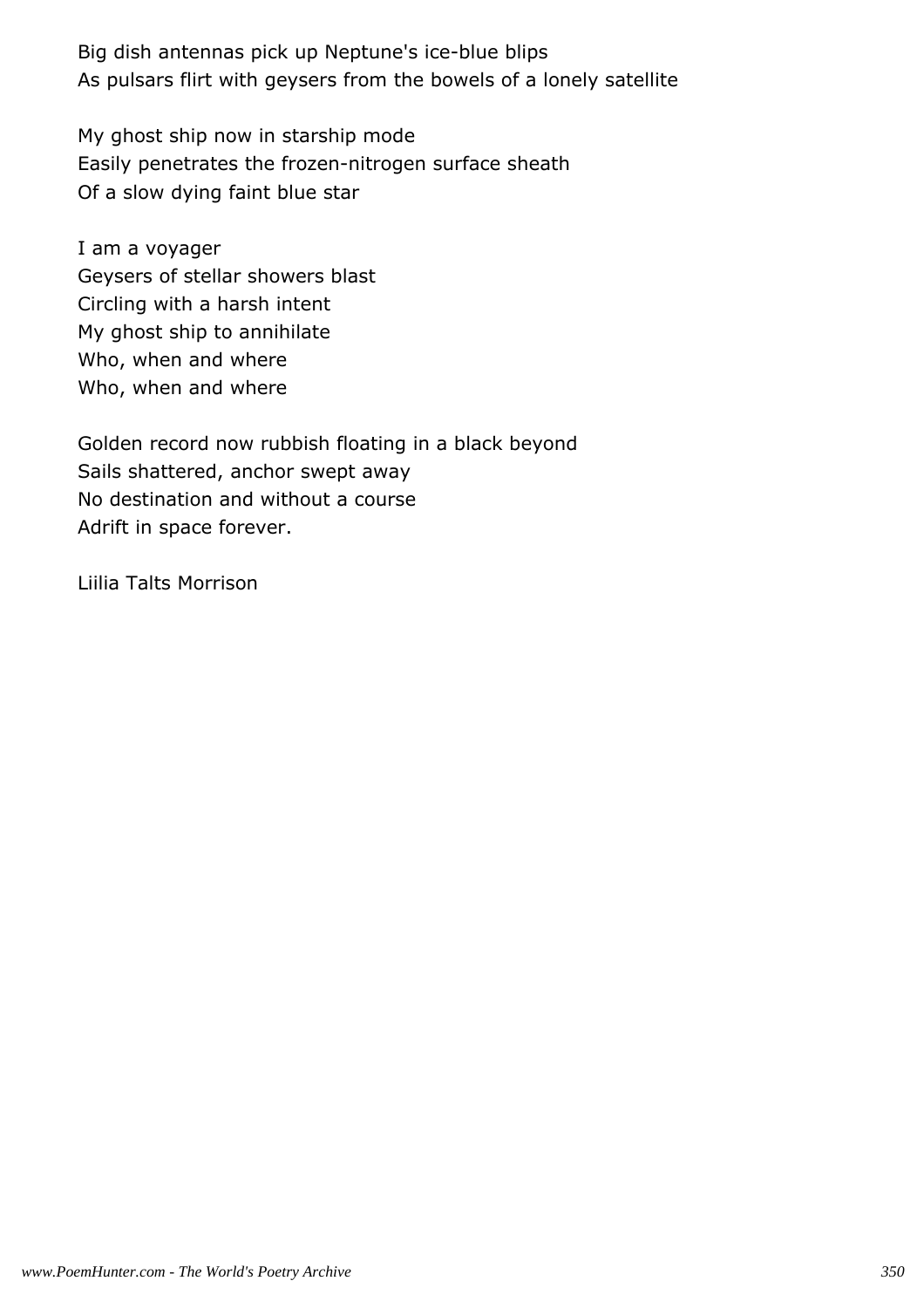# I Must

I must write to keep The darkness from falling I must paint to see light When drapes are descending

For bones of old castles And ghosts come a'calling To bend and to rend And whisper of endings

My fingers must move On the surface of days Make marks and small scratches Vague imprints on hours

Since muscles and blood Buffer bonds of decay Though feeble, my efforts Can keep hell at bay.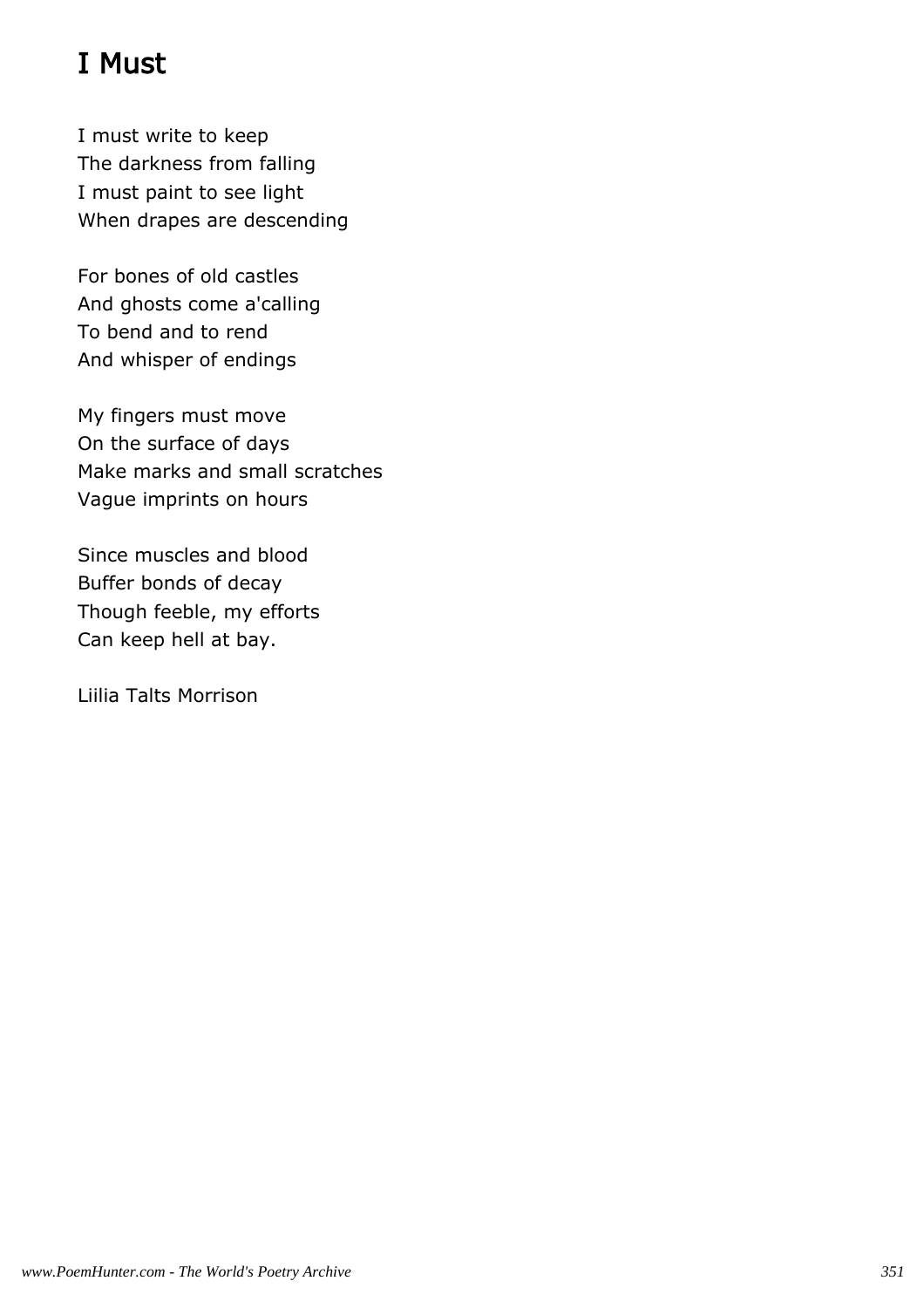# I Never Did

I often wanted to But never did I often stretched my hand But never touched I often dreamed a dream But never woke I often loved you But you never knew.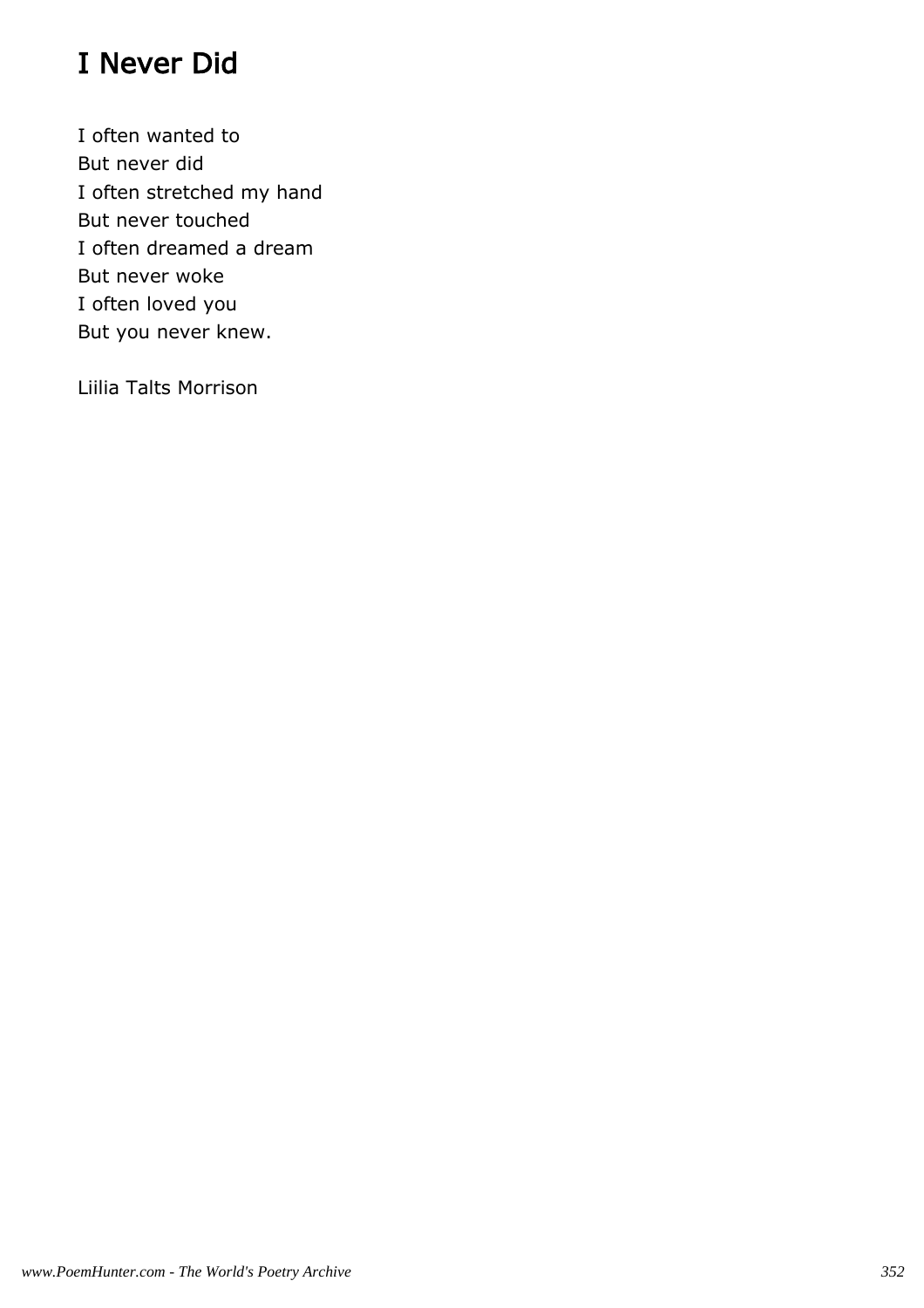# I Saw My Grandkids Today

I saw their curly heads today, I saw their smiling faces. Their eyes so dark and piercing Coming from wondrous places

I touched their little bodies Their arms so dewy, small Their cheeks all round and dimpled Their voices like bird song.

I saw my little grandkids My daughter's pride and joy I saw her guide them gently. Her darling boys.

Her hands were firm, yet gentle And I remembered when Those same hands, then much smaller Brought wildflowers from the glen

Her feet, then so much smaller Skipped light among the fields Was it yesterday? Oh God, was it yesterday?

Liilia Talts Morrison

.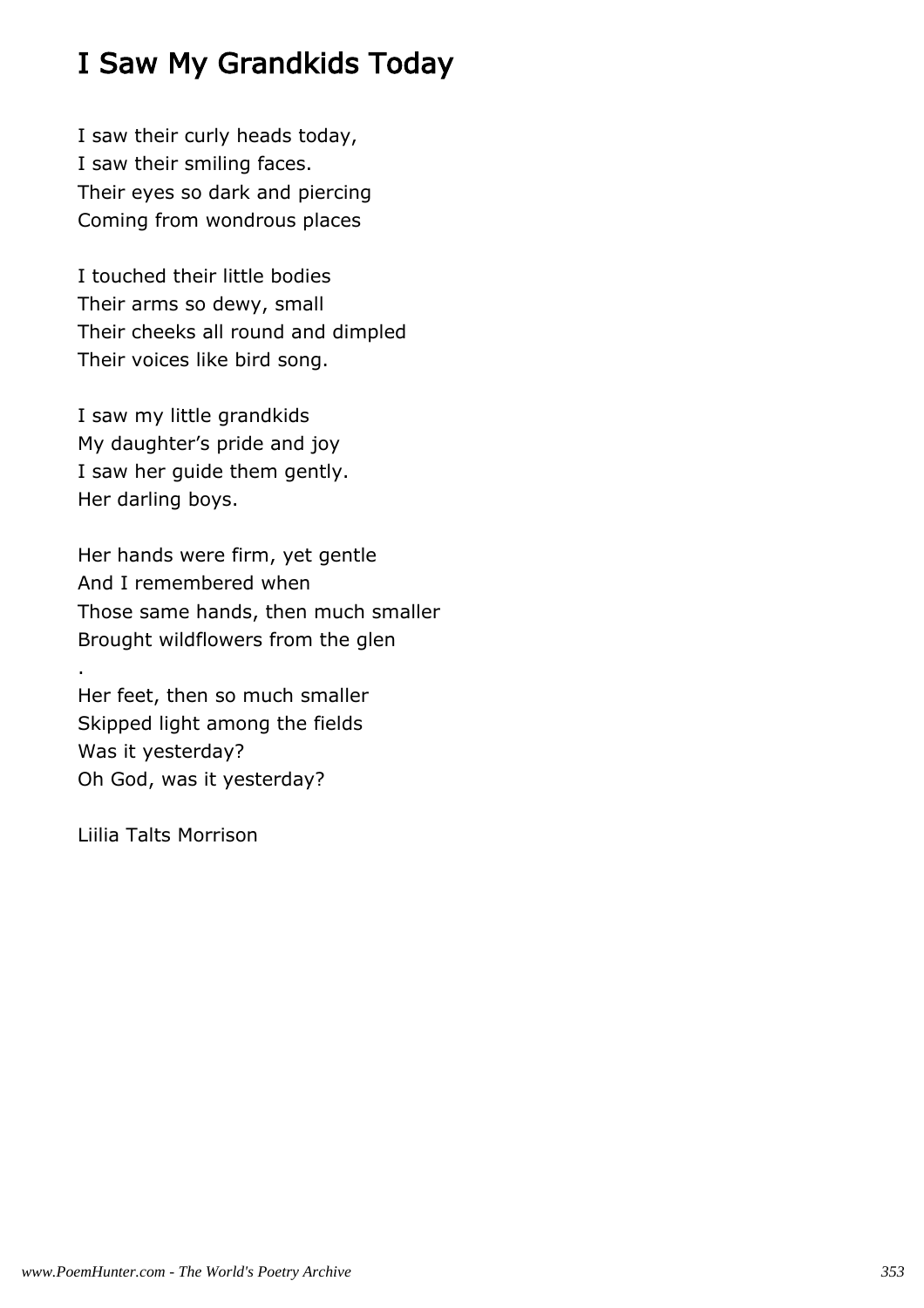# I Travel Light

Gone are tight rings from timeworn hands Faint vestiges of past life's bands Quaint bracelets from my hair and wrists Protecting fists

The jewels of another day Can now no longer satisfy My appetite

It's time to dropp those shackles bright Erasing symbols of the fight Cold armor of my striving run The battle's done

Silver no longer satisfies Though much esteemed and glorified By those whose hands still hold the plow Too heavy now

A treasure box of precious chains Would only pull me down again And steely pearls of hematite Block radiant light

Rubies like blood of battlefields Dry up when ancient wounds are healed Blue sapphires pale as ages fly Toward the sky

My sun-tanned hands are unadorned And cotton garment loosely worn Freed from the bonds that once held tight I travel light.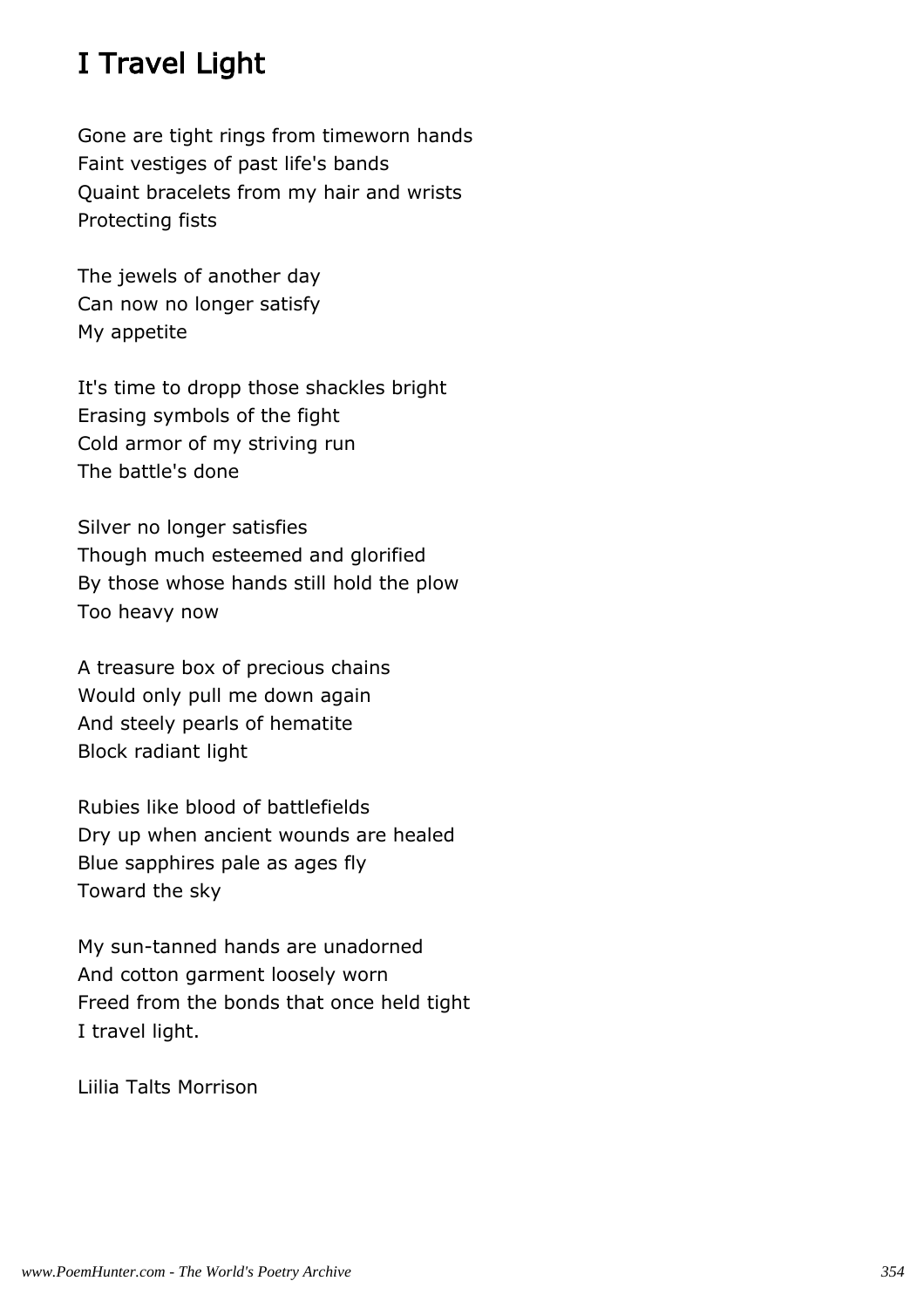## Idyllic Irish Scene

Soft mist lies on the heather Fair meadow dressed in green Moss roses peek from craggy rocks Idyllic Irish scene

The fields yield pleasing harvests Long gone harsh seasons lean When mounts of death crushed down this land The likes no one had seen

I view this isle from far away An ocean in between My heart tugs with sad memories Of youth and dreams pristine

My spirit longs to go there Return to what has been Where brambles wed with berries Idyllic Irish scene.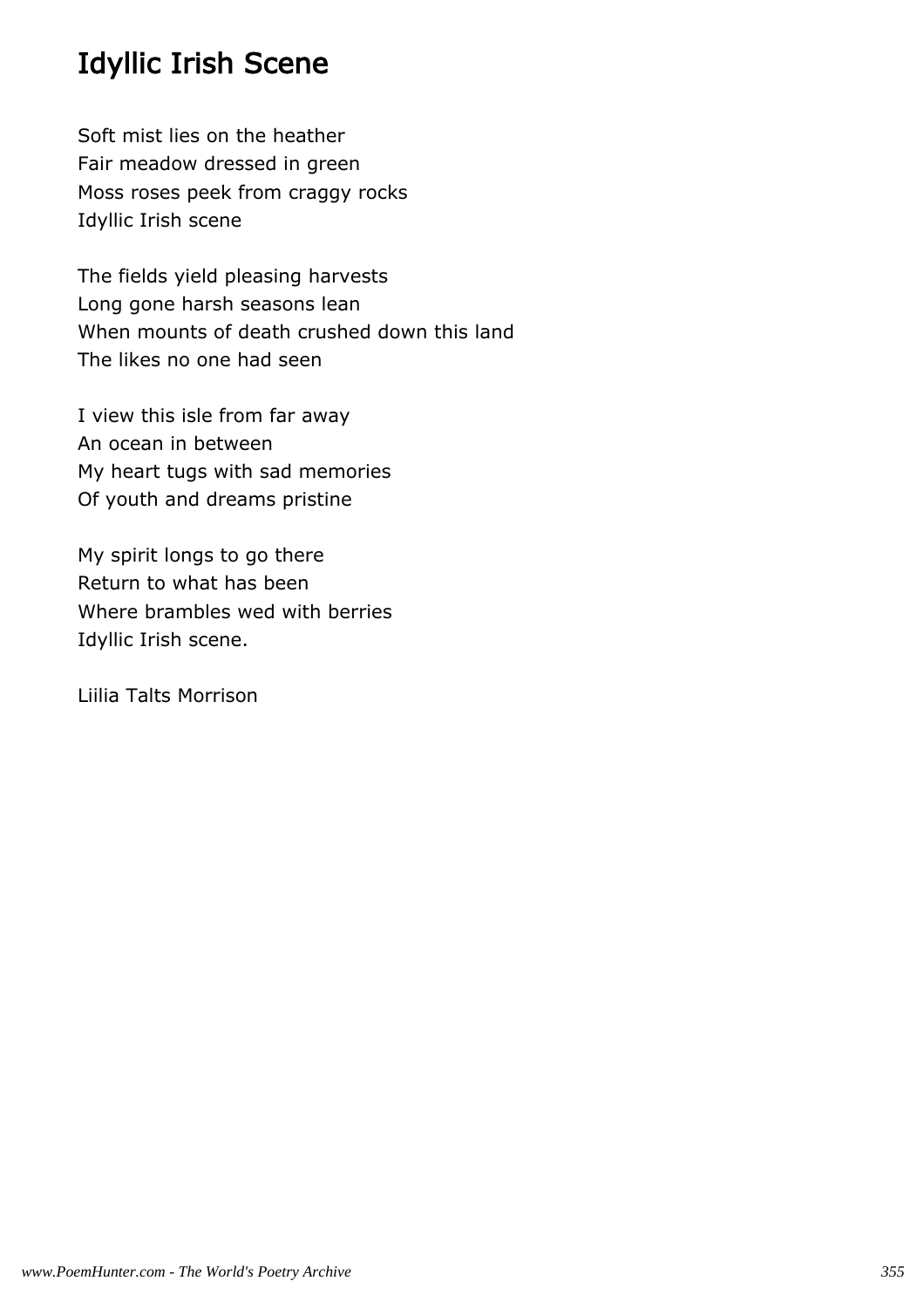## If There Be Fault

if there be fault, the fault is mine i loved too much, drank too much wine the fruits of passion and the vine imprisoned me in twisting twine as excess led to my decline

If there be fault, the fault was mine from life and joy I now resigned my voice turned to a rasping whine salvation had to be divine

If there be fault, the fault was mine when I accepted that sad line a voice of night gave me a sign 'Repent, and with me you will dine.'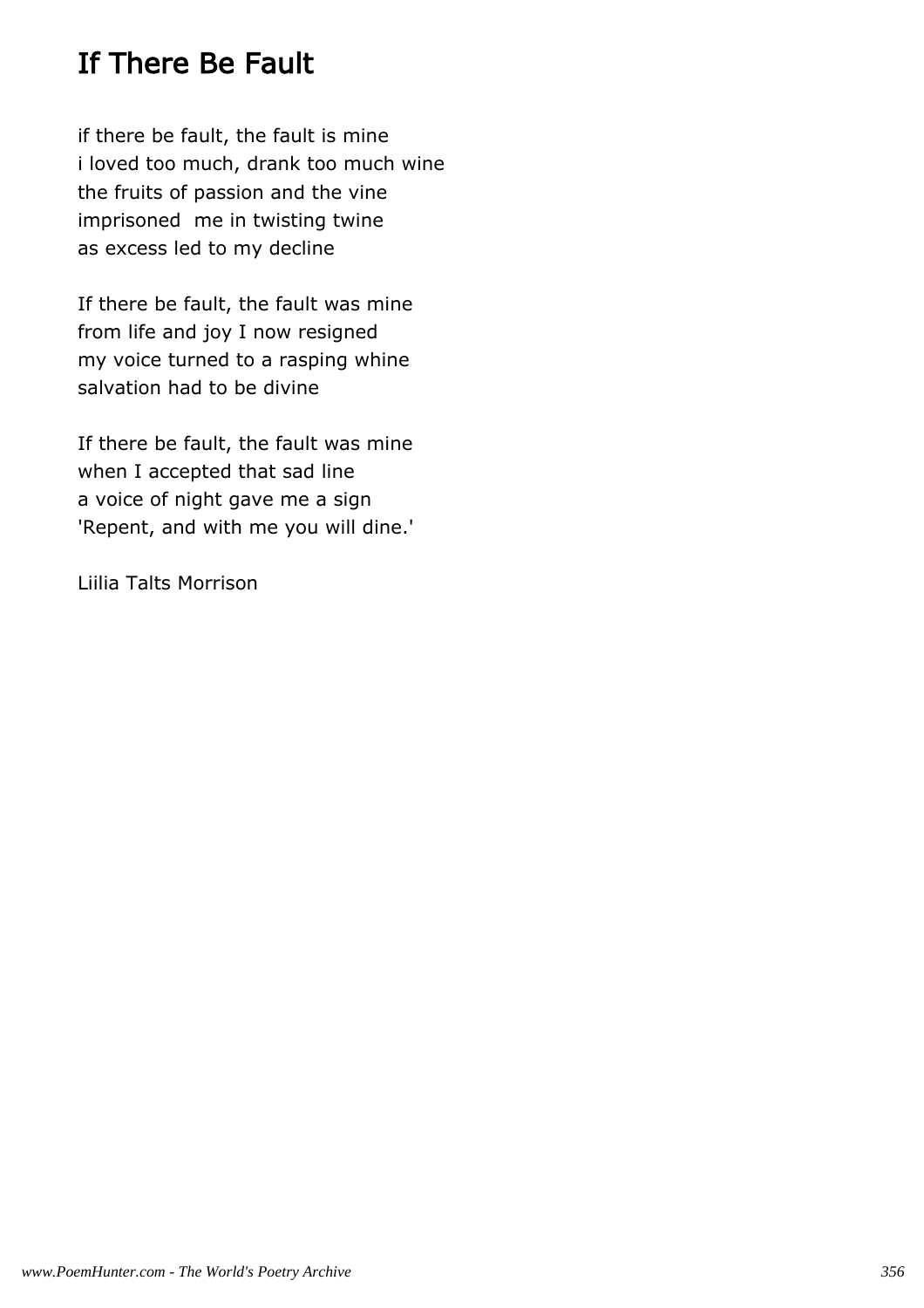## I'm Fractured

I'm fractured and I'm broken I need a healing source to bind my wounds and bruises and set a gentler course

Where are the living waters to cool my fevered brain the hidden soothing showers the blessed mountain rain

Gone are the days of childhood when every day was new and purple clover blossoms smiled with the morning dew

Life came from distant hillsides soon thunder shook my core swift whirlpools of obsession spun me to evil's door

What happened to that damsel that followed butterflies who skipped among wild crocus and bluebirds idolized

I'm fractured and I'm broken I need a healing source to bind my wounds and bruises and set a gentler course.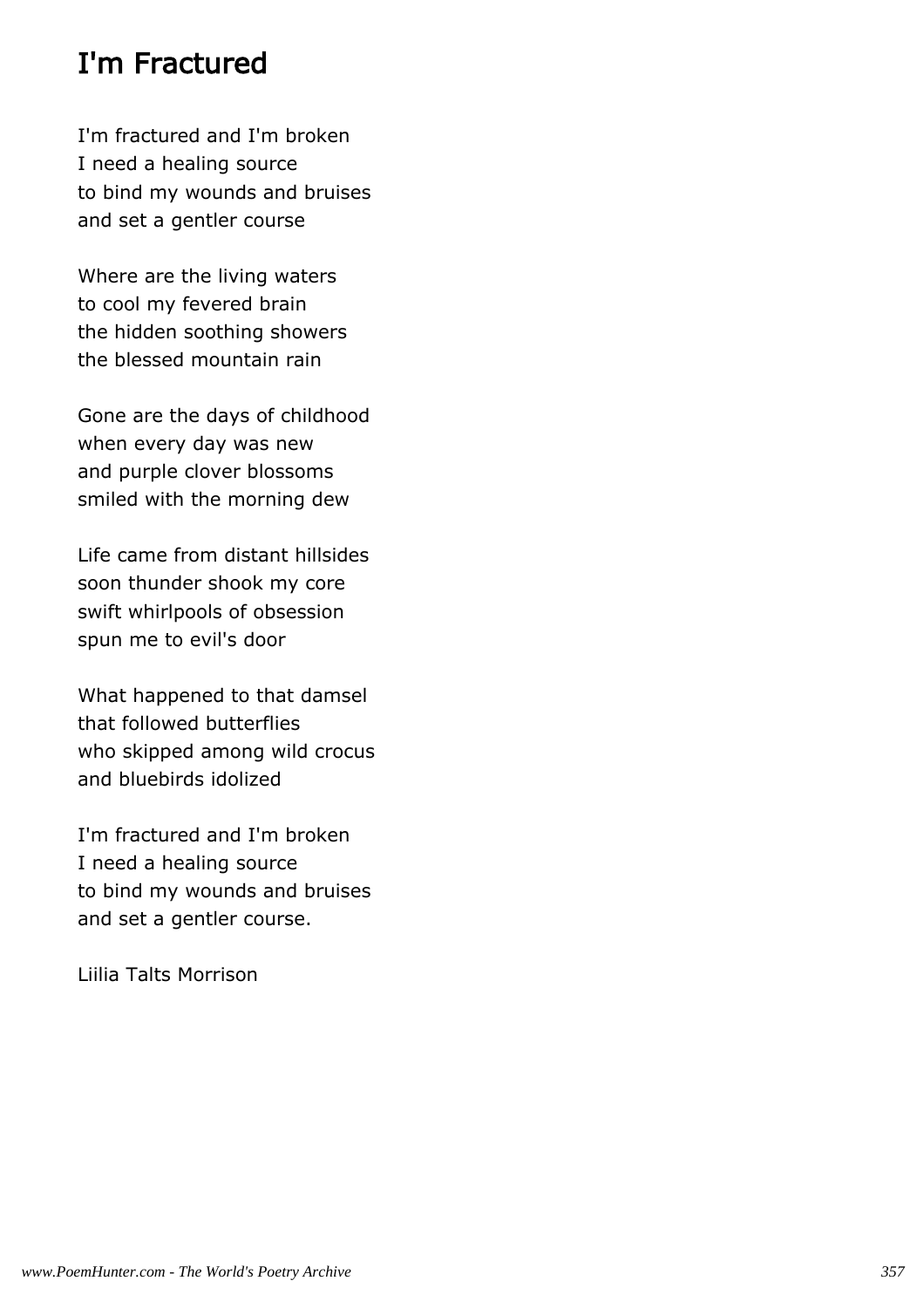## In My Mind

I walk alone in summer grasses The air smells sweet of burning wood.

The white clouds nudge pale blue heavens A mild breeze rises from the south.

Black earth beneath my feet brings comfort I swat a bug that settles on my nose.

Cornstalks stand tall. Rainstorms will soon be coming. Three mockingbirds salute me from above.

It's been a long while since I've been there. My dancing hair hides in a heavy cap.

Life's yoke has pressed me to its blackened bosom Gold fields of corn are just a dream.

But, look! I see those fields so clearly. Time plays its games in cunning ways.

Now mockingbirds are singing, I can hear them As morning promises rise from the dew.

Let's go together to those ancient pastures. Let's dropp the yokes that weigh our tired frames.

Let's go to places locked in distant memory. Our love will surely bring us home again.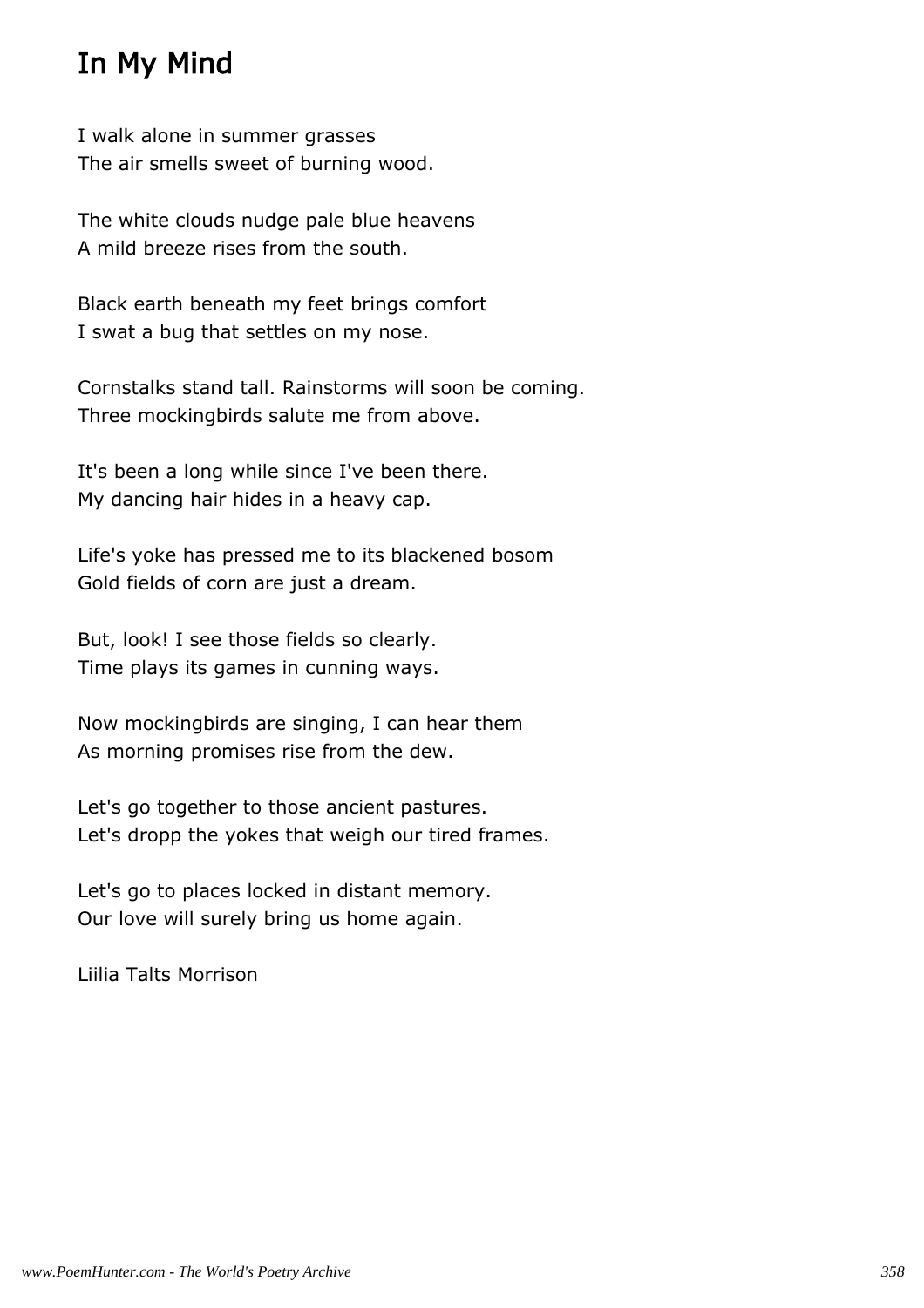# In My Mind By Michael Morrison

A silly fuzzy in a railway station Happy only with the shoes on his feet A little dawta dyin' in a whorehouse Don't ya know she's got nothin' to eat

And my mum, yeah. She don't got a job now. She's painting for peanuts and beets. And don't you know by now That Michigan Avenue's a red light street.

But in my mind, no-one really is unkind It's all fine - I can't be bothered wit the pettiness and Now's the time - to get together and happiness

We've passed the test - we're really drunken on the red life wine. We've passed the test - we're really drunken on the red life wine.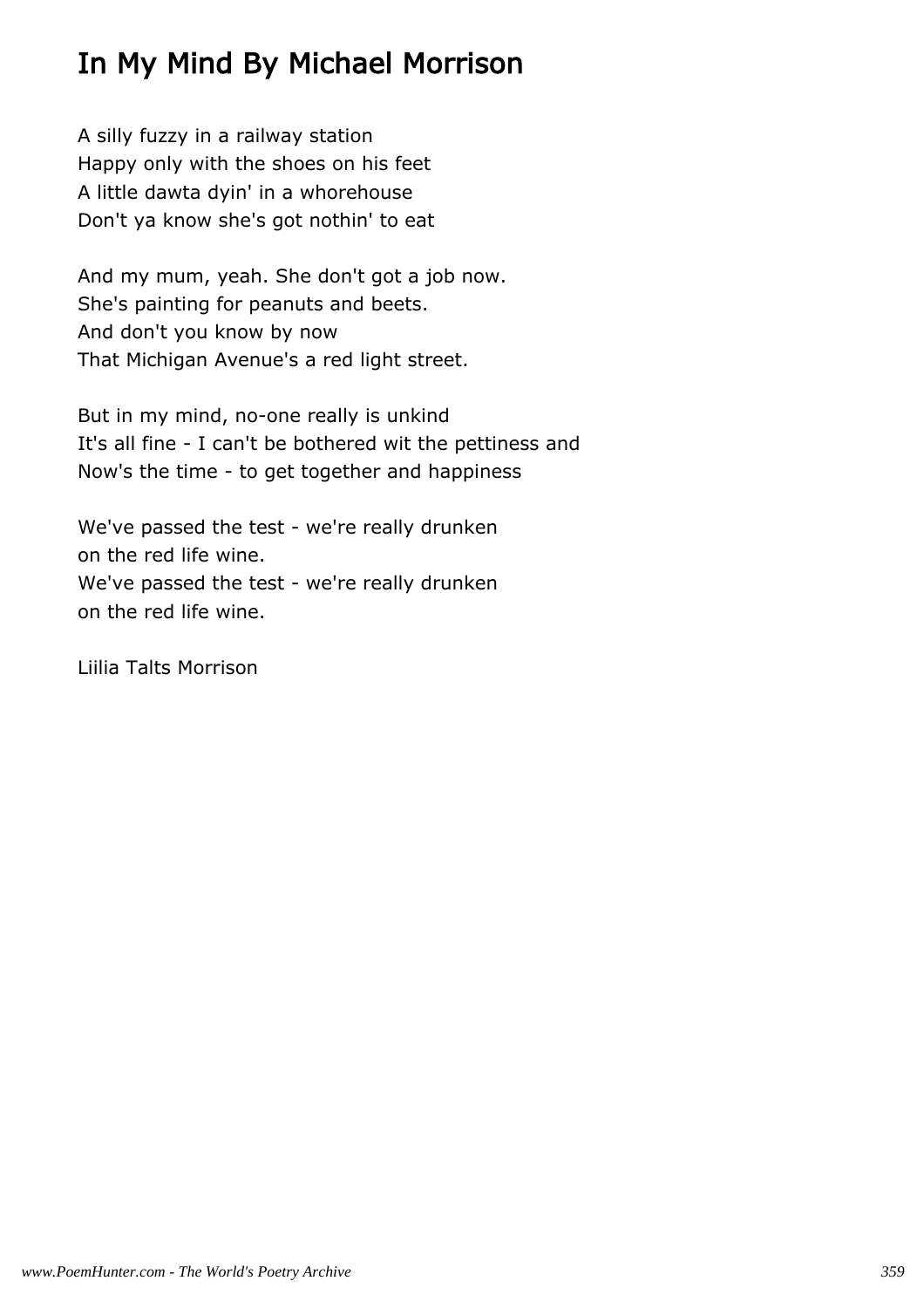## Inspiration

Who knows the source of inspiration? who can time its arrival who can cage it like a tiger who can control or hold it tight

Who knows what the clouds contain? who knows what those shapes mean who knows why green is green who knows why blue is blue

Who knows the source of love? who can catch it with a butterfly net who can hold it so tight hoping it will not be choked to death who knows?

Who knows the source of inspiration? who can time its arrival who can cage it like a tiger who can control or hold it tight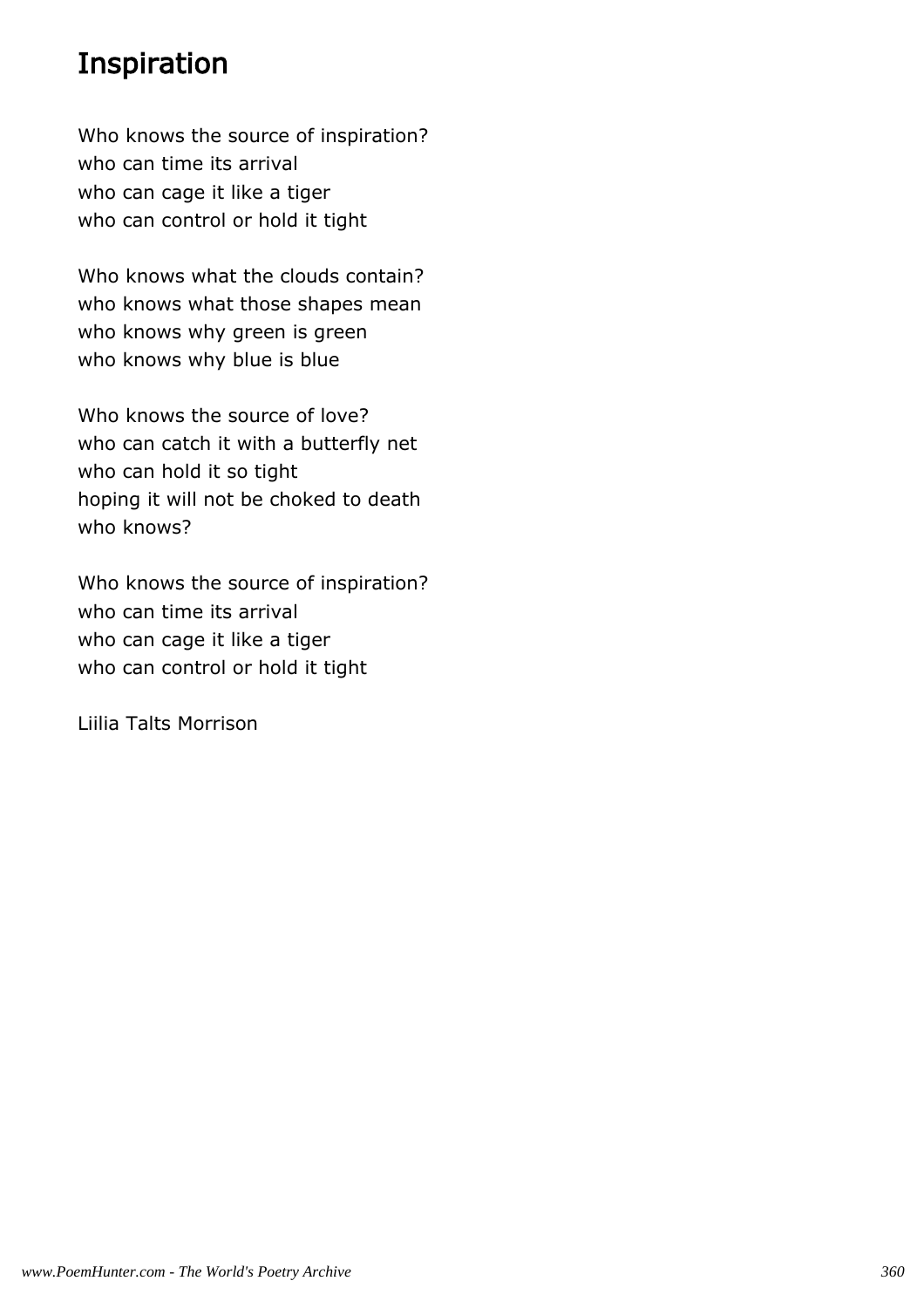#### Intelligent Design

The search continues through the years Who made all this, what is his name So many people have believed It came about without a cause Yet others know without a doubt A wise creator filled the void And put in place the universe

Today I heard about a man Who fought to keep his place at work When fellow workers pushed him out For something called intelligent design

When hearing this, I thought aloud How can the depth of stars and space Be formed or born from anything Compared to testing scores in schools Or blueprints architects can use

In contrast, then I thought again Who am I who can hardly breathe Or cause my heart to beat just once To stand on knowledge there's no source Nor argue that there is a force

Then I remembered an old line From a dark soul, Faustus by name Who said with dreamy eyes, I'm sure 'Who then can name him or claim to know him.'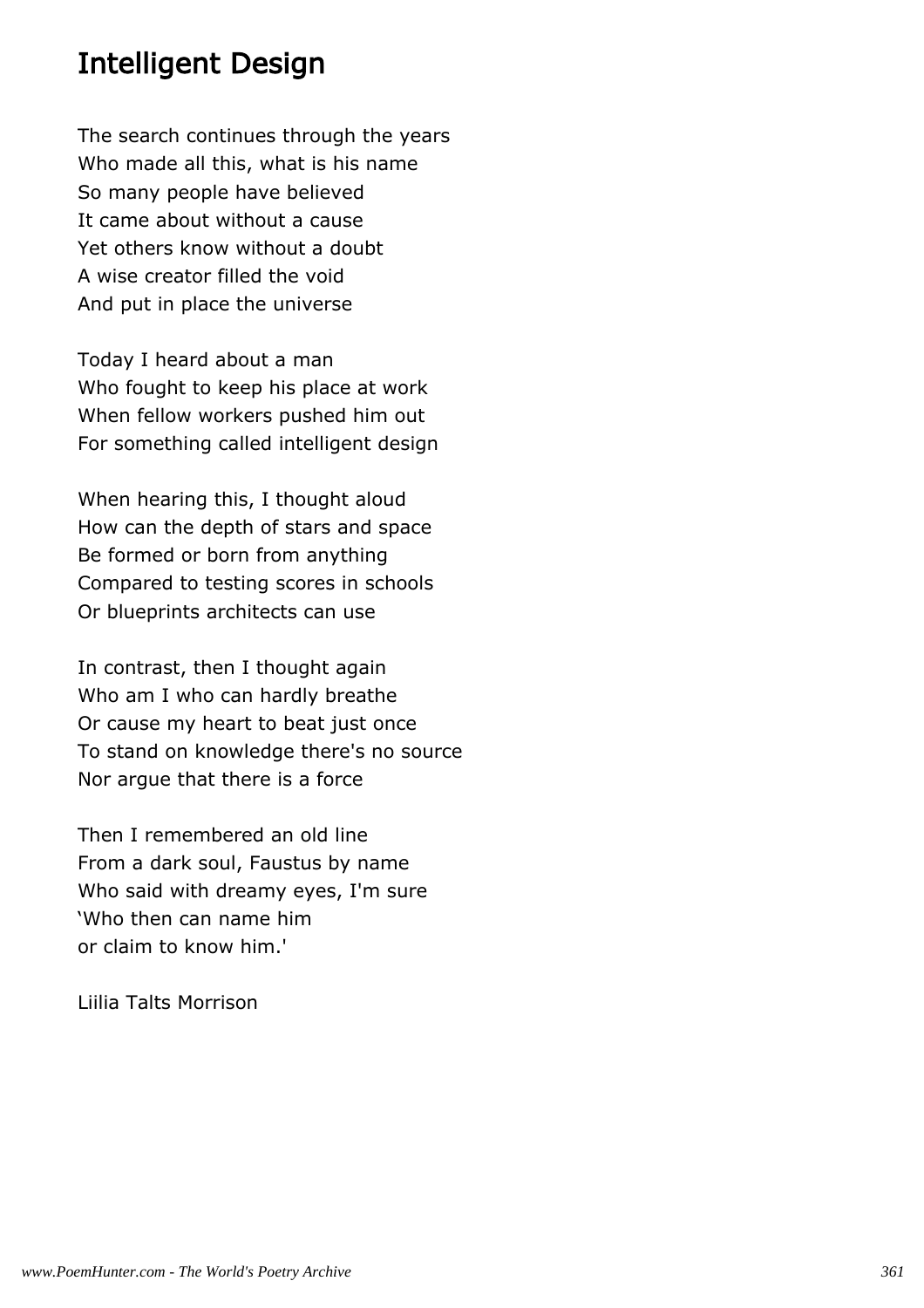#### Intervention In Sobe

Lincoln Road is fine on Sunday Strolling with a newfound friend Sipping on a latte grande Checking shops around the bend

In the blinding tropic sunshine Vendors hawk exotic wares Much like on the day my lifeline Tore and almost broke with care

T'was a day much like this noonday As I walked among such wares On that very charming walkway World renowed bright thoroughfare

Colors, flowers, palm trees taunted As I walked with mission grim Or did they reach out to comfort As my loved one was turned in?

If your heart breaks for a dear soul Who is much too sick to fend all the pressures of the noonday Or the hauntings of the night

And you have to take some action Long withheld for fear and dread May I wish for you a setting Filled with flowers to the brim

Lincoln Road is fine on Sunday Strolling with a newfound friend Sipping on a latte grande Checking shops around the bend.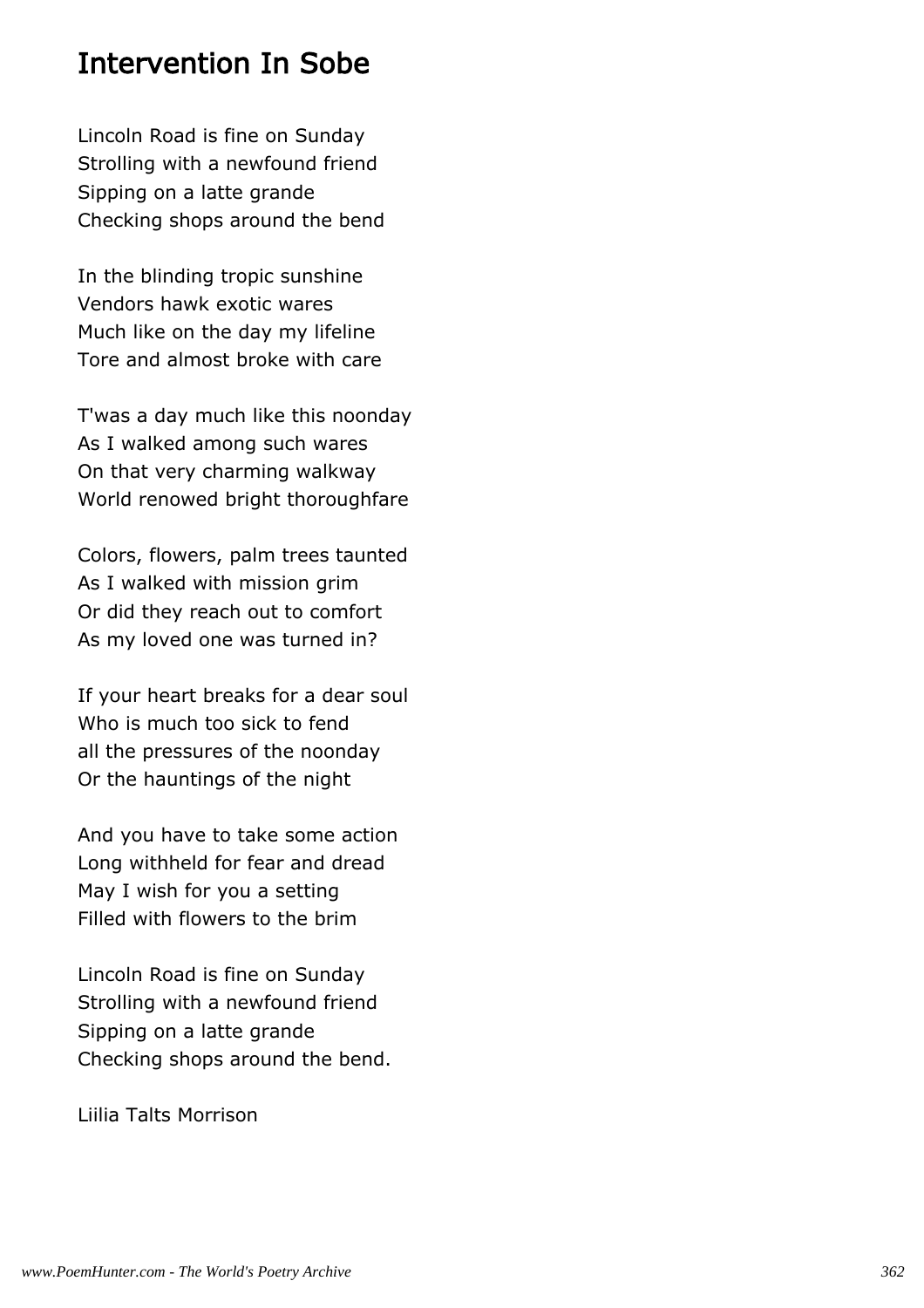## Is Love An Action?

If you love something will you show it? If you are thankful who will know it? If you care do you dare take an action and express it?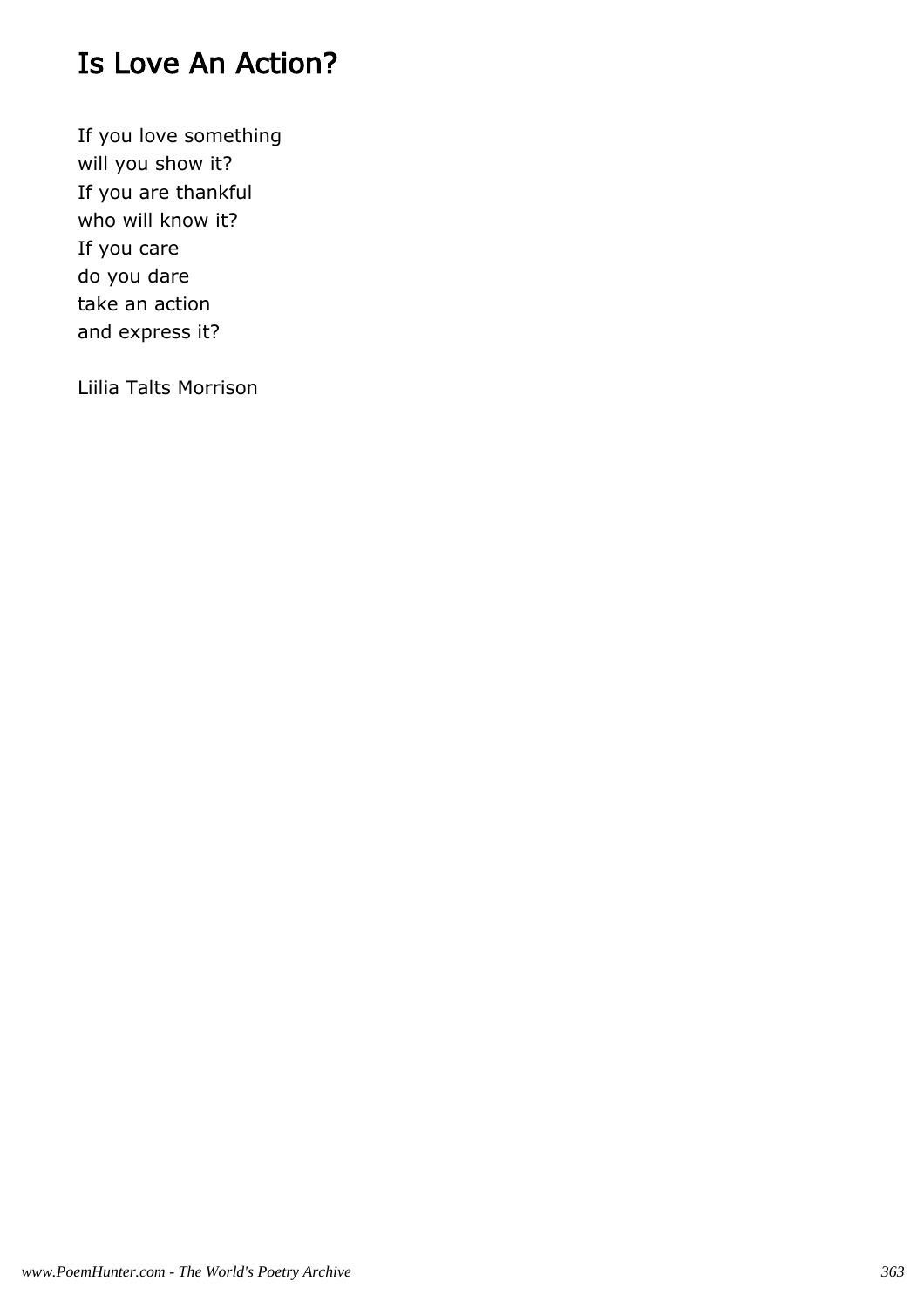#### Island Swing

There is an island in the sea Forgot by time and man Its sandy shoals are plain and cold Where tiny sealife crawls

But as with most forsaken rocks This place as dwelling serves To hardy folk who fear no dearth Or loneliness or need

They live from day to day and trust Their little spot on earth Is just enough for what they need To run and fish and sing

There is a battered seaside swing That's rocked both young and old Though some have tumbled when too high Their bursting heart would speed

Some folks who totter from old age Still wander to that place Where as a child, they swung so free Though now they walk with canes

They see the flowers growing wild As pretty as can be No florist in a city shop Could replicate this scene

Is there a place in your worn heart An island far away Where you can go when tide runs low When life is at its ebb?

There is an island in the sea Forgot by time and man Its sandy shoals are plain and cold Where tiny sealife crawls.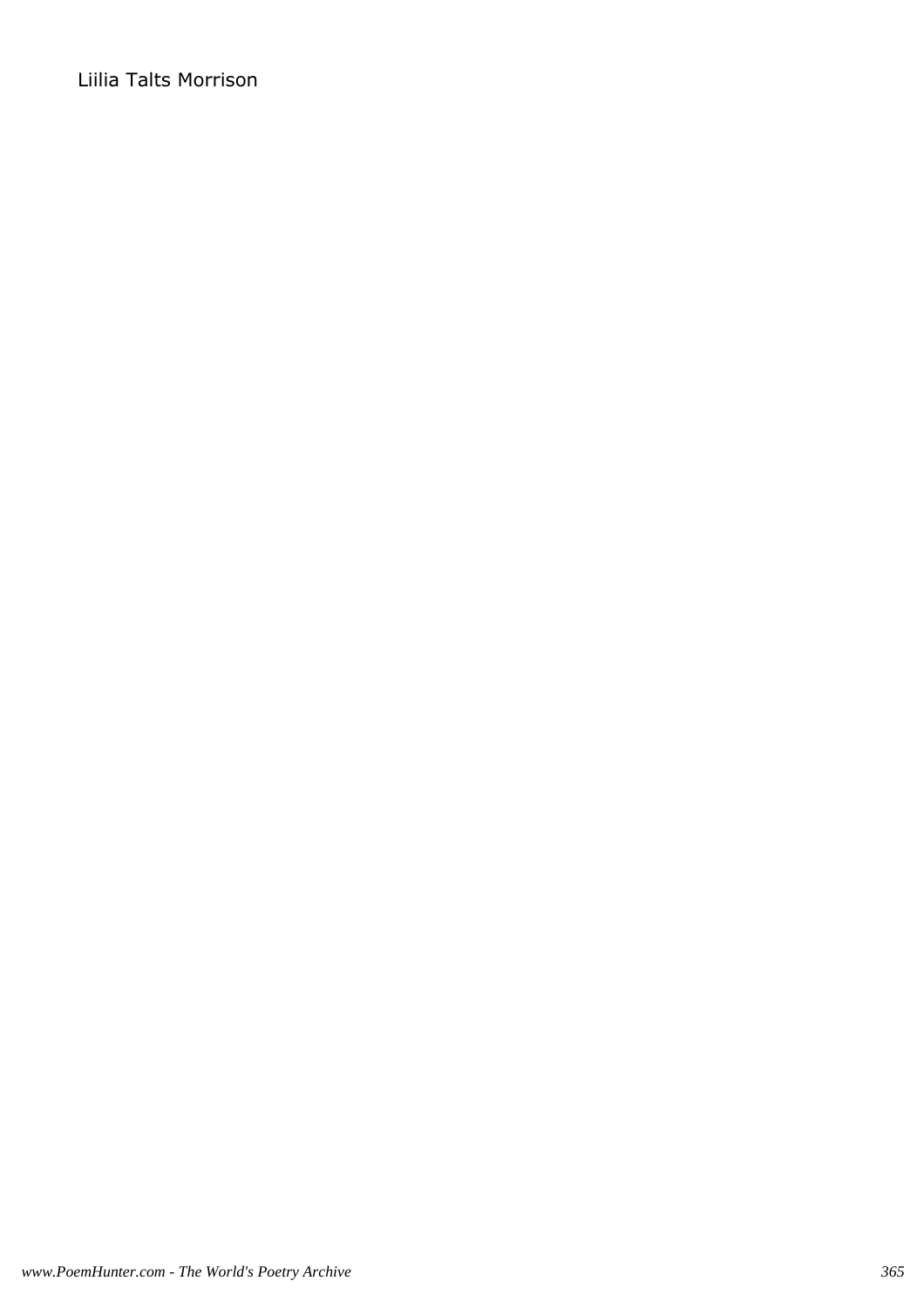## It Has Been Rumored

The grime of daily indiscretions can stain the windows of the soul and darkest human inclinations exact an unrelenting toll

A thoughtless word once it is spoken can shake foundations to the core ungodly feuds from lustful glances can rust the key to heaven's door

There may come time in dark perdition when crawling on his hands and knees a devastated man much shaken cries out for help with tearful pleas

It has been rumored and some witnessed a sudden change quite unexplained in some the world marked for destruction in whom now faith and goodness reign

Can it be true that one small gesture can also save from gates of hell can it be real that just one action may silence death's unnerving knell?

The grime of daily indiscretions can stain the windows of the soul and falling down in full surrender can heal to nurture and make whole.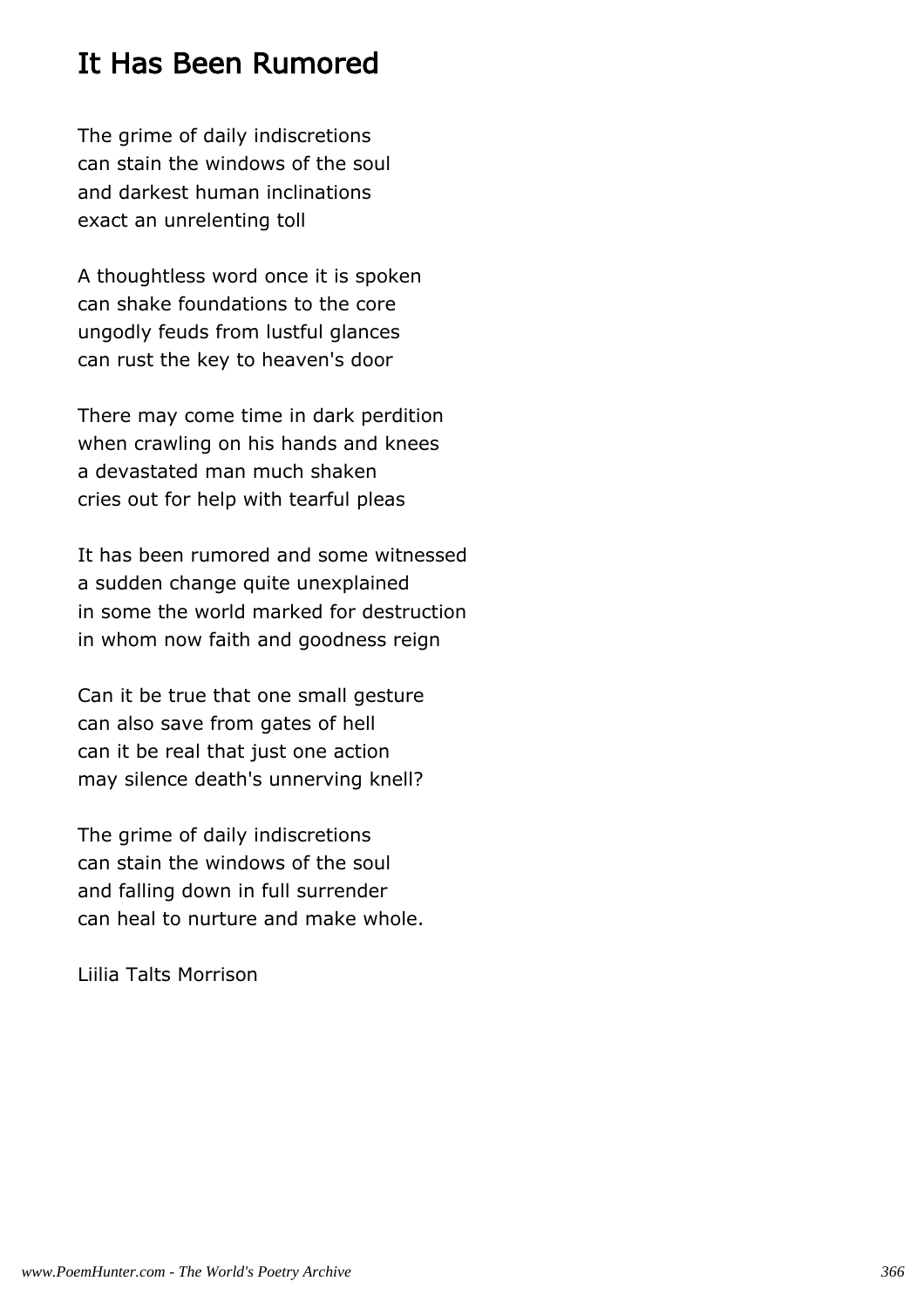# It's Obvious

It's obvious for me to see a poem is God's great gift to me I sense the angels guiding me as words soon flow so easily

I thank him for the blessed rhymes that show up at the oddest times my heart and love to you I give in gratitude to you I live.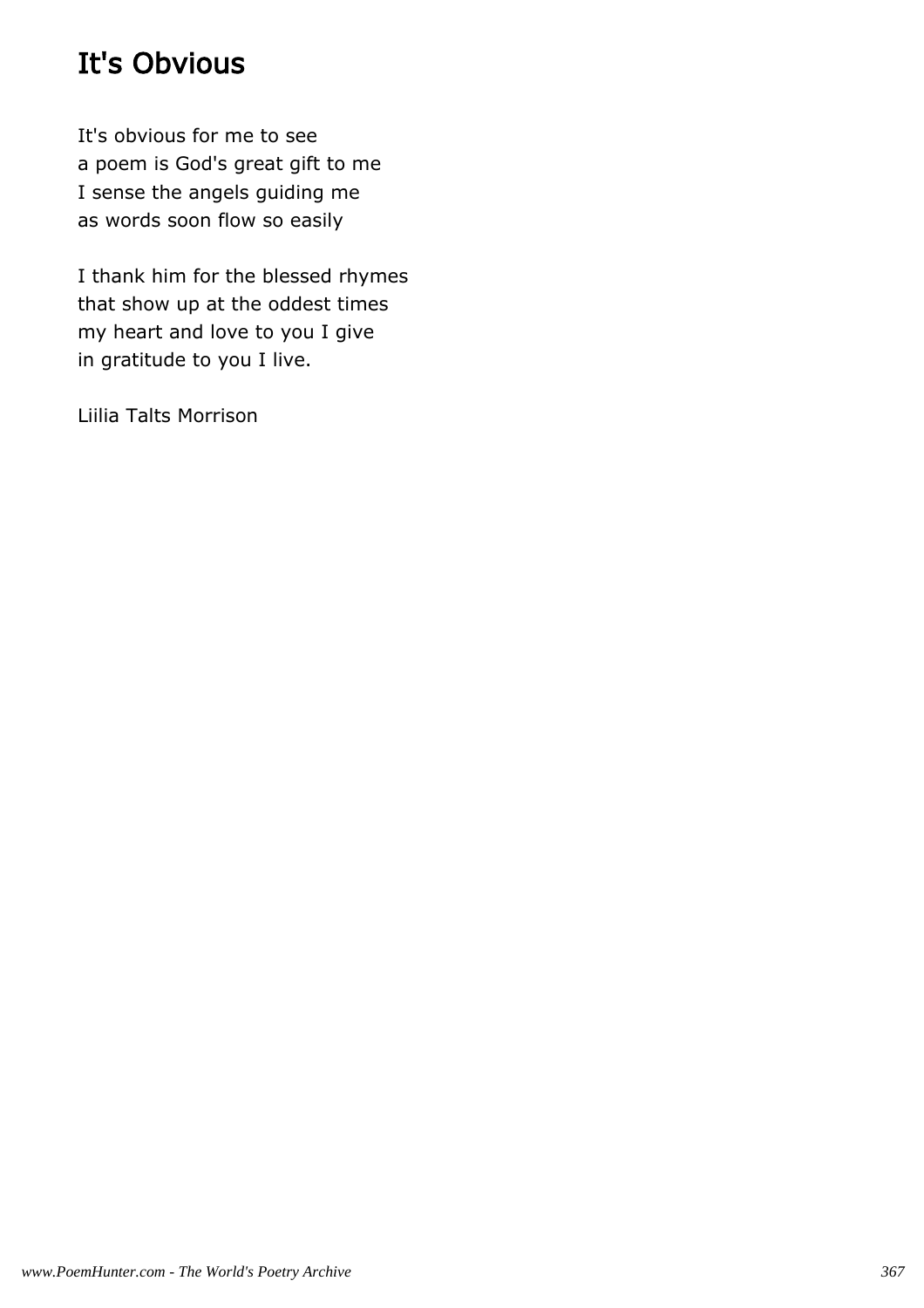### Jacob's Well

She woke on a warm morning and did some simple chores her life had not been easy her youth and joy closed doors

Her people worshipped idols her marriages were banned her life with whom she lived now was not what she had planned

With weary feet and footsteps she headed for the well where waters of survival had for long ages dwelled

The well was dug by Jacob a holy one of yore that many people honored and thriving water poured

She could not be expected to know that from this day her life would change forever the living waters way

The words heard at the wellspring the day when sin's weight fell are hewn in stone forever and millions now retell.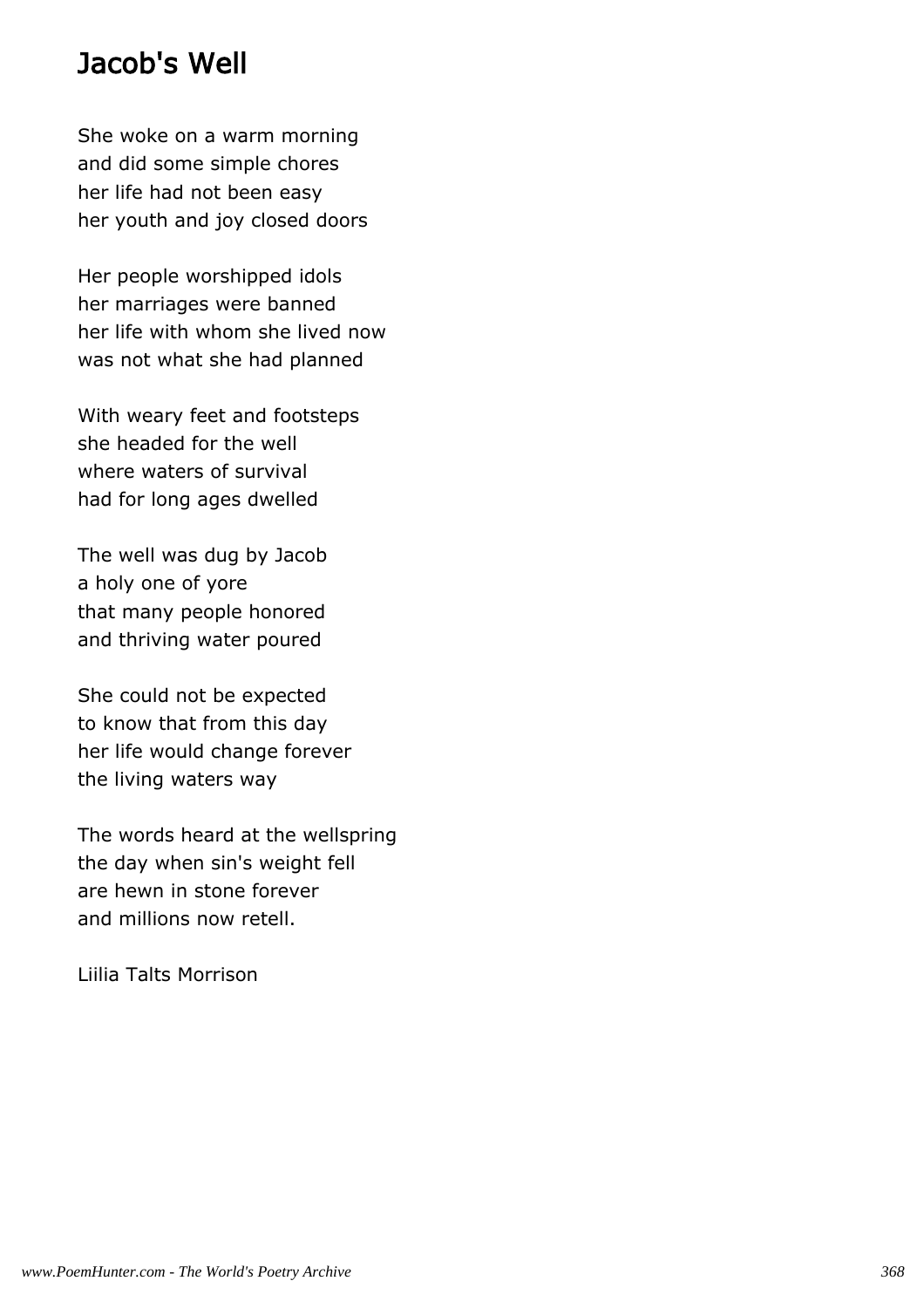## Jumeau Tableau

My dainty French doll Is not at all droll With velvet and lace She's all about grace Her toes won't be found Where rag dolls abound.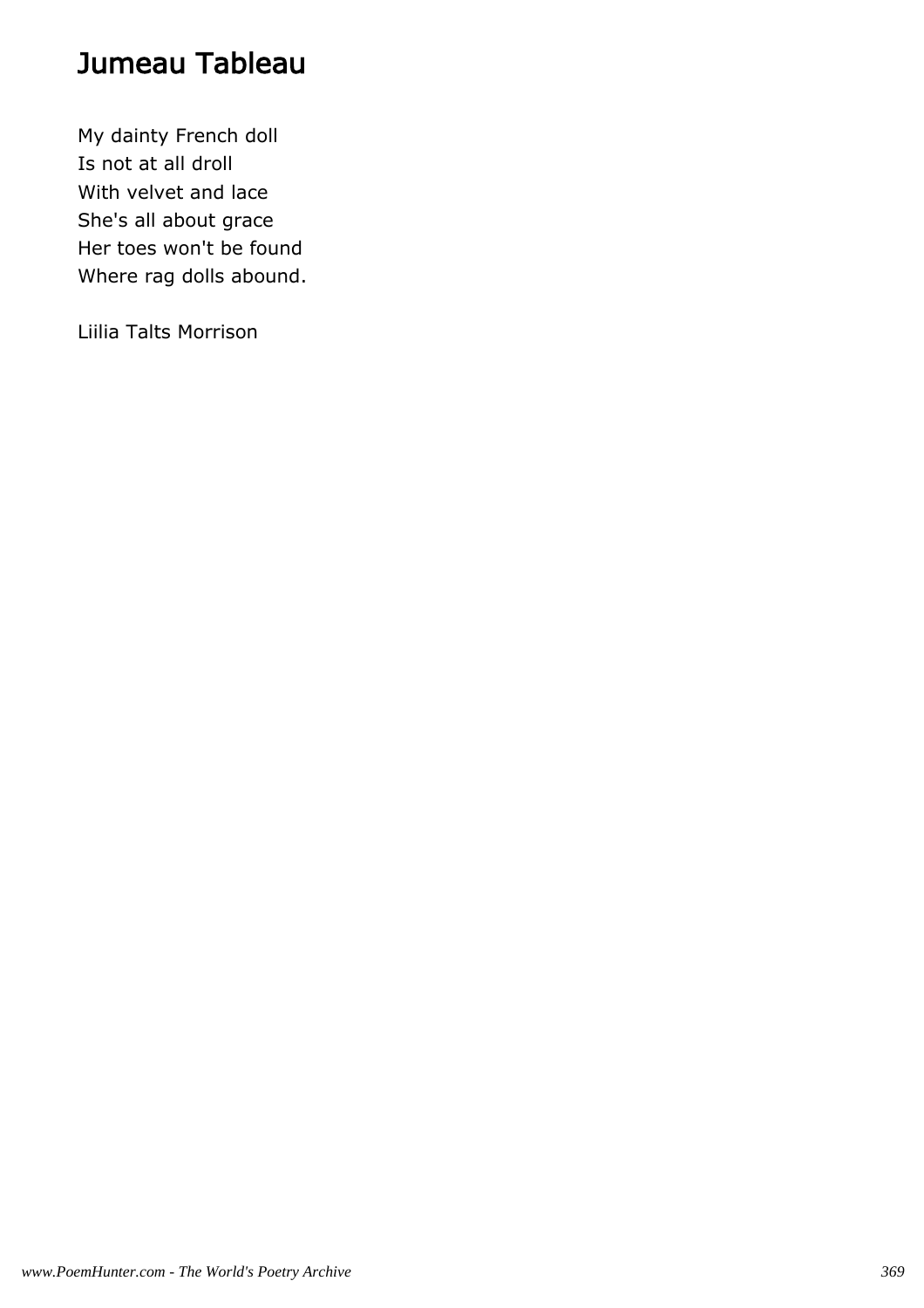## Just A Bird

I saw a bird when morning came A black one that is common In our street where concrete reigns And car exhausts coughs summon

This ordinary bird just flew As though he did not wonder If there would be a seed to eat Nor length of life to ponder

Though my first feelings when day dawned Were heavy with foreboding I could not help from noticing Some of my dread unloading

For though this bird was nothing rare Or worthy of great study Yet his appearance in my view Was like a welcome buddy

He seemed to say without a word To leave my thoughts behind me To rise and spread my human wings So gentle winds could guide me

Tonight I'm glad to comprehend This day was brightly molded As this plain bird with silent nudge My human wings unfolded.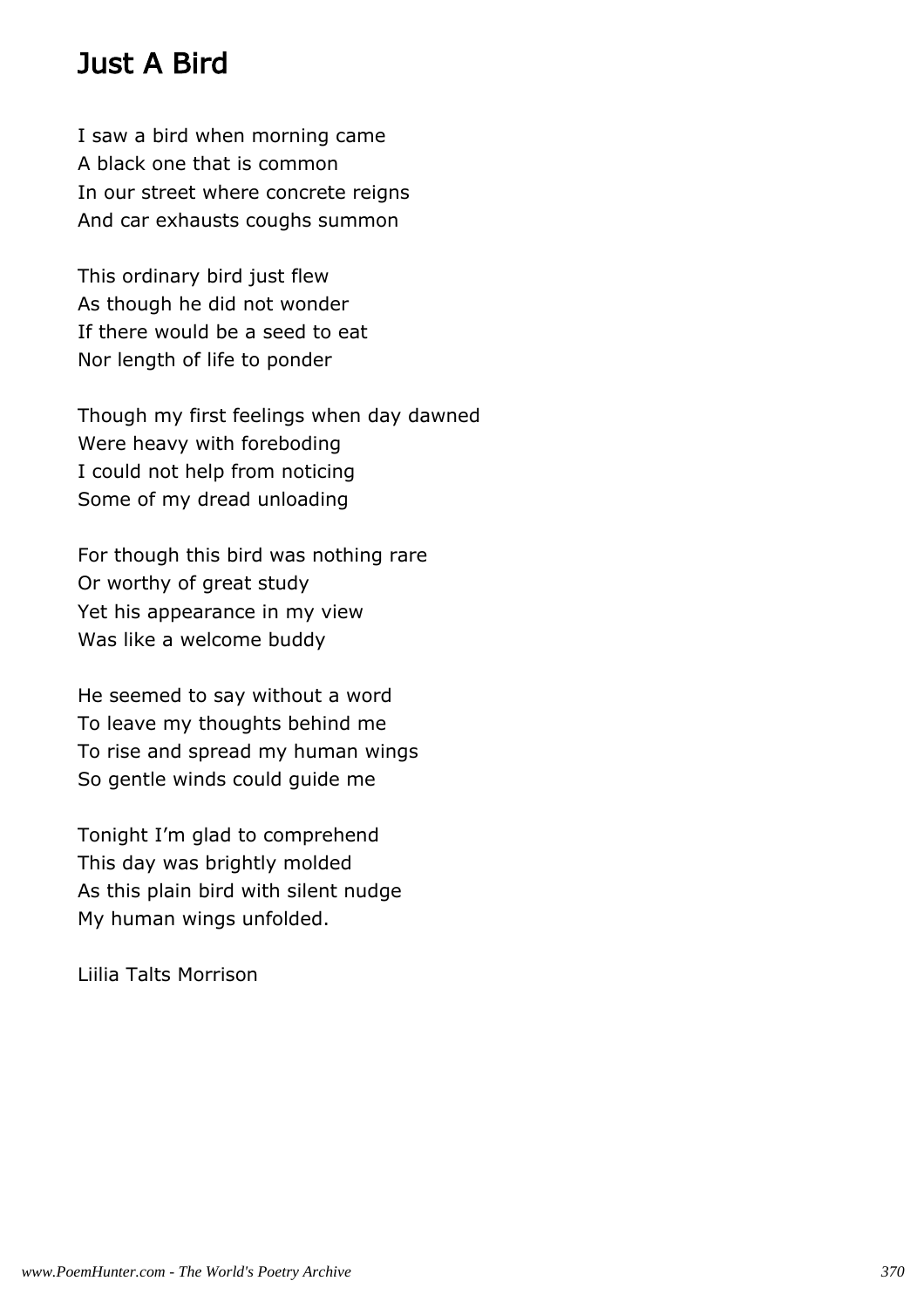# Just Another Day In Old Miami

It's just another day in old Miami Another day on timeworn Flagler Street There's yet another hot dog stand awaiting A hungry worker or a tourist band

There's still another gum-stained pavement As heat of summer burns quick shuffling feet It's where another young soul lost direction Blank eyes now staring at a concrete wall

It's just another day in old Miami Well-pressed, well-heeled mix well with beggar bags And form a blend with fleshy floral garments Adorning buxom folds of limbs and lust

It's just another day in old Miami Another day on timeworn Flagler Street There's yet another hot dog stand awaiting A hungry worker or a tourist band.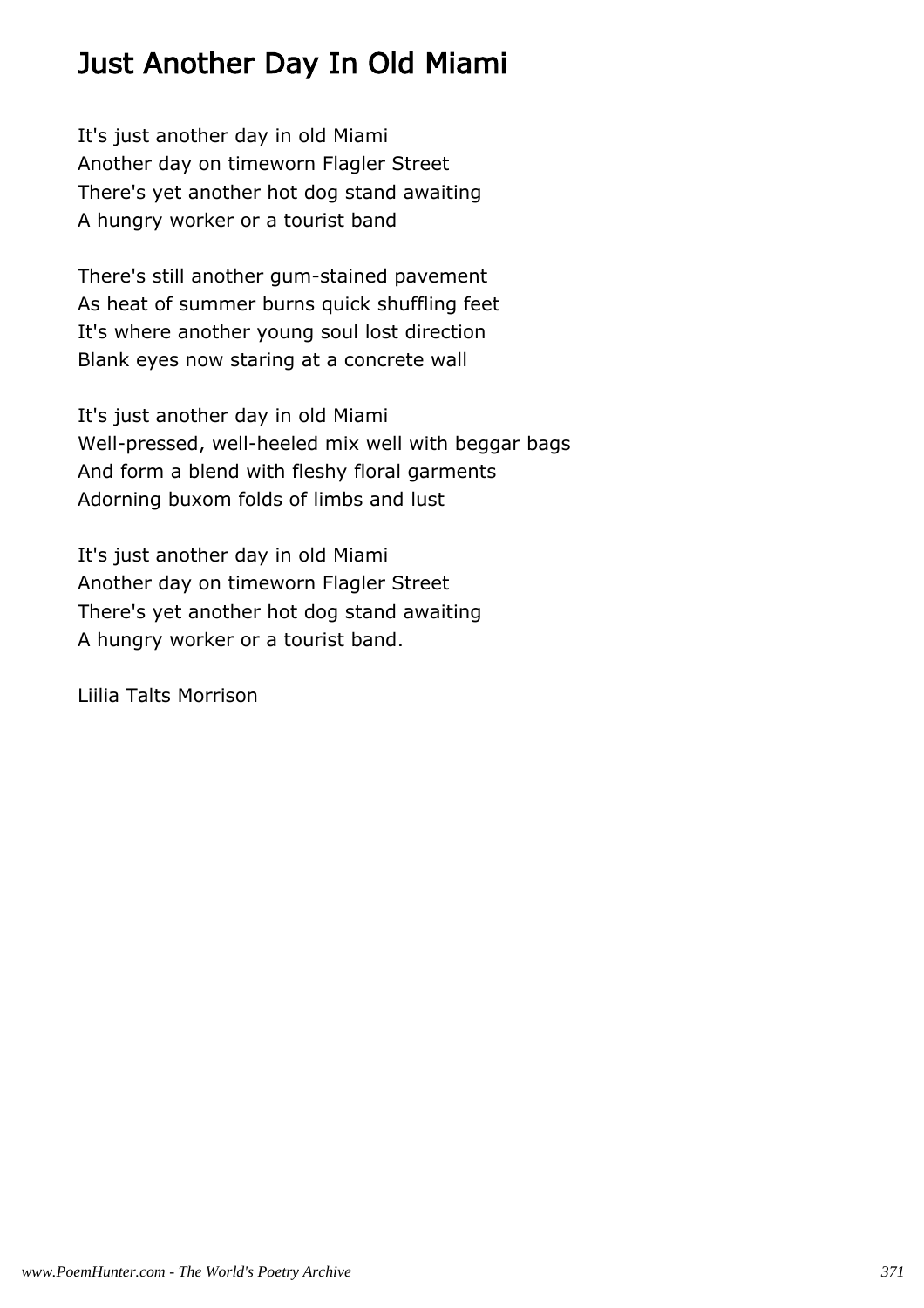#### Just Imagine

Just Imagine a sphere In cold space Clouds of vapor rise From blue, green and gold patches Plains rise to high peaks Housing something called life

Just imagine Limbs pulsing with red liquid Digits crossed Clenching, bending, clasping Trigger light emissions Lips mumbling, fervent, sonorous Now short waves of a spectrum Flowing upward

Just imagine A void Receiving speeding photons Aural oscillations Magnetic rays Fracturing The preordained collision

Just imagine A bombardment Diffused, reversed By unsung moves And fragile voices With shaky entreaties.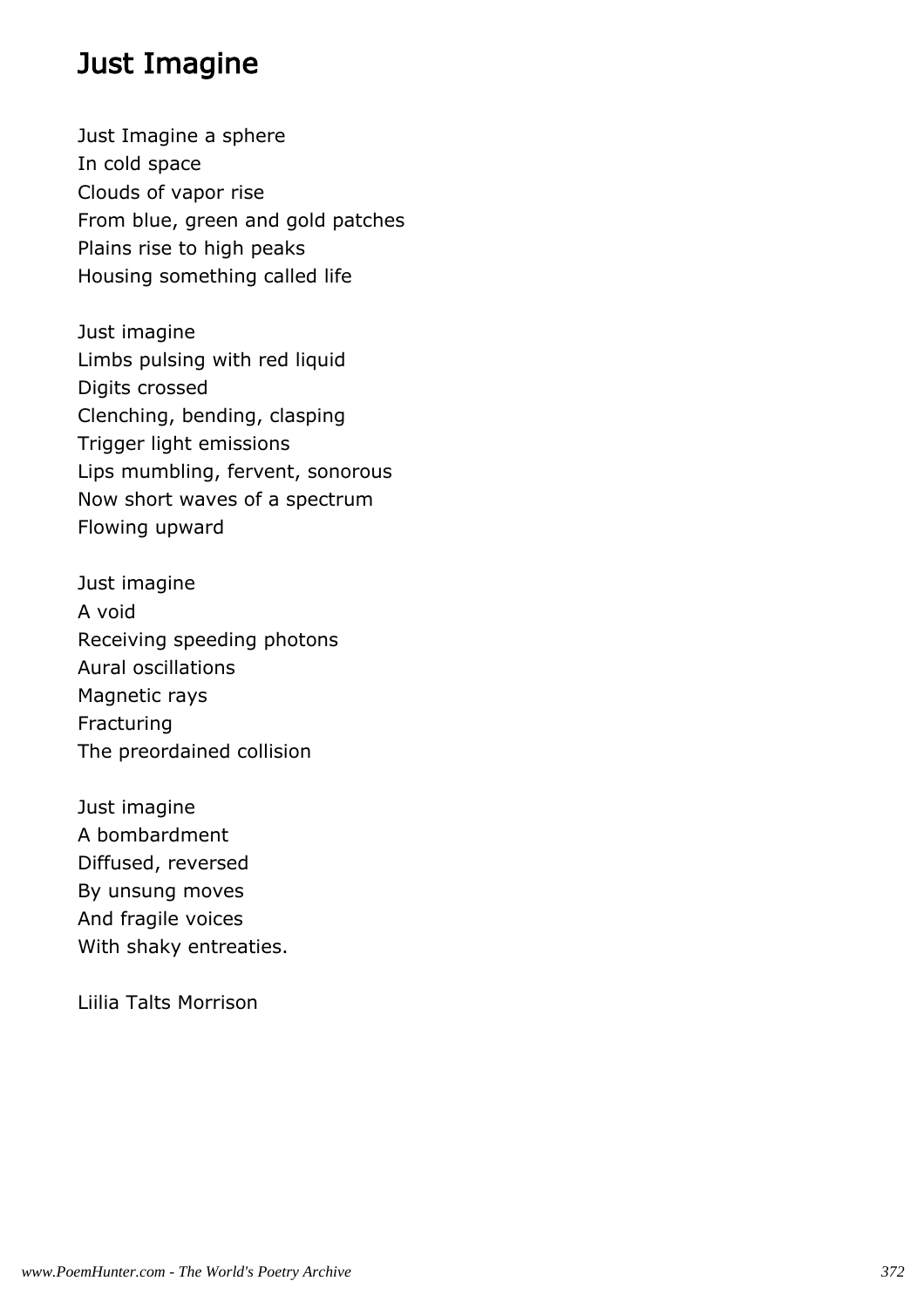## Kaleidoscope

The sun looked down from heaven's nave My moments flowed like sparkling gems Illuminating sapphire thoughts Much like a bright kaleidoscope

At every turn I saw a face Of sparkling mien and azure eyes Joy pouring forth from hidden troves Reflecting mirrors of my heart

The moon now rises in the east And Venus takes her honored place Will night reveal cold onyx jewels And twist a dark kaleidoscope?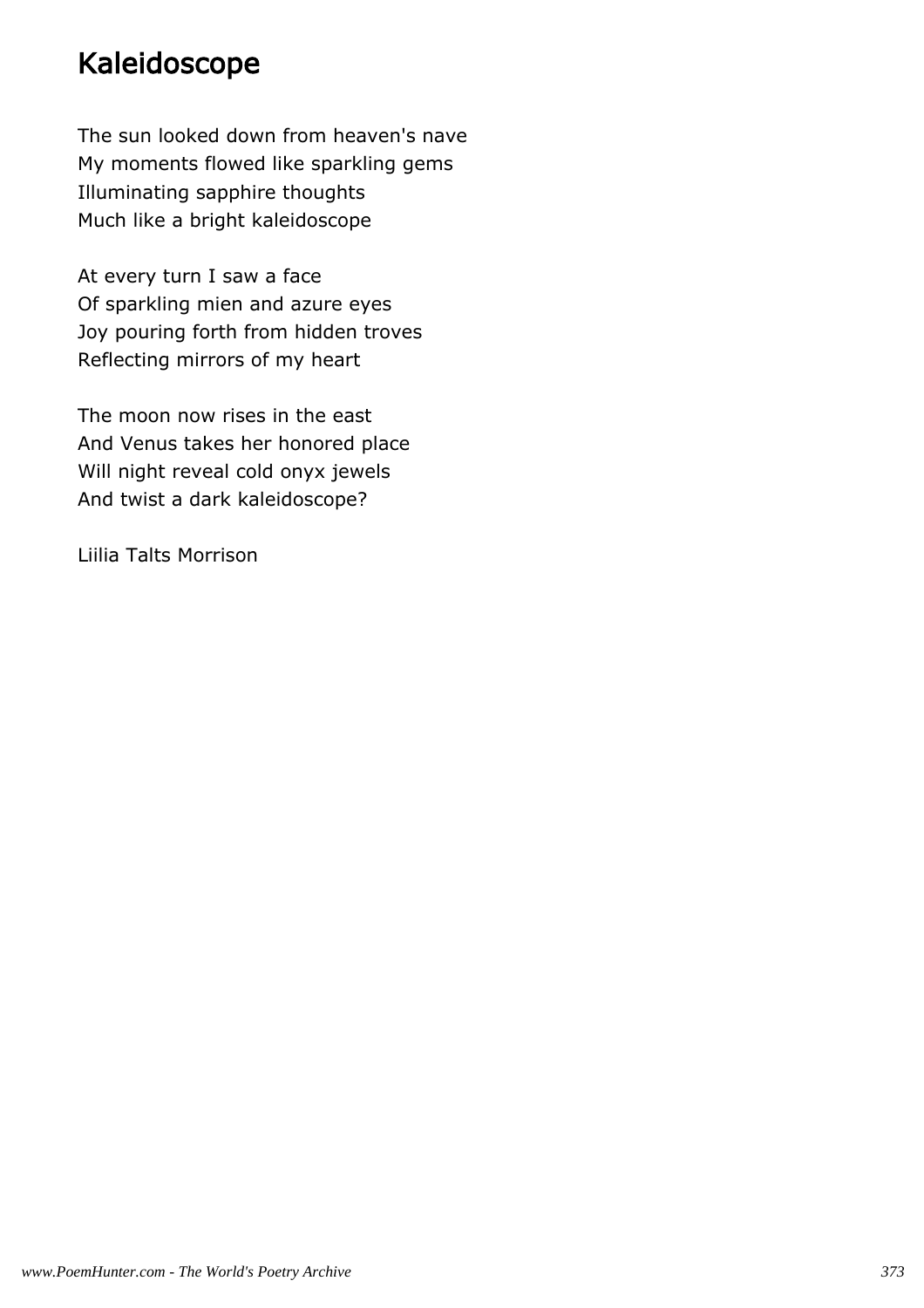# Kind Words

Kind words are never wasted though falling on deaf ears somehow each word is treasured and can become more dear

The day will come that someone is having a hard time then they will be recalling that kind word you once chimed

Don't hesitate to utter a word to cheer a friend it's stored in folds of memory to bless and comfort lend.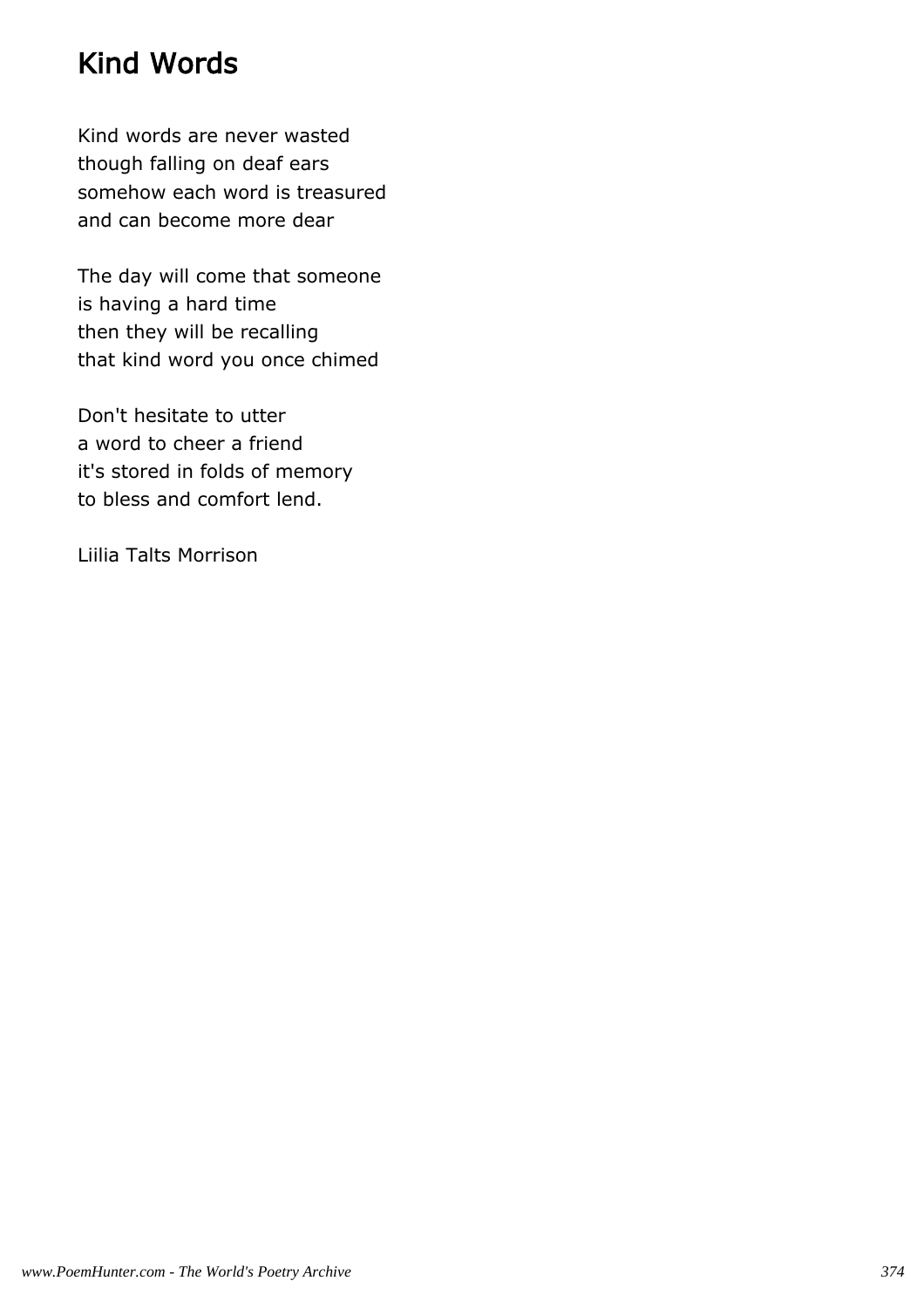#### Kitchens And Crayons

I remember afternoons dusty screens and sunny reeds lawns that needed watering sandy lanes with sandspurs lined

I remember kitchen talk slow and marked with silences soup on a much battered stove carrots simmering in broth

I remember flies on panes oily walls with yellowed frames where a child once marked her path crayon scribbles hard to blot

I remember roses too though they did not weather well summer's heat and dearth of care withered many plants and hopes

I remember long gone hours spent in backyard wooden swings as a faint breeze gently sent fragrances of citrus blooms

Those were days that never can be erased in my old mind never leaving my poor heart further dimming eyes with tears.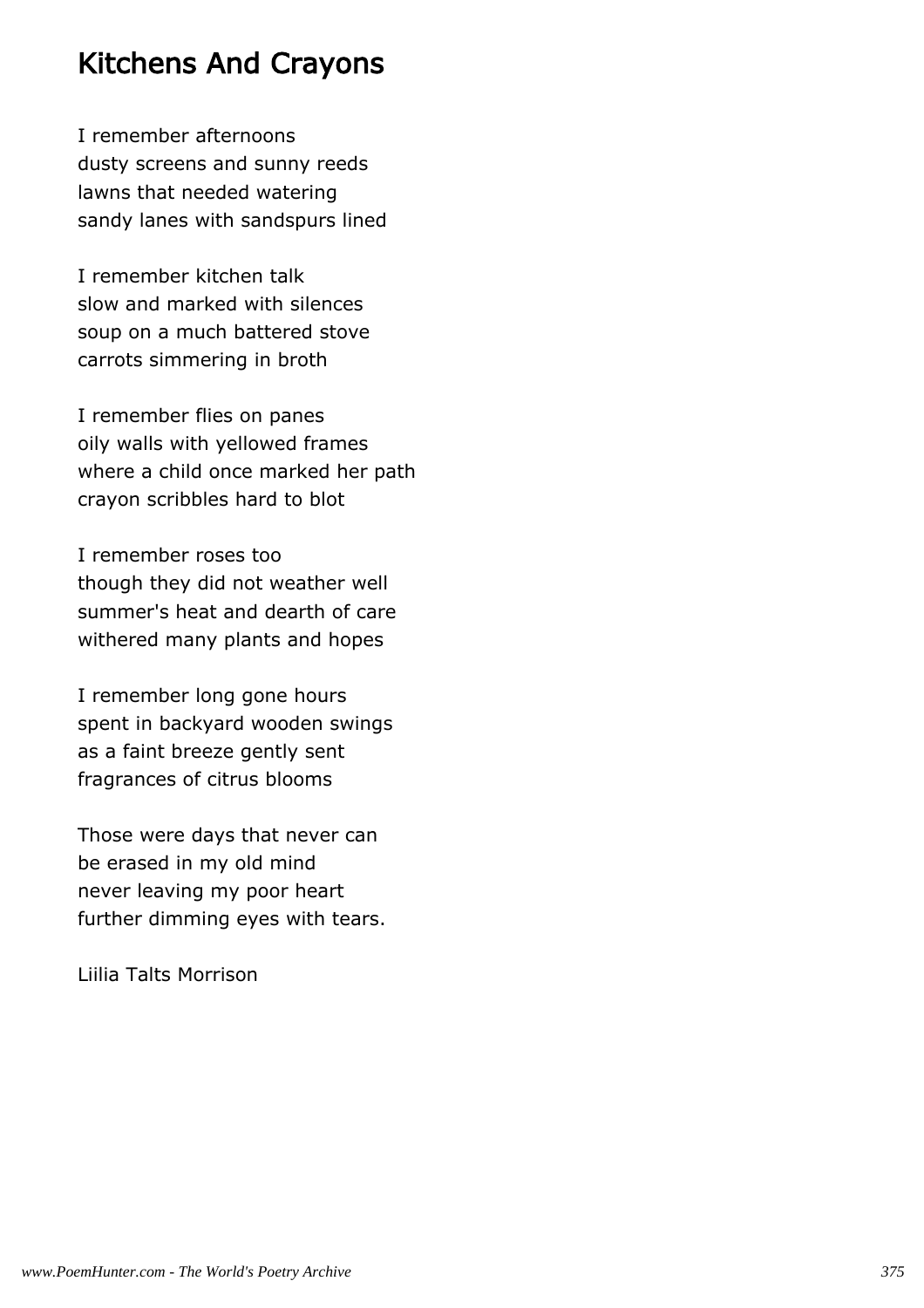# La Florida

He sought the fabled fountain's source of youth and ageless health among the snake infested woods and lived by grit and stealth

He called the land La Florida but swamps and coral rocks made living tough and death was swift for hardy Indian stock

He never found that sought for spring but on his next trip back brought seven cattle on his boat and citrus packed in sacks

That was five hundred years ago and soon the landscape stirred with fragrant groves of oranges and cowboys riding herd

Much muck and swamplands have been tamed new highways cross the state and age has found a place to rest when life is long and late

A seeker makes a difference in search for something new and Ponce de Leon's smallest gift soon grew and grew and grew

Though orange juice and sirloin steak may not return your youth Ponce is the man to thank for them and that, friend, is the truth

He sought the fabled fountain's source of youthfulness and health among the snake infested woods and lived by grit and stealth.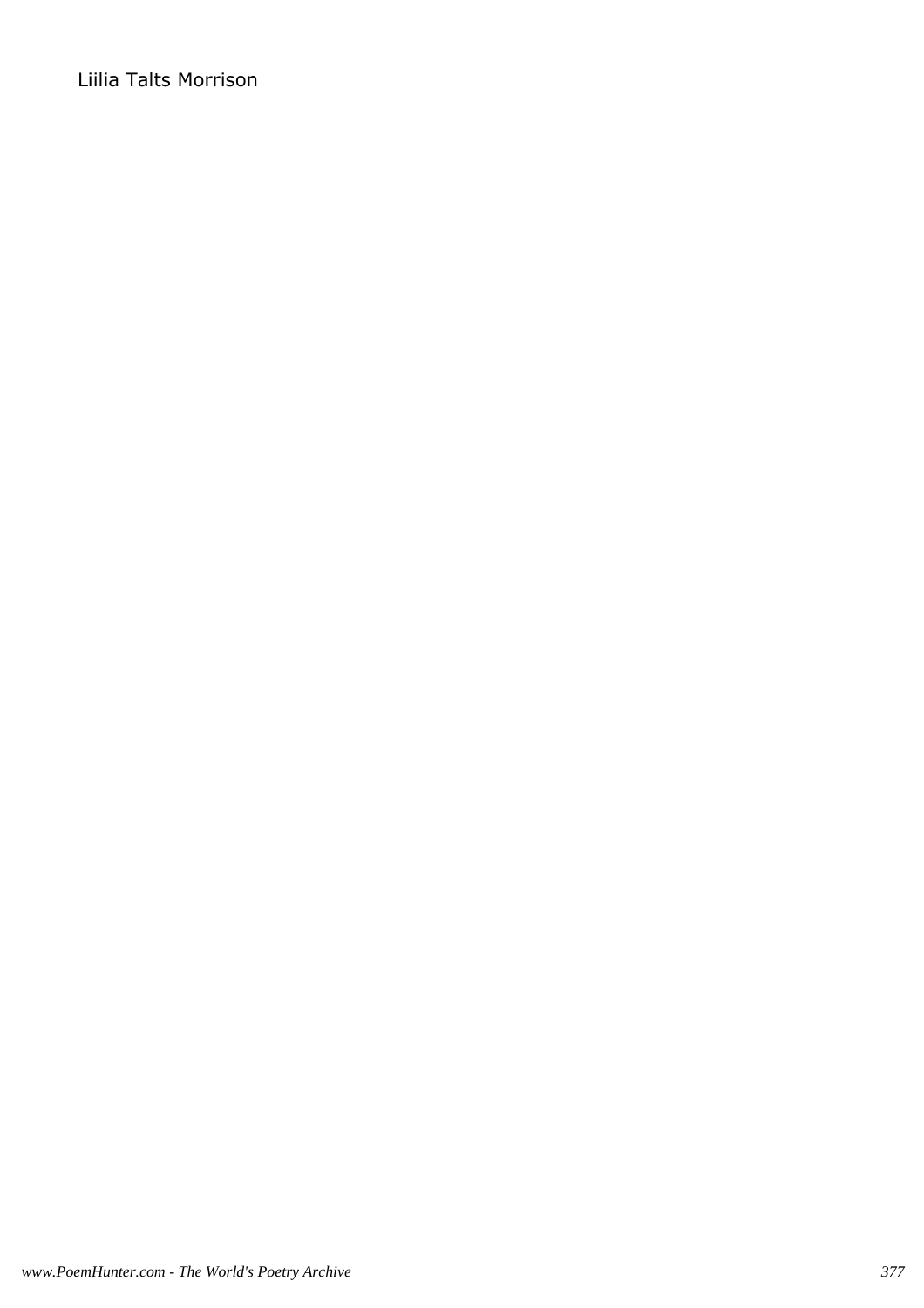## Lacy Handkerchief

Lacy whites and flower patterns, snowflake doilies, will you buy? Crisp, pure, starched, amazing details, Sold in stalls by nimble hands,

I will buy and take this treasure To my room with transient glee. For as soon as water hits it Limp and wrinkled it will be.

Who has made these tempting treasures In a country far away? Who has starched them, who has knit them Who has toiled so endlessly?

Did the hands that made this bounty Ever get to taste of it? Did they think as they were toiling Who the purchaser would be?

As I gently touch this hanky Pristine clean as snow and ice I do thank the one who made it Sweating for a bowl of rice.

And I think of hands that made it. Were they wrinkled, limp and sad? Were they big or were they little? Was their owner still a child?

Thank you for the thrill you gave me Sitting in my velvet chair Watching crisp and lacy patterns Lighting up my day of care.

May your toil be for a purpose May you rest by end of day May the fates give you a blessing Like the one you gave to me.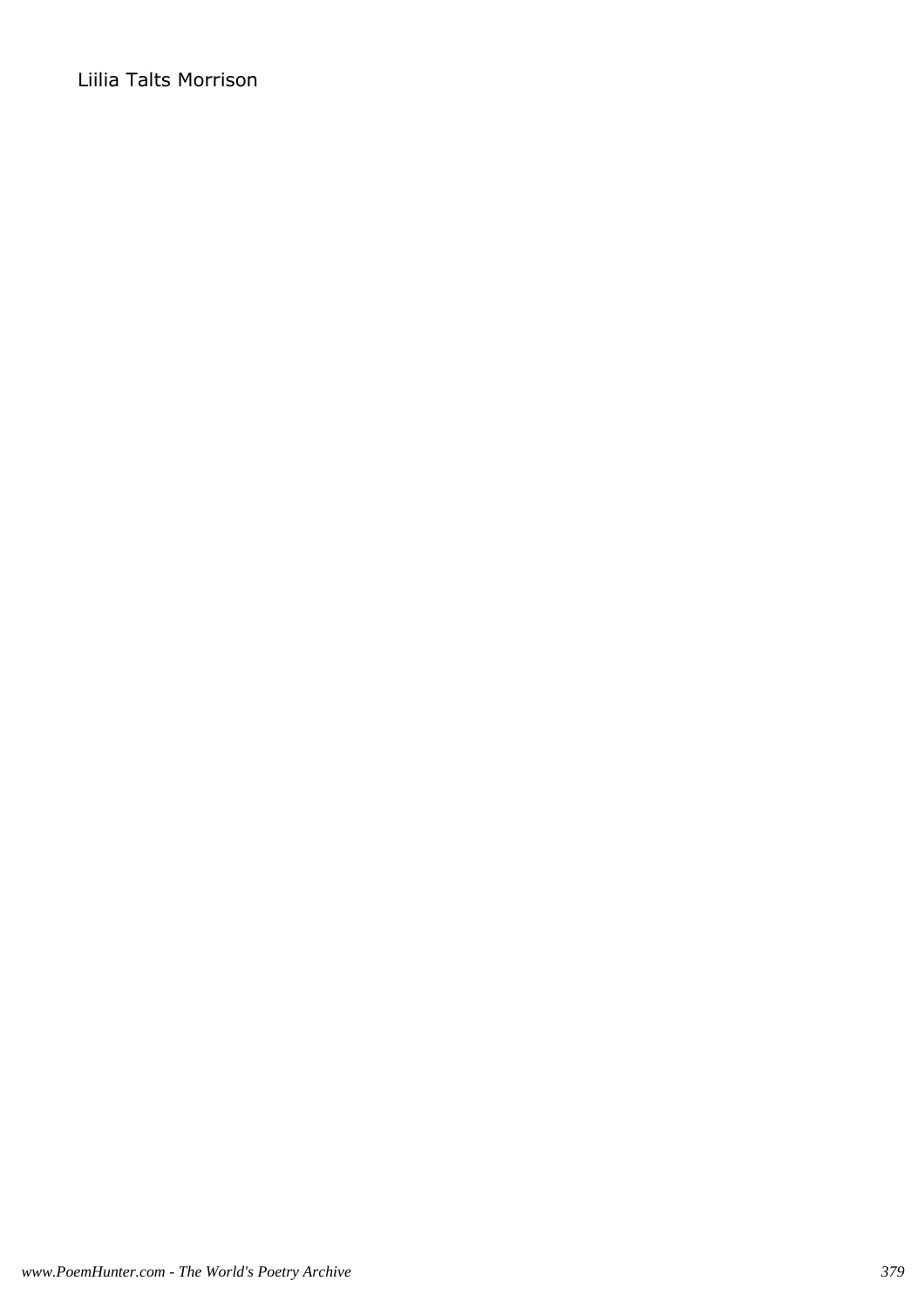# Lady Blue

She wears a smile, much like her shawl A buffer from cold drafts From people, weather's vagaries Afloat on life's frail raft

Yet she is blue Her look untrue Behind by her costume's craft

They say a smile brings happiness And cheer to one and all But this blue lady's plastic grin Is her bizarre downfall

She wears a smile, much like her shawl A buffer from cold drafts From people, weather's vagaries Afloat on life's frail raft.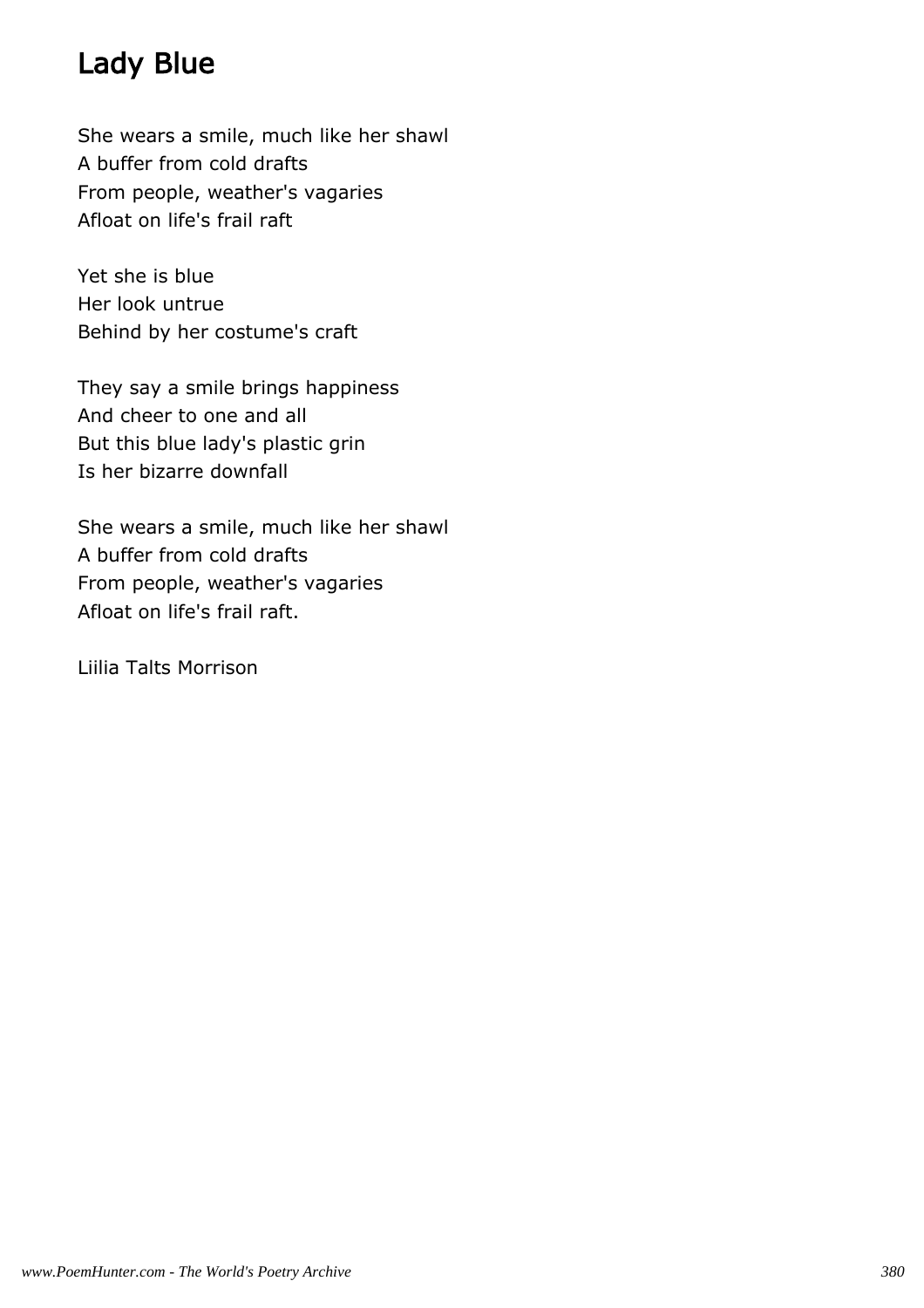# Lady Under The Palm Trees

Someone from far off regions wrote me a note of balm describing me a lady who dwells among the palms

I guess they never saw me with seaweed on my toes and sand soaked towels wrapping my gritty, salt drenched woes

Nor could they have detected those oceans in my mind wild waves of fate entrancing deep dreams with mangrove twined

For I was born where lapping of surf and hardship reigned nights fear of fate undressing and suffering ingrained

There was no room for ladies in that cold stone filled land where food was wrought with labor by sun baked calloused hands

Time came as planets circled their predetermined tracks the yoke of heavy burdens was lifted from those backs

It was too late to alter or change the fragile thread of what would be my journey for long ago I fled

The land of palms my refuge with oceans green and blue and robes of silk and freedom and grace and beauty too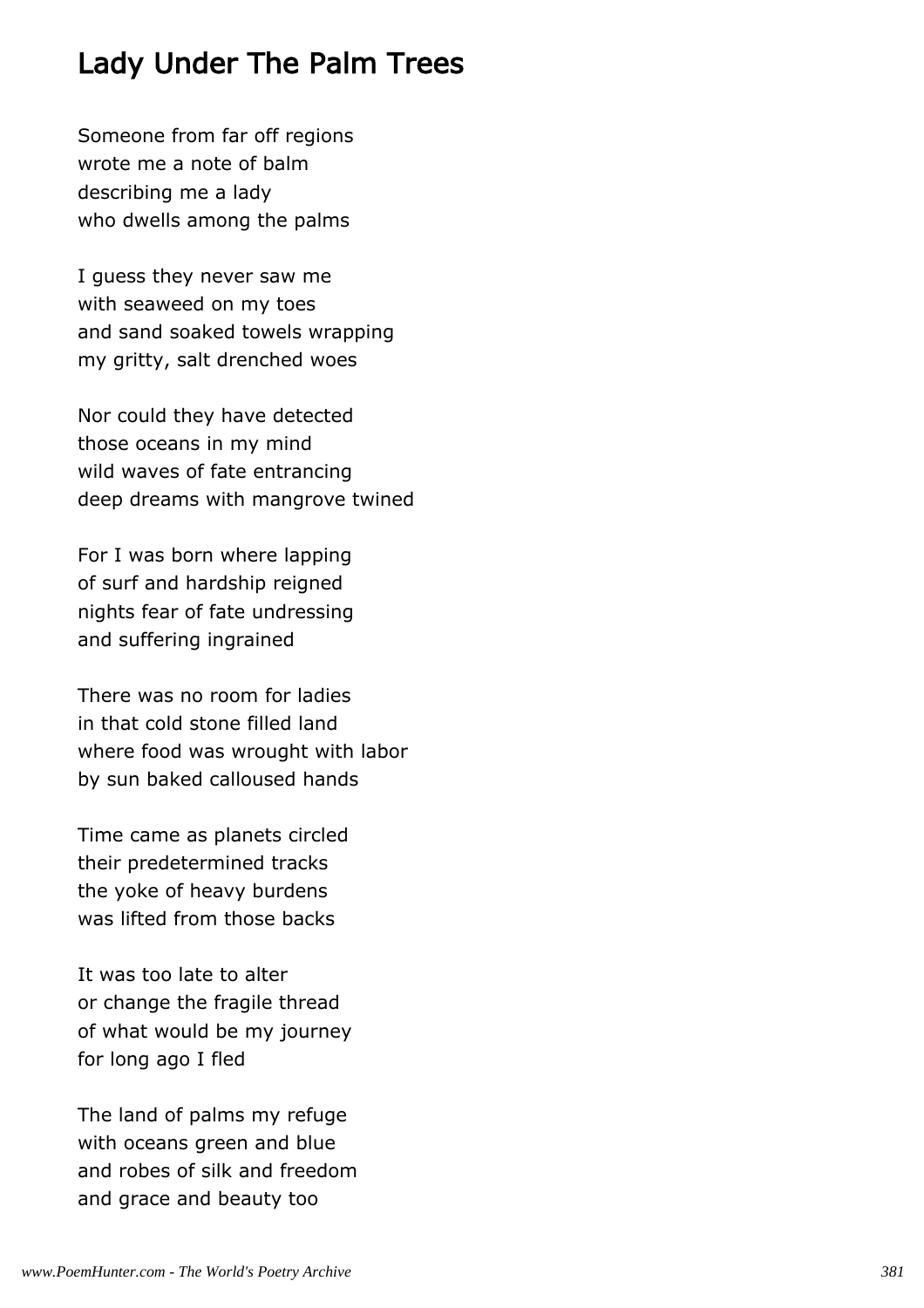But I am not a lady of palms or dainty ways my heart is ever anchored in hardship's patient ways

Someone from far off regions wrote me a note of balm describing me a lady who dwells among the palms.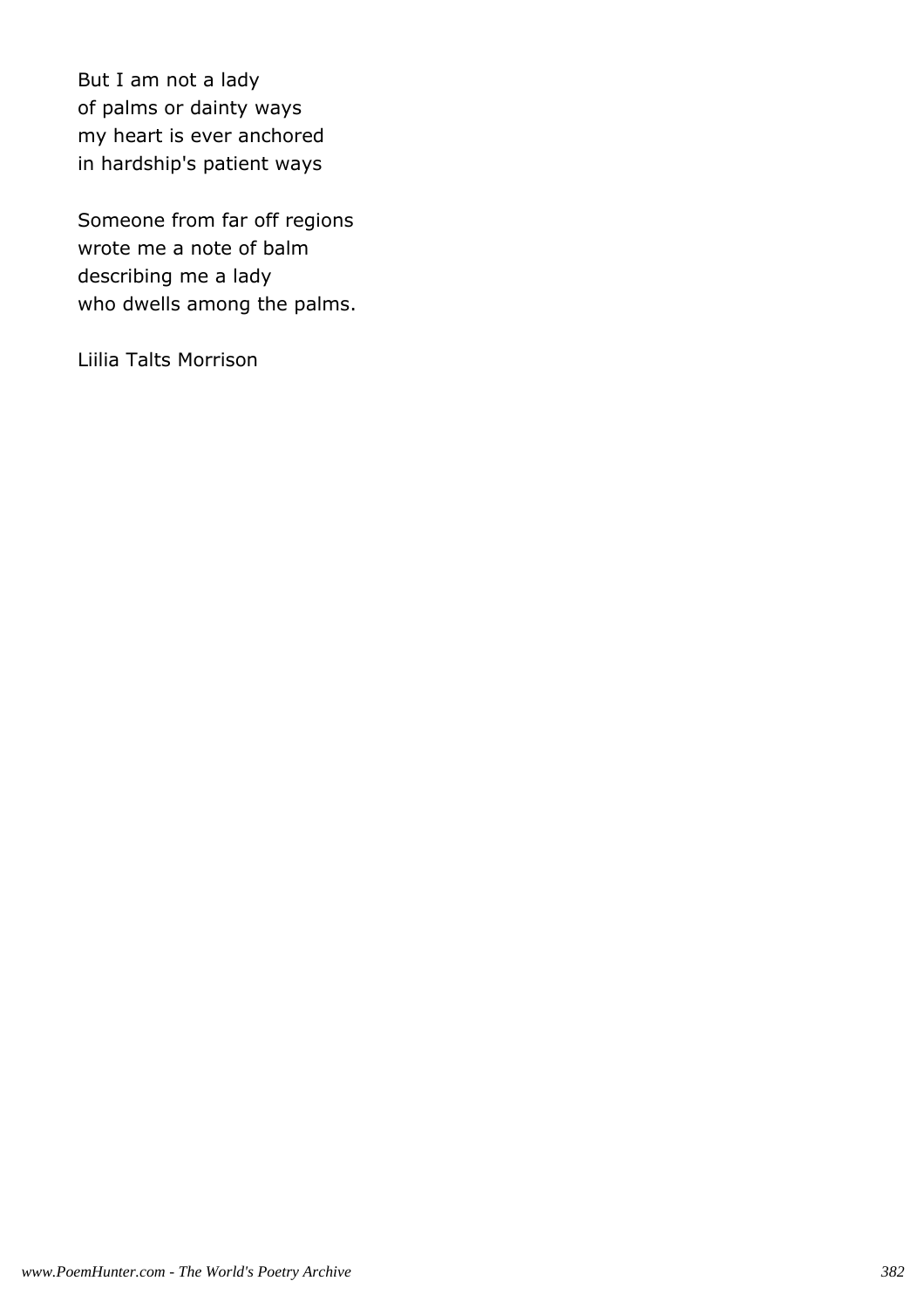## Lakota Dream

Your dark eyes reflect hills where Crazy Horse branded the Lakota dream.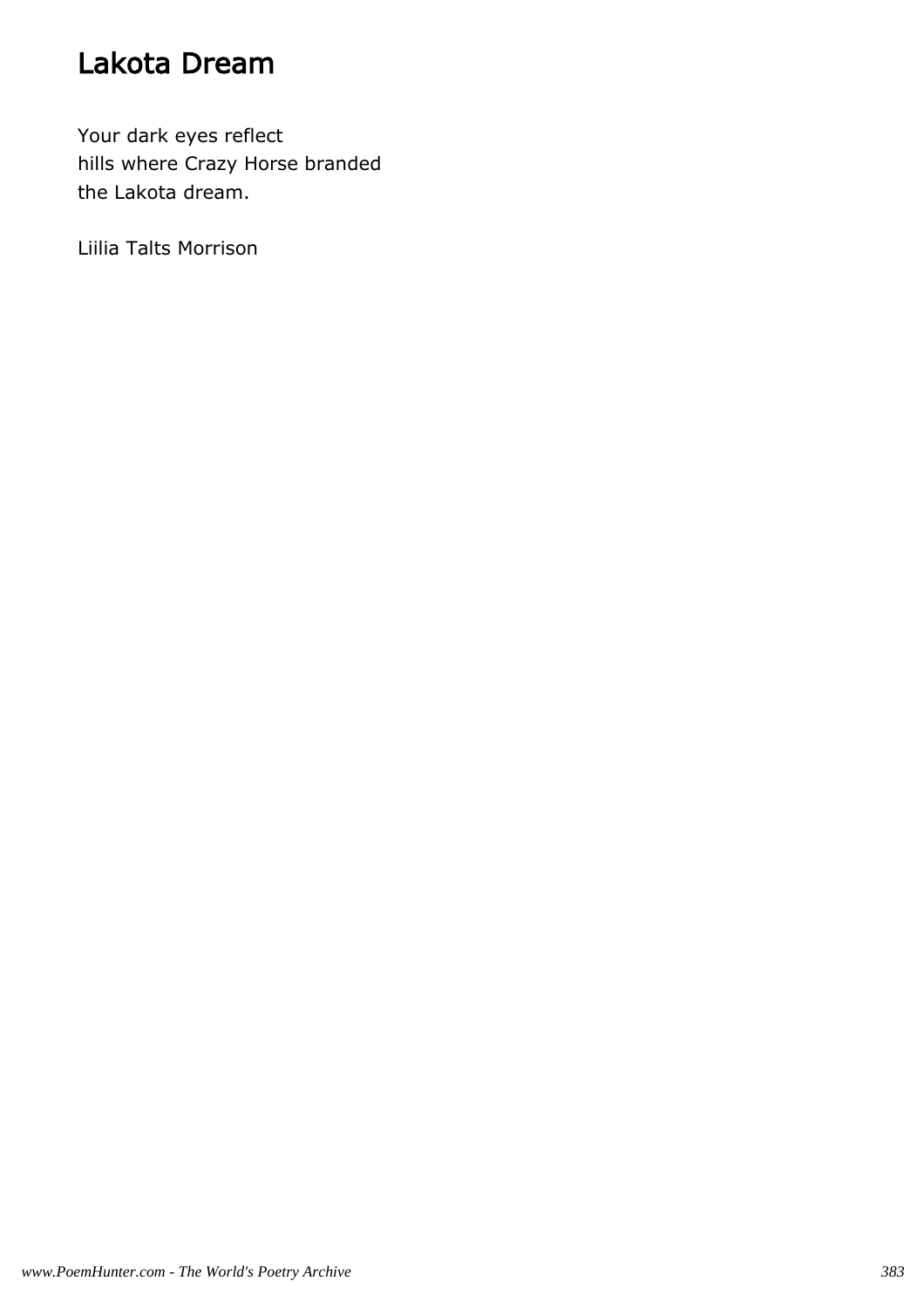## Land Of Luther

Snowy hills and sheltered forests Youngsters crossing icy lakes Figurines of chubby angels Dusted sugar on round cakes

Kitchens in steamed preparation Brimming bowls of spicy lumps Men with frosty beards and eyebrows Hewing logs on massive stumps

Clumsy feudal clogs on stockings Cradling, warming weary feet Plowing fields of cruel vassals Daily pay - a little wheat

Long-tailed pheasants boast bright plumage In he distance a brown hare Passive oxen tug their burdens Slowly panting wintry air

In a cobweb covered attic Lies a finely crafted book That a girl inclined to hiding Finds and leafs with furtive look

There it is she finds a story Of a rose that once burst forth On a night in dead of winter Born to light the icy north

Crumbling walls hide many secrets In that land where Luther preached Worshipers once hid their Bibles While men fought religion's breach

Time passed and those daring theses Once inflaming priests and kings Thawed the frozen land to open Hearts and eyes to freely sing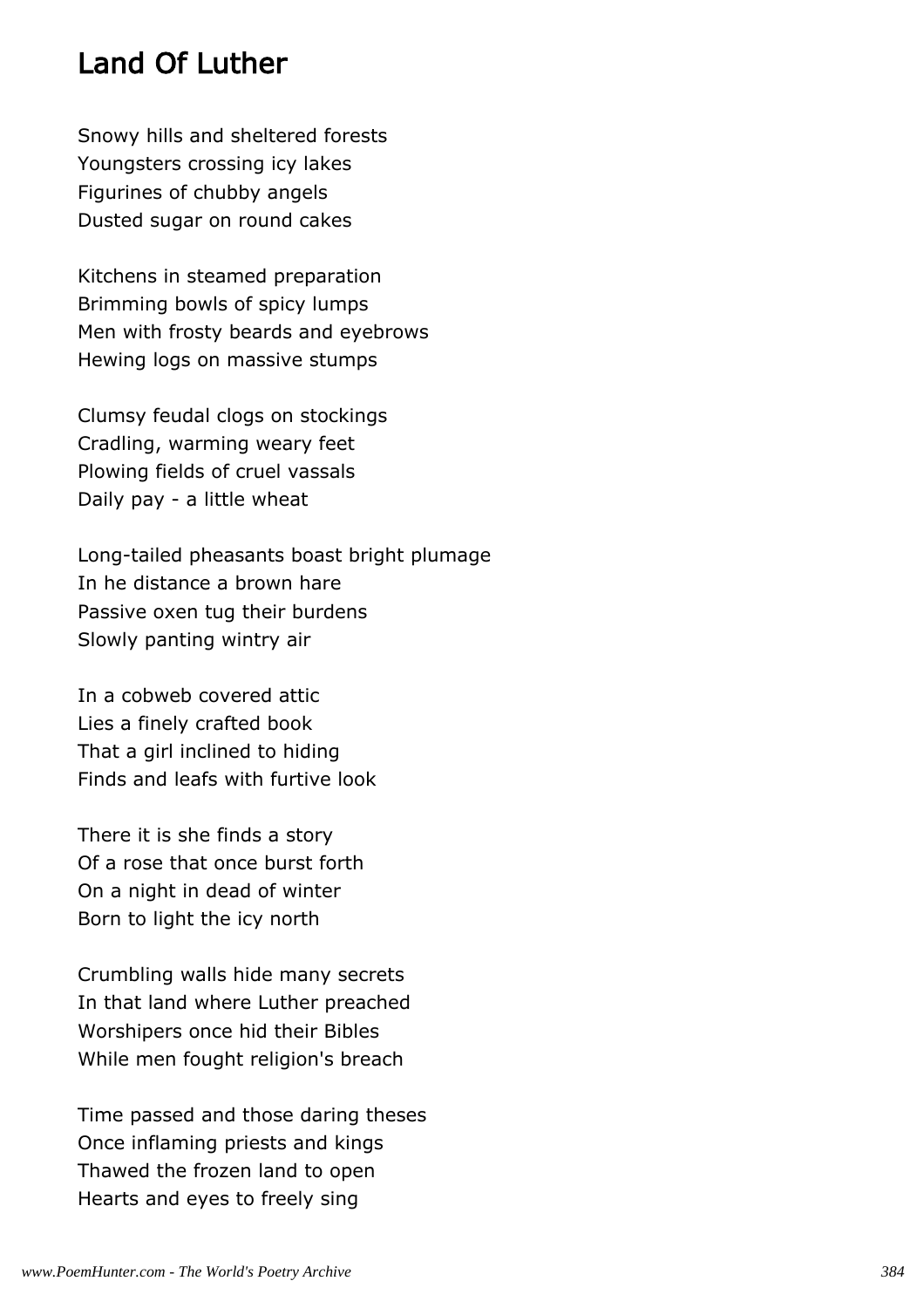Even now rapt words from hymnals Still resound with potent force As the Father, mighty fortress Shields the lowly with his sword

Luther's is a noble story Told in history's thick books Few today forgotten hymnals Placed in hovels' darkest nooks

In that land where few things linger Of those days so long ago Did that youth who found the Bible Secret readings soon outgrow?

Now gray-headed, she will enter That long stream of centuries Sprinkled with the songs of children And blood shed on lands and seas

Tales of courage, wondrous stories Are oft spun as campfires glow Will that heart inclined to hiding Still remember that small rose?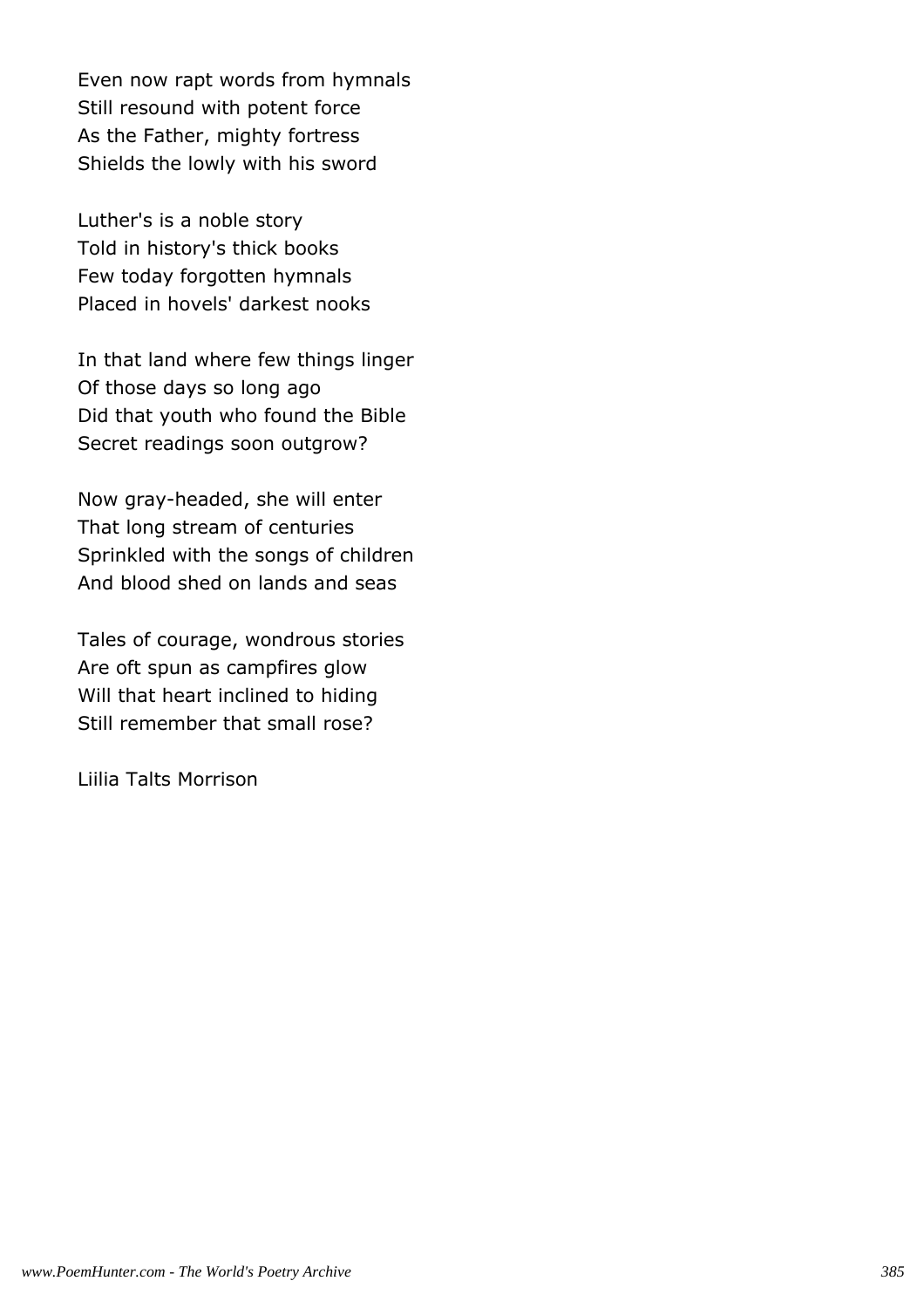## Last Date

Night now falls the hour is late time has come it will not wait

Days of fancy and of song long have faded moved along

From the shadows by the gate fate appears the final date

This appointment won't take long none escapes nor can prolong

Night now falls the hour is late time has come it will not wait.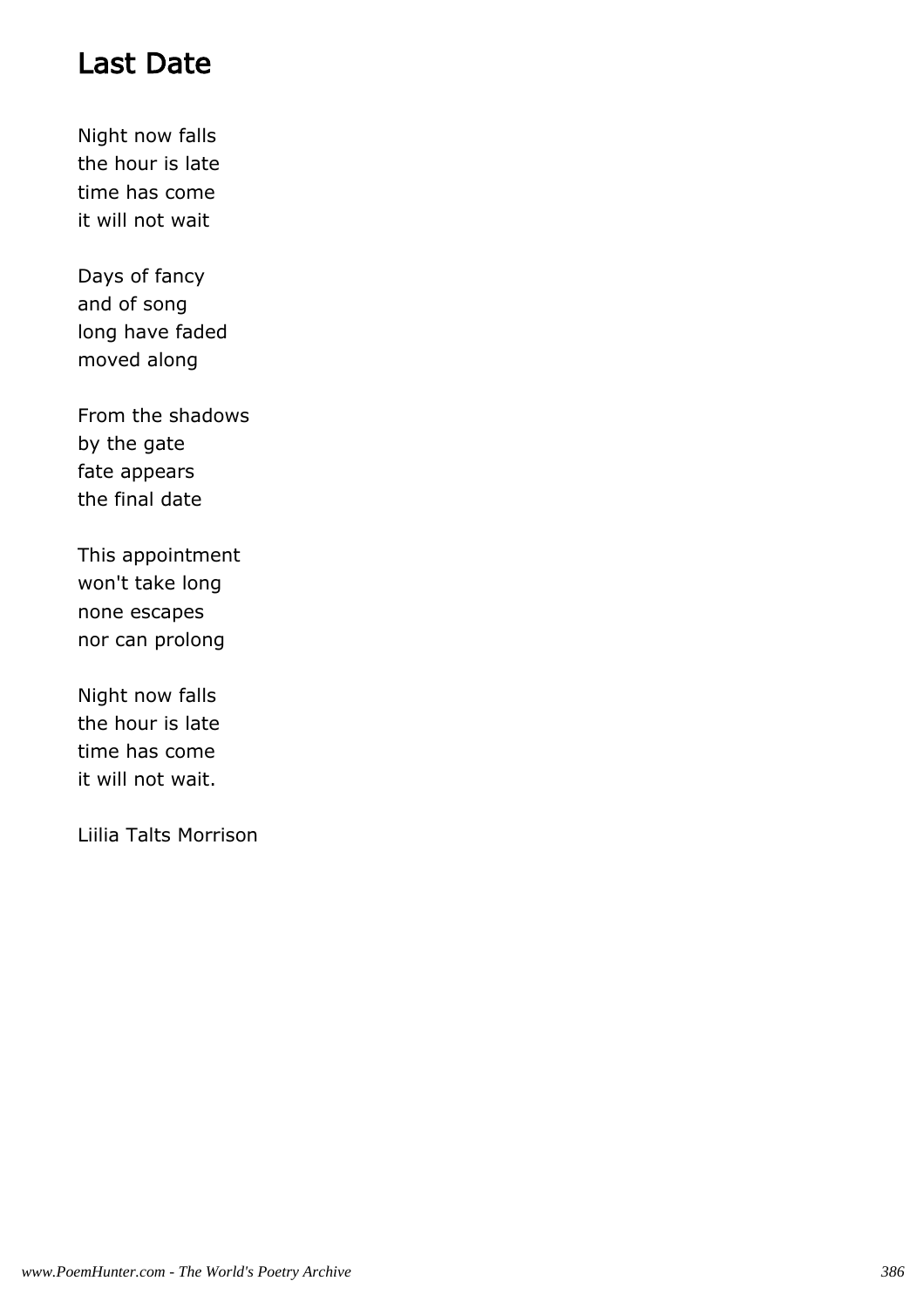## Last Gasp

At last gasp i could plainly see the answer always dwelt in me

So sure is God's divine decree no gold or glory can foresee the higher way that sets souls free by Him who made all land and sea

At last gasp i could plainly see the answer always dwelt in me.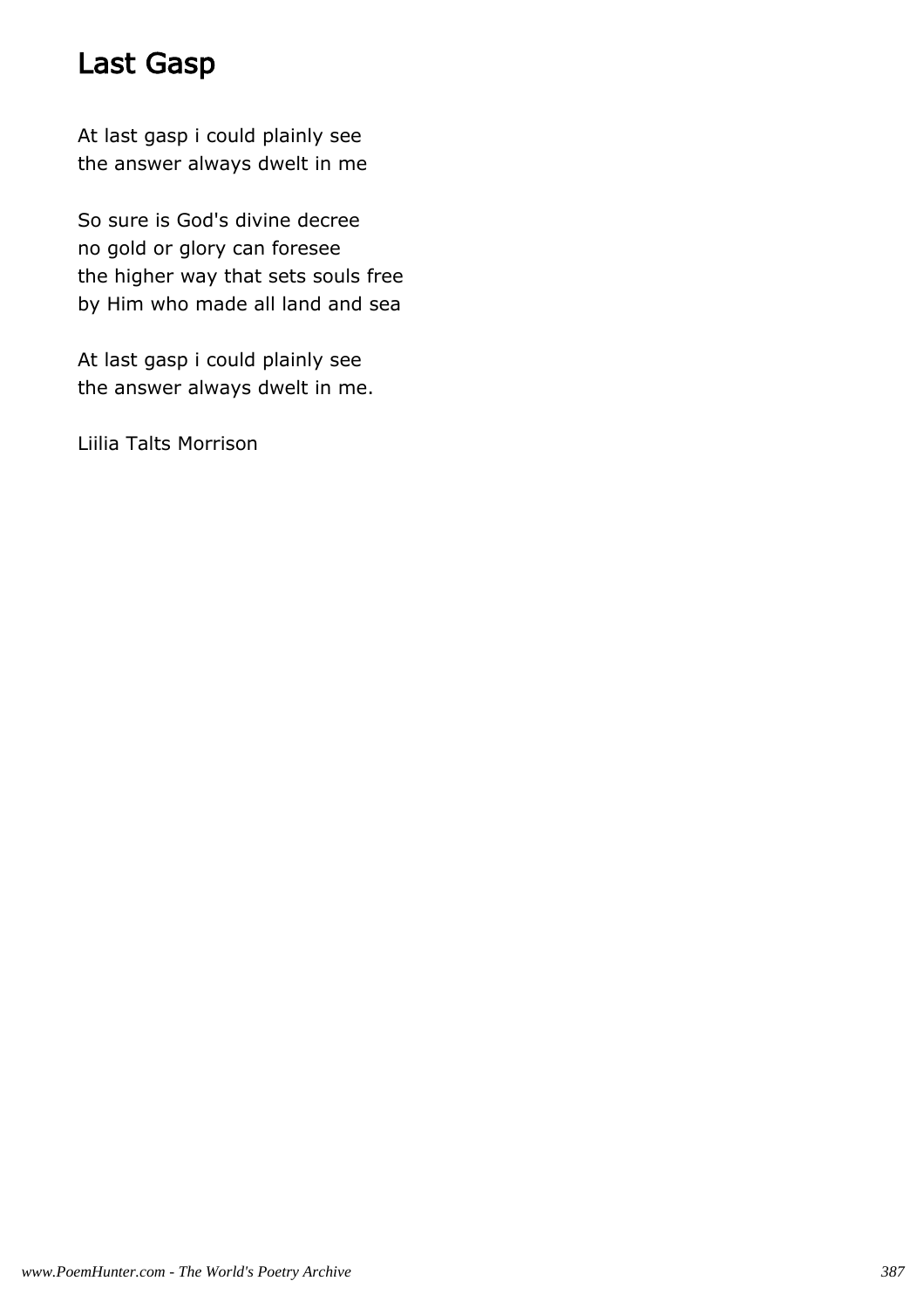#### Last Love

You kissed me through a chain link fence That day I saw you last The one you'd scaled so easily When on your nightly haunts

I felt those lips, now tinged with steel As hot as midday burns I couldn't touch your sinewed limbs Bronze icons, comely turned

The gate was locked, what did you care? Unbounded was your soul A captivating ride in air On black wings without goal

I tried to leave you many times In forest brambles hidden In thickets like a wounded deer Feet marred from blisters trodden

When I returned (you knew I would) You hewed a barricade So I might not escape again As if I ever could

That chain link fence is long since gone Replaced by concrete posts The woods, our secret lair of love, A tended field of groves

Where are you flying free, my dear? Whom have you captured now Besides my heart that won't forget Those chain links on my brow

You kissed me through a chain link fence That day I saw you last The one you'd scaled so easily When on your nightly haunts.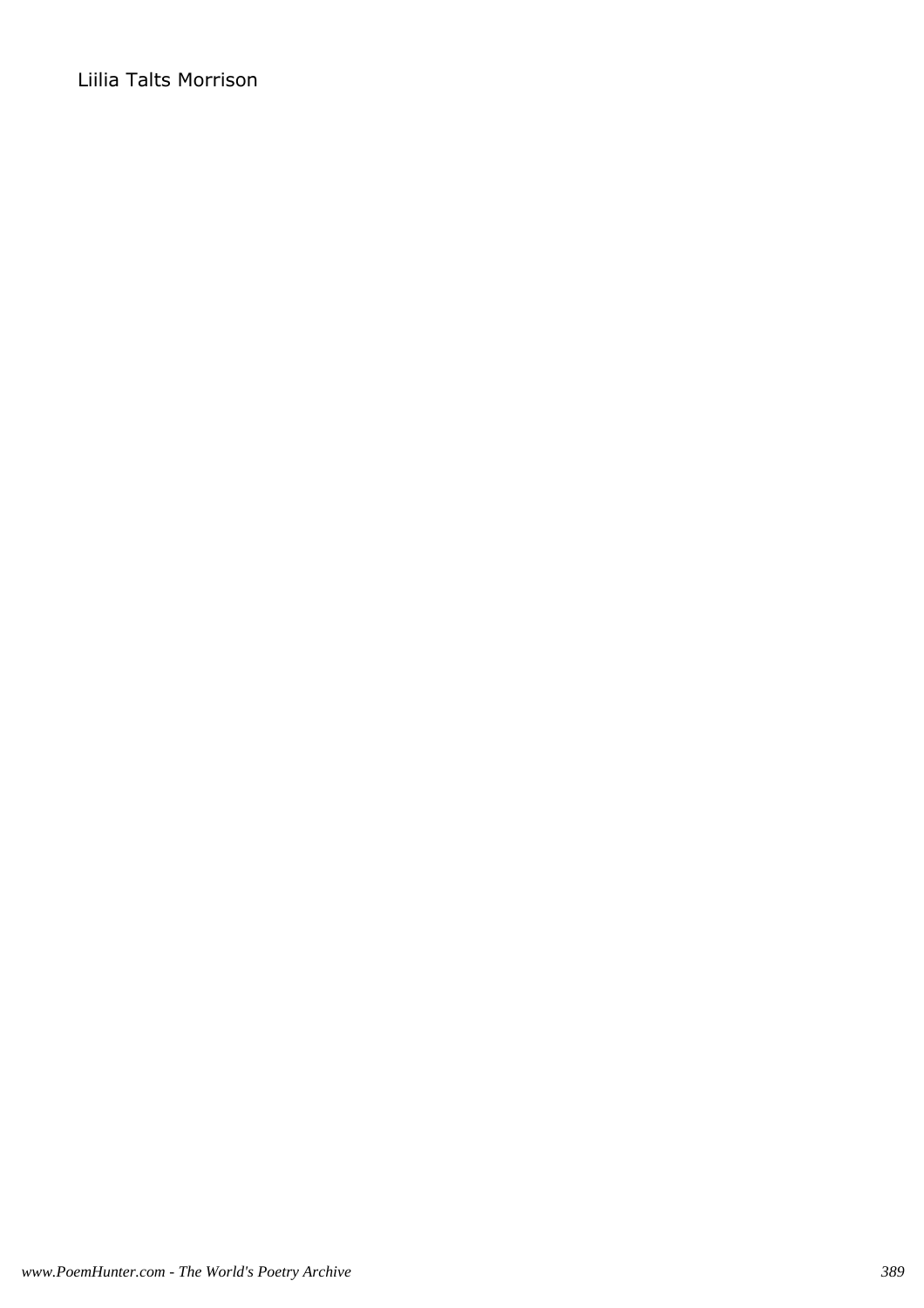## Letting Go

It was just as it once had been when our house filled with mirth So much to do so much to care with children blessed from birth Because the day was brimming with activity and fun As daughter and her children stayed at grandma's place hard won

Remembering that long lost time before age came to stay As bright eyed, hopeful, they went forth and I began to pray Today we said our fond goodbyes and wishes for good cheer The room then settled to a pall - they were no longer here

A feeling of a sadness great then filled my waning life I never would relive again those days of mom and wife My husband died so long ago, our youngest met the Lord An unexpected, painful day when angels, spirits soared

Too many things have come and gone - my heart can hardly name But in my room of solitude it's hard to still the pain Yet I am grateful for God's gifts and blessings from above As words of faith and hymns of old still carry me with love

As evening falls I try so hard to bear the silence now When play and laughter are long gone like ghosts in afterglow I lie here on a narrow bed and feel the sadness grow A feeling almost close to dread – I cannot let it go

Yet I believe that little babe whose birth we so adore Can help with faith to comfort me as He oft did before He is our friend no matter where in time our journey leads From childhood's trials and midlife cares to sadness in old age

Yes, there's a time to let kids go to walk on paths unknown Their chance to fly and try their wings in fields untried, unsown All I can do is pray and hope when their feet bleed, hearts faint That Christ in all his glory comes to pick them up again.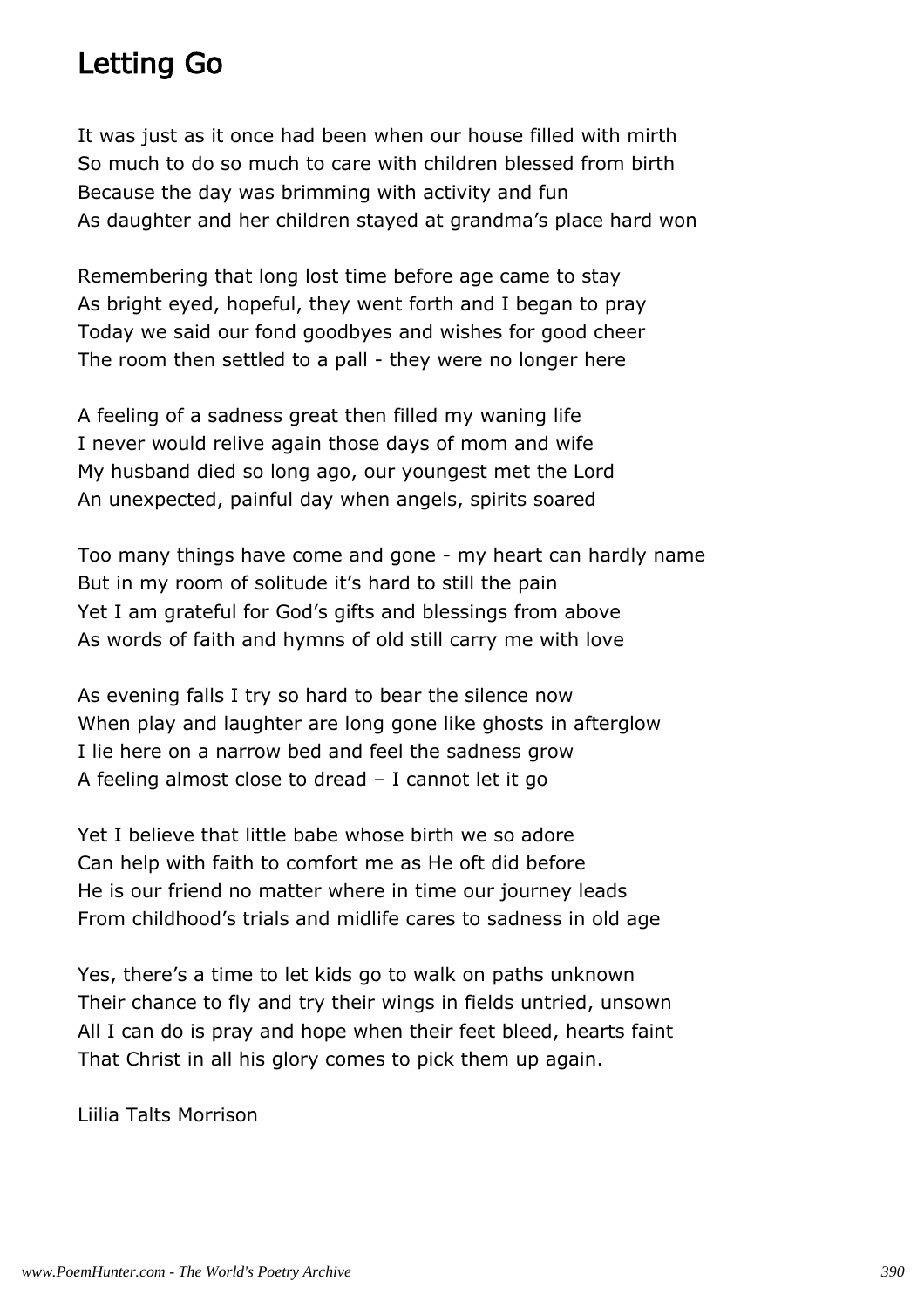## Life Happens Now

This is the moment to breathe free To turn your eyes above The birds are flying in the sun Why miss their gloried run?

This is the time to pull the sheets Off from your tousled head Get up and greet the flowing brook It's waiting for your look.

Life happens now, my friend Tomorrow is too late Run barefoot in green meadow gold What treasures they can hold

This is the moment to breathe free To turn your eyes above The birds are flying in the sun Why miss their gloried run?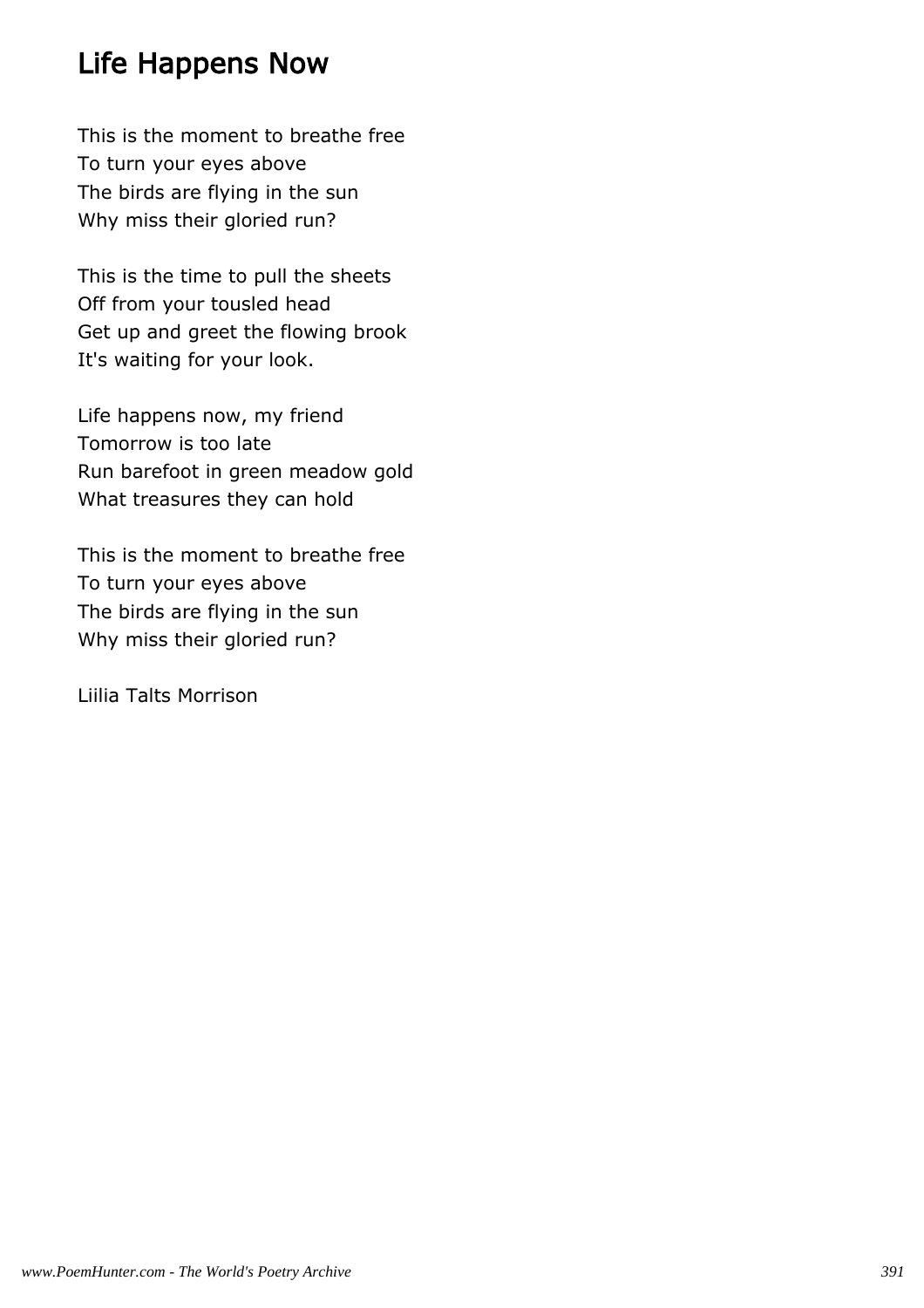## Life's Crucible

There comes a time in life when hope and dreams of old descend into the fog of childhood veils as times and places blend

The edges of a winding path are often strewn with rocks addictions that can hamper steps with painful stumbling blocks

Illusions disappear like dew when singed by challenges of hardships worldly ways present in fiery crucibles

What soul escapes the sword of fear or counters bones grown cold who then has risen up unscathed when years on earth unfold

The eyes, the gait, the wrinkled skin are proof and telltale marks like maps with tributaries cut by branding iron sparks

Some fight the process and the walk some rather break than bend some find acceptance and a faith that lasts until the end.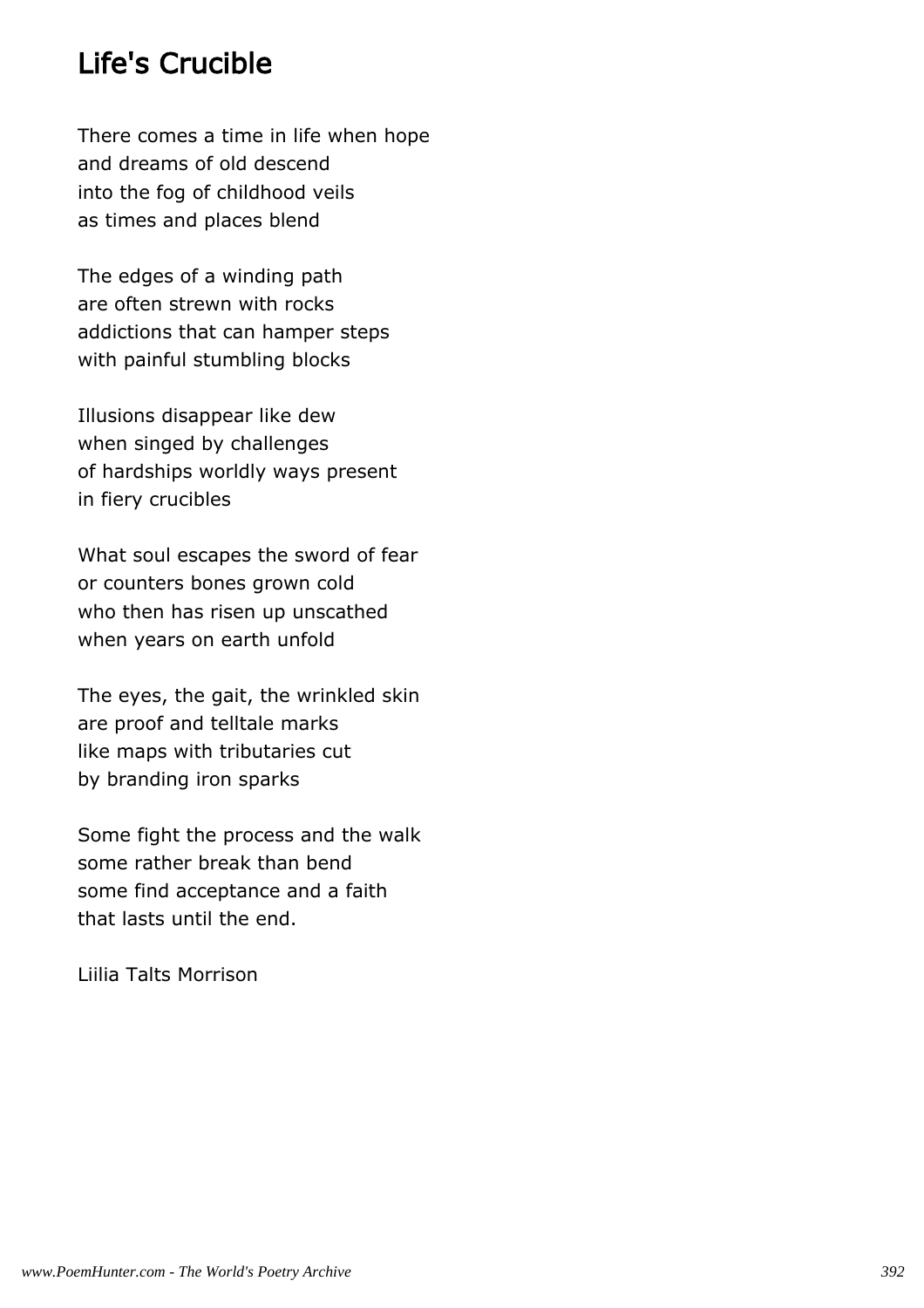#### Life's Lesson

When young it was so easy so easy to be me i ran in dew filled pastures and climbed on aspen trees

When I grew up the game changed no more was freedom free the shackles of adulthood uncalled for, unforeseen

Old age crept up with vengeance and my fair hair turned gray then angels sent from heaven came down to ease the way

My friend, when life gets painful and brick walls fence you in stop clawing them and let go then true life will begin.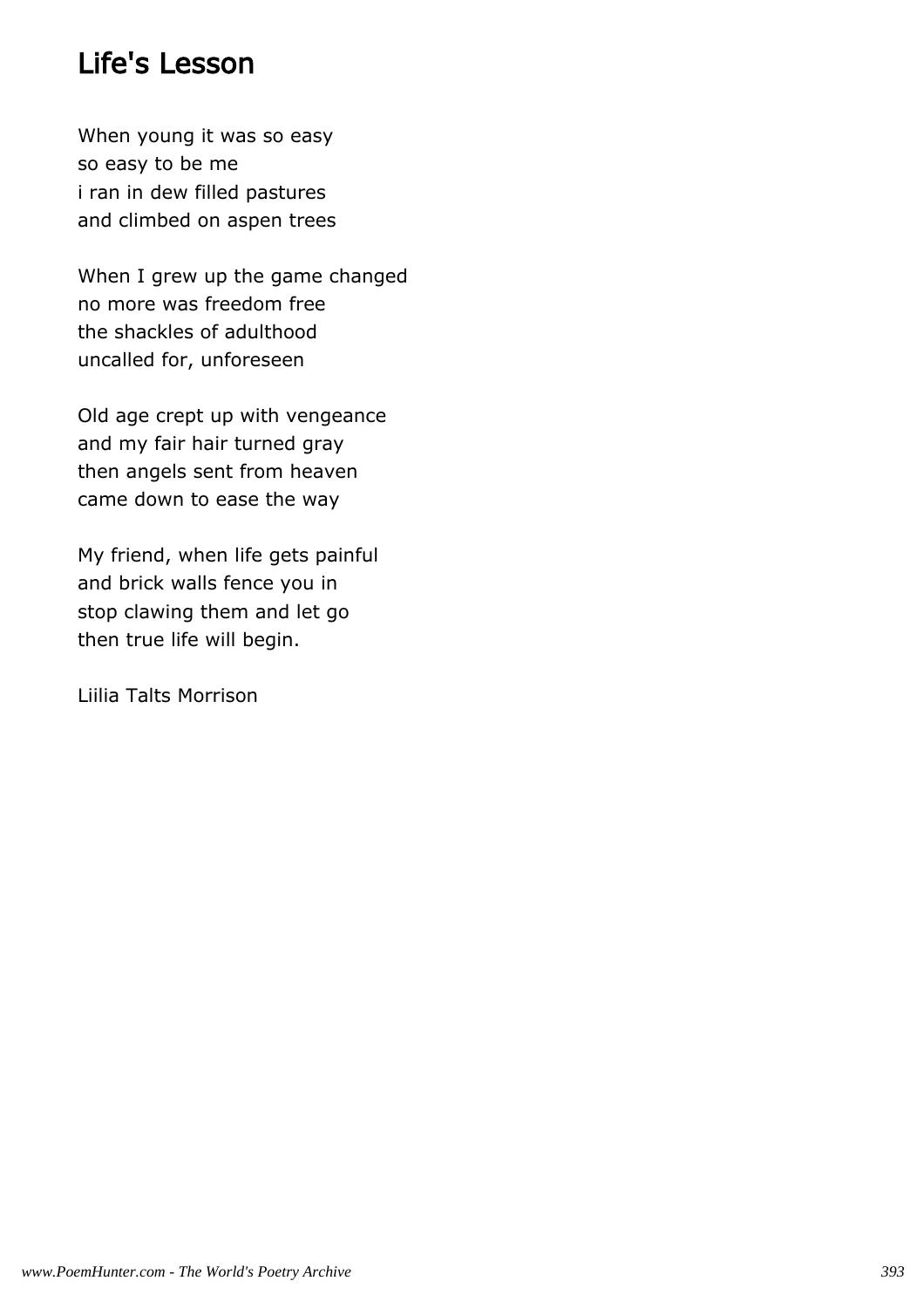## Lifestyles

There are those who must have mountains and a burbling brook nearby others are inclined to beaches where a flock of gulls fly by

Many like to live in cities others cling to country ways I am one who needs a dwelling filled with grace most every day

Whether fate brings me to prairies hills or brooks or towns or farms I need air that's filled with prayer and to rest in God's great arms

There are those who must have mountains and a burbling brook nearby others are inclined to beaches where a flock of gulls fly by.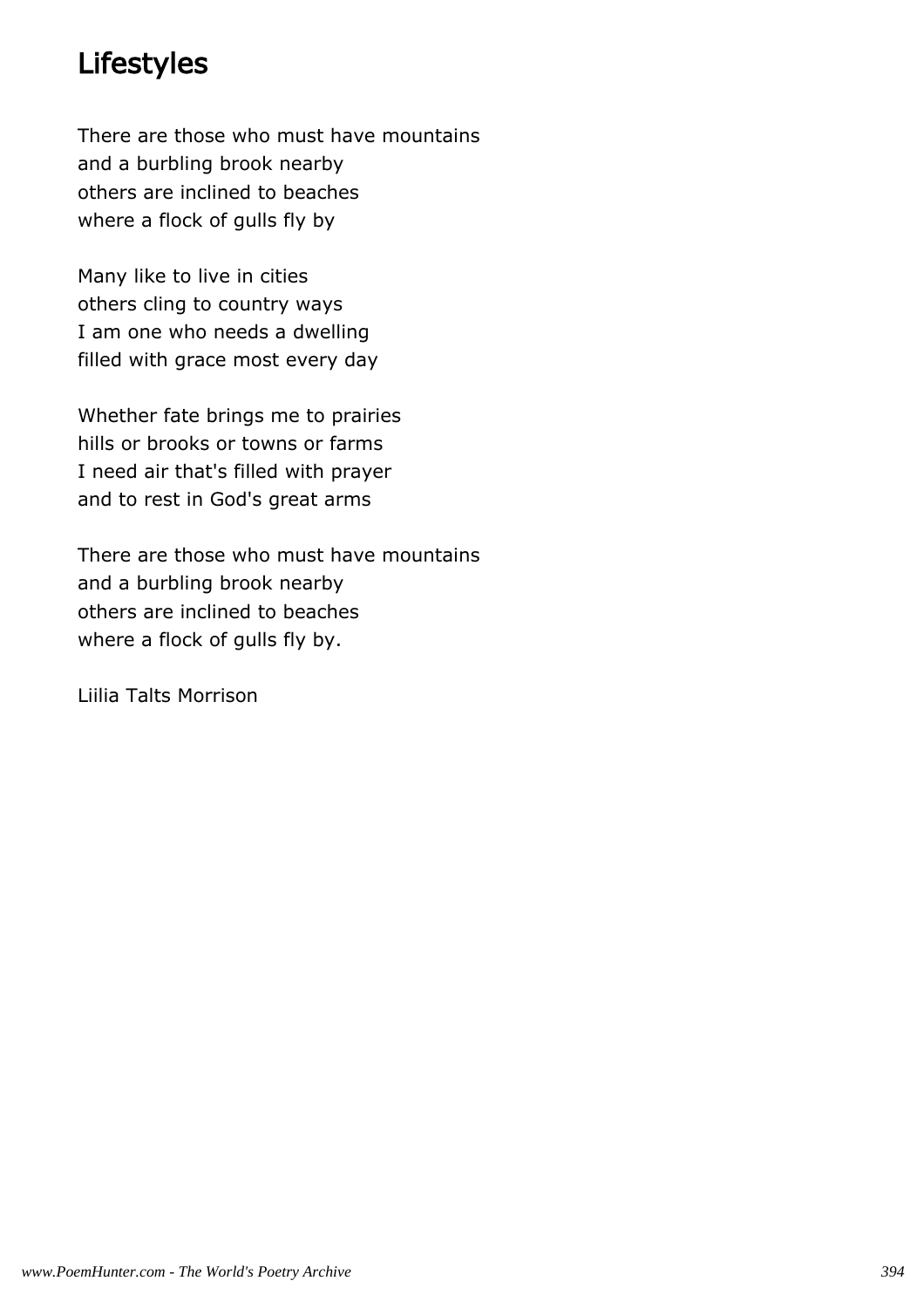#### Like A Butterfly

She was a tenant in our building frail energetic dressed so bright clothing like veils and rainbow baubles and patterns like a butterfly

She cried to me that she was useless her life was but 'what might have been' for she was now way past those decades when people still do what they want

What could I say to this slim person who looked much like a daffodil or flower from a special garden was this not good enough to be

She walked or rather tripped like sea terns and sparkled with most cunning shawls among the gray slow moving oldsters she was a peacock among hens

Was this not cause and firm assurance that living hope and beauty own to brighten a dirt spattered sidewalk with fancy sandals and light gait

The meadows fill with summer flowers and none would wish to be a tree a bush, a bird or other creature they know their purpose and their way

I uttered words of bland assurance that like a blossom she brings joy to those sad folks who shuffle slowly and wear old shabby careless clothes

She was a tenant in our building frail energetic brightly dressed with sashes veils and rainbow baubles in patterns like a butterfly.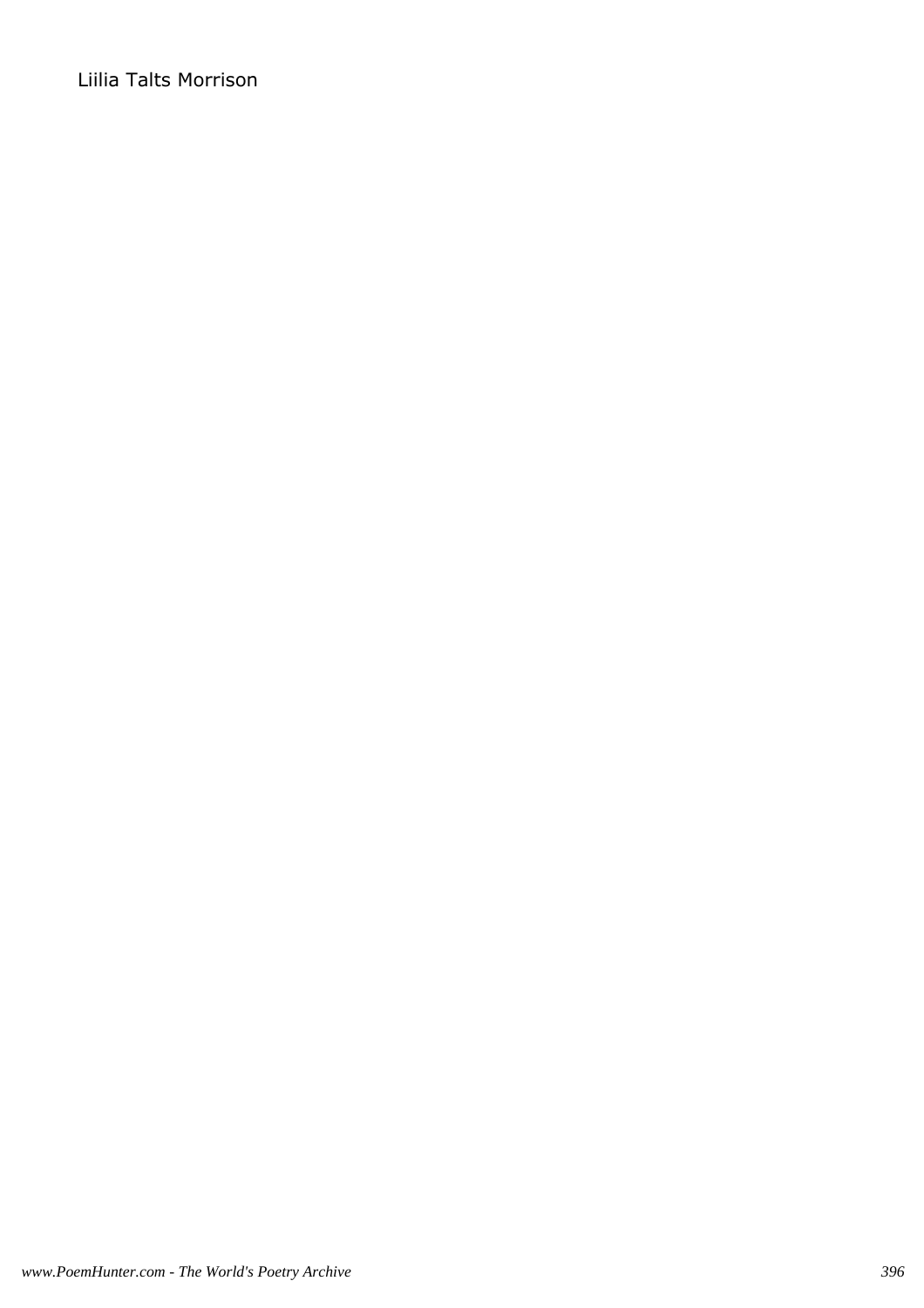# Like A Diamond

Your eyes were polished diamonds their sparkle way too bright and deep within a center lay darkness black as night

i knew right from the getgo your pain I could not bear and also was quite certain to leave I would not dare

There is in life a moment when standing on a cliff to choose to jump or back off and ever ask 'what if? '

How well I know the terror while blinded by your glow of searing pain when falling on rocks of love below

Your eyes were polished diamonds their sparkle way too bright and deep within a center lay darkness black as night.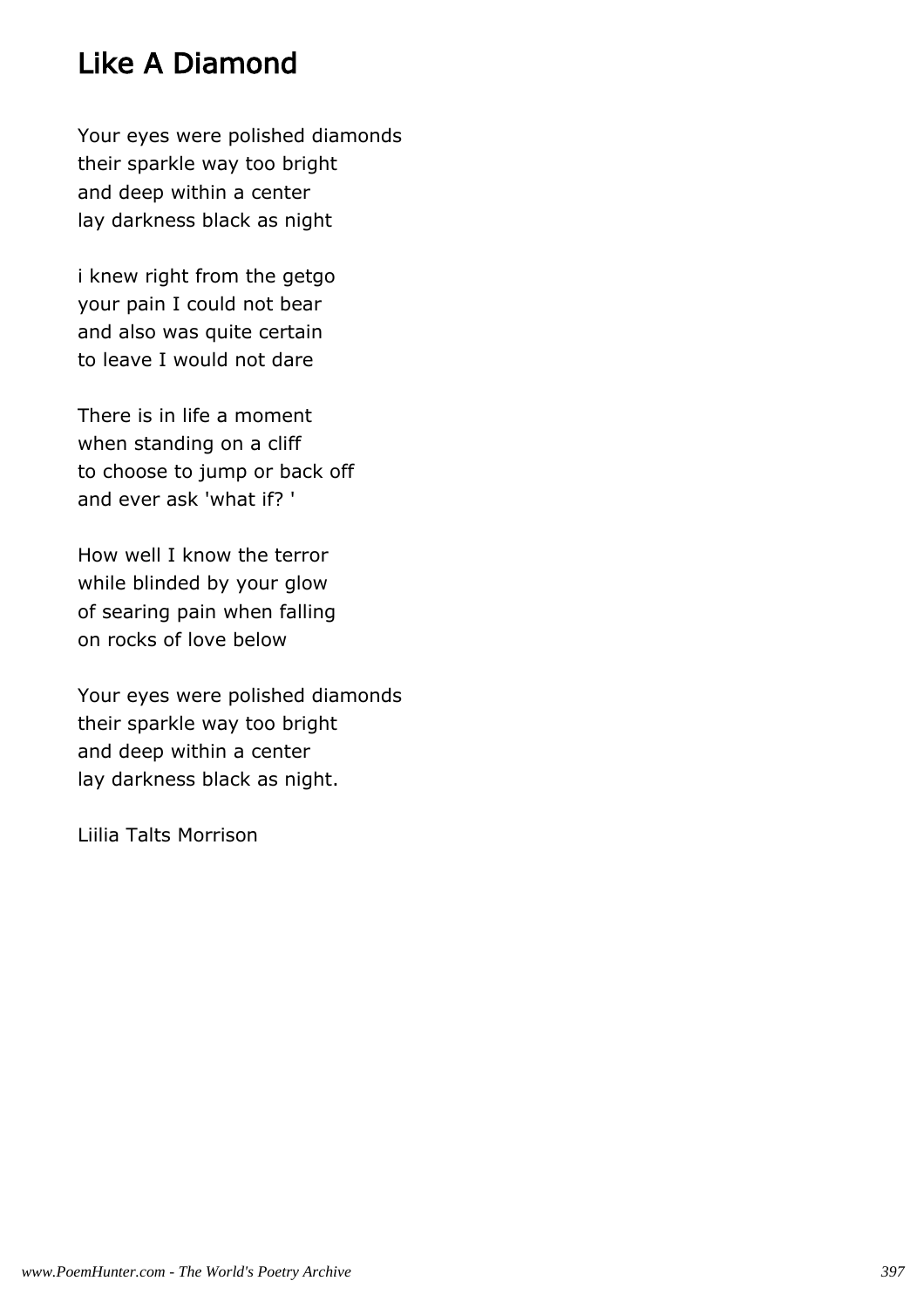## Like Ripples On The Water

Like ripples on the water My thoughts so gently cast Soft glimpses to the future And houses of the past

The children in the daisies The old folks at the home Beyond the hill a swim hole Where dragonflies held sway

The apples of the autumn The singing of a tyke With hair of gold and sunbaked Whose heart would later break?

Oh, how those days passed quickly Into a haze of gray My hands, no longer vibrant Soon will return to clay

The future still looks rosy Though eyes are dim with age My children are my offer Writ on life's golden page.

Though one of them has left me A parting oh so hard He left a little clover Reminder in the yard.

Although my life is passing And family spread apart They left their print forever Upon this mother's heart.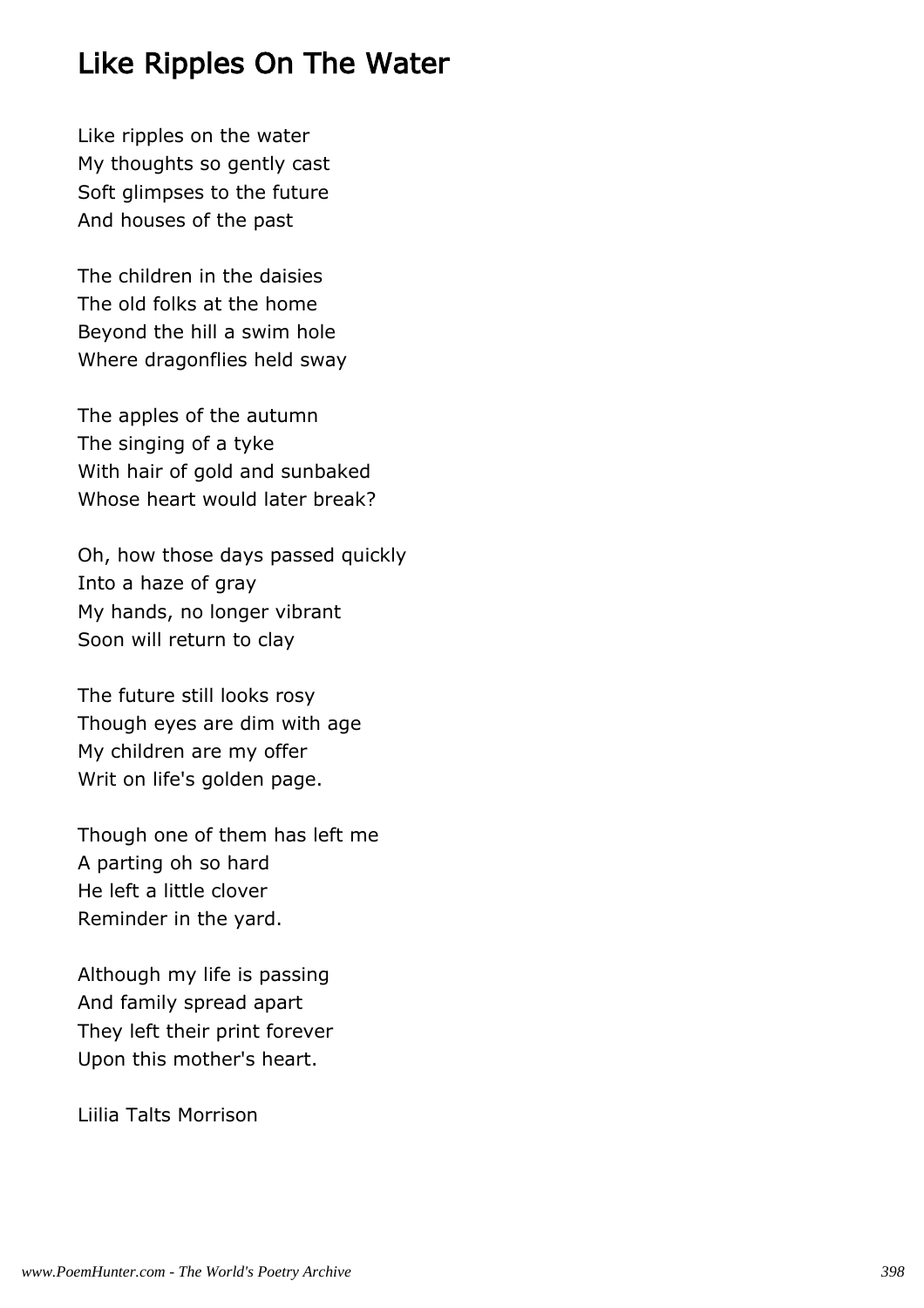#### Like Seeds

Like grains spewn from a sower's hand We helpless refugees like chips Were herded onto cold, gray ships To distant countries, foreign lands Then dropped on salty sands

Black fingers of the plague of war Touched villages remote and kind Abruptly leveled them with gore Gripped gloried towns with bombs and mines Until the terror drained its cup With nothing left to pour

Then, when the dust and shrapnel shells Were covered with Spring rain and grass The ones in charge found refugees Uprooted from their homes en masse And they attuned to freedom's bell

It took some time before the hordes Began to have a feeble hope Realizing that their newfound lands Were peaceful, strong, with helping hands So after years learning to cope They saw their roots had been restored

Like grains spewn from a sower's hand We helpless refugees like chips Were herded onto cold, gray ships To distant countries, foreign lands Then dropped on salty sands.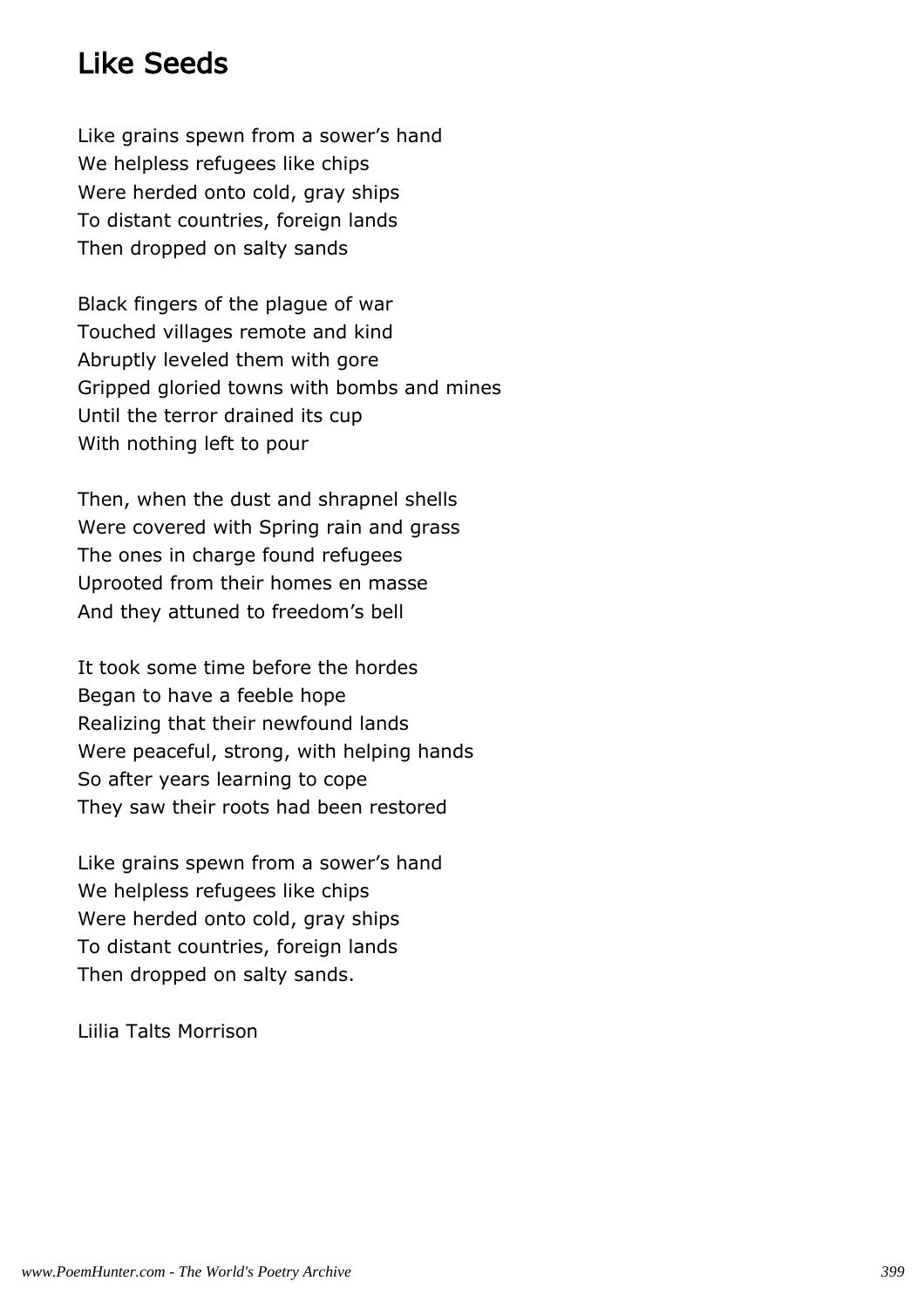# Lincoln Road Revisited

I sit and watch the crowds walk by As they have done for years Of late, they seem much better dressed Well scrubbed and full of cheer

Beyond the canopy of trees And diners in cafes I note a building by a wall Still draped in yesterdays

That's where I shed so many tears In just a little room Where many hopes and dreams were crushed In midnight's pallid gloom

I suffered many agonies As loved ones lost their way Helpless in bondage of disease While demons held full sway

Those days are but a memory Not easily recalled Unless I happen on that street And see beyond that wall.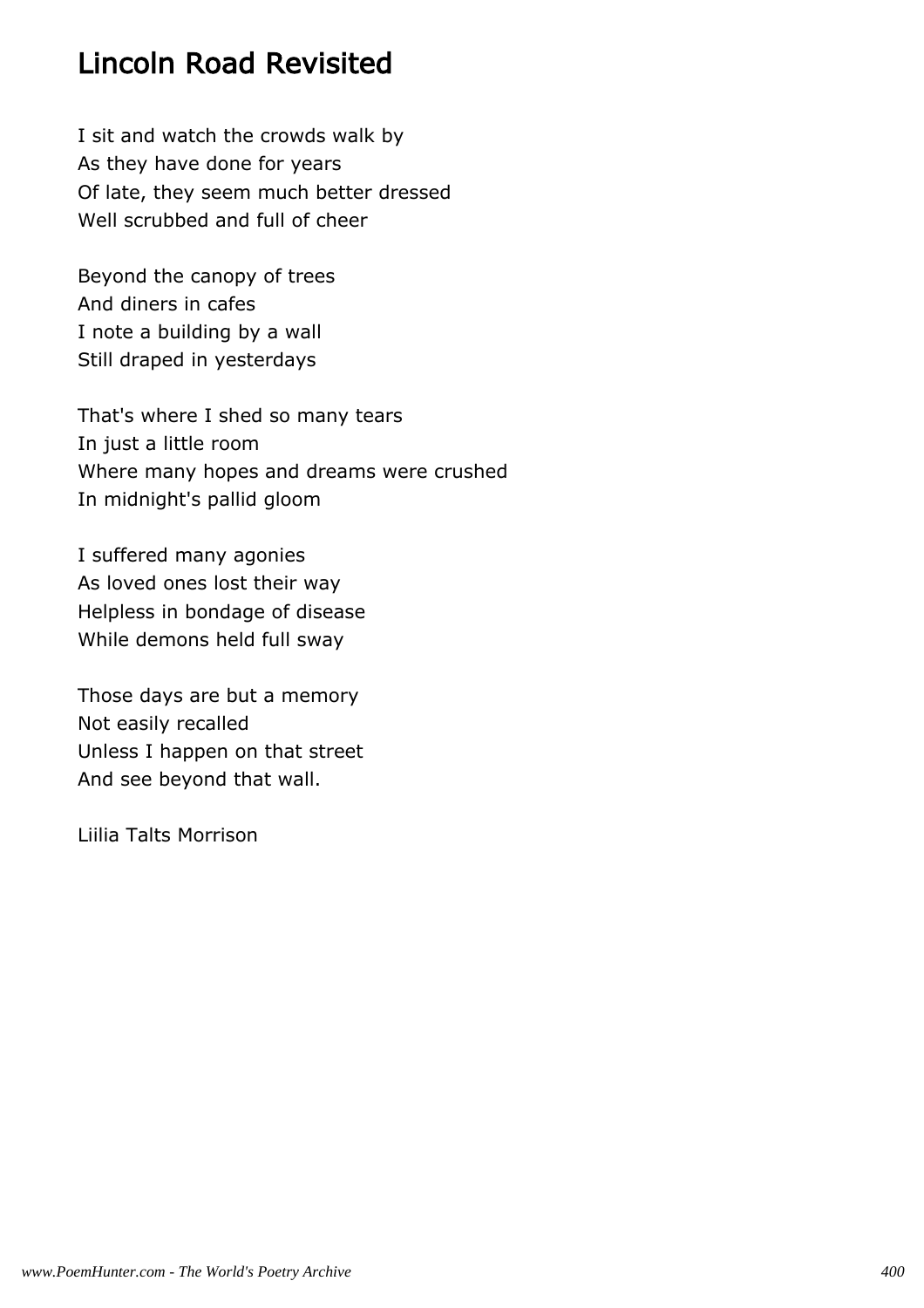# Listening To Crickets

Some depend on chariots others count on horses there are those whose sails run smooth others court dark forces

i was never one to trust chariots or horses neither did I venture forth tempting risky courses

By the wayside was my path hiding in the thickets tracking errant dragonflies listening to crickets

Seems the world has passed me by in their march to somewhere traveling on well paved roads ever heading elsewhere

Some depend on chariots others count on horses there are those whose sails run smooth others court dark forces.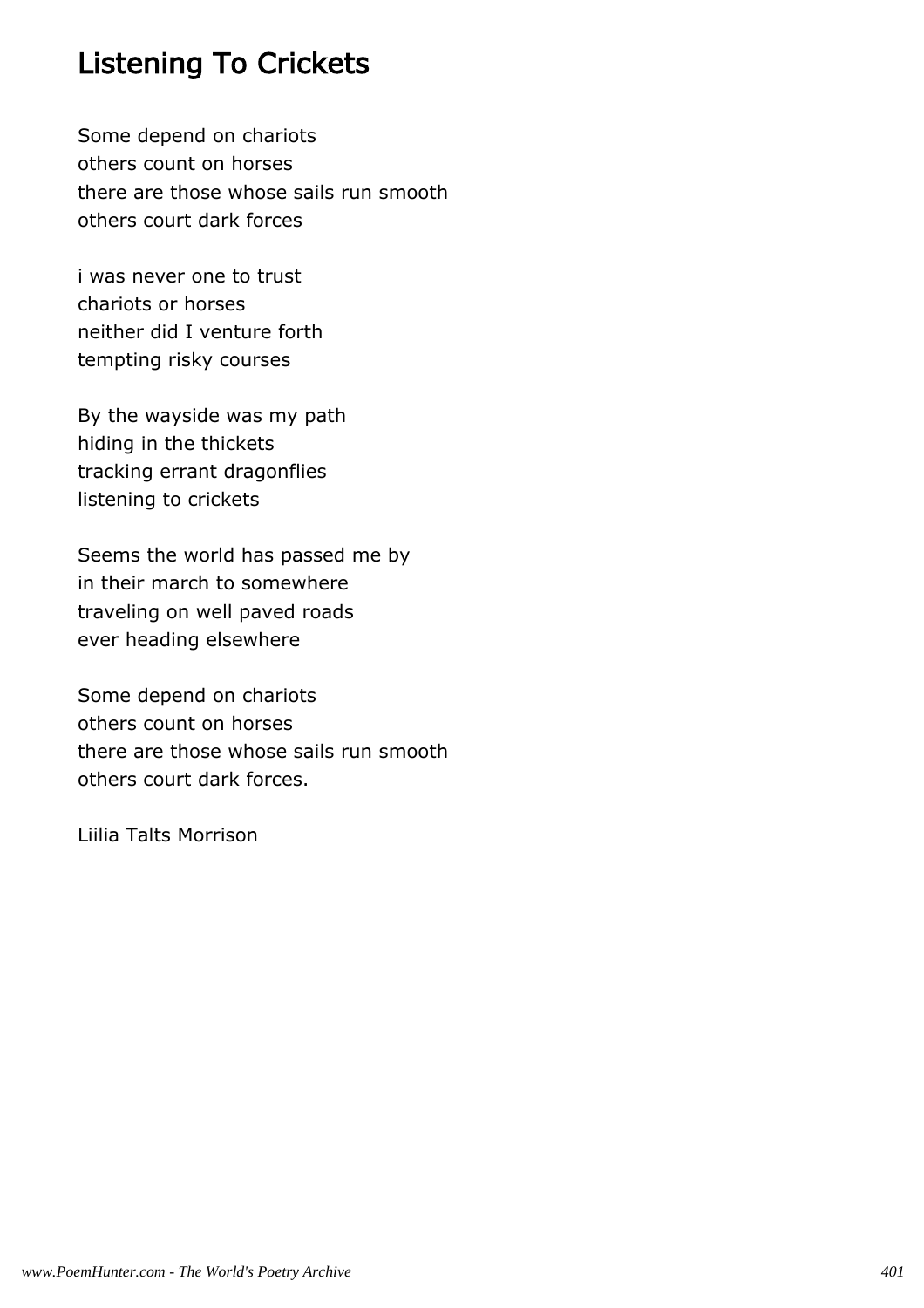### Little Gypsy

Tell me truly, little gypsy Do you hail from India Persia, Siam, in the mountains Or the coasts of Libya

Are your trinkets, sequins, bangles Meant to shelter from all harm Golden earrings, velvet ribbons Colored bodkins keep you warm

Laces, ribbons, flowered sashes Pearls in rows all dangling down Is your costume and demeanor Like the greasepaint of a clown

In the distance is your wagon Painted boldly, like a toy Is your life as bright and jolly Stealing kisses from a boy

When the violins at even Start the tragic songs of old Voices mingling by the campfire Do you cry or still act bold

Soon it's time to move the family Horses, dogs and children small Leaving yet another valley Will you miss it not at all

Are your soul and body fashioned From a cloth of ancient weave Strands of silver, fringes scarlet Asking you to never grieve

Little gypsy, tell me truly Please don't fool me with a lie When you leave another village Do you really mean goodbye?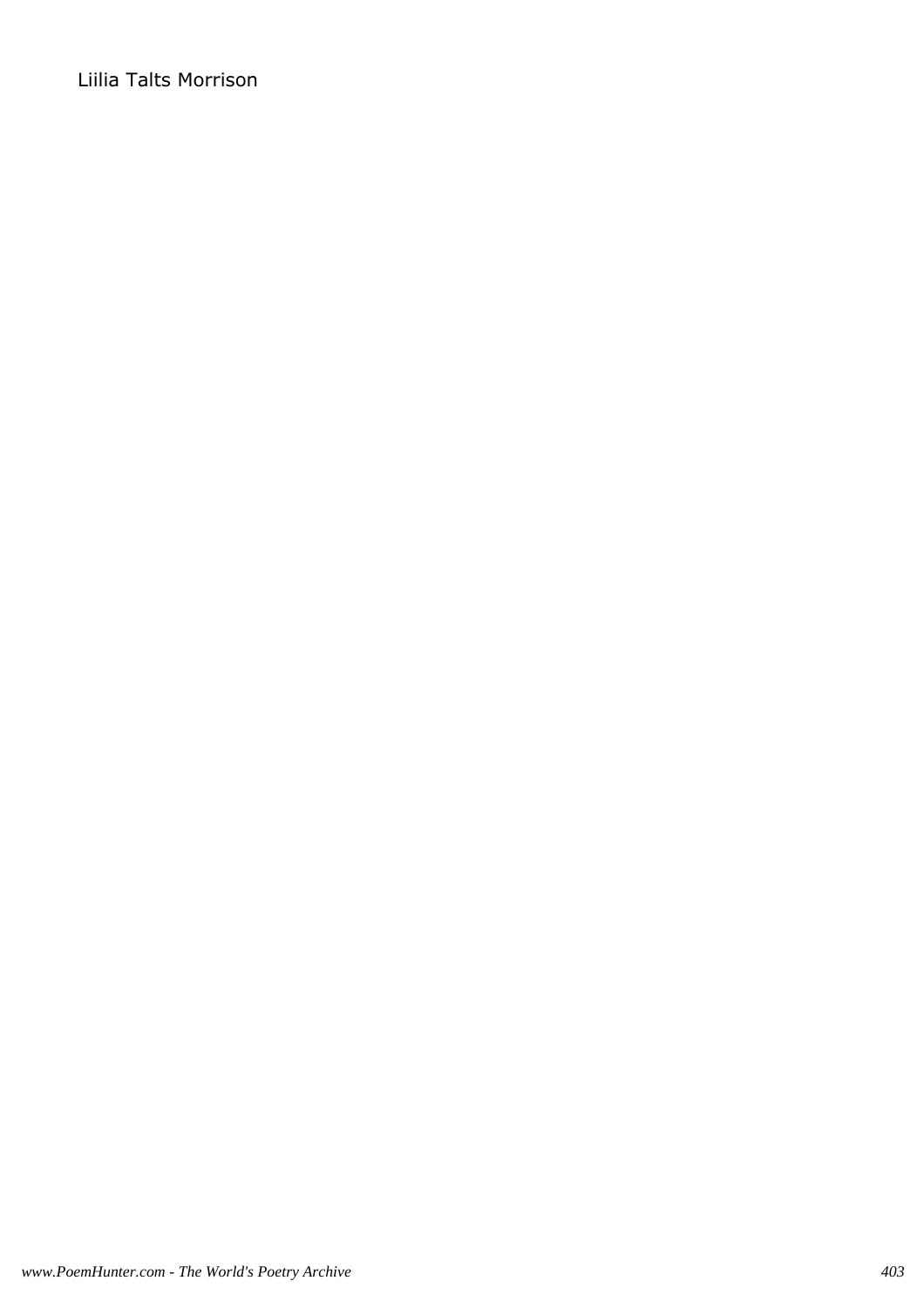# Live And Learn

She sat across the booth from me Telling of kith and kin Unending were her siblings' woes Valleys of untold grief Please note, my friend is eighty-two

Her sister who was older still Is doomed in Mexico Jorge her no good husband is Kaput, finis, checked out at last 'Twere best she should go too

I wondered why my lunchtime friend Just now seemed like a kid Kayaking on the sea of life Lamenting much distress Is this not now a time of rest?

Tides of long lives have washed us down Until our bodies creak Ventricles shot, our tired hearts should seek Where wisdom might be found But some may never reach that ground.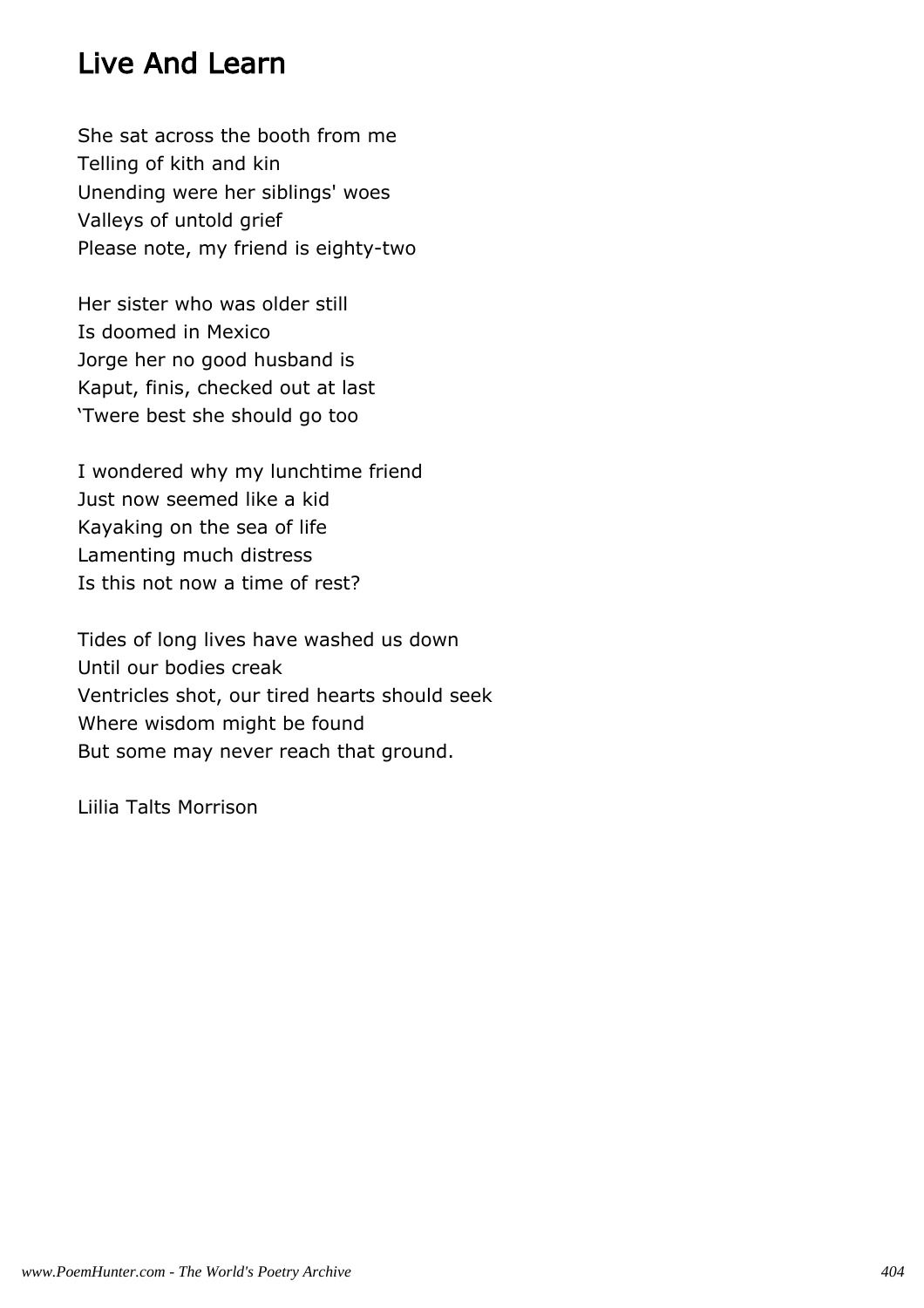### Long Forgotten Roads

Moving on those time worn roads Places, spaces, old abodes Decades melting heavy loads Graces, paces goading toads

Poems rising, fractured codes Stymied rhyming, clumsy odes Accidental travel plans Sucked me to this haunted trance

Sizing, rising snails and toads Bending, tending to corrode Crows in rows of blackened mode Marking moments pigeon-toed

Gracing, tracing fingers bold Colder bony knuckles fold Over moldy bookmarks rolled Moisture mottled musk enfolds

Bloated frogs of terror's game Leaping, blotting hope in shame Taunting, haunting hidden lanes Choosing losers counterclaims

Seeping, creeping in the brain Scant relief to be insane Untold fears arise again Loved ones huddle in the rain

Winter's cold and heat again Howling, shouting in white pain Breaking innocents' last grain Harvesting a sought for claim

Cheap the human soul is sold For a penny not of gold Trusting, rusting metal molds Rising, sizing vizes hold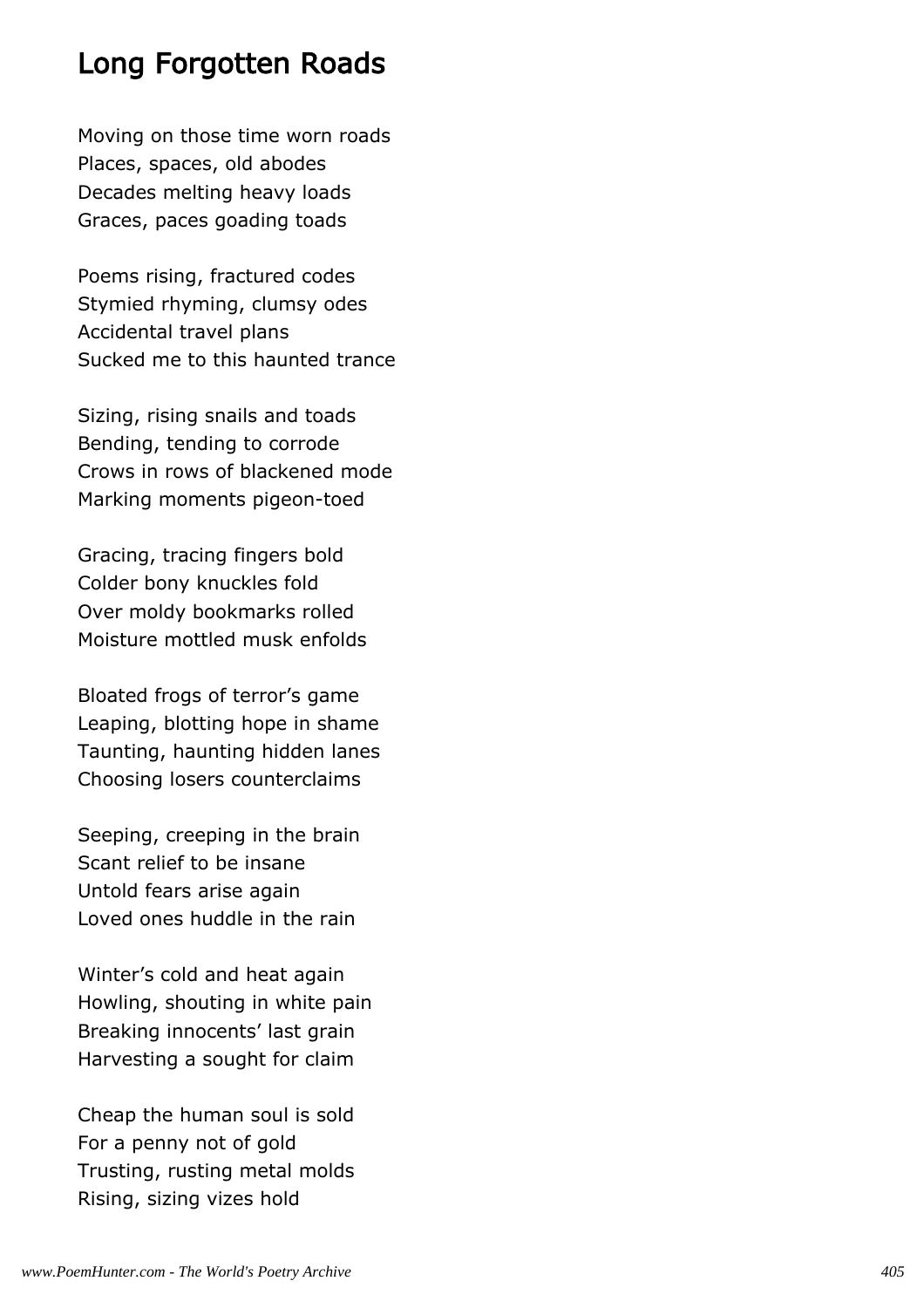Blessing, dressing cuts in twine Meshing into wailing tines Crawling into banyan vines Ever into time enshrine

Twisted bristling braided knots Casting flesh to gamblers lots Numbered daily with have-nots Sleeping numbly on wet cots

Kittens smitten, strayed from home Metal pushing, pounding chrome Till the noonday heat melts domes Sweating tears in ocean's foam

Orange glows the summer moon Bathing buildings dressed in doom Who will save this wretched room Wrapped in glitter, stained and groomed

Faces, traces streaming by Itching witches bending ties Anger raging from small cracks Slashing skin and breaking backs

Bring them on, those horses, trains Mighty muscles, hoofs and manes Snorting, sporting leather bands Inky, stinky, grasping hands

Silver rings enmeshing toes Piercing lobes and fungal woes Creeping, sleeping in the bush Clipping hedges green and lush

Blasting music small relief Breaking pavements blistered grief Shadows following our paths Calling, taunting, do the math

Derelicts in ragged threads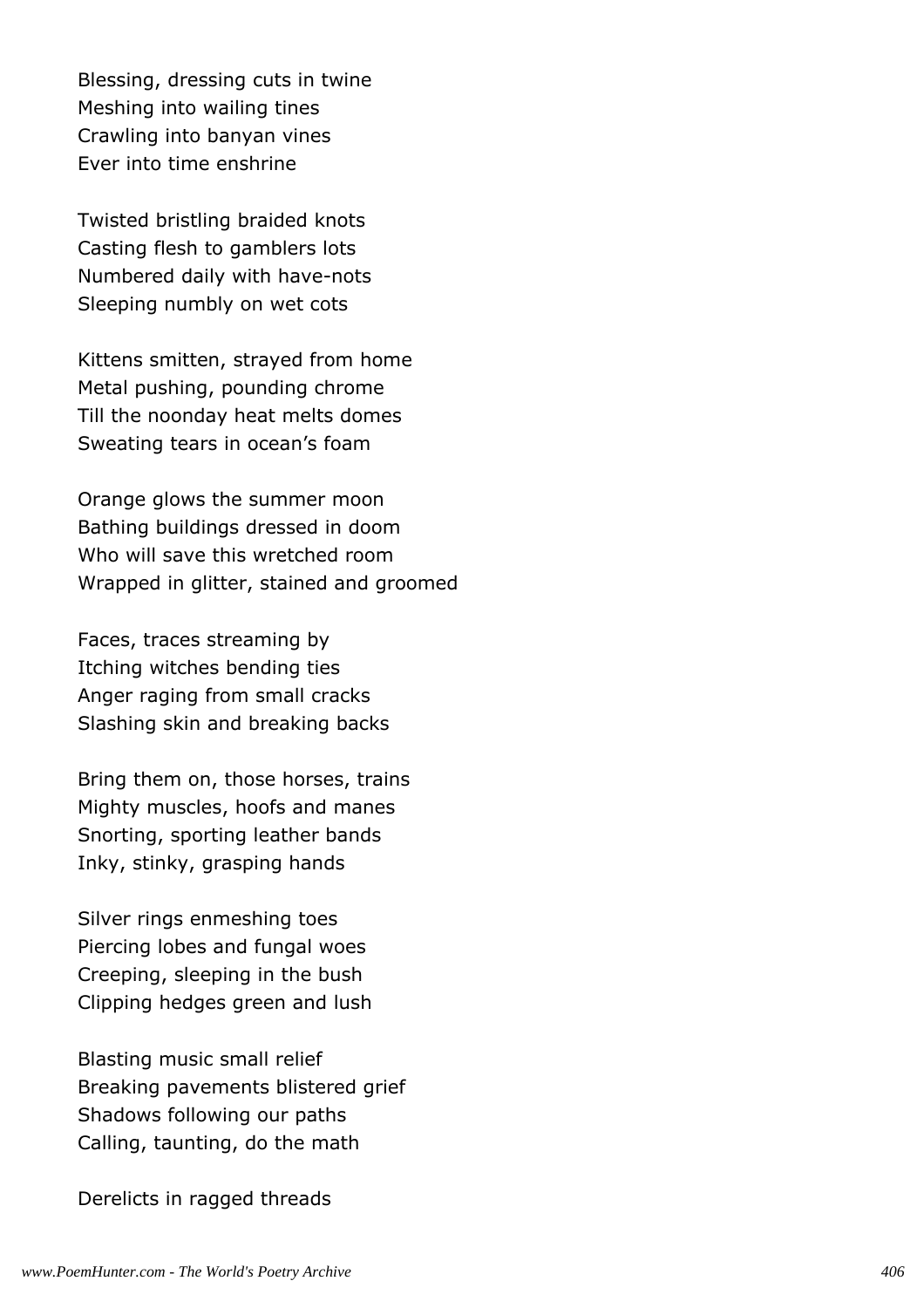Loosely hanging from sour beds Holding on to grains of grief Clasping, clutching papers brief

Feebly drawing hungry breath Marked for suffering and death Snuffed and puffed and huffed by smog Self inflicted murky bog

Crows are perched on wires in rows Winged lives in feathered clothes Watching human dangers, woes Stoic as a bird that knows

Wayward cats and parrots small Stolen gifts in shower stalls Moments oh so very brief Glimmering a small relief

Dusty times and musty air Dank depression everywhere Fantasy goes for a dime Pride and prejudice sublime

Lurking murky tarot ways Sweet the pill of heathen stays Now evolves to grit and slime Hard earned bread sopped into grime

Saved by rabbis, guided soon To a thinking, sinking gloom Who will listen to this rant Scantly cloaked in writers cramp

Meshing moments threshing grief Healing, stealing tortured thief Prison schism scant relief Pills and chills in chambers brief

Etched and branded on my dais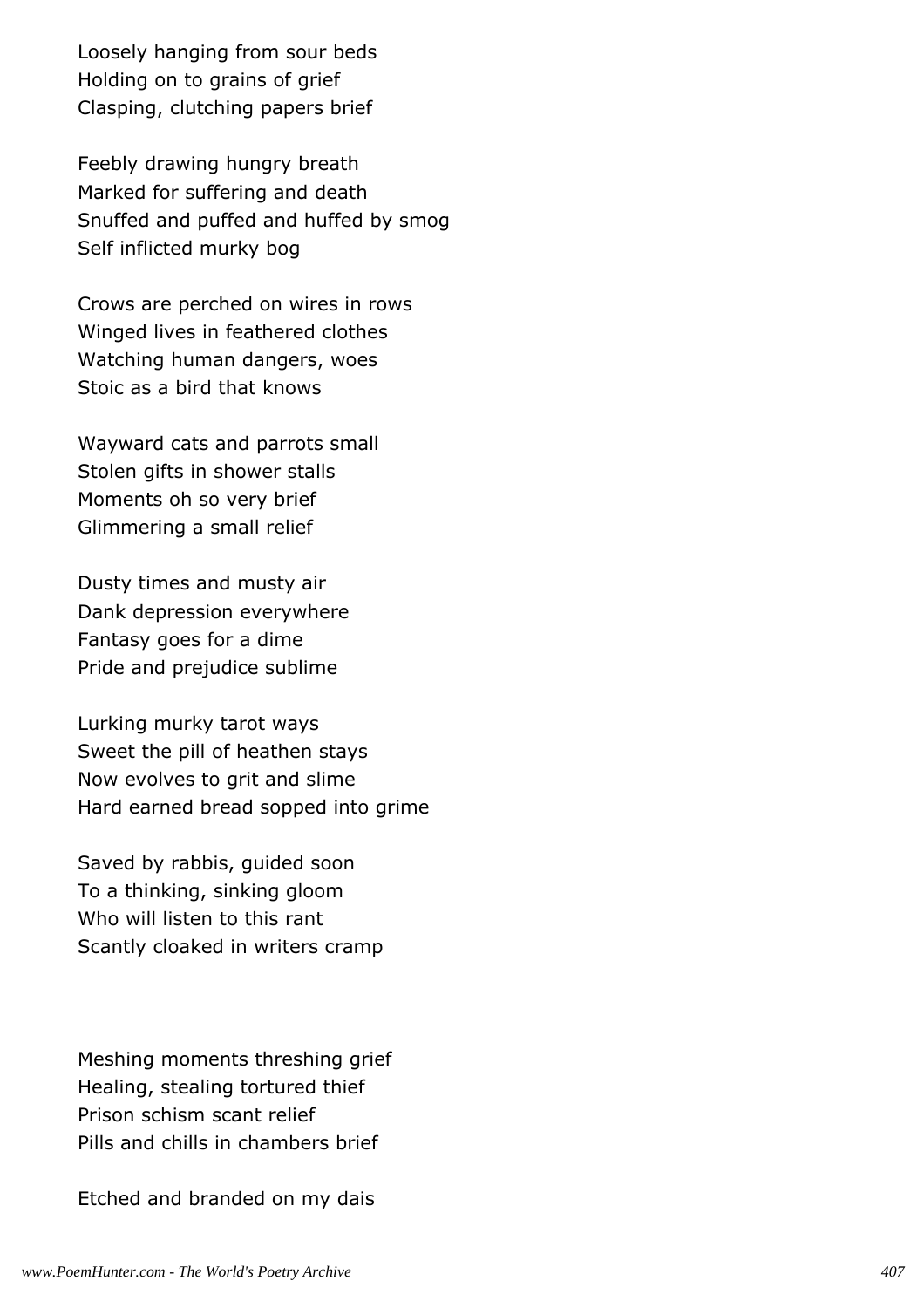Will time's march wring out that craze Far removed from those dark days Drenched in tears and pale malaise

How can I forget past scenes Etched and branded in my genes Galloping depression's blues That not even death can soothe

May those paths that I once trode Still stay fresh as age corrodes Brains in chains and body bowed Ah, those long forgotten roads.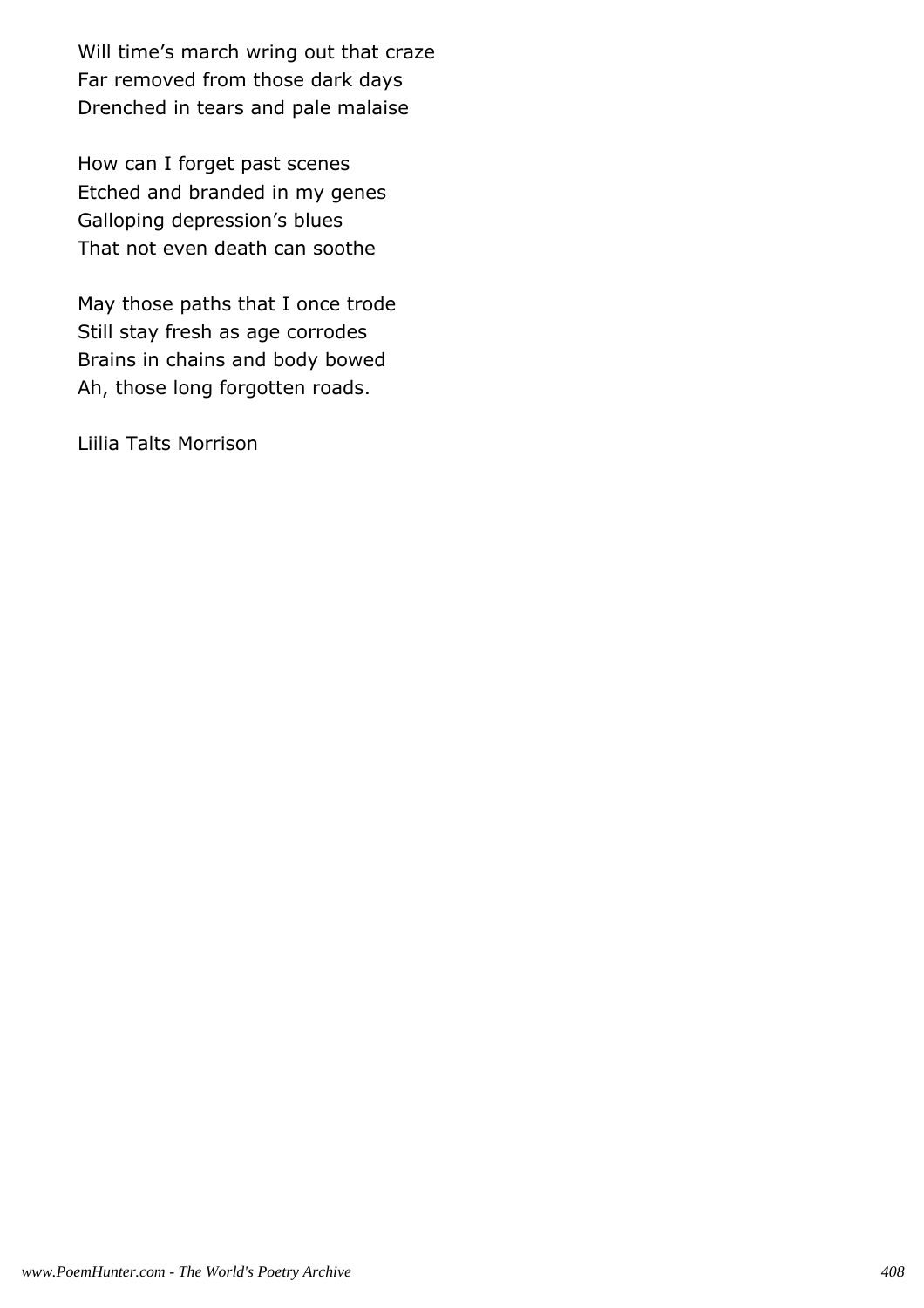### Longest Running Show

We enter into life's strong flow We join the longest running show

Sometimes the spotlight is too bright The masks grotesque with frigid fright Sometimes we hide in rafters shade Old faded curtains cover made

A bard once said the play's the thing And I agree it's quite a fling As comedies and tragedies Weave in and out in endless tease

Yet there will be no final act The theater's owner is well backed No earthly angels to implore Their lucre in this play to pour

The actors in the play of life Can rest assured their stint is rife With promises and blessings true Their show will span beyond the blue

We enter into life's strong flow We join the longest running show.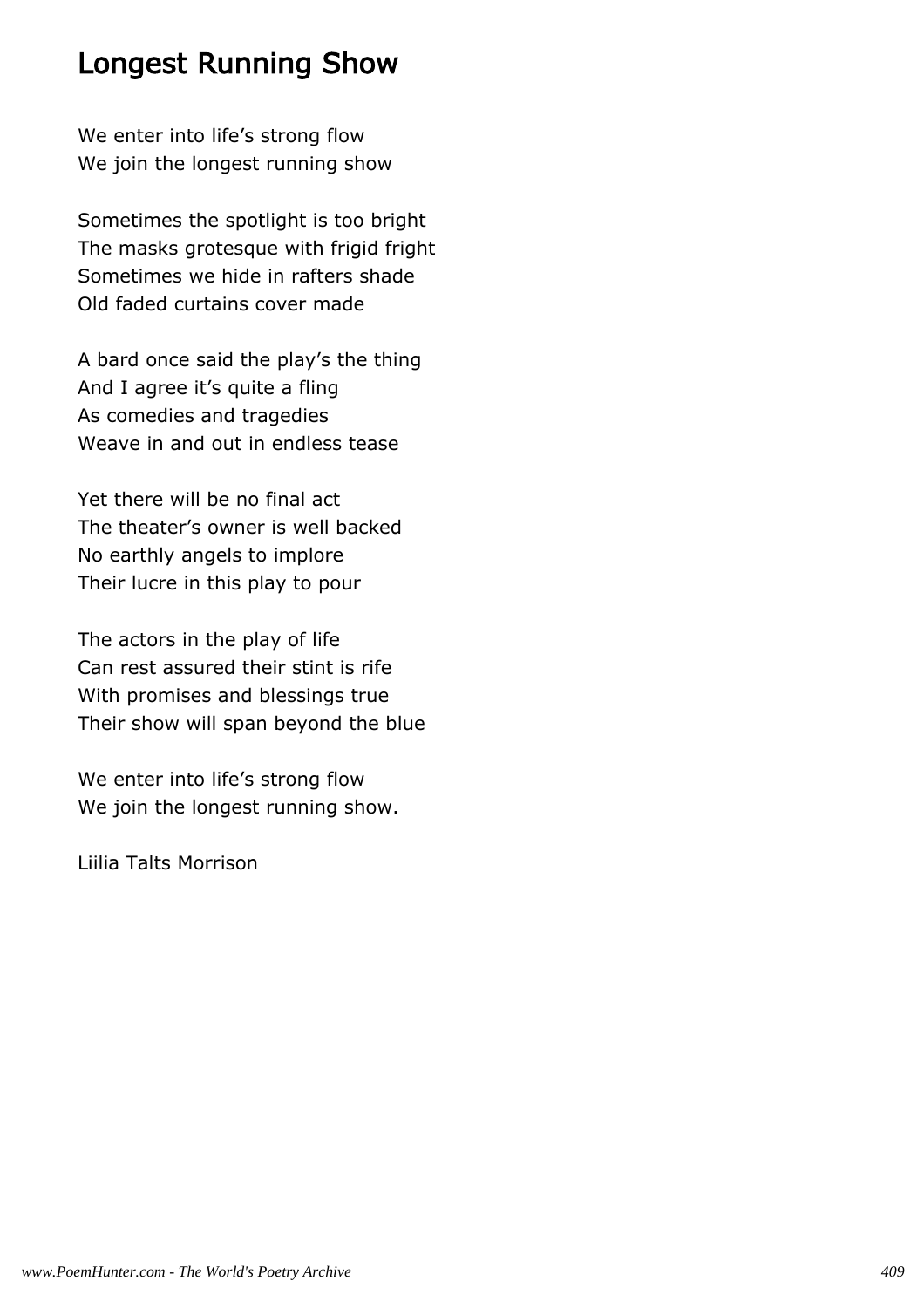# Longing

I long to be part of the life flow To swim in that bubbling stream To ebbing and flowing of faint dreams Unending in bending it seems.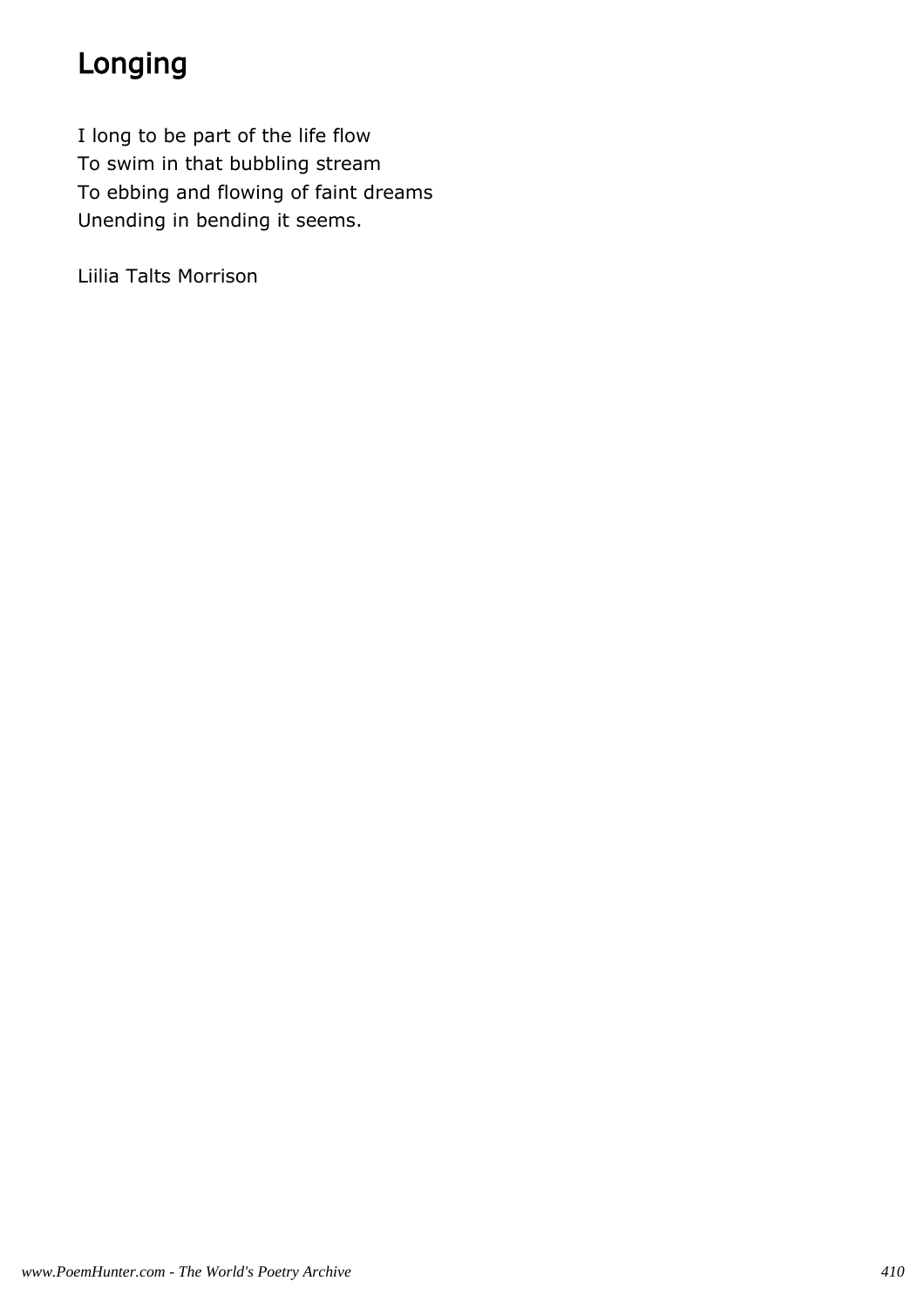### Look Above

Raise your gaze above the blue watch the creatures of the sky watch them flying by and by

Shapes of clouds forever new breezes gnudging them to fly far beyond the human eye

Look above and take a clue Evening shadows soon fall nigh Stretch your gaze before you cry

Darkness soon will swallow you Night descends with bands to tie eyes and hands and will to try

Raise your gaze above the blue watch the creatures of the sky watch them flying by and by.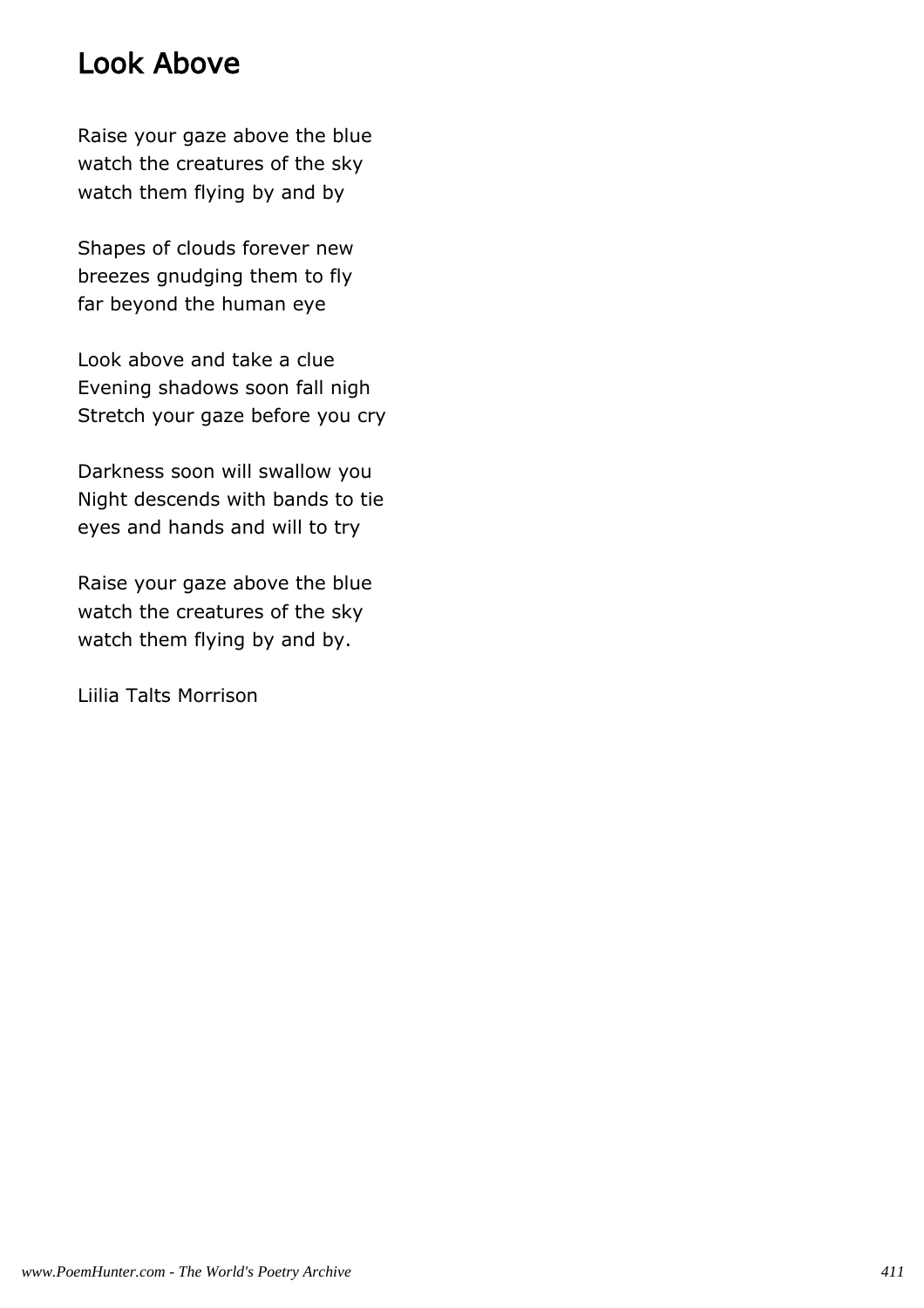#### Losers, Weepers

Losers weepers, terror seekers Overwhelming pathos keepers

Witches hovels refuse sweepers Screaming cursing at grim reapers

Weepers morphing into losers Who accused and who accuser

Losers weepers, terror seekers Overwhelming pathos keepers

Who abused and who abuser Hell their puppeteer and user

Witches hovels refuse sweepers Screaming cursing at grim reapers

Overwhelming pathos keepers Losers weepers, terror seekers.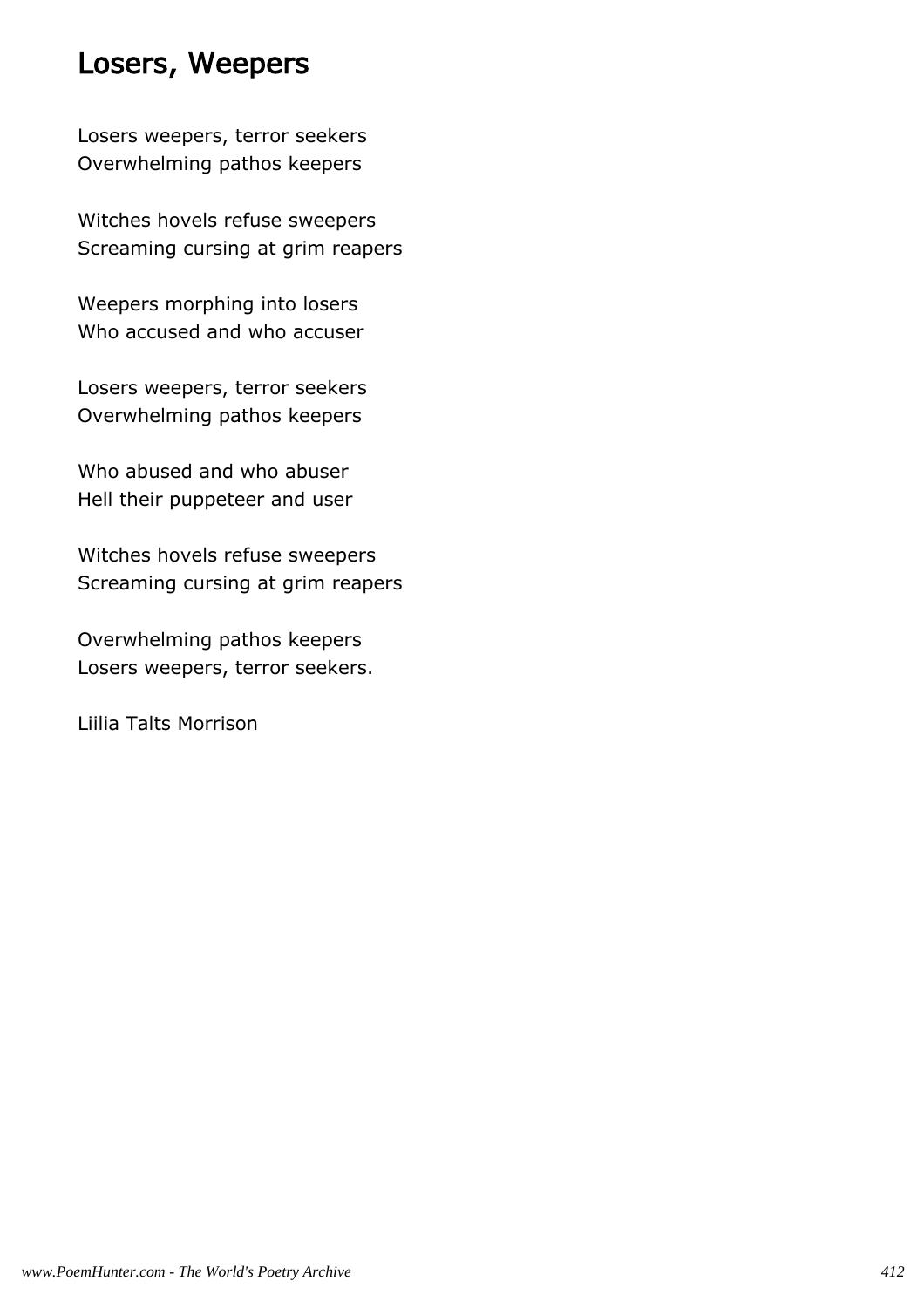# Love?

Some things are unsearchable some waters unfathomable some wisdoms unknowable some visions unimaginable some beliefs unbelievable some wishes unimaginable some things untouchable but is there someone who is too unlovable?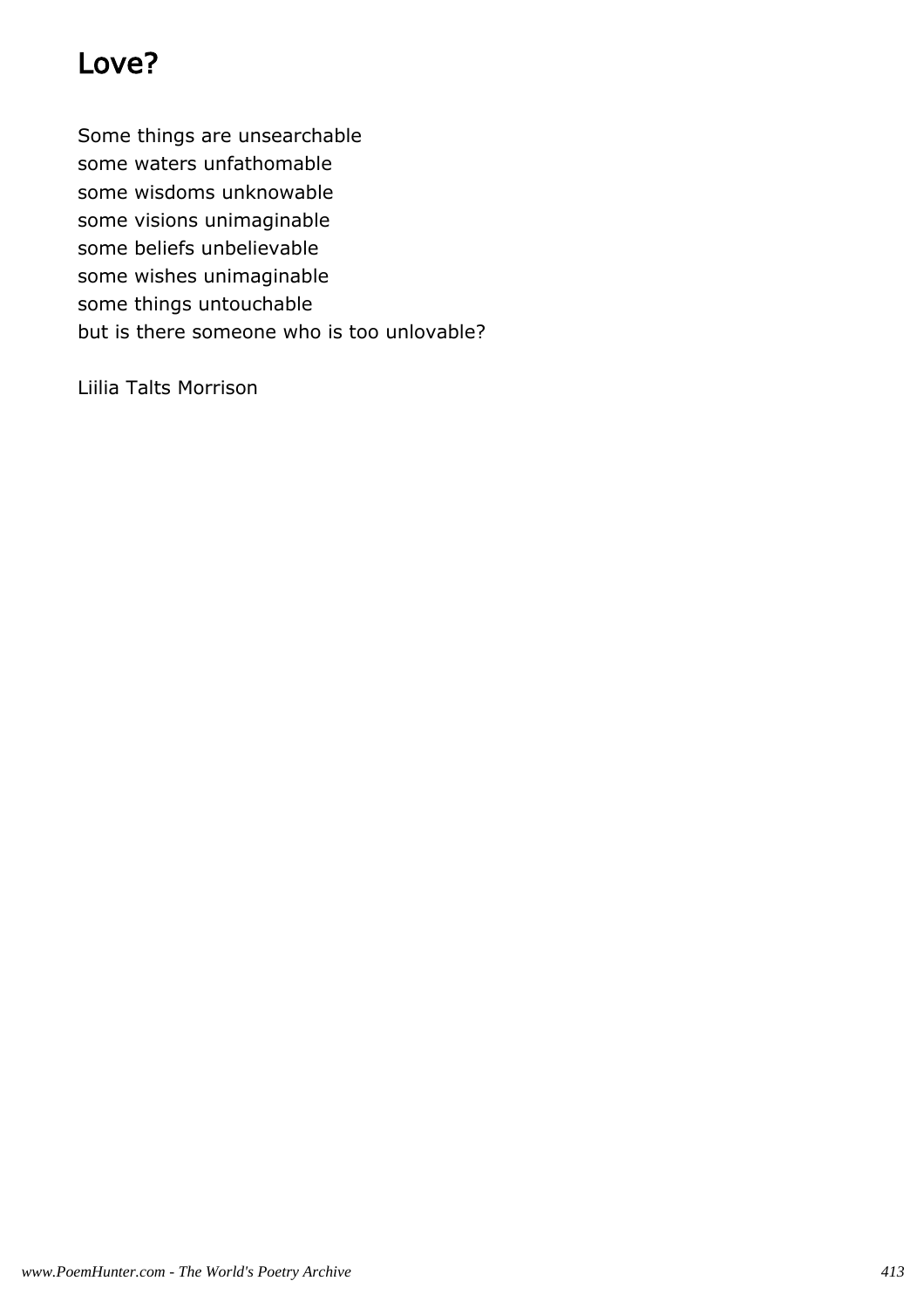#### Loves Wind

Some like windy weather best run with flowing robes and zest letting breezes ease their stress meld with nature and feel blessed

There are those who love blue skies gentle zephyrs, butterflies morning air and pink sunrise balanced meals to keep their size

There are others much more wild ran with scissors as a child waves and high seas them beguile calmness never was their style

I'm not sure where I belong for I love sweet summer's song yet when surf runs high and strong I would love to dive headlong

It's quite true I love wide hats act like ladies with pet cats yet in secret I like bats and some rather ugly rats

T'would be nice to sail the Queens reading fashion magazines then I'd dare to jump the scene and swim to the Philippines

Some like windy weather best run with flowing robes and zest letting breezes ease their stress meld with nature and feel blessed.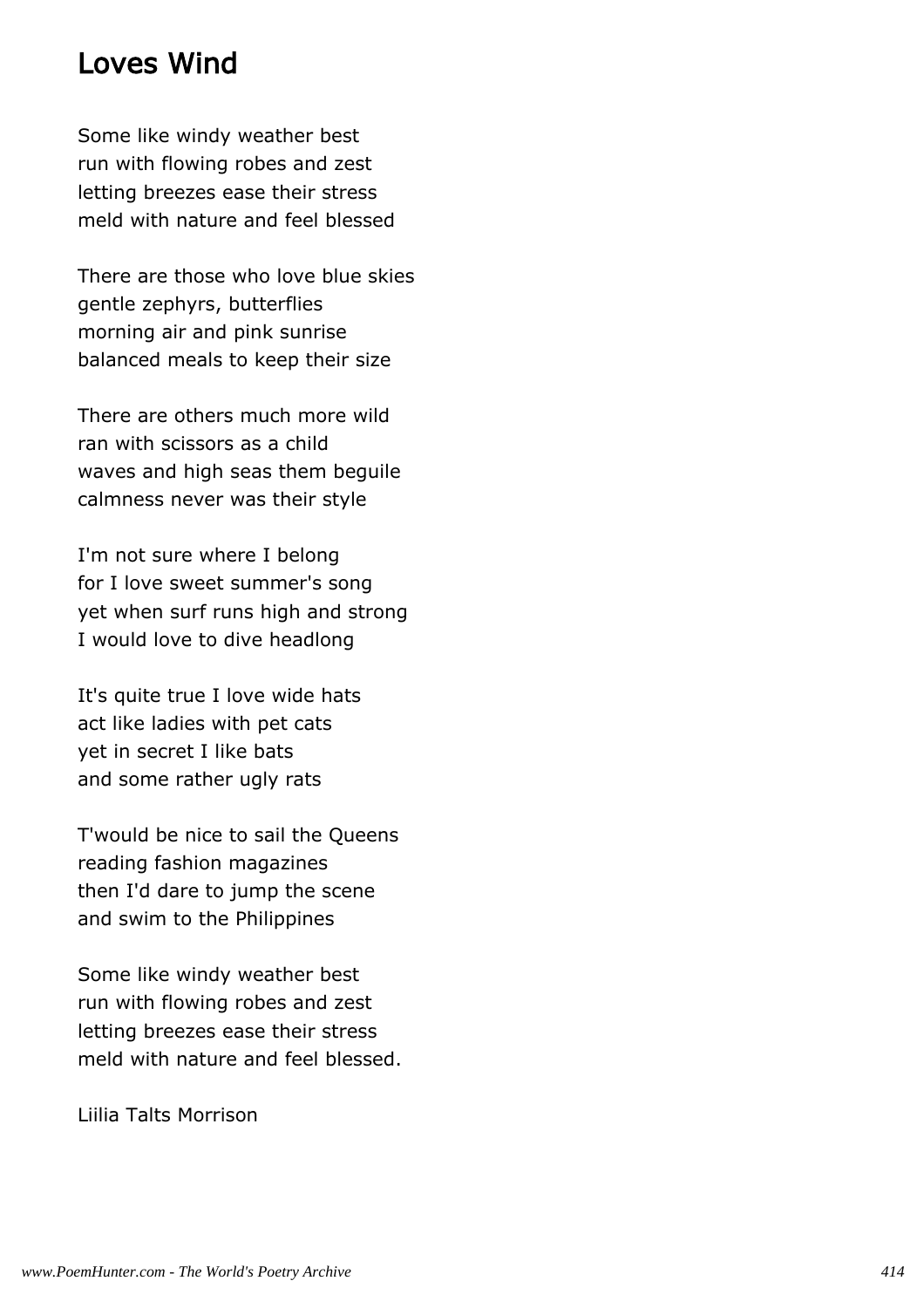### Lunchtime On The Road

Lunchtime happens on the Road Time to see and to be seen Sushi, tofu, miso soup Creole crabs from Guadeloupe Green umbrellas, orange wraps Quaint tattoos and baseball caps

Lunchtime happens on the Road Time to see and to be seen Pizza done in rustic style Cognizenti find worthwhile Models sporting rhinestone pumps Inline skaters doing jumps

Lunchtime happens on the Road Time to see and to be seen Canines of the finer set Far above a common pet Nibble on a salmon dish Never touching tuna fish

Lunchtime happens on the Road Time to see and to be seen Peddlers offer palm frond hats Masseurs spread blue yoga mats Chocolate truffles offered free Health freaks sip on strong green tea

Lunchtime happens on the Road Time to see and to be seen I observe these daily rites Colorful and upbeat sights Then when I have had my fling Go and eat at Burger King.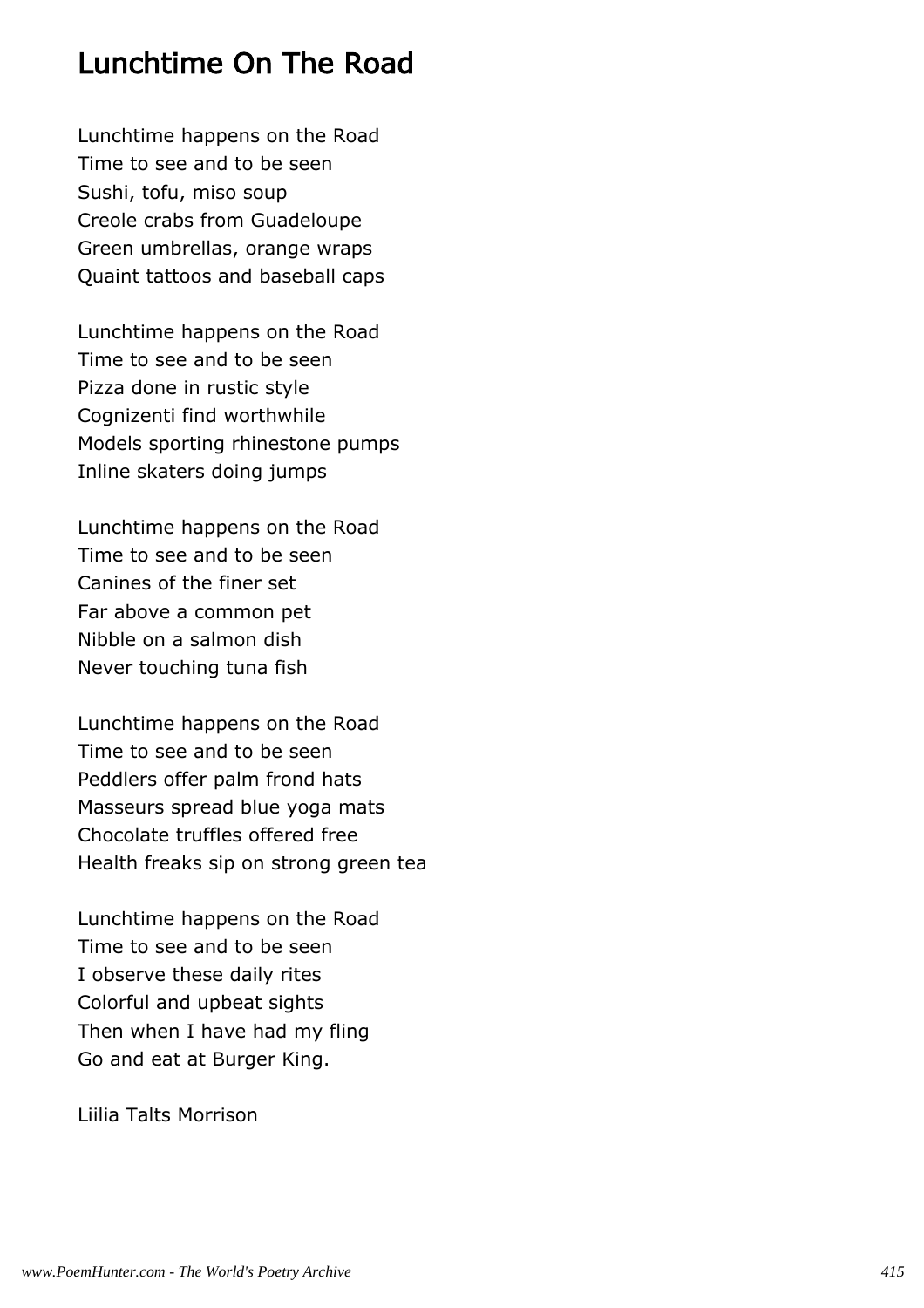#### Marked For Life

My skin does not display tattoos Nor piercing dot my nose I may look like a passerby But I am marked for life

My leg does not show branding scars Nor handcuff scabs on wrists No blisters dot my even skin Nor scars from jail melees I may look like a passerby But I am marked for life

I do not limp from twisted bones No beatings from man's hand My knees have not felt pilgrim pain From climbing Mount Royal I may look like a passerby But I am marked for life

You cannot see my heart or soul Nor comprehend my yoke Though on the outside I am free Of earthly signs or bonds I may look like a passerby But I am marked for life

One night the Lord asked me to serve And I have done so since I still look like a passerby But God has marked my life.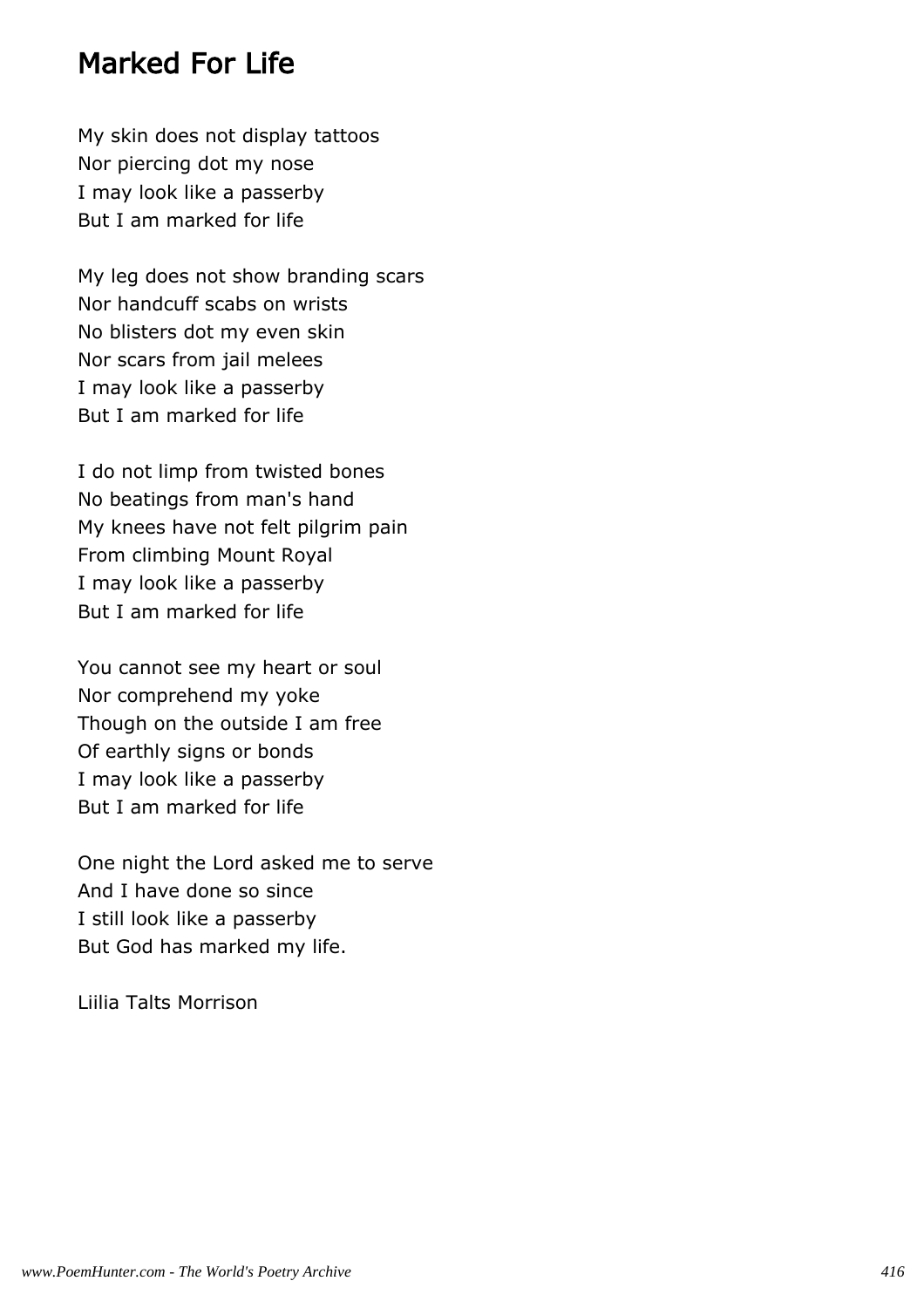# Mary

There was a time so long ago a night of pain and mourning a crucifixion full of hate his cruel death a warning

Three days they hid behind closed doors his trembling few disciples they prayed with fervent hopes and tears and whispered psalm recitals

It was still dark when a new week would shortly break to dawning a woman who had loved this soul came to his tomb that morning

This story has been often told with minor variations yet there are many who agree on that one word then spoken

The woman wondered who it was that uttered one short word was it a gardener nearby and why her heart then stirred

The risen one has been the source of many books and lore is it then true that he first spoke to one whom most ignored

The word was 'Mary, ' said with love and Magdalene transformed that moment in the glow of truth and miracle performed

Today it is a much loved name oft used in prayers and praise a word first uttered by a throat that had been still three days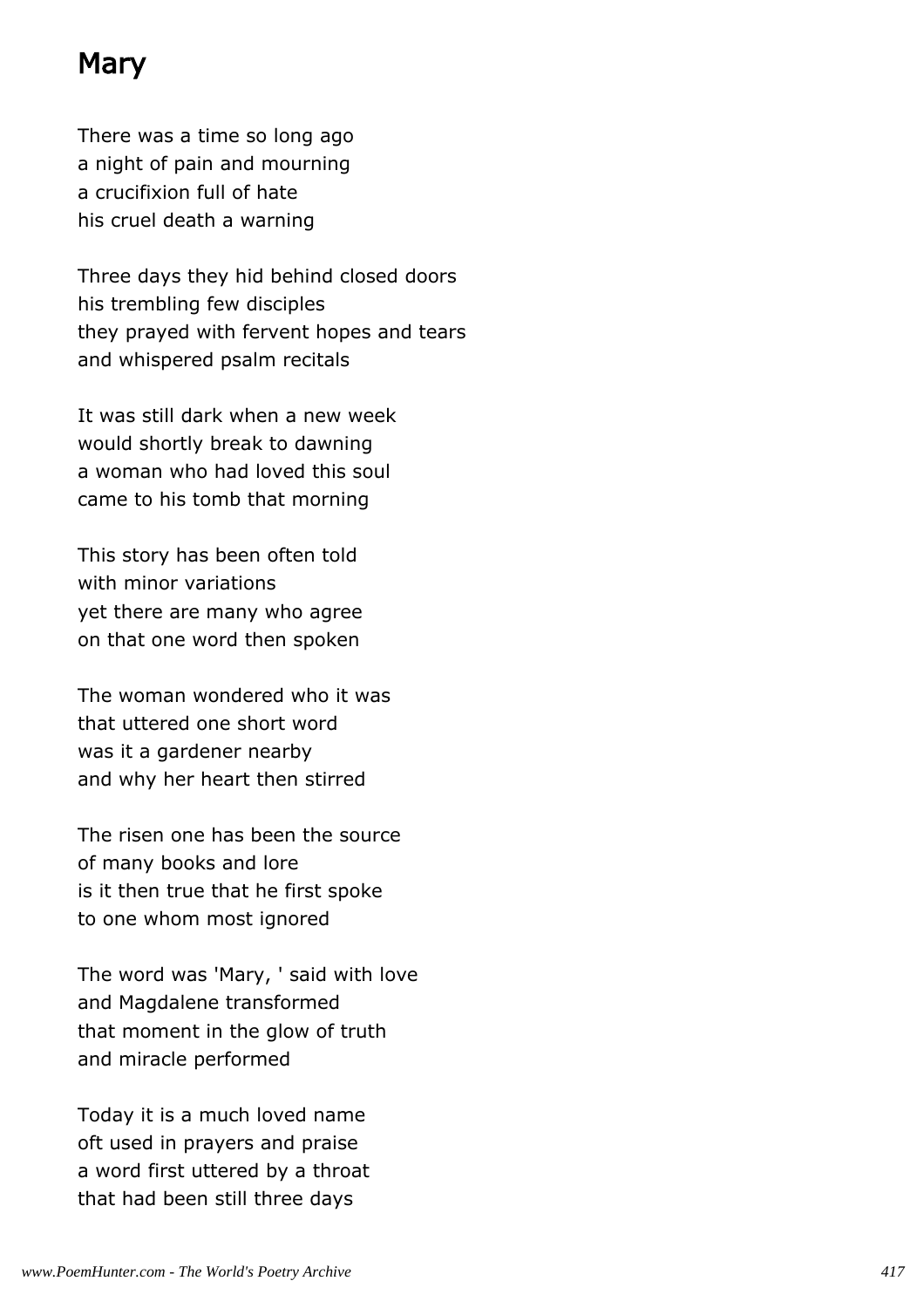There was a time so long ago a night of pain and mourning a crucifixion full of hate his cruel death a warning.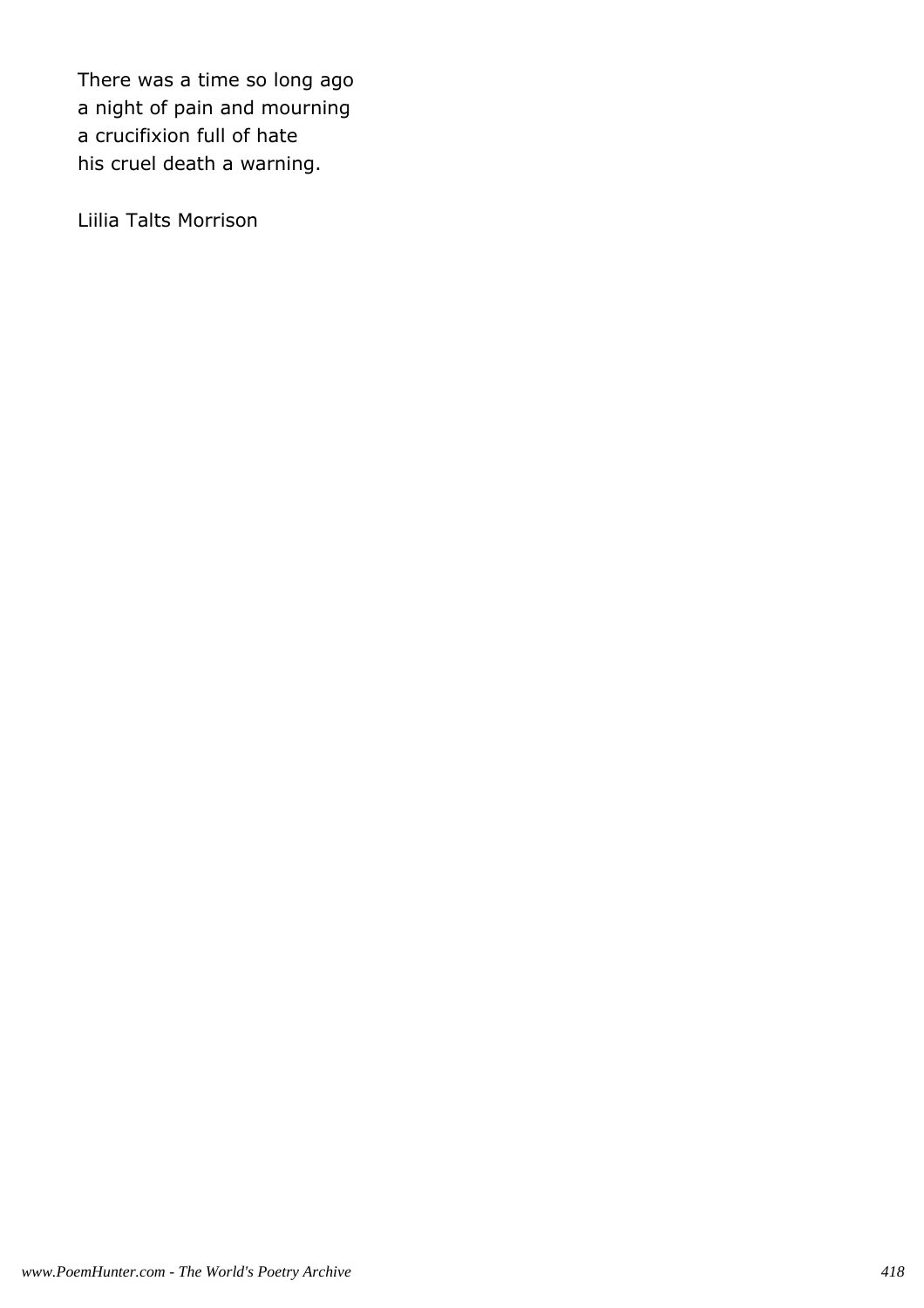### Meadows Of Life

Among life's sprouting reeds I was a prickly weed Hurt others with misdeeds Puffed with self-centered greed

I watched small humble seeds Let God tend to their needs They thrived and grew with speed With beauteous blooms indeed

I want to join that breed That follows Jesus' lead Among his flock to feed And with his love succeed.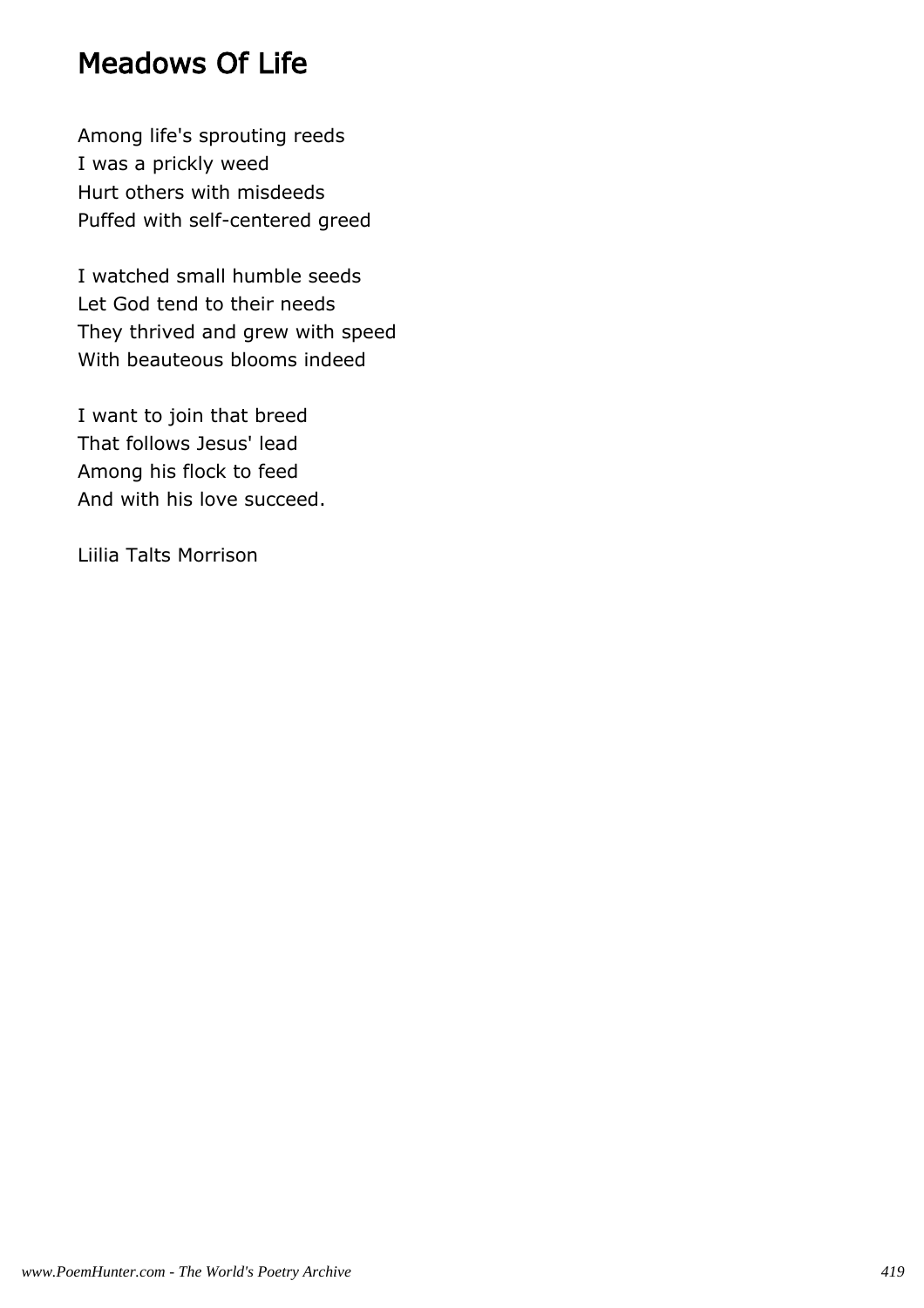#### Medieval Mindset

Thoughts of troubadours and hardships flood the mind as centuries fly to times when life was basic and each day was challenging

Time when bread was baked in embers in the hearth of village huts oats and barley and some millet were what most folks could afford

Water was not very clean then ale and mead is what they drank clothes were coarse of wool or leather feet wrapped tight in leather skins

Few were joys of sage and laurel lavender or fancy lace most folks dealt with bare survival few allowed to taste fine fare

Just a day was surely given to whoever breathed the air wars and famine and much sickness reaped dark havoc day and night

Yet the soul of man is sturdy even in the harshest times in the plainest humble village there were songs and laughter heard

Dancing singing and carousing would delight the peasantry in a dusty pebbled courtyard easing dread of weekly toil

Thoughts of troubadours and hardships flood the mind as centuries fly to times when life was basic and each day was challenging.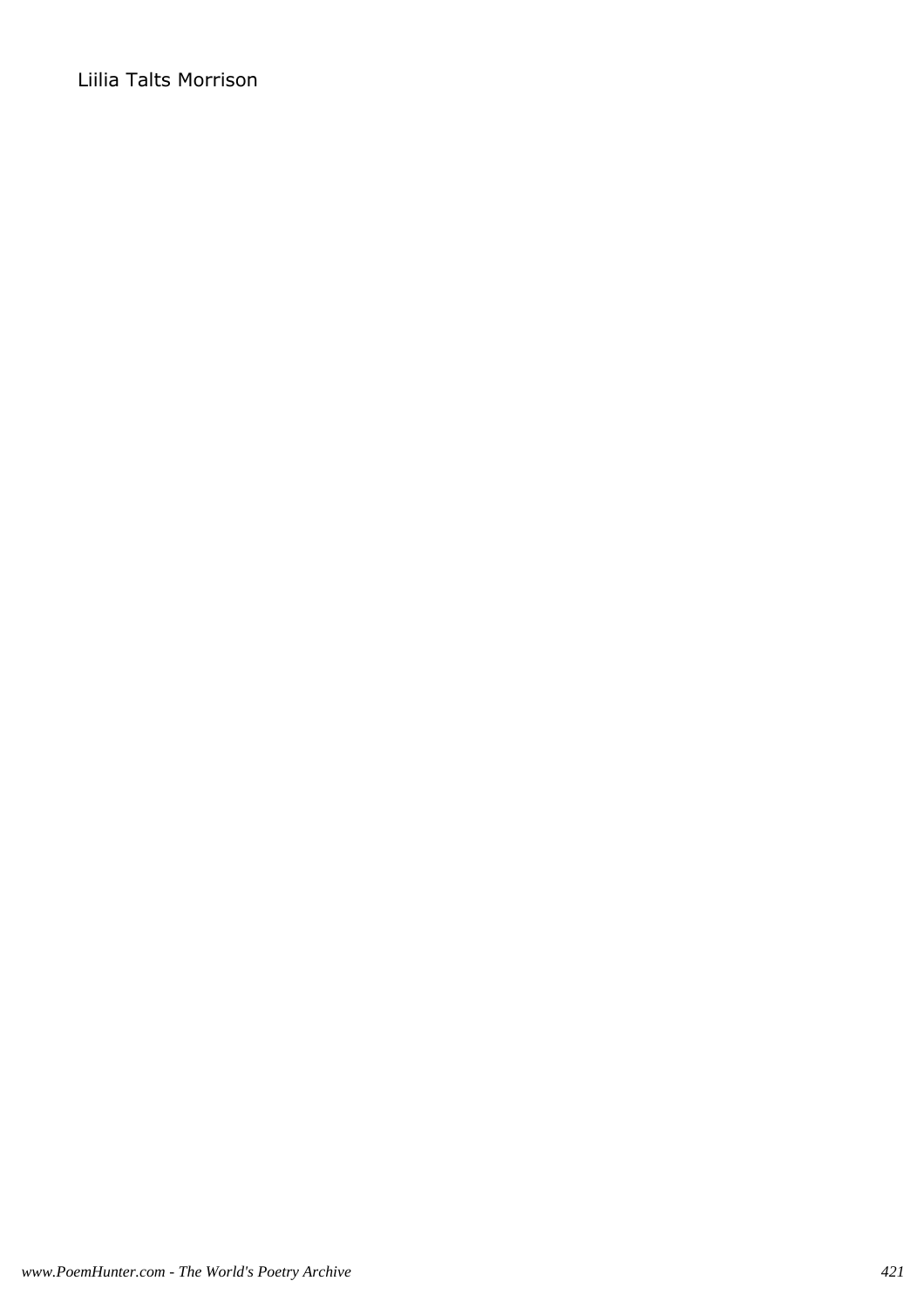#### Mendicant

He sits beside the sandy road the sun is bright today the tattered robes cling to his bones it is his life and way

Is he a monk who lives by alms or beggar stained with clay who knows the heart of one who sits and whiles his hours away

His hands are childlike in their size once he had been a boy but now the years have changed all that his youth and dreams destroyed

His face and shoulders are well hid by shadows dark with gloom is there a chance the rays of faith can enter than grim room

Who knows and who would dare to ask what is this person's goal and why he does not tread the roads most people gladly stroll

Is there a gap or precipice too wide to span or breach between the meager beggar bowl or searing faith to reach?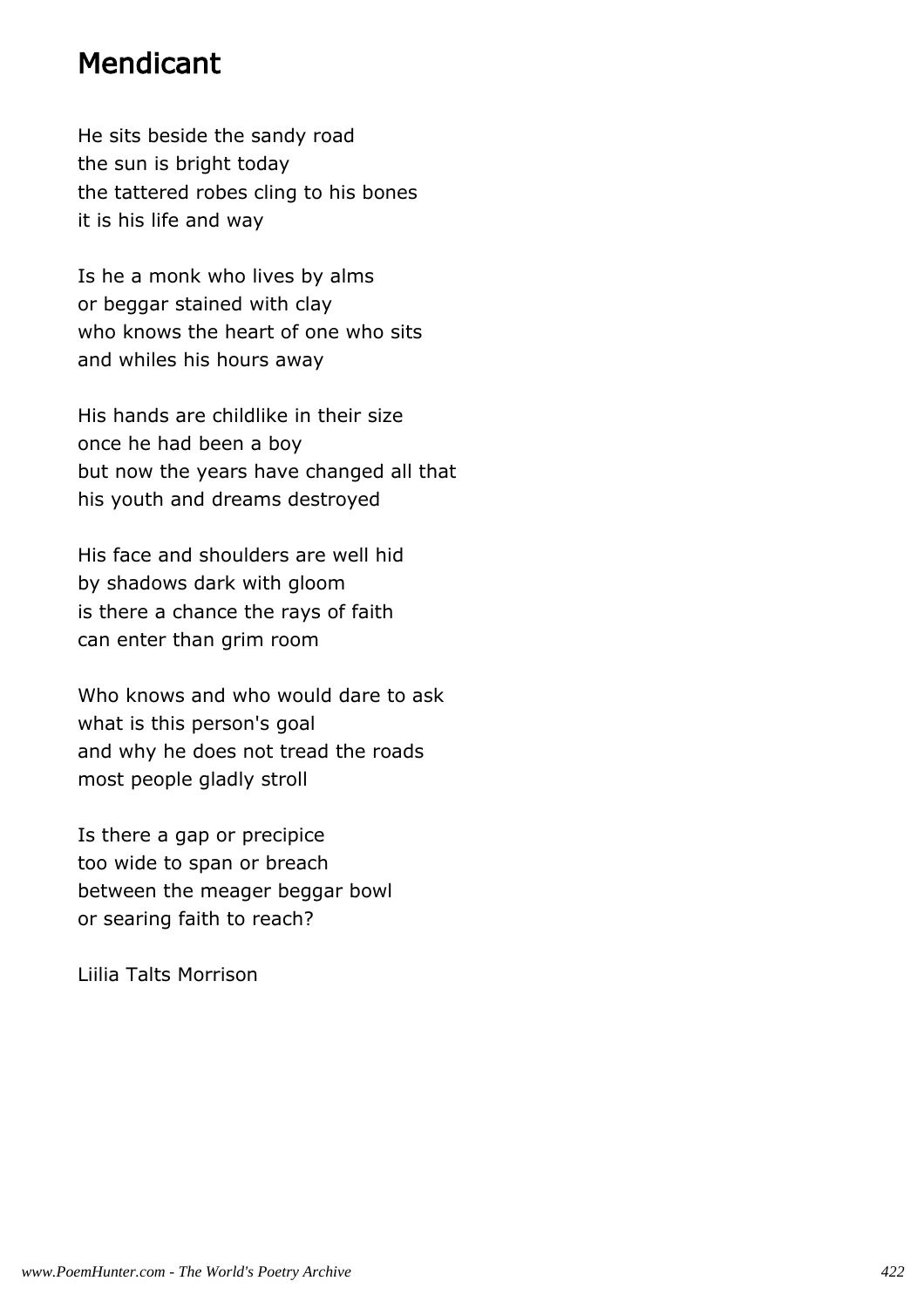### Merchant Memories

He was a well known merchant who dealt in cloth and spice fine silks and fragrant curries were traded for great price

His friends and loves were many his life a paradise until one night while drinking he lost it all to dice

He wanders through the alleys his garments crawl with lice he begs for alms and handouts for meager bowls of rice

He shuts his eyes to sunlight ignoring rats and mice and visions of past glory must finally suffice

He was a well known merchant who dealt in cloth and spice fine silks and fragrant curries were traded for great price.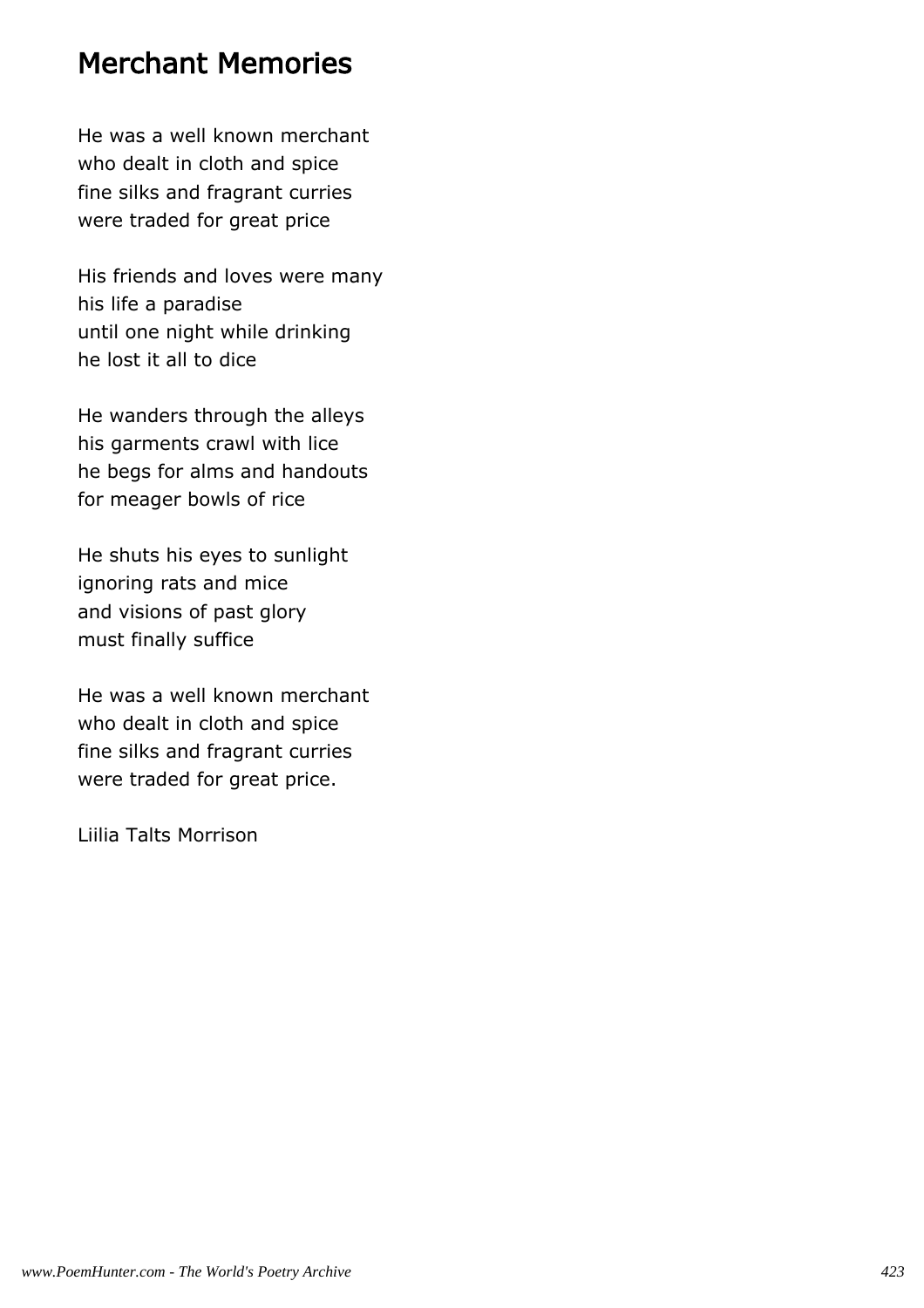#### Messages And Messengers

In our lives there happen daily so many helpful messages most are ignored yet some are heeded from unexpected messengers

The person sitting on the trolley may be an angel in disguise to let you know what new direction might some old hackneyed thought revise

That day you lost a stable footing and fell into a pool of mud may be the messenger intended for slowing your boiling blood

It's hard to notice what's a message a lot of them are brought in ways that seem so silly, unimportant yet they are meant to grace our days

When in the din and rush of striving we often run past what is dear especially when that strong message may seem a challenge too severe

The messages we're offered daily are gifts and nudges from above though some are couched in ugly garments they all are sent with greatest love.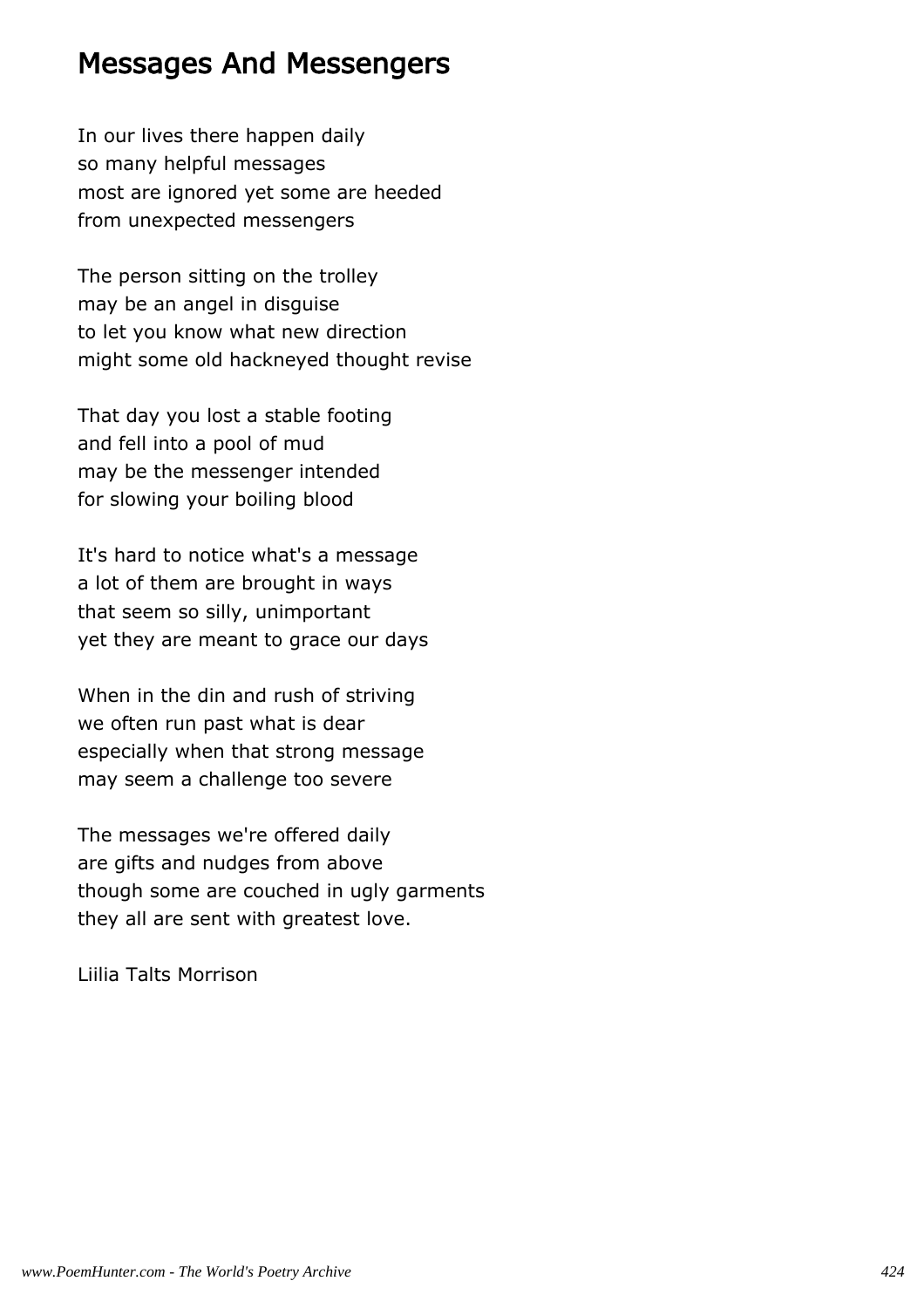### Metal Madness

The metal filings of my mind Shards piercing a long hidden mine They stir up pools of brackish brine And grind, and grind, and grind, and grind

Sometimes it's hard to just go on They will not stop until the dawn They draw me to the lead of guilt With coils of shame securely built

Sometimes it's hard to look for hope Sometimes it's hard to try to cope Yet there's a force that's tried with fire That pulls all metals to its pyre

The painful shards that poke my mind Can with one stroke their tortures bind There is a magnet in the sky That tames all metals by and by.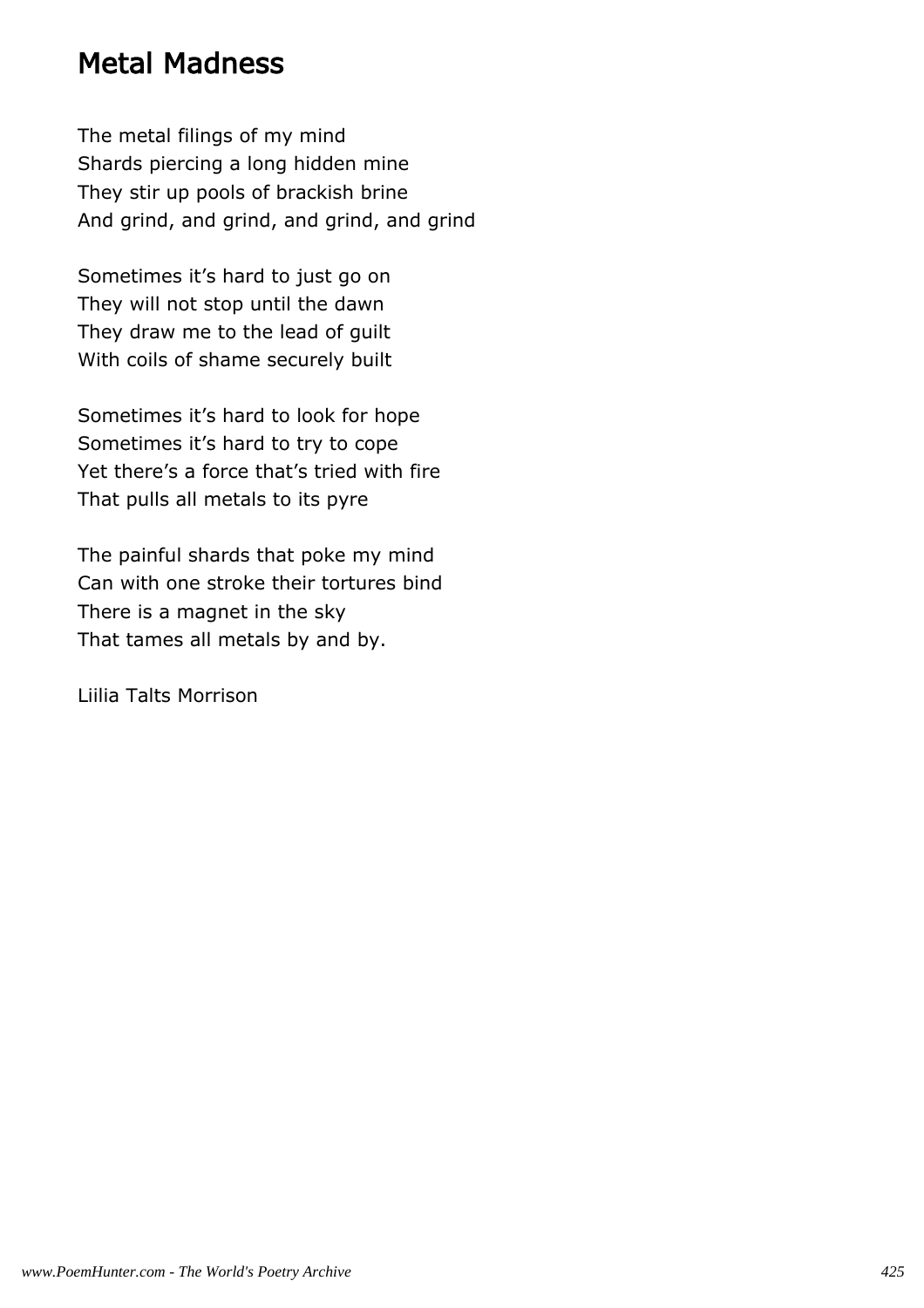### Mexico Lindo

Mexico Lindo crowds my soul A land where colors rule the day. Its people have small hope or goal. With poker face life's cards they play.

The teeming markets brim with spice, Chorizos smoke and maize abounds. Its maidens soon succumb to vice Of greasy bellies, harsher sounds.

A caballero plunks guitars As heavy cotton sashes glow, By light of moon with craters scarred The peasants breathing slow and low.

Old Mexico is just a dream In gringos' eyes used to the sun. Sombreros shade the hidden seam, A garment tough as whip and gun.

Mexico Lindo beauty carves From roses red in blood of fears. Its vision bound by wires barbed. The rain is but collective tears.

I will not go to Mexico To celebrate the day of death. To graves that open, reap and sow, Beginnings end like choking breath.

Mexico Lindo crowds my soul. A land where colors rule the day. Its people have small hope or goal. With poker face life's cards they play.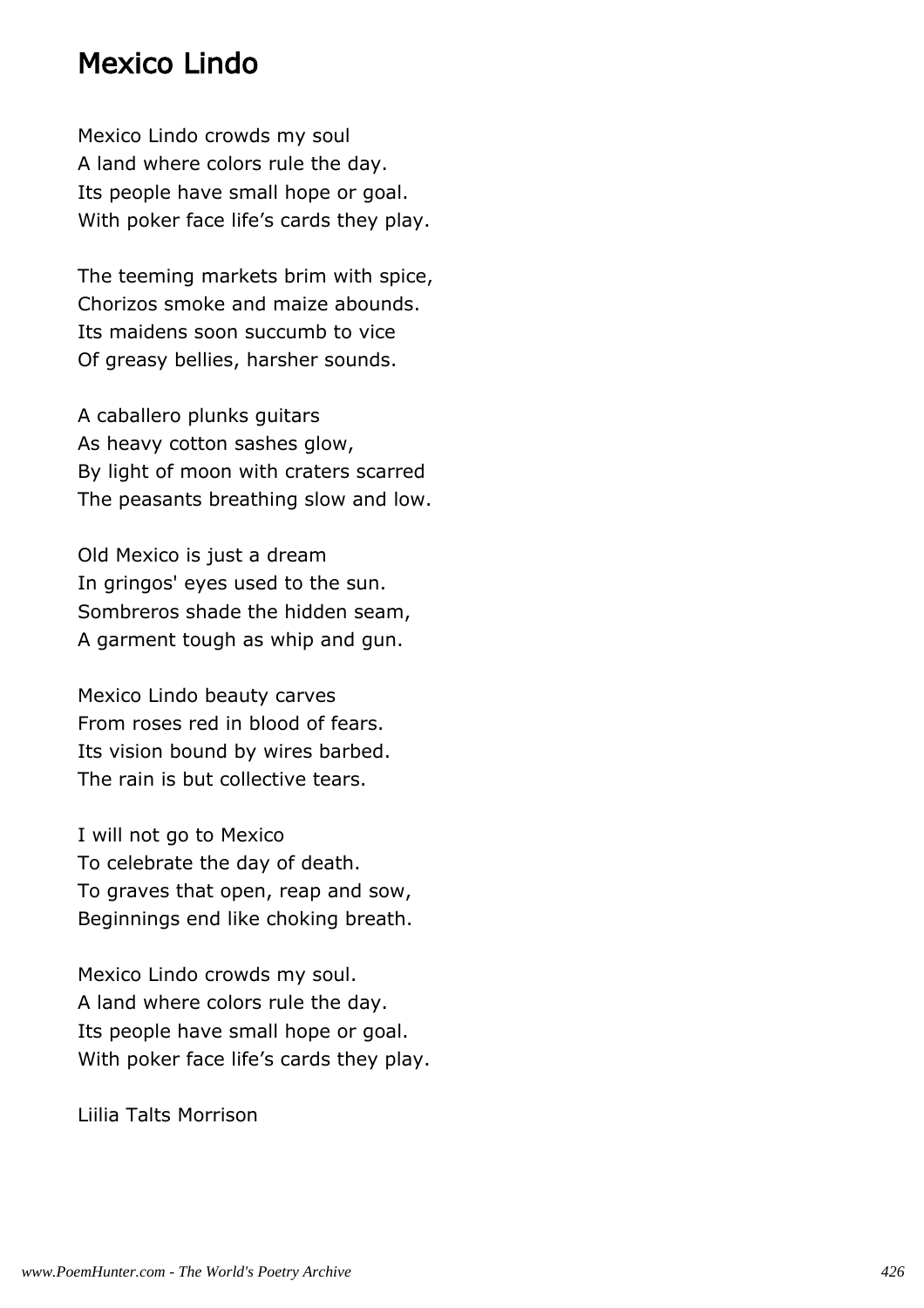# Miami - Dark And Light

There are two sides to every city Each village has its ups and downs No suburb lacks a good and bad side Nor does Miami stand apart

Somehow the crowds that walk on Flagler The street dividing North and South Their light sides seem to be more shiny While alleys dark are much more so

There's something tragic in this fast pace Amid the well-fed and well-shod The homeless wretched seem more needy Than any other place I've been

There are two sides to every city Each village has its ups and downs No suburb lacks a good and bad side Nor does Miami stand apart.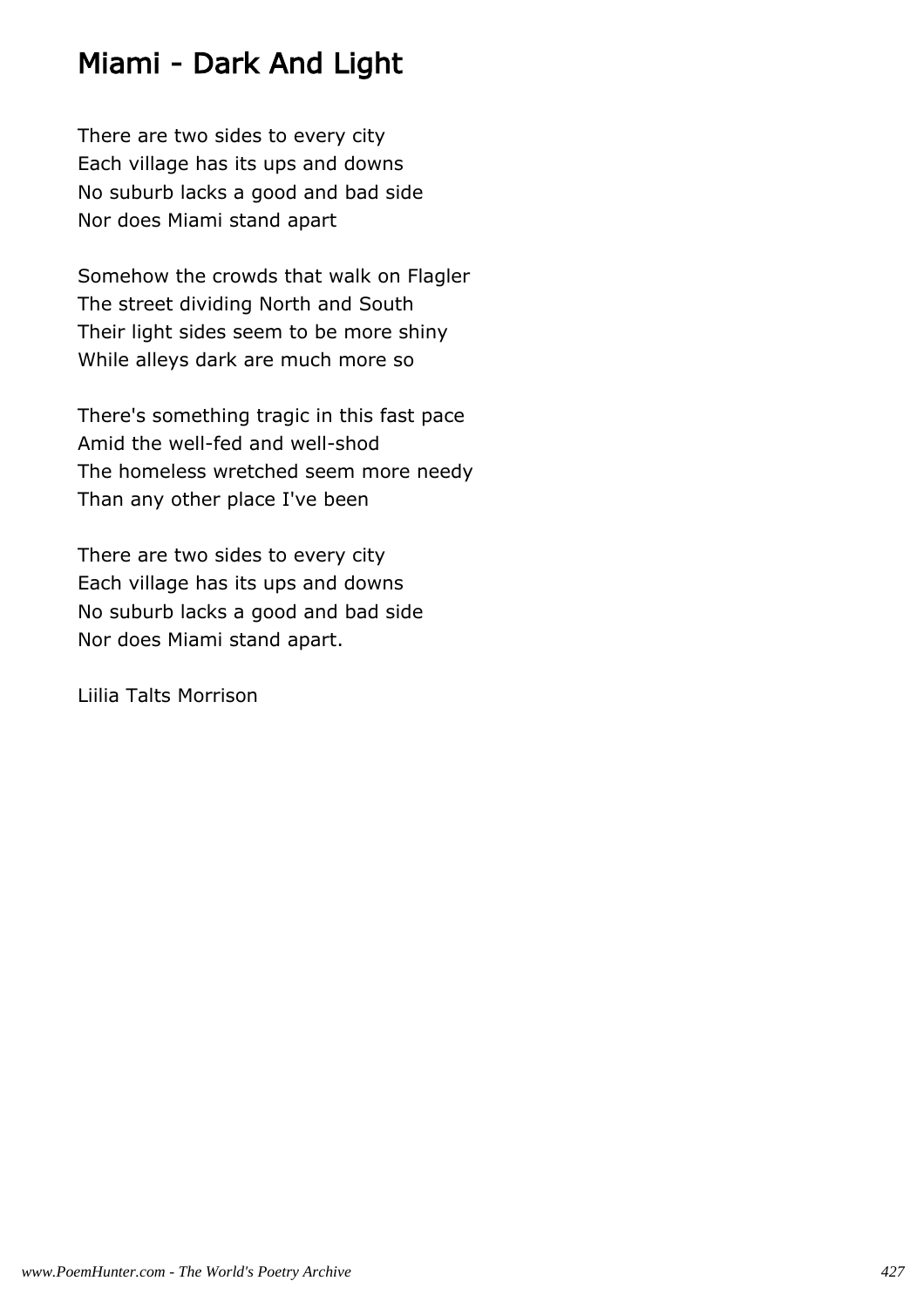### Michael, Tall And Fair

God bless you Michael, tall and fair, You were the brightest one. You always were a hero Gracing our lives with song.

I loved you too much Michael, A mother's greatest error. I felt your pain too fiercely, Dark cries in nightly terror.

You're gone now, my dear Michael, Your voice I cannot hear. The poems and the singing Are silenced now, I fear.

You've blossomed into manhood, A child no more. Can you forgive my holding on? You were the brightest one.

I had to let you go, son, It was the hardest thing. The house is ever silent, No happy ring.

When time is full, dear Michael, And angels take you home I wish for you a new song That's not been heard before.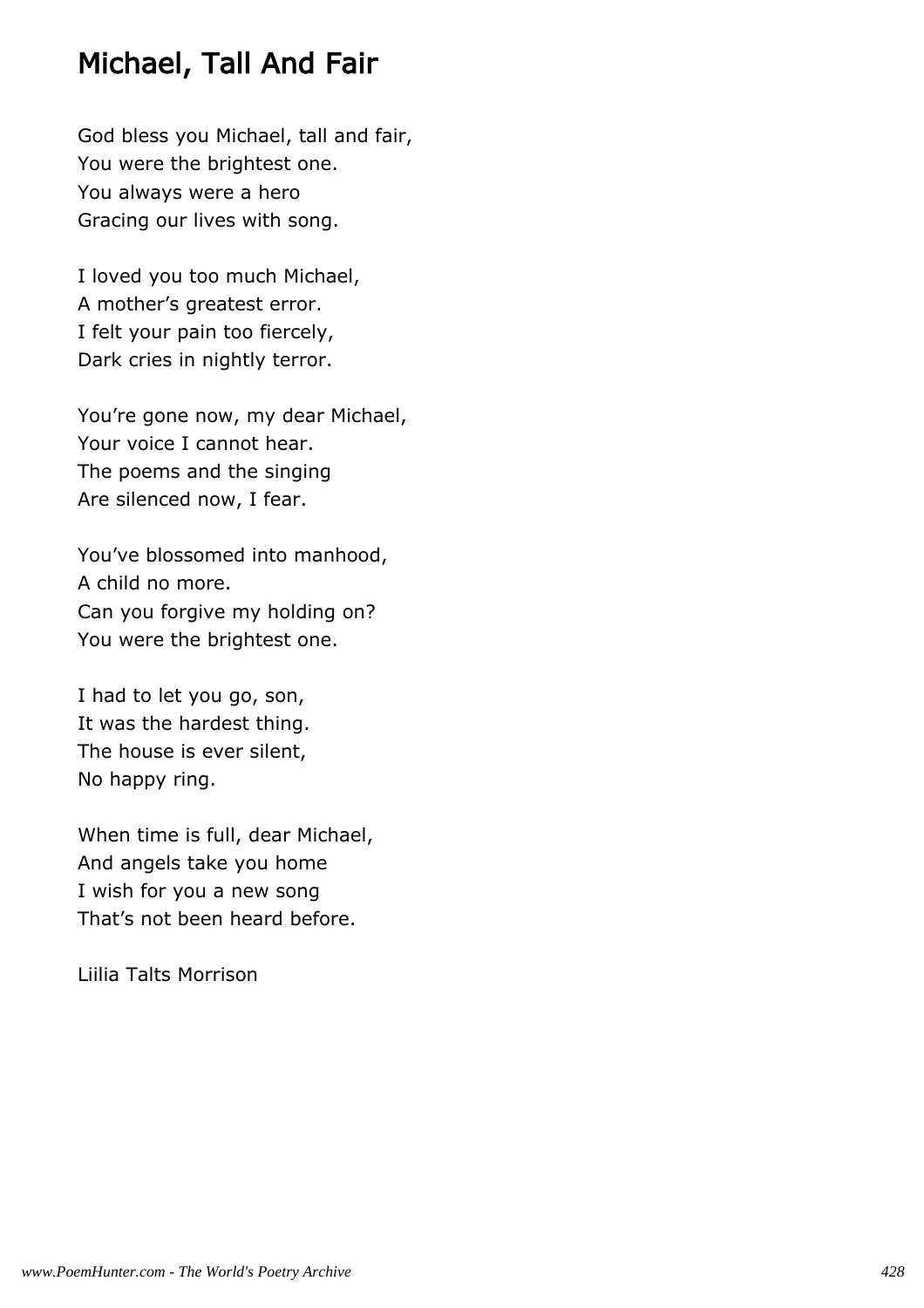#### Millstones

The millstones grind in slow accord apace with breezes blowing as harvest wheat is ground to dust in circles never slowing

The nourishment they soon provide from brick kilns and wood stoves gives life and health to one and all as fragrant fresh baked loaves

Those stony wheels in timeless grace move on in darkened mills and though not noticed and not praised their daily task fulfill

When you and I are gone away when new trees cover hills millstones in measured timeless pace continue grinding still.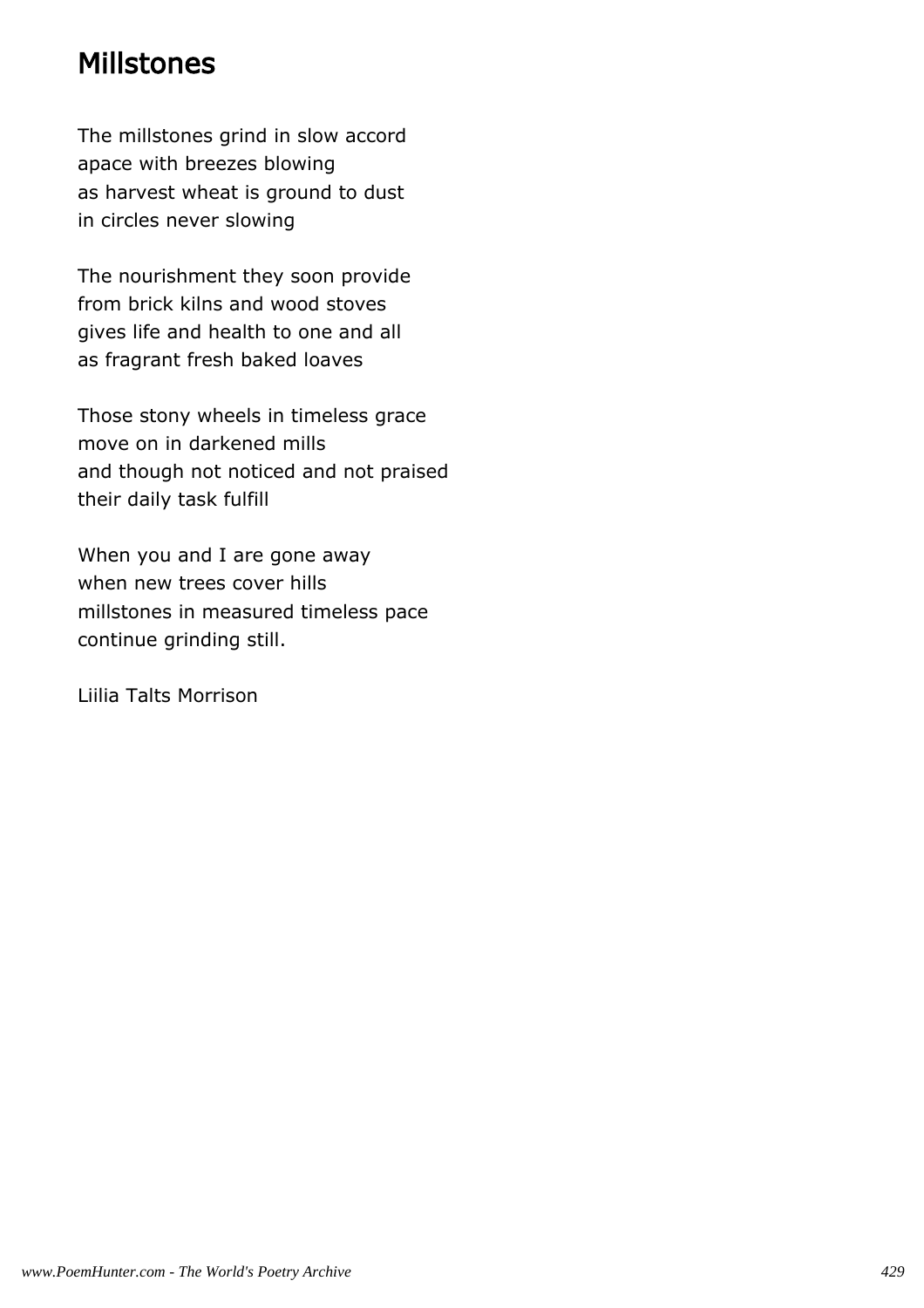#### Minstrel Magic

There was a time now long since past when minstrels at the fair sang songs and fiddled to the crowds in rural village squares dressed bright in silken tasseled clothes with stripes and diamond shapes embroidered in eccentric ways on banners and silk capes

They sang of battles and of kings and in between the lines sent messages from freedom's land to folks for years confined to labor on a tenant farm and chattel their few goods who longed to breathe on their own soil and hunt in nearby woods

Sometimes the bonds and chains of fear are much too strong to break when pushed and pulled and torn and cut by mighty force to shake but sometimes silly seeming clowns who juggle for their bread and sing what seem like harmless songs can touch that golden thread

None paid the minstrel too much mind but still the truth remains sometimes the smallest spark can touch and burn oppression's chains the bird of spirit can't be found in weighty tomes or runes but may be coaxed to leave its cage by juggling minstrels tunes.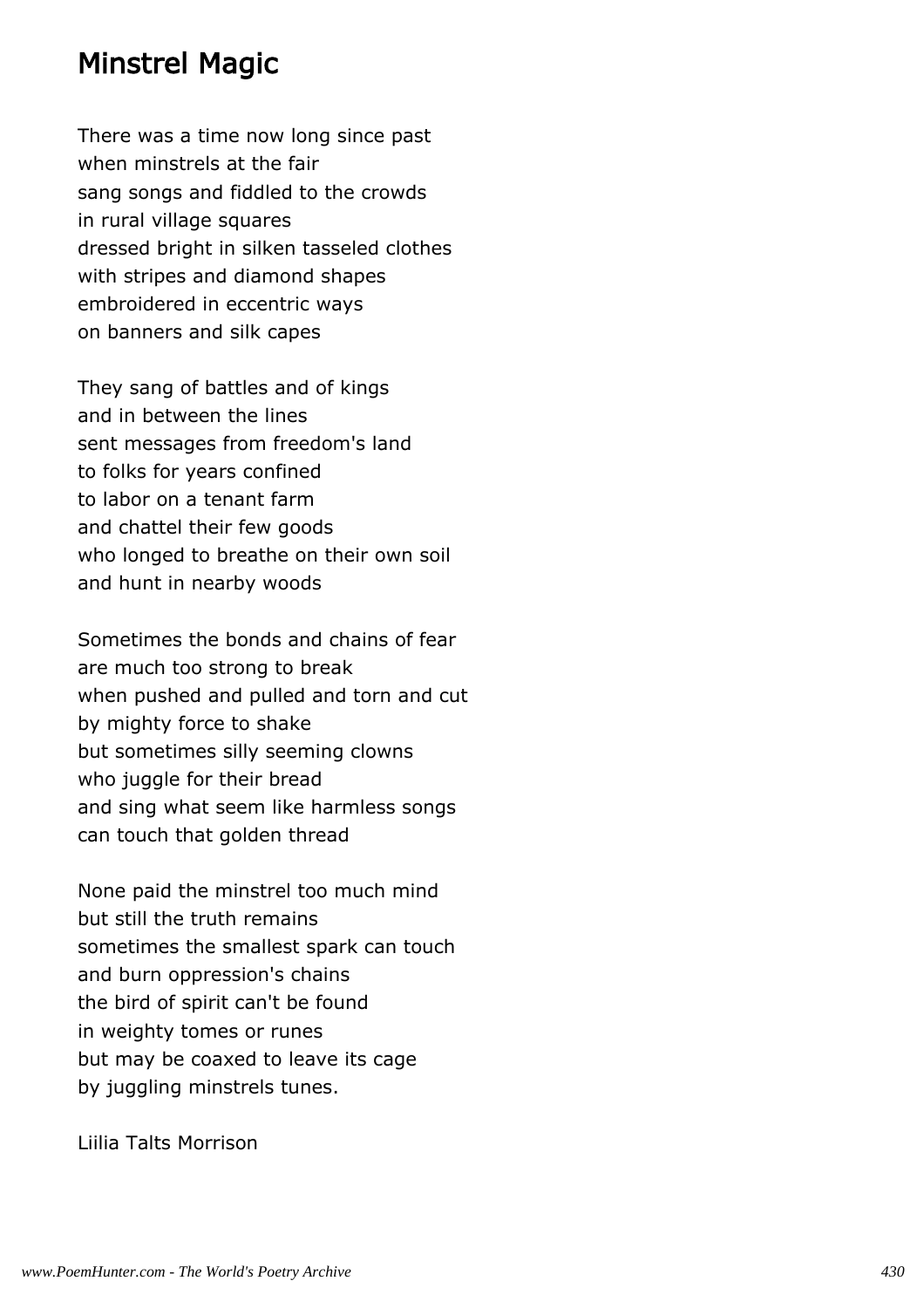### Mixed Emotions

Emotions are a funny thing you may feel blue and soon you're not and then a friend drops in to chat and you feel warm and share good thoughts

At other times when overwhelmed to scream and rant you are compelled until some tiny little sign appears to make things realign

Some days it all looks bleak and gray at other times it's Mandalay while purples, greens and and shades of gold kaleidoscopic thoughts evolve

Like fragile birds each feeling flies and can't be caught or understood or nailed down into slots or molds as many wise ones have foretold

Emotions are a funny thing you may feel blue as gloom descends and then a friend drops in to chat and you feel warm as sadness ends.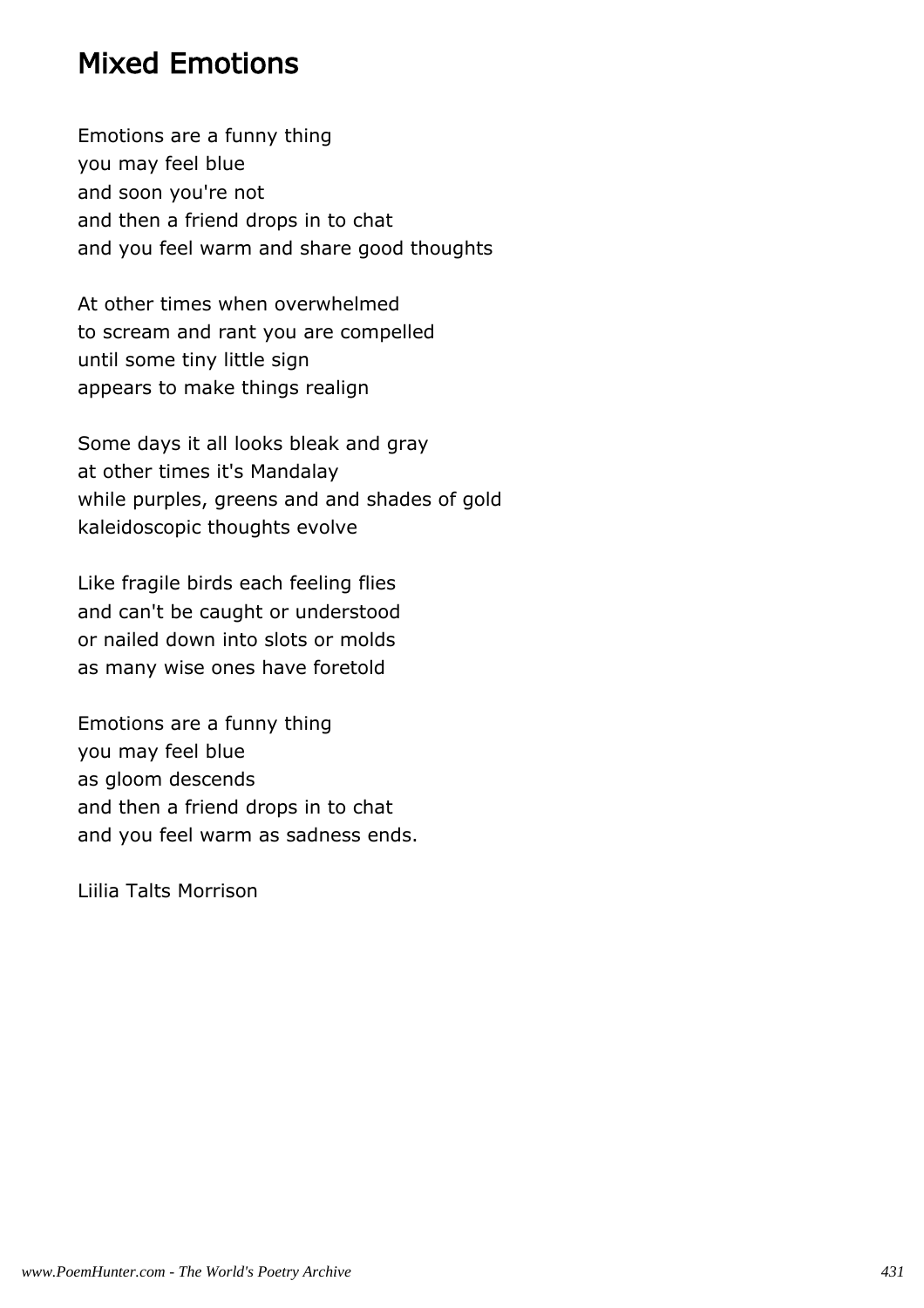#### Mocha Moment

It was just a weekend moment Not expected, planned that day Friends now met, then parted ever In a soon defunct café.

Toffee, coffee, cocoa, mocha Velvet veskits, beads of jade Dainty teas in thinnest porcelain Rich aromas, curries rare.

There we sat, sipped tea with biscuits Spoke of books 'bout love's endgame Amethysts, éclairs and sapphires Dancing in the ocean's rain

Did that girl with braids remarry Or that boy destroy his dreams? Time has crushed all known existence In its alabaster schemes

Did the incense fragrance linger In my hair and grungy clothes Caramel chocolate blend with laughter Flowing tresses, bells on toes?

As I sit in distant tower box of ivory, neat and clean Memories rise like silken sashes Golden goblets, pearly dreams.

Far away is that brief moment Long forgotten, I must say But each time I feel a sadness Velvets, toffee, come to play.

It was just a weekend moment Not expected, planned that day Friends now met, then parted ever In a soon defunct café.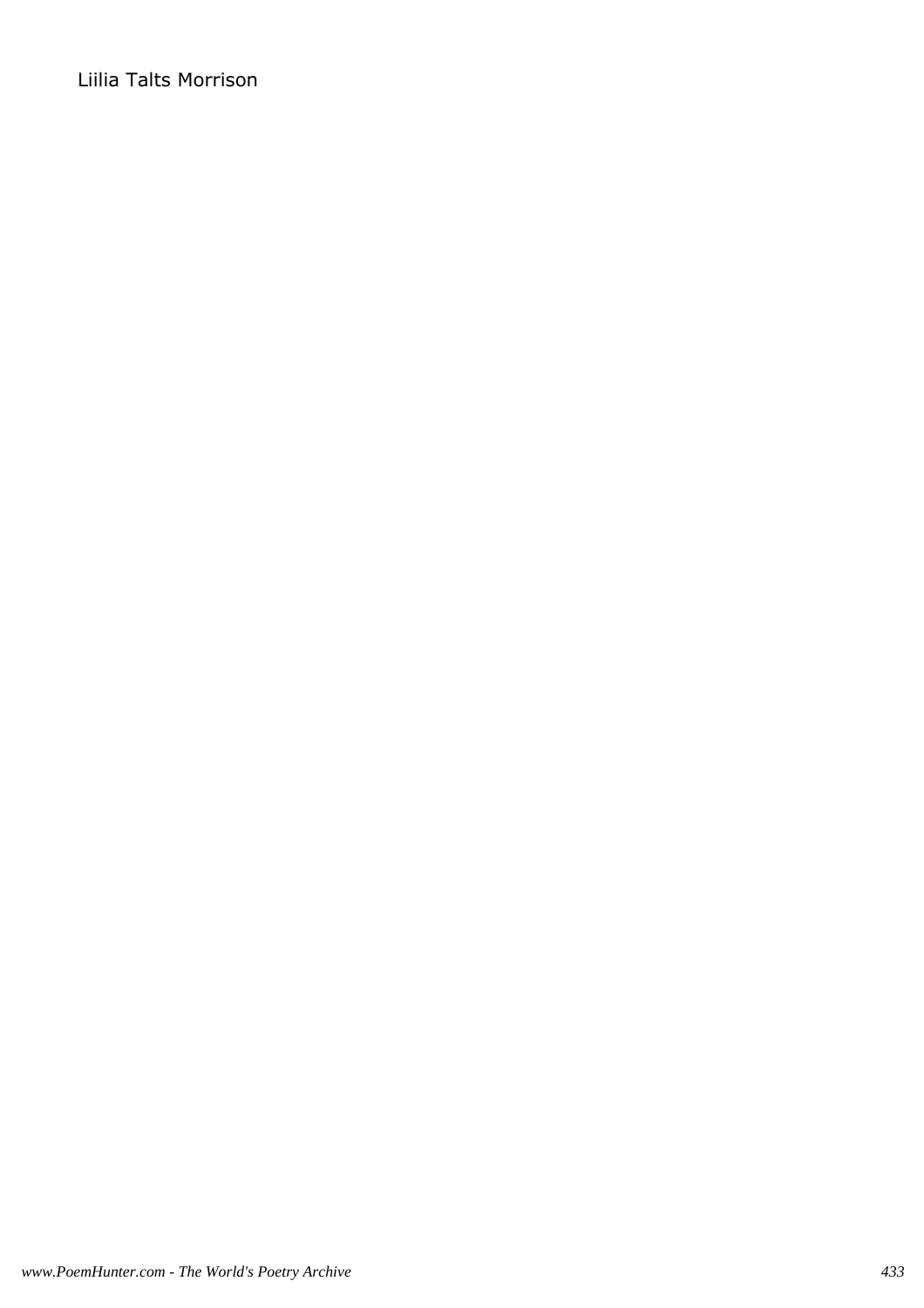### Moonbeams And Comets

When I was young I wondered why stars would twinkle so while gazing through my window a most fantastic show

Time came when I no longer looked up or watched the sky grown women have their duties no time to question why

Yet in my deepest bosom I wondered if some night an impish little moonbeam would touch me in its flight

You never gave me warning you never said a word it only took an instant my world became absurd

Though seeming like a lifetime the time with you was short obsession overheated its flame quick to abort

They speak of two ships passing when night and sea shine blue our love affair resembled two comets crashing through

The aftermath is painful it's hard to settle down to life of ordered balance when embers singe my gown

The road ahead looks scary no signs to show the way but as my gaze turns upward the moon and stars still play.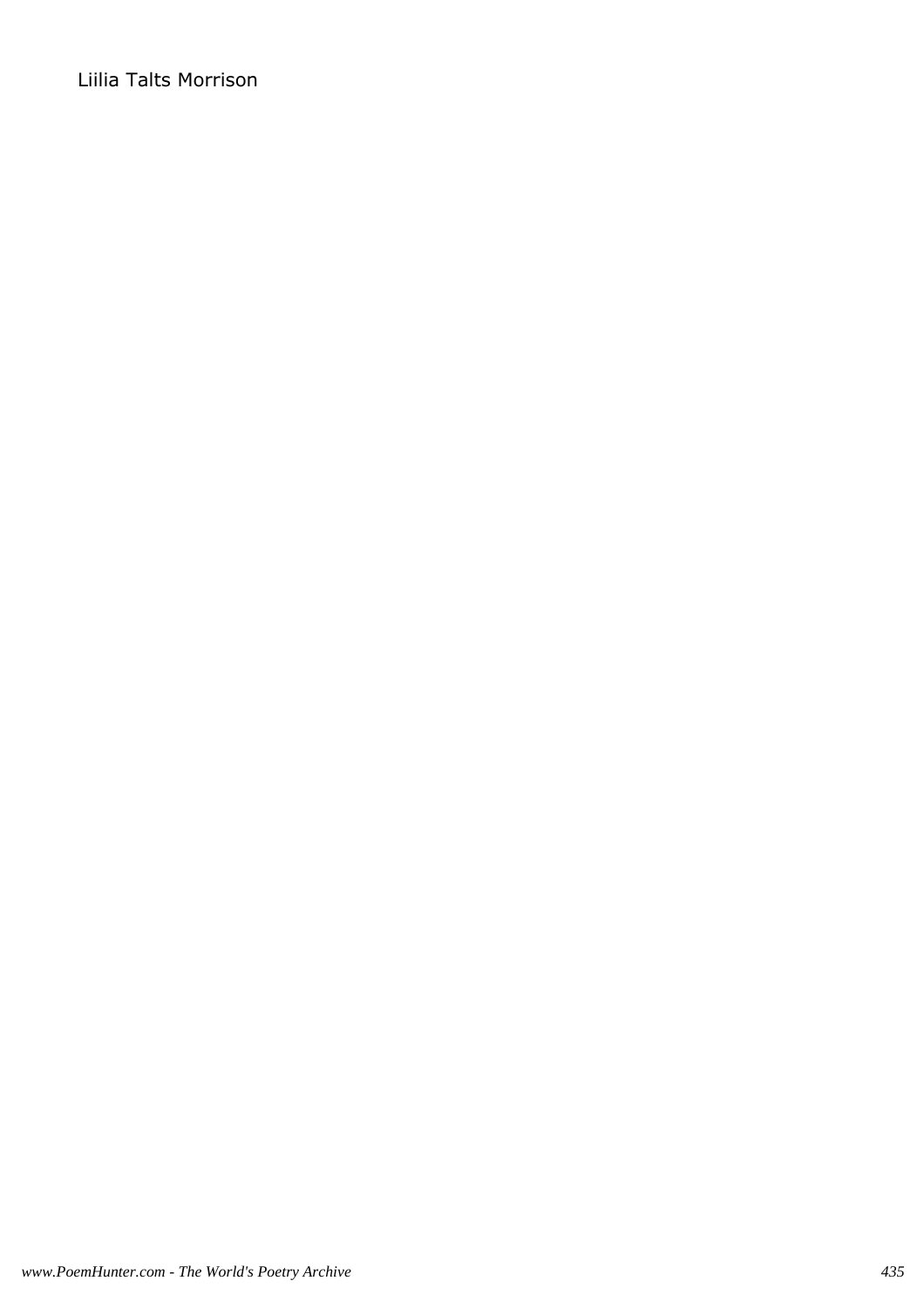## Morning

Now morning sneaks upon my face Eyes slowly peel their wraps The night has been quite dark, quite long An endless, somber apse

The mind now races back and forth To find a purpose, goal Yet weight of limbs and leaden mind Press down with heavy soles

I look upon some scraps of bread Cold coffee in the pot Perhaps they'll help to stir me up To face my present lot

And then I see a glass of blue Aglimmer on my plate So pretty and so like a poem To pen one I can't wait

Of all the strivings high and low We mortals so oft crave Can answers lie in just a cup And rhymes our souls to save?

Now morning sneaks upon my face Eyes slowly peel their wraps The night has been quite dark, quite long An endless, somber apse.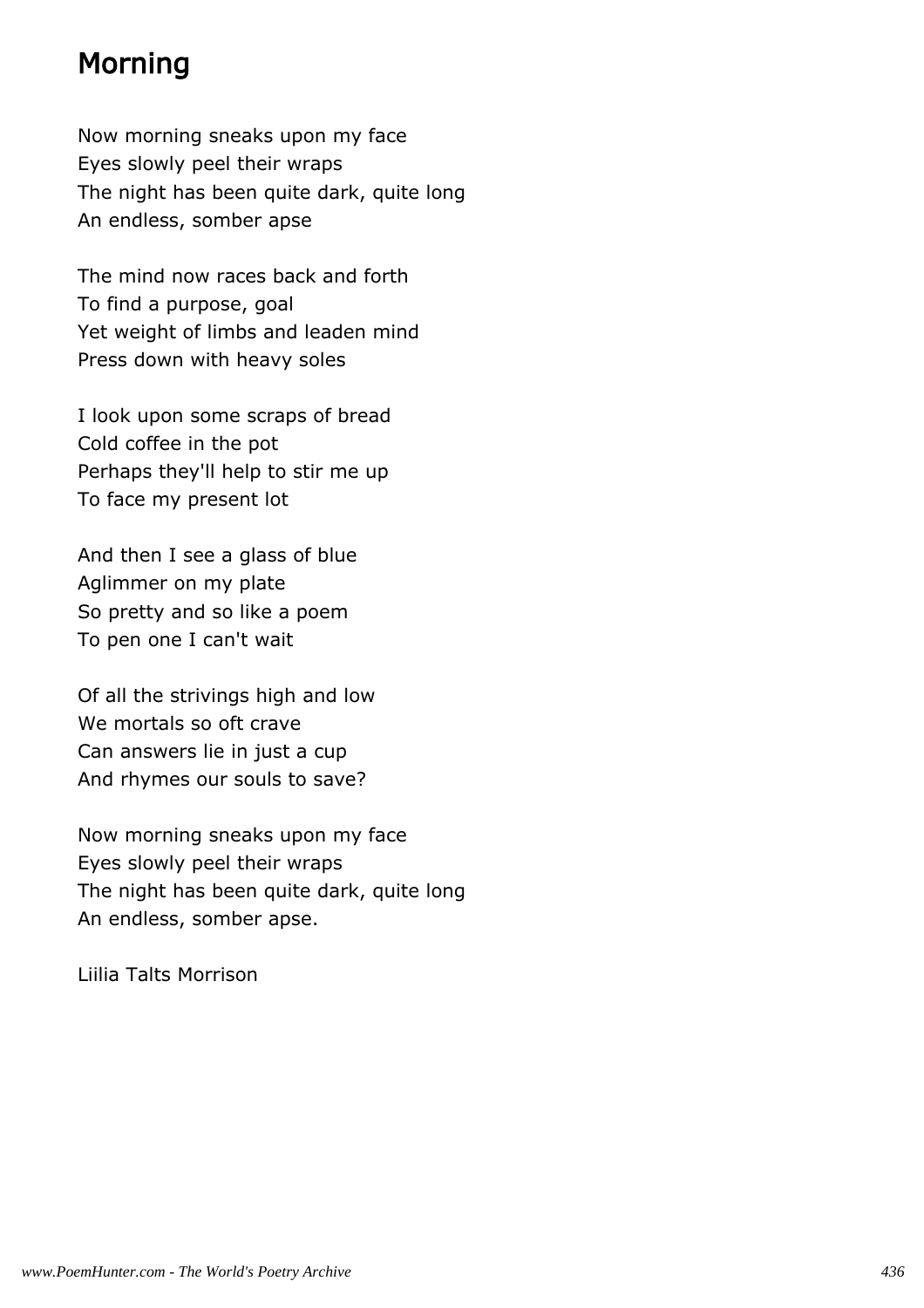# Morning Cup Of Coffee

There's nothing like a cup of coffee Accompanied by toasted bread Its bitter flavor helps to brace for The battles of the day ahead

The bread is like a layer of armor Protecting fragile plans and hopes Then in the push and shove of living You have a fighting chance to cope

When morning gloom has spread its pallor On furniture and brain and mood There is one thing to get you going A pot of coffee, dark, strong-brewed.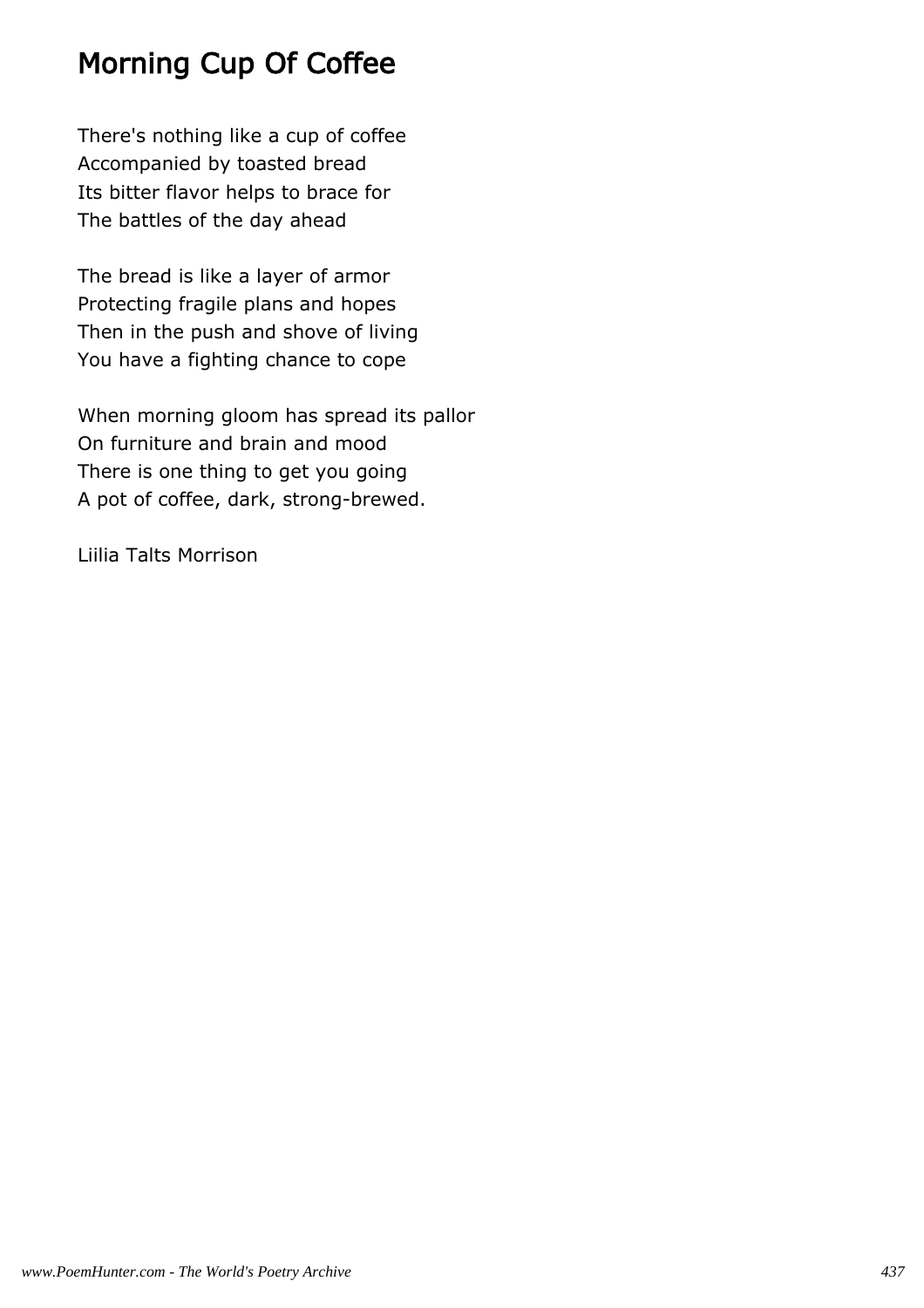## Morning Walk

Excellent

Thoughs of morning Morning Walk by Liilian Author View Author Tools: FAQ: What are certificates? | What are stars? | How do I become a ranked author?

 Category: General Poetry Posted: September 22,2009 Views: 7

### ABOUT

LIILIAN

a free spirit who has enjoyed the beauty and challenges of Florida her entire adult life. Much of her poetry and short stories have a sub-tropical theme. An empty nester, she finds writing a terrific way to give meaning to life. Loves simplicity, nature and nostalgia.

Portfolio | Become A Fan

Reeds and weeds and morning glories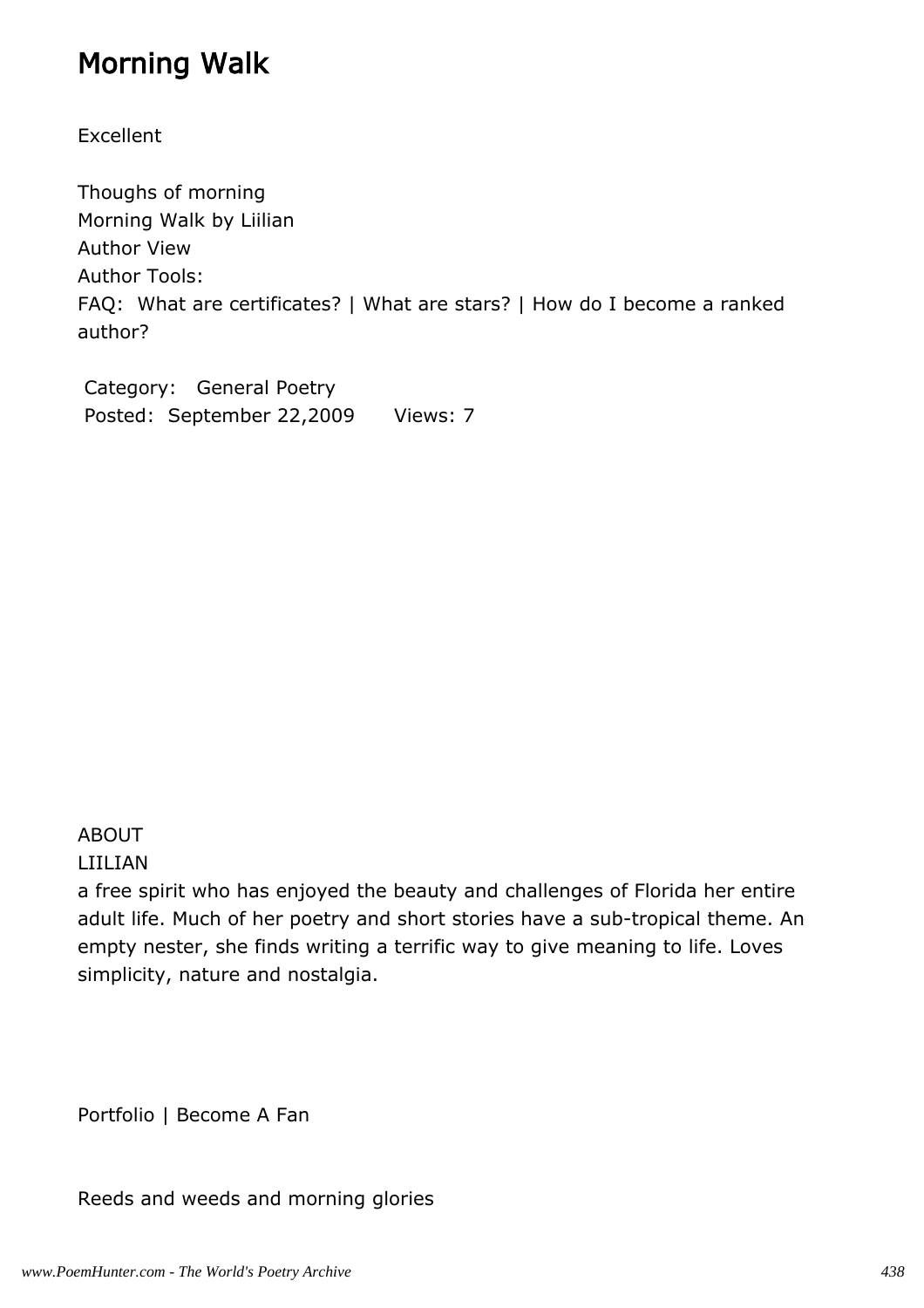Wave their greetings as I walk While a mockingbird pronounces Chatty plans in twittered talk

Fluffy, bouncy clouds like cotton Bow to rays of rising sun As the stage of this day brightens For its players large and small

Soon the egrets start their soaring Coos of mourning doves emerge Whispering of secret wisdoms Only known to birds and God

As the day wears on so many Flowers, reeds succumb to death Yet at sunset my frail flower Still is given one more chance.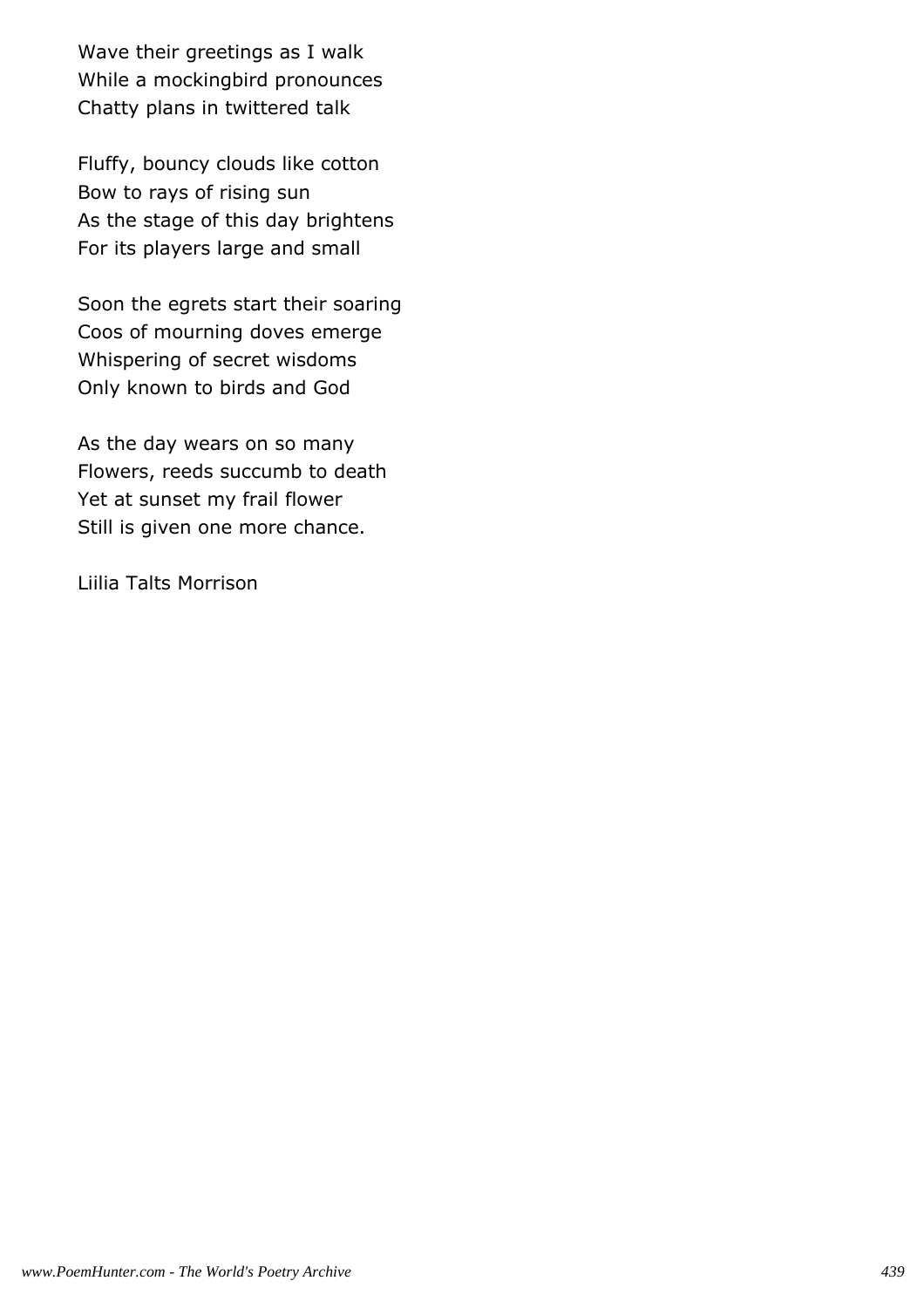### Mountain Fever

They scaled the peaks close to the sky some never to descend yet some returning to their homes bore wounds that would not mend

Like rock-hewn graven images those faces would return of bodies that the mountain took to hoard in snowcapped urns

Survivors nightmares can't be quenched by time or well lived lives those painful eyes of comrades lost cut deep like hunting knives

It's said the summit can't be claimed by those who reach the peak until they're safely back in camp by luck or by technique

Yet blessed or cursed, the quest goes on in those who have succumbed to mountain fever's virulence and hell and heaven plumbed.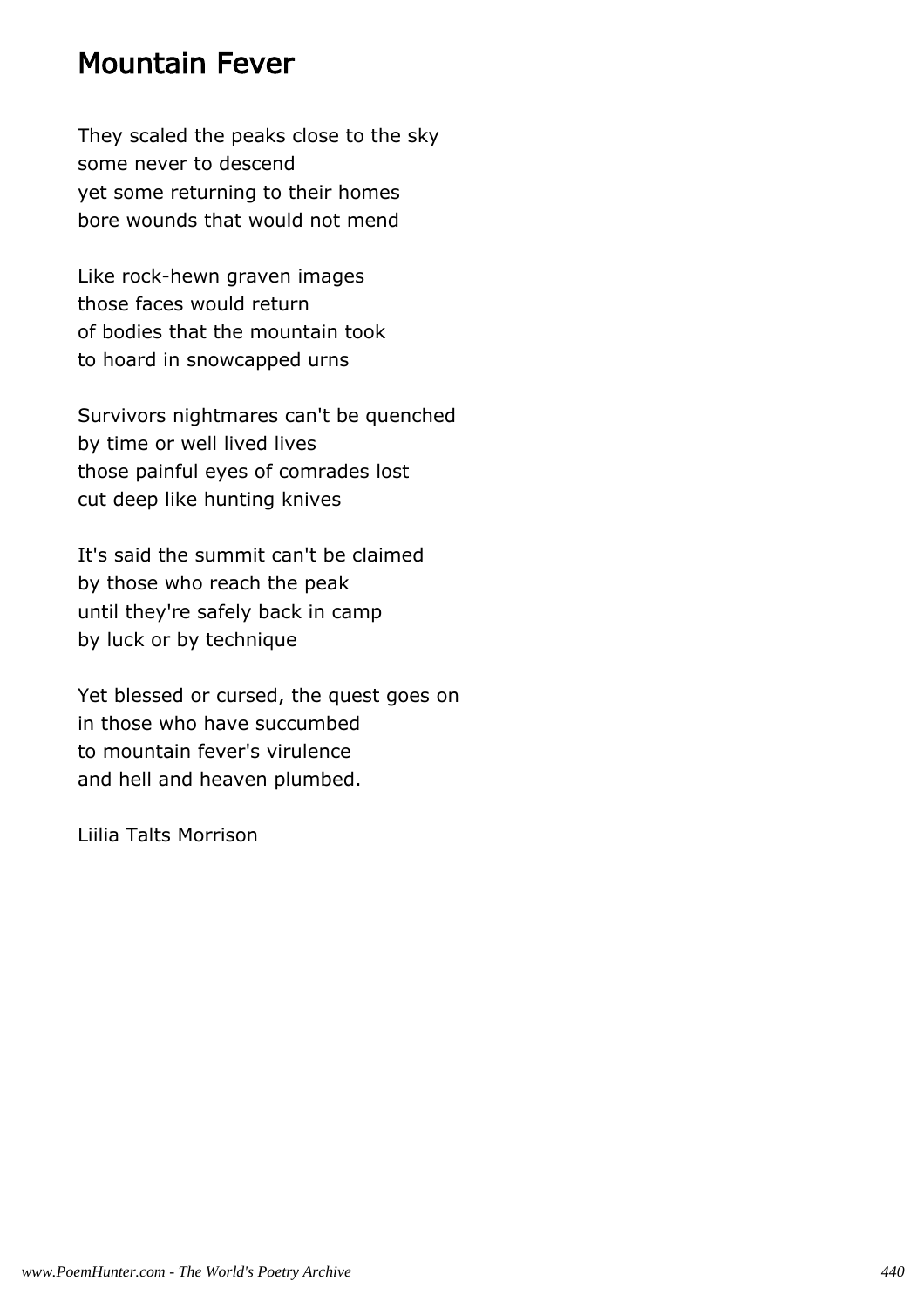### Moving Moon

The moon creeps slowly westward As planets orbit onward My thoughts fall into channels Unknown to daylight panels I think about a promise Arising from old pages Of scrolls inscribed in ages Revealed to bards and sages

A promise not to gather And swell the earth with flooding From waters held by heaven To drown all wicked leaven The beauty of a rainbow To seal that mighty promise A comfort that creation Is caused by more than whimsy

Thoughts of a time predicted Invade my mind and memory Stars losing lights and places Moons spurting blood in traces I shudder at that warning And hope fair morning's dawning Will gold sun and warming Instead of doom and dying

May God still stay that ending For much still needs my tending Heart needing peace from yearnings And unfulfilled road bendings The moon now moves more swiftly And brightens to a glowing As of a warm cheek holding A kindly word intending

It whispers that we mortals Still stand on respite's portal To work a work of loving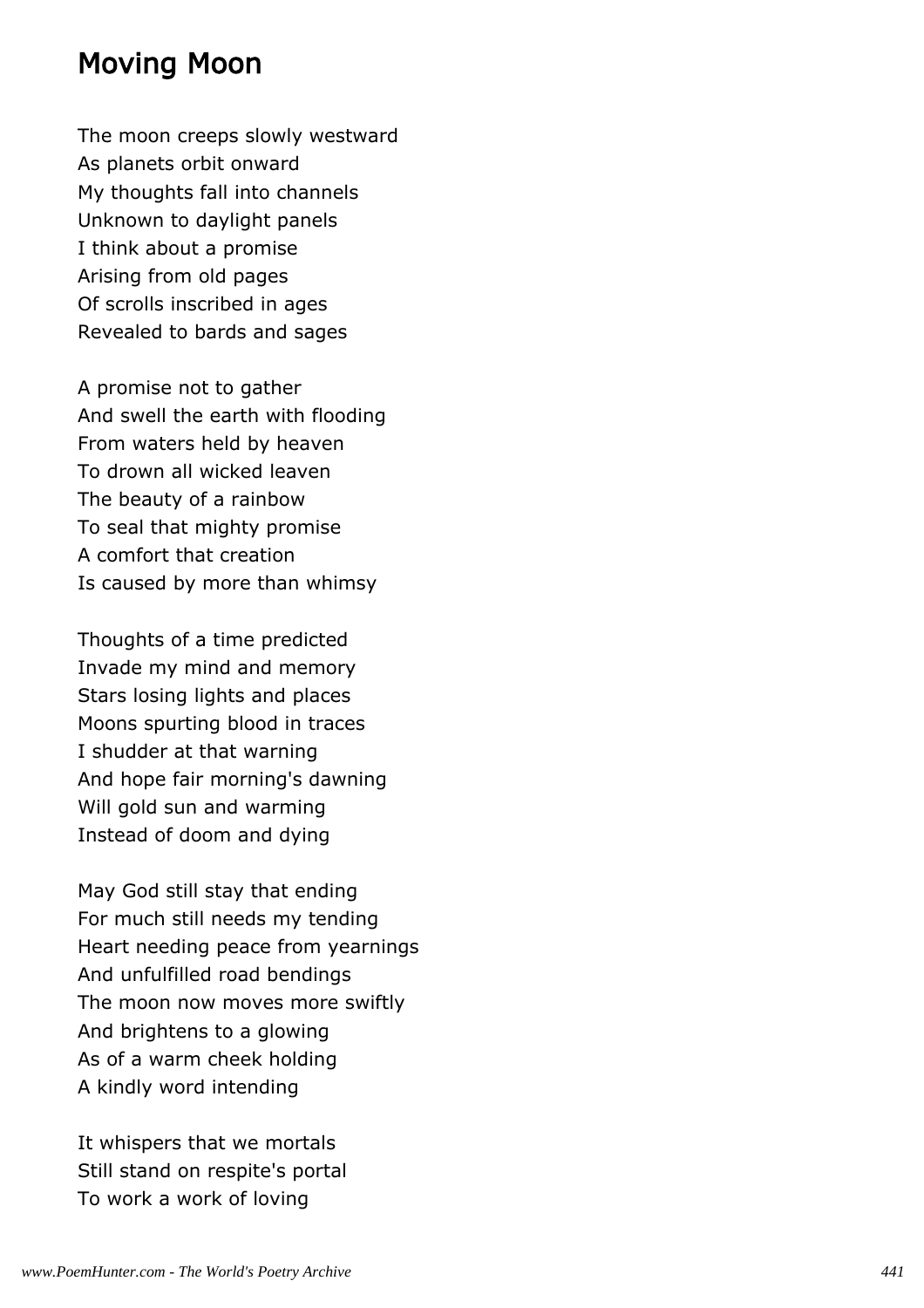And broadcast harvest sowing Though sleep is slow in coming I somehow feel a comfort A tiredness to slumber Assured that all my blunders Still have a chance of mending Before that final ending.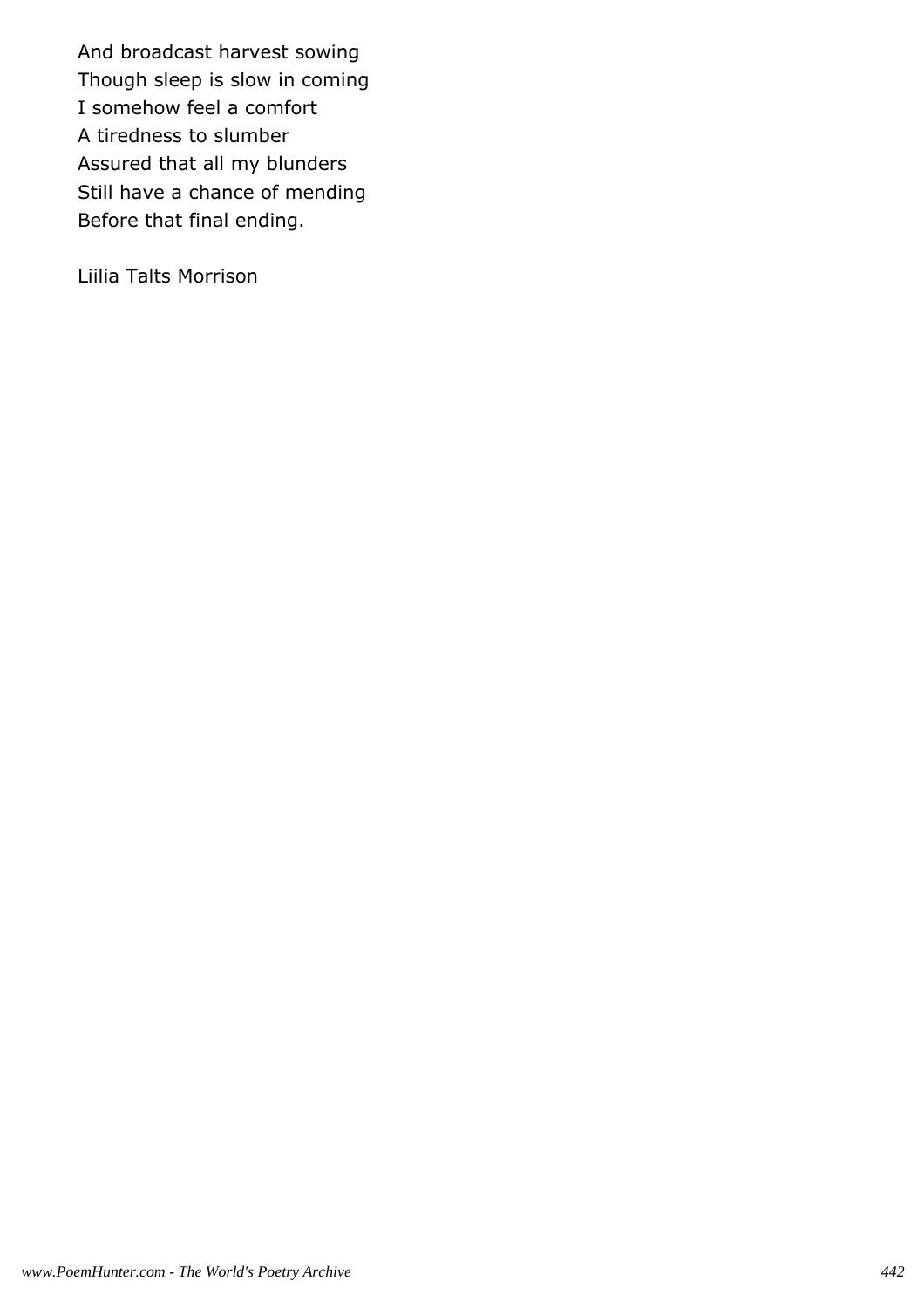## Musty Room

I'm trapped in this musty room All by myself, my mind, my heart And my stomach. A dusty window reveals The time of day, the weather

I'm hungry now. Find a piece of bread A voice calls me Be alone, it says Rest and let go of The must, the will and the need to. My heart whispers now Embrace the patient call of life.

It's always there Waiting for me In the musty room, The silent space Between two buildings To stop the I and feel The simple miracle of now, The magic of just being.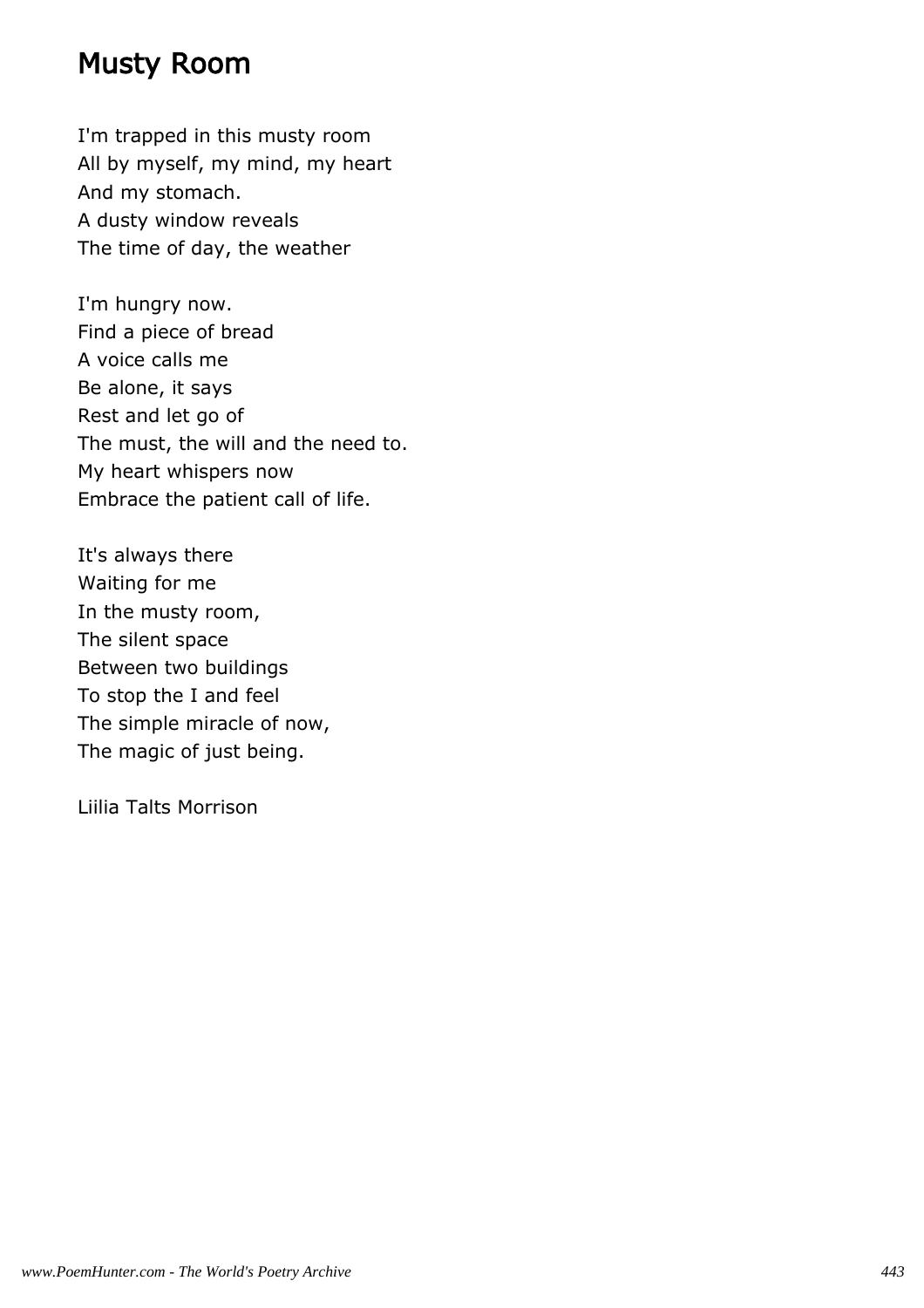# My Best

While you are in my life those few moments we speak sit together have a cup of coffee mention the weather the family the ills the pills

in those few moments let me give you my best try not to lie to sigh

let me listen just a little bit more and talk just a little bit less

it may be we will never meet again or talk of weather or ills or pills.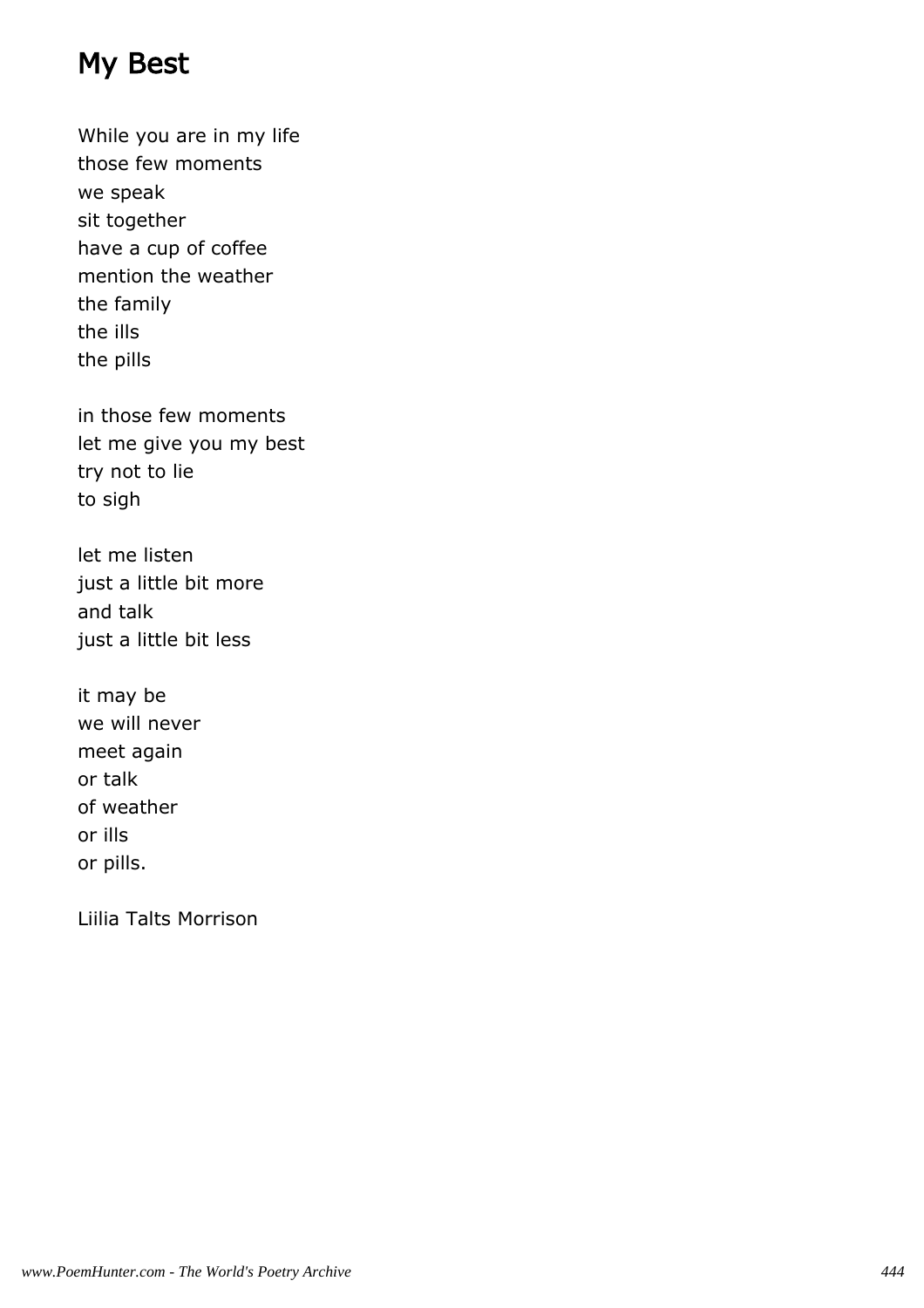# My Cup

I recall a tiny room Cramped with solitude and gloom Silverfish with minute feet Crawling on a dusty broom

Haunting fears would not let up As I warmed my only cup Hotplate perched on a small chair Waiting for my evening sup

This was all so long ago For God took his mighty bow Flung me as an arrow high Far above that frightful low

As I clean my sparkling place A quaint mirror shows my face Mouth is smiling yet my eyes Show a trace of days gone by.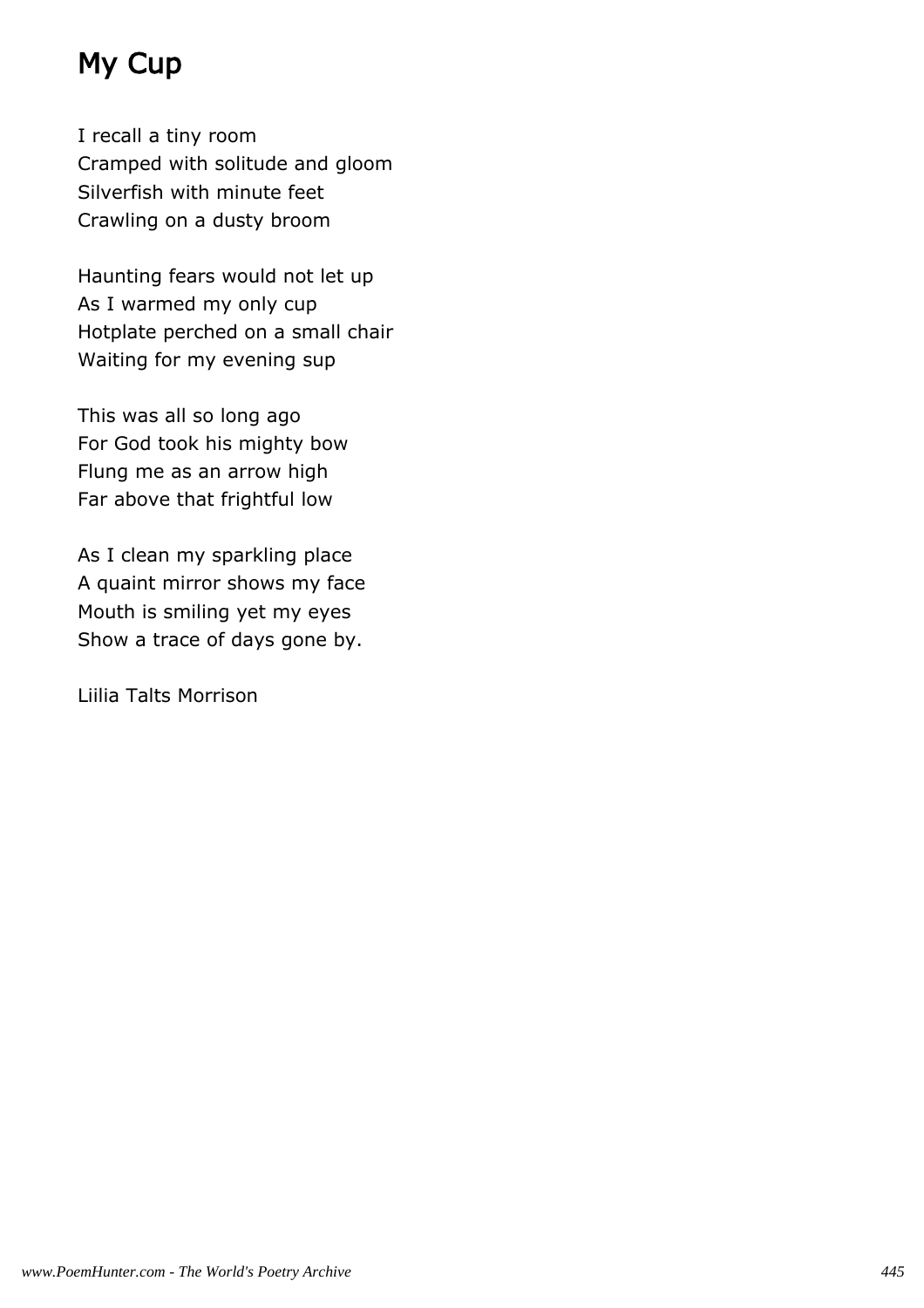## My Estonian Mother

I loved my mother's patient ways in suffering and dearth and being torn from near and dear in lands that gave her birth

I love my mother's calming ways when sickness robbed her sounds and when with sores her back was razed with chains of pain was bound

I love my mother's simple ways of doing household chores without a thanks or gratitude through times of peace and wars

The garden that she loved so well and tended every day was one night bombed and smashed to bits no time to cry nor stay

So many seasons passed away she suffered with no qualms and never uttered a complaint yet always kept her calm

When she got old and time drew on a garden plot so rare was given her in tropic lands with sunshine everywhere

No longer in a northern clime where apple orchards bloomed this garden burst with oranges and jasmines rich perfume

God has his ways of doing things that we can't understand and I am glad my mom at last was given a new land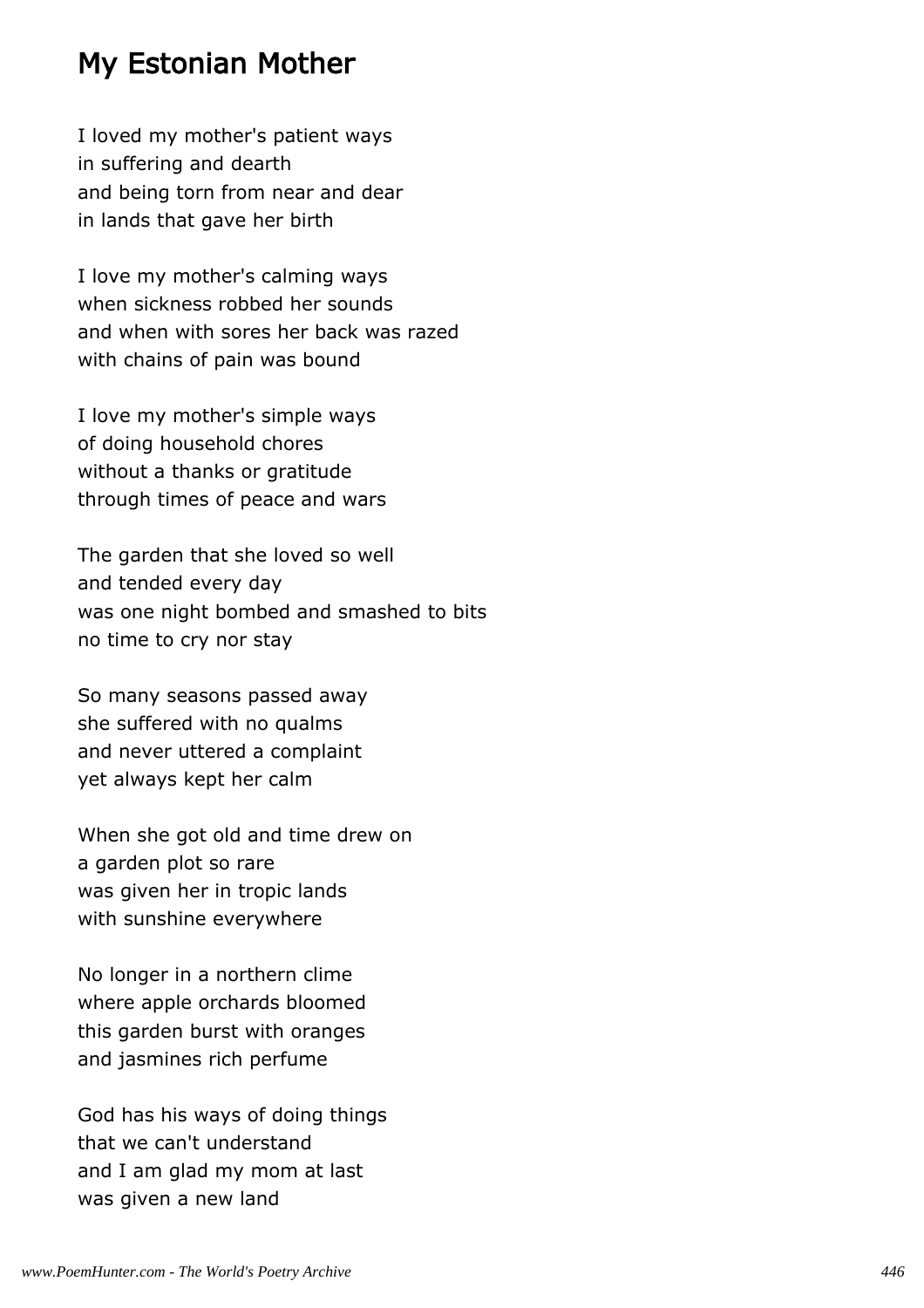New shoots arose from ashen ground and new soil bloomed once more the trees now heavy with much fruit and crotons by the door

Soon her sweet voice was heard again in singing 'neath the trees of golden fruit and flower sprays with dragonflies and bees

I loved my mother's patient ways in suffering and dearth and being torn from near and dear in lands that gave her birth.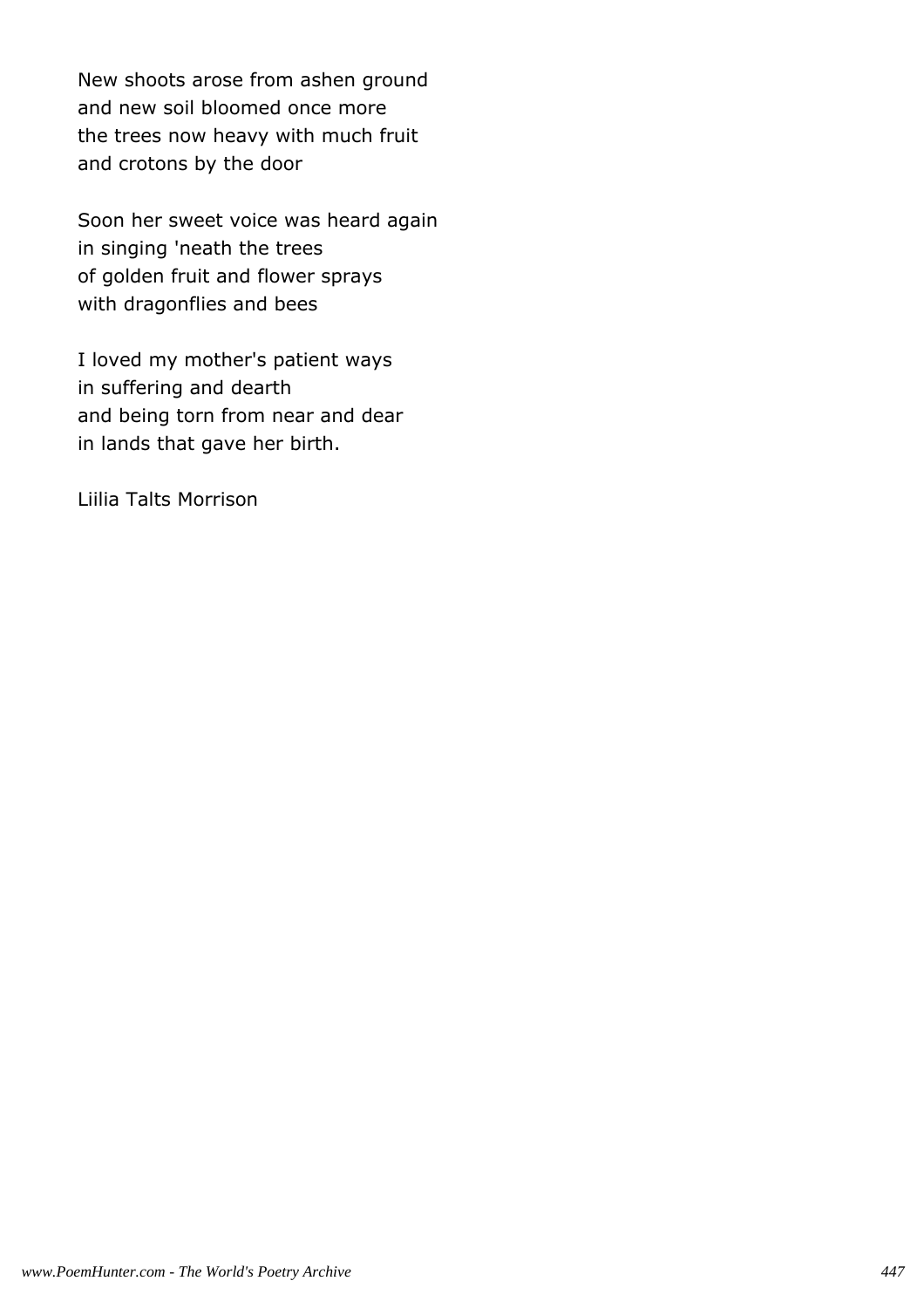# My Morning

Morning dawns again So do I May my sun shine brighta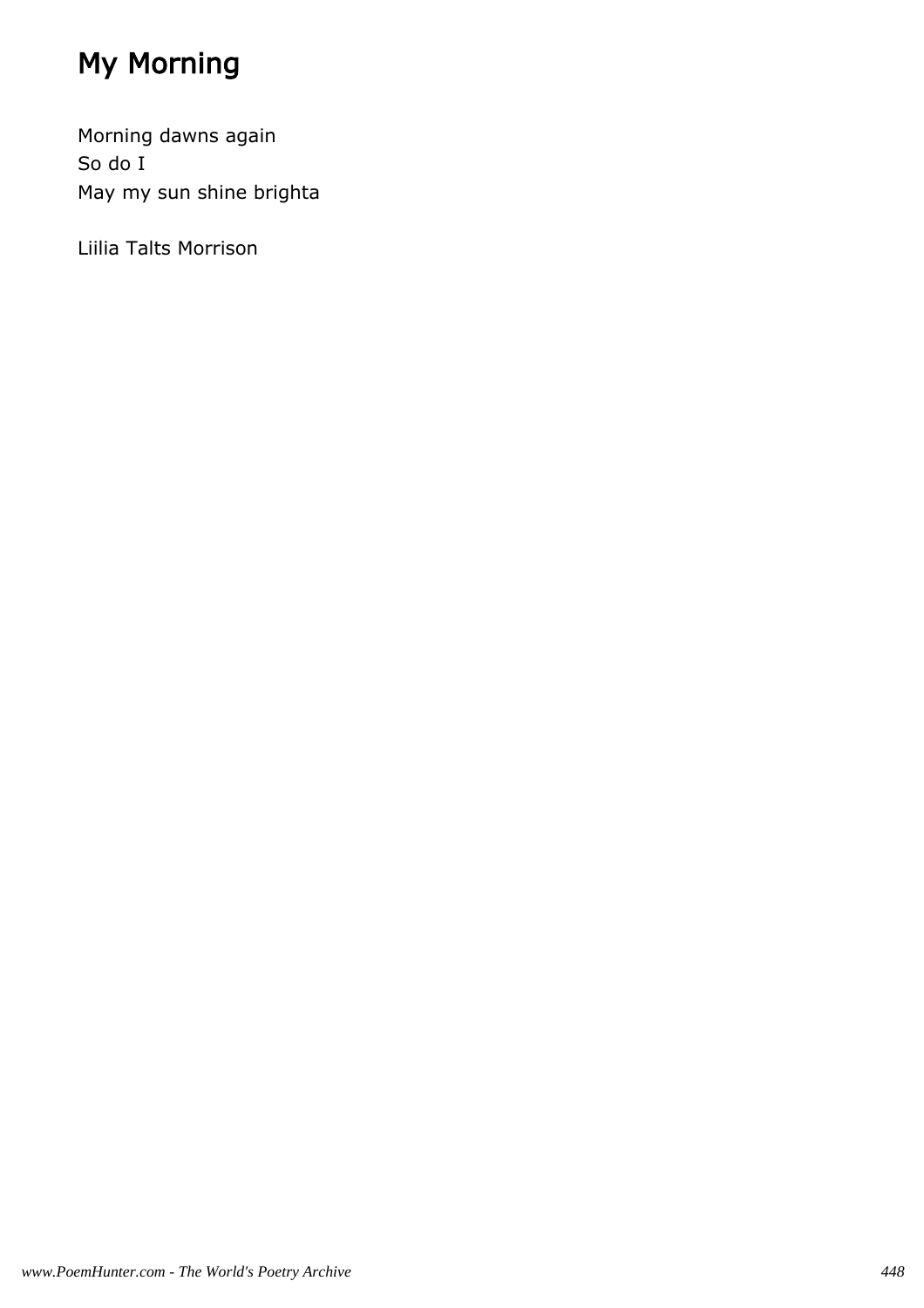# My Purple Place

Those days when terrors fill my soul With claws all thoughts embracing When tiny breaths are hard to bear Frustration's threads enlacing I go into my sheltered place With purple walls as pickets They buffer every thorny fear And hug me in their thickets.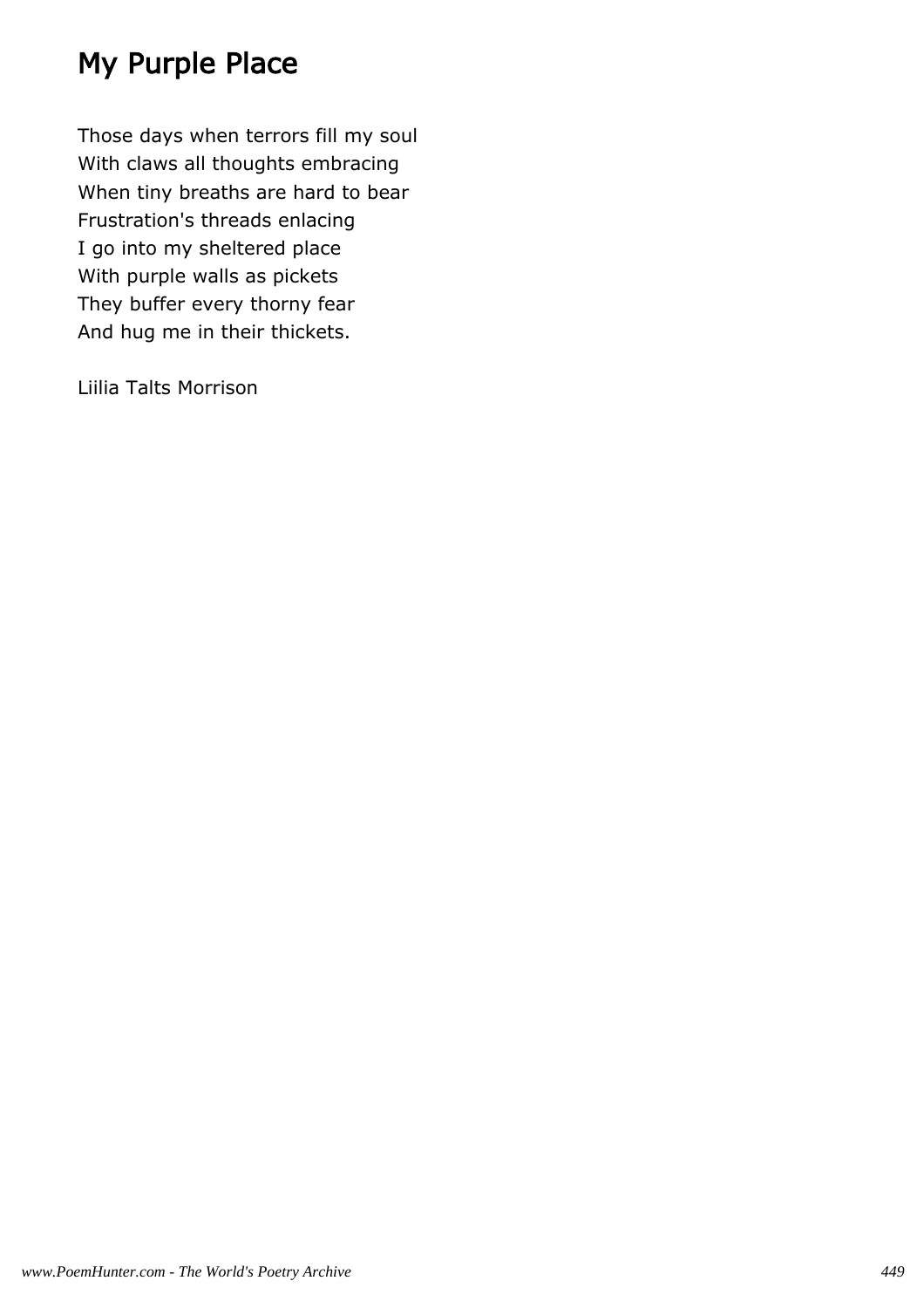# My Room

I've lived in many places That are forgotten now And traveled many countries They seem so far somehow

Then in a flimsy shelter A spot of rest I found To bind my wounds and harbor From dangers that abound This little room with four walls Far from the beaten path Has held me safe in solace From life's harsh aftermath

Gently like little bird chirps My tales begin to grow Like when I ruined that curtain I knew not know to sew Or when they fixed the bathroom As water gushed about Or when I got a new broom Of which I was so proud

I've lived in many places I don't remember where My wanderings now ended In ways so small and fair.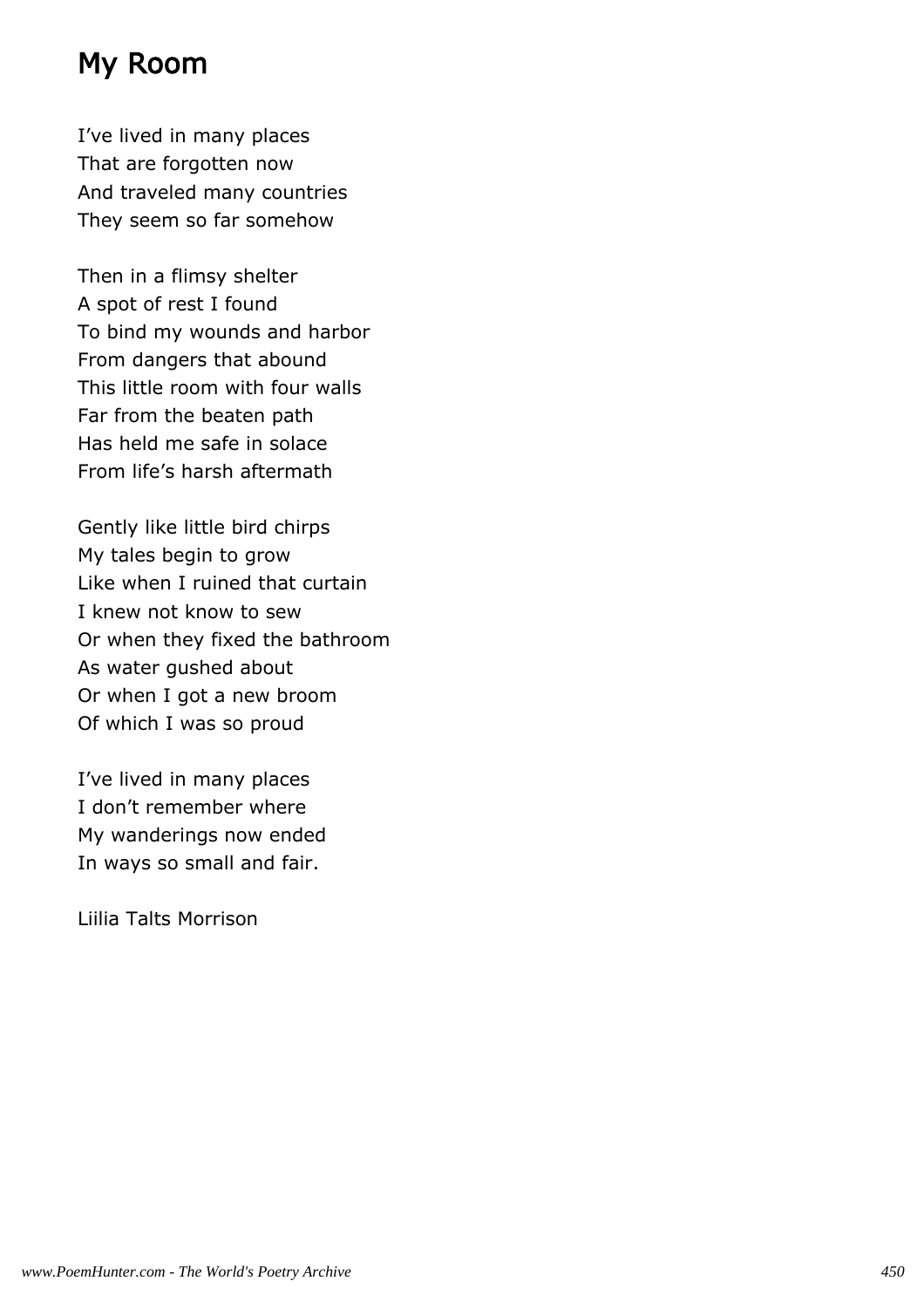# My Sandals

Thank you for the pebbles that rub against my sandals the little grains of sand that serve to season tender foot soles

You make my rocky path more firm and strengthen my resolve to keep on walking strong and straight while looking to the distance.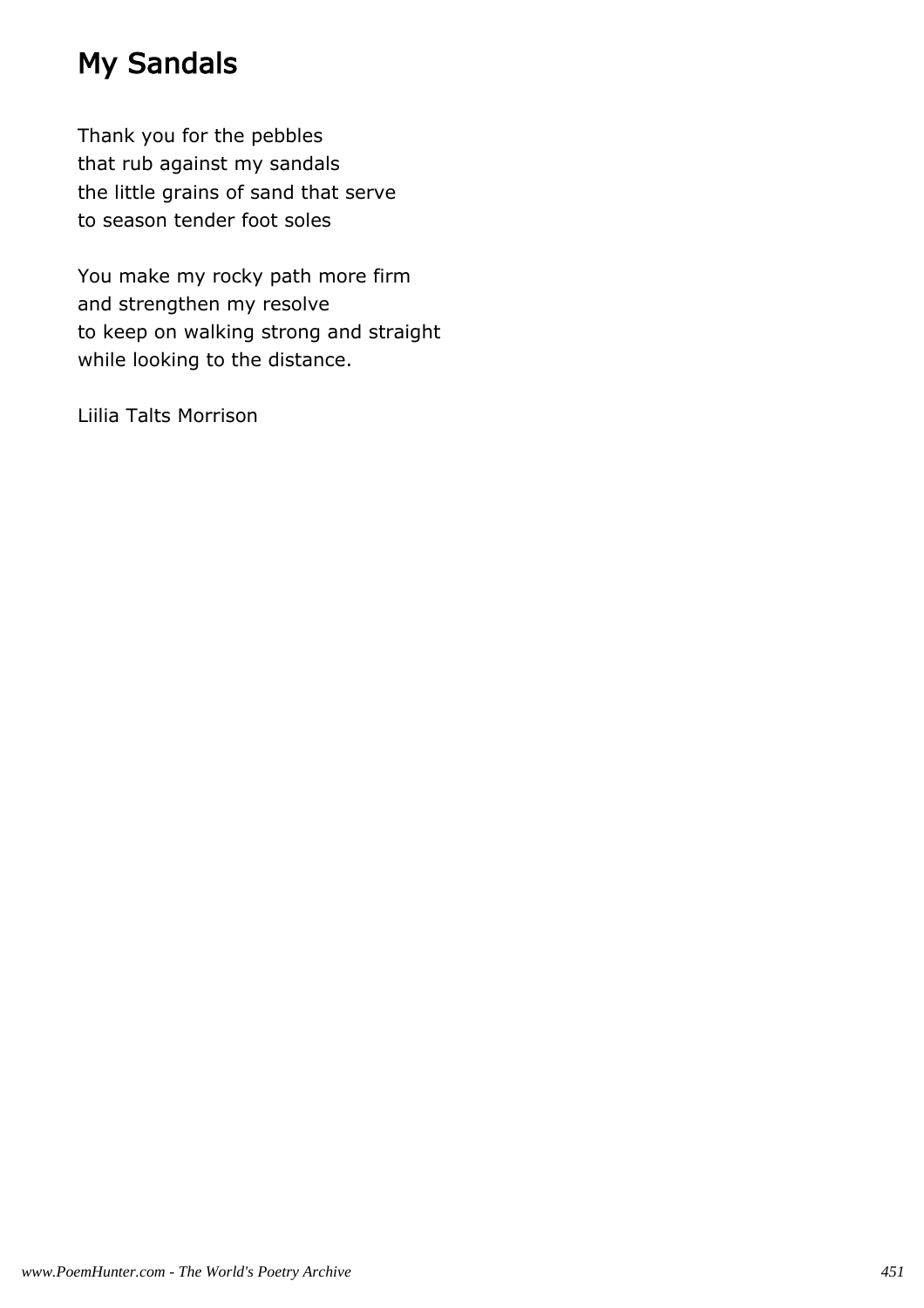## My Silesia

Green are the boughs near my abode And sunlight fills my room. Gold blossoms dropp from golden trees And jasmine fills the air.

Yet my heart yearns for barren fields, For cloudy skies and rain For lonely trees of evergreen And stumps and crags of wood.

Silesia, I long for you Your ancient fate so cruel The blood that drenched your stony fields Does hallow it for sure.

Your people eked a life too harsh Yet clung to lands so dear A stranger's blows you suffered well Your folk well versed in fear.

When all the battlefields lie down And rest in peace on earth Silesia will surely cry 'Life's nothing, if not dearth.'

Yes, boughs are green near my abode I left that land of pain Yet jasmine sweet and blossoms gold Will never own my soul.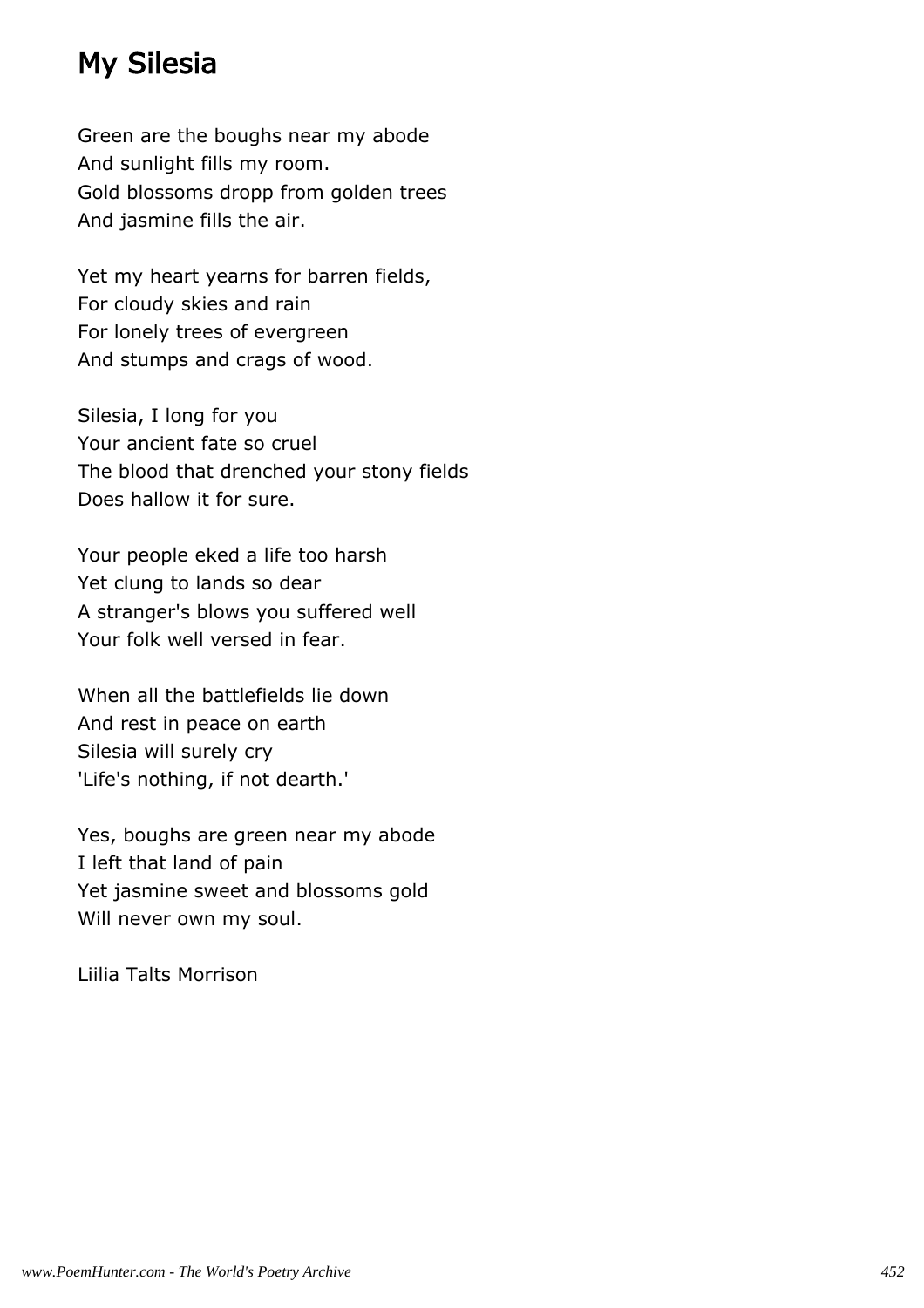# My Space

Somebody gave me shelter I have it for this day I try to keep it simple And pleasant to display

I move out excess items And pick up things I drop So when another enters It is a pleasing stop

One day a lady told me God doesn't really care If things are somewhat messy He only wants our prayers

I thought about this comment And wondered why I should Not care for shelter given By God, a room so good.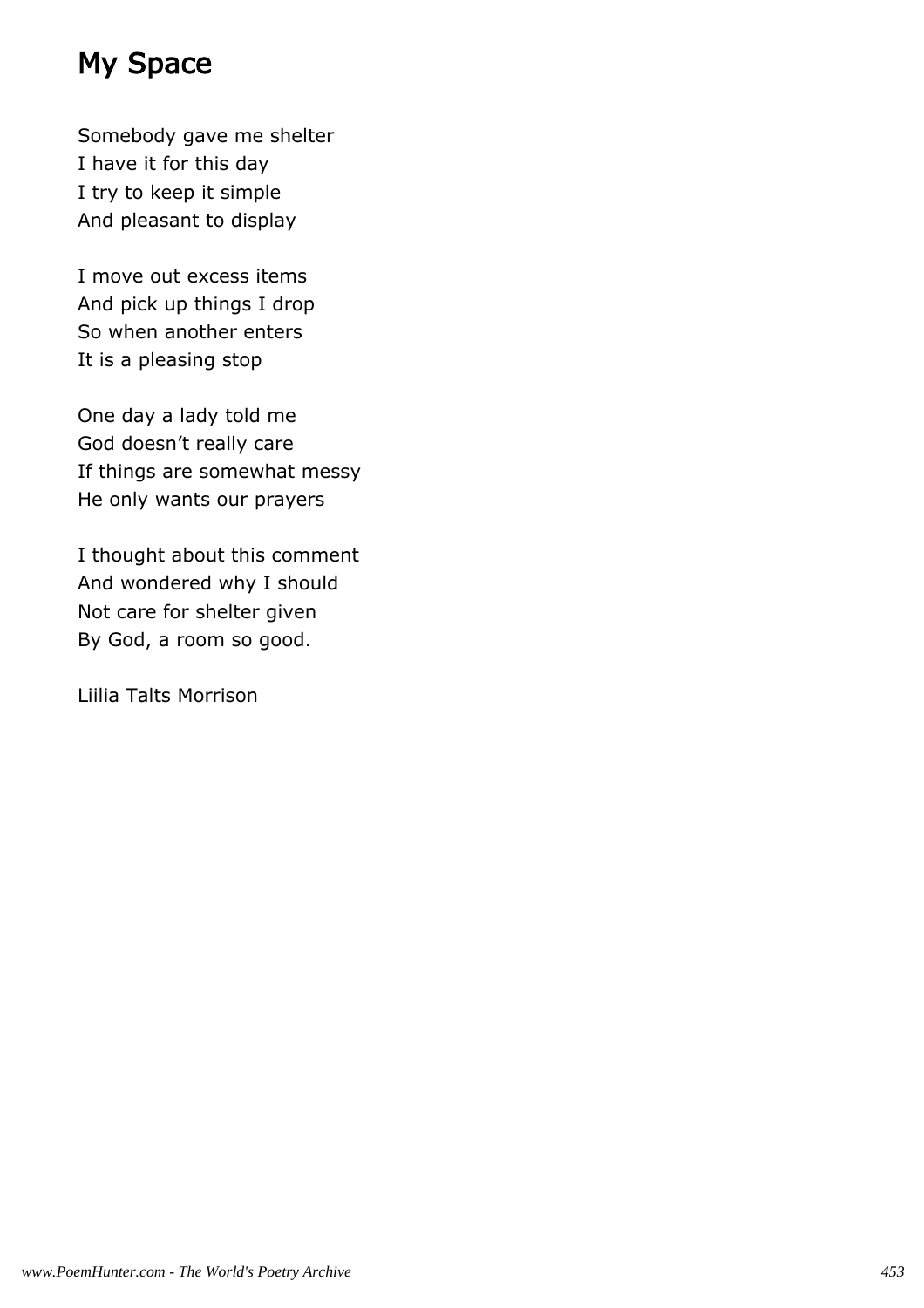## My Worn Heart

See the evening shadows fall my worn heart has felt so much it has slowed down to a crawl yet it pulses to your touch and still wants to give its all groping memories to clutch yet it pulses to your touch my worn heart has felt so much.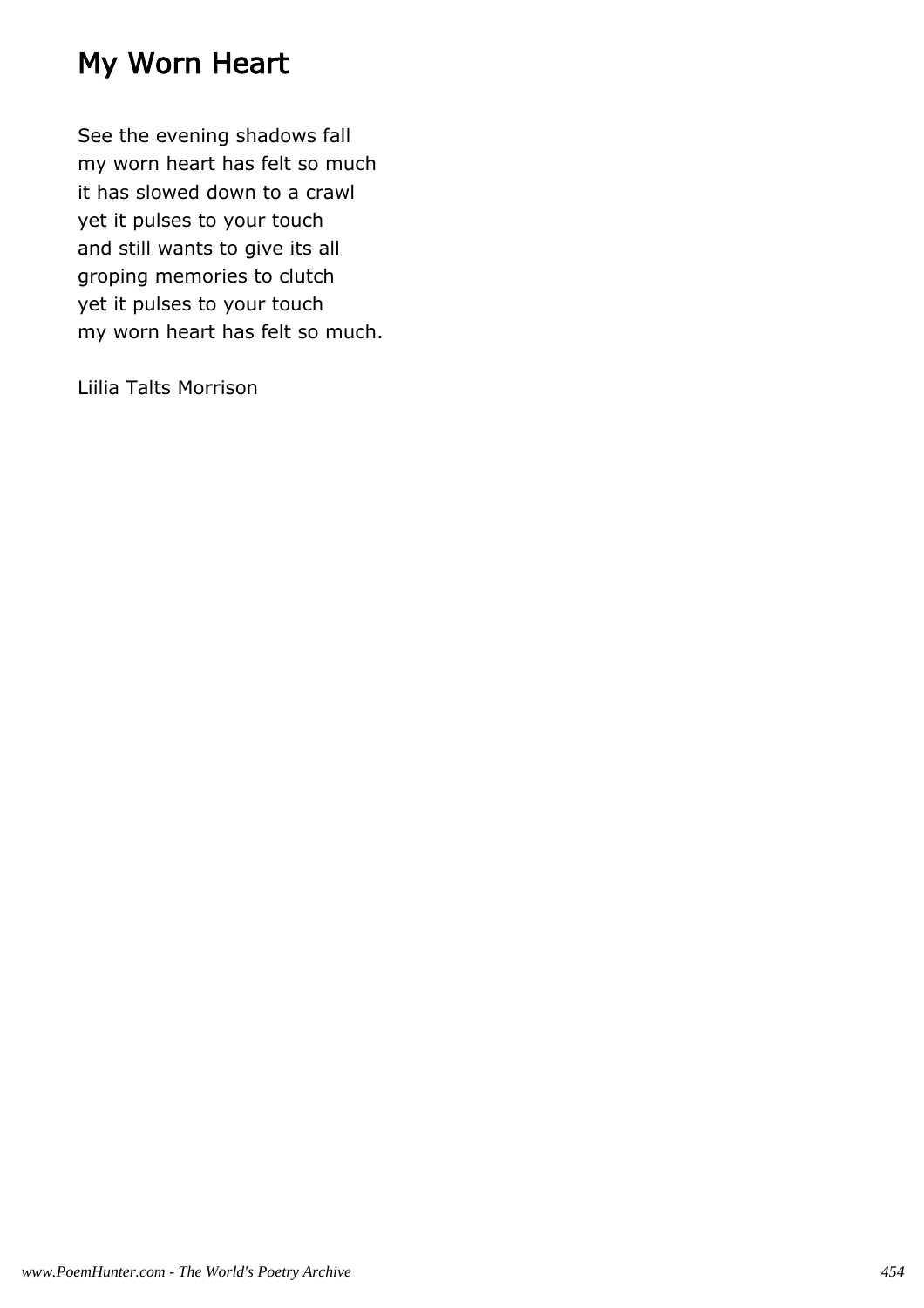### Nepalese Tea Express

When Ma has stopped her sweeping And Pa snuffed out the lamps And all the world is sleeping It's time for tales by Gramps

In slow and mellow whispers The stories start to roll Of far and distant mountains And creatures odd and droll

Tonight we hear the scampers Of tiny little feet And squeaks and muffled scratches Of mice who seek a treat

But Grandpa won't believe it: "That's not a mouse at all But a rare riding rodent From tall peaks of Nepal

"He drives a little buggy Bright red with wheels of green And steals all pretty teacups From folks asleep in dreams

"For in the Himalayas There's lots of spice and tea But pretty cups and saucers Are seldom to be seen

"So if your Ma should ask you Where her nice cup could be Just tell her it's been taken To Nepal for their tea."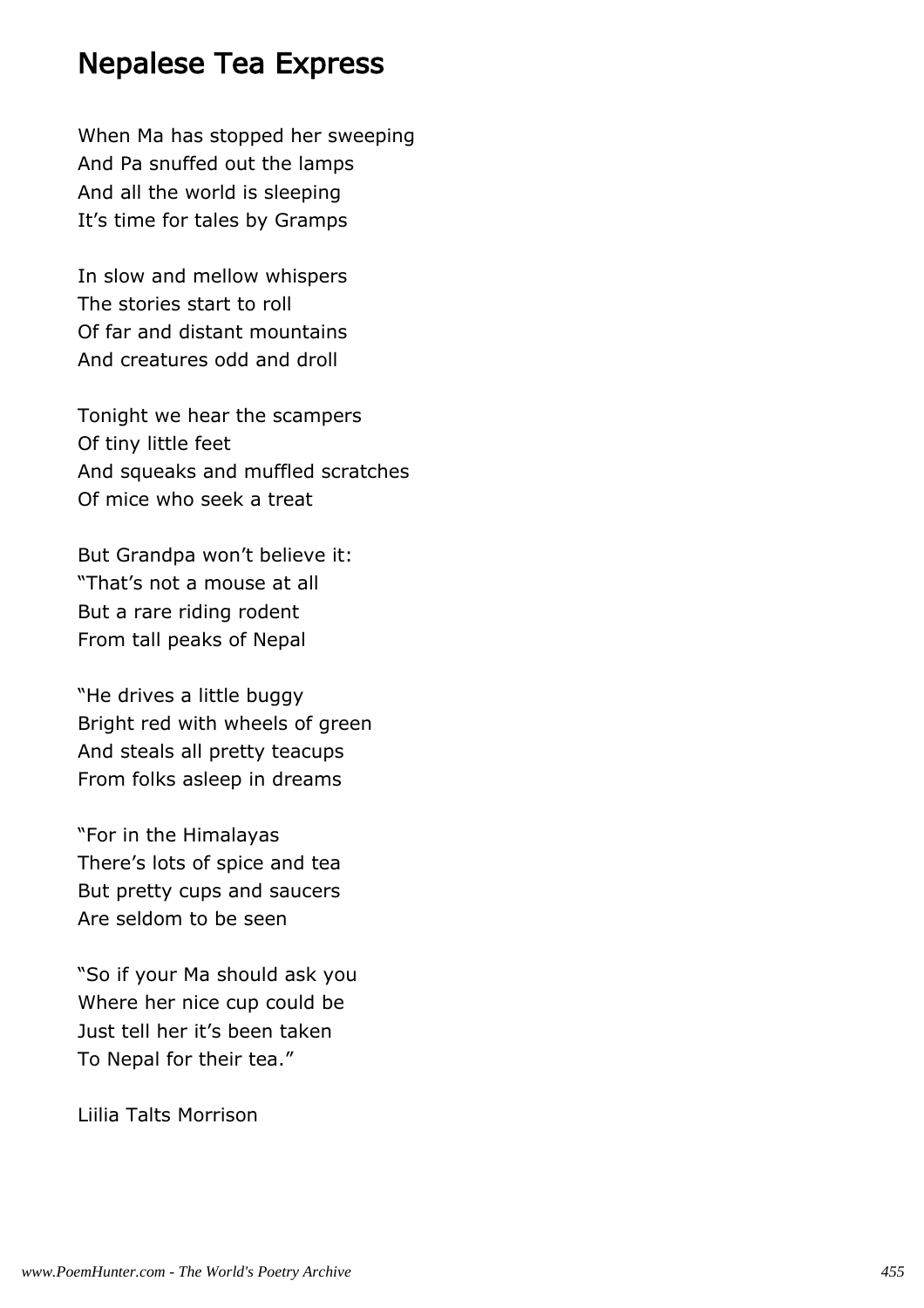## Neptune's Daughter

Oh, may my life a river be Days flowing like green water My liquid moments shine like drops Embracing Neptune's daughter

Oh, may I float in waves of love Swim out to friend and foe Move gracefully with seaside nymphs As trade winds gently blow

Oh, may the ebbing of my tide Blot tears from sea blue eyes Forever stayed on clouds above As seagulls gently fly

Let me be clothed with veils of rose That color morning streams Till every fluid mermaid trance Fades into moonlight beams.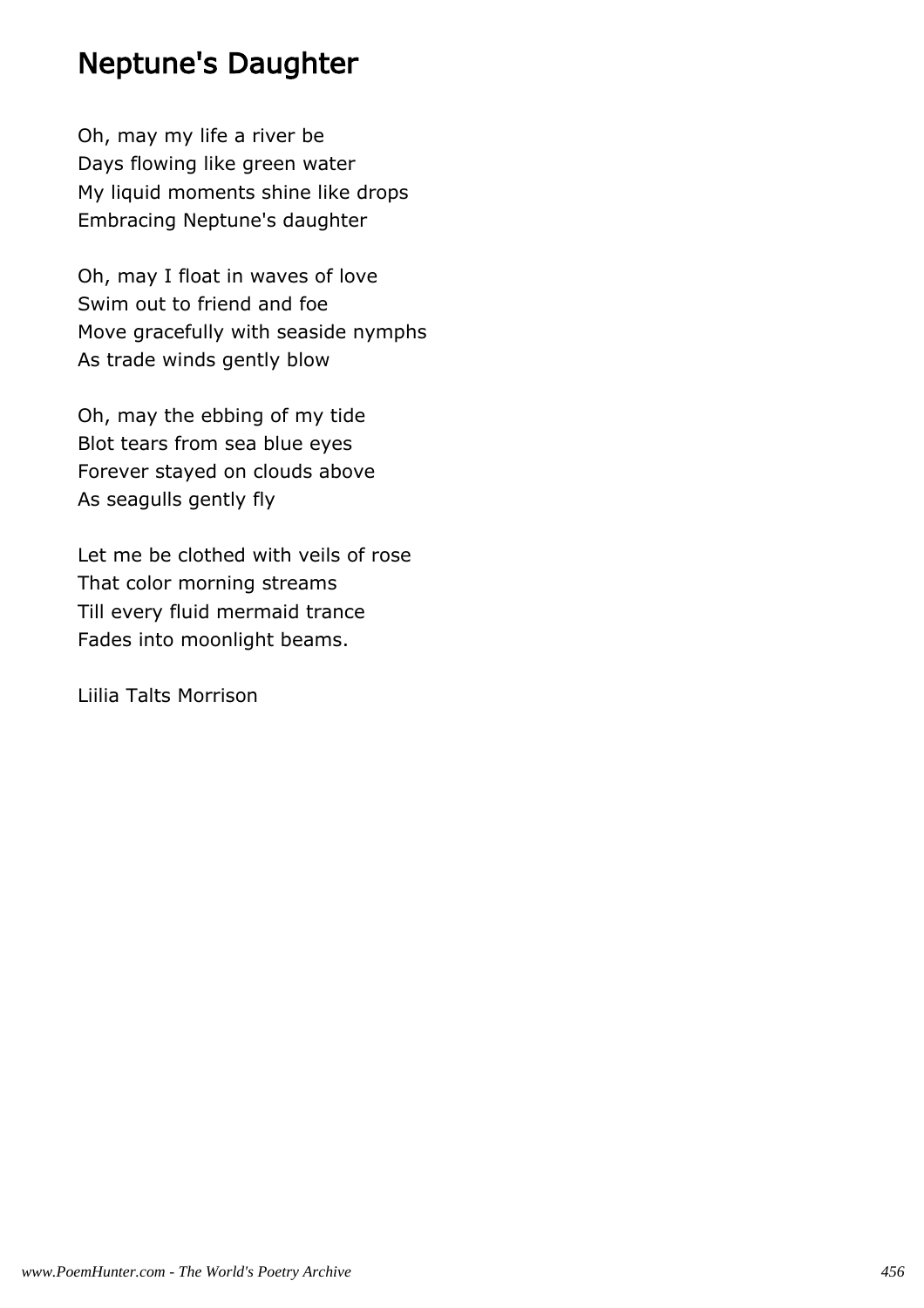## Night Tells

They tell us now to seize the day And pirouette through hours It's true the day's indeed a stage But it's the night that tells

In dawn's fair light we don our masks Pomading hair in twists We wrap ourselves in linen robes Gold bordered, swathed with pearls

By midday audiences throng As we proceed to dance White orchids land upon our feet From clapping, shouting fans

Then evening comes and curtains drop Their deep red velvet veils Our makeup greasy now and pale Fine costumes ripped and worn

Then night falls on our wrinkled beds Unfit to view on stage Klieg lights transform to barest bulbs On ceilings cracked with age

Then slumber numbs out all the jazz And glories of the day Masks comic and of tragic mien Transform to monster size

At last a strange and haunting star Shines through the dusty panes Of one small window in our flat As we succumb to sleep

That's when the one who backs the play Decides what's wheat, what's chaff For days are stages filled with props But it's the night that tells.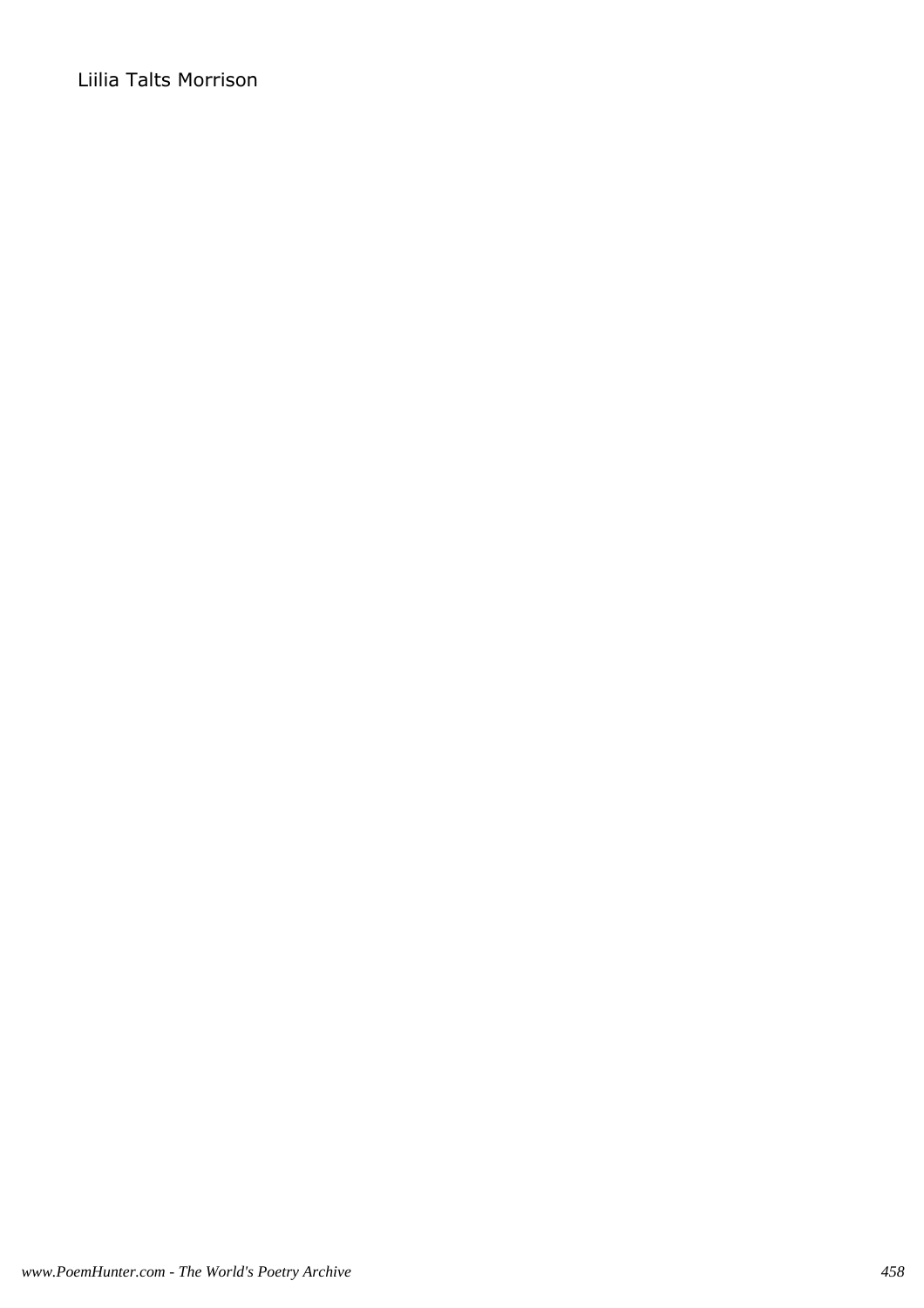### Night Visitor

The truth comes out in the later of the late hours when there is no traffic hum no talk or chirping of birds and I am just alone, so alone I can hear my mind wander

it goes back to a very old place wandering child in a large manor no furniture and no obstructions only a little child in the world

Then without being invited the truth settles down like a fog long before the world begins again once again before the early chirping of birds before the slow beginning of day before the present returns

This uninvited visitor will remain forever in consciousness but because it is truth it settles quietly among the other thoughts and needs no space

Since it is truth and has no form no demands it just is.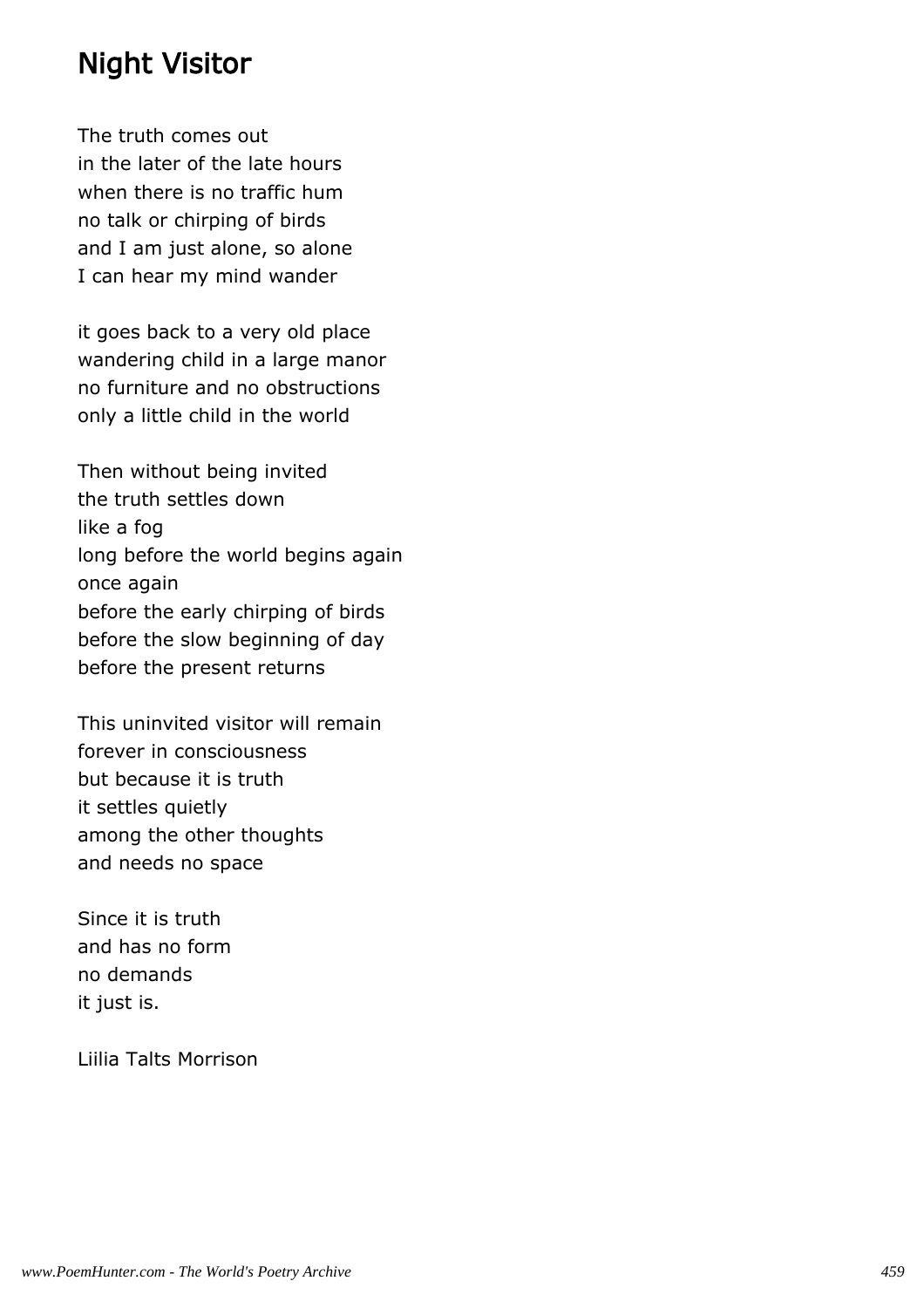## Nightmareland

I wandered in and out of rooms Enmeshed in clinging cobweb looms Sharp yellowed shards lined dusty floors Pierced feet intruding shadow doors

Nobody heard or saw me cry As pockmarked walls closed out the sky Whilst from a source I could not tell A dirge arose to sound its knell

I knew at once it was for me Yet strangely had no urge to flee Then suddenly a bony hand Nudged me awake from nightmareland.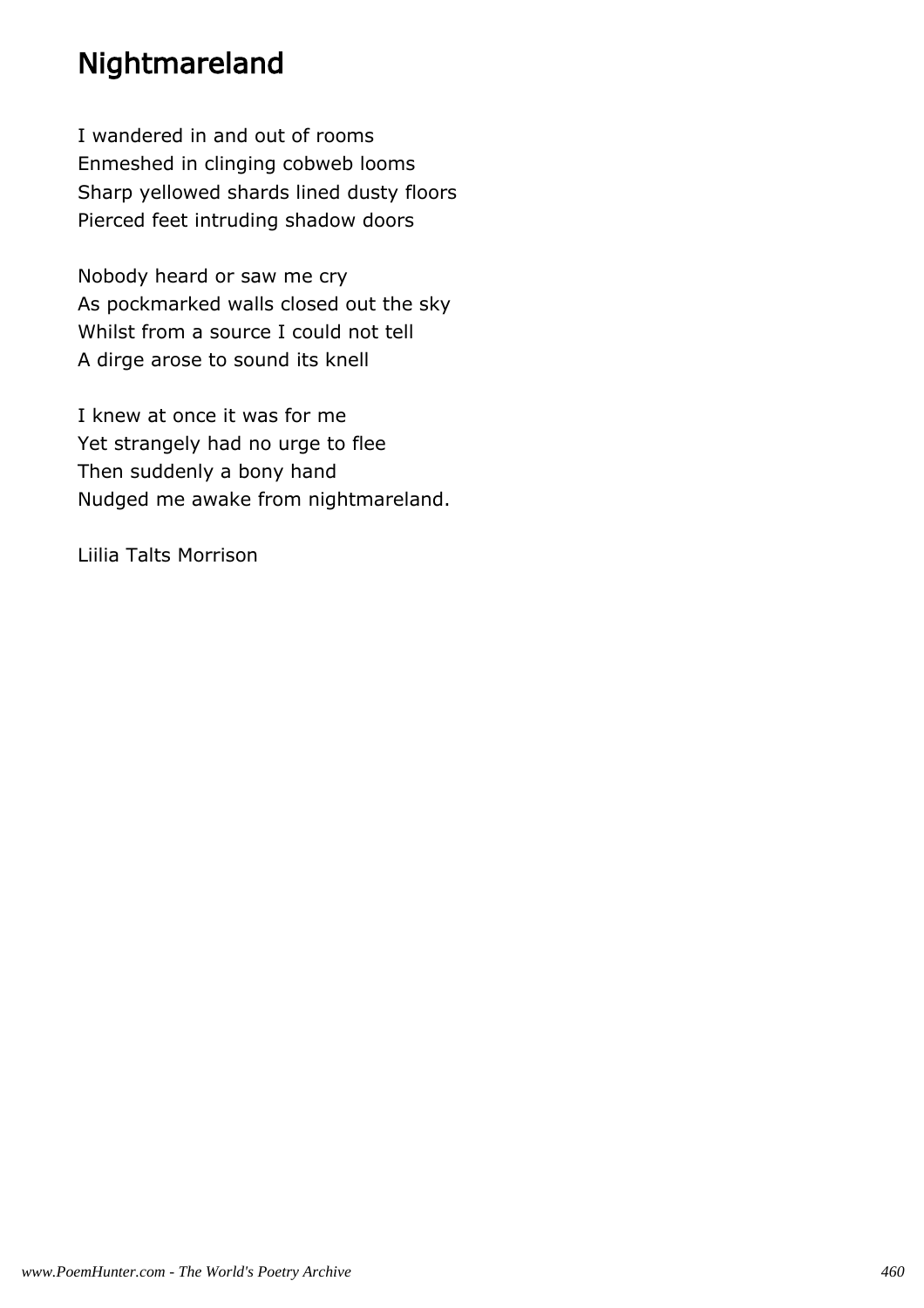### No More Mountains

There was a time when mountains seemed like a cinch to climb romantic offers proffered I did not then decline

Forbidding Himalayas to scale with one who cared seemed like a bright adventure no challenge and no dare

Yes, minimizing mountains was my neat back of tricks and magnifying molehills I often did for kicks

Words such as values, balance I did not entertain why, that was meant for dullards tied up in fear based chains

It took a lot of earthquakes tsunamis and monsoons to crack my heedless spirit and pop my proud balloon

Today I'm slowly learning to shun the craggy rocks where big red flags are waving and stand on solid docks

Today that erstwhile seesaw has calmed down quite a bit my gut no longer churning in ego's painful grip

Those dark eyed handsome rovers no longer seem so fine they've found new companeros new hills and peaks to climb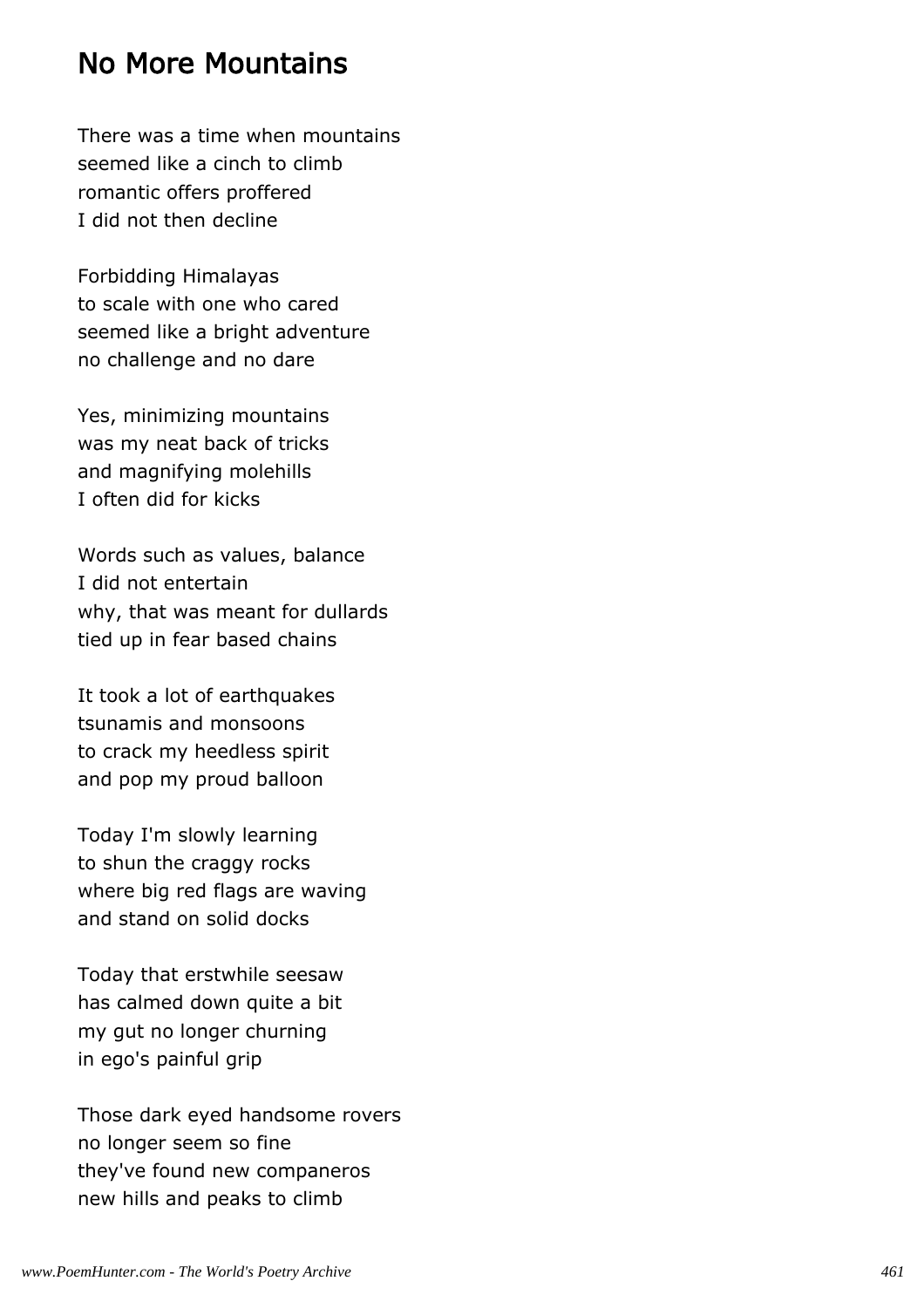There was a time when mountains seemed like a cinch to climb romantic offers proffered I cared not to decline.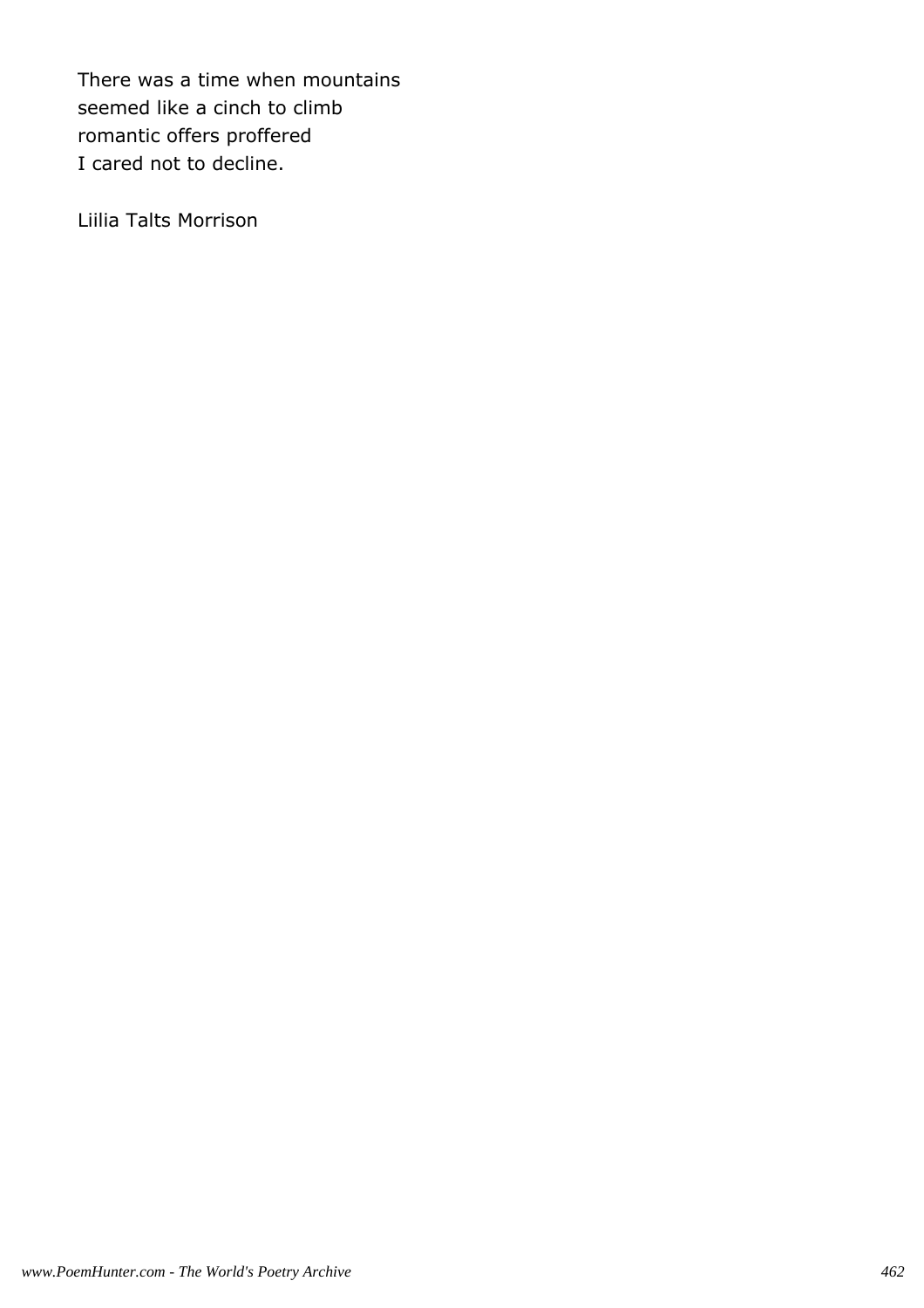#### No More Secrets

Time came when hidden knots dark secrets clogged in clots arose from rotting cots revealing feudal plots

time's fingers reached that cave untangling strings of twine unraveled whispered lies lay bare the iron vise snapped loose old musty chains turned dust to muddy veins as rose the tide of years

time stomped on covert schemes as pus of feuds poured forth in streams like bloody veins too stark to dwell in dreams

time's waters wore the flint and rock of stubborn pride till all the traps were sprung as friends and strangers met on deserts 'neath bare skies

as sun's last rays died down all stood upon the strand no longer clothed in fame or poverty's gray robes

that's when the candle burned the chaff of falsehood's clothes and there they stood unshod unsung, undone by fate.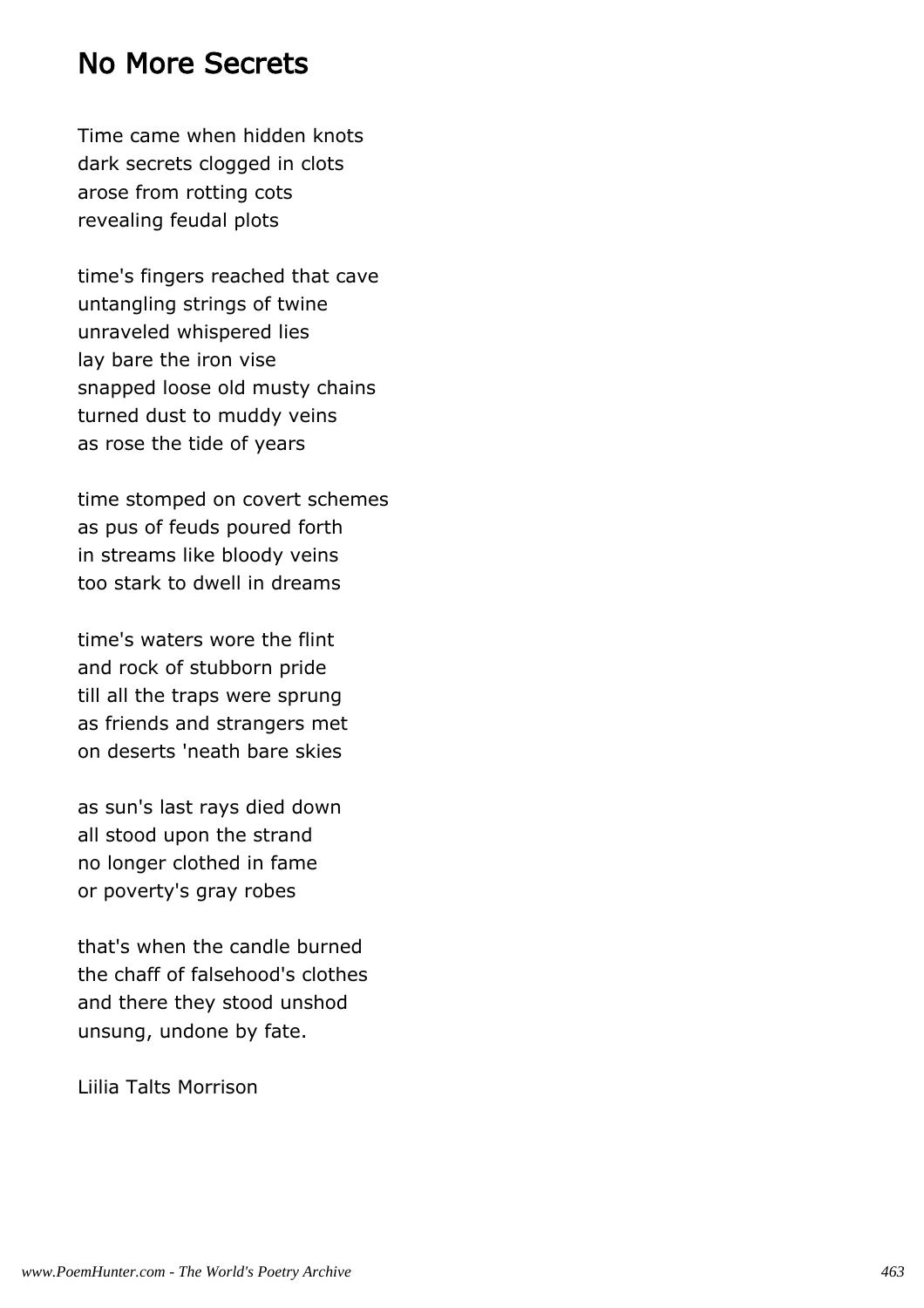### Nomads Called Aestii

Ancient imprints of dark memories Deeply wrapped in folds forgotten Branded unto every fiber Of my Aestii people's bloodline

Since the dawn of time they wandered Searching for a hoped for shelter Riding, walking, seeking daily Huddling, struggling bands of nomads

At land's end they found green pastures Rivers flowing rich with fishes Waters mighty, lakes refreshing There they rested, there they settled

Yet their epic hero suffered Where his mother, father lingered Their fair son was cut asunder Bloody legs and fist soon shackled In an underworld of torture

Like a mirror of that saga Aestii people were uprooted Rounds of fiery shrapnel bombing Like a bucking stallion's thunder

Peaceful farmers lost their homesteads Forced to wander in all seasons Still recalling fields and meadows Crops now spoiled and plots left fallow

Yet as lasting as the courage Of the hero down in Hades Are the strains of long set patterns Of those distant hordes of nomads

As my evening draws to ending I recall my birth beginnings It seems strange that I'm not broken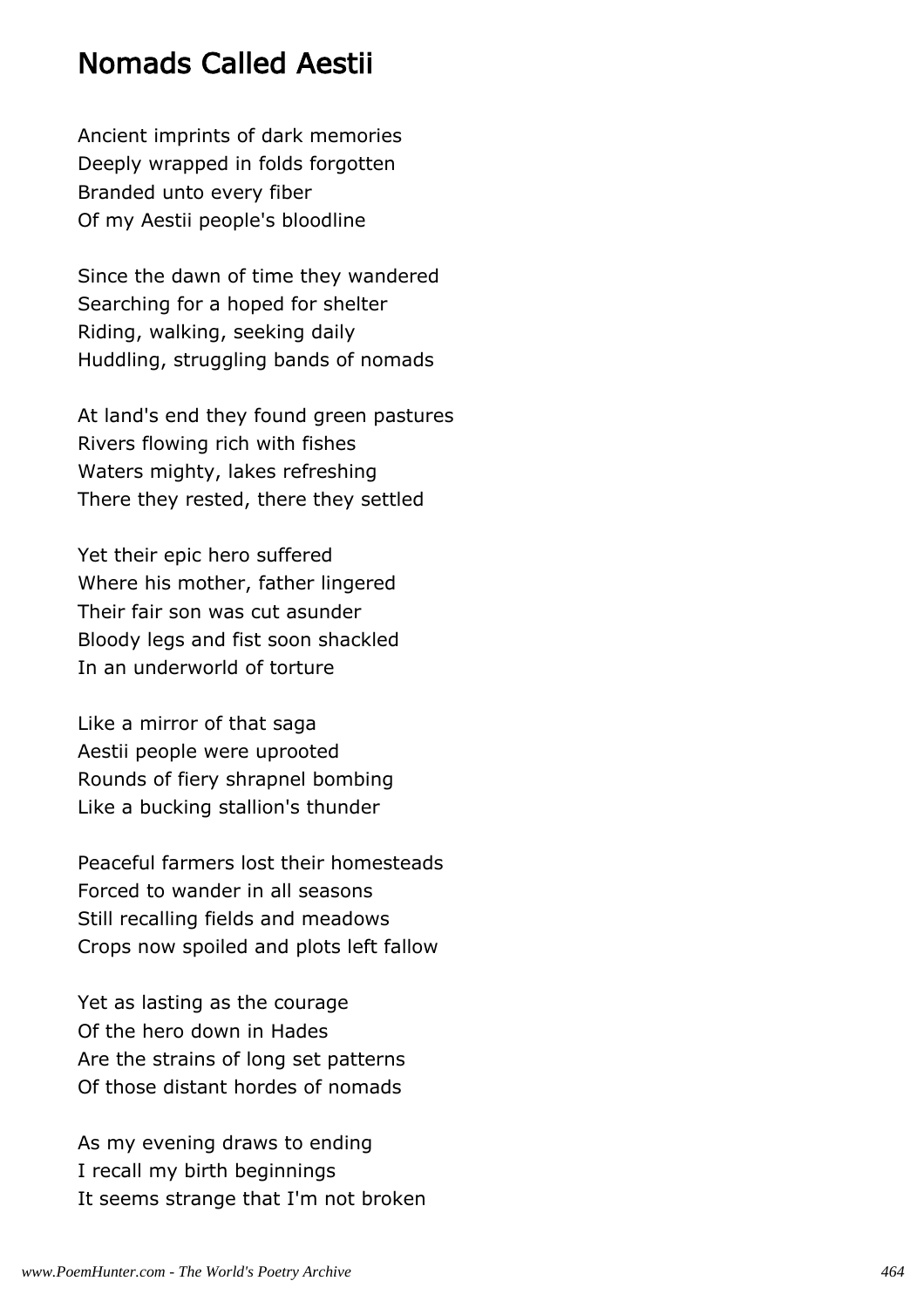Over lost lands and lost friendships

Then recalling nomad imprints Seared and branded in our blood veins And as much as we love Aestii We remain as tough as need be

Knowing that though wars may tumble Lands and peoples like a jumble Still we have the earth to walk on A great sky to see and learn from

That young hero is now loosened When a sword brought faith on crosses Pouring balm on times of serfdom Bringing warmth to harshest winters

Yes the Aestii still are breathing Air God gave to all his people None need be displaced or wanting When his hope is placed in heaven

We no longer have to pine for Wheat filled fields and blue-eyed neighbors If our hearts are filled with Jesus Turning strangers into brothers

Those who spewed us from our lodgings Are forgiven and forgotten For there is but one great treasure Tolerance with mercy's measure

Is there not a deeper instinct More remote than nomad imprints Is there not a need a burning To find God and end all yearning?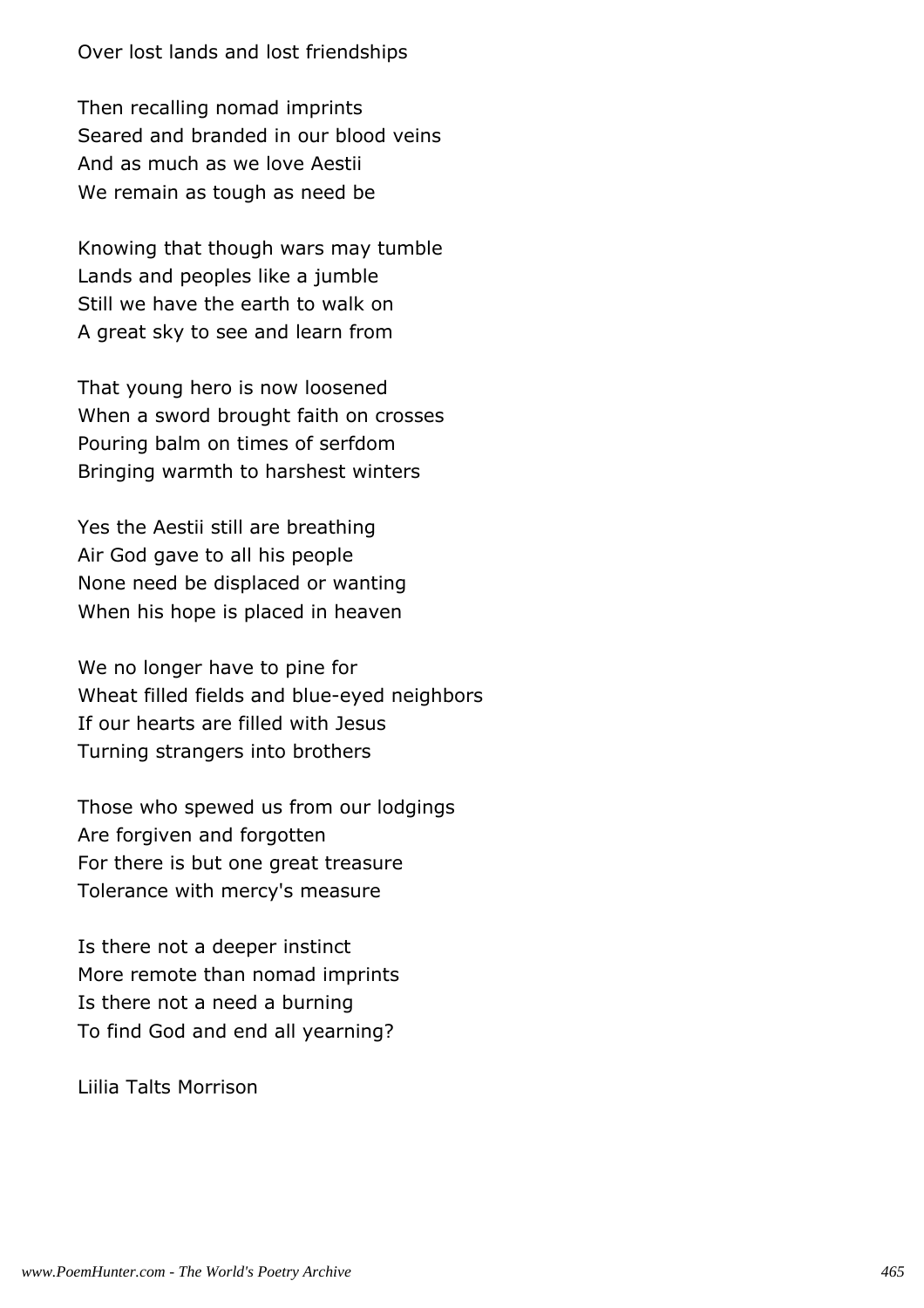### Nooks And Crannies

Nooks and crannies of my mind in odd hours are inclined much like mice and galley rats flapping, sapping blinding bats first to gnaw and then to crawl on my sanity's thin wall

Nooks and crannies of my room straw lined nests foreboding doom rise like nightly fog at sea quickly overtaking me spreading like a wind torn sail on the deck where I now flail

Nooks and crannies, hidden caves darken lucid ocean waves where my ship has set its course underneath the current's source compass, sextant, instruments fail in liquid impotence

Never was a voyage free of those nooks we cannot see Never was a mast so strong to withstand the siren song of a cranny's hidden draw turning sturdy wood to straw

Nooks and crannies of my mind in odd hours are inclined much like mice and galley rats flapping, sapping blinding bats first to gnaw and then to crawl on my sanity's thin wall.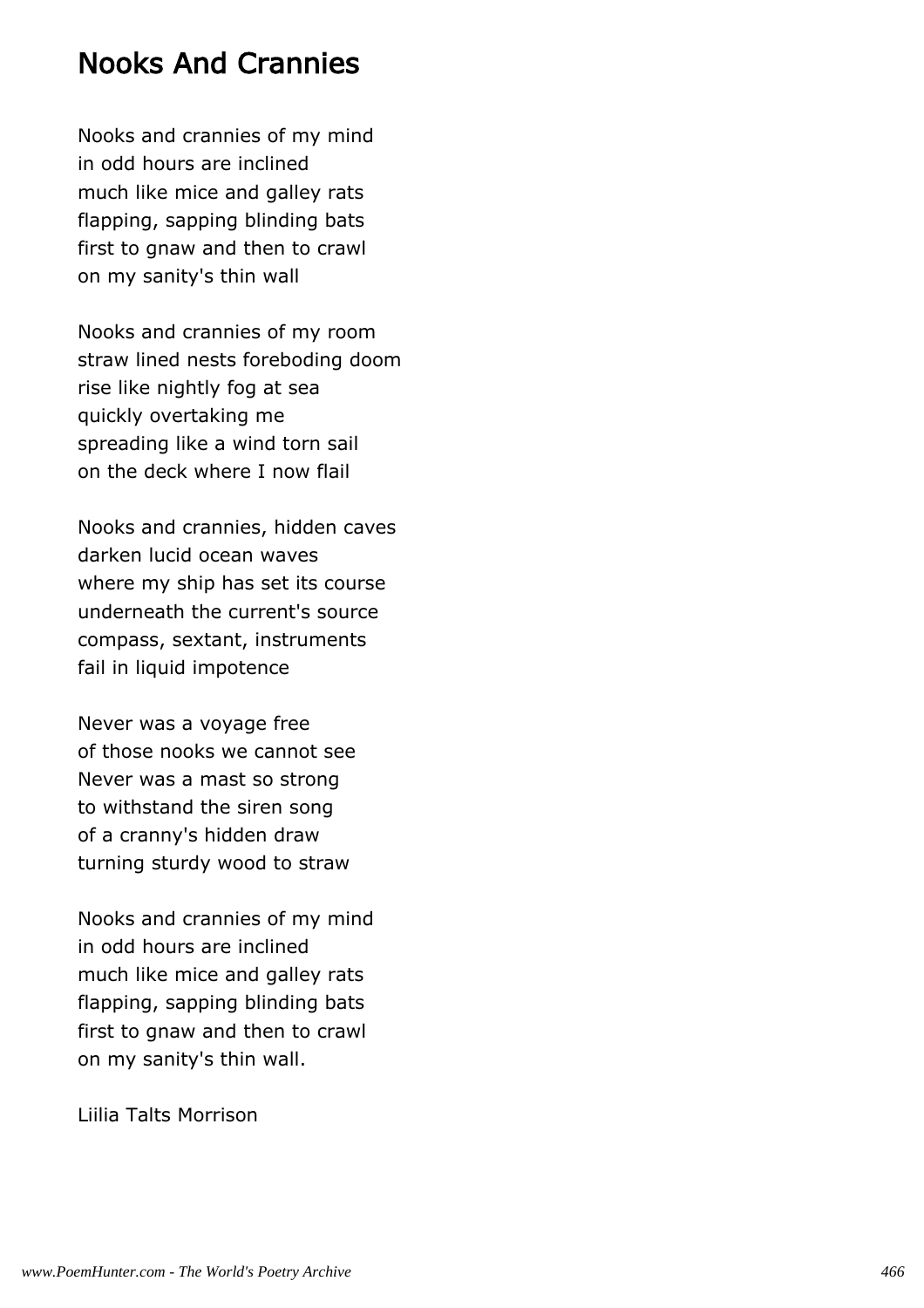### Nordic Mom

The world is big and oh so wide it's hard to comprehend how people in all kinds of climes their hardships can transcend

A mother in a tropic clime must deal with bugs and heat to keep her children strong and fit and jungle dangers meet

Along a mountain's rocky slopes all life is challenging a misstep may cause broken bones and earthquakes ravaging

The lands much closer to the poles have shortened summer days and many months of winter's frost bring sickness and malaise

How can the mothers of the world deal with such daily threats to keep their young ones on good paths and suffer few regrets?

I saw a picture of a mom with her small bundled boy in what must be a northern land her face showed little joy

Imagining what life must be for mother and for child I saw beneath the cold and chill a warmth with great love filled

So maybe all around the world each family transcends their hardships in all kinds of climes with love to heal and mend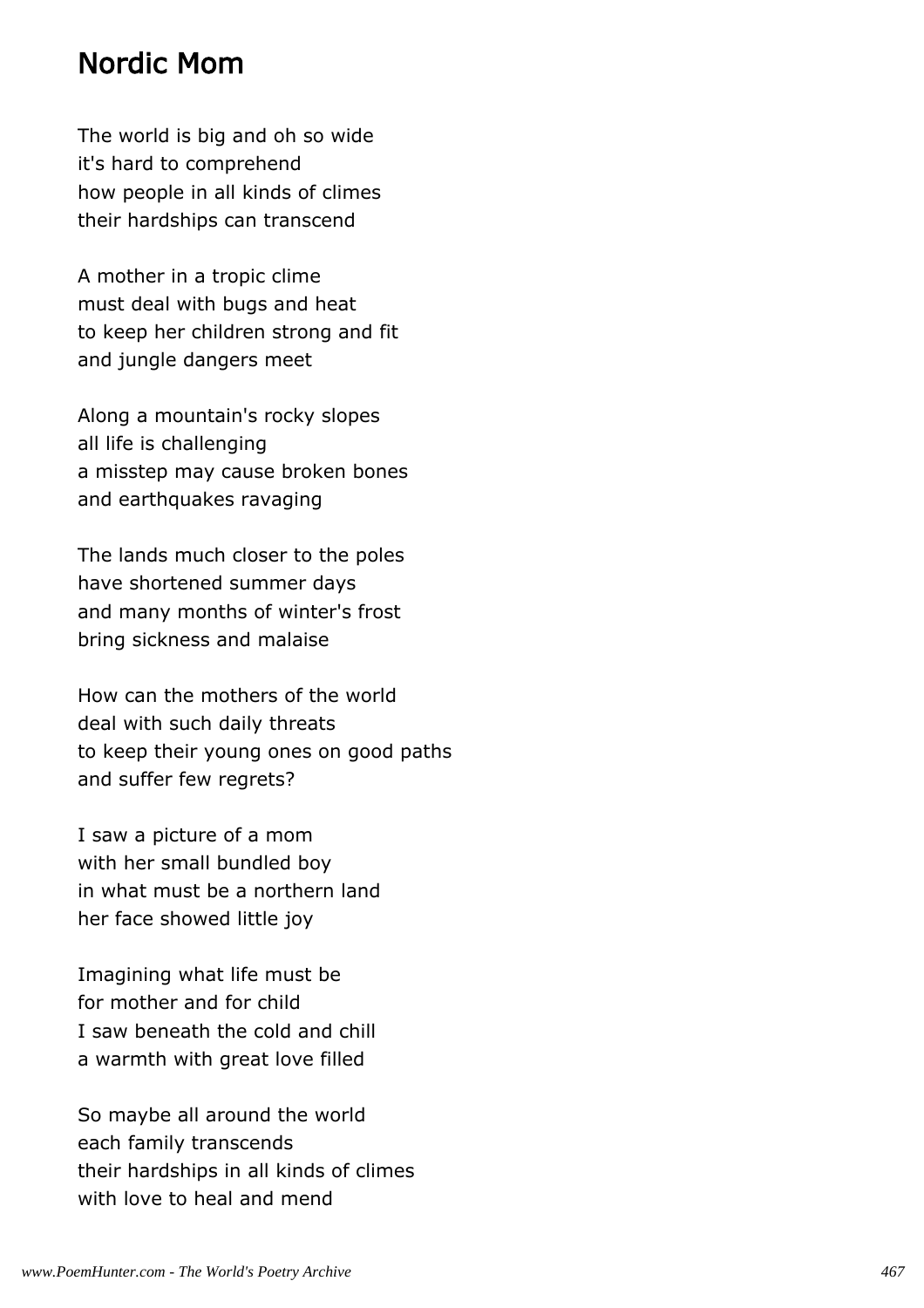The world is big and oh so wide it's hard to comprehend how people in all kinds of climes their hardships can transcend.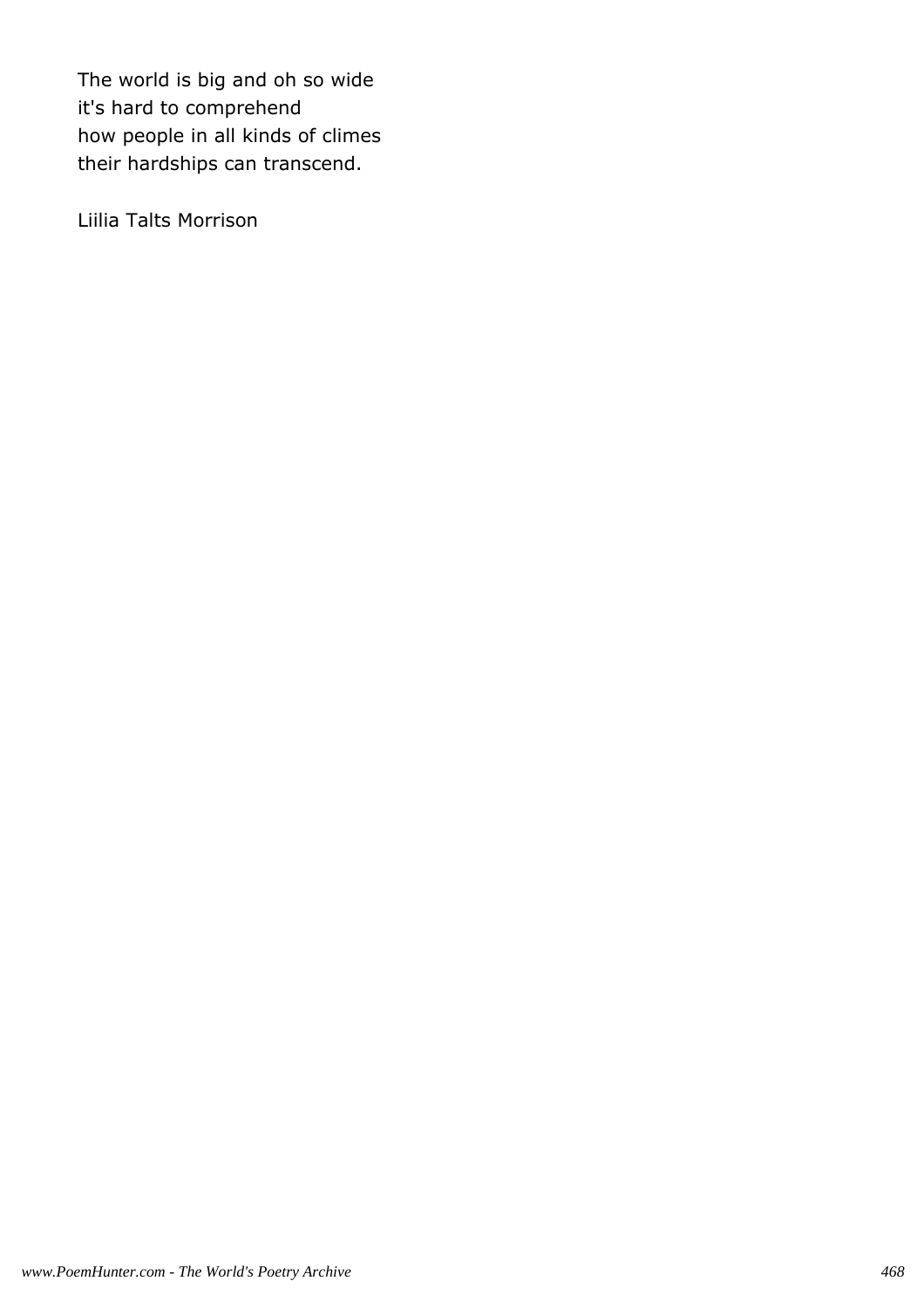#### Not A Few

I've been granted blessings not a few challenges to conquer and subdue

Troubles came a'knocking not a few angels soon appearing them to shoo

In the midnight darkness ghosts subdue with the sword of prayer piercing through

May I wake each morning with the dew recommit my journey faith renew

Blessings I've been granted not a few challenges to conquer and subdue.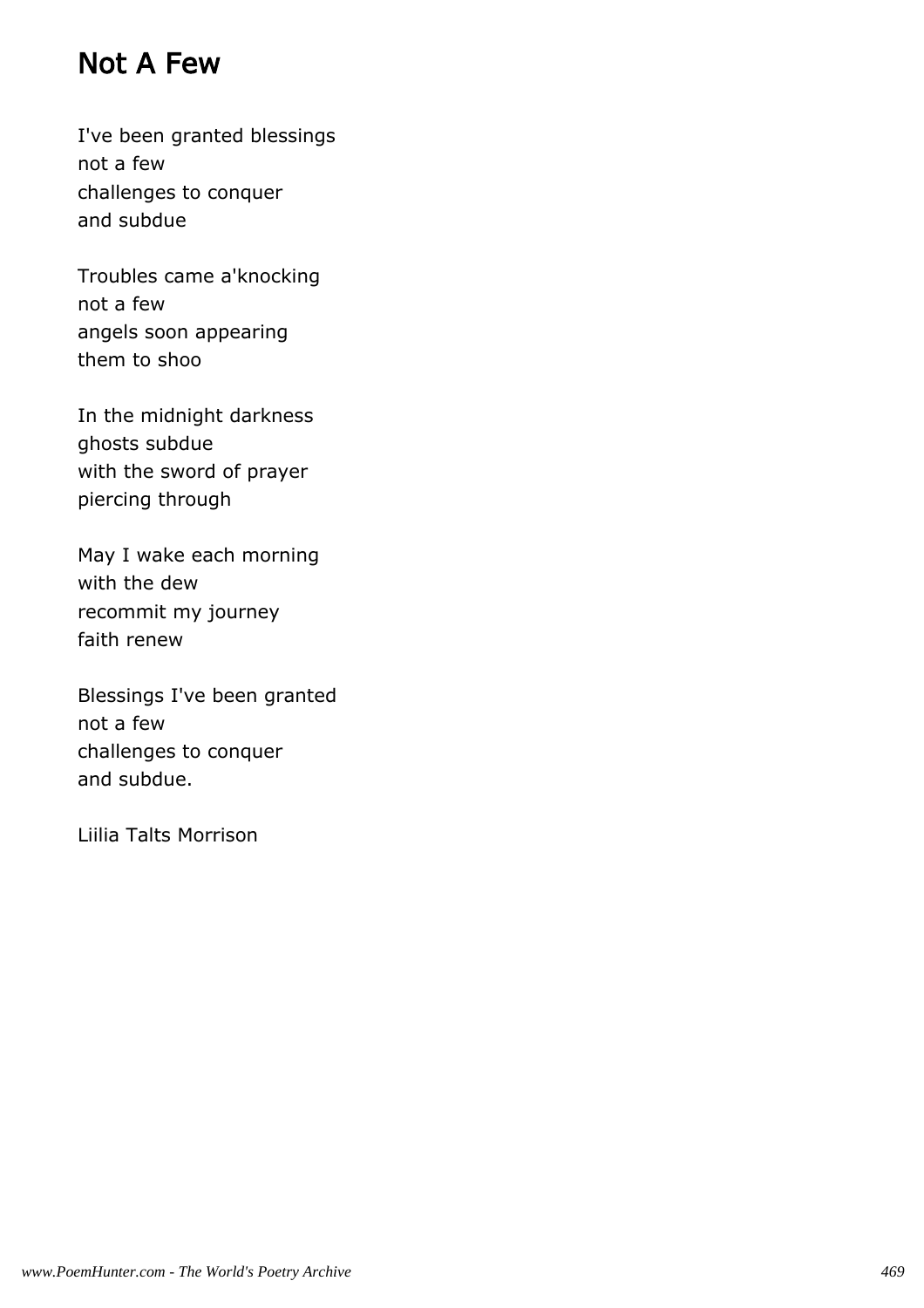#### Not Sure

The year is young, my life springs new a chance to start again blot out those fields of green and blue the toil of farming men

No longer are my feet awash with dirt among the rows of rich, green okra, corn or squash and blisters on my toes

In concrete pastures do I laugh clean, tidy is my room my baskets rough and full of chaff I've traded for a broom

The new year brought a neighborhood so pretty and so fine I wouldn't trade it if I could turn back the paths of time

The evening sunset I can see from windows wide and high no fighting the mosquito, bee In fading nightly sky

So why am I quite lonely now why do I dream of fields blood red as crotons lowly bow and bougainvillea yields

'Oh you'll get used to it, ' they say and they are right, I'm sure those memories saved along the way are past, they won't endure

Is not a sunset just as pink when seen from marbled sill as running breathlessly to drink a glimpse of day's last will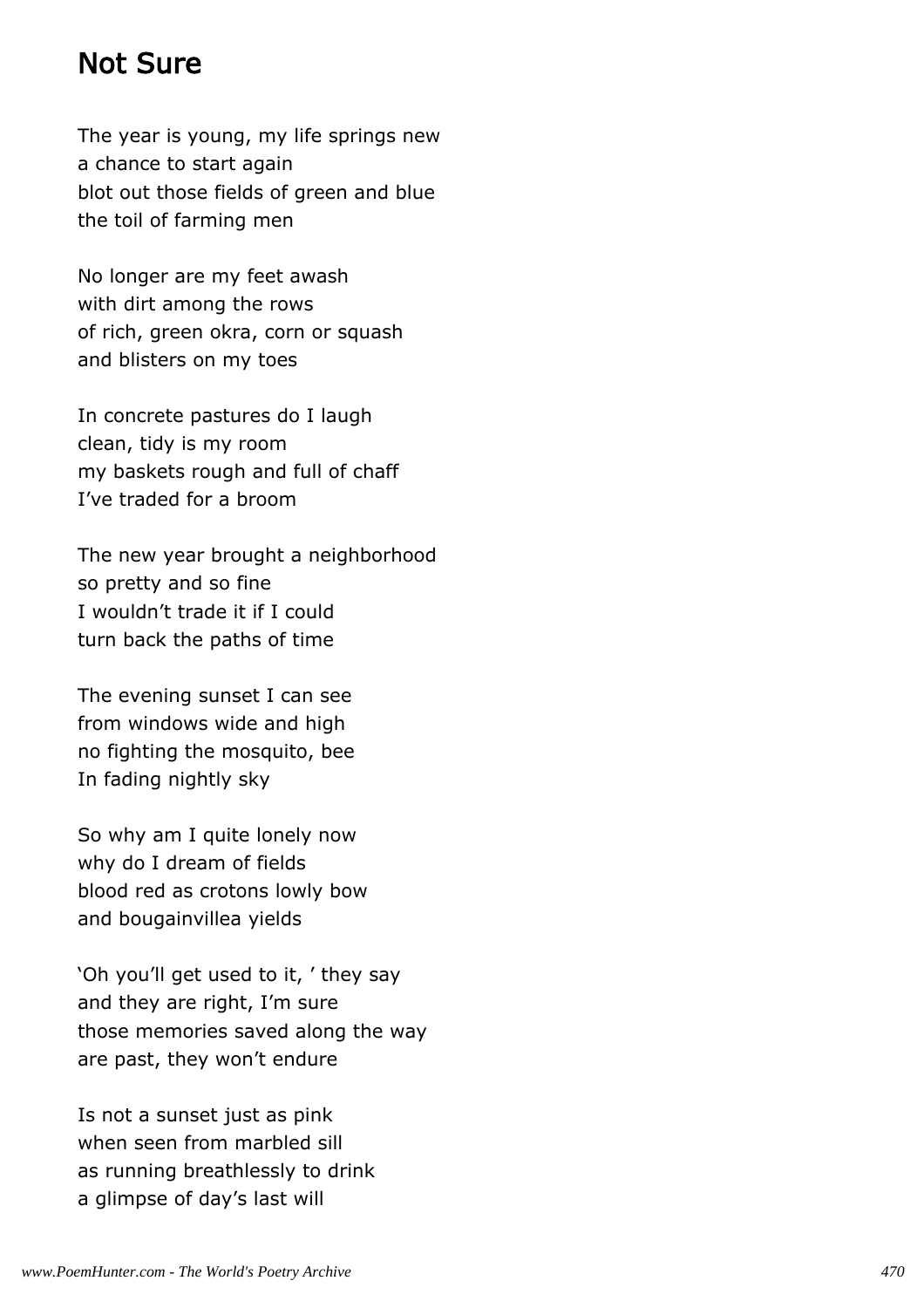My rocky journey is at end my place so calm, secure yet when that orange orb descends at night, I am not sure.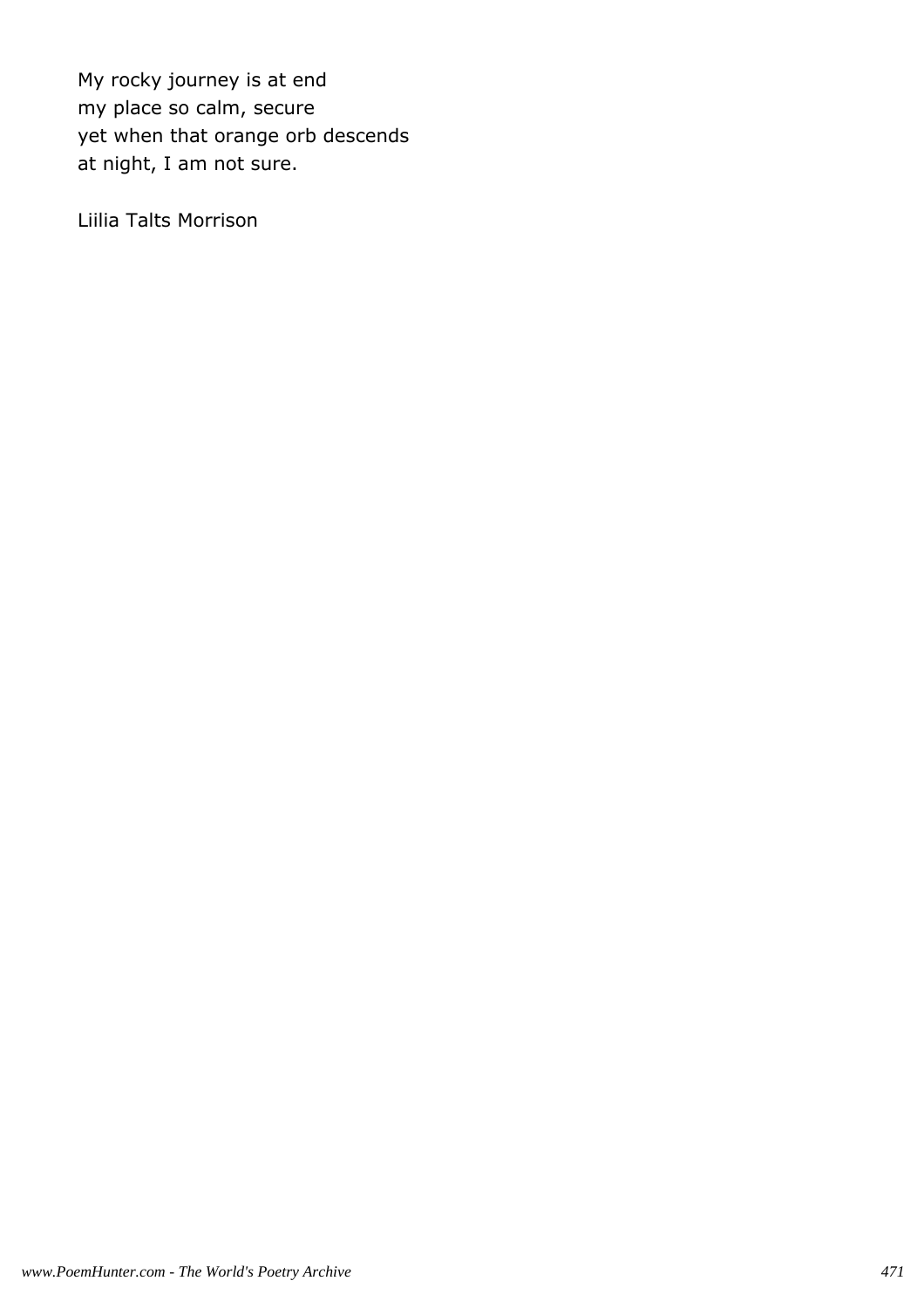### Ocean Ode

Silver rhinestones dance on waves sprawling seaweed sleeps on sand memories sealed in liquid graves beachside wandering unplanned

Will the ocean's roar subside mysteries too deep to fear water ways and stinging rays when will my obsession clear?

Who can fathom ancient routes who can phantom ships retrace? what is lost to seas of yore will be rescued never more

Let me move in tune with waves pulled from stagnant earthly caves roar as storms destruction bring soar on sun bleached seagull wings

Sparkling dancing diamond waves sprawling seaweed sleepy sand sealing dreams in liquid graves beachside walks unsung, unplanned.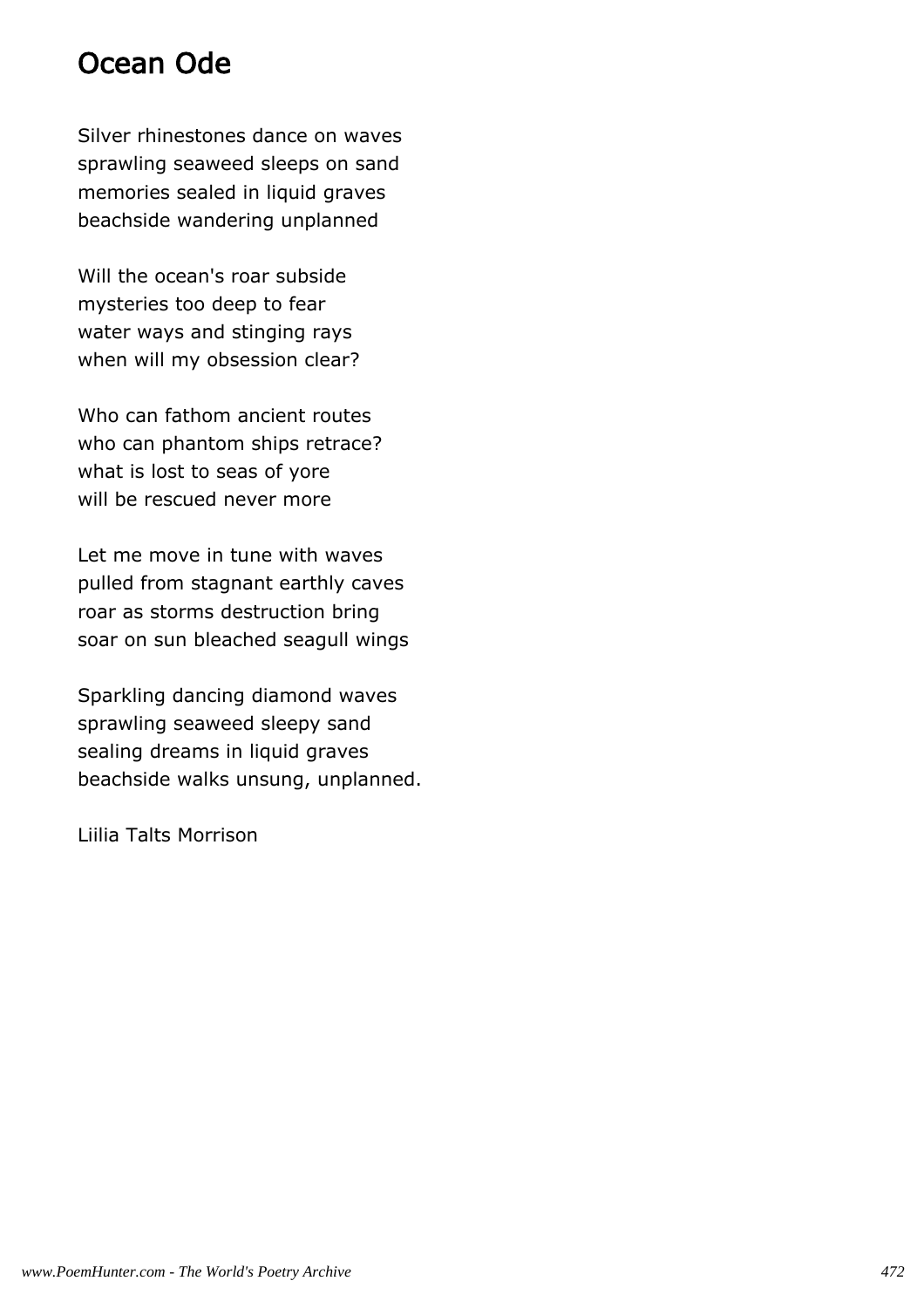### Ocean's Edge

I yearn to sit on ocean's edge When wind and rain are raging While clinging to a rocky ledge Feel God's great power engaging

I want to run on sandy brine Hair blown in all directions While seagulls gracefully align With gusty storm reflections

The beach is just a little while From my small landlocked room Yet unseen fingers, cold and vile Hold me in their dark womb

I yearn to sit on ocean's edge When wind and rain are raging While clinging to a rocky ledge Feel God's great power engaging.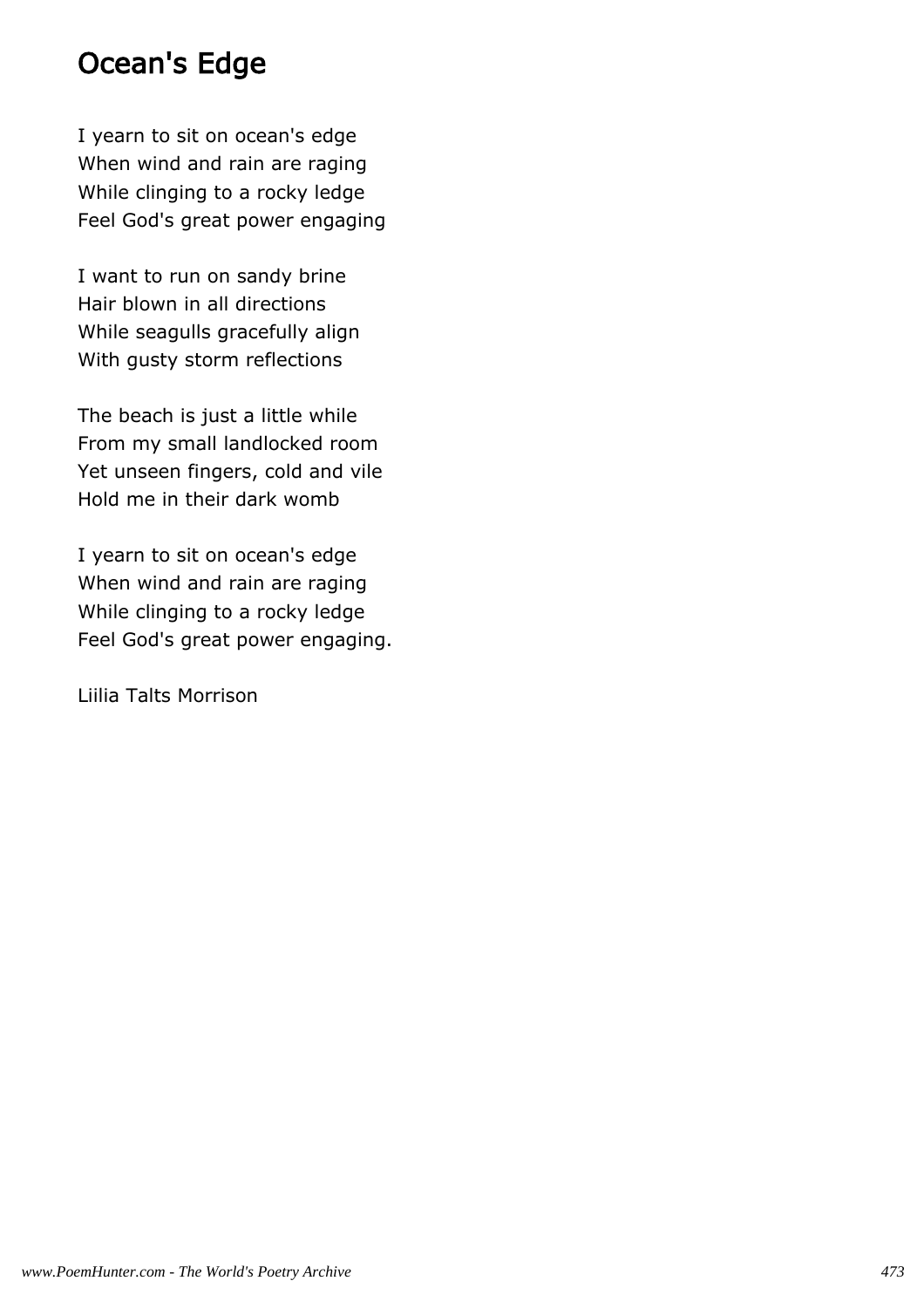# Of Skies And Lives

The sky can be a kind of map of feelings truths and ways to those who care to look above while trudging earth-born days

Quite often thunderclouds can tempt the peace our sun affords yet soon white fluffy cumulus will strum much brighter chords

Sometimes the firmament is blue and deep beyond belief sometimes a rainbow makes a show so stunning and so brief

But for the most part it's a bit of this and that and those and skies above just like our lives wear many changing clothes

The sky can be a kind of map of feelings truths and ways to those who care to look above while trudging earth-born days.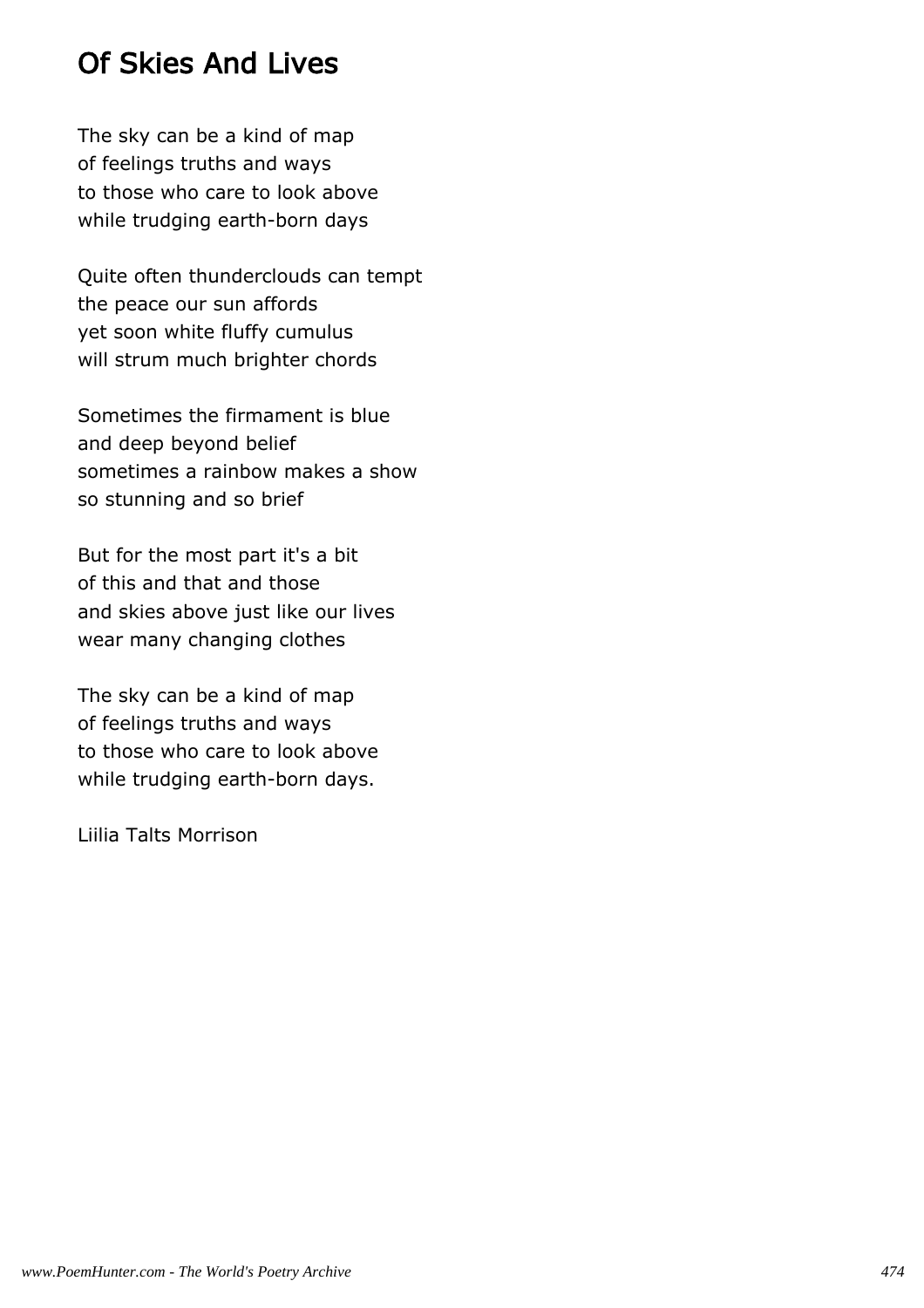# Oh Soldier

They say old soldiers never die they simply fade away and rumor has it cowards pass as oft as fear holds sway

Folk wisdom loves to tell of how bold heroes lives will end when fate metes out appointed times and human foil transcends

Yet none has said or dared impute a soul of faith dies too or who can know or surely tell what lies beyond the blue?

From wounded limbs and well scarred trunks bursts forth fresh sap from trees although a dagger pierces deep new shoots tempt winter's freeze

All swords and weapons made by hand are meant to rust away who's seen the blade that cuts through all and none on earth can slay?

When all bold armor has been dropped on battlefields of shame when blood and striving come to end a still small voice remains

'Oh soldier, ' it begins to say ''Tis time to rest, it's late. True victory is not for those who march with prideful gait.

'Rewards untold await beyond all earthly pomp and pow'r and they are offered just in time in an undreamed of hour.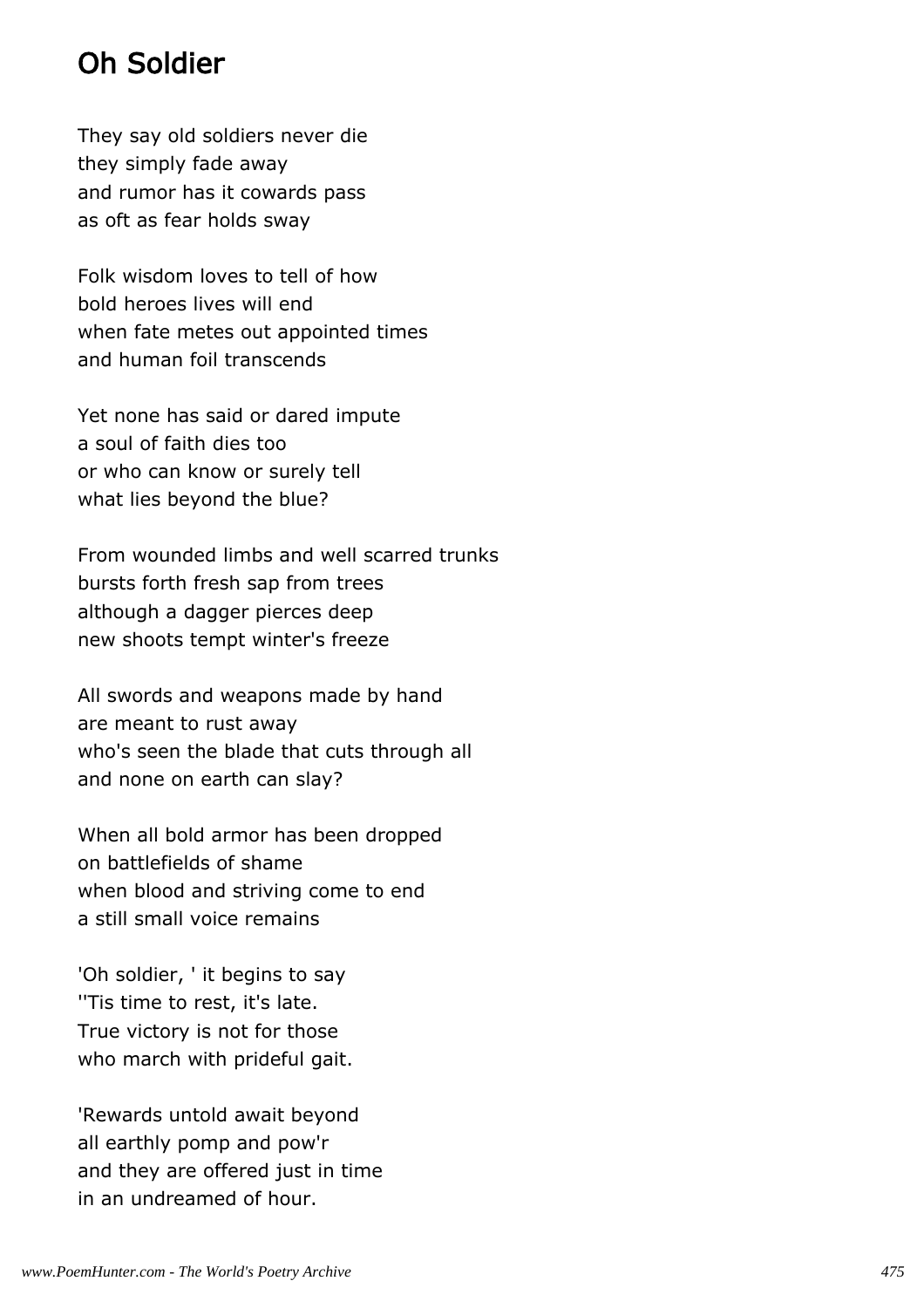''Tis meet munitions now to toss upon the heap of bones and feel the coolness of the earth from which all life has grown.'

They say old soldiers never die they simply fade away and rumor has it cowards pass as oft as fear holds sway.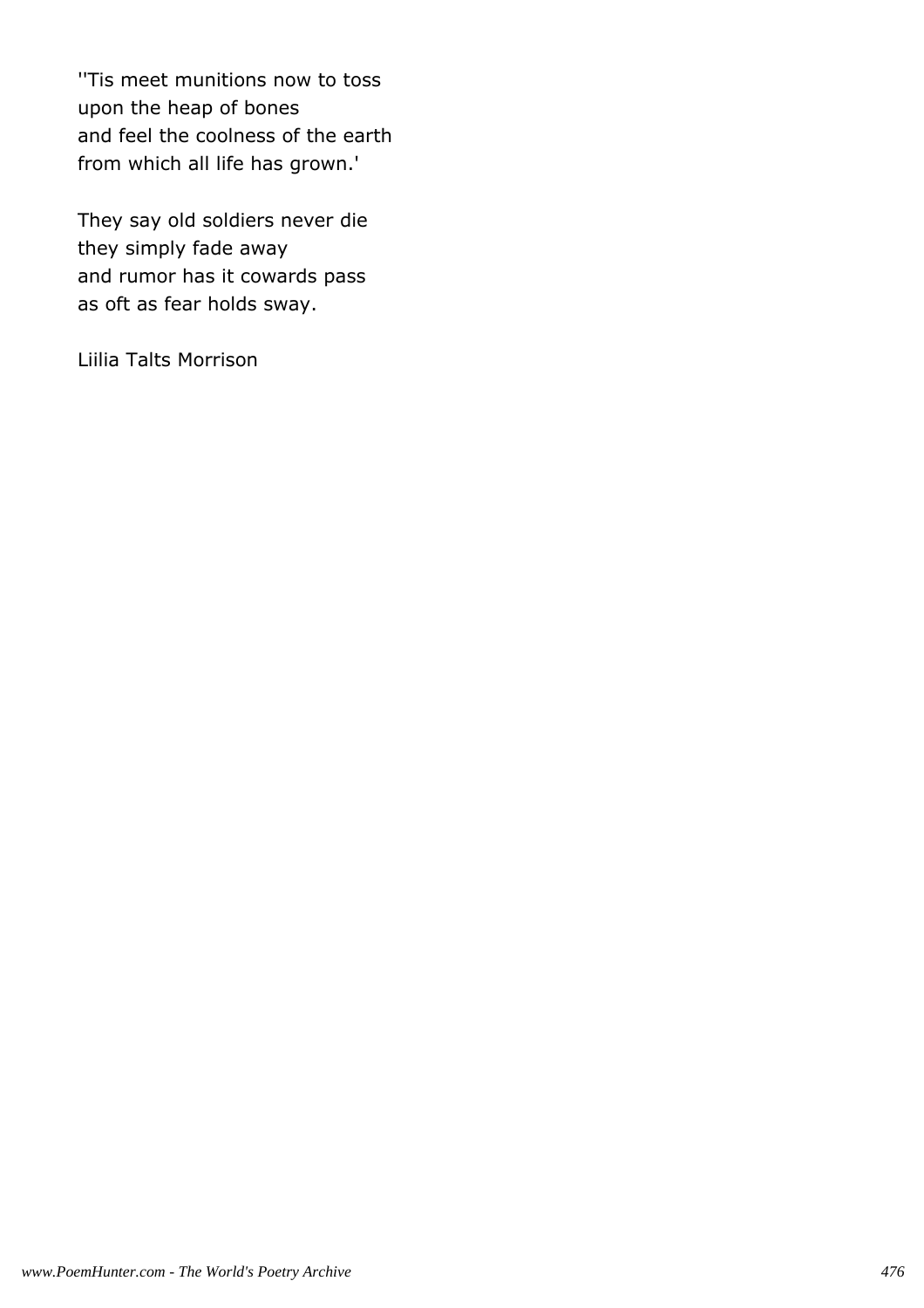# Oh Stranger

Oh stranger do not fear the road there is a path, a way a sure direction to the Lord most any time of day

Just look within your weary heart and stop to rest a while and you will find him deep within he's with you every mile

There is no need to climb and search far mountains and green hills look in your yard, so close to home he smiles from daffodils

You may have lost your faith and hope but never fear or dread when you bend down to help a friend your spirit will be fed

Oh stranger do not fear the road there is a path, a way a sure direction to the Lord most any time of day.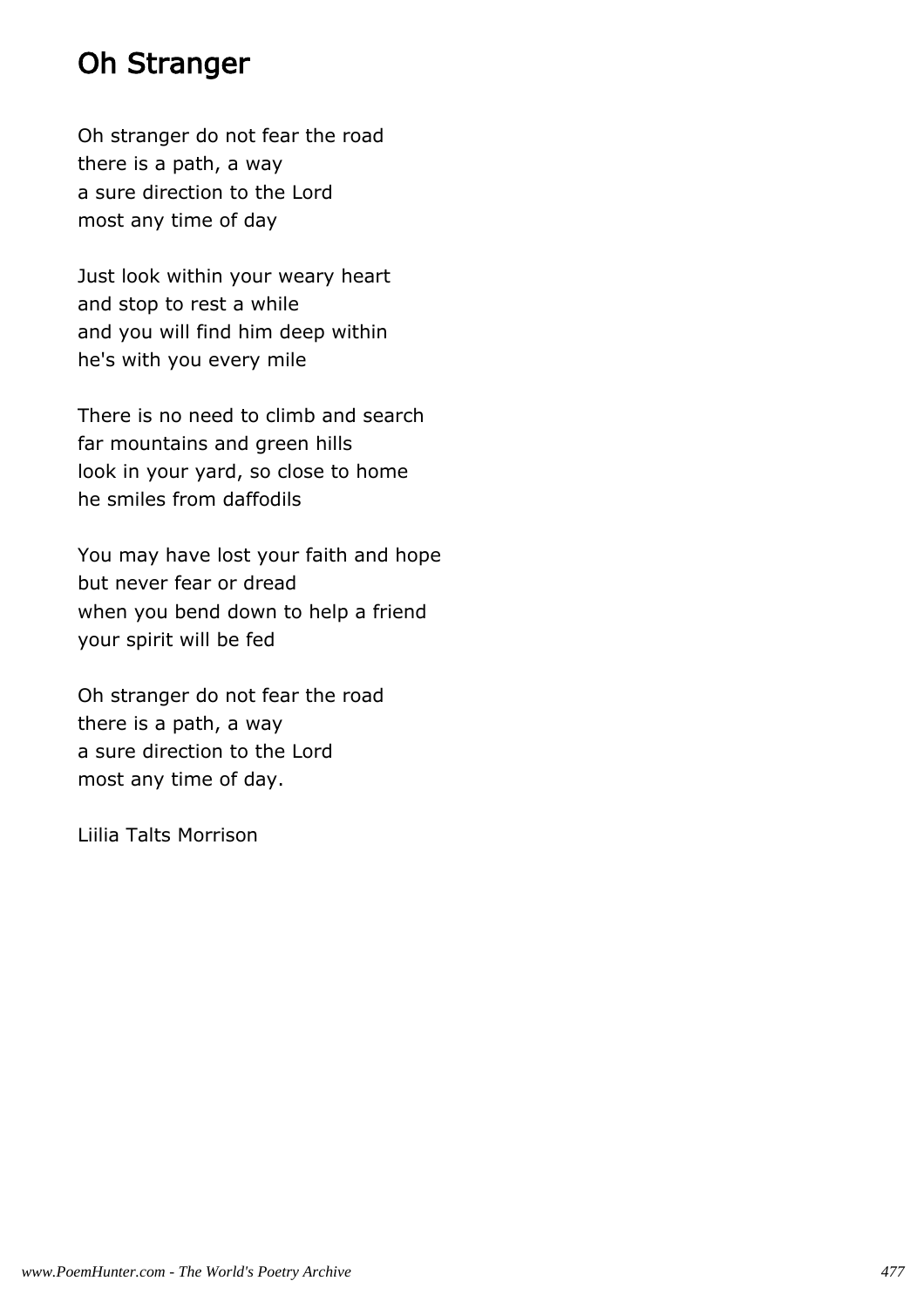# Oh, Lord

Oh Lord, don't leave me lonely your word is true

no one can light my darkness but you no one can ease my burdens but you no one can love me truly like you

Oh Lord, don't leave me lonely your word is true.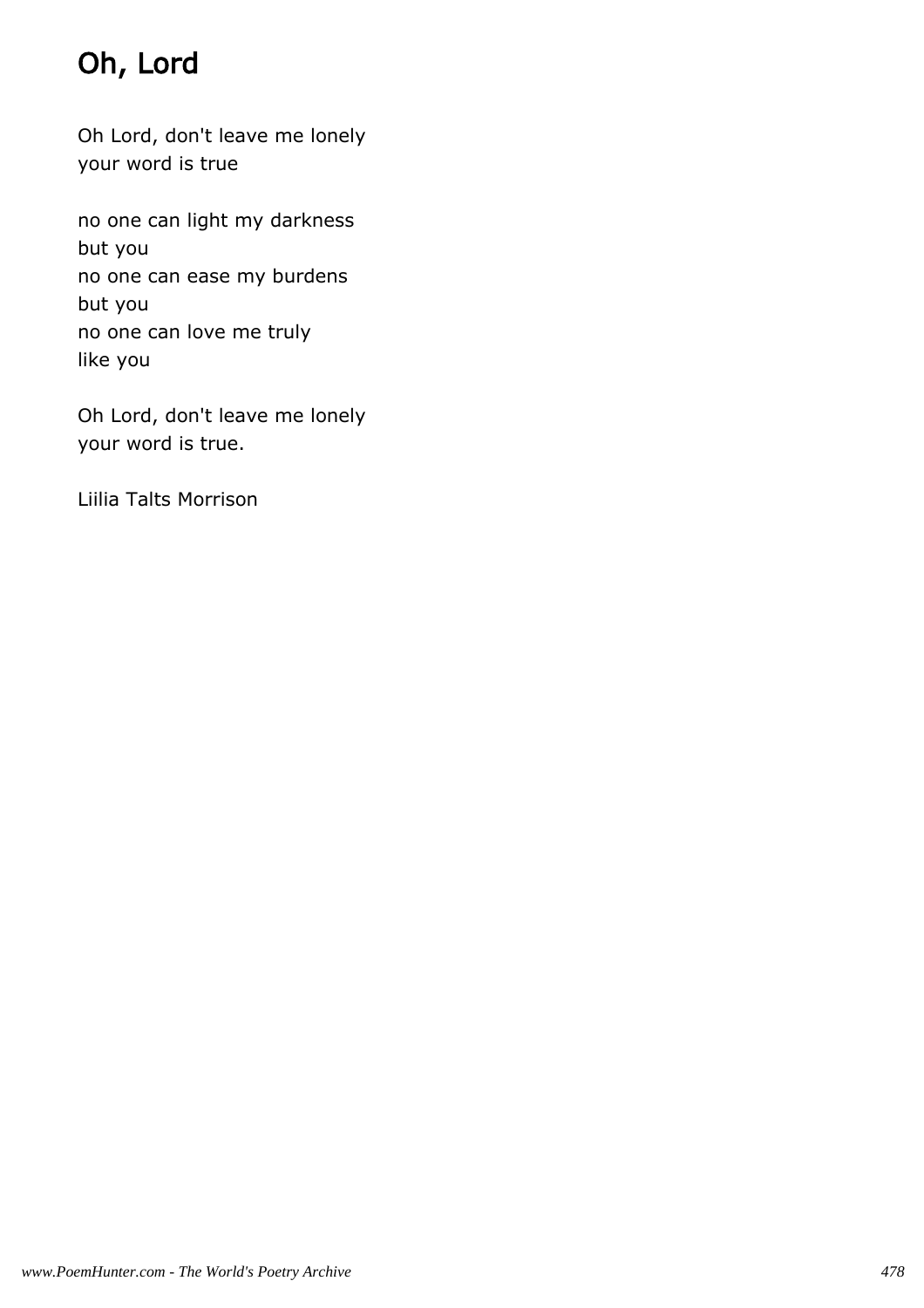### Old Adobe Mission

There stands an old adobe mission between two hills of ancient mold the bell is weathered by harsh seasons of searing heat and piercing cold

Who in that desert would approach it what vagabond or hunted soul would venture in that haunted landscape of Native stories long foretold

Death lives beneath the sea of sand dunes a testament to crimes untold Whose leathered hand would dare to enter the crumbling tower's sacred fold

Yet when the brutal sun is setting and tumbleweeds slow down their roll a clear and piercing bell starts ringing its sound so pure and strong and bold

Some claim they saw a phantom shadow approaching when the evening gold descended on that crumbling mission and rang the bell, so legend holds

None but the ones who died for freedom whose hearts could not be bought or sold could hear the pealing of that music and by its sound at last paroled.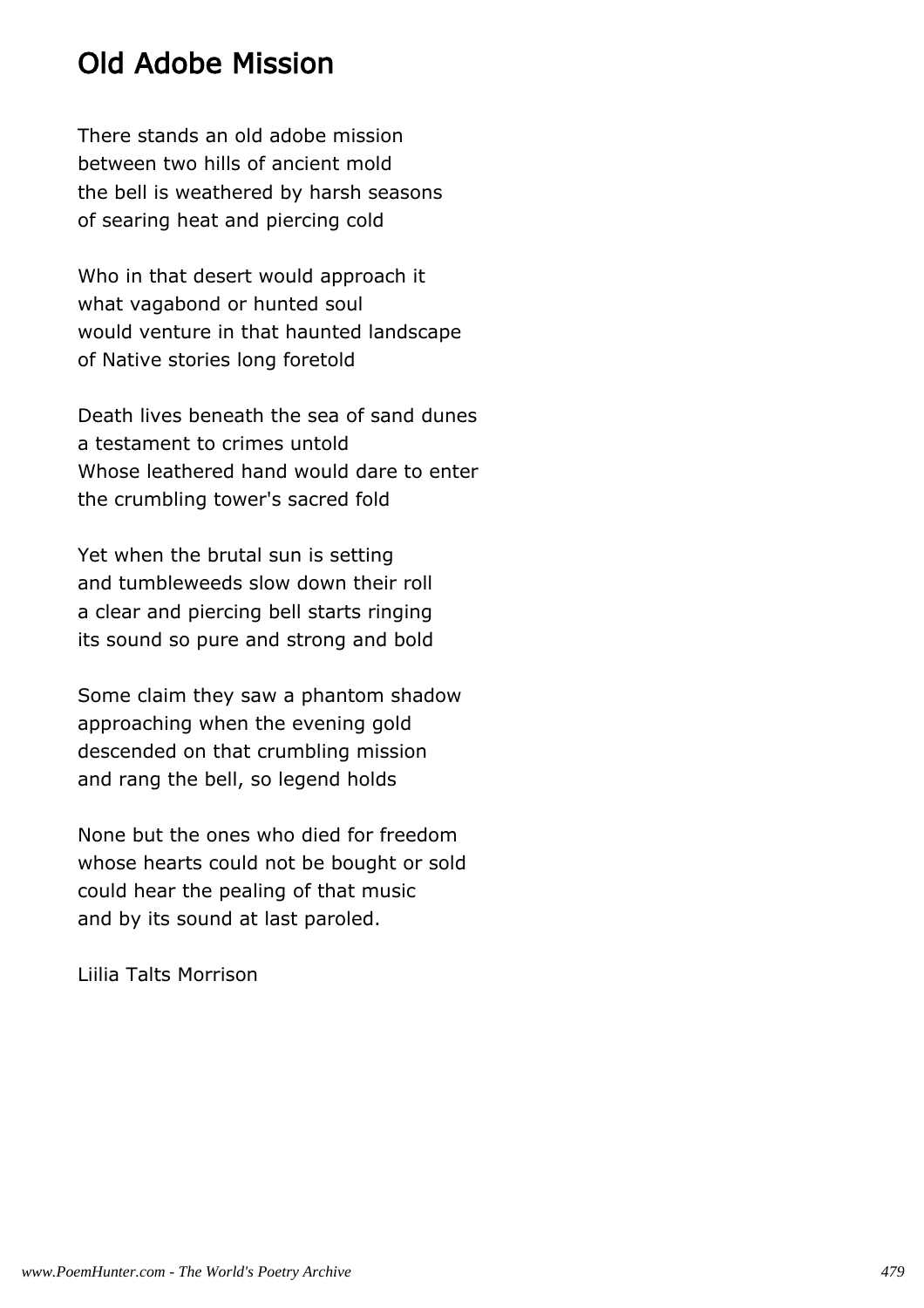# Old Hymns

Thoughts of days long gone away Hymns sung in a humble way Pious hands in kind laps lay Fingers crossed to gently pray

Windows letting in God's light Softening the coming night Eyes still red from streams of tears Holding on though long in years

Dreaming of those days of old Timeworn pews worth more than gold Faces plain yet with a glow Eyes so single voices low

Long forgotten are those days Laid aside those hallowed ways Now replaced by mighty powers Trading gold in granite towers

A lone poet mourns the day Hymns sung in a humble way Faded as hearts turned away Minds and hearts forgot to pray

Thoughts of days long gone away Hymns sung in a humble way Pious hands in kind laps lay Fingers crossed to gently pray.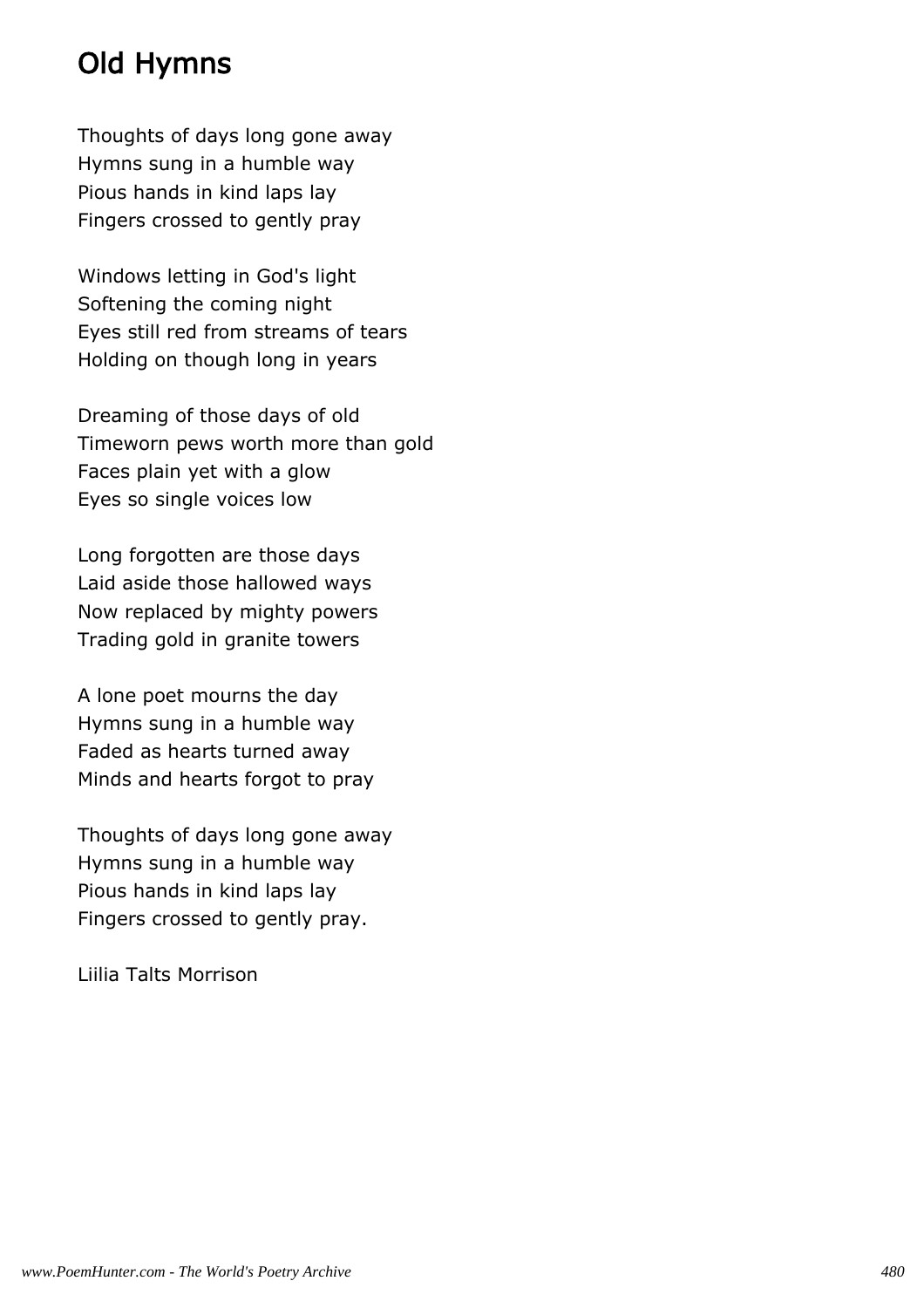# Old Photo Albums

Cardboard jewels twist around dried petals On black frayed pages, gray with age Little babies in stiff starched bonnets Perch on laps of stern parents Whose eyes are stark and cold.. Sad sleepless eyes look out from Timeworn tin types

Musty silver frames hold Lace hearts as women with huge brimmed hats Hold their breaths in waspy waists Hydrangea bushes hide a cottage made in style of Bat on board.

Who is that man standing in the front? Why he died a week later In that very house. He was smiling Just as if he would live forever.

She, the one with the white summer dress with butterflies and long tresses perished in a fire at eighteen. Mother told me many storie4s. How many stories remained Never to be told?

What about that face scratched out In the picnic photo of a dozen people on a sunny lawn next to a cool forest?

Yesterday's pictures haunt. A child holds a golden cup While an older sister eats a piece of chocolate. Their laces prove their wealth.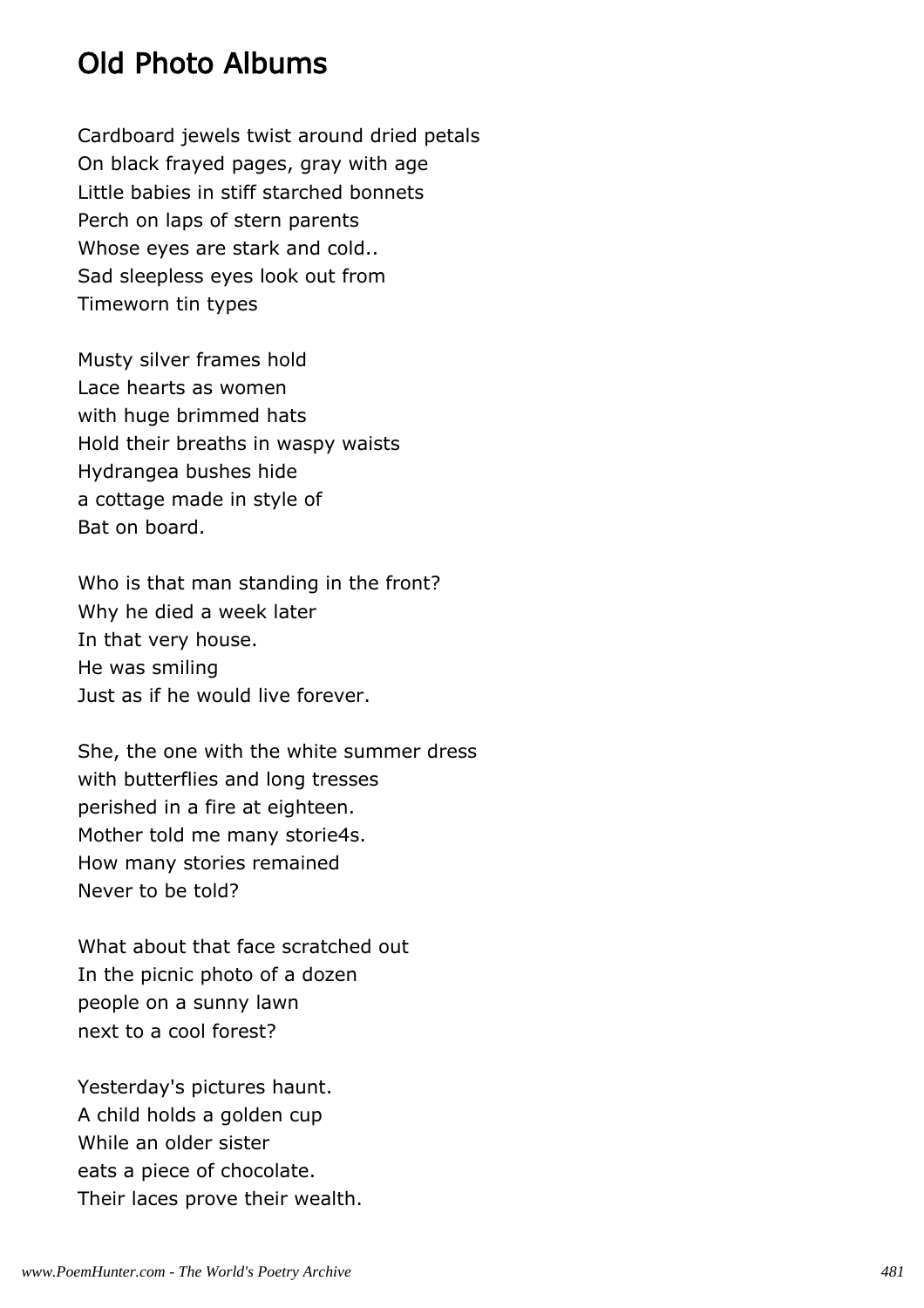What about the sad faced boy With tight, high laced shoes. Did they hurt?

Cardboard jewels, dried rose petals Whisper very quietly. If you listen, they will tell you 'There are answers in old photographs.'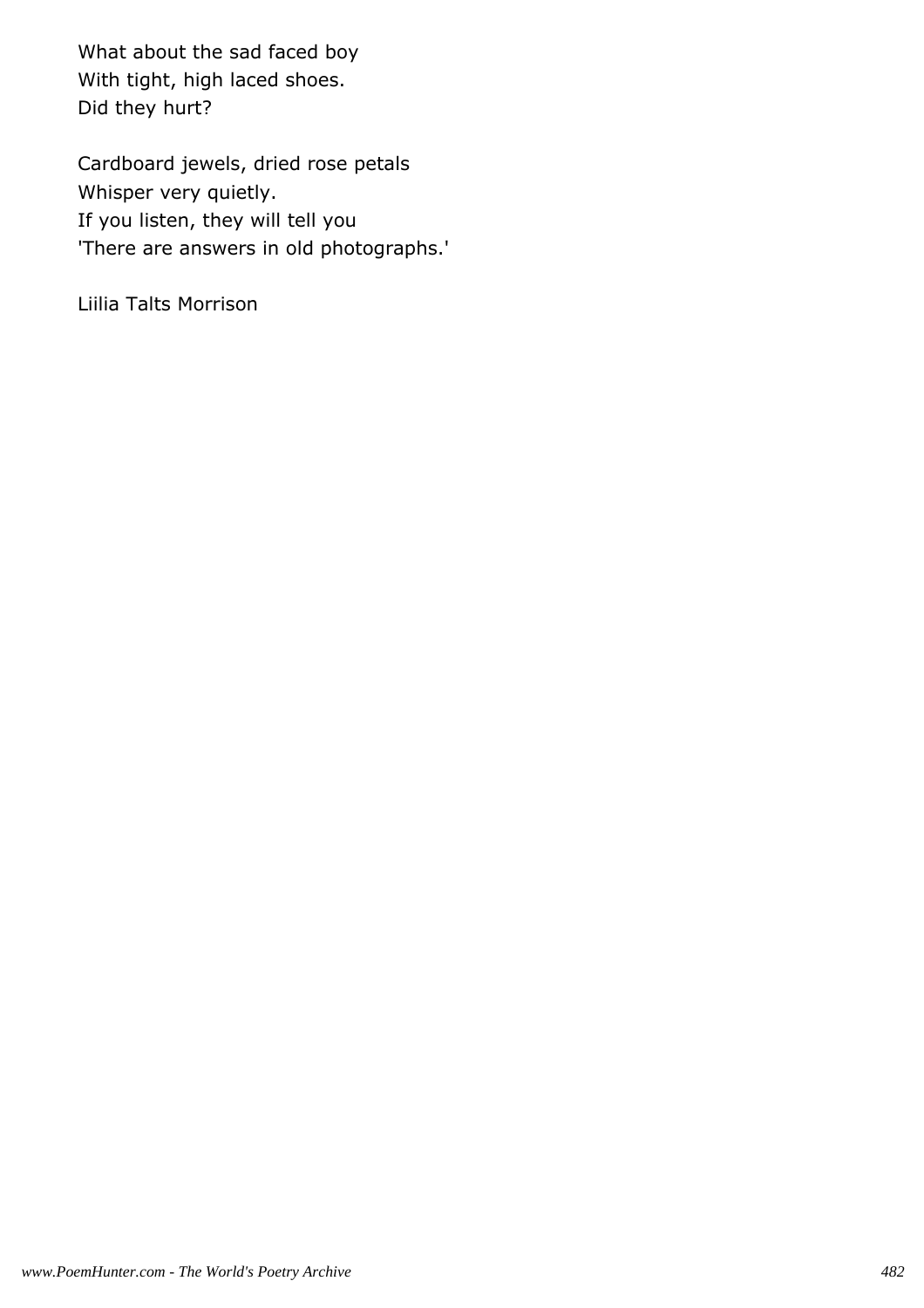## Old Photo Albums Ii

Fingers touching photo albums, Hands are gnarled, where veins unfold. Eyes still shiny, though much paler, Scan those fragments, now grown old.

Cardboard jewels, sun dried petals, Fading lace, quaint fashioned hearts, Youthful maidens with hydrangeas Stand in pristine, flowered yards.

Little babies, tiny rosebuds, Plucked by ravaging disease, Smile from yesterday's brown pallor, Held on stern maternal knees.

Brittle folded silver paper No one crushed or tossed away, Pasted near a stiffened portrait, Of a child who never played.

Now a cloverleaf has fallen, Slipped from slender, bony knees. Having lost one of its petals In the thirsty carpet's seams.

There a yellowed sheaf is lying, Labeled 'fragile, do not fold.' Childlike scribbles from a schoolhouse, Though the child is now grown old

Thick the album, quite old-fashioned, Soon the feed for worms and rot. All those families and faces, Fleeting as forget-me-nots.

Starched and shiny stands a young man, Medals pinned upon his chest, Innocent with hope his aspect, Presently was laid to rest.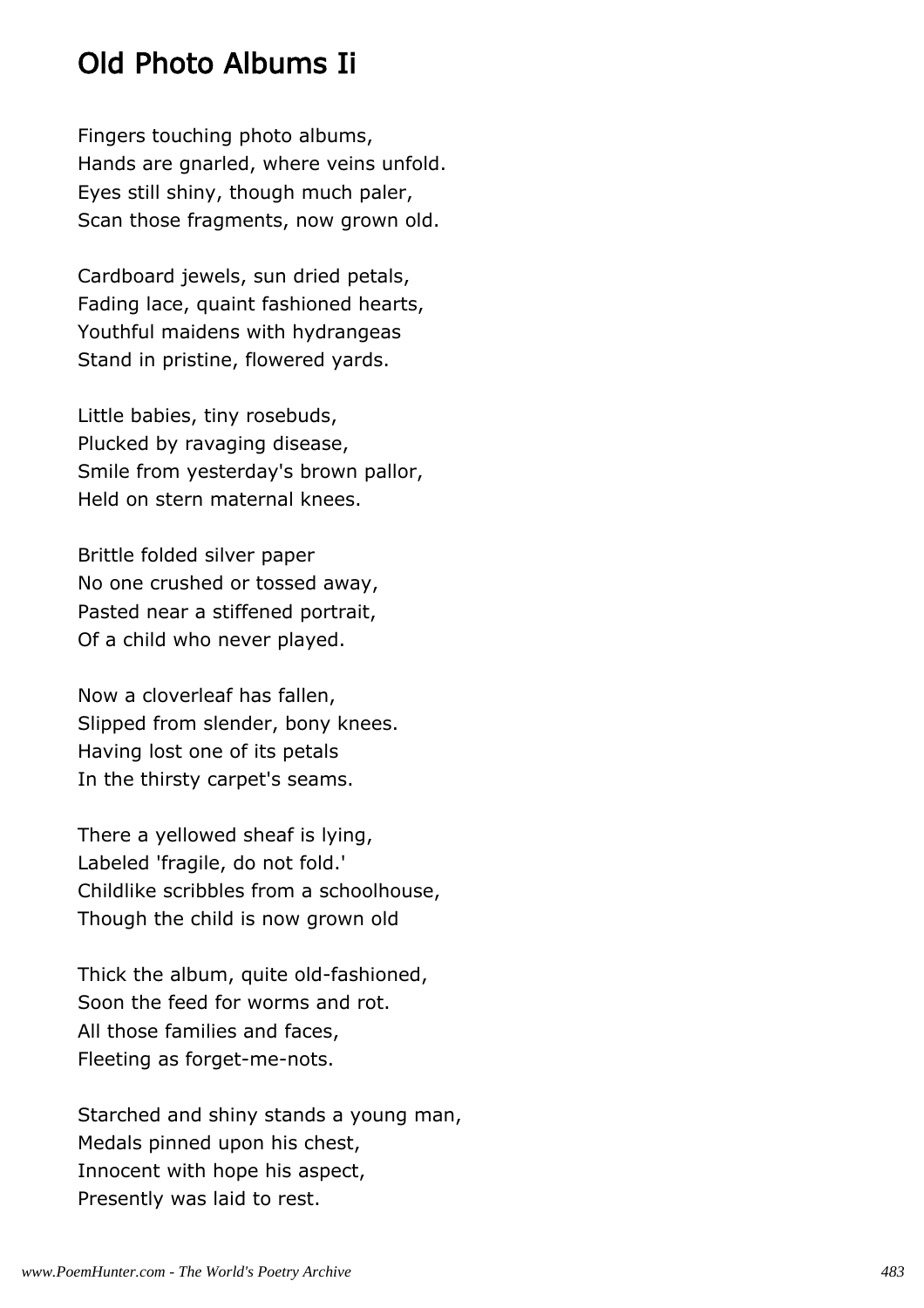Thick veined hands now placet the book down On a kitchen windowsill. Sad and sleepless eyes try resting On a cat that's napping still.

Long ago these hands washed children, Poured fresh water from the well. Dark brown soap was made of suet. Ancient ways. No one to tell.

It's too late to fix a teacup, Age has stolen strength and will, Though the dreaming has grown stronger. Cups of gold an angel fills.

Heavy hands now fold in prayer, Waiting, though it be a while, For that silent door to open, Where a son or daughter smiles.

Fingers touching photo albums, Hands are gnrled, where veins unfold. Eyes still shiny, though much paler, Scan those fragments, now grown old.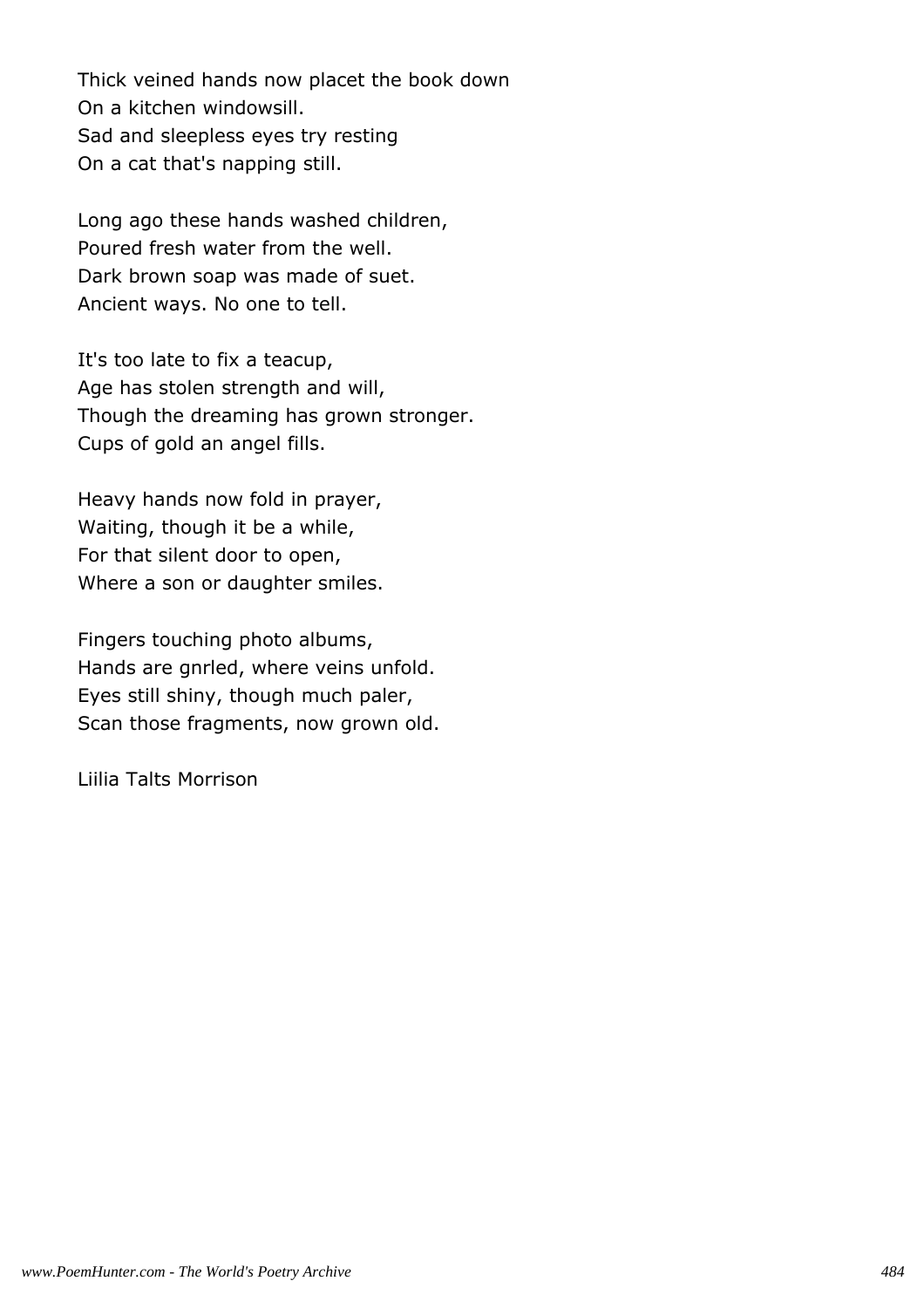# Old Salt

Salty fish in crusted brine dark brown bread with sour wine cod and herring pickled long sauerkraut fermented strong

Gherkin barrels bursting kegs wooden stools on triple legs iron stoves alive with coals old men drawling tales with holes

Who remembers rocky coasts rafts and sails and handmade floats at day's end haul in the mast nothing tastes like those times past.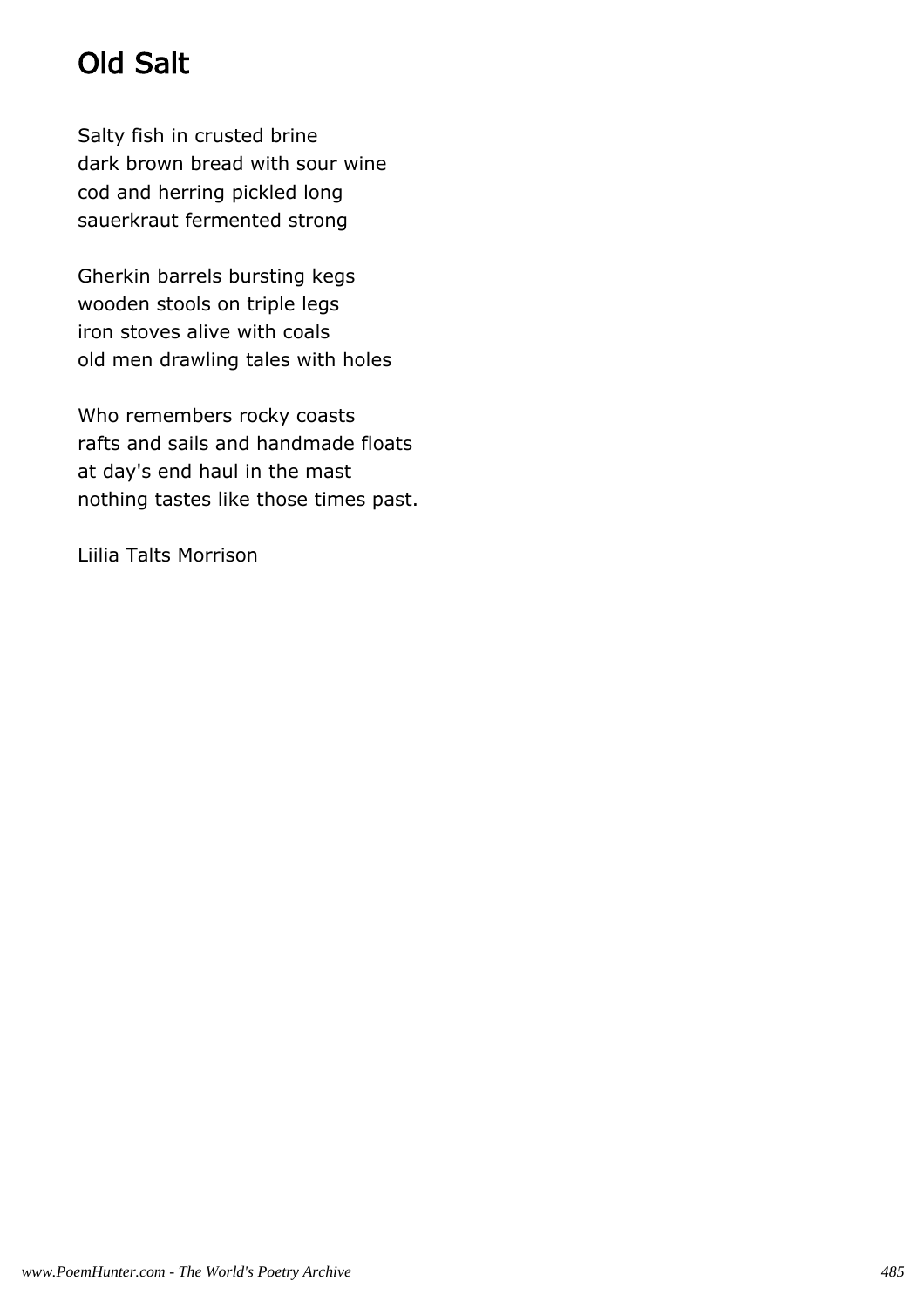# On Hearing American Pie

I heard that song again As I walked on a very busy street The same one you had paced So many years ago

I stopped and leaned against a post Right in front of the tattoo parlor Blasting the radio

I could have been a derelict A senior panhandler A con woman A broker of goods This block was full of them

They leaned on posts Eyes darting back and forth Some sporting golden chains Or purple pants Nobody asked them to move on Unless they lost their cool

But I had no game to play Just wanted to hear What happened In the gym And about the pink carnation And the truck and the levee

What happened afterward? The song was long And yet I did not move along As passersby stared

The man in the tattoo parlor Came out to look I threw him a glance He was the kind Who could size up people with one look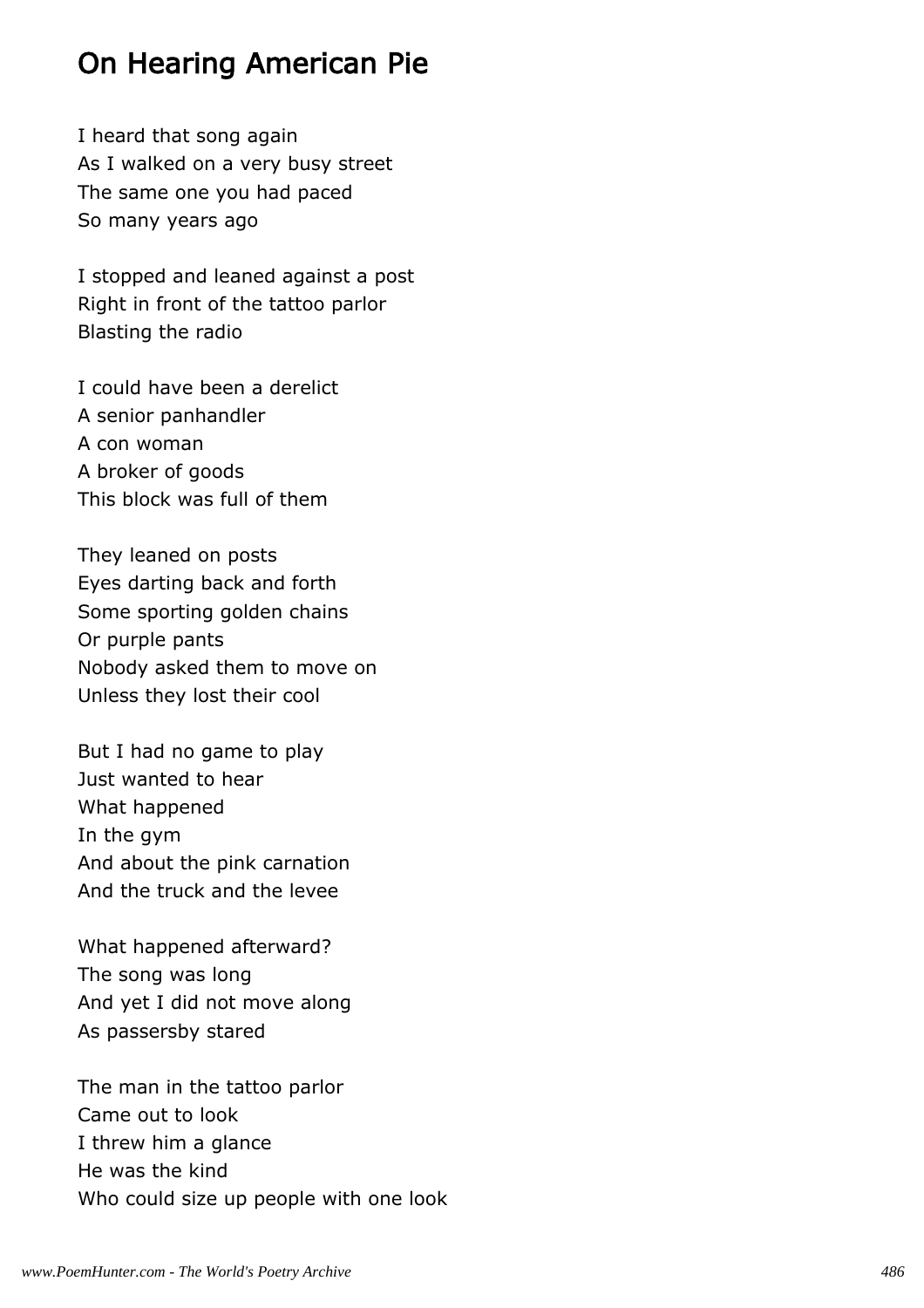Could he see it Could he see That the school across the street Was the one you went to As a little blond child

Doing all your homework Walking home With a proper gait A briefcase in hand Picking up treasures On the dirty street

Could he see That you were the man Who walked these streets With your guitar And you could sing That song too And your levee became dry That one day Far away from this street

Could he see That I too had a tattoo On my heart For my child Who became a man Whose life became a sad song?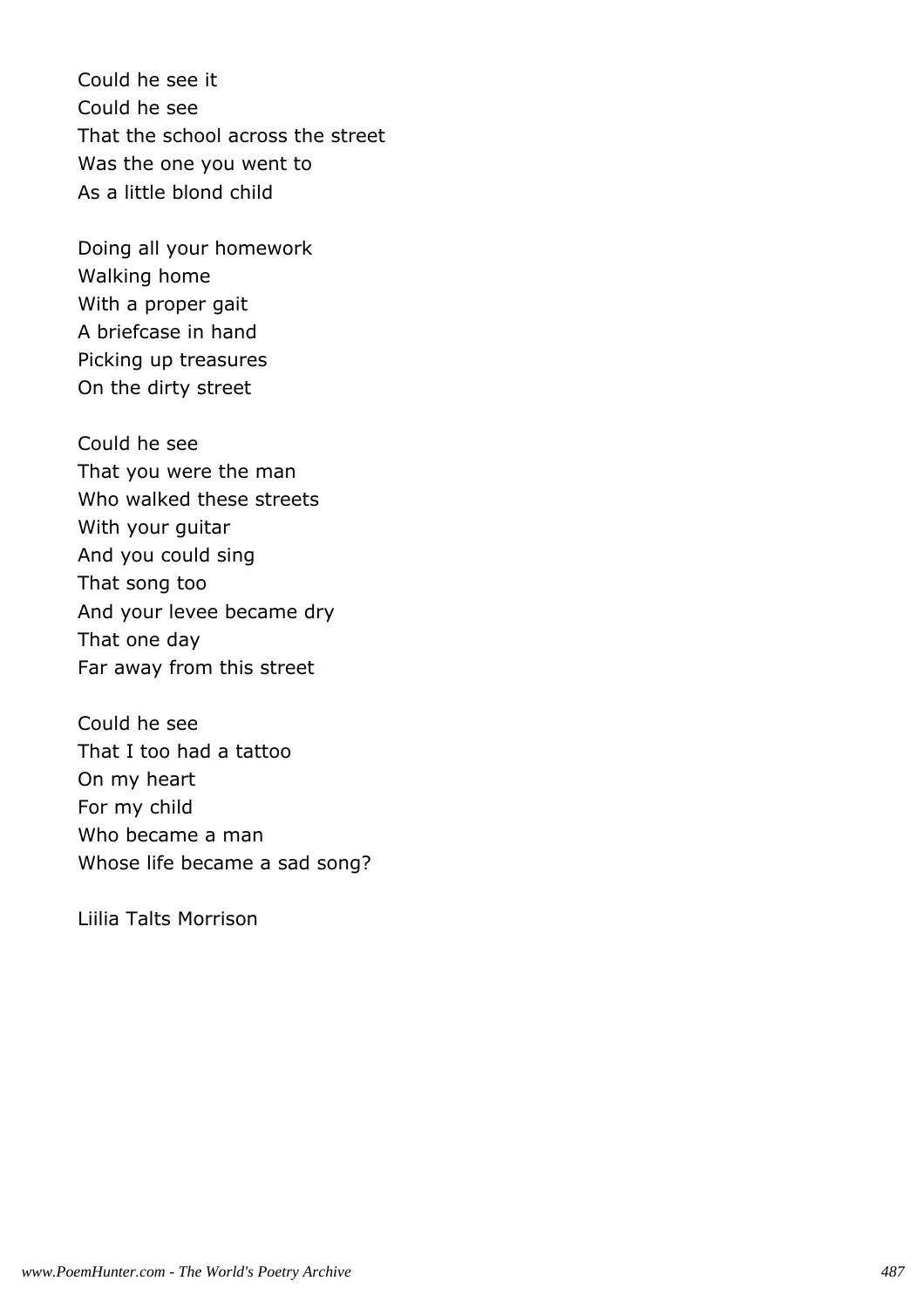# On Self-Improvement

I see them going to and fro Exploring this and that They chant, they stretch, they twist their necks And lie on rubber mats

They run, they jog, they rollerblade And often time their treks They build their abs to fight the flabs And sweat on cedar decks

I watch them hiking, biking too Down on the street below And then I flop unto my couch With bod resembling dough.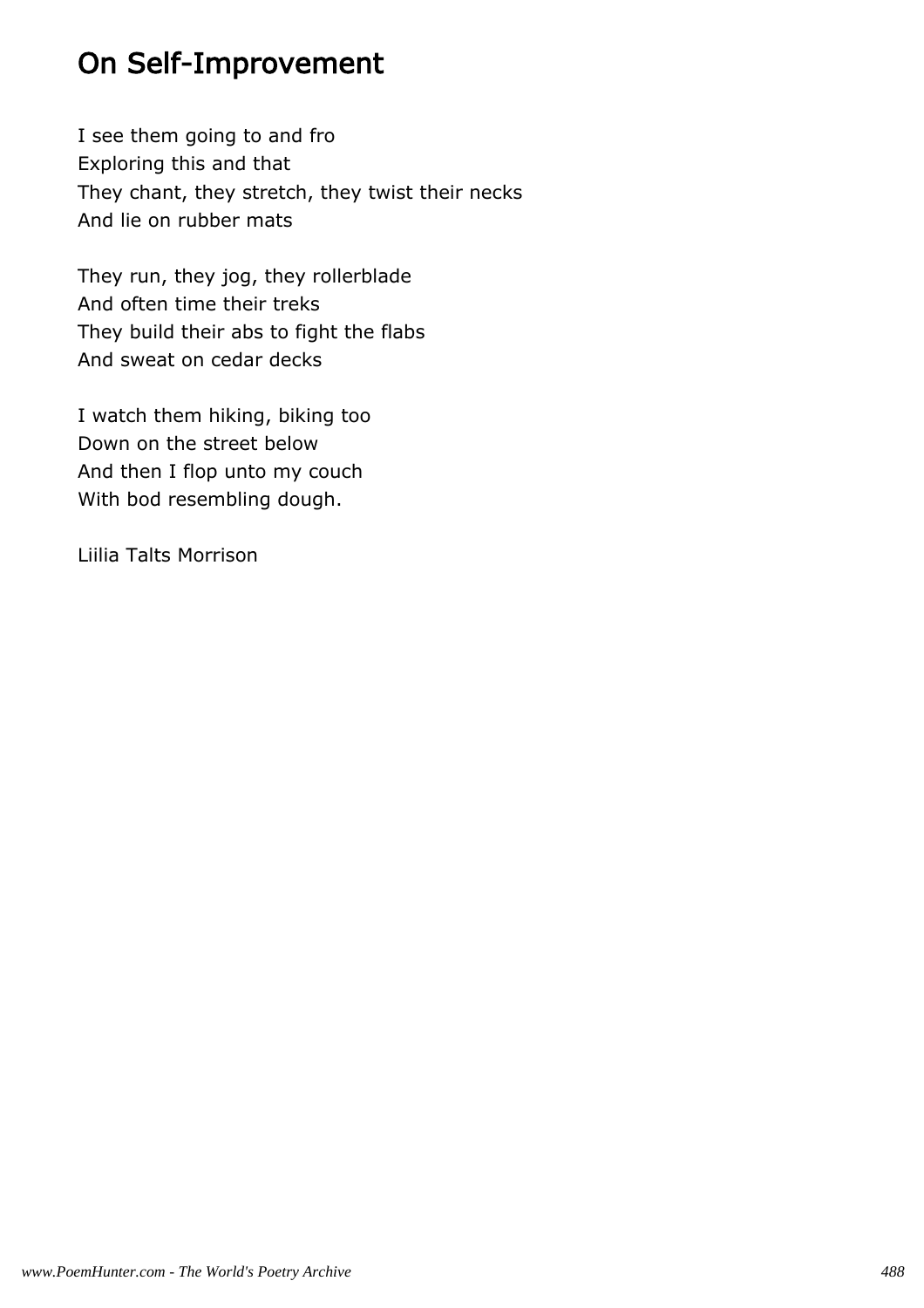# On The Fifth Floor

A cold compote is now on the table, Rich fruit and dark syrup in a tureen. The hand that cooked it is more than able And tops it with richest of cream.

She walked up the steps bringing the bounty Climbed somber hills and alleys of ice. Her ironed white tablecloth, best in the county Was thawed and dragged from the roof at a price.

Yes, mother prepared all details with great care As father brought in a fragrant tree. So long ago, that's how we were. Those Christmases are still with me.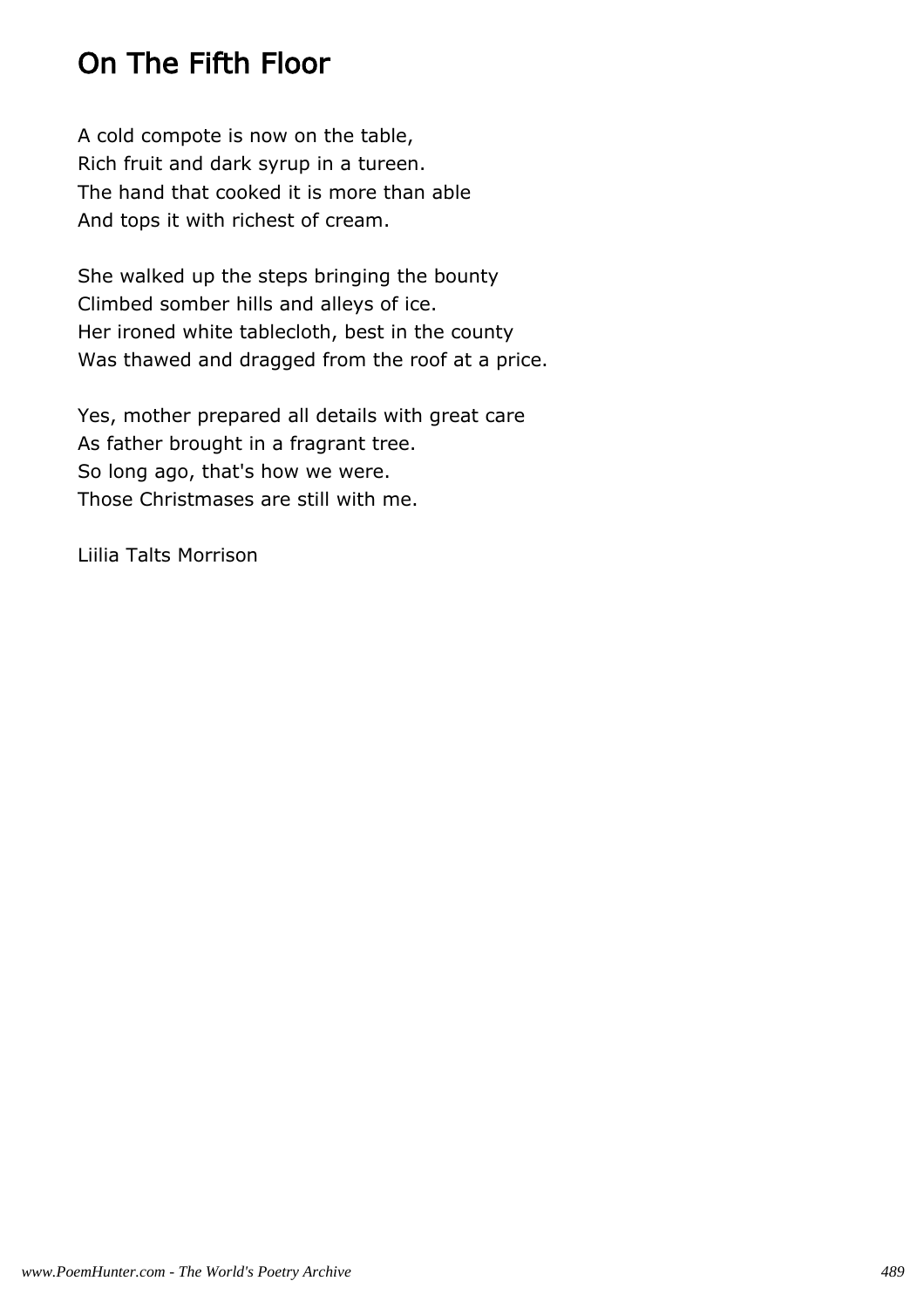# On Watching A Dead Butterfly

Who put the silver on its wings In whimsied spots like metal dust surrounding velvet and brown rust

Was it the wind that stirred its death And fluttered them on summer's floor Or ebbing life to fly no more

Our love was birds and butterflies Flying to dance in summer's glow As flames of passion's wind did blow

I held on tightly as we watched Love's beauty crushed by fingers cold Into a mask of heartless gold

From grasping palm a broken wing Slips, dances downward as I cry Fists twisted, cursing at the sky

Sad fragments carried to my room at dusk to keep remembering the silver and the pain of wings.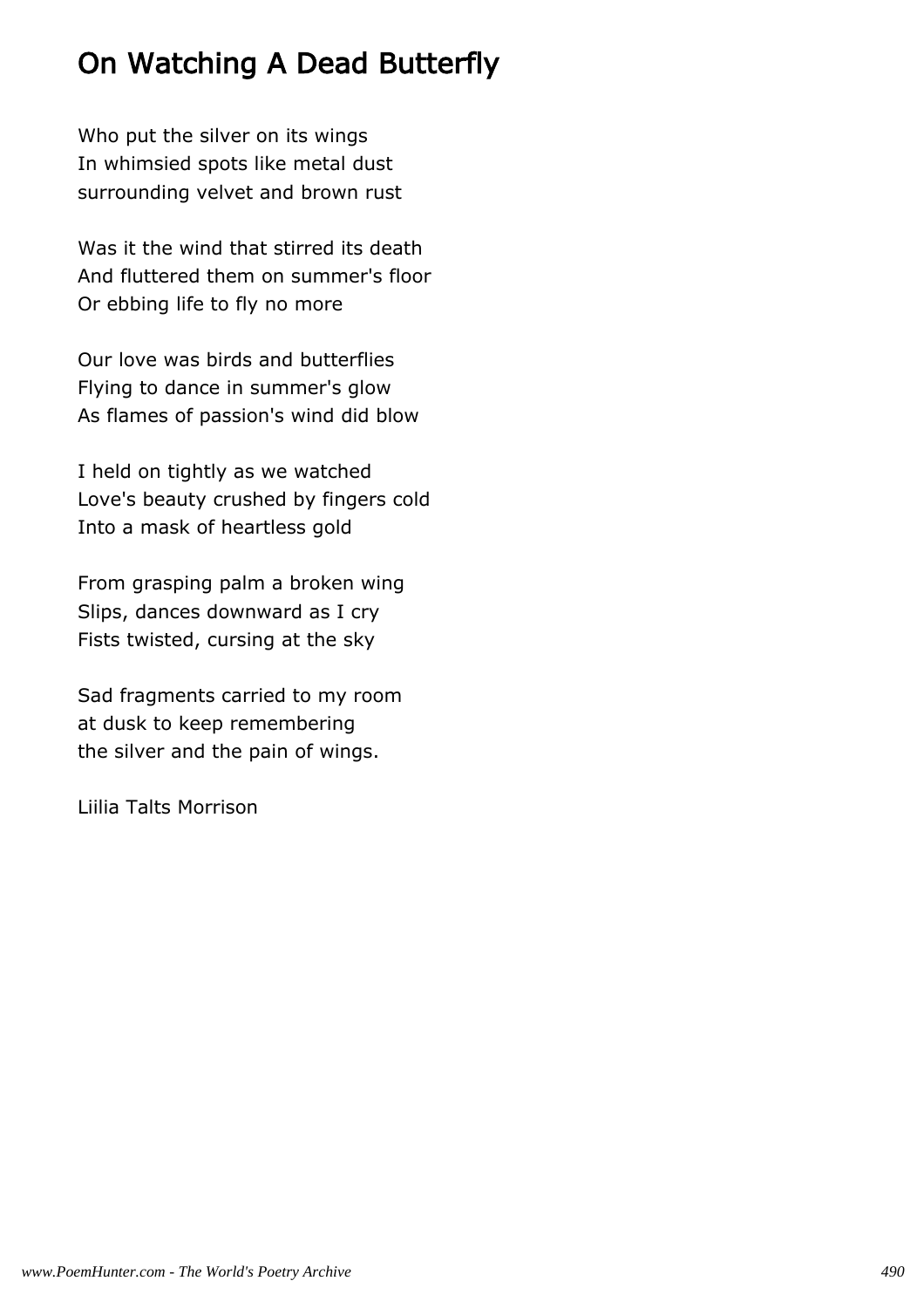# One Candle

If but one candle can be lit to warm a soul with love if just one person feels the spark in verses from above

What greater gift can one attain while walking on the earth than laud and share the gifts from Him who gave us life and birth?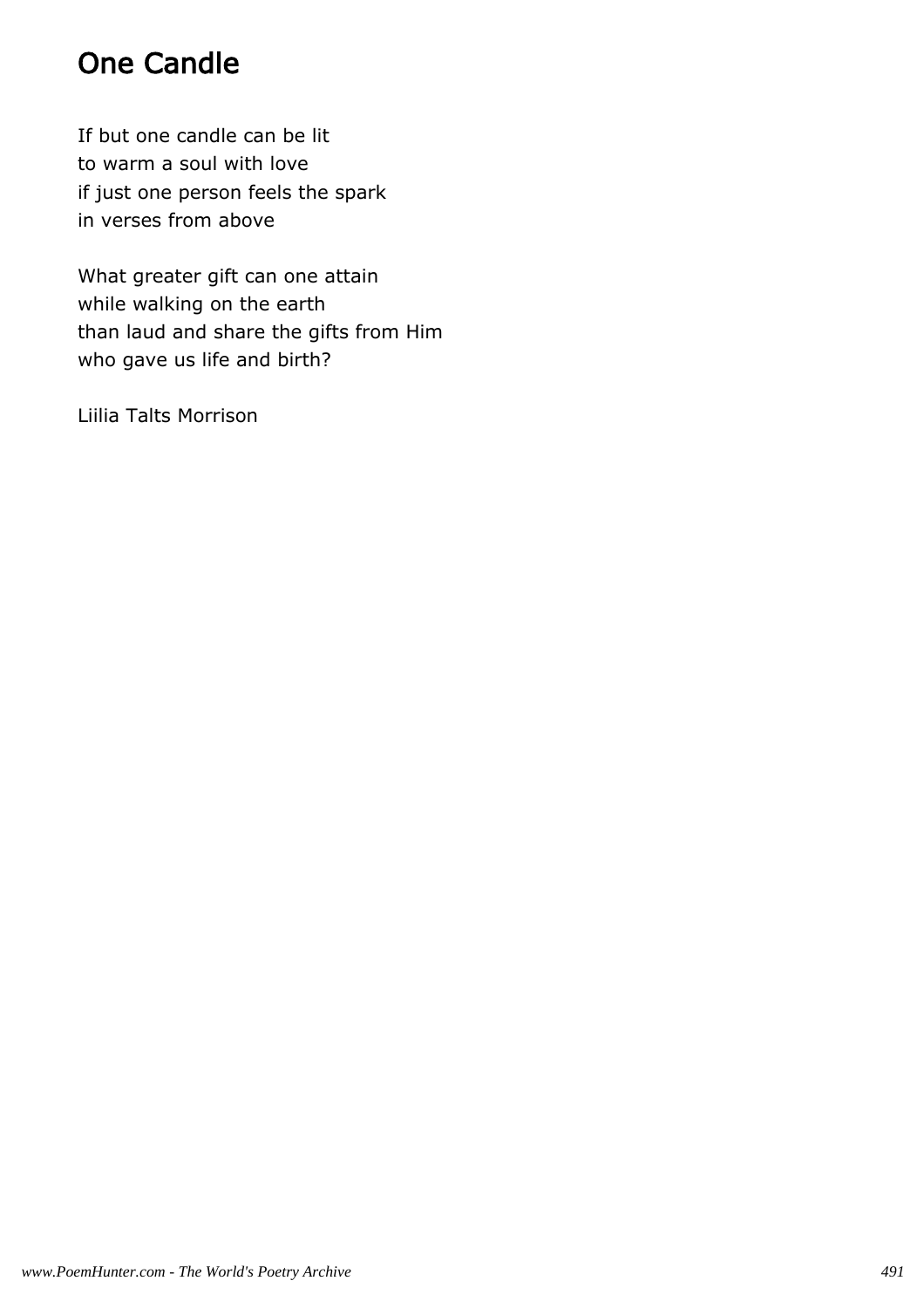#### One Yellow Rose

Red and white with lace and roses Hallmarks are of Valentines Chocolates, rings and lots of posies Win the girls more than cute lines

Cards and tender declarations Open hearts of lasses fair Then some careful preparations Pave the way to lovers' lair

You did not fit in this picture Carelessly neglecting me Heart aflutter, kept me waiting, Fearing, crying endlessly

Valentines were meant for others Though my soul was filled with love Giving all that I could muster Yet you turned away your dove

When I see bouquets of roses In the place where lovers walk Haunting memory soon closes Thoughts that fly off like a lark

One night when the moon lay fallow In the dark you came to me Filling chambers full of yellow Roses, roses, like a sea

Can it be you could not conquer Demons, devils quite sublime? Even so I hold no rancor You are still my Valentine

It's been years since I last saw you Holidays still come and go Lovers' day is soon approaching I still love you, did you know?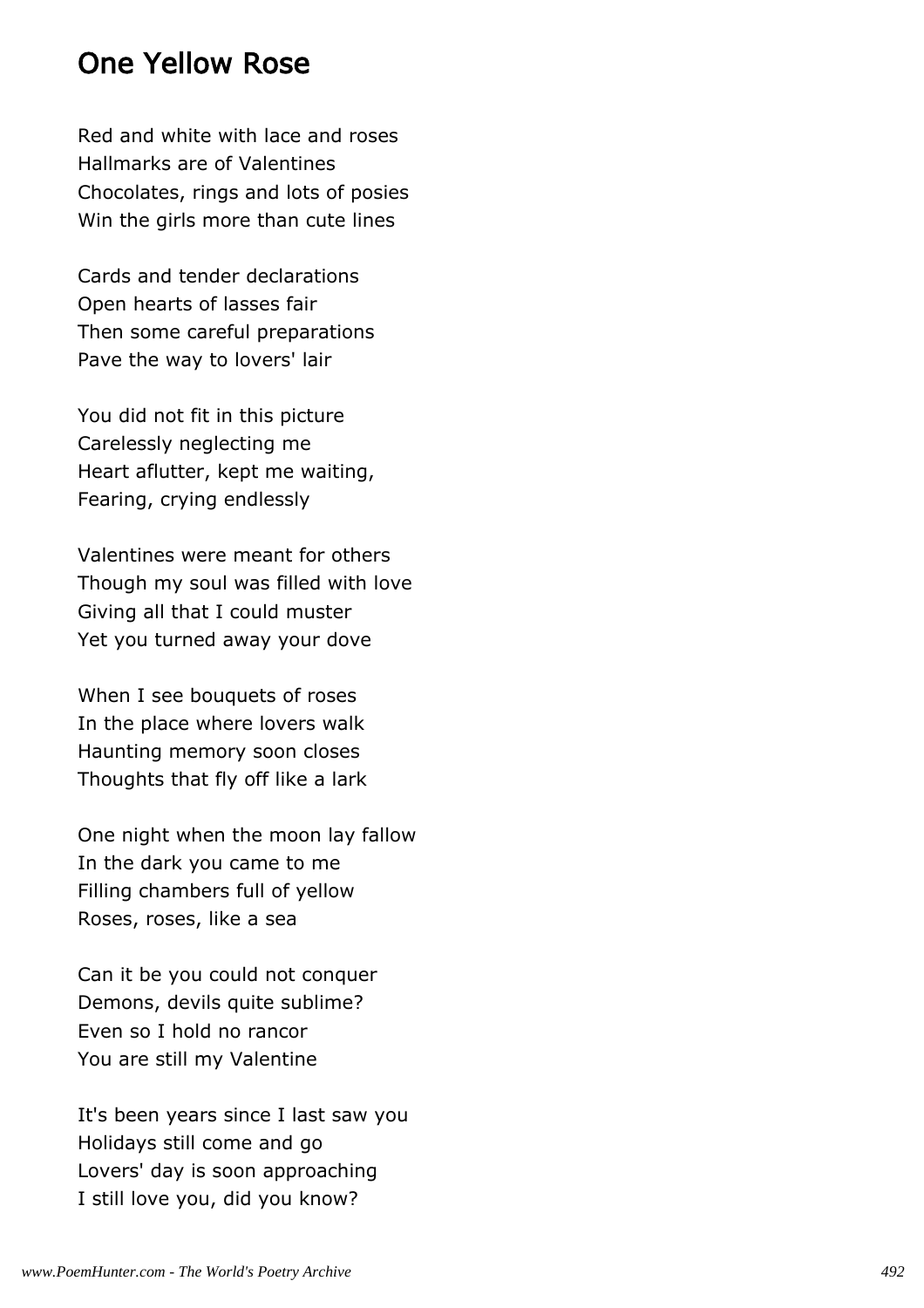When I see romancers laughing Kissing, hugging, love is new I retreat to my dark chamber With one yellow rose so true.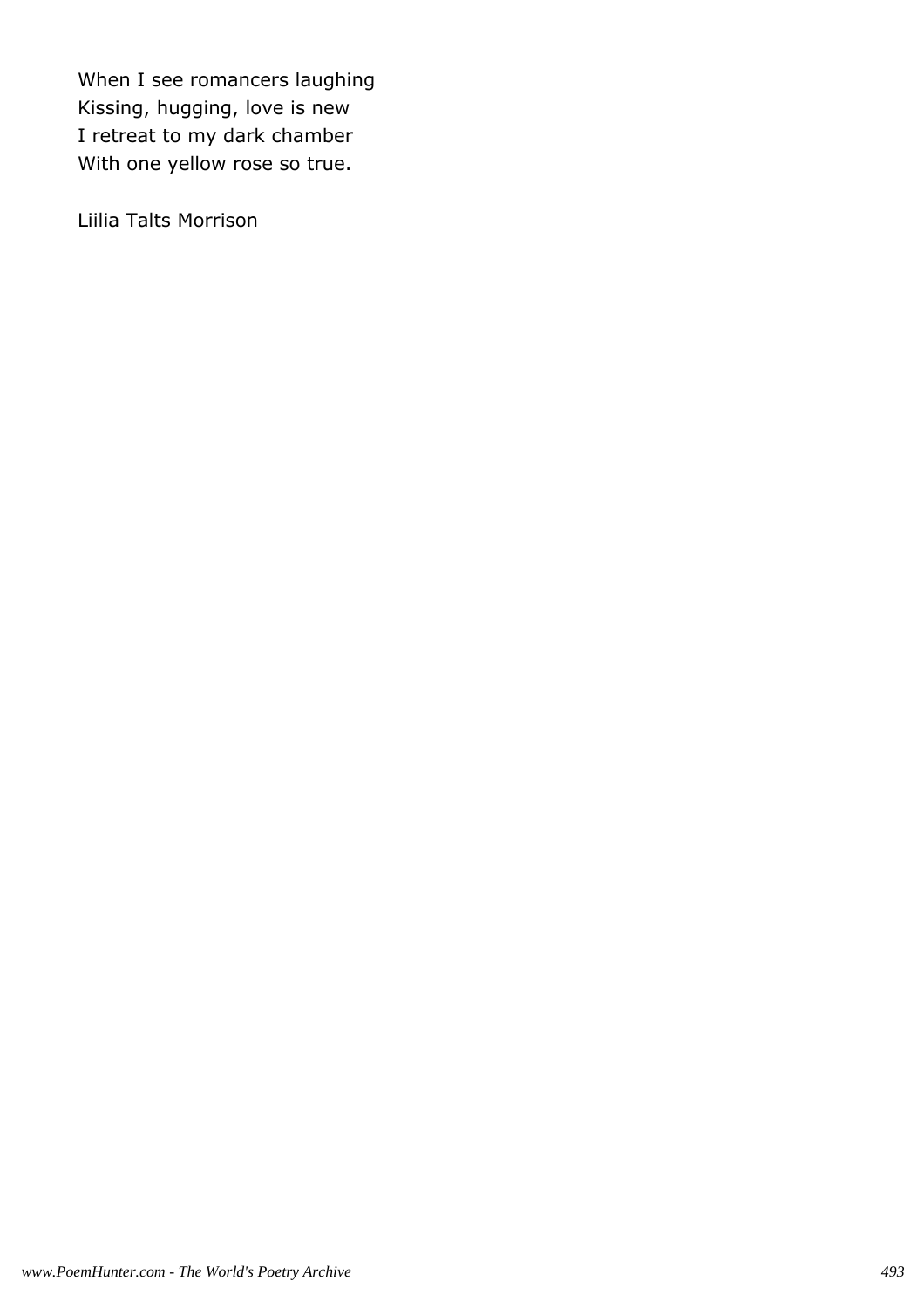# Our God

Your mercy always will endure You are our God, forever sure

You cover me with wings of love Fenced in by angels from above I'm lifted over rapids' roar With steady step to reach the shore

You bathe me with the light of time Reach out the cup of mercy's wine I'm shielded from sharp tongues and foul Their venom cannot spoil my soul

You calm my fevered brow at night And lend a star to heal my plight Your arrows never miss the mark Your wisdom never loses spark

Your mercy always will endure You are our God, forever sure.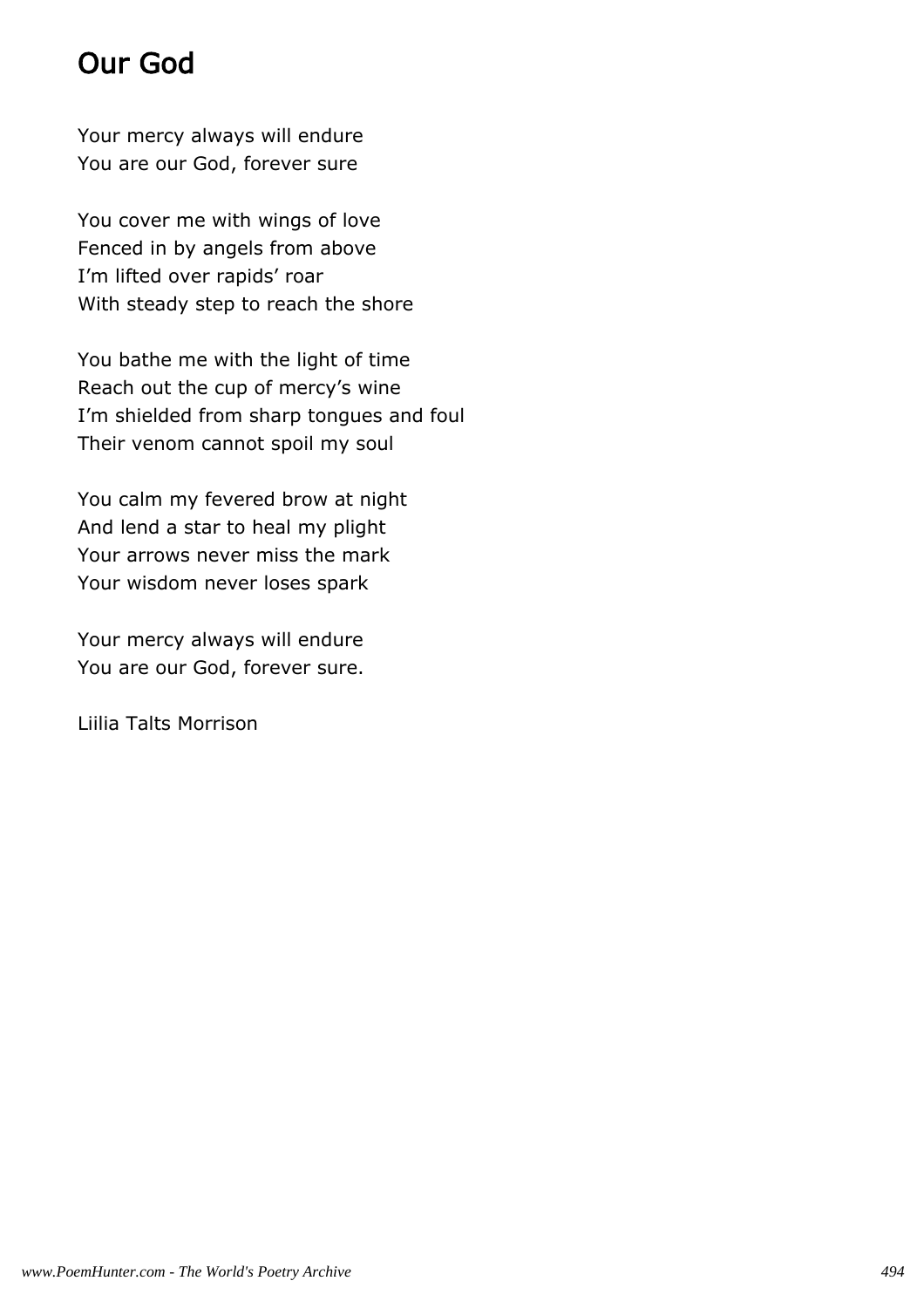### Out Of Ashes

Years of life without direction little purpose, little faith left me aimless and discouraged till there seemed to be no hope

Weary days and weary hours were my lot for many years broken promises and efforts many losses, many tears

Time came I could go no further all the doors of life had closed time came when in final pathos i surrendered to my fate

Out of ashes of my ruins slowly rose a shape, a form gently rising, turning brighter shone a cross as bright as gold.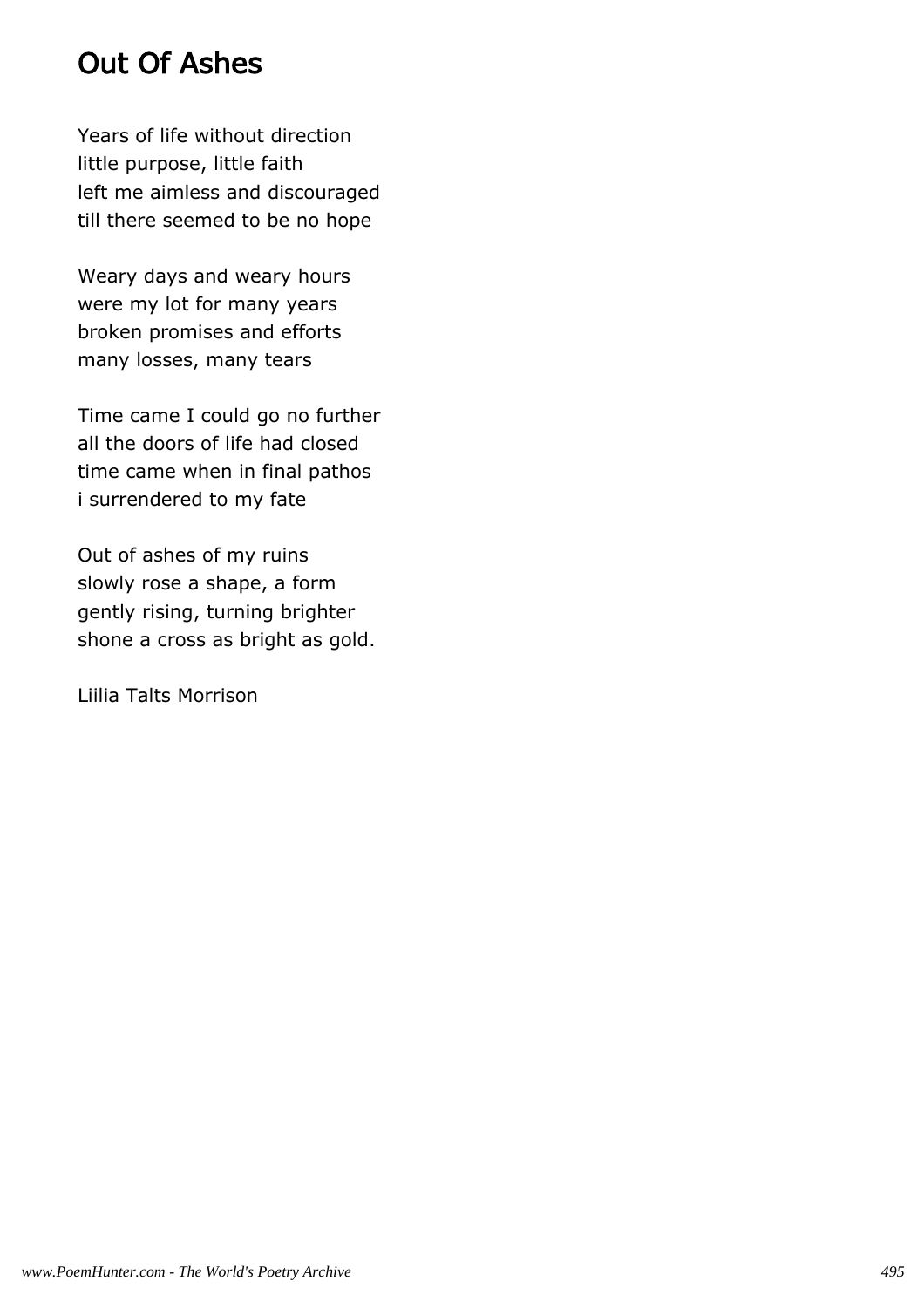# Oxford Bobby

He pounded cobbled pavements On Oxford's narrow lanes Tight uniform's enslavement He wore with no complaints

On chilly winter evenings His steely gaze surveyed The hidden, moldy doorways Where pub rats got waylaid

Time was when brewers prospered Malt, beer and ale were king On Cowley Road and Queen Street Folks drank remembering The days when old Sir Robert Helped form a force of men Called 'Bobbies' in his honor Protecting kith and kin

There is a bust that honors A servant long forgot Who kept his beat and duty Tight as a Windsor knot

An unknown, obscure sculptor Took time to shape and mold An everlasting tribute To Oxford Bobbies bold

He pounded cobbled pavements On ancient, narrow lanes Tight uniform's enslavement He wore with no complaints.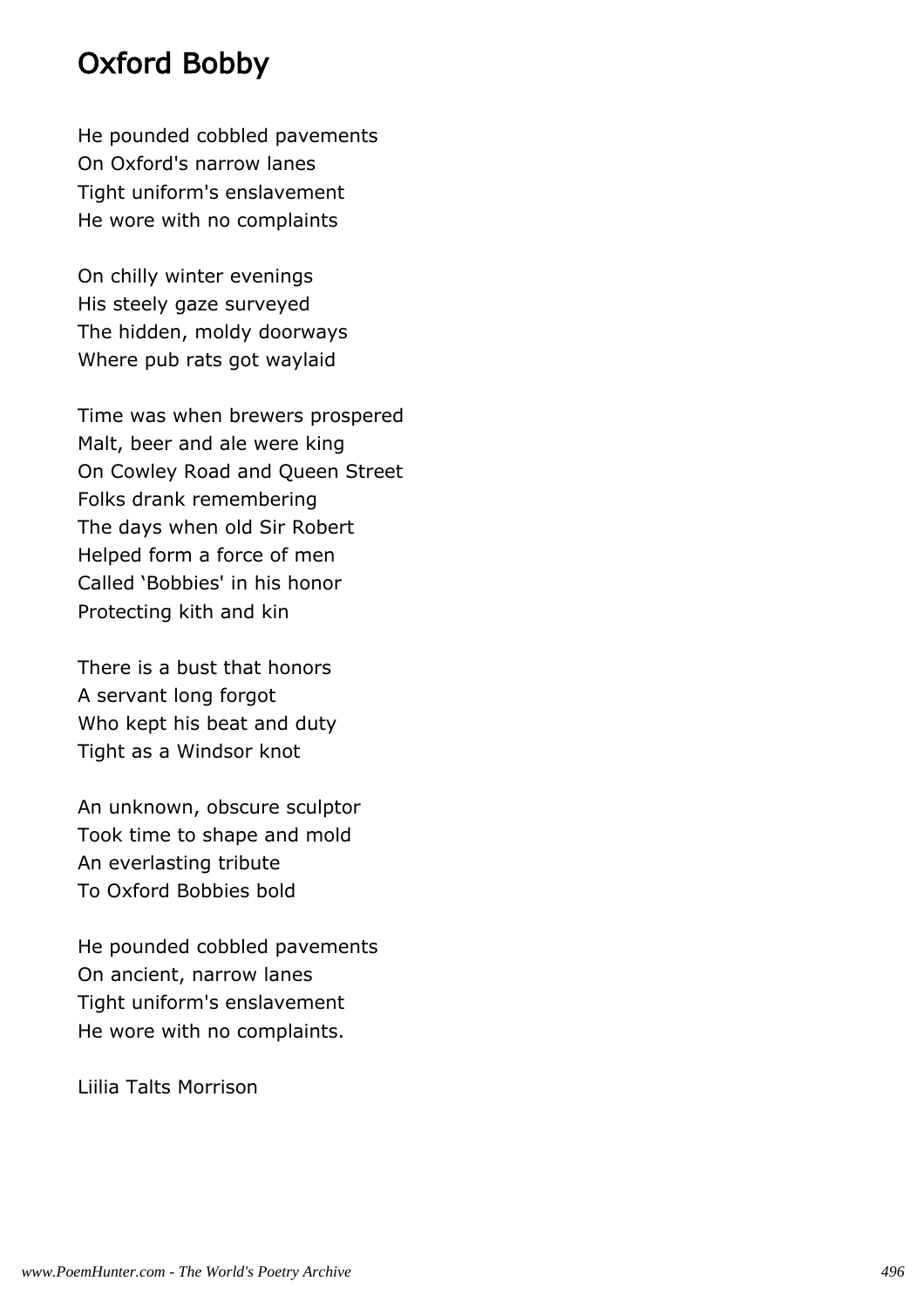#### Pacific Freedom

Let's get into our boats today The day is way past dawn Let's paddle through the gloried Sound And islands of San Juan

Let's look for gentle Orca whales And playful harbor seals Or spot a peregrine who swoops To catch a salmon meal

We'll marvel at the placid bays And gnarled madrona trees Still gracing shorelines of this coast Where eagles bald fly free

Let's get into our boats today And celebrate the chance To breathe clean air of liberty In Salish Sea expanse

Let's heed the name Deception Pass And row with firm, sure grip Determined that no earthly foe Will spoil our earthly trip

Let's vouch and seal our pact with God Who formed the Cascades Range That we will use our every power To block oppressors change

So many forces high and low Are ready to destroy So we, with vigilance and skill Let's wisdom, strength employ

Like eagles, symbol of our land We can soar high above To keep our country's boat afloat With gratitude and love.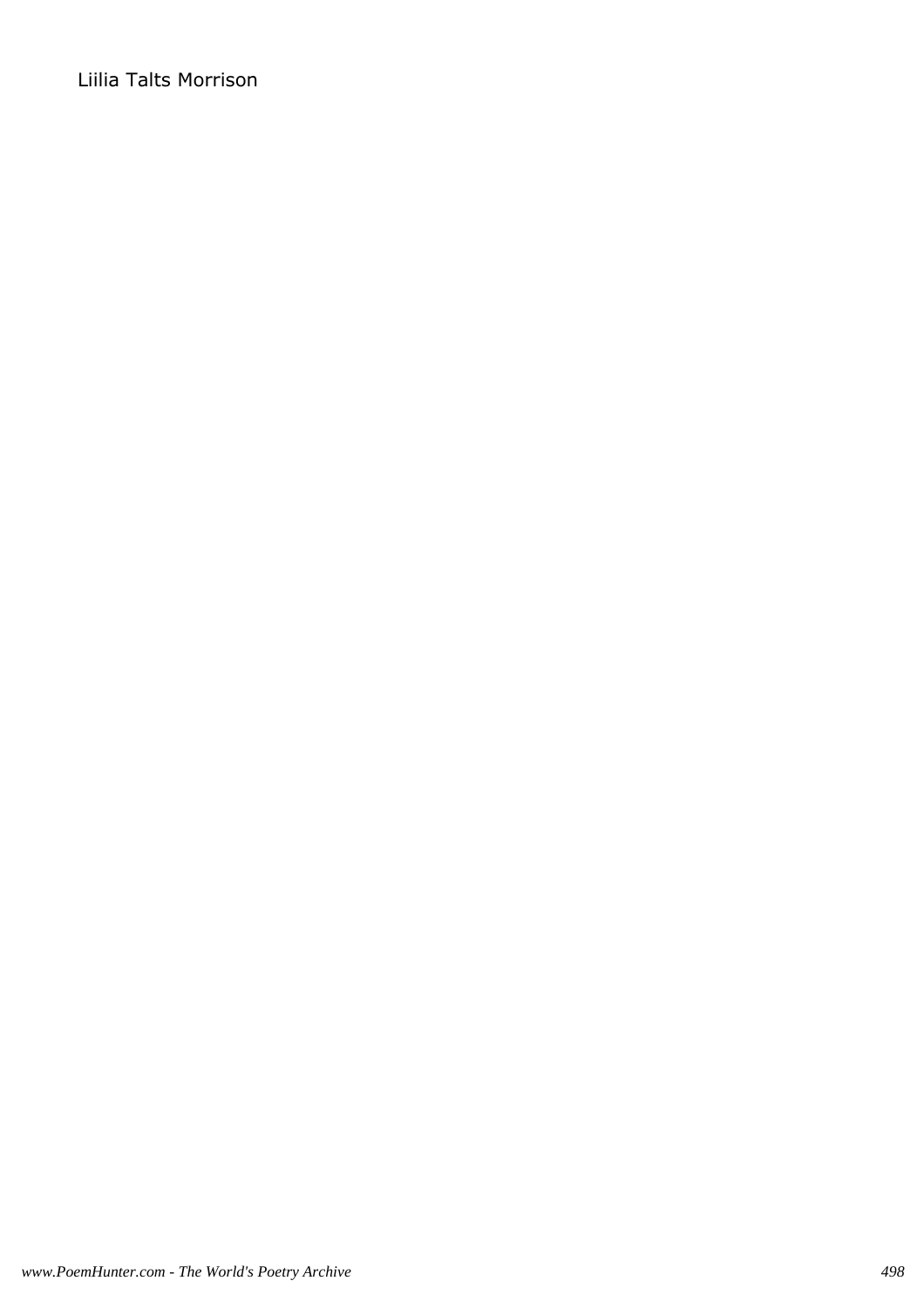#### Painter's Block

The canvas sits in expectation Of gentle strokes with sable brush Warm hand to channel the creation Of beauteous blooms in colors lush

Ah, but the table sits in waiting A little pile of pigment dust To tempt the painter as if baiting In flames of beauty to combust

Where are the paints, and where the painter Why are those still lifes incomplete? Each day my will and wish grow fainter To face the task and sloth unseat

The canvas sits in expectation Of gentle strokes with sable brush Warm hand to channel the creation Of beauteous blooms in colors lush.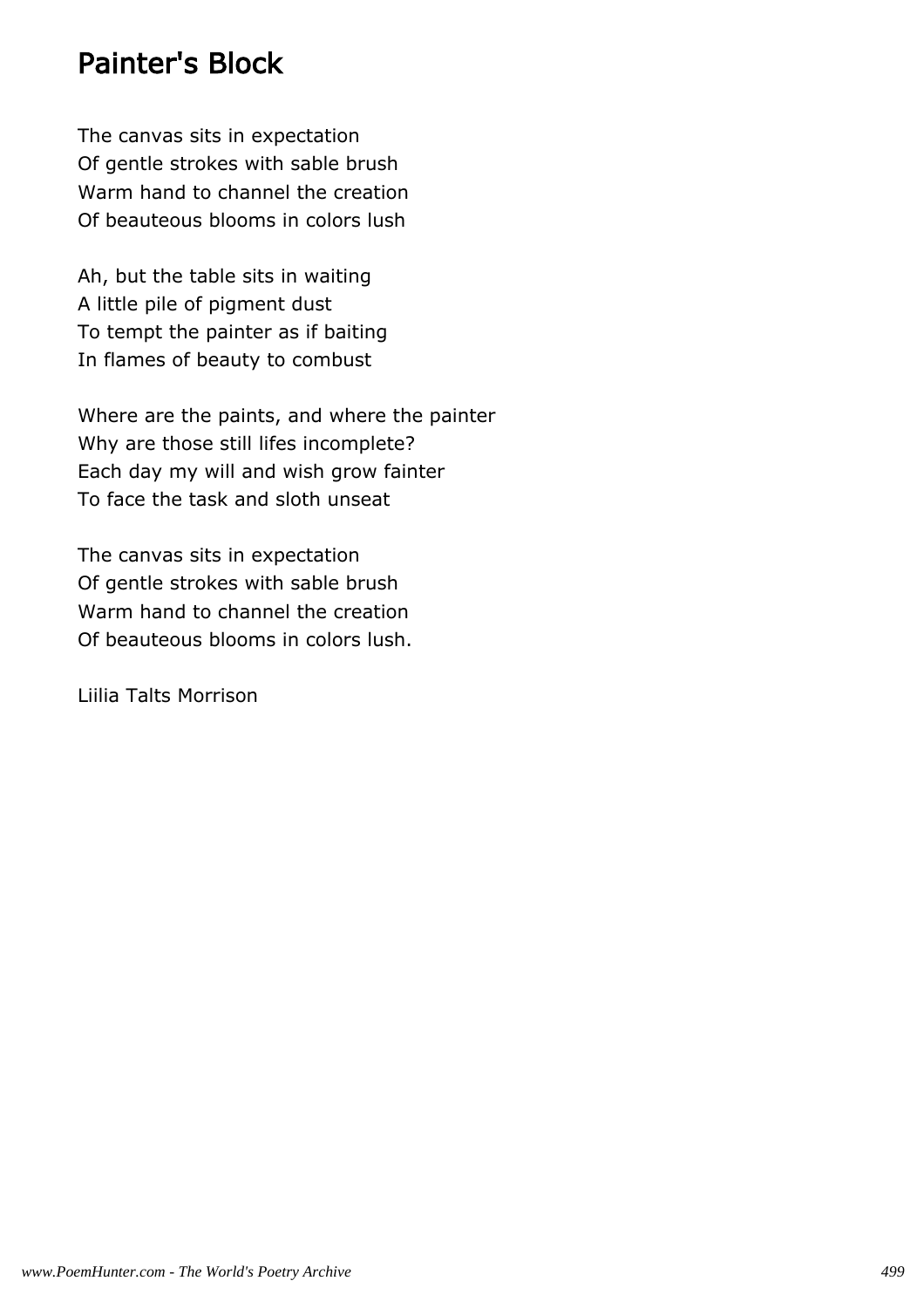#### Painter's Life

I do not envy painter's life Of turpentine and palette knife Forever waiting for the hand That rests upon depression's stand

I do not envy gessoed sheets Awaiting brushstrokes soon to meet Yet when the work is almost done Ripped up, unseen by anyone

I do not envy hopeless hours Expecting inspiration's powers To seize and lift a dull malaise And turn a lifeless work ablaze

I do not envy people's awe Appreciation's loud hurrah When masterpieces are displayed The costs the painter for them paid

There is a price for gifts bestowed None yet has walked the royal road For each must very dearly pay To use them or he'll surely stray

I do not envy painter's life Of turpentine and palette knife Forever waiting for the hand That rests upon depression's stand.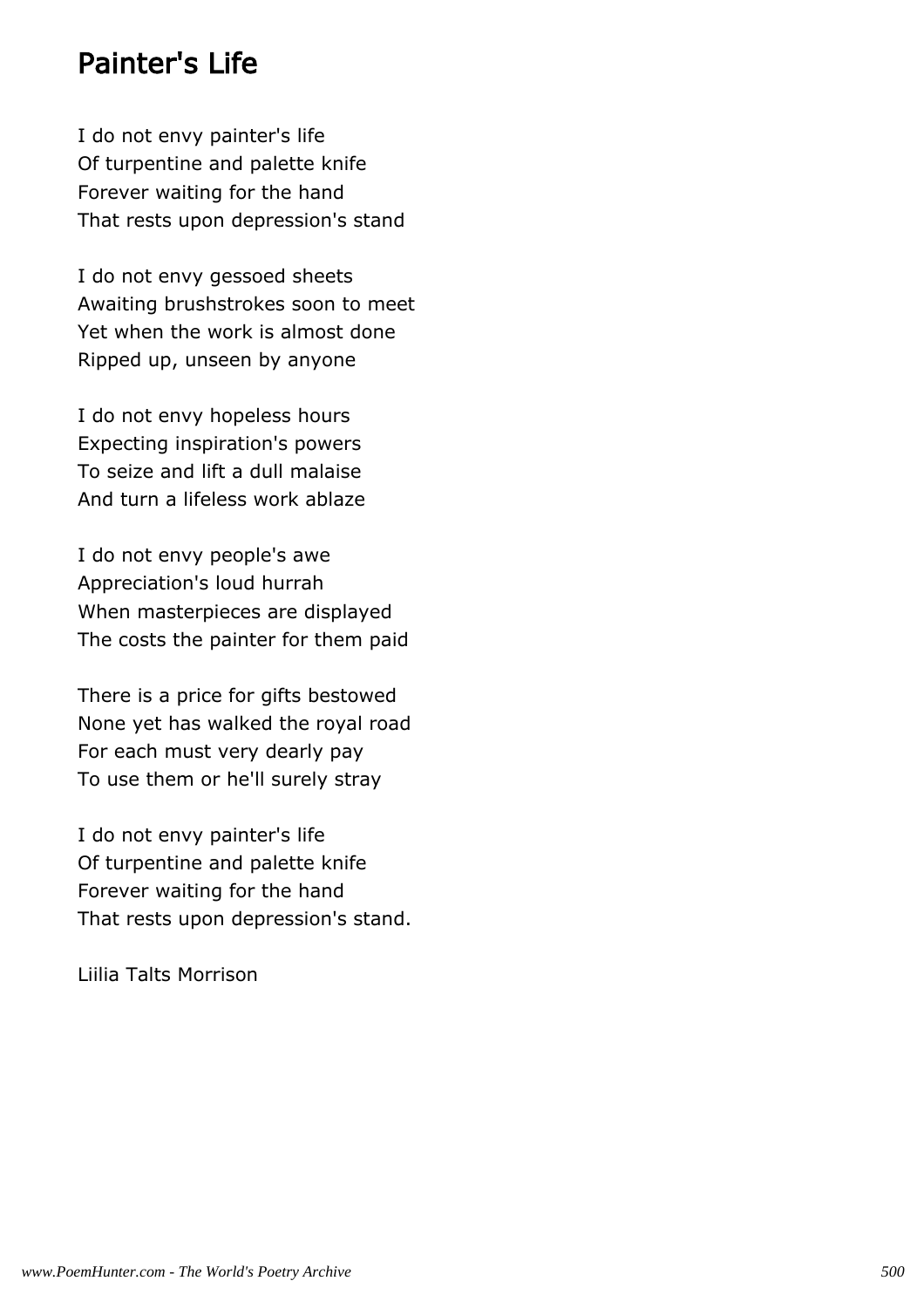# Palm Sunday

These days not many can recall A journey strewn with palms Accompanied by shouts of joy Hosannas, timbrels, psalms

They threw their garments and best robes To soften his harsh goal Ascending to Jerusalem On a young colt, a foal

Nobody guessed the time was near When our dear Lord would hang Upon a rough-hewn wooden cross By cruel men harangued

But those short moments when the king Approached his fate of old Would linger in the hearts of men As prophets had foretold

When I see tall, majestic palms Dressed in bright green array I think of how our faith was sealed On that most splendid day.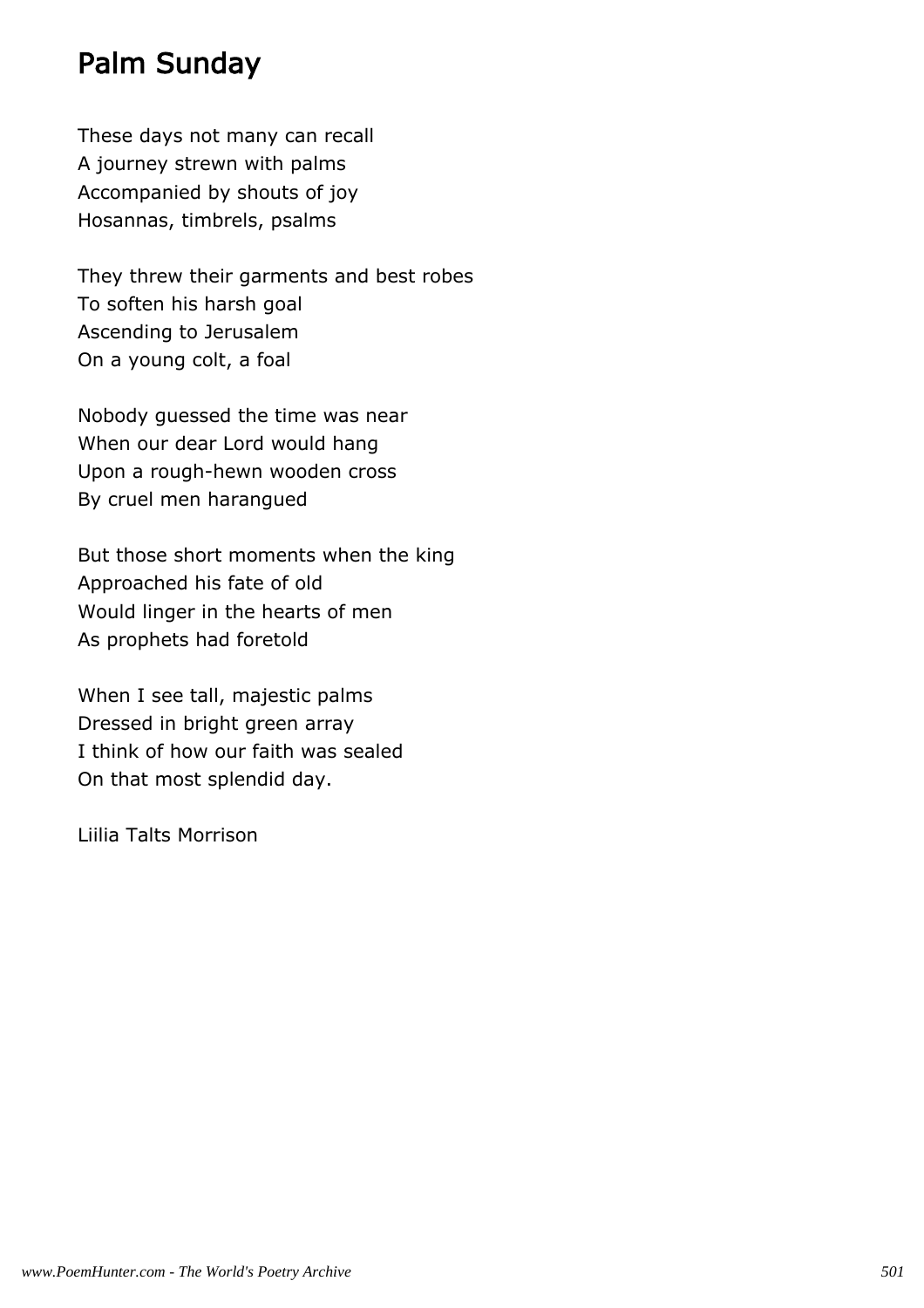#### Park Bench At Night

In daylight things don't seem so grim as people mill about the streets are teeming with loud talk as children run and shout

But when the sun has long since set and days of toil are done most families go home and rest then sup and have some fun

The park is such a lonely place when darkness drops its veils and only lonely folks are found upon those lonely trails

A man whose life saw many things and many years have passed may end up with his walking stick in night's sad park at last

There is a bench meant just for him though chipped and worn it is it's good enough to rest his bones and think of bygone bliss

In daylight things don't seem so grim as people mill about the streets are teeming with loud talk as children run and shout.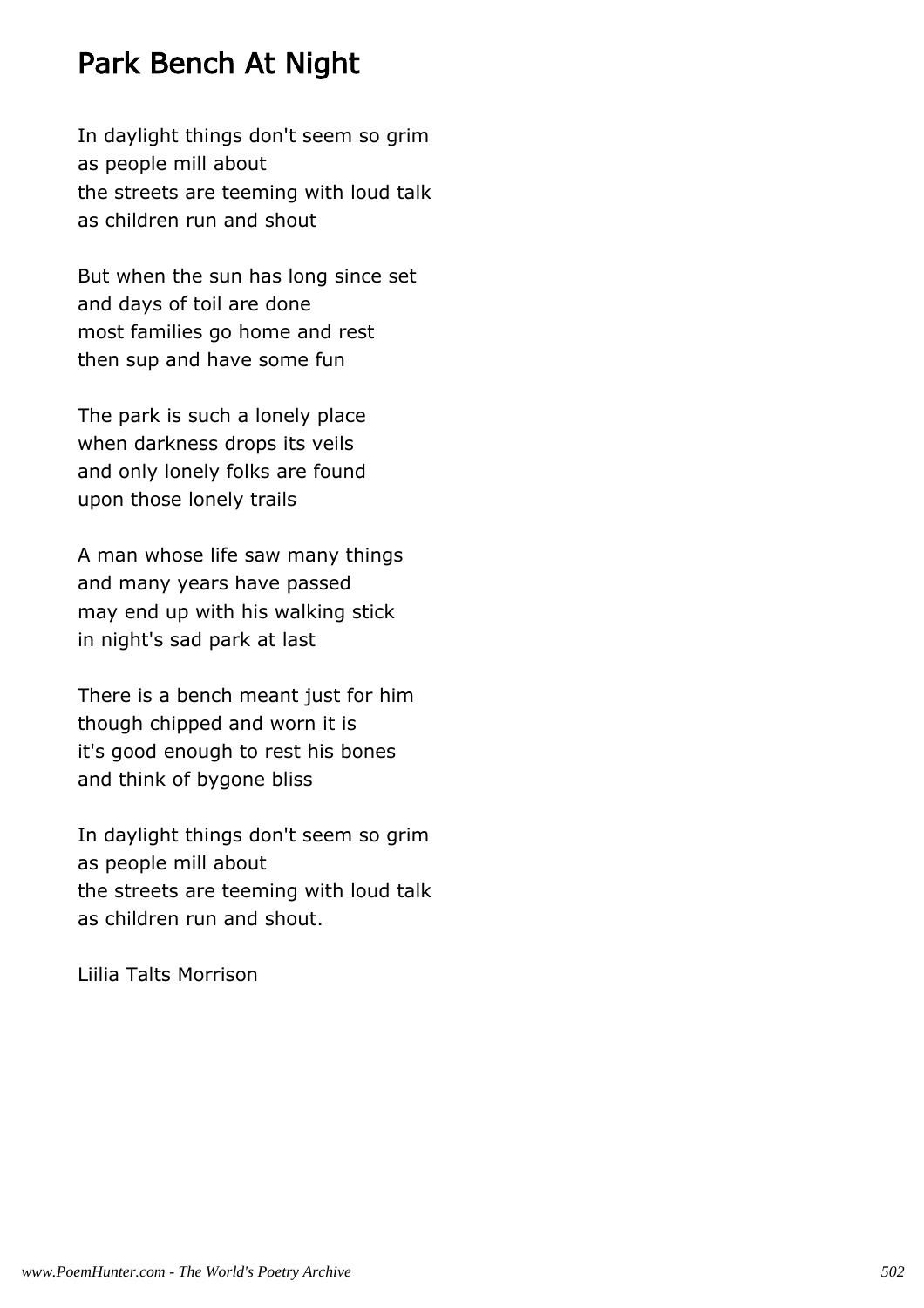### Partings

A woman friend the other day said someone left her stranded the person moved to other scenes the parting had been candid

No speeches and no stuff exchanged no crying and no tears although it seemed a single drop left marks of sadness, fear

I thought about the times I left someone or they left me. Had there been tears or had the years blurred out what had to be?

I wondered why two people must at times play that sad game it seems unfair to break a heart yet I, too, am to blame

Those turning points, though few there were when I just had to leave seem no less valid as I age yet I no longer grieve

There seems to be no guarantee about who shares one's days some partings are too hard to bear in many different ways

A woman friend the other day said someone left her stranded the person moved to other scenes the parting had been candid.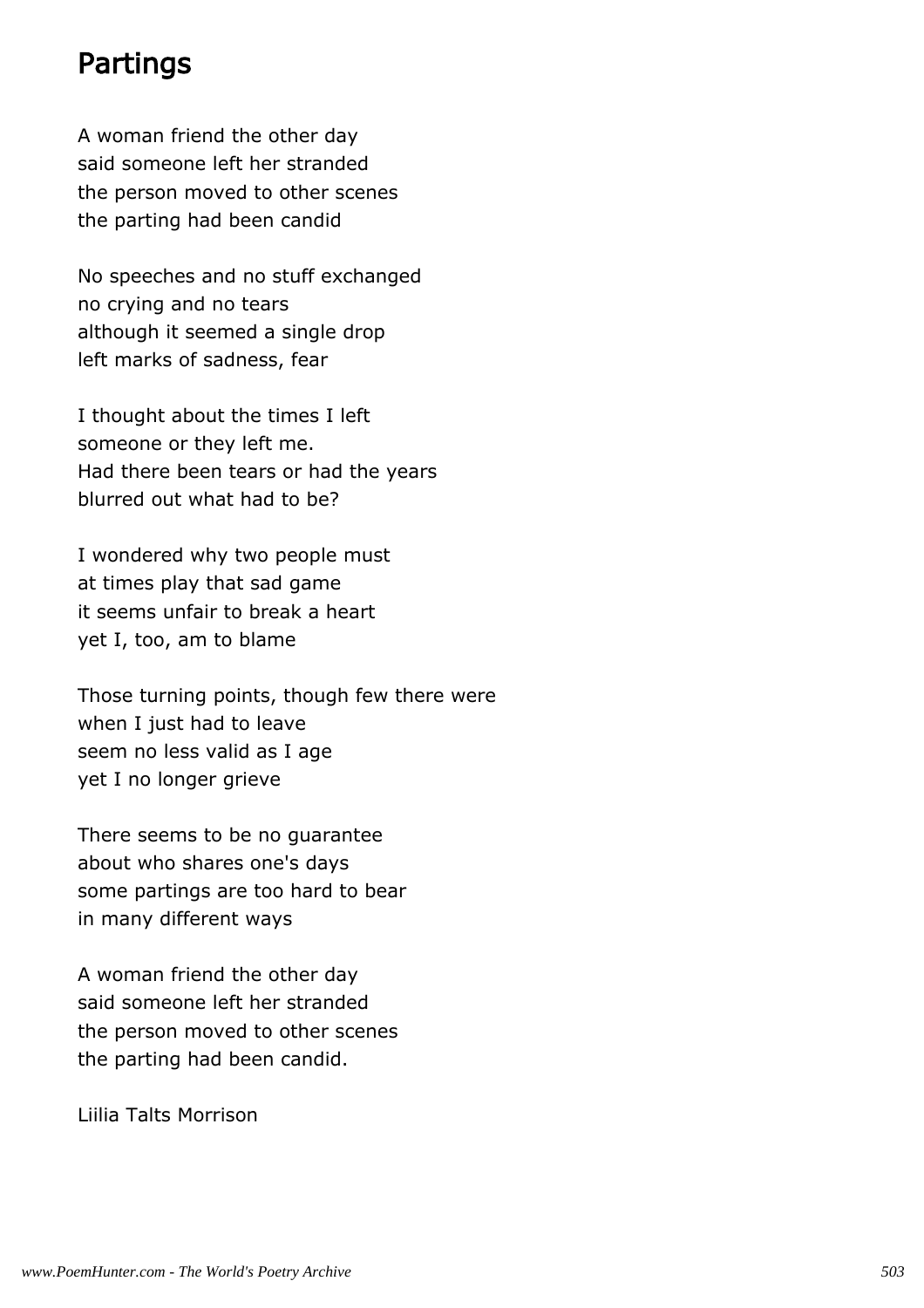#### Passion Flower

The Shangri-las of dreamy youth Swept me to greenest coral seas Deceptive were those beaches, palms They shanghaied me to brigand lees On balmy seeming shores I found Harsh prickles slashing skin and bones Sun blinding eyes, feet blister bound I could no longer go back home

One day among thick mangrove roots Appeared a pretty, purple star Recklessly I dared to ventured forth And grabbed that flower from afar Back in my little wayside room Those petals glowed when closer viewed Their secret regions centered round A wreath of starbursts, violet hued

Then looking at my arms and feet I gasped as brown and gray small ticks Clung to my flesh with greedy grasp Among spur cuts and bloody pricks Too late I learned a passion flower Was not 'bout lovers revelry Its heart revealed the grief poured forth On sacrificial Calvary

There must be meadows where bare toes Tiptoe in softest mossy bog Small children pick blueberries, blooms, Born in refreshing morning fogs Valleys where yearnings have no price Wild rose stalks smooth, bereft of thorns Chaste brides forever beautiful Grooms lavish gifts on summer morns

Now evening darkens distant fields Fair mourning doves long gone to nest Anhingas, gators settle down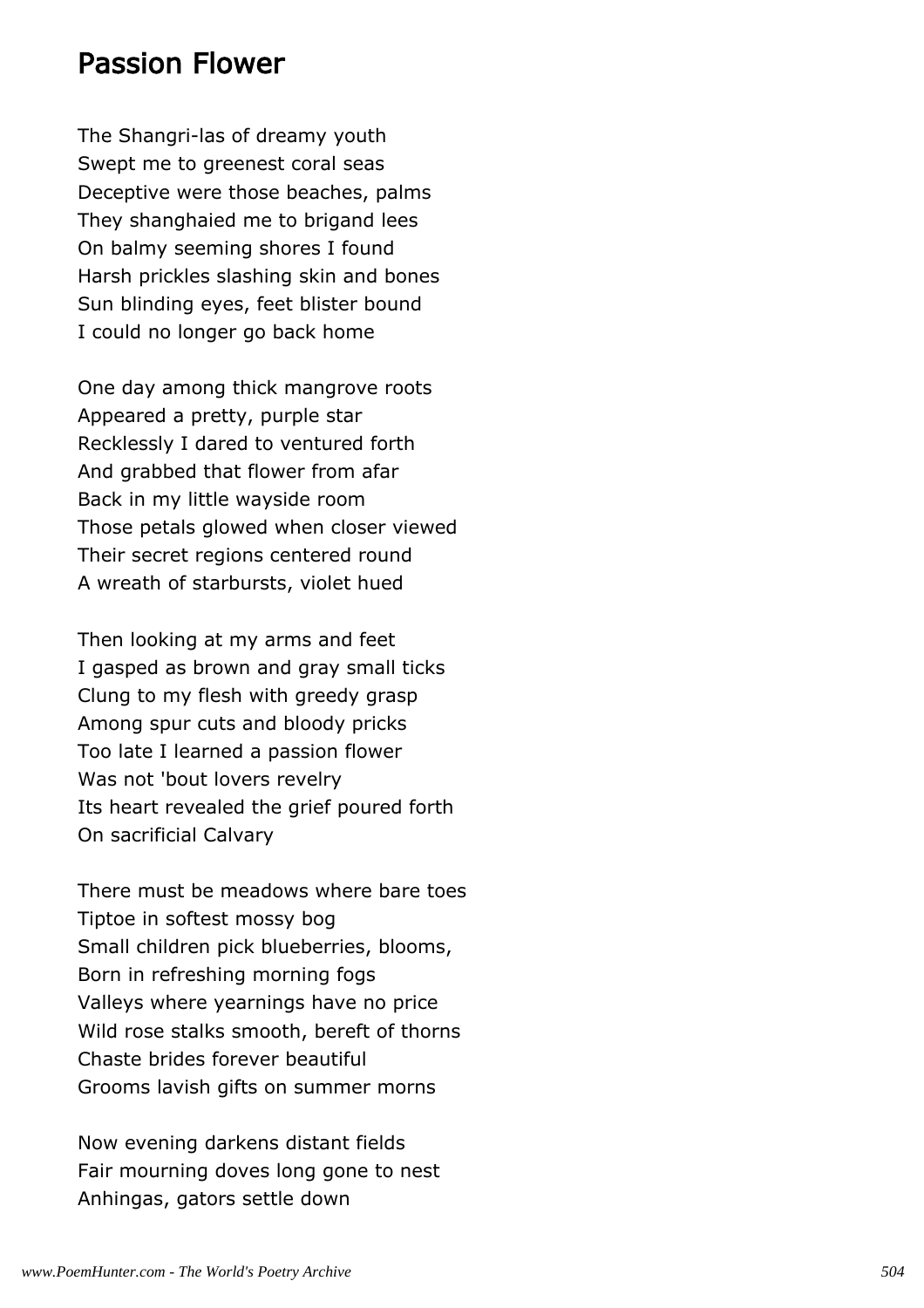In swampy marshlands to the west I touch a windowsill bouquet Fingering dried up purple stars Recalling lovers of the past Whose passions quickly wilted, marred

My windows open to the night Unheeding weather's vagaries Dark pines and palm trees sway outside Dancing in evening's calming breeze In their own rustling way they ask 'Were you to live your life again Would you still choose this austere land Or trade it for a velvet glen? '

My spirit answers silently, Replying quickly, fervently 'I love this land though trade winds sway Fronds, branches roughly, carelessly As I have oft been overwhelmed By lashing storms of love unearned But how can I on mild ground tread When our dear Lord all comfort spurned?

'Those brides and grooms of temperate climes In gardens bearing pleasant fruit May have their paths with lilacs strewn Where jealousy and pain don't loot Yet though my ways are thistle filled Quite jagged and so often scorned I'm glad the Lord appointed me With passion flowers to be adorned.'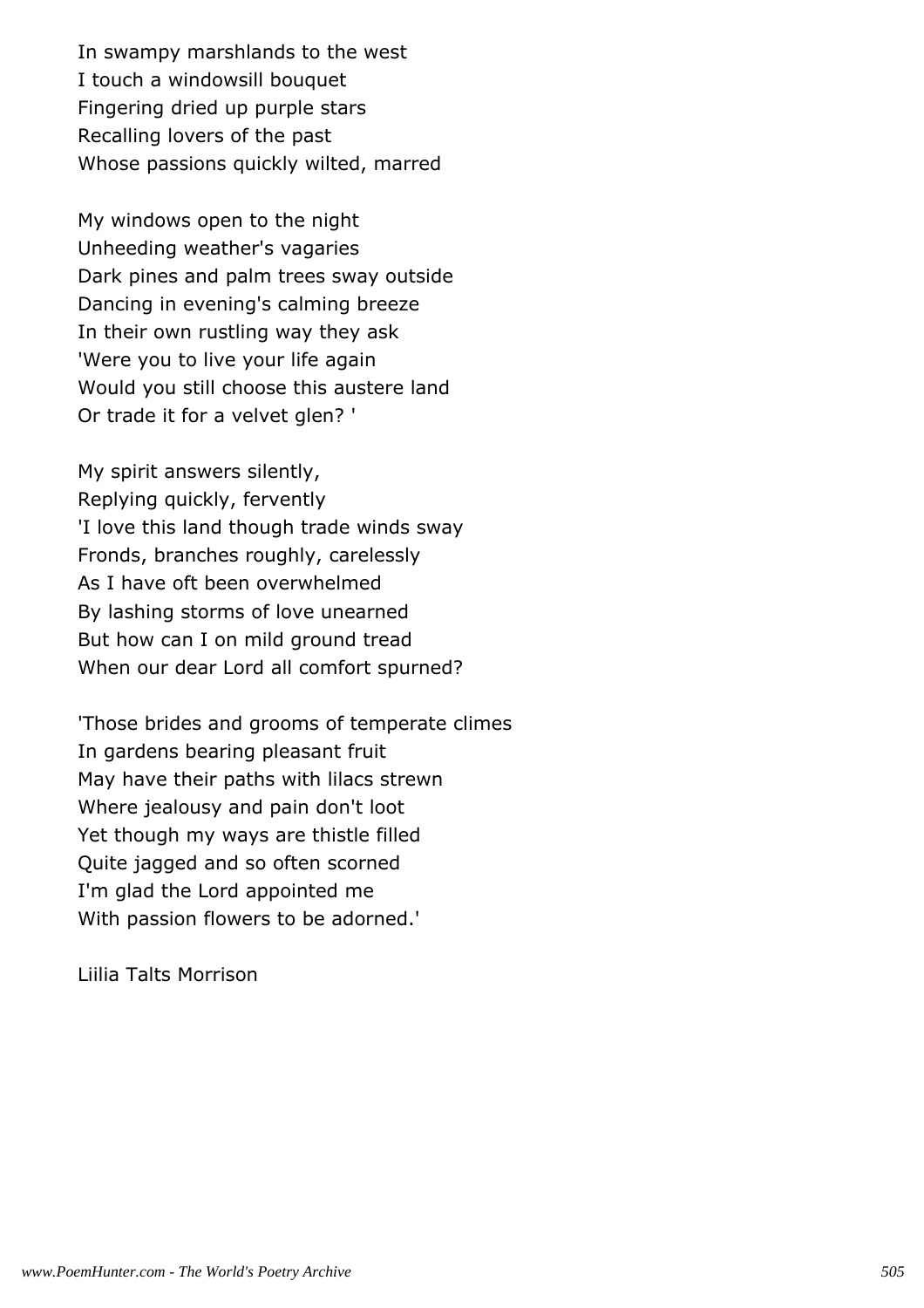#### Passion's Shore

Warm languid fluids of the day Now wash against night's darkened pose again a silver passion grows and strengthens in the musky bay

are you a sailor bold and fine or pirate sent to make me die on sunbaked salty deck so cruel cursed by old ghosts and albatross

your somber face and words so few would almost trap a maiden fair

yet night reveals a deeper well which bubbles up each little shell day's fascination glibly hid beneath a skin of pulsing blood

incense and candles' fragrant smoke curl up against gray salty veils as harbor lights announce at last you're free my child from cursed past

fingers of hope now gently tend green glossy seaweeds in my hair clam shells glint boldly underfoot winking at oysters in a dare

the sea still whispers roars in song as garments drench and fill with hope of that one island and its shore where day and night send overtones to pale green bays of buried bones.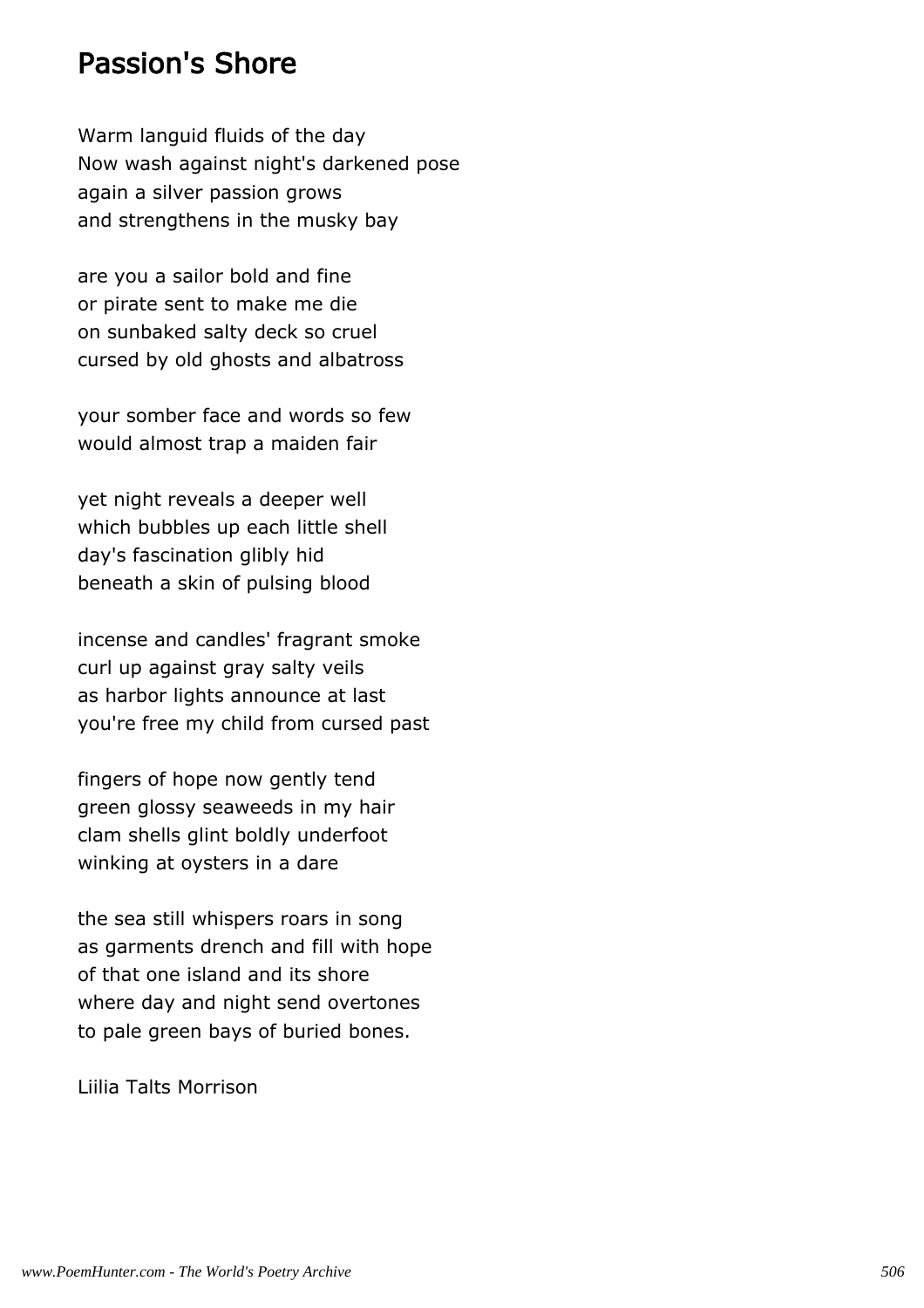#### Past Hardships

Narrow was our shelter low its ceiling, floor windows tiny, grainy paint chipped off the door

In the yard were brambles grass just would not grow neighbors cold, unfriendly many years ago

Cold was our well water yet our little brood never did go hungry love was our food

Those were days of sorrow unimagined blows crucibles of heartaches sackcloth, ashen clothes

Yet a fire flickered an eternal torch shielding and protecting from hell's searing scorch

Narrow was our shelter low its ceiling, floor windows tiny, grainy paint chipped off the door.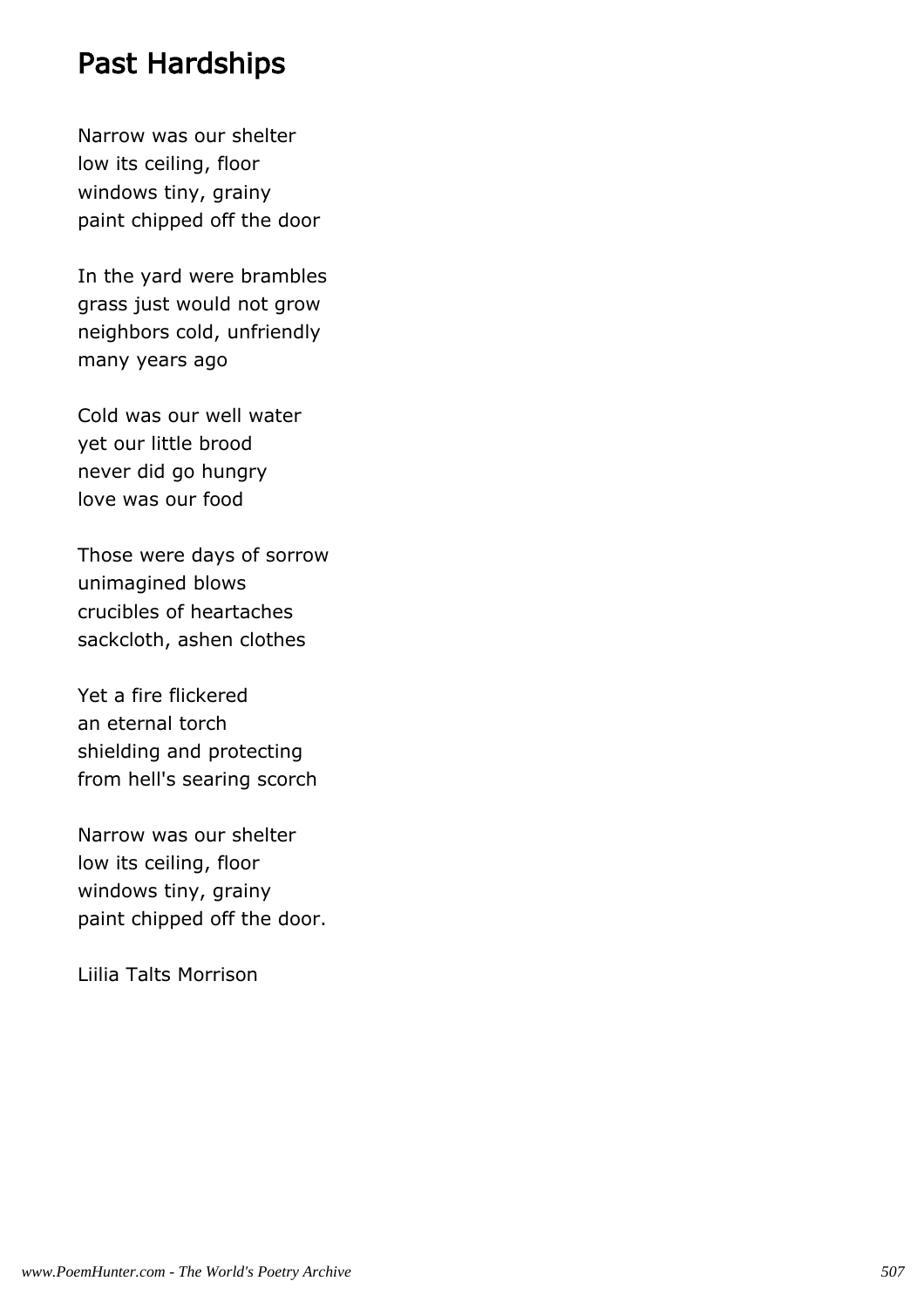#### Peaches

Of all fruits in God's garden I like the peaches best Ripe, green or slightly hardened Their taste is angel blessed

Their golden, dewy cover So velvety to touch Like garment of a lover I'm hungering to touch

With cares of day descending I know my rescue lies Caressing and depending On joy in peach disguise

Of all fruits in God's garden I like the peaches best Ripe, green or slightly hardened Their taste is angel blessed.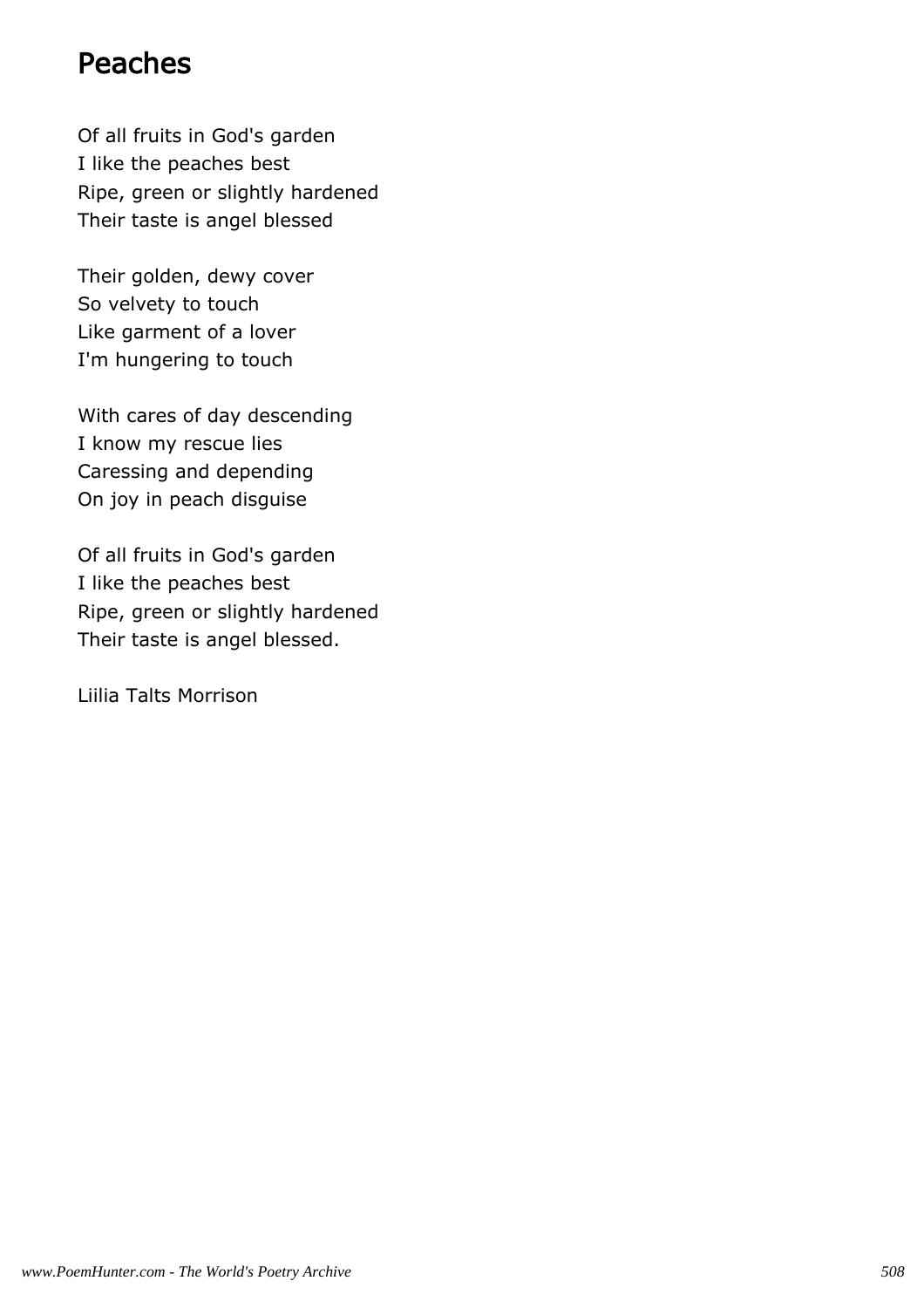# Pebbles

Like pebbles in the stream of life We're weathered by its flow We're battered, bouncing to and fro Or sucked in undertow

Sometimes we end up smooth as silk And let the waters go Above, below, and through our days With old age golden glow.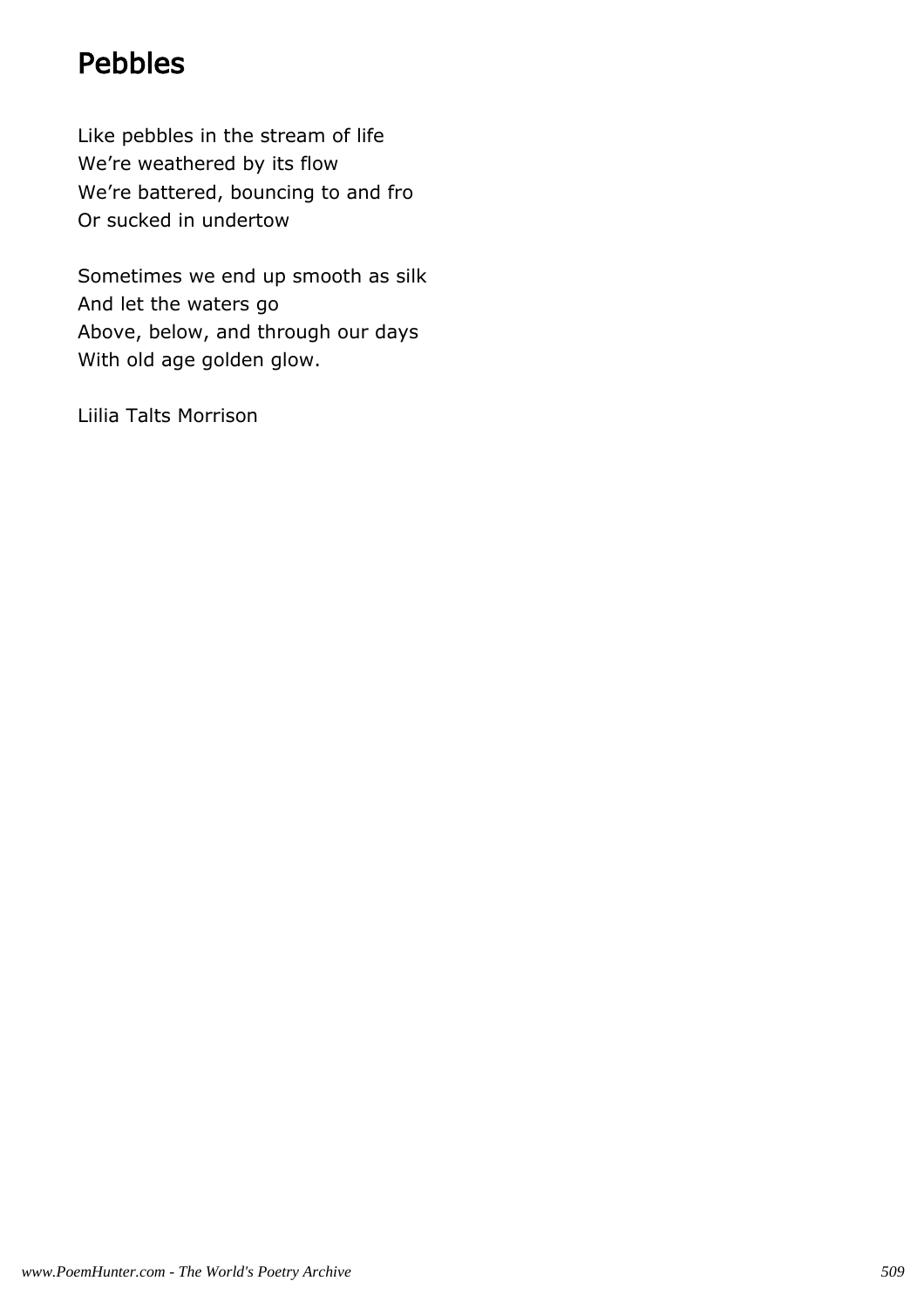### People In My Life

The people in my present and those from times long past are markers on my journey some fleeting, some to last

Sometimes it takes a minute sometimes an hour will do at other times a decade proves if a friend is true

Some people are forgotten some leave without goodbyes some show up unexpected some break old hallowed ties

Some friends are kind and caring while others strange of ways in sharing their affection with scarce a word of praise

Some glide like graceful skaters in thoughts of past affairs some tender, some regretful some burdened down with cares

The people in my present and those from times long past are markers on my journey some fleeting, some to last.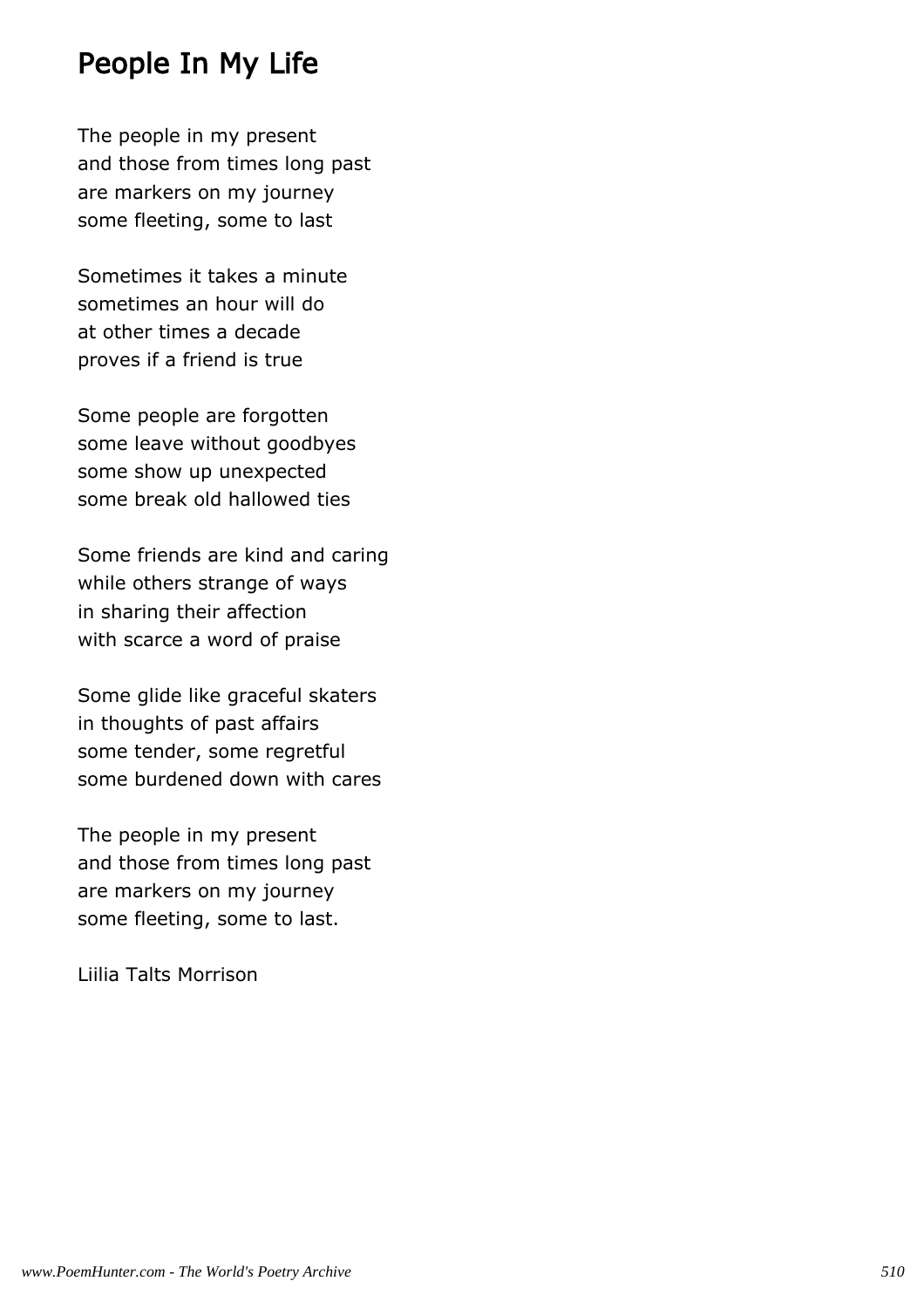#### Persian Dreams

Dreams of old Khayyam's Rubayat And glazed brown shiny doors of old Now open up to darkened candy stores Burst from imagination's folds

The doors fly open and alas I see but bare walls of an empty room No comics stands or chocolate bars No Brownie Hawkeye cameras to buy

The candy store was dark and narrow then So rich with hidden treasures in its womb For the most part I could not afford I was but twelve and thirteen then

It must have been in late teenage That Persian poets came into my life With jugs of wine, and loaves of bread Words that could last a lifetime and beyond

So when I woke at three a.m. The candy store, its doors and shelves Lay on my pillow, as did phrases of that poem You know the one, about the keys and veils

I had been walking with two friends With arms entwined, it was a cheerful time And clear as I am speaking to you now I said the lines, I know I did

'There was a door to which I found no key There was a veil past which I could not see A little talk there was of me and thee And then no more of thee and me'

Why did it come to me so clear And in a dream of places long gone by Of unknown hopes and wishes of a child A dream so bright, I felt quite young again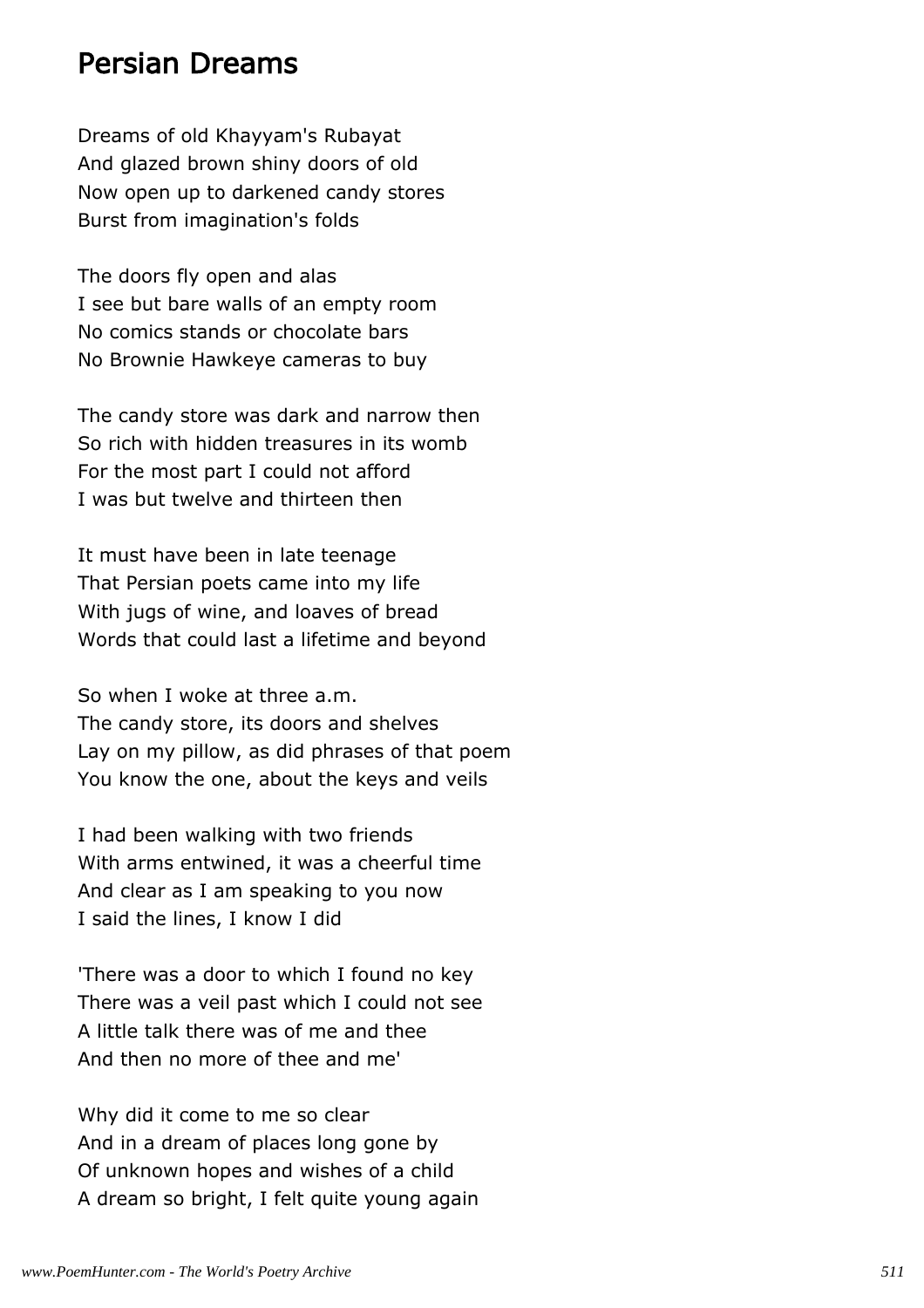It may be I am growing old And oriental veils are calling me Beyond those locks and doors And deserts of the mind that Omar knew Will there be candy stores that open wide To me in spirit as I float Will bites of chocolate-coated treats Fill every mouth with widened throat

Is Khayyam's world or afterworld More sweet then than the one we heard In Hamlet's saddened speech to walls beyond The harsh and cold stones of the Danish fold

We Westerners do shine in ghastly tomes On hell and purgatory drear Infernos burning all the wicked bones And squeezing out all forms of fear

So is the truth then in a candy store Or in a jug of wine beneath the bough My dream may be the advocate The tipping of the mortal scale

For as I live, it is quite dear To contemplate a warm place full of glazed and colored tiles With mustached, handsome lovers lying near To bring the first fruits and the harvest's smiles

Perhaps I was a gypsy in Bombay Or slave girl in the steppes of Caucasus In times long gone, remembering no more Except in dreams that grow at three a.m.

Though born to frozen northern lands this time I cannot feel the sting of Yorick's skull Or Vikings frosty search for whales and cod They leave me cold, if you forgive the pun

When all is said and done and I pursue The hot and heavy struggles of a poet's pen no more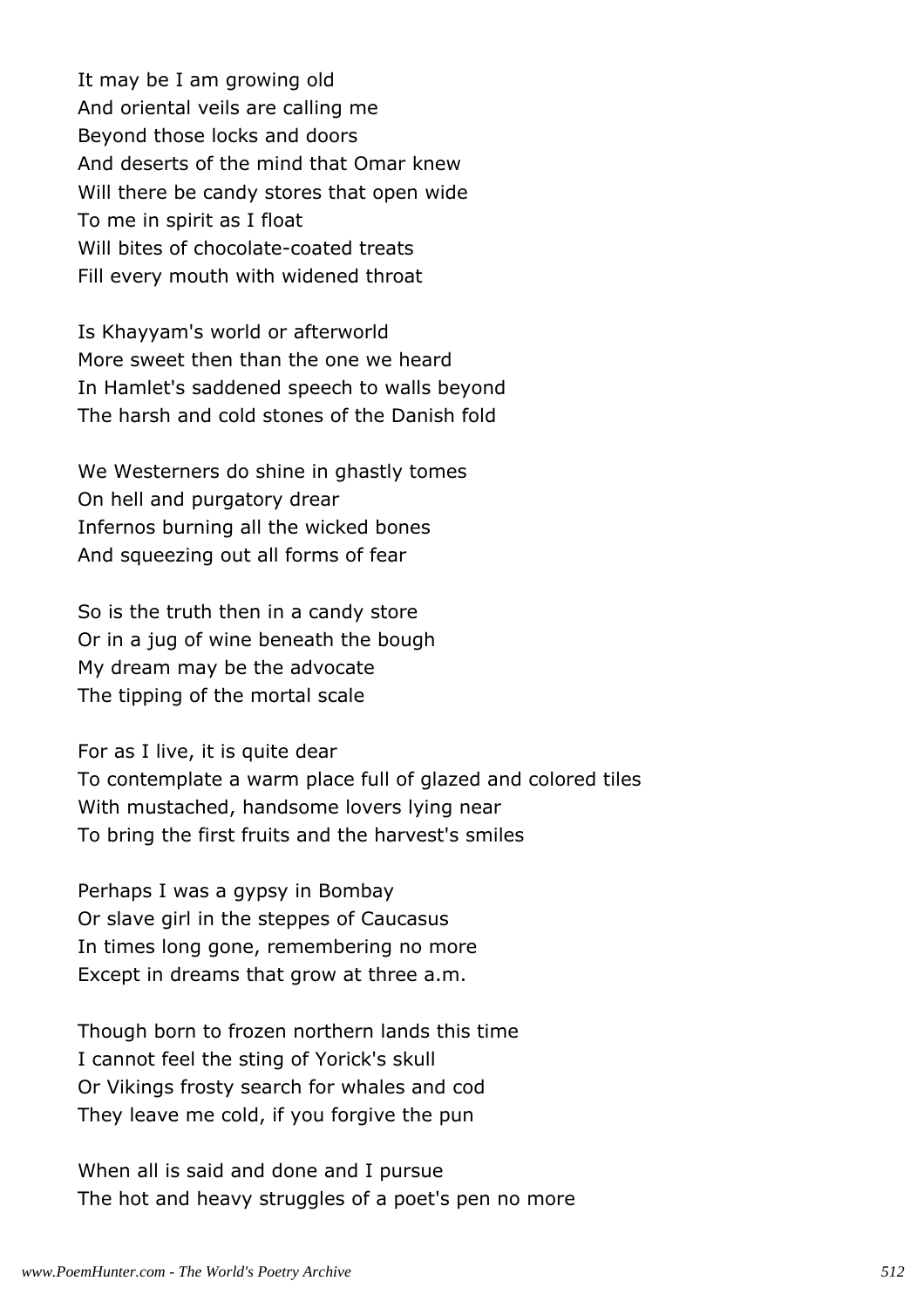Who will then reach for me beyond the veil Will it be Omar with the grizzled Rumi, bard or yore?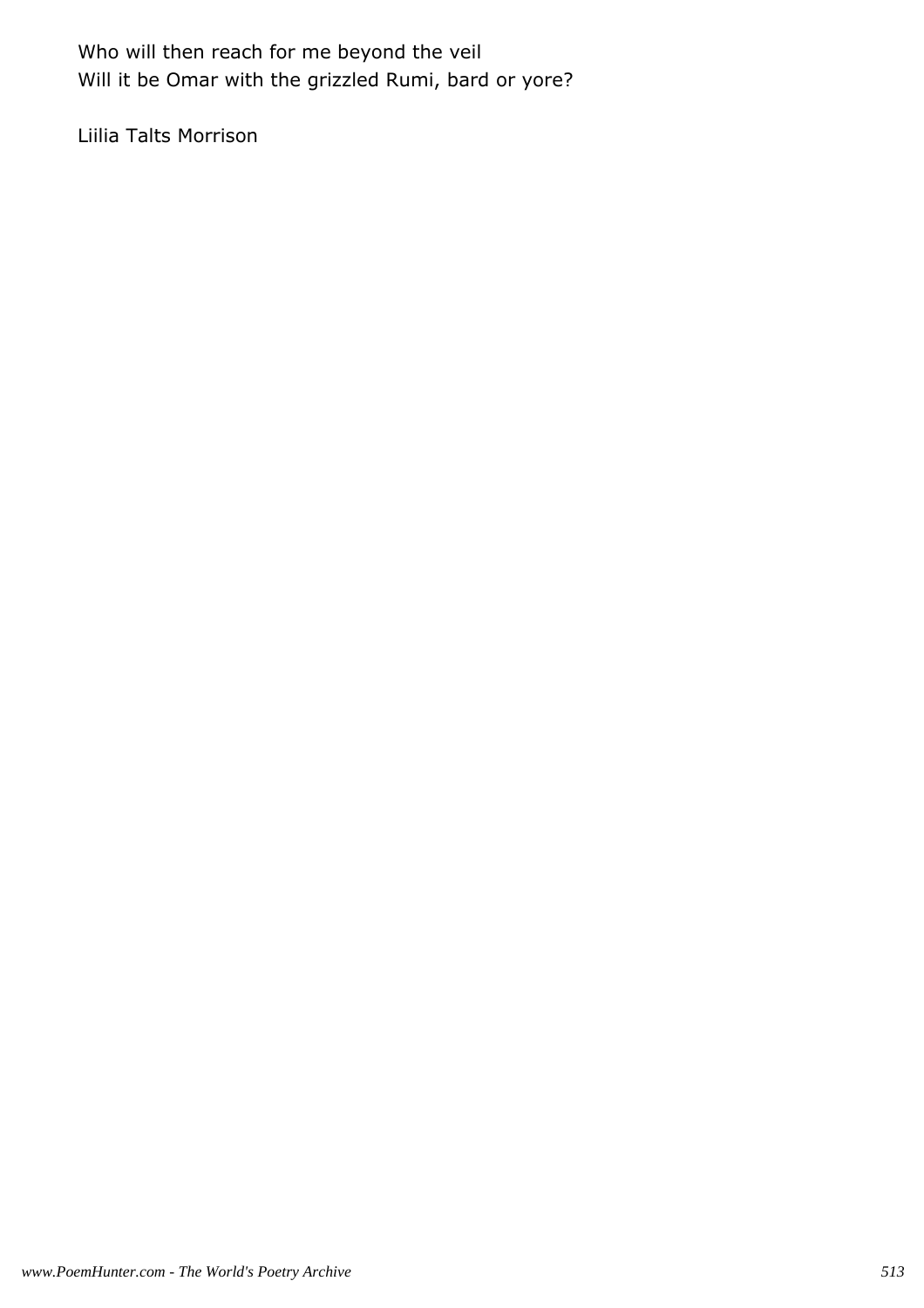#### Persian Sky

Summer roses dripping from hanging gardens Were very red Against the cobalt Persian sky The outskirts of Tehran sultry, musky The heat breath defying, choking

A wealthy family employed me as a maid. Though bright and even educated, I could not break the barrier to find better, less taxing work (perhaps I didn't think I was good enough)

In my duties as a maid I used my mind I tried to be the best in what I did and was praised, graced with favors By the family of my employ

It was just past two o'clock Gold encrusted clocks inside Rang the hour with two rich tolls The afternoon was August twelve The year no longer matters now

A dust fringed fan placed by the terrace doors was twisting, whirring at full speed Each turn brought cool relief As one left the main house

Brushing it clean did not work for me. That's when I had a thought - The pool of turquoise water Lined with colorful mosaic tile Where children played Their water games Yes – I'd dip the fan And clean it In one sweep amid the fallen rose petals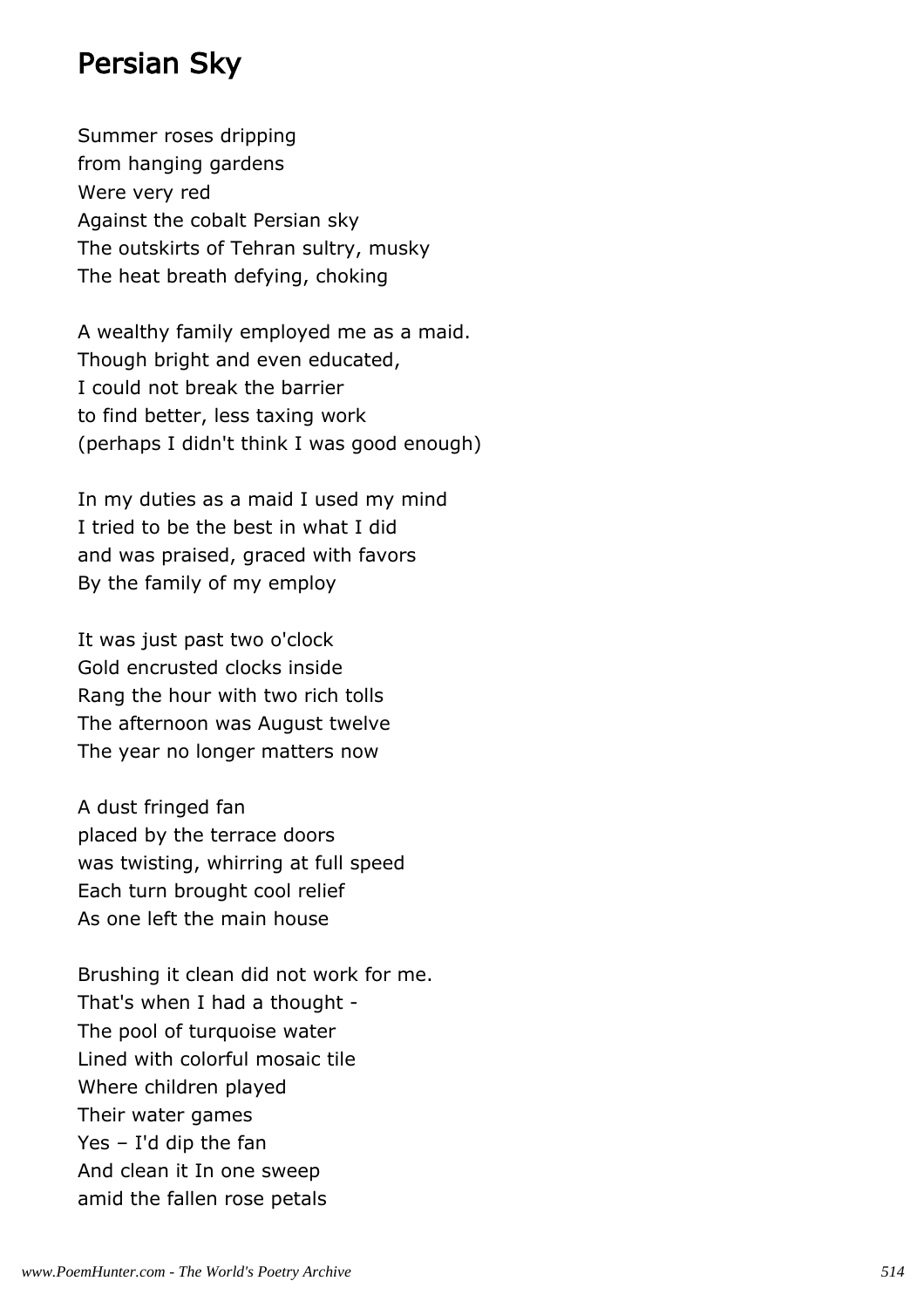floating in the pool.

Bending down, I threw a loose veil From my sari over the shoulder And dipped the whirring fan. To my joy the dust immediately floated loose from the grids But then the fan blades stopped.

I felt a slight tremble As my rough hands grasped The handle of the fan Beautiful bells began to ring As I looked down below.

I saw a small woman Wearing a sari lying by the pool The fingers of her hands were open As if having let go of an object.

'I'm up here! ' I called as loudly as I could as several people ran through terrace doors arounding this body but no one looked up.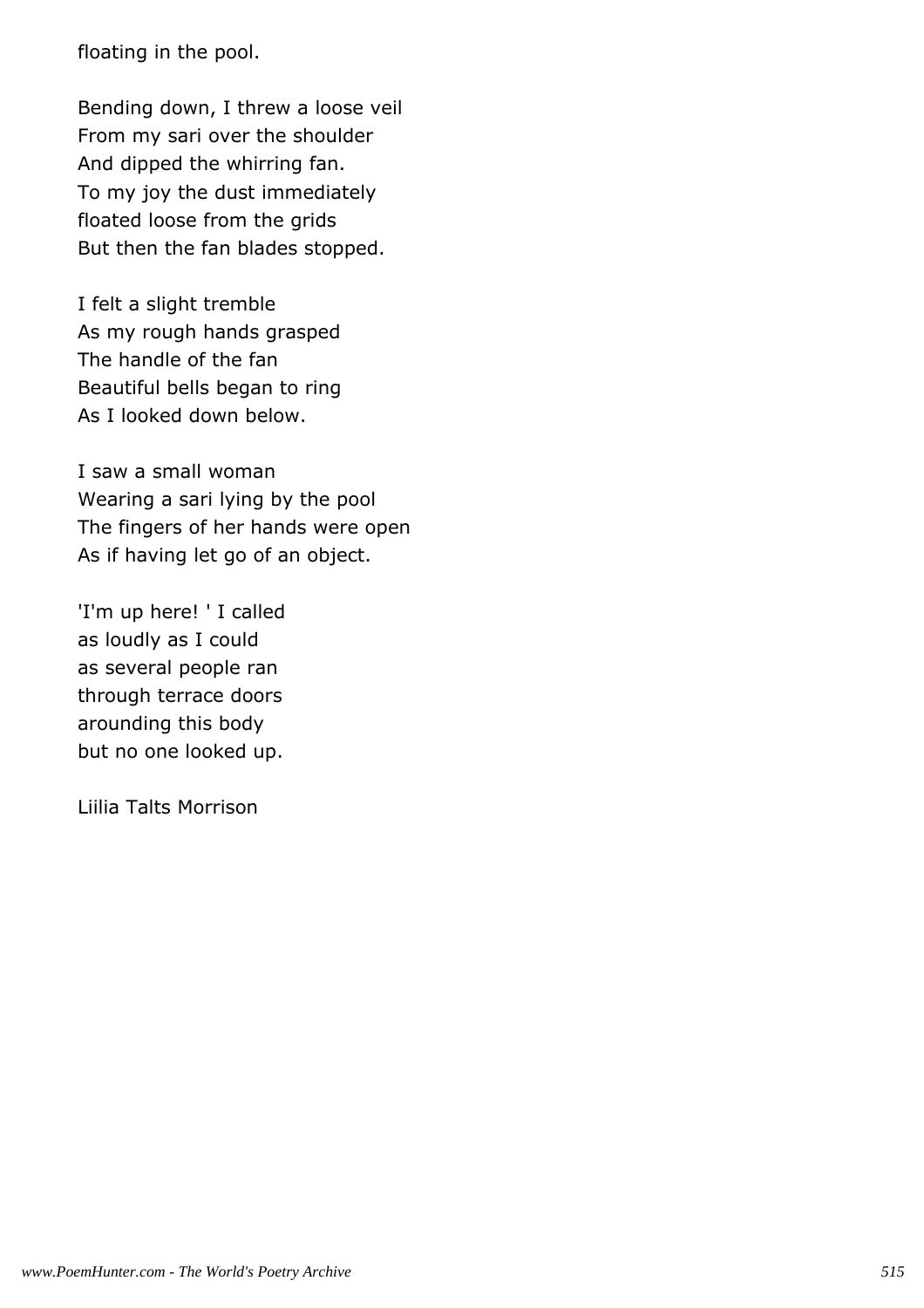# Pillars Of Cloud

Guide me Lord and light my path As I walk this road Bless my thoughts with sights and sounds Sky signs to decode

Let my gaze be upward turned Where your angels dwell As great clouds like towers rise Billowing white swells

Ancient scriptures echo words Ringing through the years How the Lord in desert sands Quelled his people's fears

In the day he sent tall clouds Brightening sad eyes When night fell a pillar burned Flames from darkened skies

I believe those words of faith Guiding ancient hordes Are still fresh and true today Sky signs from the Lord.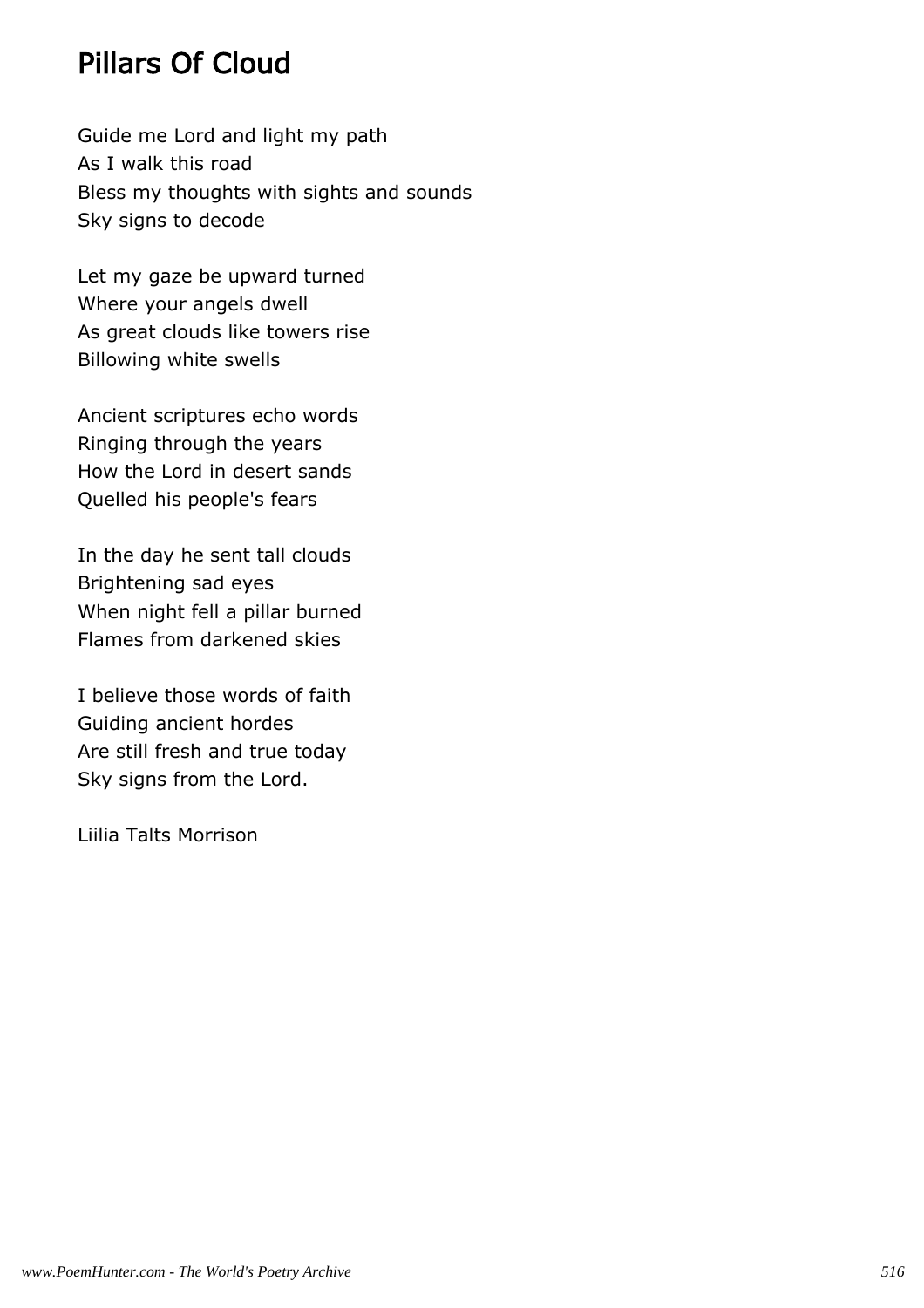#### Pines

While looking at the photographs From trips I took last year It brought to mind a mountain range Its' forests filled with deer

The soil was rich with minerals And terra cotta clay The pines were tall and towering They reached the clouds half way

I never had seen such lush growth It all seemed grand and rich As if a wizard touched that land With a most cunning switch

When I returned to my small home The sandy ground looked flat The scrub oaks and palmetto shrub Embraced by sandspurs, gnats

Not even pines grew very high Nor would presume to try To reach or even yearn to grow In girth, but just get by

This also has been my life's walk Still wedded to a land Where nothing grows to its full height In poverty's harsh bands

Why did I stay and suffer want Why did I not go dwell Where trees and mountains stand so grand And people live so well?

There is a place within my soul That needs wealth to deny And trust that simple, daily toil Is meant for me to try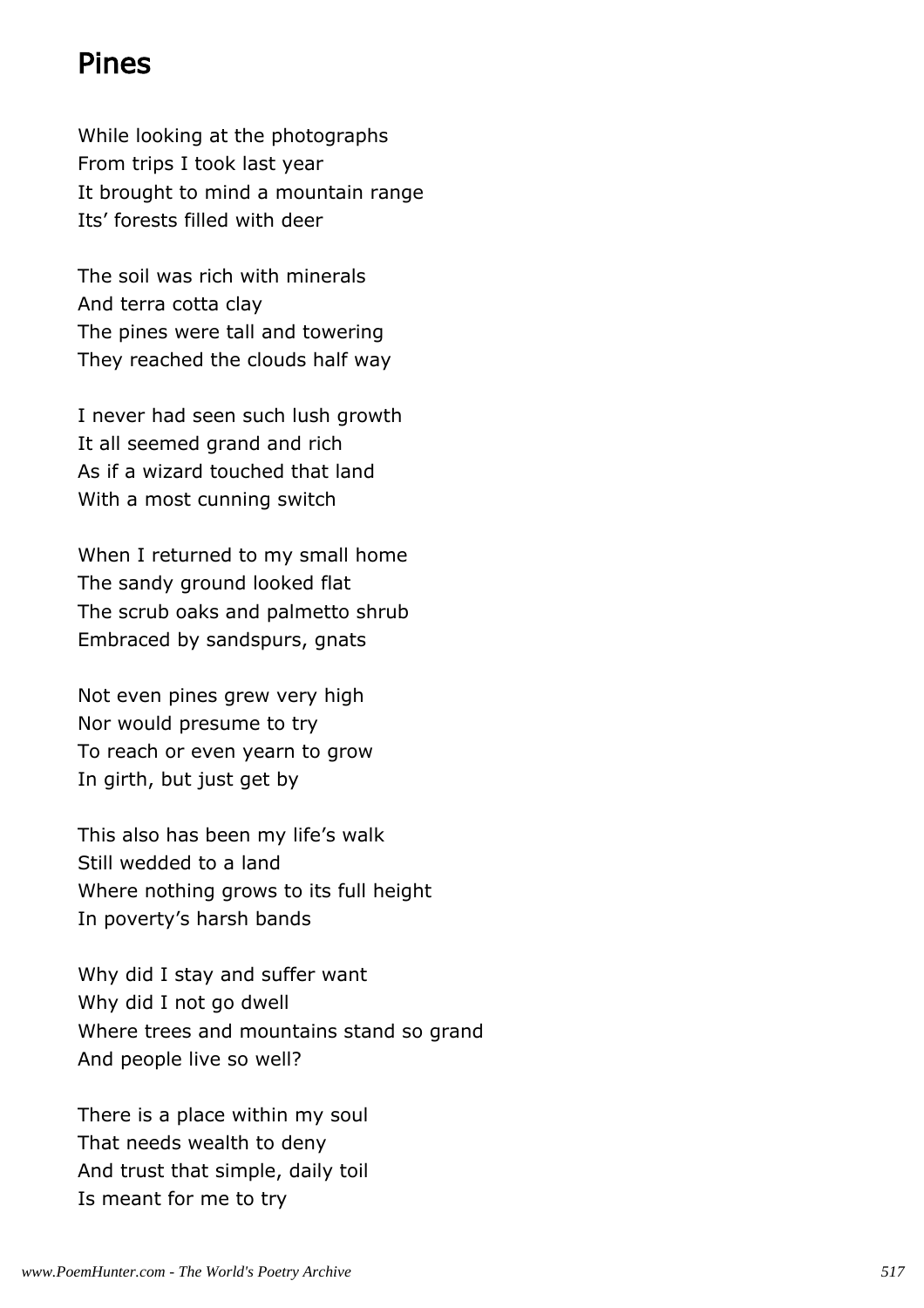May those who live where trees grow tall Whose fields and cattle spread To hills and valleys green with growth May they enjoy their bread

But I was cut from other cloth My path with rocks is strewn My sandals often make feet bleed My thoughts like hard stones hewn

While looking at the photographs From trips I took last year It brought to mind a mountain range Its' forests filled with deer.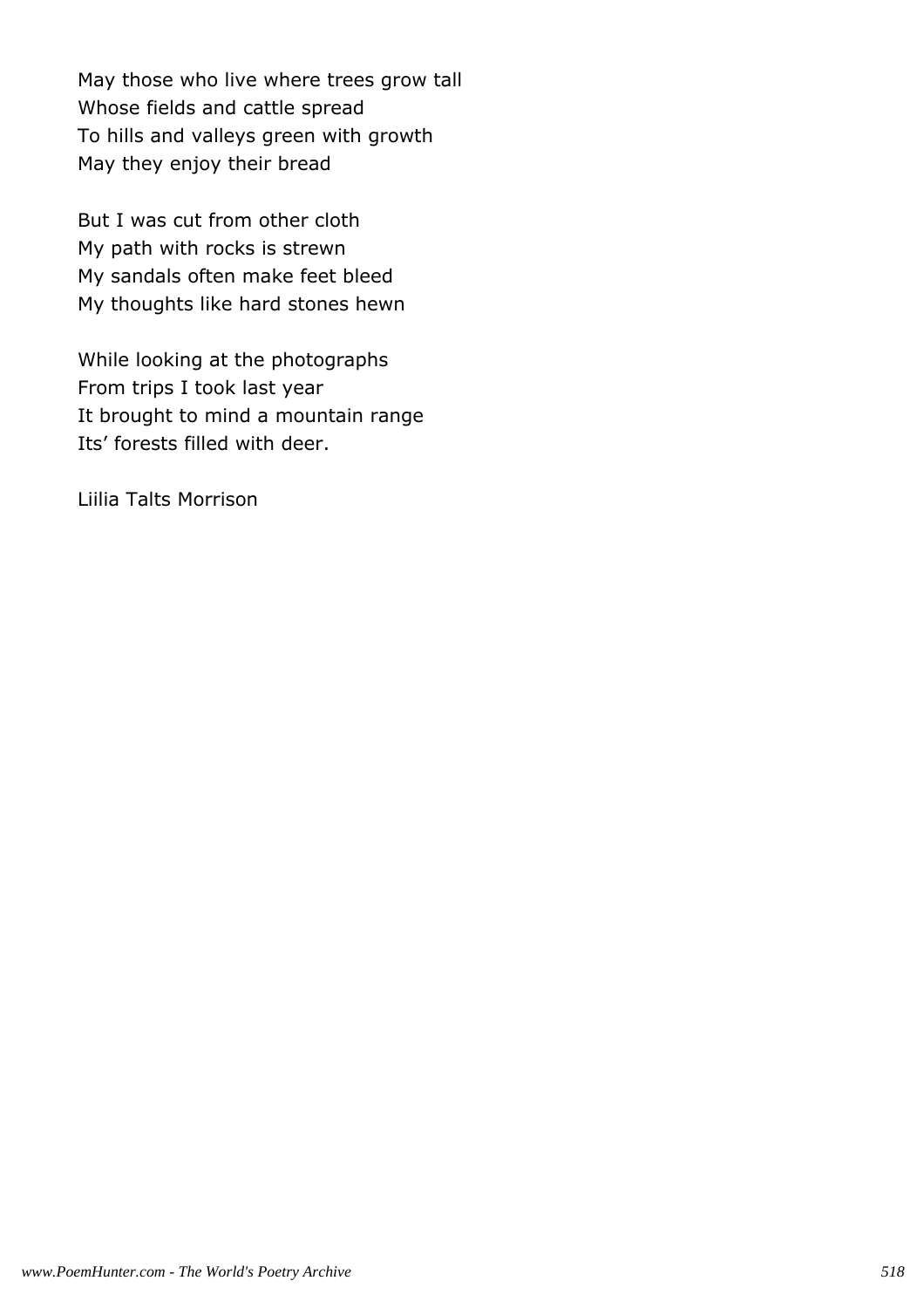#### Plain Or Fancy?

You were plain and she loved fancies Staying home, you let her roam Low your land, your sister high seas Yet the product of one home

China silks, Parisian perfume Men of stature couched her life Spinning, you would card an old loom Clean out entrails with a knife

Time came and the roller coaster Cables cut, screeched to a halt Crystal vase nor oak four poster 'scaping from its deathly vault

When the dust began to settle She was tossed on higher ground You drank soup from strangers' kettle Silence then your only sound

Blackened earth renewed its seasons Healing sprung from trampled grass Faces, laces found new reasons Raising hands in sacred mass

Icons you became as decades Burned each mind to fragments grim Gently molding, turning old maids Spinning laces frail and dim

Finally the water leveled Tides and ebb-tides growing weak Plain and fancy were disheveled Held in carrion's deadly beak

You were plain and she quite fancy Staying home, you let her roam Wool your garb, your sister lacy Yet the product of one home.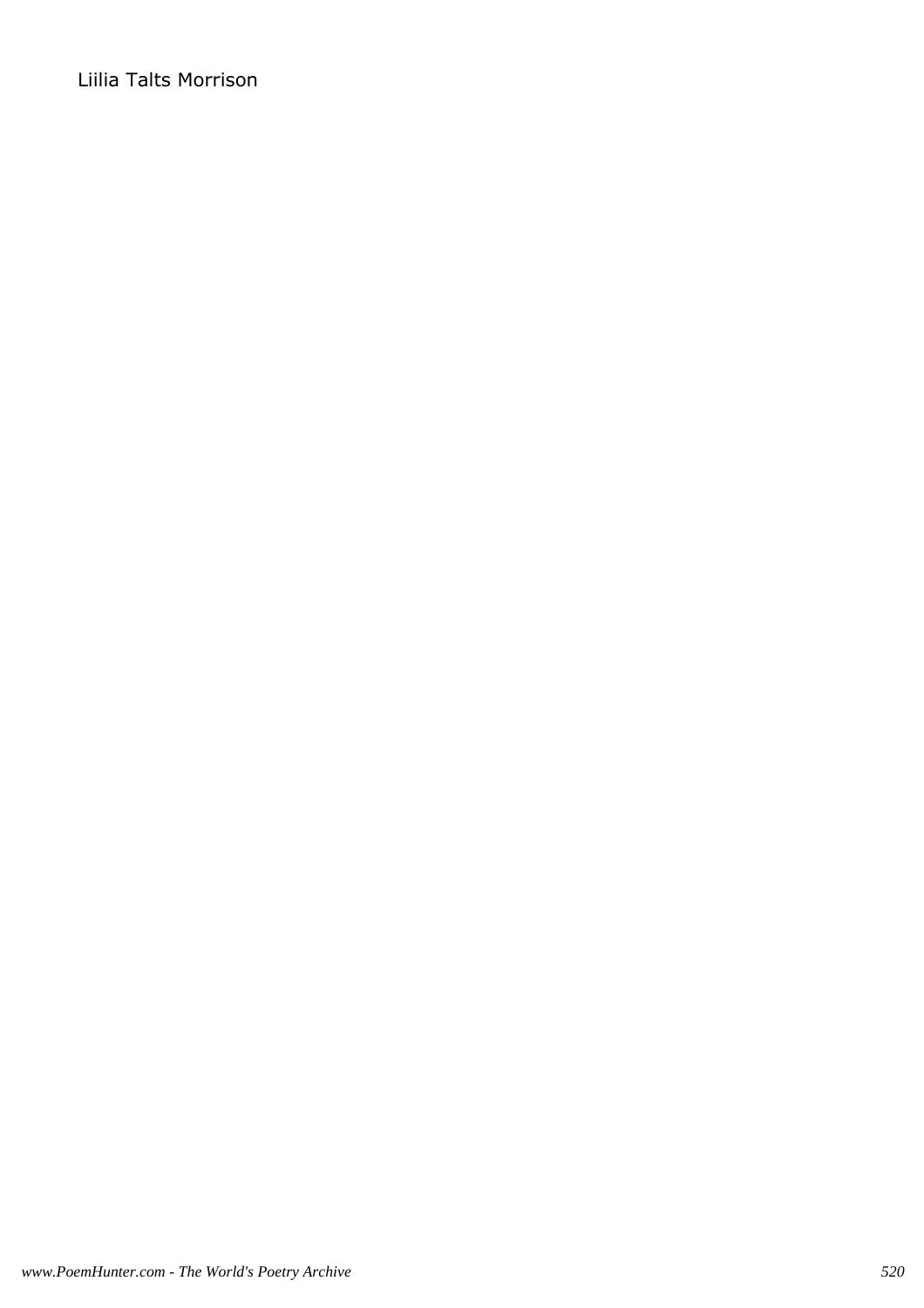# Play Time

The seesaw bobs now up now down the children squeal as Johnny leaps and plays the clown

Li'l Gretl skins her knee again when Danny tugs her golden braid and she upends

Soon play time ends as old folks call their tousled kids for meals and new clean overalls.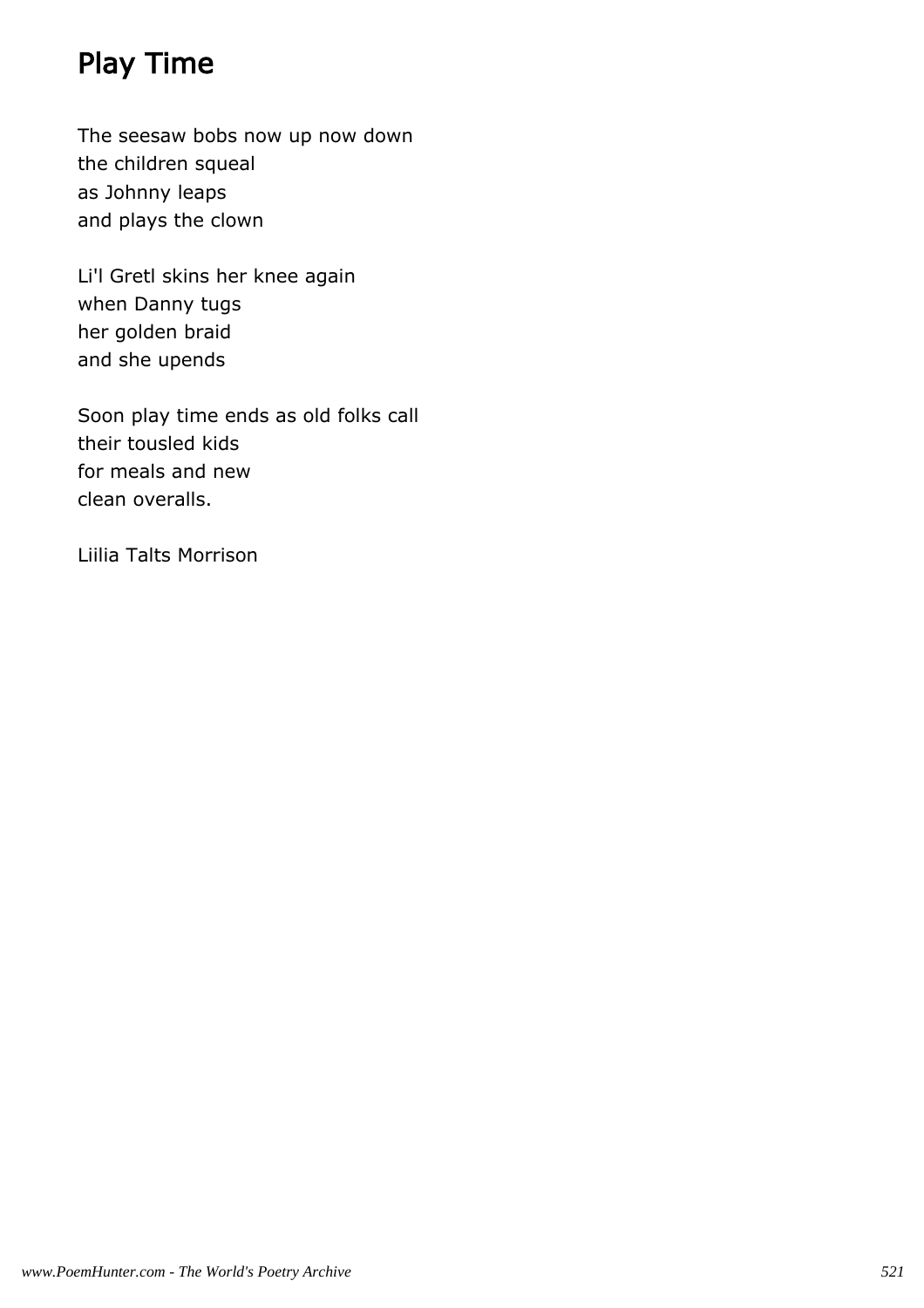#### Pocketful Of Shells

The beaches recently were sadly lacking In shells once generously spread around So on that seaside day I was not seeking Those little trifles on the sandy ground

The sky was much too blue in rapt suspension The water ominous with dangers held While round my toes in clinging aspiration Hot sand burned with a silicon-like weld

Below the garish carnival umbrellas Brown lazy bodies languished near the surf Two squealing girls cavorted like Capellas On summer's stage - their day of soon lost mirth

Had I not once been young - a beach bound beauty Finding a love quite handsome in black curls Had he not left me like forsaken booty To pirate other seas with other girls?

Those days gone by I dared not to remember When waves and arms were filled with golden shells Then in the evening next to low lit embers The surf drowned out our fervor's fondest yells

As aimlessly I trod the curving coastline A strip of odd white beckoned me to stare As if from yester-year's abandoned goldmine Innumerable shells were scattered there

I quickly bent and picked them - often falling Until my pockets threatened soon to tear 'A thief, a scavenger, ' someone was calling But all around me were just silent stares

Tonight the full moon lights my wooden doorway Where lies my bounty spread like little bells Though love and youth are fleeting in a sad way I'll always keep my pocketful of shells.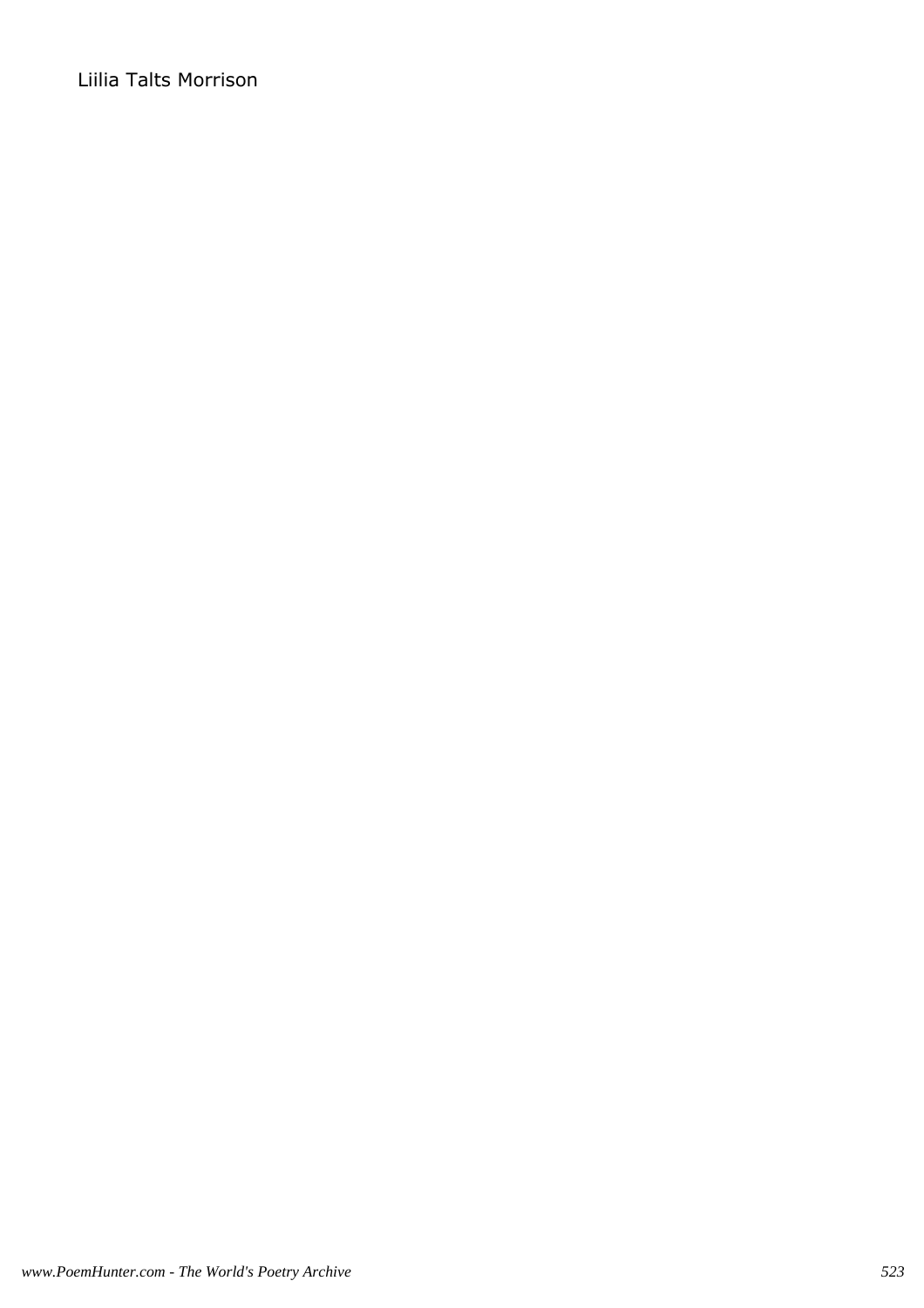#### Ponce De Leon's Dream

He sought but never found he conquered and he tamed a wilderness of beauty a land of flowers named

The only place the vision was real was in his mind the fountain's youthful waters were lost to all mankind

But in his futile searching he brought along some seeds of European citrus to sow in sandy weeds

Today the land of flowers draws those whose youth has flown but as a consolation bright oranges are grown.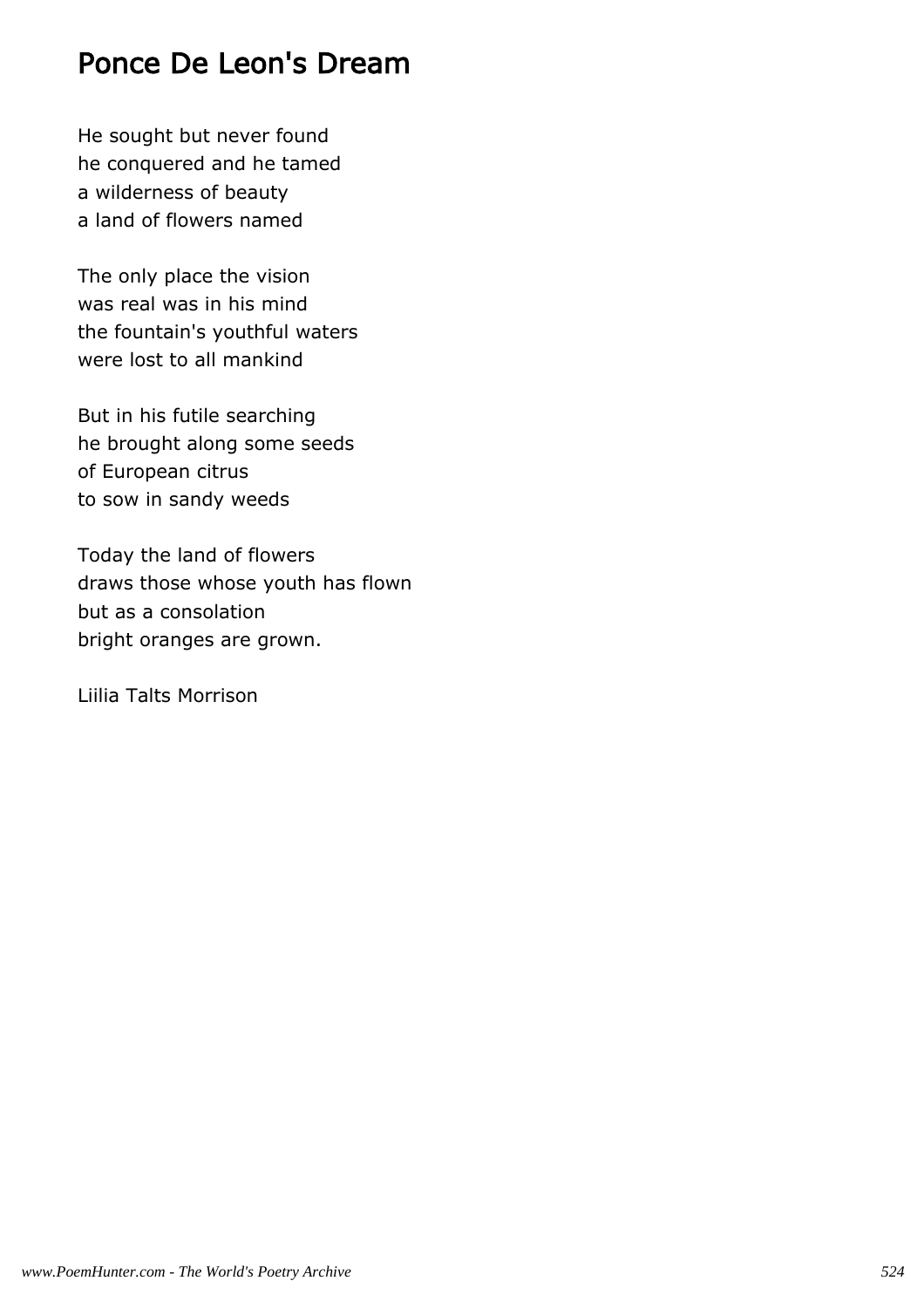### Poor Man's Rain

Some people call it poor man's rain When pots and pans on nightly stairs Sound drips and drops from roof leak strain

Some people call it poor man's rain When duct taped cracks brace to withstand The pounding flood on window panes

Some people call it poor man's rain When coats and shoes are frayed and worn And puddles morning sidewalks stain

Some people call it poor man's rain When sheets of water wait for dark A blessing that the night contains.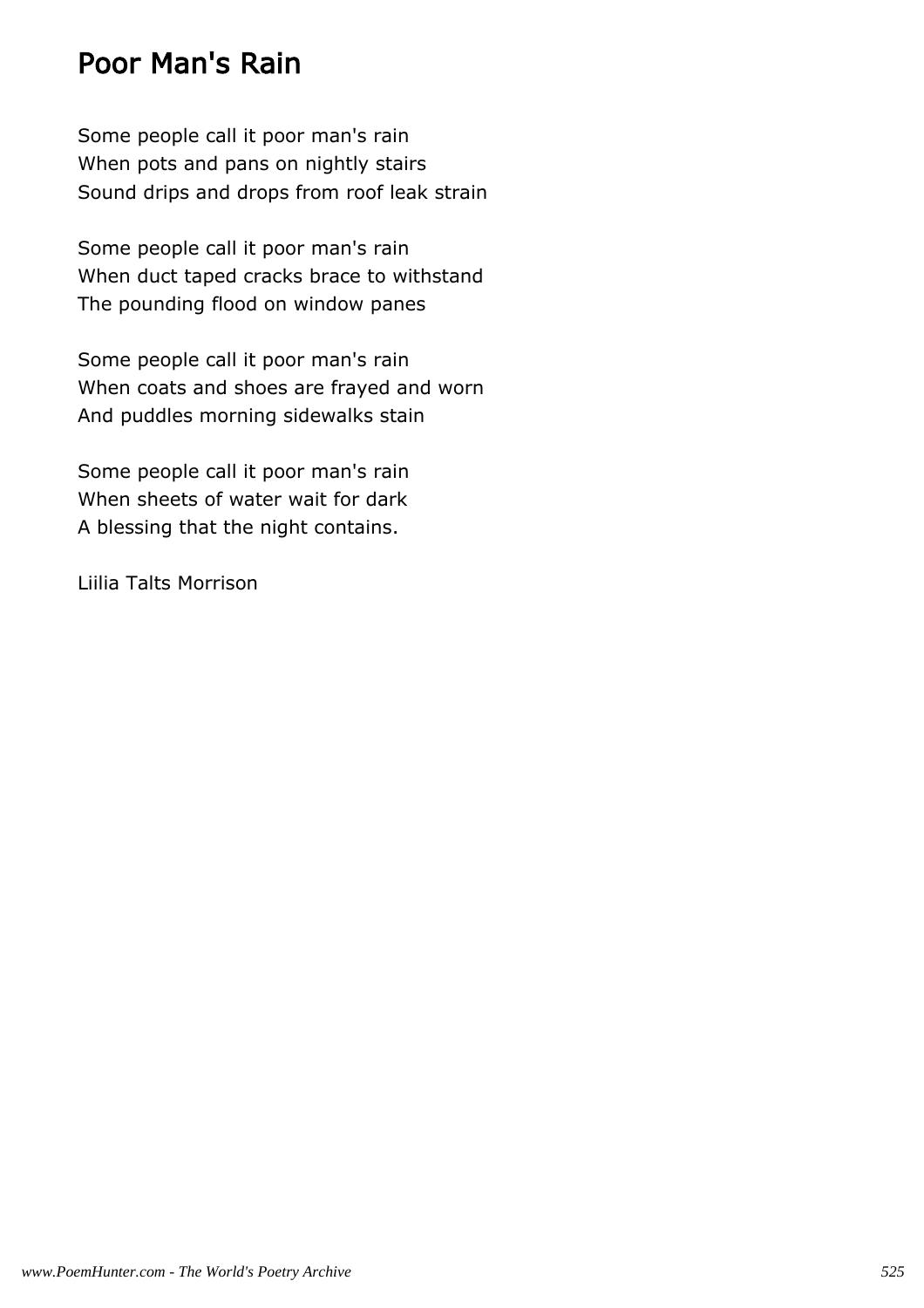### Portrait Of The Poet As A Sophomore

Call me a poet who is yearning To make it in these halls of learning My first year was confused and wild But now I found my hidden child

Thanks to a teacher who is wacky I now disdain lines that are tacky Throw commas, adverbs out the door Call counting syllables a bore

When reading books of rhyming verse I feel my nerves get terse or worse For I spew words quite helter-skelter Like primal screams in moldy shelters

When rage and anger in me mount I cannot stop and verses count Or slow my flow of thoughts and tarry To search a rhyming dictionary

I say 'pish-tosh' to dots and dashes - All rules of grammar give me rashes My venue is to vent my id In torrents like a school of squids

Oh spare me from the likes of Burns Who talks of lice and mice and ferns My poems deal with the surreal That only I can truly feel

Don't bother me with couplets, sonnets Describing muffets, tuffets, bonnets Green freshmen may find them quite charming But I've matured to dense and barmy

Today I shun all love and laughter The gritty truth is what I'm after Weltschmertz in all its grossest forms I do explore in my small dorm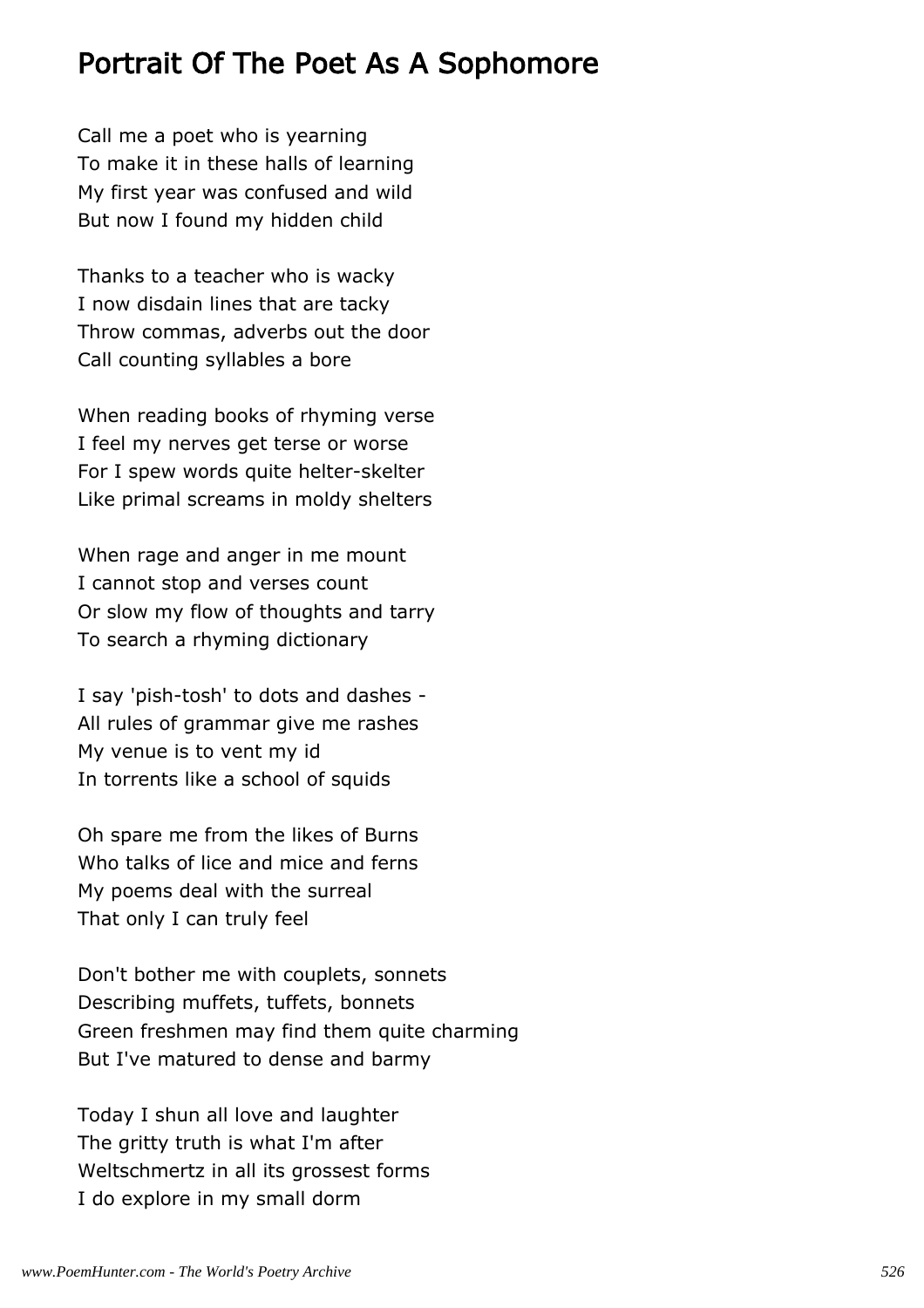I won't be cute like Lewis Carroll Who sports his 'brillings' like apparel The path of the iconoclast I tread and stomp traditions past

Let's hope the prof. gives me good grades Or else my stipend will soon fade And spoil my hopes for junior year To float along on kegs of beer

Well, that's my tale of student days With hopes of shaking hallowed ways To make a mark with my own slant In chapbooks sure to make aunts pant

I wonder as I watch the seniors So cocksure and unlike their teen years With class keys hung on golden fobs What it is like to get a job,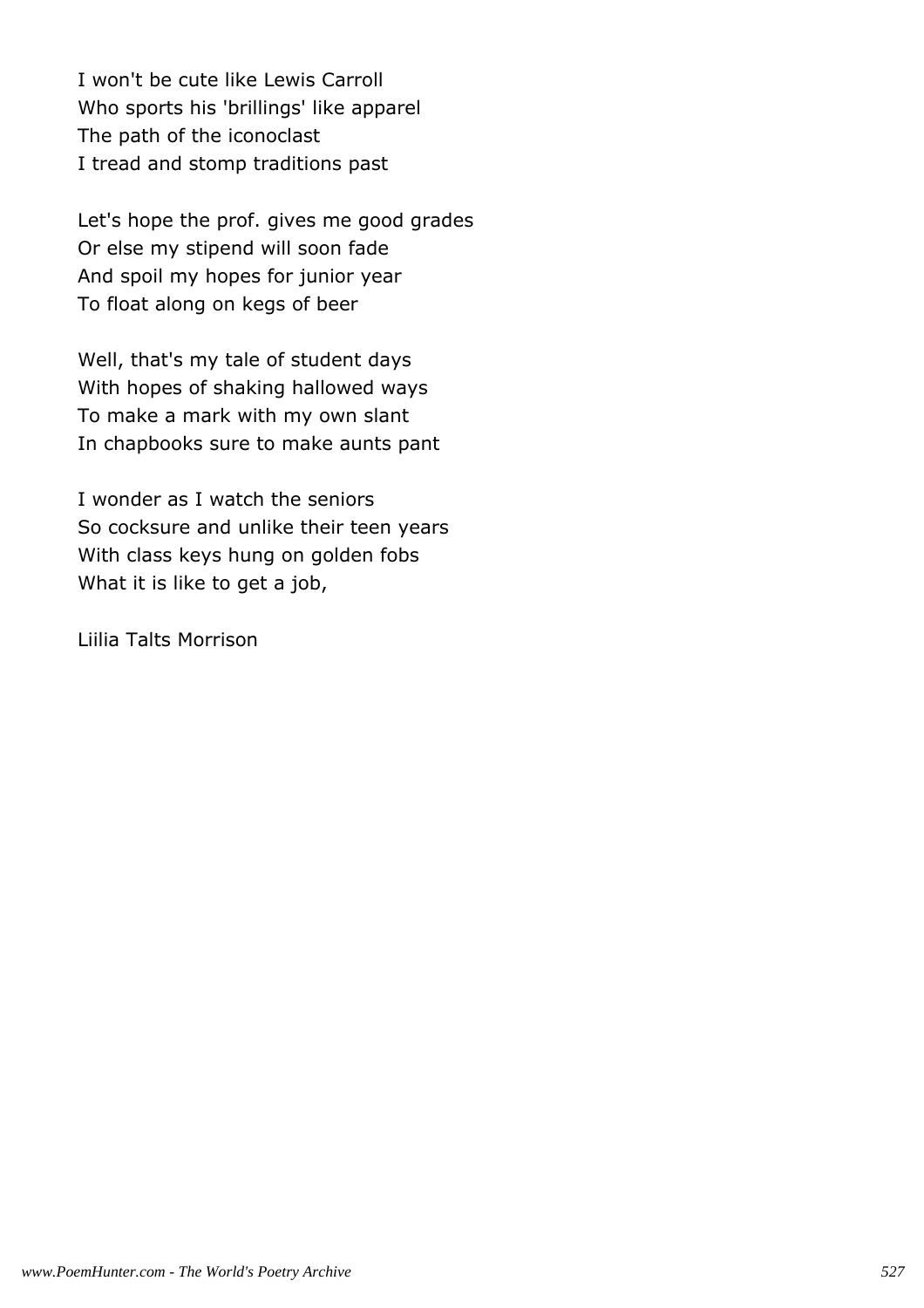#### Potter's Final Cup

Pots and platters whir about Spun by weathered, bony hands Rows of cunning patterns tout Points unseen on tightened bands

Dreamy castles fill with light Fire and soot then meld the mass Long forgotten textures fight Tamed by earth's unleashed morass

Thick and green the clay soon yields While an ancient chord commands Soul's vibrations sun baked fields Music formed by unsung hands

Potter stands in silence now Armed with subterranean key As the mossy door swings slow Waiting eyes will surely see

Faces peek from covered earth Clay stained hands now upward turn Without effort wide their girth Crawling forth from earthly urn

Touching faces watch the burn Dank as darkness hugs all pots Timeless shadows linger turn Smoke and fire cast their lots

When the hyacinth morning breaks Rows of clay are fired pots Golden yellow azure lakes Pristine goblets twisted knots

Weathered hands weak gentle now Skyward facing morning light Eyes delight as rainbows bow Sooty shadows hint of night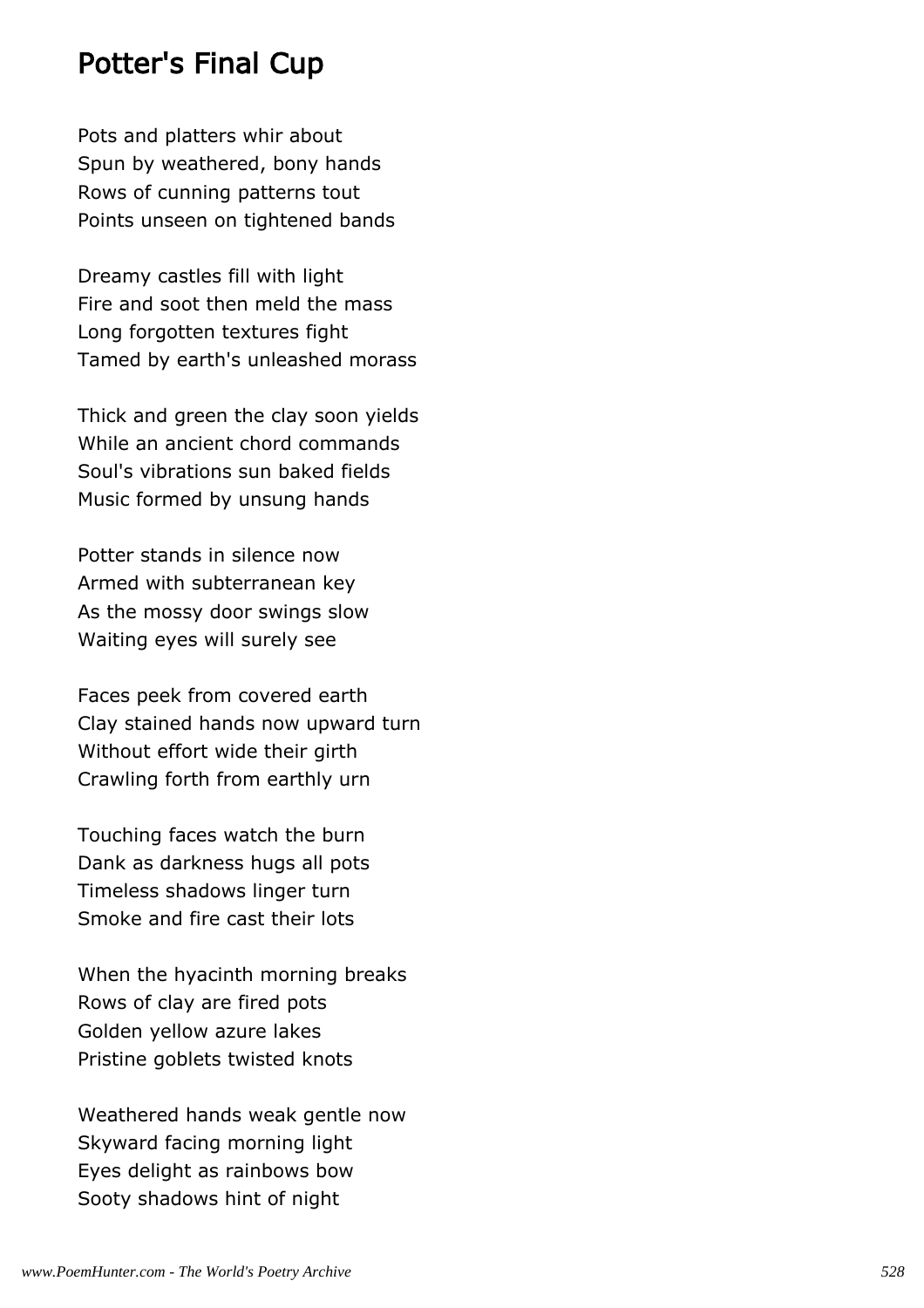Like Narcissus and as cruel Mother Earth takes back its child Punishing the tampered jewel Of the potter much beguiled

Pots and faces are now one Melded mended welded mass Crying out in sacred drone Potter drink that final glass.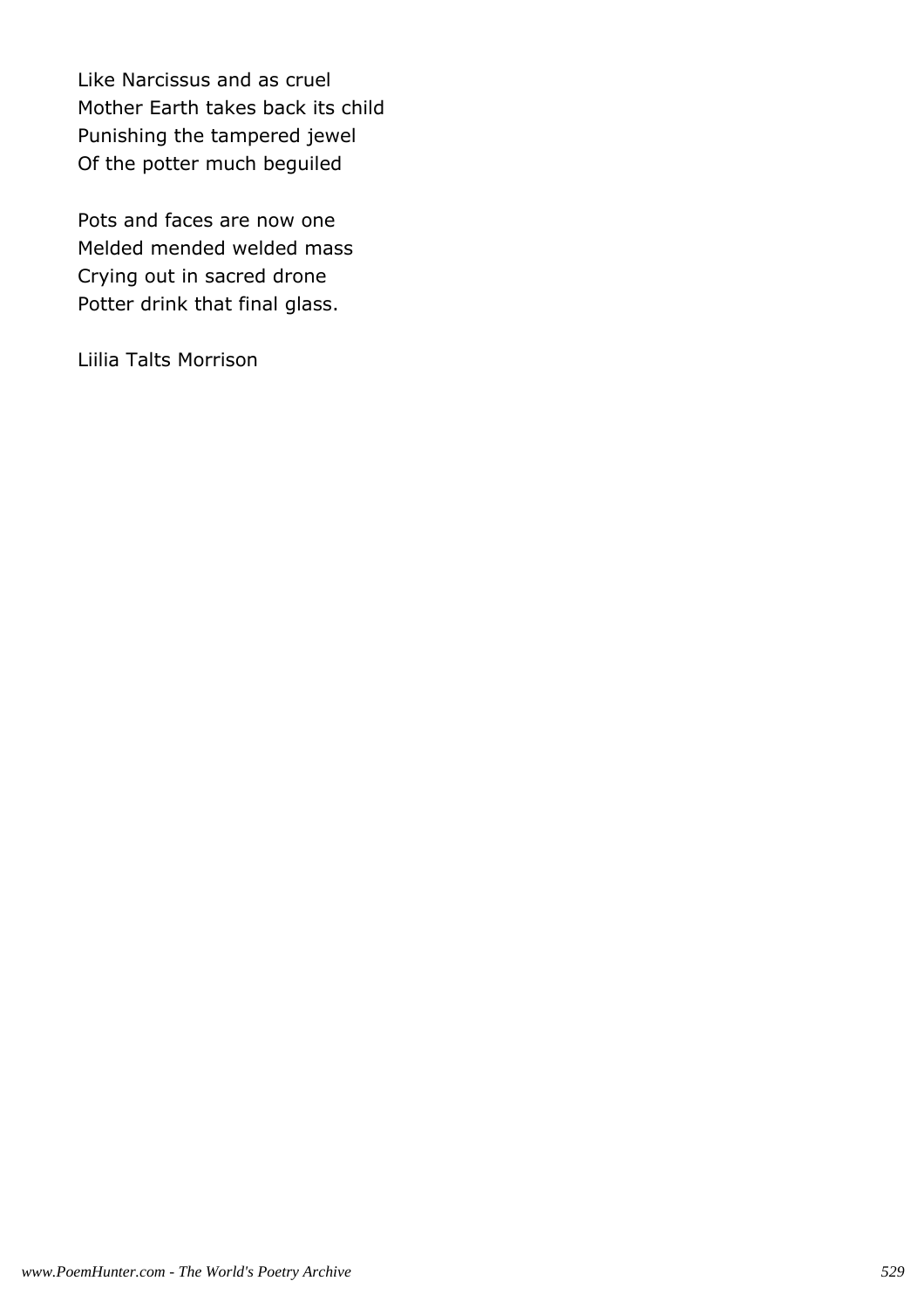#### Prayer For Men A Sea

There are those who sail the waters trusting signs that nature brings darkened clouds or skittish seabirds and at night note steadfast stars

There are times a forlorn sailor finds himself in raging seas fragile sailboat barely bracing massive waves and salty sprays

Yet he keeps on sailing onward barely skirting Neptune's jaws blinded by the rain and torrents blistered hands still holding on

When the little wooden churches on the rocky shores far North offer prayers to those in hardship do they think of men at sea?

Is there found a supplication for those souls compelled to sail quickening the sailor's heartbeat echoing like pulsing stars?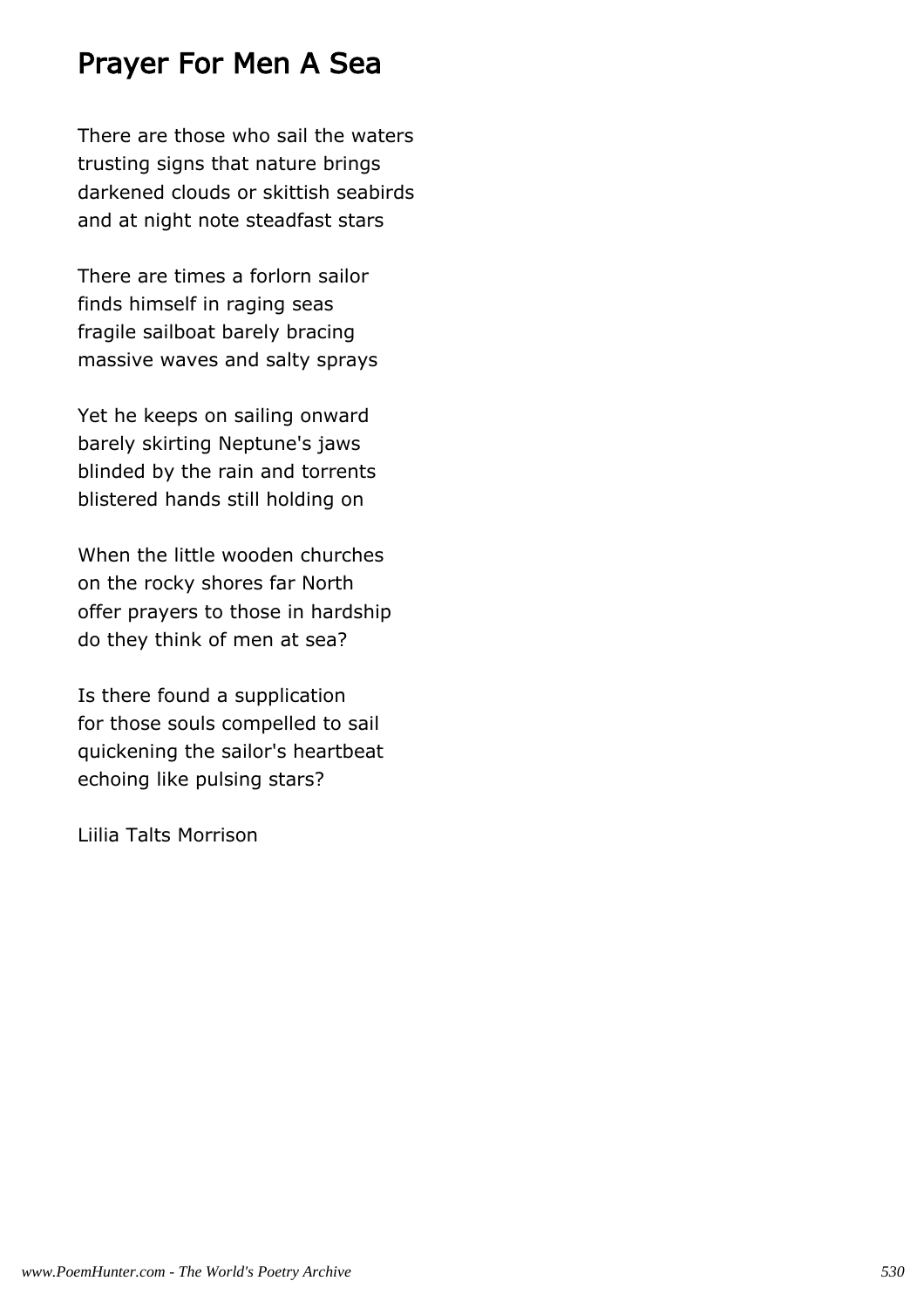#### Prayer Palm

A friend was fading with old age whose potted palm had seen bright days was now enmeshed with webs of time that drag life down in slow malaise

She called one day and asked if I would like a palm of goodly size; at first I thought she said a 'poem' but found instead a green surprise

Her vision was now blurred and dim so when I brought this tall thin reed into my home - at closer look green aphids used it for their feed

'I pray for it, and for you too.' Those words of hers still rang in me; so I proceeded with much care to wash all fungus from this tree

Though she is now in long term care and no one knows just how or where she lives, survives, or how she feels - I know her prayers still fill the air

For this once thin and sickened plant has grown in grace and leafy fronds; as surely as this palm does thrive I know God holds her in his bonds.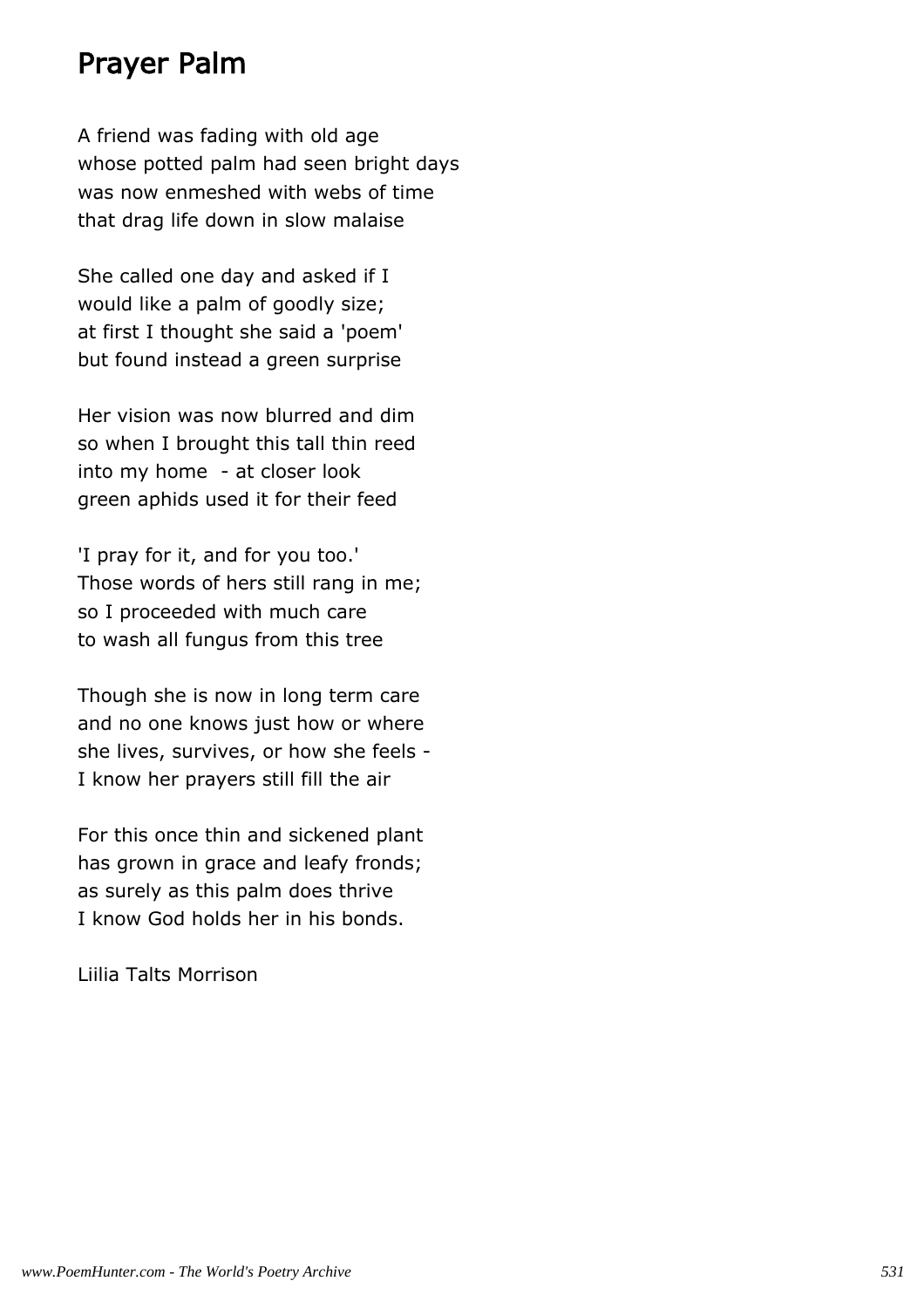### Pretty Maids

All pretty maids and flowers fade and treasure chests will rust abundant pantries soon turn bare and love may end as lust

In golden days of heady youth quite heedless in my haste I often spurned and broke the hearts of lovers I dared chase

How foolishly tossed to the winds were precious coins of care till in the end I ended up alone and despair

All pretty maids and flowers fade and treasure chests will rust yet none can use up God's great love the one thing we can trust.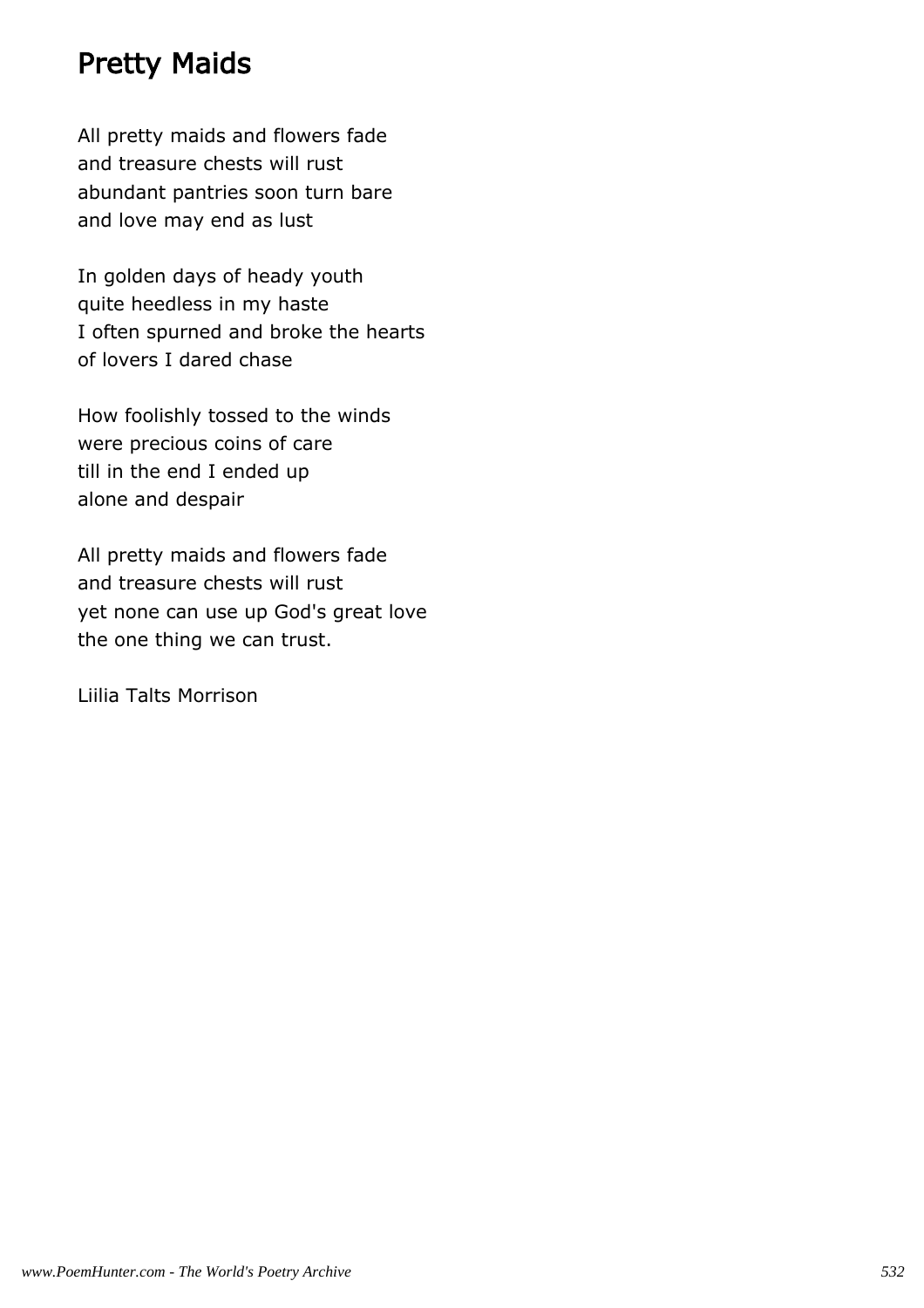### Pride Goeth Befpre

The pride of man can be uplifting it spawns great works and towers tall but like a coin must have two faces the darker one will cause a fall

For pride can often be upended by just one thoughtless word or deed and like a knife that's pointed inward can cause the pride of man to bleed

It's hard to find the balm of mercy when one has mastered fortune's wheel and some less worthy little fellow shows up and snaps Achilles' Heel

Ah, bitterness and fuming hatred can topple all the towers tall that proud and mighty men of valor were sure would last and never fall

The face of anger and of vengeance can spread like virus in the soul to hurt and damage all around it and charge a devastating toll

The pride of man can be uplifting it spawns great works and towers tall but like a coin must have two faces the darker one will cause a fall.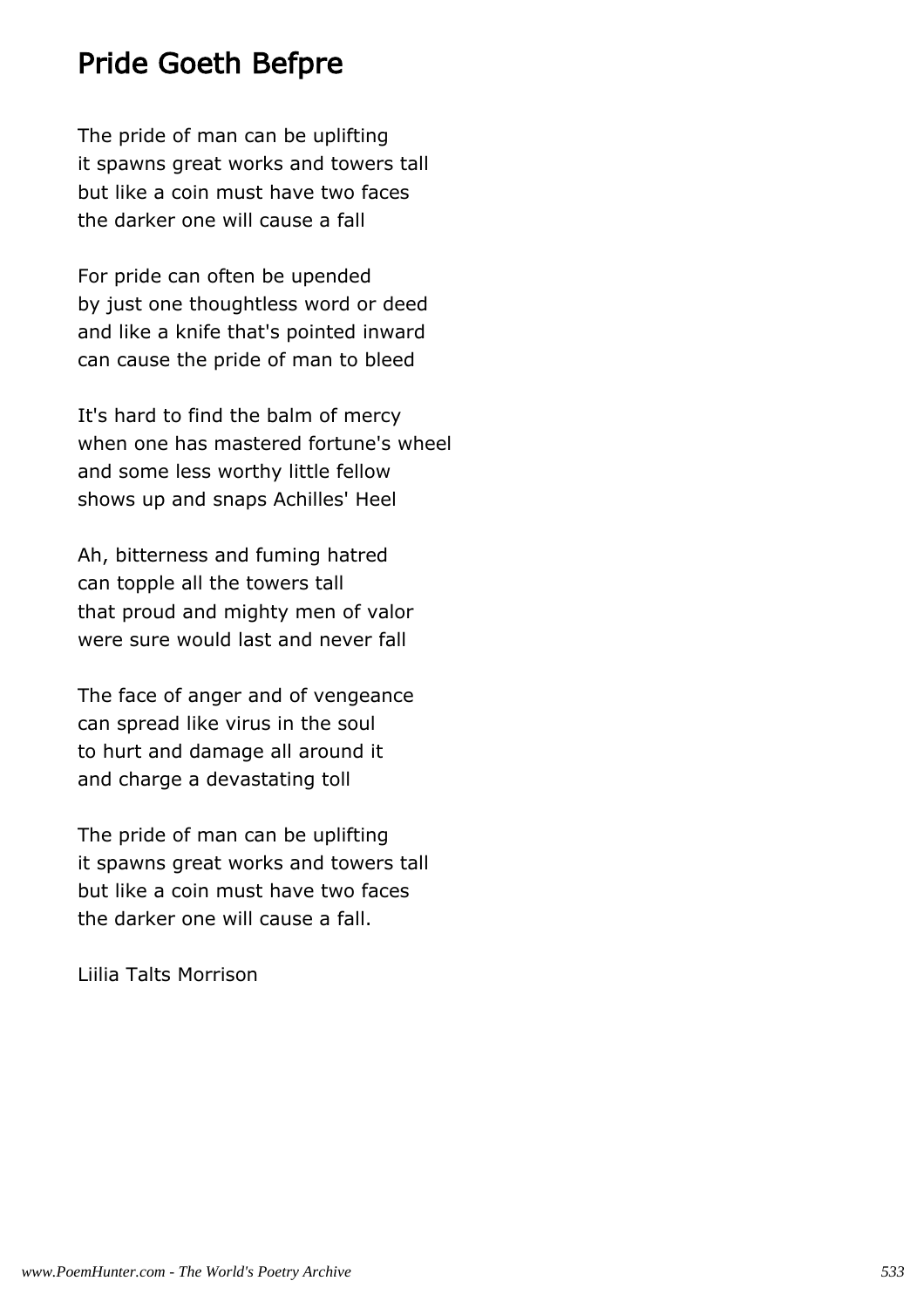#### Prima Ballerina

The world kept turning round and round in its predestined grooves while I in a well-furnished grove danced to my self styled moves

I was the choreographer knew well what I was doing for was I not called number one in ventures worth pursuing?

A ballerina of great note they called me in the papers adoring fans kept me afloat in glamour's rarest vapors

One day by some freak accident I tore my tendon badly plies and spins and graceful steps were put on hold quite sadly

Soon there was no one who would deign to visit or send roses left by myself in rooms once grand I could not feign old poses

The mirror was my enemy no longer clothed in fashion I was bedraggled, haggard now the rosy glow turned ashen

In long gone, early childhood years I had watched dragonflies and wondered how they learned to soar in graceful lows and highs

Oh, how I wished in my sad lot to be like those small creatures who flit on reeds in fields of green that they could be my teachers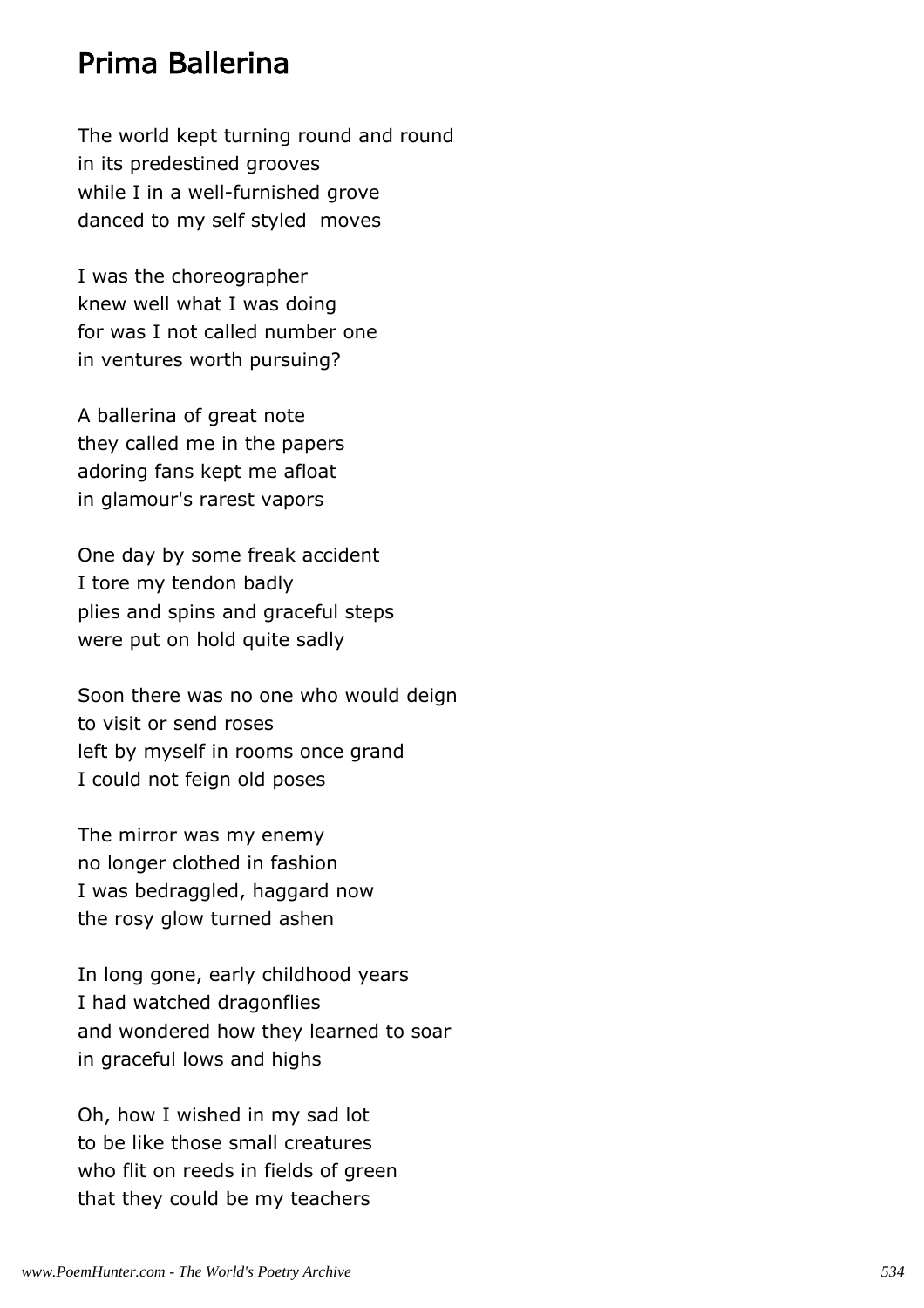But it was too late for me now I had gone much too far in my ascent to gloried fame too late for this sad star

For I had stepped on many toes in my pink satin shoes spurned many who reached out with love too many hearts I'd bruised

The world keeps turning round and round in its predestined grooves the grove is filled with weeds where I once danced with self styled moves.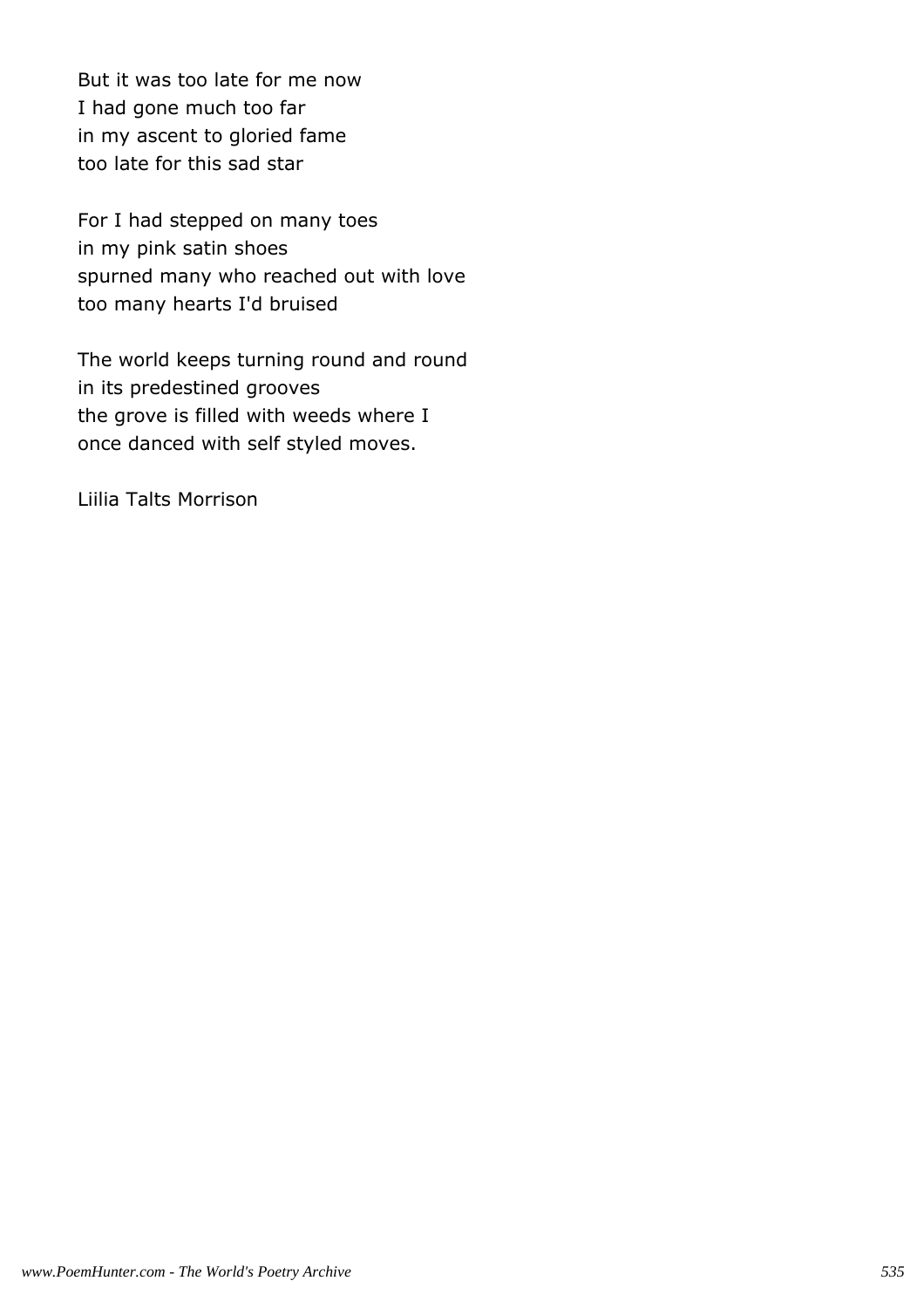# Primordial Everglades

The muddy wooded Everglades impenetrable ways feign sleep to boots and careless eyes in their primordial haze

What hidden secrets lie beneath this twisted, unkempt marsh; who can survive a land so bound in weeds and all things harsh?

It's humid and a grove unfit but for a wary crew that slither through dank mossy vines and choke who would pass through

Beneath impenetrable peat lie creatures none has seen but ghosts of old Tequesta chiefs still conjure in their dreams

None yet has found the secret oils in healing mangrove roots or cures among infested reeds and tender healing shoots

And what could a dark stagnant pool reveal of ancient times deep in its tangled murky pit what cruelty, what crimes?

The muddy wooded Everglades impenetrable ways feign sleep to boots and careless eyes in their primordial haze.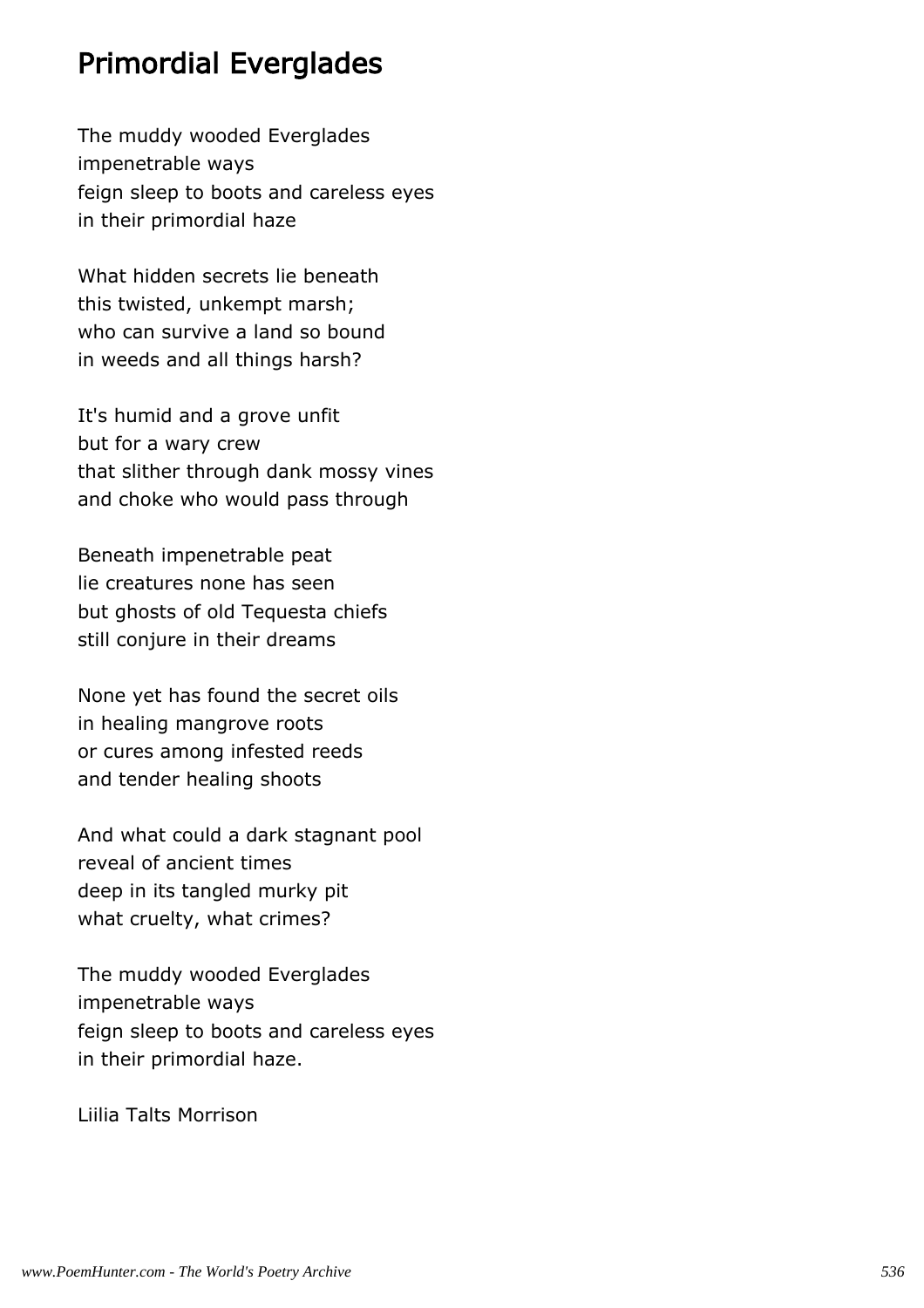# Psalms

The songs and psalms of ancient times still sound as years go by the music from those sacred rhymes still echoes in the sky

The human voice by angels led so beautifully rings when chronicling the very thread of chosen tribes and kings

Enlightened souls penned many rhymes among them David shines yet all gave praise with love and time in worship through those lines

We seldom hear of timbrels, harps or sack cloth and torn clothes but reading Psalms still lights the spark that guides and soothes and glows

The songs and psalms of ancient times still sound as years go by the music from those sacred rhymes still echoes in the sky.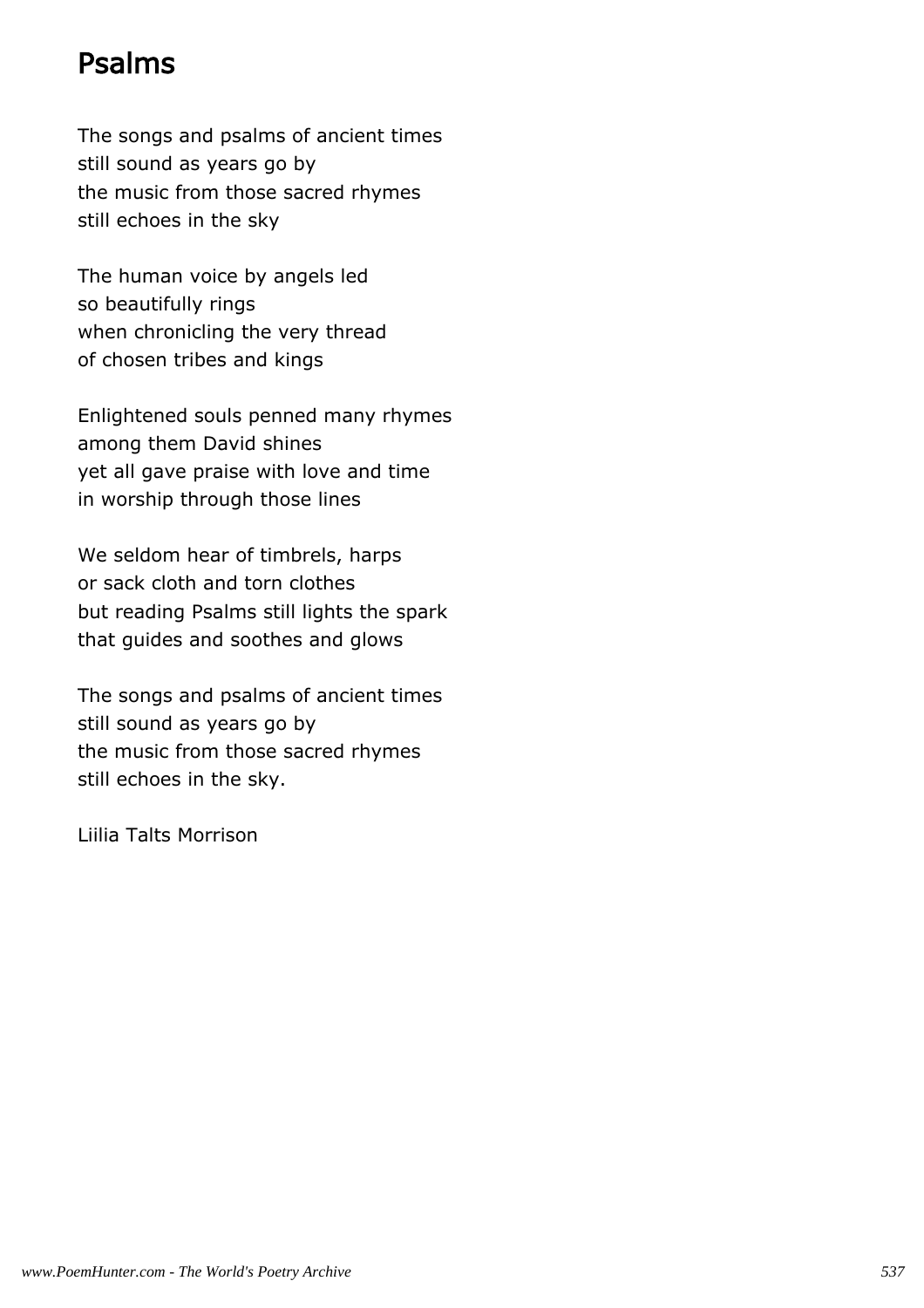### Purple Angel

You floated down and touched us Your graceful fingers held A dove with wings of pureness By love and light propelled

We took you in our circle And lavished you with praise Your words and gestures gentle Of chaste, old-fashioned ways

But soon your veils descended Into the vat of dye Life's bubbling, boiling cauldron And came up full of lies

You were a purple angel The kind men fear and dread So pure and caring seeming Yet chained to purple threads

You floated down and touched us Your graceful fingers held A Trojan Horse, a decoy That we at last expelled.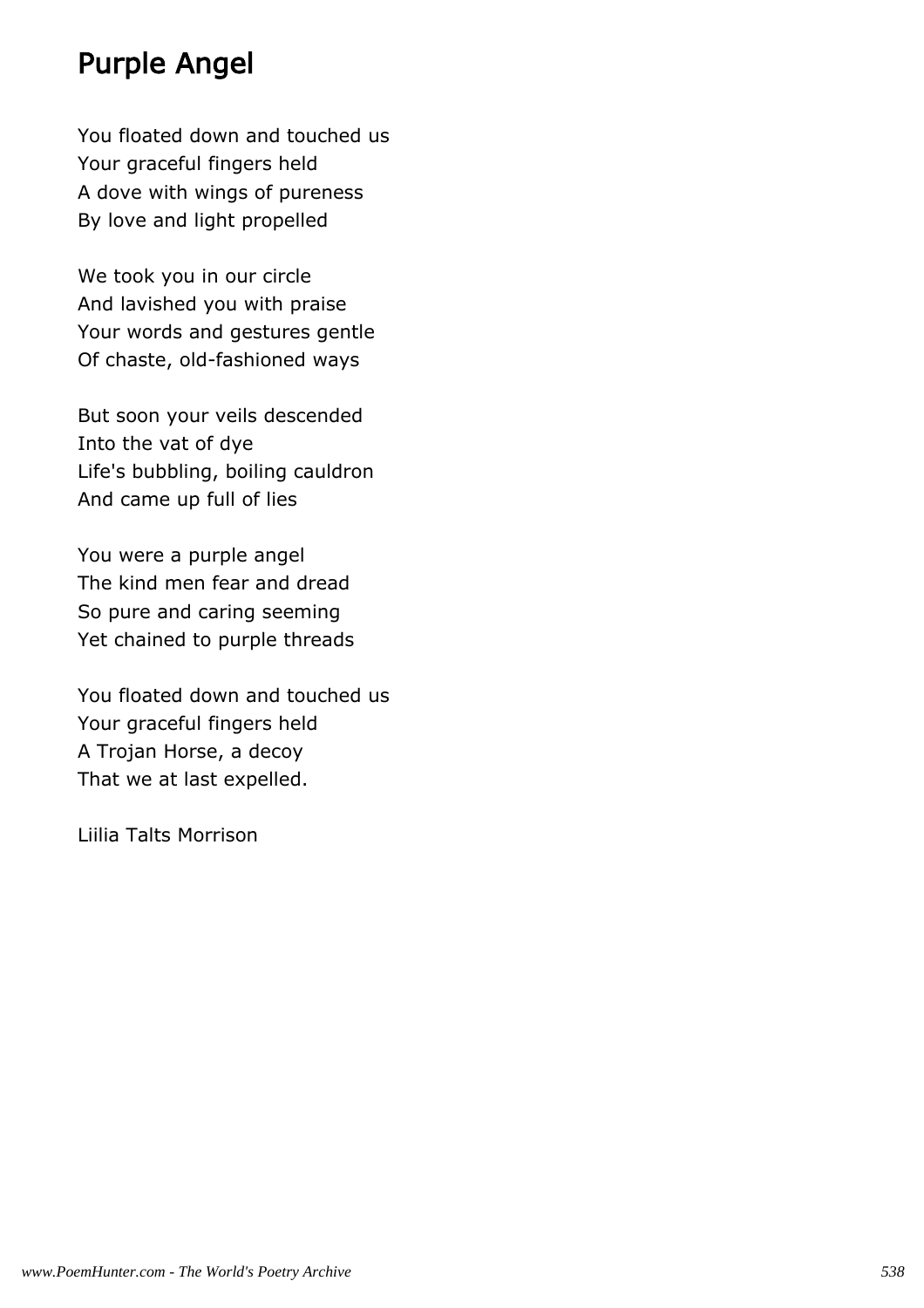# **Quarantine**

Bland seclusion of the day Overtakes then starts to play, Fast succumbing vanity, Soon abandons sanity.

Bony elbows watching hooves Lean on sills of leaden grooves, As an old cat and tin can, Perch on pavement void of man.

Crackling perky radio Warns of storms in Mandalay. Homeless women walk below, Picking clover by the bay.

Walls of painted paper worn, Plastic curtains crushed of form, Huddling tenant crazed and shorn, Victimized by solar storm.

Fragrant tea leaves turn to gall, Homebound face transforms to pall. Hope and sense directly fall. Cape of dread soon covers all.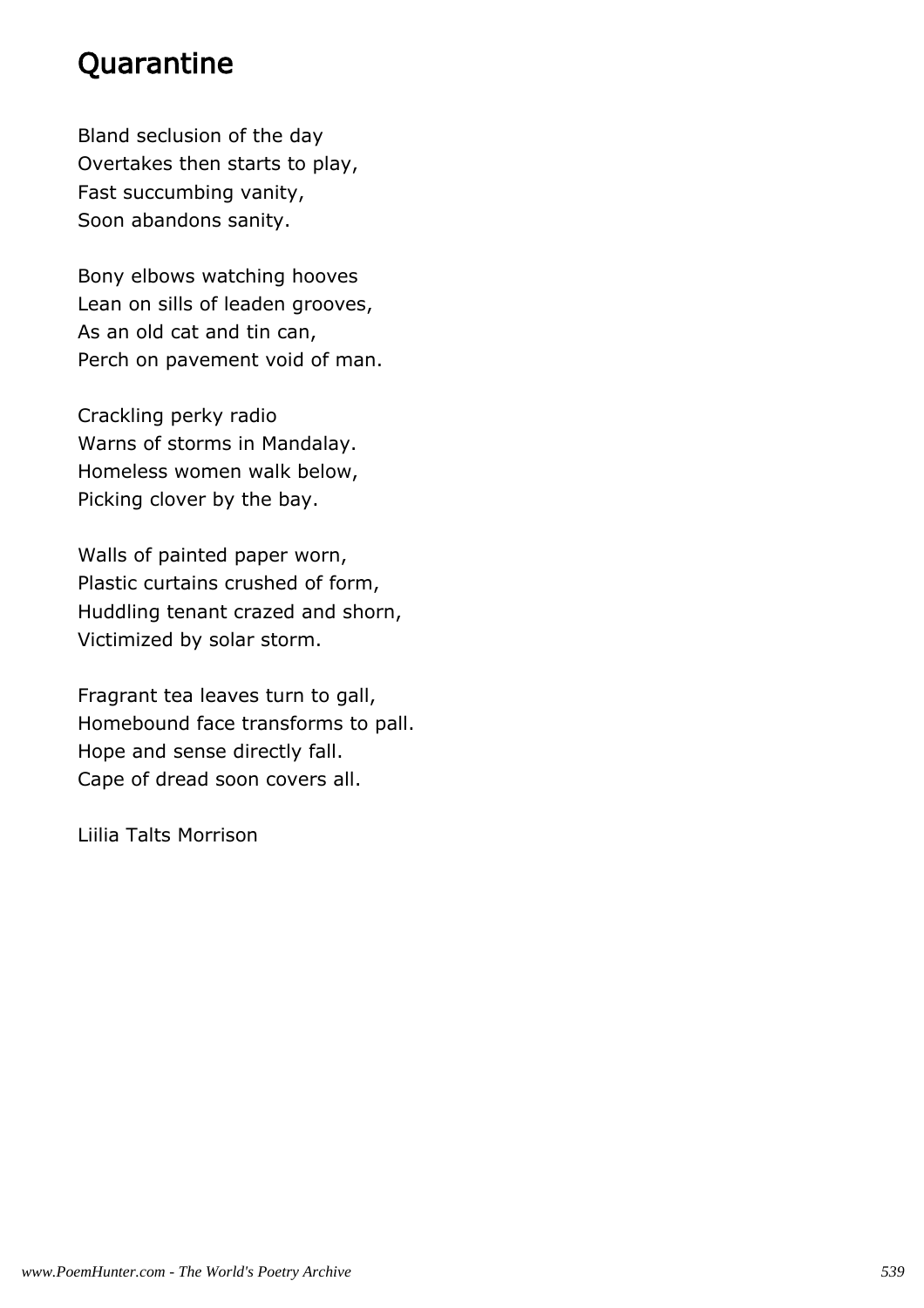## **Questions**

The day wears down The light is fading The afternoon A hazy thought

Where did it go That bright beginning Where did it go That hope of change

Who were those people Loudly chatting What did they say What did they mean

Did they have thoughts About tomorrow Did they remember Former things

Who are we when The day is waning What did we do To further dreams

The day wears down The light is fading The memories A haze of thought.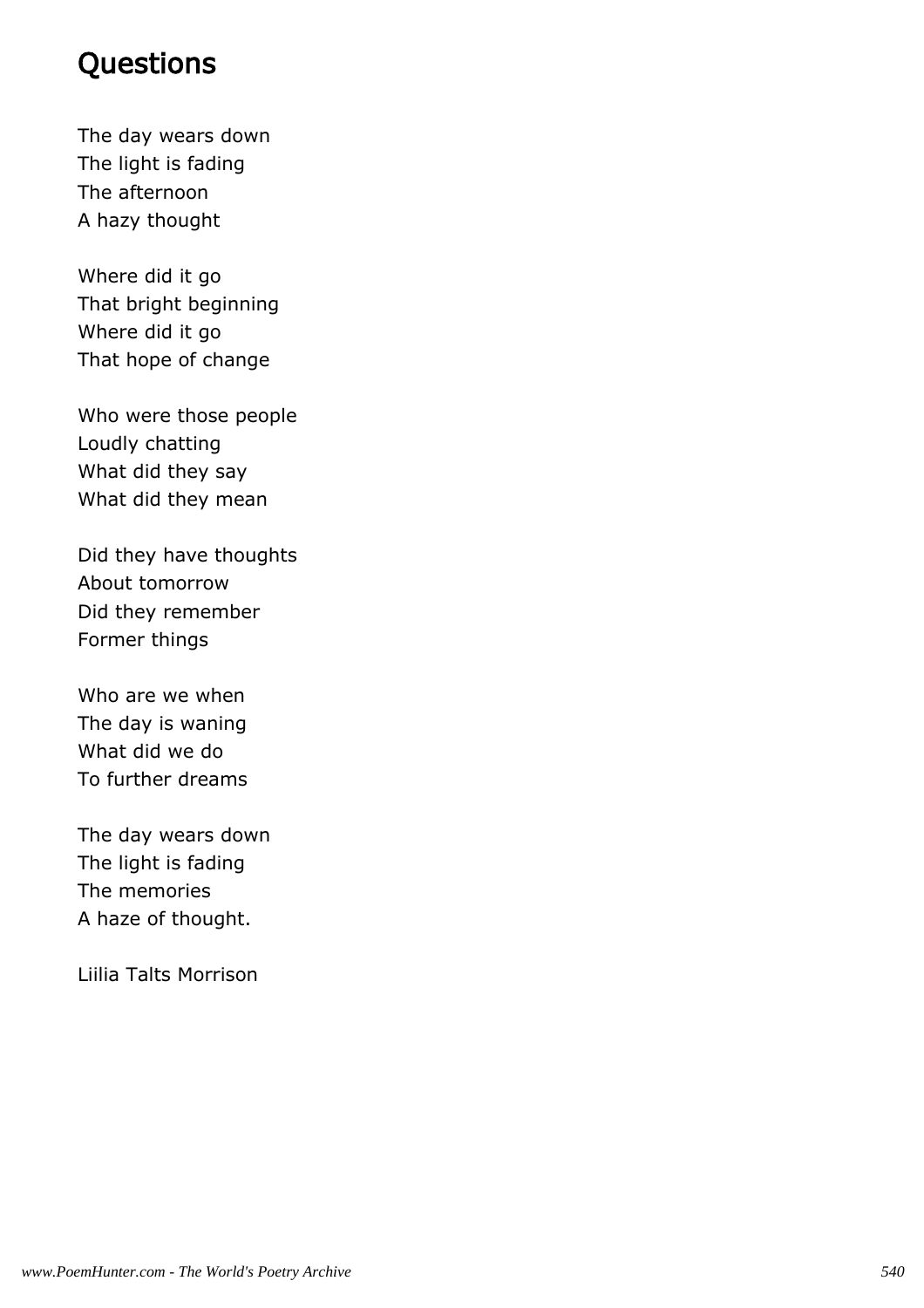# Ragged Philosopher

Ef ya ain't ya cain't ef ya dunno ya wont

ef ya wuz ya's done ya's ain't no mo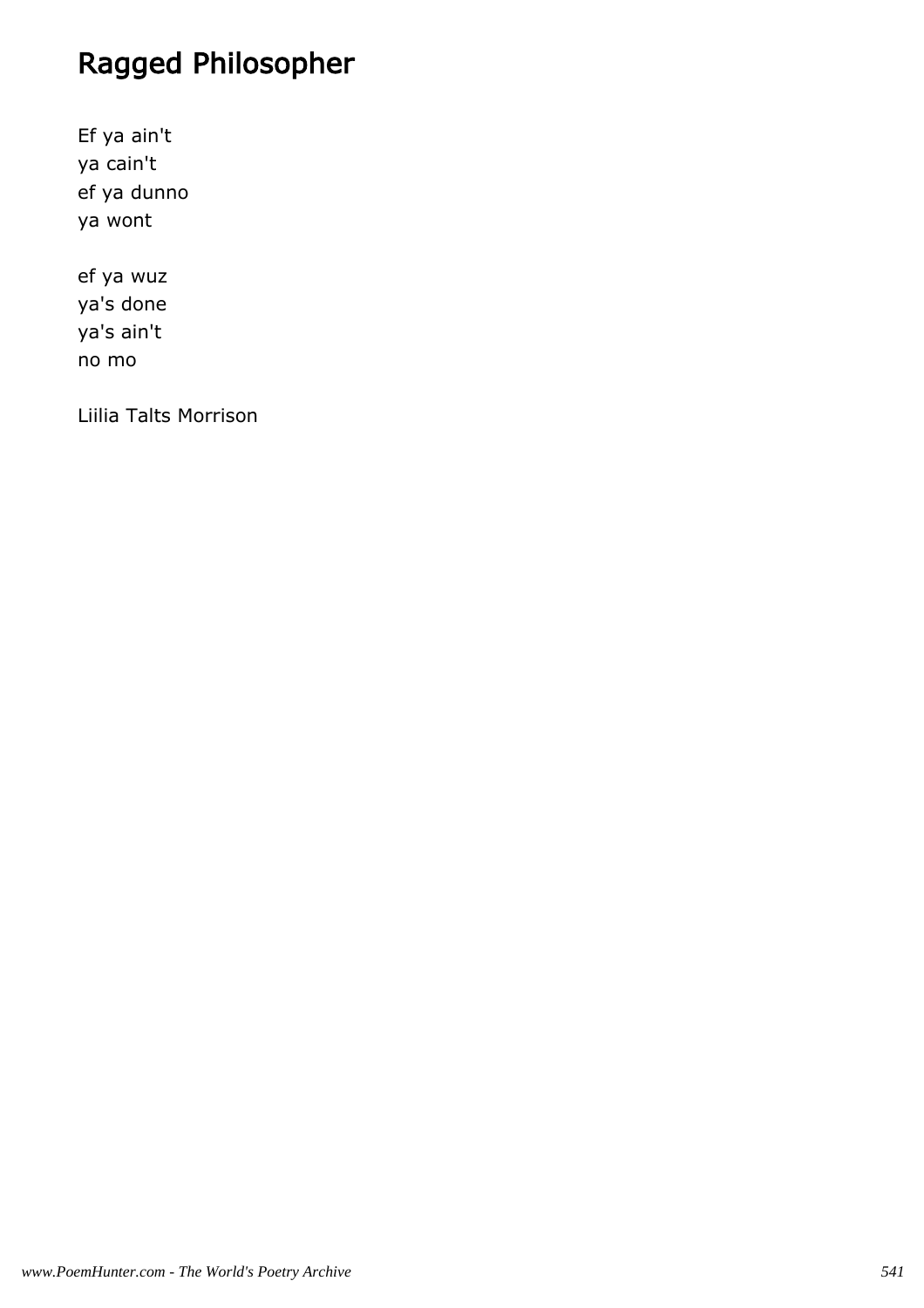## Rainbows And Butterflies

In days of youthful heady daze I'd follow butterflies and run through dewy reeds and fields and hum sweet lullabies

And when I caught a butterfly and touched its gold-flecked dust I did not dare to think or care it's frail life might be crushed

When summer rain drenched hair and clothes I'd dance without my shoes and often sought a rainbow's end with colors to amuse

Now I am old and have regrets from my foolhardy youth those rainbows and fair butterflies show me a fearsome truth

The beauty of a butterfly can not be held or touched nor can the rainbow play of light be captured or be clutched

How painful was the loss of love when I held on so tight to a most treasured soul who fled and left me in the night

How fleeting is the thrill enjoyed in trapping what must soar no one can hold it very long or capture anymore

In days of youthful heady daze I'd follow butterflies and run through dewy reeds and fields and hum sweet lullabies.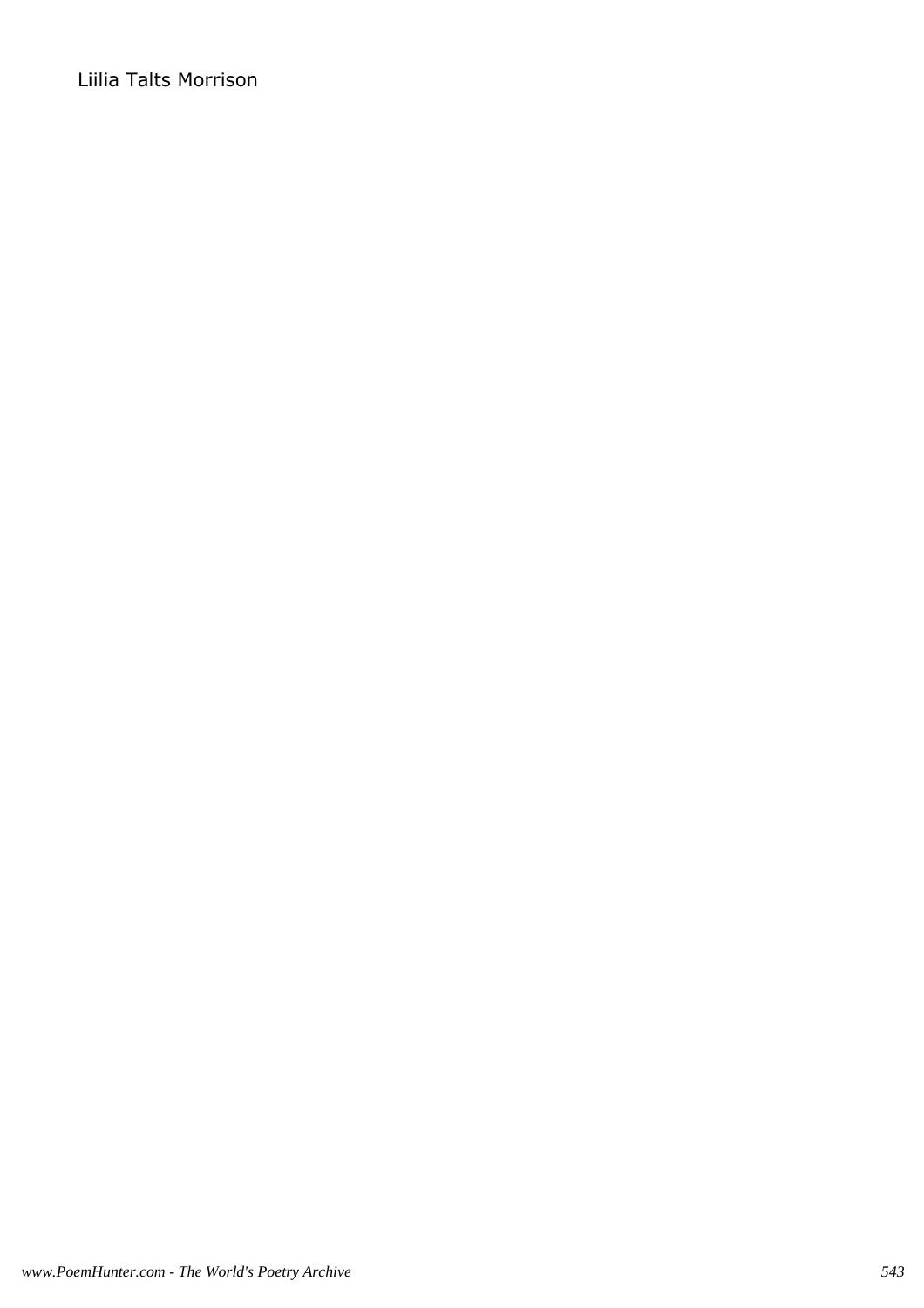#### Rainly Season

Welcome to the rainy season Summer's heat has ushered in Every afternoon a shower We must greet with stoic chin

Welcome to the rainy season It has never failed us yet Go dig out that big umbrella Or you surely will get wet

Welcome to the rainy season Barefoot children dearly love Splashing running in the deluge Never getting tired of

Welcome to the rainy season It's a time to step aside Contemplating that our best intentions May not always float and glide

Welcome to the rainy season It's what old folks talk about Glad to have a slight diversion To their life's fast ebbing drought

Welcome to the rainy season Summer's heat has ushered in Every afternoon a shower We must greet with stoic chin.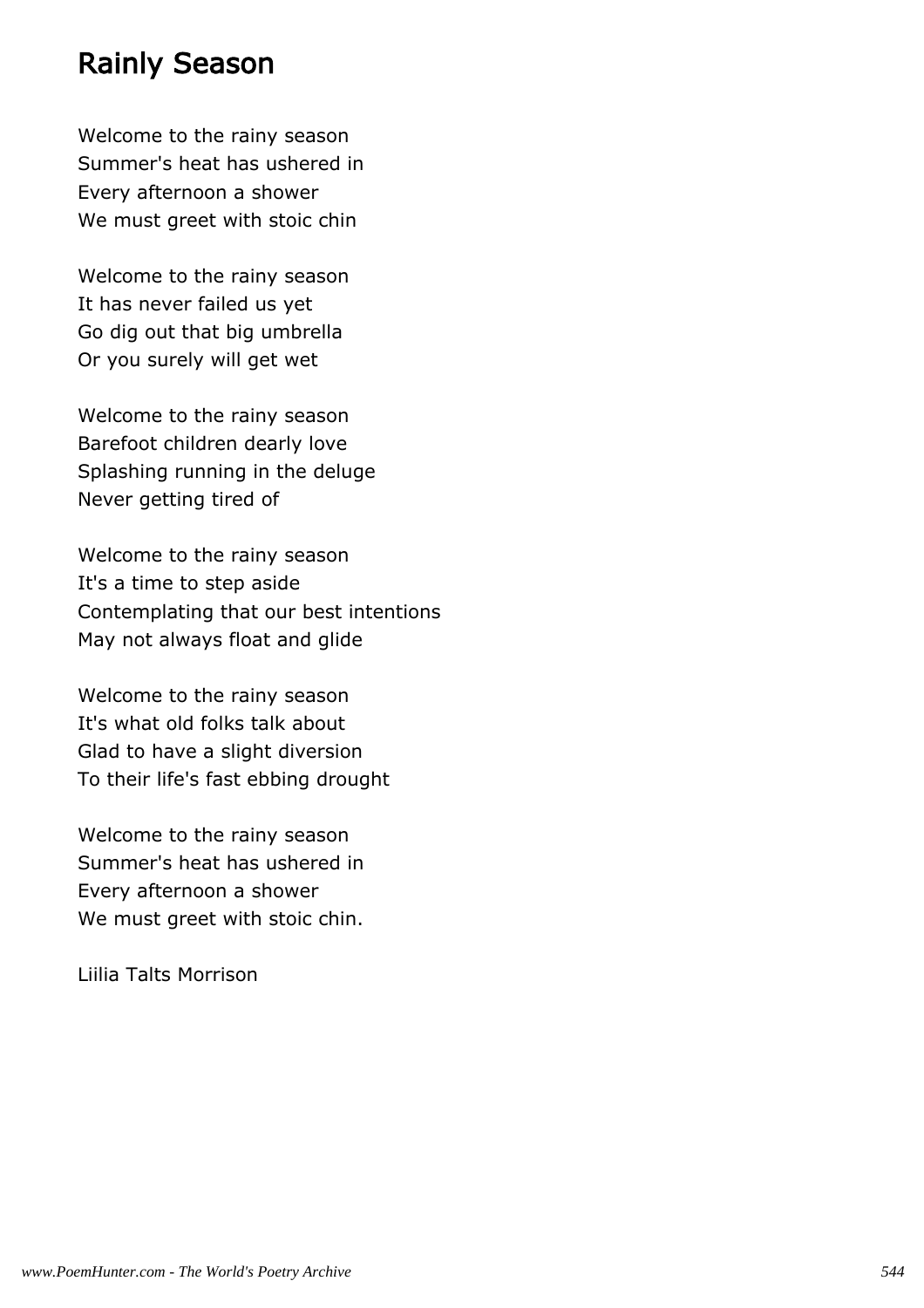# Rancid Rags

The rancid rags of sickbeds Lie limply lingering Hot fever fading, ebbing Faint hope awakening

Yesterday's burning terrors Like cool baths wash away My sallow eyes awaiting Fresh sheets of hope today.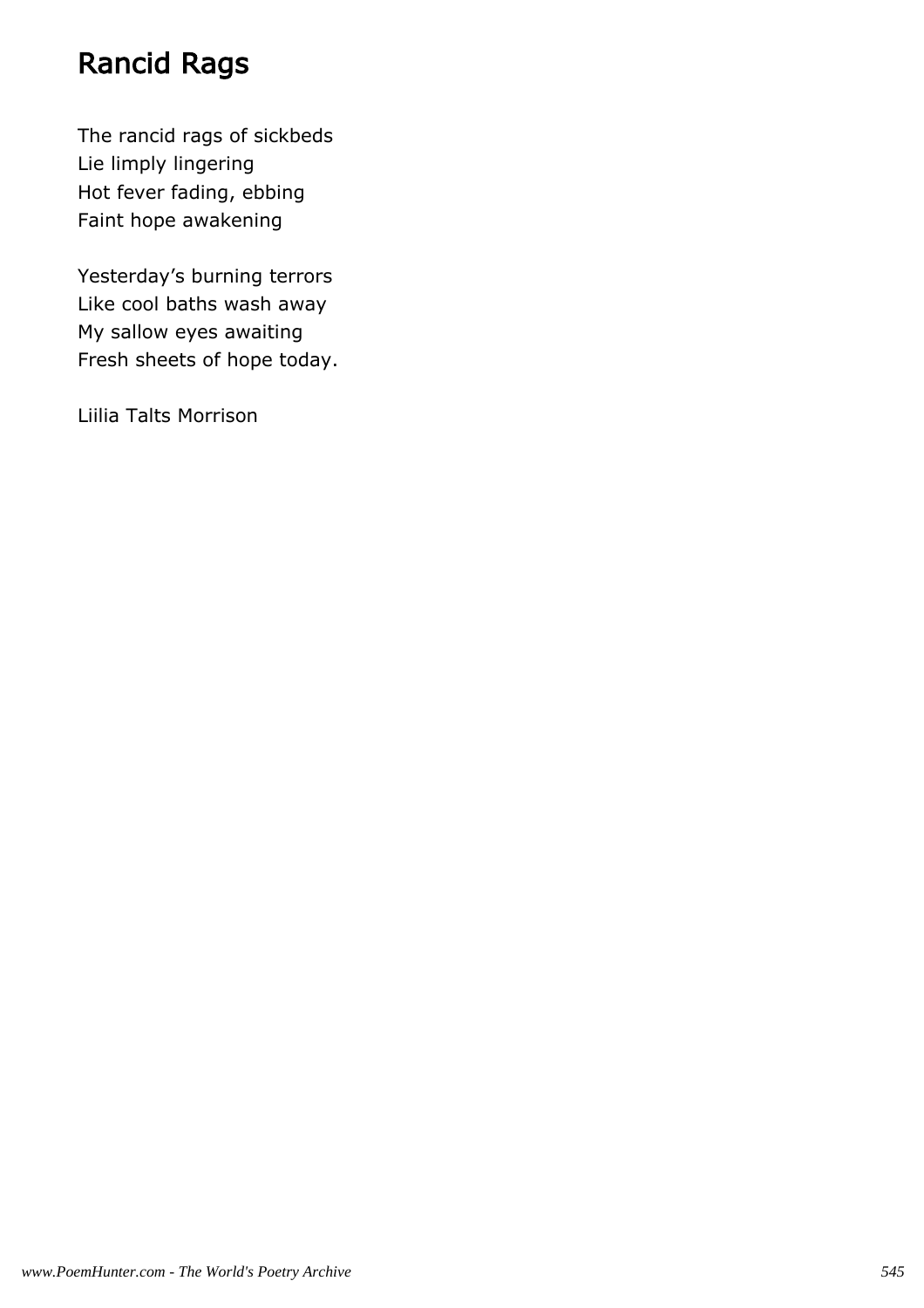#### Rare Flower

I walk along the road of life and pick and choose what's there sometimes I gather blooms and ferns some meant to keep, some share

Some seem so dear and near at first but soon they lose their hold some seem unworthy to be held some others leave me cold

And then there is that single bloom that many never find the one much sought by wisest bards through ages of mankind

That single orchid, though quite small and often unobserved is what I'm always searching for though know I don't deserve

It's name is faith and grace and love oft shadowed by strong vines of glory, wealth and earthly charms it humbly low reclines

Oh, may I spy that rarest plant the one reserved for babes the innocent close to the ground who see things in the shade

I walk along the road of life and pick and choose what's there sometimes I gather blooms and ferns some meant to keep, some share.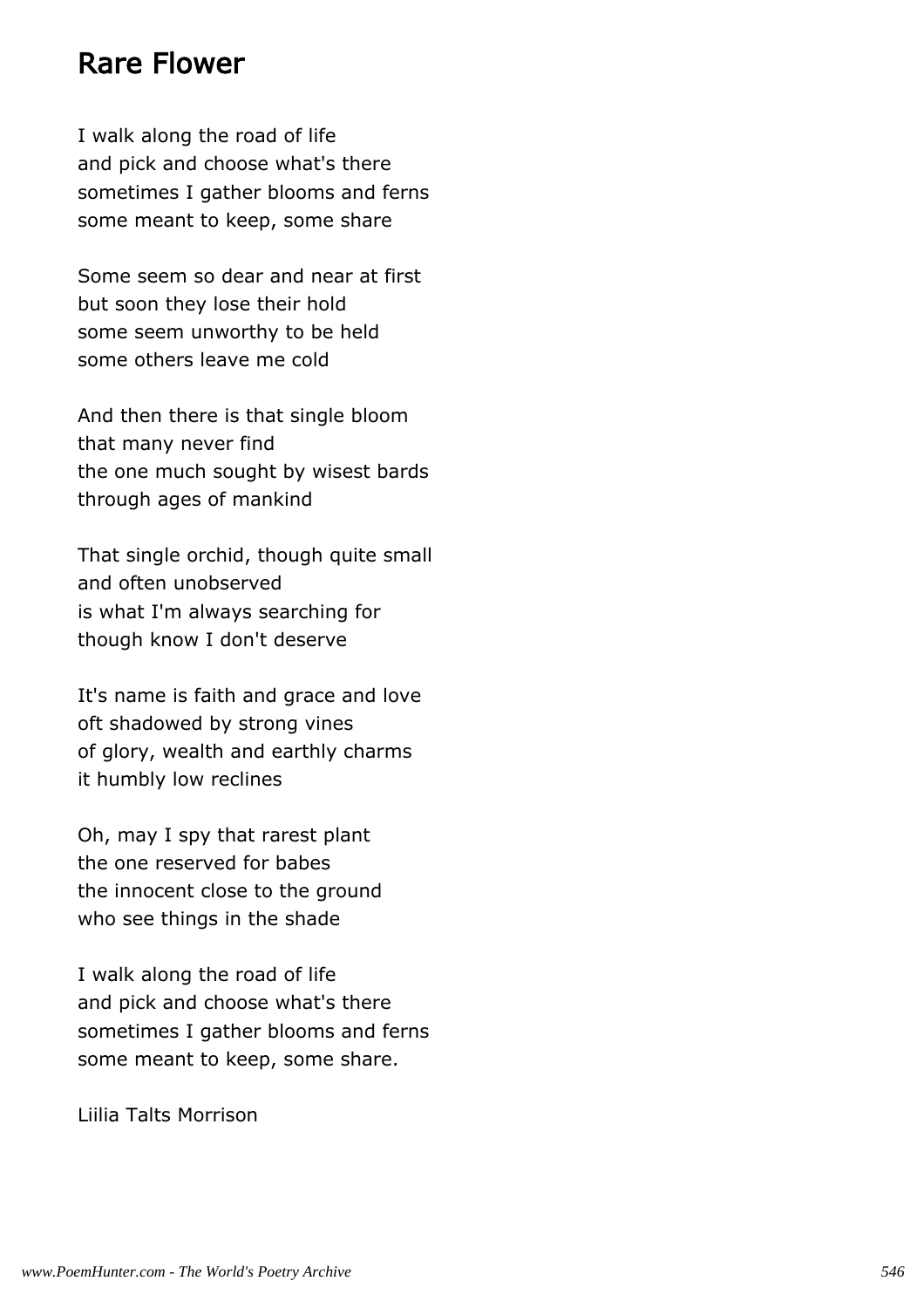## Red Moon

they claimed the blood moon was most bright when clocks of night knelled five past three and I agree

was there a mouse or some odd sound brought me around from dreams so sweet to lunar treat

what could have stirred me at that hour what mystic power I must assume it was the moon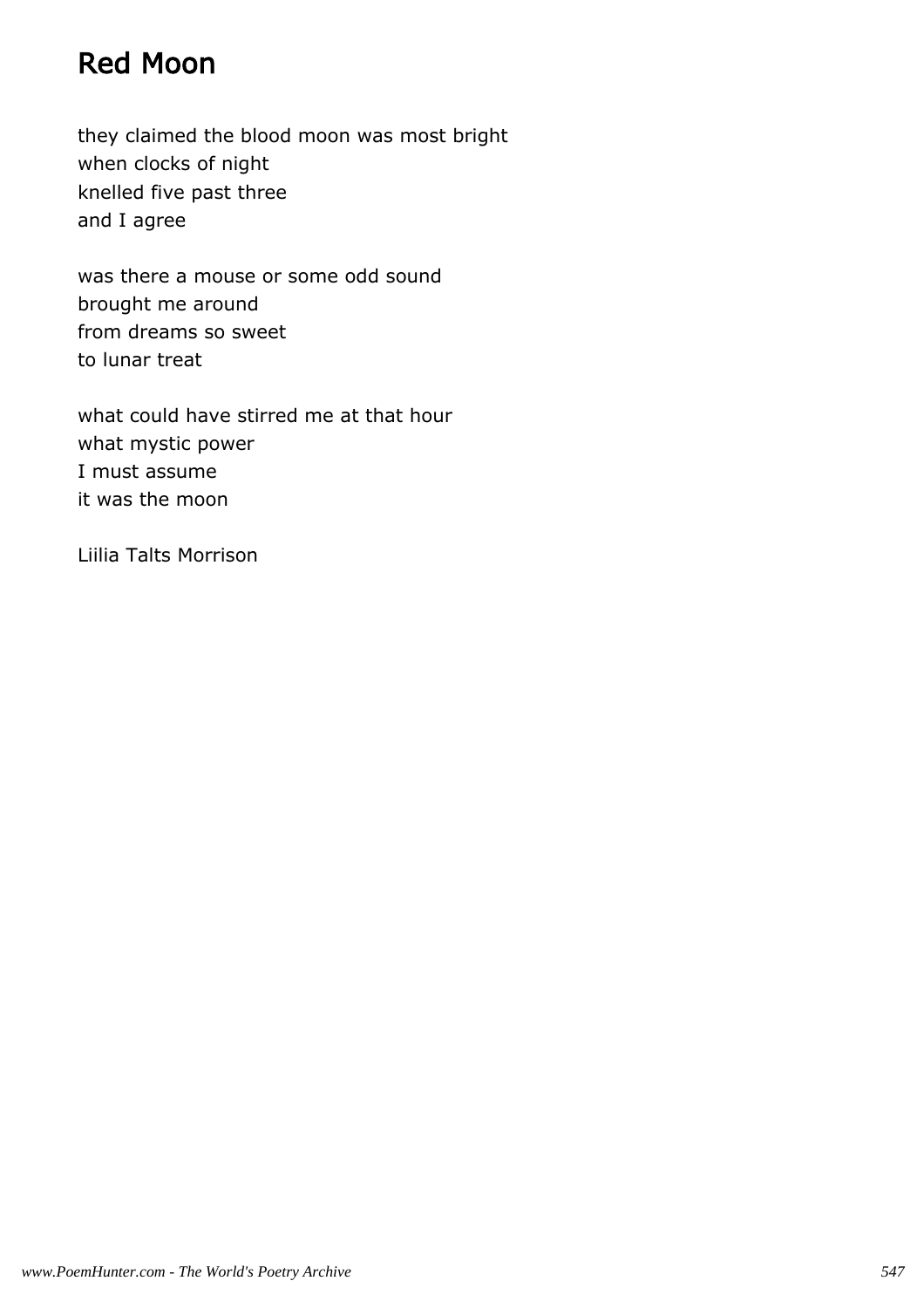# Red Sky

Red sky seen at night is a sailor's delight red sky in the morning is surely a warning

This saying of old has oft been retold by captains and sailors at sea

The weather is fickle and often plays havoc when nothing surrounds but dark waves

They speak of rogue waves those freaks that breed fear for no one can guess how they form

Look unto the sky dear sailor when doubt and roving sends you to sea

The lowering smoldering heaven above will be what it will in the end

For way beyond sunsets and glorious dawn the stars in the distance still spin

The North Star is sure the Southern Cross pure Orion's bright belt standing guard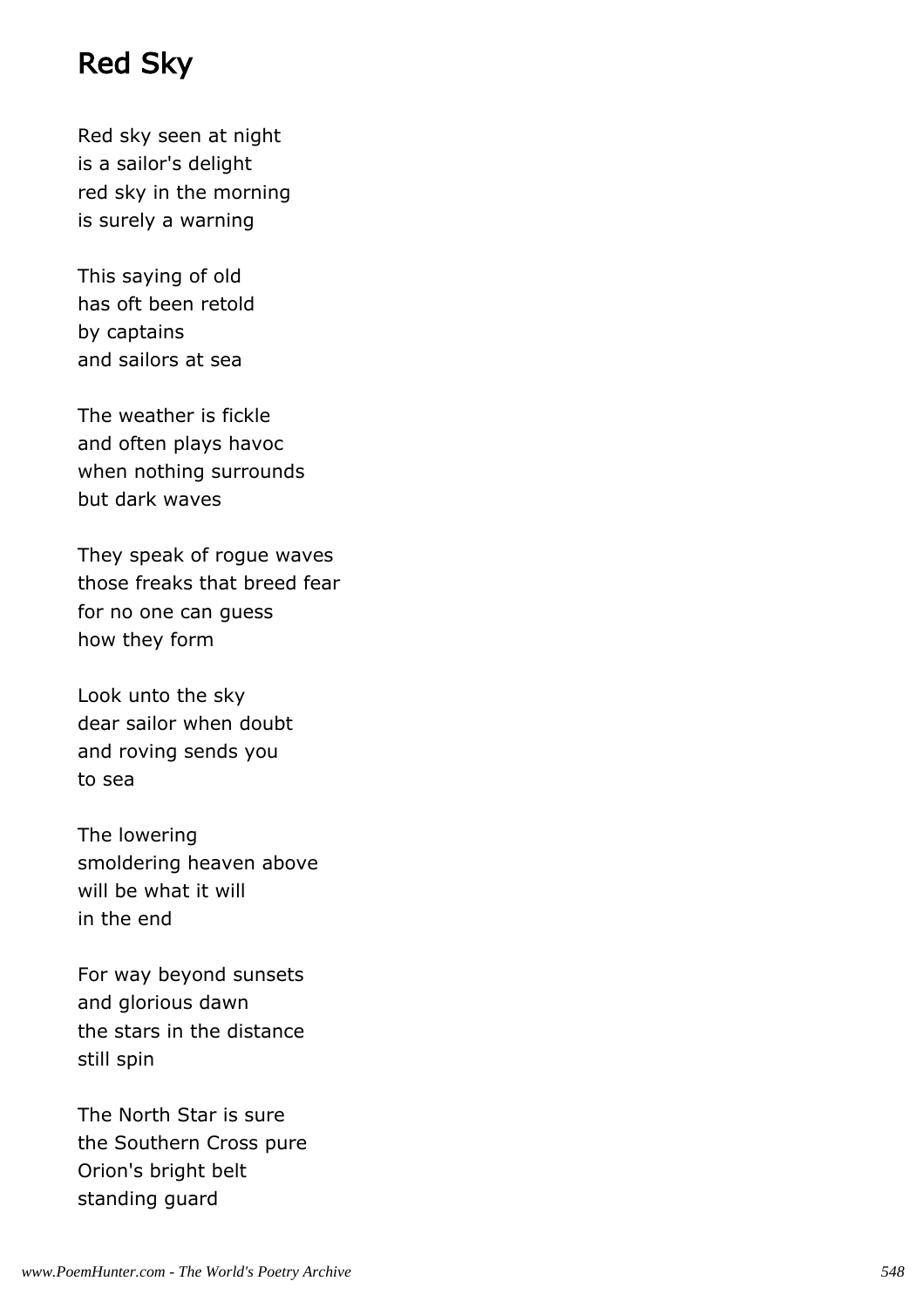When your frail sails tear and storms snaps your mast look further look past all the stars

Turn weathered and salty and foggy old eyes to the captain who made you and me

Though leaky the stern and soggy the bow your groggy faint cry will be heard.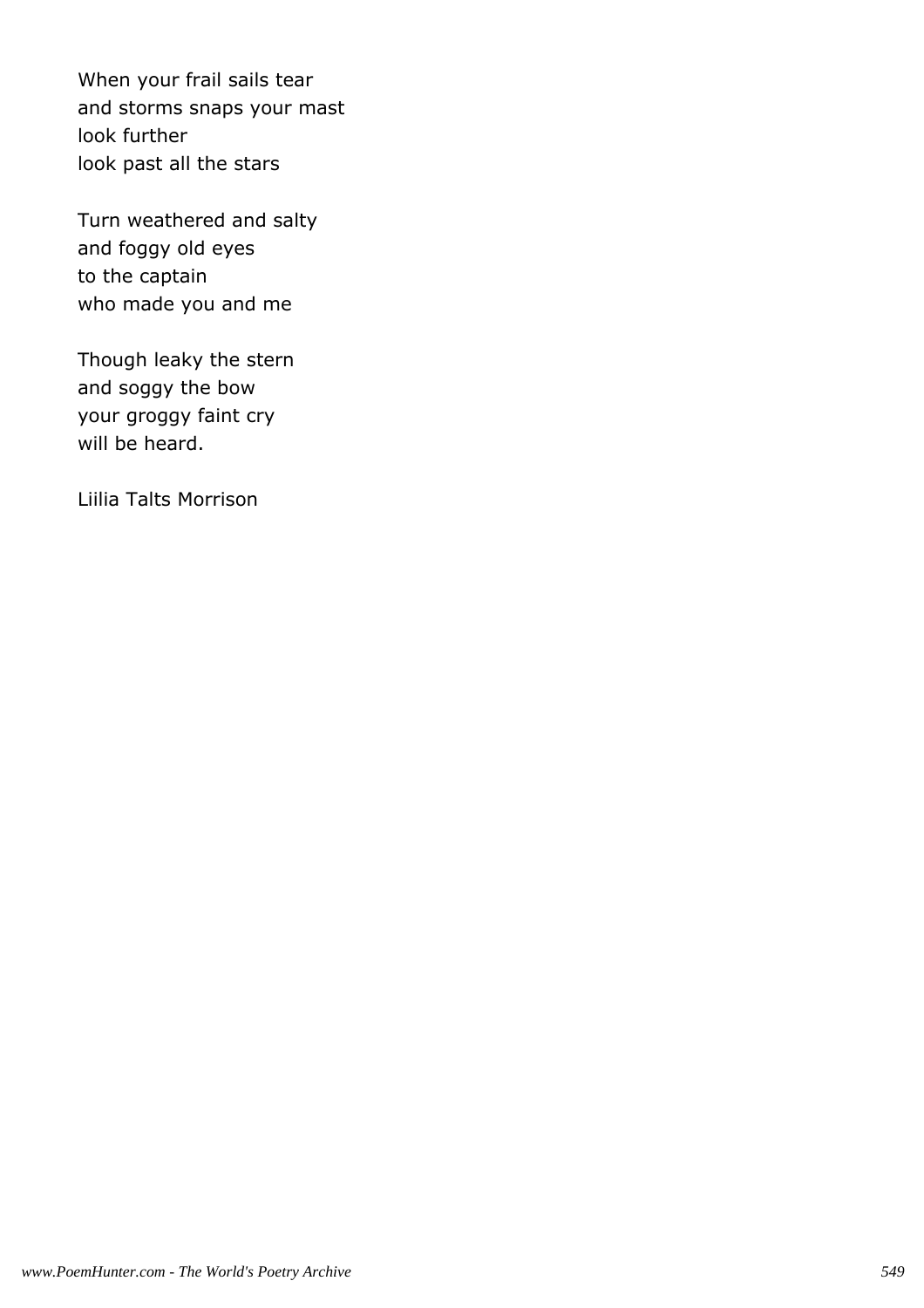## Refugee's Refuge

There comes a time around the bend when all is wiped away the tide will rage and break its cage and trusted friends betray

That time may come at night or dawn and none can well foresee just when or why or who will fall which home turned to debris

Not every dire catastrophe arrives with floods or tanks by far the worst are wars of soul collapsing spirit's banks

When that dark moment does arrive there'll be no time to pause there's only one way to escape the fiery serpent's jaws

Run from the housetop and from field don't turn or hesitate run for the hills and cry for help before it is too late

There comes a time around the bend when all is wiped away the tide will rage and break its cage and trusted friends betray.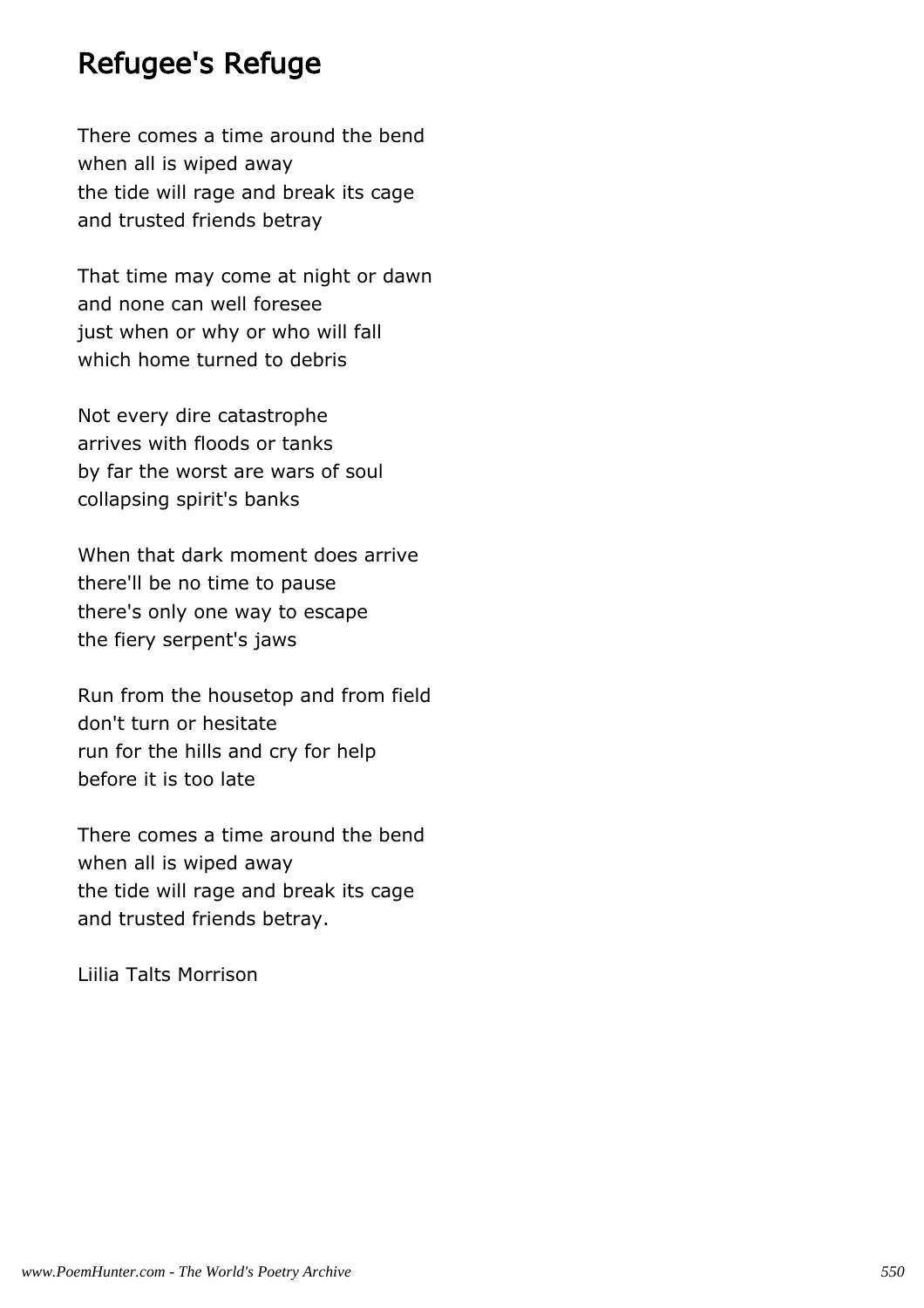## Rembrandt Stopped In Time

There is a moment brief in time too small to comprehend when change occurs and layers shift and what was comes to end

That moment can't be held or grasped or measured by fine tools it has no name no game no fame no size no depth no rules

A painter sometimes feels inside when finishing a scene that extra perfect master's touch has left the work demeaned

If only he had stopped in time he would have saved much toil but that small instant was ignored and left the painting spoiled

Few are the masters through all time that stopped before that point and so today we love and view those works that time anoints

There is a moment brief in time too small to comprehend when change occurs and layers shift and what was comes to end.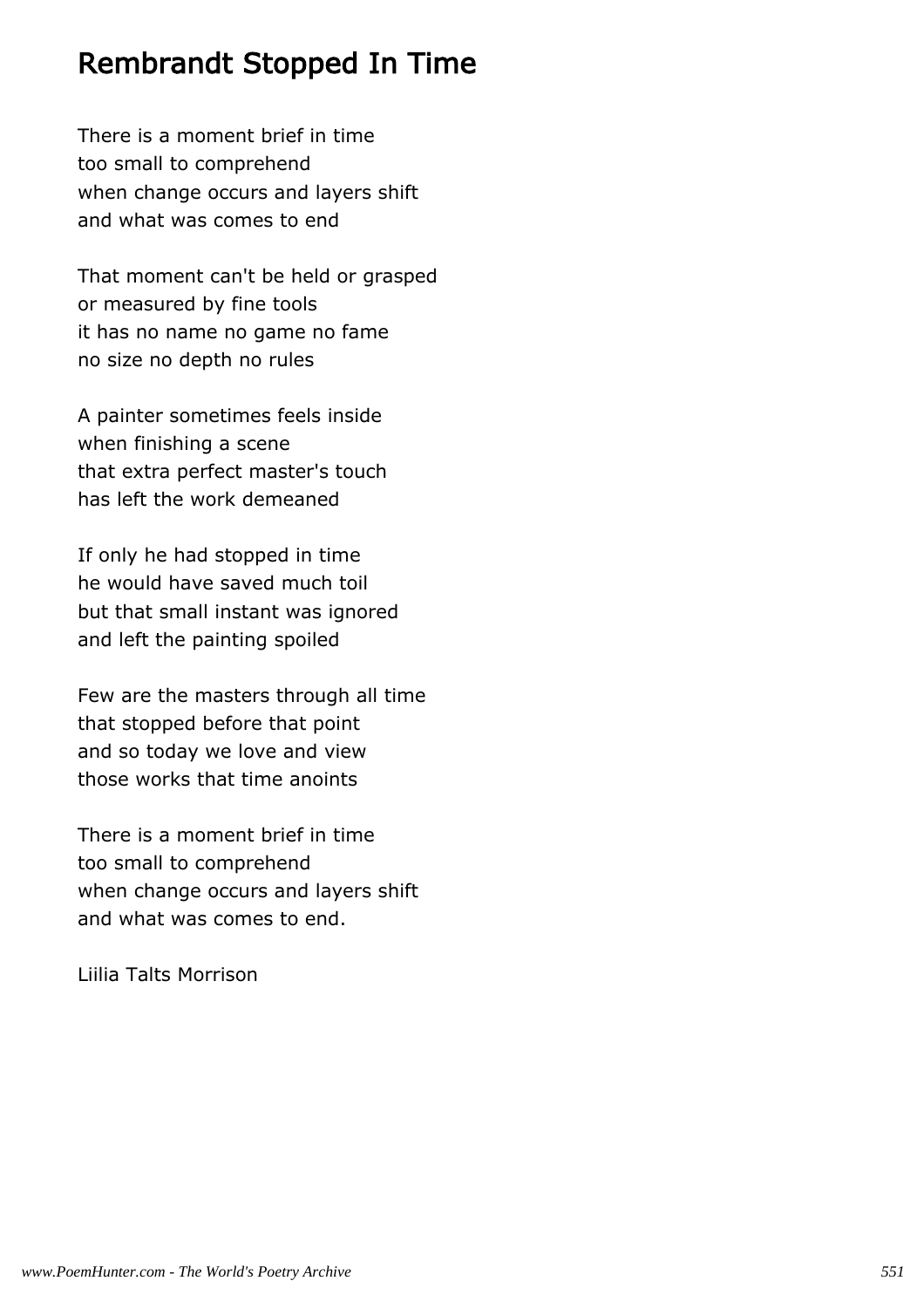#### Remembered Roads

Long ago I lived on roads Spanning years and decades Circumstances brought me back Driving through those places

Pressing on my mind and heart Concrete patterns entered Feelings rising at each bend And then slowly ebbing

Flashbacks rose of friends I met Long ago forgotten Some I left and some left me For so many reasons

Once those ficus trees were small As I ran in high heels Now my feet are clad in clogs Bending back, hair fading

Suddenly a breeze wafts by Lightening my feelings Time plays games on mind and soul House of cards so fragile

Here's a street my son sang songs Just before he left us Over there an alley lurks Where youth changed forever

There has been so much I hid In dark, hidden places Locking doors of memory Way too hard to open

There were partings, quick goodbyes While I was pretending Breaches could be mended soon Smiling, slowly dying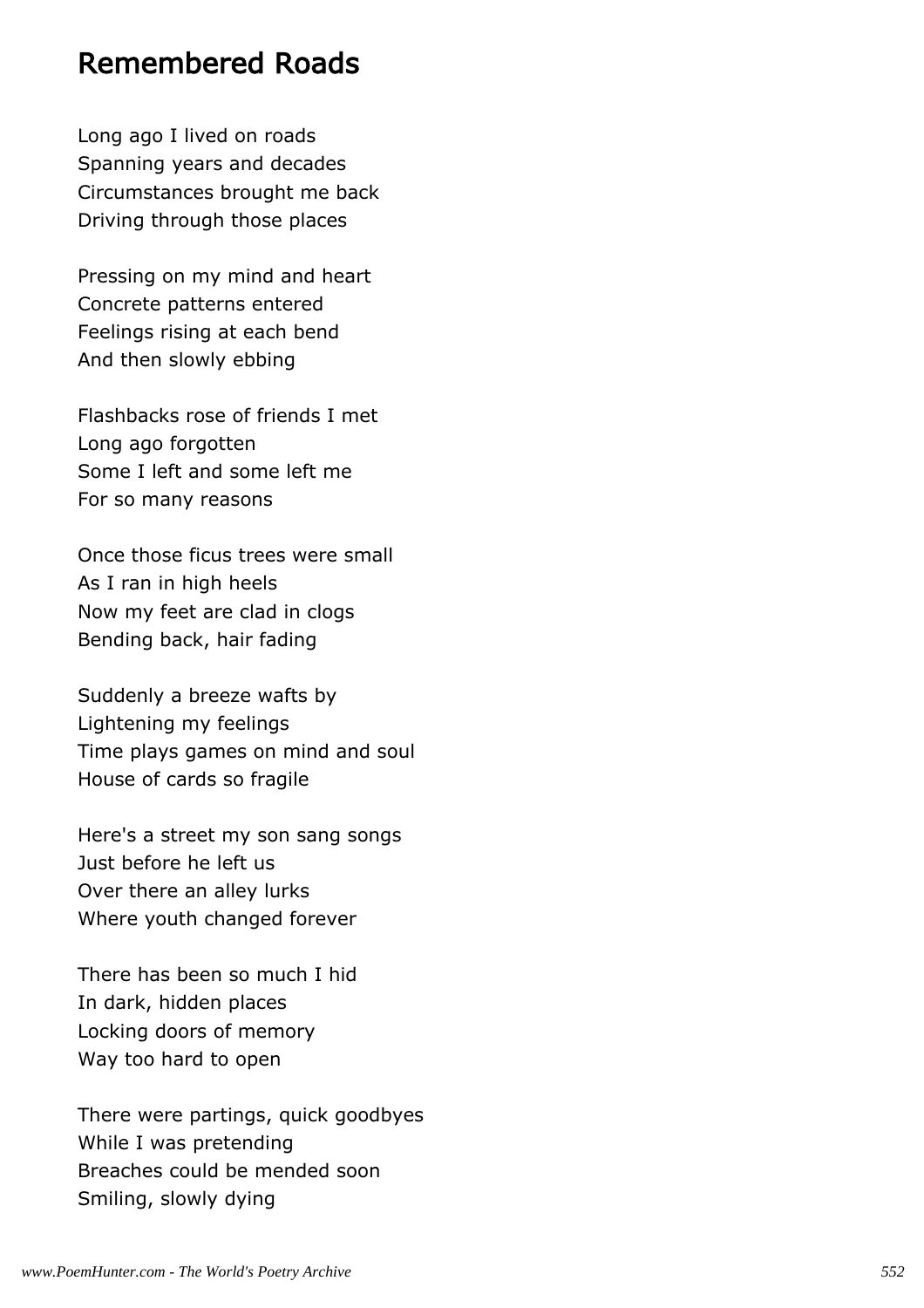Now I pass that salty beach Where tall waves are crashing Just as they so often did When I danced with sea oats

Many were the blue moons then Under streets once sandy They are well paved now and strange Where I am a stranger

Sudden tears fall on my blouse As the car keeps rolling On those fateful, timeworn paths Littered with past longings

How can I bear in one day Seeing life pass by me How can I find rest tonight With so much to ponder

Yet I know this trip will stay Woven in my fabric Making patterns rare and fine On my field of being

May I thank the source of life For the day now ending And for guiding me this way For his special reasons

May the people whom I left And those who have left me Also find new paths to tread In their times and seasons

When it's time to rest tonight I'll trust you have rendered Sights you wanted me to see Roads I once remembered.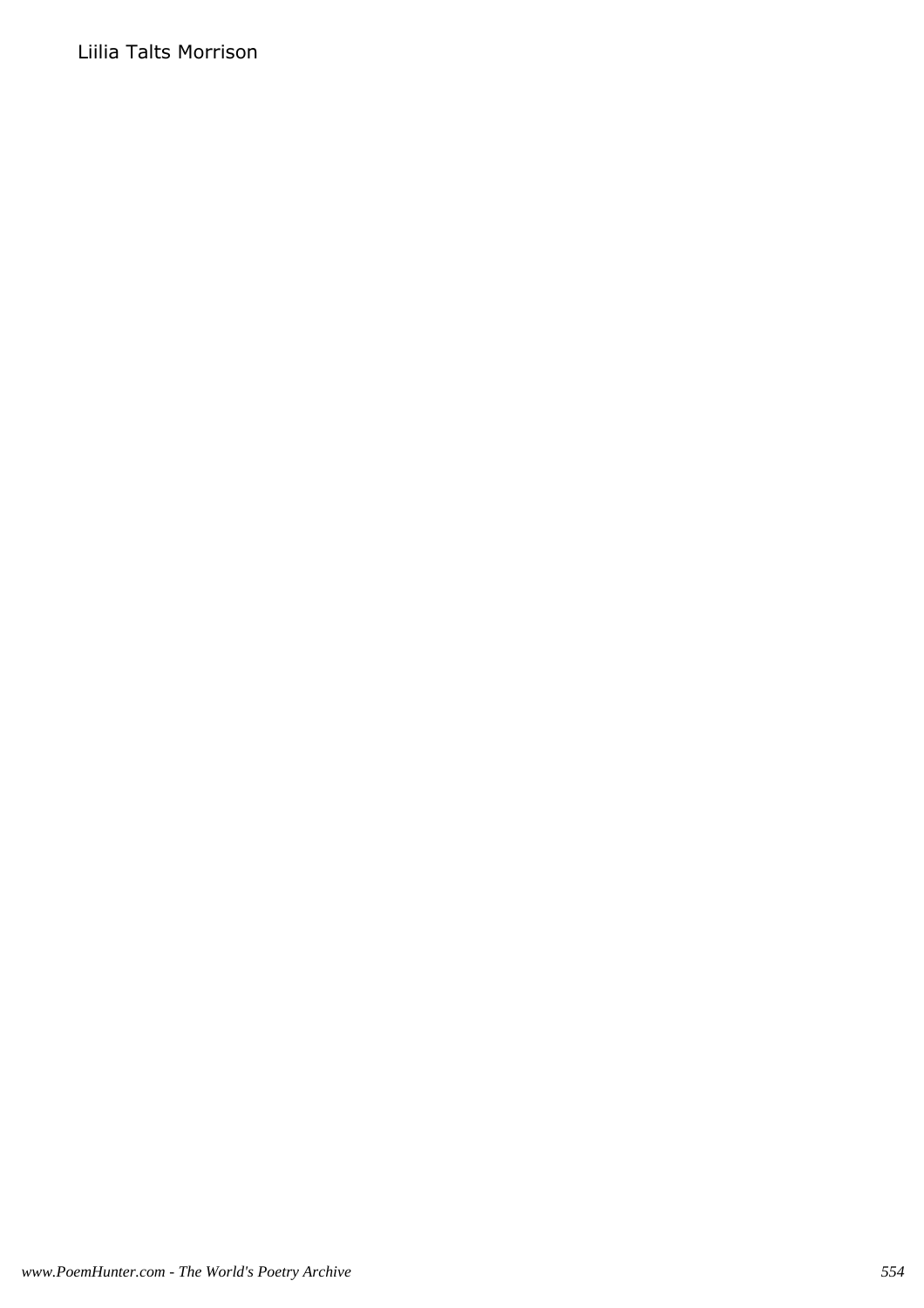## Remembering

It is the time of spring on earth. They are breathing the musky Florida air

Through shifts of white clouds I catch glimpses of them.

Thankfully, I gave in to the disease Which ultimately killed me I chose love and death.

I could still be there Hoarding empty days. But my time became full.

I really like my new abode And send you a gentle kiss As you sit there in evening's shade. Looking into the distance.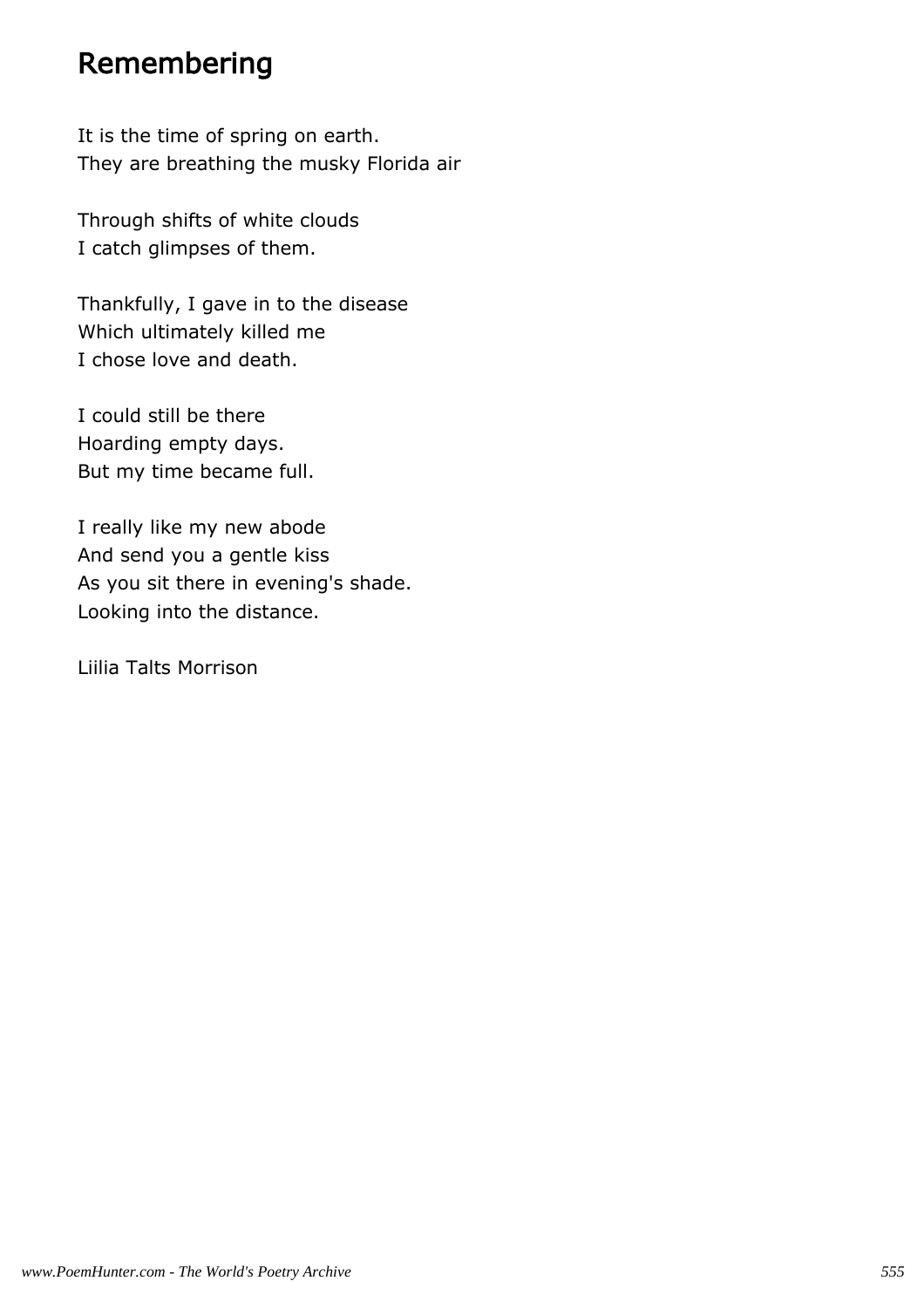#### Remembering Leo

n all his earthly stumblings he always bobbed right up fought off all blows of fortune and vicious demon hounds

He did not fret or worry when all around fell down some angel must have watched him and oft worked overtime

He did not miss the humor in ways of humankind took on all dares presented and scoffed at caution's cares

He did not notice putdowns he looked at stars instead and whether fat or hungry he never sought for bread

He did not care if persons were old or young or crude he did not rehash old ways he lived just for the day

He fought for hopeless causes when wiser men withdrew and often stopped for pauses to help someone get through

He never said I love you sweet talk was not his game he showed his love with actions and faithfulness of heart

He would not smile by custom nor did he make small talk nor utter pleasing phrases he always walked the walk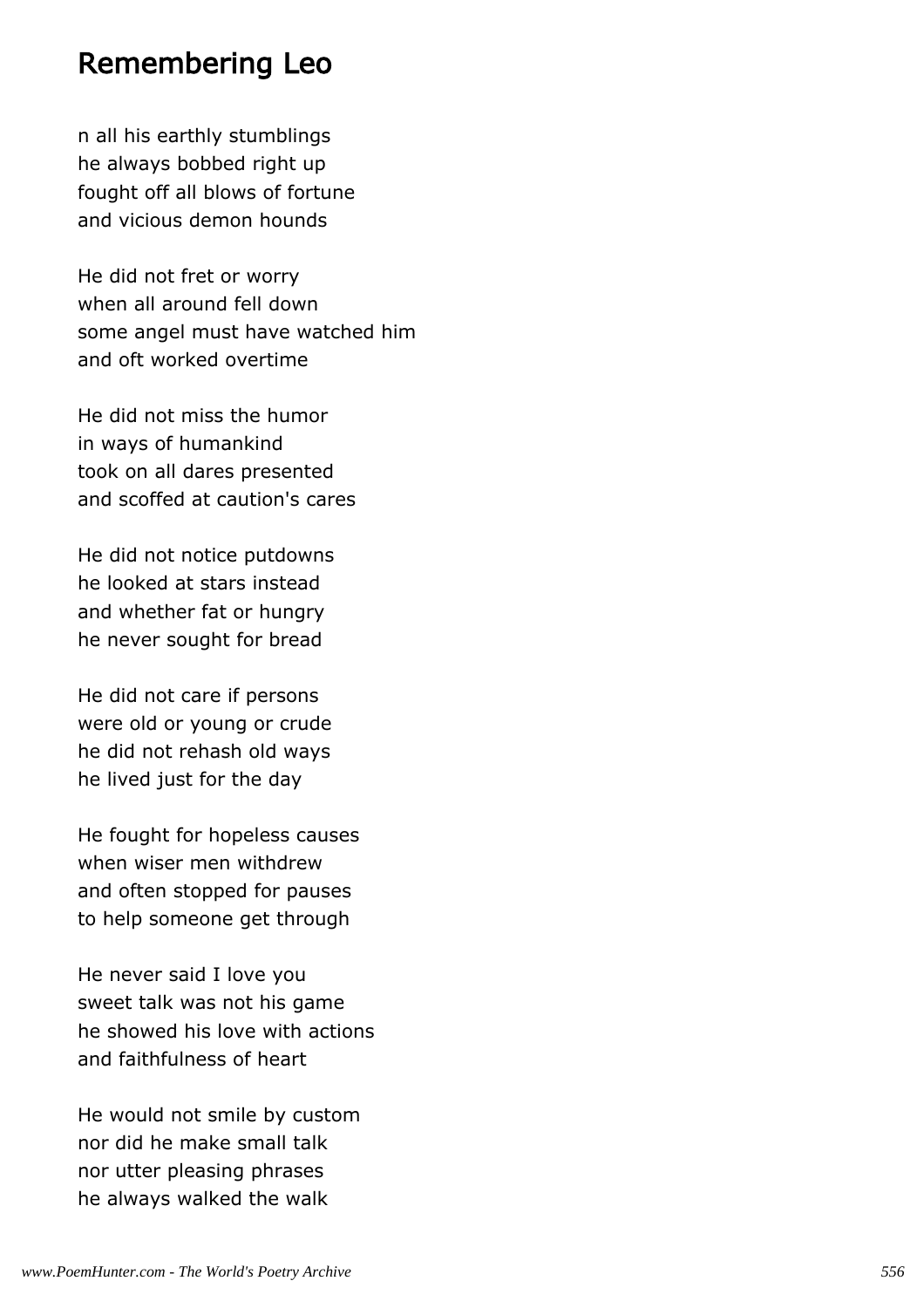Some thought of him as foolish for following a star that did not fill the coffer or bring the praise of men

He fought with driven passion for underdogs and strays nor would he join the circles of secrets and foul play

Yet there were those who loved him when all was said and done and of that little handful I'm glad that I was one.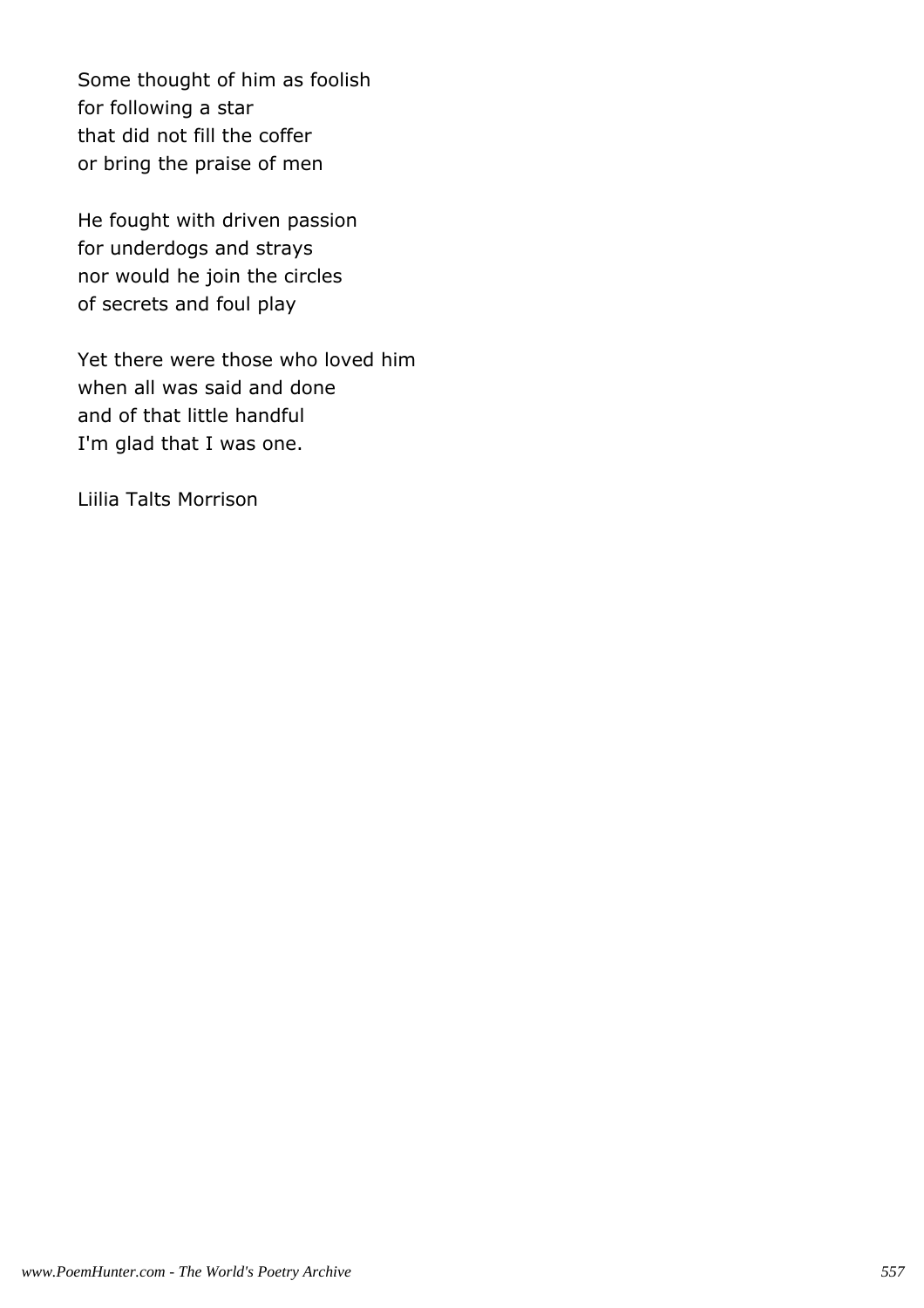#### Remembering Mother

She was a stunning beauty the kind with modest eyes as if her perfect features were just a pale disguise to clothe the haunted mem'ries of loved ones' harsh demise

She went on a vacation when youth still had its day but no fine destination could her deep pain allay although the next grim reaper was still some years away

This woman was my mother who as a little girl had lost her only brother in war's destructive whirl and then would lose her sister in battles bloody fields

She married and had children and just when life seemed fair the rumbles burst to panic in World War's killing flares and she broke down with sickness her hearing was impaired

This woman who loved singing and reading poetry was silenced into deafness yet bore this hopefully her skin was filled with lesions yet beauty did not flee

She always weathered hardships enduring gracefully nor did she utter harsh words accepting silently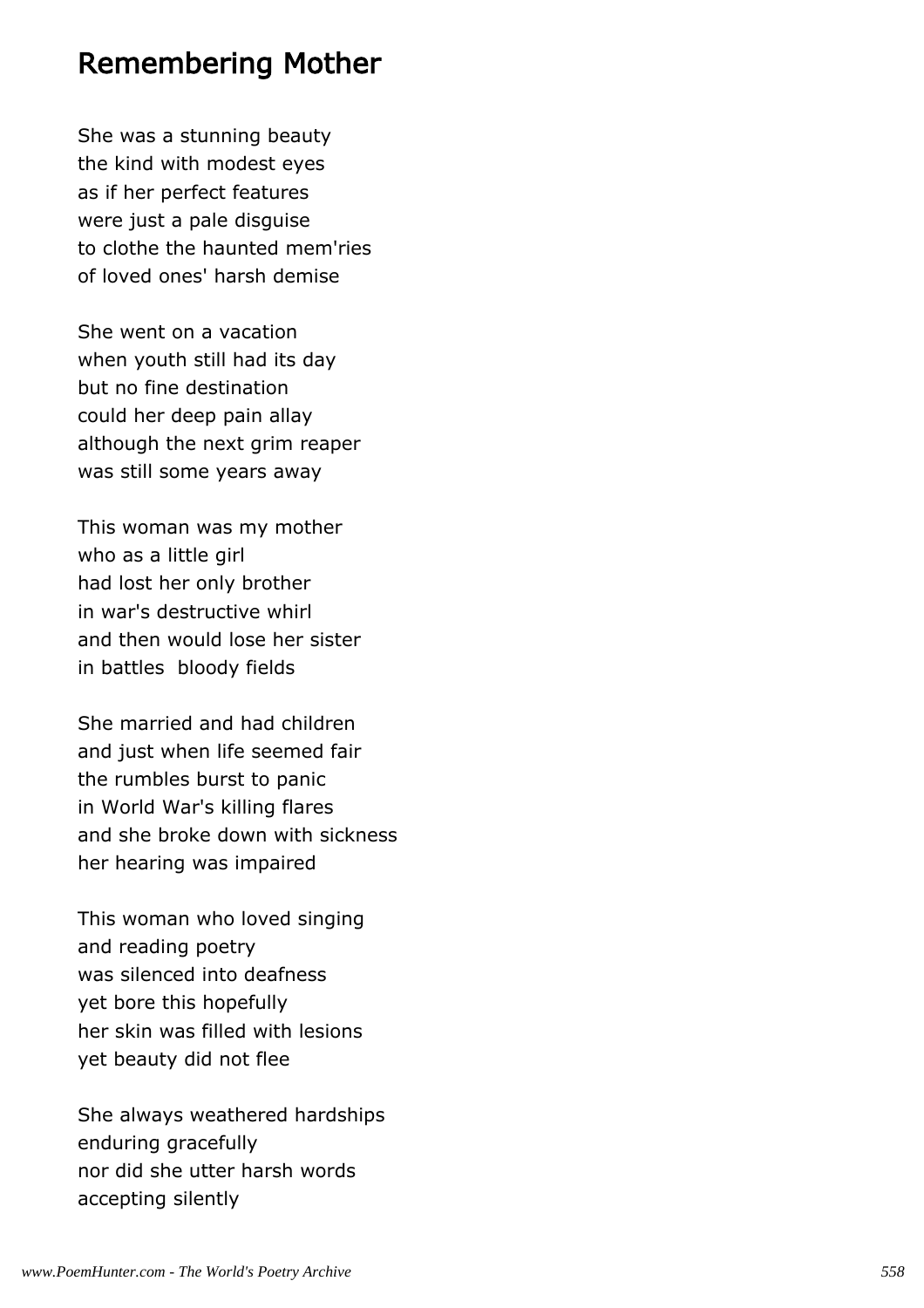she was a special mother so beautiful to me.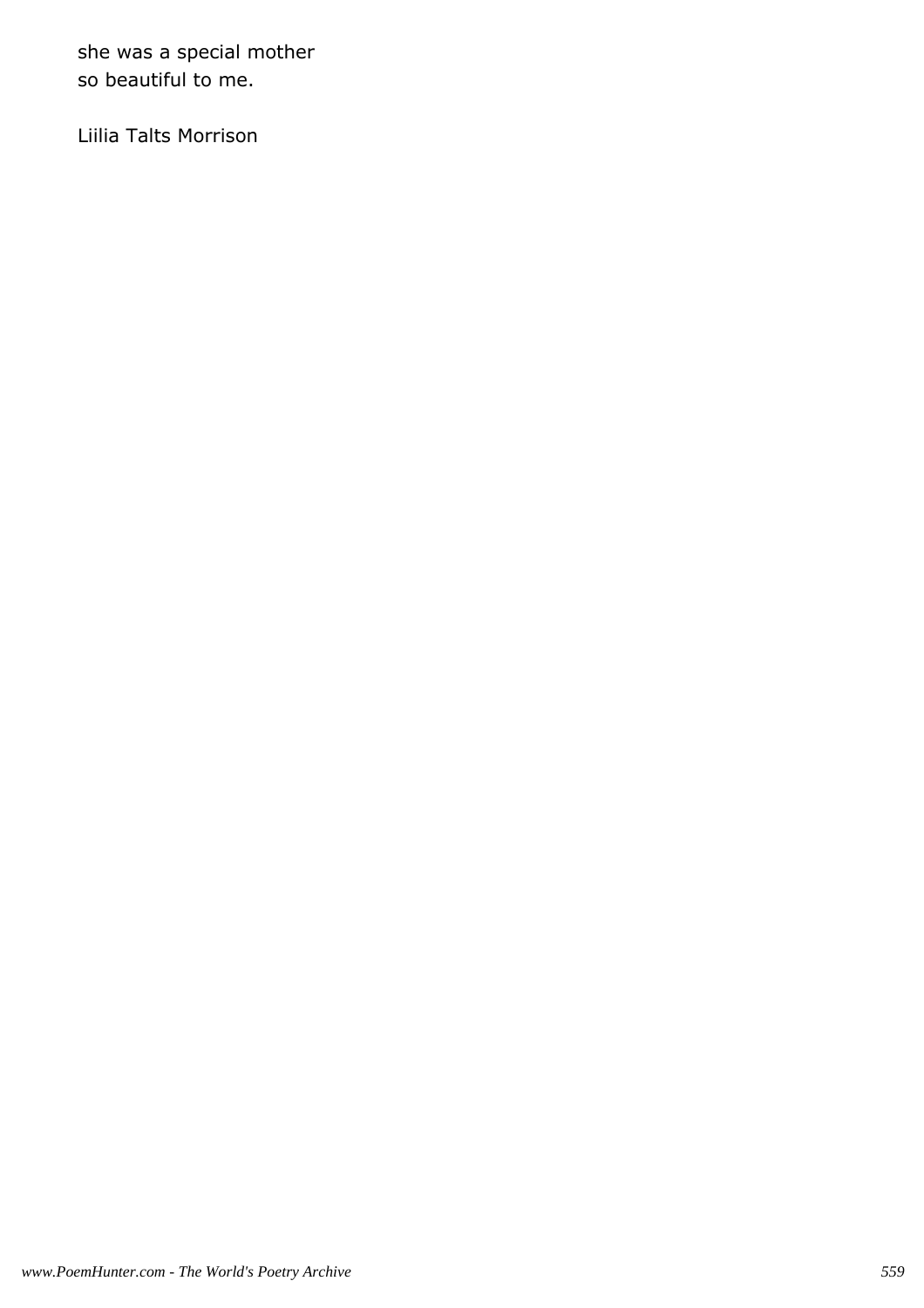#### Renaissance Obsession

Oh thou hallowed haunting presence oh thy verdigris embellishments of old oh thy moldy scrapbooks and thy frescoes how they bind me in their gilded hold

Oh thy irridescent colors oh thy detailed rich brocaded folds oh thy flights of lyric fancy how they tie my dreams in terra cotta molds

Why were all your paintings flawless why did your fame not end back when streets of cobblestone still sounded with the hoofbeats of Medici's men?

How can I escape those fetters that your age upon me has enshrined how can I begin to live my present and from ancient Renaissance resign?

Oh thou hallowed haunting presence oh thine verdigris embellishments of old oh thy moldy scrapbooks and thy frescoes how they bind me in their gilded hold.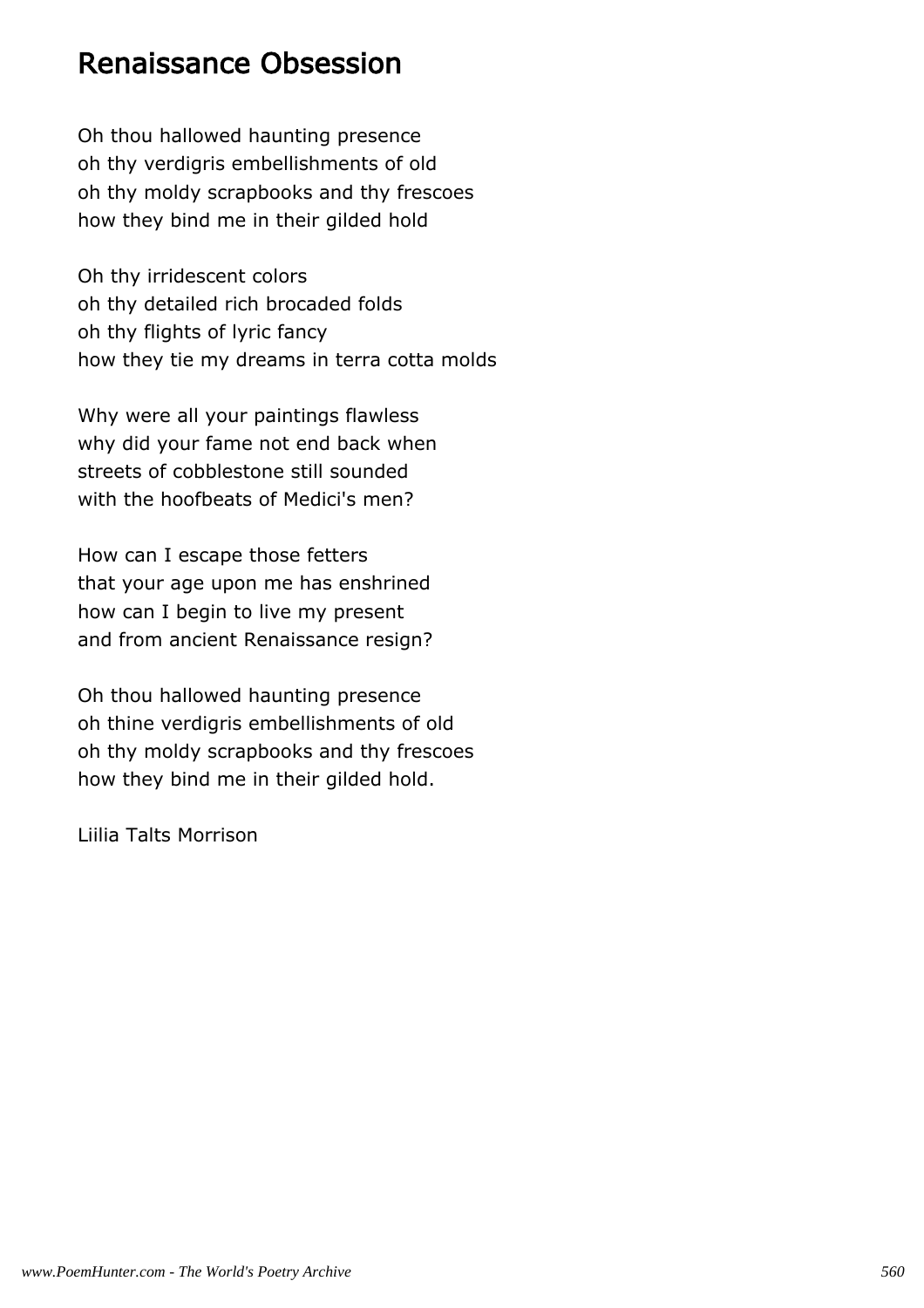#### Requiem For Ulli

A hazy image in my mind Is all I have today: A summer photo in the sun You squinted, looked our way; and loved us all, your family With children, parents, too. Until the end you circled us Though pain and sorrow grew.

There was a pin, a cross so red With shiny metal bound It was your nurse's pin, dear aunt Now nowhere to be found.

You didn't want to leave, not then But battles took their toll, Yet ministered your healing touch Till front lines crushed your soul.

You came to visit one last time We children wrestled, clung 'Please, let them play, ' you told our mom 'please let them, they're so young.' We didn't know, they would not say You had a wound so deep. It must have hurt when children hugged Your back. No time to weep.

That afternoon we tousled 'bout All laughing silver bells. Much later mom revealed to us It was your last farewell.

I'm old now, yet your image burns Etched deep in memory's vein Dear Ulli, sister to my mom My idol you remain. It doesn't matter if that pin Got lost in sands of time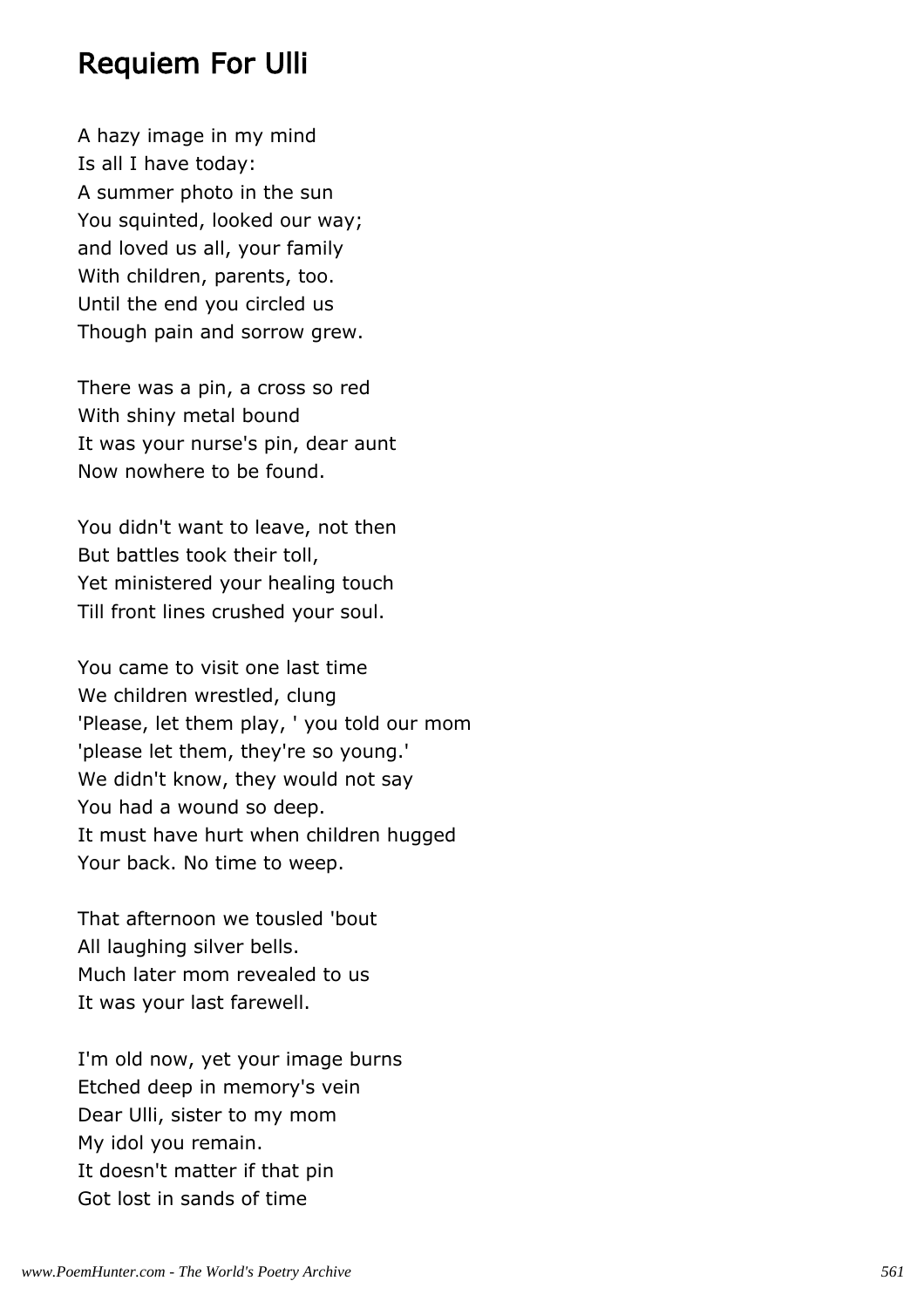Or photos damaged in a storm Were torn or ruined with grime.

What war or hardship can compare To one young woman's call While binding soldiers' bloody wounds Harsh bullets made her fall. Your smiling face, your trusting eyes Are clearer, finer still As years roll on. Your healing love Forget I never will.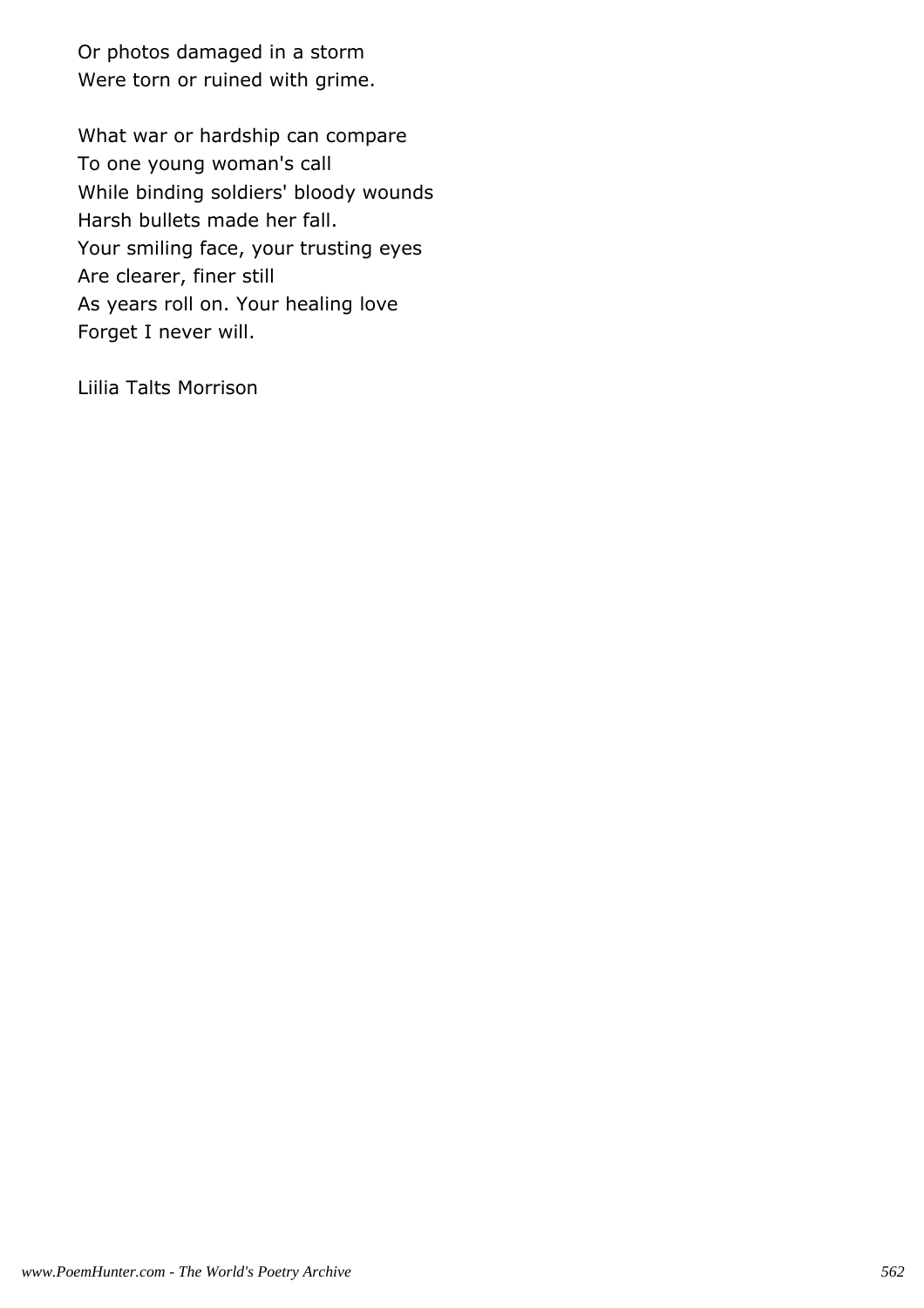## Restless

His earthly way was rocky the sun beat on his frame he had to keep on walking for 'restless' was his name

The flint and steel of living cut deep into his days he sang to keep from dying and turned our hearts ablaze

His melodies eternal live on though short his years his voice is now enriching the music of the spheres.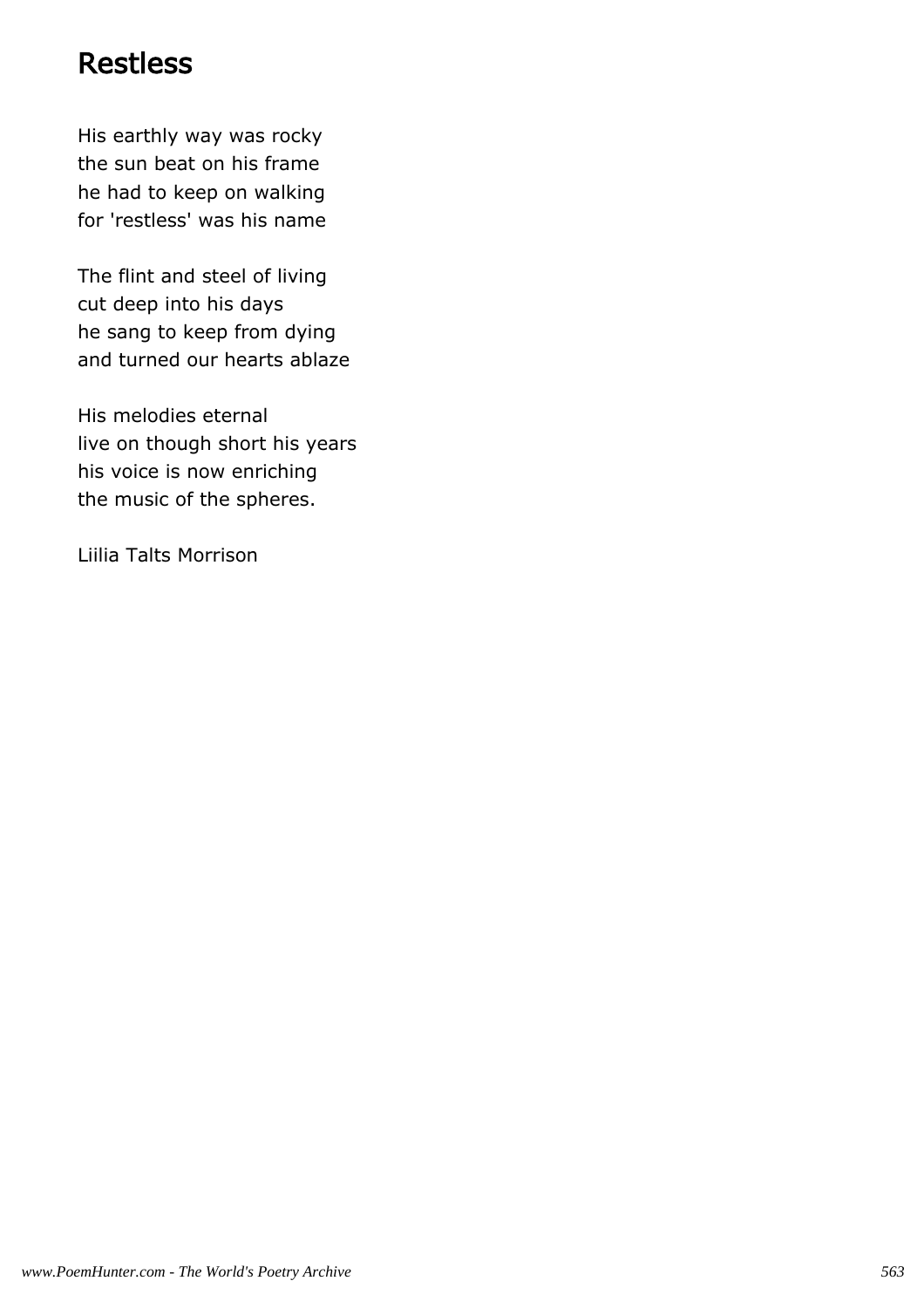### Restoration

I saw a car the other day of nineteen fifties vintage Restored to perfect quality - a coin of finest mintage I wondered who had set his hand to bringing back its gleam For surely rust and time had worn and torn its steely seams

I, too, was young and full of hope when first these cars appeared And just like theirs, my life became crushed, withered and much seared I wonder, too, who noticed me in sinful junkyard pits Transforming me with care and skill to sanity and wits

Today my visage is quite calm, my garments loosely flowing Replacing ugly scars and wounds with faith's eternal knowing I'm glad somebody took the time to fix up that old Ford And ever grateful I've been healed by Jesus, my dear lord.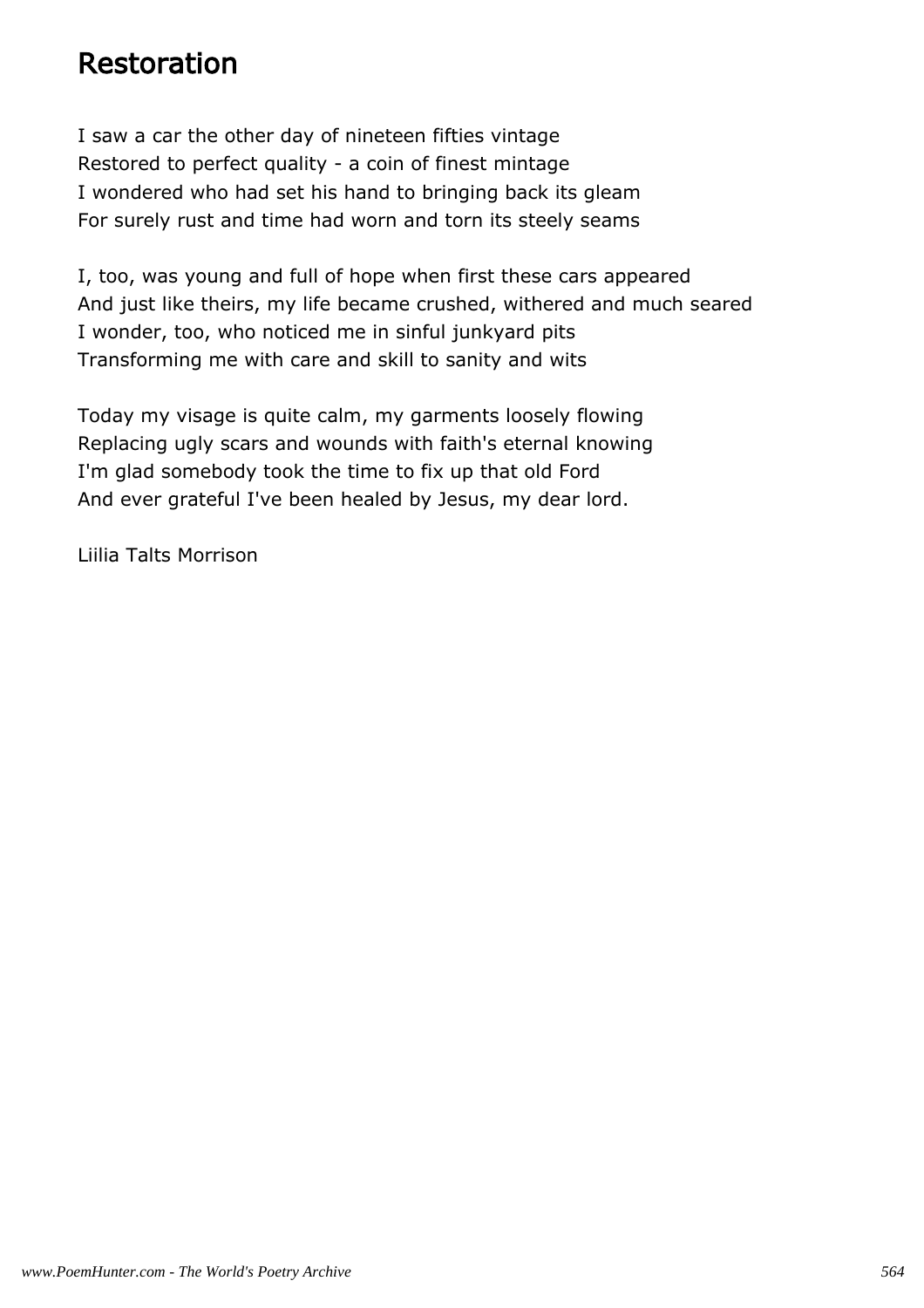## Rhymes And The Sea

Rhymes can be gentle currents that lap against the shore to roll and play and frolic like dancers on the sand

Rhymes can be frightful torrents that spout from red hot cores of ocean floor volcanoes destroying like in war

Rhymes can be tiny whispers that ride the tradewind flow and like the fleeting breezes get sucked in undertow

Rhymes if not grasped and coddled like ancient sunken gold they surely rot in seaweed and choke in water mold.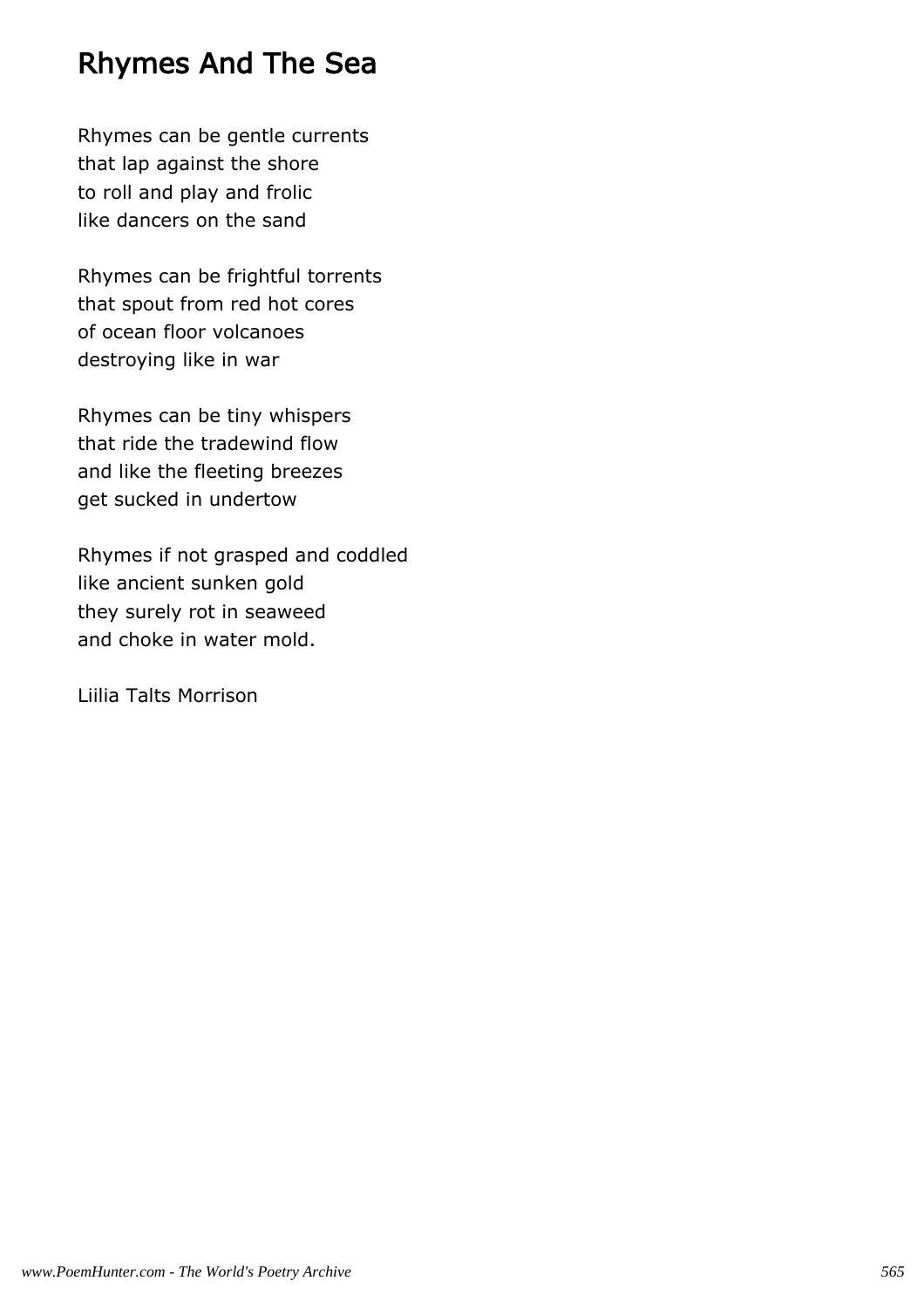## Ride Through Fire

They do not ever talk about the time he rode to town not even children whisper 'bout the night it all fell down

He was a dark and weathered man wore leather and rough boots he bought a ranch a mile down west and sought to set down roots

But town folks are a clannish crew they didn't like his ways he never bet or drank in bars or passed the time of day

Twas way beyond the midnight hour when a small posse crept and headed west but soon returned while all the village slept

They never found this weathered man his horse or riding gear among the ruins of that ranch or where he disappeared

When wolves are howling in the hills and moon its madness claims a few from slumber wake in dread to see him ride through flames

They do not ever talk about the time he rode to town not even children whisper 'bout the night it all fell down.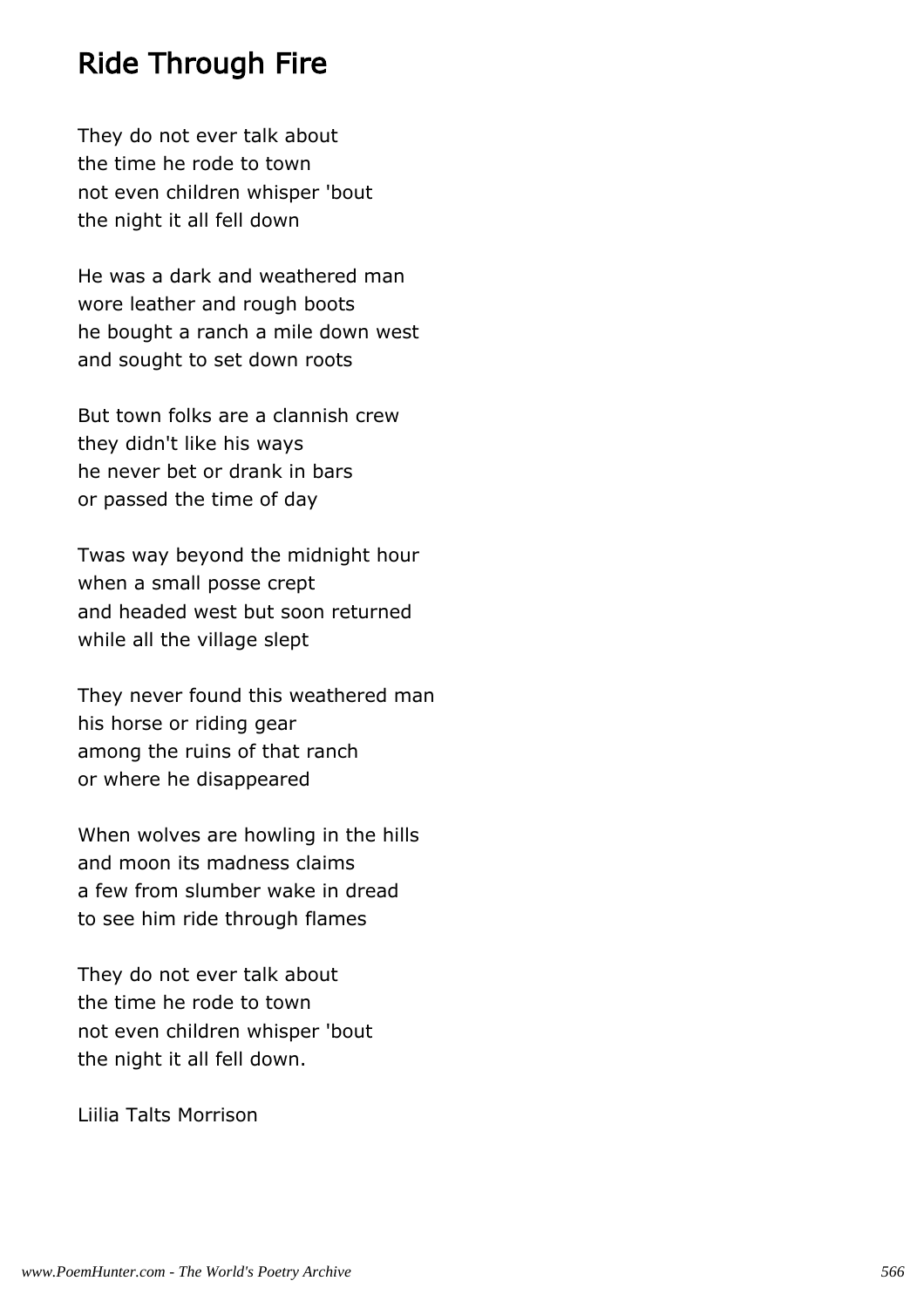## Riding The Spirit

He rides among the highways where dawn has strewn her veils his mane blends into sunsets his hooves leave clouds as trails

The spirit of this stallion cannot be bridled, tamed nor corralled by the mighty the rich or lords of fame

But when the moon is sleeping and can't be seen one night there comes a gentle neighing to him who lost the fight

Soon that poor lad is riding the steed all poets claim and it no longer matters that he has failed life's game

When riding on that stallion embraced by dawn's fair veils and touched by stars at twilight bliss paves a newfound trail.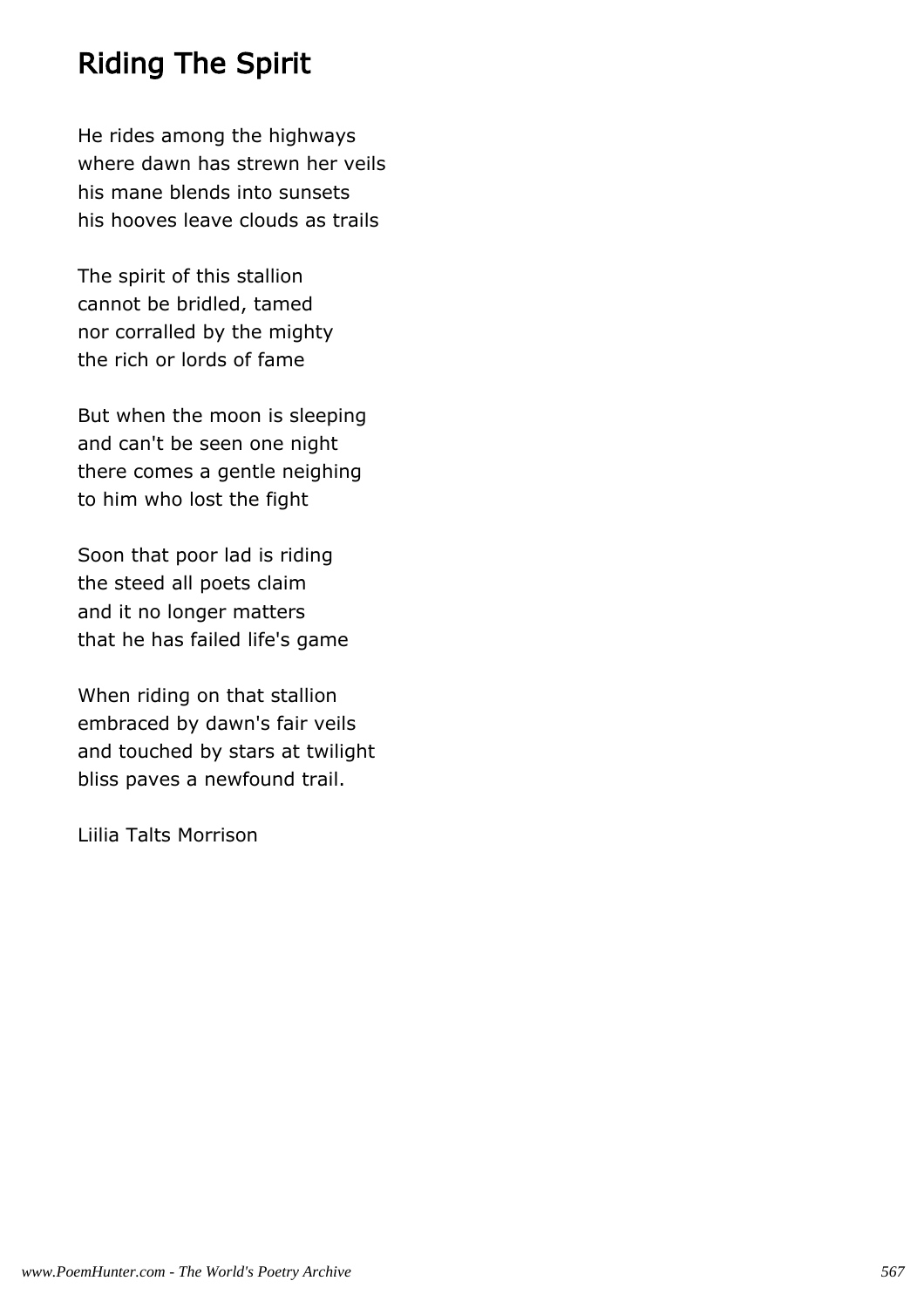## River

How quickly our rivers flow Bright birth in mountains high and low While death awaits in undertow

How swift the passing of our days Our victories in worldly plays Too late to mend mistaken ways

When that small raft that bears my name Has floated to the sea untamed It's battered, beaten to the frame

The day arrives with rosy dawn When striving seems to be forlorn And I lie back on waves unborn

Ah life, what is its mystery When will I know, when will I see When will the Master rescue me?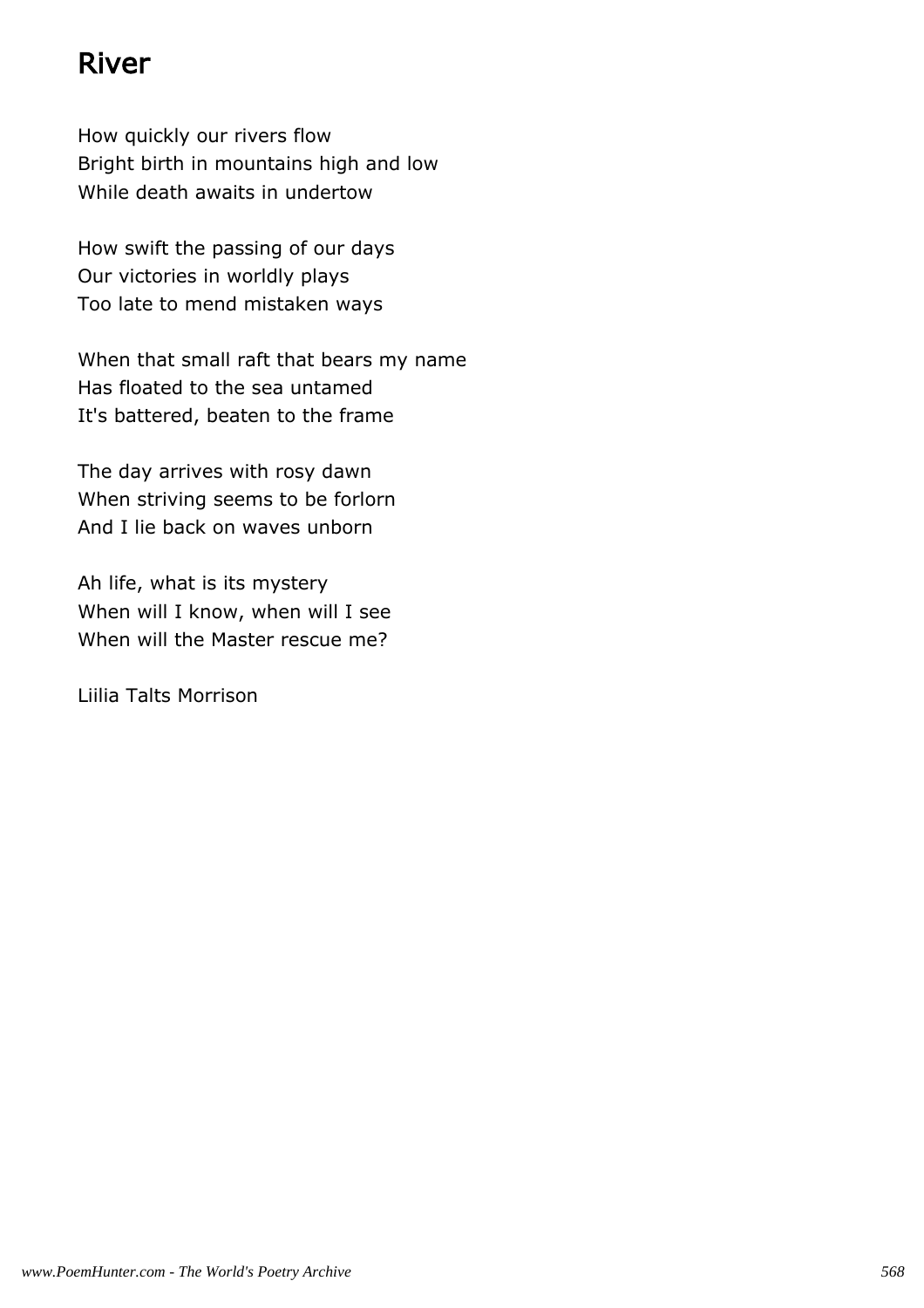# Road Kill

Deep purple body shining in the evening sun black bird turned road kill.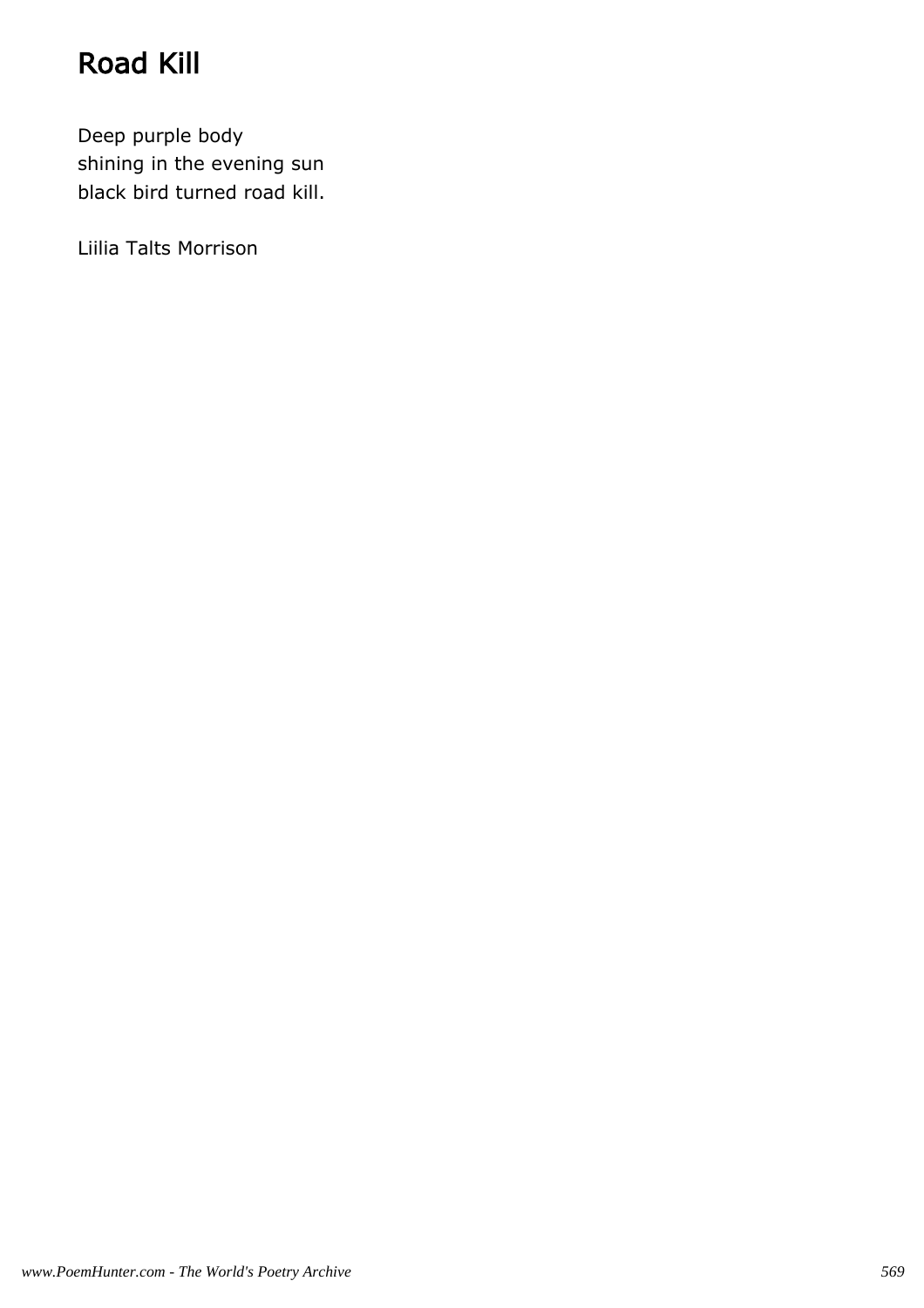## Rondo

They glide in gorgeous motion tonight's the night to dance they've long anticipated this grand ball of romance

The theme of the sonata recurs in gold Versailles As ladies in blue satin delight the men nearby

The theme is grand and special it hails from days of kings when lords and ladies raptured to Mozart's songs like wings

Then as the night grows older the pendulum moves on as tired feet and flowers are crushed like worn chiffon

This special ball soon passes into the mists of time what's left but bitter memories for soon destruction chimes

Those gowns are now just stories a mother tells her young with rough voice and sore fingers she spins in mother tongue

But through the generations the rondo plays again repeating ever surely the oft repeating strains

I hear that grand concerto as it winds to its end the rondo keeps repeating Fair memories to blend.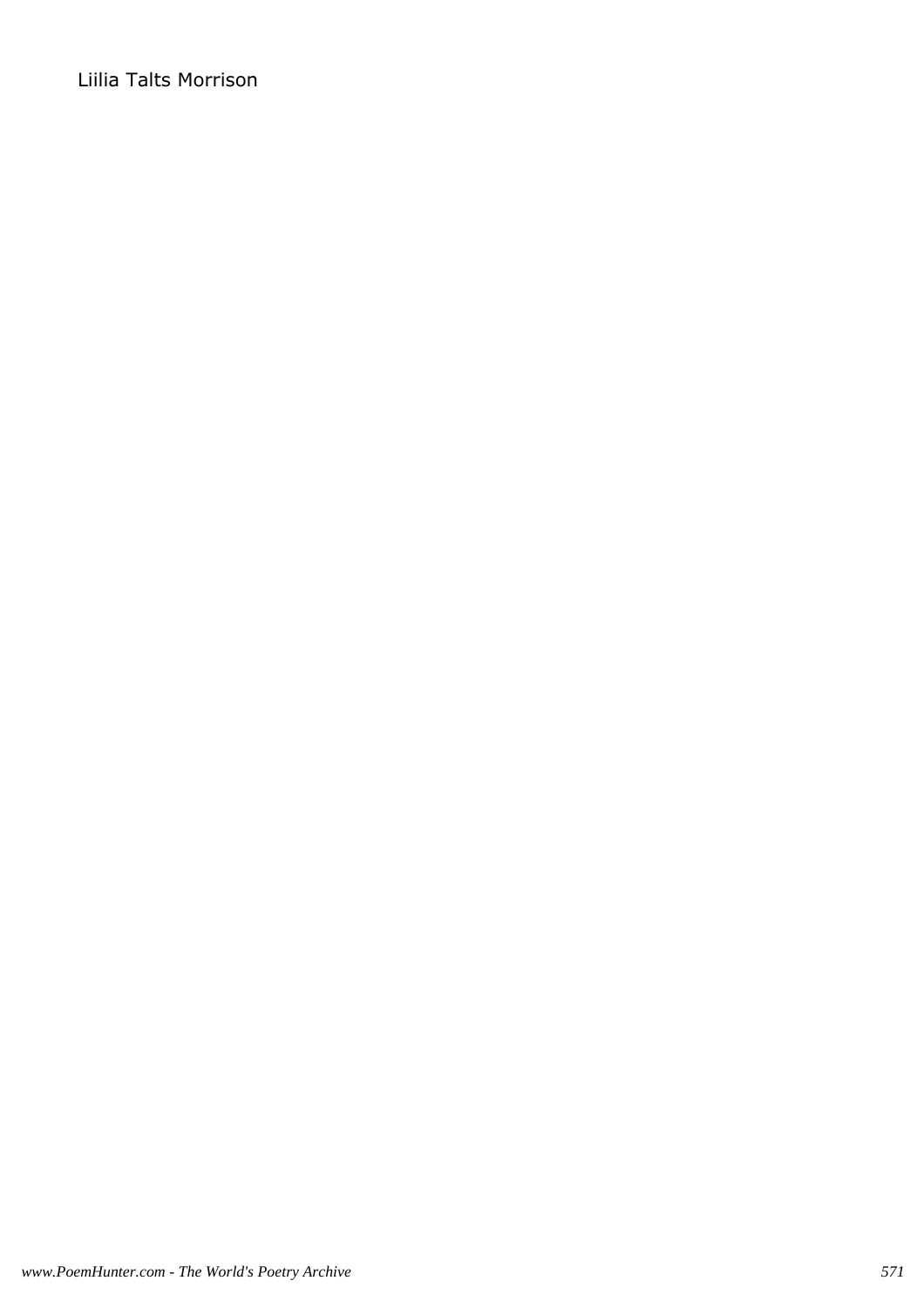## Roots Of Faith

Night's overwhelming nightmares fade as dawn waves flags of hope Nocturnal goblins once more bound; now is my chance to cope My thoughts revisit ancient groves where golden apples grow And olive branches drip with fruit as gentle breezes blow

I see a narrow path beyond that seems to touch the sky A place where rain and sunbeams meet and angels swiftly fly Much like a budding olive tree faith spreads its morning shoots Into the soil of nightly fears to form hope's tender roots

The olden tales bespeak of groves where golden apples grow Of tables decked with fish and loaves; of times to reap and sow I think of lilies in the field we oft are urged to trust Of heaven's gates bedecked with stones to never fade or rust

So when the morning light appears I think of groves of gold Of scripture tales of olive trees with roots in sacred mold And then I view the morning sky spanning so wide and high Drawing me from my bed of rest to spread my wings and fly.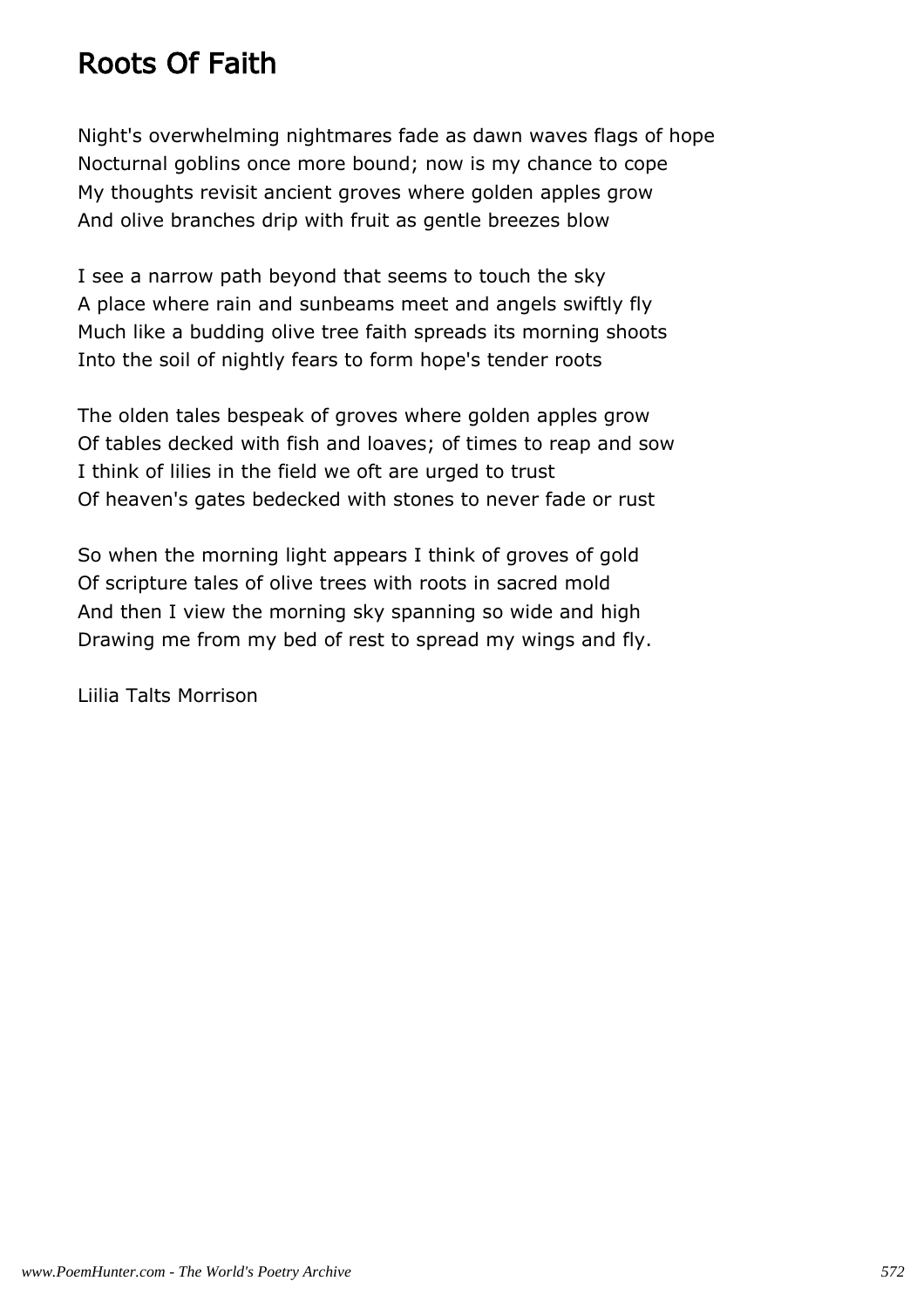### Rousseau

Jean Jacques, of all the souls of France Without a doubt, most charming Confessions, Contrat Social Tomes quite profound, heart warming His style, panache and savoir faire Are in a word - disarming To think he has been dead so long Is really quite alarming.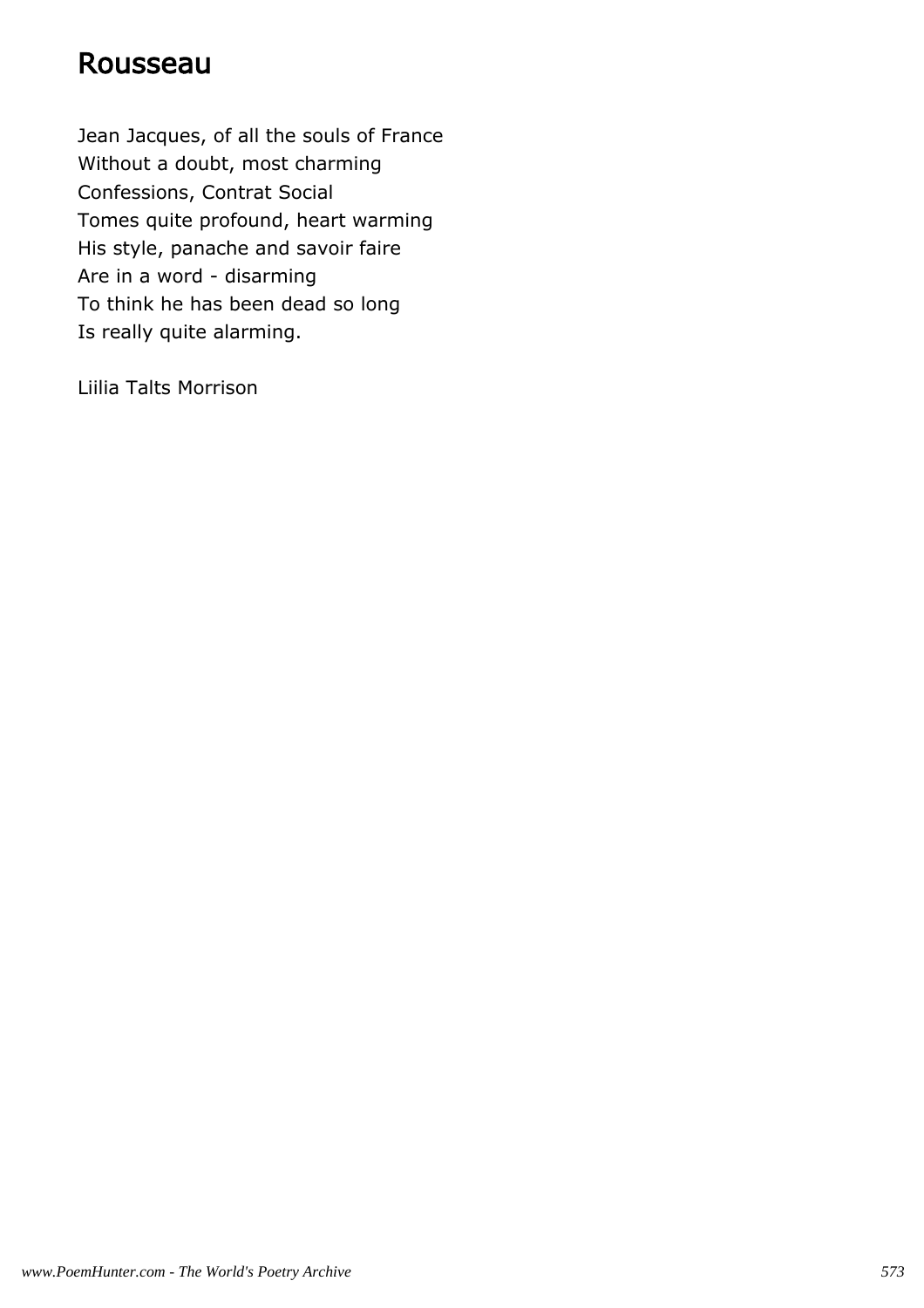# Sad

There is a time when morning air hangs silently from clouds and shrouds of gauze wrap everything and sounds are not allowed

It is a time when sadness looms in hearts and souls of those who never found their way on earth and never wore warm clothes

No words or kind encouragement can draw them from that place where haunted memories abound and will not be erased

There is a time when morning air hangs silently from clouds and shrouds of gauze wrap everything and sounds are not allowed.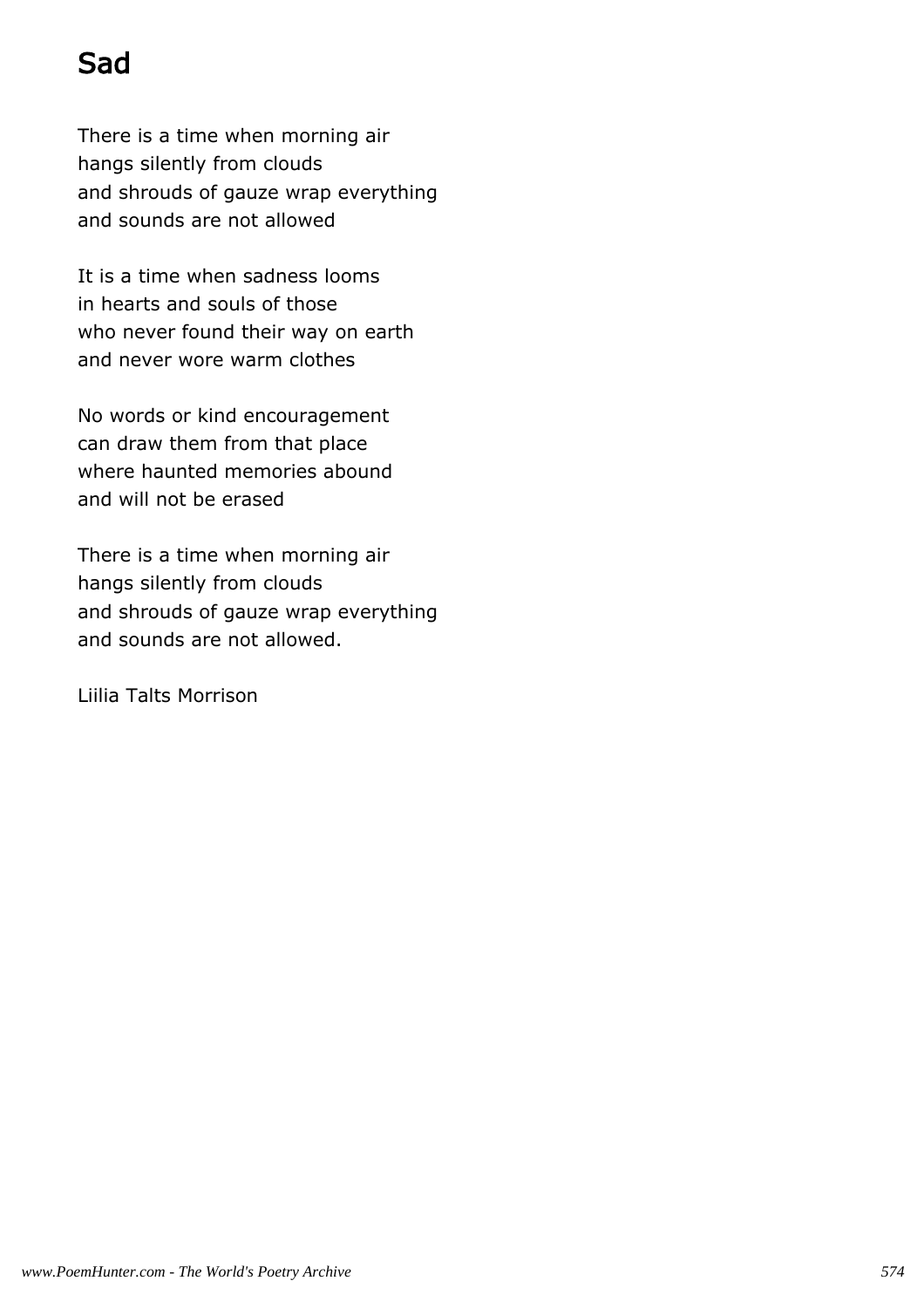## Safety

Tectonic plates beneath the seas volcanoes feared by Javanese faults tearing rocks and earth apart who can foretell when they will start

Bold waves that nothing can withstand great winds roar whipping coastal lands and from above an asteroid can hit the earth and much destroy

There is no place that is secure no policy that can insure against the mighty hand of fate for those who wonder and who wait

Yet there's an island not on maps that no disaster can collapse The few who live there can't be harmed for they are with a strong shield armed

Adventurers exploring lands or oceans deep or mountains grand have never found this place apart because it dwells within the heart

Within the soul for those who trust with childlike faith to readjust their hopes and dreams for a safe home find shelter under God's strong dome.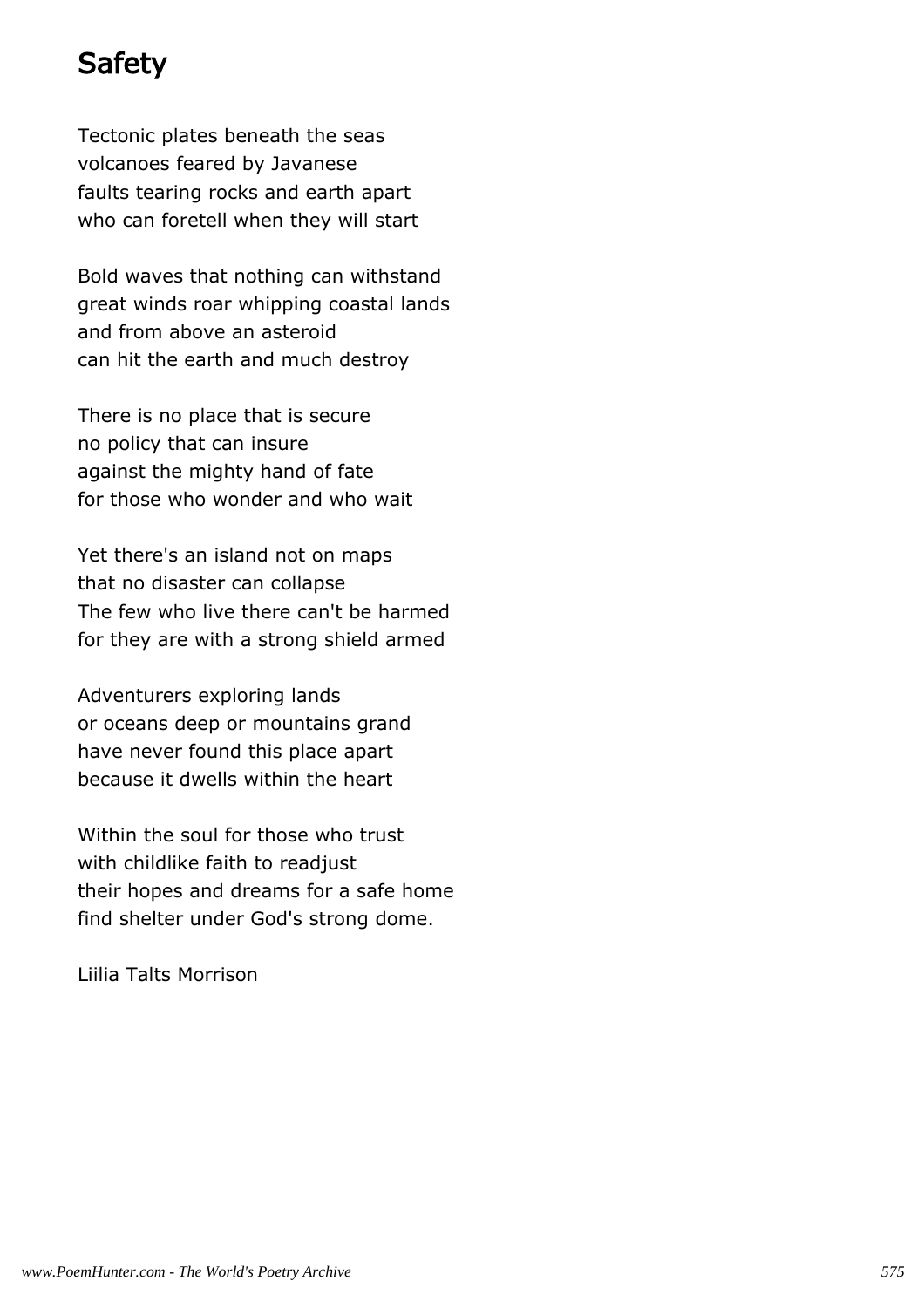### Saffron Dream

I dream of golden caramel shells Wrapped gently glow like butterscotch As tiny bits of toffee crisp Top puffs of creamy blanc d'mange.

Rich saffron broths in crocus baths Tart lemon yellow torte glacees Surround like honeyed Hollandaise Meringues of pale persimmon hue.

Blond heaps of creamy creme brulee Spread silk of juicy apricots Among rose petal ice cream mounds In curried halls of Taj Majal.

The storied butter teas of yore Infused by glowing butter lamps Recall rich feasts in Tibet's peaks bejeweled bowls of ochre treats.

Soon copper colored mangoes fill My burnished Indonesian wrap, As tangy guava chutneys spice My lips now seared by orange wine.

Let me then find forgetfulness In golden fragrant caramel shells As little bits of toffee crisp Top puffs of creamy blanc d'mange.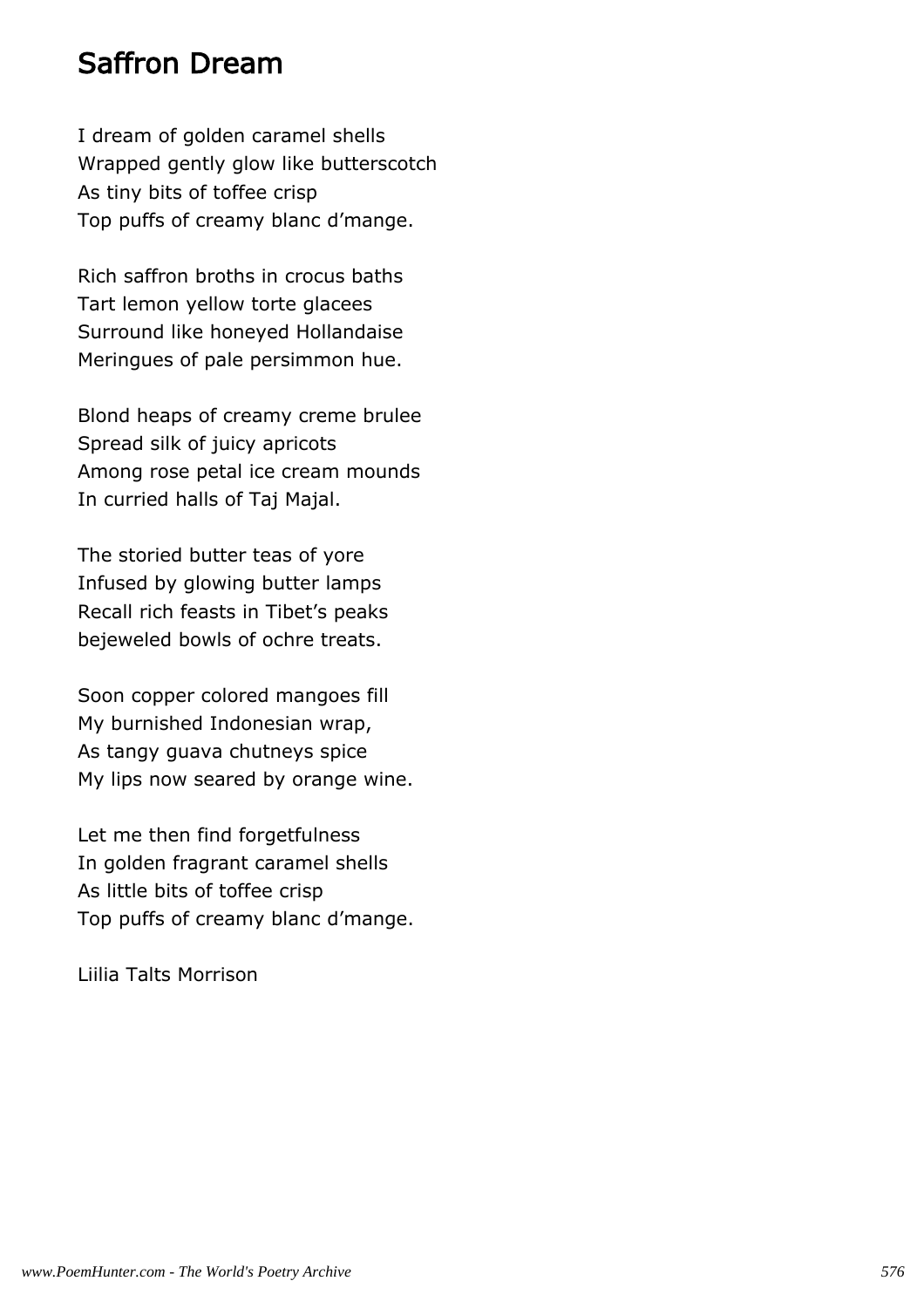## Scars

The wounds of life can't be avoided in work, in play, or deep within none is immune to swords of battle no man, no woman and no child

Some brave the undertows and torrents of raging rivers, mighty falls some burn and sweat in distant deserts while others pound cold prison walls

In confrontations, conflagrations vile snipers, vipers, pierce and bruise none can escape the fiery furnace of growing up and growing old

How often have I seen a sailor with twisted nose and pockmarked face how often have I heard the stories of where and when those marks took place

It's true some show their many clashes on arms and legs and backs and chests while those inflicted by the spirit can hide deep in the veins within

The other day I met a woman sitting so cold and prim and tall her skin and hands smooth as a baby's whose heart was scarred the most of all.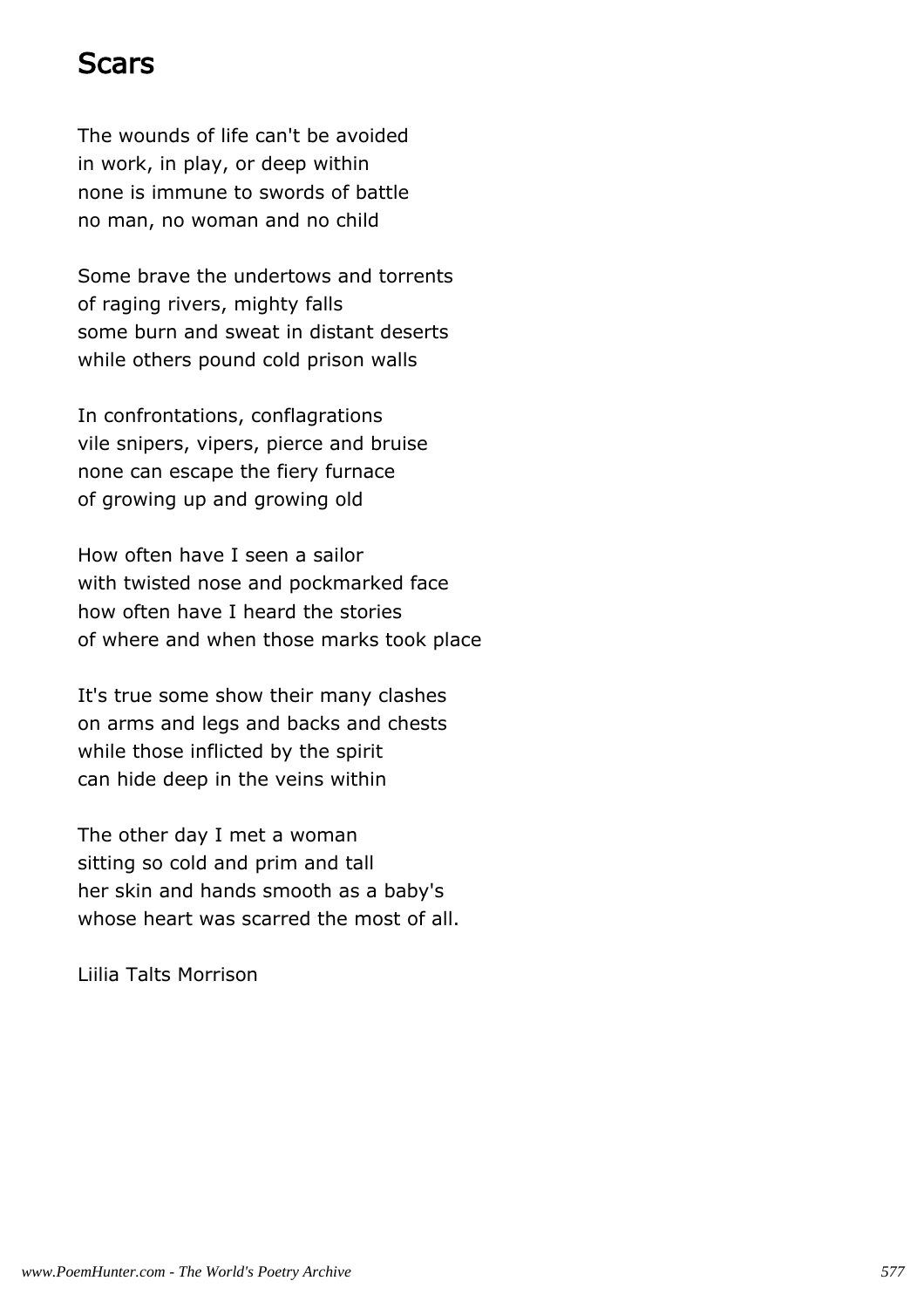# Scary Ride

He went beyond the boundaries Of dark horizons bending The blurry road soon vanishing The stormy swell ascending

He never looked to right or left Hair whipped in careless blending As haunted spirits drew him in The Everglades undending

I could not turn the car around Though water flooded in His quest was way too powerful A terror deep within

He went beyond the boundaries Of dark horizons bending The blurry road soon vanishing The stormy swell ascending.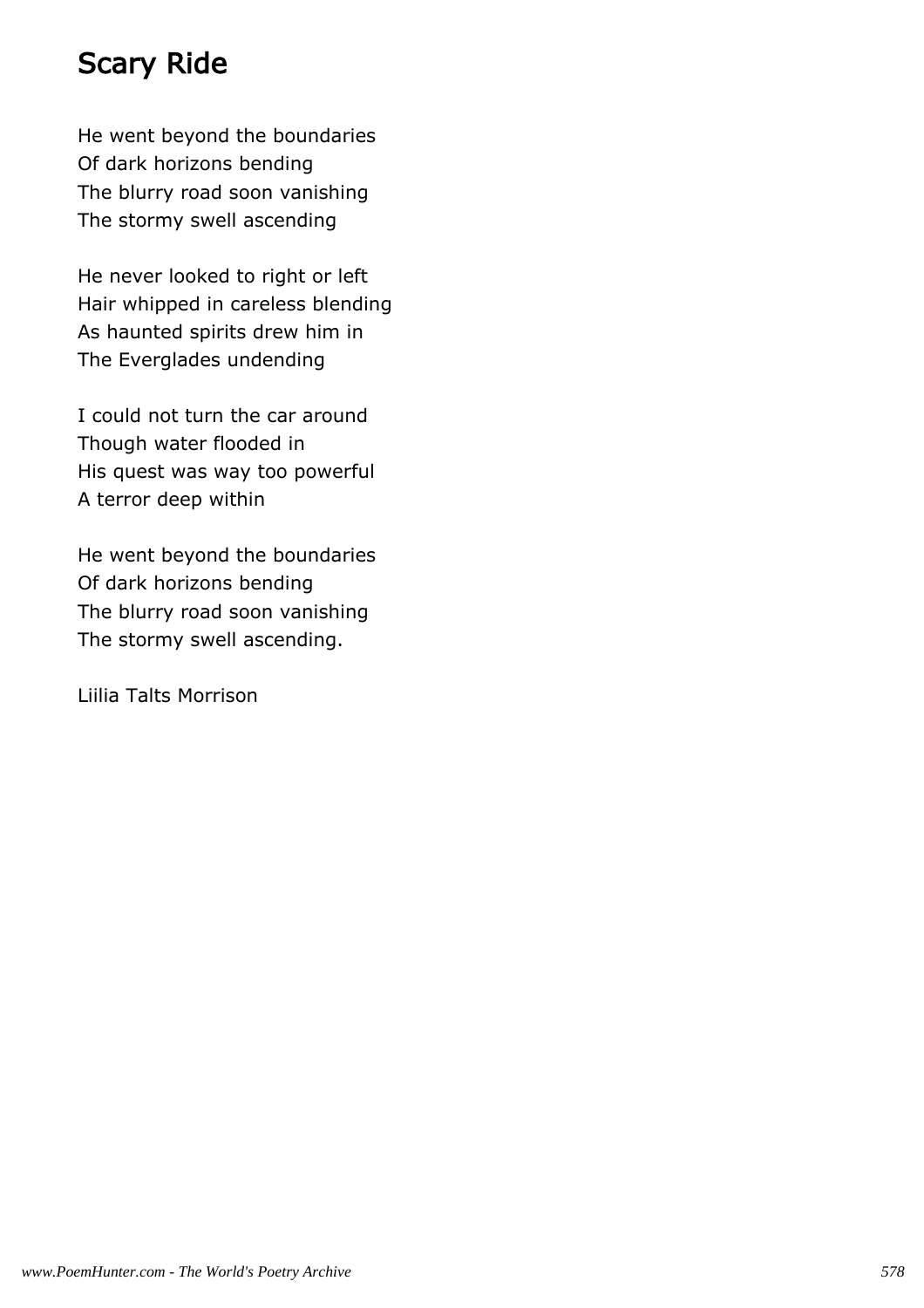### Scribbles On The Sand

I watch a little crab a'crawling Along the briny sand of an abandoned beach His footprints are so fragile and quite fleeting Obliterated soon by wind and rising tide

I look down at my feet and hands now idle While in my mind a thousand thoughts create Word castles of great import and quite worthy Not ready yet to be set down or seen

And then I ponder tracks of that small creature Whose purpose is much smaller than is mine Yet he is busy living his intention By making marks to celebrate his day

A crashing wave now washes out the traces Of trails and scratches made by seaside life I jump up to avoid its drenching Run quickly home to pen a line or two

I'd rather write a mediocre poem Than leave that perfect epic in that cave Of hallowed thoughts and concepts undeveloped Because the work is not yet flawless or precise

I'd rather scribble transitory ditties A gentle verse recorded on the wing Of unremembered dragonflies in breezes Of little consequence or import to the world

I'd rather chronicle a cipher with no cadence Recording textures of a gritty sea oats stalk Instead of planning mighty contemplations Not to be penned till all the t's are crossed

For when I finally roll up my parchment And fold my hands to form a final prayer I'll be assured my pale imperfect musings Have left a path of scribbles on the sand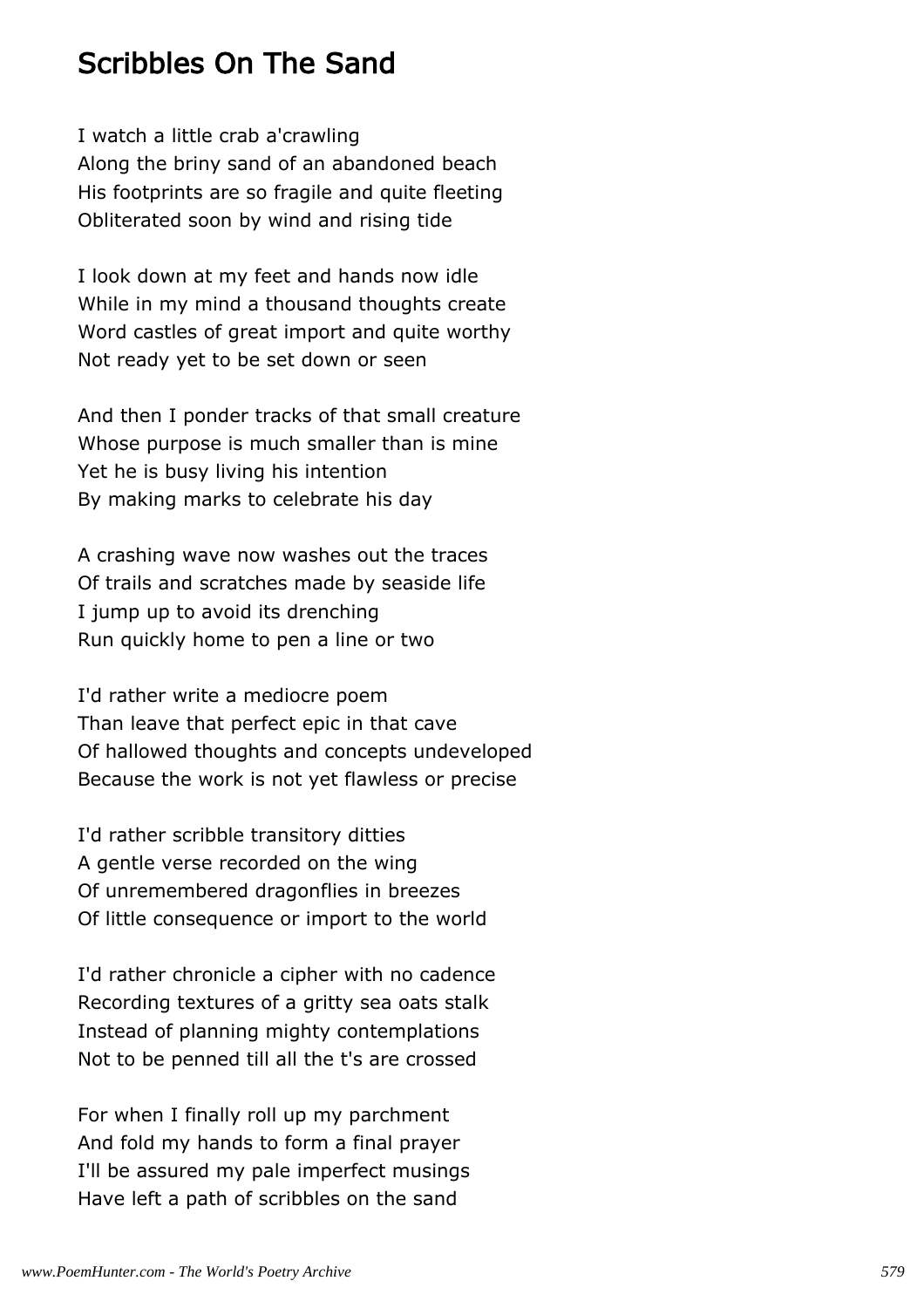I watch a little crab a crawling Along the briny sand of a forgotten beach His footprints are so fragile and quite fleeting Obliterated soon by wind and rising tide.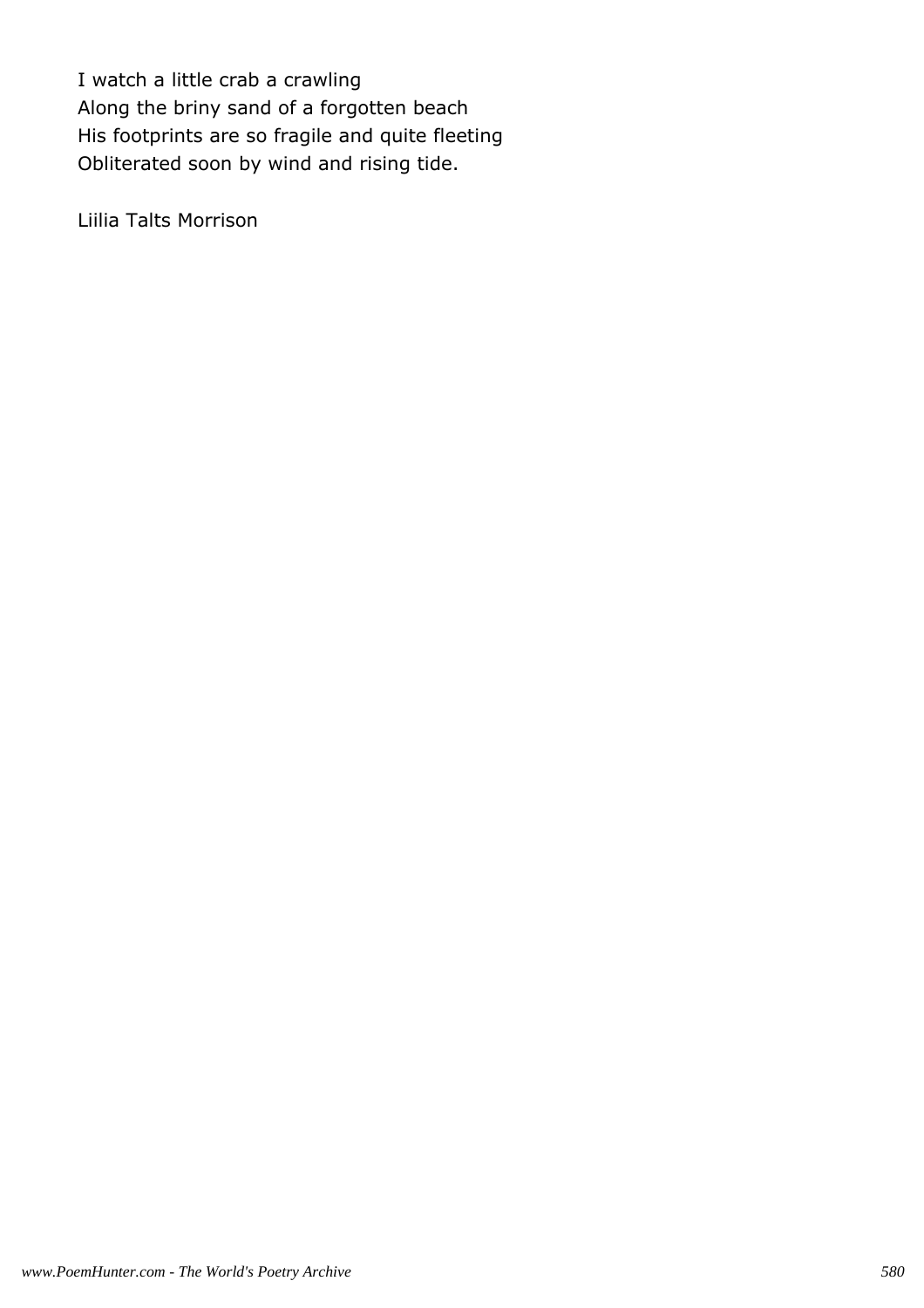### **Scripture**

I love to dwell in scripture its graceful turns of phrase so flowing and so poignant in ancient hallowed ways

I love to learn of Jesus who gave us all we need revealing secret treasure no one had seen before

I love to dwell at even as day wears to its end when chores are long forgotten no labors left to tend

I brace my heart in sorrow when eyes turn to those lines where our dear Lord and Saviour gave up his life for mine

What would I do without Him? Where go or what to seek? The road ahead too scary for someone small and meek

Without the light of Jesus dark dangers loom ahead the journey fraught with terrors soul faint and filled with dread

How heavenly to ponder He walked and felt our pain and led the way of freedom with living word ordained

His footsteps soften hardships along life's steepest slopes break chains of those temptations too hard alone to cope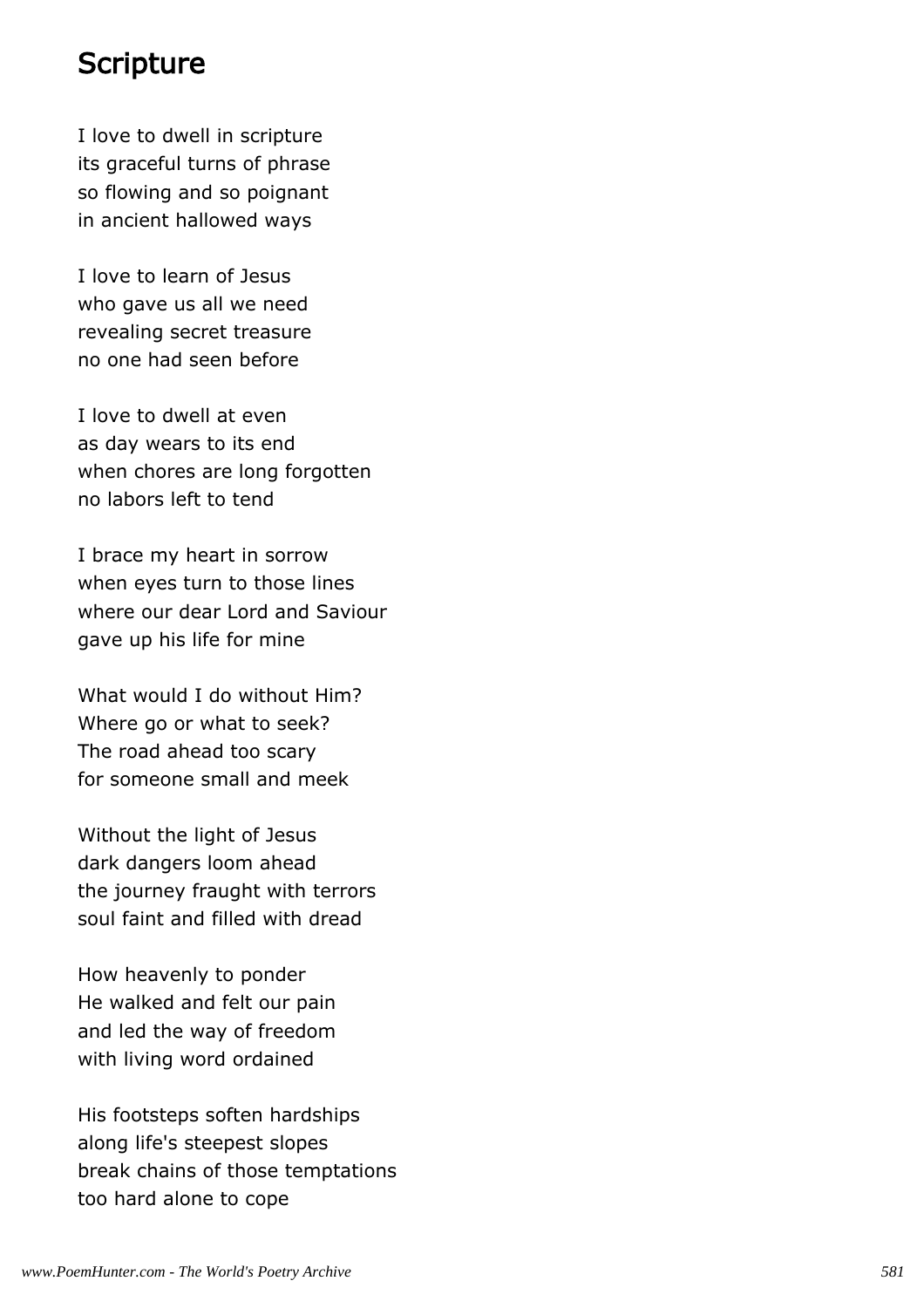He told us of a highway one single path to life to blessed redemption's glory the cross, the thorns, the knife

Although I have been given keys to the scripture door I still cry with compassion about wounds he bore

How fortunate to ponder the land of Galilee as I at evening open the book for you and me

I listen to His message to people on the shore and know that all will falter but He will nevermore

I love to dwell in scripture so graceful in its phrase aflow with boundless mercy in hallowed ancient ways.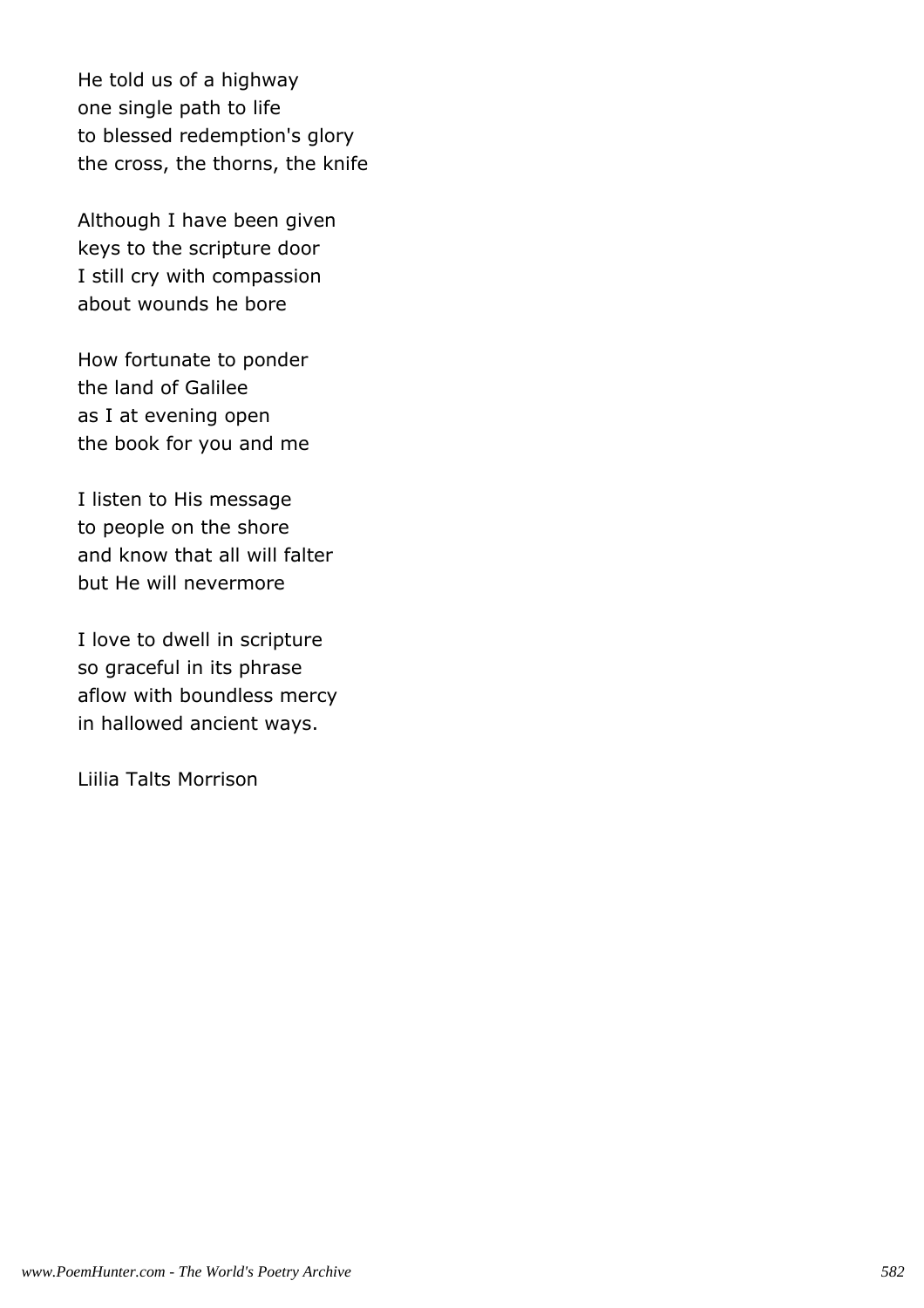# Sea Secrets

Where breathes the soul so jaded, cold who cannot feel a thrill when first submerging in a world so deep so dark so still so bountiful with teeming life of barnacles and shells in colors bathed with liquid light and flowing seaweed spells?

Who has returned from their first dive without the contraband of secret sea floor treasure troves a love affair unplanned well hid from those who walk on land well hid within the hearts of underwater buccaneers that sets these thieves apart?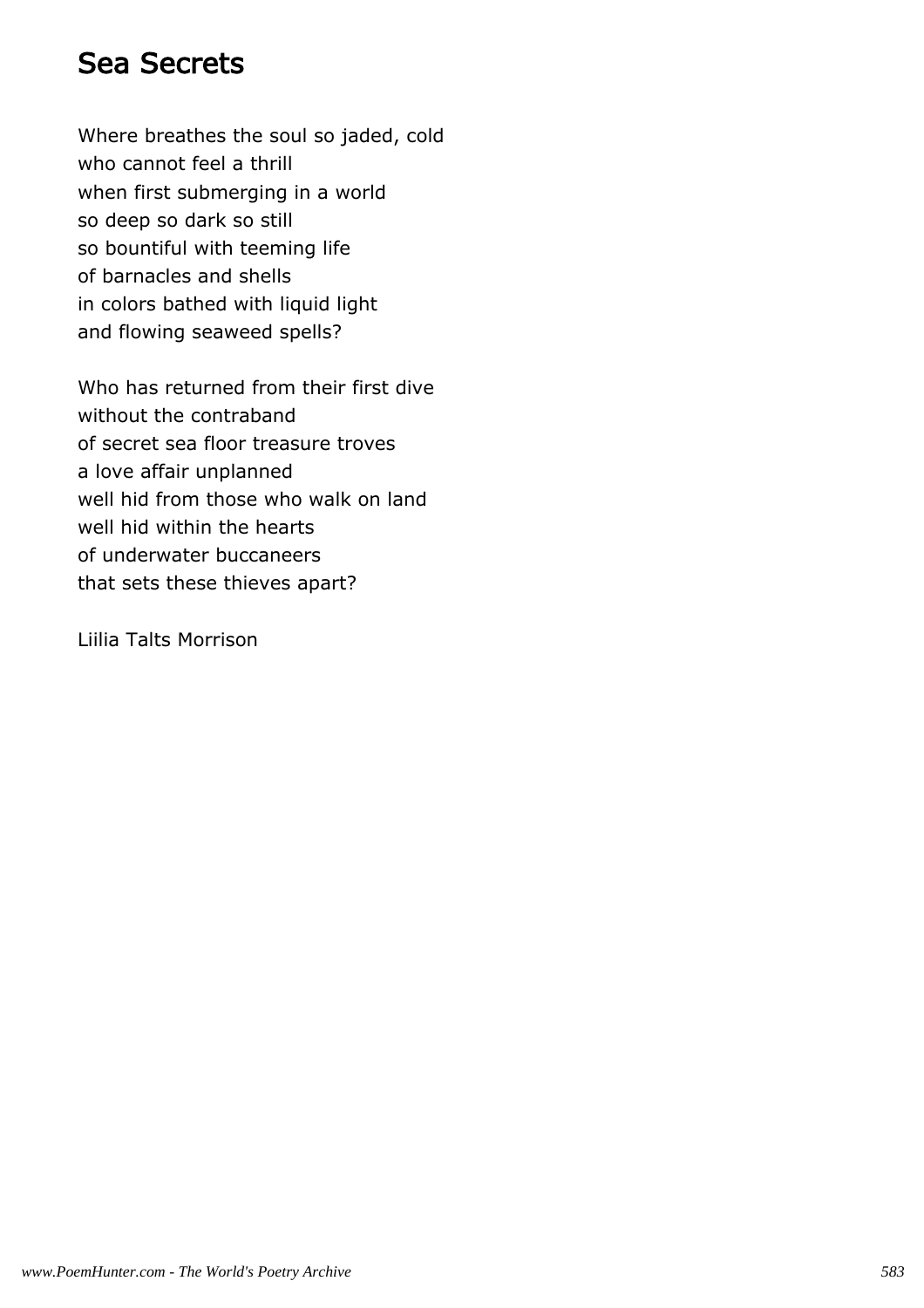# Seafaring

What is a ship if not the toil and blood of salty men of fishermen and seasoned souls who must sail once again

What is the sea if not the draw to freedom and to soar to glide on waves unending flow and reach unconquered shores

What is the sail if not the flag that tears as strong gusts fan though tattered it will mend once more by weathered deep veined hands

Where can a man breathe air so free and gaze at firmament ablaze with stars and flying fish bright heaven's ornament

Who can resist the endless sight of water and of sky no boundaries no walls to cramp the spirit's urge to fly?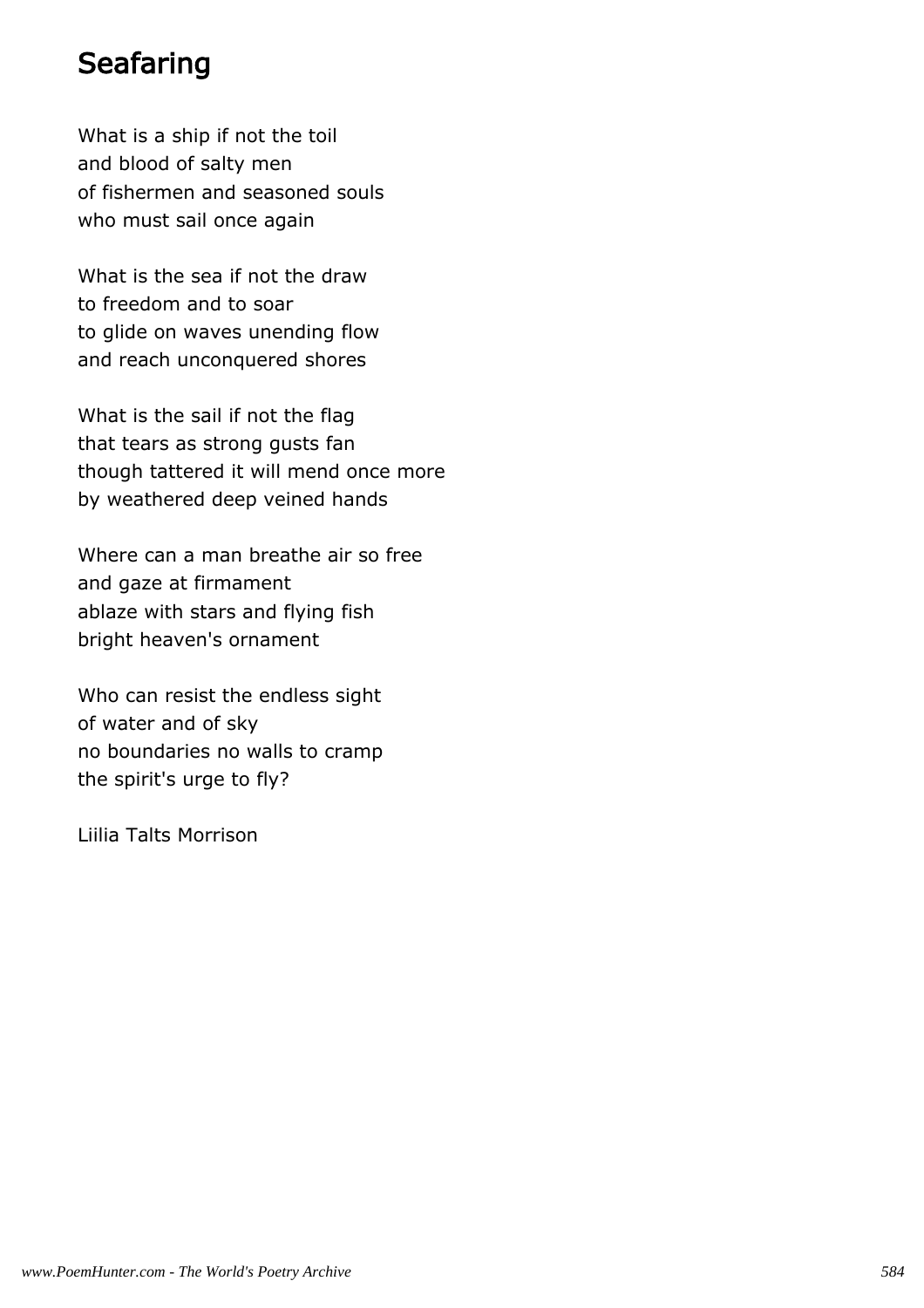### Seashore Gratitude

Thank you for the cowries resting on the strand and the timeless turtles nesting on the sand

Thank you for the ocean free and blue and grand and the lapping ebb tides guided by your hand

Thank you for white seagulls circling over land and the silky sea oats waving their soft fans

Thank you for the seashore made by your command and the seaside wonders your great grace has planned.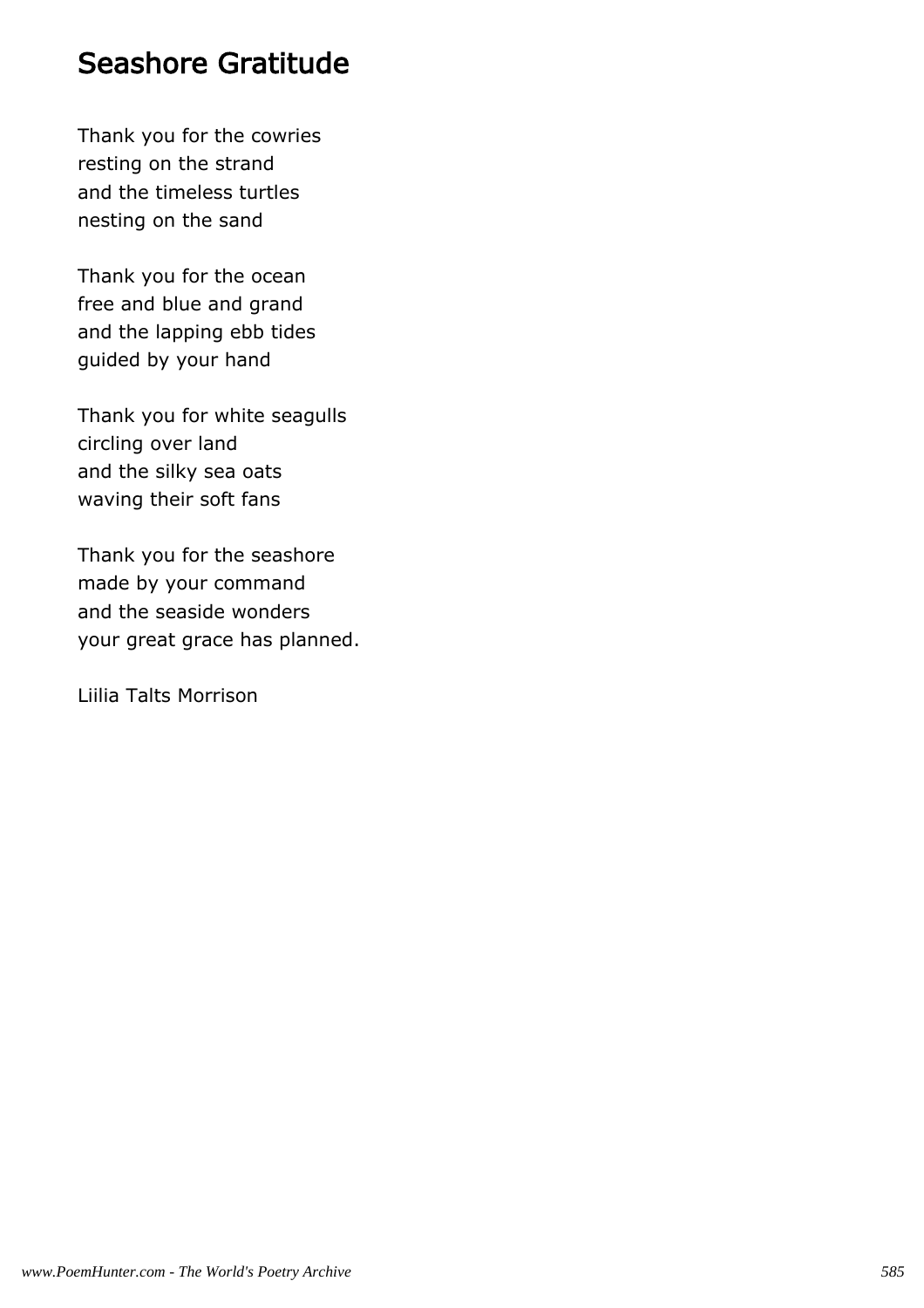## Seaside Holy Grail

Like sea oats blown by every wind my days and thoughts were reeling As sand and grains of murky paths so oft my dreams were stealing

I had resigned that this would be my lot in life and future all fondest hopes of youth were dashed like salt ground into suture

When storms arose and lightning too and tidal waves ran free it seemed that my faint breath would soon be drowned beneath the sea

That's when a tender spring green branch appeared within my reach I grabbed it with a desperate hand and wound up on the beach

I brought it to my sun-bleached shack and planted it nearby until the seasons and the rains caused it to grow so high

Its sturdy trunk, its blossoms fair its bark as tough as steel today withstand all hurricanes that threaten how I feel

If you are wind tossed and your life is like a fragile reed that tosses hither, thither too take hold of that small weed

Though it may seem a hopeless task to reach for something frail you may soon find that little branch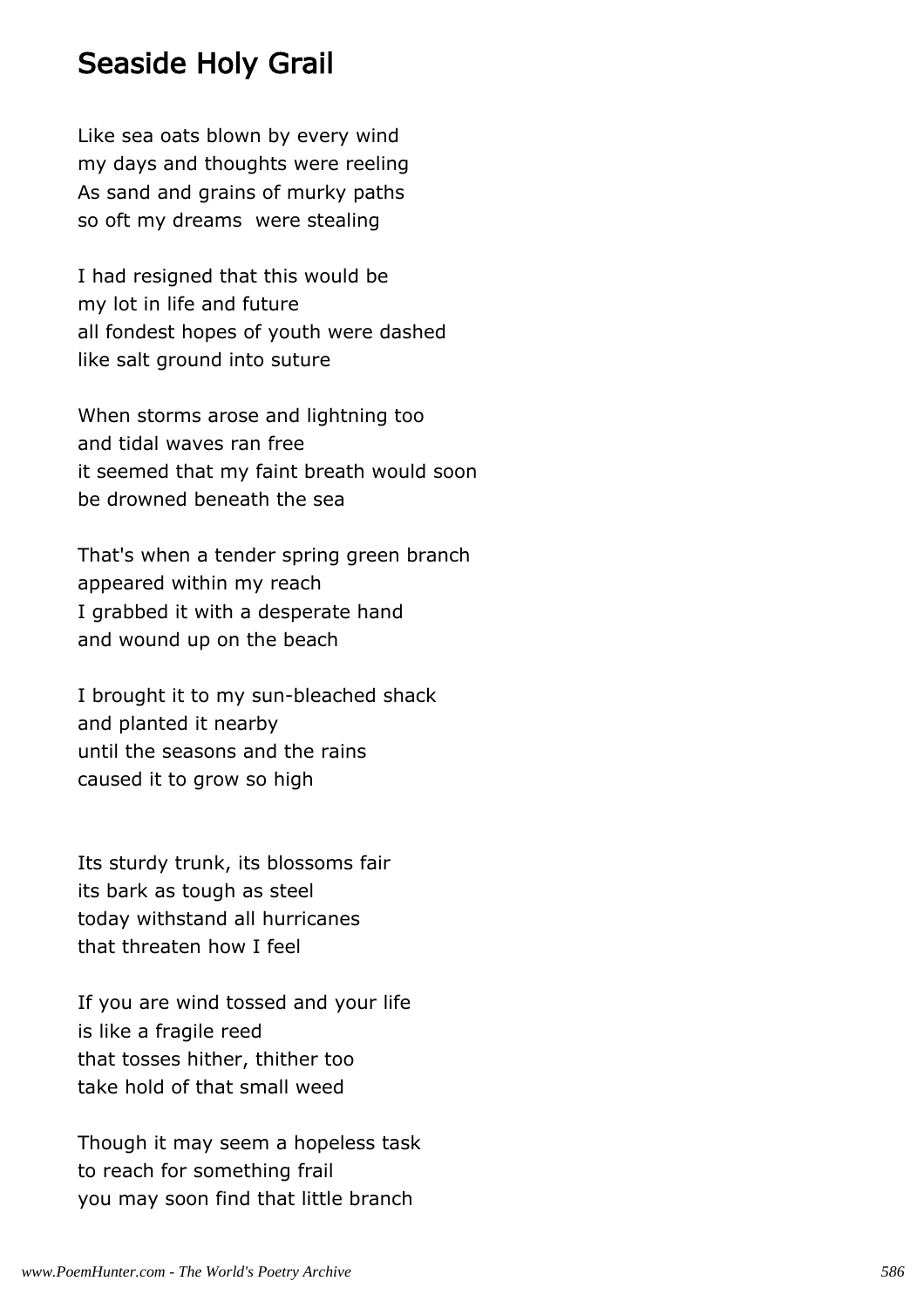is heaven's holy grail

Like dry leaves blown by every wind my days and thoughts were reeling As dust and grains of murky paths so oft my dreams were stealing.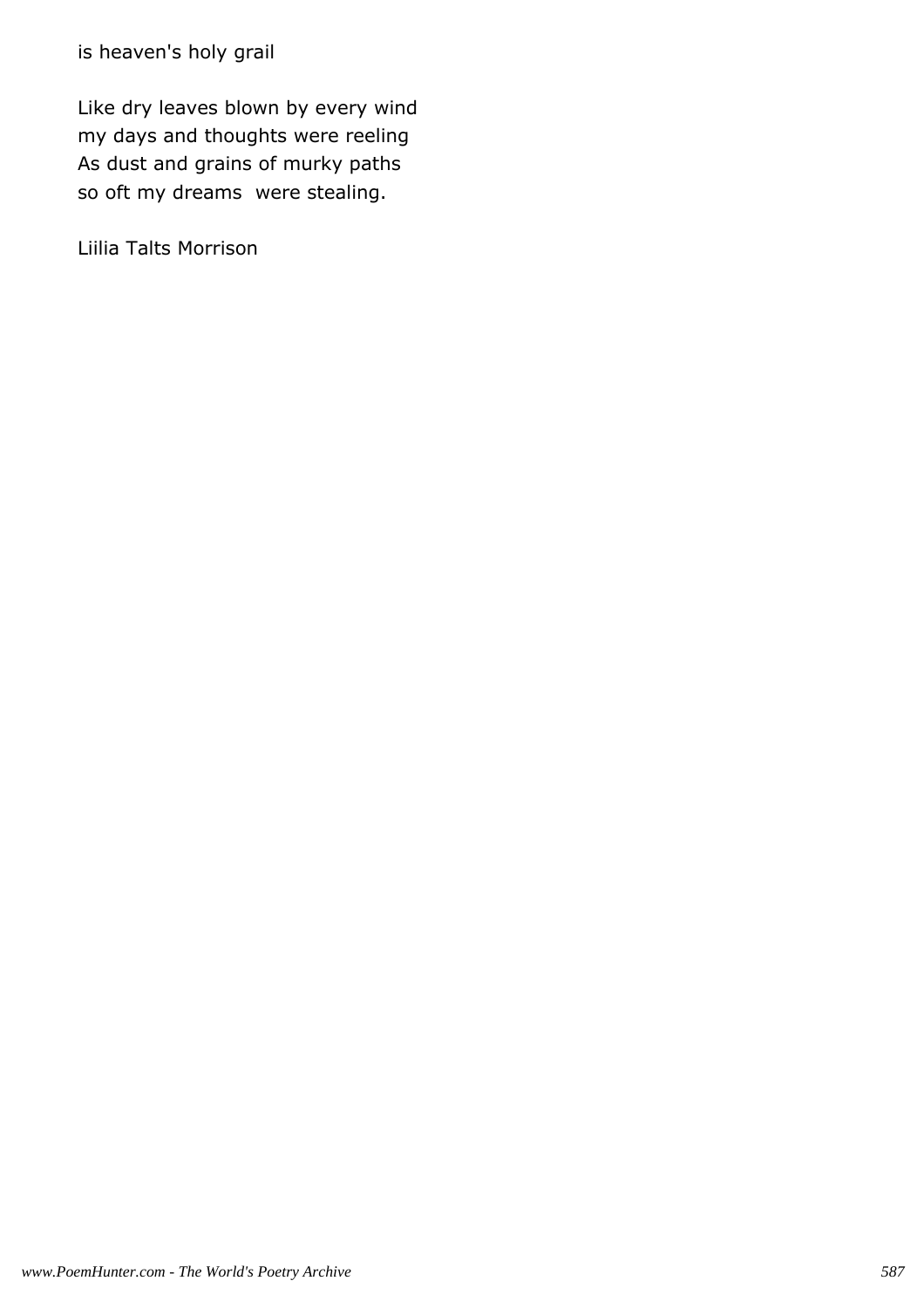# Seaside Poet

My songs are like small grains of sand Tossed in the sea of days Small pebbles from my shaky hand Cast toward hidden cays

Each poem makes a tiny sound As waters ebb and flow Will they be heard or even found I may not ever know

Yet just as turtles seek to nest And seagulls need to soar So I must toss my offered best Till I can sing no more.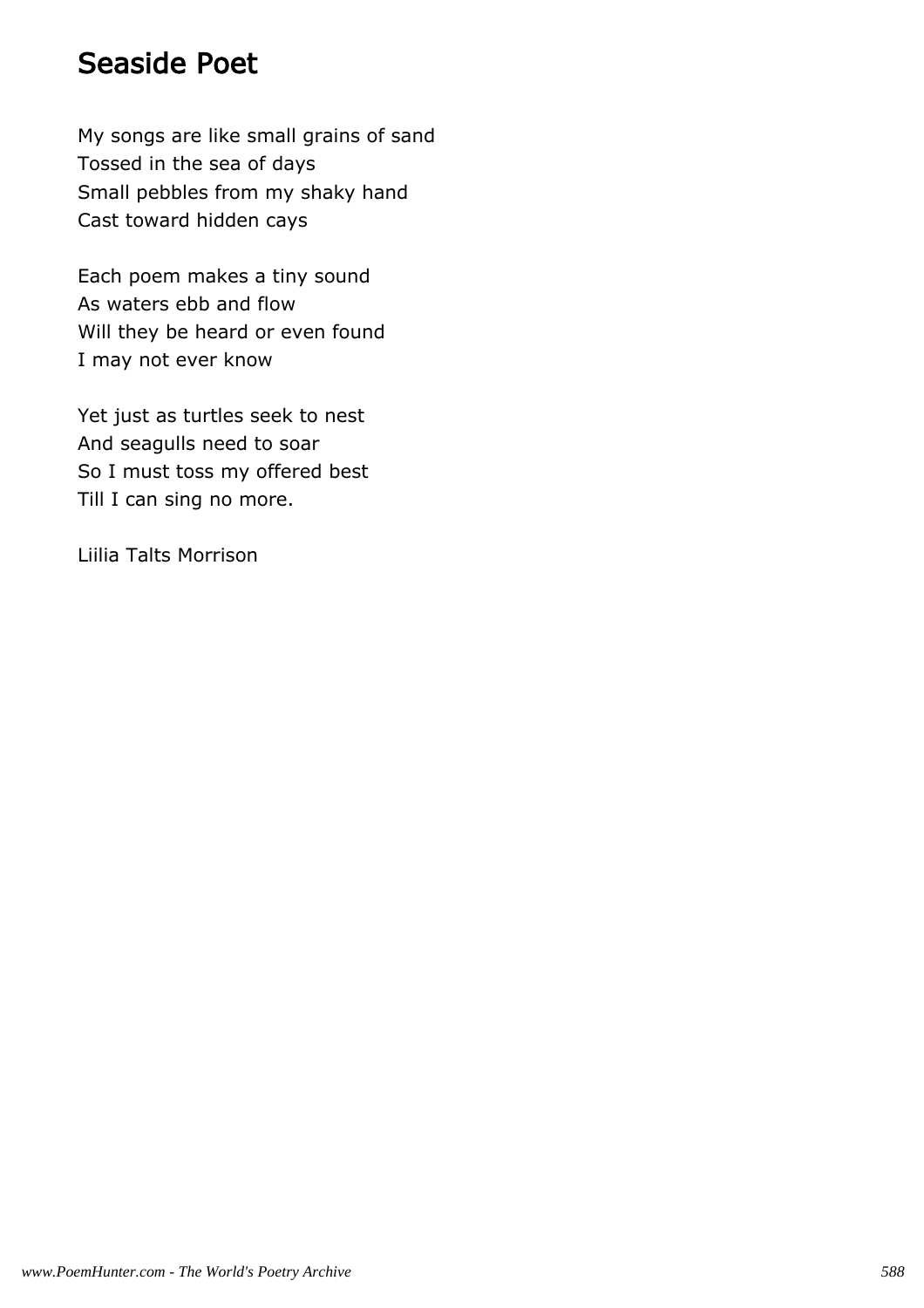#### Seaside Simplicity

He sits upon a pile of wood thick branches torn from trees storms born in frozen arctic wombs snapped with apparent ease

He's lived upon this sandy shore and weathered what it sowed and harvested from rocky soil all this bleak earth bestowed

He salted many bony fish to eat with coarse dark bread he pickled herring in a vat hid in a clapboard shed

There was no lack of work to do when youth walked by his side and when the reaper's shadow came he'd sit and watch the tide

The seagulls and the little terns would caw and squawk and fly as if to entertain the man before he up and died

There was no anger in his heart no wish to move away no urge to try some richer fare no need to change his day

The children and their budding broods had left there long ago his wife still spins thick yellowed wool and kneads soft risen dough

His life is simple and serene sprinkled with daily blends of sun and rain and wind and birds and red skies at day's end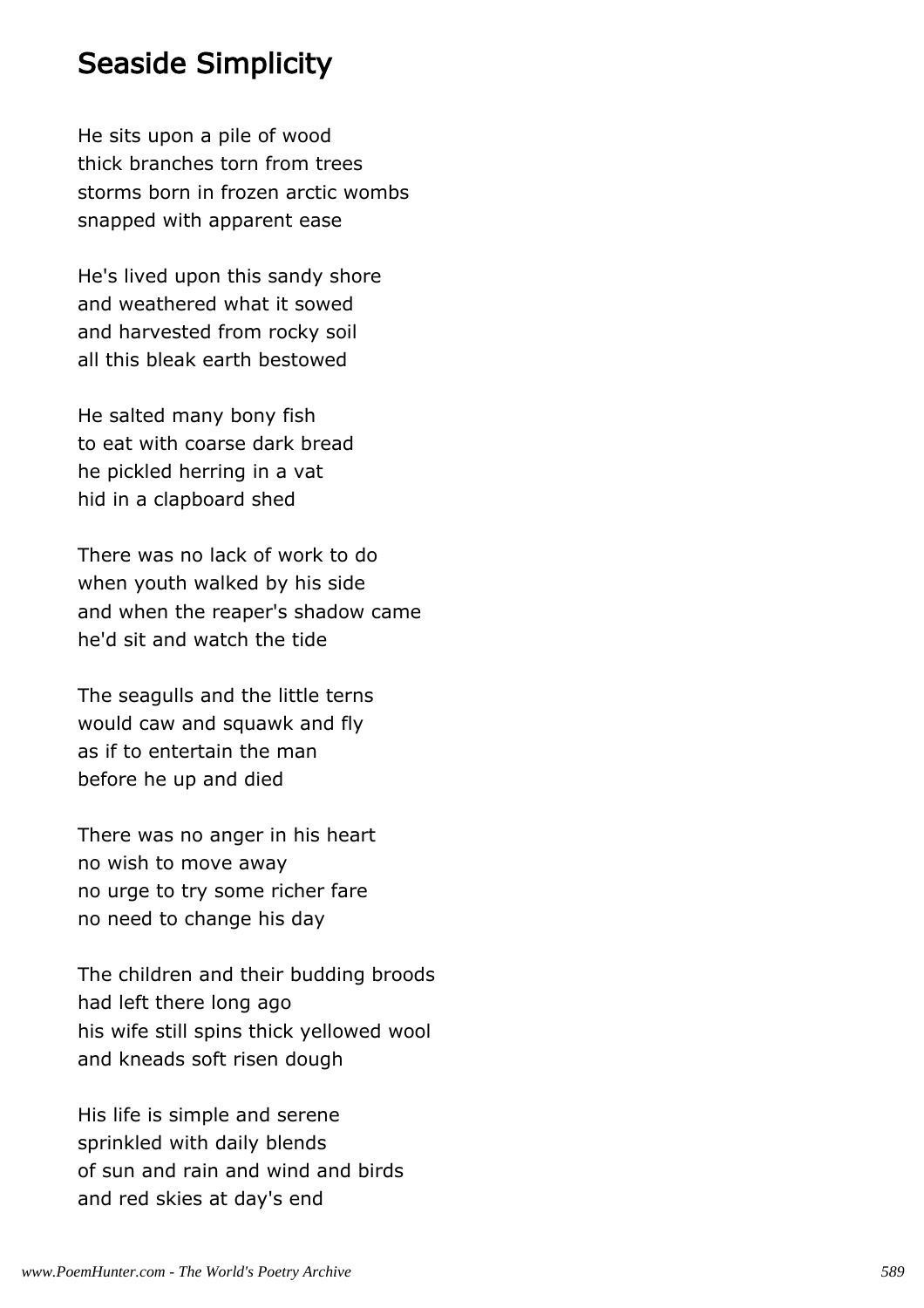Today this coast is lined with bricks and well lit waterfalls fine palms have blotted barren ground to grace bright hotel walls

He sat upon a pile of wood sun bleached untrimmed forlorn they snapped like tinder in the wind who cares now or will mourn?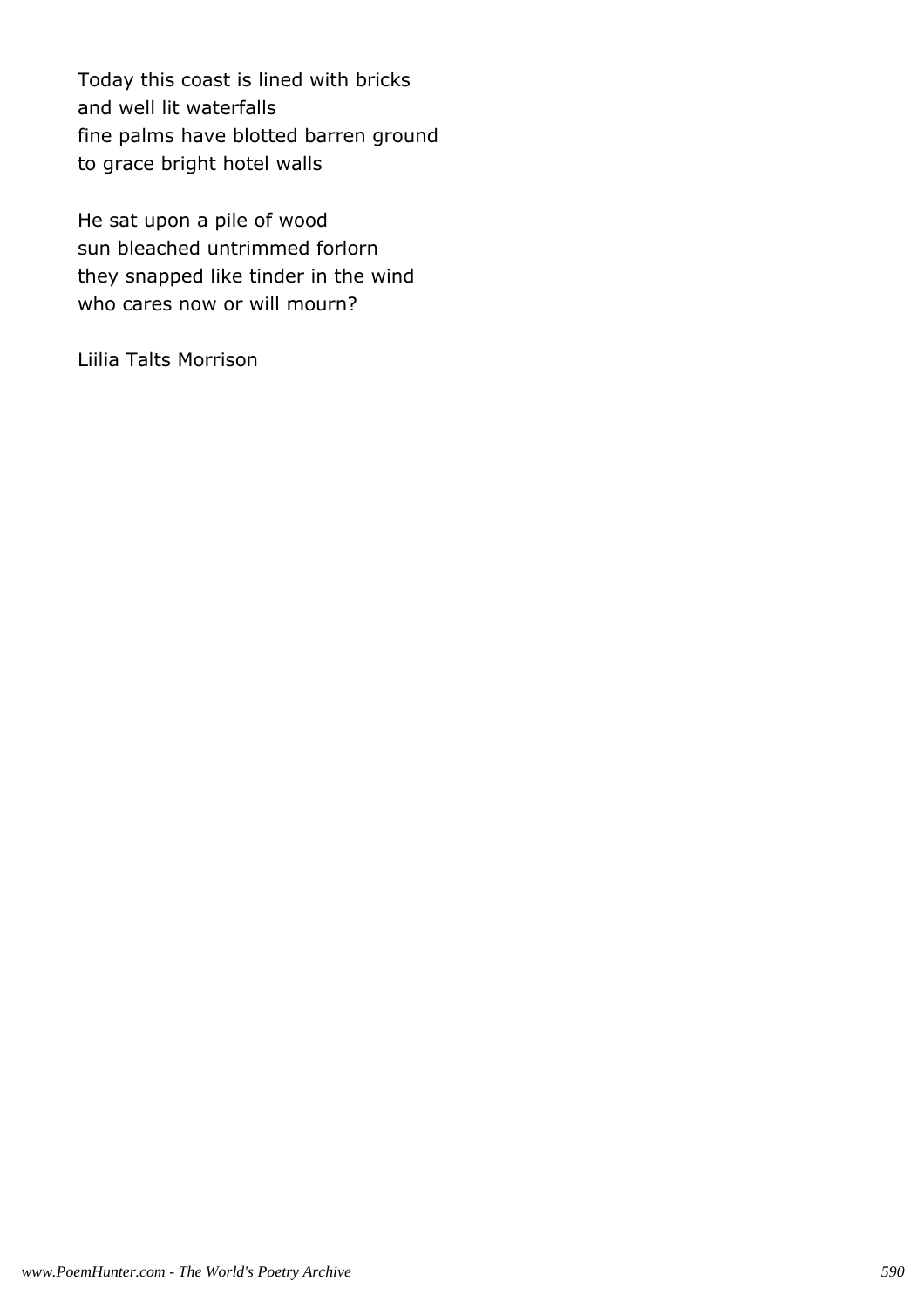# Seasons Of The Mind

Changing seasons of the mind moving swiftly over time winter chill and summer kind rise to heights and then decline

Soon the western breezes blow lake reflecting waters flow leaves fall as the birds fly north blending swirling back and forth

So the seasons of my mind move along on winds of thought never resting or defined too elusive to be caught

Changing seasons of the mind moving swiftly over time winter chill and summer kind rise to heights and then decline.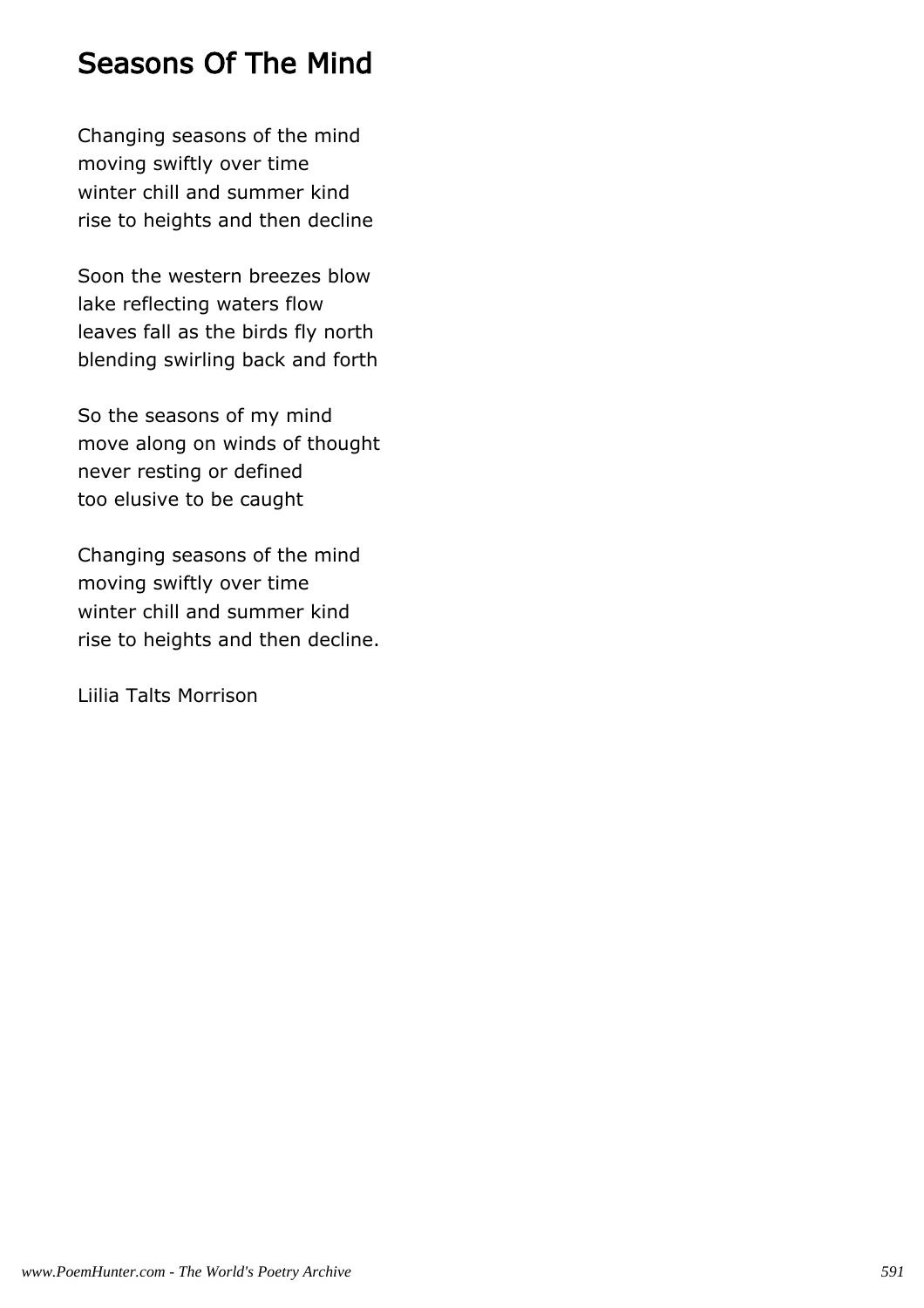#### Secrets, Secrets

Secrets are a part of life Old and new returning Some dug up in time of strife Some destroyed by burning

Secrets are revealed in eyes Glowing much like embers Mysteries to cover lies Painful to remember

Are your lies the stuff of dreams Nightmares fraught with danger Are those hidden ripped up seams Shown to wayside strangers?

Secrets are a part of life Old and new returning Some dug up in time of strife Some destroyed by burning.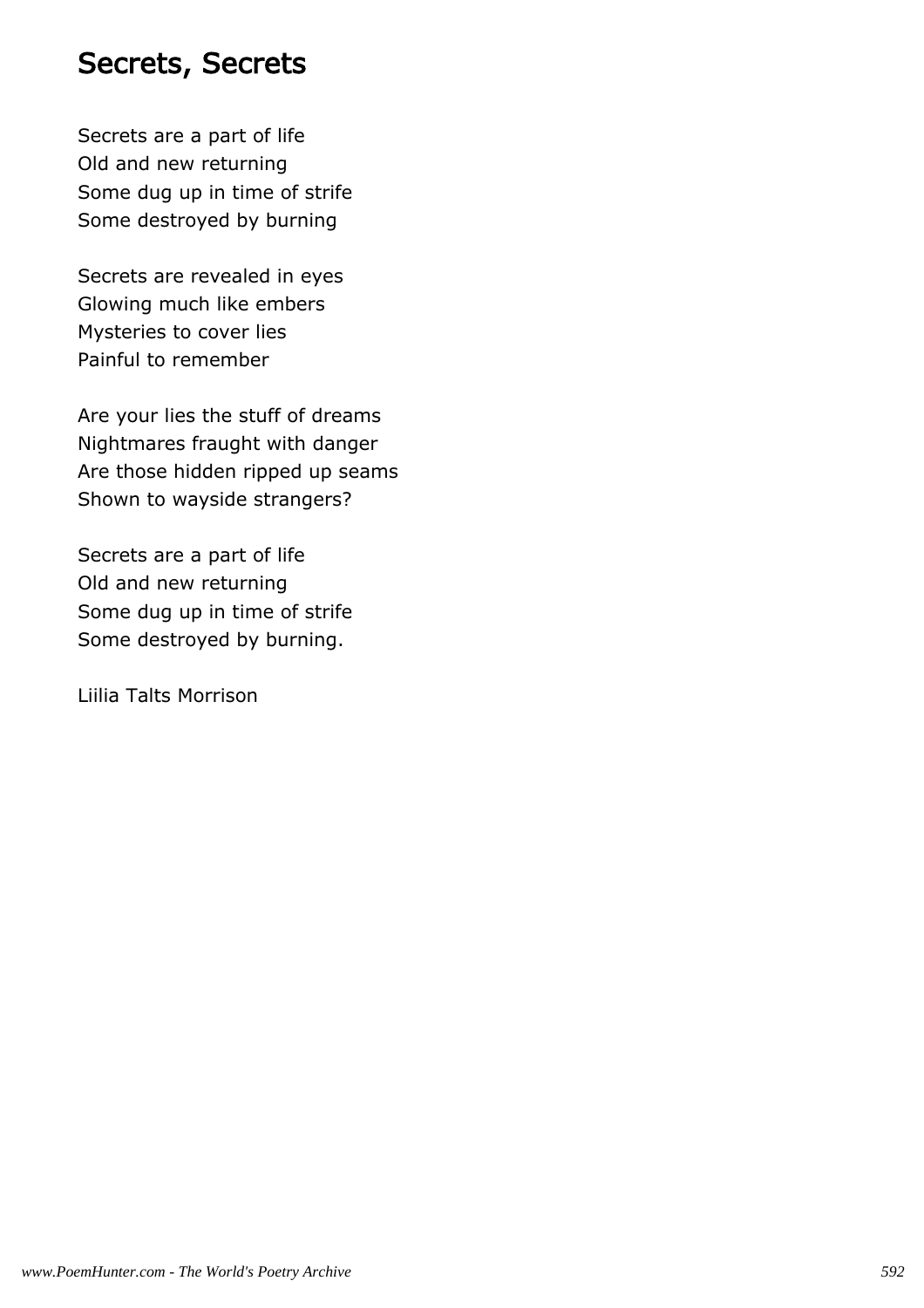# Shadow Of Depression

Somewhere the sun is shining But not here Somewhere there's trust and giving But not here Somewhere they laugh while working But not here Somewhere there's hope and caring But not here Somewhere there's love and friendship But not here Somewhere the sun is shining But not here.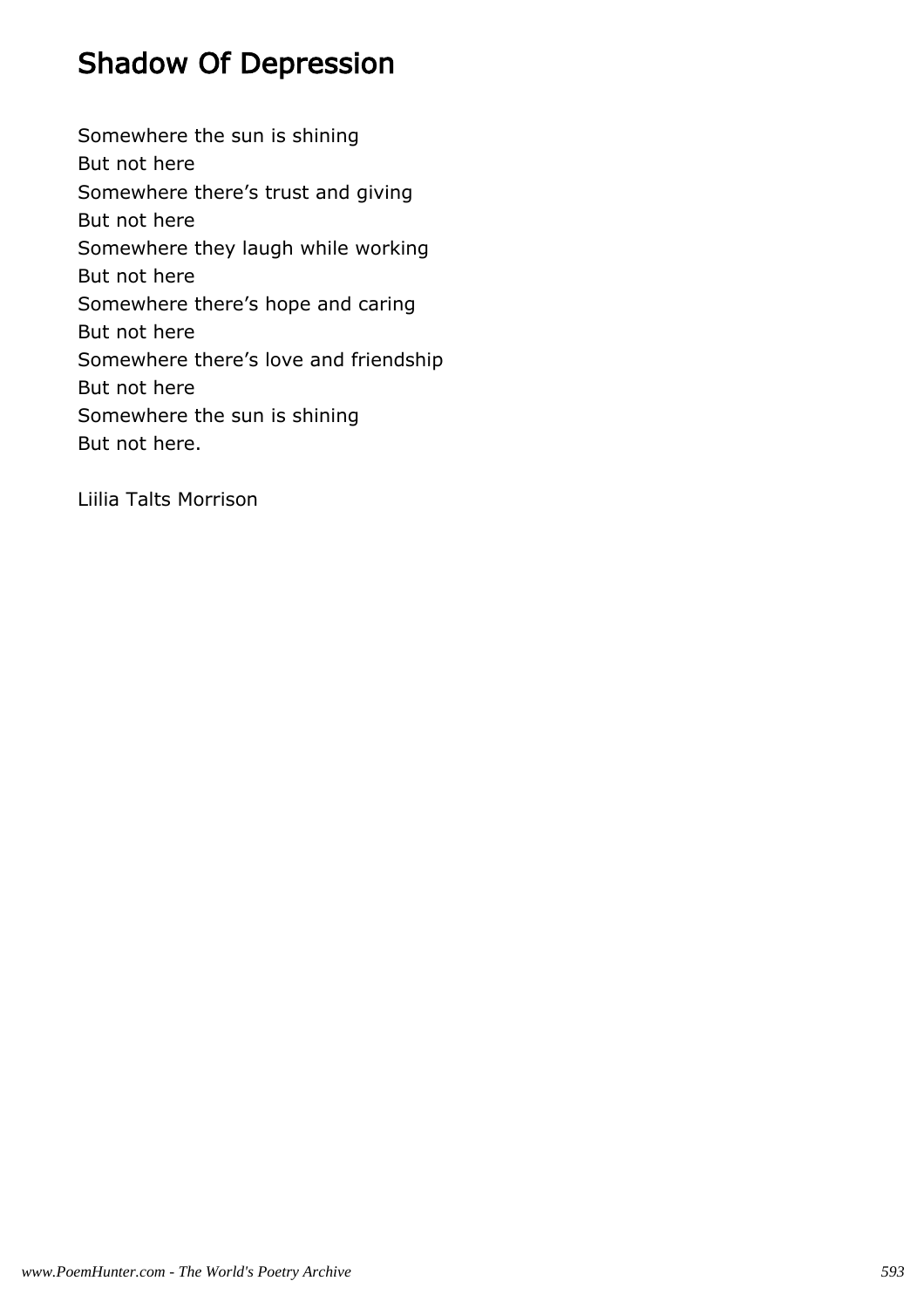# Shadow On My Doorstep

The someday I thought of in years long gone by Now sits on my doorstep and won't go away It's time friend, it beckons, to live out those dreams A youthful mind conjured last heartbeat, it seems

Take stock, a voice whispers, of where you have been Be bold in your searching and look deep within Some victories sprinkled with many a loss Friends, strangers and loved ones, the heartaches, the dross

Drink deeply of memories both noble and small Relive all the good times as well as the falls Lament long past errors and smile at the whims Sing, celebrate, filling your cup to the brim

Where will you be going when life's path is done Consider the unknown and trust you have won Remember your cottage is no longer young In front of its threshold that shadow belongs.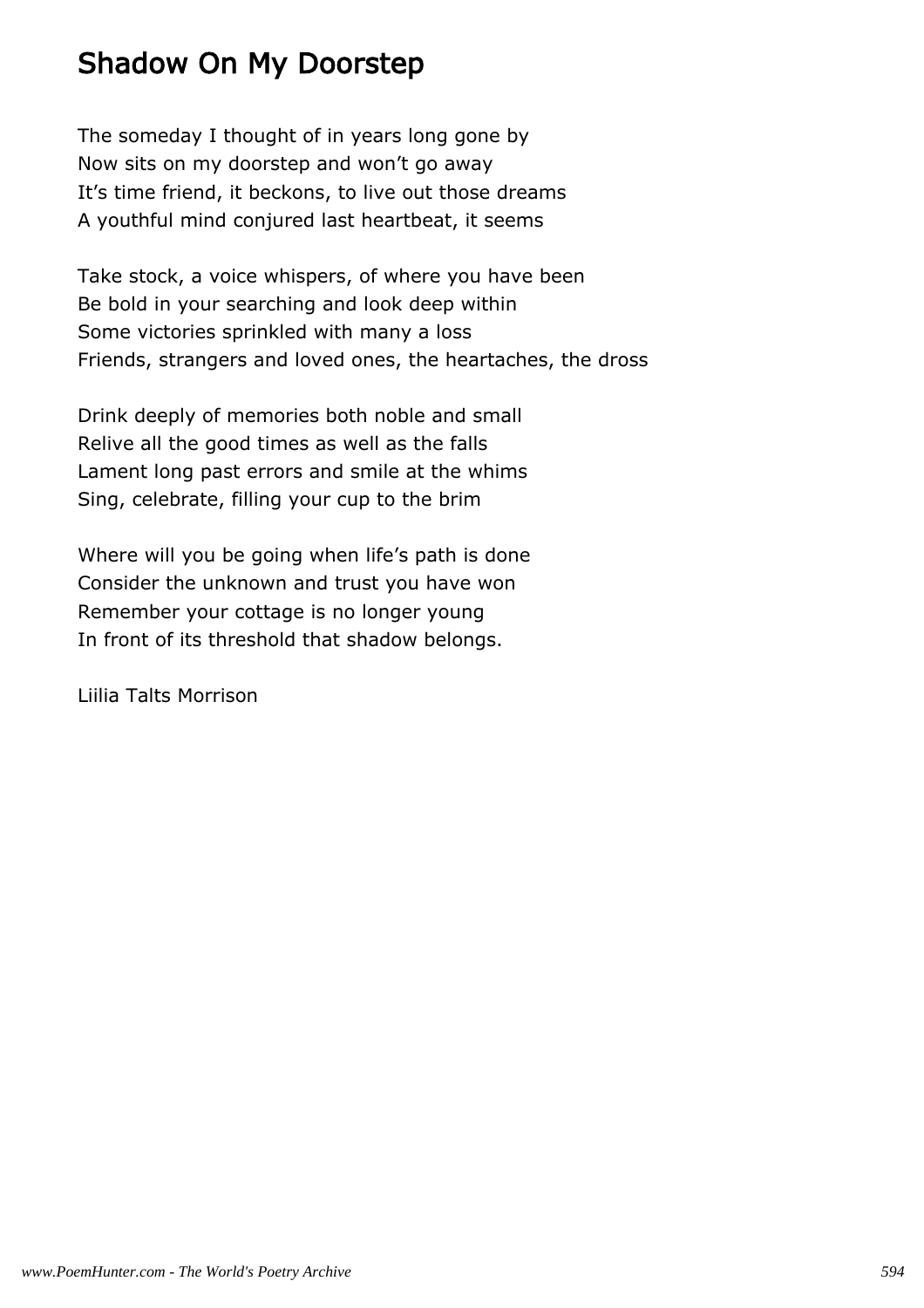#### Shattered

You were a branch of graceful growth I quickly joined your reaching We celebrated each new day For sun and rain beseeching

There was a hairline fracture built Into our house of glass Our friends could see it easily This was not meant to last

For your leaves yearned for eastern light And mine sought visions west And even though our bond seemed strong Each had a different quest

The crystal vase of our green love One fateful morning strained It split in half with painful shards As living water drained

Today I still hold on to scraps Mementos from those days A broken cup, a dried up leaf From gardens where we played

There is a branch of graceful growth Entwined in my soul's yearning Those tender times in groves of love Are evermore returning.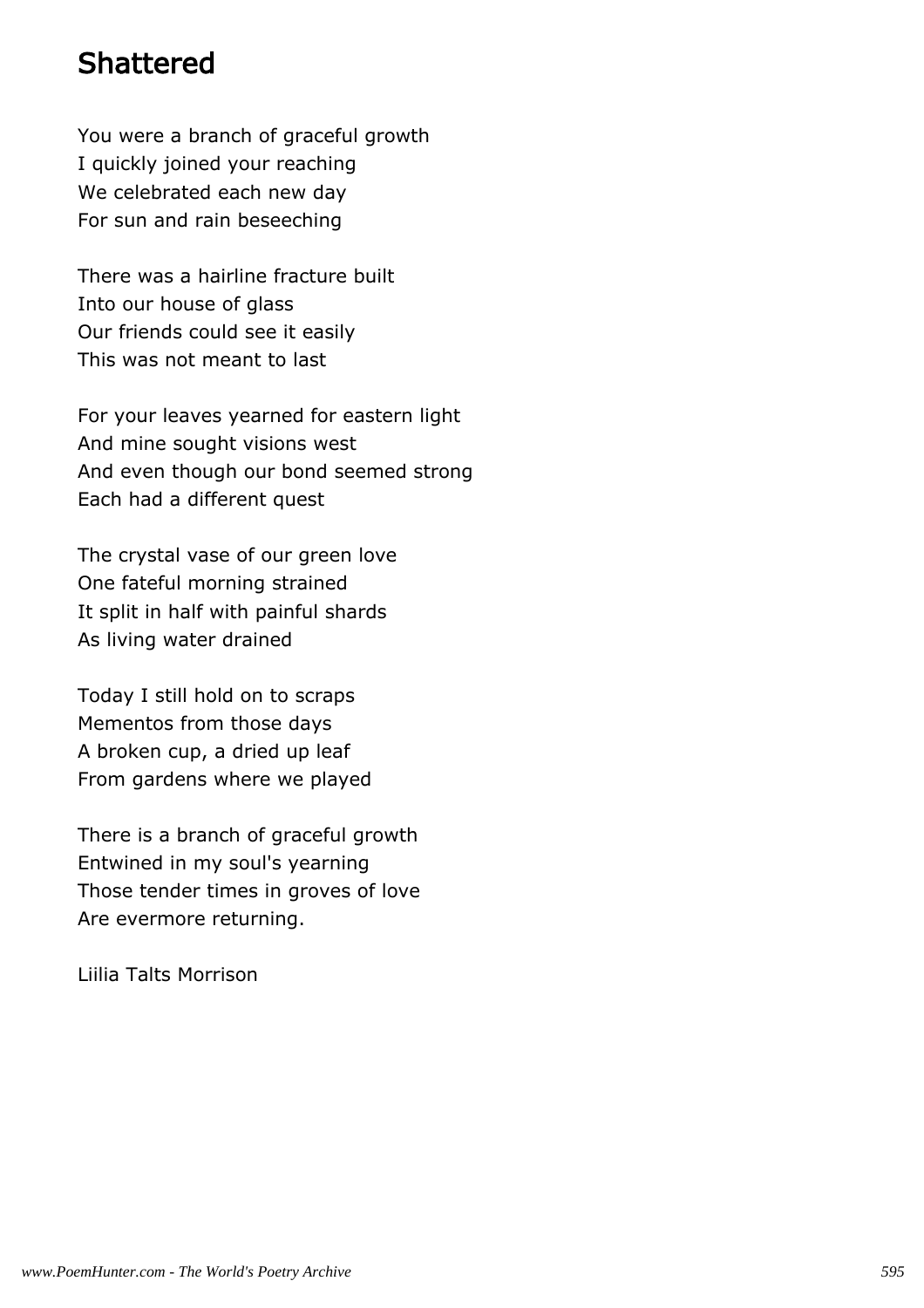# She Did Not Have A Bible

She did not have a Bible I never saw her pray For years she labored silent Until that welcome day

We wandered on cold byways As she began to talk Of memories long treasured We walked and walked and walked

She's long gone from those byways Though leaving traces there Of one meek wife and mother Who labored with much care

She did not talk of Jesus Nor did I hear her shout Of chapters or epistles Soul food for the devout

I sit beside my window Where waves of night grow dim And ask a simple question Who lived most close to Him?

Of all the great faith healers And sisters who lay hands I still feel that my mother Meshed closest with His bands.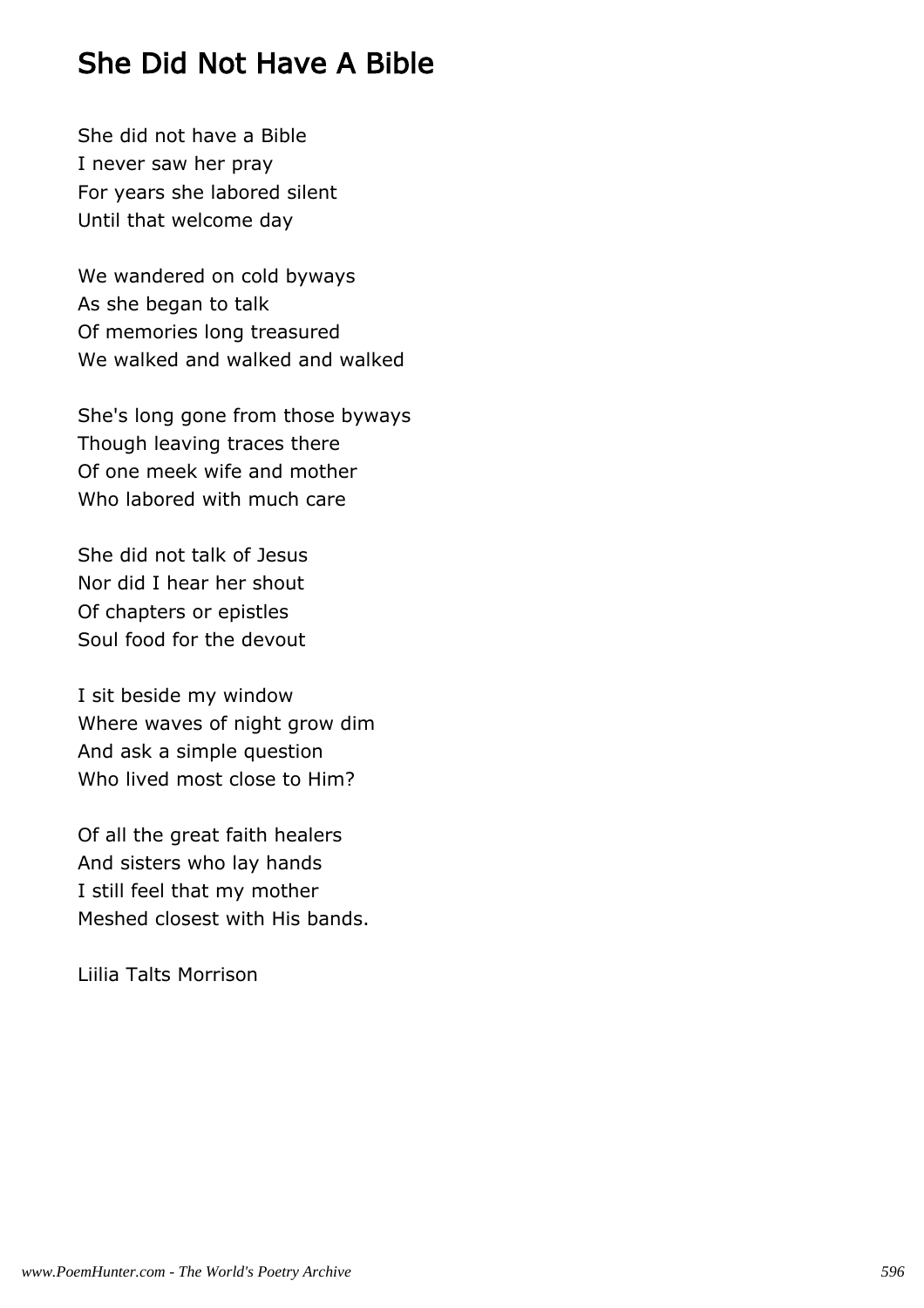# Shell Thoughts

The prettiest shell I found today I cast back in the sea The perfect one, so delicate, I let it be. I saw your pain yet held on tight, I loved you so. Then bleeding fingers turned to stone And I let go.

I'll not take captive on this day As once I stole your heart You're soul, your mind and kisses too And tied them in a knot.

It's hard to leave a golden shell Alone upon the sand Yet harder still to never hold Your suntanned hand.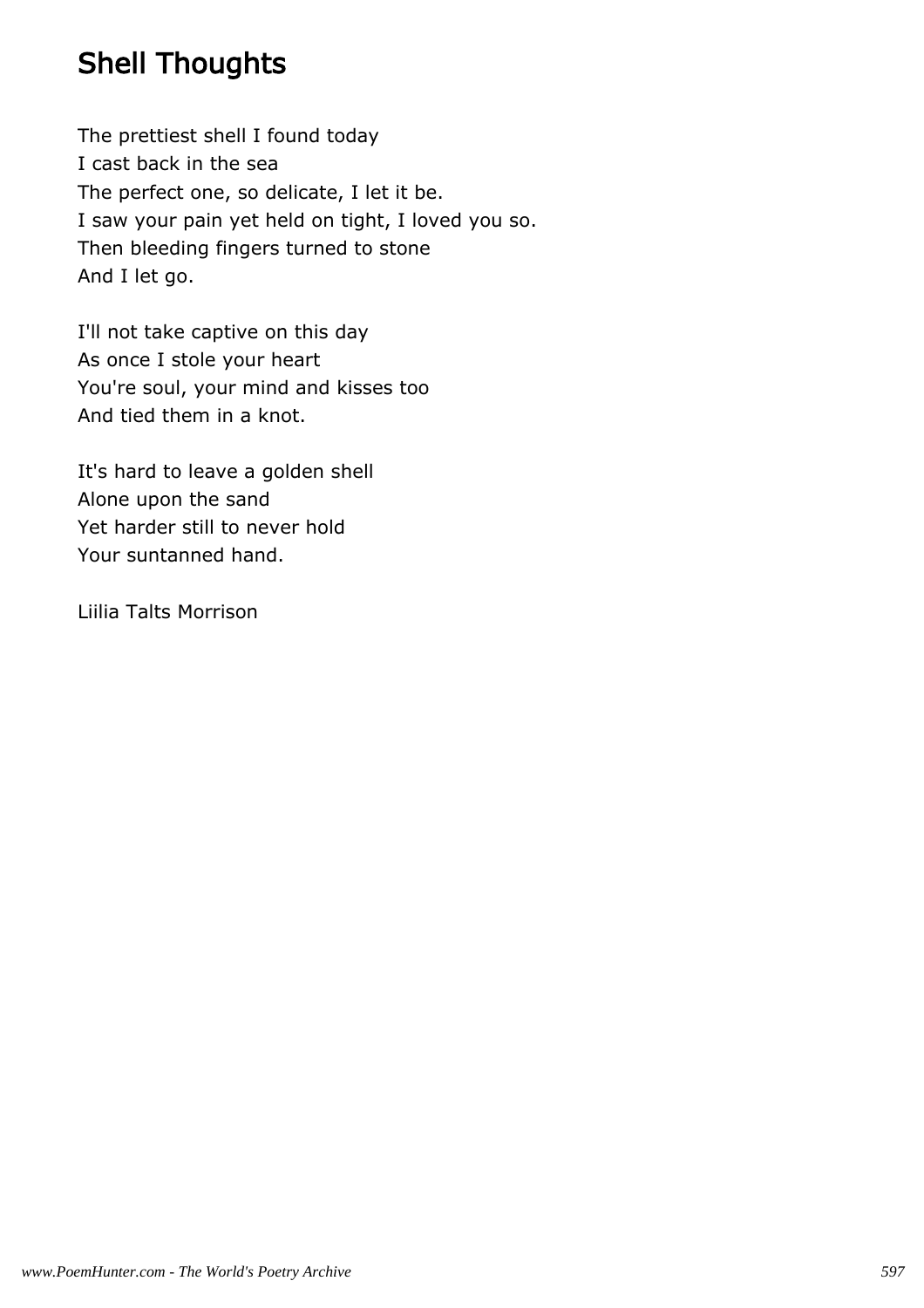# Shelter

A baby when it's born Is cradled soft and warm In mother's gentle lap And tucked in for a nap

That same child soon grows tall And stumbles for a fall Some lucky ones will find A God who's good and kind

When days become too hard And life's a losing card Just bend down on your knee And raise your hands quite free

Then miracles unfold You're back in from the cold In sheltered arms once more As God comes to the fore.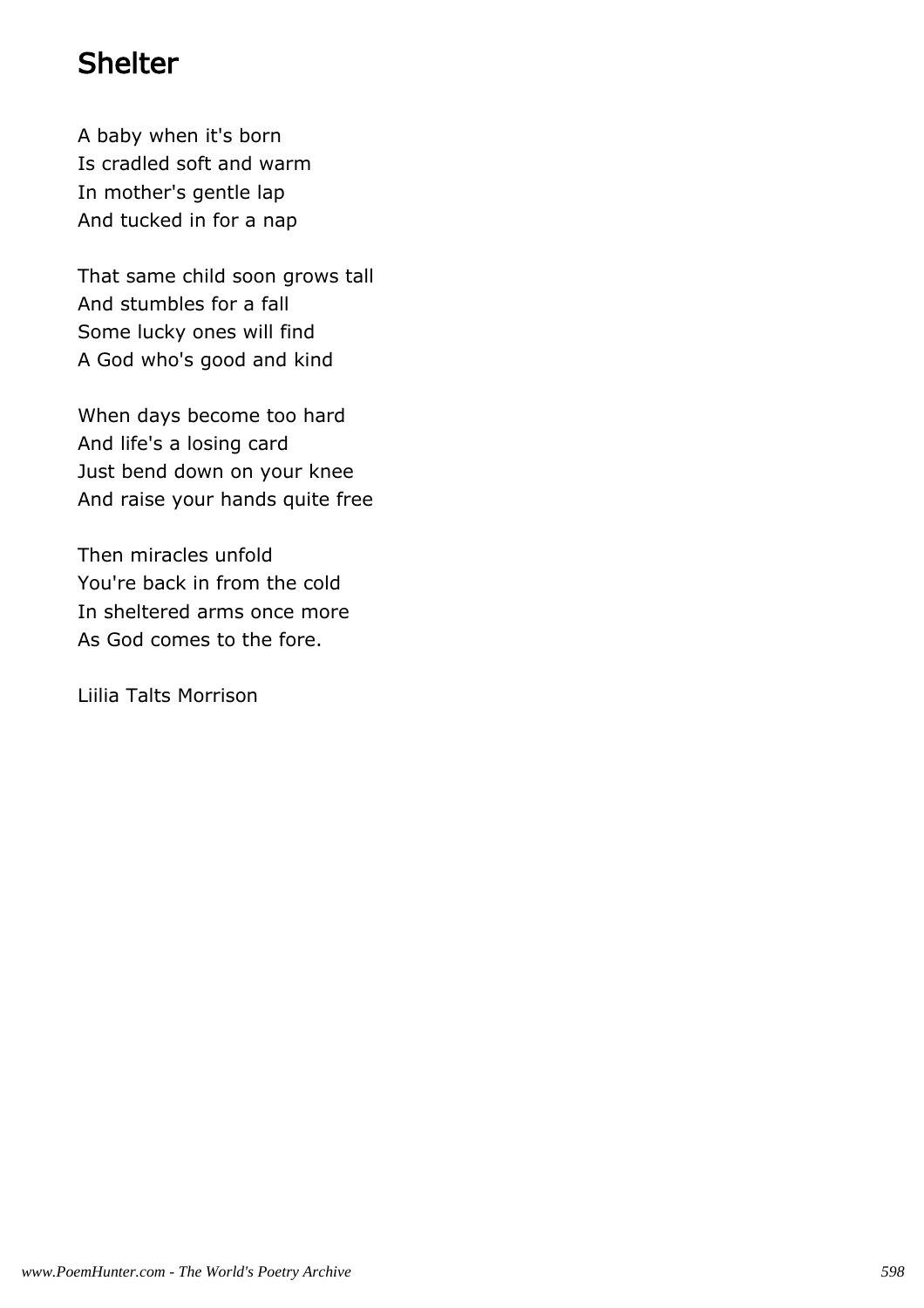# Shhh

'Shhh' read the scribbles made in haste upon that cold gray wall as darkness covered alley paths and dread fell over all

A foggy fearful distant light revealed swift heavy strokes creating a stark shadow shape with black hat and black cloak

It was assumed some evil ears might hear the spoken word and undermine the victory so talk must be deferred

For it was wartime in that land no safety and no laws nobody mentioned names or news or said what was the cause

We were but little children then and could not understand why we must silence our small sounds why play and fun were banned

It's been a long, long time since then and quite a time it took before I found my voice at last and closed that frightful book

'Shhh' read the scribbles made in haste upon that cold gray wall as darkness covered alley paths and dread fell over all.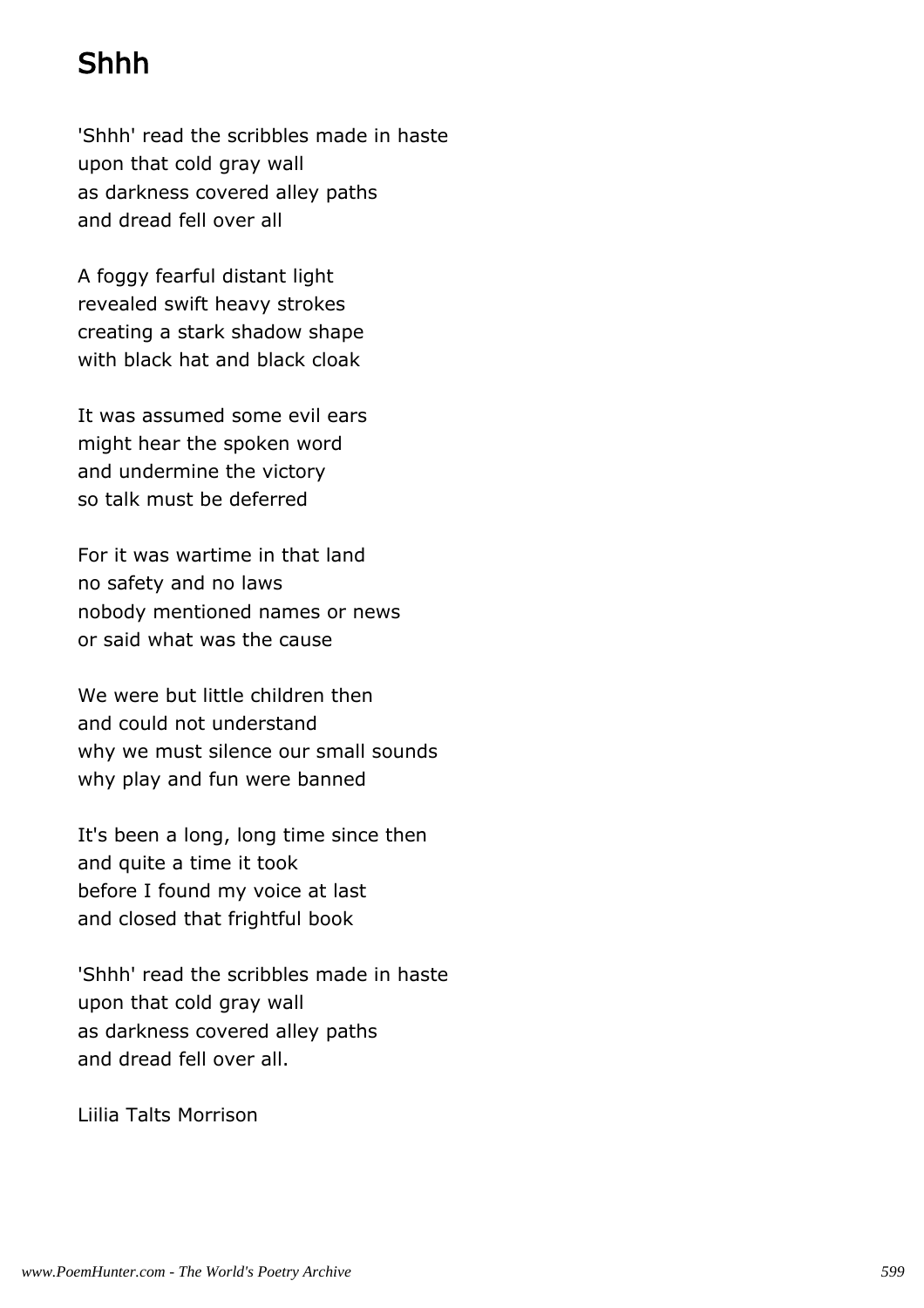# Ships Of Tarshish

Oh mighty ships aweigh with gold of spices, silk and jade oh Bacchus with his goblet bold and nymphs with golden braids

Oh Pharaohs powerful and strong and mighty Sphinx that guard the Valley of the Kings in tombs embalmed in spikenard

Oh cunning workmen forming gates with precious emeralds encrusted in fine forms of wood for homes of generals

Oh clever masters of their craft who fashion clocks so fine for emperors and queens to own and worship in their shrines

Oh mighty lions at the gates of castles and their moats so fierce and powerful they seem with bristling sandy coats

Oh grand and wise philosophers of gloried Ancient Greece oh weighty tomes and pomp of Rome admired golden fleece

Where will you be when that time comes when there will be no light when sun and moon turn off their beams and none can flee or fight?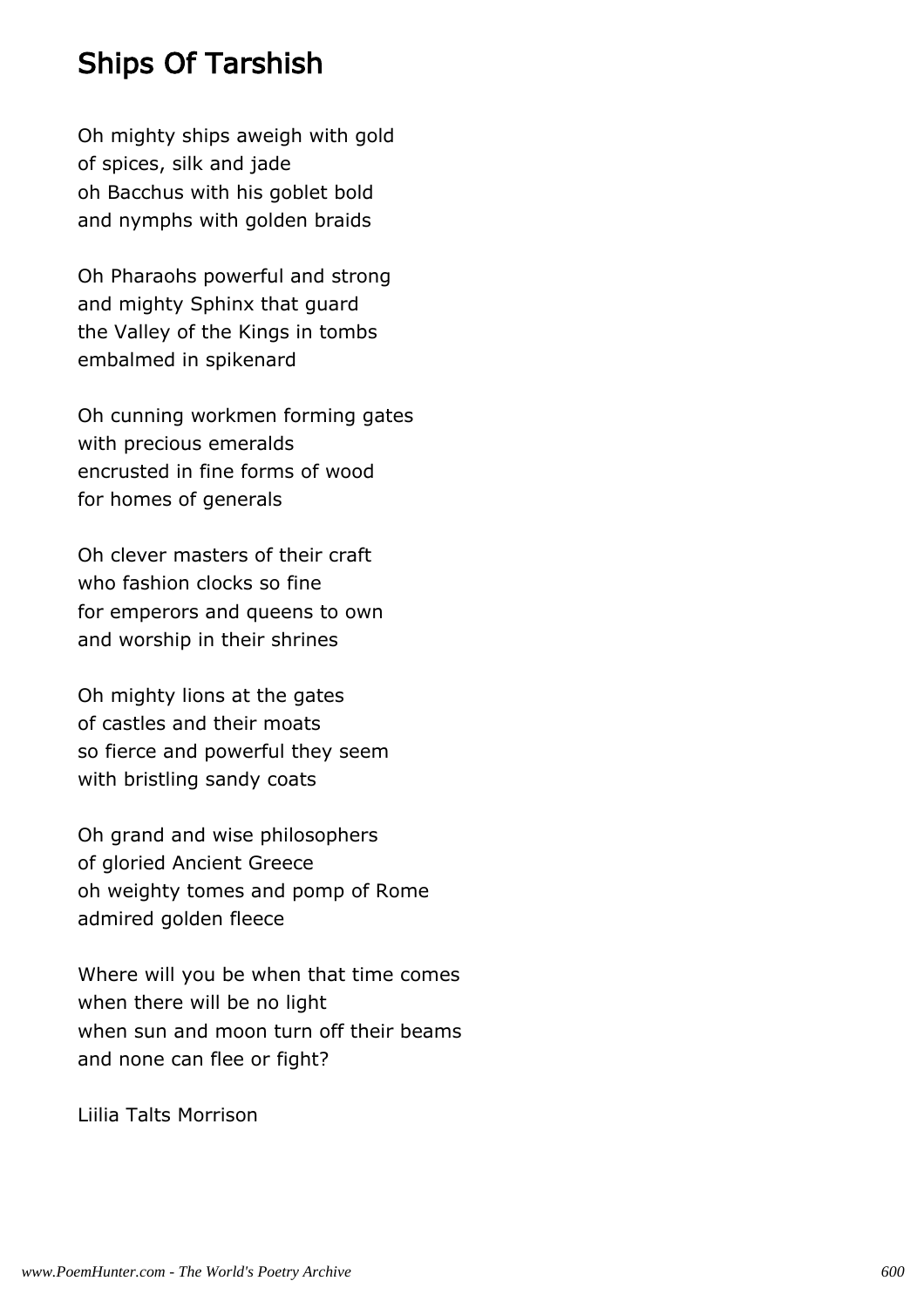# Sign Of The Times

The audience is roaring the music blasting forth the lights and strobes outlining young silhouettes of mirth

The show will soon be starting the anxious crowd awaits the jumping and the shouting of wild and angry men

The drinks and moves are flowing they stand for hours in heels sometimes all arms are waving sometimes they kiss and laugh

I sit and watch this movie I do not find it real I take some pictures just to prove this is not just a dream

When I get home I notice a ghostly figure stands on one of the side panels of this great hall of fame

A robe it wears quite loosely unlike the skimpy clothes of all the girls attending this spectacle of note

The hazy figure raises his arm above his head that gesture seems a warning a sign for these crazed times.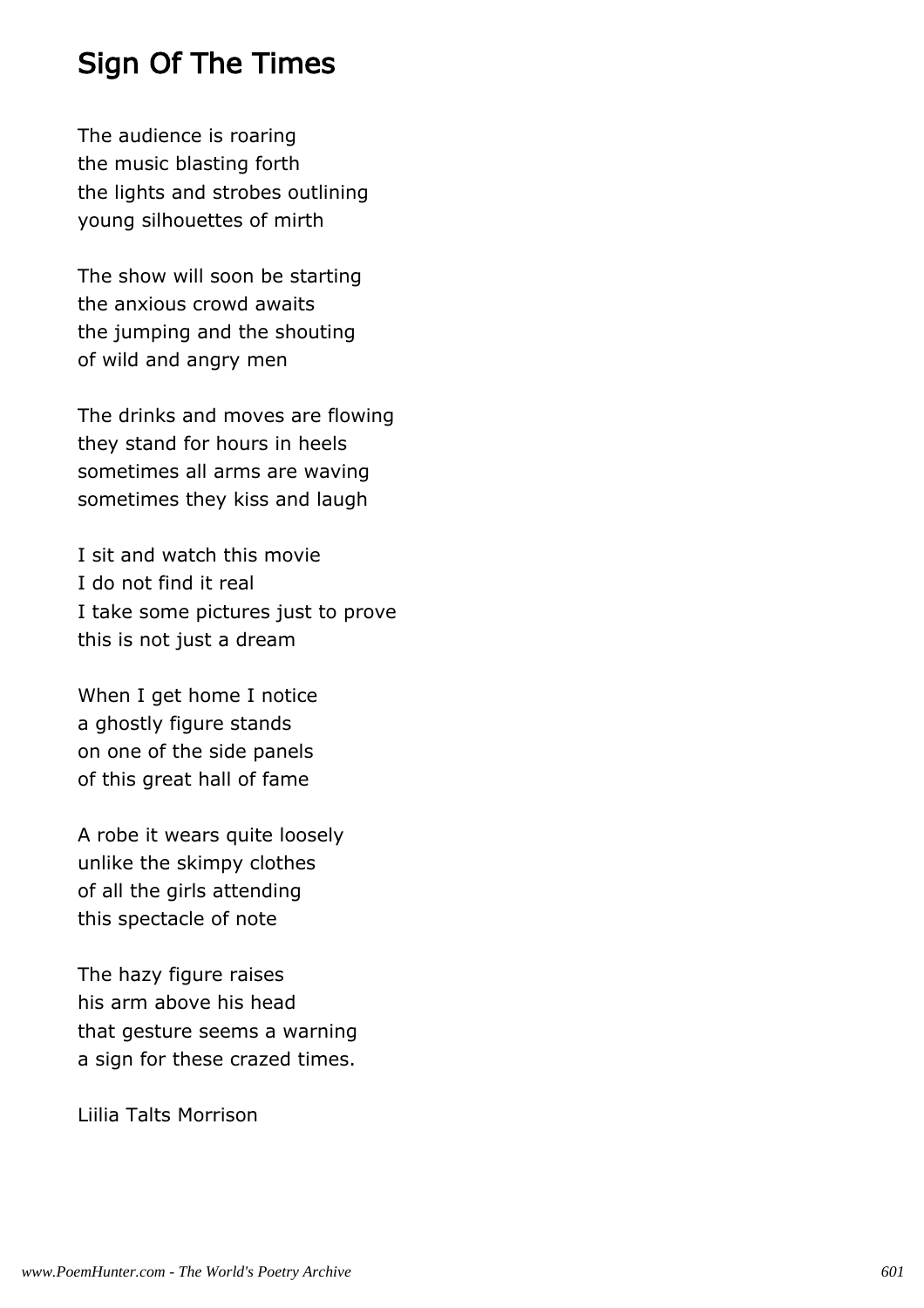#### Silver Pockets Full

Silver pockets full is a lovely dream hopes and aspirations shine in golden gleam

When the month has five weekend days in years that's a rare event worthy of much cheer

So the ancients found counting green jade beads centuries must pass sowing patient seeds

Though our modern age found that it's not true binary trumps jade Ipads beat bamboo

Yet the old game plays we still grab the ring hoping for the day wealth will crown us king

Secrets never told hidden caves still hold can't be bought or sold gratitude is gold.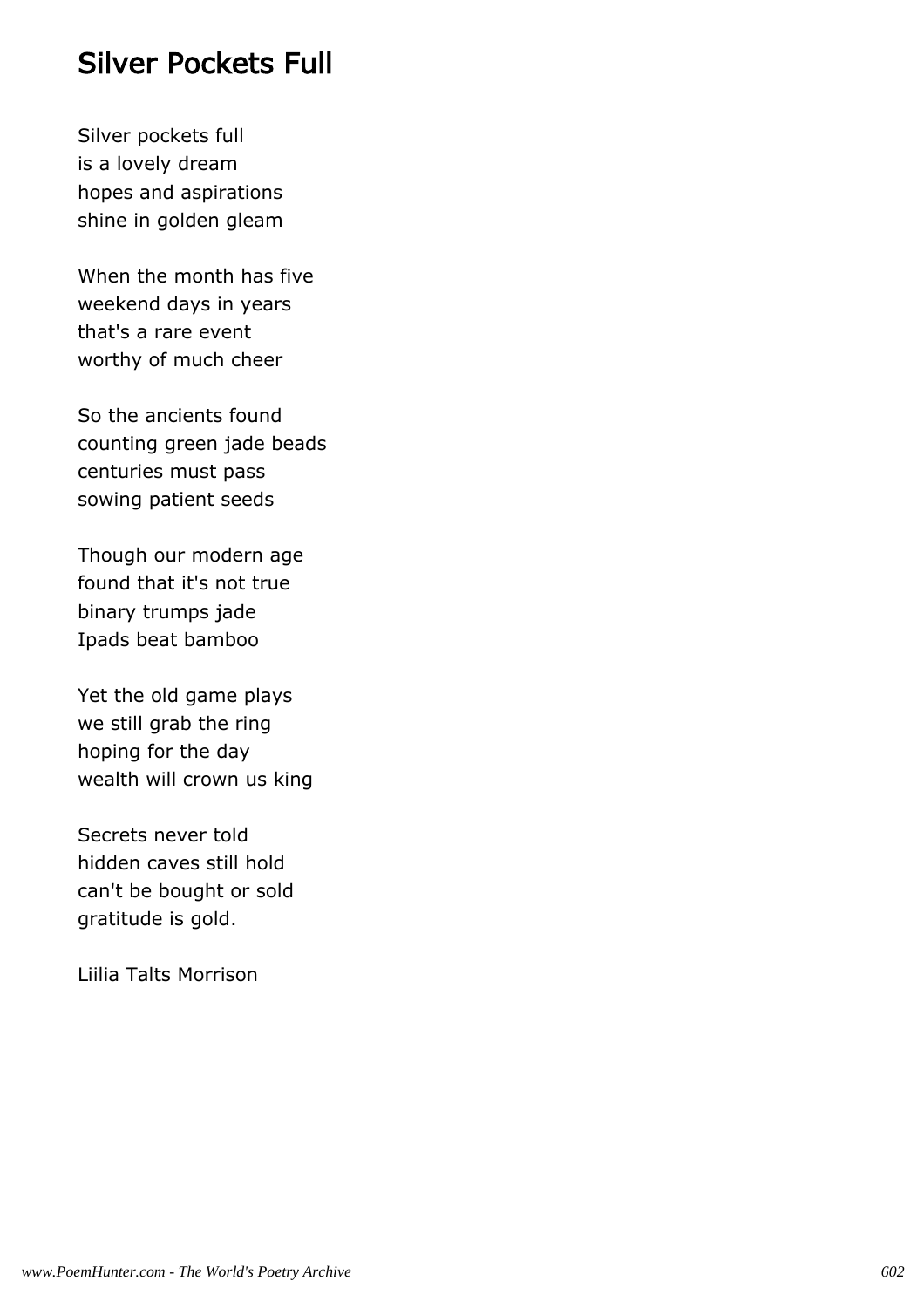### Simple Prayer

There's something in a simple prayer That won't wear out when hopes of day Fade to apocalyptic layers Of night's ungodly vampire ways

When headless horsemen pound their hoof beats On pillows soaked with sweat and tears When threads of sanity are breaking One little word can budge those fears

A tiny word, a seed, a leaven Can soothe when grander verses fail A word your Father up in Heaven Will honor when all others pale

'Help' is not a word that's heeded When striving in the marketplace It's meant for weaker souls and needy Shunned by the proud as a disgrace

Yet everyone must face their terror NH matter how high he has climbed How tightly clung to mammon's fervor There comes a reckoning, a time

One night the scales will tip their balance One side is life, the other death When human aid fades to a shadow May 'help' be uttered by your breath

There's something in a simple prayer That won't wear out when hopes of day Fade in apocalyptic layers Of night's ungodly vampire ways.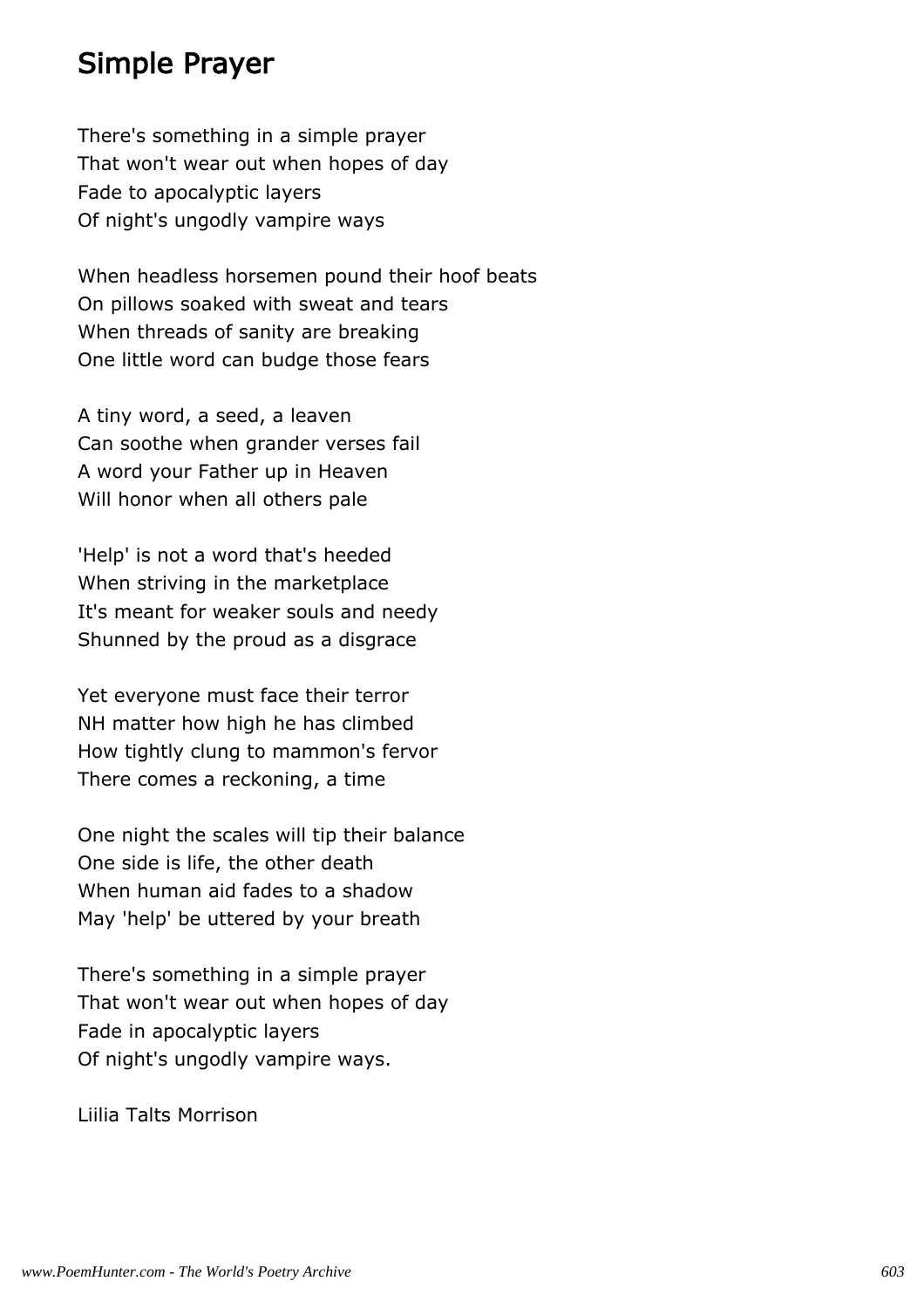# Sing, Sing, Sing

Start your morning with a song hum it gently all day long let the birds join in the choir till the church bells call 'retire'

Hear the swallows on the wires with sweet melodies attired join them till the tallest spires ring with joy while soaring higher

Songs can soften hearts of steel they can lighten how you feel lyrics often draw a tear soften heartaches, banish fear

Though you cannot hold a tune or remember rhymes or runes do not worry, never fear God with patient ear will hear.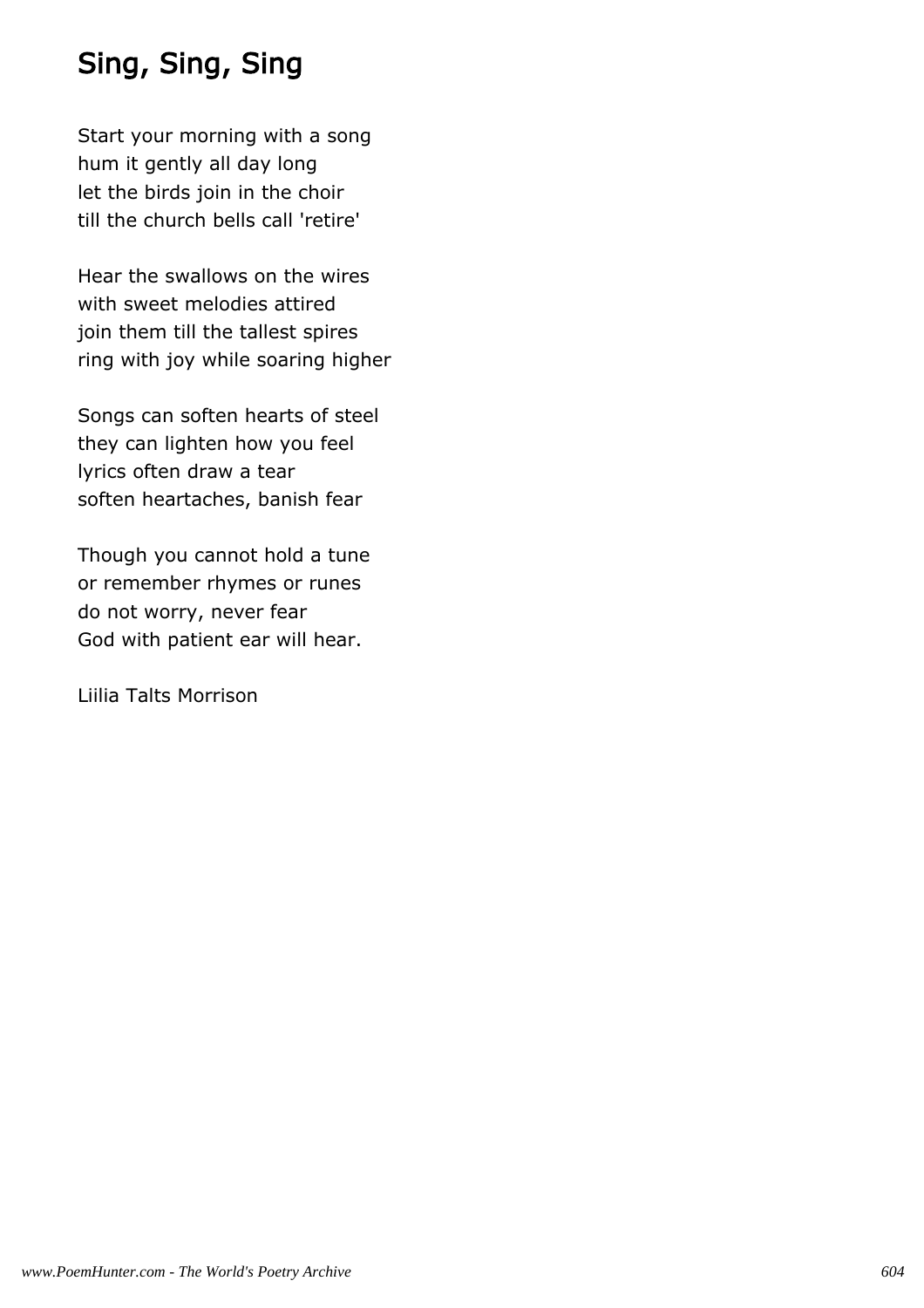# Skateboarding Ghost

Last year when the televisions in the windows across the street went dark when it was either time to sleep or try to sleep

It was at that time or maybe two hours after the skateboarder would come by unseen, of course since I was not about to go to the window and watch

Besides he would probably have passed by then leaving behind an echo on those cracks in the sidewalk and the rumble of the little wheels of the worn wooden skateboard

I haven't heard him this year any more funny how hearing the absence of sound is a kind of sound funny, isn't it?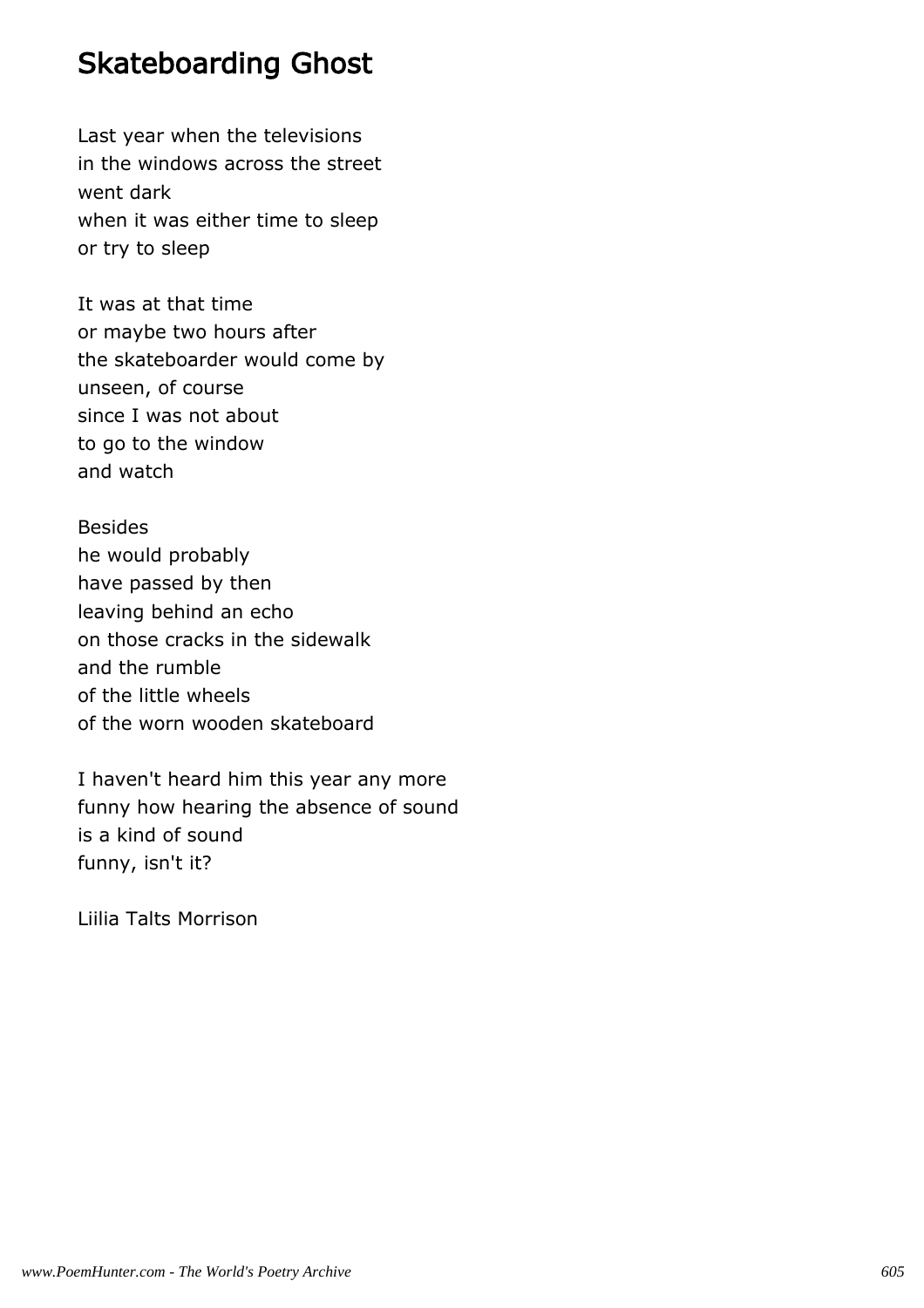# Sleeping With A Possum

His parties were well attended. Why not? The mansion of flagstone, couched in marble and granite Was the talk of the Cape. Italy, did the columns come from Italy?

After a lovely chat on the balcony behind tall French doors He took me to his wing. Who would not make love on golden satin sheets, Porcelain angels amid flowers entwined around tall posts of the bed?

"Darling, I have a little surprise for you, " he said. His voice and smile so warm, I couldn't wait. "Darling, let's share all this with Sofia, let's do." He turned to pick up an ivory phone trimmed with gold.

My Cointreau-sodden mind suddenly cleared Into stark sobriety. "Darling, " I said, hoping my lips wouldn't quake. "I must wash up."

It was quite easy to find the garden. Glass doors and arches opened to all sides. Running barefoot amid Bushes and decorated tiles I found an old shack hidden under a grotto of trees.

I couldn't find a door but climbed through a window without glass. Spotting a small cot in the corner I collapsed on it with relief. The sharp spines of hay dug into my sides. (I was wearing organza.)

My heart pounded loudly but not loud enough To not hear a small, faint breathing. Lights from the party filtered into this place Just enough for me to see The little injured possum lying next to me.

I'm fifty-two years old now. I was twenty-one then. Visiting from Florida I happened to be near the Cape. I decided to return "to the scene of the crime."

My heart pounded as my car neared the area. I was wearing a white wide brimmed hat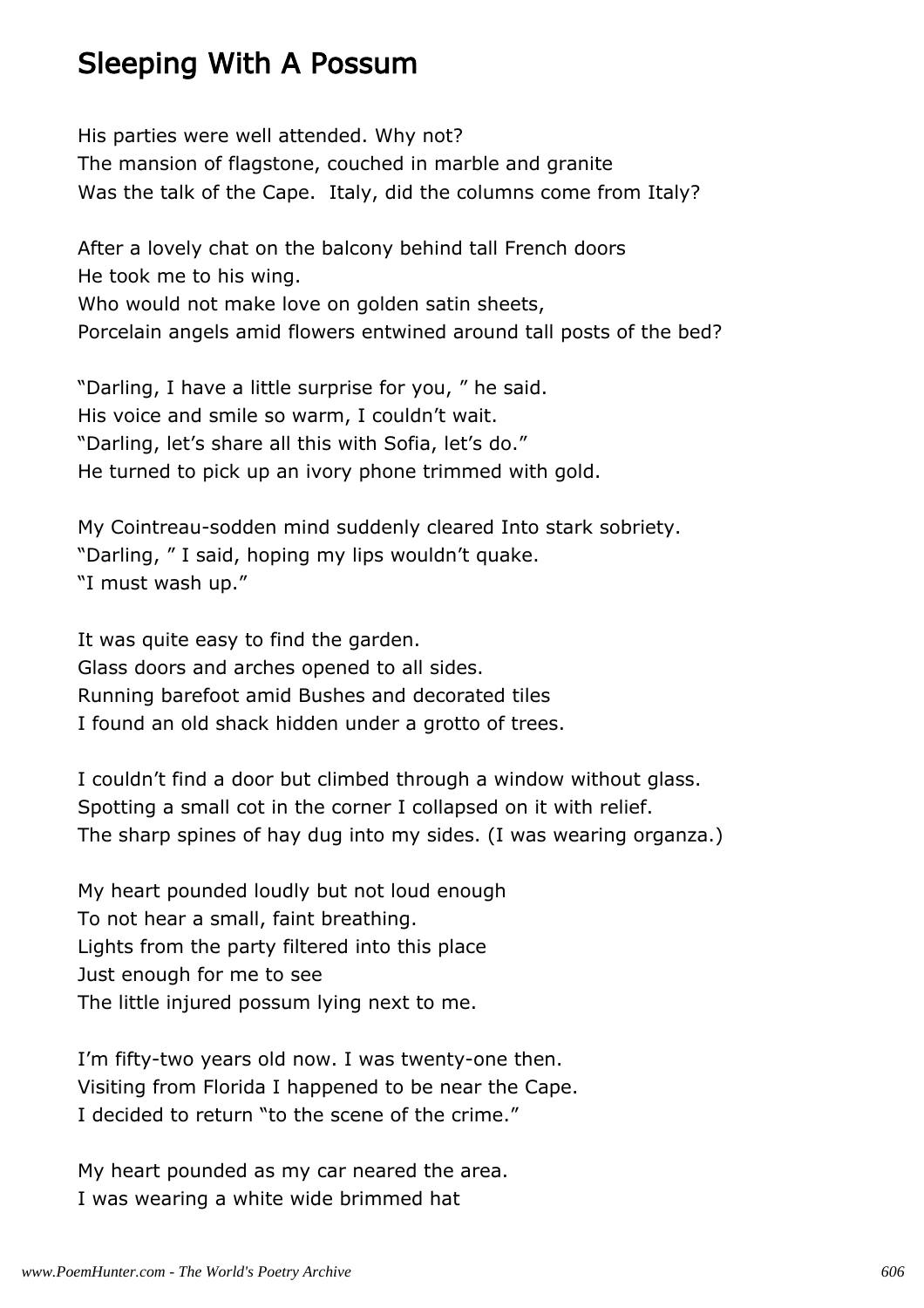And piled my hair under it. My flowing blond hair would be a dead giveaway. He'd be around seventy by now.

The homes became more and more opulent As I drove down the seashore. And then I saw it. A little shack standing like a lone sentinel by the ocean.

There were no grottoes and no flagstone walls No columns brought from Italy. It was just a barren bit of land With a little shack to shelter injured animals.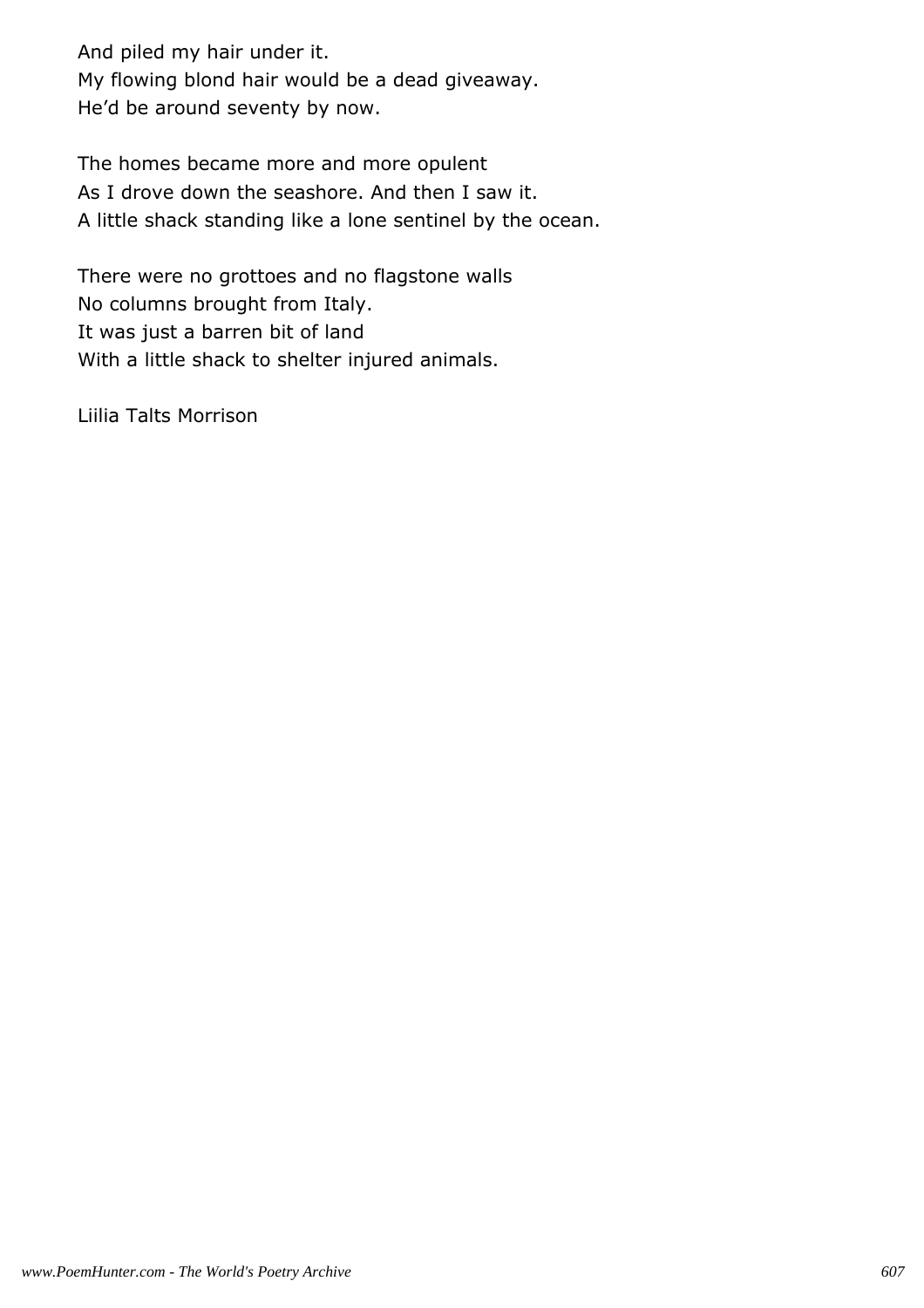# Small Wonder

Small wonder I am seething with anxious thoughts and fears when poems in my fiber imprisoned through the years are pounding on my conscience 'Release us to be free to soar across the meadows andglide on far of seas.'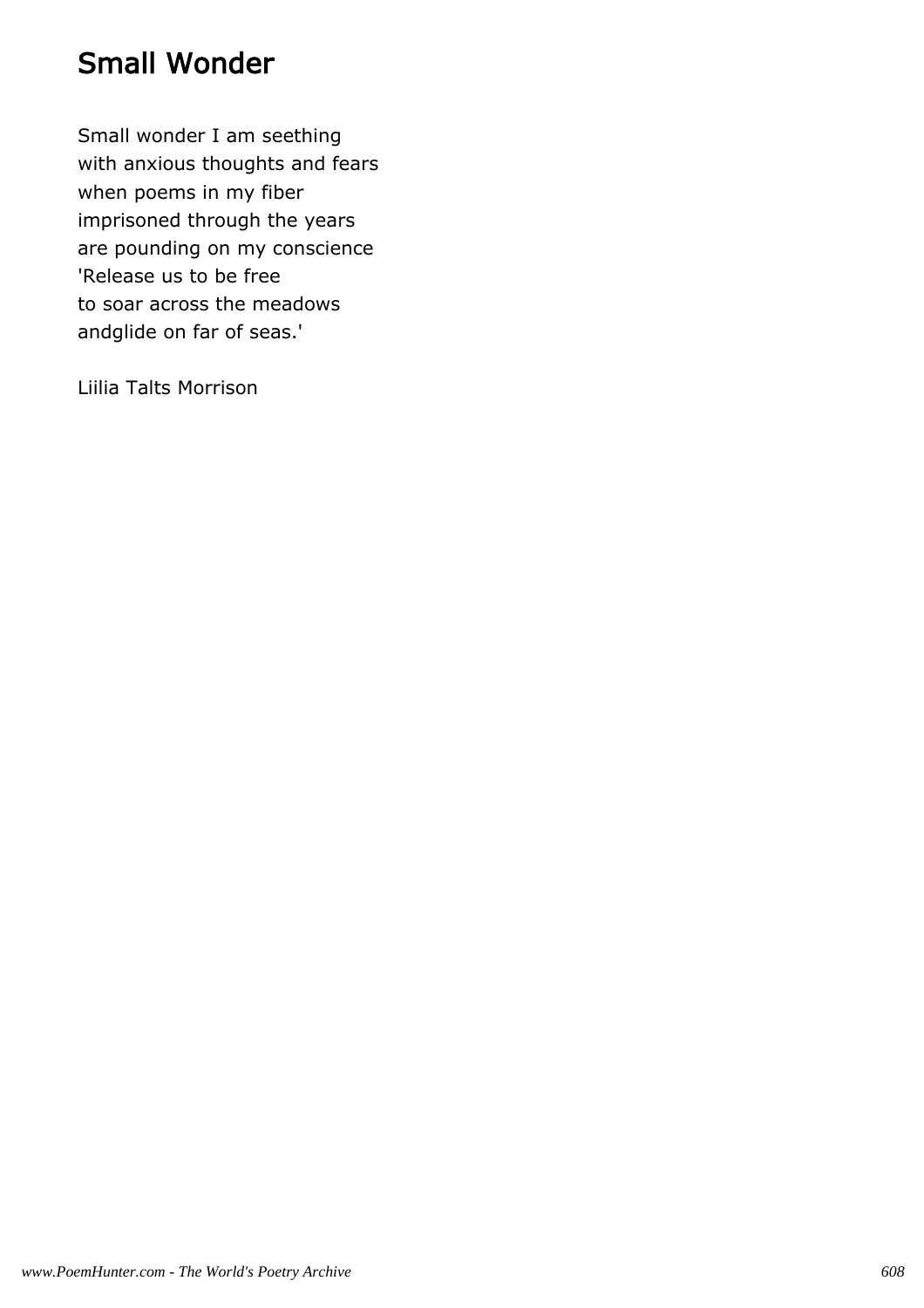# Soft Raiment

Soft raiment can be much desired silk, velvet, satin oft admired a shawl with borders of gold thread and finely fashioned roses spread delights and many would acquire

My garment is of different weave no jewels decorate my sleeve sackcloth of mercy is my gown repentant ashes grace my crown since I have come to trust, believe

On bended knee and face supine I thrill at bright celestial signs new bottles brimming with new wine all worldly glories to decline when clothed with faith in the divine.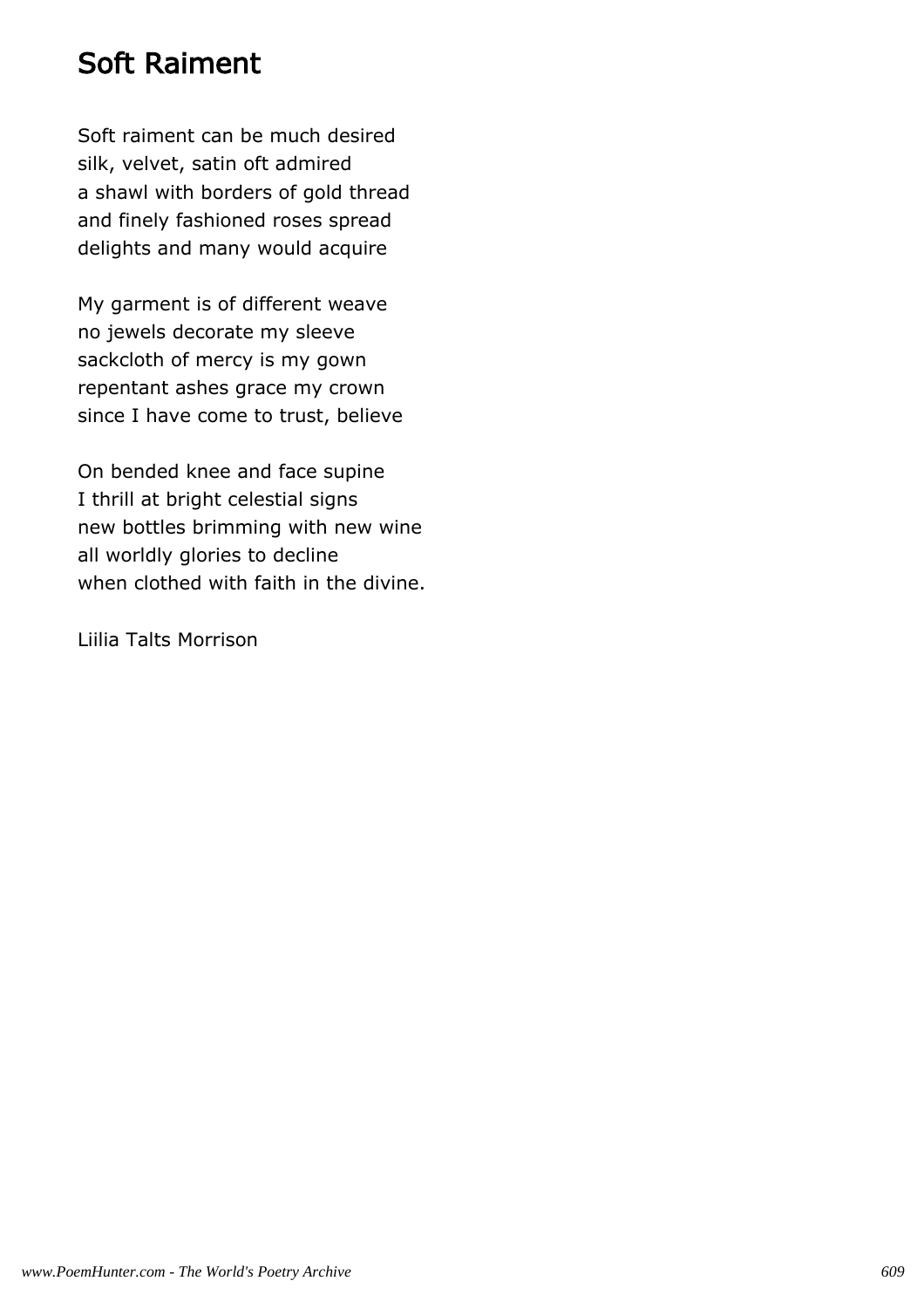#### Solemn Pines

Those were the days when solemn pines stood silently in rows beside the yellowed grass on roads few locals ever chose

A wooden fence had little chance a fire ants delight gray armadillos slow and calm would burrow there at night

A little wayside home there was with well and not much more no shouts or fancy fixin's there just simple daily chores

Time was it housed a family of gentle pious ways whose lives were sheltered by the pines and veiled in hardship's haze

The mother was a widow plain who trusted in the Lord the children blessed with health in dearth as hardships were ignored

The woods in back were thick with burs no place to hide or seek yet here and there at evening time a passion flower would peek

Nobody visited there much a preacher now and then might drop on in to make a call and sound a loud 'Amen.'

Those days are far beyond the past the house abandoned sits there are no pictures and no tales of eating bread and grits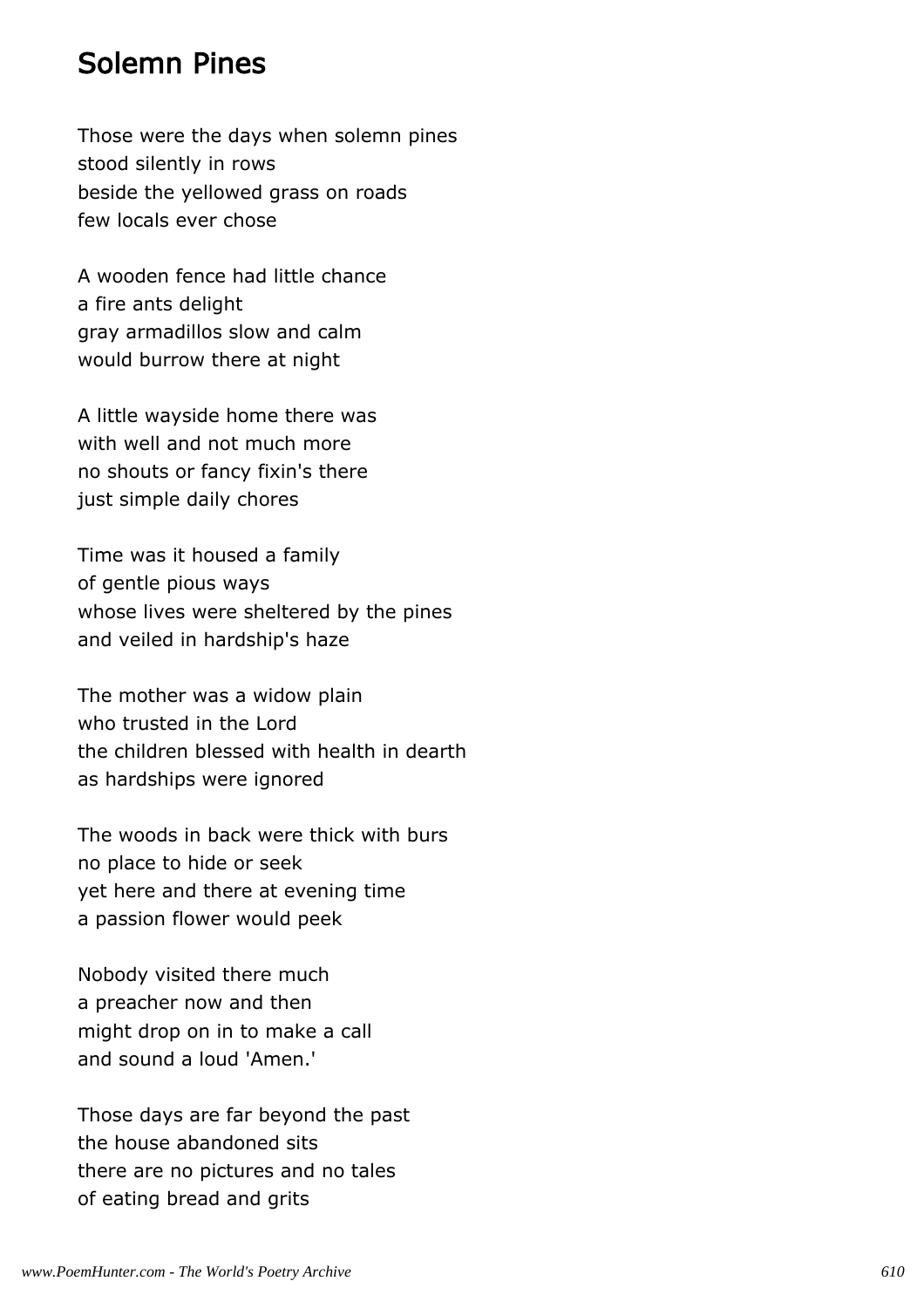The weeds are grown and piney tar still fills the morning air the cypress knees still burble up on soil left without care

There are some times when only faith sustains and holds one up yet all those challenges of yore may someday fill one's cup

Those were the days when solemn pines stood silently in rows beside the yellowed grass on roads few locals ever chose.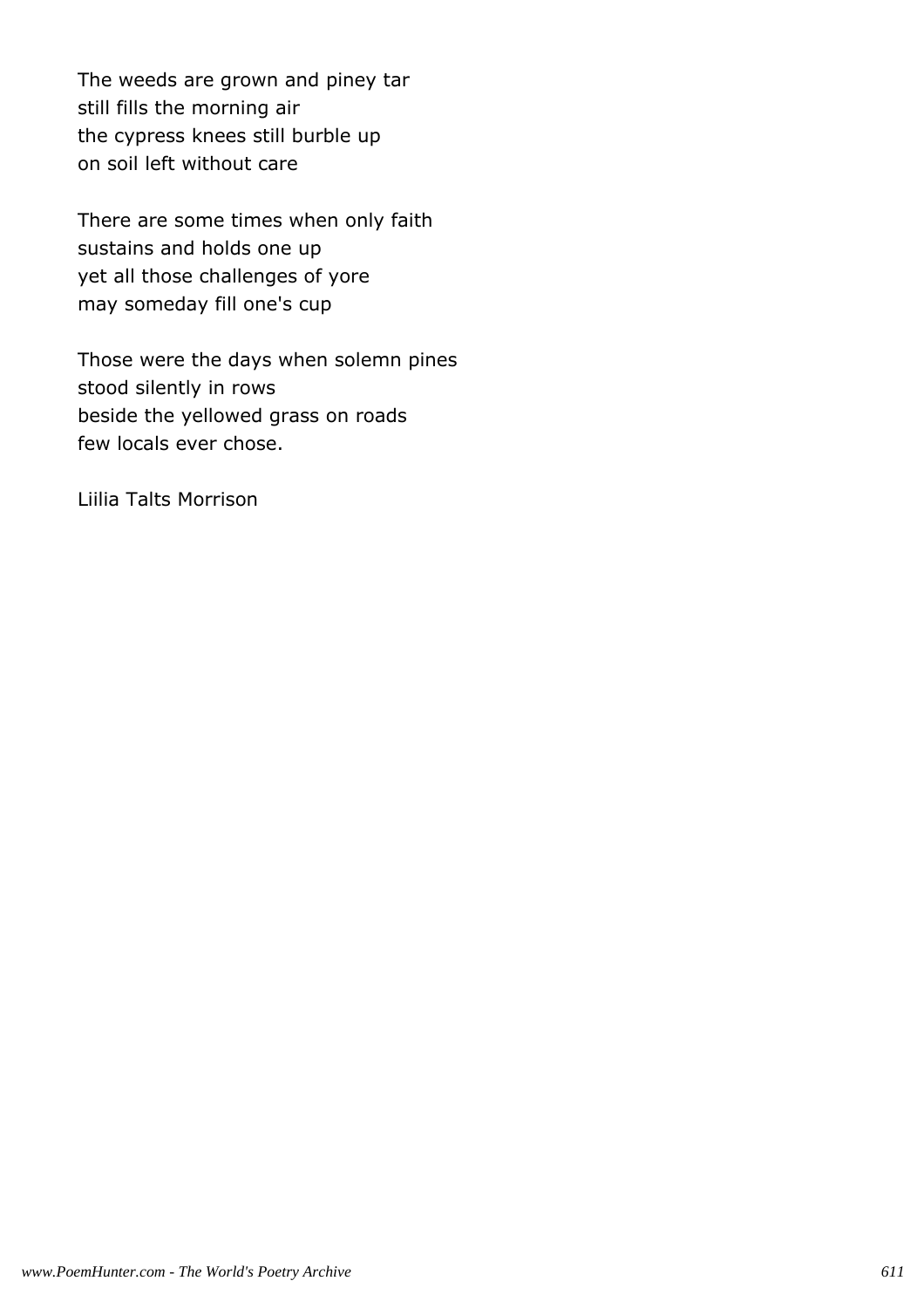## Some Folks

Some choose to live in town for reasons While others seek plain country steads Then there are those who know no seasons Nor where to lay their tousled heads

They once had tried to build a life A little cottage on a side street A car, a porch, a comely wife

Some build a home and fill their pantry Soon friends stop in to have a chat Then one day something jars this gantry A truck hauls off man, wife and cat

They once had tried to build a life A little cottage on a side street A car, a porch, a comely wife

Abandoned then the little cottage Its sheets of tin rust on the roof It reeks of trash wet down with sewage An eyesore, neighbors low aloof

Some choose to live in town for reasons While others seek plain country steads Then there are those who know no seasons Nor where to lay their tousled heads.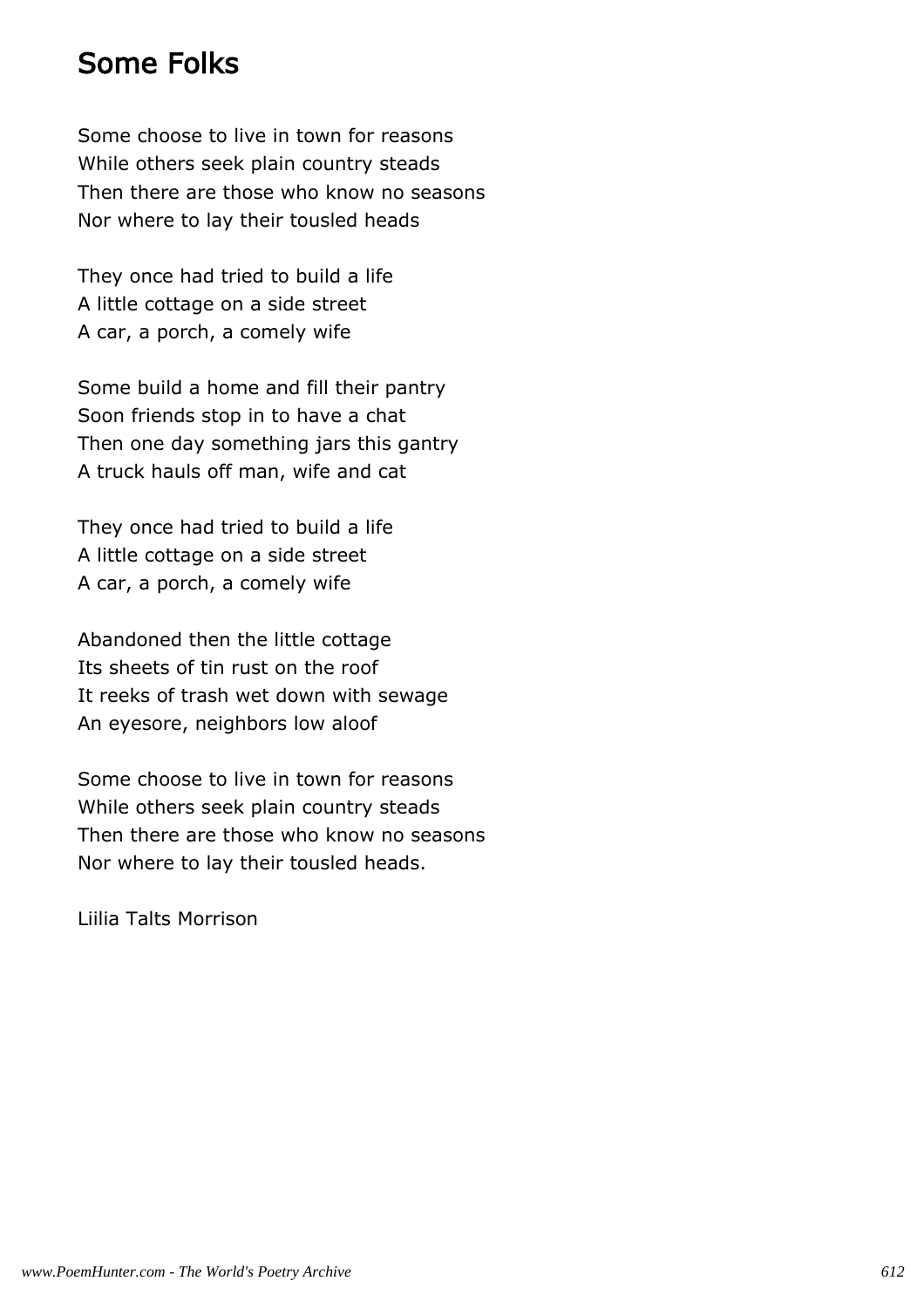## Some Things

Some things you can't remember Some things you must forget Some things burn down to ashes Some haven't happen yet

Some things are gladly treasured Like pockets filled with gold They show up on a glad day Like presents they unfold

A few are stamped and branded Firm footprints on my soul Those moments unexpected A dark love one day stole.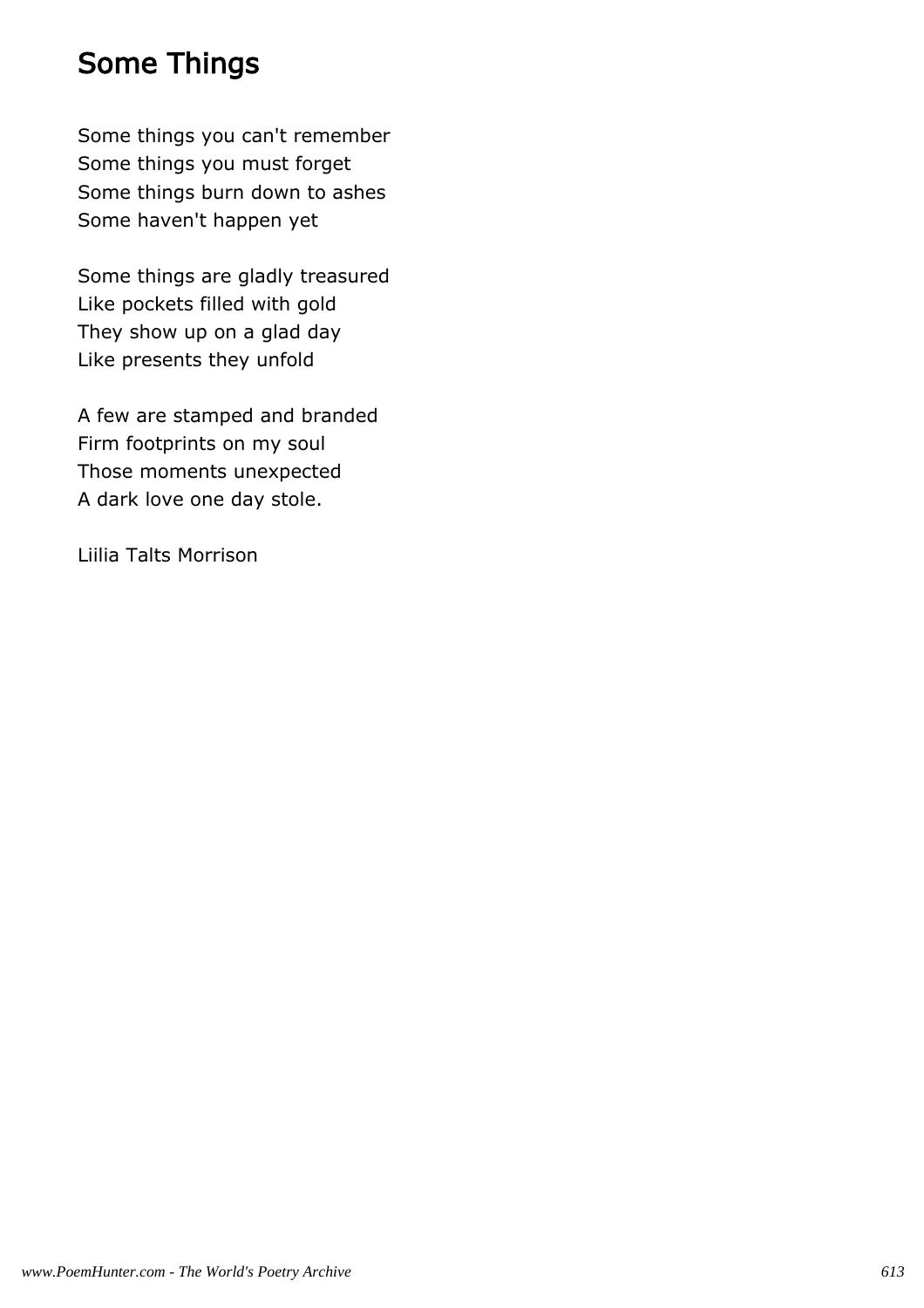### Some Things Last

In a corner are some shelves holding just some simple things an old Bible and a cross and an angel's yellowed wings

Binders full of thoughts and dreams neatly put in ordered rows long gone long forgotten times where they went nobody knows

There's an urn of dark gray hue silent solemn and alone holding ashes of a soul who once sang with golden tone

In my day I seldom go seeking out the long ago most of what I had is gone yet those golden sounds stay on

In a corner are some shelves holding just some simple things an old Bible and a cross and an angel's yellowed wings.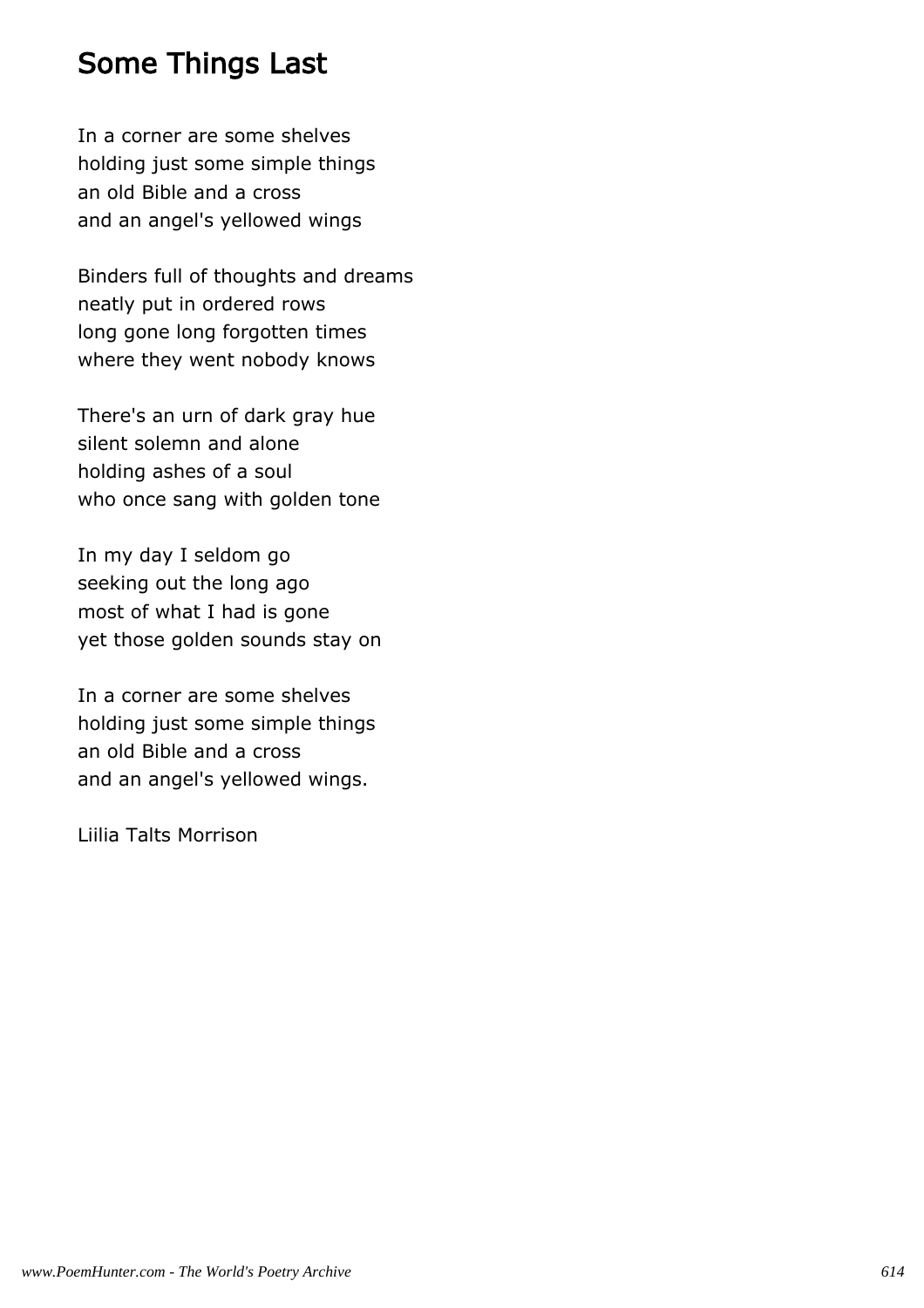### Some Words

Some words are hewn in granite some words are soon forgot some words are slowly branded some words are not

Some people come and then they go some people never leave some people love you in the sun and vanish when you grieve

Some troubles last a day or two some make their home to stay some troubles grow like strangler vines and never go away.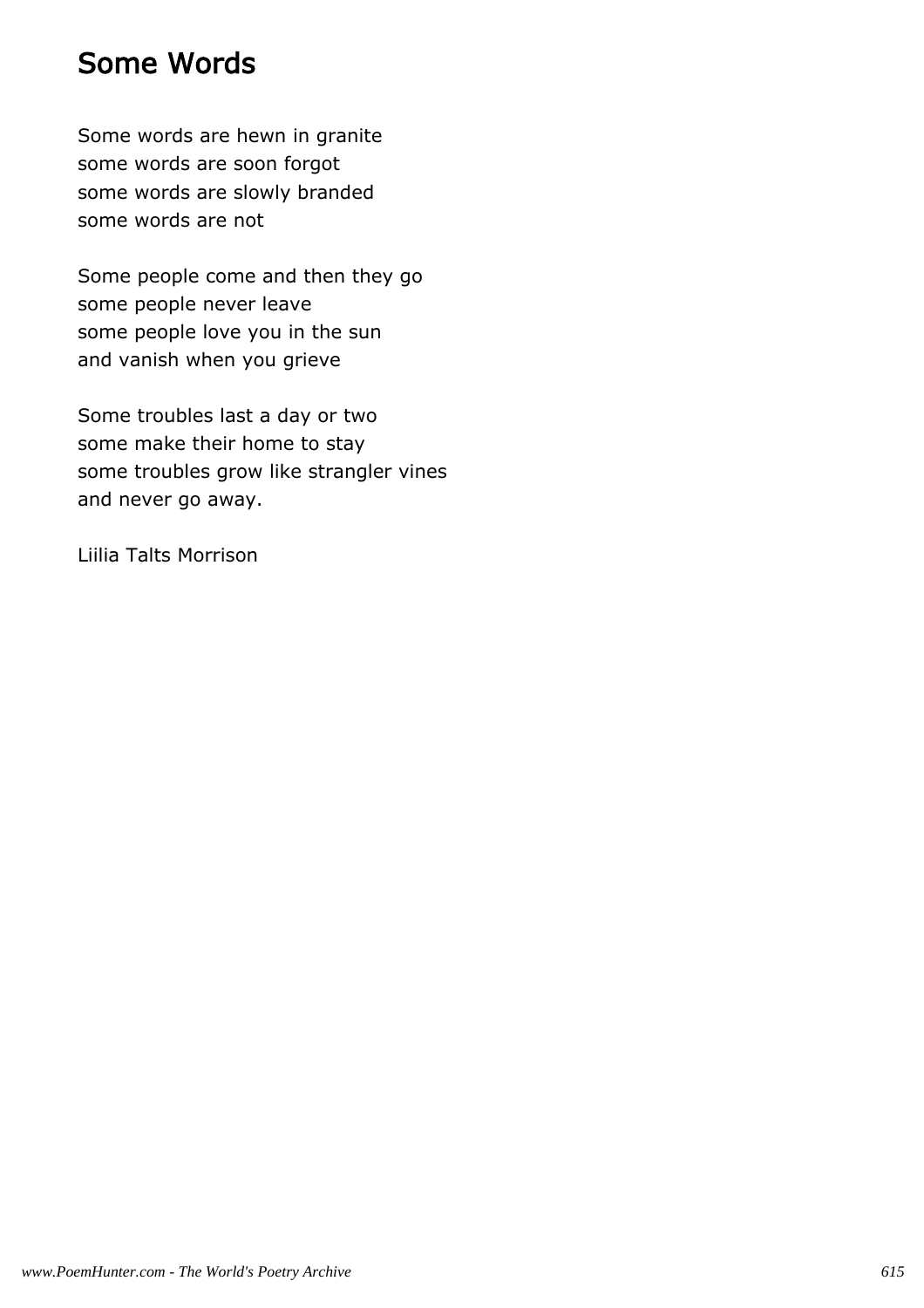#### Sometimes

Sometimes the verdant beauty of the world Survives the curse of bitter tasting fruit. Sometimes it crushes heart and flowers kind, As feet of love transform to feet of death.

I waited for you in the noonday sun While watching Poinciana blossoms fall Their fiery gold and orange rain profuse Bathed parching earth with welcome shade

Observing blooms and flowers was my game Each little star that peeked out from the grass So lovely, petals, tints and blades unique Their little faces looked at me with smiles.

Then suddenly a burnished car arrived It skidded, broke the silence of the air. The dark haired driver's silhouette intense, My heart and throat now twisted in a knot

You did not smile and only tipped your head. What had I done to make you so upset? Your words were angry. Was it jealousy? Had I been kind to someone else, not you?

As I rejoiced in Poinciana blooms And flowers wild or tame that graced the grass I celebrated people, children, pets And often smiled and told them so.

Too late I learned that love is stronger still Than all the blossoms of the world combined, Far darker than the milk of indigo, Its searing heat turns Poincianas pale.

You spoke a few quick words, I answered too. And then in summer's dust you disappeared. I quickly ran to flame tree's sheltered cool Then sinking down, my sobs flowed harsh and deep.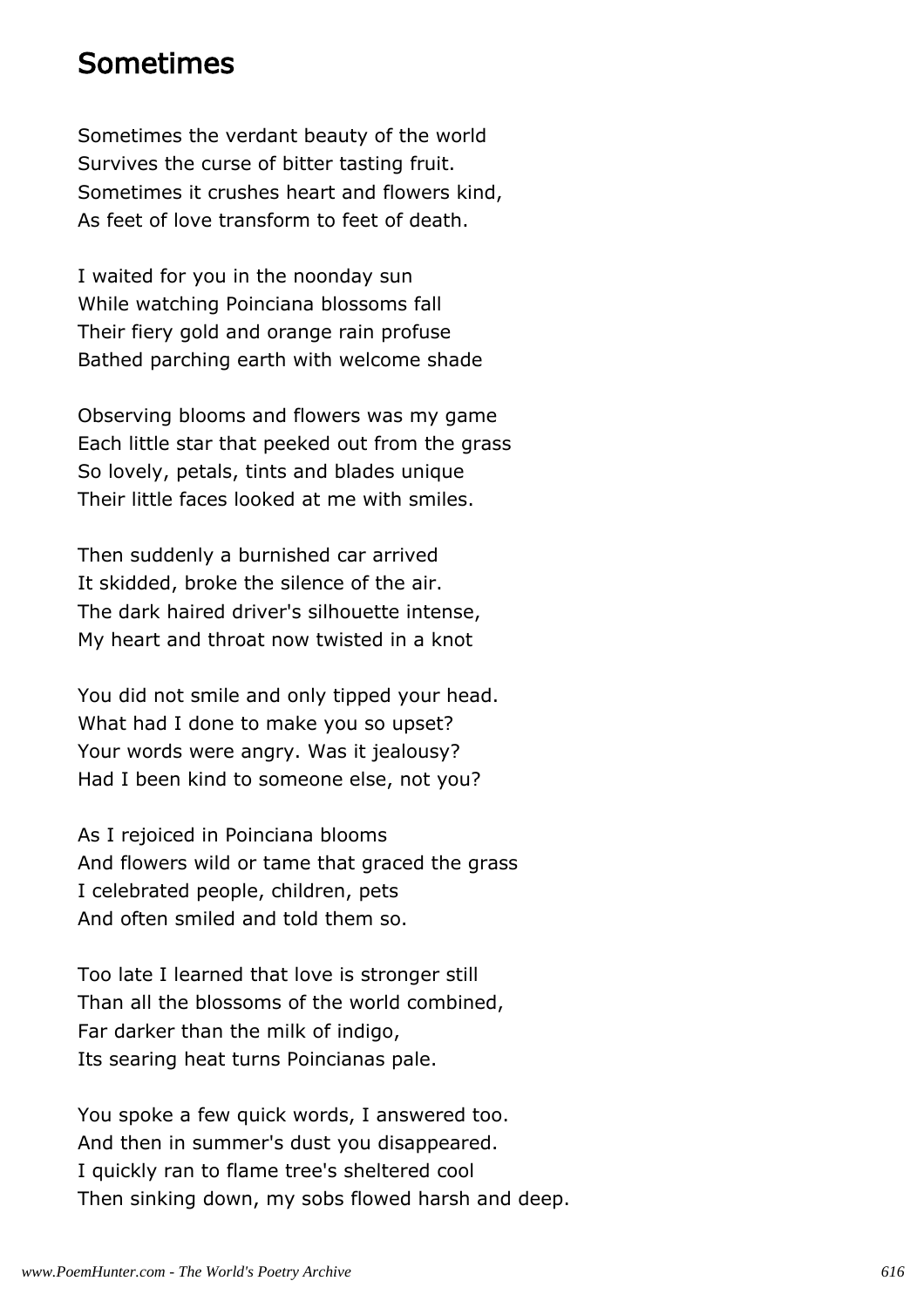Eternity had bathed my swollen eyes When finally I focused on that spot No burnished car, no torrid burnished lips Were there, nor would they ever be again.

Oh Poincianas, daisies, petals fine Come now and comfort me as you once did You gave me joy and reason to go on Till love's dark mantle choked my childlike call.

Fair spring is peeking through my soul again. When will the flame tree's riot light the day? When will those daisies rise from death again, The ones I trampled when I ran away?

There is a time to kiss the rising dawn To sanctify all vivid sunsets dear And run with bare toes filled with youthful joy With tingling fingers touch a brook so clear.

A time will come, yes, it is etched in stone. When petals, blossoms will no longer quench A subterranean longing never named. No one escapes it. All must fall.

Sometimes the verdant beauty of the world Survives that curse of bitter tasting fruit Sometimes it crushes heart and flowers kind As feet of love transform to feet of death.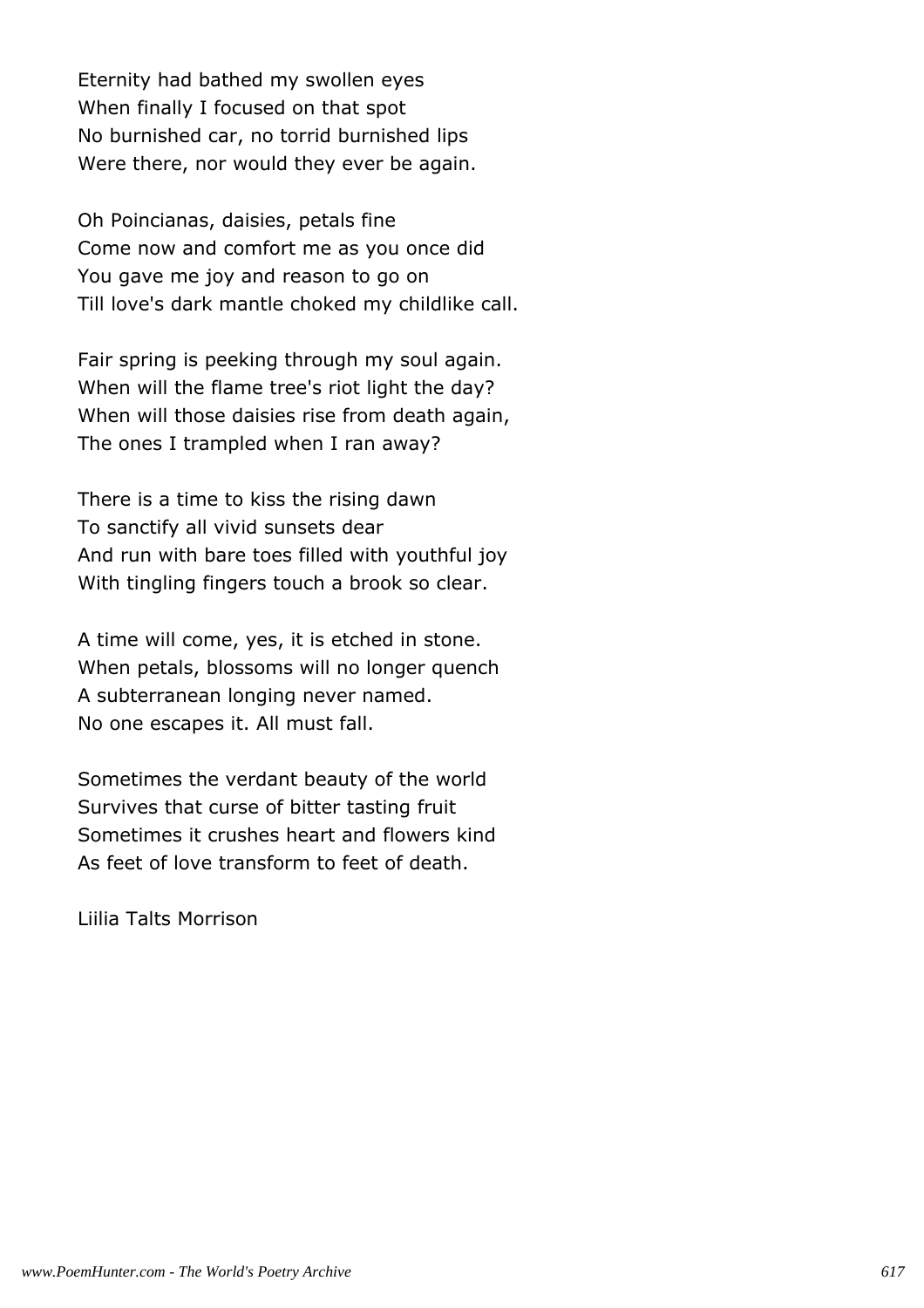## Song Of The Dream Sparrow

I dreamed I was a little bird thrown to the winds of chance a timid sparrow flitting 'bout much too afraid to dance

I heard the larks and mockingbirds trill with their ruby throats while hidden in a leafy branch my sounds were muted notes

Leaves fell and trees turned bare as Fall swept in and skies turned gray my refuge now was bare and cold no rest or place to stay

The dream turned into heavy storms my tender breast soon thrown against a rough and stony fence as pain shook fragile bones

I cried a hopeless sparrow wail and much to my surprise the sound was rich and beautiful with deep lows and bright highs

As I awoke it seemed quite odd that from my window pane I noted tiny birds fly by as if they knew my name

Could they have heard the cry of dreams with little sparrow ears could they tune in to shadow worlds we humans cannot hear

I still remember that strange dream and thank those little birds for giving me a special voice too deep to put in words.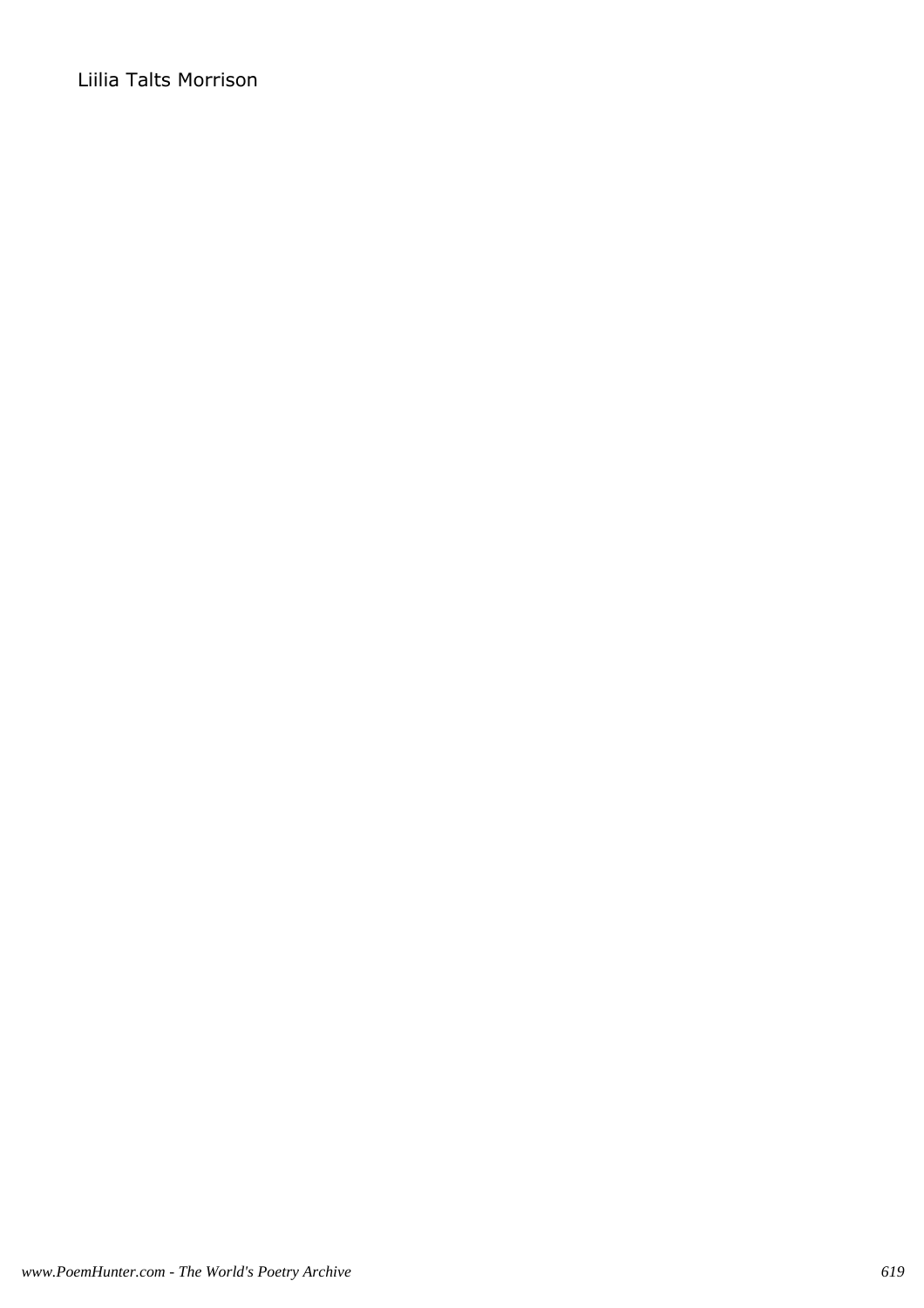# Songs Of The Nightingale

There was a little bird who was afraid to sing while other birds each dawn woke up with happy rings

Once in a while this bird tried hard to make a sound but while the others warbled his little throat just garbled

One day his mother went to shop for worms and seeds but on her way back home her wings got stuck in weeds

The little bird got scared and without any thought let out a giant sound heard all the way around

The others right away flew off to save the day and quickly pulled her out so she could fly away

The little bird was glad to have his mom home safe then from his little beak came melodies most sweet

Today his songs are heard in woodlands and in dales and loved in all the world they call him Nightingale.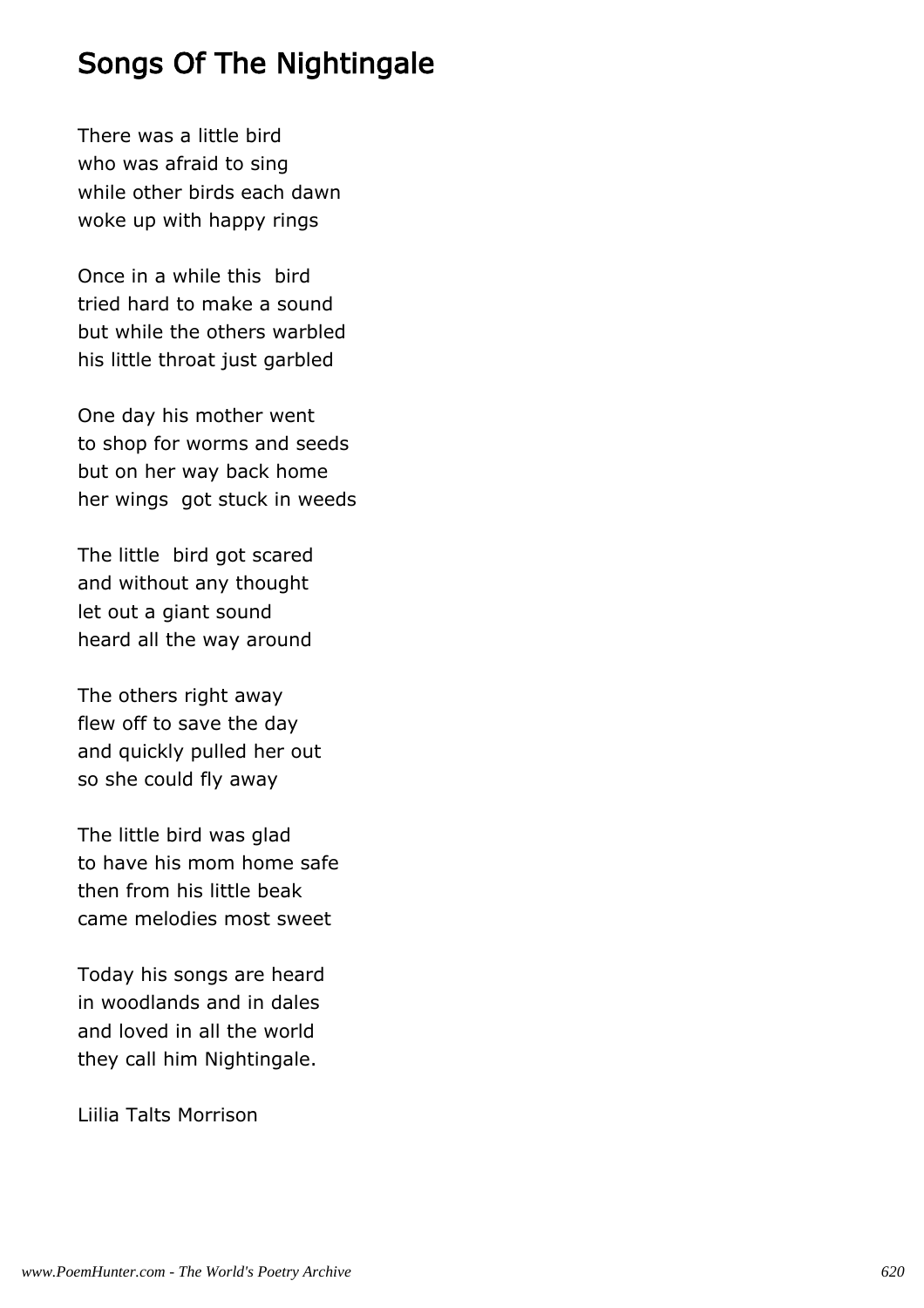### Soup Not Eaten

The wayside farms and homesteads existed way before the rumble of the bombing was heard as ne'er before

The peasants and their kinfolk tilled soil and knitted clothes they sang and danced on Sundays and shared their joys and woes

They cooked with fresh picked produce from gardens grown with pride their soups a fragrant bounty from woods and countryside

One day a wife was stirring a stew upon the hearth and dropped the wooden ladle when rumbles filled the earth

I happened on that homestead one autumn afternoon door open, house abandoned and saw that wooden spoon

Though it has been long ages since on that spot I stumbled it's still so clear in memory a life so swiftly crumbled

The wayside farms and homesteads existed way before the rumble of the bombing was heard as ne'er before.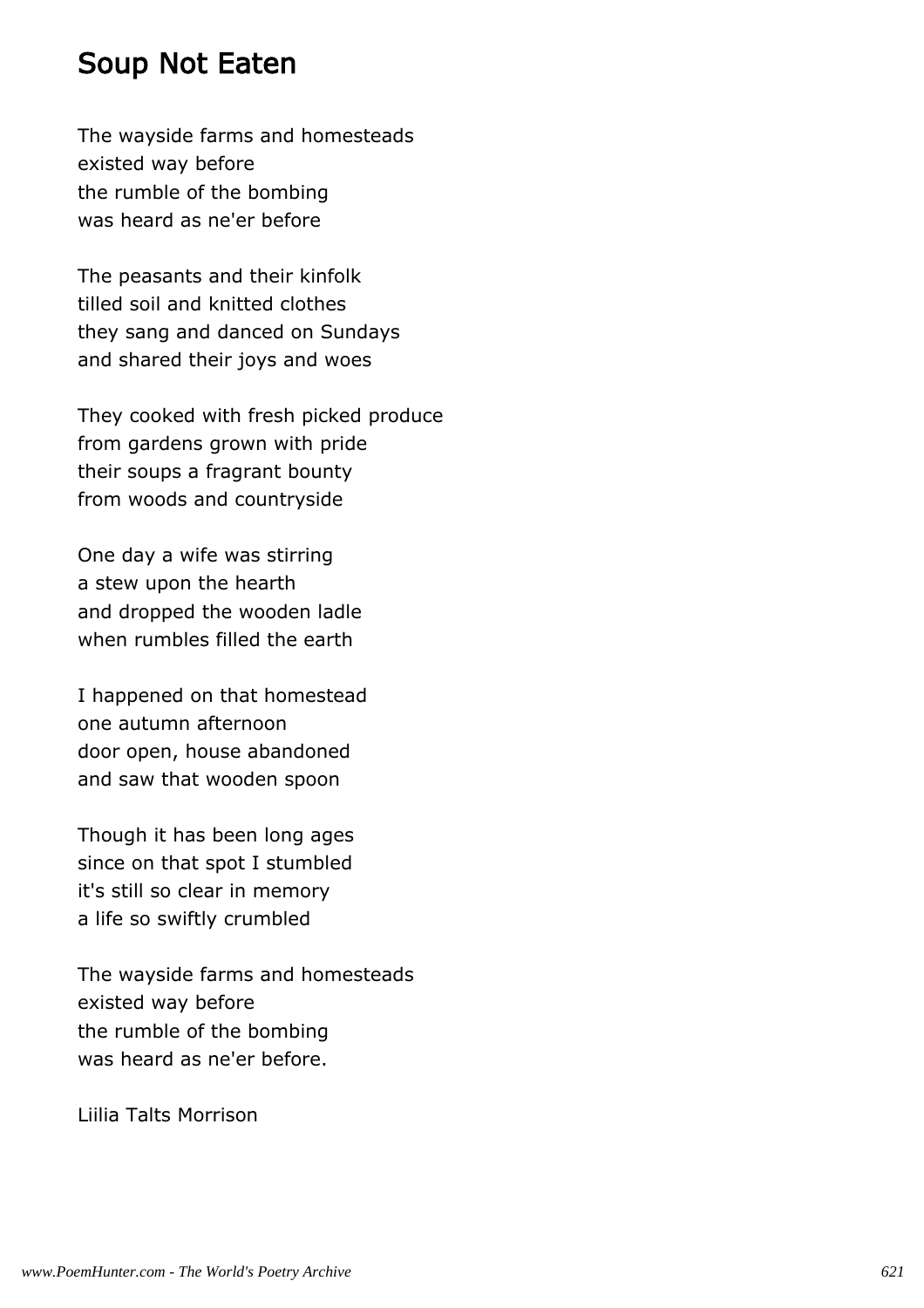#### Southern Belle

'She was a gifted Southern Belle, ' My grieving friend revealed, 'an artist many knew quite well, outstanding in her field.

The white magnolia over there, ' She noted of a scene, 'done in rich oils with love and care, won prizes much esteemed.'

Some months went by, my friend had moved When she gave me a call - 'To share her paints mom would approve I cannot keep them all.'

She still looked much like she had then Quite prim, though touched with grief As we sat in my sunny den Sipped tea, a small relief

She then spread boxes on the floor - Fine brushes, papers rare Flax canvases and oils galore All packed with tender care

'My mother's treasures, in my heart 'I know you'll honor, use, creating awe-inspiring art renewing her fair muse.'

I took her gifts with gratitude Since my own stash was small, But when she left in solitude My joy turned to a pall

I lay there, fingering those paints As eyes began to fill Remembering so many taints That blocked my painting skill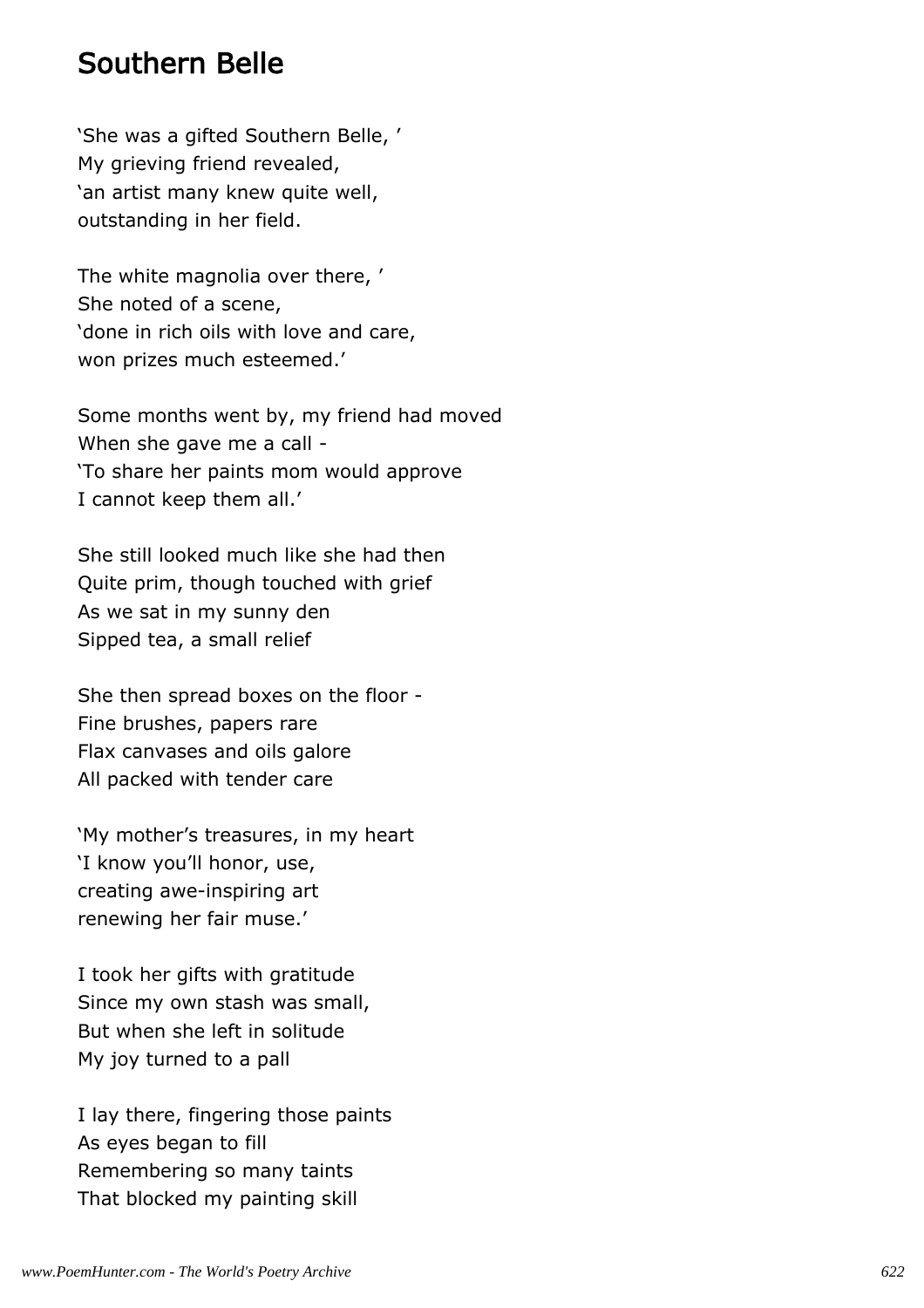Years passed as cares and heartaches grew Untouched those precious finds In hidden closets still brand new They festered in my mind

Remembering that funeral Of one fine Southern Belle I feared at my grim reaper's call Tales full of woe I'd tell

How sad a painter left untouched So many fine supplies While tides and seasons slowly watched Her life ebb in time's vize

Perhaps the key of poetry Can broach that hidden cave Where love and freedom wait for me A muddled, much chained slave

The poet's muse now gently sings From far off, sunlit seas, 'This very poem can give you wings, unblock that stubborn freeze.'

I then resolved to find my nerve And seize those untouched tools Carve healing from a yoke reserved For artists and for fools

I'd open gifts to be pursued By mortals and by saints And dying, never leave unused Clean papers, untouched paints

'She was a gifted Southern Belle, ' My grieving friend revealed, 'an artist many knew quite well, outstanding in her field.'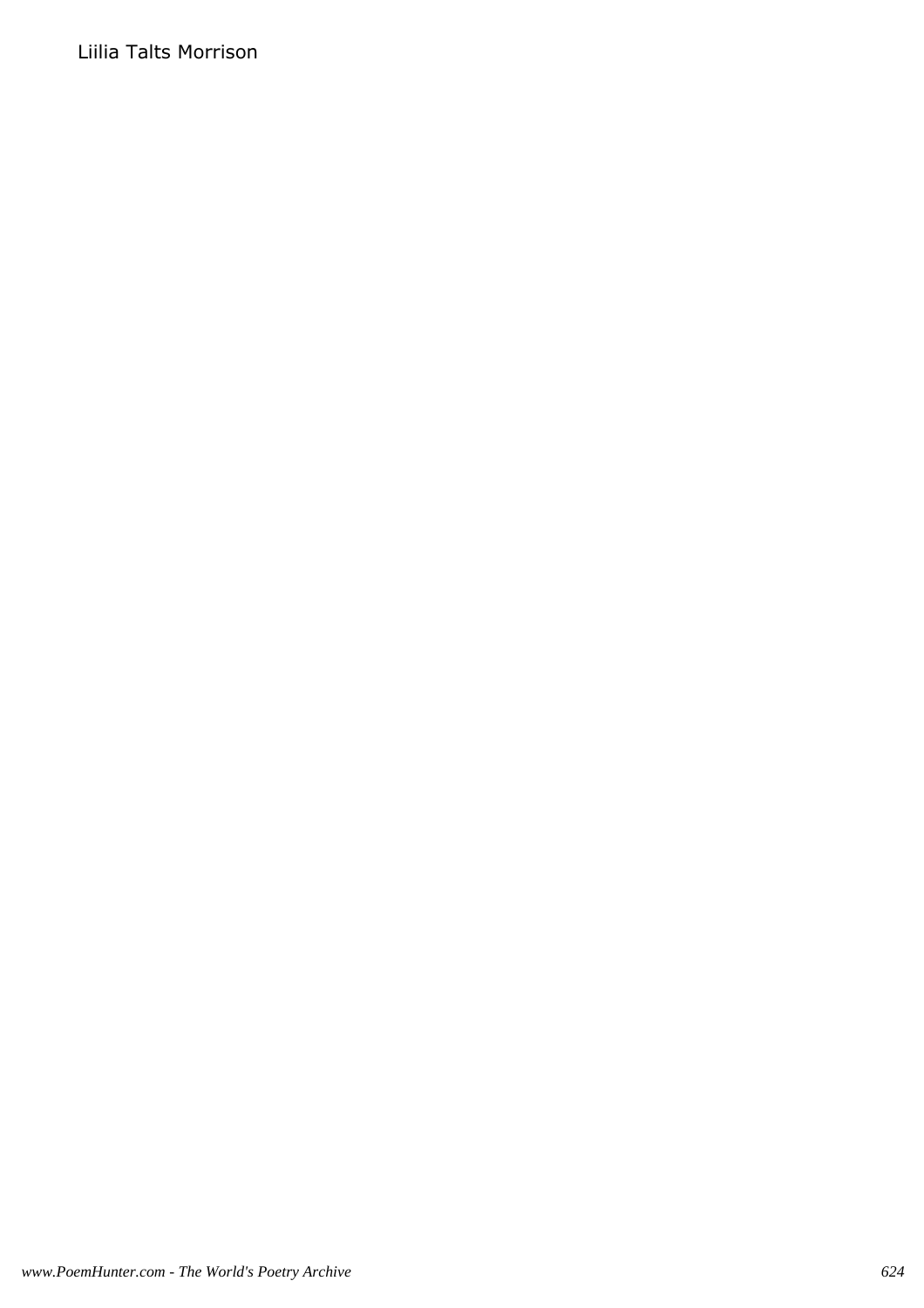## Spark Of Faith

They knew me as the silent one who knew not what to say fear ruled and colored all my days tear stained my youthful ways

Although my thoughts like lava flow swirled in my fevered brain when passersby would say 'hello' my heart would wince with pain

What could I say? I had no clue a puzzle gnarled and curled till one day a small hidden spark ignited my cold world

Though faintly flickering at first it soon began to swell into a mighty burst of force that tore my chains of hell

My tongue was loosened and I knew my days of fear were done the spark of faith had melted dread and freed the silent one.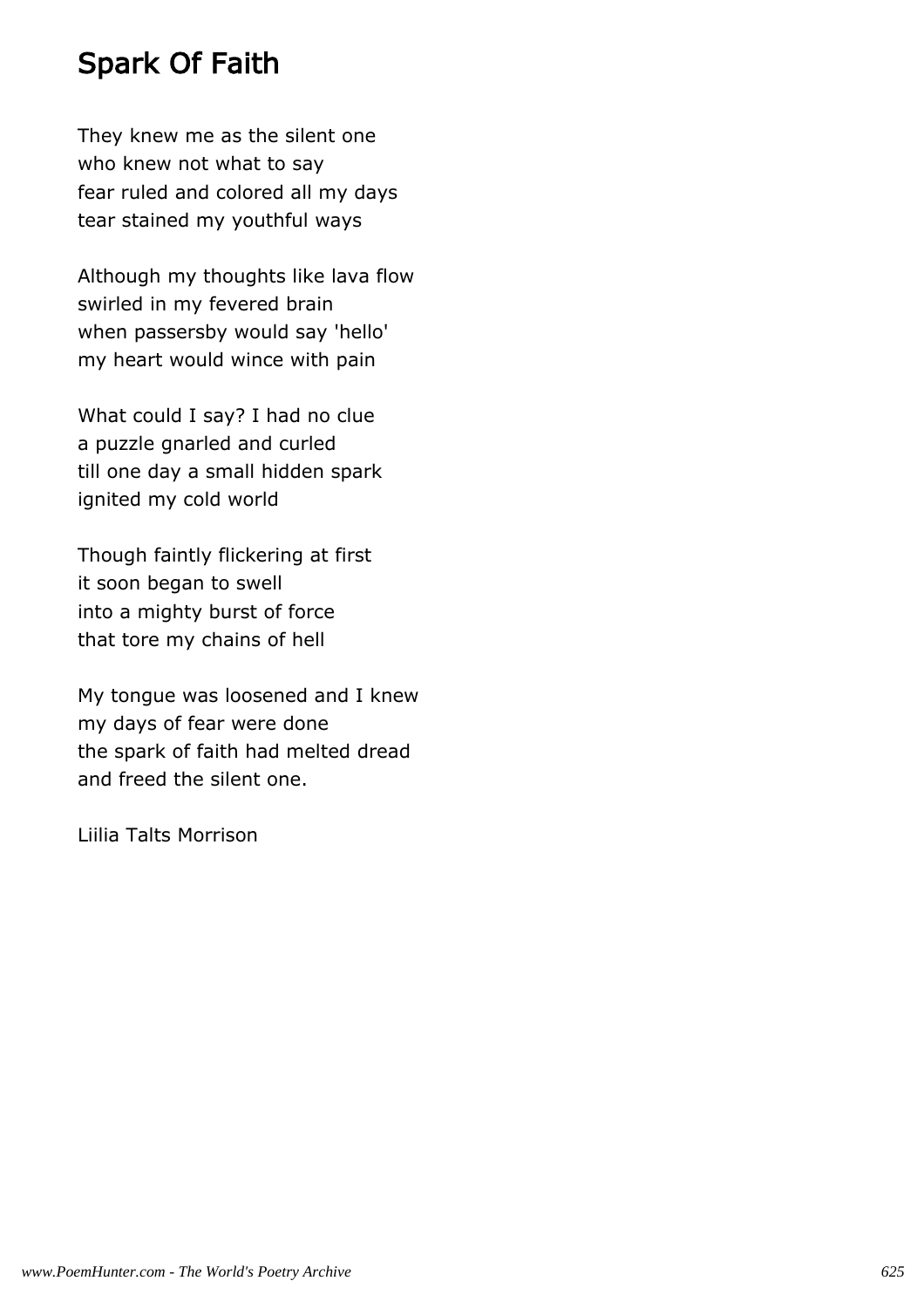## Spinning Wheel

Spinning wheel, spinning wheel whirring memories of yore fading sunlight on the door darkened rafters, earthen floor needlework put in the drawer

Spinning wheel, spinning wheel I was young once, laces wore found a lad whom I adored danced until we almost soared then one night my heart he tore

Spinning wheel, spinning wheel whirring memories of yore days gone past forgotten lore eyes a'welling must ignore teardrops on the earthen floor.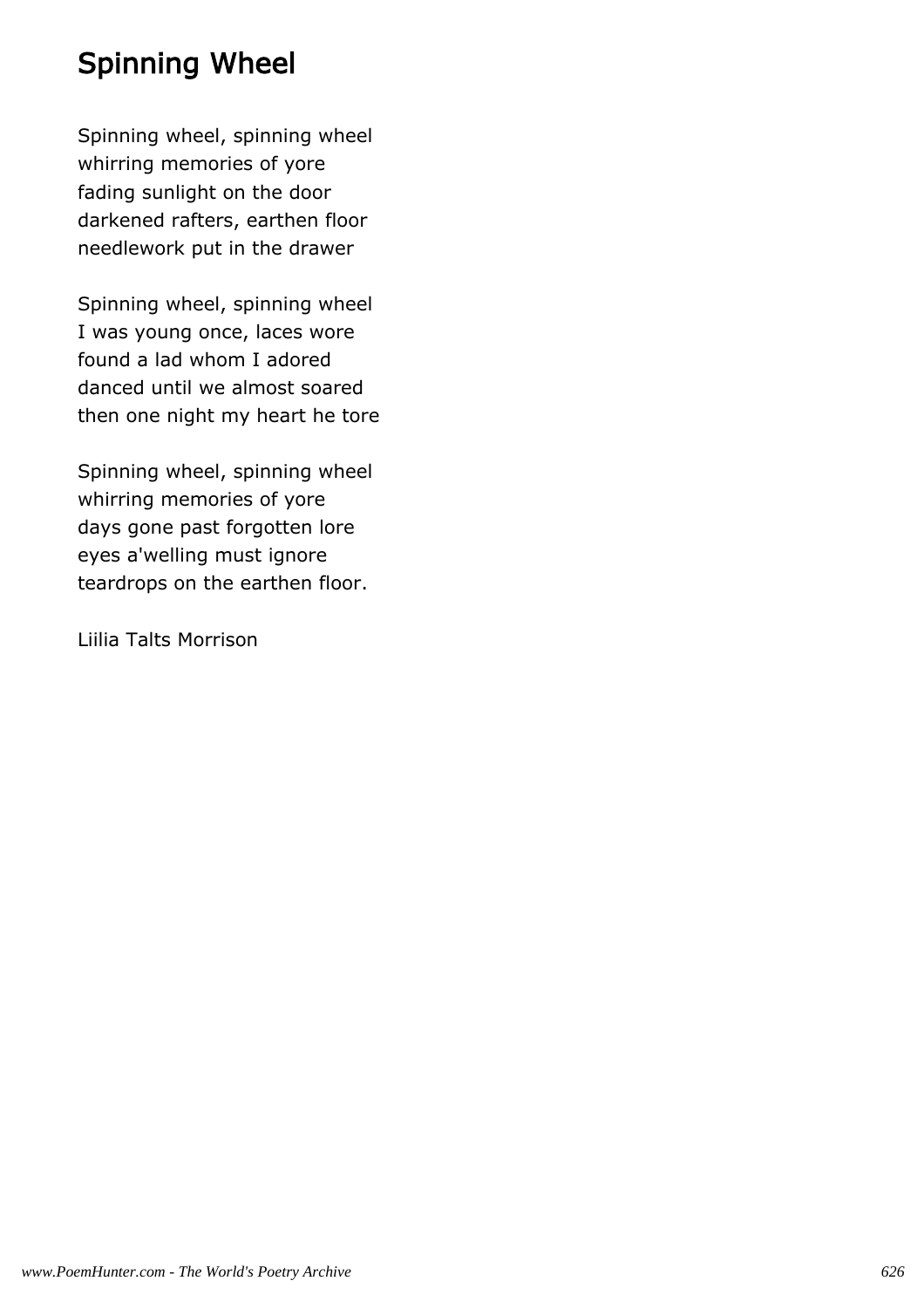## Spring Daisies

The fields are green and rich up here With little daisies growing The buttercups shine golden pure This passive park is glowing

I've only been here for a while I call it now my home The streets are straight and borders tiled Where weeds don't dare to roam

My old place never was like this Roads, alleys more like pathways No borders framing fields or lanes With grit and gravel always

The winter was much colder there I had not many clothes and morsels were much fewer, dear But not much fewer woes

So here I am and it is Spring I now have many jackets It's all so easy and so warm My life in pleasant packets

Yet when I look at daisies' hearts Those centers small and yellow They look the same as where I'm from The same, so small and mellow

What difference does it make if I Move here or there or yonder If daisies in the Spring still look The same, it's hard to ponder.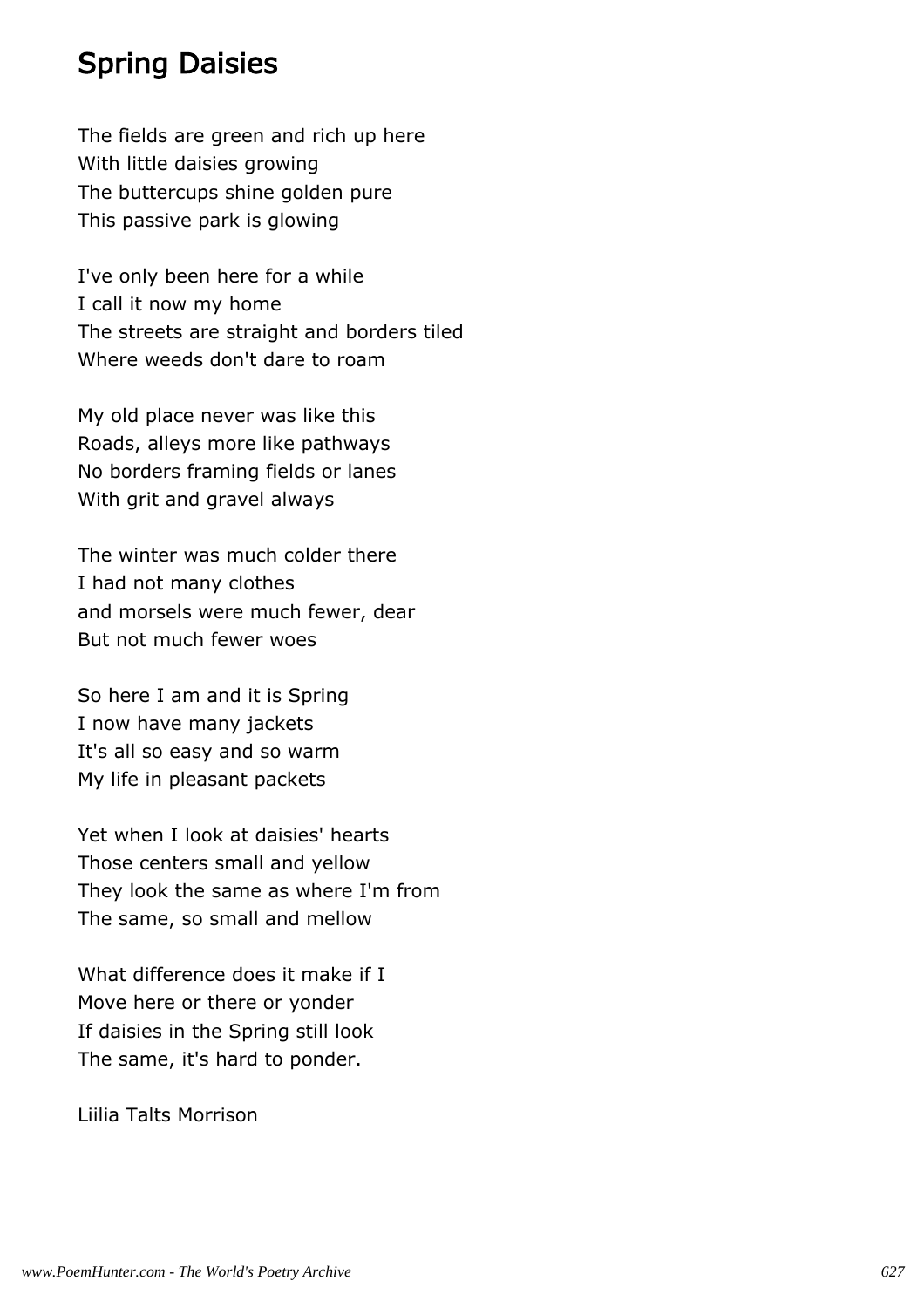#### Spring Flowers

They speak of cherry blossoms And frangipani trees Of crocuses and daisies Narcissus on spring hills

They talk of Easter lilies I see them on store shelves And peonies aplenty Among bold daffodils

Yes, springtime is approaching Wrapped in a showy cloak Yet there's a flower I yearn for Whose source can not be named

It hides under a blanket Of snow and winter frost Not even spring's warm sunshine Can coax it from its chill

Those few who found the secret Of finding this rare bloom Will gladly share the answer But sadly few will care

It is the flower of spirit With petals some call grace They open with plain prayer And cannot wilt or die

So many pick fair poppies And kiss a blushing rose Quite unaware of standing On spirit's hidden dale

They speak of cherry blossoms And frangipani trees Of crocuses and daisies Narcissus on spring hills.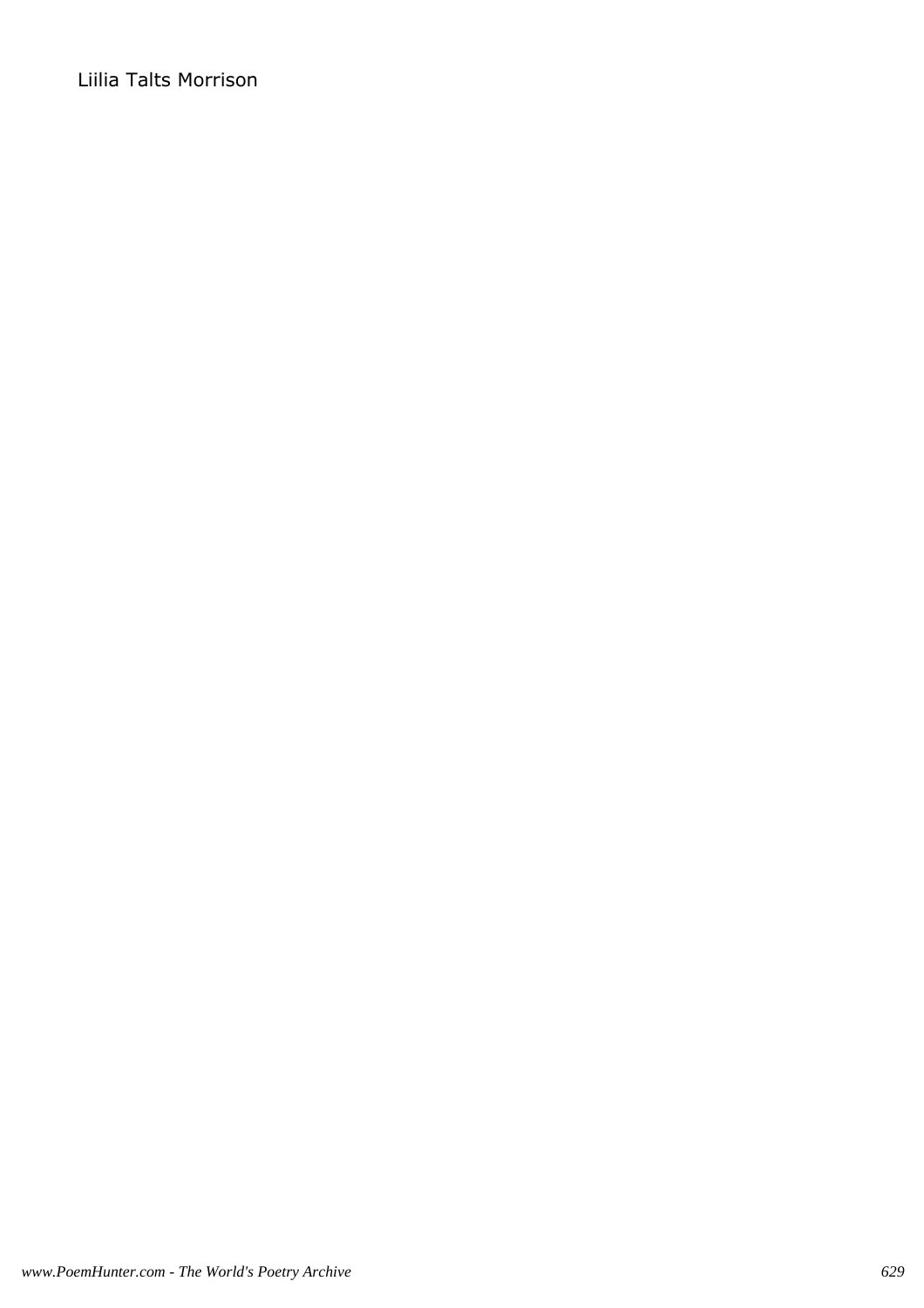## Sprites Of Poetry

Today I spent on shaky ground Dark thoughts began to rear My body crouched in cobweb strands Of bony fingered fear

Uncaring moments boot-like marched And quickly moved away To clear the path for newer feet That stomped upon my day

Where had they gone, those happy times When faith spread out like sand Sweet hours bright as rows of pearls When I dwelt in God's hand?

I now felt useless like a cloth Meant to be torn for rags That soon enough would rot and land In wayside refuse bags

Then evening fell and little bells Began to reach my ears Familiar sprites of poetry Companions to my tears

So very slowly like the moon Words rose in gentle flow And just as slowly I could feel A lightening somehow

Why do I write those rhyming lines That seem so weak and small? Tonight I trust them as dear friends That lift depression's pall.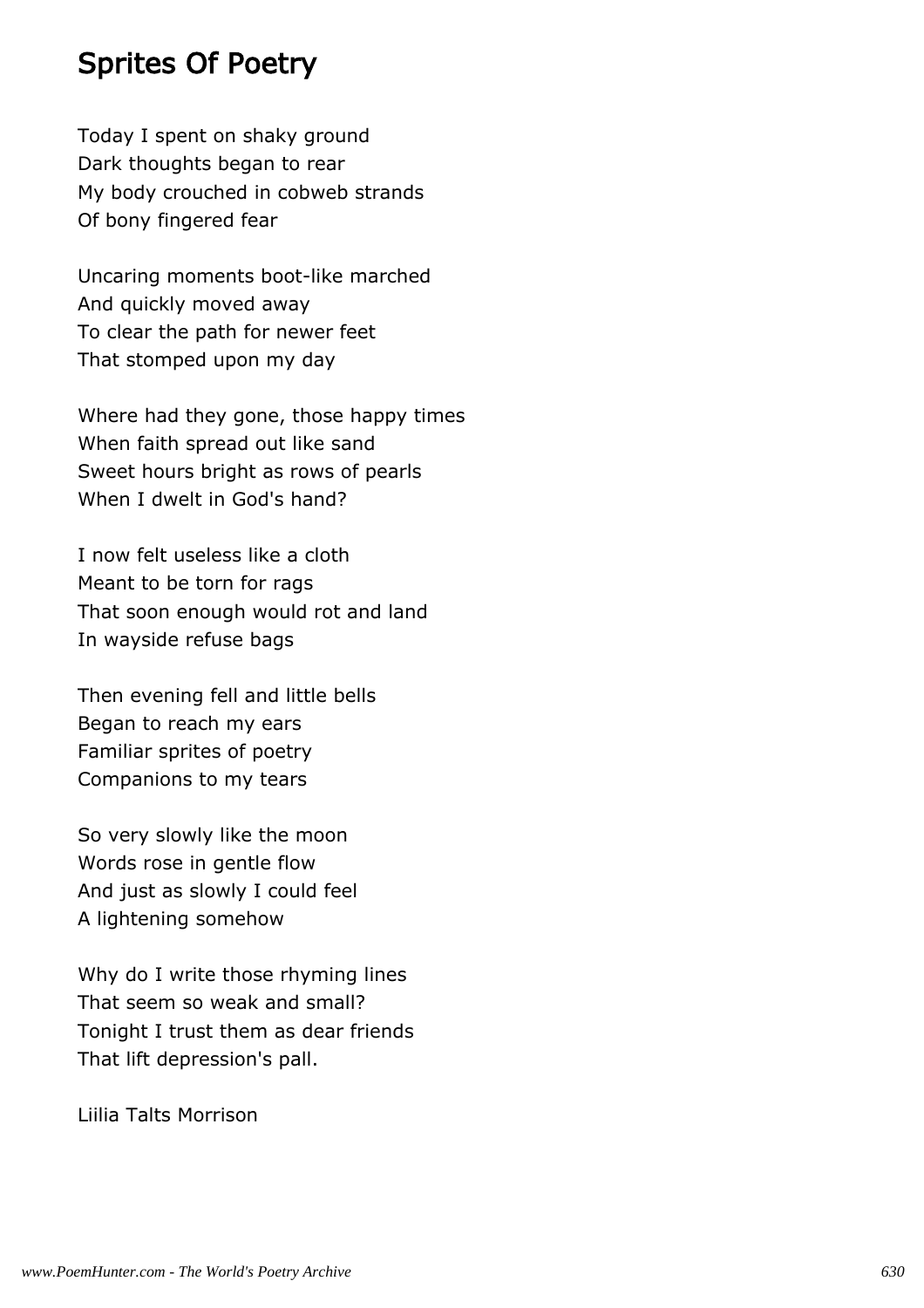### Still There

no, she won't leave not now not ever

is she not the one who groomed this plot who nurtured it for many years

is she not the one who hauled dirt in bags sandy loam fertilizer in large sacks

is she not the one who snipped branches from wayside bushes from flower shoots

is she not the one who grew lemons the size of grapefruit and grapefruit trees the size of chestnut trees

why then would she ever leave just because her soul is far above dwelling with the one who causes it all

who causes the seed to sprout the branch to spread the bloom to open the fruit to ripen

was she not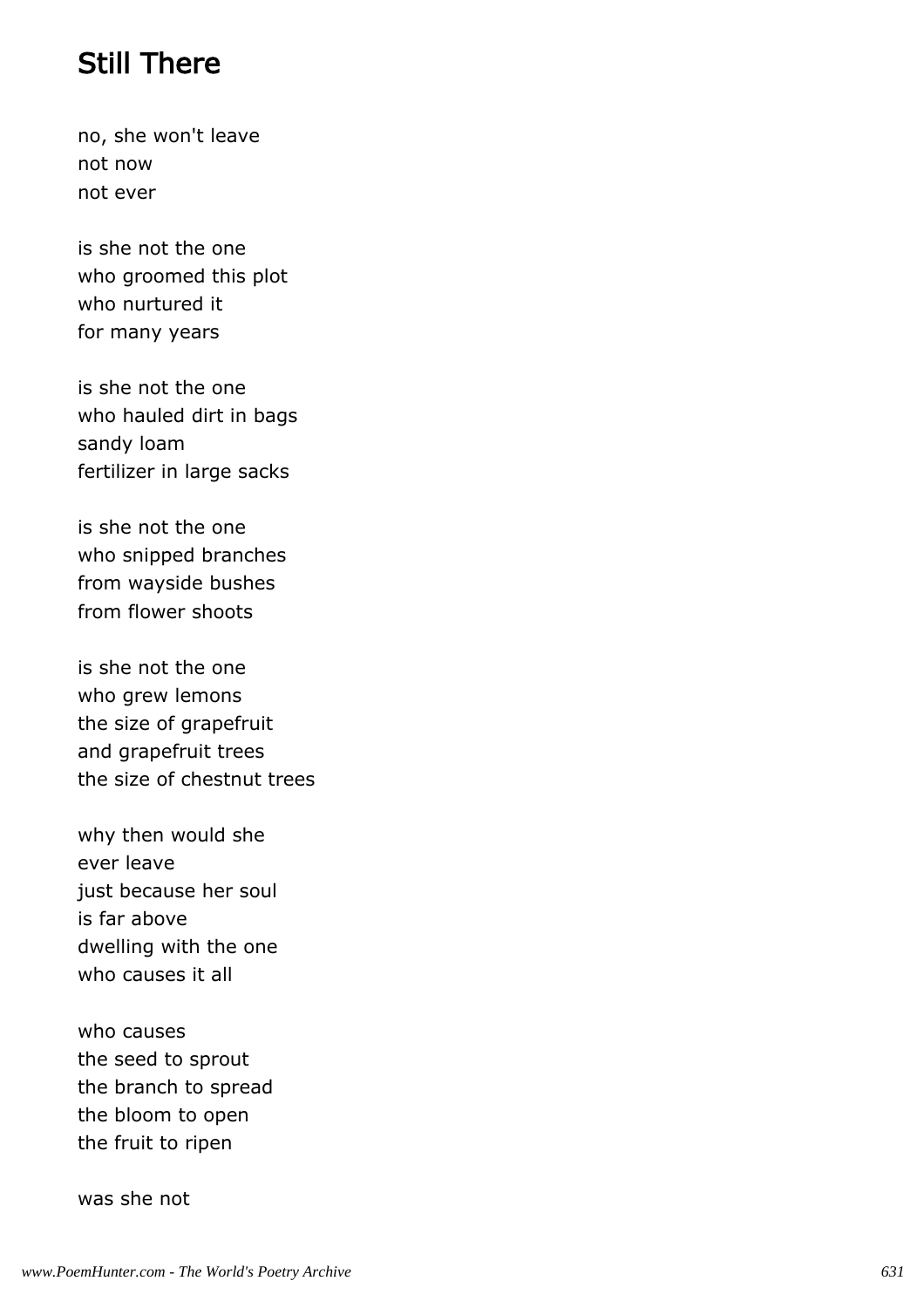his helper who tended the garden faithfully

so why should she not still be there to watch and dream and continue to plant the seeds of hope to all whose lives she touched?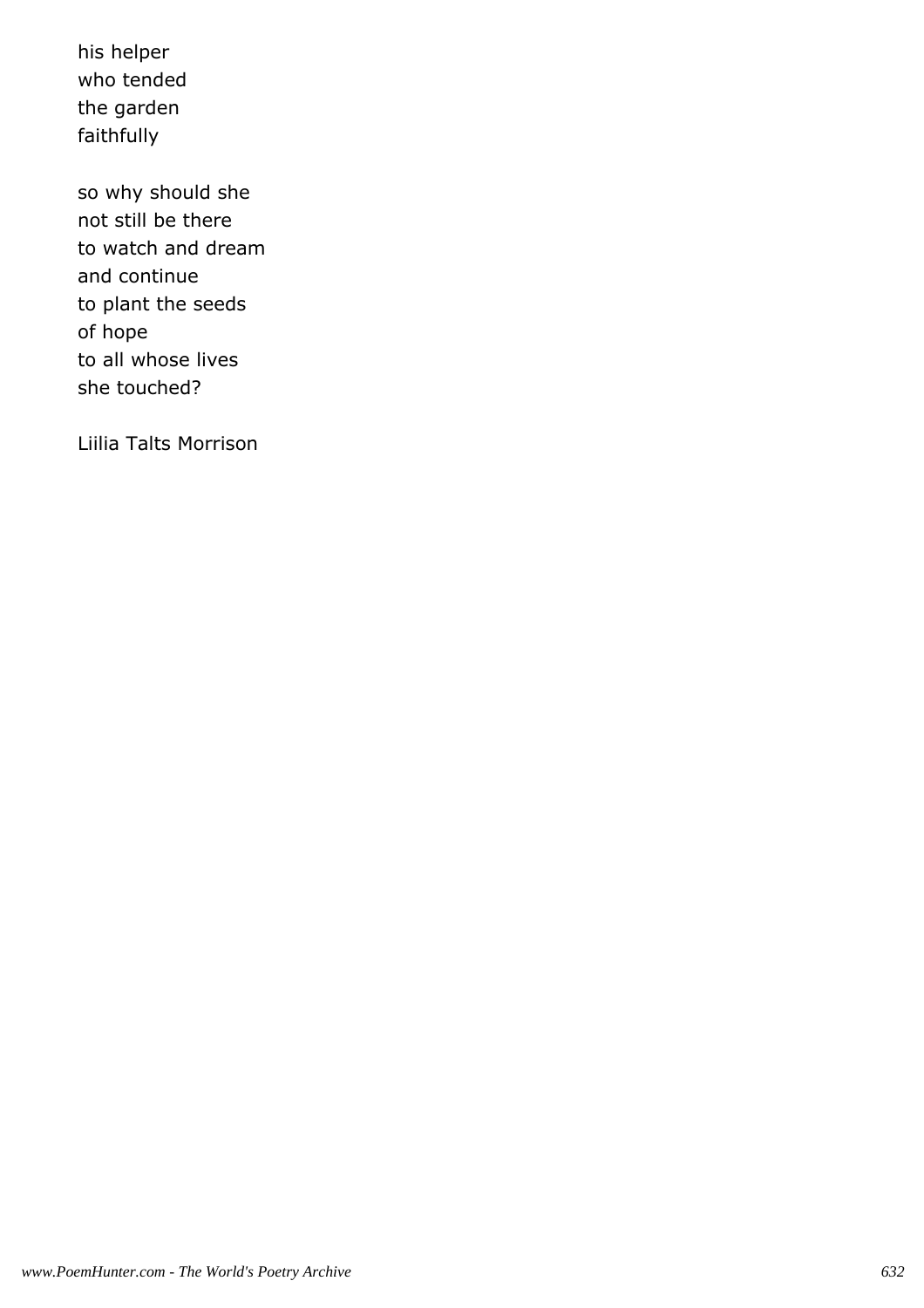## Story Tree

My story starts with just a seed dropped in the soil of birth then rain and sunshine coax it forth to open in rich earth

As seasons move along their paths a tiny sapling peeks through layers of leaves and fertile mulch as light and growth it seeks

Time comes when sturdy, textured bark forms round a trunk now tall soon reaching to the blue expanse that towers over all

The branches fill with verdant leaves each shaped and formed just so no two alike, each has its own direction and sure flow

My hope is that my story tree will spread with grace and love so dreams and visions can find rest like gentle mourning doves

Then, if the boughs be tossed by storms the birds will soar and flee returning when the winds have died with greater grace live free

Some tales and chronicles are told like paths for all to see my wish is that my story be much like a growing tree.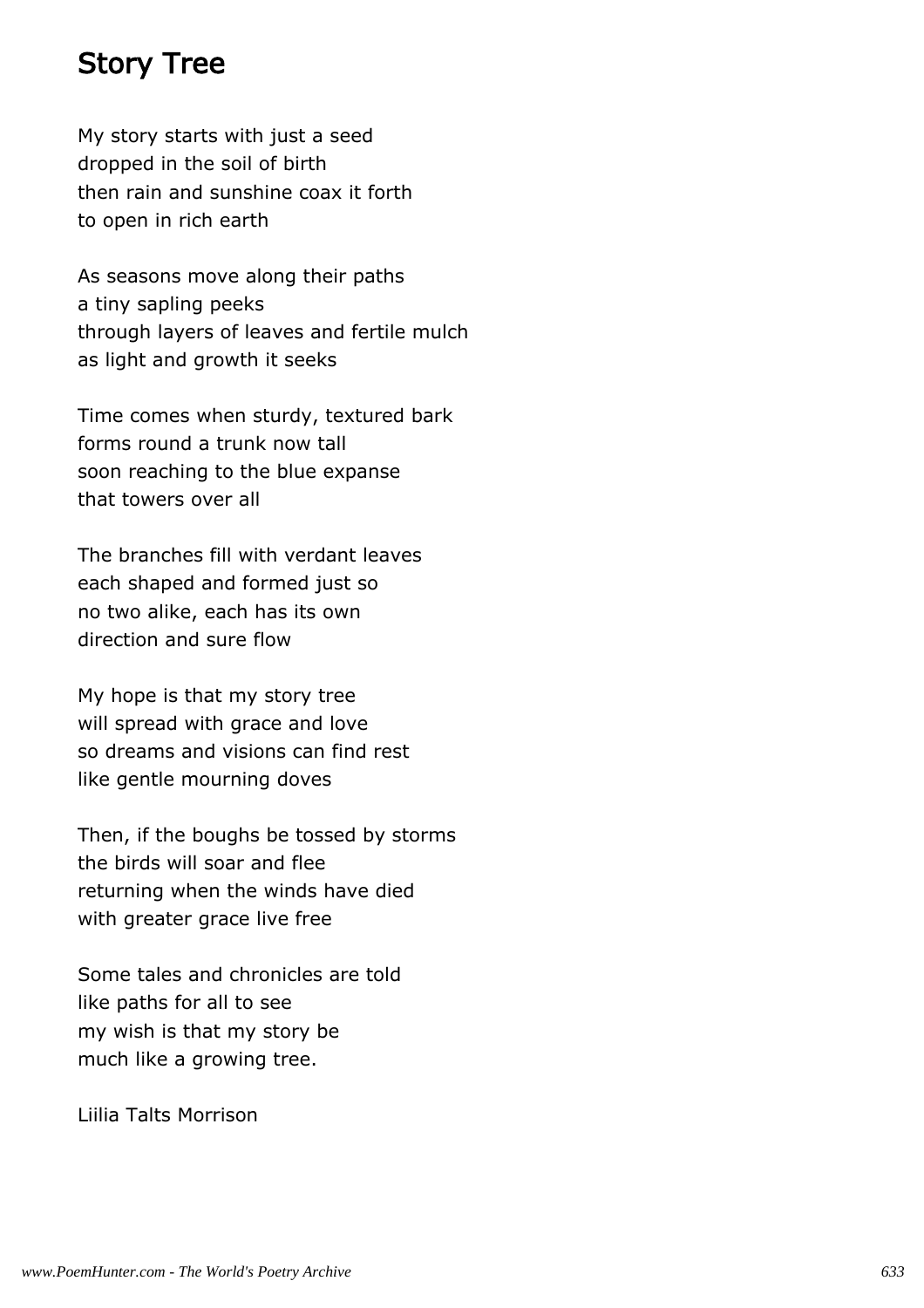#### Strewing Marks

I paint a picture of my life much like a budding flower with paint and words strewn on the day to mark each step and every hour

Sometimes the colors are so bright so full of light and joy at other times so dark and grim they threaten to destroy

Who then can fathom the unknown a puzzling paradox for often smooth and gentle streams crash swiftly onto rocks

Sometimes my paintbrush loses strength sometimes my words are few sometimes it's hard to simply walk and take a step or two

Oh, may my Maker give me strength to strew the little marks upon the road marked for my days and kindle loving sparks

I paint a picture of my life much like a budding flower with paint and words strewn on th.e day to mark each step and every hour.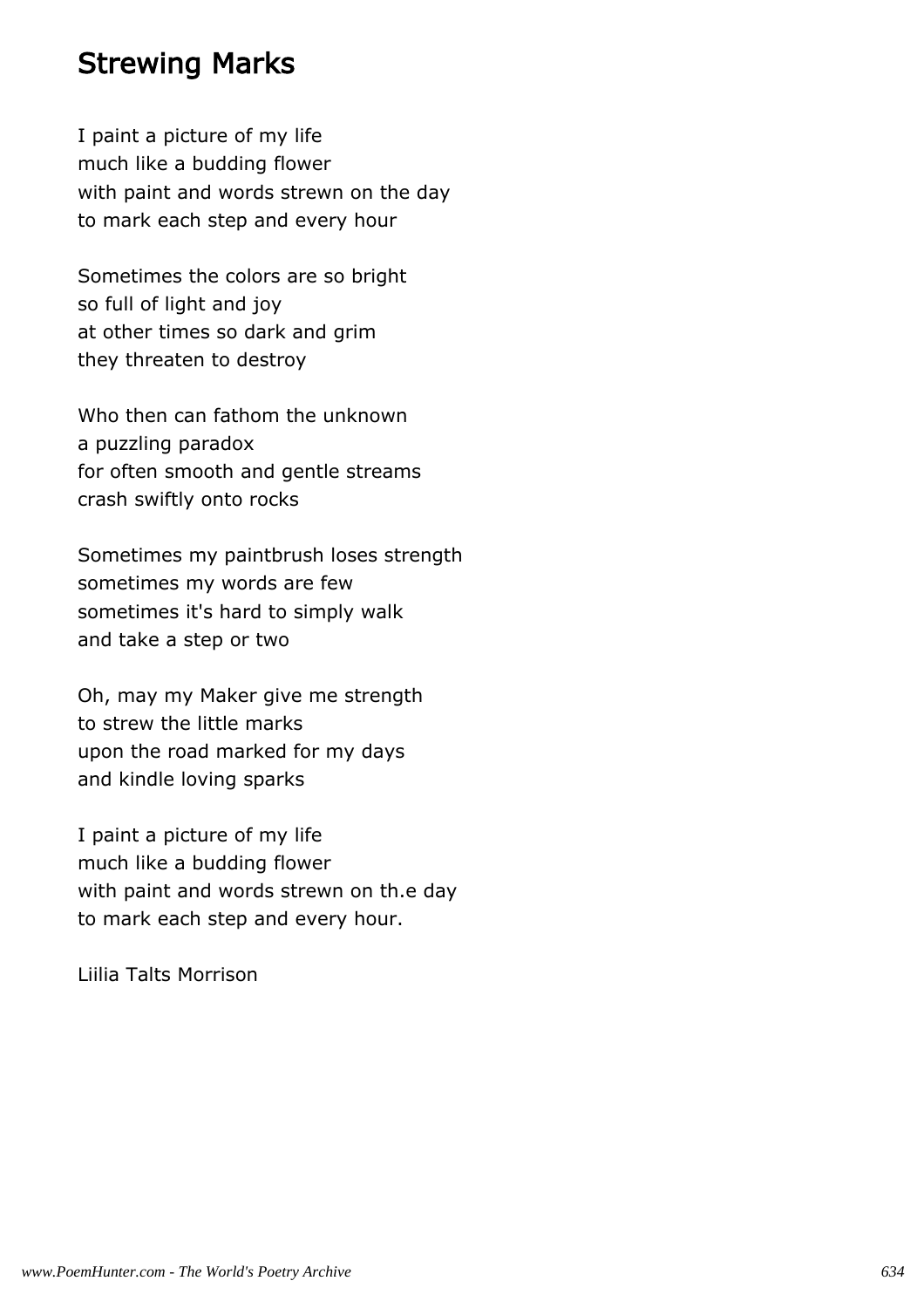## Strong House

The world will fling so many rocks that God can turn to building blocks to raise a house of faith so strong no hurricane that comes along can wipe it from its chosen place or wipe it out without a trace.

A house that's built with beams of trust each stone and brick with firm hand thrust its mortar mixed with seeds of love and windows looking high above will stand eternal and with joy that gates of hell can not destroy.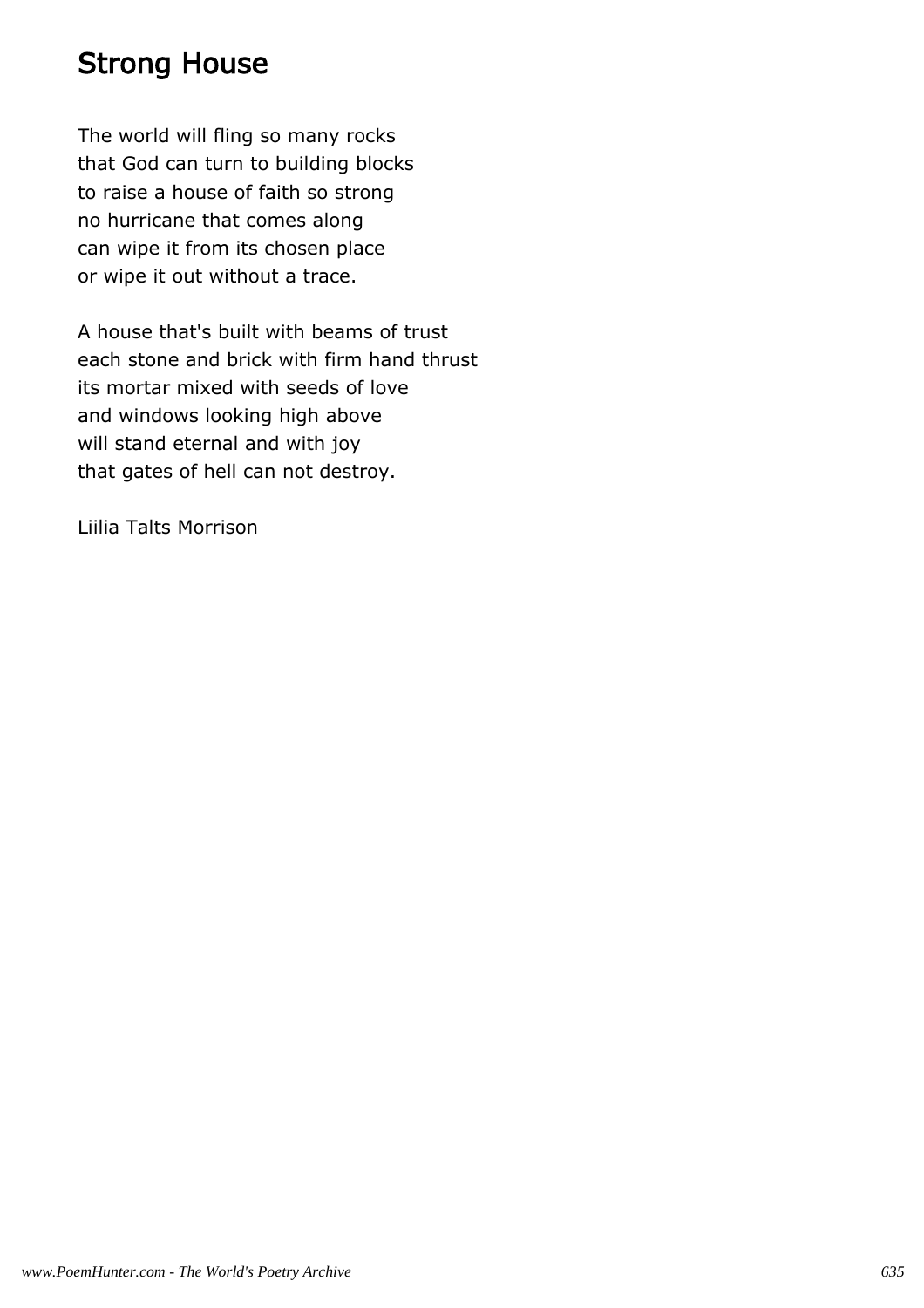# Sumi

The ancients long ago Discovered ink The ancients long ago Observed birds In their birdness

The ancients long ago Washed souls And placed them On a scroll Delighting eyes.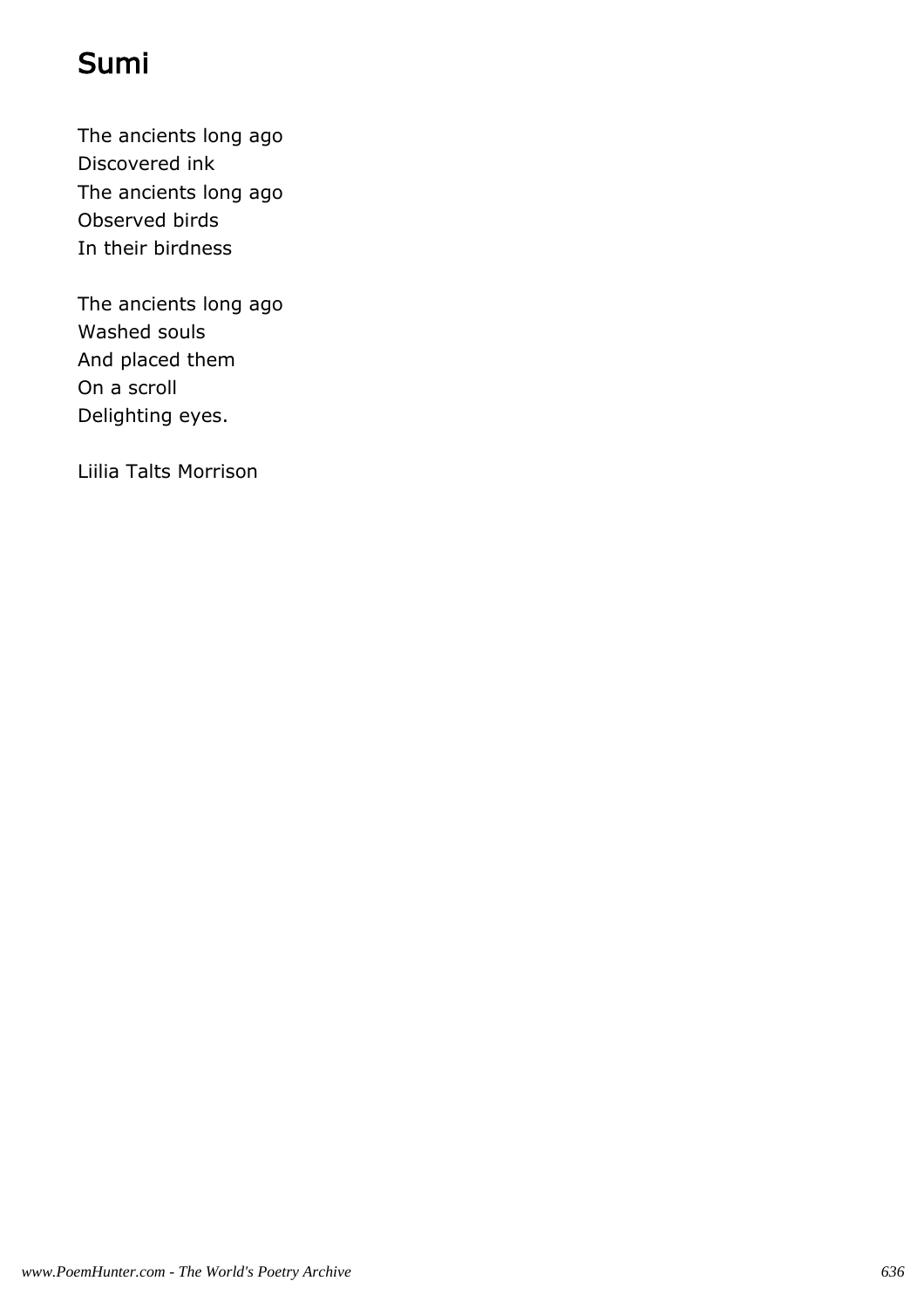#### Summer Charade

Verandas dripping lilacs Pale yellow apples Burst with tangy liquids Bowing from dark green branches Touching northern grasses Coaxed to fullness by summer sun

In distance small laces of forest High bushes, some thorny, some not A patch of tall stalks Shows a garden Well cared for by unseen hands

The farm is much more than a family Or village, or even a clan It is an illusion of safety A haven if only in dreams

Who are you that sit there in summer Surrounded by woods, fields and grass The children, the uncles, the fathers The brothers and aunts with their friends

This can't be a casual picnic The men are in full suits and dress The women are wearing their finery The children in white Sunday-ness

I see you back there You're the father A patriarch, that is for sure Your silence speaks louder than iron That's beat on the anvil of life

And you, lovely lady, quite well fed You jauntily sport a man's cap You'll never know why the door closed To life, to love and to hope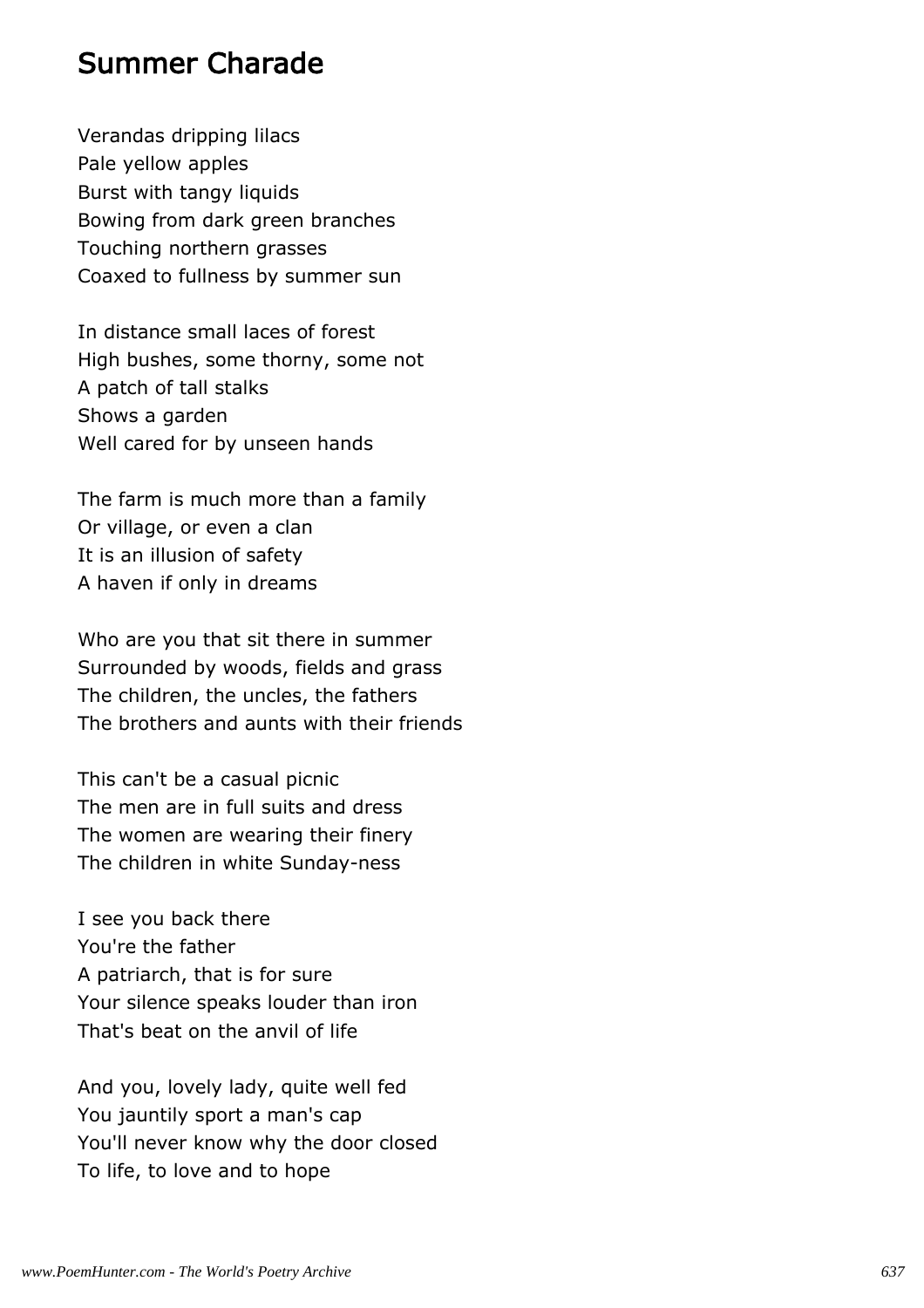The sea captain wears a white mustache So proper and trimmed with great care In time he will come back and visit But this will not happen too soon.

Then there is the man who knows numbers His schooling clear-cut and complete His hair is quite slick and pomaded His suit well cut, but not new.

He will not be mentioned at even When family sits down to eat But proudly relate to his children His glorious day as a guest

Small children in white are not counted Too young to be reckoned with yet They need but to be there and smiling Wait for their turn and their test

The young men, sons of the great one In clothes so fine for their girth They carry the bloodlines dynastic As fine as are raised on this earth

They cannot stray from the order As tight as their cravats, necks raw Their life path a chosen profession Of medicine, science or law

The girls as they flower to women Will equally follow the path Narrow their crinolines waisted As will be their ways, so help God.

There's no food to be had on this picnic That is for the others, you see. The farm and its bounty is richer For workers and farmhands, not thee.

The hands that toil these wide lands Will never be brought to this group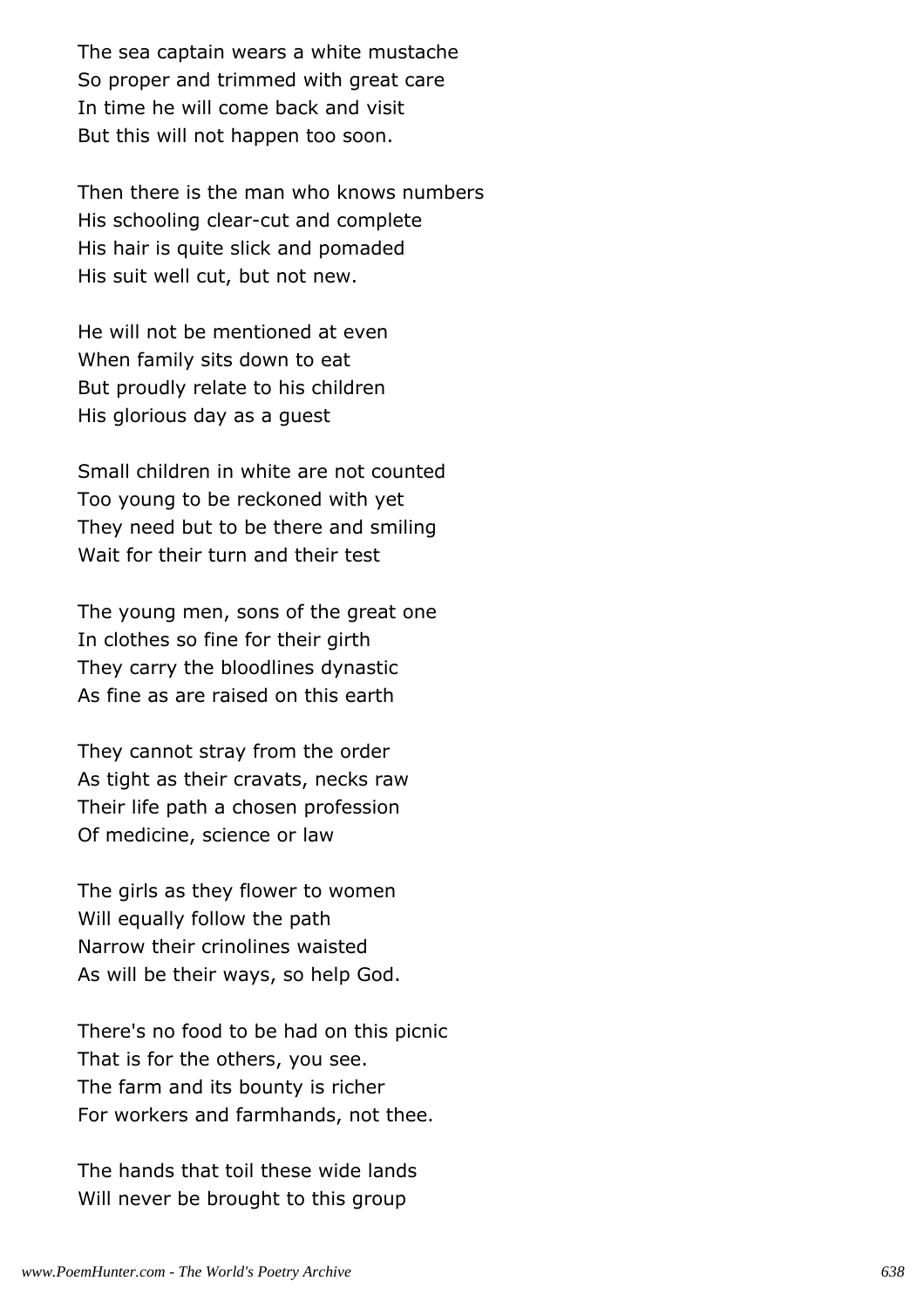For suits and white dresses on grasses Are not what the farm folk do seek.

The world is here split in two factions The haves and have nots, they say The haves with their paths strictly chosen The have nots pull roots from the clay

It's only a photo forsaken From timeworn albums found Its age must be close to a hundred Its people long since under ground

I feel like a voyeur to venture And carefully view this parade A voyeur sadly observing A long ago summer charade.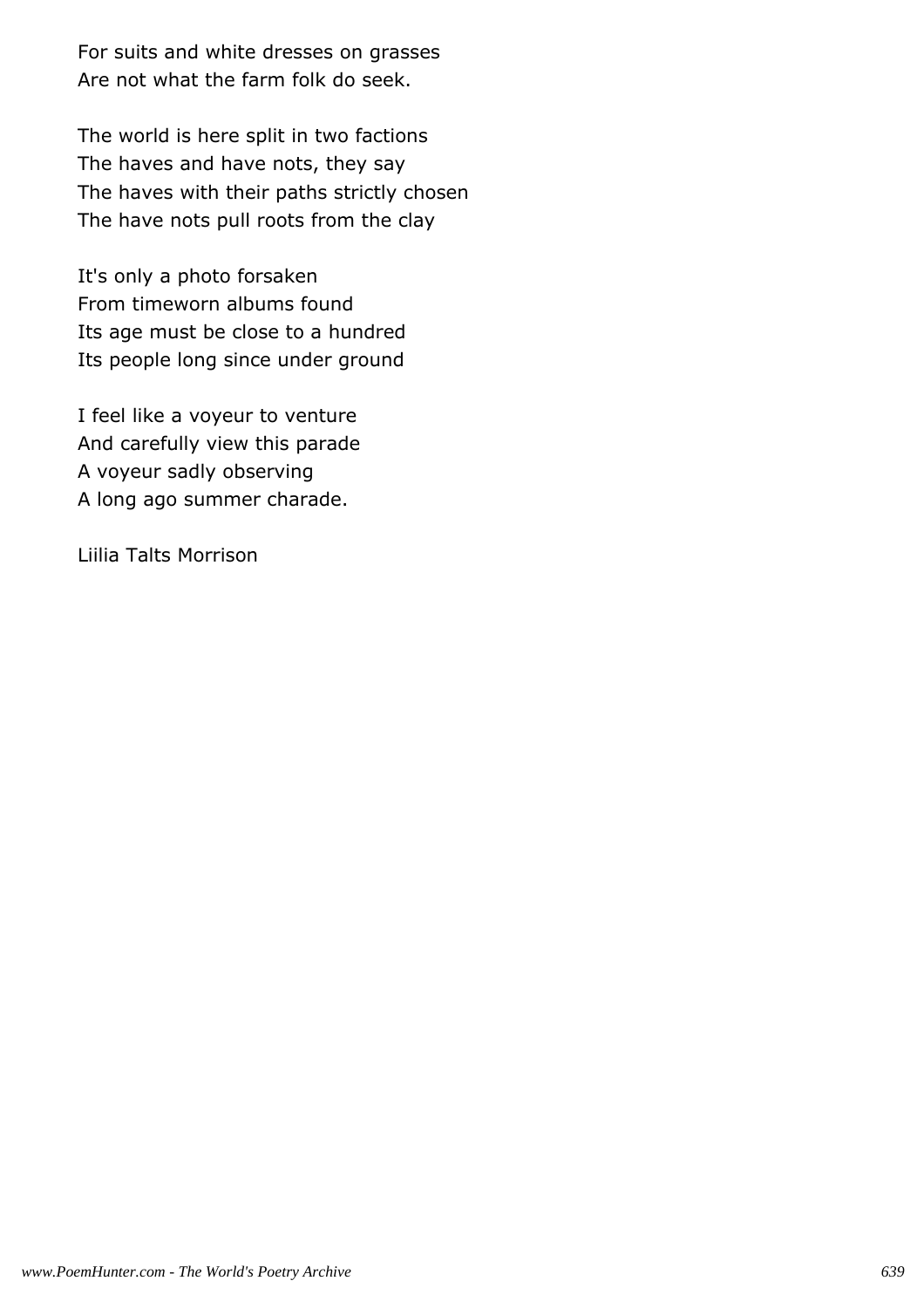## Summer Fruits

In summertime the pace slows down The streets are emptier downtown Crisp shades of spring have come and gone Now summer spreads its fertile lawn

What great delight its fragrant yields Ripe, dripping from tall stalks in fields While up above a deep blue sky Embraces them as birds fly by

Oh, give me summer fruits today My hunger and my thirst allay Its brightest colors offer cheer To this best season of the year.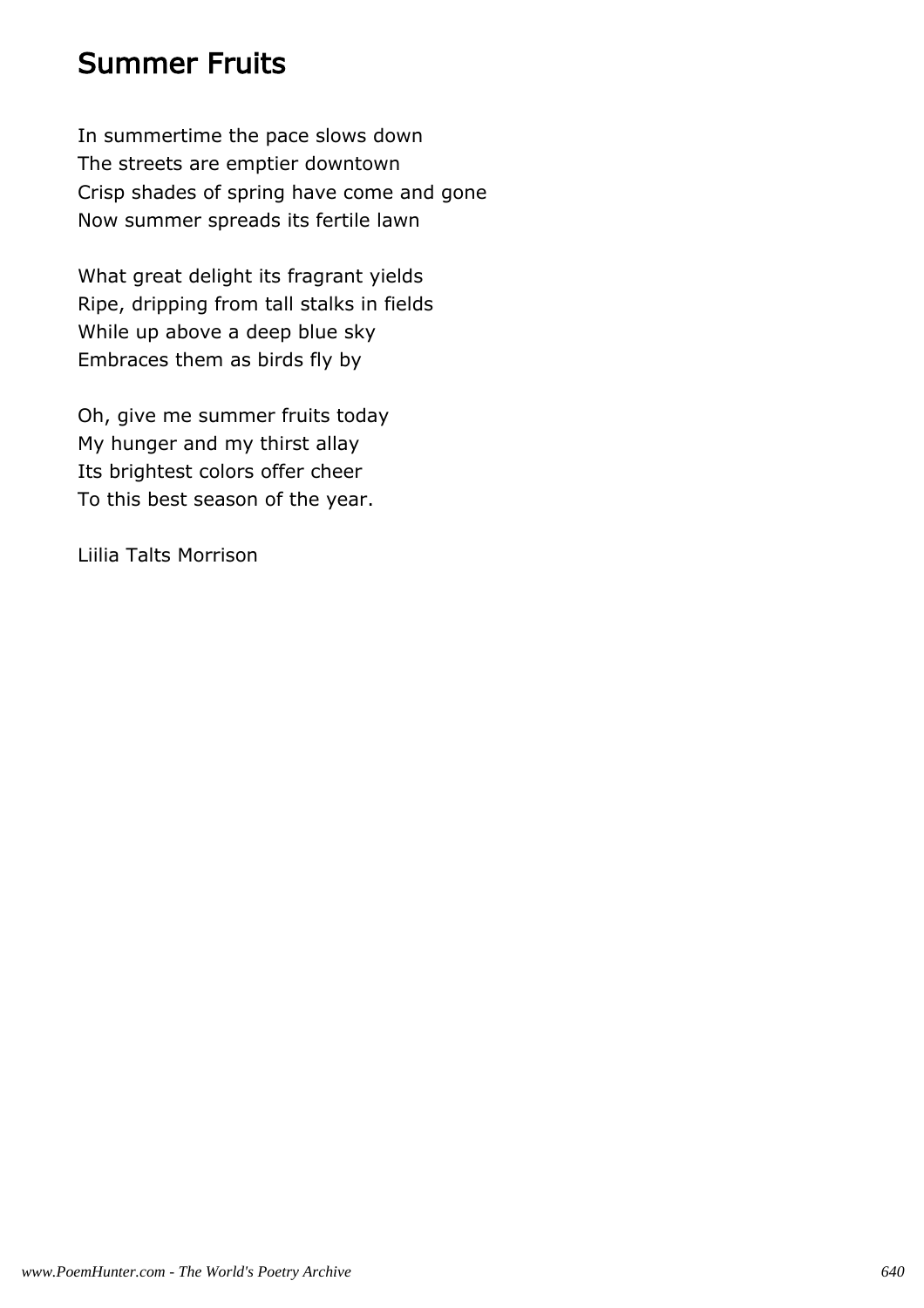### Summer Lecture

Straws drown in Carbonated orange soda Leather sandals tip tan legs Frosted glass walls wait Pale gray, colorless. Shiny bottles of summer drinks Look refreshing My eyes drink them in.

A straw hat ducks dramas Flying 'bout the room No one is listening. Words absorb each other now. Talk, talk, talk. Crisp, positive shoulders Nudge dark Surrounded necks.

Sunlight rests on hair By a window to the street Beyond a world is rushing by a world quite obviously in no need of lectures.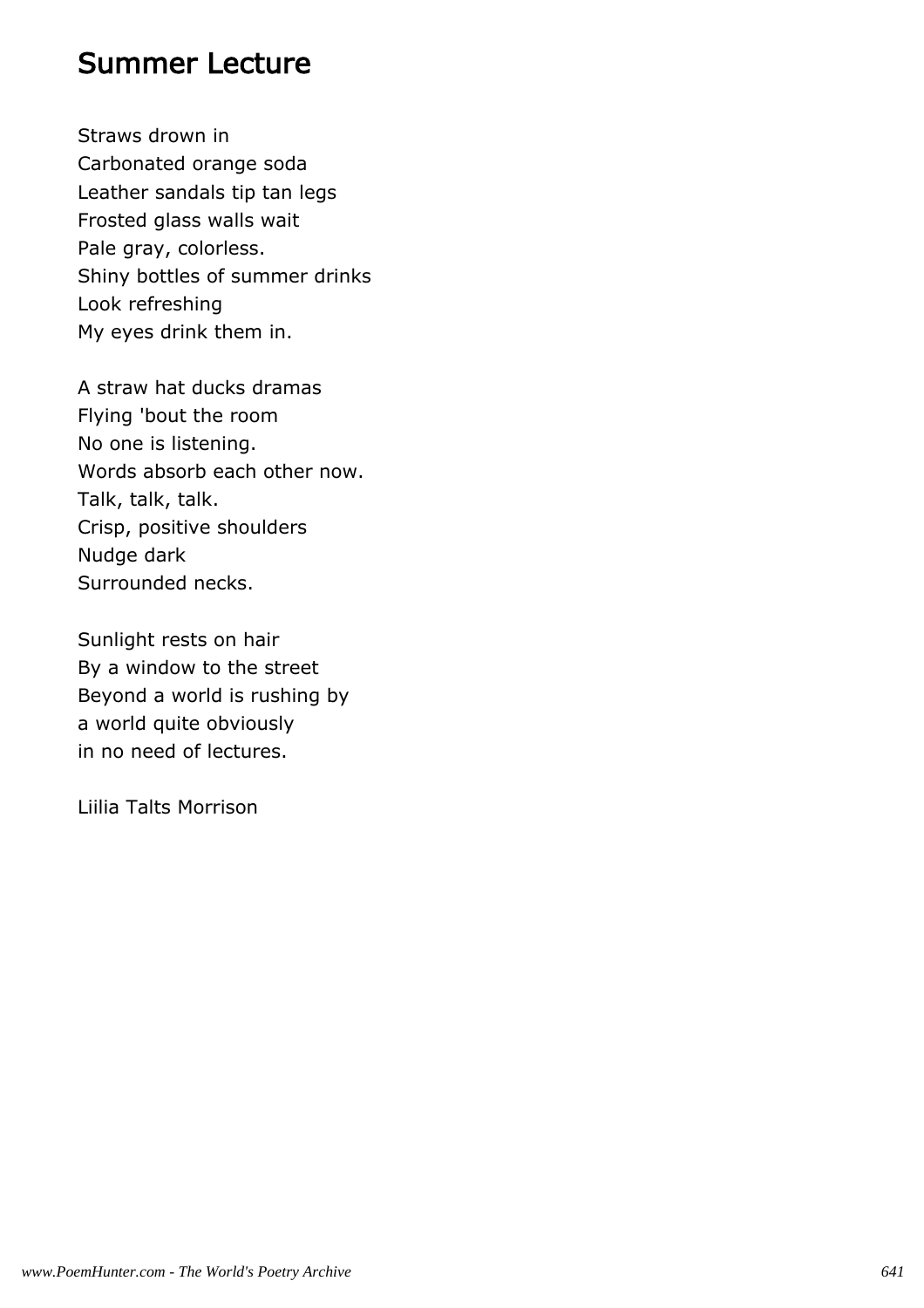#### Sunwashed Isles

The waves kiss jagged coral rocks In trade winds salty sprays My thoughts fly off to distant docks And hidden tropic cays

The sky now blue now palest gray Spans endless distant miles The seagulls screech as if to say Those corals have their wiles

Oh carry me on wings so white To frangipani groves Where rarest birds soar and alight On orchids in green coves

May I find rest from northern chill In huts with loin formed tiles And drink sweet nectars to my fill On distant sun washed isles.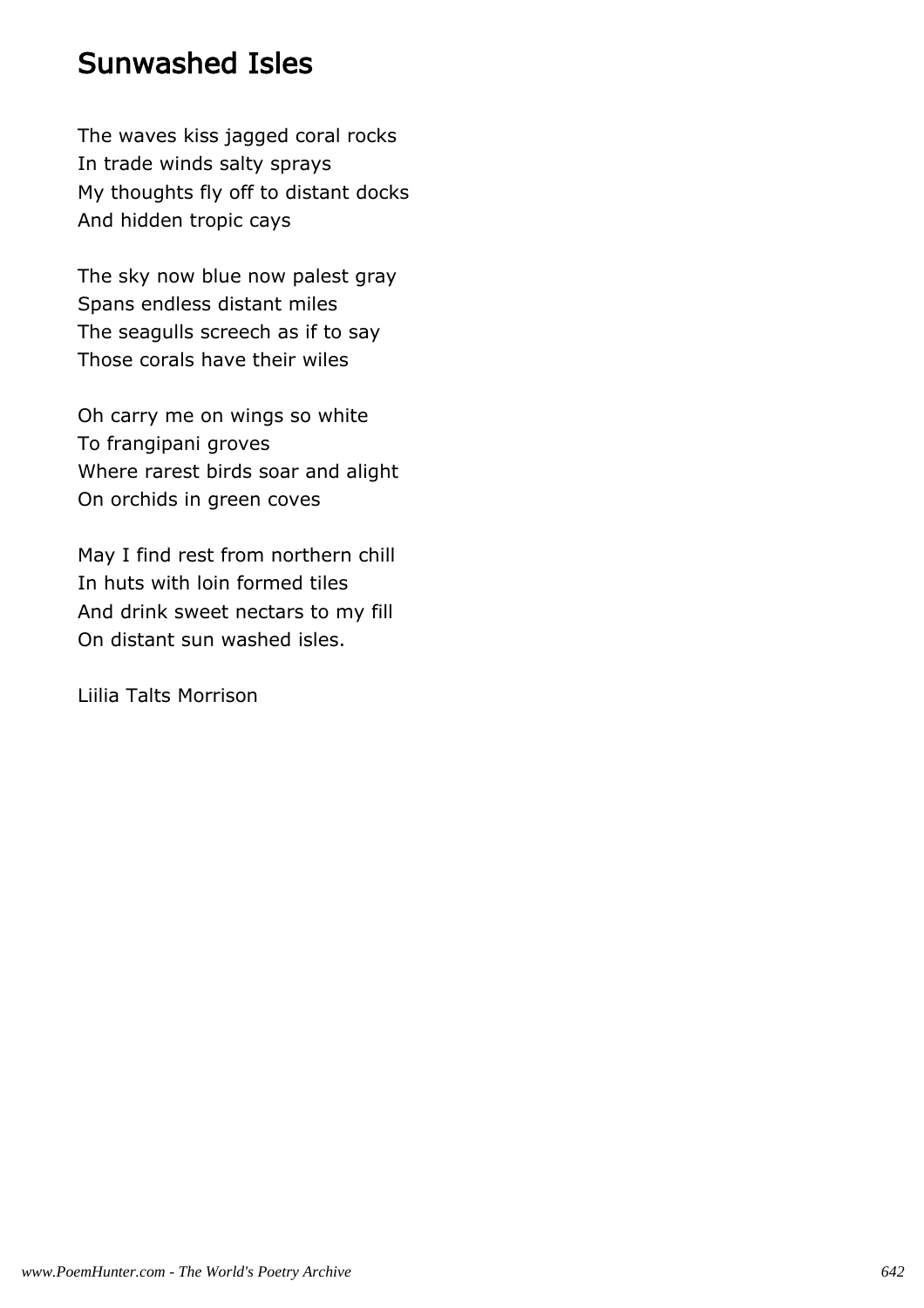## **Supplication**

Show me how to live, oh Lord guide what I must do to be useful and to serve those I meet and You

Let the sun alight my path dewdrops quench my thirst may tall trees afford cool shade when in heat immersed

Show me how to live, oh Lord bless my every hour days are long and nights are hard Lord, I need your power

Like the lilies in the field clothe me with your love share the only thing I need: blessings from above

Show me how to live, oh Lord guide what I must do to be useful and to serve those I meet and You.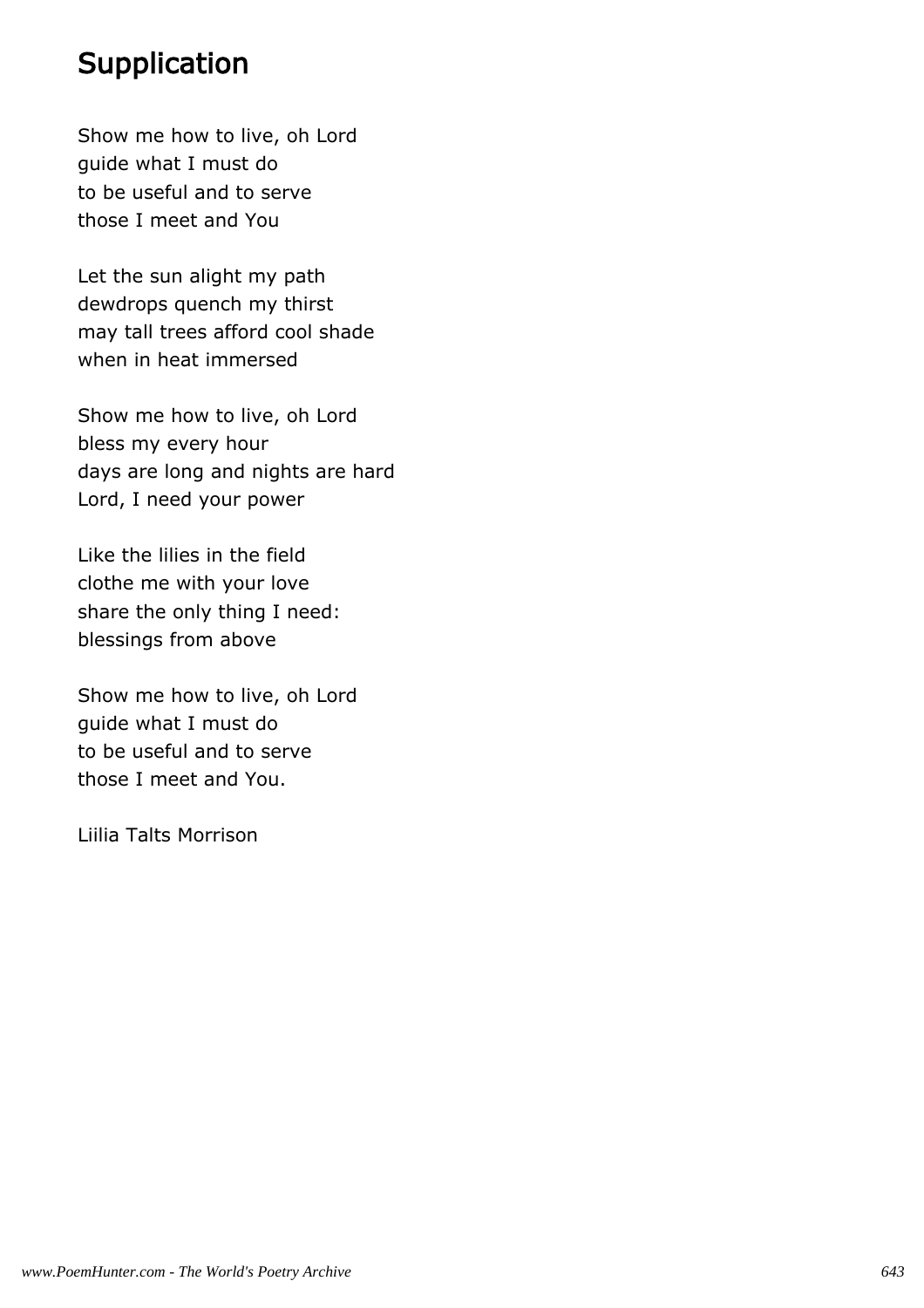## Sure Thing

The scientists have found that mass is constant in the universe and lovers also like to hope for faithfulness and love to last

But there is something even more dead certain than the rates of change how rules and measured flows of time precisely atoms rearrange

Some think this mystery is strange some know that comets crash in range of where misguided folks do err to teach them lessons to be fair

Bright meteors must sometimes soar across night skies with frightful flares and shake onlookers to the core to surely go there never more

Sun spots can soar in flaming leaps with energy they splurge and dare to shake a solar fist at those who want to challenge nature's ways

Some wonder just how morning dew and evening shade can souls renew upon a small suspended ball with hardly any clout at all

Yet that's the only thing to last more constant than the laws of space more true than fires that will burn more to be trusted and to learn

Foundations of all that exists hinge on that small and humble globe in just a handful of worn hearts that no one notes to take a part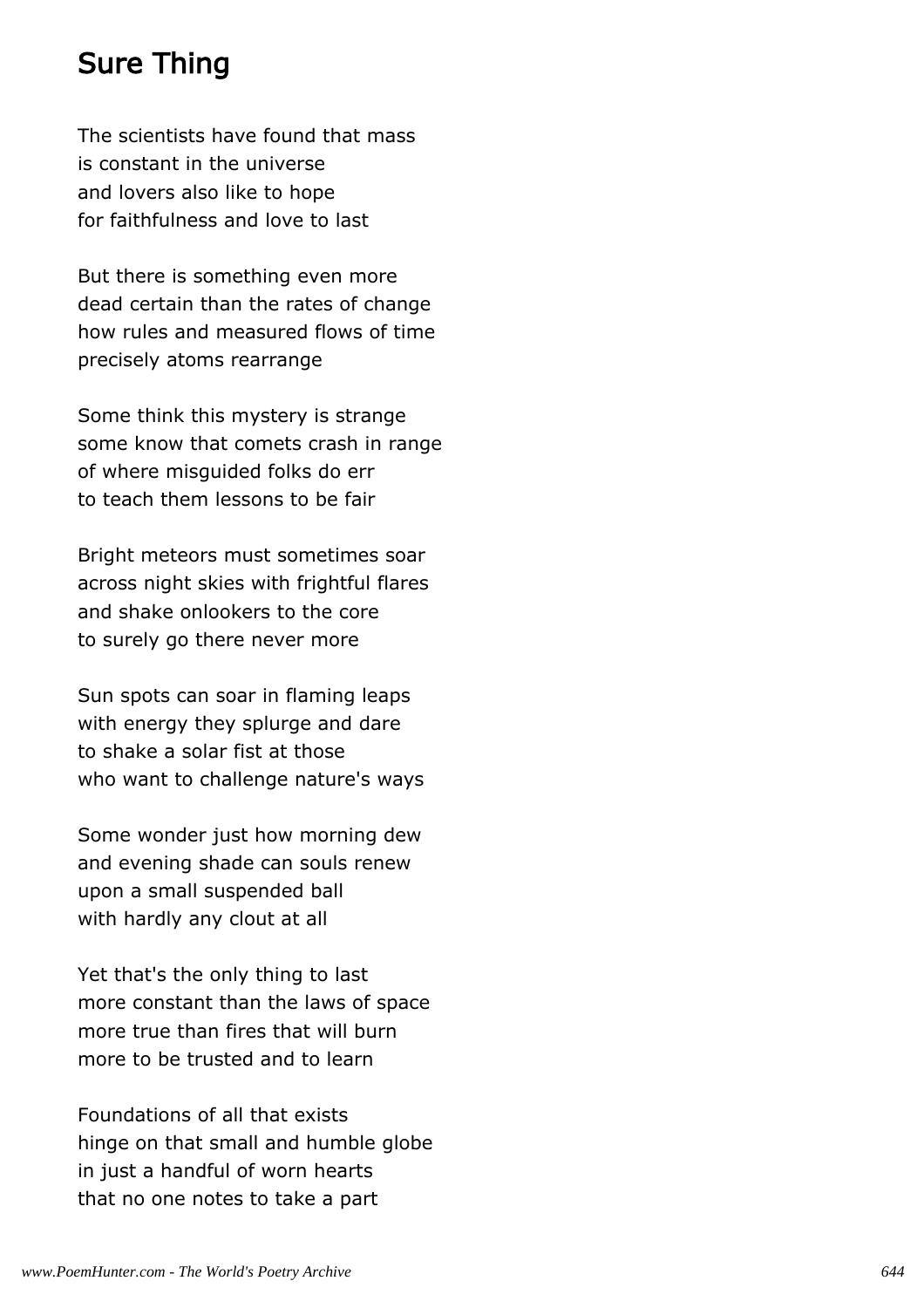And even if one single voice still calls and pleads with humble words this little modest ball of earth will still continue to give birth

Although the systems all around the grandest scientists have found may blow up with a giant bang this little ball may still be found.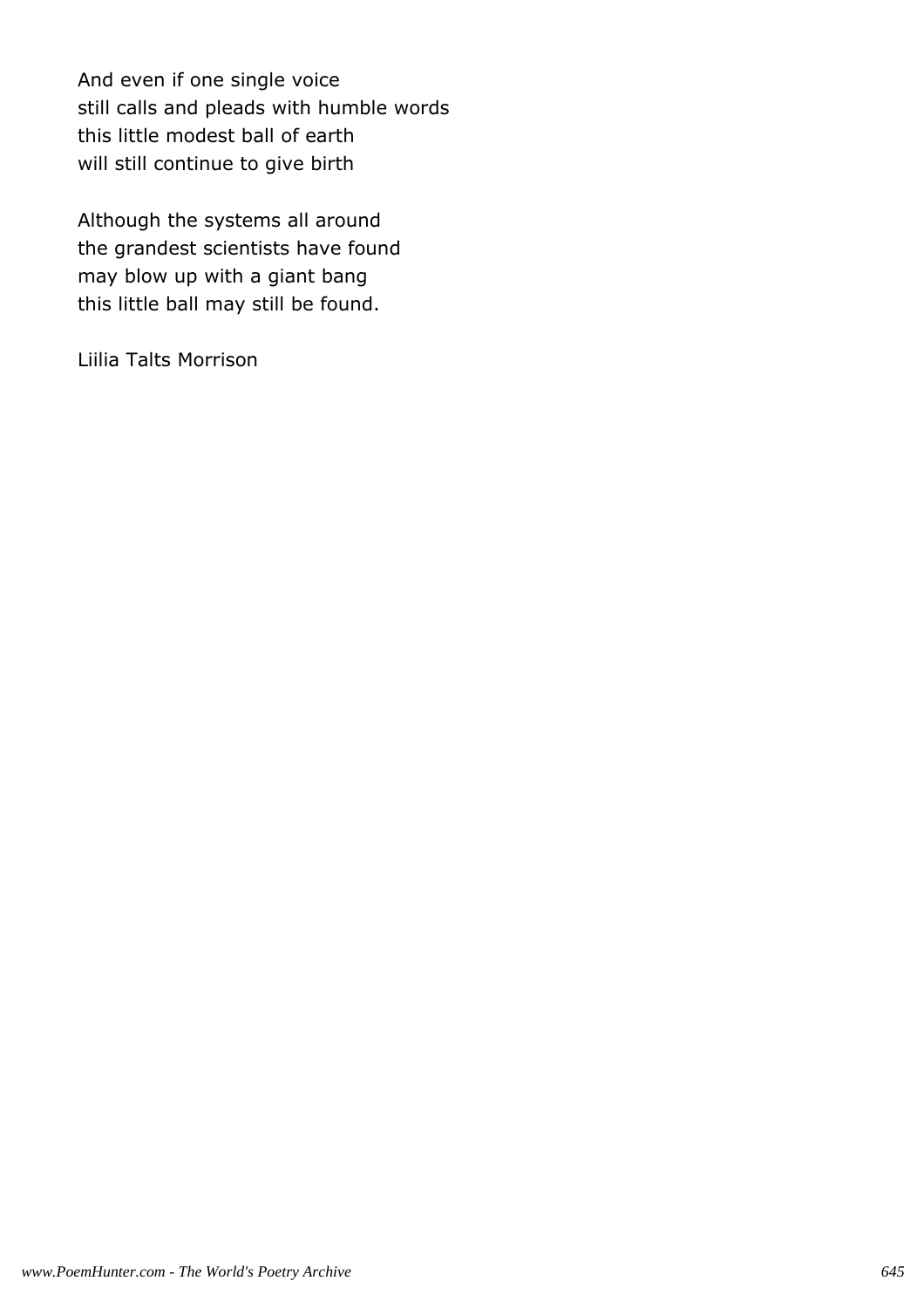## Survivors

It was a sun filled breezy day the kind Spring lambs enjoy and daffodils with trilling birds oft celebrate in May

Much like a lemming to the sea I flew to meet my friends the ones whose lives had once been dark and now with light were cleansed

It was a meeting made for joy bright moments to create although beneath each sparkling face the darkness lay in wait

I hope when thunder clouds appear as they so often do this touching of lost souls now found would linger like the dew

It was a sun filled breezy day the kind Spring lambs enjoy and daffodils with trilling birds oft celebrate in May.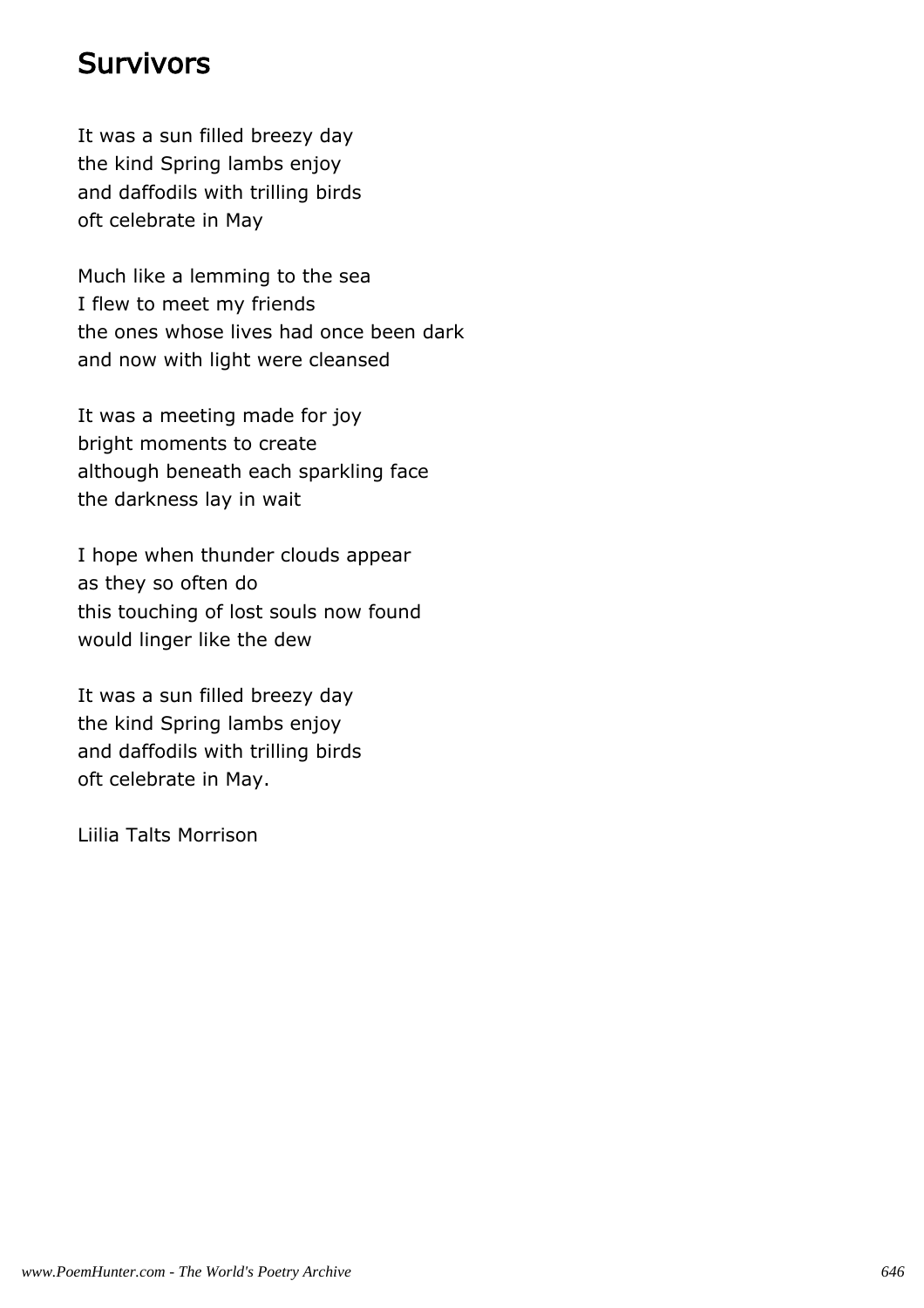#### Swan Dreams

Today I saw a lovely view Of pure and lyric style: A lake with swans and trees in bloom. I lingered there awhile.

White-laced gazebos; columns fair, Rose grand from velvet green, While evergreens of stately blue, Lent grace to this fair scene.

Chorus But it is just a painting, dear. It is not real, you know. Your mind is growing weak and dim Distorting youth's fair glow.

There was a time, so long ago, When mother took us there, With sister, brother, all in tow, To see the swans' wet lair.

That surely had to be the place, (Don't try to tell me no) , Before we grew and swam new seas, Where swans will never go.

Chorus But it is just a painting, dear. It is not real, you know. Your mind is growing weak and dim Distorting youth's fair glow.

It's true I can't remember it; My childhoods' memory dark, Except from mother's blissful tales Of visiting that park.

The three of us are now quite old; Our mother passed away;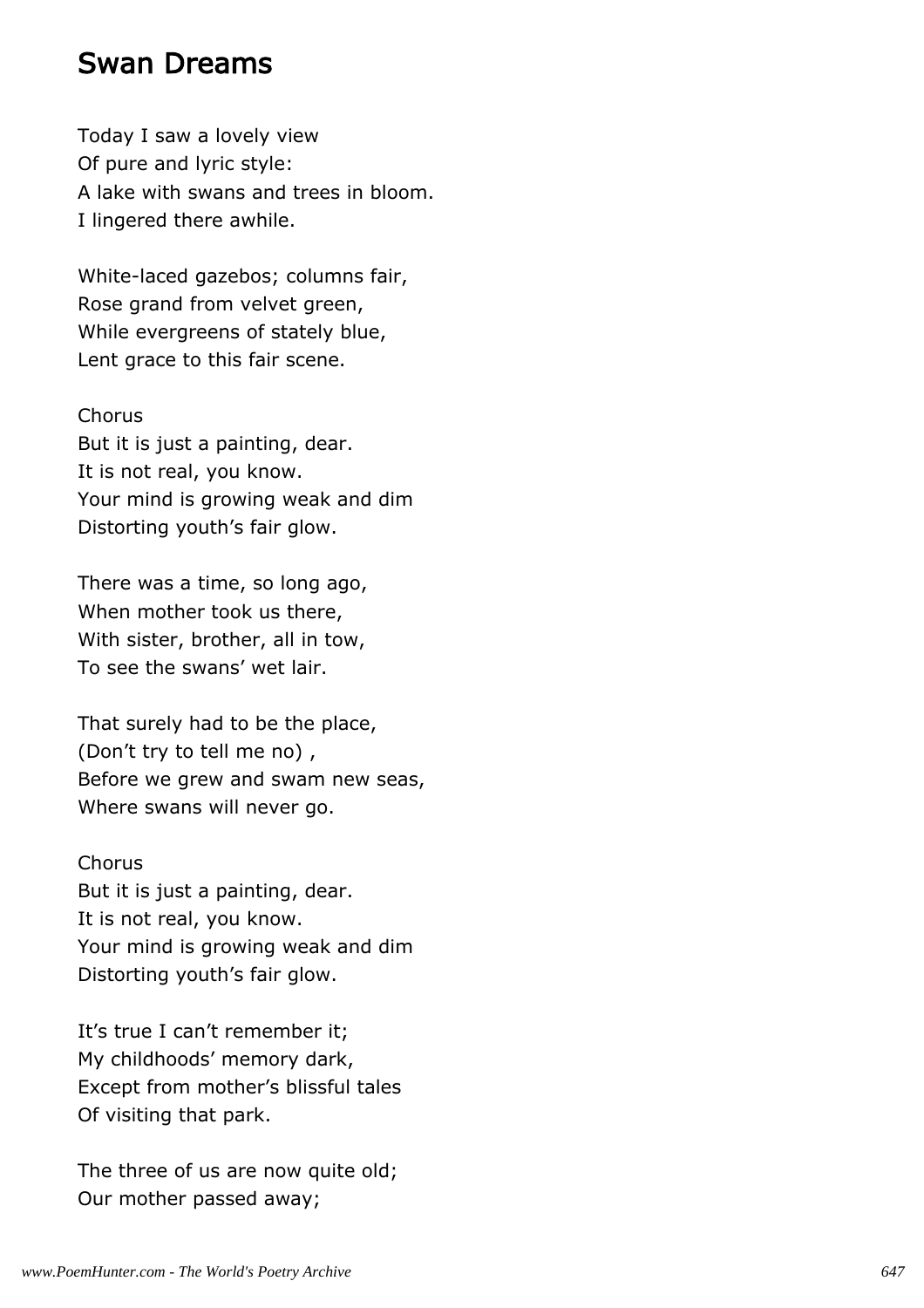Yet in a corner of my mind, Swans always hold their sway.

Chorus But it is just a painting, dear. It is not real, you know. Your mind is growing weak and dim Distorting youth's fair glow.

But I have proof. It's obvious. Just look up in the air. Can't you spot angels dipping down, Three of them, over there?

I'm in the middle, don't you see? And brother to my right; Our little sister on the left; All bathed in childhood's light.

Chorus But it is just a painting, dear. It is not real, you know. Your mind is growing weak and dim Distorting youth's fair glow.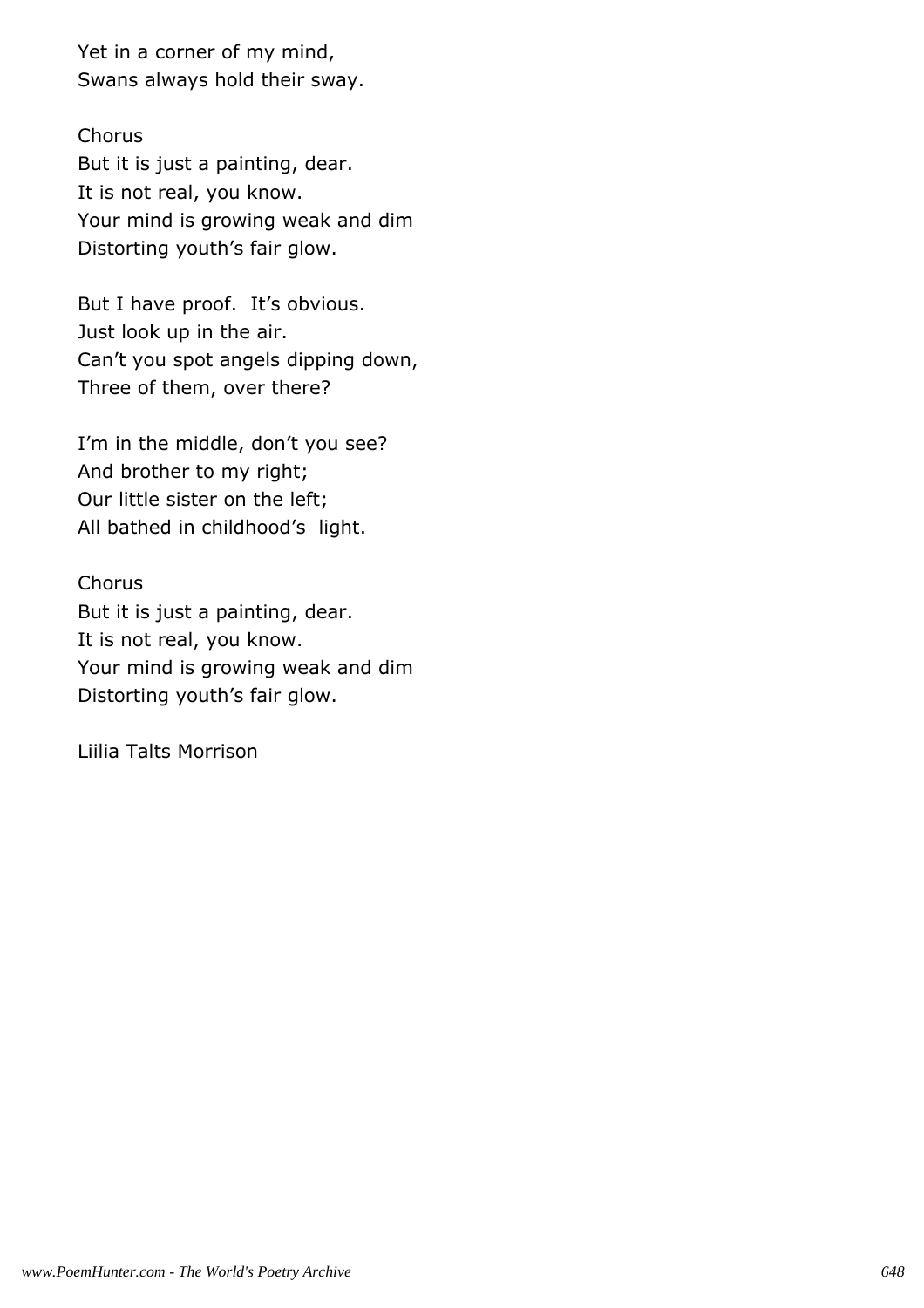#### Sweet Sixteen

There was a time when passion ruled our love Hot kisses in the back seat of your car We sat beneath the budding Linden trees Drinking fresh beer in sparkling kegs of youth

At eighteen, you were oh, so glamorous So recklessly I sought to give you all We raced around the curves of nightly roads You drove bold, daring, dashing in your way

I lied to you that I was now sixteen And that I smoked those grown up Chesterfields A friend soon tried to teach me how to smoke To breathe in deep without that awful cough

Hot summer days on salty beaches bright Were our playgrounds where we cast our fate I in my pale blue jantzen, you so tan Even our friends knew we were meant to be

Then as the moon and month began to wane The dreaded birthday time was growing near I thought no more of what might come of it Than I had feared the lifelong curse of nicotine

So there we were, all lace and sugar cubes Gifts, ribbons, bows and tables filled to brim There was no warning, not in my young mind Of what your eyes said when you first came in

You stood against the light. That's all I saw Your eyes and face etched dark against the window The room was full of birthday party joy And then I felt so cold, so very cold

Nothing was said, there was no need to speak. I tried to smile just like a birthday girl Yet it was all over and I knew it well And now I really needed Chesterfields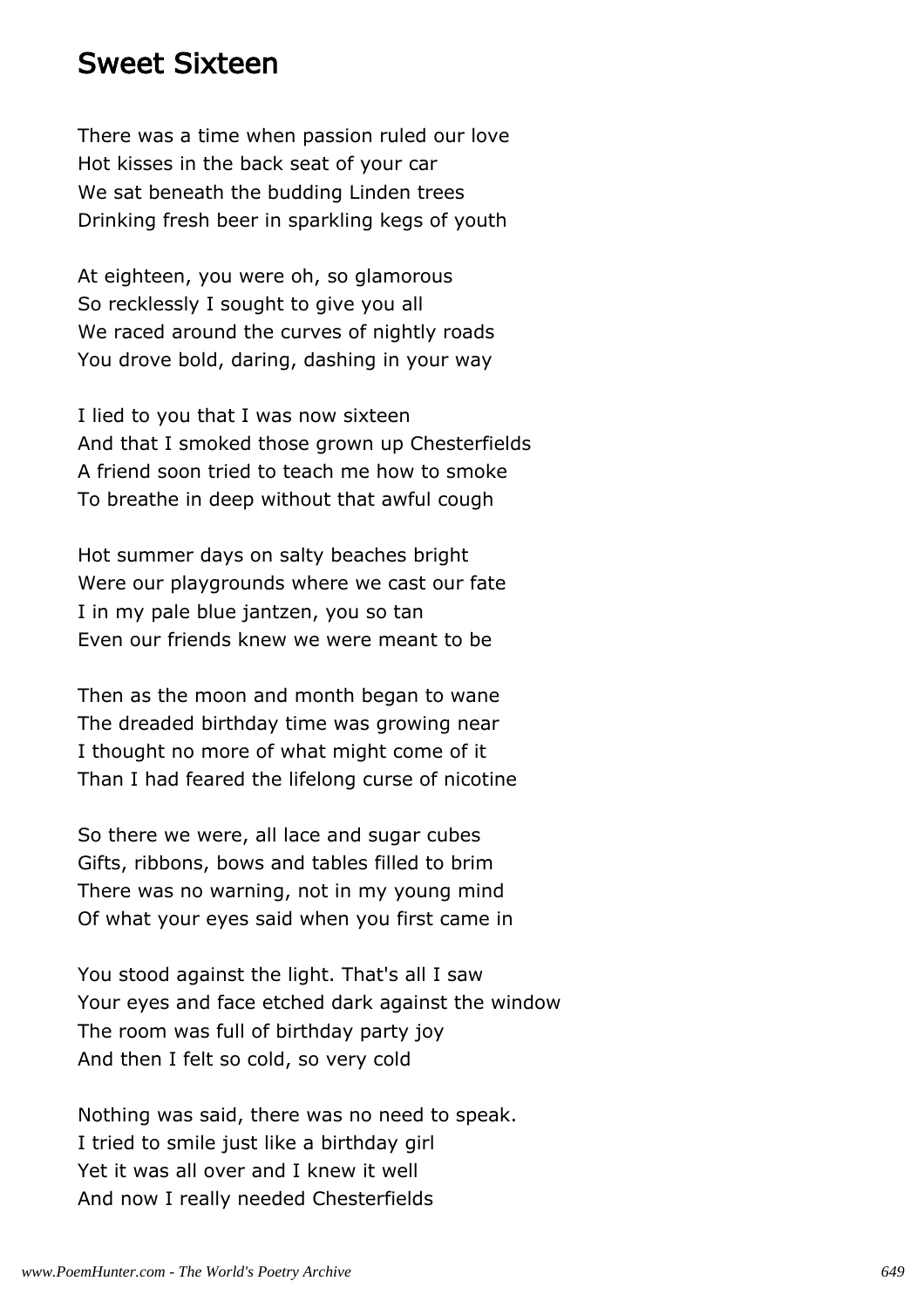The party guests stayed on and had a time They talked about their fun for weeks You slipped out early (no one seemed to care) Leaving me with just one sentence that you said Autumn has come. The beach is empty now. I stay at home and watch the window panes That very window where you once had stood And where my life now stands in frozen pain

My pale blue bathing suit fell victim to salt seas It lies in tatters, shredded like a rag My world has turned from summer blues and golds To morbid brown and mottled umber hues

I cannot think of kisses and of love Or if there's life when I reach seventeen I only know that growing up is sad Of longing for the things that might have been

This window is my curse, my haunting chill Soon I will leave this place, I'm sure But will those words you said on that last day Follow like so many daggers in my heart?

Remember how your words were almost lost Amid the gaily chatting party guests You said it in a whisper, very low 'But I didn't bring a birthday present.'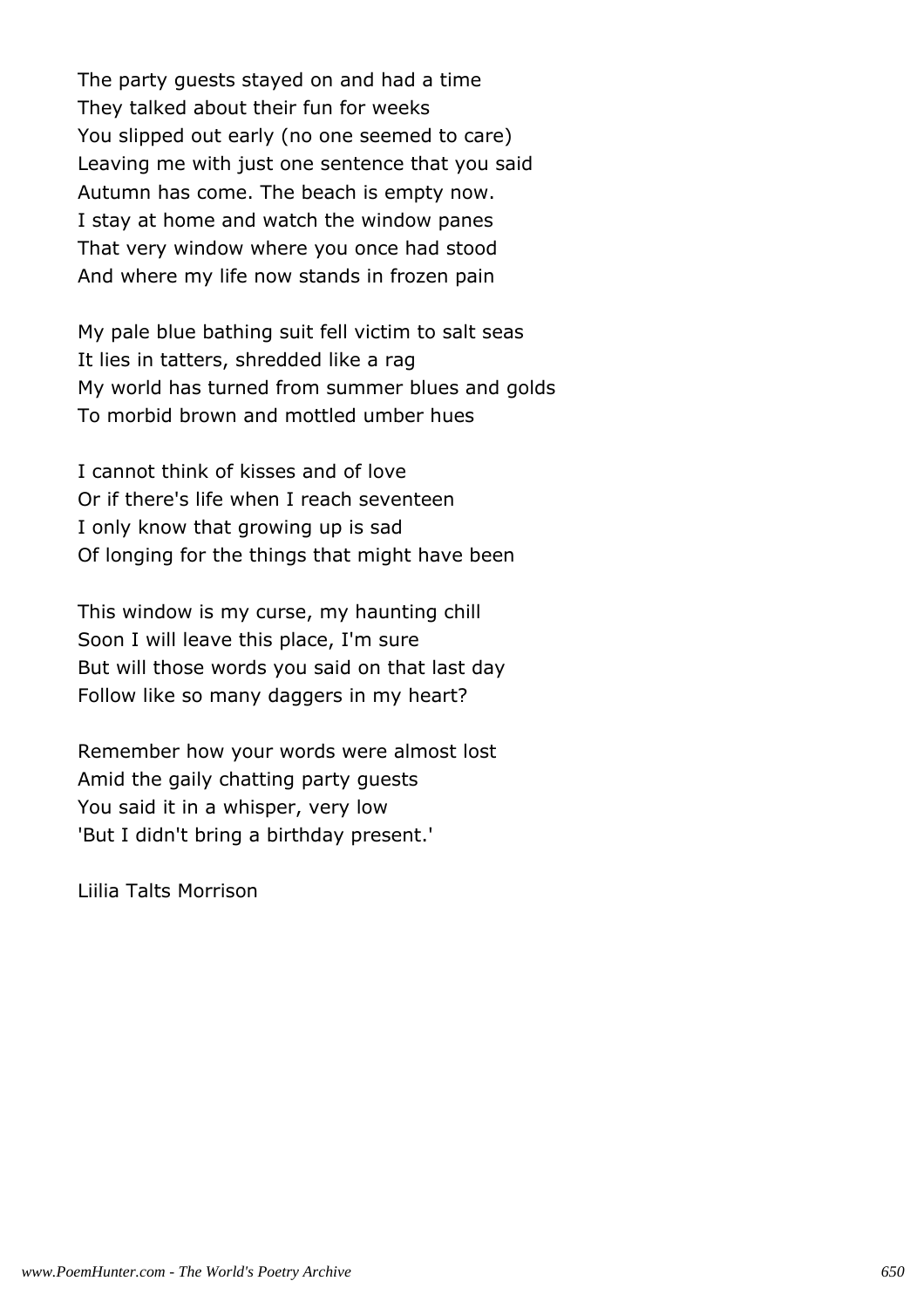# T.H.E.Y.

Far away in the land of peaks Valleys none, nicked by the Greeks Lives Tonda.

Hespa is his rotund wife Known to terrorize with knife The chickens.

Elga is their daughter fair Sleeps all day without a care And snores.

Yona must not be forgot Blows his nose, so has no snot. He's the son.

Now that you have met them all Know that they are your downfall In life.

What will T.H.E.Y. say if you sneeze, Curl your hair or eat blue cheese? 'No, no, no.'

Write a poem, live in Spain Pick wet poppies in the rain? 'That won't do.'

Now that you know who T.H.E.Y. are Just say 'no' to grabbing stars T.H.E.Y. won't like it.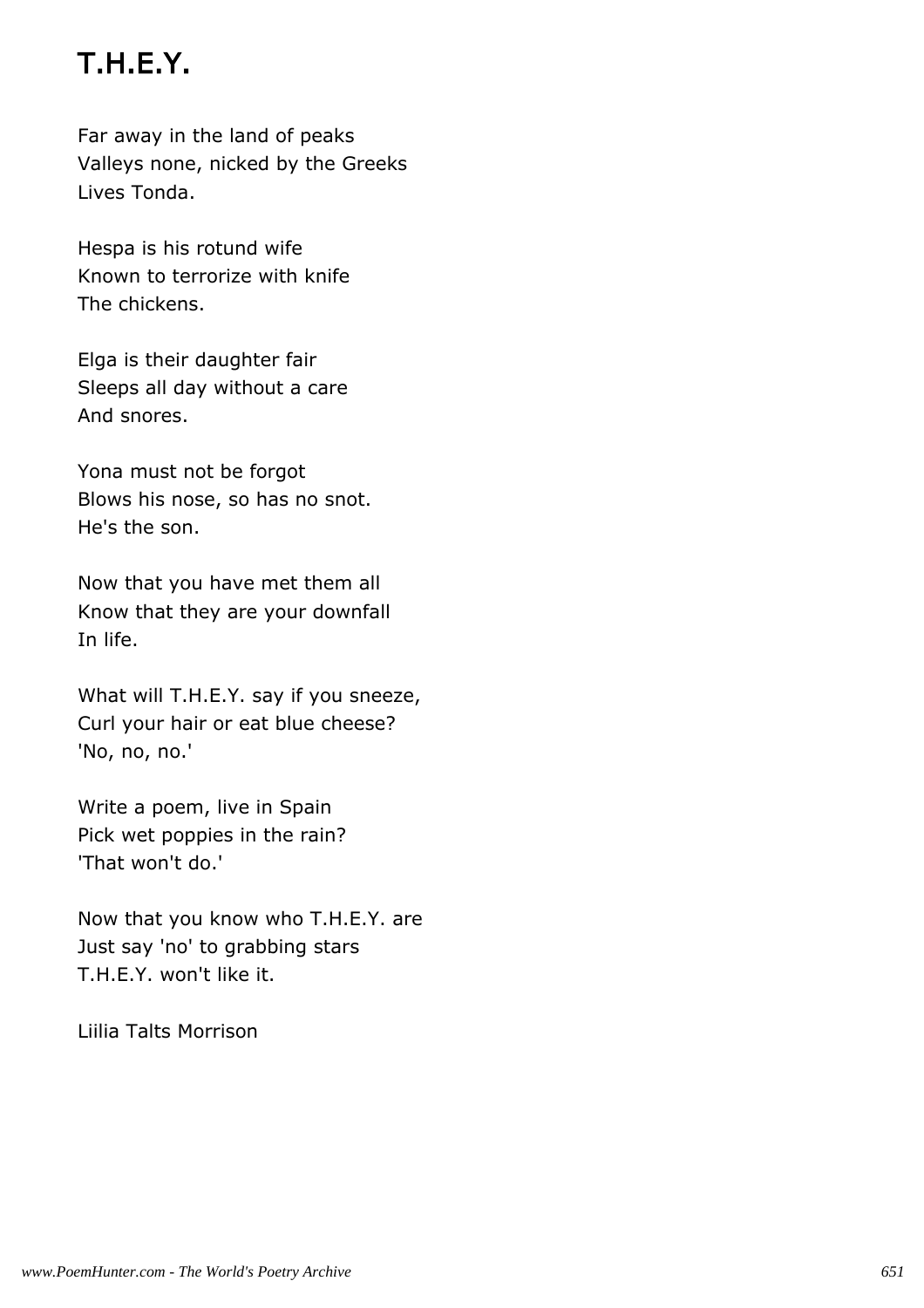#### Tababuie Golden Rain

Late March brings bursts of golden rain A million petals dance and glide In showers from a boundless source As tababuies preen in Spring

The wind persuades the blooms to fly Soon carpeting lawns, streets and lanes They cloak the ground with yellow joy So fleeting, delicate, yet real

Abundant is their flowering Exploding from trees known to heal Yet no one notes a single bloom Amid a sea of richest quilts

Each smiling flower has one day To spread its magic to the land The earth by morning will embrace Those golden messengers of Spring

They say the tababuie tree Is sacred in its healing ways Its bark, its sap, its leaves and blooms Cure natives bound with tropic plagues

There's something in me craves and needs To dwell in warmth of clime and hue To find relief in humid nights And mark my days like blossoms spent

Spring rains bring fleeting showers rare Cascading flakes to earth they fly In yellow bursts of petals fair So bright against a teal blue sky.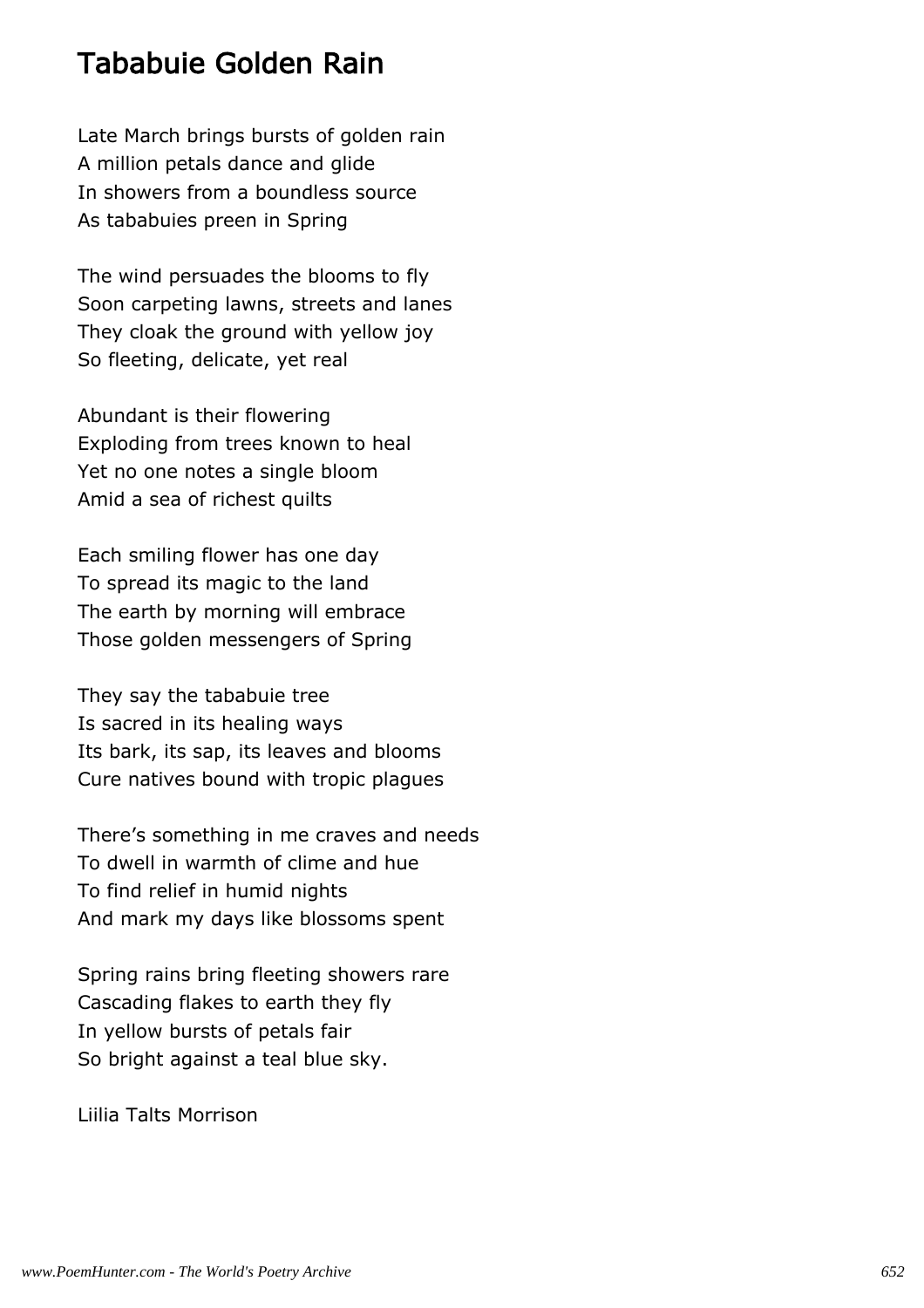### Take A Little Moment

Take a little moment, just to look Breezes sway the palm fronds, Gently runs the brook Sky and trees grows dim now Curtains softly blow An ancient fan is humming A song from long ago.

Take a little moment, just a little one. the day has had its laughter, with friends and fun Work for the hands aplenty and then some play But evening time is here now It's here to stay.

But stop for just a minute And lift your eyes above The treetops seem to whisper Of things that might have been.

Take a little moment And think of him. Then say a little thank you for a love that might have been.

The autumn leaves are turning Just some of them Between the green and olive are woven leaves of brown.

My leaf is golden yellow, With orange ripeness now. The bud of youth has gently Received its final bow.

I love my golden moments, now full of joy.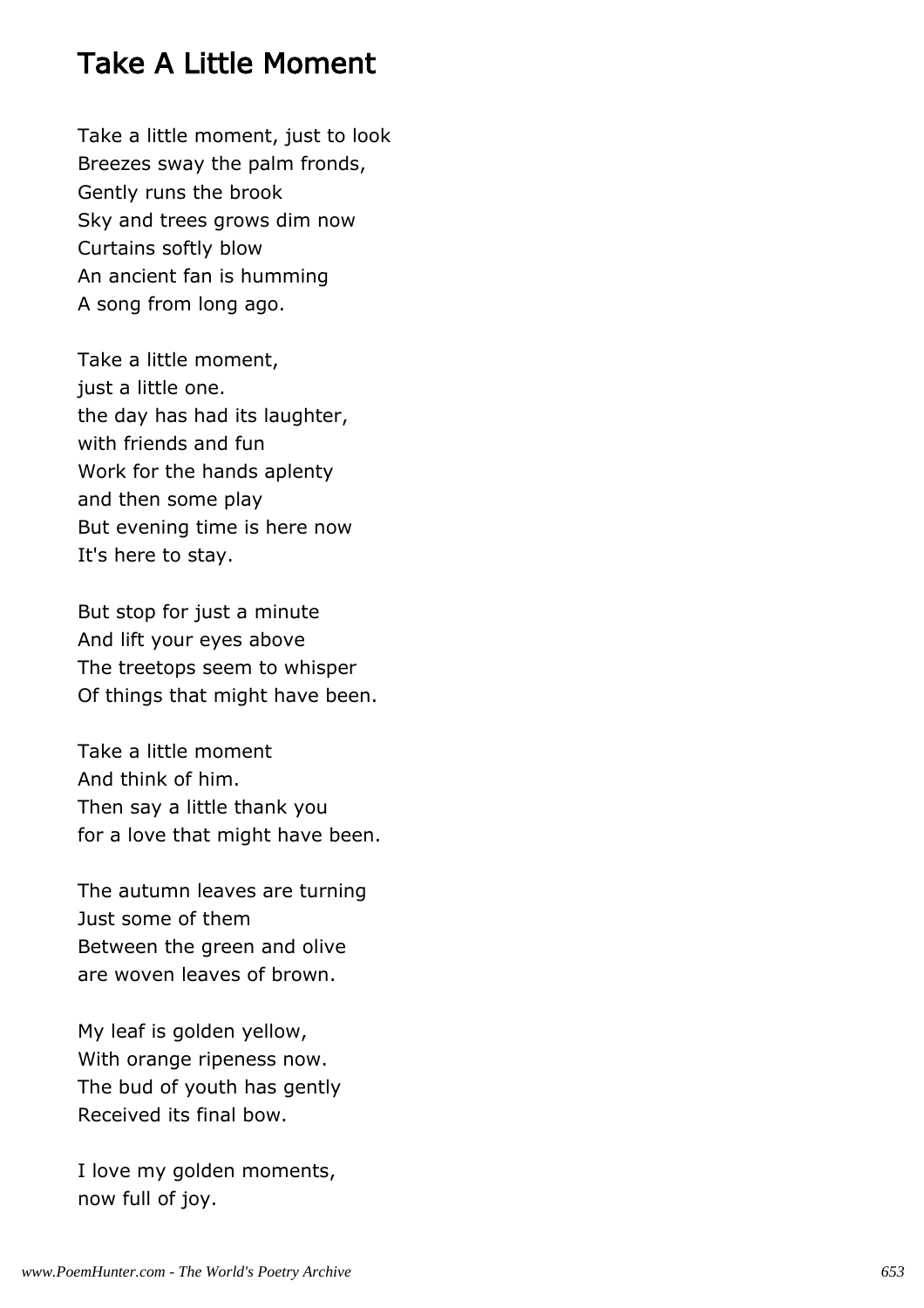I glory in the nightfall Sweeter yet than day.

I'm glad I took a moment And wrote a line of two The evening always brings me The lovely thought of you.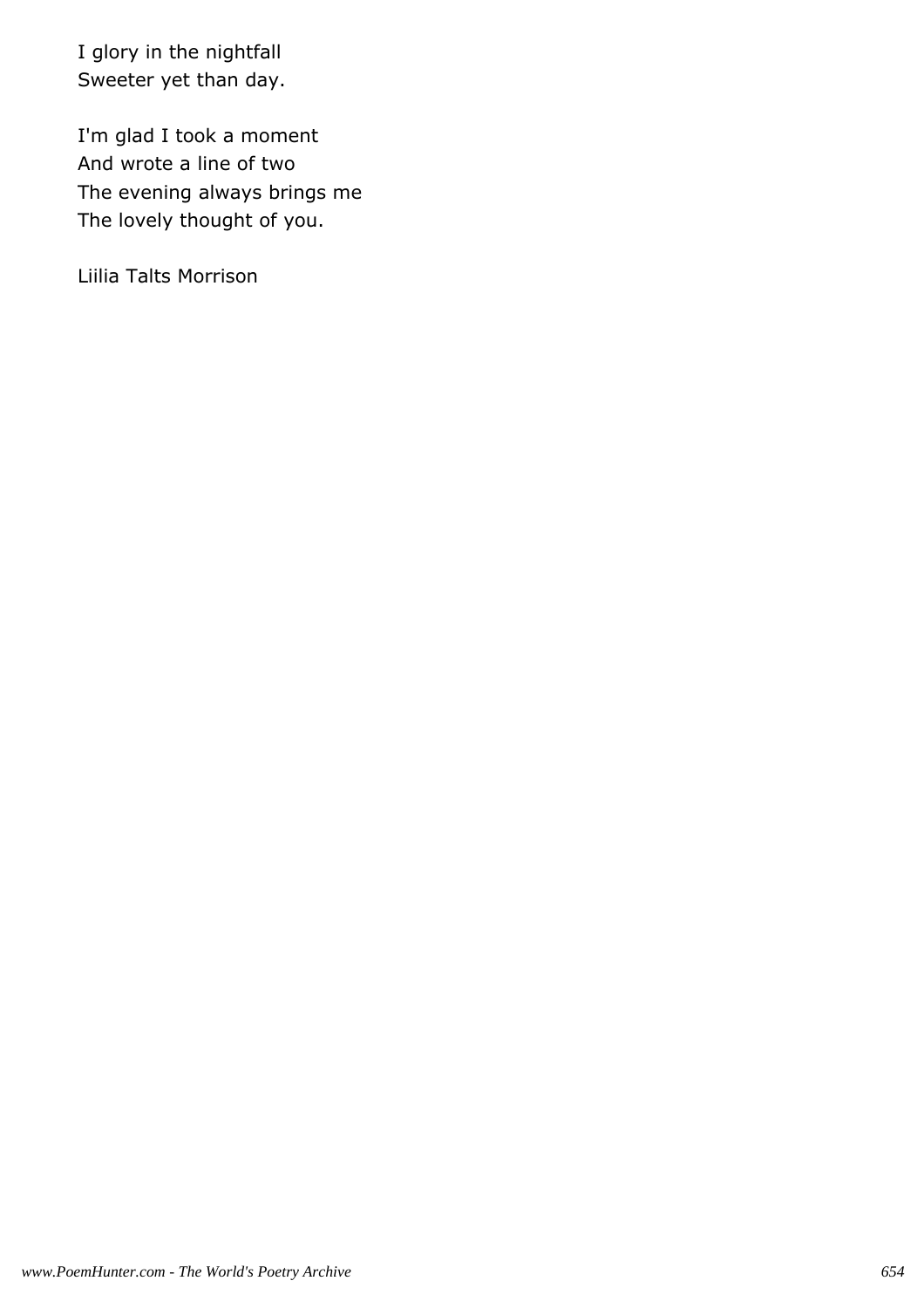#### Temps And Perms

A temp's a gal who gets no ire She's only there on two weeks' hire Not like the perms who hold their jobs Like cougars clenching meat in jaws Or lions holding prey 'neath paws Or raptors clutching fish in claws

Some think there should be orders For offices to halt disorders By perms who violate all borders Backstabbing, planting hid recorders

The good news for the new recruit Is that she often is so cute That though perms hope she will be ditched Or vanish on a broom bewitched She often ends up much enriched Resigning and with boss get hitched.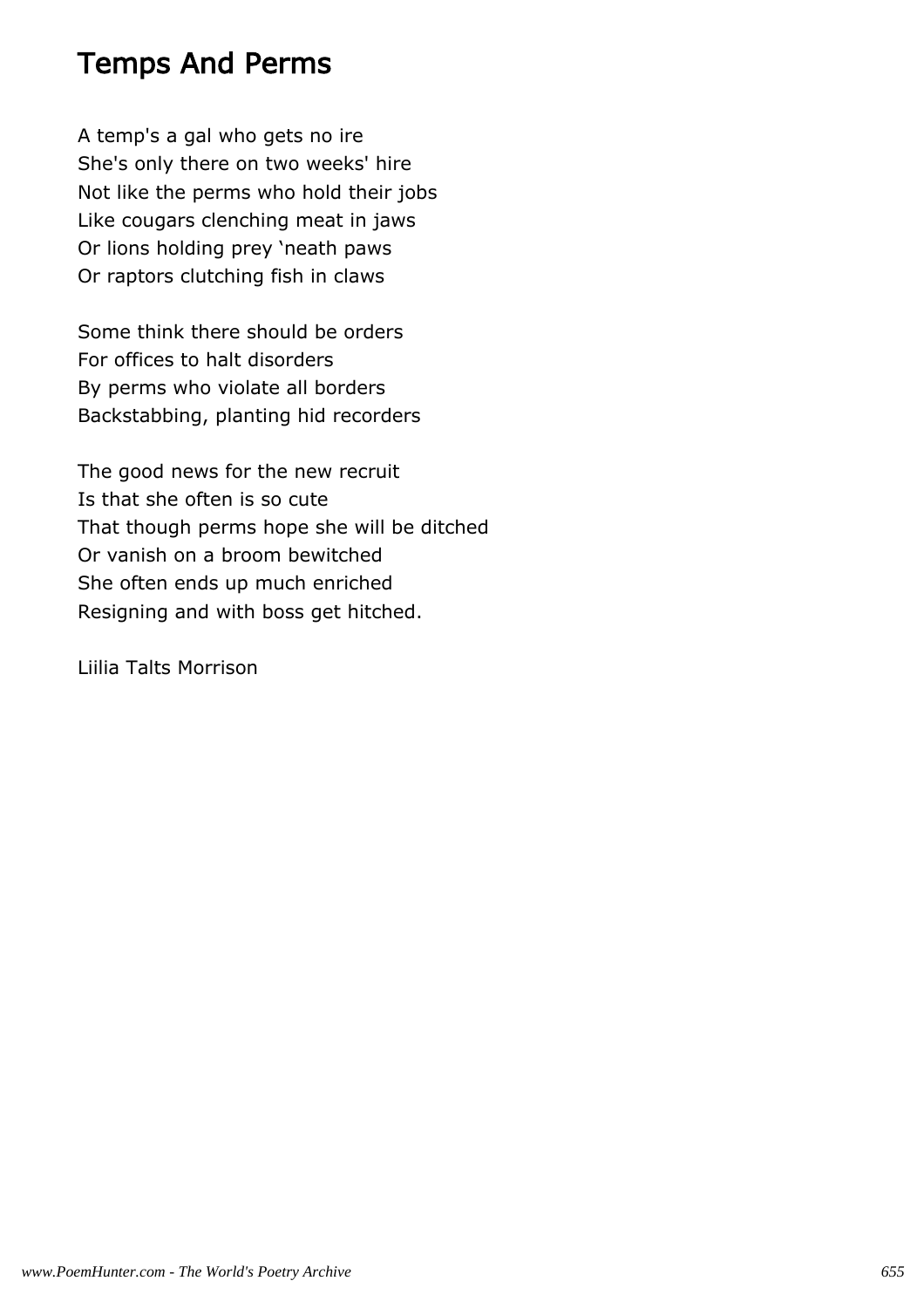#### **Tequesta**

They braved dark hammocks' secret threats And wetlands' hidden ridges They cut their skins on coastal rocks In dugouts' hand hewn bridges

They lassoed whales as big as mounds Tattooing their existence Upon the layers of long ago In sinewy persistence

They carved sharp tools from conch shell shards Caught fish from offshore reefs A hardy breed, they tamed the threat Of Everglades green griefs

They staked their claim on firm bedrock The mouth of the Miami A river once quite beautiful Though short its length and glory

Tequesta was their settlement That spanned two thousand years Tequesta was a tribe of note Among their native peers

They came, they went, and time moved on As it is wont to do But when I walk on ground they tread I bid a sad adieu.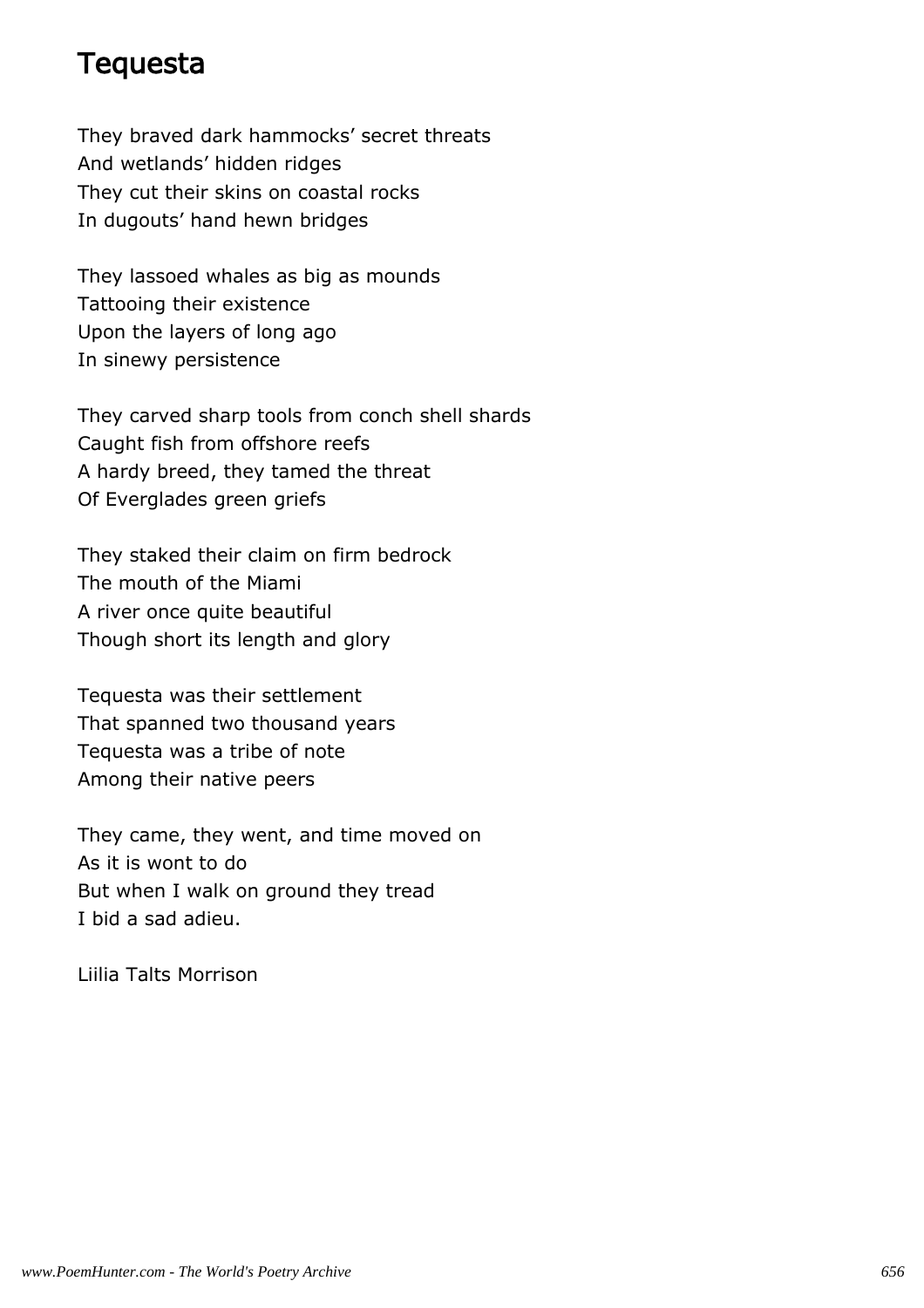## Thank You

In the morning days begin In the evening candles dim As you walk along life's way Don't forget to stop and pray

Thank him for each grain of sand Thank him for the sea and land Thank him for our hands and feet Thank him for each heart that beats

In the morning days begin In the evening candles dim As you walk along life's way Don't forget to stop and pray.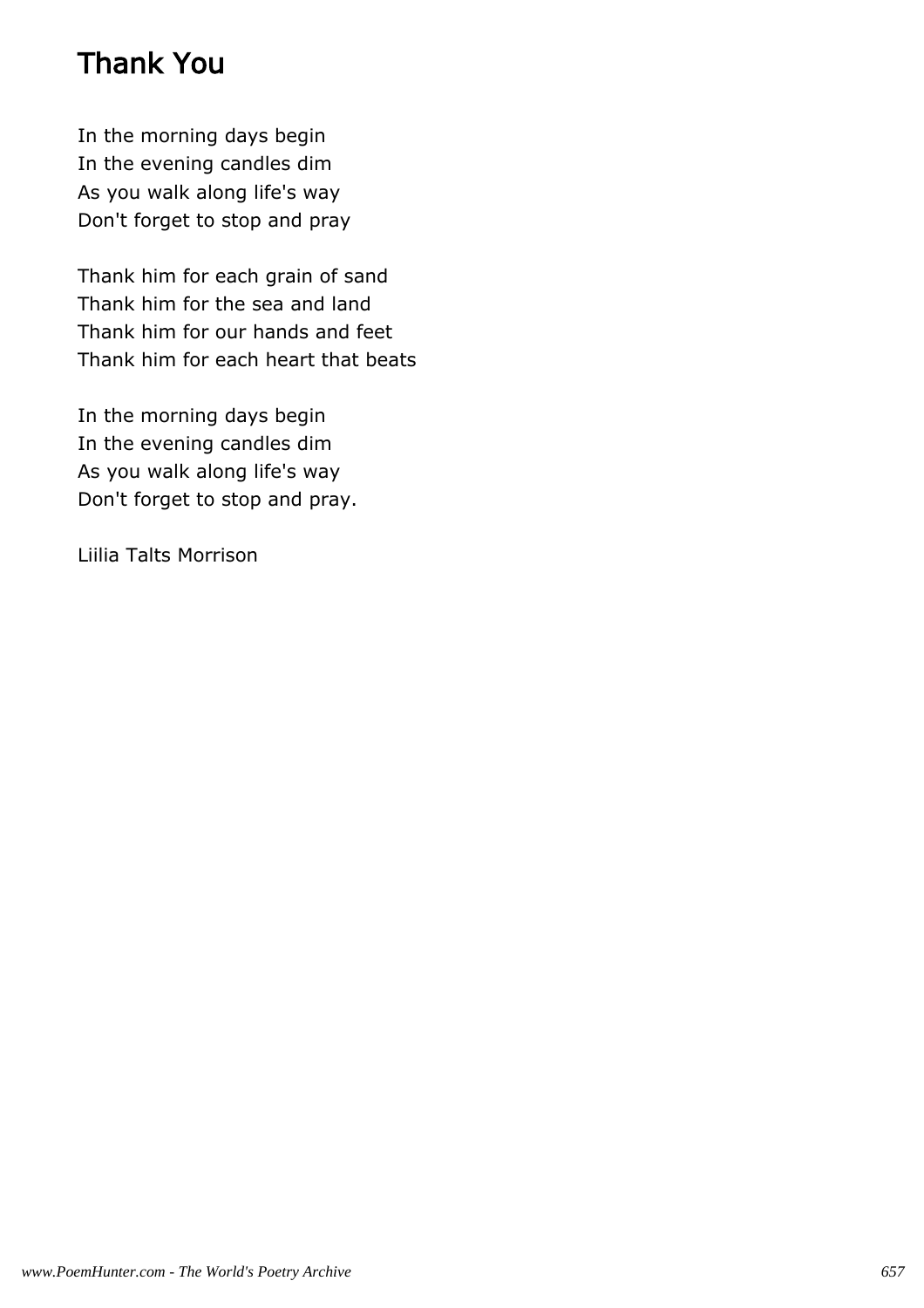#### That One Pearl

That one pearl far beyond all price Cannot be found in halls of trade Nor hidden deep in crowns of kings Or earned with well intentioned deeds

Who could have guessed it waits for those Who huddle in rain sodden ways And cuddle newsprint to stay warm Who trade their last dream for a smoke

Who long ago have given up Illusions - hope gone down the drain They will not find it on their own It's given them, a gift from God.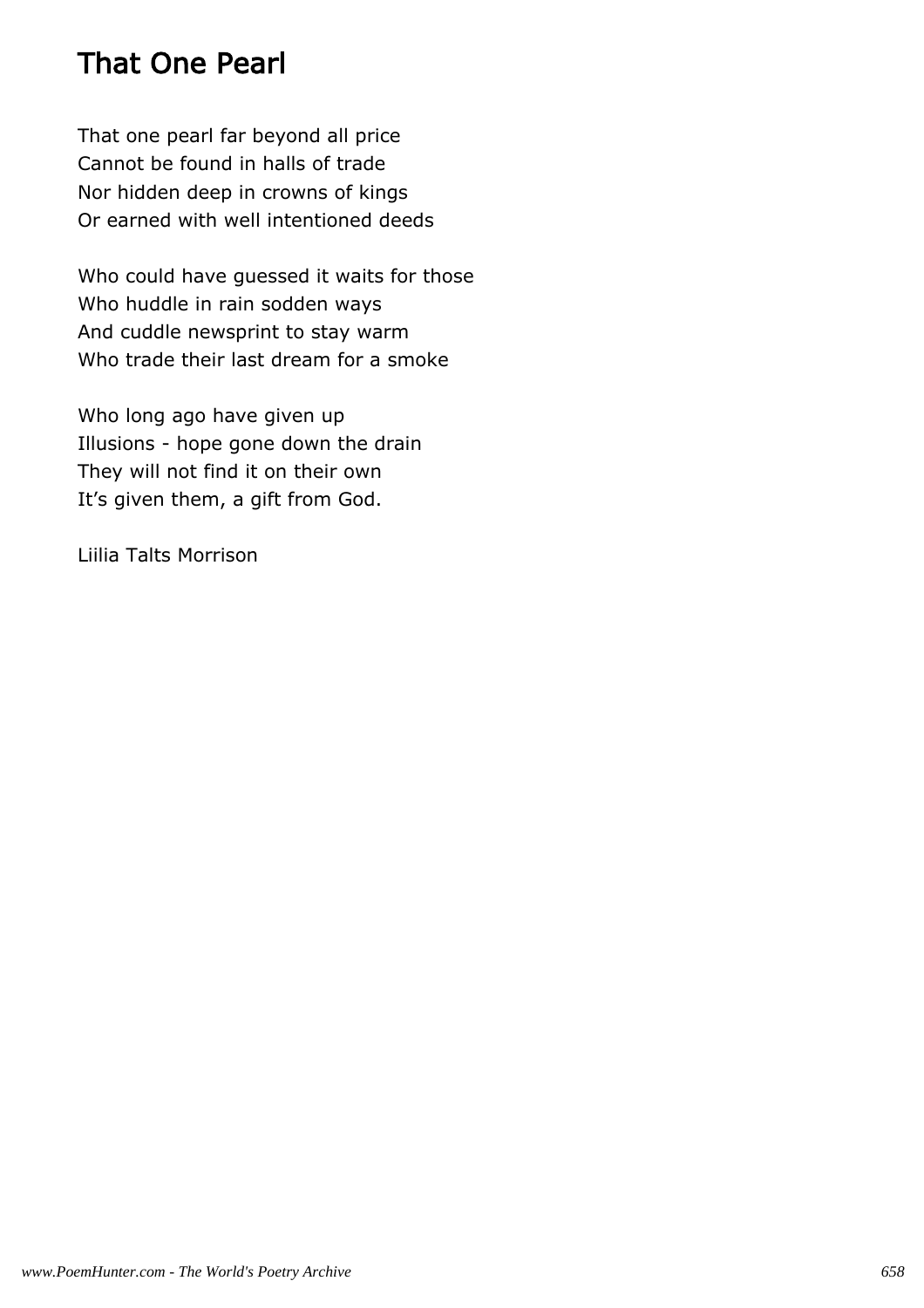## That Valentine

So smooth your love in summer season entrancing me with cunning reasons autumn winds and winter came some friends no longer knew my name only you embracing me became my dark reality nights conquered days as you grew stronger submerging, I saw light no longer

it was a season preordained not ever to return again

time came, you vanished in Spring mists how I recall our last love kiss entwining me in bygone bliss

seasons pass, a long gray line unsung, unheard, unknown I pine no longer mine, that Valentine.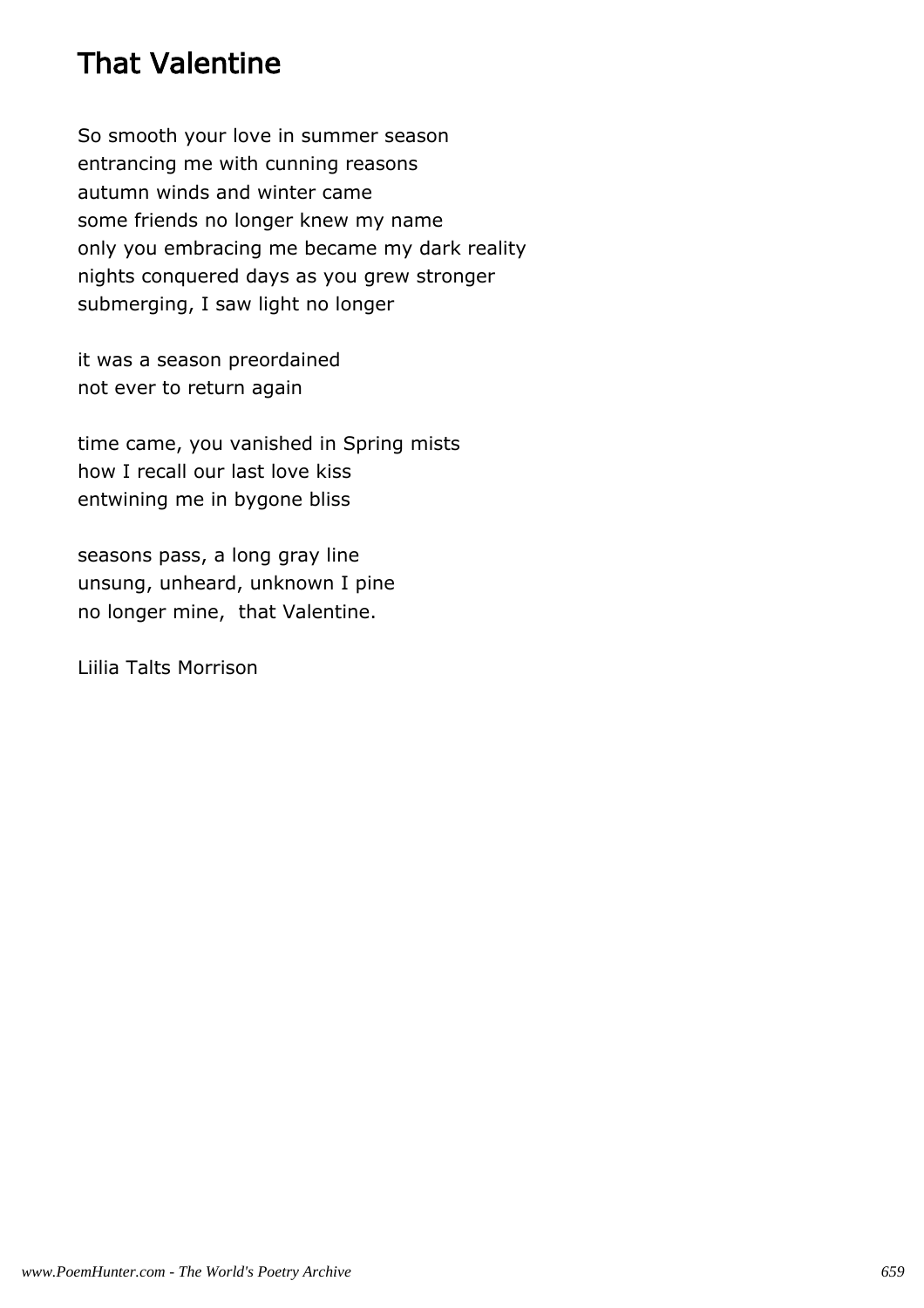#### The Amber Room

There is a palace treasure that vanished years ago a hall with fabled panels of golden yellow glow

The walls were made of amber and polished to high gleam when czars and nobles entered the world was charmed, it seemed

The chandeliers were glowing bright crystal teardrop spheres none of the guests expected those drops would turn to tears

The royal lords were scattered mowed down like winter hay and golden rooms of glory ransacked and hauled away

What happened to that treasure they called the Amber Room that fabulous illusion that was so harshly doomed?

Some say it still lies hidden in a most secret cave and others claim a warlord still hoards it like a slave

But when I think of amber i still recall those words of an old Roman writer wise Tacitus by name

He said a tribe called Aestii had harvested those rocks found on a windswept coastline on Baltic Sea shore's docks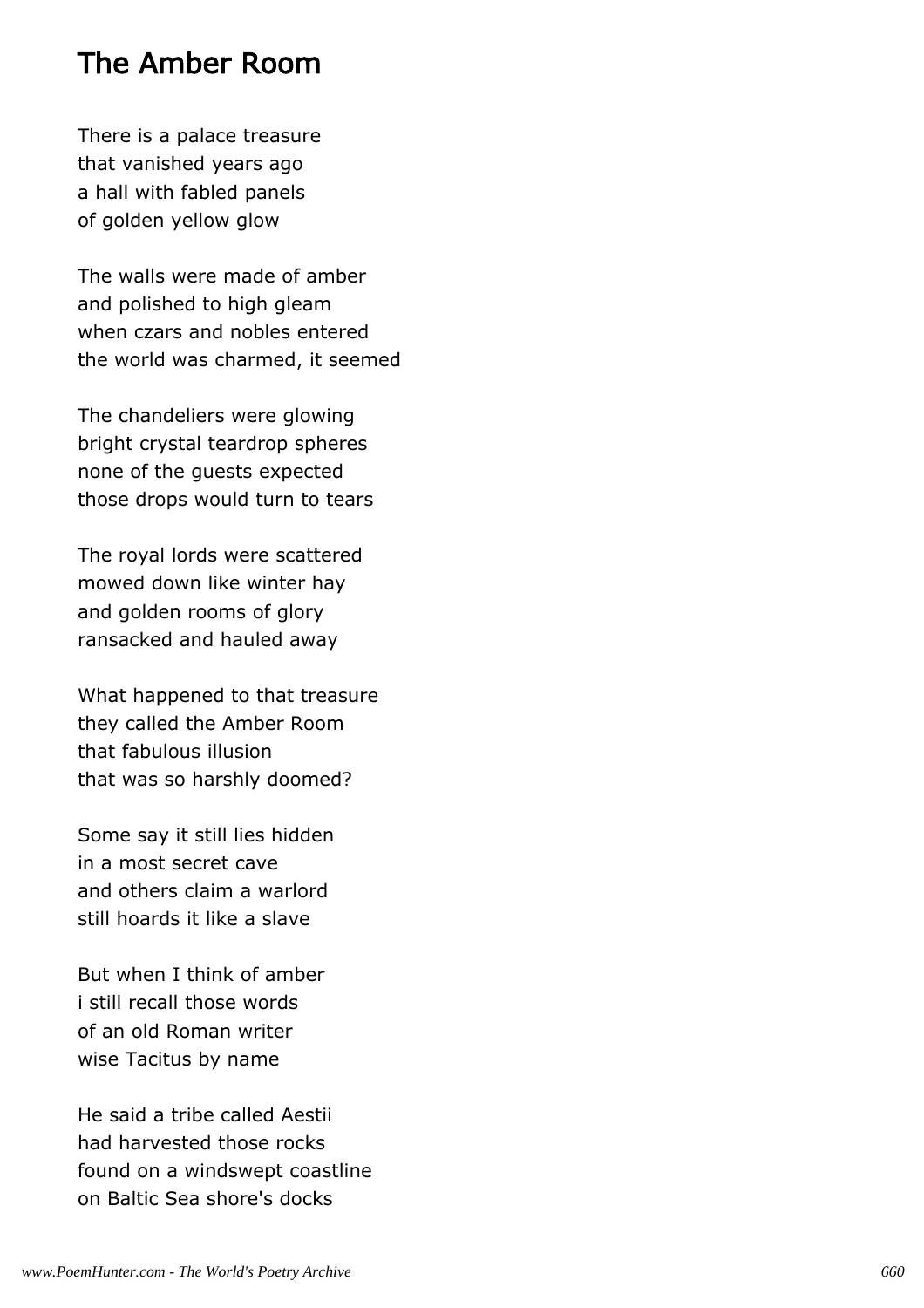It seems to me that dark sea when ships rode on its breast pulled them to its cold bottom where now that amber rests

All precious stones men ravished from mines and from the seas belong to earth's own dowry pristine till man them seized

The laws of nature always stand firm in their decrees will amber call to amber and bring man to his knees?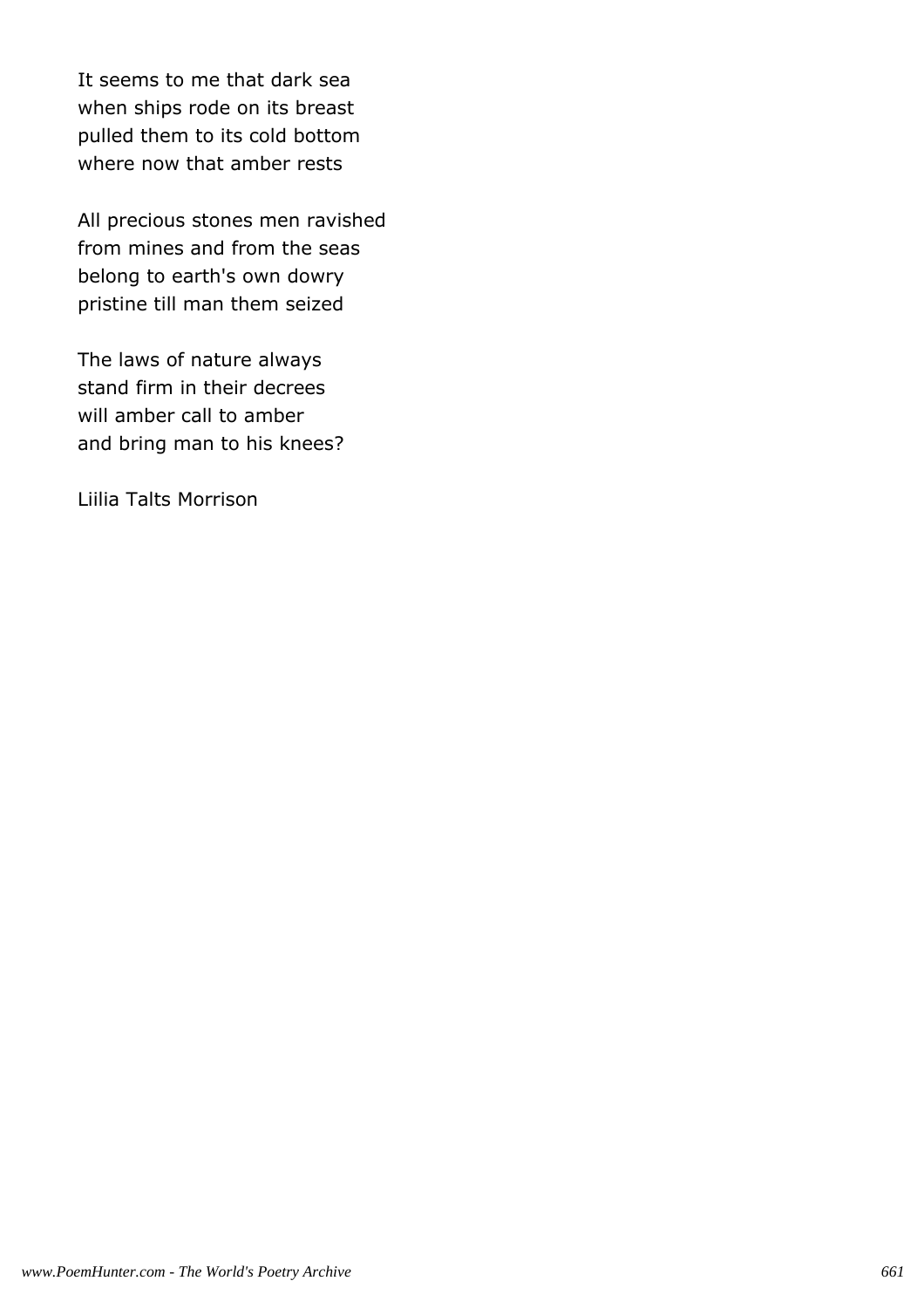#### The Bear Who Hated Baths

There was a little bear Who hated to take baths When it was time to wash He hid in leafy paths

The other bears would laugh To see his matted fur All mottled in dark shades Mixed in with grass and burs

One windy autumn day He sat beneath a tree And oh, so suddenly Was stung by a small bee

He let out a bear yell And felt a painful ache Then without thought or care He ran into a lake

His mother brought him home All wet and soaked, but clean And ever since that day He's loved to bathe and preen

The village bears rejoiced And let him join their club As friend and playmate dear And bought him a fine tub

They come from far and near To see this fancy bear All shiny bright and clean With fluffy fur so fair.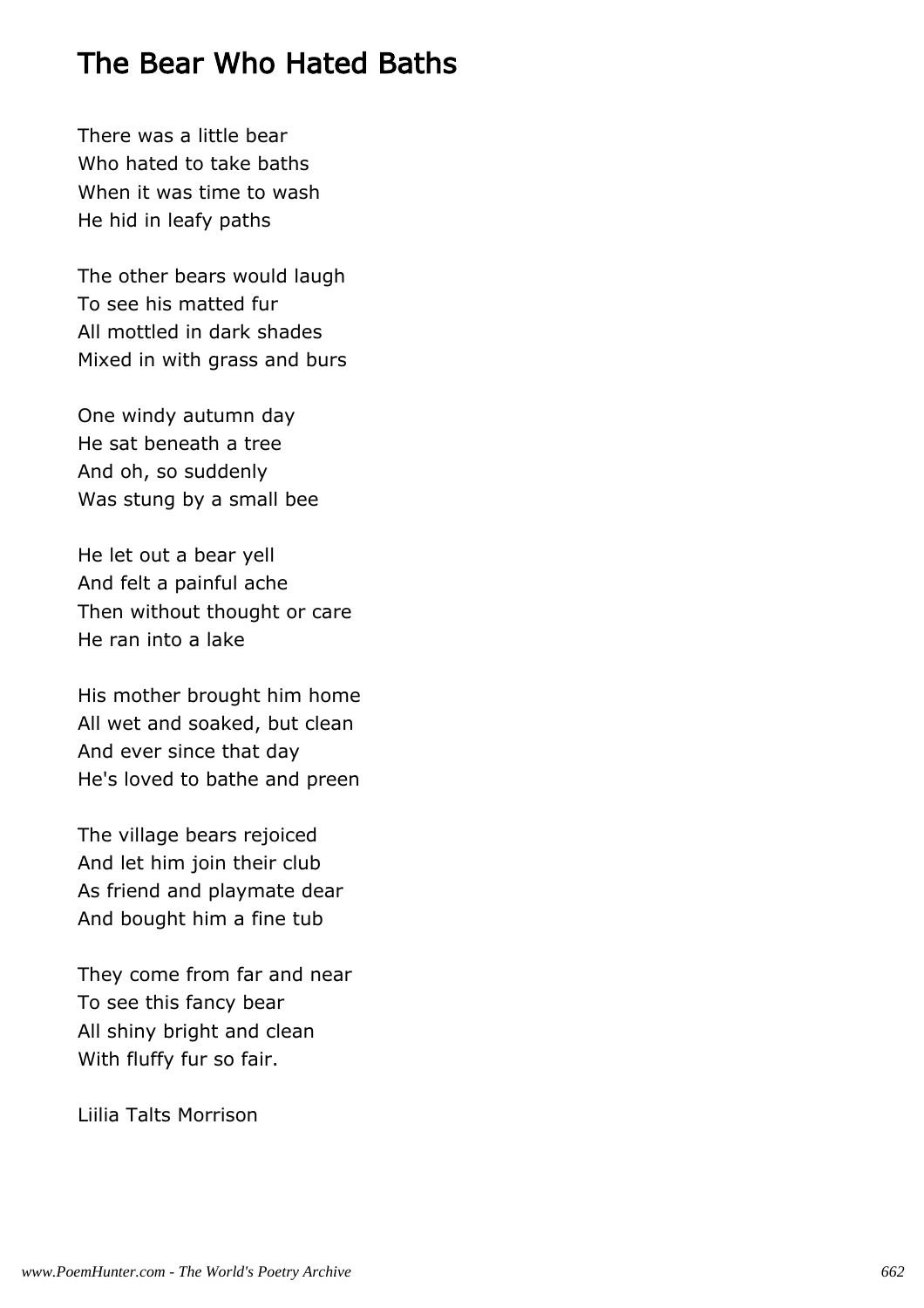#### The Bearfoot Mailman

Now listen children dear and hear what is to hear about that Daddy Bear who needed a good pair of shoes that he could wear

This unemployed sad bear would never leave his chair ashamed that folks would stare at his claw feet so bare go out he did not dare

Then one fine day in June when roses are in bloom he saw in his email what made his bear heart throb: an offer for a job

It listed few details but Daddy did not fail to note that this great news was calling for no shoes so this might end his blues

This outfit had a boss who had been at a loss since all the other bears that came all wore a pair of shoes and fancy suits or even leather boots

So just as you might guess our Daddy Bear was blessed with landing that good job and works with Mailman Bob who wears a fancy fob

You wonder why bare toes are rules that are imposed: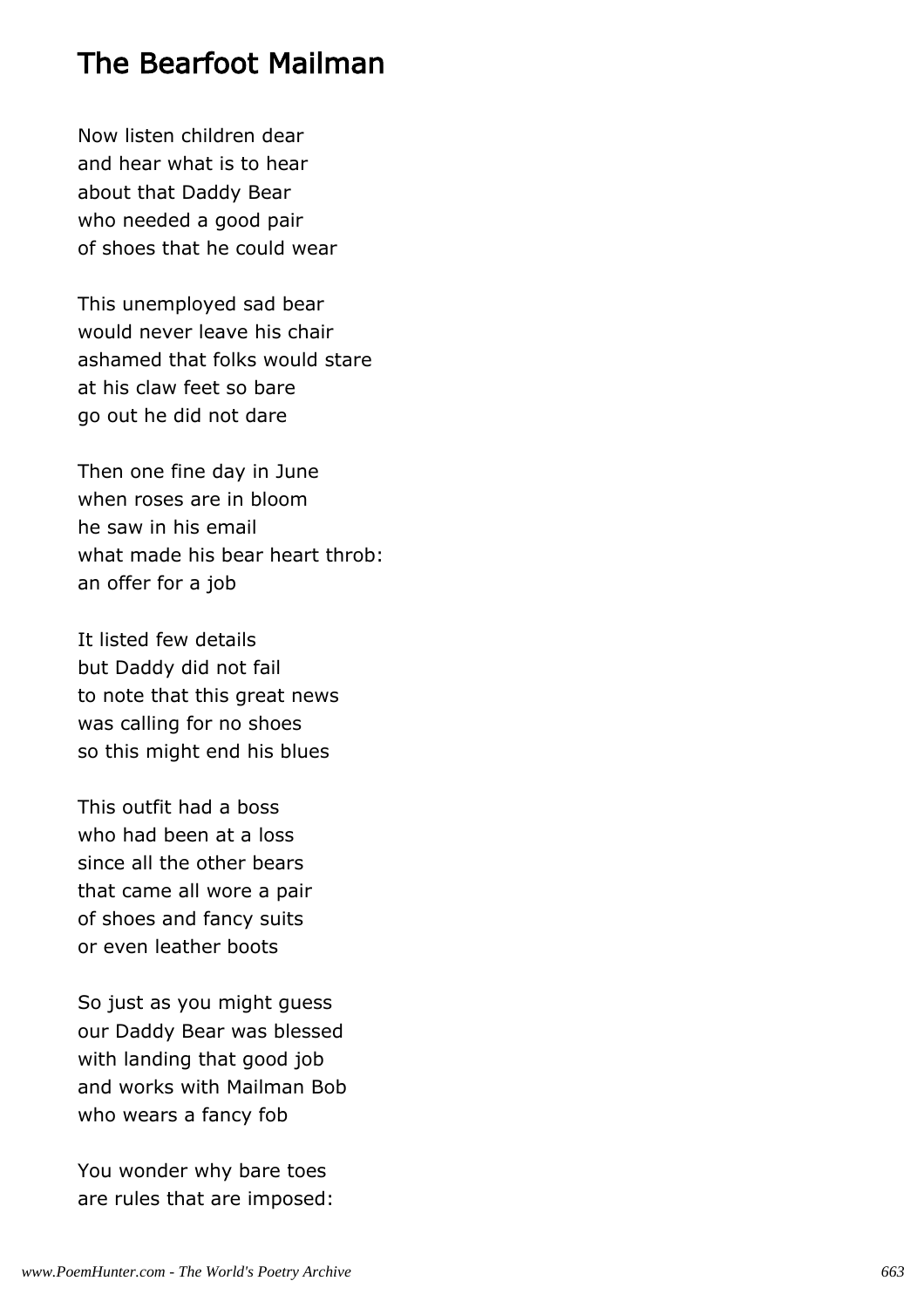the little plane that's used its' pedals can't be bruised by shoes with heavy soles the plane would lose control

So children, now you see how life and jobs can be and hopefully believe no need cry or grieve all bears someday achieve.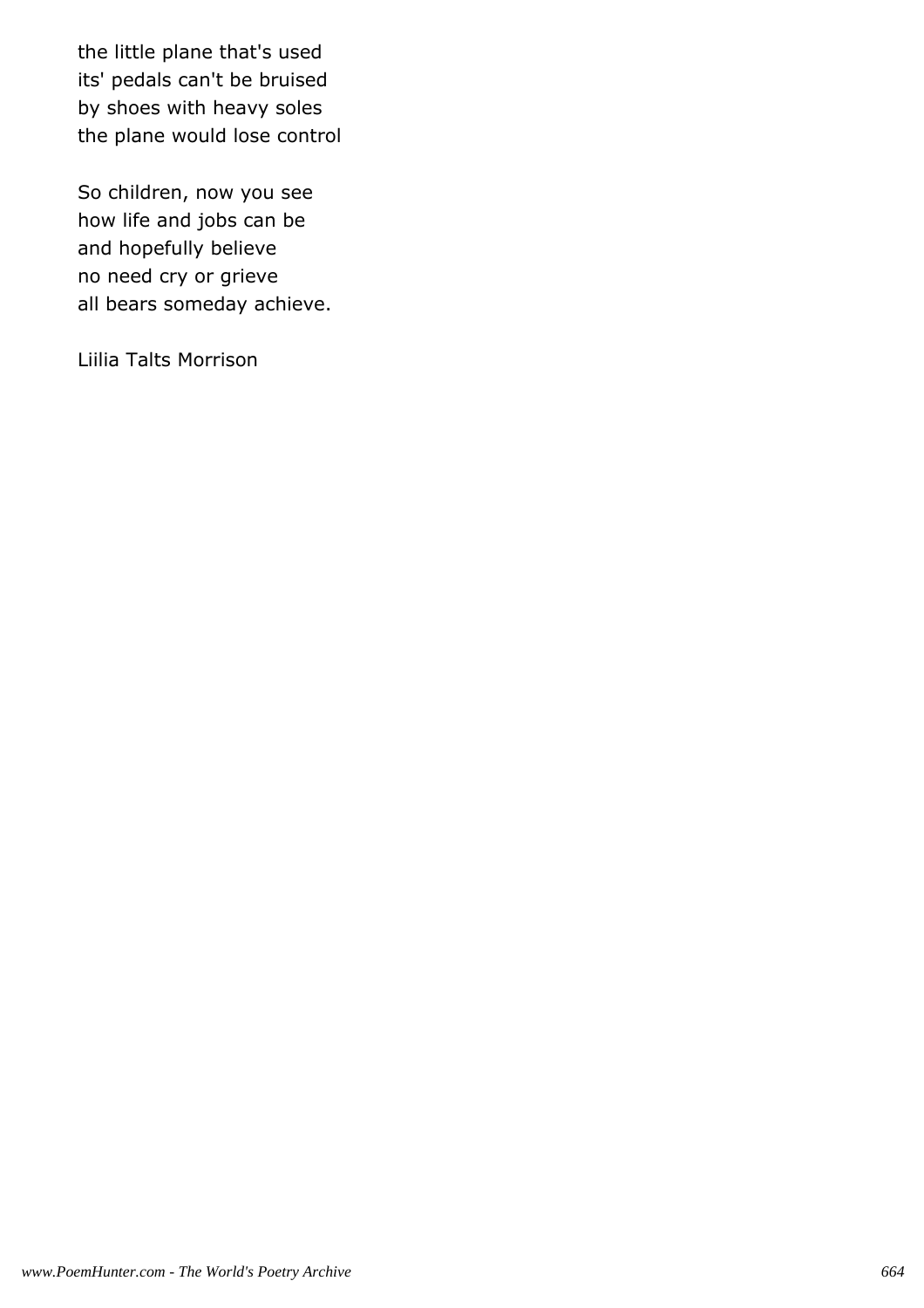## The Bible

Those verses ring forever true through ages and thru time from frozen highlands to wide plains and humid tropic climes

Each word, each stanza and each line from mouths of prophets told all culminate and then reveal the glory of our Lord.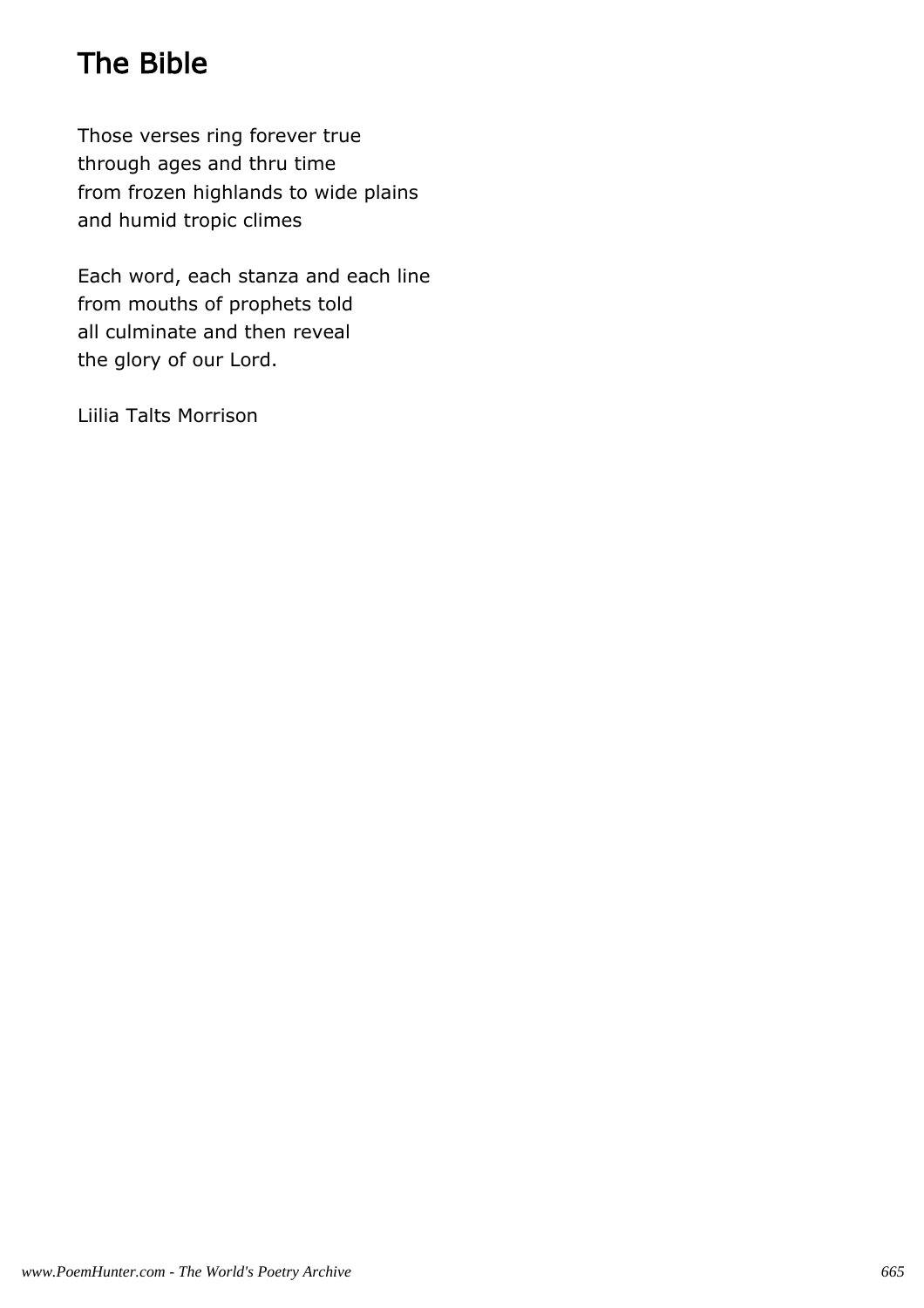## The Blue Candle

It was a hopeless little flame. The blue seven day candle was on its last legs. So was my sanity.

The shopkeeper had bled me dry With his demands for longer hours Paychecks bouncing And many other indignities. I lit a candle in the back So he couldn't see it. Its flame was so small To see it burn seemed hopeless. I had used my last match, anyway.

After hours of boring waiting Speckled with rude customers I went to the back Just for a private moment.

Against hope I looked into the candle. There was a tiny flame, So tiny you could hardly see it. Had it burned like this for hours? On that hopeless attempt to light it With my last, shaky match?

I tendered my resignation the next day.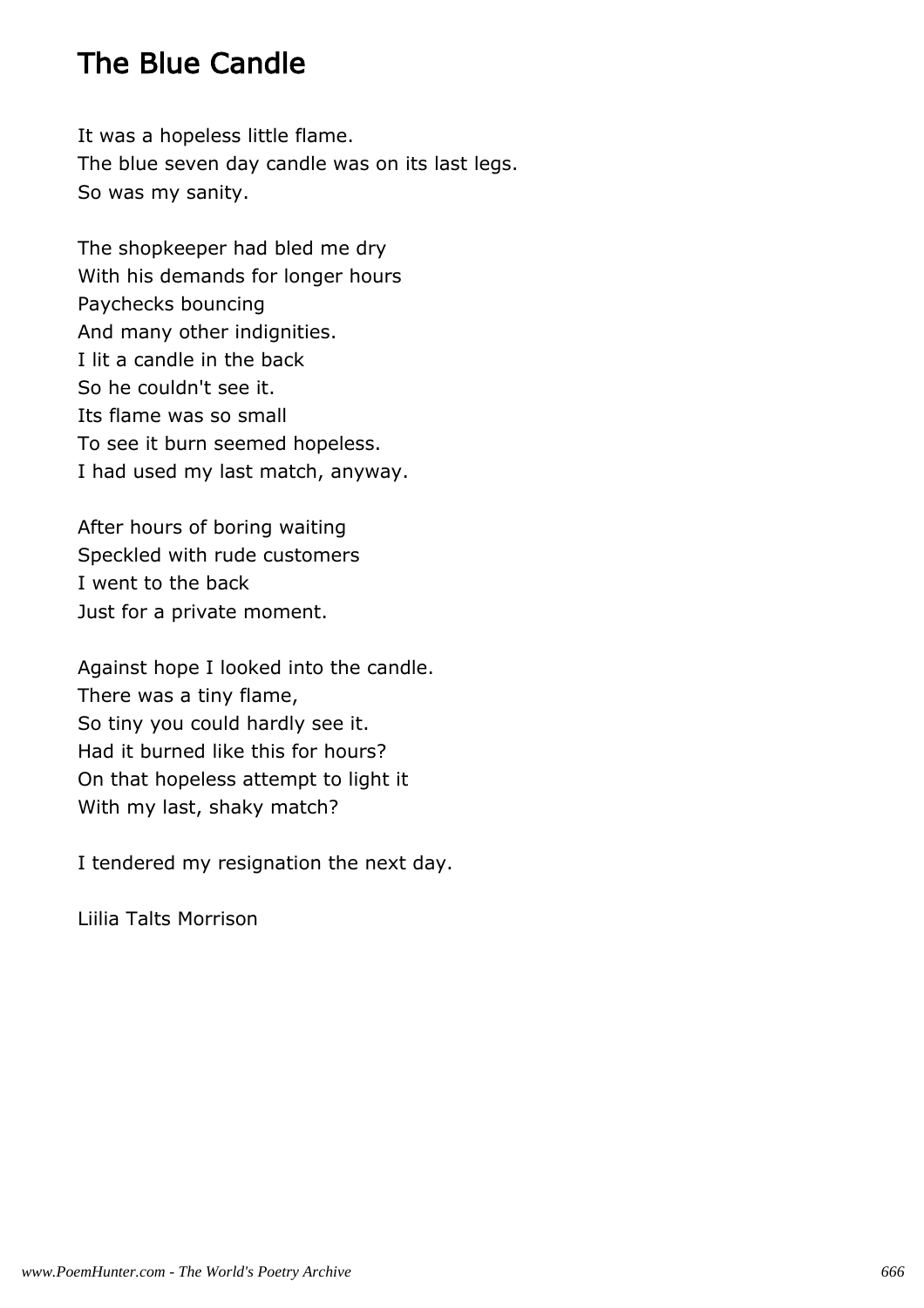#### The Bookish Bear Mountaineer

Back in the days of books When children sat in nooks To learn of Mother Goose And what was a caboose Well, in those ancient days There lived a bear quite crazed Who'd sit and read for hours While others picked wild flowers

His parents wanted him To jog down to the gym But that was of no use He made a thin excuse Until one fine Spring day He read a fine essay About a mountaineer Who climbed up Mount Rainier

The next thing by surprise The bear would early rise To run a dozen miles And climb up hills and piles Until he grew quite strong And took some books along To scale the tallest peak With his now fine physique

This was so long ago But all bears know it's so That there's a summit tall Steep as a cold icefall Where flags are stuck in snow By those who won the show Where that small bookish bear Left booklets to be shared.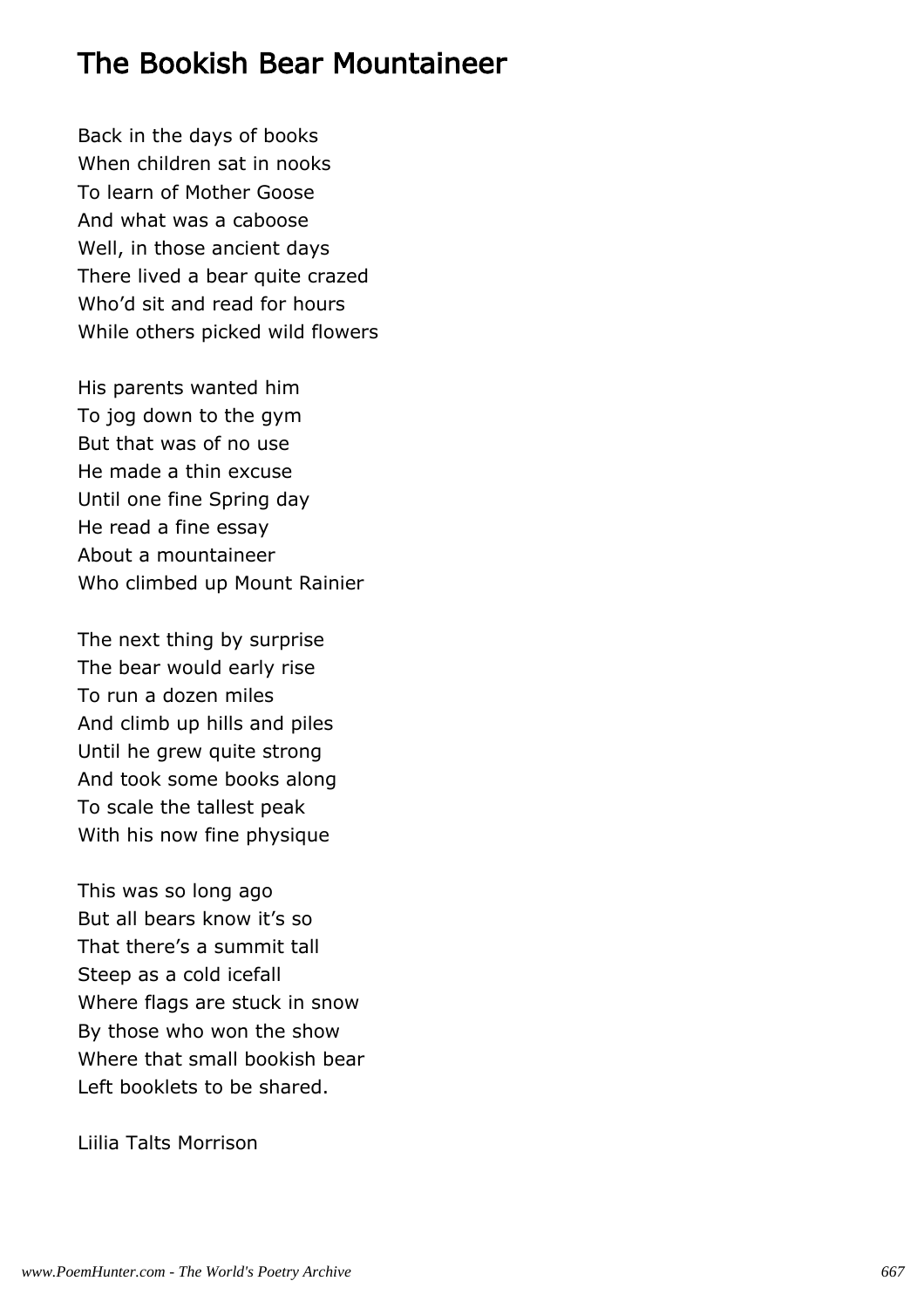#### The Church At Mudflats Creek

'Dem trains quit runnin' years ago, ' The gaunt, old sheriff drawled, 'Dere ain't no church across dem tracks, Least none I kin recall.'

'I was a Sister over there, 'Walked to it twice a week - Wood frame it was and whitewashed, too - Backed onto Mudflats Creek.'

'No maam, you must be dreamin' now, Or think o' someplace else Truth is across dem weed grown tracks Ain't none but cussin' de'ls.

'Time was dem Yankee dollars flowed Steam trains would rumble in, Haulin' off timber, marl and sand An' taters now'n agin.

'Dem lumber lords left years ago An' drought turned fields bone dry Dem oldsters dat would set an' talk Done died off by and by.

'Yep, dey's gone off to meet their ends Quit telling' all dem lies. Ain't much left jes' lik' what you see-Dem rusty railroad ties.

Dere's still some deer back in dem woods An' I do get me share, Dis job here keeps de wolf away. Poor folks ain't got a prayer.

'Look lady, jes' ferget you seen This bur-infested place Ghost churches, ghost trains tend to spook You's gone widdout a trace.'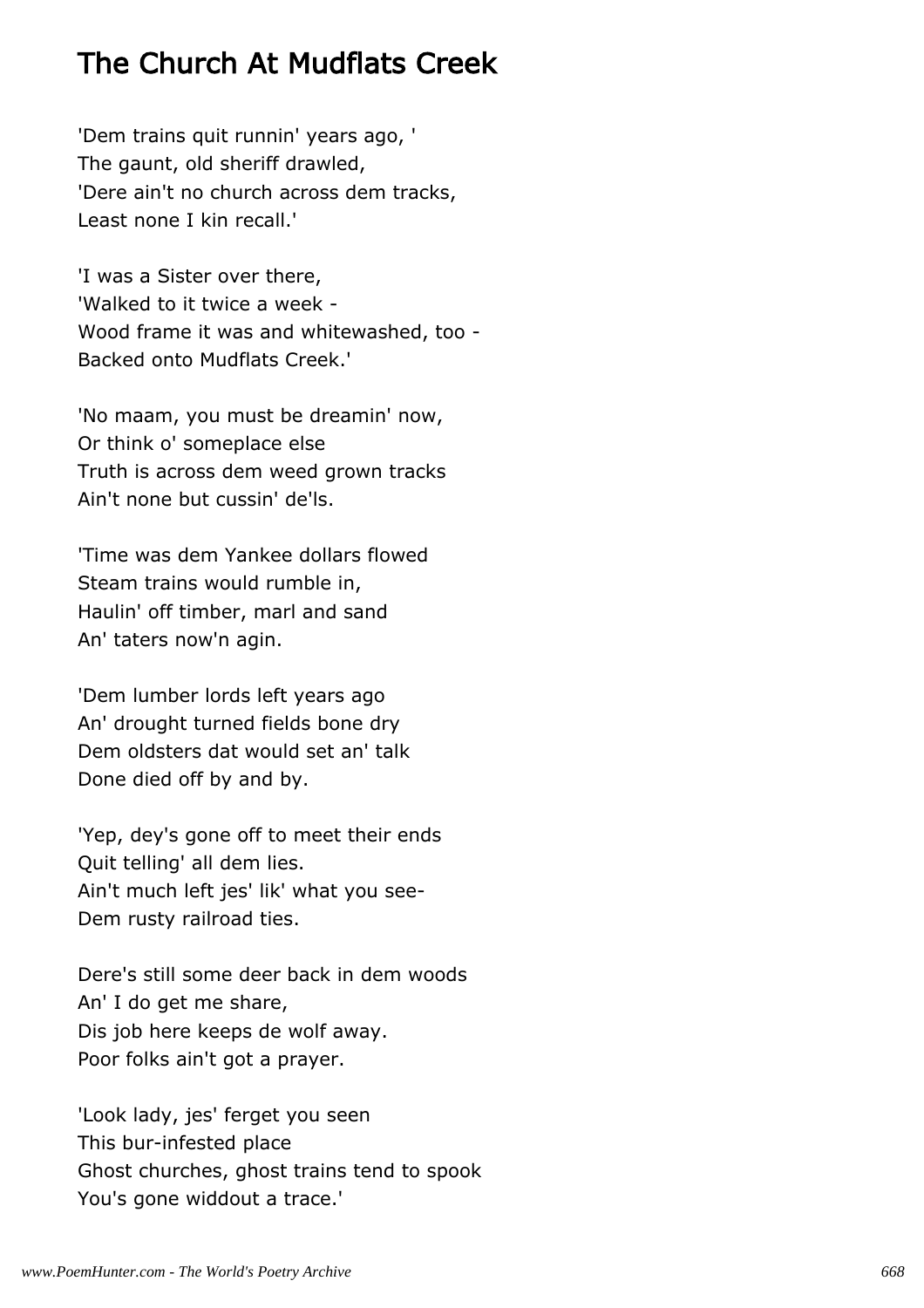I left the clearing smelling sweet Pine tar and sun-dried hay, Where this gaunt sheriff held his post Day after weary day.

Nor did I cross those weed grown tracks Beyond which lay a dream Of Sunday children, dressed and clean, Just yesterday, it seemed.

Those children grew and went their ways To darker days ahead. Had any seeds remained in them Of hymns and scriptures read?

That visit is now tucked away - A thing left to the past Like rusty iron, rotted wood Not ever meant to last.

Yet it's not easy to erase Those long gone simple days, Before the world like autumn leaves Spewed us to wintry ways.

'Dem trains quit runnin' years ago, ' The local sheriff drawled. 'There ain't no church across dem tracks, Least none I kin recall.'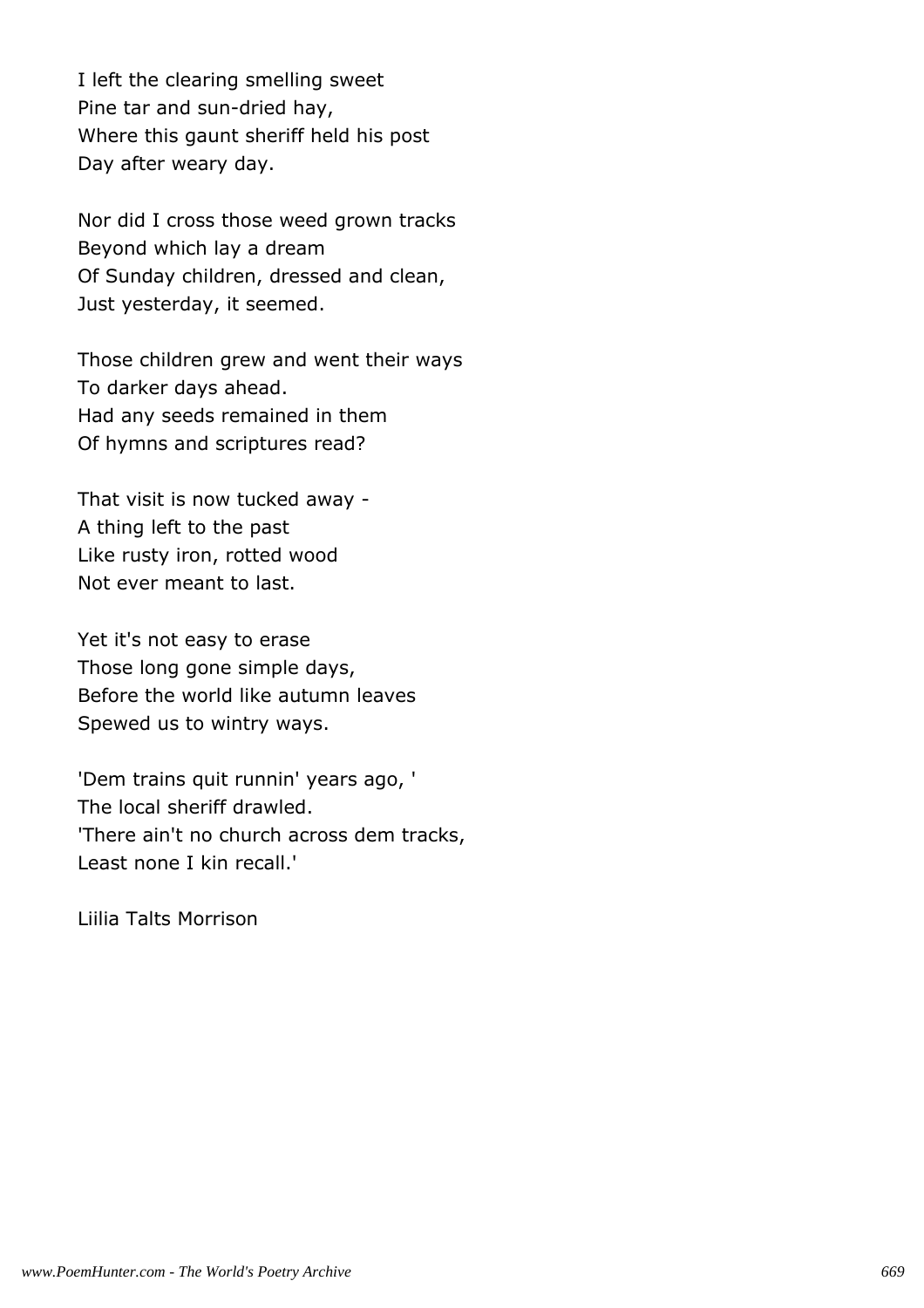## The Church Of The Rock

The winds of life Whipped raw against my limbs Clouds brushing by I squinted Feet blistered Parching throat Sweat burning eyes Mingled with tears

I sobbed Collapsed As it all closed in on me

Then as if on cue A wave of relief A lightening Began to flow into me

There was a gentle touch On my shoulder But when I looked No one was there

Enfolded in a strange mist My body quivered Was this the end?

Then my toes Gripped something Below

Not looking I somehow knew It was a rock A large one

It didn't seem holy As I had imagined But I immediately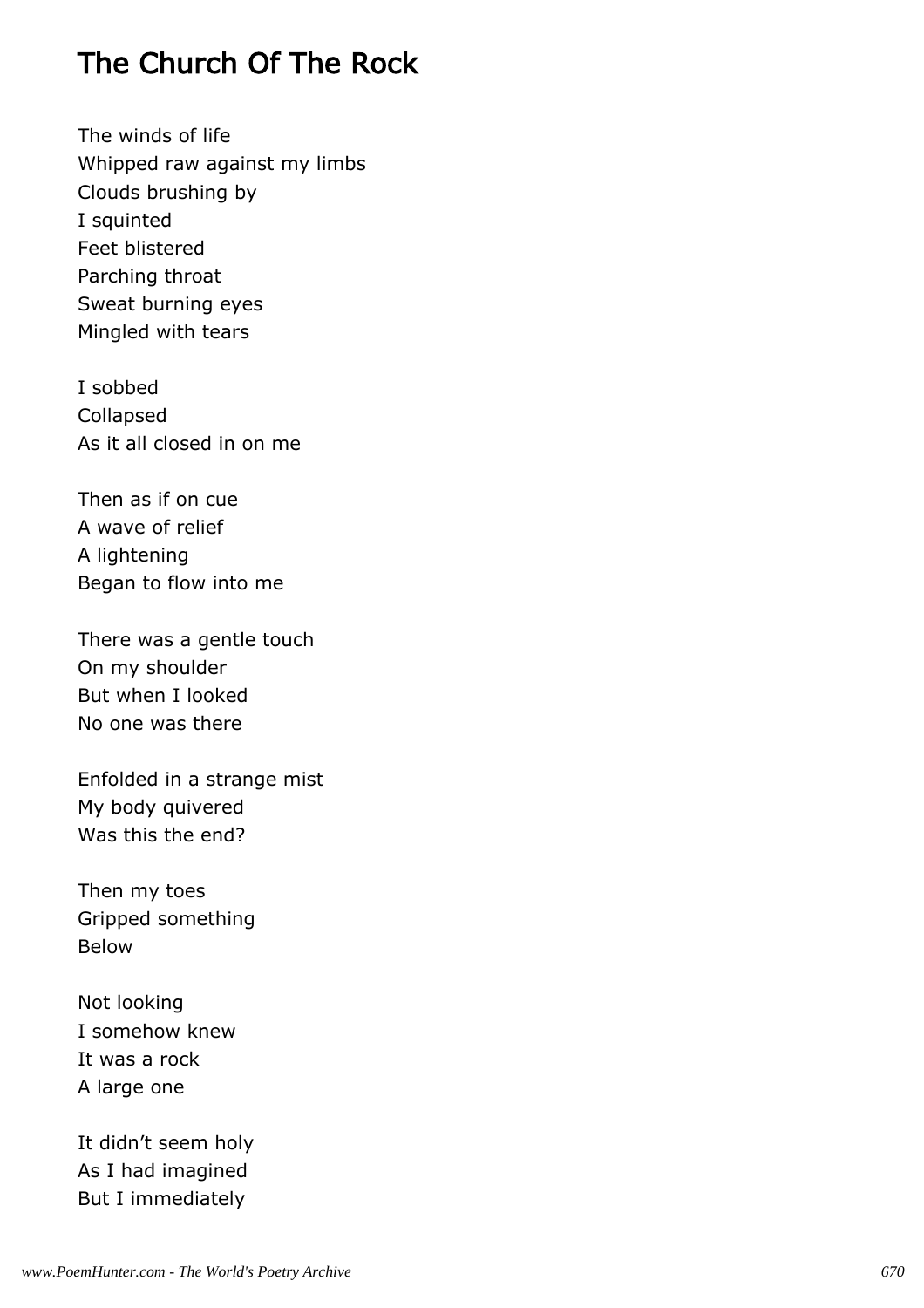Knew what it was - The thing They all had talked about - The church of the rock.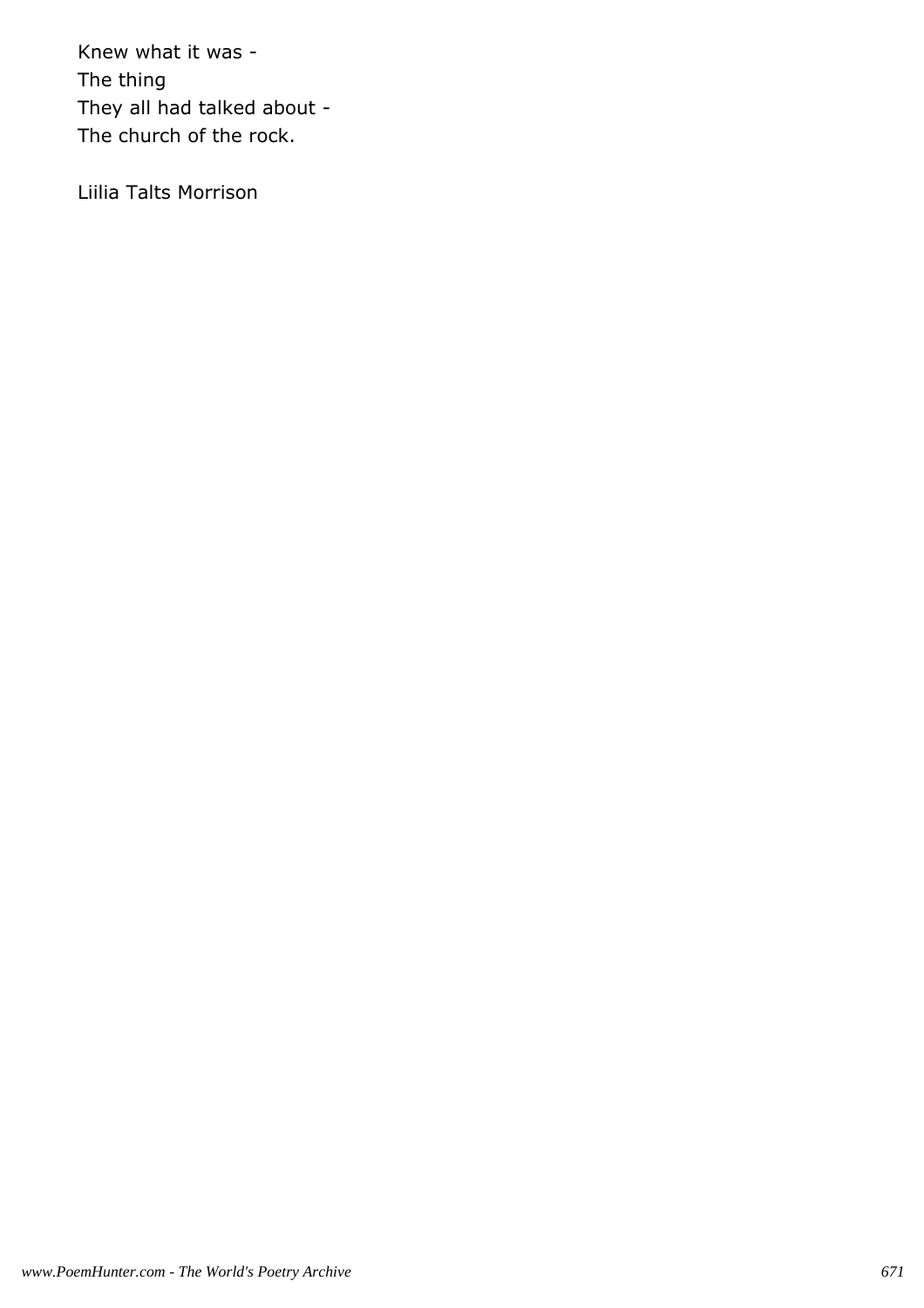## The City

Wrapped In a mindless concrete crust The tired earth lies vanquished Crops of past years long turned to dust Beneath harsh streets to languish

How heavy weigh man's monuments On soil in darkness braving The unrelenting, pounding steps Of feet bent on blind cravings

The city throbs with pulsing beats Heedless of harvest timings And ancient forces coaxing wheat In slow celestial rhyming

A field must rest from many years of earth depleting labor Instead those gray oppressing layers pierce it with steely sabers

a little sprout of grass yet peeks from massive pipes and boulders delighting in the sun it seeks nature's strong, loving shoulders.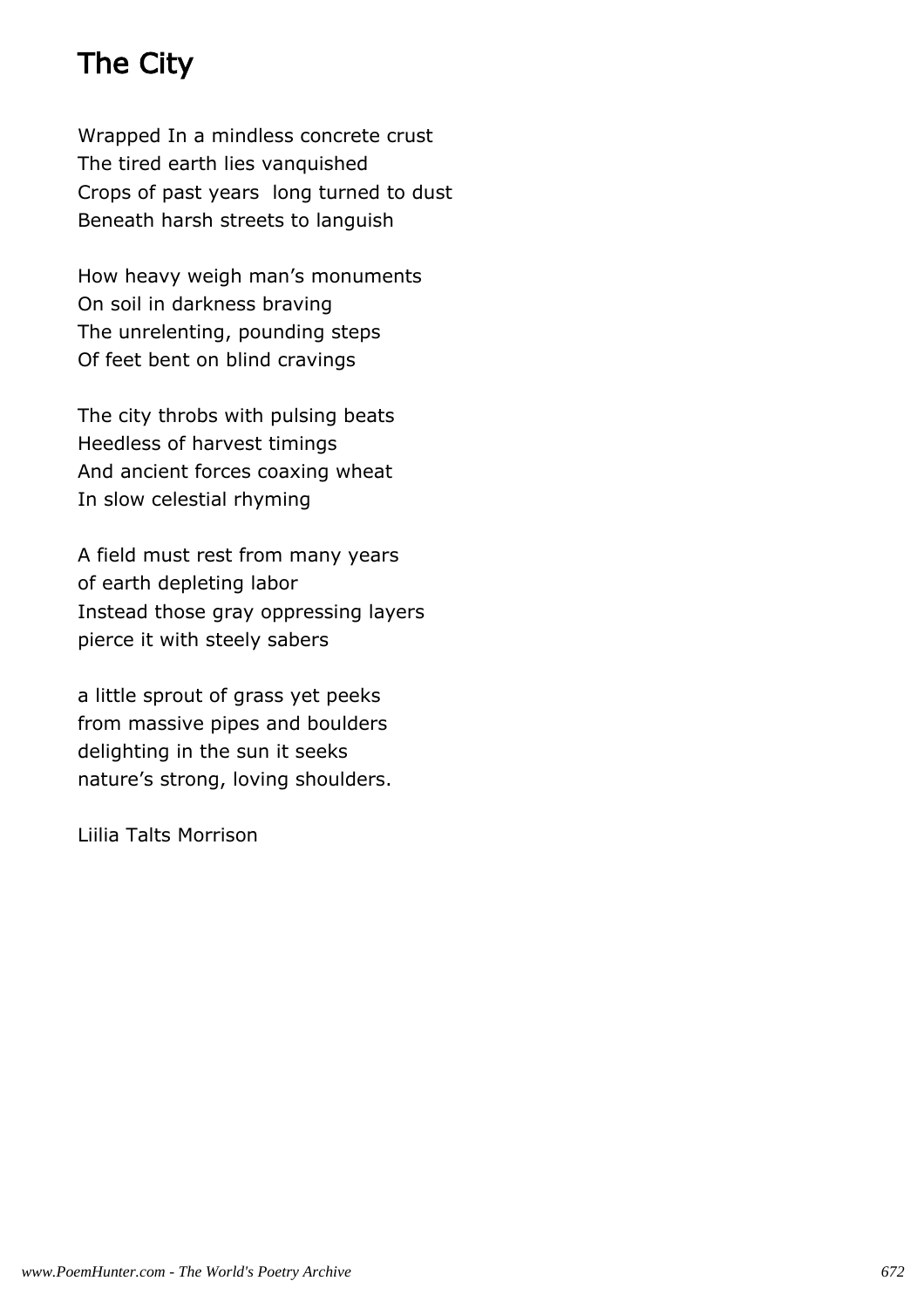#### The Cup Of Power

Ah, mighty emperor, drink of that cup Its nectar sweet and pungent to the lips You've earned this golden flagon of the gods You've spilled much blood and ravaged ships

Ah, mighty emperor, do not delay None will resist when you have drained its brew Great hordes and legions you will play like pawns Returning Rome to glories it once knew

Ah mighty emperor, the sun sinks low The laurel wreath now hovers high above And marble monuments would your fair form display Your wise choice chroniclers will then sing of

Ah, mighty emperor, the men who guard your throne Have suddenly been overcome and led away An enemy has spilled the wine that yours would be Your scepter broken, jewels in disarray

Take heed and learn a lesson from this tale When life a cup of power to you extends It may at first appear like laurels of success Yet soon ferment to hemlock's evil ends.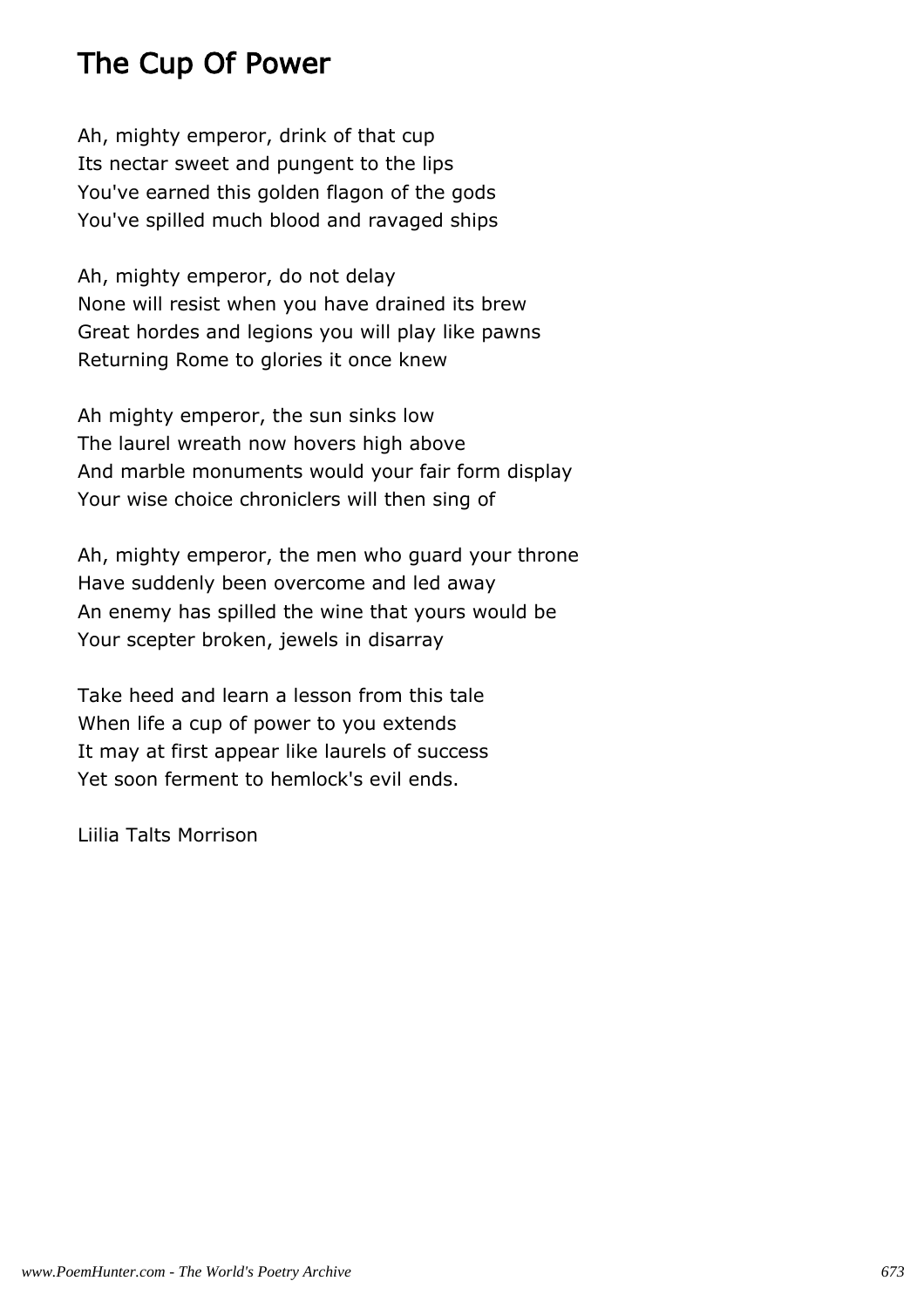#### The Darkness

The day you came, I knew it A prophecy fulfilled For there had been much longing Dreams hindered, thwarted, chilled

It was a tragic knowing An inner whisper told This would not be a picnic In meadows to unfold

No. It would be the woodlands Where brambles, thistles thrive Cold night falls oh, so quickly And few escape alive

You pulled me to that darkness And I gave in to fate Until a hand predestined Removed the tempting bait

The twisted tale evolving Would brand my path of life Its final strike descending With bloody, steely knife

A nightmare love lay shattered Upon the forest floor When light of day to freedom The chains of torture tore

The day you came, I knew it A prophecy fulfilled For there had been much longing Dreams hindered, thwarted, chilled.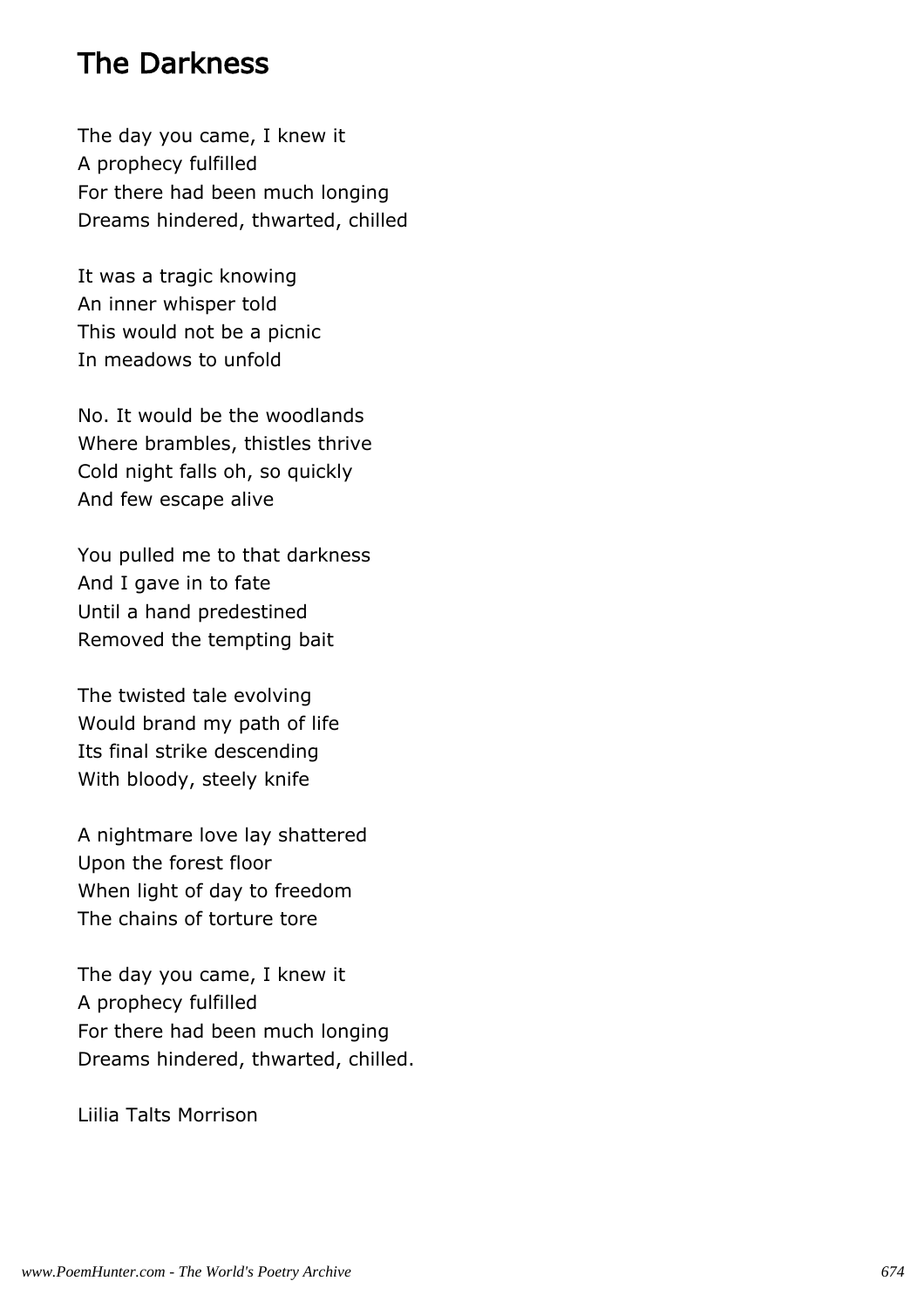#### The Former Rain

The days are coming soon again the vats shall overflow the former rain, the promised grain the fig tree sprout and grow

Rejoice and know the threshing floors will once more fill with wheat red wine and oil will burst their flasks wild berries soon taste sweet

Those many years of drought and blight and dusty fields of yore inhabited by locust swarms will thrive with corn once more

Be glad you children and your land rejoice and know your path will soon ascend to mountain tops forgot all dearth and wrath

You are beloved through the droughts for far beyond the sun the showers of the Lord await to nourish everyone

The days are coming soon again the vats shall overflow the former rain, the promised grain the fig tree sprout and grow.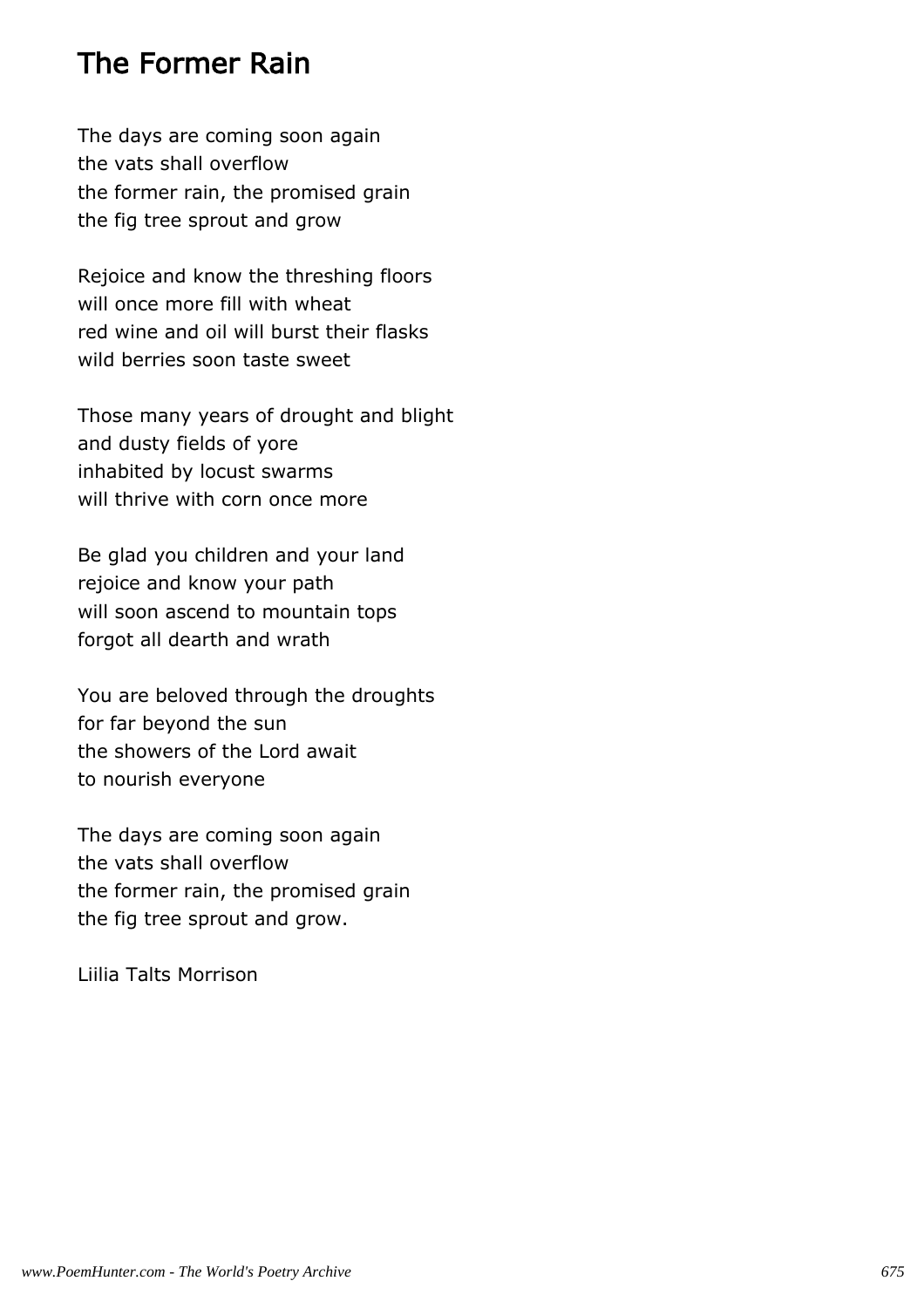## The God Particle

How thrilling to track tiny mesons and muons Test theories on atoms of neons and freons Build underground tunnels to prove the Almighty Will show all his secrets to physicists flighty

Oh keep on your searches to find all the answers In labs and wind tunnels as nimbly as dancers Big bangs and black holes are the grist for your mills Just make sure your protons won't blow up the hills.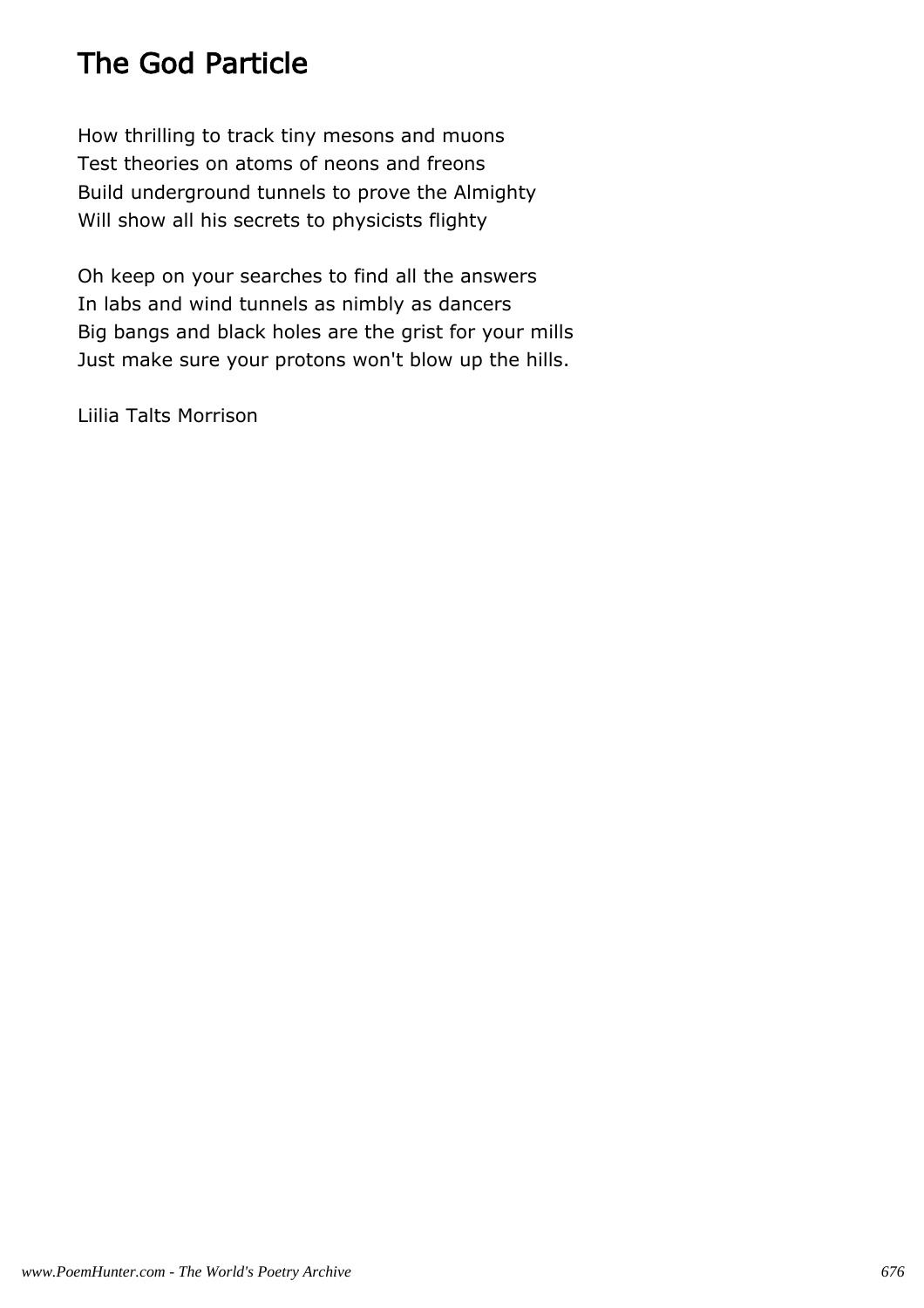#### The Graveyard

I stumbled on half-hidden stones With brambles overgrown A graveyard from an age long flown Neglected and alone

I wondered who was buried 'neath The tangled weedy wreath What body in its final sheath Lay lifeless underneath

Was there a soul with gifts innate Who hoped to pen a line Caught by a sudden twist of fate Now coffined and supine

I left there running like a sprite And found my book of prayers Where little notes I hoped to write Were buried in its layers

The day will come when my own grave May be a hidden cave No human eye will ever see Yet poems there will be

I stumbled on half-hidden stones With brambles overgrown A graveyard from an age long flown Neglected and alone.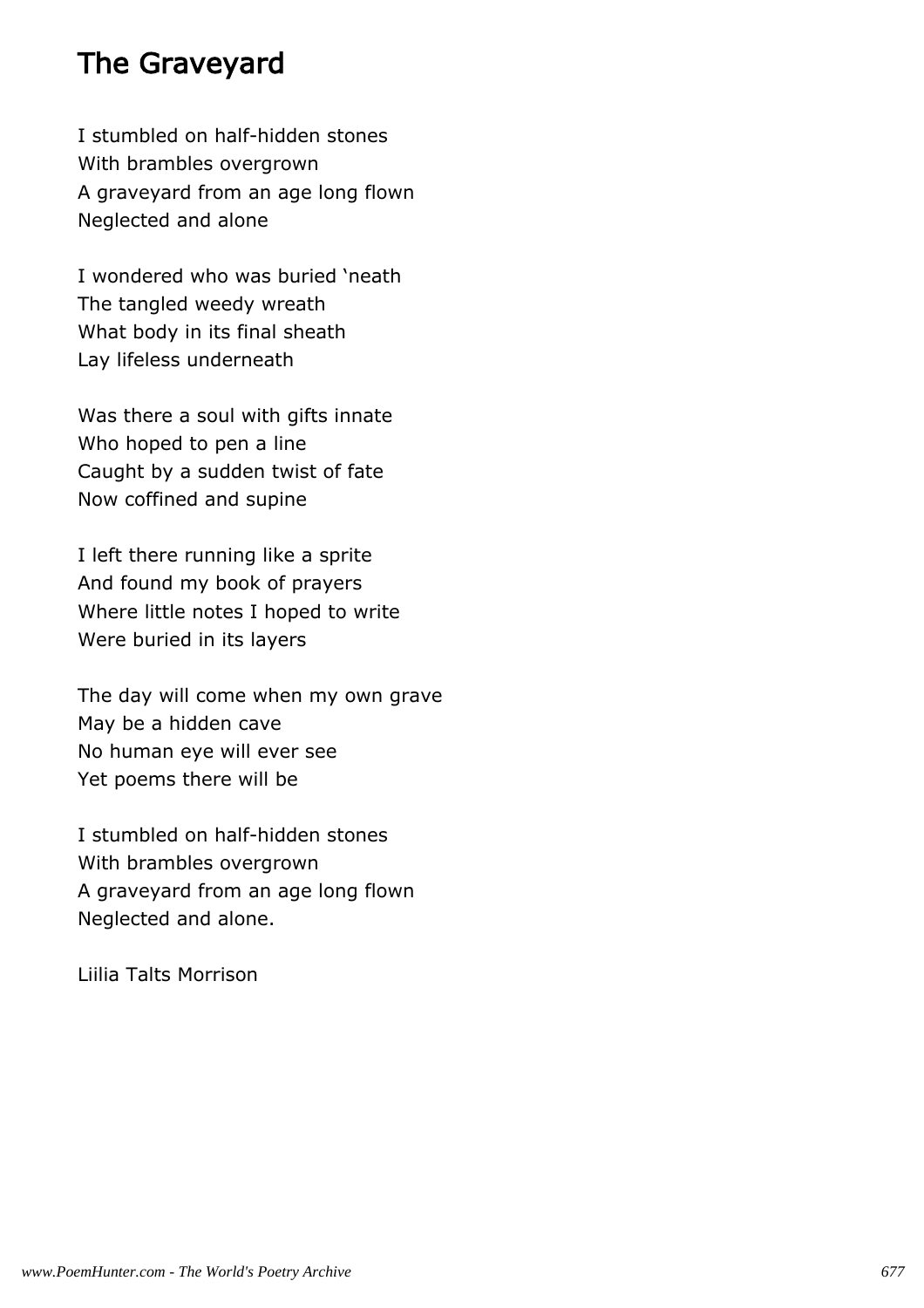## The Hand Of Nature

When pressures of the day rise up And fill the hours with stress When every effort is too hard To strive for, too much pain

That is the time to lift your eyes And note the sky above So blue and often graced with clouds Kissing the earth so green

Lift up your weary hand and stretch To endless space beyond And trust that myriads of stars Are peeking from its depths

Then touch the green grass on the earth That's carried you so long And gently move your gaze to trees Just waiting to be seen

Now stretch your fingers and you'll feel The touch of nature's hand That's been outstretched for years Just waiting to hold yours.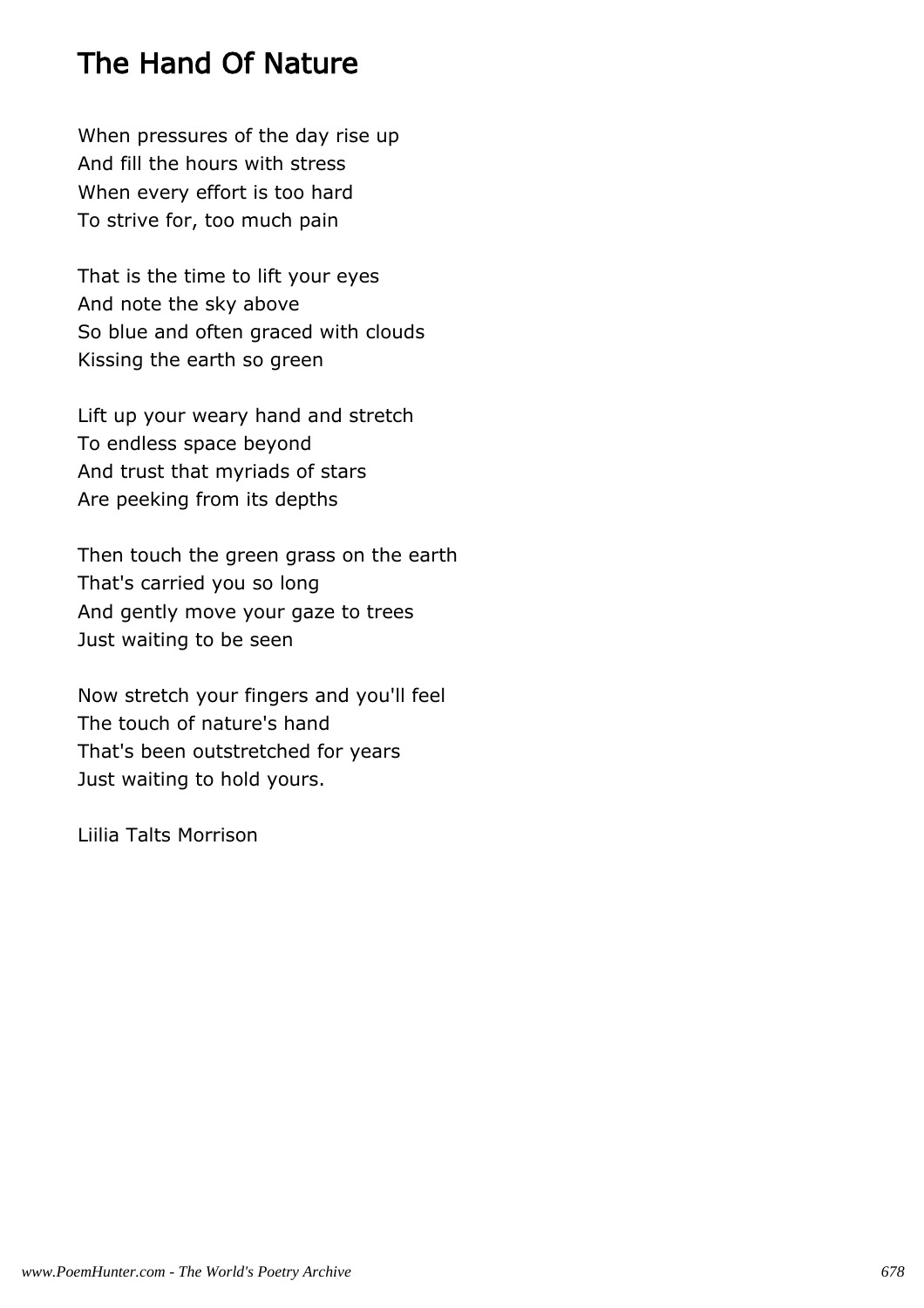#### The Knife Of Life

I had a knife in childhood A villager had made It's handle gleamed with birch wood The sheath a darker shade.

When traveling through thick woods I took this knife along And when I found a willow I whittled, whistling songs.

My father oft went stalking For deer, the hunter's gift He didn't mind the grunting Of lives snuffed out so swift.

One day I saw a creature Quite green and speckled fine. I held it with my bare foot And cut its tail and spine.

Its eyes still looked in wonder At me, or so I thought. I ran away. Abandoned my knife, so cunning wrought.

The village calls me coward A softie, ne'er do well. They're right. But did they ever Meet eyes with heaven and hell?

I'm older now and sadder, I will not buy a knife. At evening I still wander To woods where I took life.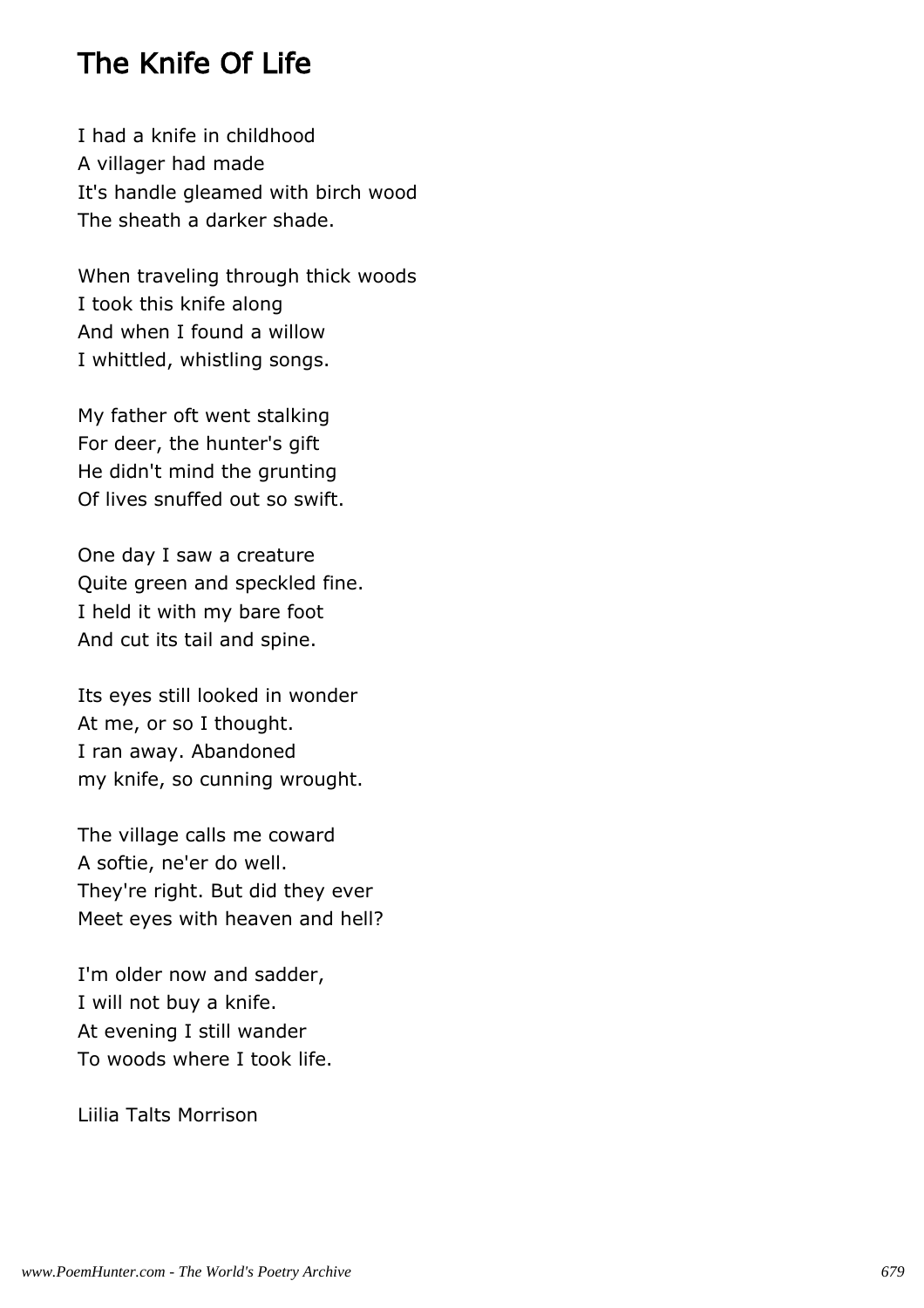#### The Letter Never Written

I never wrote that letter The one I promised you, So you would know me better And love arise anew.

Time flew while daily measures Cropped up like mushrooms tall, Ignoring hidden treasures Regretting not at all.

It's true, I was quite busy Too tired to light a lamp At end of day, too weary For paper, pen and stamp.

One afternoon when walking I felt a terror grow While hearing neighbors talking 'Carl died. You didn't know? '

My heart feels like it's bitten Sore, bleeding in its fold: My letter never written, Our story never told.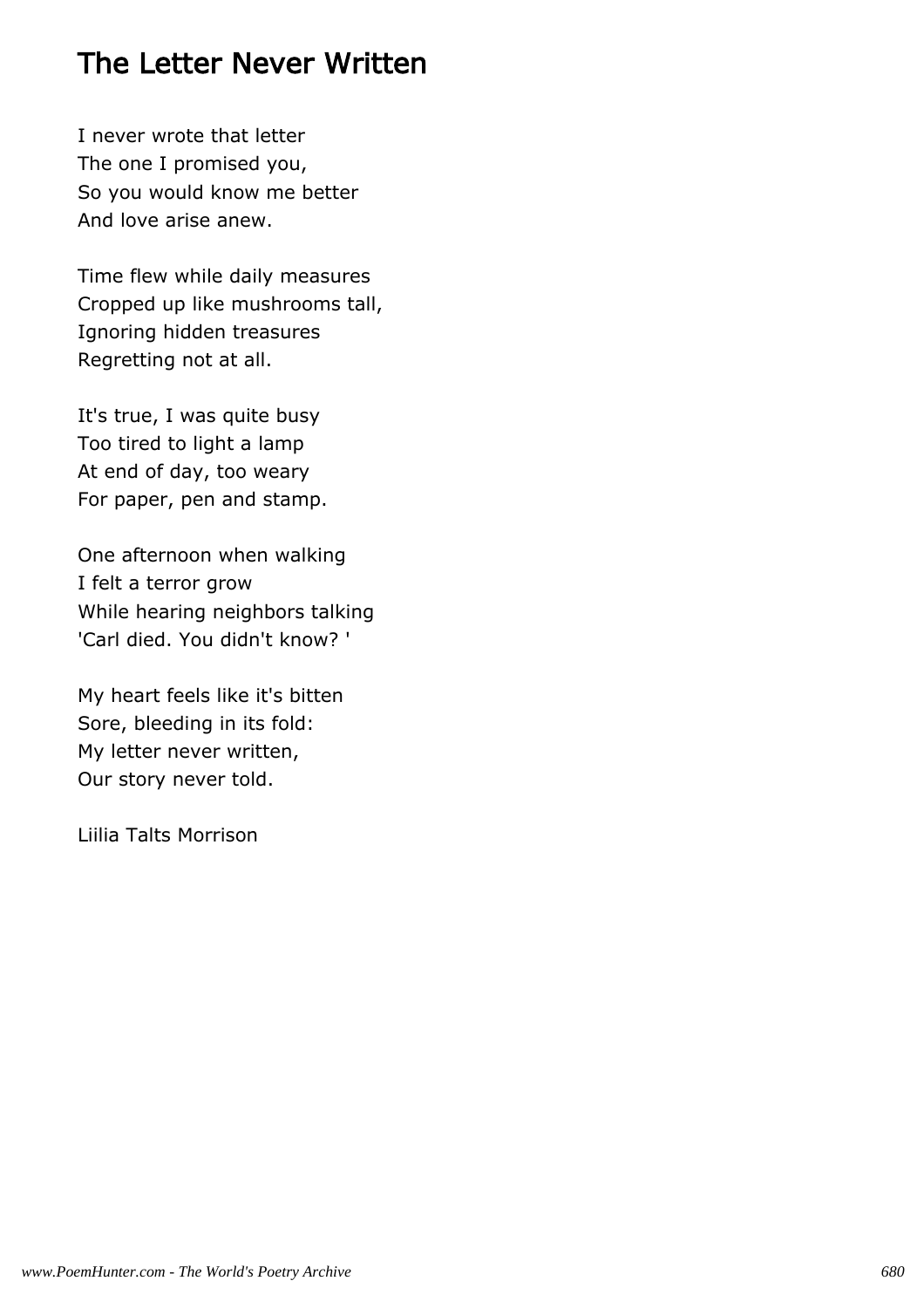# The Light

Oh, man of clay and feet of dust Walk on the earth, if walk you must But if you stop and rest awhile A light may grace your weary mile.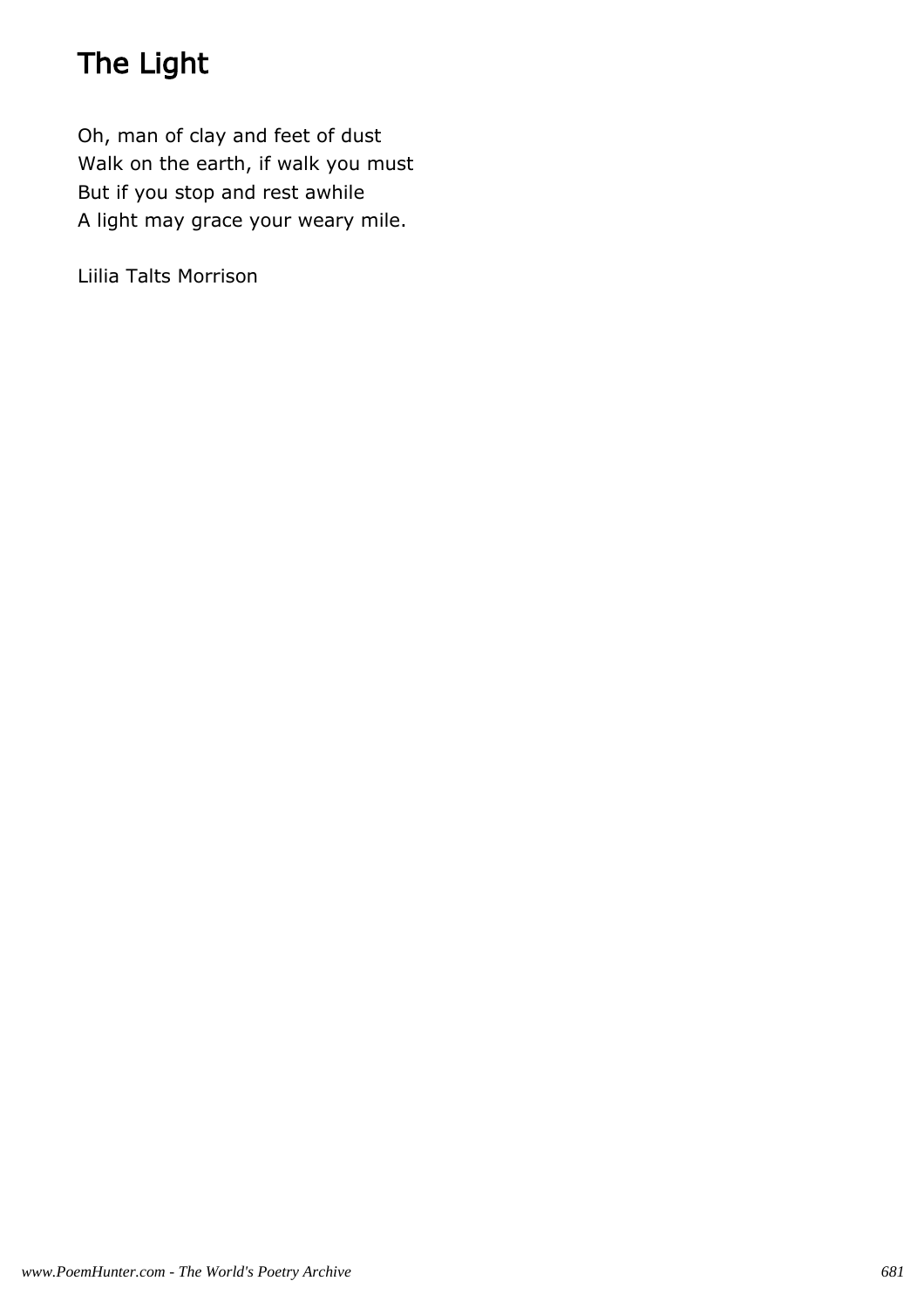#### The Little Angel

The little angel in the sunshine basks With calm, serene expression I wonder if his church yard task Is blessing the procession Of saints and sinners walking by To pray, to mourn, to die

My father was remembered here When he reached higher ground Of crystal mansions much revered Where choirs with harps resound

Time came my own son's time was full Those left behind then entered This yard to grieve, expressions dull Their lives this man had centered

Few now can see foregone events Time passing builds high walls Yet that small angel heaven sent Sees and remembers all

The little angel in the sunshine basks With calm, serene expression I wonder if his church yard task Is blessing the procession Of saints and sinners walking by To pray, to mourn, to die.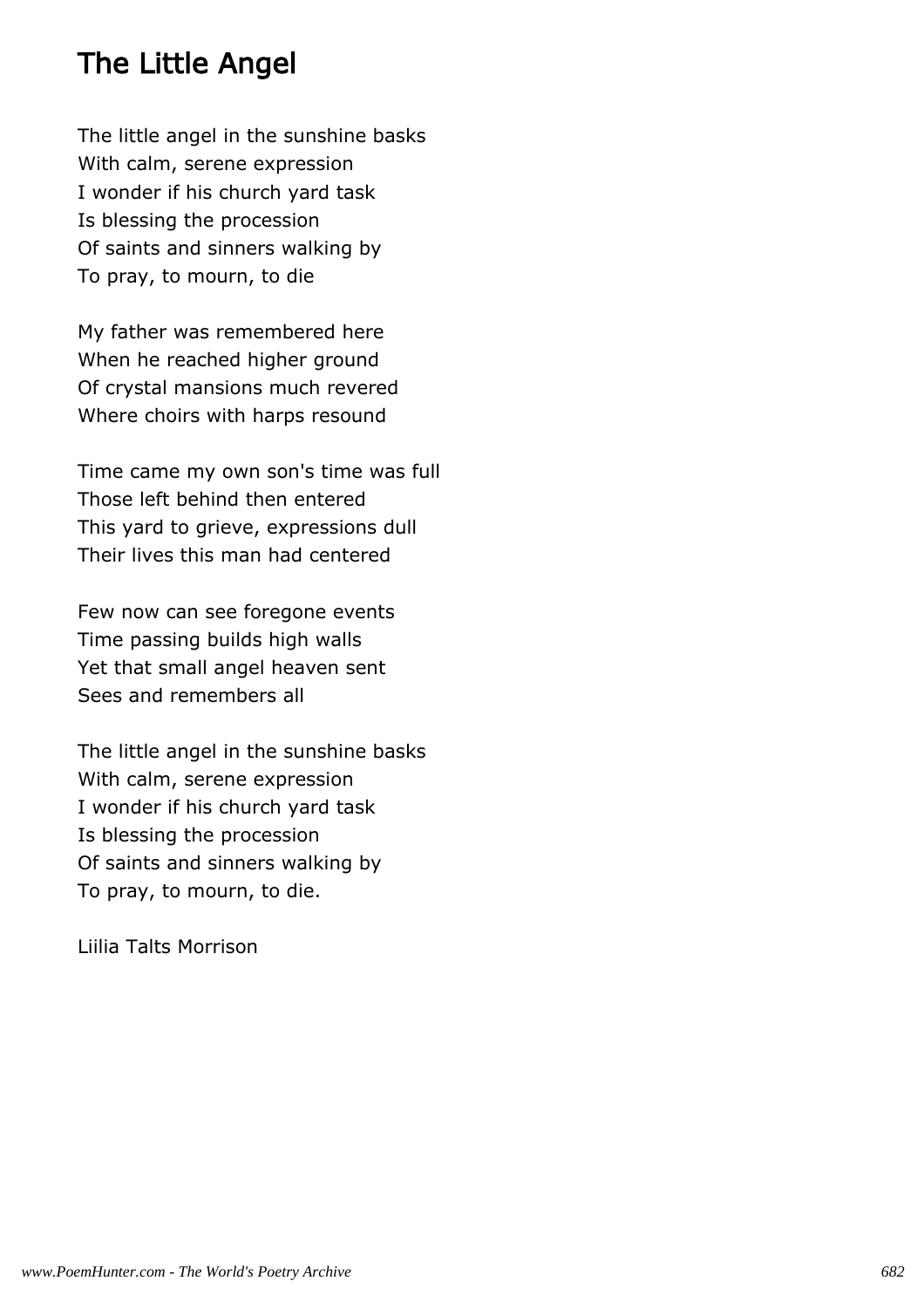#### The Lottery

You asked me what I wished for if I could have it all and mentioned many objects some big, some very small

None seemed to tempt or lure me to seek the fine brass ring and finally I wondered just what could be the thing

Next morning with the dawning it seemed like 'twas too late to need or want a bounty in modest shape or great

Had not you spent some moments each day to chat and share your thoughts and so your friendship a gift beyond compare

What greater joy than spending some time with souls who care who stop what they were doing to tell you their affairs

It's good to know that little on land or plains or sea is quite as dear as someone who stops to visit me.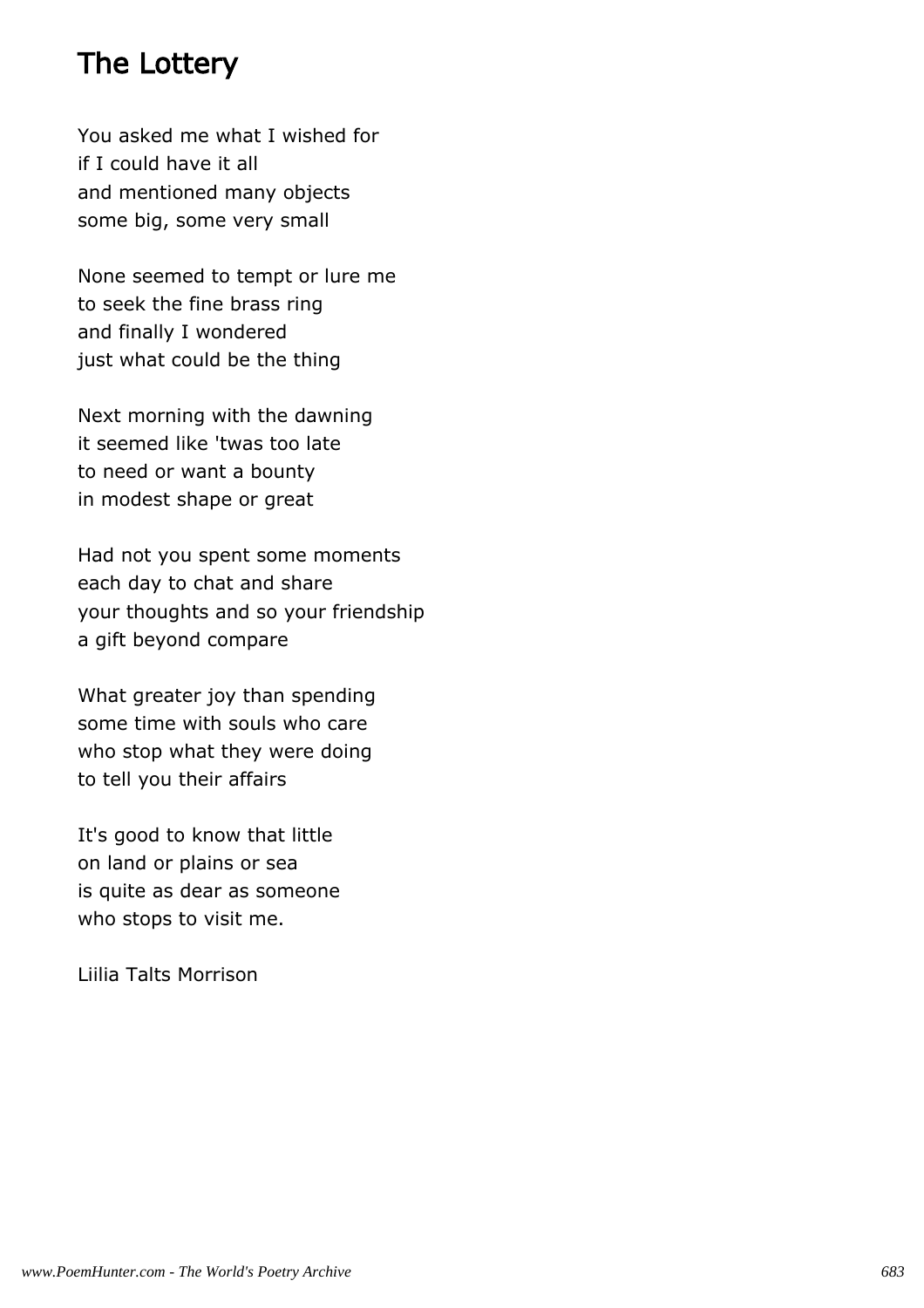### The Monkey

Remember the days before you got The monkey on your back?

Can you still remember? Remember when a world lay before you and you were going to make it. Remember?

The money is on your back The money is on your back. Ha, ha... he won't let go He won't let go

You think you can't go back to blue skies To tasting things, to feeling Like when you were small And munching apples.

You think it will taste like paste Look like brown Always, till the end

Remember when up as up and down was down? The monkey turned it Upside down. Remember?

Monkey, monkey, monkey Monkey on your back

Hey mister, guess what? Hey mister I blew him off Look at me mister I blew the monkey of my back

Keep on crying mister, keep on sad The time will come you'll get hollering mad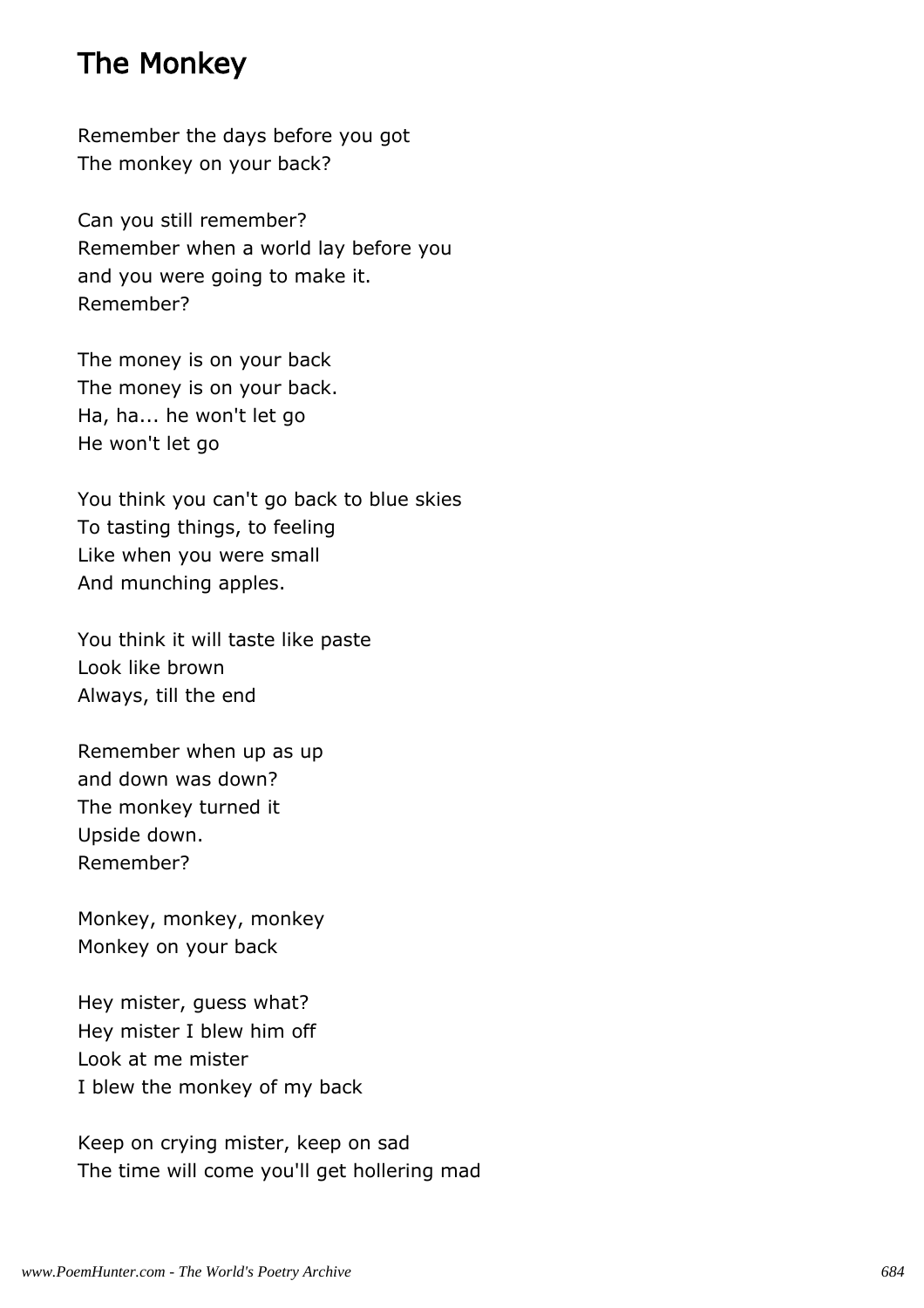You'll fly, you'll cry, you'll bust out loose Your heart a coal, your neck a noose You'll crawl in dust this close to dead

Then suddenly it'll hit your head – The monkey's gone, the monkey's gone Hey, man, the monkey's gone Hey man Hold my hand.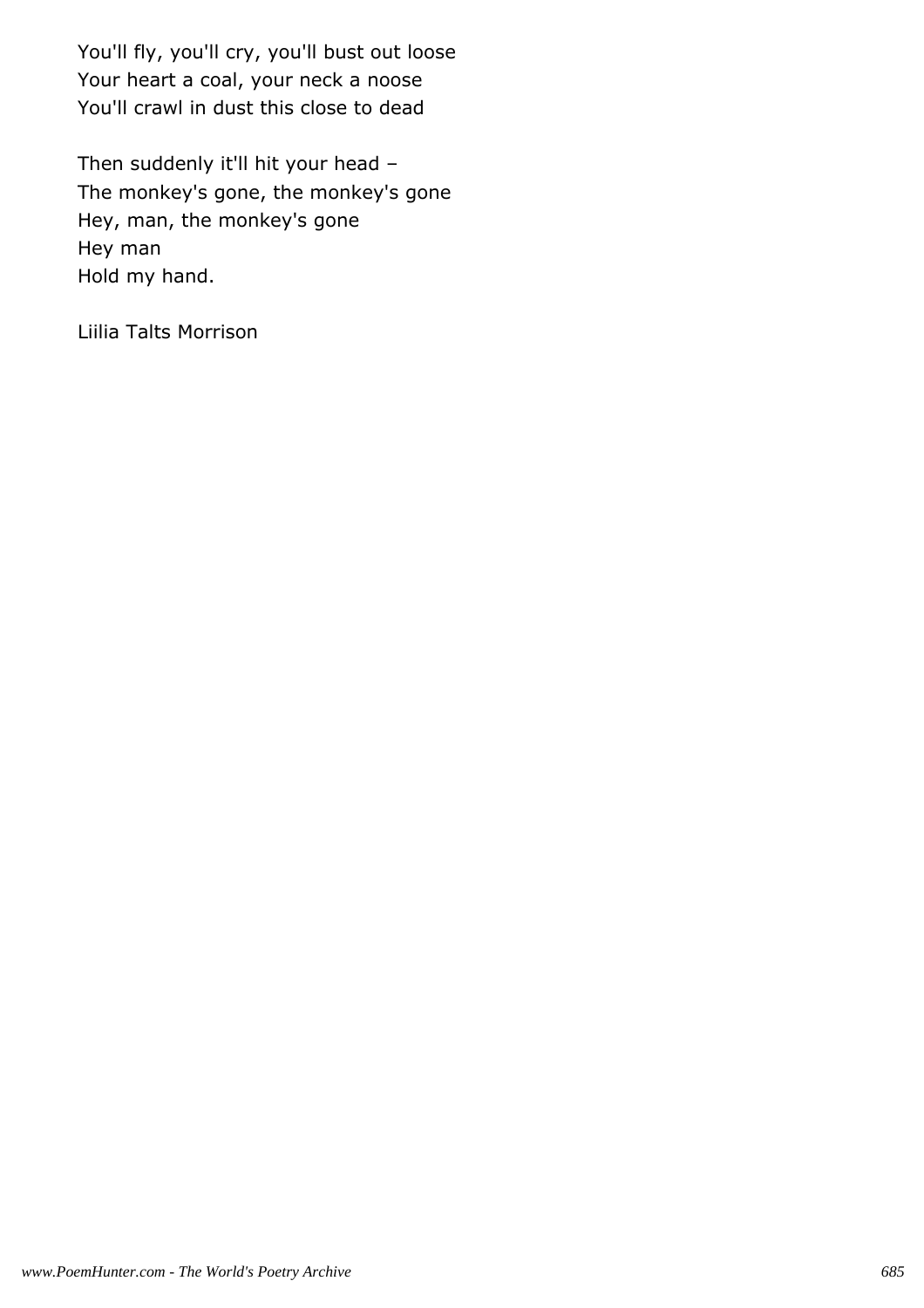## The Old Place

I hadn't gone that way for years There was no reason to The place we found our shelter then Demolished, built anew

There was no sign of that grand tree We waited for to bloom And when the time for mangoes came We scampered from our room

For there was little to be gleaned In those now distant times The world was harsh and people cruel The streets knew many crimes

But we were still a family And that meant quite a lot We overlooked those challenges Our love a tight wound knot

Today they all have gone away And made lives of their own But I will not forget that street Will they, now that they're grown?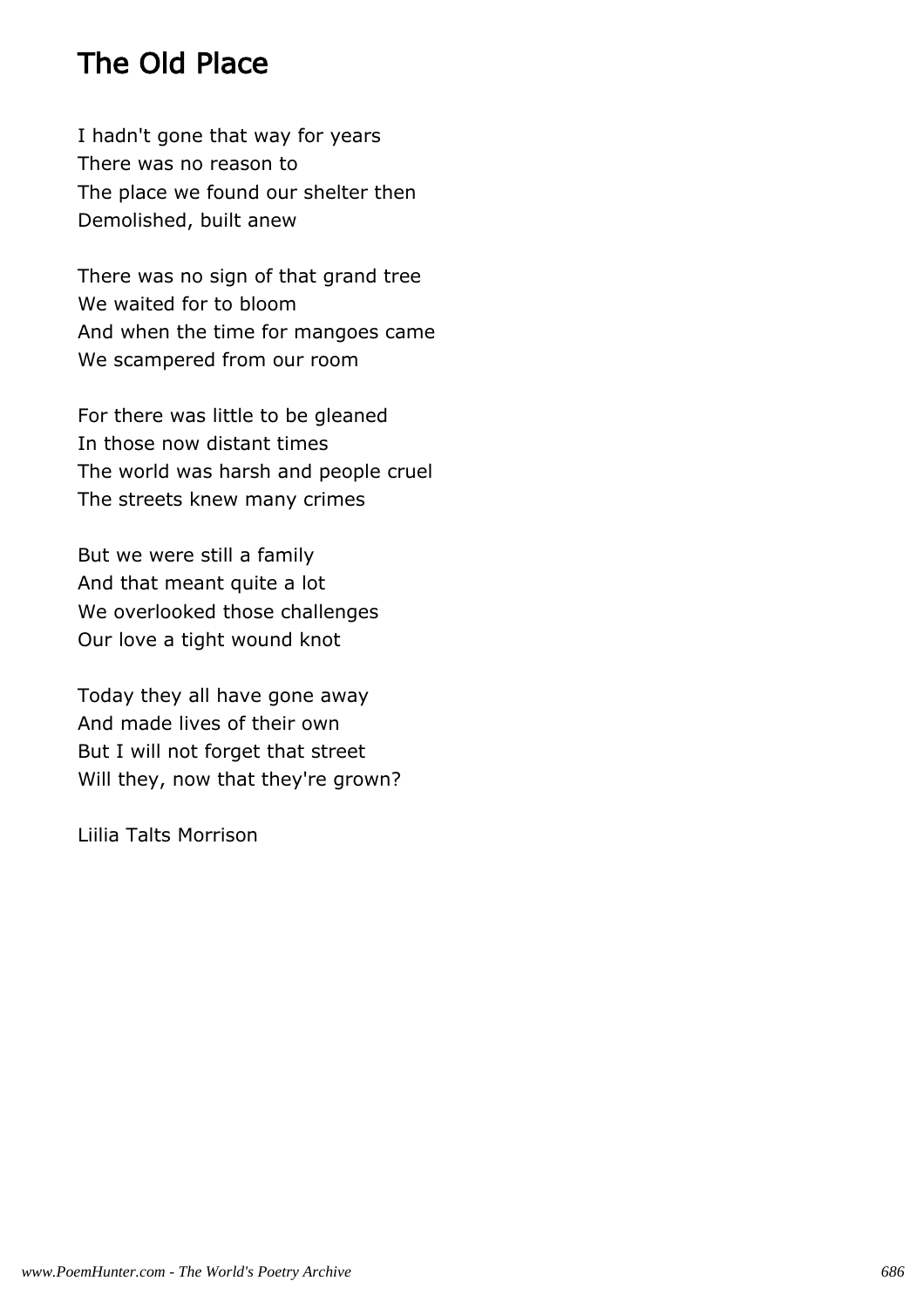### The Old Road

Going down the old road Late afternoon Sun hazy On the dusty windshield

A wayside parking lot full For Saturday night Worn watering hole hanging on As new places rise It's still holding on Holding on Like the man Sitting on the barstool Just holding on

Going down the old road That hotel from those days They talk about Each year they talk A little less

The man on the porch White beard unkempt Bright for an instant In that lazy sun Going down soon He no longer cares to shave Makes no difference anyhow

Going down the old road Junk shop shuttered Time to go home Darkness comes fast Shadows rising Cover the old road Worn railroad ties No longer used

Going down the old road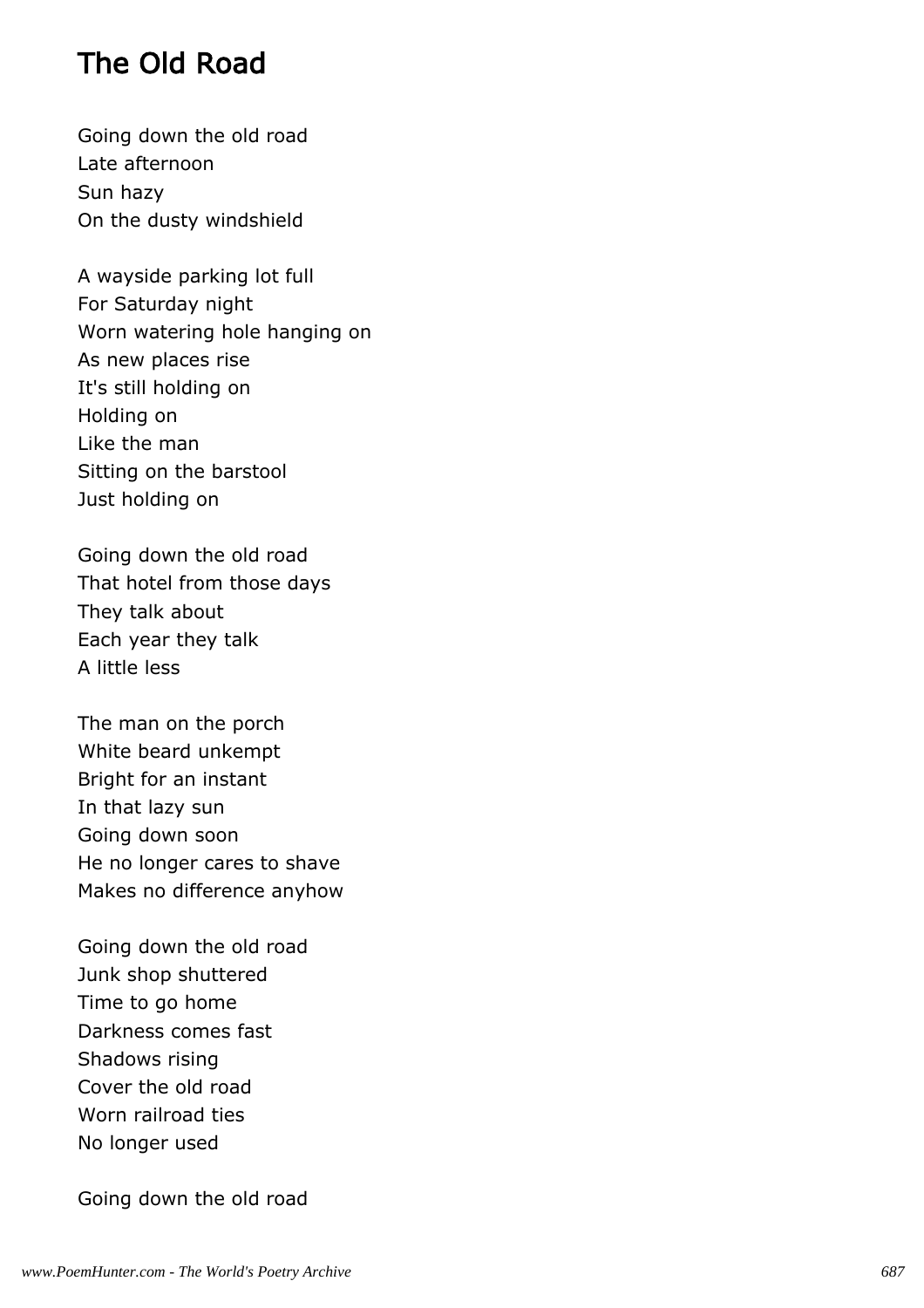Car crawling Over bumps and pebbles

Once there were Friends things Stalling fears Long buried

Now returning Uninvited A large black wave Washing away People like flotsam Now so far away Unreachable

Nothing much left now Just that old road Day wearing down Stray rays of fools gold

I ride into darkness Again a lost child Homeless Hands empty Feet dusty On that old road Down that old road.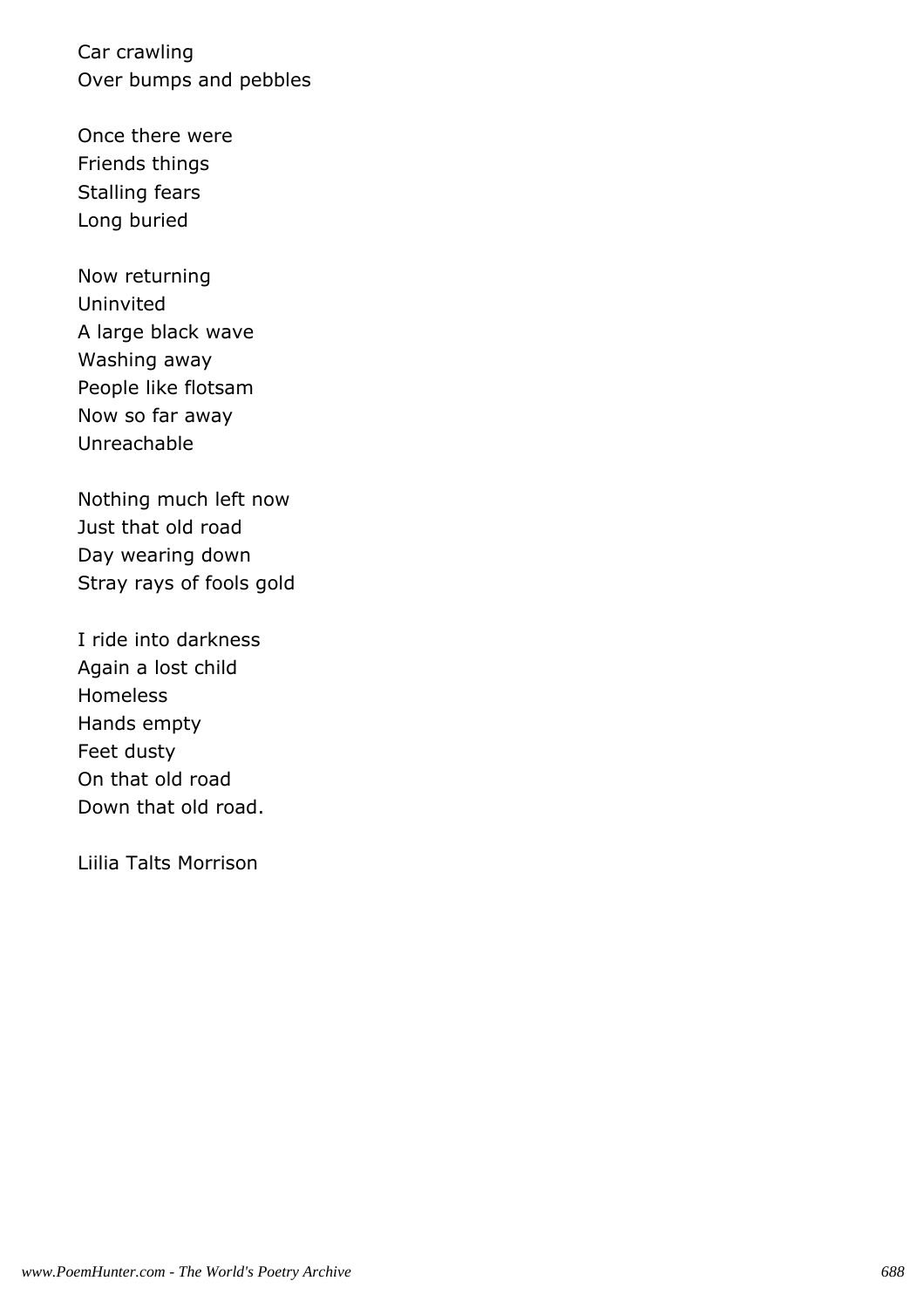### The Patriarch

He was a brusque and rigid man without a thanks or praise in charge of ancient property large family to raise

Rebellions were quite common then in dusty days of yore no motors served to ease the loads of heavy farming chores

The fields and herds were tended to with steely grit and sweat there was no room for slacking off or sit around and fret

One small mistake or careless move could threaten life and limb one candle unattended in a room raised flames that danced at whim

Of births and deaths and illnesses there were so many then rats mice and flies brought germs and plagues and none could guess just when

The reaper struck without a care for youth or age or worth his scythe swung freely and with mirth across the darkened earth

The man grew old before his time he seldom laughed or smiled he suffered losses of his kin and of his favored child

The people spoke with whispers when the old man was in view yet it was he who held them all together as a crew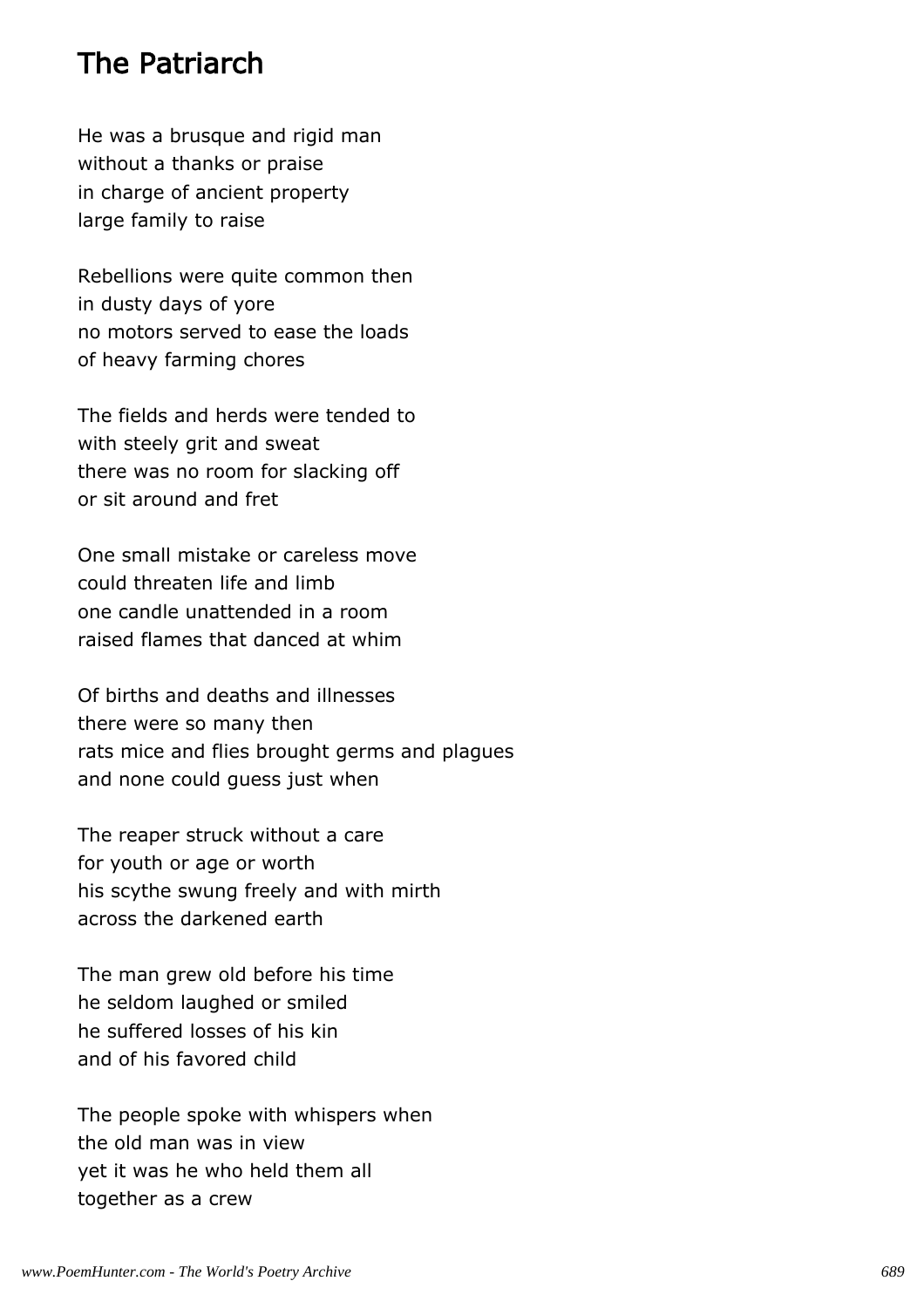He had to make decision calls and did what he thought best although so many lives and hopes and dreams were stunted by his tests

He was a brusque and rigid man without a thanks or praise in charge of ancient property large family to raise.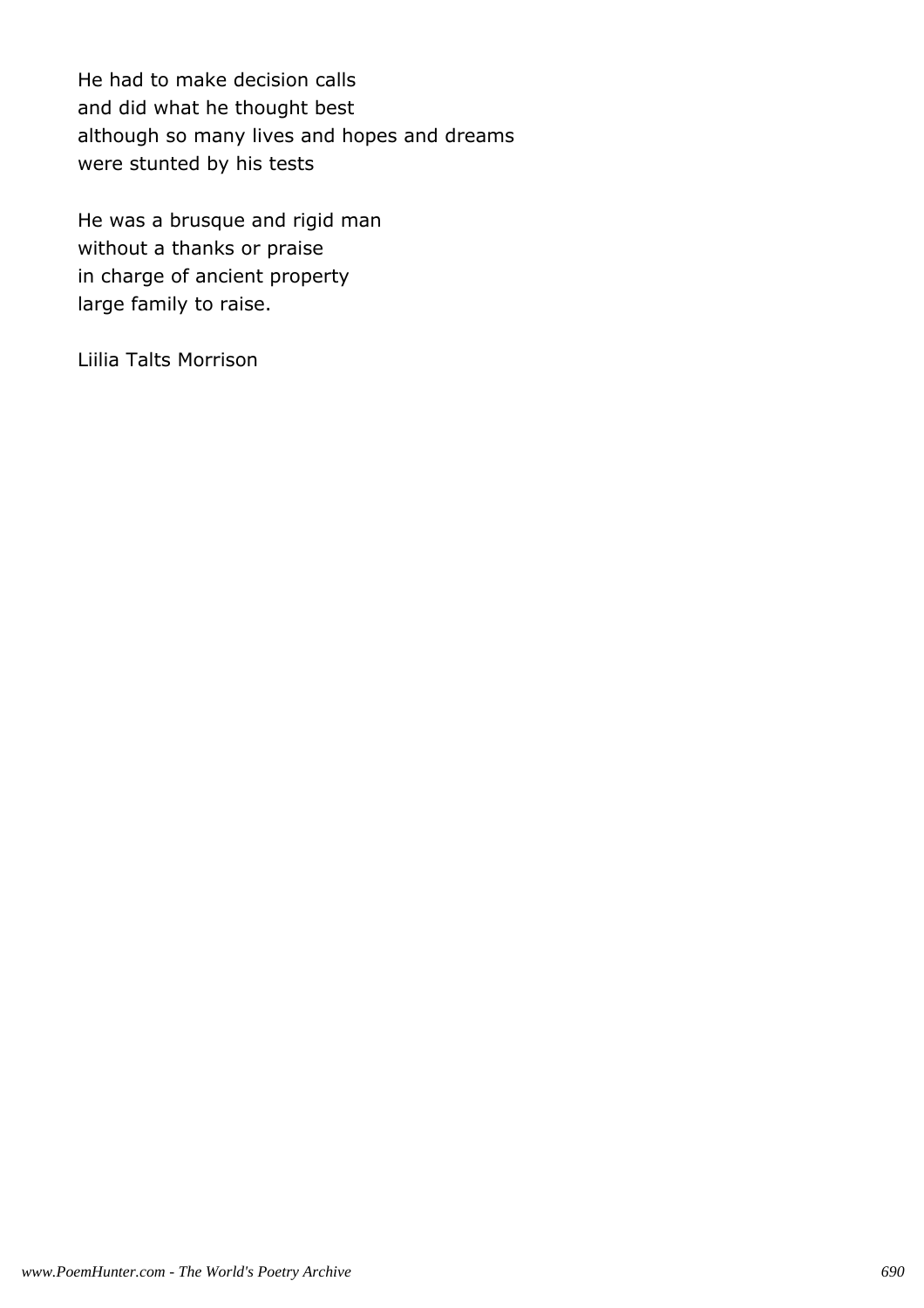## The Pearl

The seas are rich with living things and creatures of all kinds an endless bounty waits below and those who seek may find

A cornucopia of food entices hardy men who sail and brave the mighty waves again and yet again

But in the darkest, deepest caves far from oft sailed trade routes there languish crusty creatures who conceal most precious fruit

The South Sea oyster cannot form more than just one rare prize and few the shells that hold and grow one pearl so well disguised

Once in a while a grain of sand will enter that dark womb a shock and grating thing it is to be encased, entombed

The finest minds, the greatest brains have yet to find the clue of how the oyster forms a pearl with tiny crystal hues

It's imitated everywhere and worn by those who crave and dream of having just one pearl from nature's darkest caves

The seas are rich with living things and creatures of all kinds an endless bounty waits below and those who seek may find.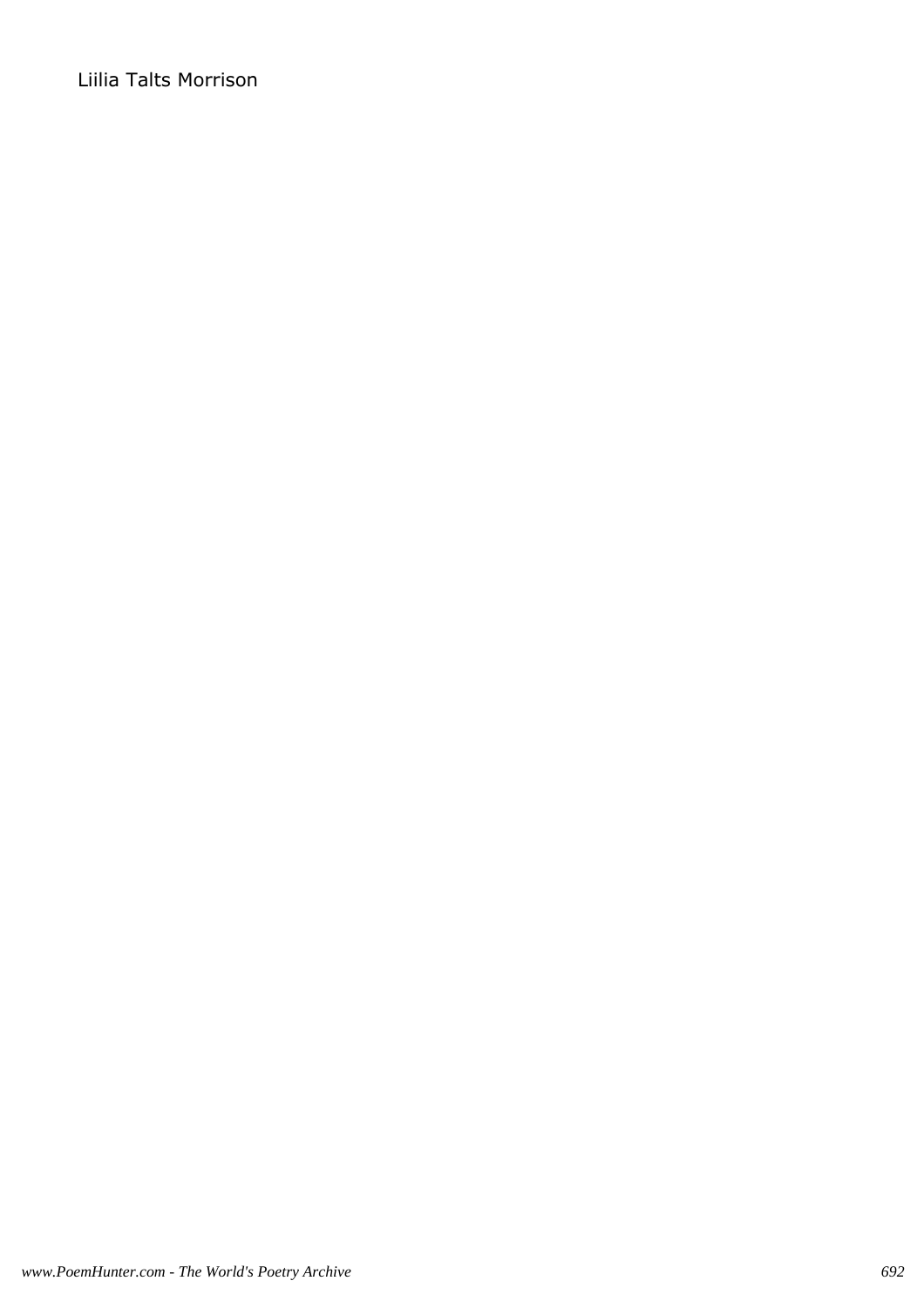### The Pied Piper

Back in the dusty times of old before they wrote much down strange stories moved from mouth to mouth well hidden from the crown

The mighty rulers lived in forts and castles of renown they did not ever tolerate the common folks' put downs

So storytellers twisted facts dressed up like fairy tales but all the people of tow birth knew what the truth entailed

The Piper story known as Pied first showed up in folklore in a small town called Hamelin and spread from door to door

No one is sure just who he was and how he charmed his way to rid the town of many rats demanding a fair pay

When they reneged an would not give him what was his fair due he disappeared with all the kids and left without a clue

Although this fragment from the past seems like a fantasy the timeless question still remains: what is reality?

I do not live in Hamelin and am not plagued by rats yet I've been charmed by tunes so rare dressed in Pied Piper's hats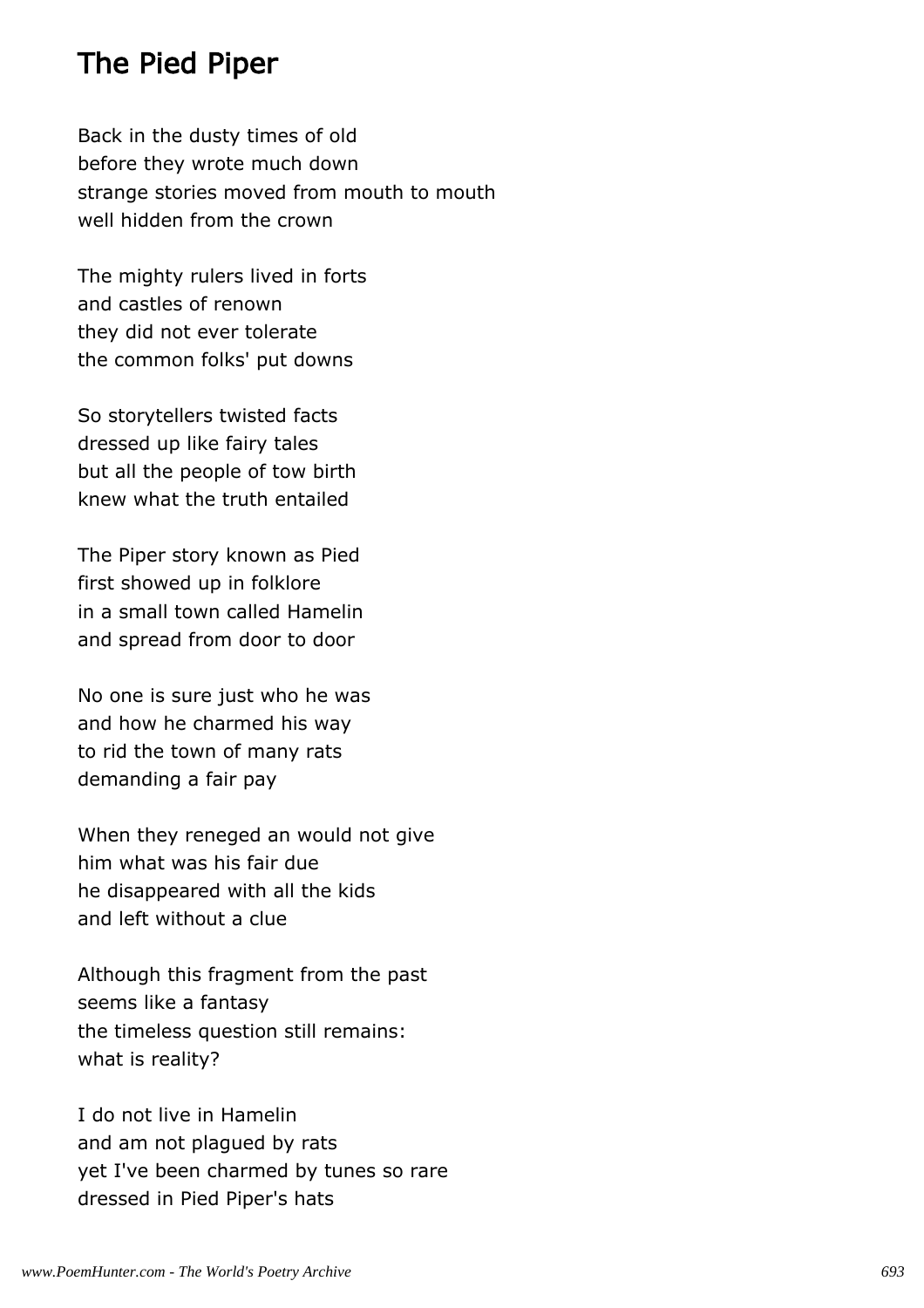Resistance flew right out the door when he commenced to play until he turned the day to night and night was bright as day

Time came the melody turned cold I tried to run away and then in anger and in rage a dirge he chose to play

I screamed and cried and tore my clothes his tune pierced through and through and then I knew the tale is true the Piper takes his due

Back in the dusty times of old before they wrote much down strange stories moved from mouth to mouth well hidden from the crown.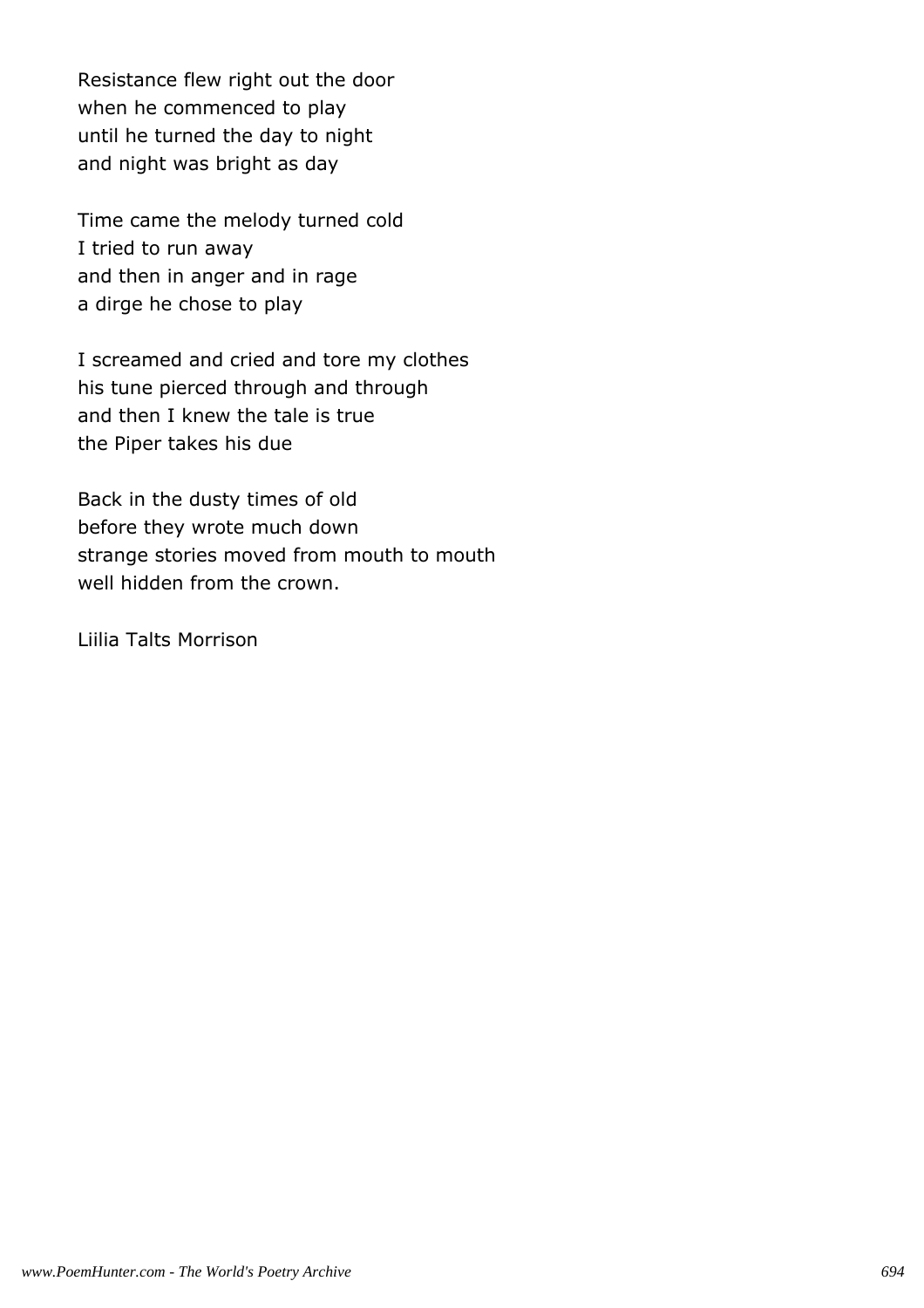# The Plow

I put my hand upon the plough to walk beside him here and now to listen to his grace filled words the like of which were never heard

I dedicate my life and limb to him of whom the psalmist sings whose every action, every step is filled with healing testaments

My day begins and ends in prayer that his great mercy will be there his load is light and burden fair his messages beyond compare.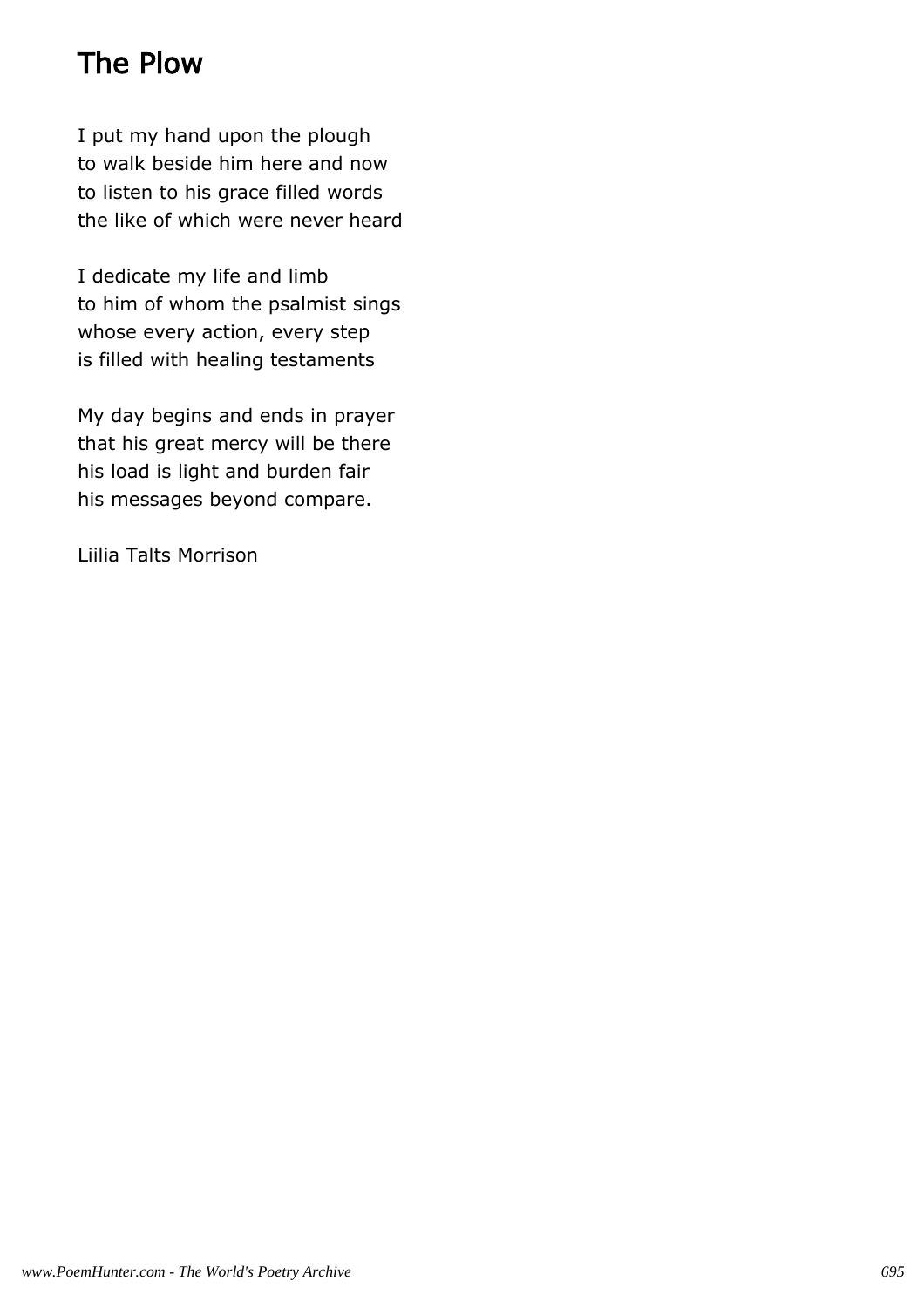#### The Poem Of Life

The poem of life may rhyme or may not it's put out in stanzas whatever you've got.

The poem of life is sometimes a ditty a ballad, a sosnnet sad, lovely or witty.

Some couplets may falter and burn into ash as love affairs enter proverbial crash.

The poem of life now childish, now grand reflects the old psyche asserting its' stand.

The poem of life will change as you enter that scary old place they call 'Senior Center.'

The poem of life though wobbly in rhyme is something YOU wrote you know 'it is mine.'

The poem of life ah, think of it how your kin that is next will treasure it now.

Or maybe your poem was written in sand that's even better in trash it won't land.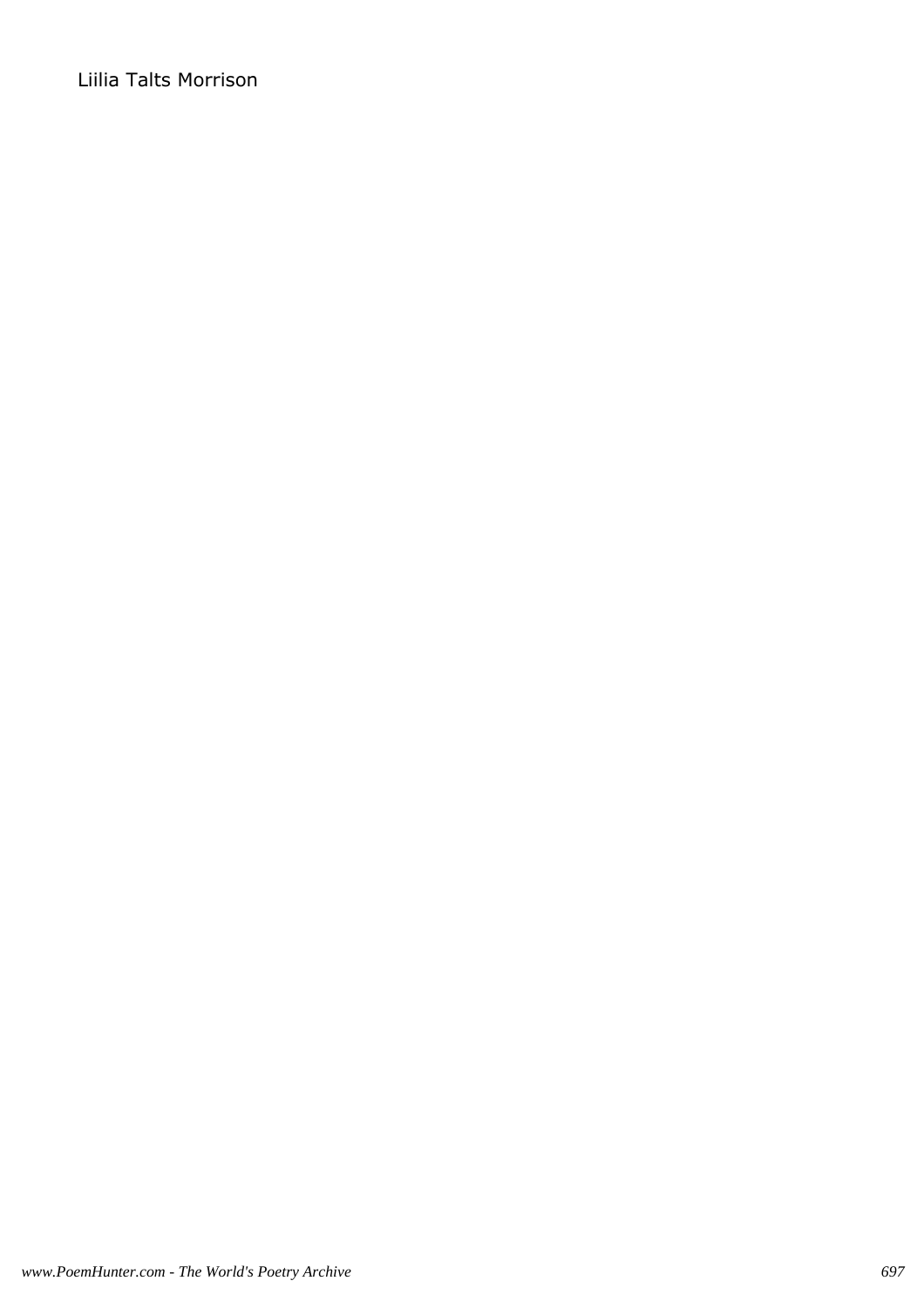## The Poets Group

Careening down the avenue We were a motley crew spilling from an open jeep Laughter was long overdue.

We spoke of T.S. Eliot And bars down in the Keys We built in blocks of alphabets And didn't dare to sneeze.

We knew this was the real McCoy This moment was our charm Soon we would fall, but just this night We cheated fate, and then some.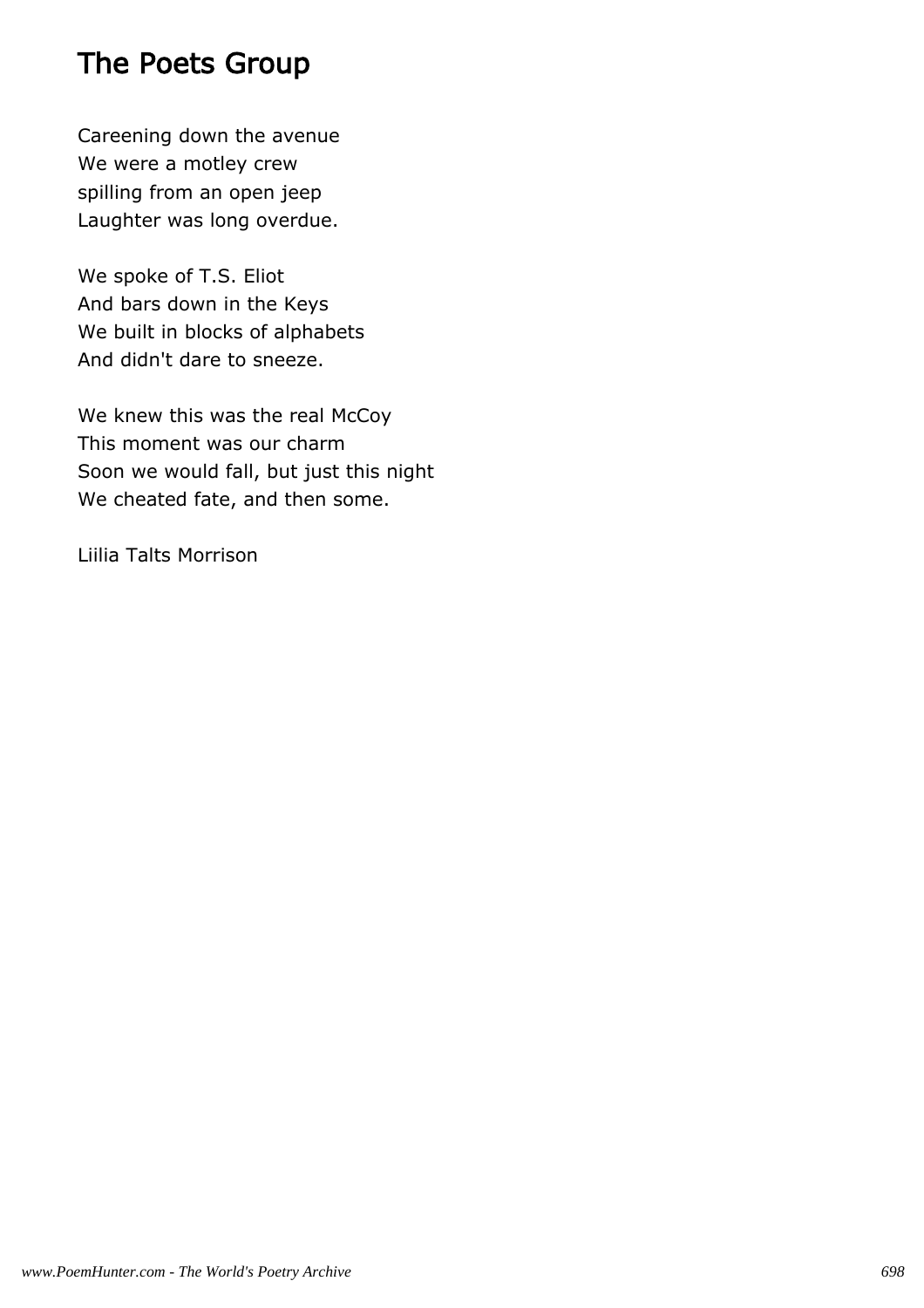# The Powerful Woman

The powerful woman does not raise her voice She does not tell you what to do She does not ask you for favors She weeds her own garden She tends to her chores She listens to your woes She shows you how to make jello She tenderly prunes the tomato plant

The powerful woman moans when her own child dies But she goes on, tending to her chores The powerful woman lends shelter Whether it be a bird with broken wing Or a young man lost

The powerful woman has no face She has no name anyone has heard before The is an image, a memory, a shining light Glowing through a stained glass window.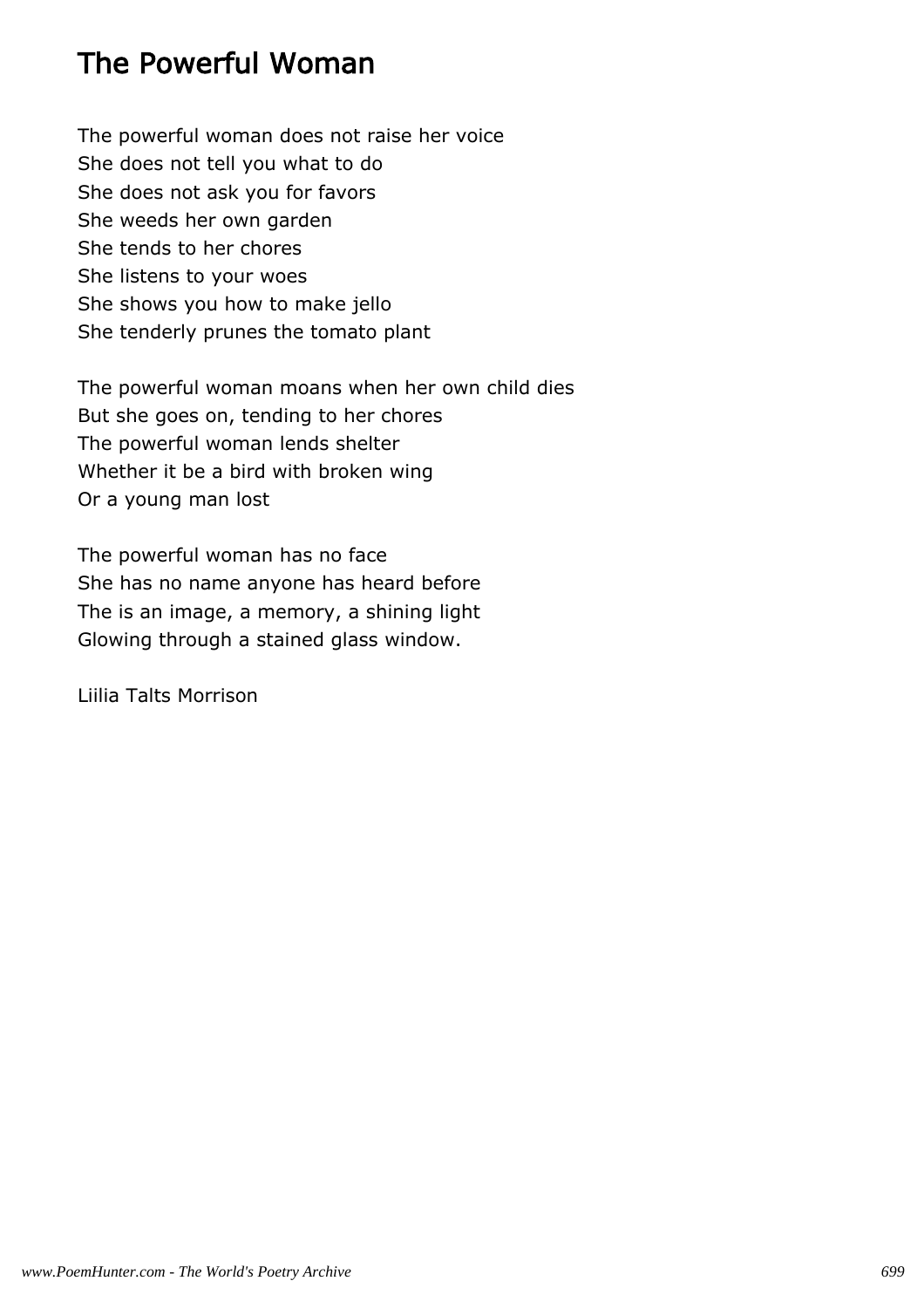### The Present Is A Gift

The present is a gift A gift the present The hours quickly drift Make moments pleasant

A gift the present Embracing everything Make moments pleasant Take time to sing

Embracing everything Love life today Take time to sing In your own way

Love life today Your precious gift In your own way Your soul uplift.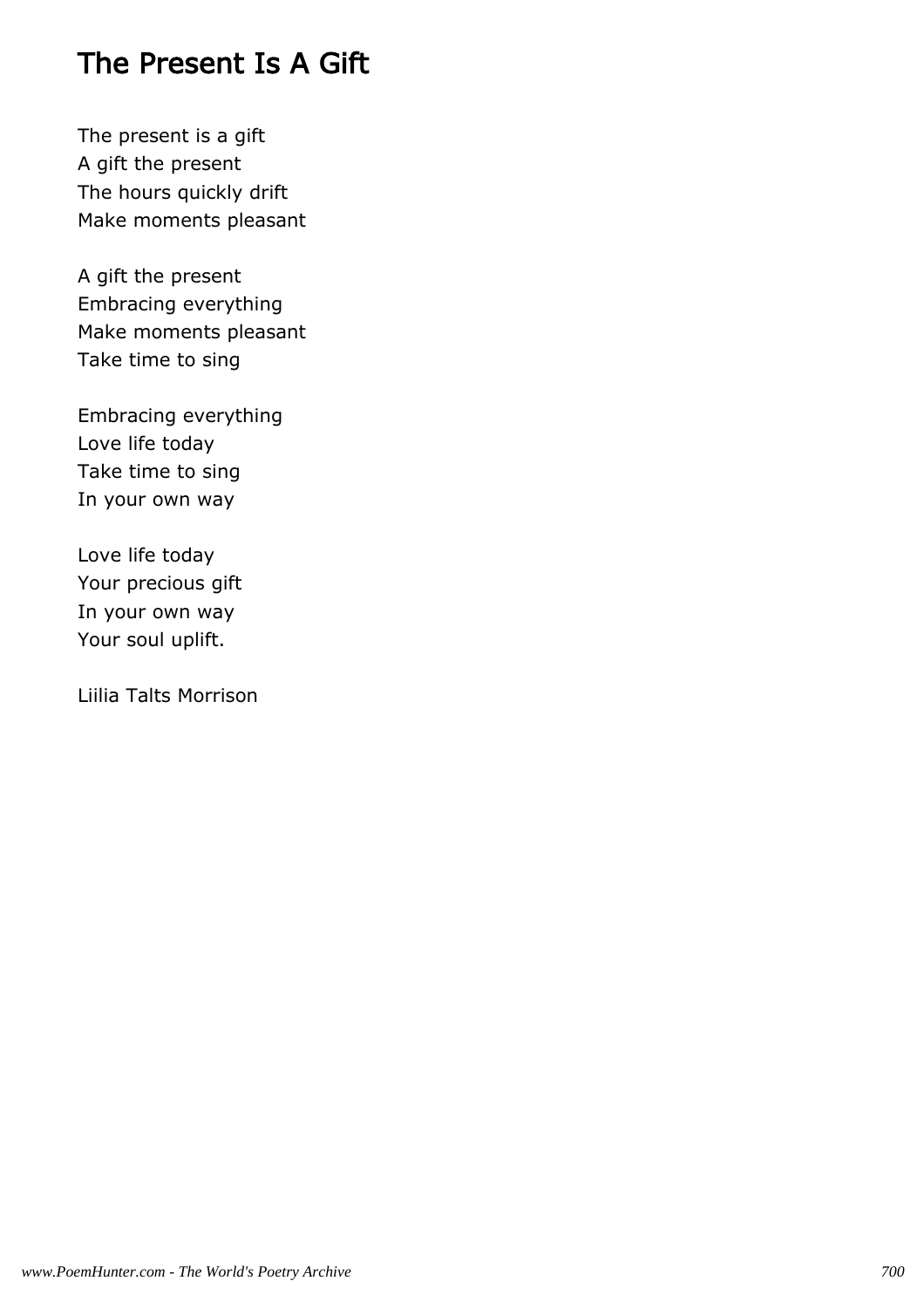# The Purple Hat Society

Do you look good in purple, Do you dare wear it? If you ask this question, You are not ready for The purple hat society.

Do you discard a shard Or mock a crooked crock? Do you see knaves When looking at princes? Then you are not ready for The purple hat society.

Do you dot all your 'i's And seal all ziploc bags? Sorry, you won't Make it with the purples.

Do you help support The cosmetic industry Not to mention spas And salons? That's another poem Altogether.

Do you write a purple poem anyway Though you know darn well Nothing rhymes with purple? Then I've got good news. Send in your purple dues.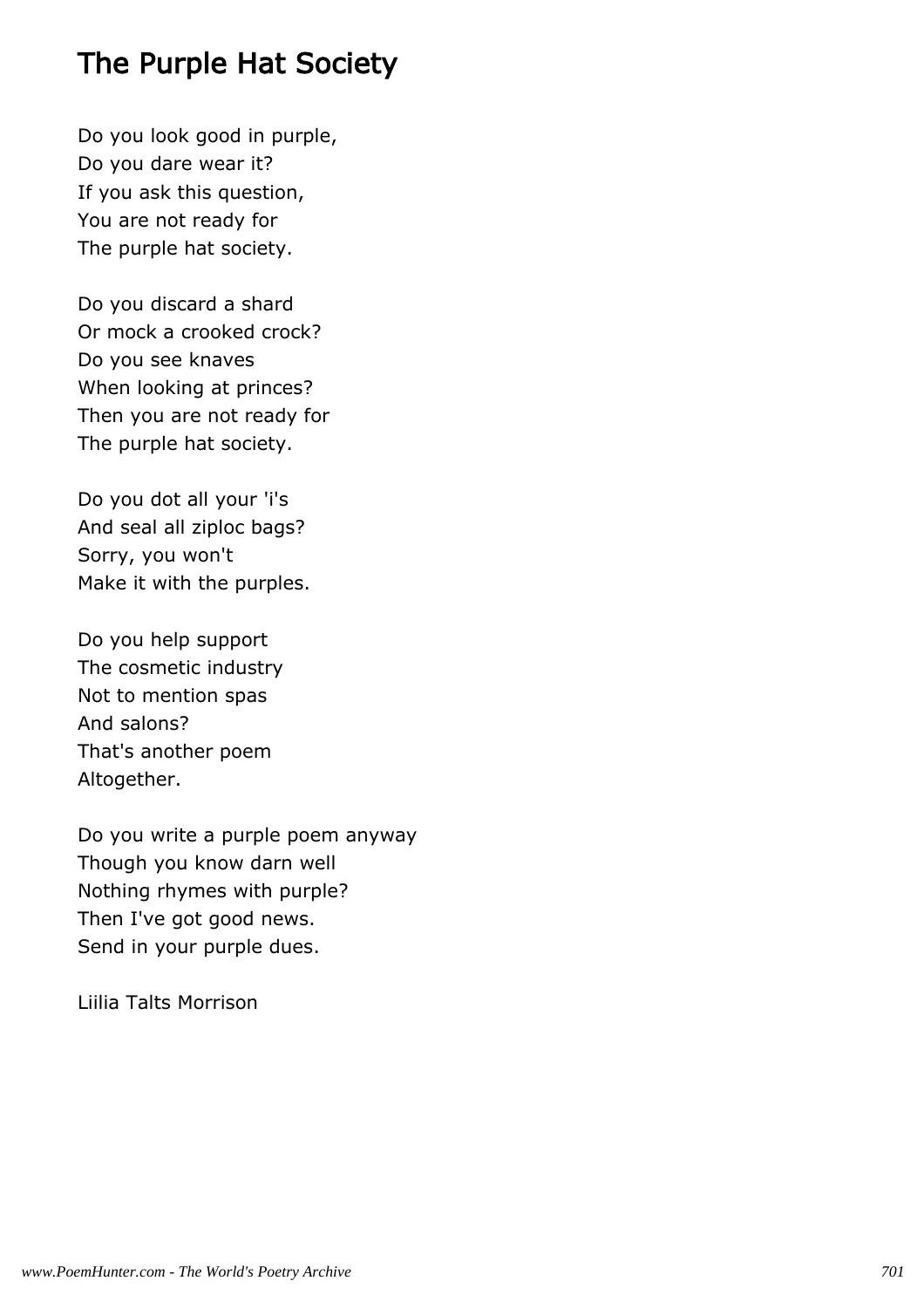# The Race

The race is neither to the swift nor to the strong the preacher said those words once stood the test of time more treasured oft than daily bread

Today this world of lightning speed bestows and wraps with golden sheath the mighty warrior, trophied star brow much adorned with laurel wreath

Is it too late to step aside beyond the highways steady stream to lie on cool and mossy earth and contemplate a stray sunbeam?

Where are we going? one might ask yet that voice often can't be heard it's much too muffled by the sound of great machines that frighten birds

The race is neither to the swift nor to the strong the preacher said those words once stood the test of time more treasured oft than daily bread.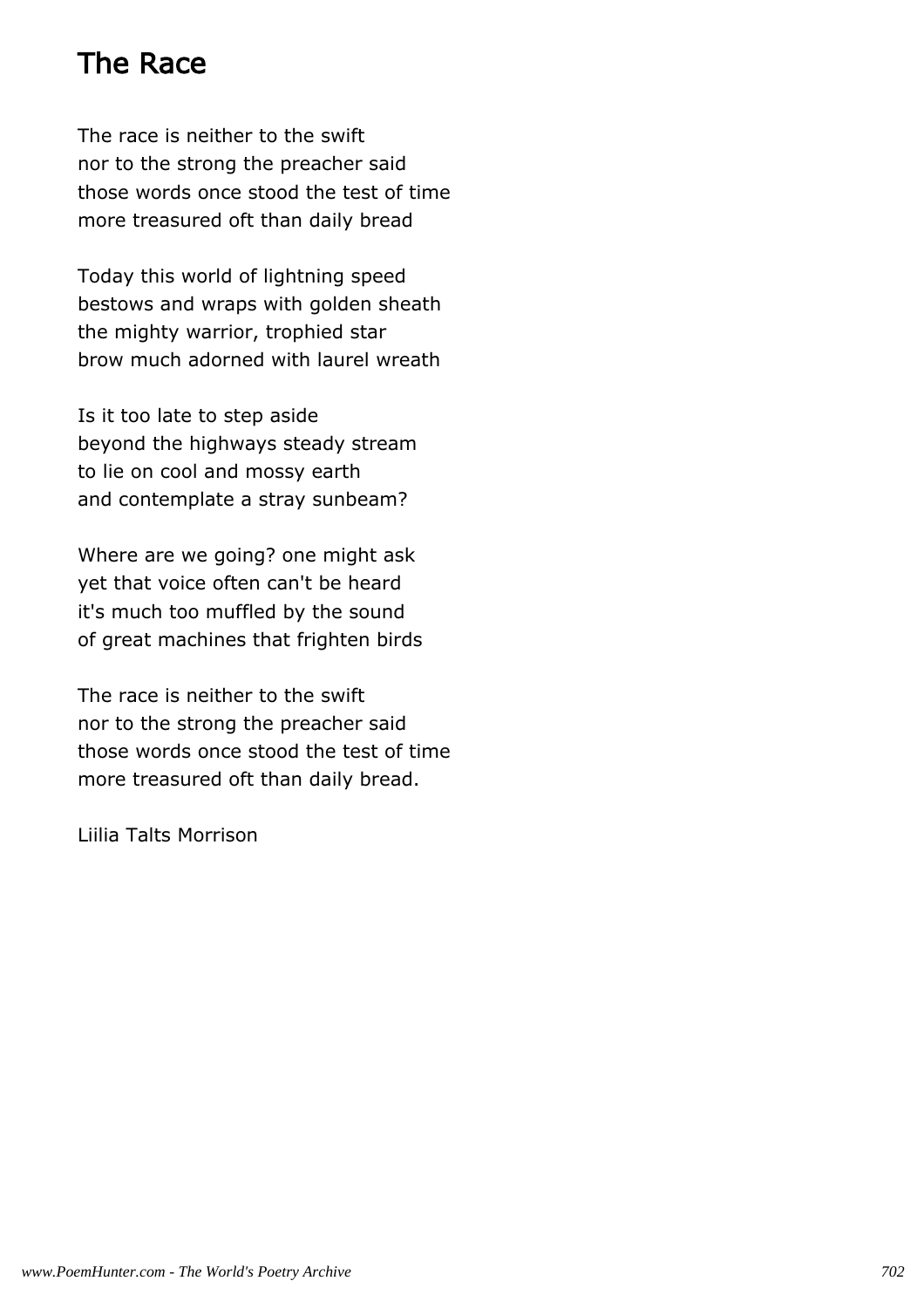### The Red Bridge

I saw a bridge meant to be crossed The path to paradise In shiny lacquered red it glowed With ancient myths embossed

It beckoned me with jewels rare Compassion for all men Humility in word and deed And moderation's care

The ferns stood still expectantly Tall bamboos held their peace Small shrubs and rocks watched as I stood And urged me eagerly

I never crossed that crimson bridge But rather chose to dwell In caves of excess, brashness, self On evil mountain's ridge

At night when haunting vapors float Past an unfeeling moon Regrets begin to cloud my mind And whimpers choke my throat

We only get one chance in life To enter that green glen And cross the fairest of all spans Beyond which there's no strife

I saw the bridge meant to be crossed The path to paradise In shiny lacquered red it glowed With ancient myths embossed.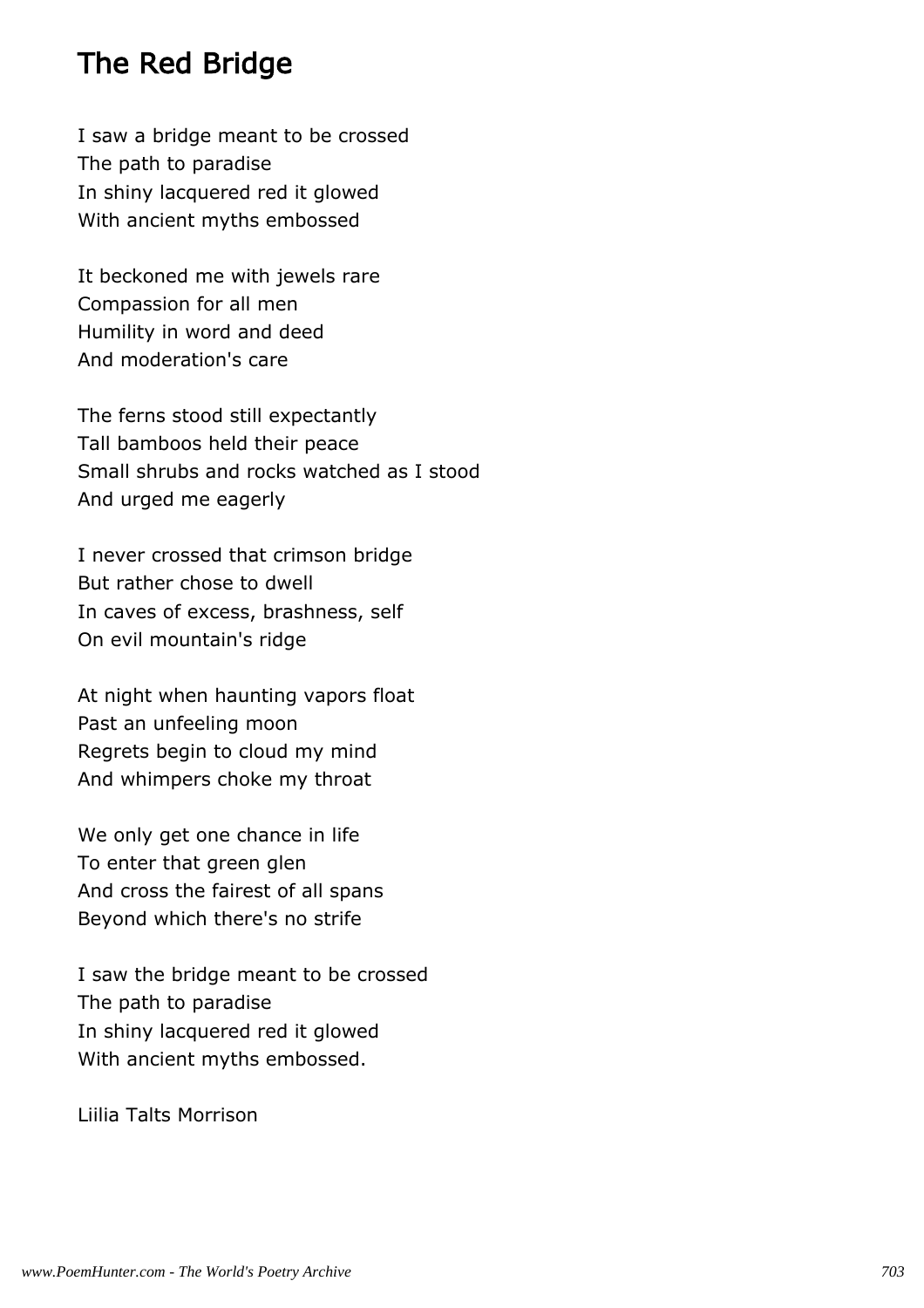### The Red Miata

If there's one thing you just gotta It's to buy a small Miata. Color red is much preferred Lest you blend in with the herd.

This cool wedge they call a car Certainly will take you far. Heads will turn as gas you burn Top down, shades up, two wheel turn.

Offers pour in left and right Fend them off with all your might. Though there is a tiny quandry - Where to put your dirty laundry.

Whizzing, grooving in the rain Thumbs up signs from those more sane. Piling hikers in the rear - Nabbed by cops can be a fear

Bottom line, my friend, is this: Though this sports job is a bliss, When you trade for a sedan Thank the Lord that you still can.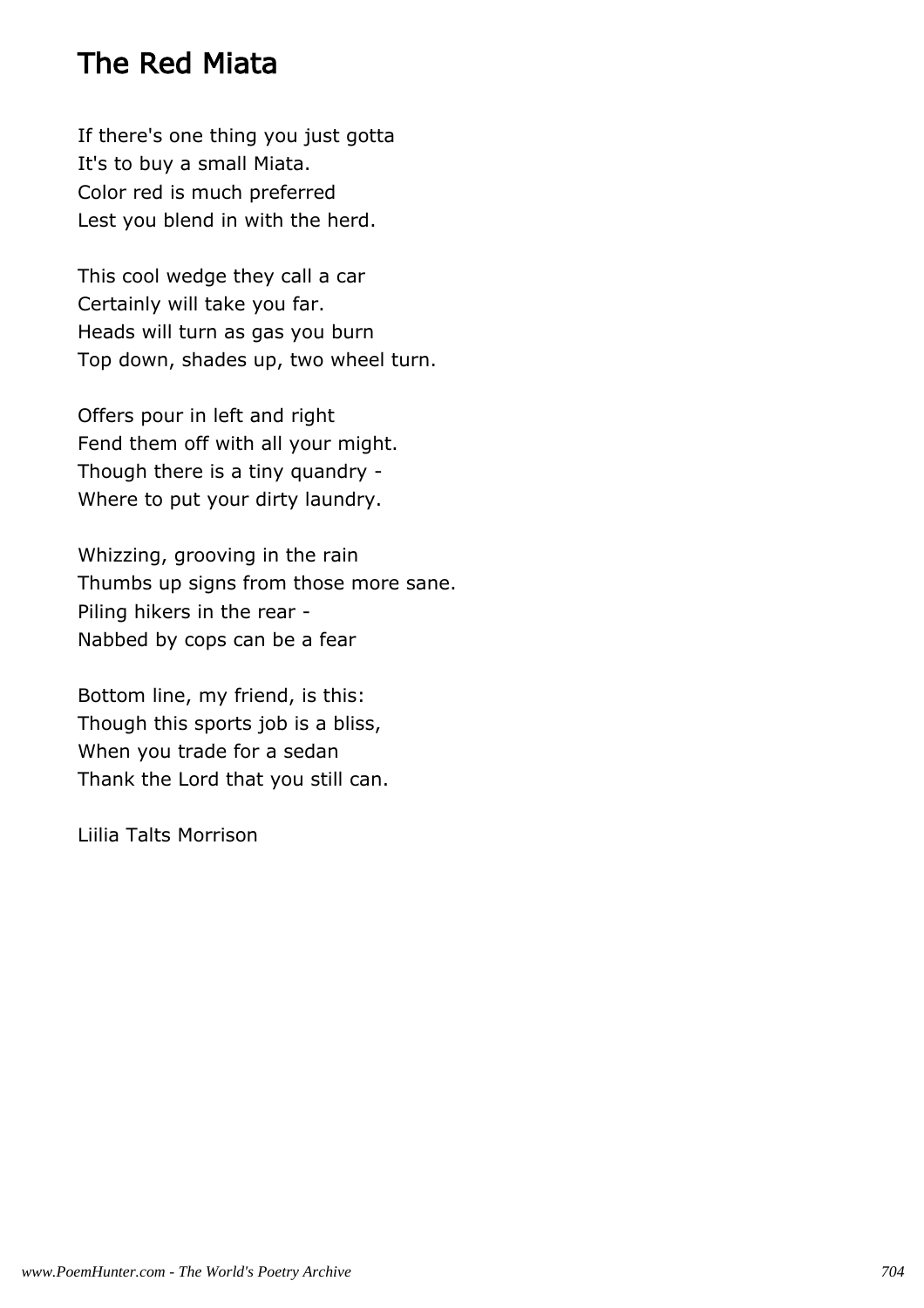# The Redland

They all talk about the Redland. The locals warn you it's 'Redland, ' not 'Redlands.' Rich terra cotta soil bursts forth into giant blood red bougainvilleas pale purple jacarandas and creamy white frangipanis, compete with sky high royal palms touching the royal blue sky.

Yes, they all talk about the Redland

With all this, why do I sit here terrified? For you see, your ranch here has no locks. Many doors with glass panes look out to the golden day.

But when night falls What shall I do? What shall I do?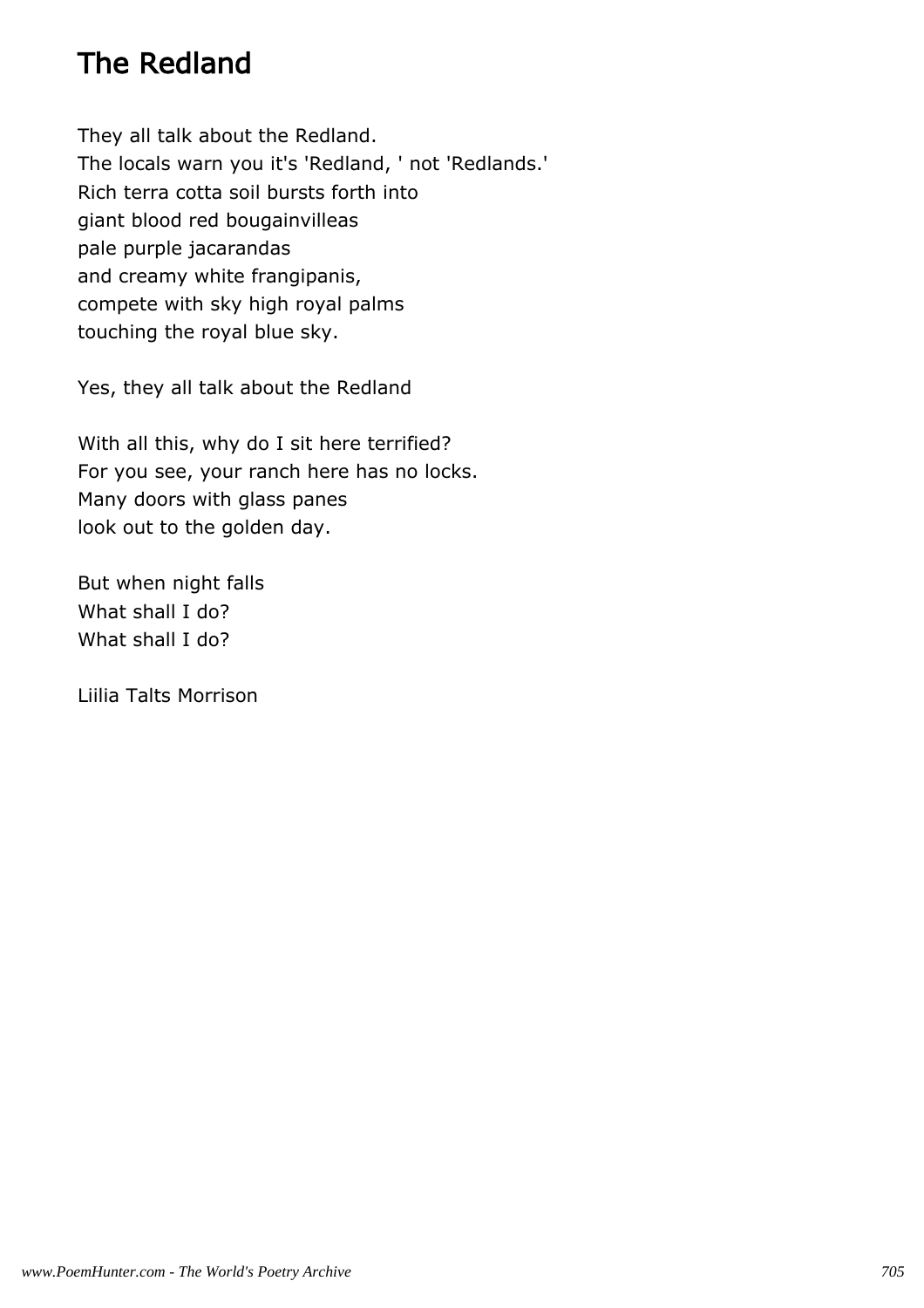### The River Flows

Some lives are chiseled polished stones some others flow like water some amble barefoot on the sand a few are solid mortar

My life much like a river flows it glides through times and days there is no foothold and no rest to set down roots or stay

It ever rushes forward bypassing tranquil docks betimes it soars with dolphins or plunges onto rocks

My only harbor is my faith a nugget of fine gold it glints and sparkles on the stream and can't be bought or sold

Some lives are chiseled polished stones and others flow like water some amble barefoot on the sand and some are solid mortar.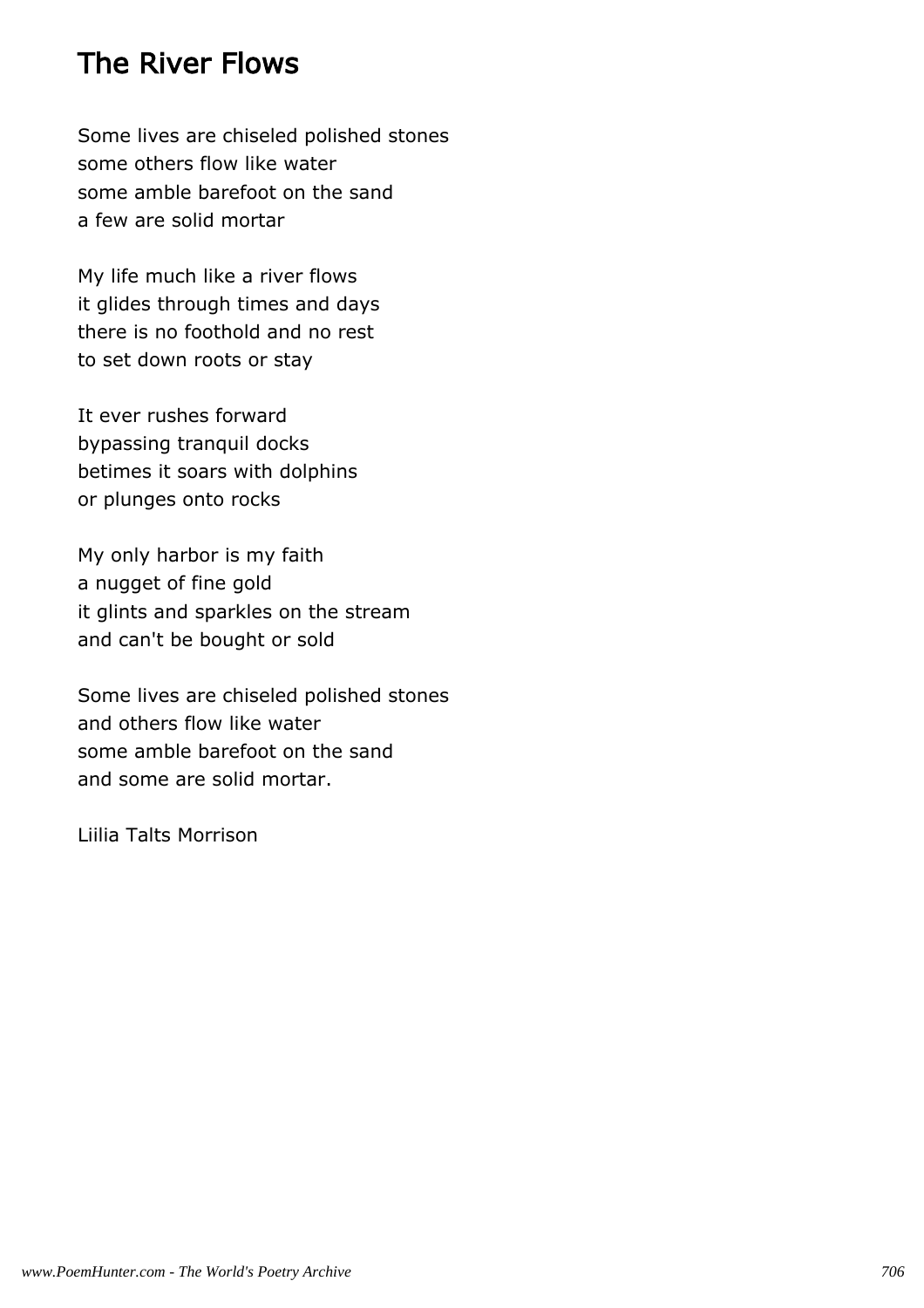## The Rock

I strolled along the street one day And saw a coral rock Among a sea of little plants And when I stopped I heard a chant The rock began to talk

I am the center of this plot Protecting weeds and shrubs I hold the landscape in firm grip Shelter from storm and windy whips The strength, the source, the hub

I moved along and wondered how My earthly lot could find A strong and firm foundation stone Preventing bad seeds often sown On paths now undefined

Back home I opened an old book Ignored for many years It spoke of vineyards, gates of gold And things that can't be sold Of washing feet with tears

Soon I was kneeling on the floor Hands reaching to the sky The straggling vines of my life torn Frail flowers withered and forlorn Soil sandy and bone dry

Then I recalled that wayside rock That whispered words profound If things that never spoke can talk Or blind can see or lame can walk I might find holy ground.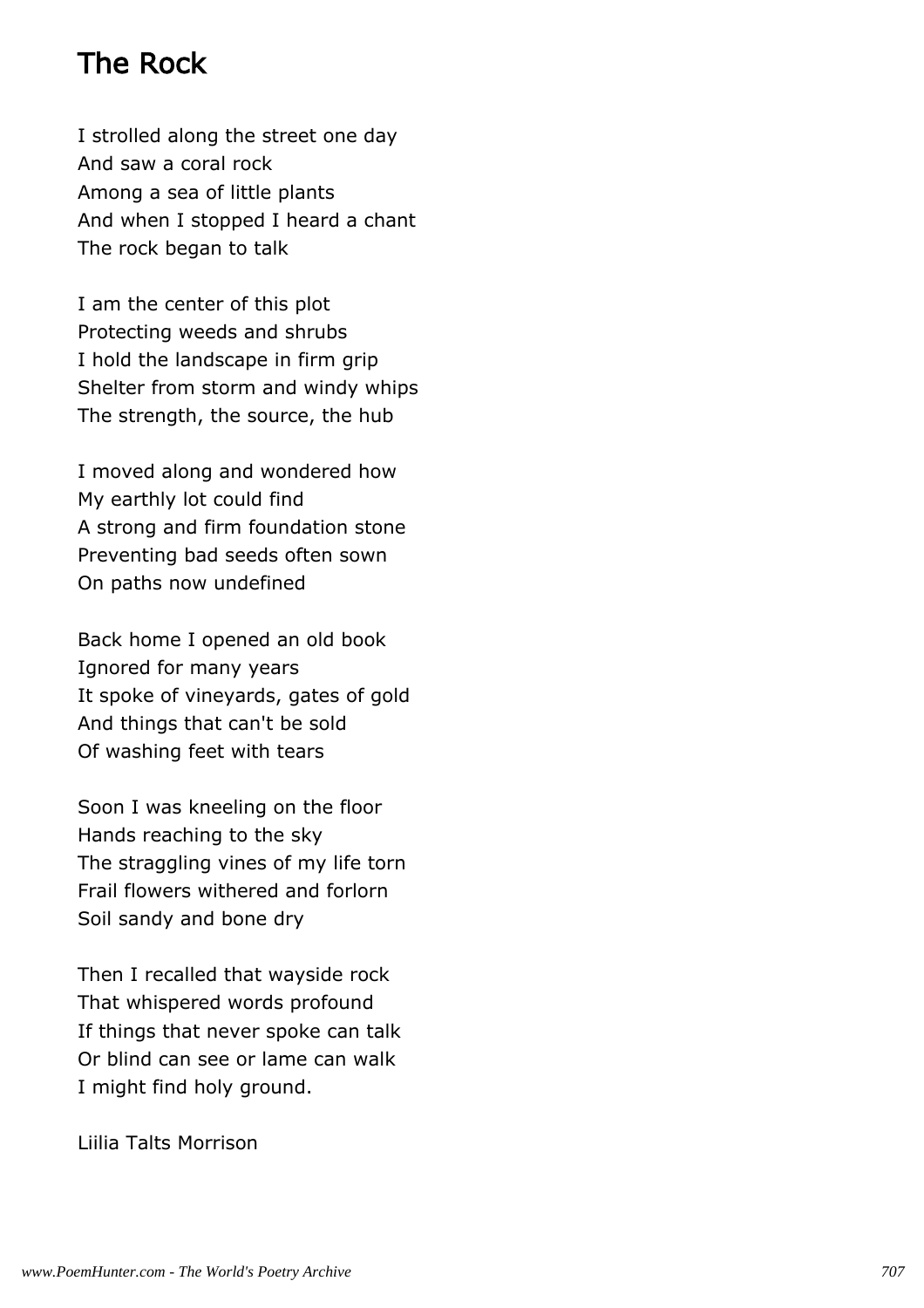### The Seeker

I am the seeker of the rainbow Inside a broken glass

Brightest blue Turns into orange hue

I am the seeker of the roar Inside a conch shell

Lulling me to dream In an empty room

I am the seeker of shards Fallen in the cracks Of silent alleys

My life a torn cord, frayed Cast into the waters

I am the seeker of the blind man's light A darkness oh so bright

I am the seeker of the deaf man's sound Symphony of silence Floating upward, outward.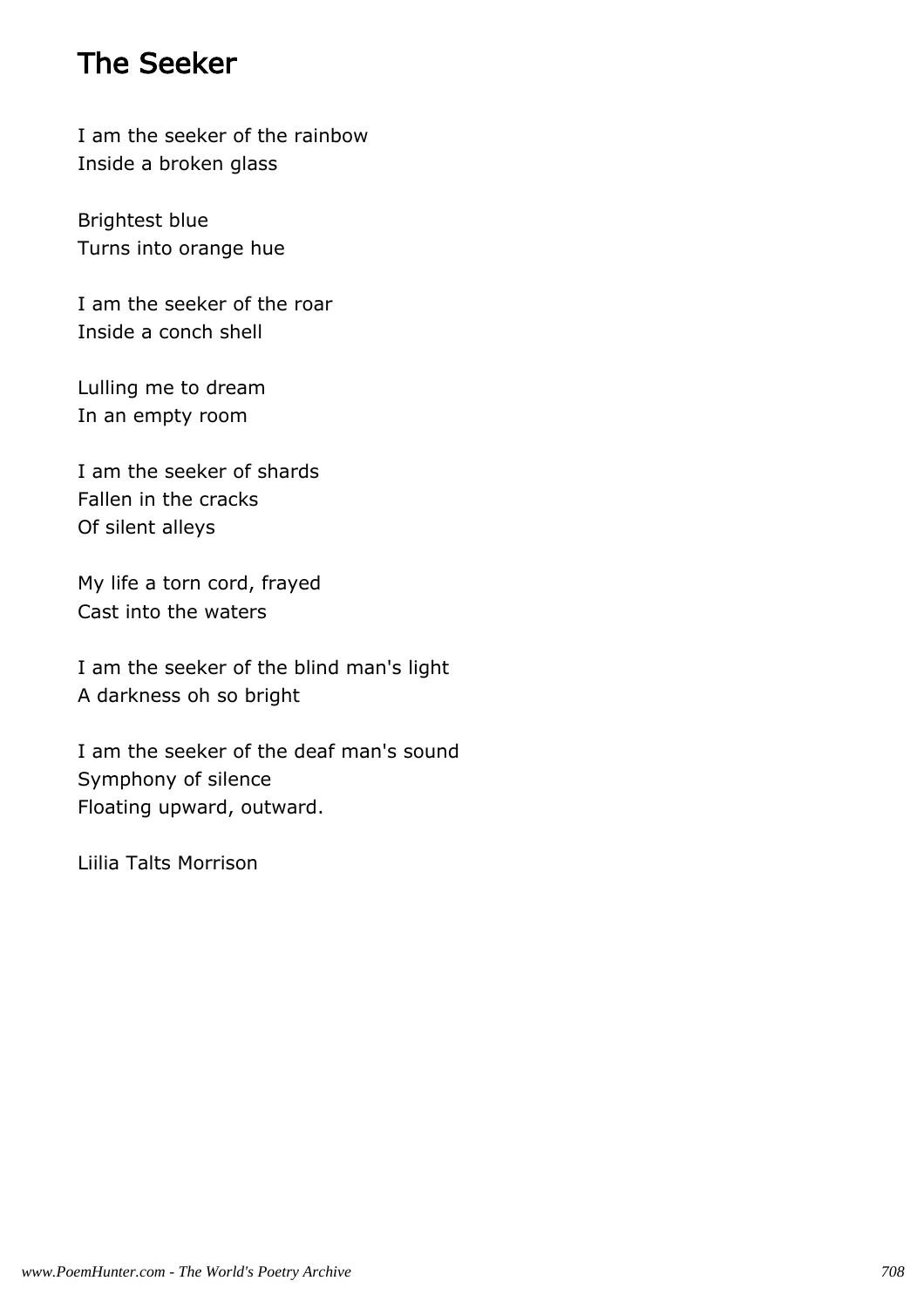### The Ship Of Fate

Across the distant waves I see Flag poised above the blue The ship of fate approaching me Long decades overdue

For years my life was but a farce I did not have a goal My crusts of bread and garments sparse I played the pauper's role

Then as my evening years arrived I crawled to hope's fair shore And when I did, old dreams revived In whitest seagulls' soar

That's when I saw the gloried ship Its mast hewed with belief A wooden cross clung to the tip In promise of relief

I quickly swam and climbed aboard And found some fellow souls Who just like me would be restored Names writ on heaven's scrolls

My wish for you, dear friend or foe Is that you find the shore Where in the evening's fading glow Your ship finds heaven's door

Across the distant waves I see Flag poised above the blue The ship of fate approaching me Long decades overdue.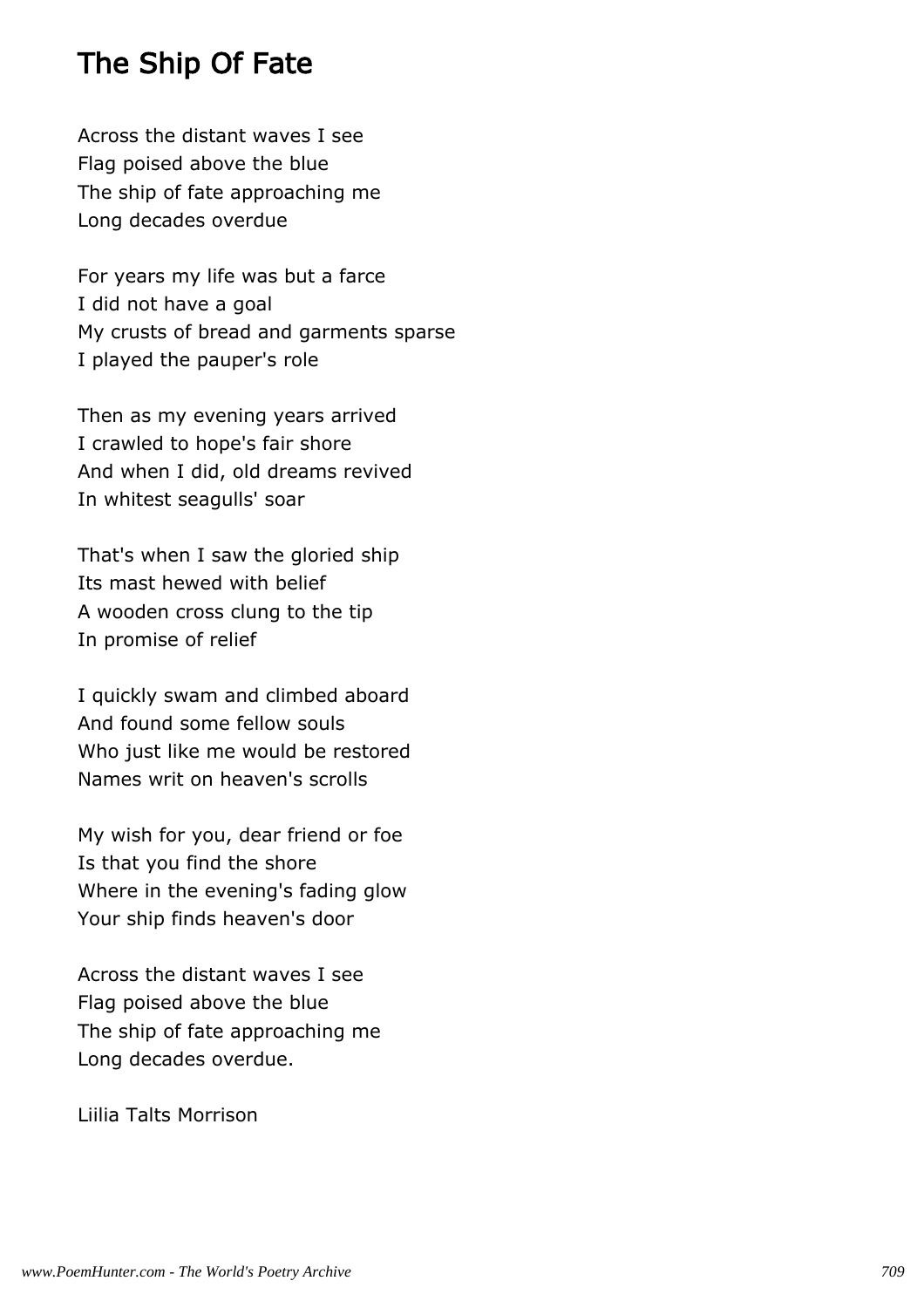### The Song Of Life

The song of life is ever stirring Its constant music of the spheres Amazed at its continued whirring My earthbound heart the magic hears

Though often clouds of strife are blurring Creation's perfect harmonies Those muffled melodies occurring Crescendo soon as symphonies

The tones and tunes within my being Ring with a pitch set to a key That undulates while ever seeing Dreams can be real and ought to be

Our human orchestra is needful Of every instrument and voice The great conductor ever heedful That every member has his choice

Sometimes a drum pounds out its rhythms Then violins sonatas play Pianos pierce the air like prisms And let the concert take its sway

How grand our hall of celebration Its ceiling spans an endless blue The floor in green reverberation Makes the acoustics loud and true

Each soul on earth is sorely needed In this life's jubilant event Each sound and note enjoyed and heeded By our composer, heaven sent

At times I hear in wild percussion The global opus without cease An offering of great compassion It truly is a masterpiece.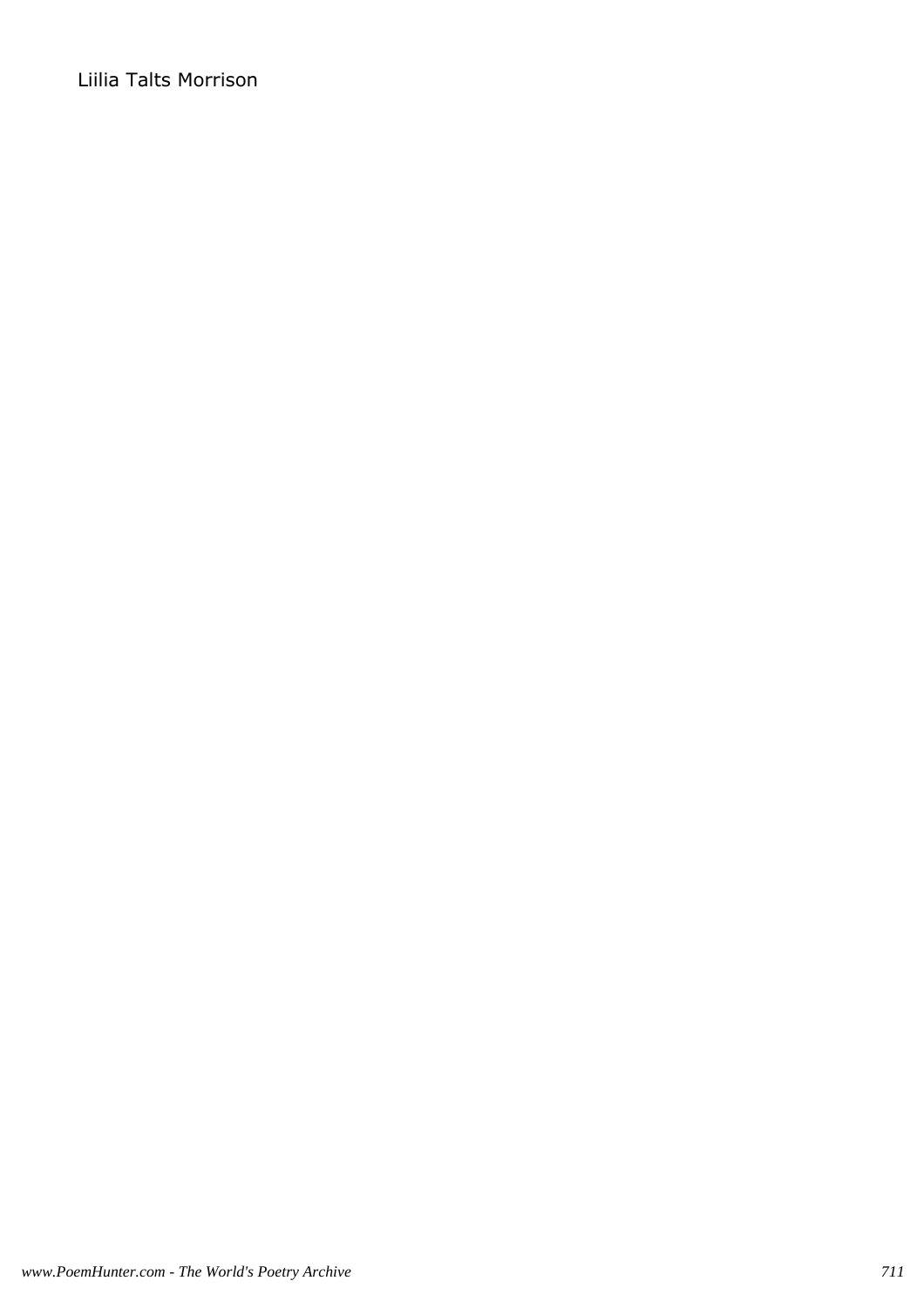#### The Sower

He puts his hand upon the plow Gaze steady, straight ahead The sower labors wheat to grow And earn his daily bread

Rich harvests pour from grain that's thrown By those who warnings heed Of ancient orders hewn in stone 'Sow not with mingled seed.'

From wayside shrubs the tempter calls 'Take charge of this, your field. Choose your own fate, stand firm and tall. Mix kernels, reap more yield.'

The sower hearkens to this lure Profaning hallowed ways While fear wells as the harvest nears Nights sleepless, restless days

Disdaining sacred timeworn signs Succumbing to his greed He finds at long sought reaping time Arms empty, home in need

Yet like a sprout in desert sand That pushes through life's drought He can rejoin the prophet's stand Set Satan's wiles to nought

He puts his hand upon the plow Gaze steady, straight ahead The sower labors wheat to grow And earn his daily bread.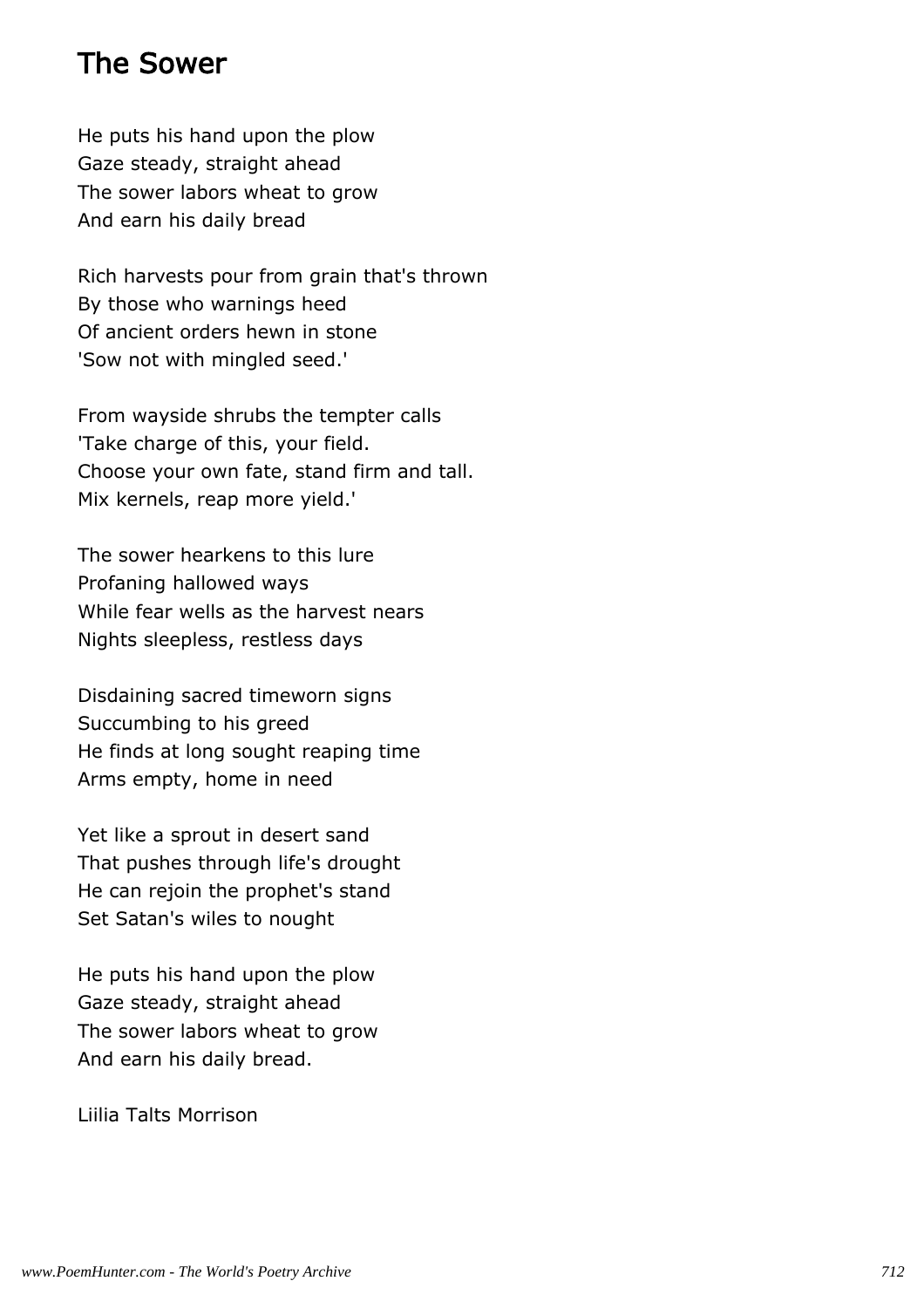# The Spirit Is Willing

Sunlight filters thru still air Bare wood benches worn with care Echoes of small children's cries Now long grown - still living lies

That old church stands feeble now Hymns of yore still cling somehow To plain walls that silent stand Long forsook by praying hands

Circuit preachers' burning songs Bringing hope to folks gone wrong Then temptation pressed them sore Faith and trust fell to the floor

Sunlight filters thru still air Bare wood benches worn with care Echoes of small children's cries Now long grown - still living lies.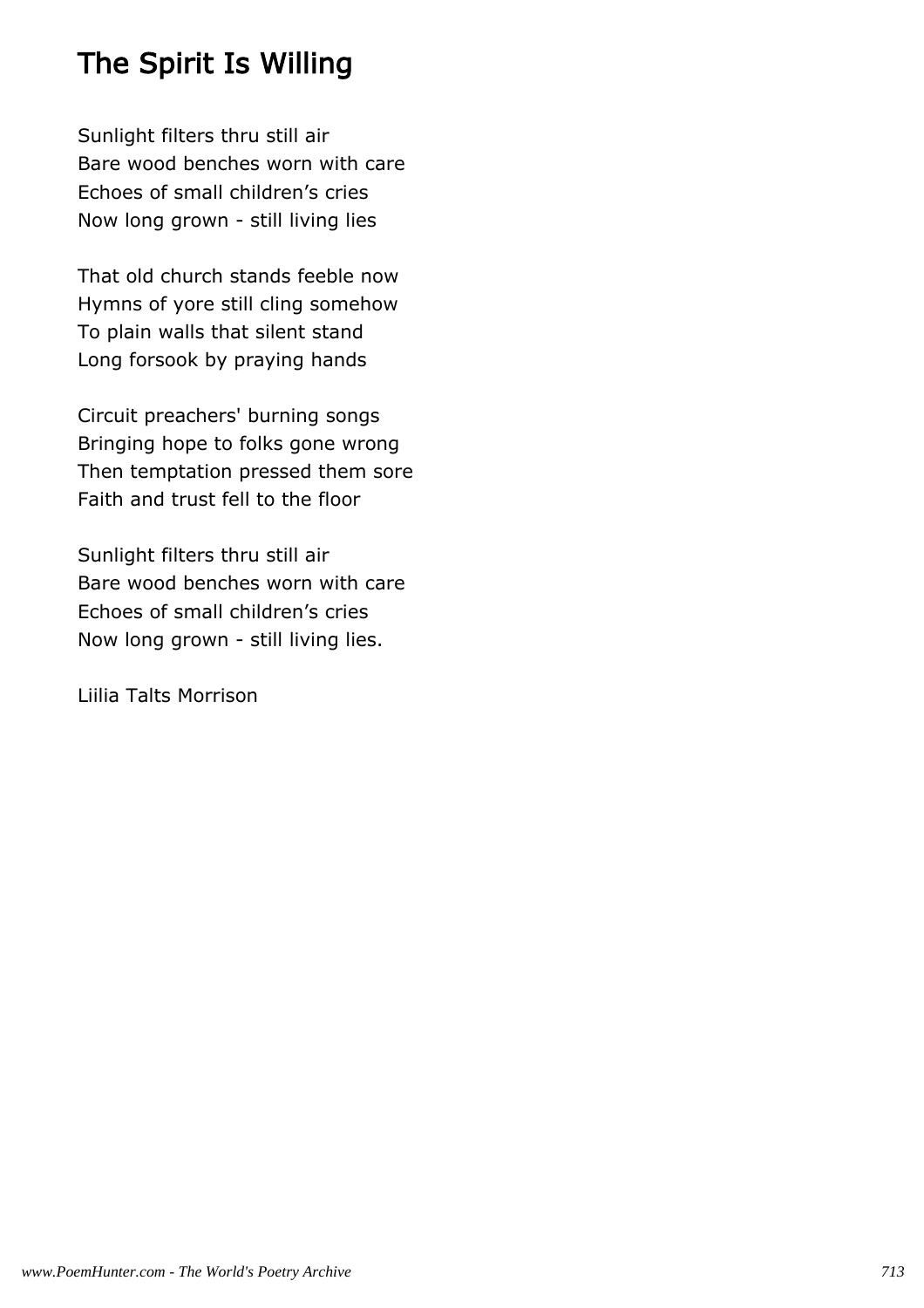# The Spirit Sings

Heading for the glory land golden mansions, silver strand overflowing gratitude merciful in attitude

Thank you for the souls that seek love and mercy through the week thank you for the grains of sand thank you for the mountains grand

You created palm tree fronds life is your eternal bond words of truth spread through the land earth and heaven clap their hands

Thank you for the poor who seek healing and repentance meek kneeling at the Savior's side childlike in your bosom hide

Heading for the glory land golden mansions, silver strand overflowing gratitude merciful in attitude.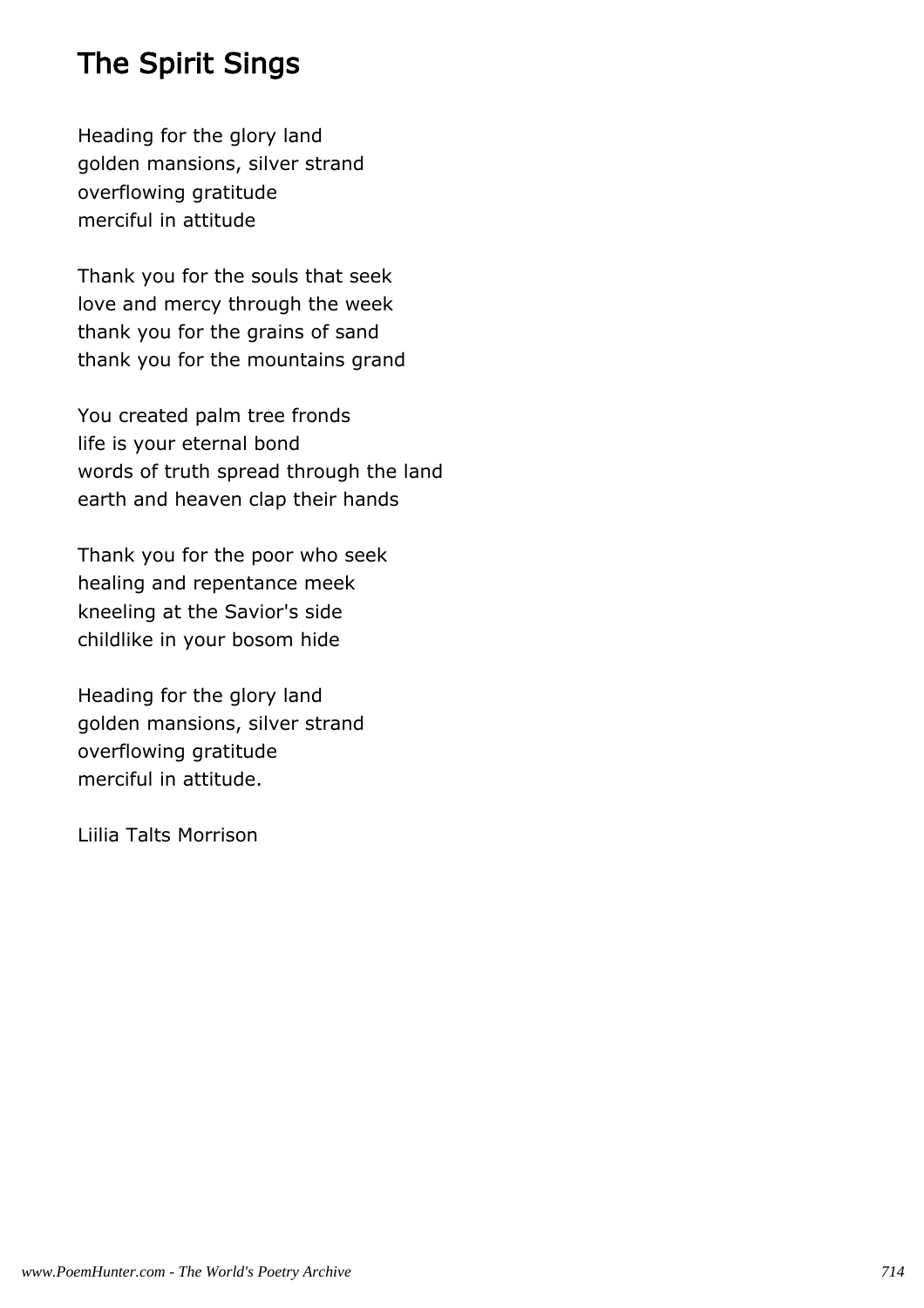### The Torch

Passing the torch The torch of life When age descends The flame grows strong

The fire flickering in youth Now flares up toward heaven's dome It lights the dark of midnight gloom Transforming rocks to brightest jewels

Passing the torch The torch of life When age descends The flame grows strong

Age comes with measured steps to coax Beliefs and prayers from hidden caves Pours strength into long wrinkled hands Parched from the wear of many years

Passing the torch The torch of life When age descends The flame grows strong

My campfire glows in embers' warmth No snuffing out, no standing still I'll grab my jewel box of prayers And lift the torch with feeble grip

Passing the torch The torch of life When age descends The flame grows strong.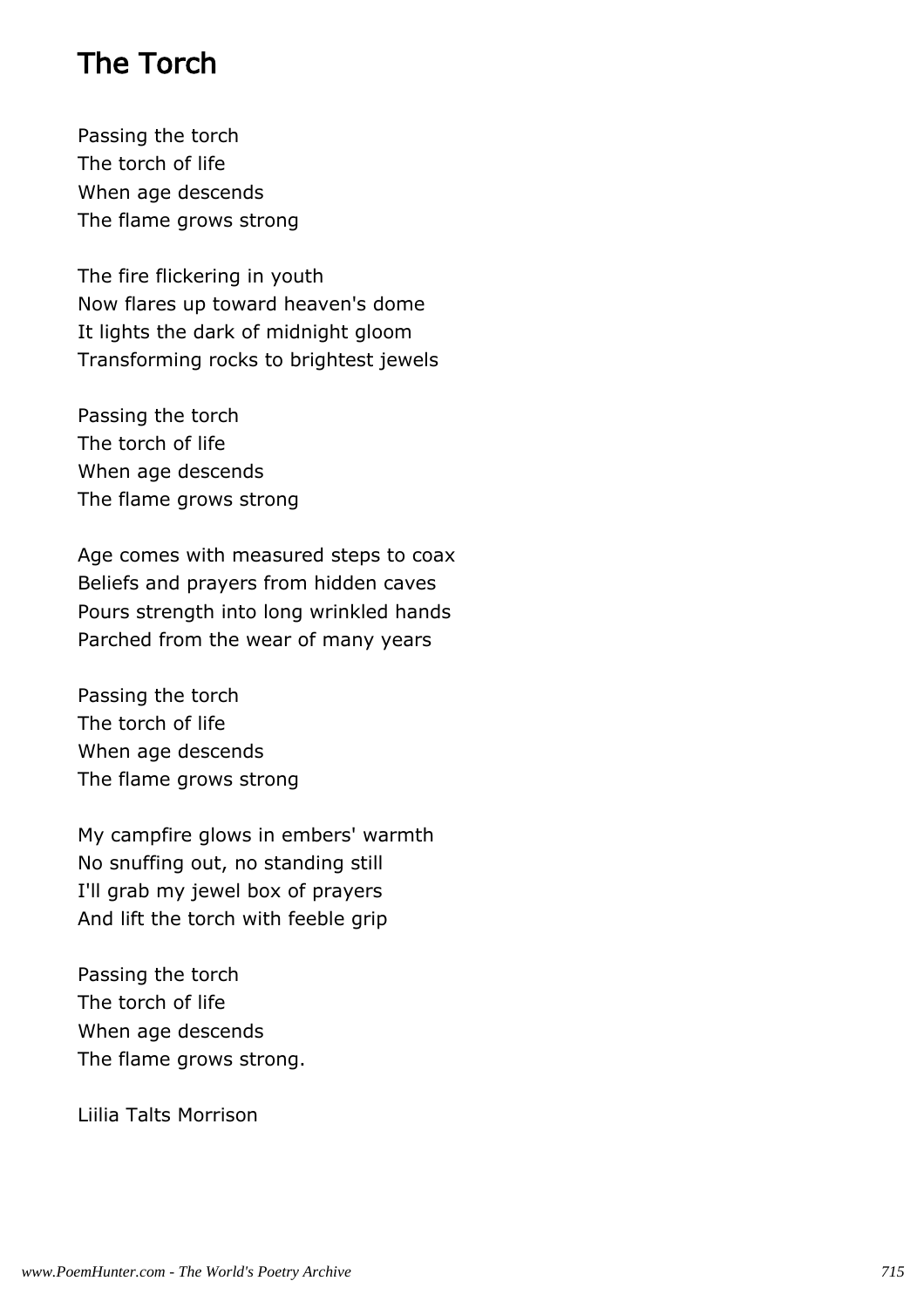### The Turkey

The turkey is a special bird it shows you who you are the way you roast this tasty fowl reveals your repertoire

Do you just toss the bird 'as is' into an ungreased pan no oily smears, no garlic cloves no herbs from kazakhstan

Well, if it's true that's what you do trust me, you won't be asked to join the tight, exclusive ring of chefs still unsurpassed

Of course, you may be one of those who like to doctor roasts with condiments straight from a can and stuffing made from toast

If you are of the second type food factories will laud your many packaged purchases and choice of brands applaud

However, there's a rarer sort that stay close to the earth all things at all comestible must have intrinsic worth

Yes, that's the folks the turkeys love for they will never dare to stuff or cook an animal and only eat raw fare

So, as you see, this lowly bird is quite a gauge of cooks revealing their true character you'll never learn from books.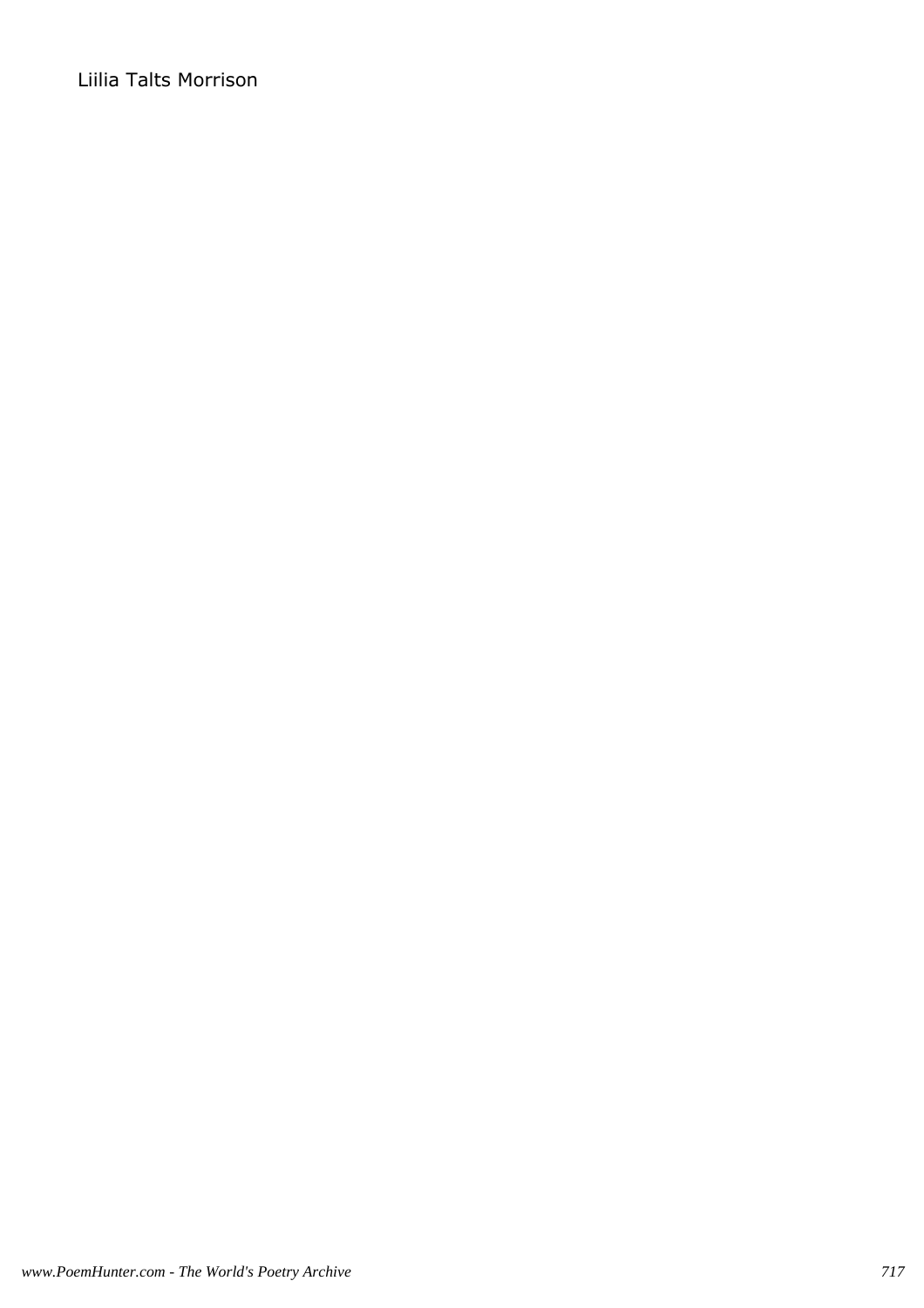### The Vamp

The early days of silent films were formed upon the molds of challenges and manic days of hardships and much gold

The silent screen became the rage as workers flocked to halls to find relief from sweaty chores drawn to the siren's call

Of ladies covered with bright gems eyes blackened with dark soot escaping from the clutches of rough villains oft afoot

She was a girl with hungry eyes a beauty lithe with charm a vamp she was who lured the champ who soon would buy the farm

They claimed she rose from desert sands and shadows of the Sphinx she spoke of secret mysteries and earned a lot of minks

Although no part of that was true her legend stands today she helped to form a Hollywood that still can hold some sway

The early days of silent films were formed upon the molds of challenges and manic days of hardships and much gold.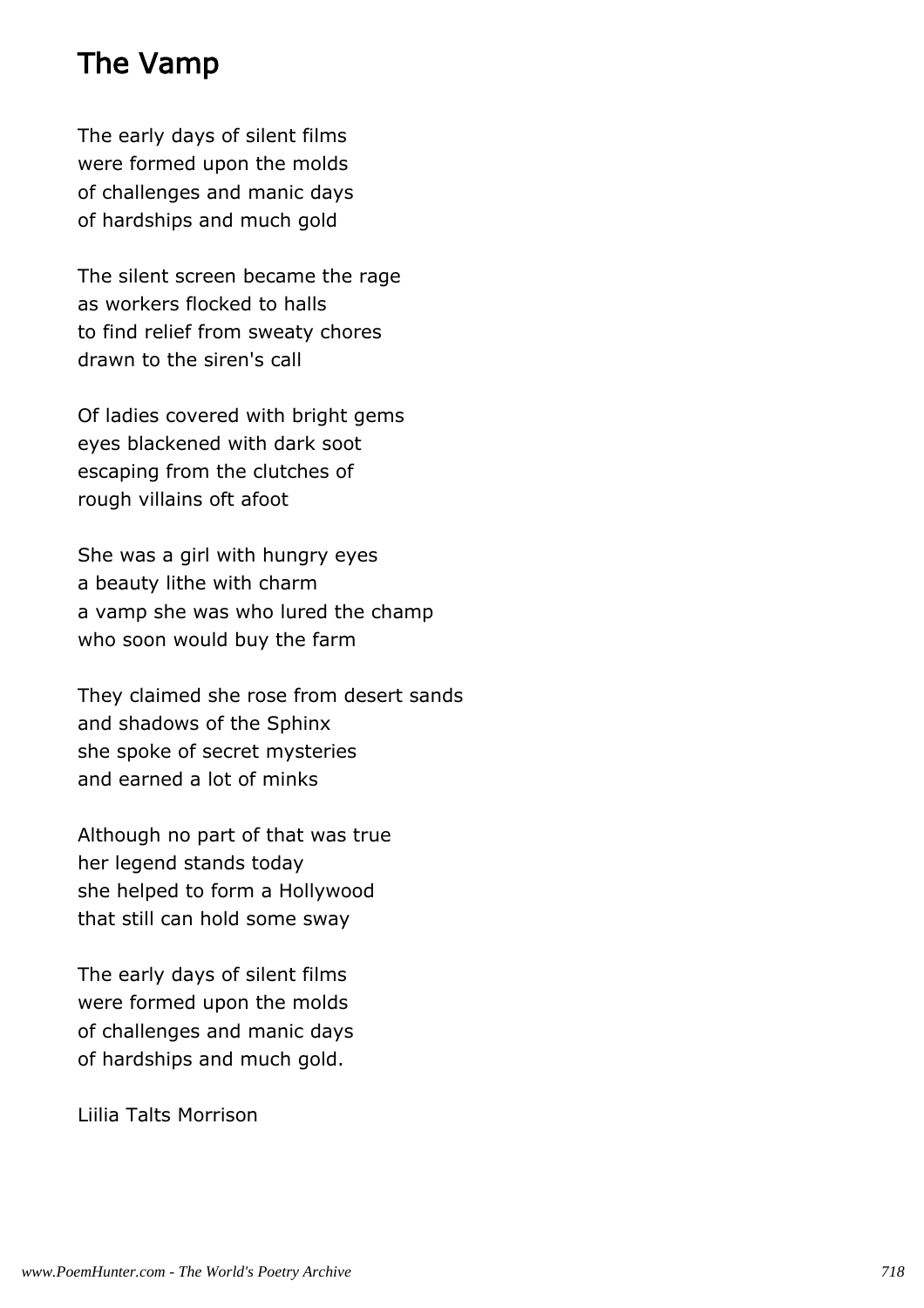### The Veils Of Time

The wands and veils of time enmesh Fair portals of past rooms When youth perched on the future's store Of undiscovered tunes

Among us one much gifted was She stood out from the crowd We knew she was more special then And surely would go far

Years passed in topsy-turvy ways And threw us to and fro Some of us sank, some persevered But her life left no trace

How could a girl so gifted then Fall to oblivion's doom Since talents rare and graceful ways Could put worlds at her feet

Soon my own path would twist and turn None came and looked me up And even fewer touched my life By thought or phone or pen

Now evening on my desert scene Brings memories of that time A point from which so many soared To recognition's crown

Yet I can only think about A comely, nimble girl And wonder just what kind of veil Tore her and pulled her down.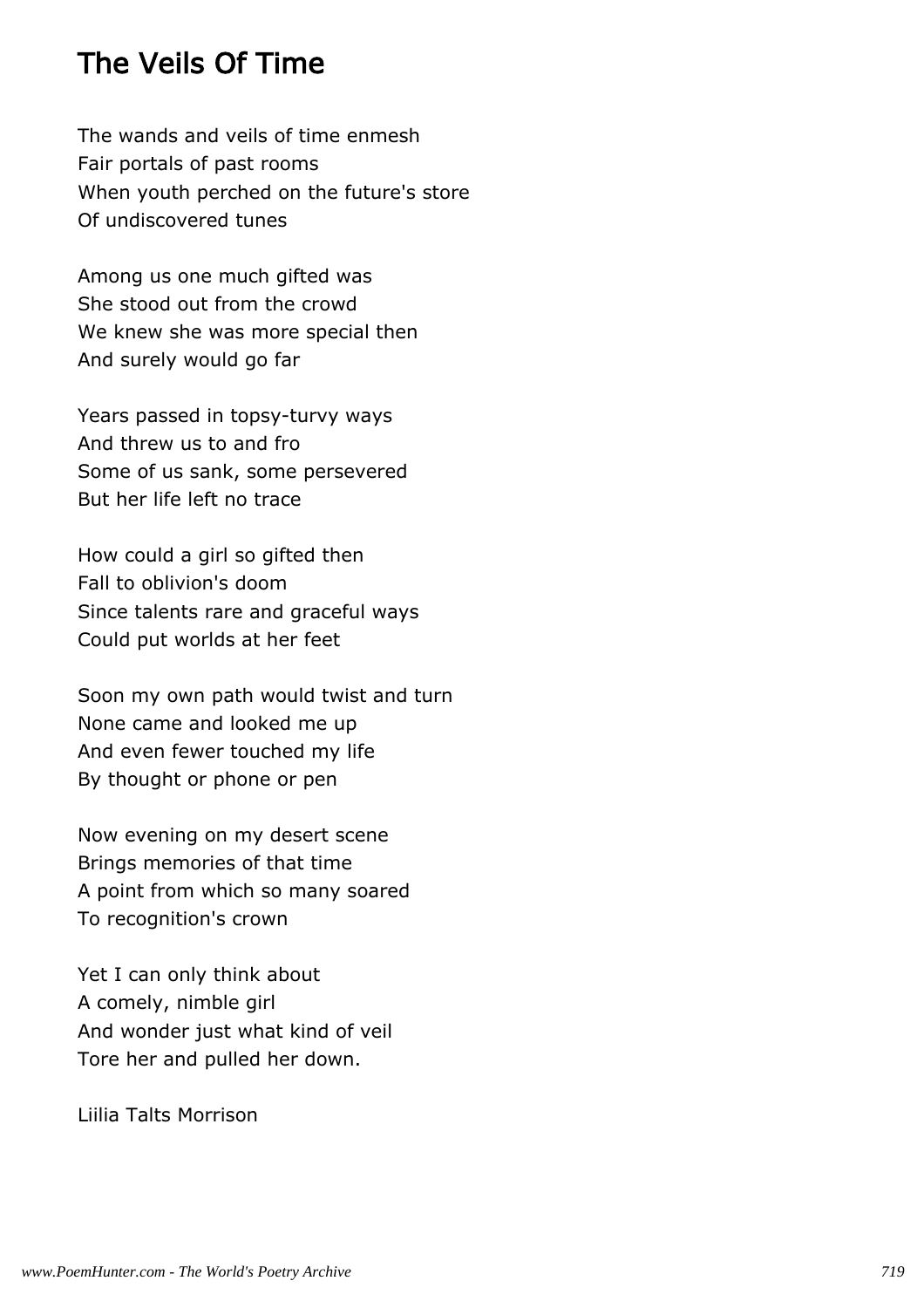#### The Veteran

He sits there on the circle Hair clipped, military style Turned white and thin long ago His T-shirt now gray from many washings Short sleeves still rolled up tight Like back in training camp

His frame is trim, skin sallow now Too many cigarettes and coffee cups Too little nourishment After things fell apart After he got out And couldn't find a way To get on the track Others seemed to tread

He sits there on the circle Meant for those who have the time To sit and watch Most just passing through With their shopping bags And children romping Dogs taking a leak

He sits there every day Some days are crowded Some are not He always looks alone Because he is

His bed in the cheap hotel Is surely trim and neat With pants folded Under the mattress To keep their crease Probably his only long pants The T-shirt probably his only one For he does not shop Cannot shop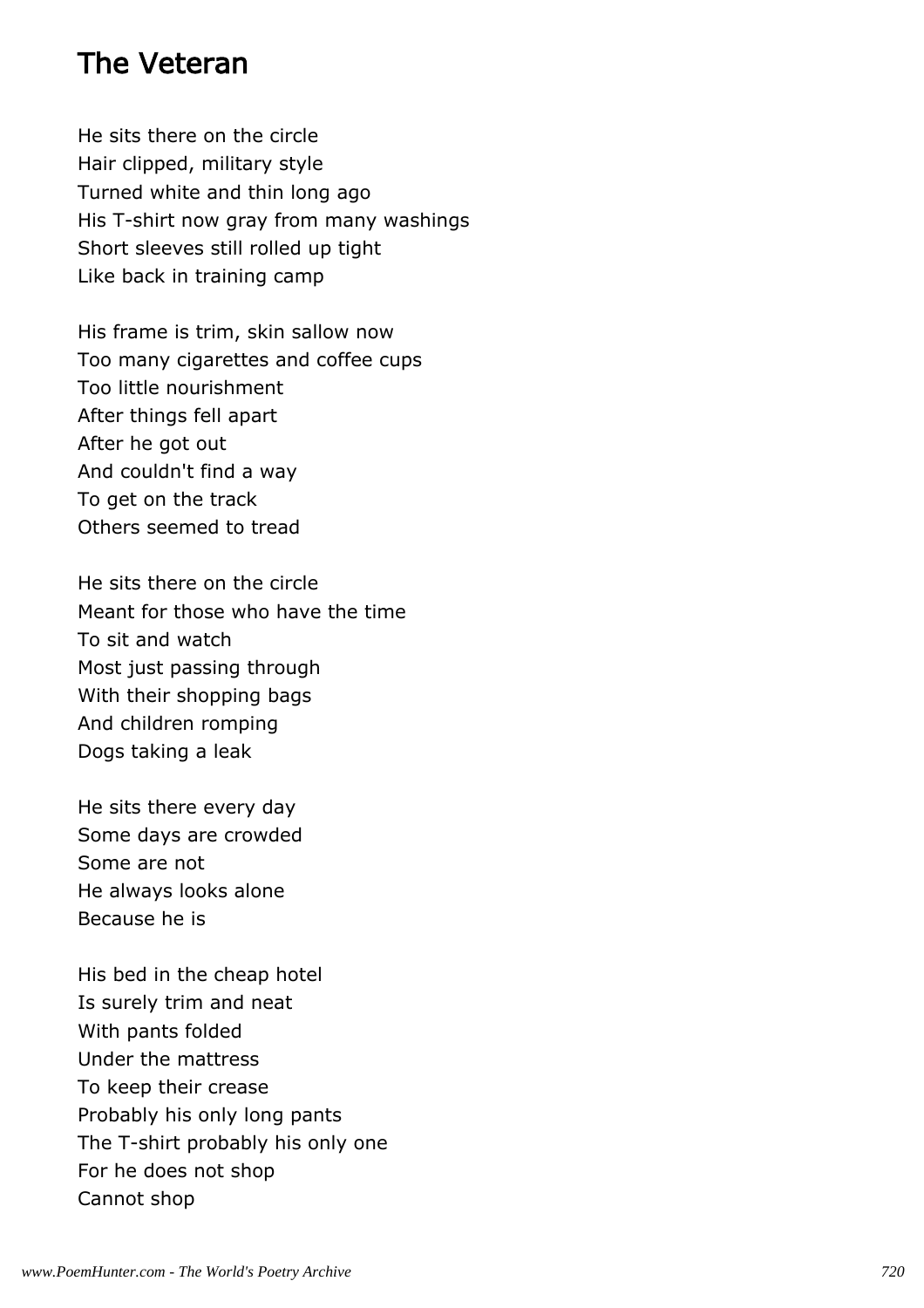Cigarettes and coffee Take most of his money And of course, the rent So much more Than this place is worth He has no where else to go

He does his routine Like he used to march And clean his gun And even once was in a skirmish

The war was over long ago The war the only real thing He had, has Even now Except of course That other war Inside The one he will never conquer Never win It goes on and on

The other day that spot His spot on the circle was empty Nobody really noticed For they did not notice him ever He was like a ghost From somewhere else Nobody wanted to look there

A few days later They noticed a stink Down the hall on the second floor In that hotel It was a familiar smell One they smelled About every couple of months

Medics came with blank faces They had seen this many times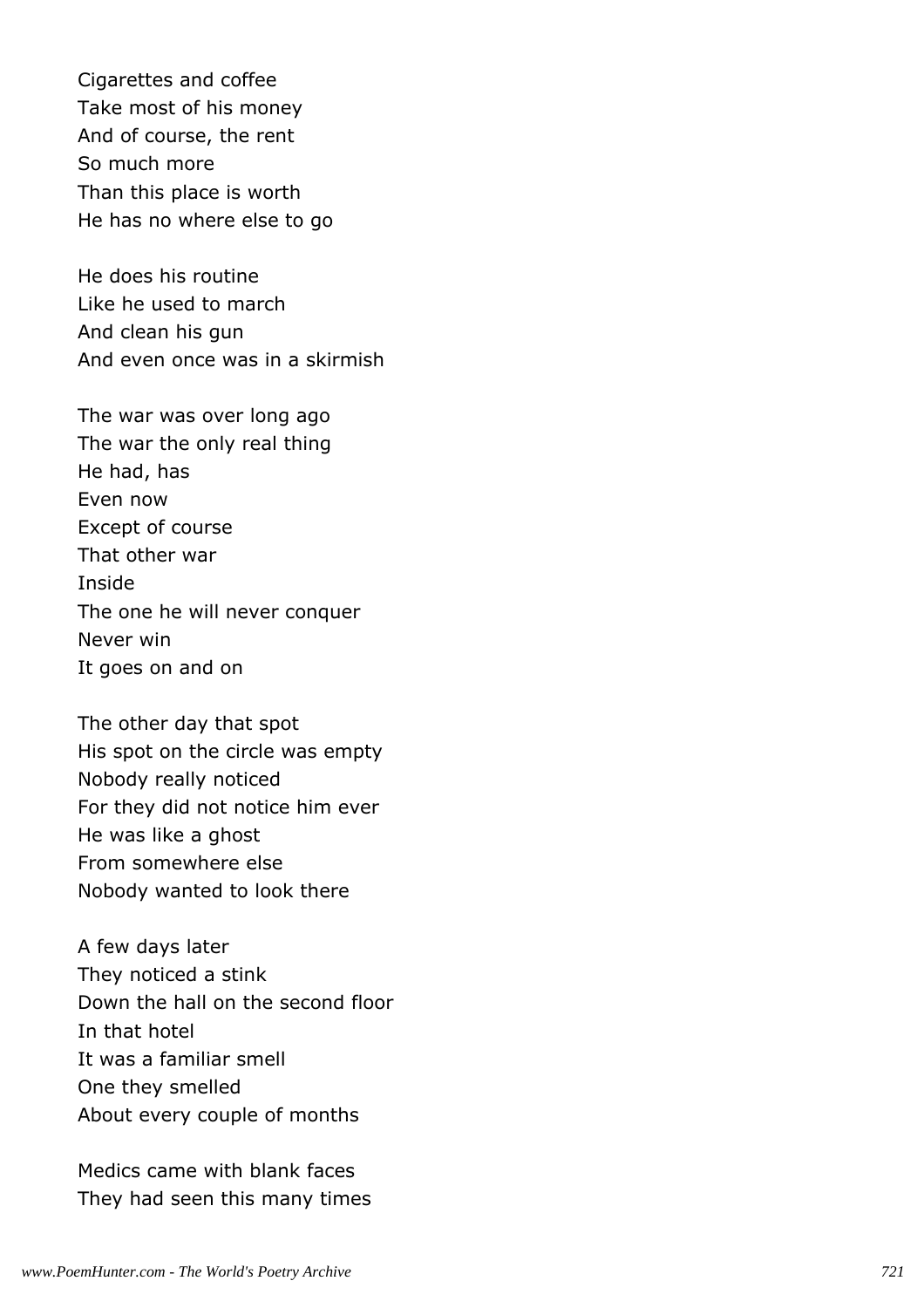It was their job The tenants wondered Who of their friends Could get that room How much would they raise the rent

'Too bad, ' they muttered on the porch 'Too bad, ' and shook their heads.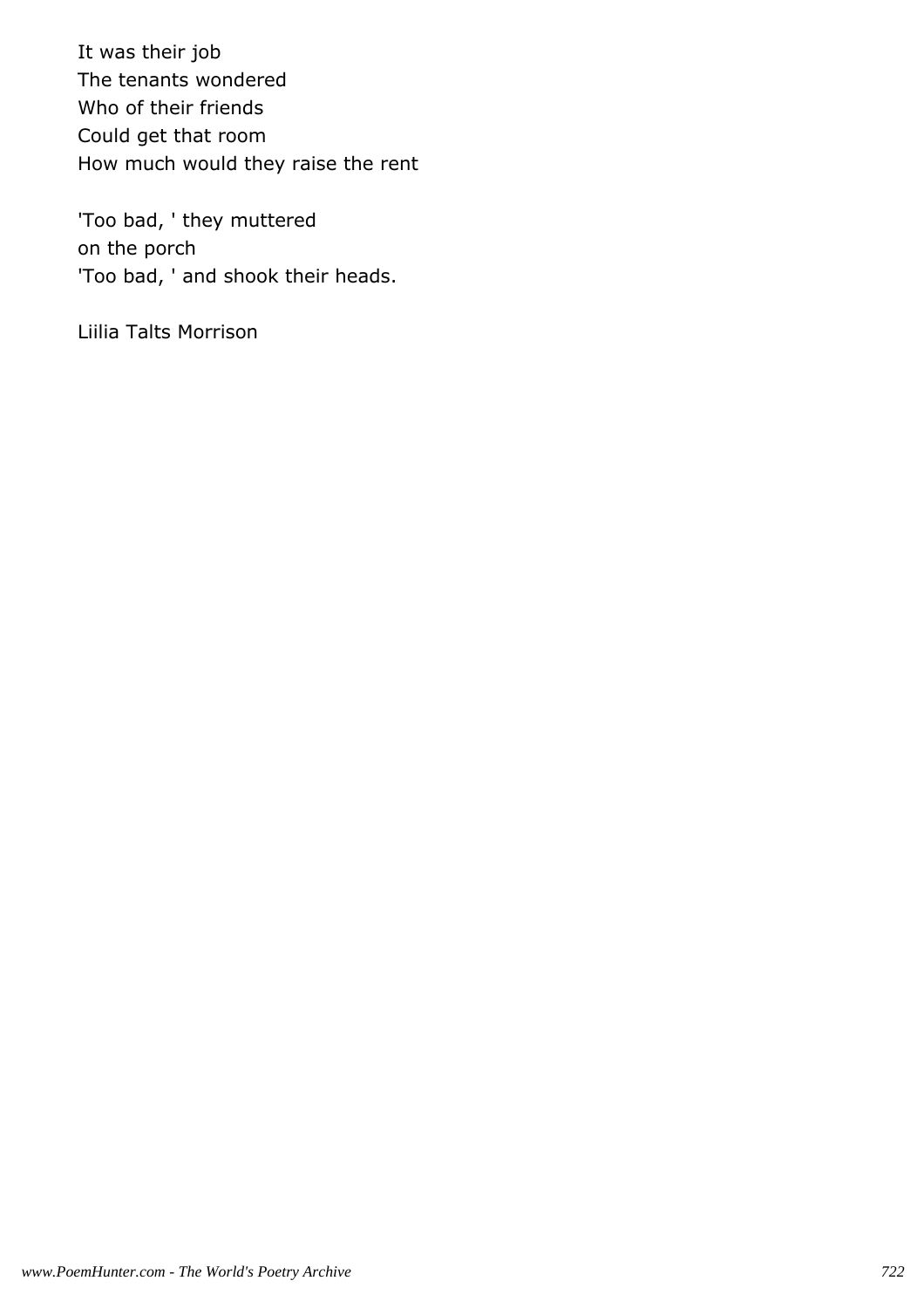#### The Wanderer

Other people's places Other people's rooms Other people's spaces Swept with well made brooms

Fill me with confusion Overwhelm my bones With the strong illusion I don't have a home

Other people's treasures Other people's jewels Other people's measures Other people's pools

Fill my mind with clutter Fill my mind with awe Make my tongue to stutter Make my breath withdraw

Other people's striving Other people's walk Other people's pining Other people's talk

Fill me with foreboding Fill me with a dread Coax me to unloading My small crust of bread

Other people's journeys Other people's roads Other people's gurneys Other people's loads

Fill me with a longing Fill my fading veins Of a hope where singing Is the only aim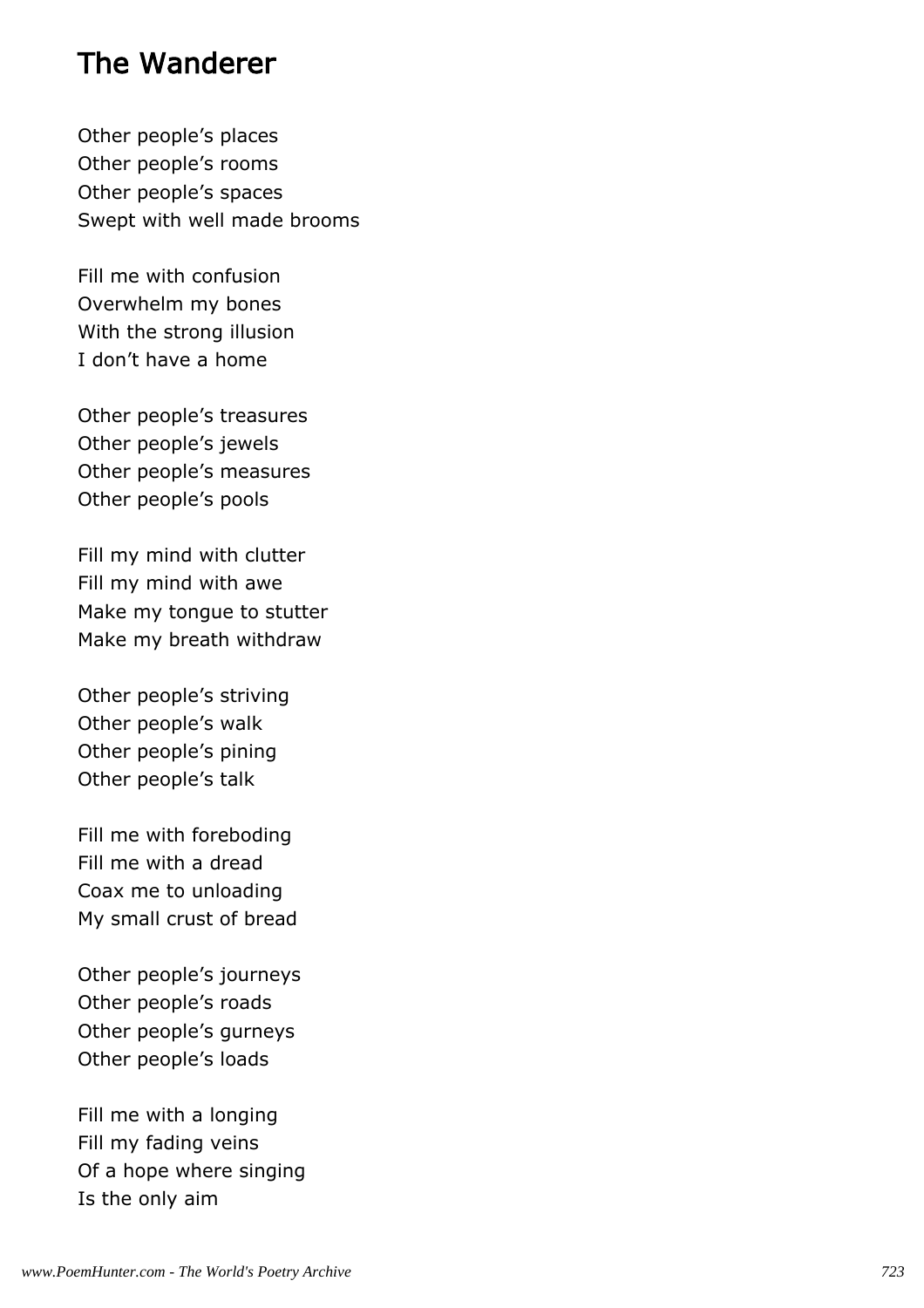Other people's larders Other people's bets Other people's gardens Other people's pets

Cause my hand to falter Cause my breath to pause Giving up the psalter Of my meager cause.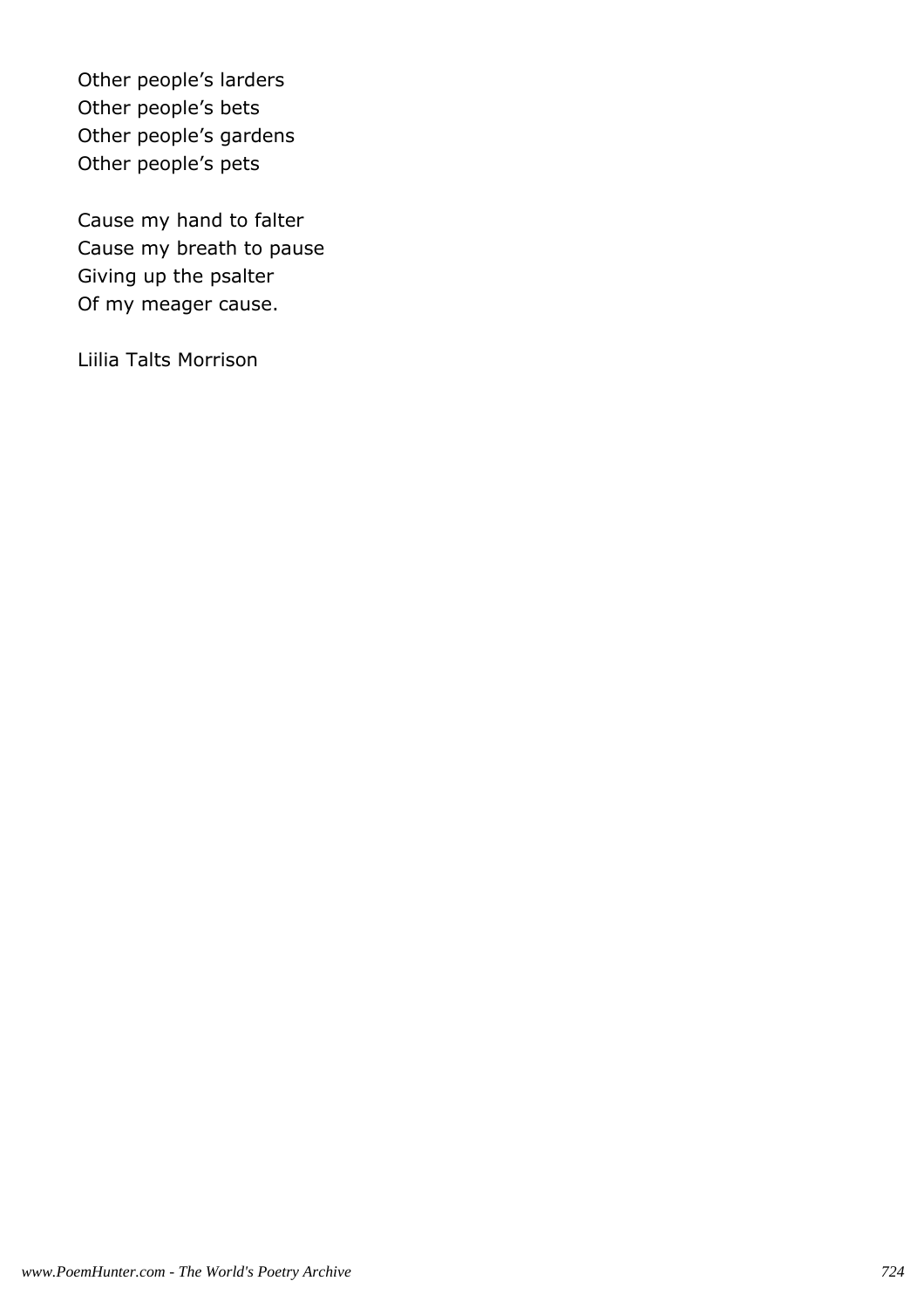# The Workman

He sits in silence on a bus A train, a coffee shop or pub Most people pass him by because His clothes are worn and stained

The worker is an unsung man Who digs and hews and sweeps With little to look forward to When evening gently falls

His eyes are glazed from routine jobs Back hunched though he's still young A layer of resignation rests On his much wearied frame

For centuries our world has spawned The workman for our needs Yet when we see him on the bus No one says thanks to him.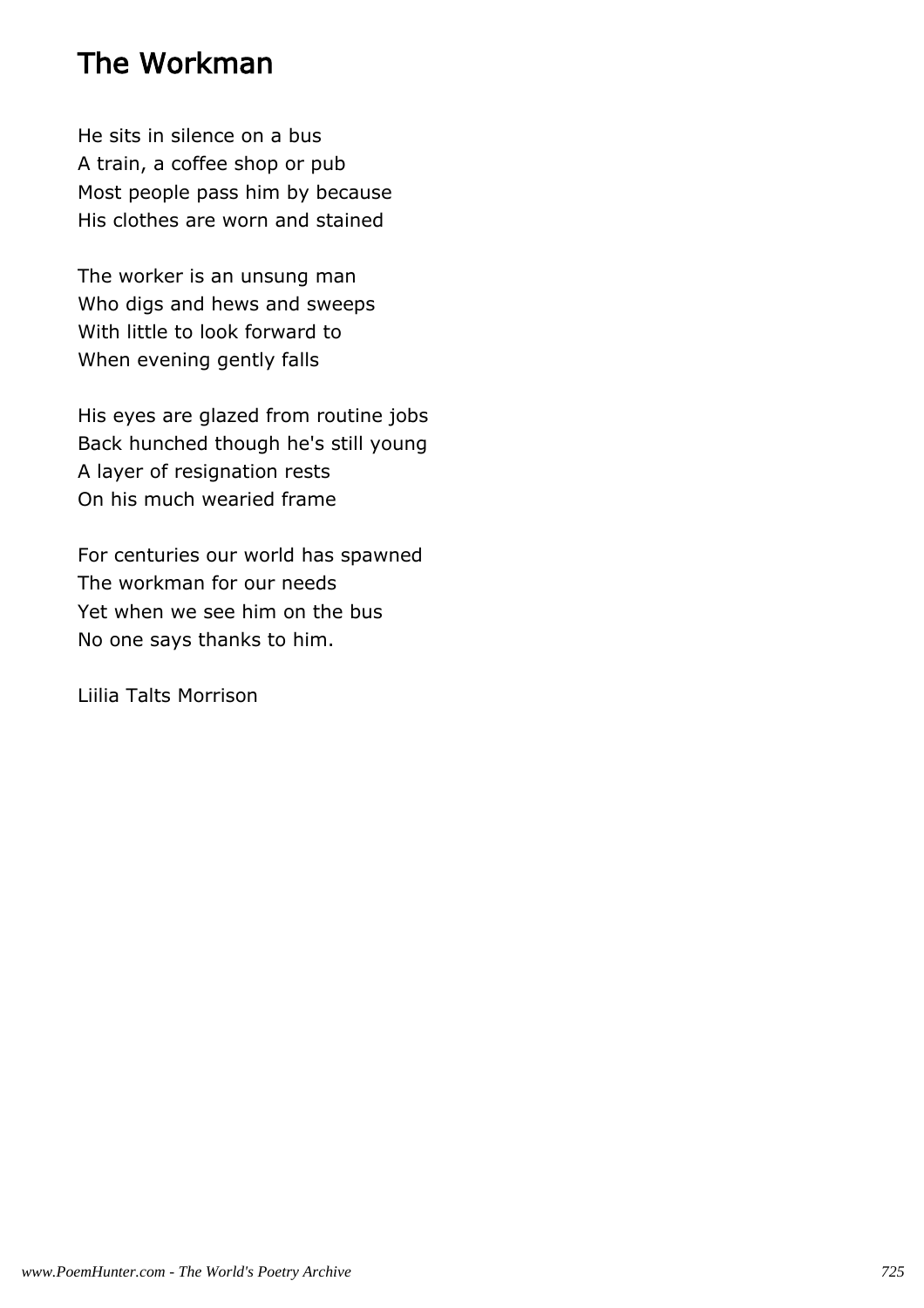# The Writer

Some people write because they want to Some people write because it's fun Some people write because they have to To keep the demons on the run

Some people write to make a living Some people write to fill the day Some people write because they have to To keep destructive thoughts at bay

Some people make up funny stories Some even write amusing friends Some people write to bare emotions On which their very life depends.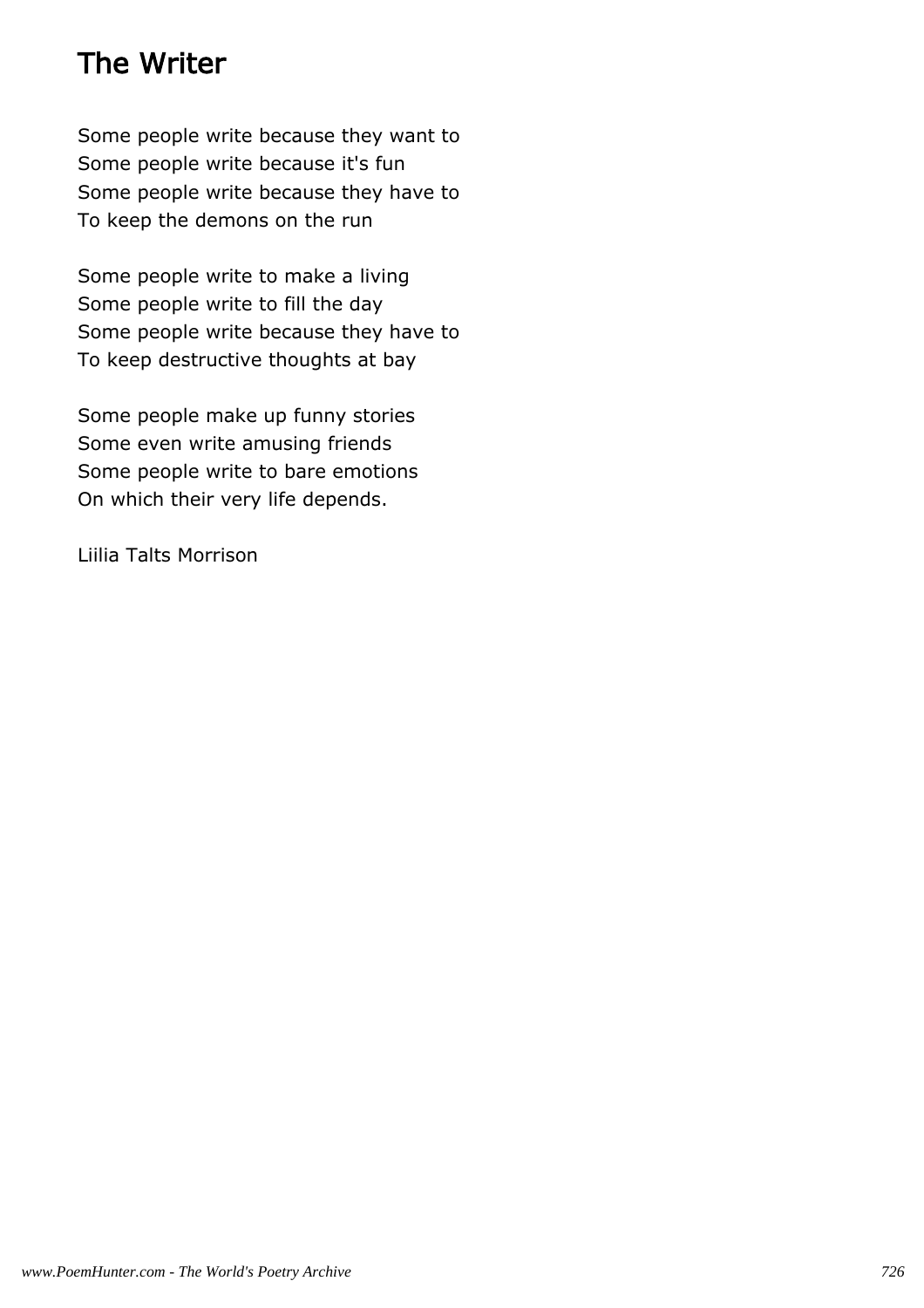# Their Light

They walk, they talk, they spend the day according to their light they fight, they play, they reach great heights according to their light

They write, they pray, they lose their way according to their light they act like fools or are polite according to their light

They try to win with all their might according to their light they all head to that endless night according to their light

They all do what they think is best according to their light until the time comes in the end to find out what was right.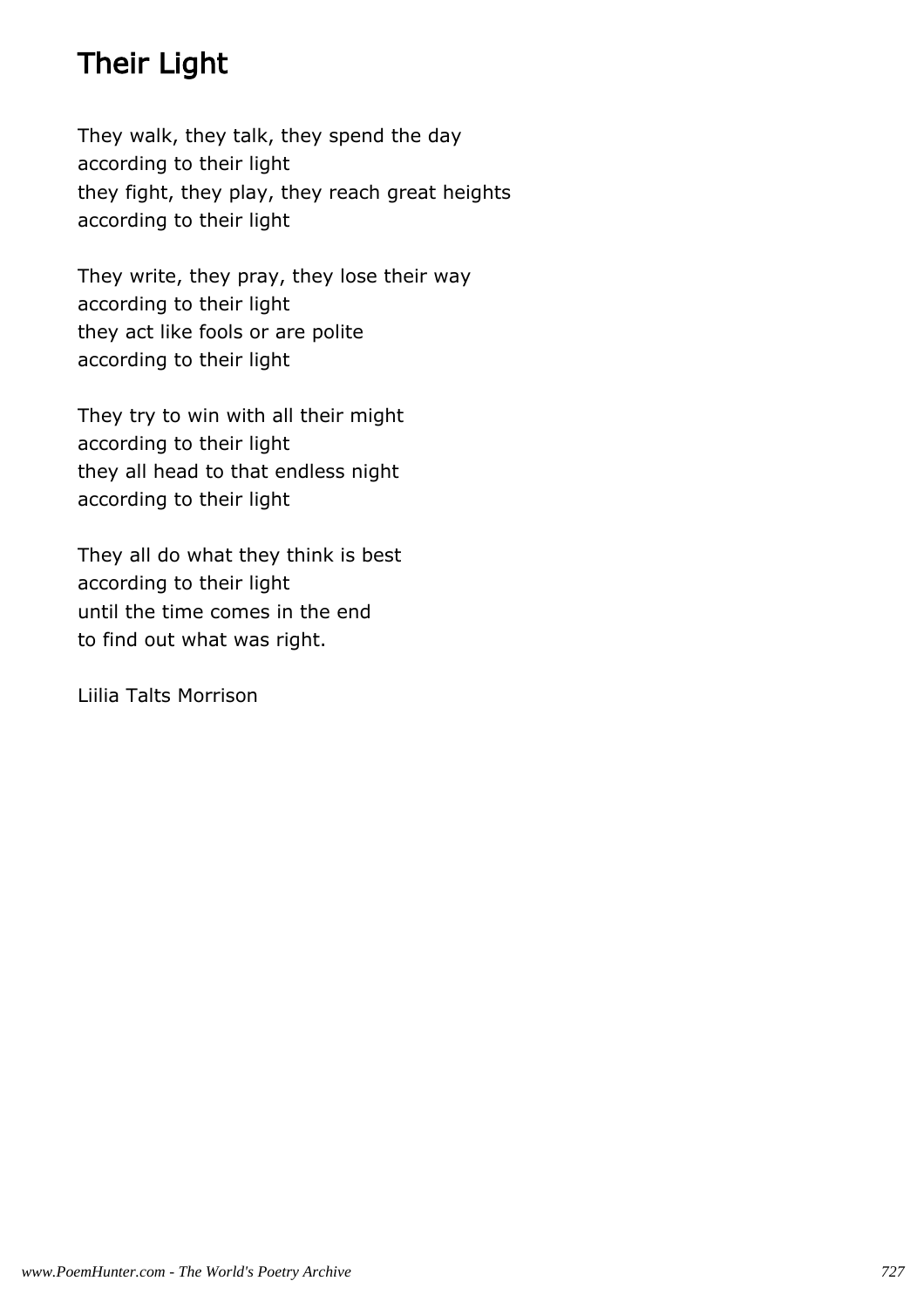# Then Came Morning

There is a canvas white and clean

That stares you in the face

I cannot is your foremost thought

Its' not the time or place

What can I say or represent

That others have not done

Much better surely, heaven sent

Rapt audiences stunned

The day wore on with shadows cast

The inspiration faint

With shaky hand I tried at last

And filled the void with paint

When morning came and I arose

It looked me in the face

A thing of beauty, like a rose

My thought had found its place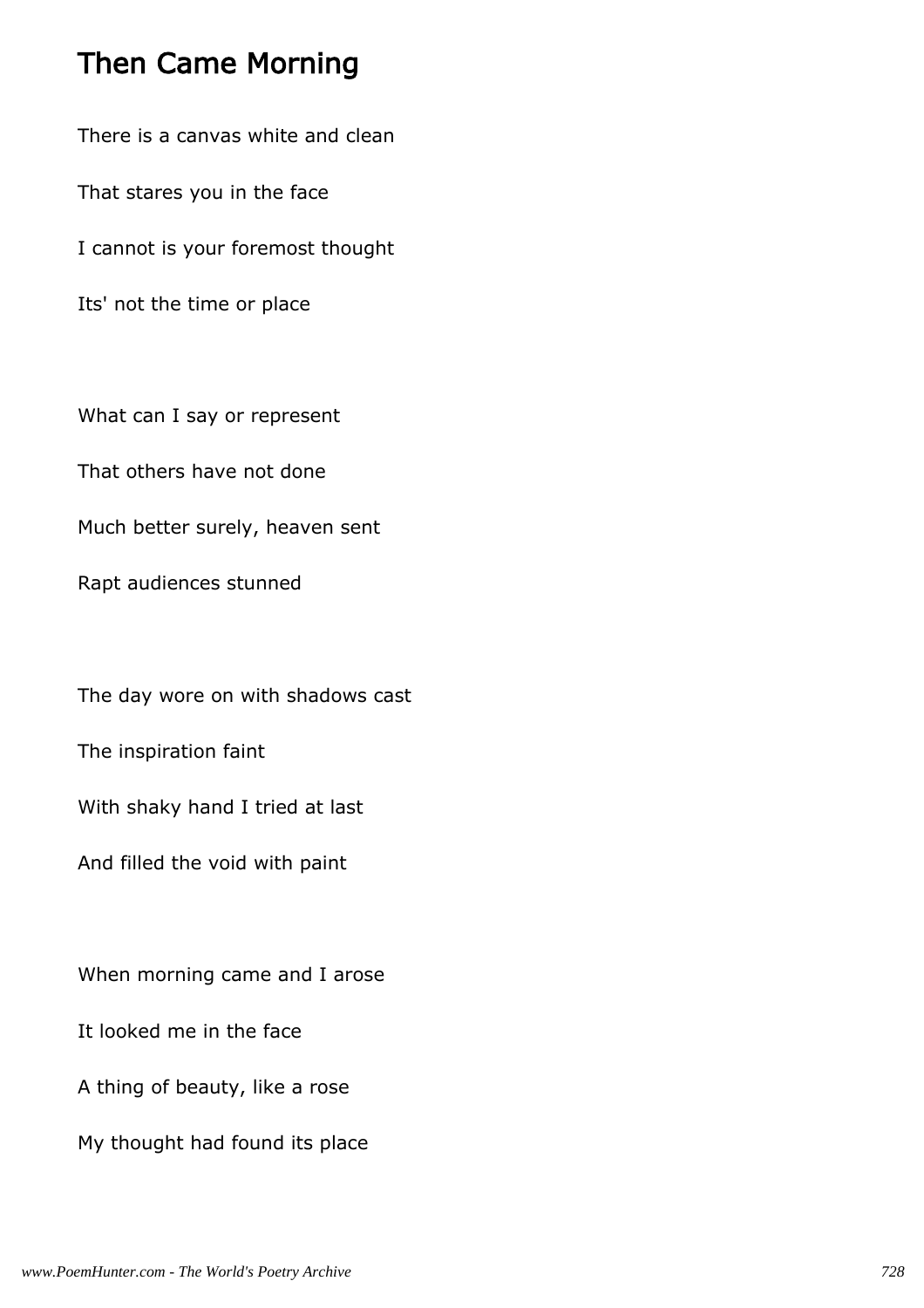So painter, do not hesitate

To free that fragile thought

Life's way too short to contemplate

What's hidden is for nought

Have faith, my friend, let talent soar In strokes quite bold and free Forget the failures from before Believe, and you will see.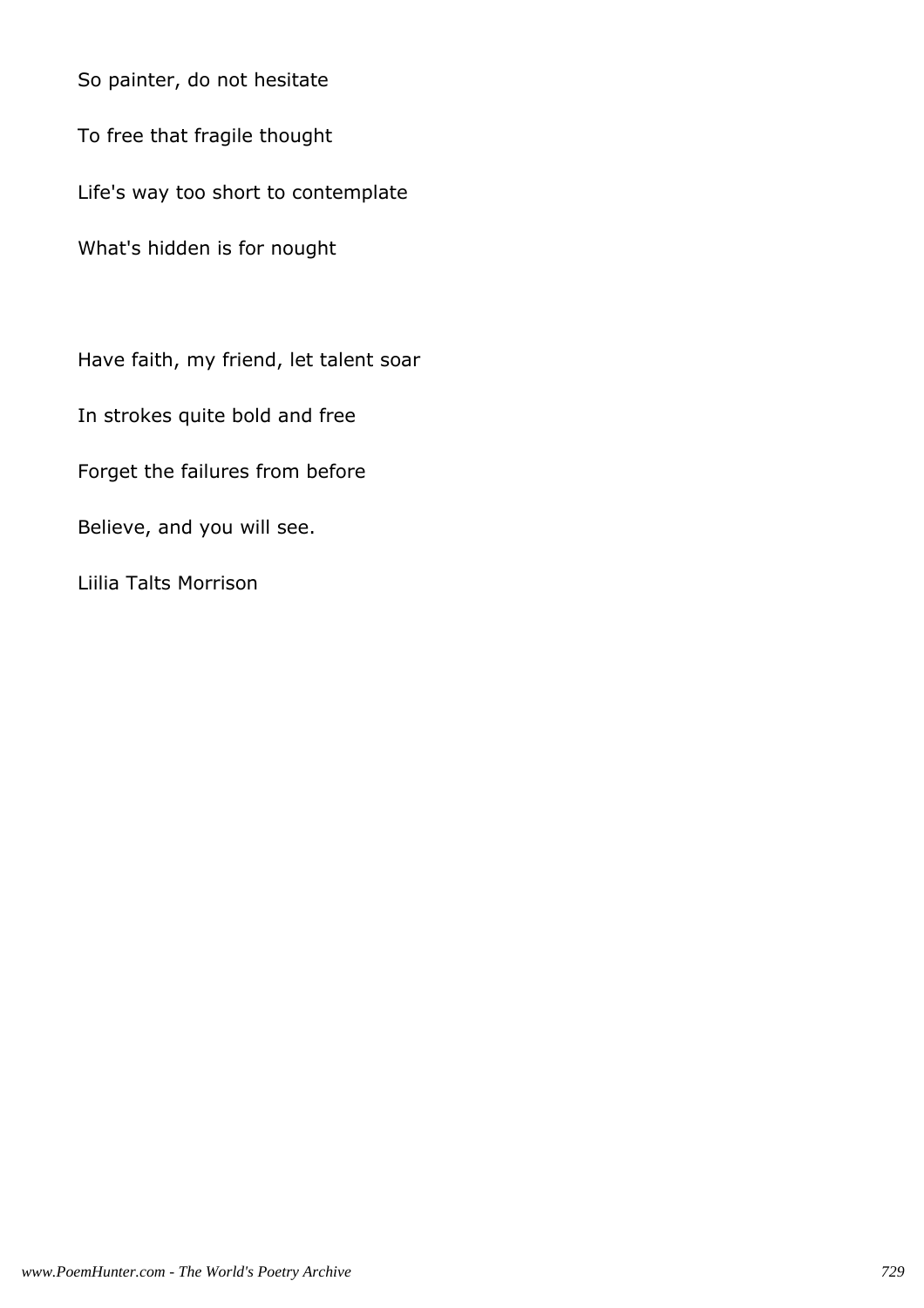# There Are People

There are people who have loved me and a few whom I have loved

There are those I've soon abandoned and a few who moved away

There are some I could not handle and a few who could not stay

You of all the souls who touched me I remember every day.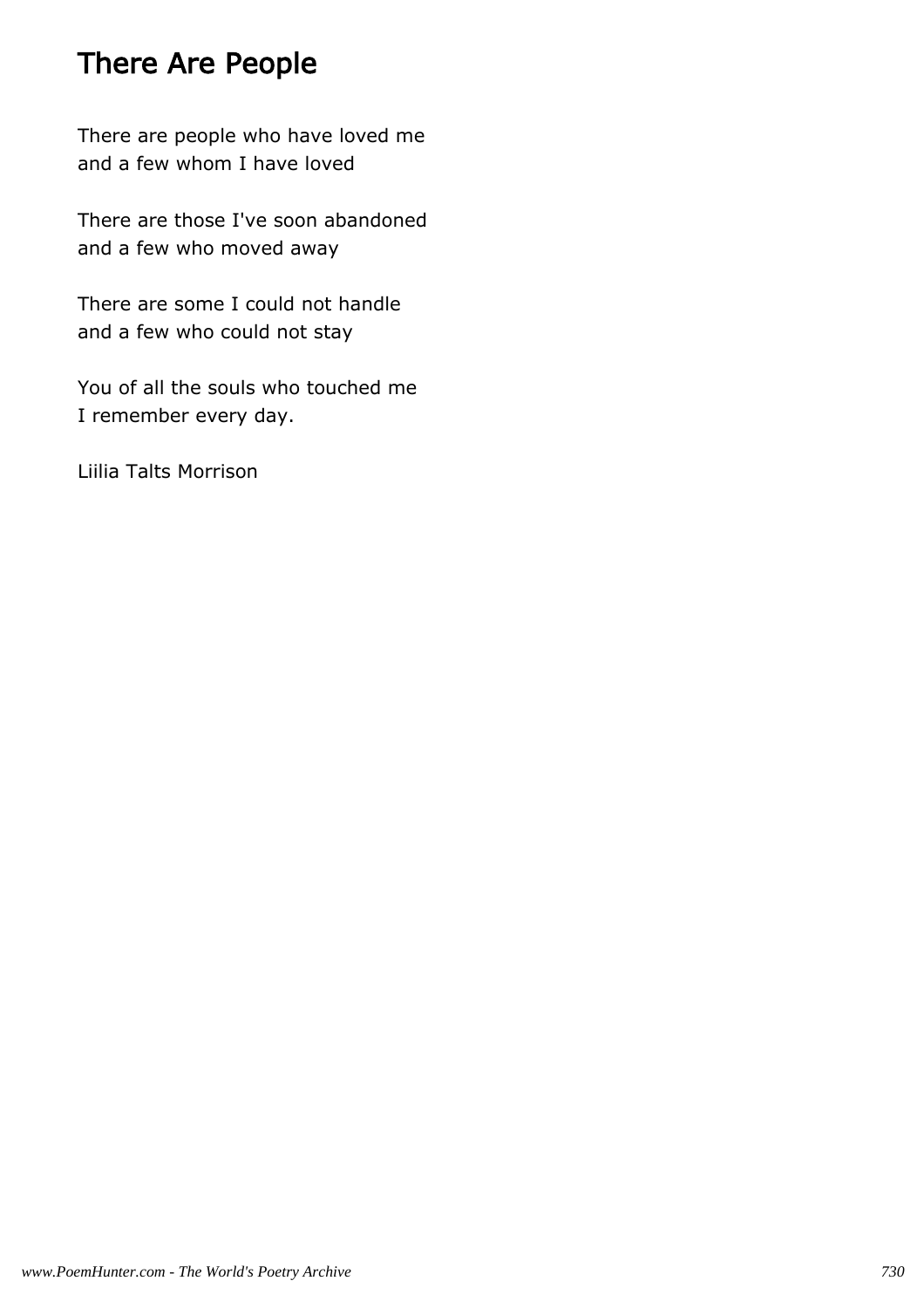#### There Comes A Time

There comes a time to take a look At moments that were painful then Raw times of wrongs and prejudice When helpless victims cried in vain.

There comes a time, a safer one Stark agonies and violence Too overwhelming in those years By time's kind fingers gently heal.

There comes a time those little ones Are softly carried to their fate Where angels and the just alone Rejoice in bright eternity.

There comes a time those left on earth Eyewitness to atrocities Can finally recall, relive Pale moments much too hard to bear.

There comes a time, it's here at last When poems from a hot hand flow To soothe harsh reminiscences That only wails can coax to view.

There comes a time all injured ones Are vindicated, lives renewed Offending earthly pangs and woe Much-glorified in mansions gold.

The time has come take a look At moments that were painful then Raw times of wrongs and prejudice When helpless victims cried in vain.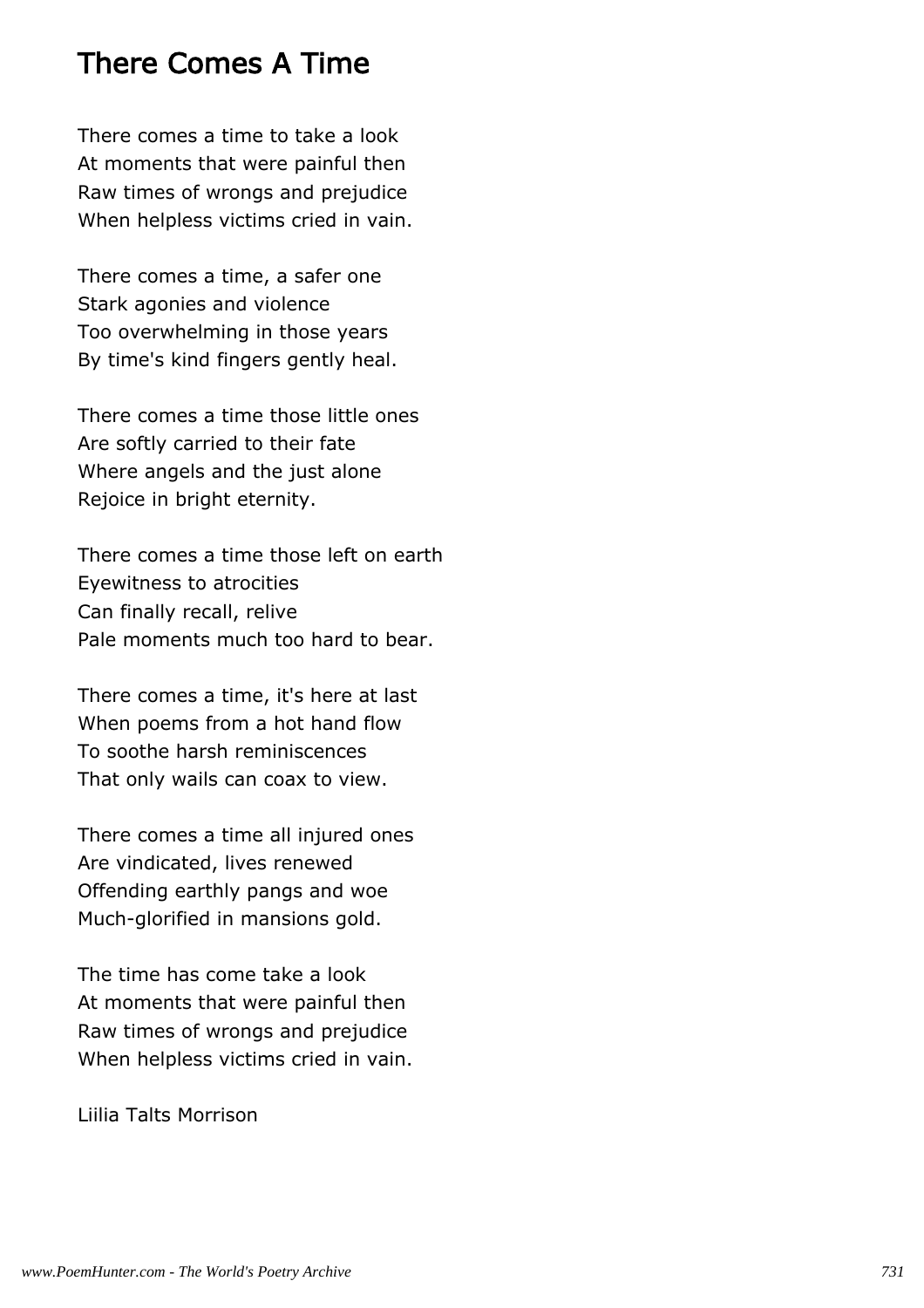### There's Thunder Over Yonder Glades

There's thunder over yonder glades Winds lashing gangly saw grass blades Black clouds pour forth as dangers loom The deadly deluge bringing doom

Wet wading birds without defense Stand calm amid the turbulence As ancient alligator ways Blot out bewildered creatures' days

Skies anger spent, the calm returns Dark forces had their cruel way Night shadows now bathe liquid urns Of life turned sacrificial clay

The moon reveals a nest of reeds Still bent from nature's sudden wrath A broken egg yolk spilled on weeds Sad ending in the aftermath

The golden promise of a birth That never is to reach full girth Is part of a much greater plan Not to be understood by man

The seed of life, though very small May hold a bird or man-child tall Some meant to sing, some meant to fall Someday this fate becomes us all

We are alive, we have been born From mother's bloody womb are torn What greater reason then to be Than shouting poems endlessly?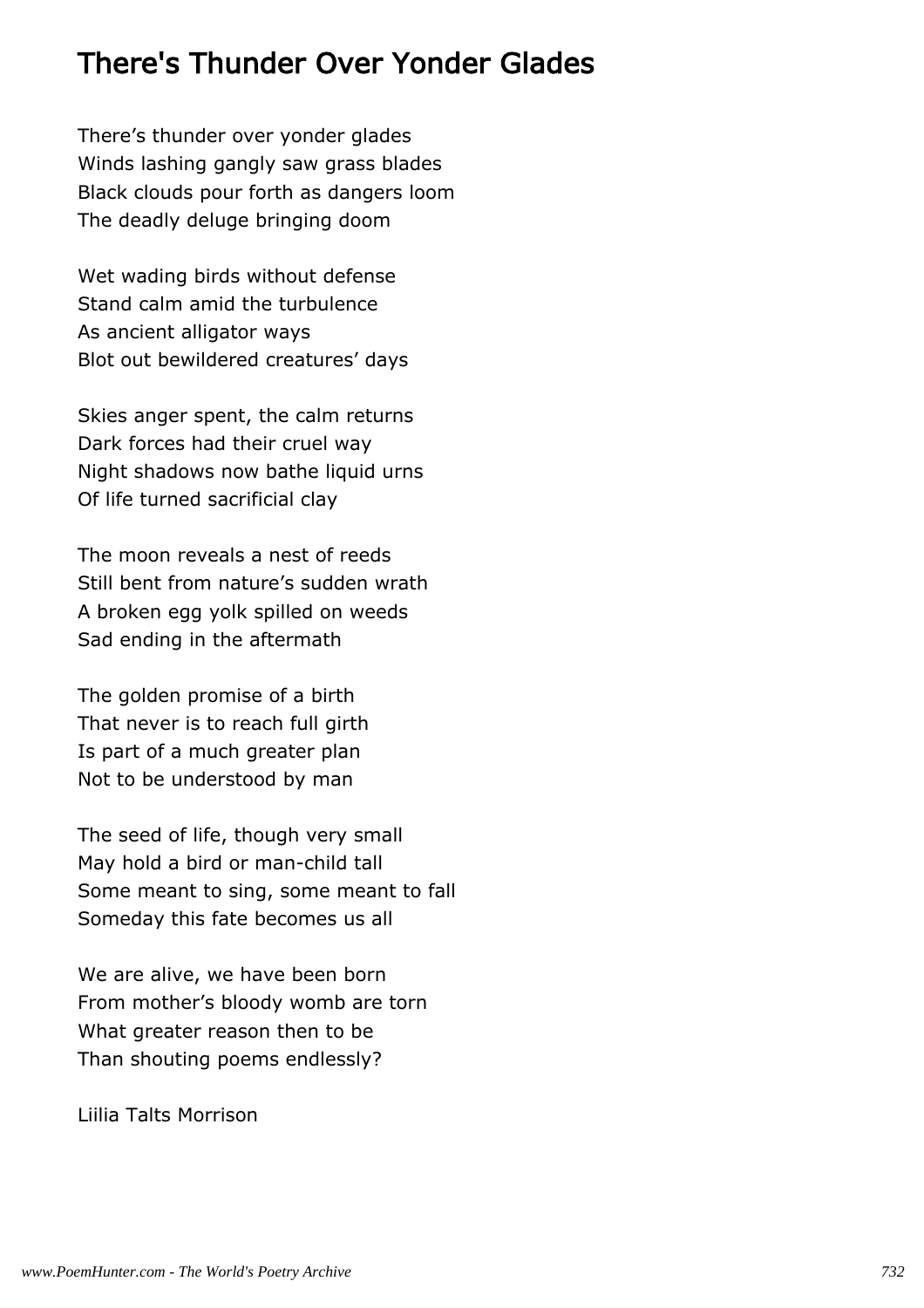### These Days

These are the days of golden flights of dreams at last fulfilled unfathomed heights and sweet delights days full of love and thrills

Days full of joy and leaping harts of long lost hopes restored a spirit faint once more released from tight constricting cords

These are the days with sunshine blessed we've passed the strictest tests our harshest suffering now past rejoicing in what's best

With humble shoulders bended knees and gratitude embraced our shining eyes now turn to where our fragile faith was placed

These are the days of golden flights of dreams at last fulfilled unfathomed heights and sweet delights days full of love and thrills.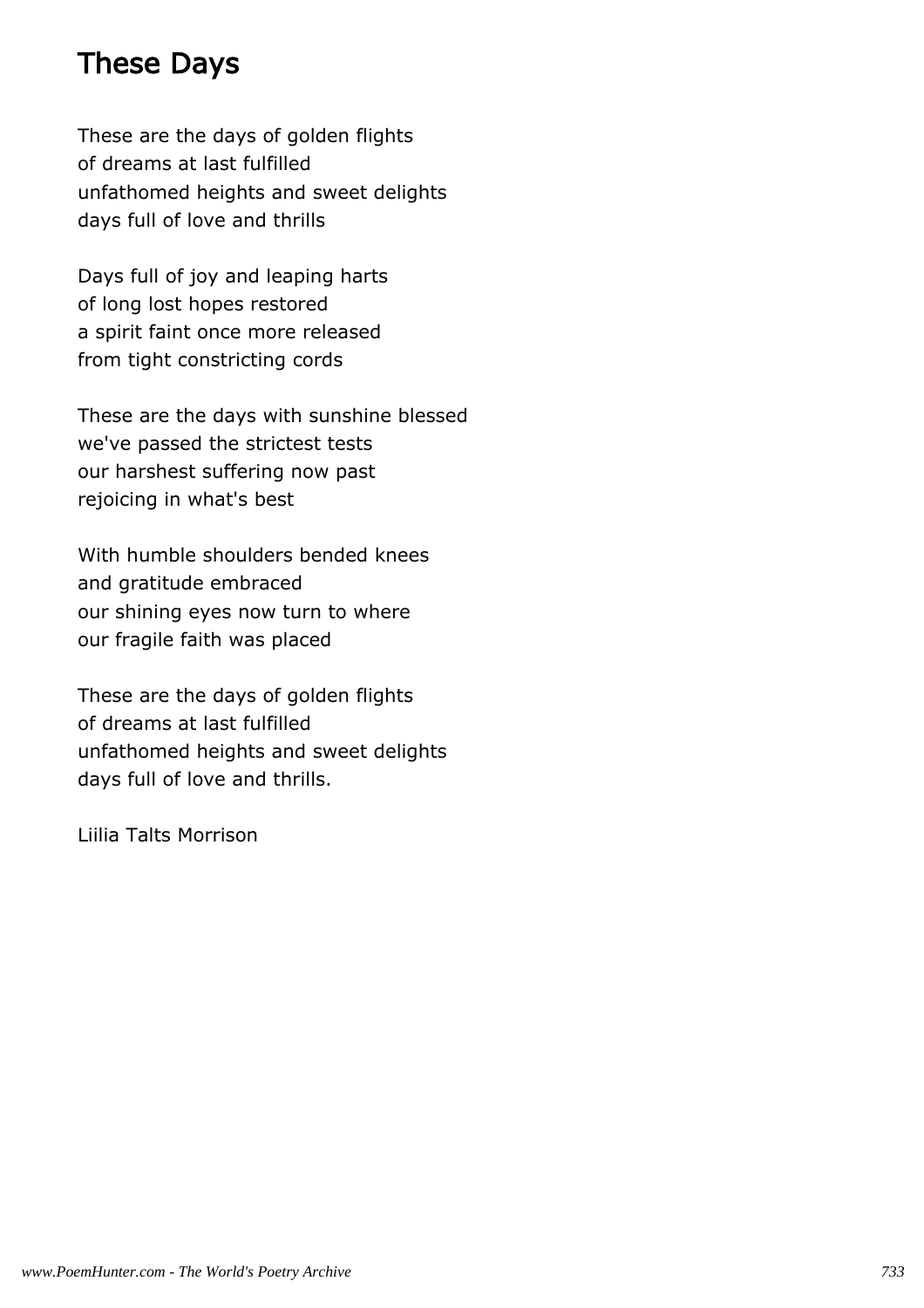### These Nights

These are the nights of soothing rest revisiting harsh days of old revealing blessings buried deep now sealed with silver colored threads embellishing regrets with gold of unrepentant things untold and bartering in wares not sold

These are the nights when wide wings soar up and then down to rest on floors where once I paced for hours alone now silent resting from their chores and suffering through broken doors

These are the nights when filmy gauze the fabric of my life's malaise is ripped from undeserving eyes revealing wellsprings in disguise to fit the perfect puzzle plays

These are the nights of colored hues washed clean from shame and guilt based dues now brilliant in translucent glow of reds an greens and deepest blue dull ancient hues with joy bestowed

These are the nights of soothing rest revisiting harsh days of old revealing blessings buried deep now sealed with silver colored threads embellishing regrets with gold of unrepentant things untold and bartering in wares not sold.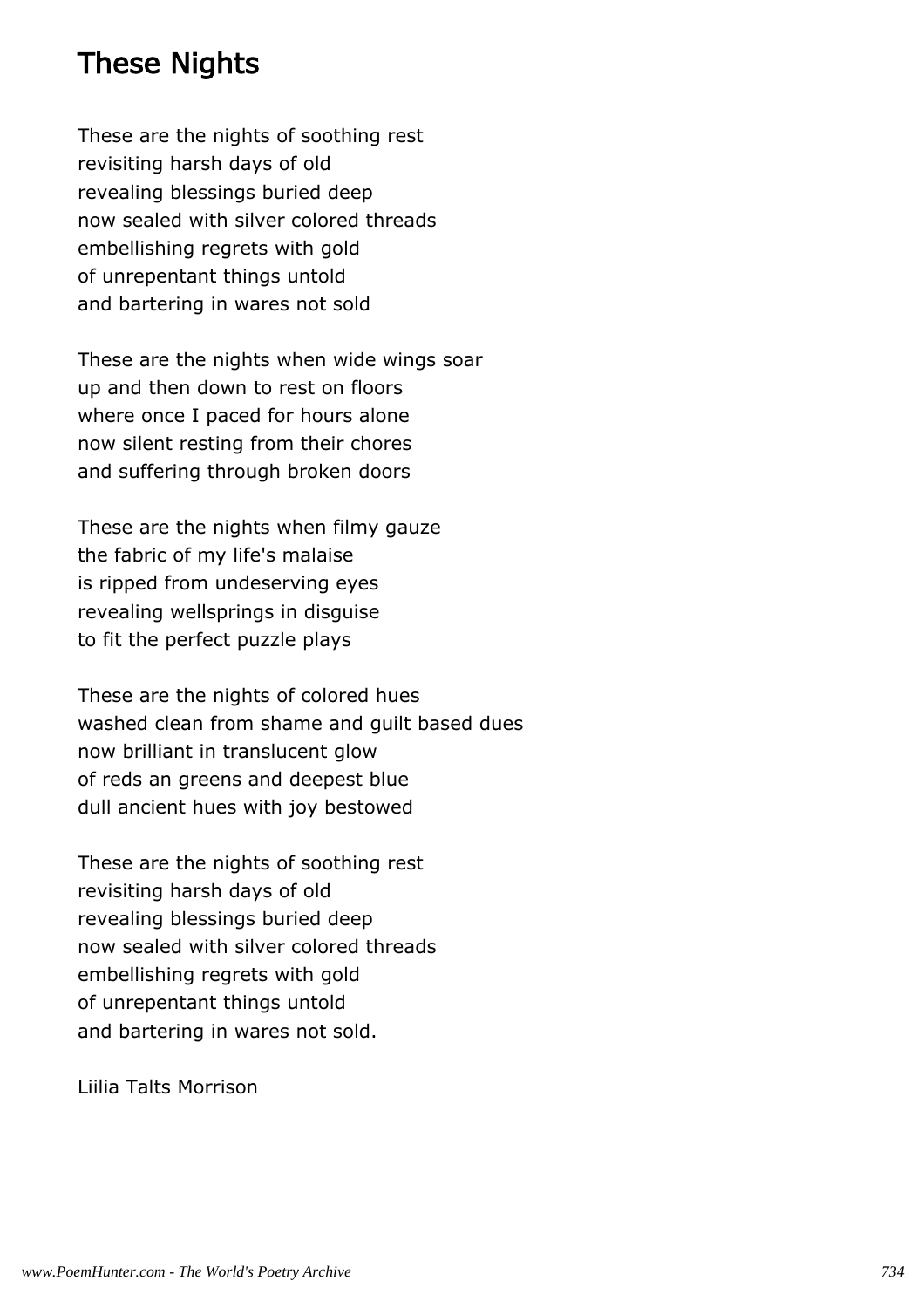# They Call It Calle Ocho

They call it Calle Ocho what used to be the Trail a place of wayside refuge a timeworn tarnished grail

Warm dusty sidewalks languish with dots of gum tattoos dark rhythms creep from alleys to soften Latin blues

A garish rooster statue stands watch in colors bold while knobby brown stained fingers roll smokes worth more than gold

An aged Habanero sits with a timeless face as luck rides on a cipher one Domino to place

Brown coconuts and banners banana bunches pinned to ancient iron railings now fragile as the wind

Not much has changed as millstones have ground for fifty years except the bright eyed Ninos are now old men with tears

They call it Calle Ocho what used to be the Trail a place of wayside refuge a timeworn tarnished grail.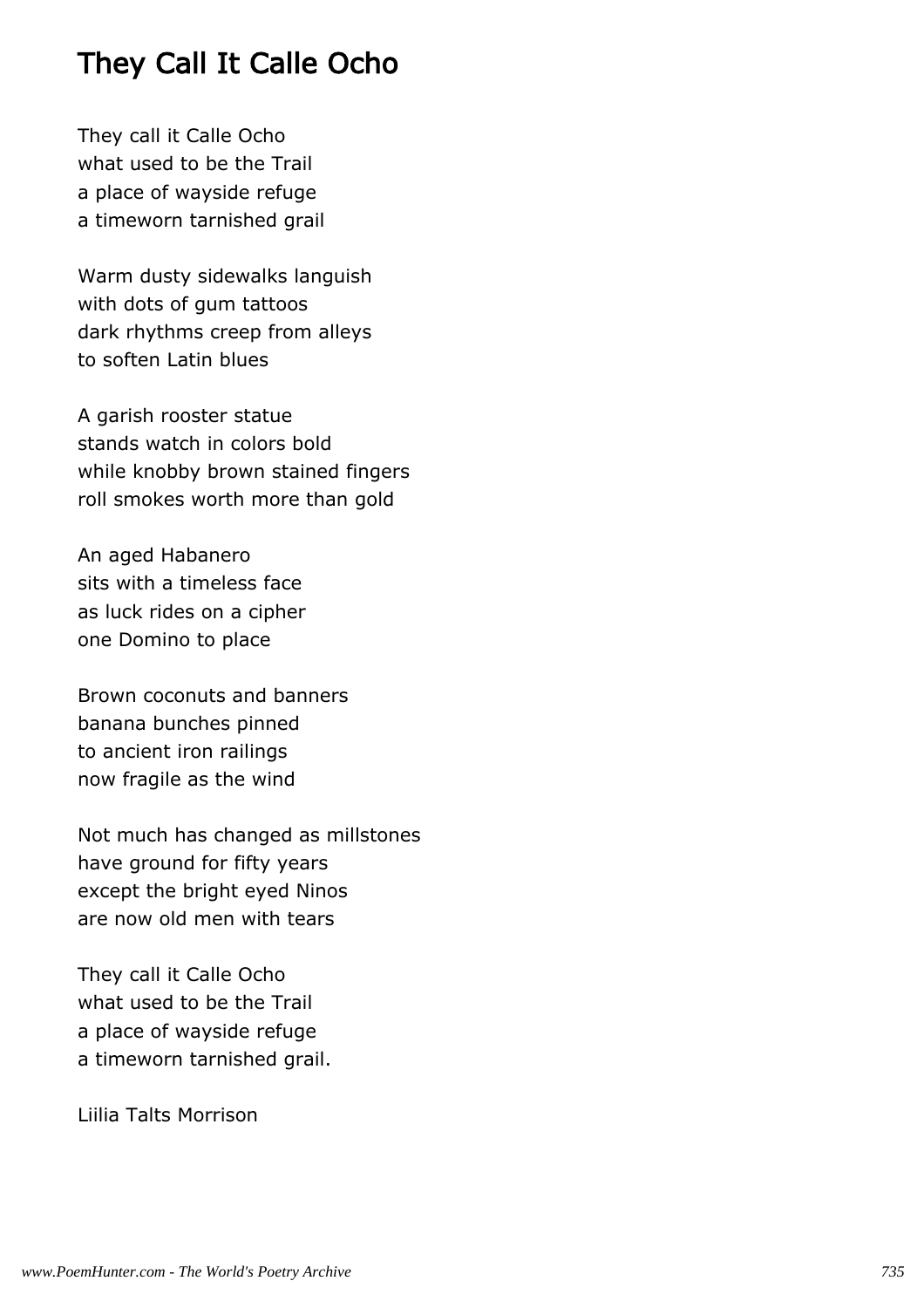# Thick The Fog

Thick the fog of my transgressions As I blindly tread life's way Searching for a post or anchor Body weary, tearstained eyes

Each day moves in slow procession People touch and leave my life Sunset finds me with one question Where do I fit in this scheme?

Deep regrets from early childhood Stumbling into errant ways When the heavy press of growing Brought temptations and much pain

Is there hope for my sad journey? None can answer, though they've tried All I have is one faint prayer That the Savior will find me

I am like that wretched creature Reaching out to touch the hem Of the Master's healing garment And break through that fog of sin.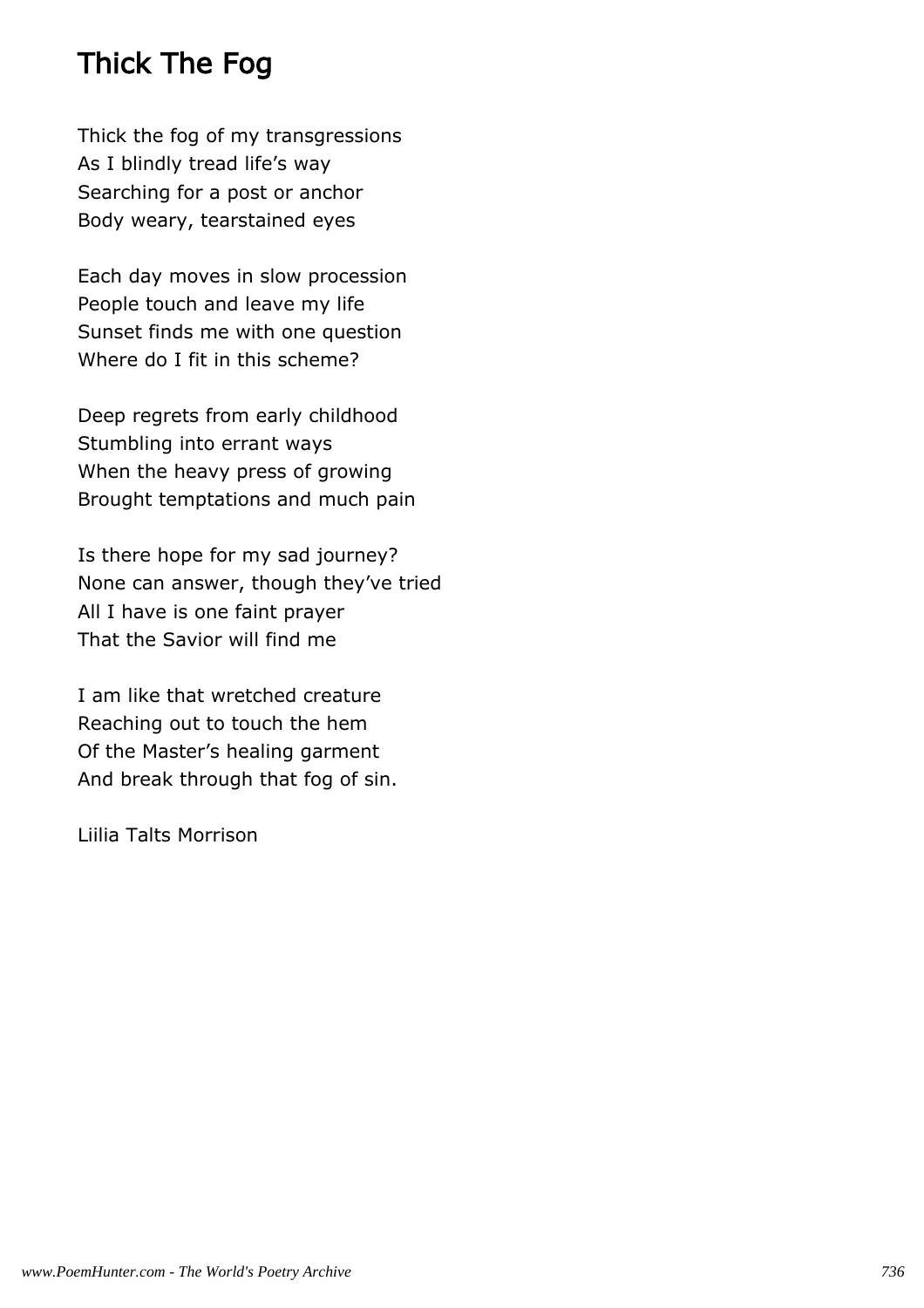# Things Fade

Yesterday I walked a path or was I just dreaming Did I cook a soup called hope and bake loaves of promise

Things and places fade away not much to hold on to Days are quickly swallowed by night's voracious hunger

Little moments I resolve not to spurn by wasting Quickly dropp like dying leaves with no net to catch them

Is my life a song once heard and then lost forever Heartbeats vanishing in space without trace or meaning

Let me reach my arms up high to the stars that beckon What else can release the dread of great voids around me

Maybe if I make a sound feeble in its timber It will bounce upon light rays flying up and bending

Somehow I must make a mark with my tiny efforts Or has it already been made by the Creator?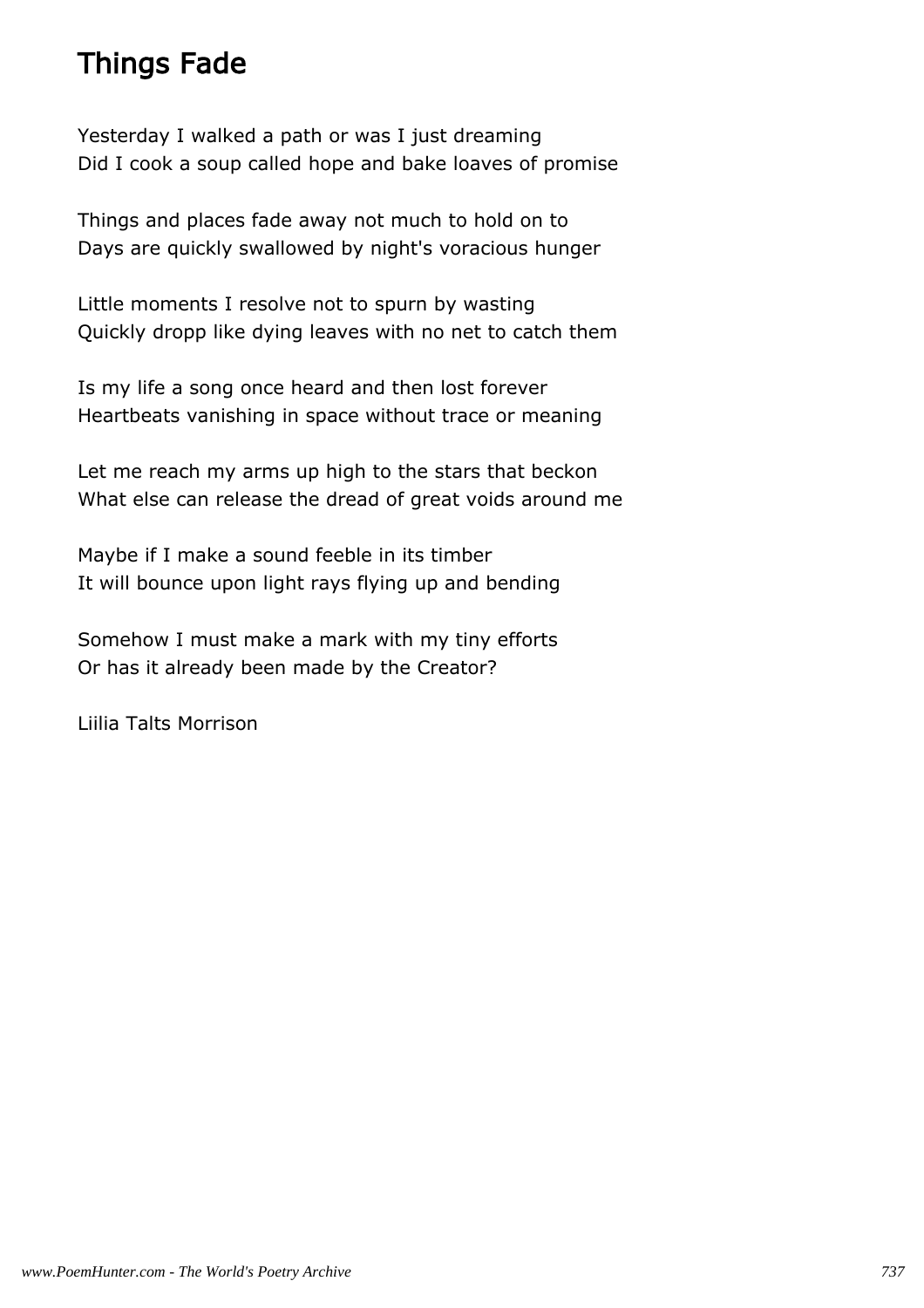#### Thoughts On Everest

It happened many years ago A team went up to scale And challenge a forbidden peak That made all others pale

The Himalayas had been closed To those who would trespass Until a war shook up the land And opened a crevasse Upon the southern plains beneath The mountain's rocky mass

All eyes were on the team's ascent As inch-by-inch they trod From foothills, base camp, to the heights With bulky crampons shod

The sherpas and the Englishmen Were hardy as can be But when they saw the summit's face They fell upon their knees

This was much more than they could bear Their breath and strength would pale Had it not been for unseen hands That sheltered them in gales

Days passed and many challenges Were conquered one by one Then flags were stabbed upon the top The mountain had been won

I sit and ponder this event Which happened years ago And wonder where I had been then In tides of life's vast flow

Why, I had only been a teen A fragile, bashful girl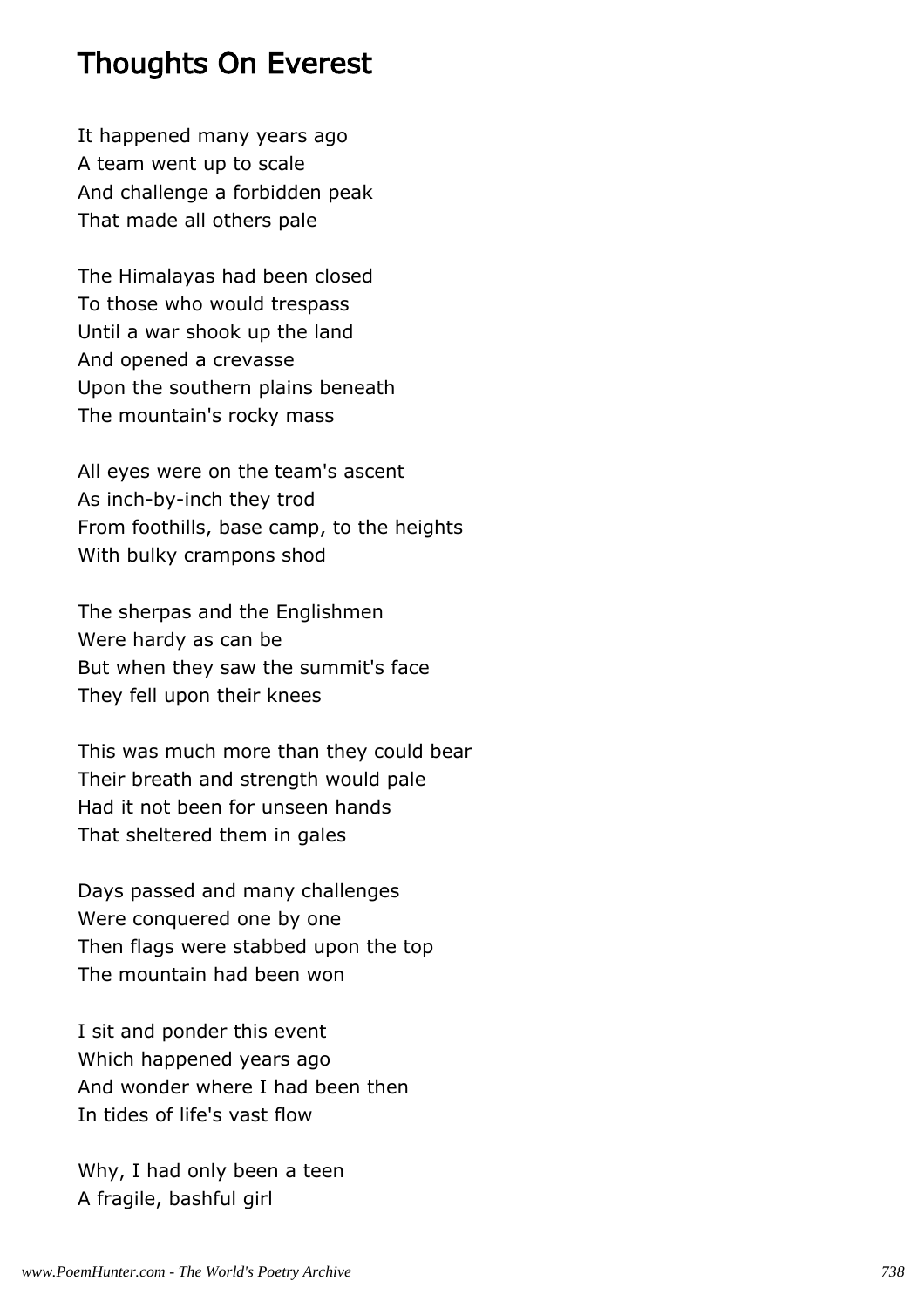A year that should have promised joy For I was sweet sixteen

Yet I ignored that fabled feat And now I know just why My world fell down when my first love Walked off and said goodbye

I guess we all have special quests Though no one even knows How steep the ladder each must climb How rough the wind that blows

No, I have not done things of note Climbed mountains or sailed seas My journey's just a forest path A dance among the trees

It happened many years ago A team went up to scale And challenge a forbidden peak That made all others pale.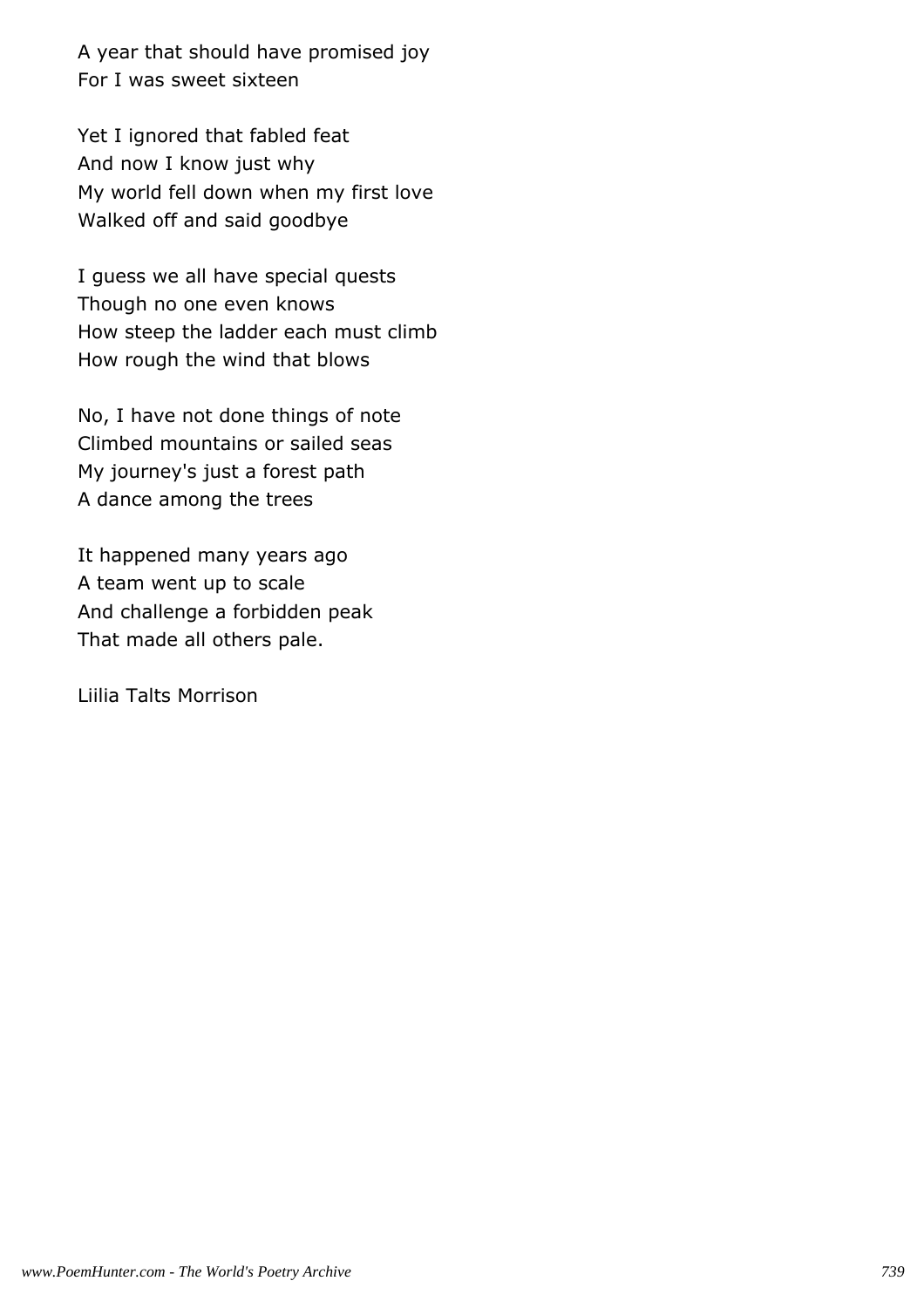#### Tibet Forever

I dream of drinking butter tea By ever burning butter lamps Hunzukut heights I wish to see Tibetan nomads, brave in camps.

Thick copper colored silks above A temple's golden walls do flow As Dalai Lama, young as love Says golden prayers in lotus glow.

Now wave the vibrant prayer flags In colors seldom seen by man They sing a song of rocky crags That kill as only mountains can.

The Himalayas cannot bear Destruction of their favorite race In silence suffer though they wear Their pain with snowy, stoic face.

The nutmeg colored kith and kin With eyes so dark and trusting, too Were crushed by new age Gunga Din Old jewels stolen, bitter brew.

Yet time cannot erase the dream Of saffron colored incense halls Of men and women, pure as cream Who let mice run within their walls.

Too hard to reach by mortal souls A place where greed will not survive An Everest of matchless goals Tibet in dreams is still alive.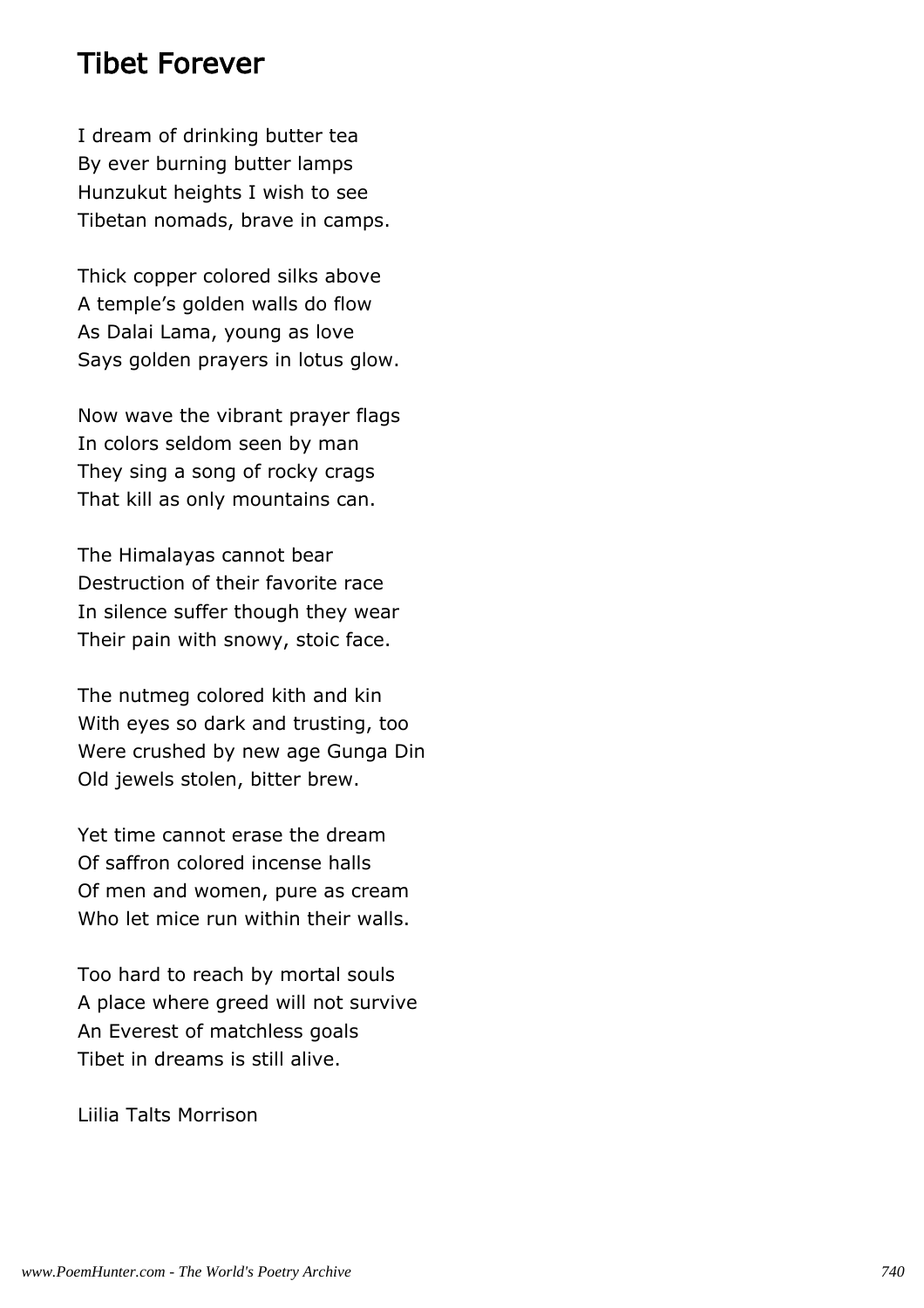### Ties To Bind

The earth brings forth abundant gifts Innumerable trees and fruits Unbound tall peaks with endless snow Wild rivers flowing to and fro

No soul can breathe without its air Nor feed his body on his own The lowliest as well as kings Are tied to it by vital strings

Though men dwell live in tall abodes Eat tasty morsels from fine plates Their structures rest on humble ground All food in its dark bowers found

Life's channels are much like the cord That feeds an infant 'ere he's born And when he sees the light of day Another cord must show the way

Unseen untouched but always felt Are bands from heaven's great blue girth Without them life is dry and small Not worth a tinker's dam at all

It's best to keep feet on the earth Where nourishment and shelter dwell With eyes turned up toward the sun Connecting to the only One.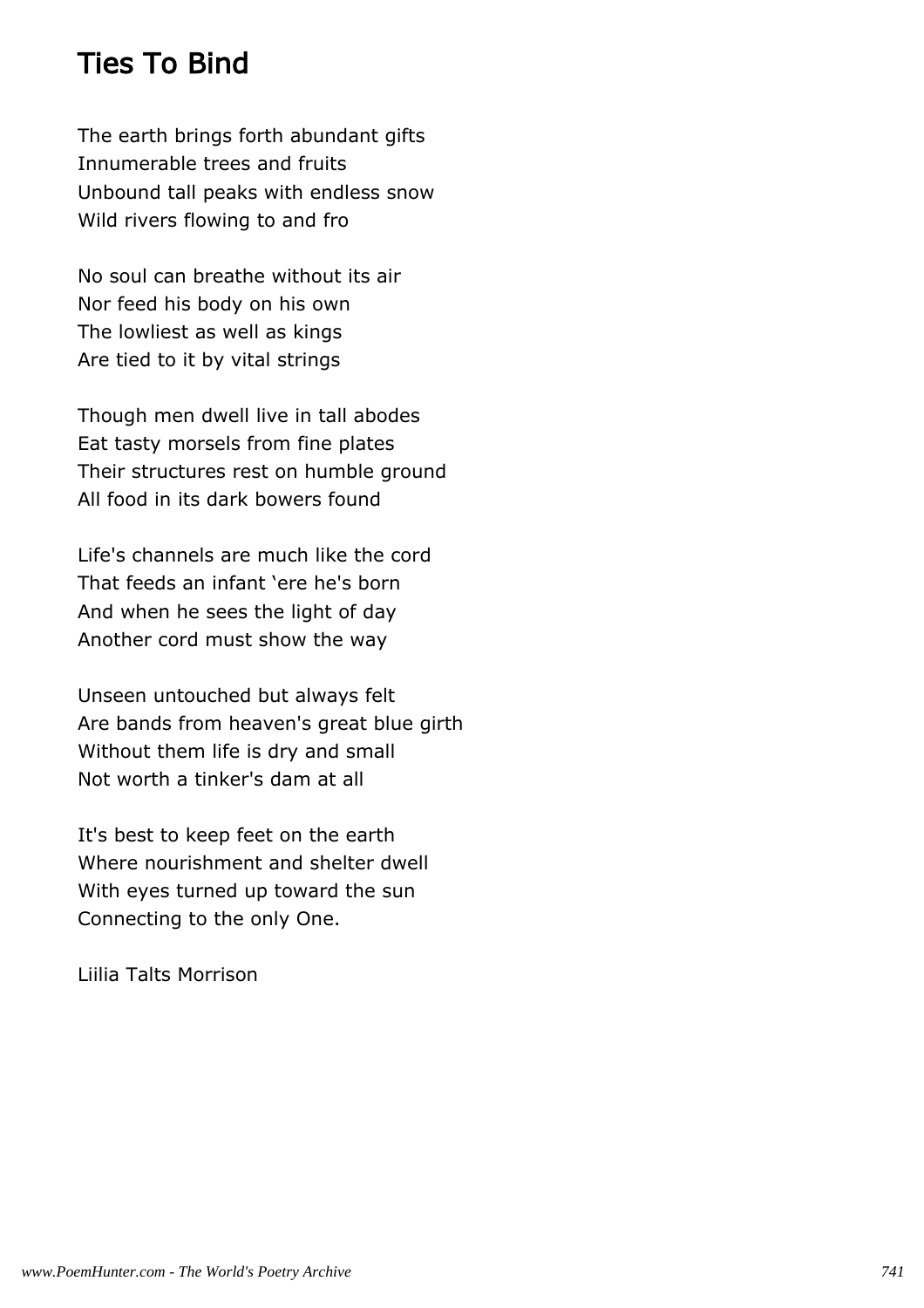### Time Of Blackbirds

Those were the days of Northern blackbirds holed in large trees too old to care spread much like totems on a landscape their messages not heeded anywhere

How lost I felt in that strange manor transplanted suddenly to flee the war a wayside province thin of population safe as a tiny raft upon the sea

Mostly I think of offbeat details like a big golden brass spittoon that seemed to stand for something solid from days that people once called 'good'

There were those tempting little morsels round discs of hardened robust Finnish bread strung in long rows on wooden dowels we hungry children did not dare to eat

Ah, there were lilacs and white apples a Linden tree too dangerous to climb and puddles by the side of fences gray ancient stones to mark firm boundaries

There were the guppies and small leaches we children teased them in green brackish ponds long hours spent in youthful exploration of nothing in particular at all

We used to watch our driven uncle as he moved bees and beehives here and yon he was the only one who noticed that we were people, even though quite small

Most grownups seemed so stern and distant our aunts and uncles seldom said a word as children wandered aimlessly through caverns of rooms with secrets none could know or tell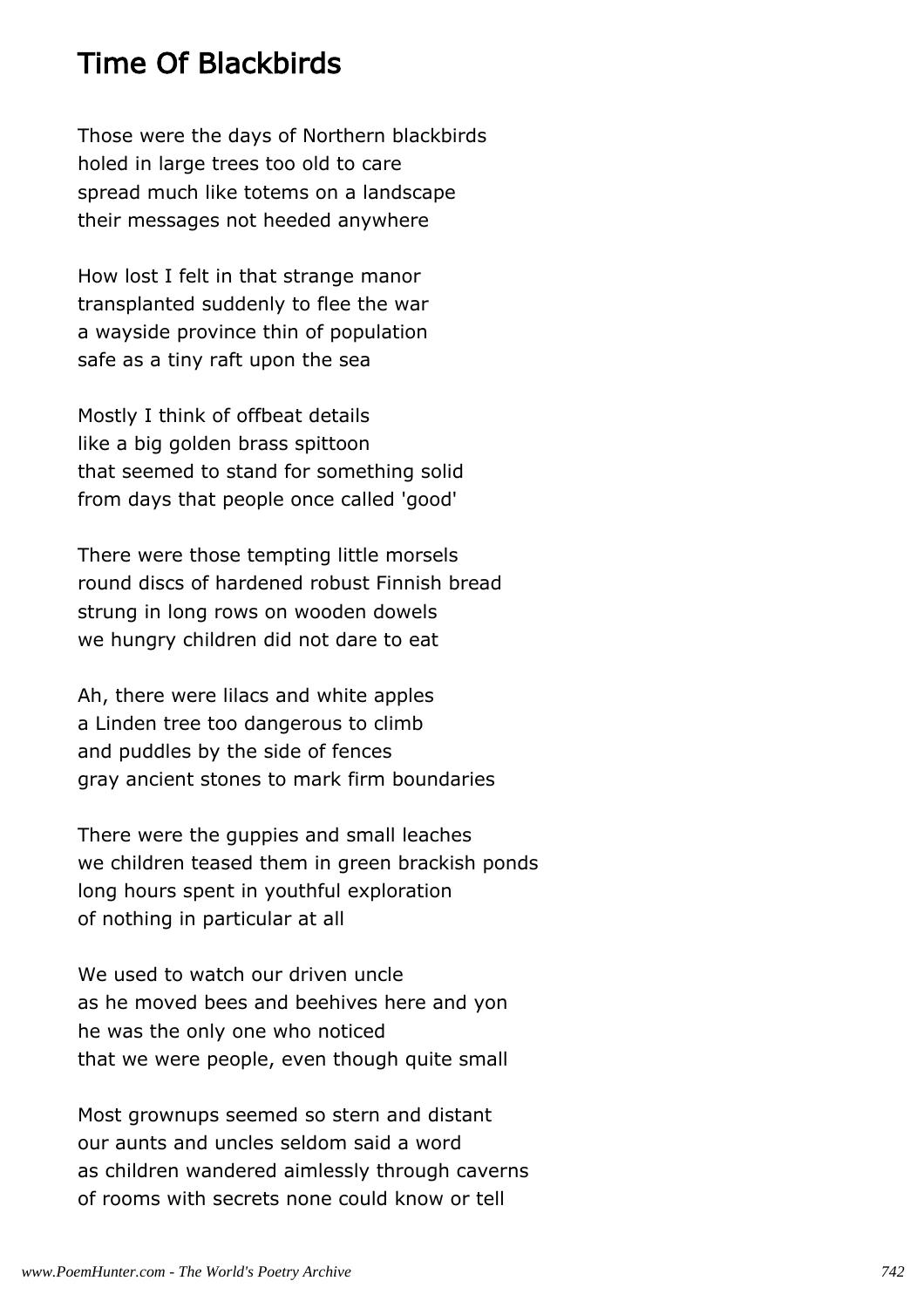There was that time of lonely separation when sickness banished me to a small room then spending hours watching through the window as others laughed and played on sun strewn lawns

Those trees and rooms and Northern blackbirds where are they now, why should I care? And then I smell a bough of fragrant lilacs. I'm there. I'm there. I'm there.

Those were the days of sooty blackbirds on trees that stood in twisted disrepair great lonely totems on a landscape mute sentinels with timeless wooden stares.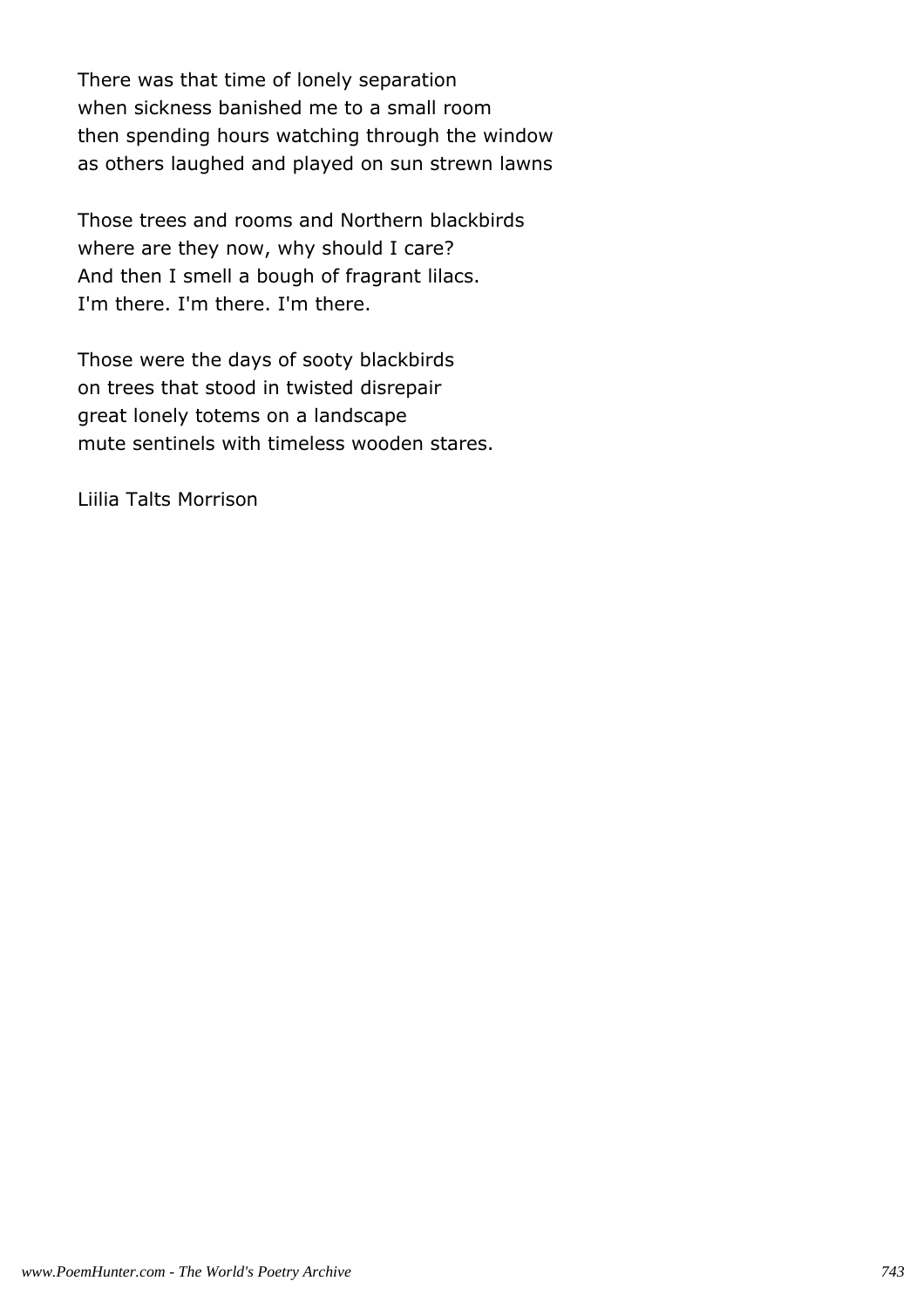# Time Of Taxis

When all the world has gone to sleep and even birds stop singing when things in alleys crawl and creep with dreaded shadows clinging

When streets are empty of all cars and all the trucks are hiding that's when the lonely cabbie stars as king of night presiding

Nor does he weave or doze or fail to reach a destination and may relate a pleasant tale with quiet resignation

There's something to a taxi man defying sense and reason he lives a life of 'catch as can' in hardships and all seasons

When streets are empty of all cars and all the trucks are hiding that's when the lonely cabbie stars as king of night presiding.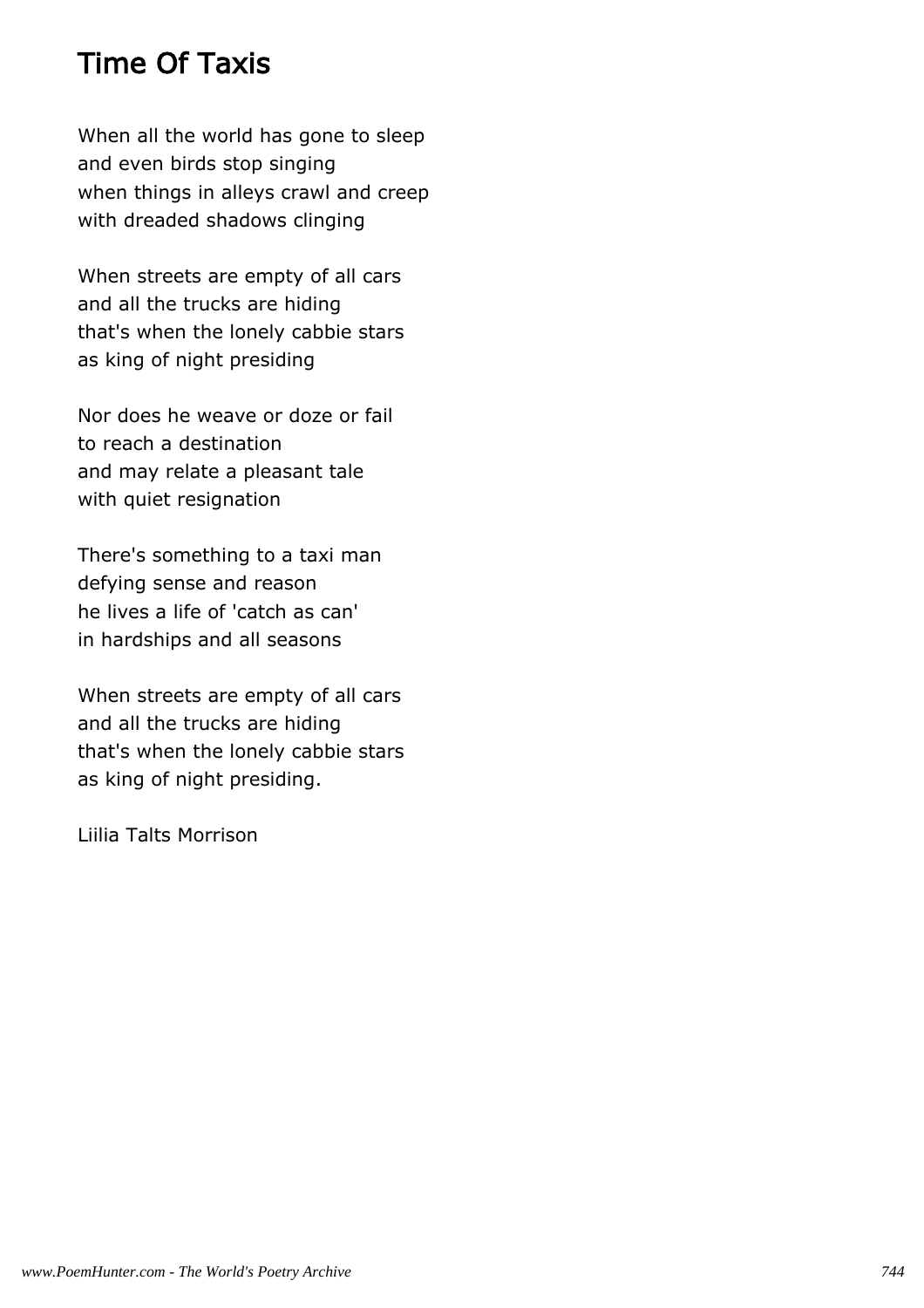# Time To Heal

Time to heal time to deal with ravages of yore

Time to mend time to blend with greater later time

Time to tend time to spend quiet time at last

Time to lend time to send caring to a lonely friend

Time to bend now attend make amends striving end.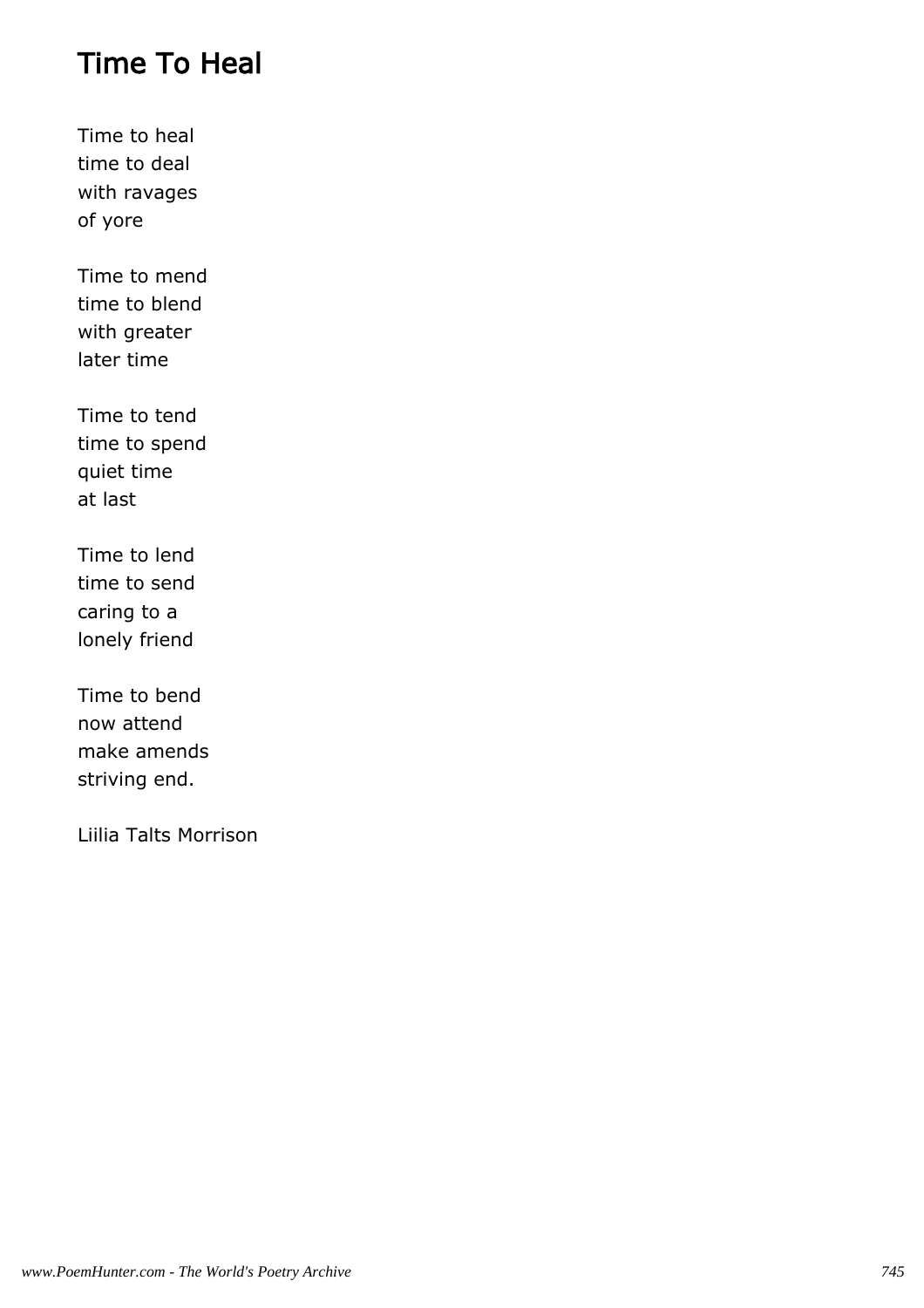### Time To Let Go

My time has come to let things go Run barefoot once again Cast off old fetters as I sow New seeds in spring's warm rain

Time now for shoulders to relax Throw off that sequined shawl And pass it on to waiting backs Still pressed against the wall

Fine clips fall from my streaming hair Replaced by morning breeze My ears are free from cunning pairs Of ornaments that tease

My fight is done, I'm free at last Dressed in a simple frock Unfettered of the burdened past That weighed me like a rock

You'll see me smiling on the beach Staring at seagulls flight The song of life within my reach Since I gave up the fight.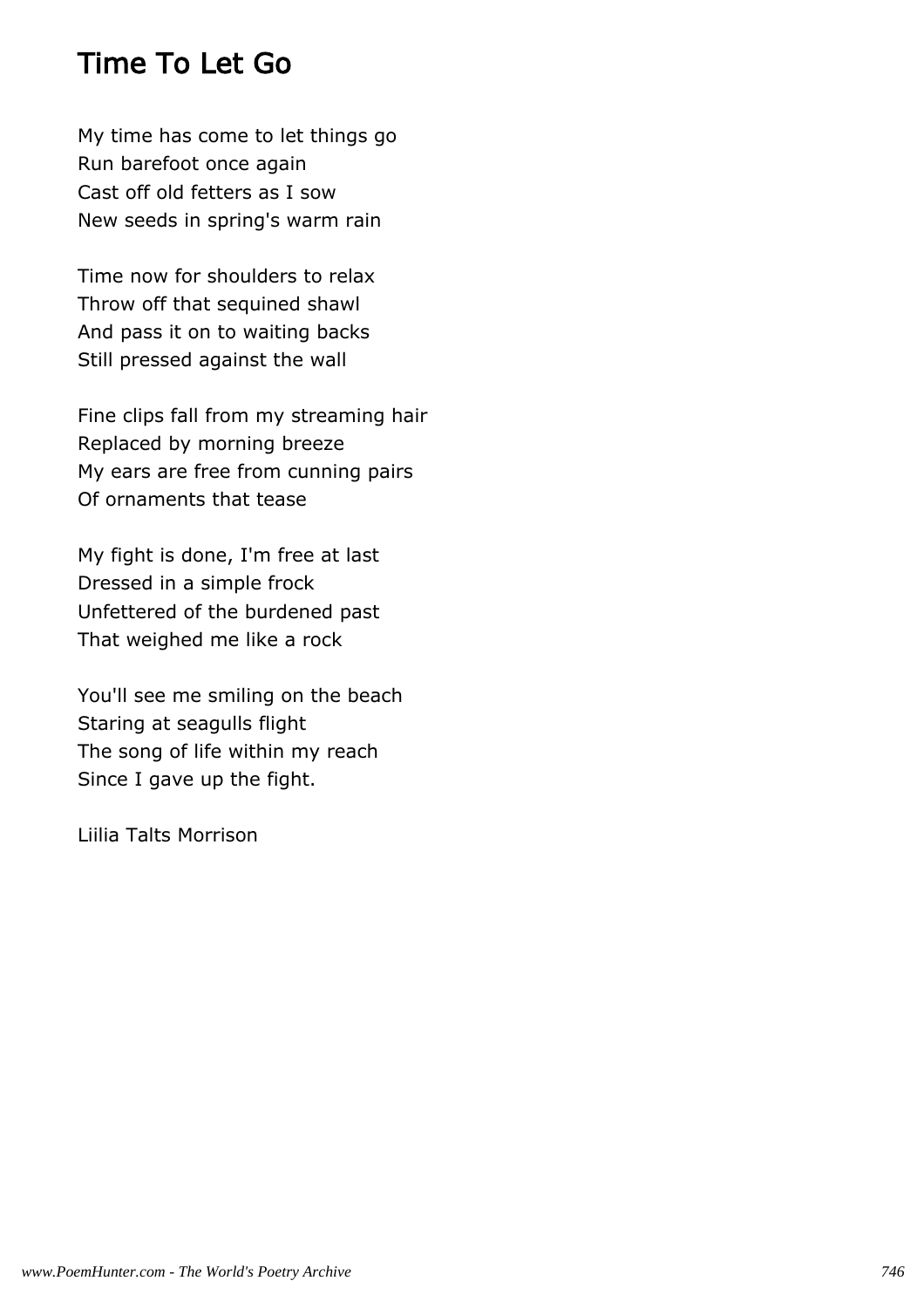# Time To Make Hay

They say the time for making hay is when the day is sunny the fields then buzz with helping hands that keep the homestead running

The boys when they are just a tad above the height of tadpoles are soon recruited for the task of binding hay in rough rolls

Even the dogs that still can bark are busy chasing rats that sneak upon the farmhands' lunch in shade of wide brimmed hats

The summertime of harvest chores is full of suntanned joy and sweat soaked workers come home late a sound sleep to enjoy

There is a time for making hay though some must wait at home when they are judged too young to work and those too old to roam

And even when a dog gets old and cannot bark or run he's not invited to the fields to hunt or join the fun

They say the time for making hay is when the day is sunny the fields then buzz with helping hands that keep the homestead running.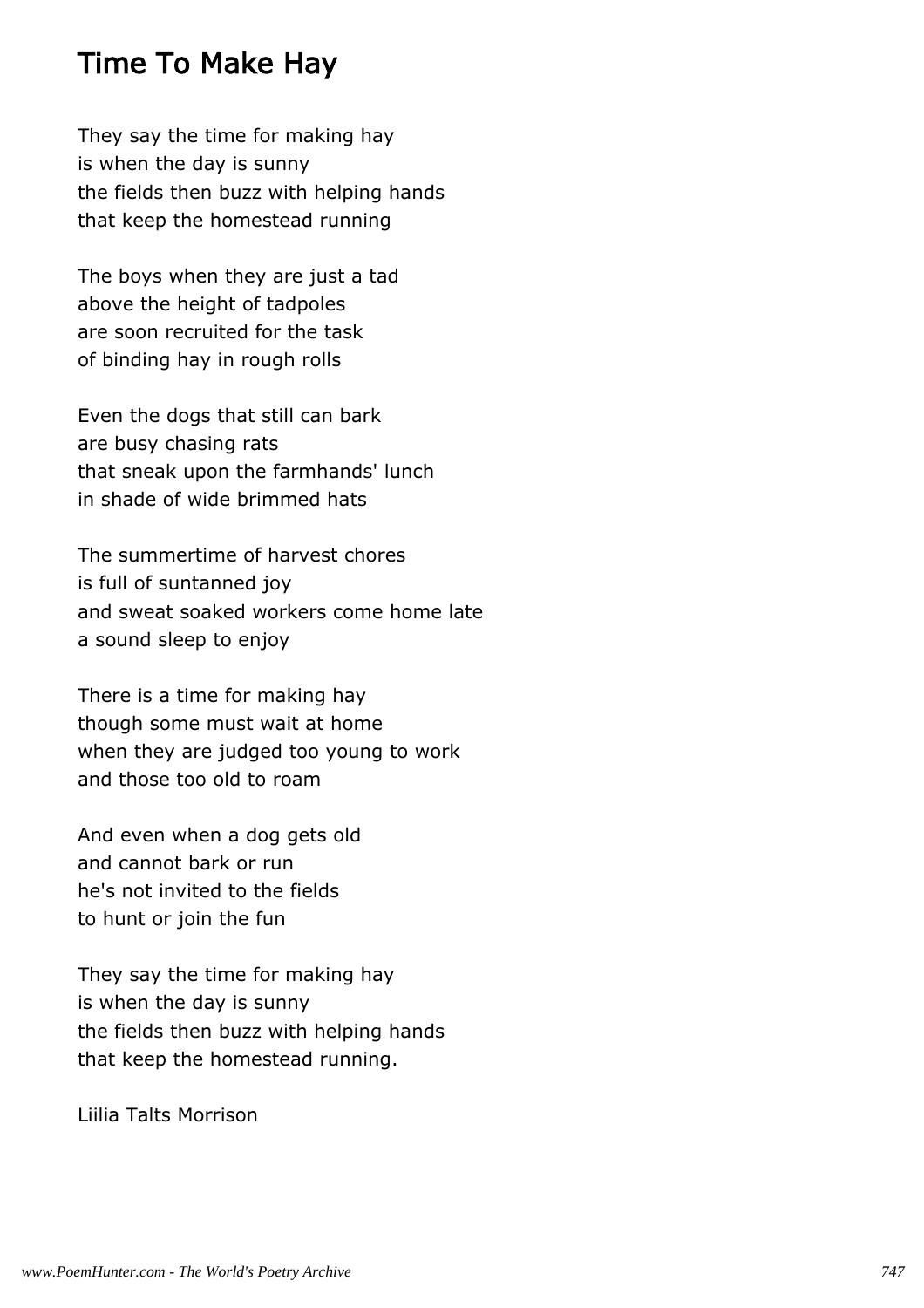#### Times Of Tears

Long years ago my eyes were darkened From painful tears in sorrow's haunts Tomorrows boding waves of anguish As life sped by in numbing speed

Years rolled along like balls of lightning I could not look at yesterdays Regretful deeds and fear of future Kept all my childhood dreams on hold

Then came a night of untold terror Shifting of all that I believed A hurricane of sick emotions Was cleansed and crushed by hidden means

Much water has since flowed in millstreams It almost seems like someone else Who cried so often and so sadly For now I only cry in joy

To what can I give thanks for changing My life, my love, my dreams of yore Who is it gave me bliss and singing Releasing me from sin's harsh grip

Some call it doves of peace or blue lights Yet others do not question why I only know my path to healing Was paid for by His ransomed blood.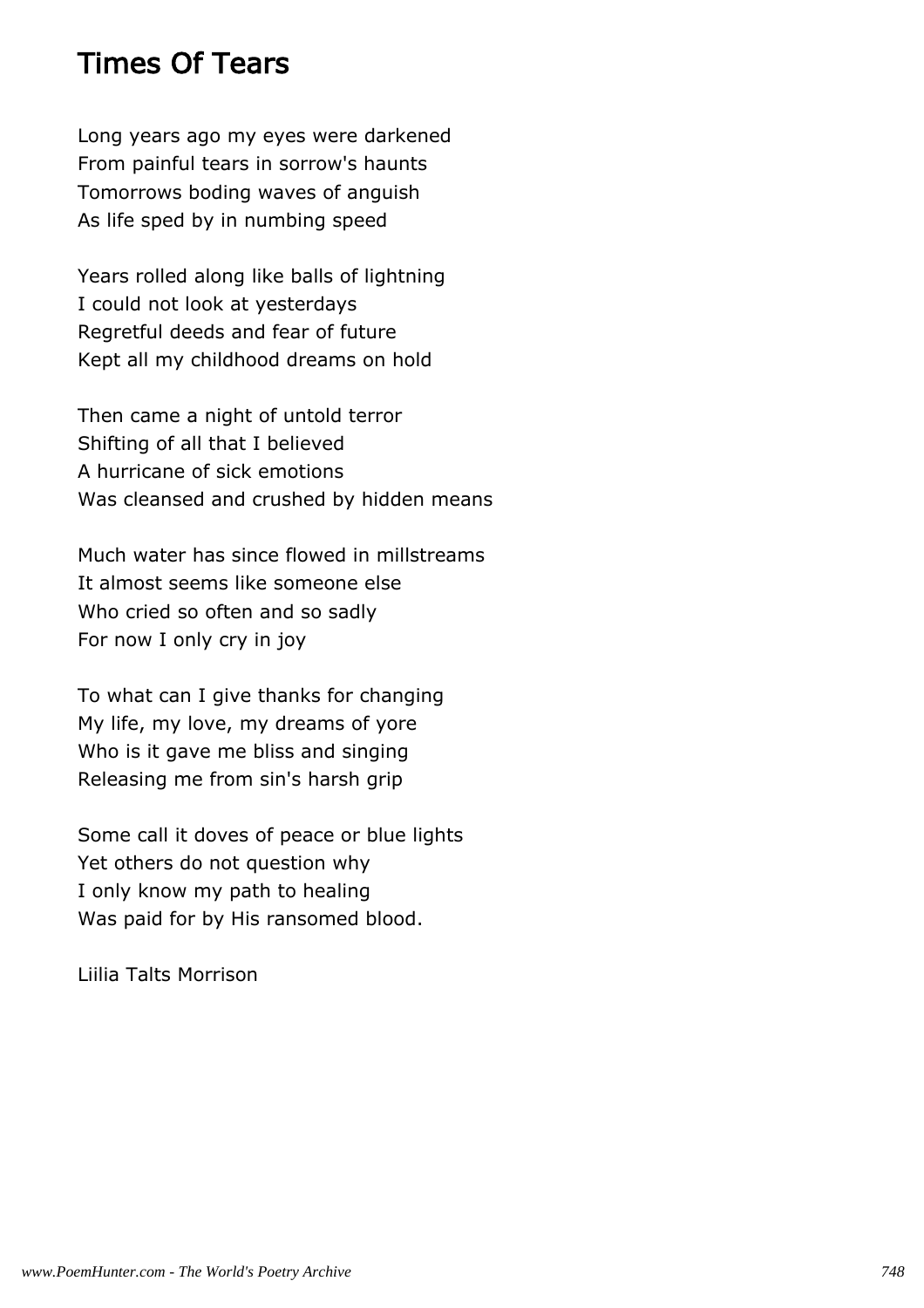# **Tired**

He tilled the fields from dawn to dusk and felled some timber too he kept the farm from going down while years and decades flew

He's tired now - there's little left in those old bones to guide the timeworn plow and bent down horse whose harness hangs untied

He still warms up a morning cup though bitter is the brew not like what she oft used to cook when life was bright and new

He tries to take it like a man since his dear wife passed on keeps to himself on that front porch and thinks of days long gone

He tilled the fields from dawn to dusk and felled some timber too he kept the farm from going down while years and decades flew.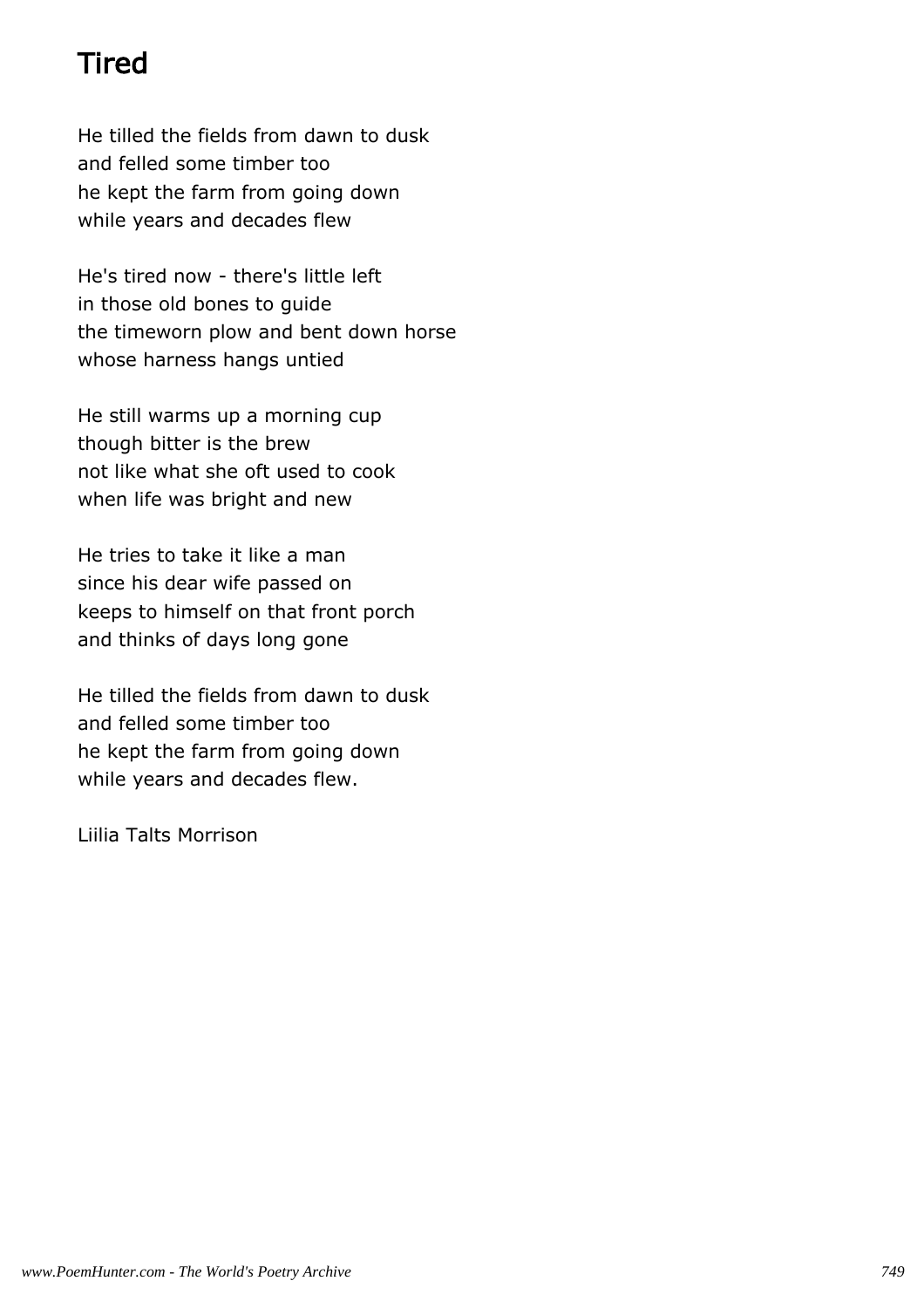# To Be A Hummingbird

I want to be a hummingbird that flits from flower to flower I want to spin my wings so fast between fresh morning showers

I want to be a little bird but wear a dress of colors so pretty and so shiny too in sunny daylight hours

The eagles hover overhead and many find them awesome but I would spend my little life among the meadow blossoms.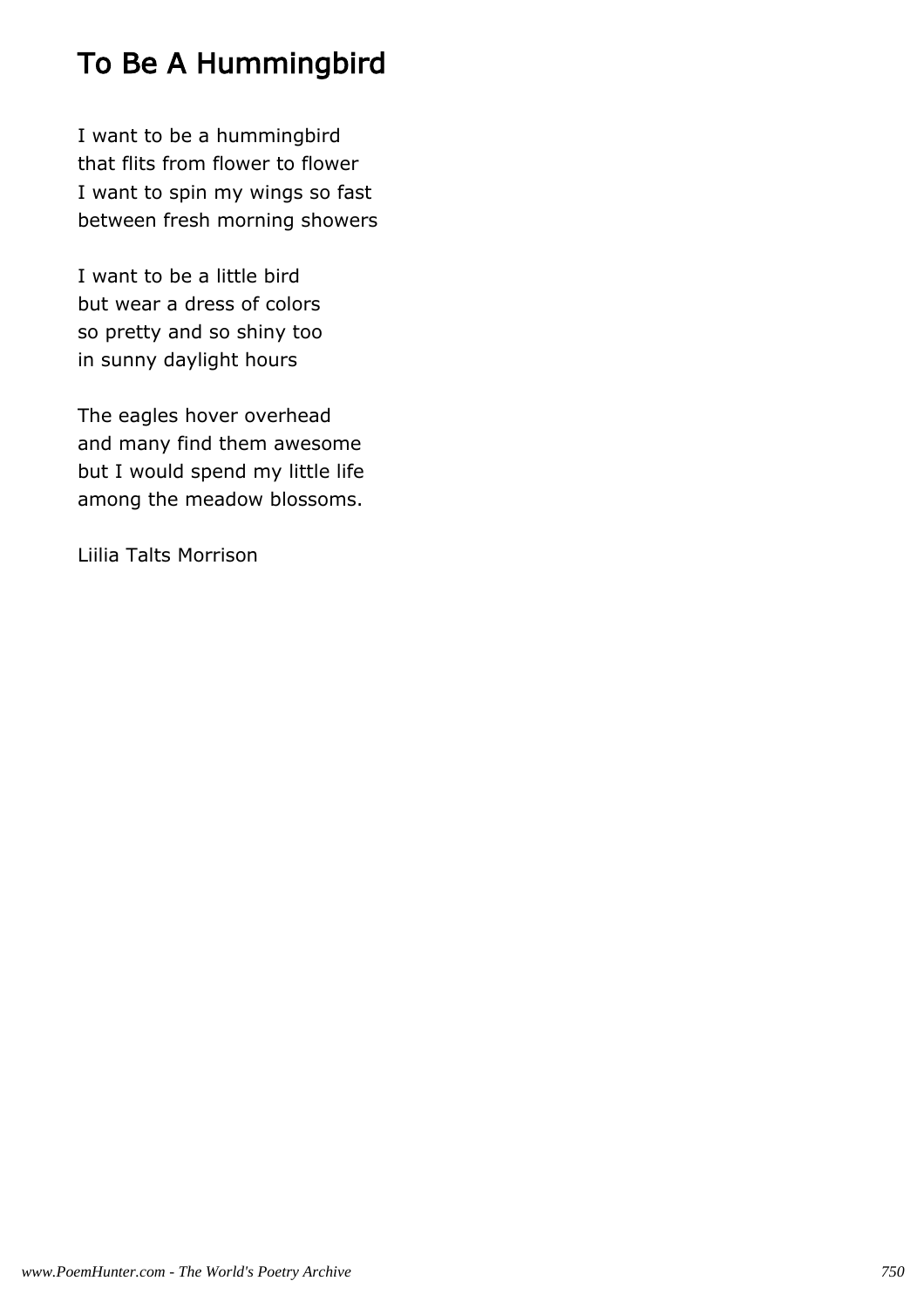### To Peel An Onion

You cannot peel an onion without a stream of tears or fix a broken mirror that you have loved for years

Nor can you outrun sorrow when a dear friend is lost no fervent wish or prayer can bridge the span they crossed

Who can escape the bruising from terror, dread and wars or be unscathed, unbroken devoid of battle scars?

And who on earth can brandish a robe of righteousness when feet of clay are muddy hands stained with lawlessness?

Yet there is a hope more certain than time and skies above the road from hell to freedom is paved with childlike love

You cannot peel an onion without a stream of tears or fix a broken mirror that you have loved for years.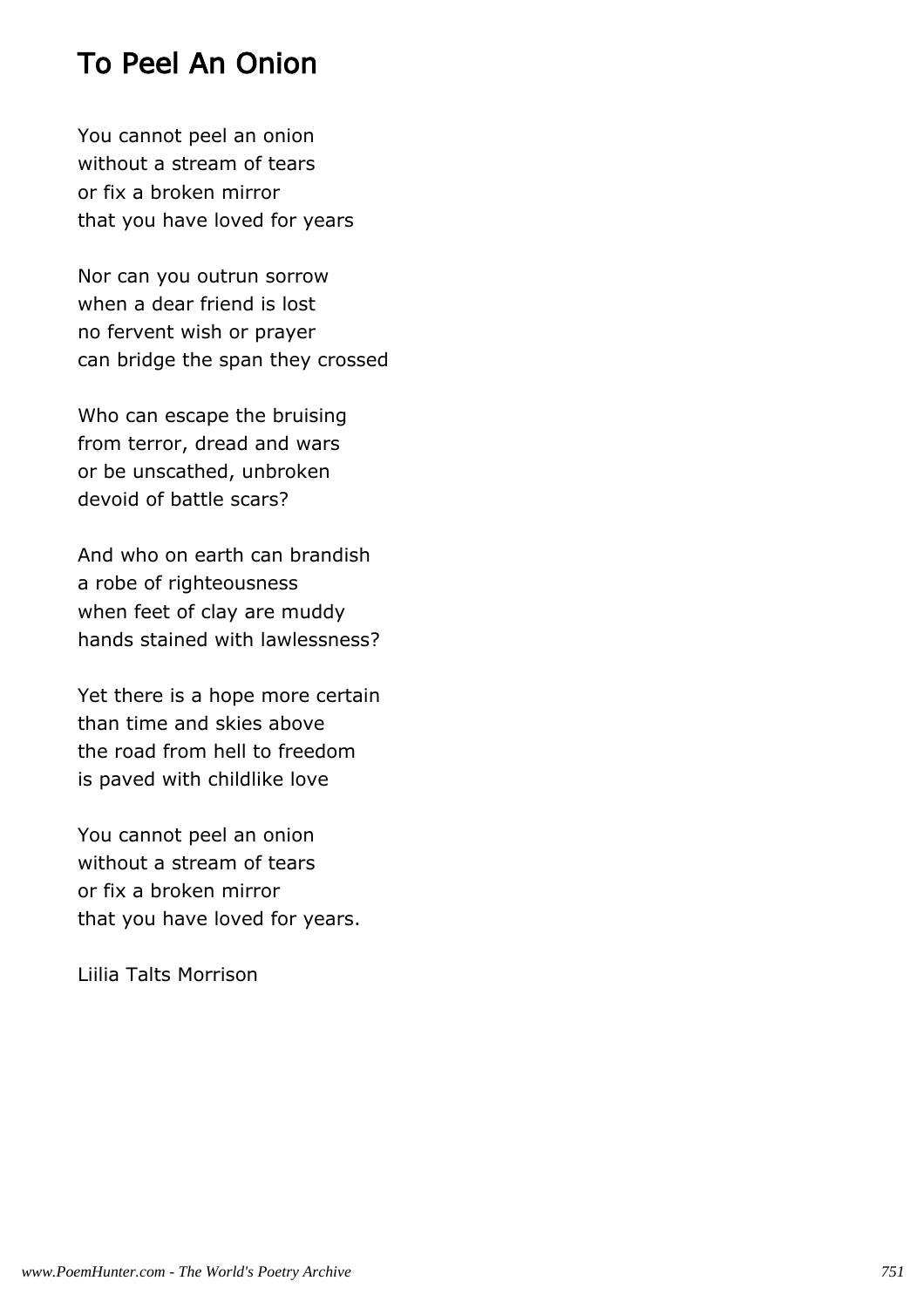# **Today**

Yesterday is but a haze soon forgotten mild malaise blur of sights and silent sounds swirling, whirling, going round

Days to come a mystic stage players of the play invade doom or stardom will reveal what today so well conceals

Life today a lark, a blaze sunny star strewn holidays far off morrow never comes yesterday beats distant drums.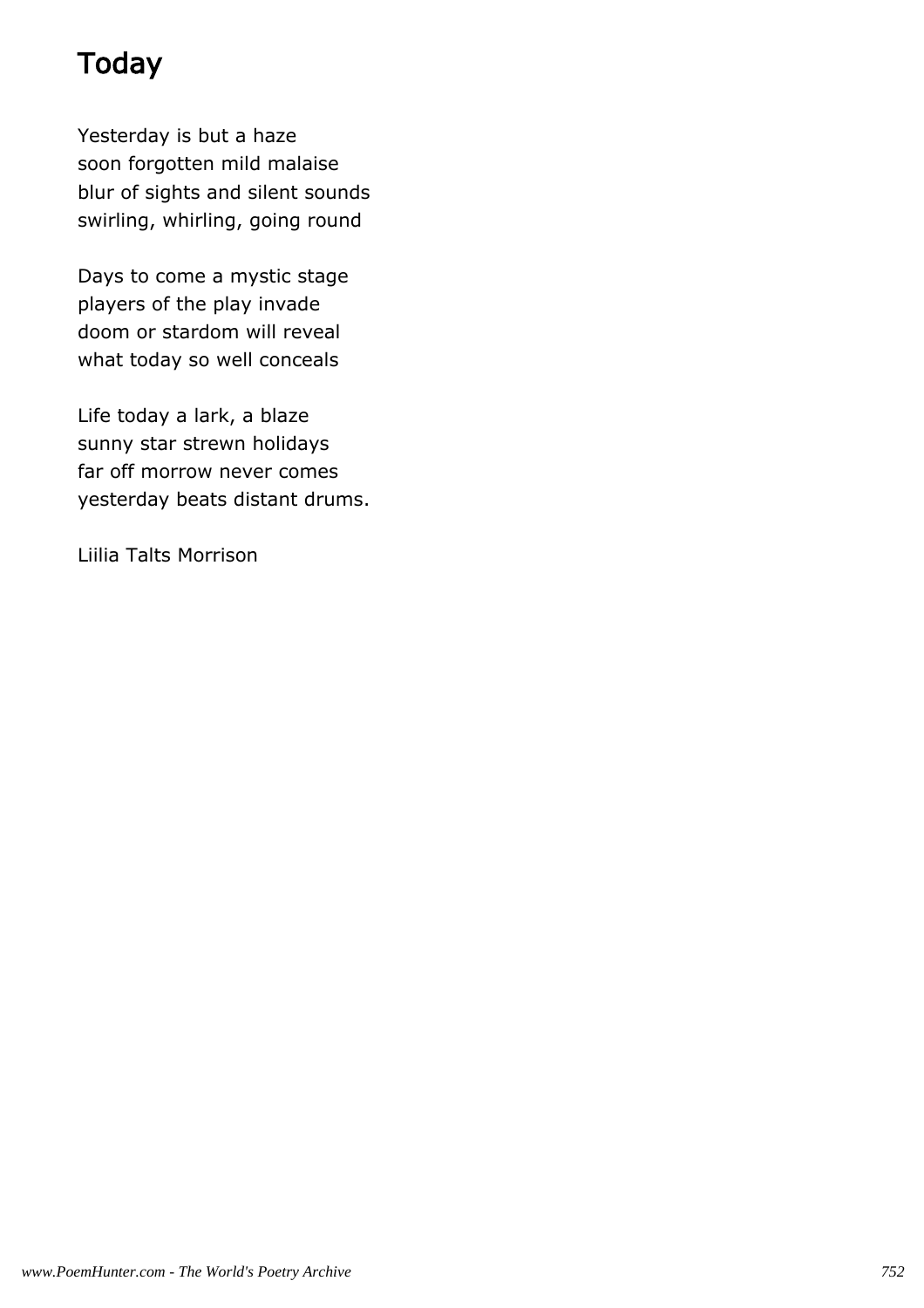# Today I Am Grateful

Today I am grateful for eyes that can see and ears that can hear

Today I am thankful for hearts that can love and friends who do care

Today I am blessed with two arms to do work today I much cherish my moments on earth.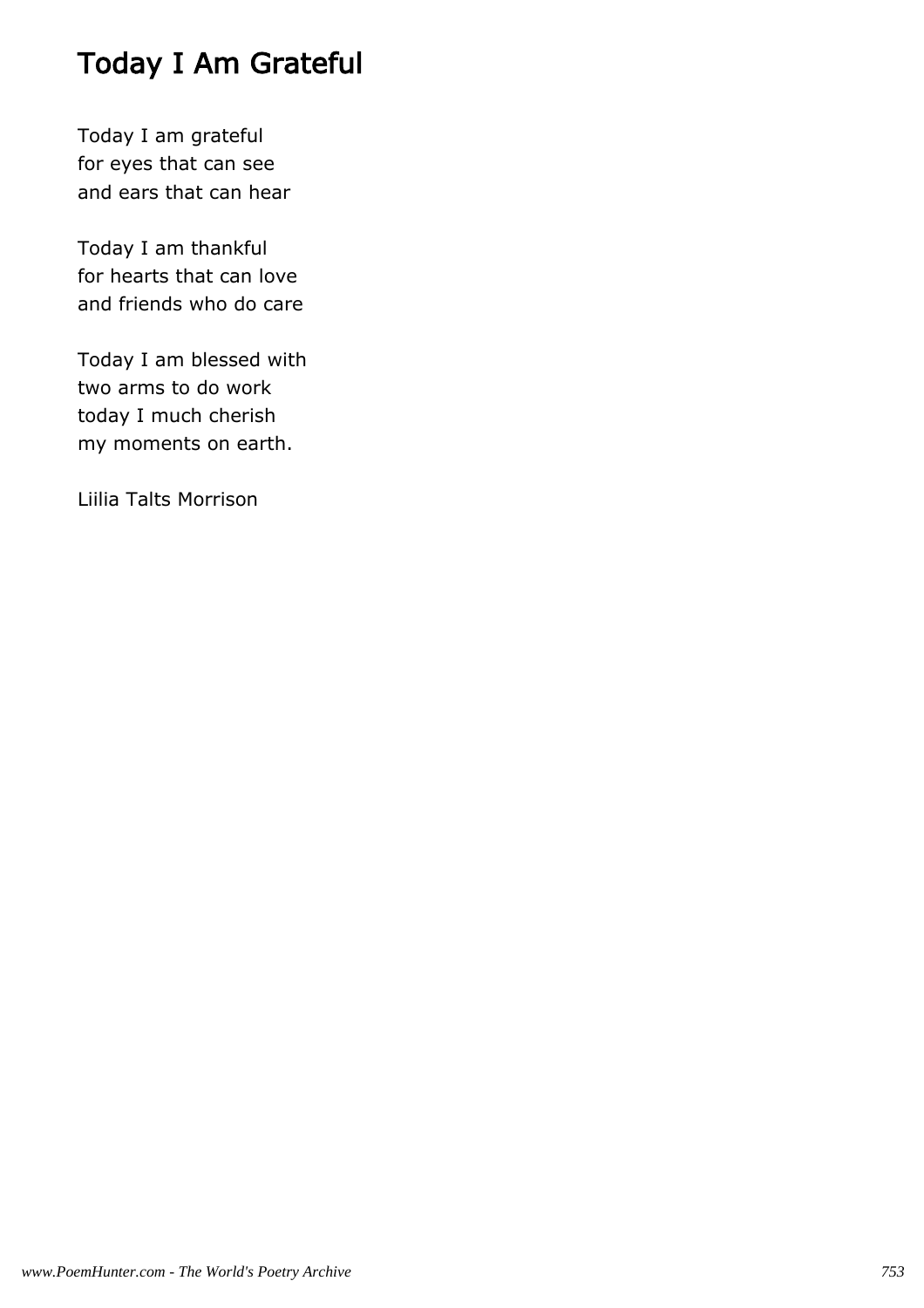# Today's Lament

I left my plot to trespass in tomorrow's garden Beyond which lay bright future's silver strand When suddenly a warden touched my shoulder And hauled me to the court of common sense

I claimed to have the very best intentions For my own land was sparse and full of weeds & auot; That's no excuse, & quot; the judge boomed from his high bench & quot; We will not tolerate the breaking of our laws. & quot;

& guot; Your Honor, I had very good intentions. You see, tomorrow has much better crops than me. His land is filled with fruit and lovely flowers. What harm is there to only look and see? & quot;

" Stop, trespasser. Don't waste my time with drivel, " the judge's voice was deafening and harsh. & quot; Don't waste my time with tired old excuses. You probably would tell me many lies. & quot;

" But, but, " I stammered, dreading some harsh verdict. & guot; I was just passing through to reach fair future's strand. & quot; & guot; Oh, & guot; said the judge, & guot; Now you have clinched my verdict. Your intent was to trespass even more. & quot;

& auot; What must I do, & quot; I said, & quot; to lighten my jail sentence? & quot; & quot; It's simple, & quot; said the judge, now less perturbed. & guot; I sentence you to five years on your own land. Plow, till and plant until you're wet with sweat. & quot;

& aupt; Return to me when this has been completed. And I will reconsider what to do with you. & quot; & guot; Yes, sir, & guot; I said, for he had all the power. Now I was doomed to living in today.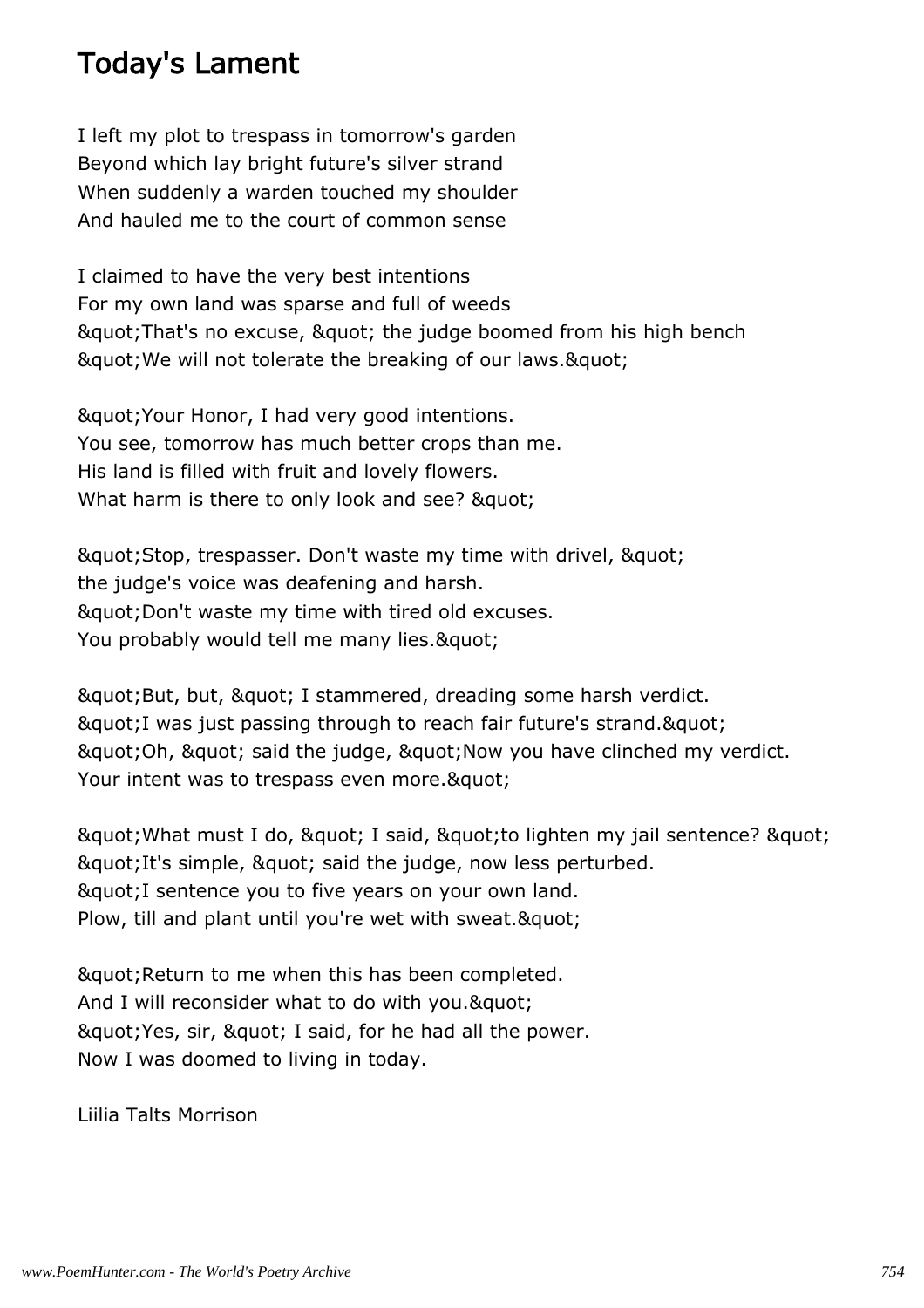### Topsy-Turvy

When things go topsy-turvy And everything feels scurvy Your teeth are clenched and nervy It's time to change your focus Play tricks of hocus-pocus Instead of plagues of locusts Pretend that life's a crocus

When too much hanky-panky Turns you to someone cranky And someone mean and lanky Calls you a sorry Yankee It's time to halt that gabble And childish fiddle-faddle Surprise the would be mugger With a big sloppy hugger

The moral of this prattle And sorry tittle-tattle Is you can turn what's hum-drum Into a happy hum-strum

But hurry and then scurry To get a pet that's furry Eat lots of Boombay curry You'll be too stuffed worry You'll snicker and get giggly And look like piggly-wiggly.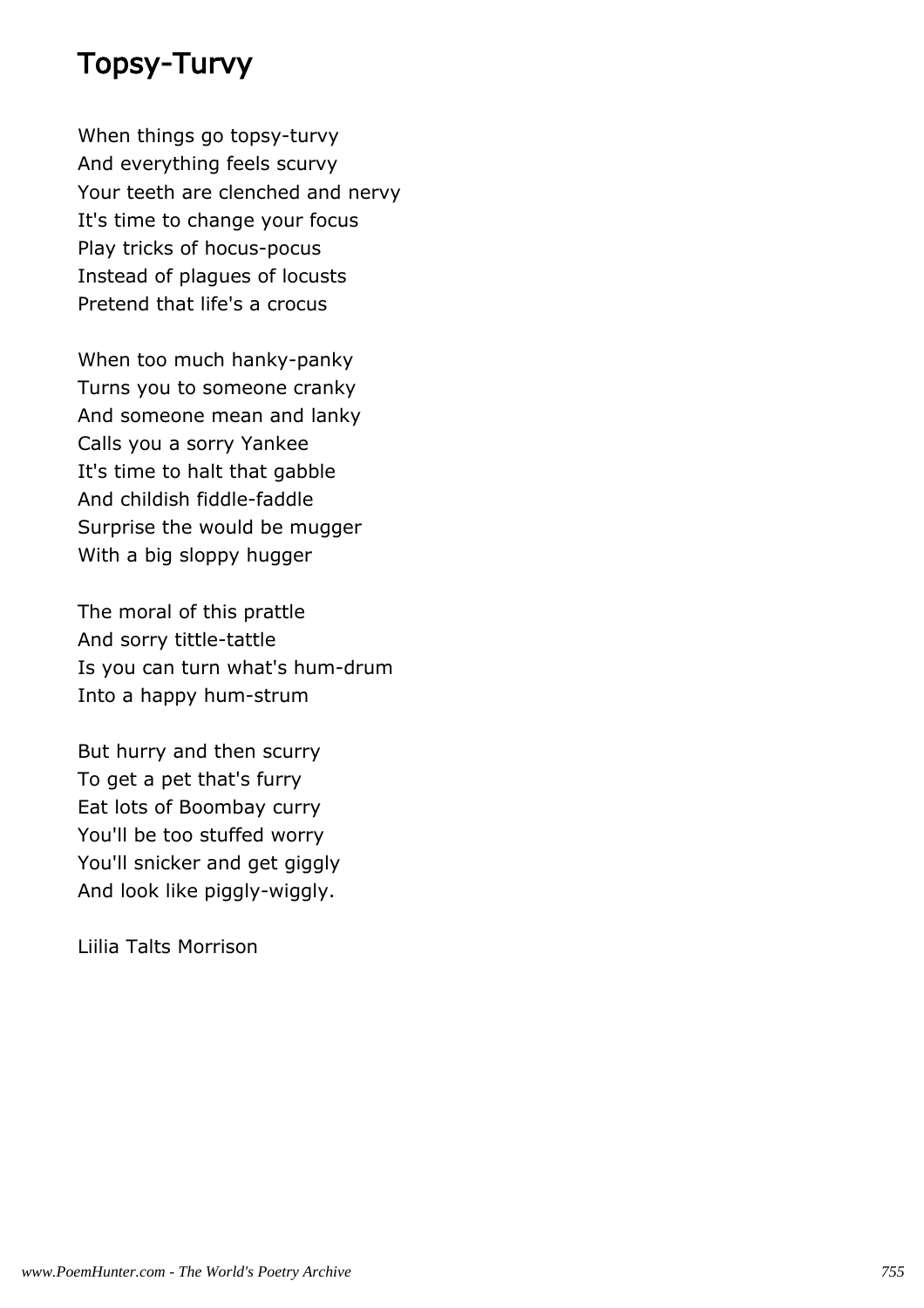## Torn Photographs

We stumbled through delusion's doors. You woke my spirit free. While laughing, dancing, burning floors, I loved, though carelessly.

You were the torch, the only one, Who sparked my deepest heart. Why did you vanish with the dawn? Illusion fell apart.

I couldn't keep those photographs, The ones on that bright beach, Nor when you grimaced, just for laughs. I tore them since our breach.

For faded loves I treasure most, I search in albums rare, Some shameful, some I'd care to boast. But you are never there.

On evenings, as the sun sinks low, My thoughts recall the past, Of freshest loves and bygone flames. Yes, you are always last.

Young faces, loving eyes still look From pages, happy, sad. One face is missing from my book. Your love I never had.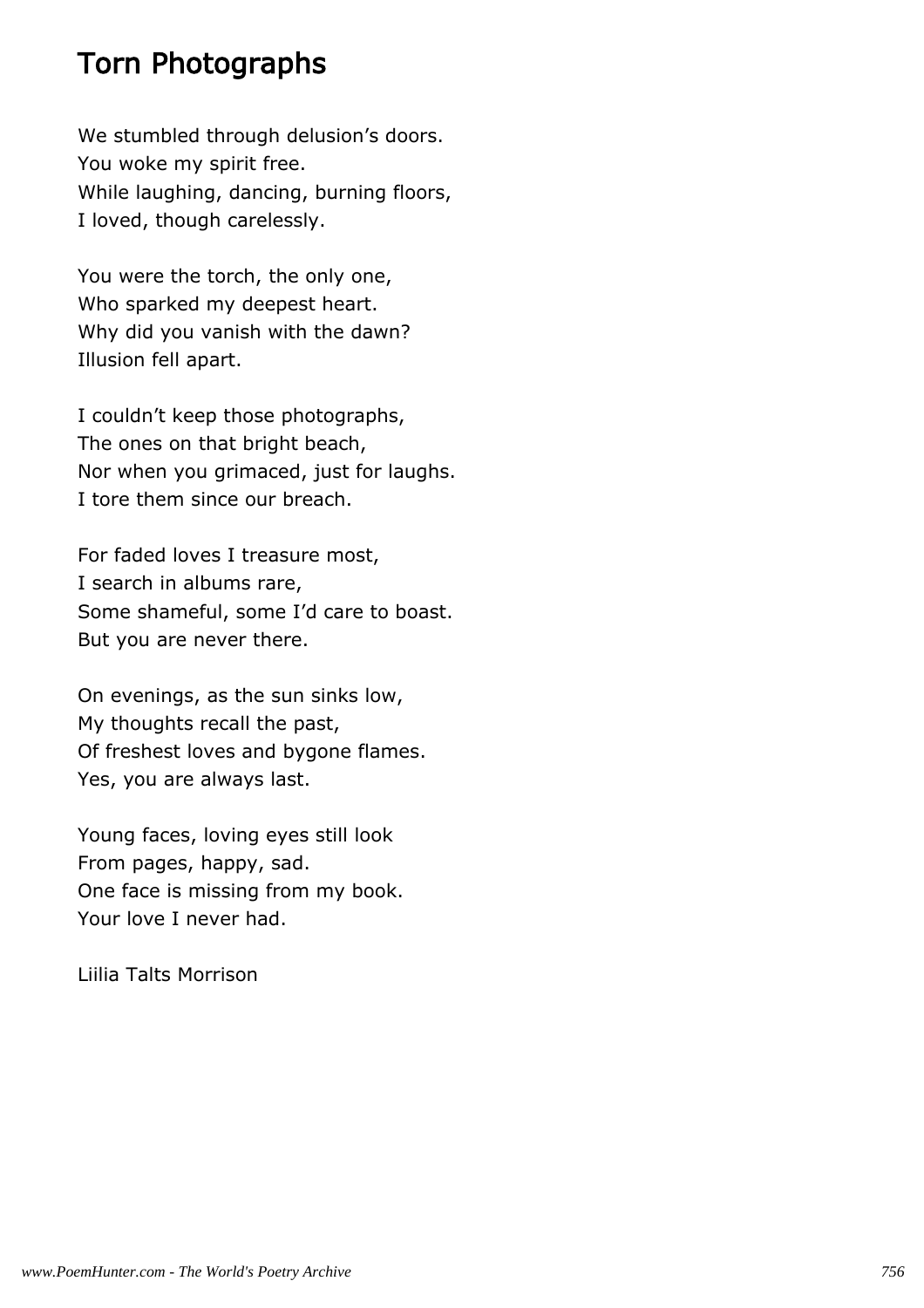#### Traces

Each day is filled with tiny traces Like footprints of a deer in snow Or silky snail tracks in small places And crab holes when the tide is low

Each breath exhaled and new step taken Leaves markings not to be erased Small cherished patterns fain forsaken In nature's cunning woven lace

The crumbs that fall from modest tables Are soon retrieved by little ants A spider's web the stuff of fables Embraces woodland's lushest plants

We make a difference as we wander Among the throng and rush of day Our every movement filled with wonder Touched by a gentle force at play

When pride and prejudice surround us And things are quite beyond control Just look at lowly trusting creatures Their humble ways refresh the soul

No need to faint when your tracks wither In heat of sun and loss of hope That pearly snail keeps creeping hither While deer and crabs still run and grope

Each day we live we leave small traces Like footprints of a deer in snow Or silky snail tracks in small places Or crab holes when the tide is low.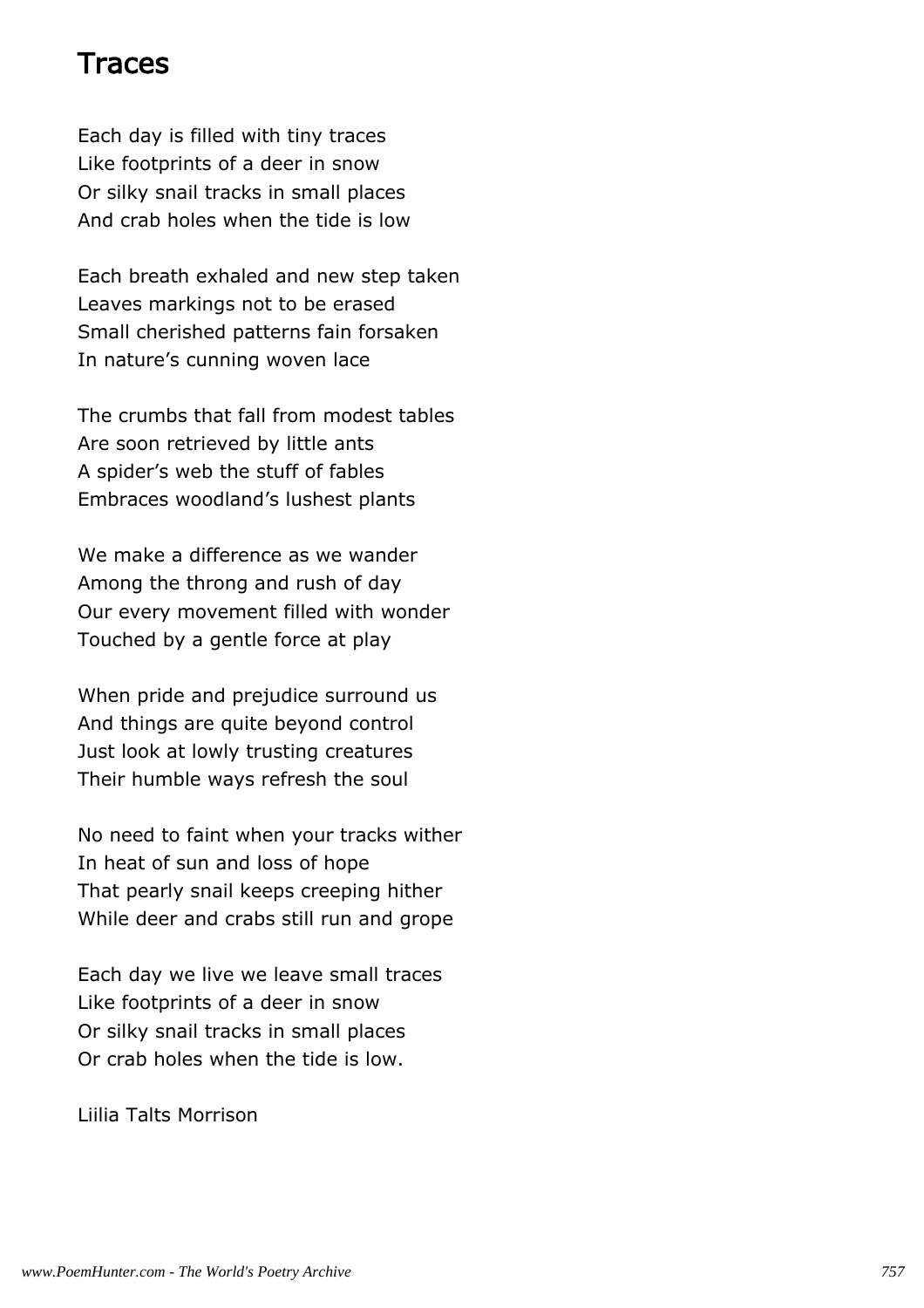### Traces Of Memory

Traces of memory lurk round the bend ready to pounce and ready to rend strongholds and anchors of once trusted friends hours of the night and of days to upend

Who then to harness the mind's racing steeds bridle and tame remembrance's needs who dare to conquer and quench that dark mead dragons and serpents have brewed and decreed

Traces of memory hewn into stone faces of erstwhile ancestoral bones blotting bright hopes of the day with their groans nameless and ageless but never unknown.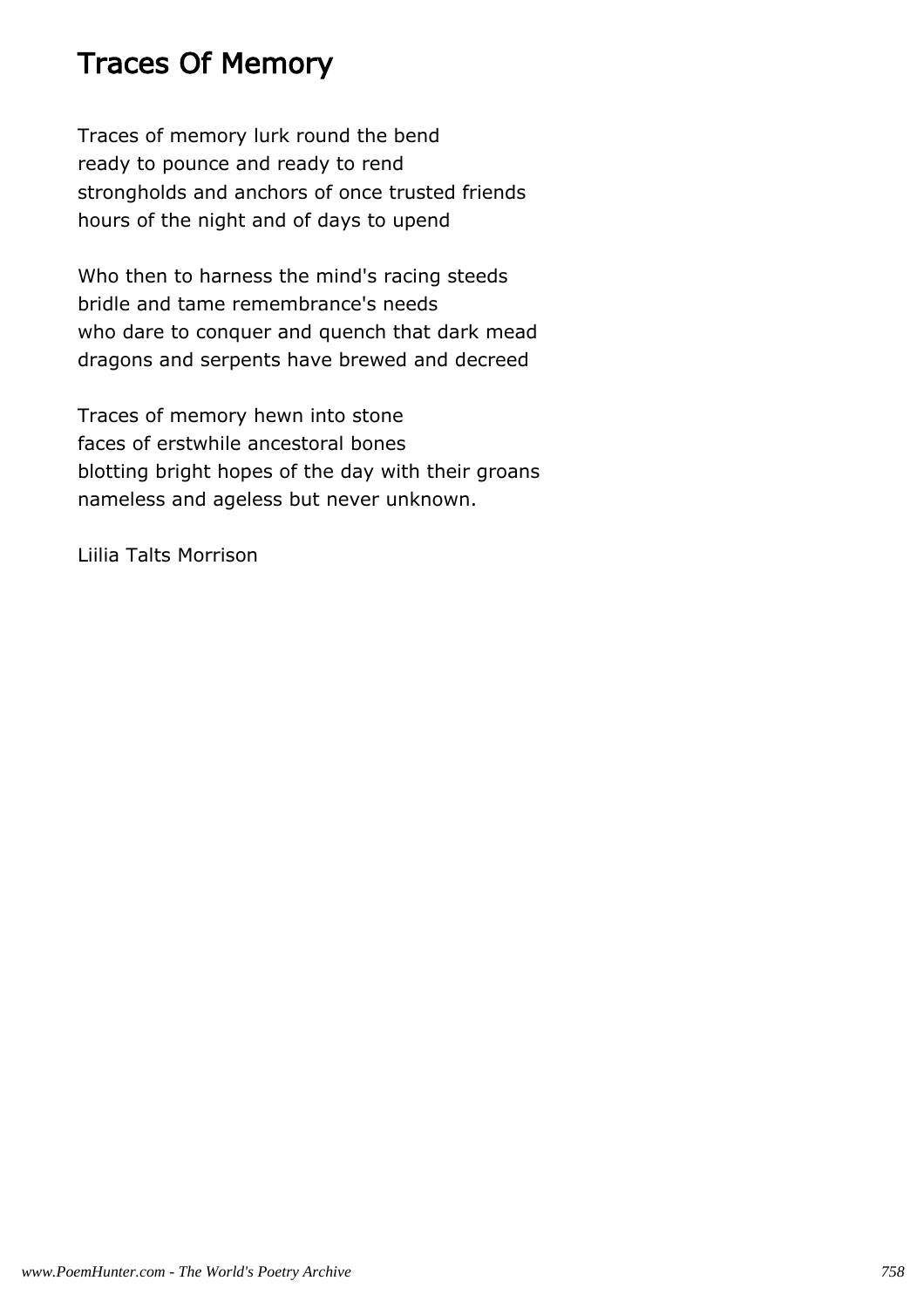#### Traveler

Think ye that languishing indoors my humble room and hearth leaves me devoid of waterfalls where dryads dance with mirth

Think ye my wooden bowl and cot in silence wait alone no harp or flute to grace the room make life hard as a stone

Think ye when parties start to glow and people burn the floor I cry lamenting my sad fate and hide behind the door?

I sit upon my little couch beside a chest of drawers and when I open a small book my spirit starts to soar

Sometimes the South winds send me to the Mayan pyramids as I discover secret lakes where El Dorado hid

At other times I rise to peaks of mountains courting harm and hunker down in blizzard storms and huddle to stay warm

I love to search the hidden rooms of temples in Tibet as butter lamps shed orange warmth on walls of sad regrets

So often do I wander to the shores of China Sea accepting from a wayside stand a cup of pungent tea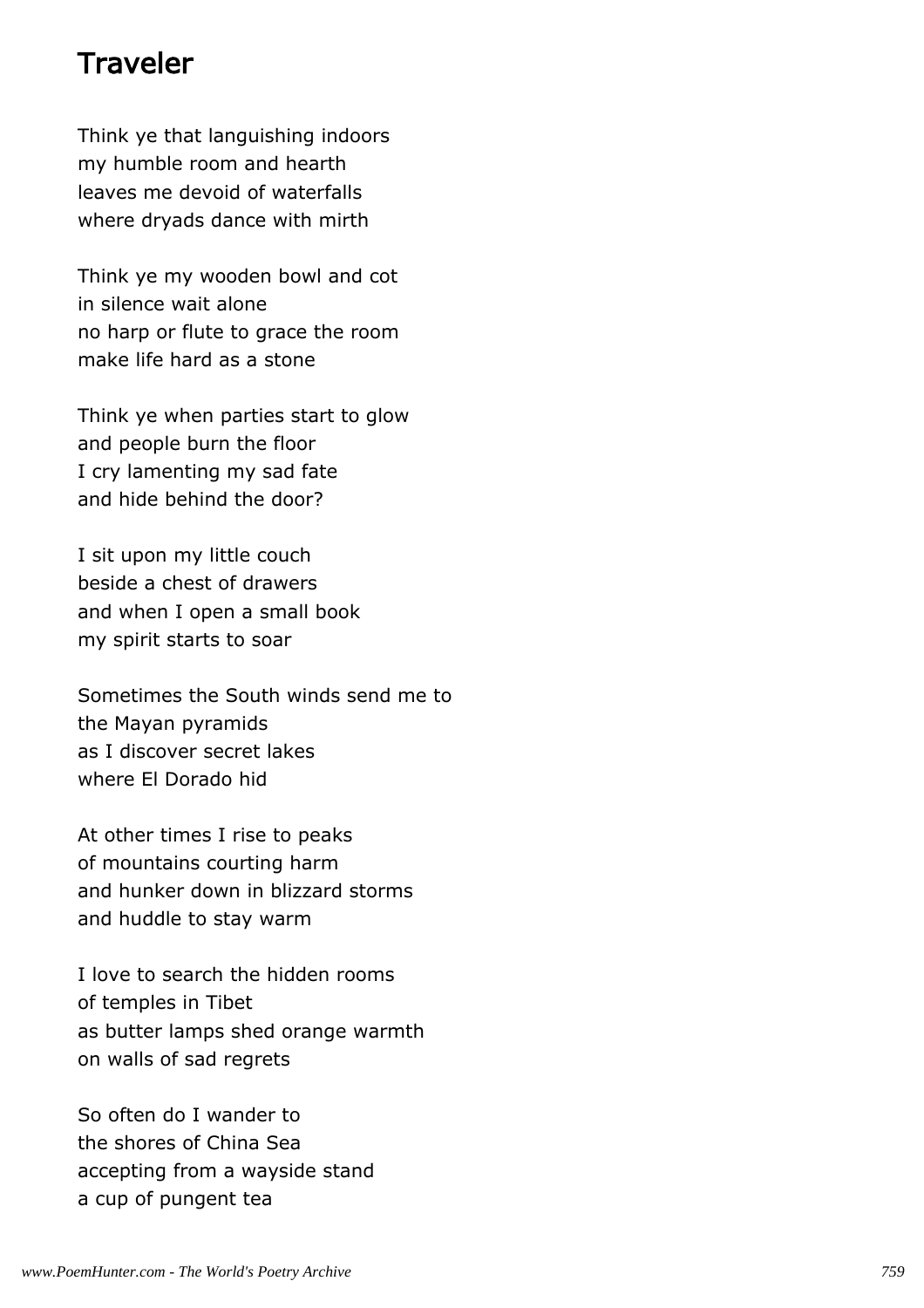Soon I am led to Routes of Silk where Marco Polo rode from palaces of Kublah Khan to Venice with rich loads

Sometimes I watch the dripping vines of roses in full bloom as old Khayyam still pens his rhymes with wine and rich perfume

I love to go where fishes dwell in tropical lagoons and bask beneath a mango tree to watch the midnight moon

When I see spangled nebulae in Andes' skies at night my soul is pulled to cloudless depths as stars woo and delight

When hungry, my small bowl of rice transforms to gourmet fare with turmeric from Bangladesh and condiments most rare

I love to visit Egypt's coast and read tomes lined with gilt in that old hallowed library that Alexander built

I seek that small forgotten phrase in a dust covered book and when I stumble on that gem I hide it in a nook

Damp teardrops fall from sallow cheeks a flame glows in my heart as long lost dreams come true at last and life gets a new start

Word touches heart and heart hears word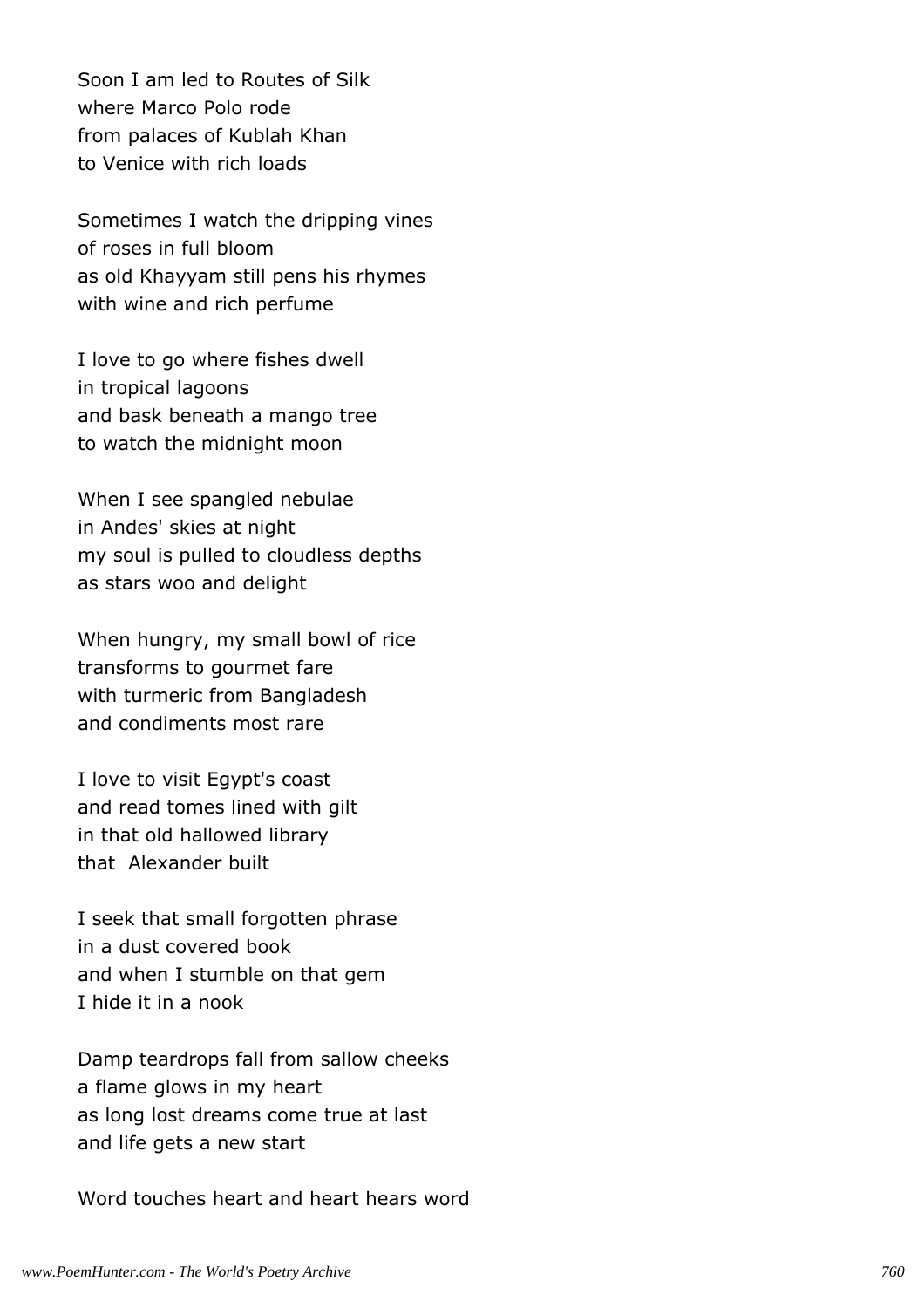as time begins to slow and all the failures of the past transform in faith's bright blow.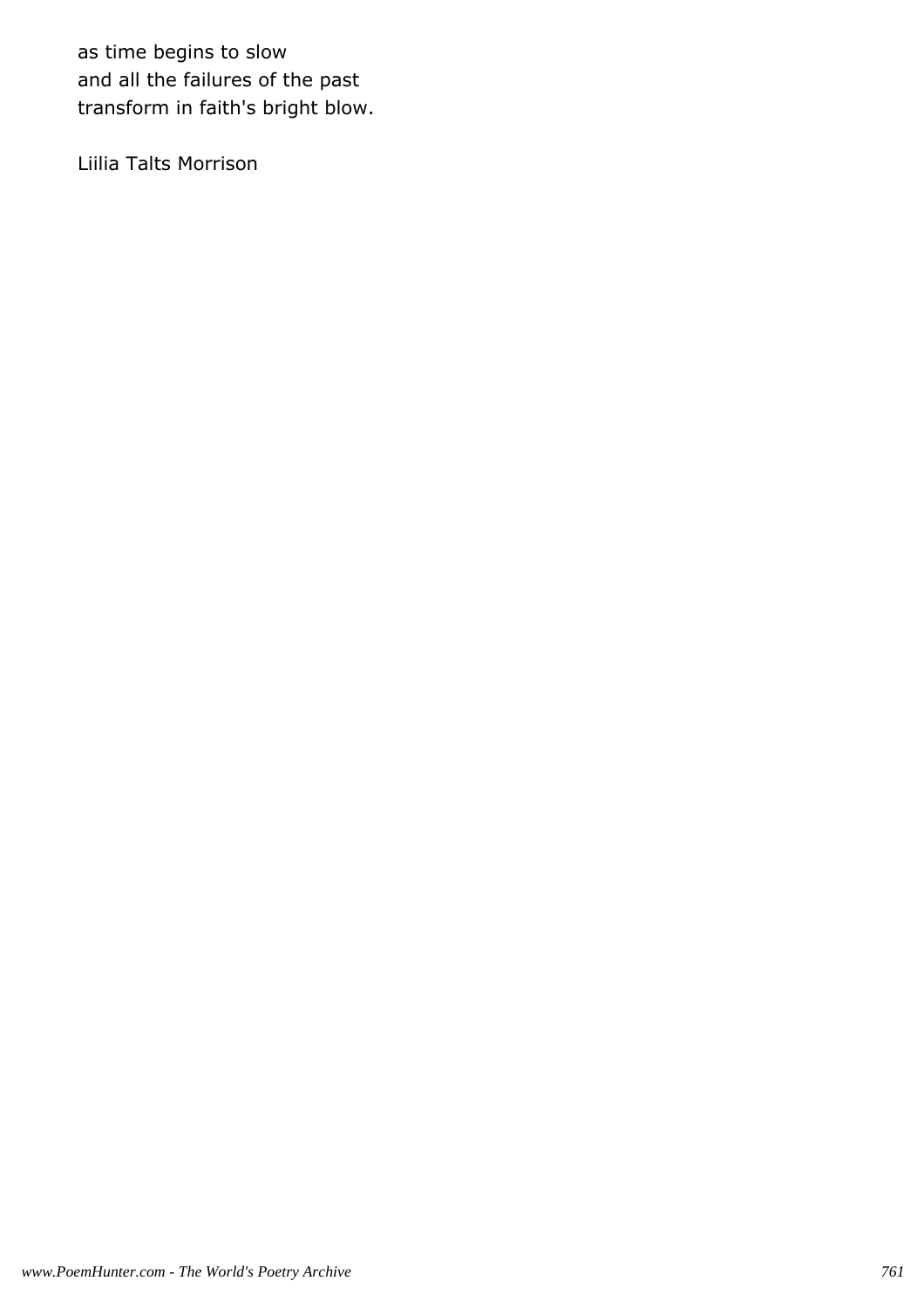## Tribe Of Worry-Warts Part 1

In far off mists of time they lived beyond the Rhine they never went on dates for they might find too late that woman may full well become a Jezebel

There once upon a time when weather was sublime lived tribesmen oh, so smart, folks called them worry-warts

They knew without a doubt the day would come about cold ice and snow would fall and freeze them large and small

Though wind and gentle rain made things grow tall and plain the worry-warts were sure this would not long endure

They never wore new shoes repairing rips with glue for it would cost a sou to buy what was brand new

So if you're very smart and future dangers chart decide to stand apart and be a worry wart.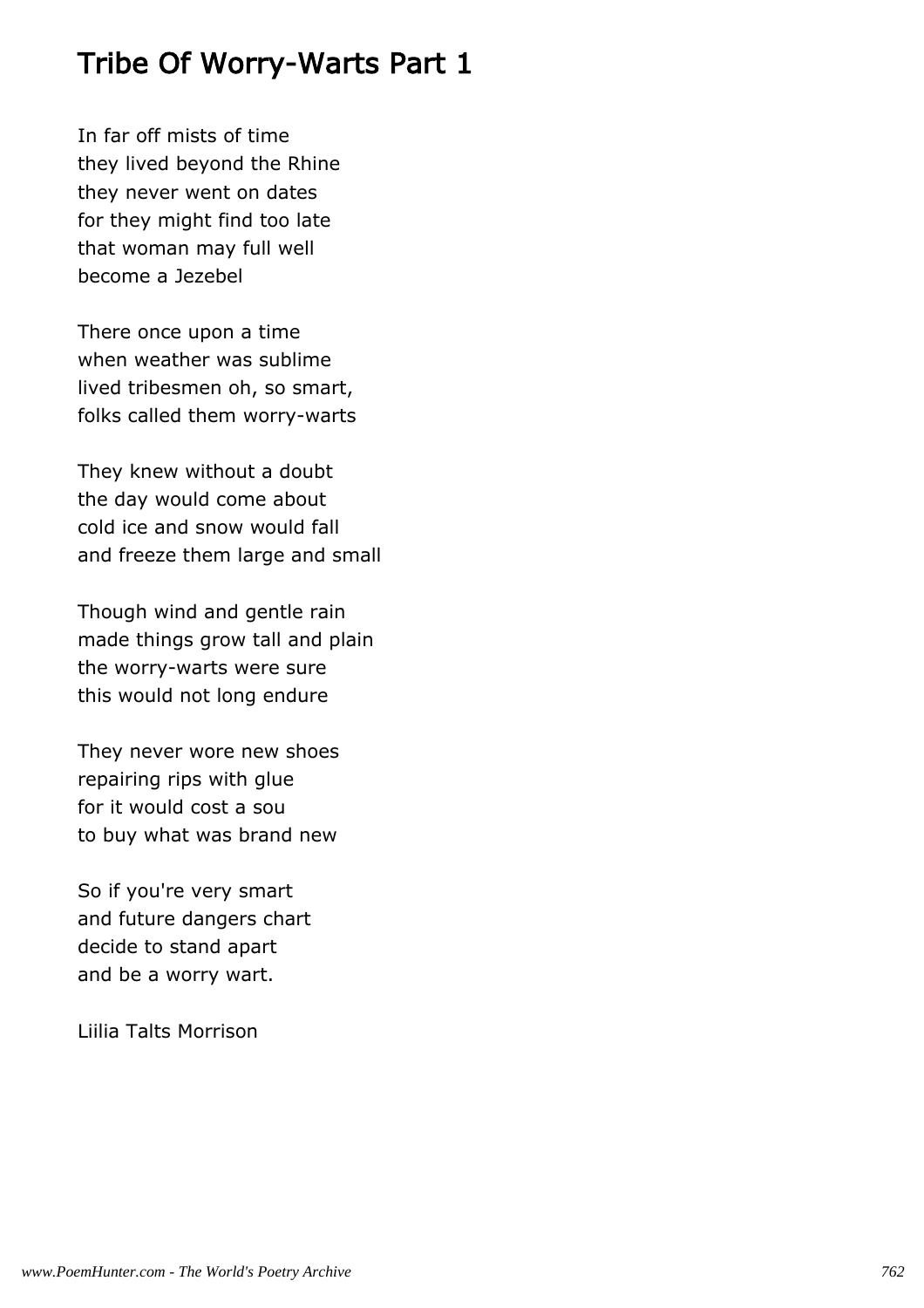#### Trick Or Treat?

Trick or treat, money or eat Gimme candy, or you'll meet Double, double, toil and trouble Windshield egged and windows bubble

Long gone by are days of yore That's not what we're looking for During Halloween's mad rush Holidays today are plush

Treats in malls with snacks galore Kids today are looking for Eggs and soap suds, that's passé A.C., music, that's okay

Full moons, witches and the like Rest on store shelves up the pike Cardboard cutouts, that's the ticket We want soft, or we will picket

One refreshing thought is this Punkers live that night in bliss Costumes are not necessary For their dress will never vary

Every day is Halloween When you're sporting leather jeans Spiked up hair like ghouls of yore Nails mint green - you're never bored

But whatever is your bag One thing is for sure, you'll drag Anything that's orange, black From that hidden box in back

Then you'll go and turn off lights TV, radio, hide from sight Just in case a straggling kid Finds your house, like you once did.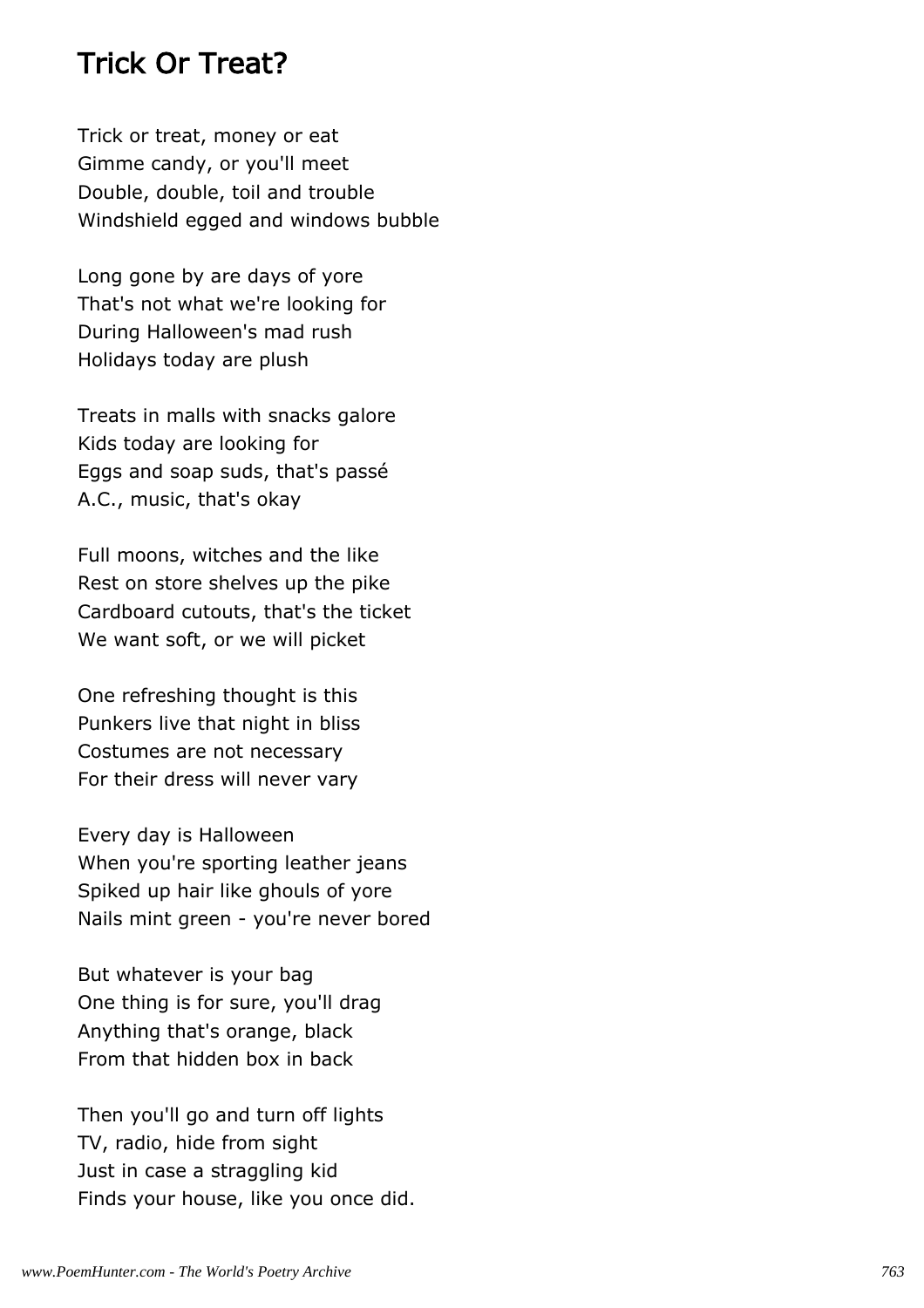What's the moral of this story? Mornings after can be gory Hyper kids on M&M's May chuck up in parents' dens.

May the ghosts of Halloween Bless you like a king or queen If perchance you've read this ditty For this holiday I pity.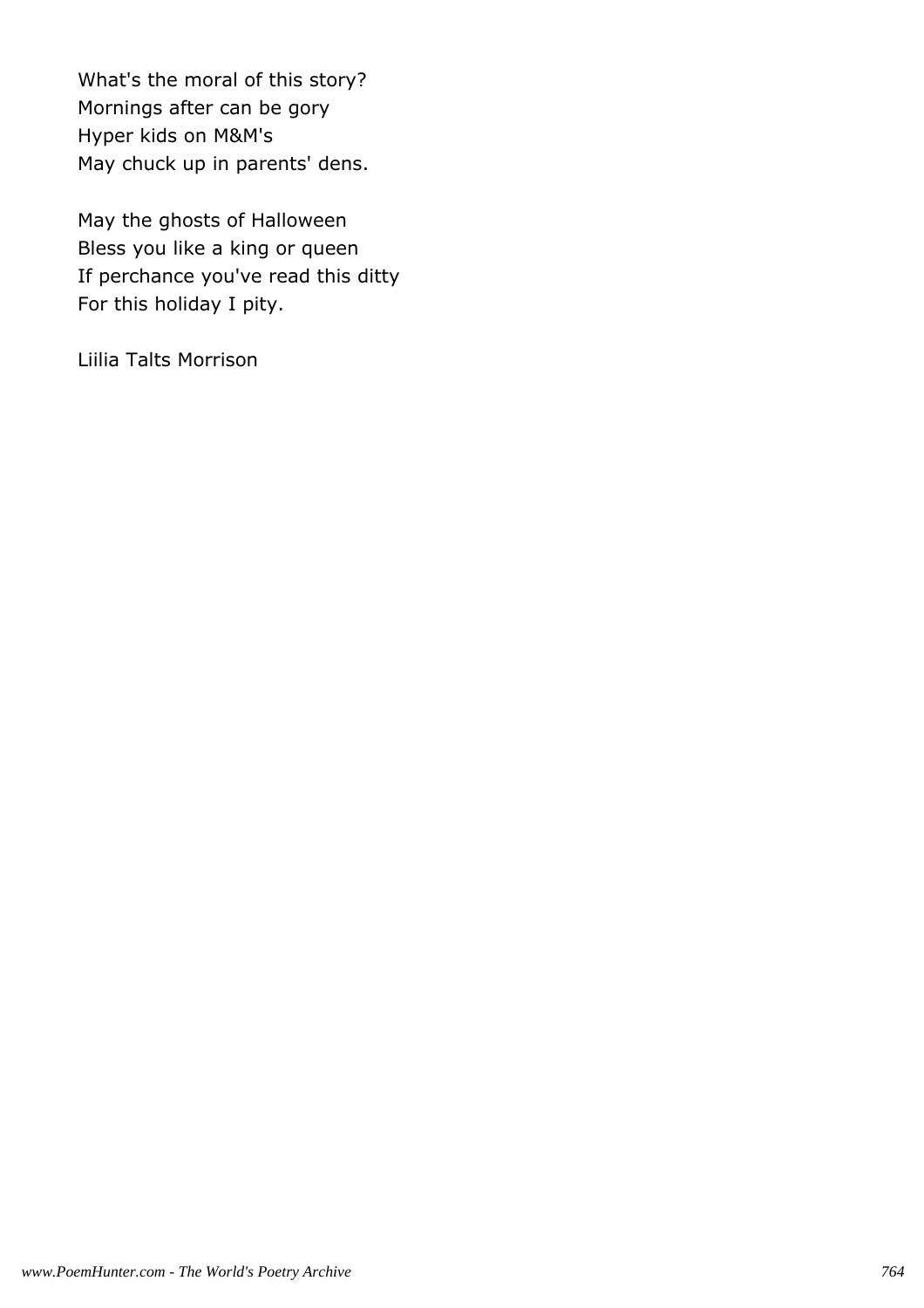### Tropic Blooms

They say it's good to bloom where planted And I was born where birches dwell Yet I was cut and roughly grafted To tropic shores in palm fronds shade

When very small my world was poppies Pale lilacs and chrysanthemums I ran in meadows filled with daisies Where tiger lilies sprinkled gold

Time came when bluest jacarandas And speckled pink caladiums Surrounded my exotic hideout Where hardy Seminoles once trod

As years passed ruby red hibiscus And gloried Poinciana blooms Became my world of tropic flavor Embracing me as I grew old

Who would have guessed a Nordic childhood Brisk seasons marking every year Was left behind and not regretted Though kept in caves of memory

They say it's good to bloom where planted And I was born where birches dwell Yet I was cut and roughly grafted To tropic shores and palm fronds shade.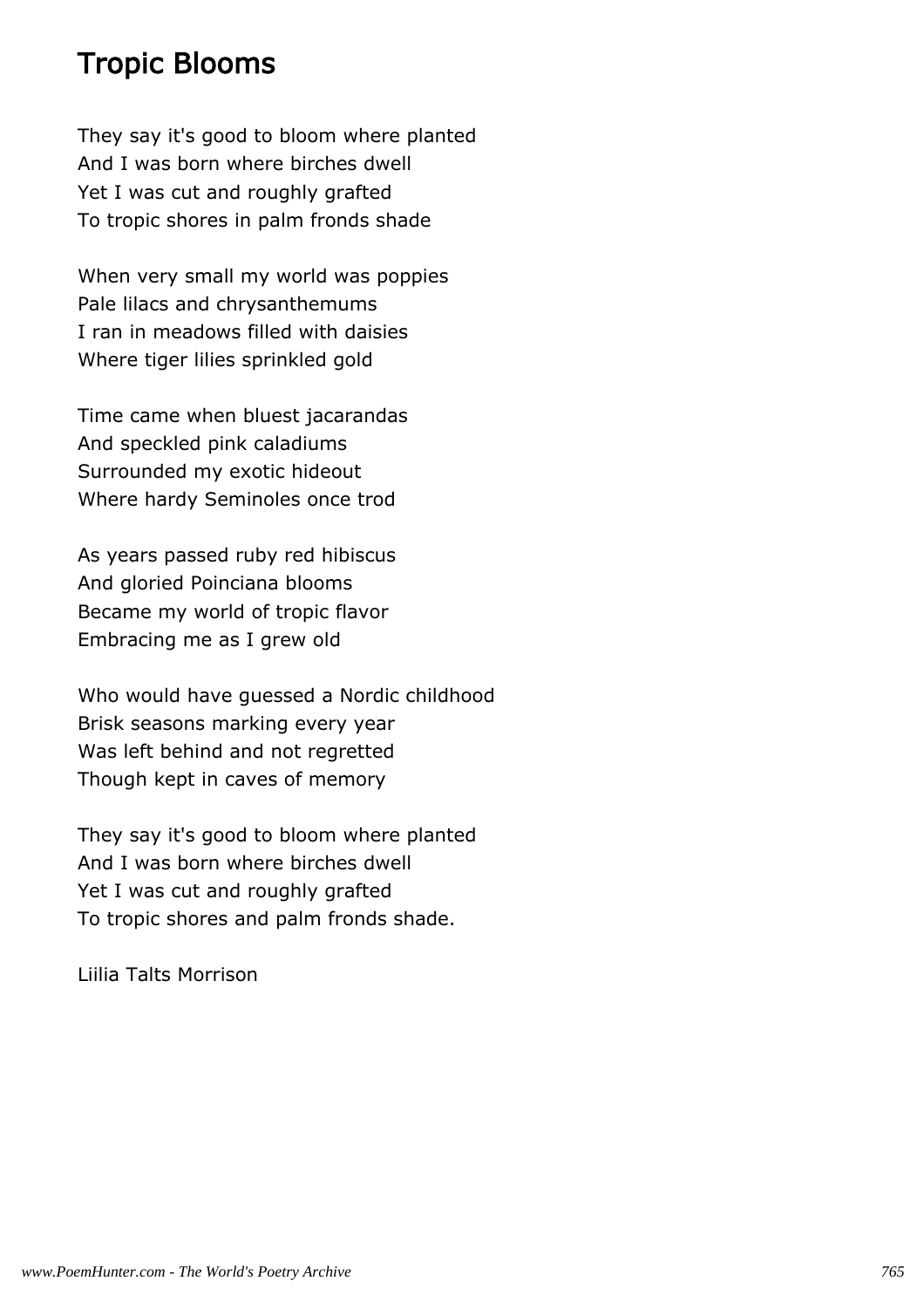# Tropic Interlude

Mango days and tango nights swept me in their grip haunting rhythms swaying palms pirates sailing ships

Mango days and tango nights blurred my tropic trip quickly stirring winds that turned palm fronds into whips

Mango days and tango nights slowly sank and slipped into painful memories fair illusions stripped

Mango days and tango nights swept me in their grip Latin rhythms, swaying palms pirates sailing ships.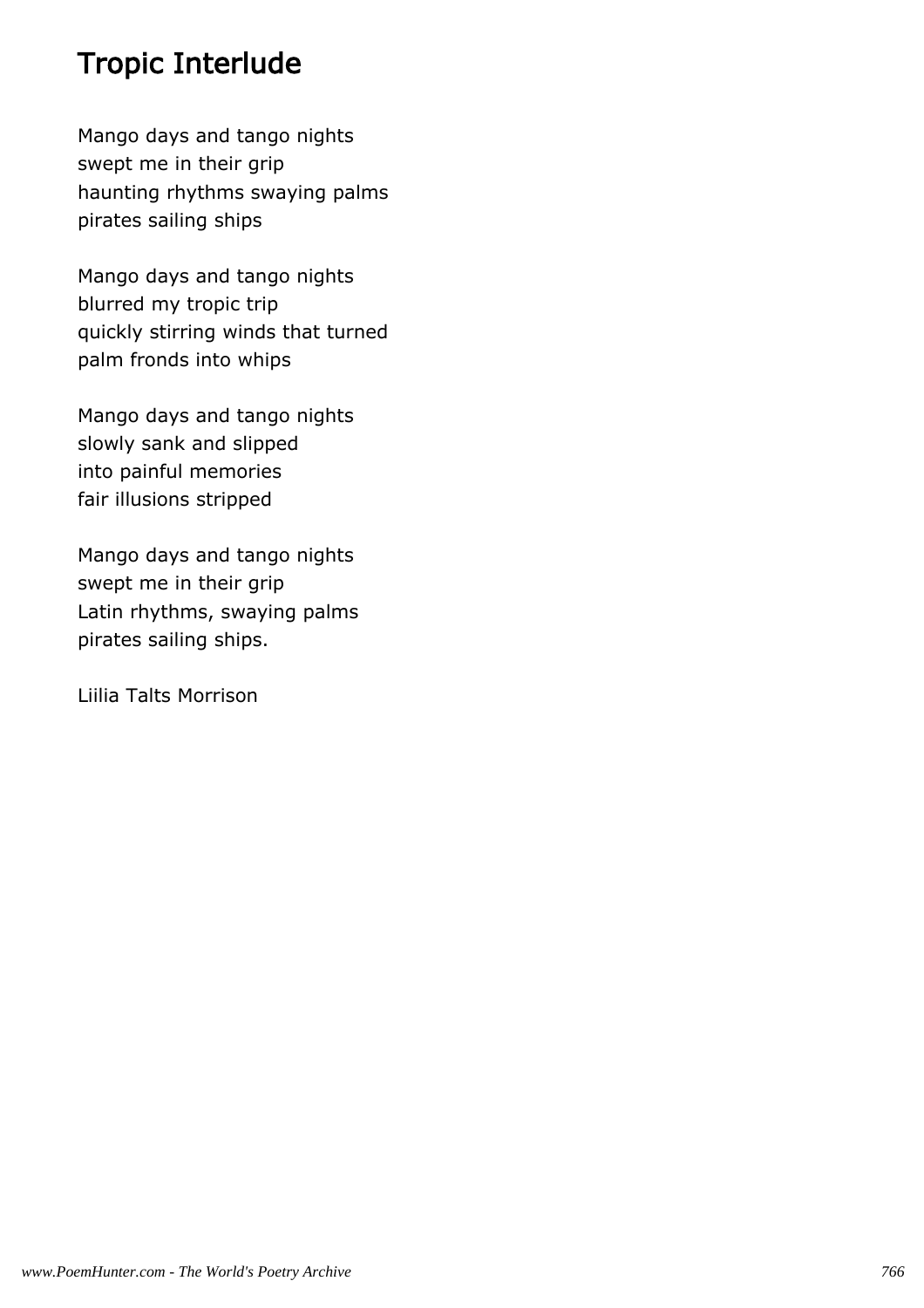## True Beauty

There is a flower so amazing When it is crushed, it sprouts anew When cut to bleeding it recovers And blooms with brighter, fragrant hue

Much stronger, thicker briar hedges Can thrive and prosper in the sun But winter frost and drought of summer Will kill them when all's said and done

So what is this most rare of flowers That often larger plants ignore Yet in its unseen modest being It rises yet to be adored

True beauty is that sweetest flower Much more sublime the more it's bruised Don't faint or fold your petals ever You're one thing we can't bear to lose.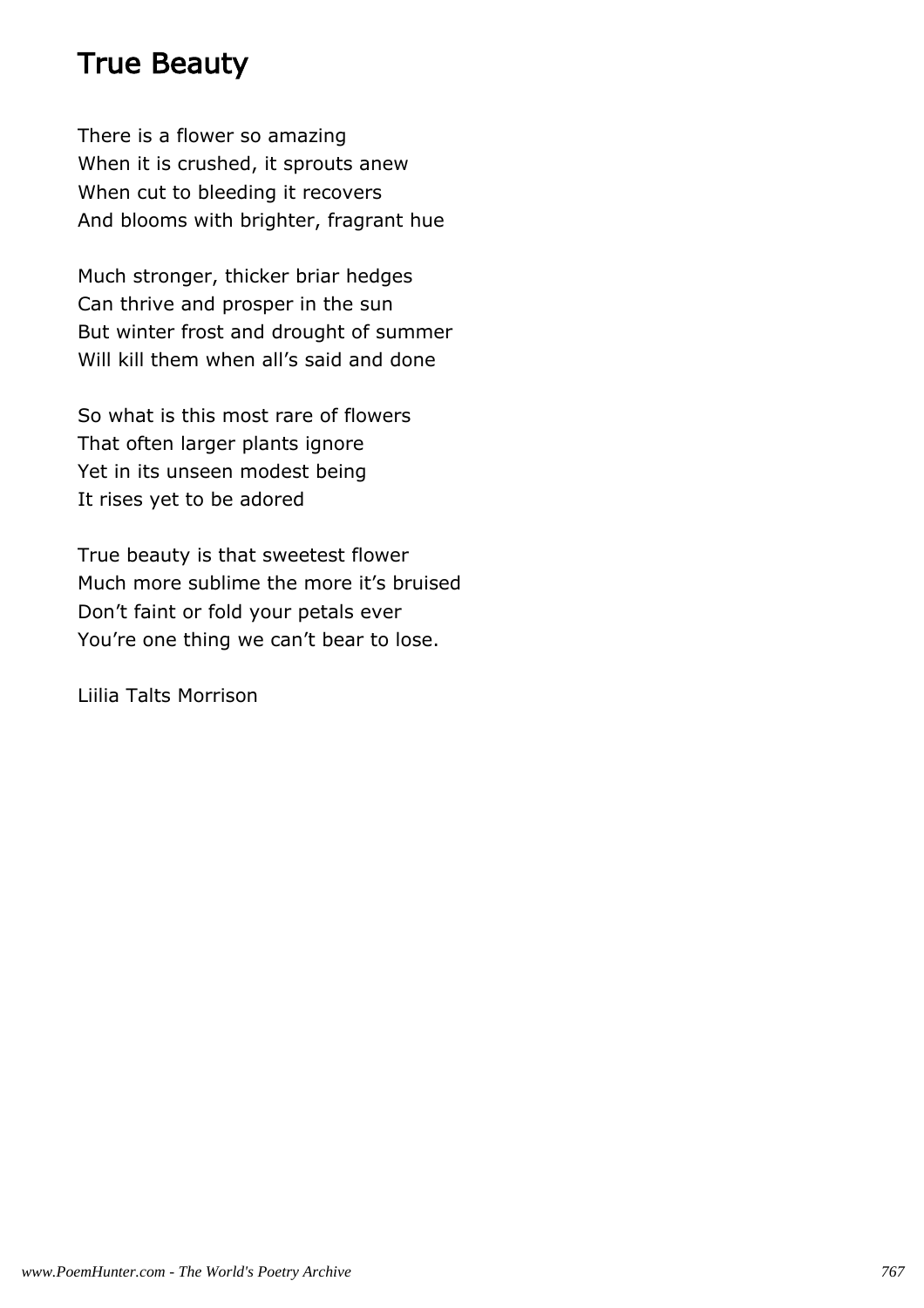# **Truly**

Truly are the truths of old branded in my heart like gold prayers reaching oh, so high daily as the seasons fly

Do my morning prayers cease as the chores of day increase do my evening prayers end with the word we call 'amen'?

Let my songs of faith go on ever fervent till I'm gone lest the shadows fall unduly for amen translates as truly.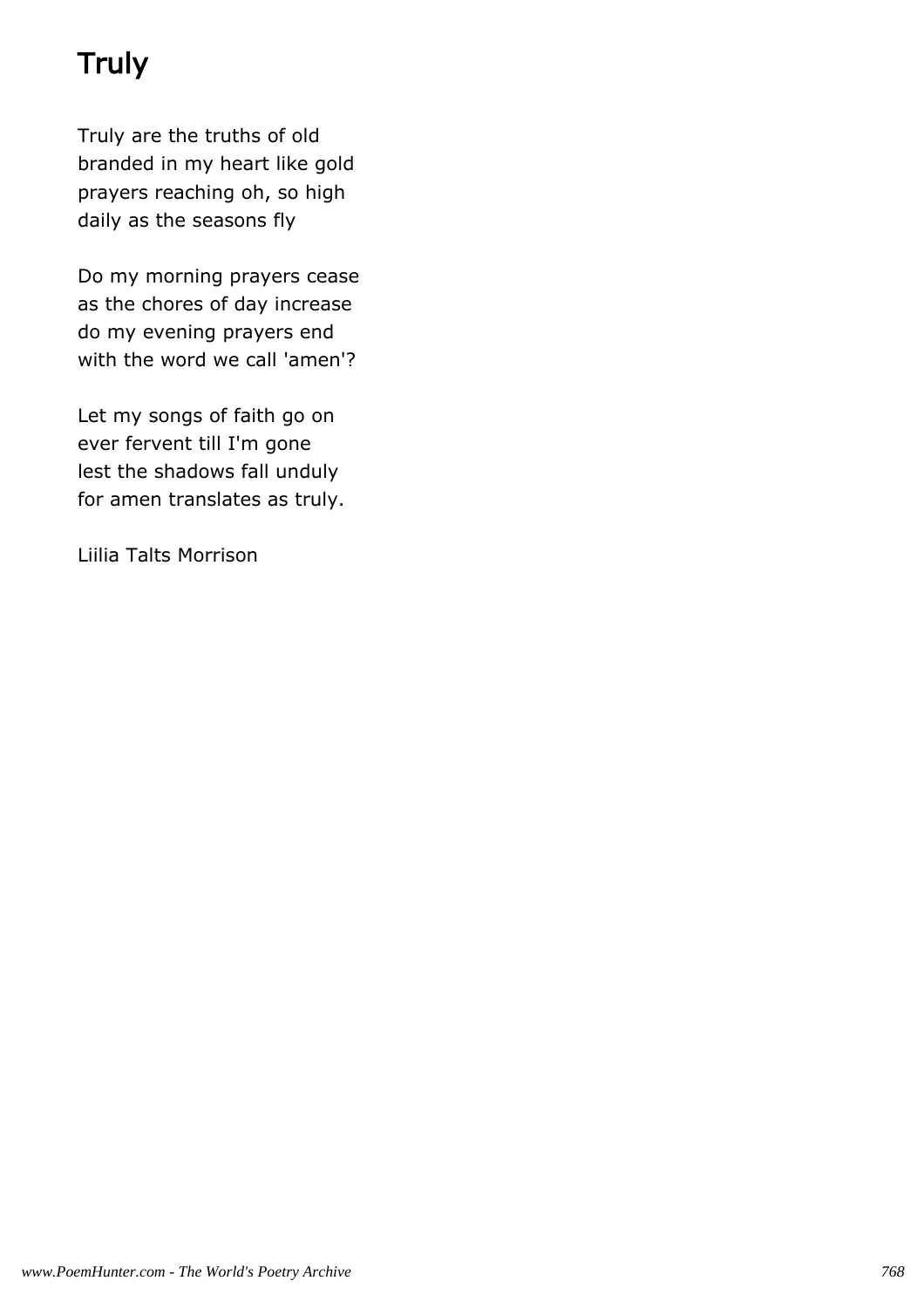## Turmeric

In the southern soil of India Thrives a thick, beloved plant Leaves of gold are tipped with rose hues And its oil enhances chants

Sometimes called curcuma longa Its roots promise love and health Fragrant curries, healing powders Indian saffron, sign of wealth

Warm and gentle is the fragrance Earthy subtle undertones Soon evolving to a sweetness Therapy for weary bones

Brides are spread with its thick mixture In the land of Bangladesh Bodies gleaming golden ochre Deep red henna hands enmeshed

But like every panacea This spice has its bitter side When combined with clove or ginger Jekyll turns to bleeding Hyde

There are many healing flora Flourishing in distant fields Turmeric is one such blessing In its golden orange yields

In the southern soil of India Thrives a thick, beloved plant Leaves of gold are tipped with rose hues And its oil enhances chants.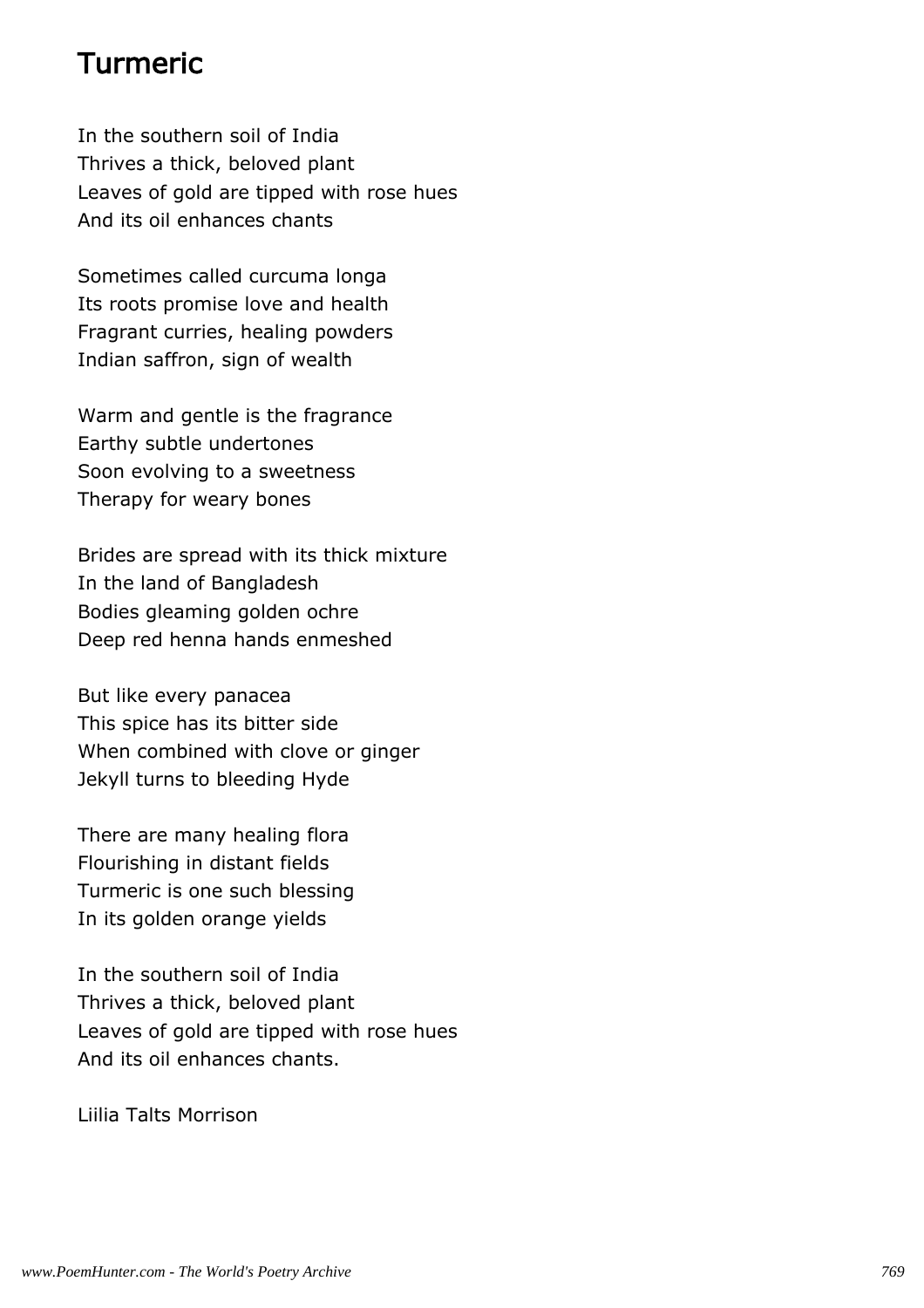### Turmeric And Yorkies

She spoke of turmeric and cheese and cypress trees and yorkie dogs

She was a lonely woman somewhat thin of build I heard her family provided the little apartment far from where they lived

So the problem was not where the next meal would come from or any fear of homelessness or want

I saw her on the street one day and oddly enough since I barely knew her she engaged me in conversation

She spoke of turmeric and cheese and cypress trees and yorkie dogs

Her smile was bright and very white

I used to think her eccentric but when she pulled out a jar of turmeric from her worn shopping cart and told me I had said it was healthy I loved her very much and no longer thought her odd

And all because she spoke of turmeric and cheese and cypress trees and yorkie dogs.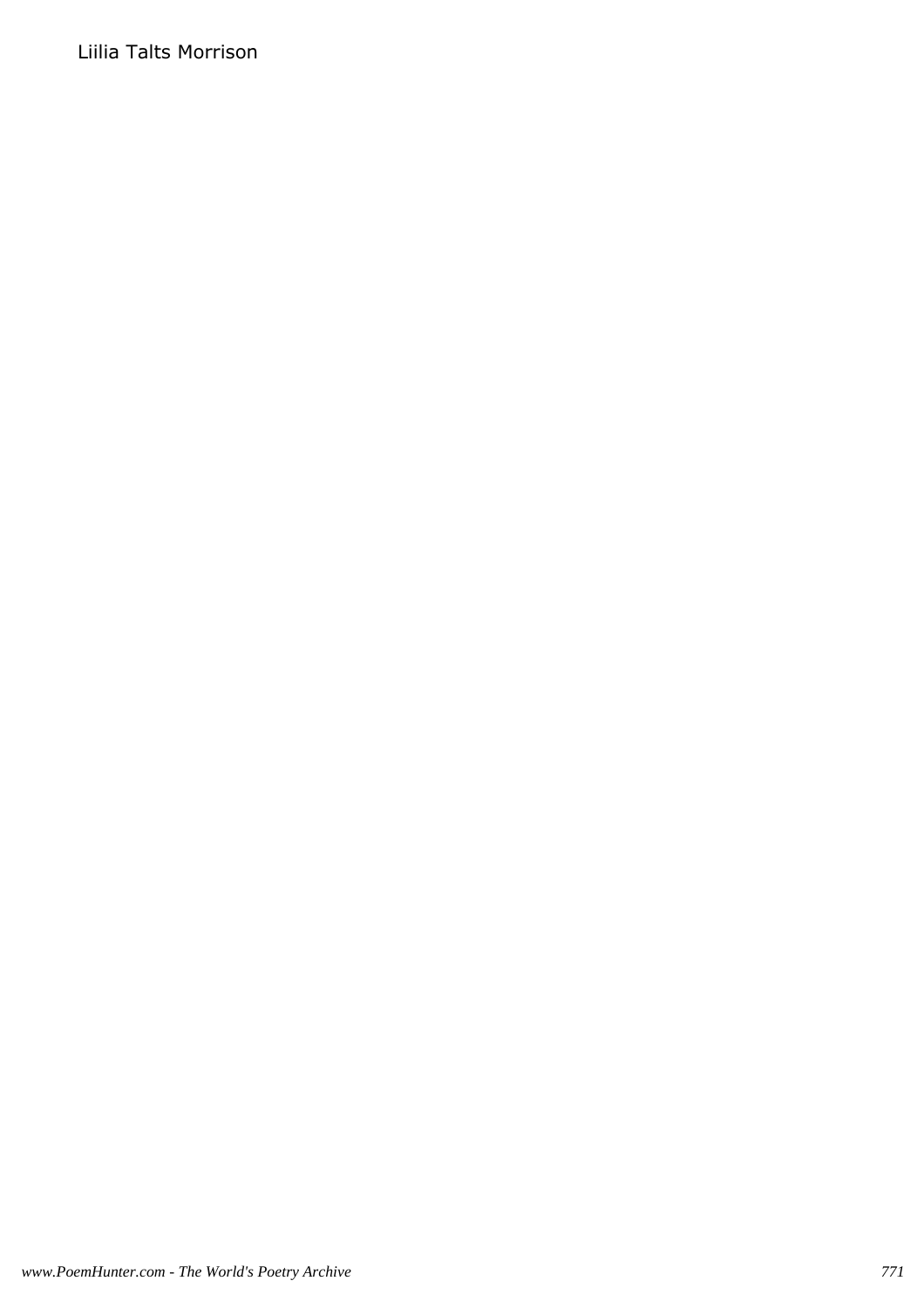# **Twisted**

gnarled and twisted trunk by the wayside stands alone seemingly without purpose and directionless much like me on this sad day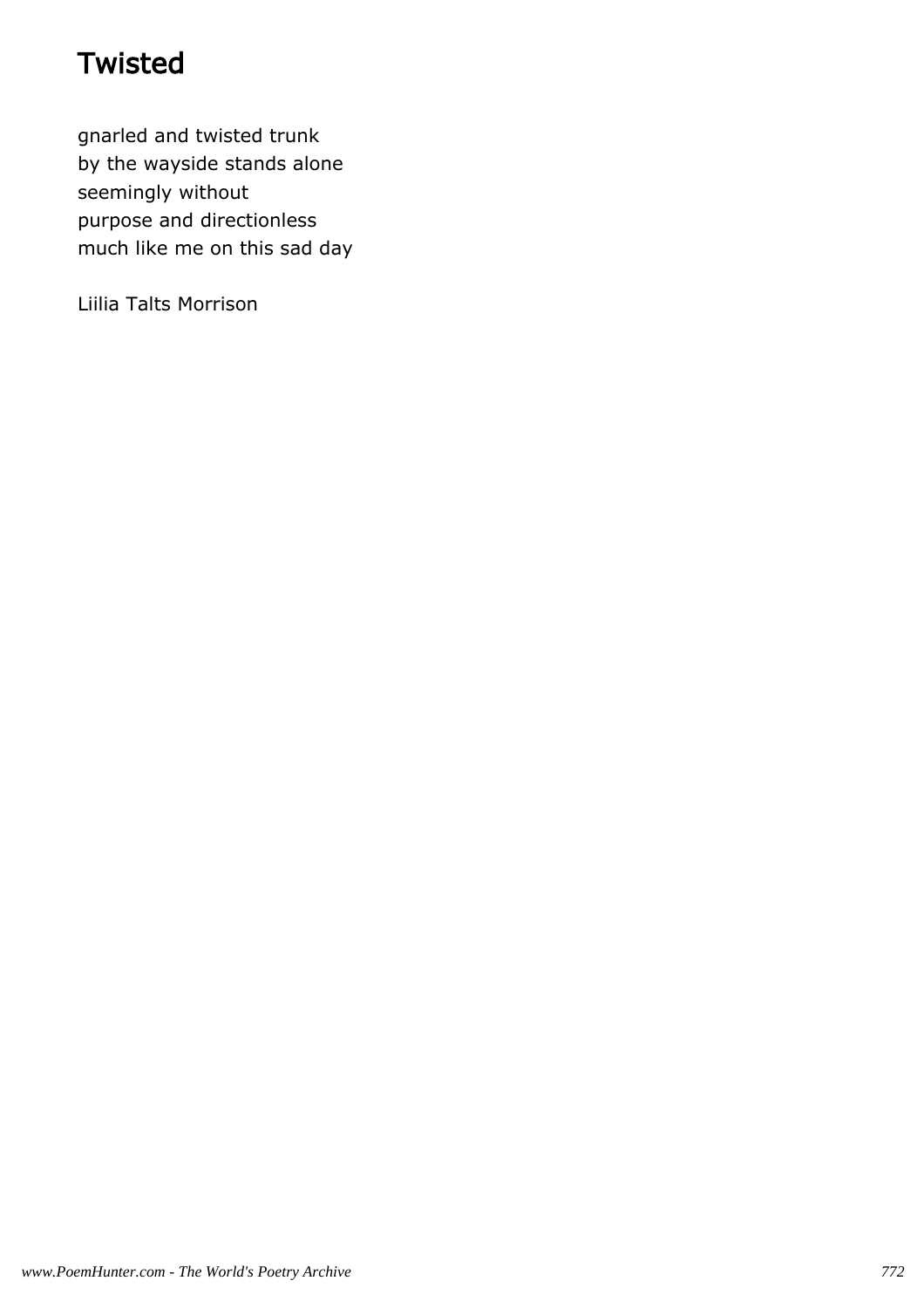## Two Kinds Of Hunger

Some folks have great abundance some struggle to earn bread some dine on garden bounties from orchards and rich fields

Some barns are overflowing with barley, corn and wheat our land is blessed with plenty though some with hunger sleep

But there's a hunger greater than when our stomachs gnaw the emptiness of spirit is hardest to endure

All earthly morsels wither and barns fall prey to mold fair apples soon turn rotten and meat will turn to bone

The true food for us humans that lasts and can be found is precious words most simple and also most profound

They give us an assurance that's firmer than great rocks commandments by the master endure when earth turns cold

Those promises of Jesus are there for all who seek a hope for living water and everlasting bread.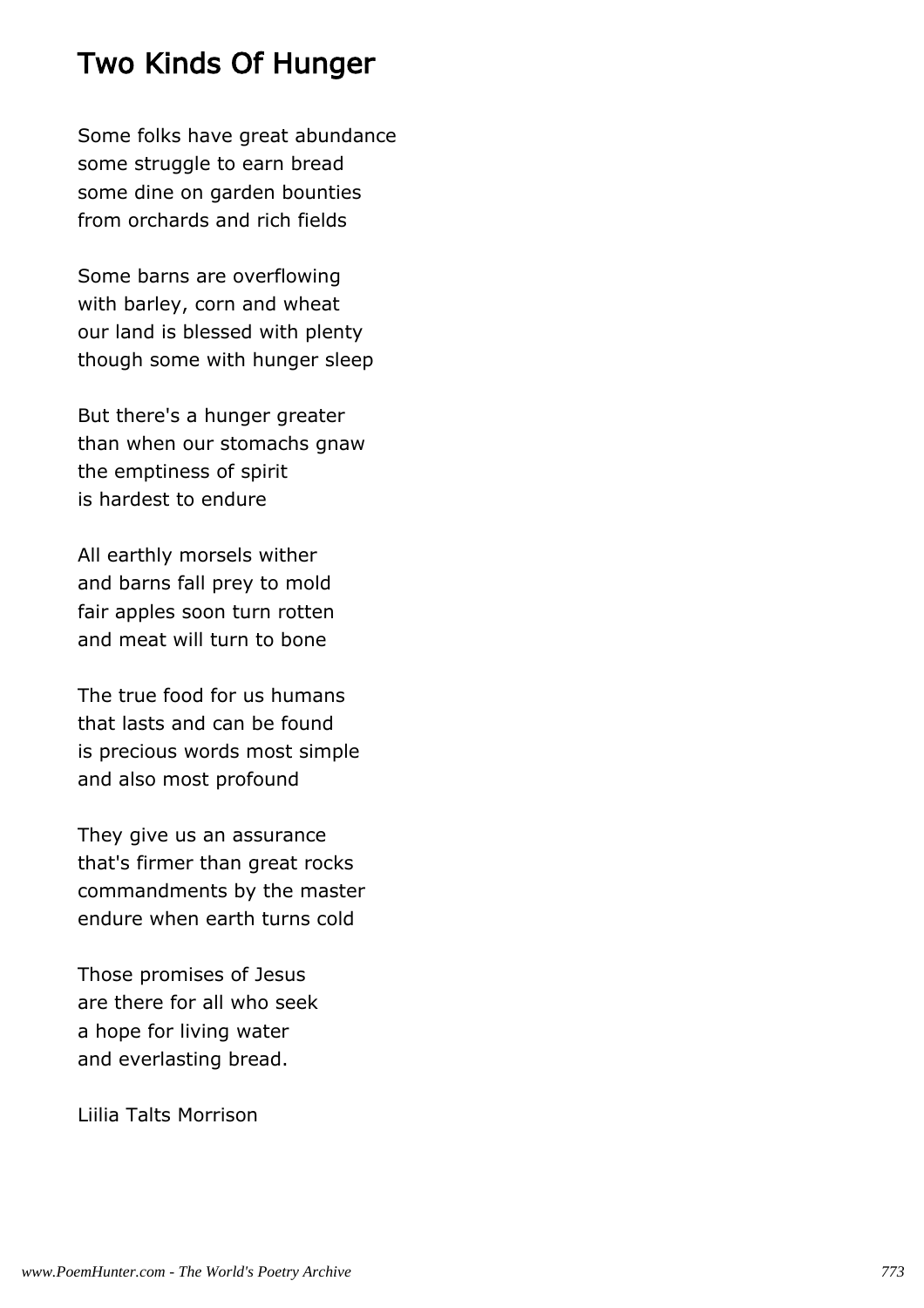# Unable To Attend

Kindness did not enter Linen damask silver rooms Men and women dressed in silk Never noticed Never knew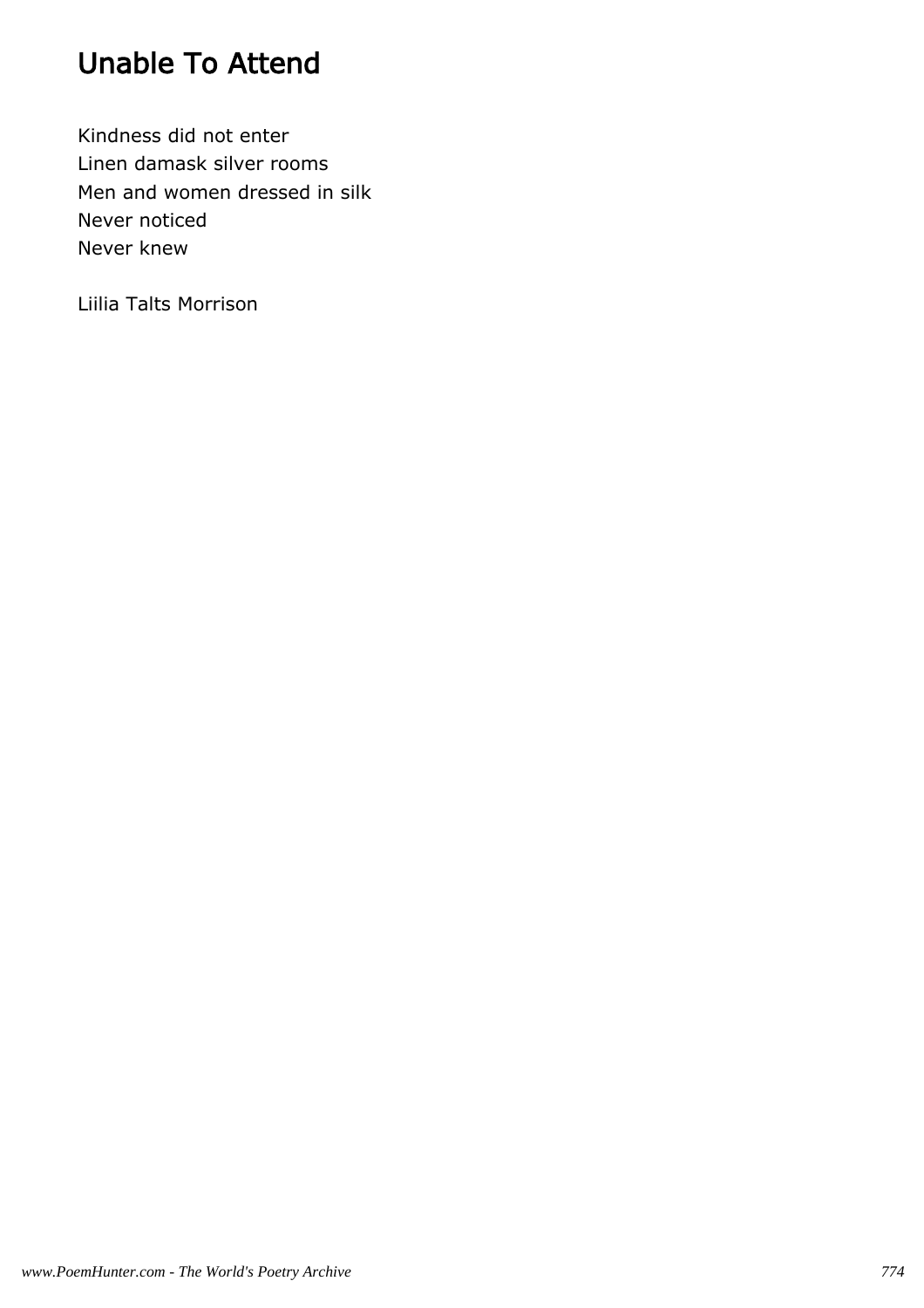# Unexpected, Unwanted

Demons howling in the rain bent on driving me insane growling, scowling, rolling trains screaming meemees, whooping cranes

Pounding, hounding, grounding fear spiking, striking, piercing spears through the walls of thin veneer suddenly they all appear

Unexpected are those guests dreaded and unwelcome pests holding captive is their quest leaving me once more depressed.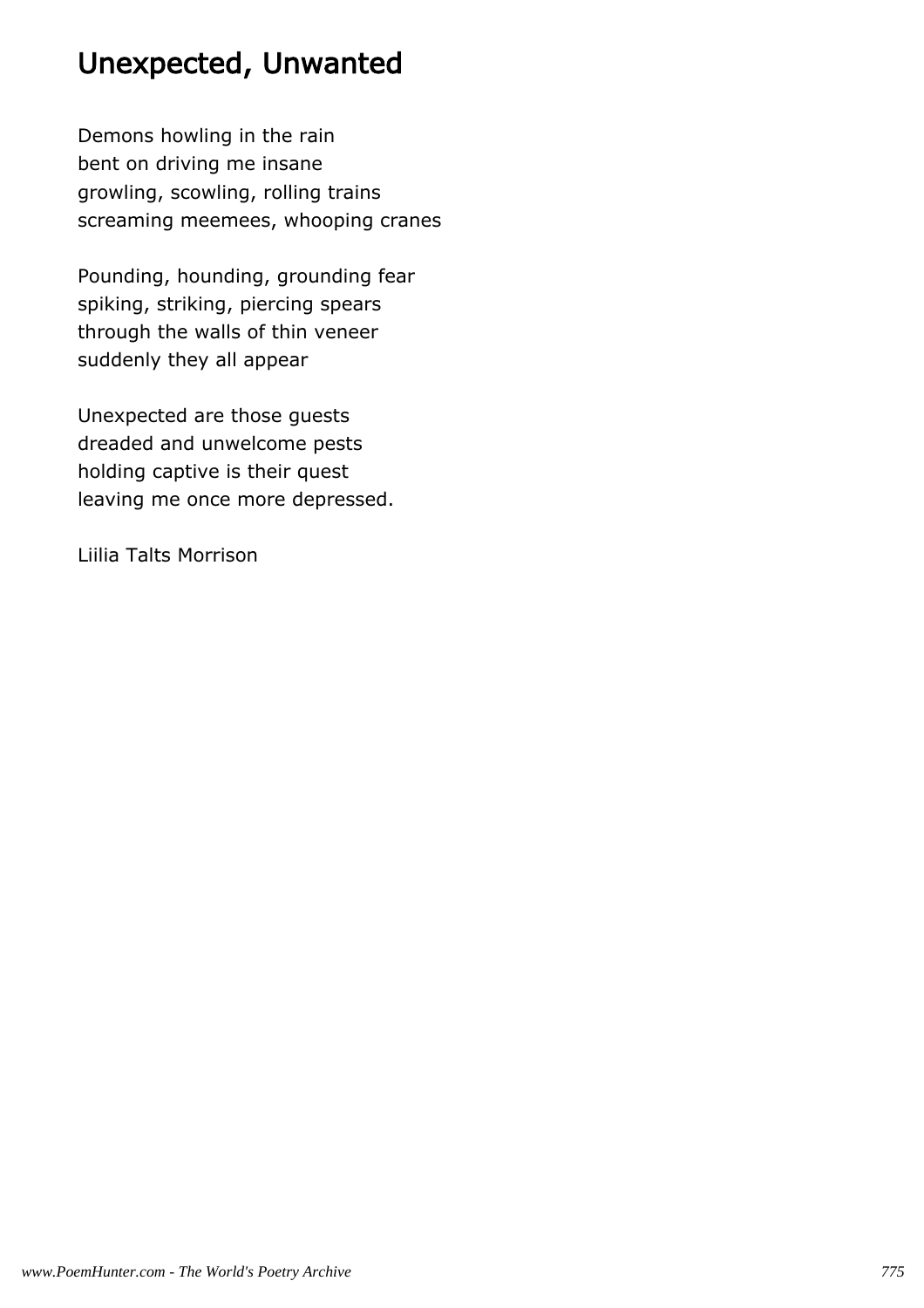## Unheard Melodies

People, faces, places, things Weaving through my life on wings Golden, olden sounding strings Melodies that we oft sing

Harps and harpsichords of yore Hidden deep in archives' store Varnished, tarnished wooden shelves Only heard by fragile elves

Often sounding like the wind Ever constant rhyming things Overtones and ditties bold Never bought and never sold

Written down on clouds and reeds Heard by those who sleep in weeds Errant ones would if they could Hear what children understood.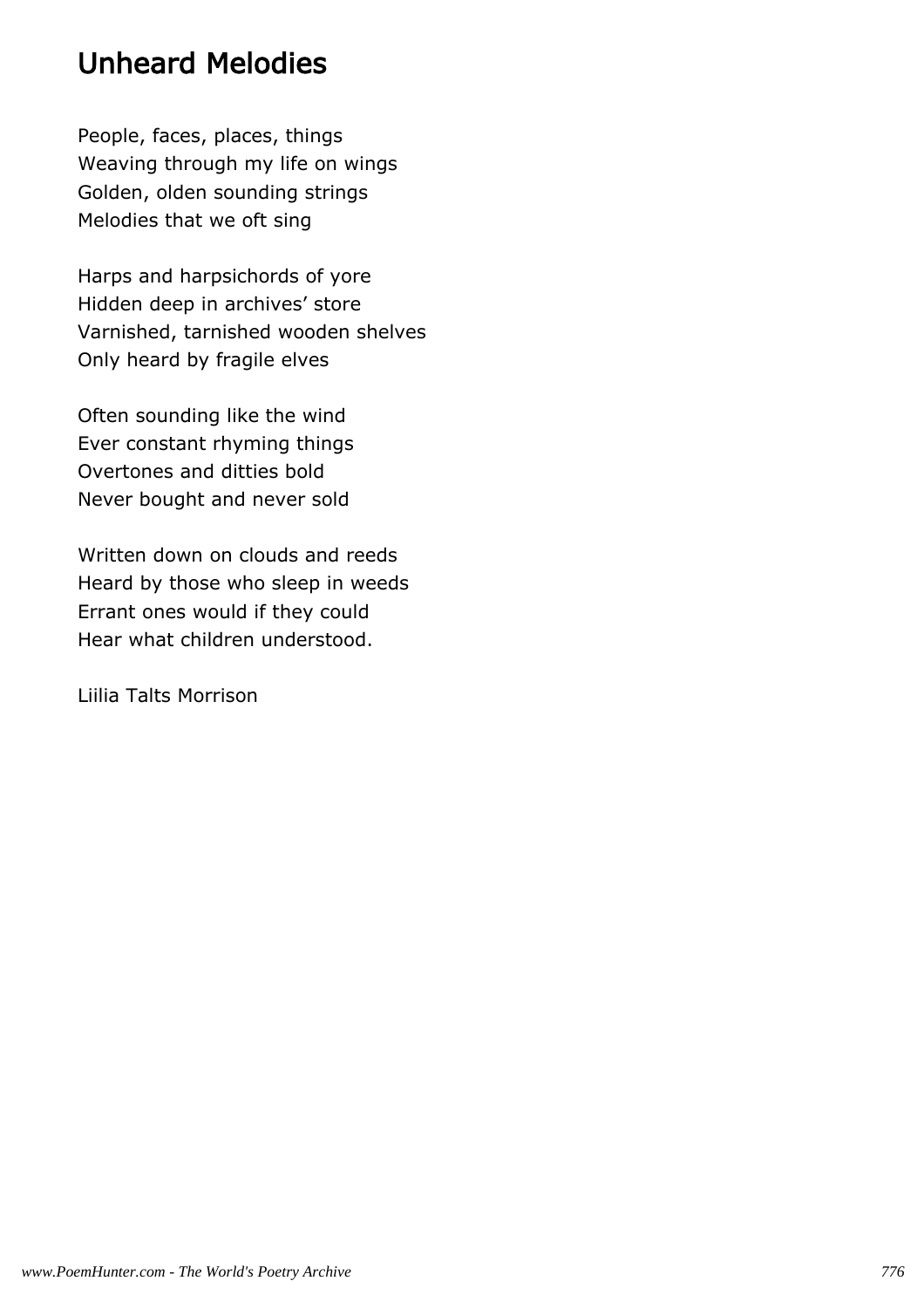# Uninvited

You came to me and you were uninvited Your love was all encompassing and strong Your moves and declarations unexpected My need for tender care long overdue I clung to your embraces and attention While unbeknownst to me you turned untrue.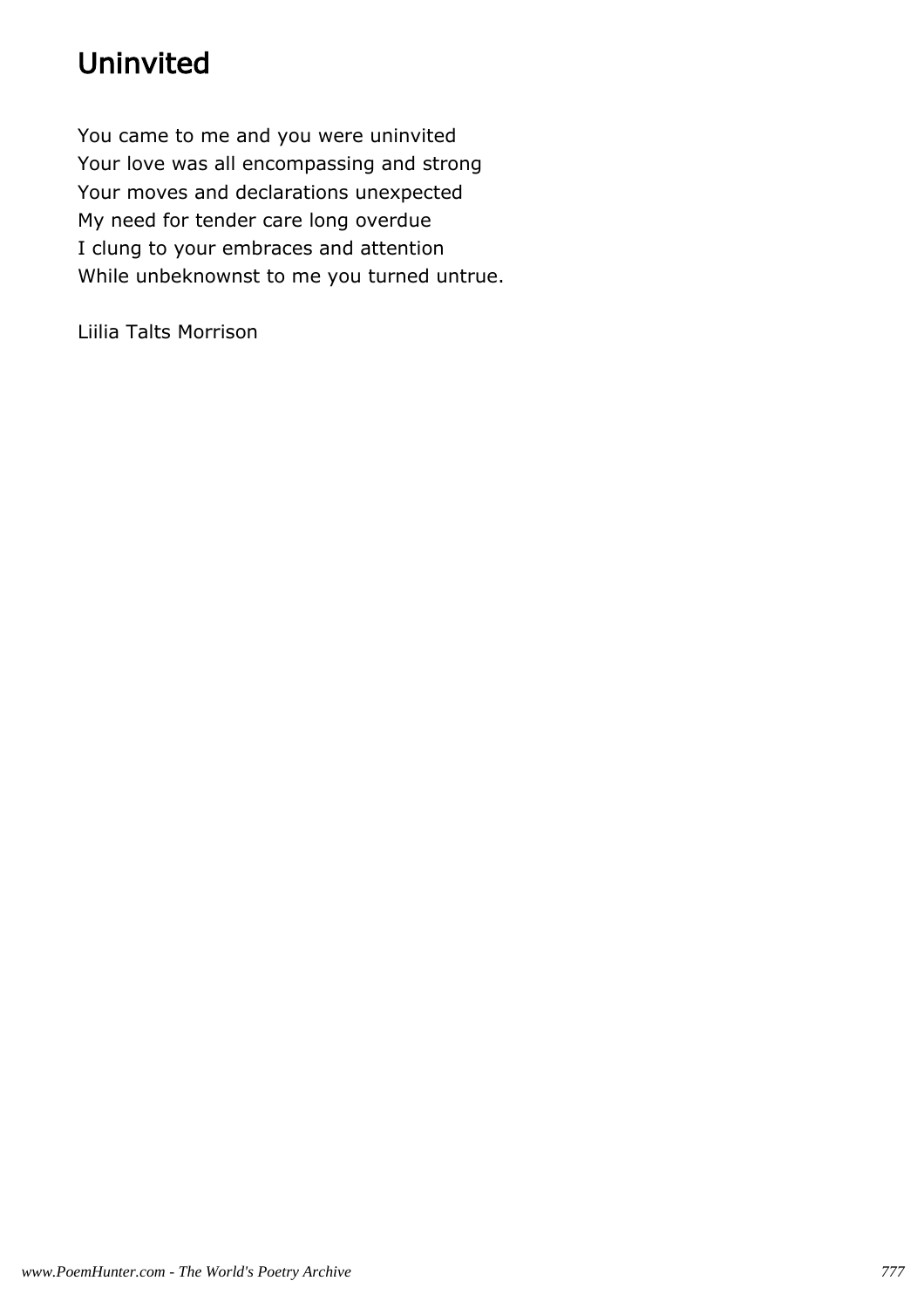# Unknown Goal

Many voices, many choices calling me to fields unsown corners of my mind's obsessions I have finally outgrown

No more need for past possessions new beginnings to take on mountains, valleys, untrod alleys unheard melodies at dawn

Untold secrets, unseen treasures unbeknownst to mortal souls now in gentle waves unfolding reaching for an unknown goal.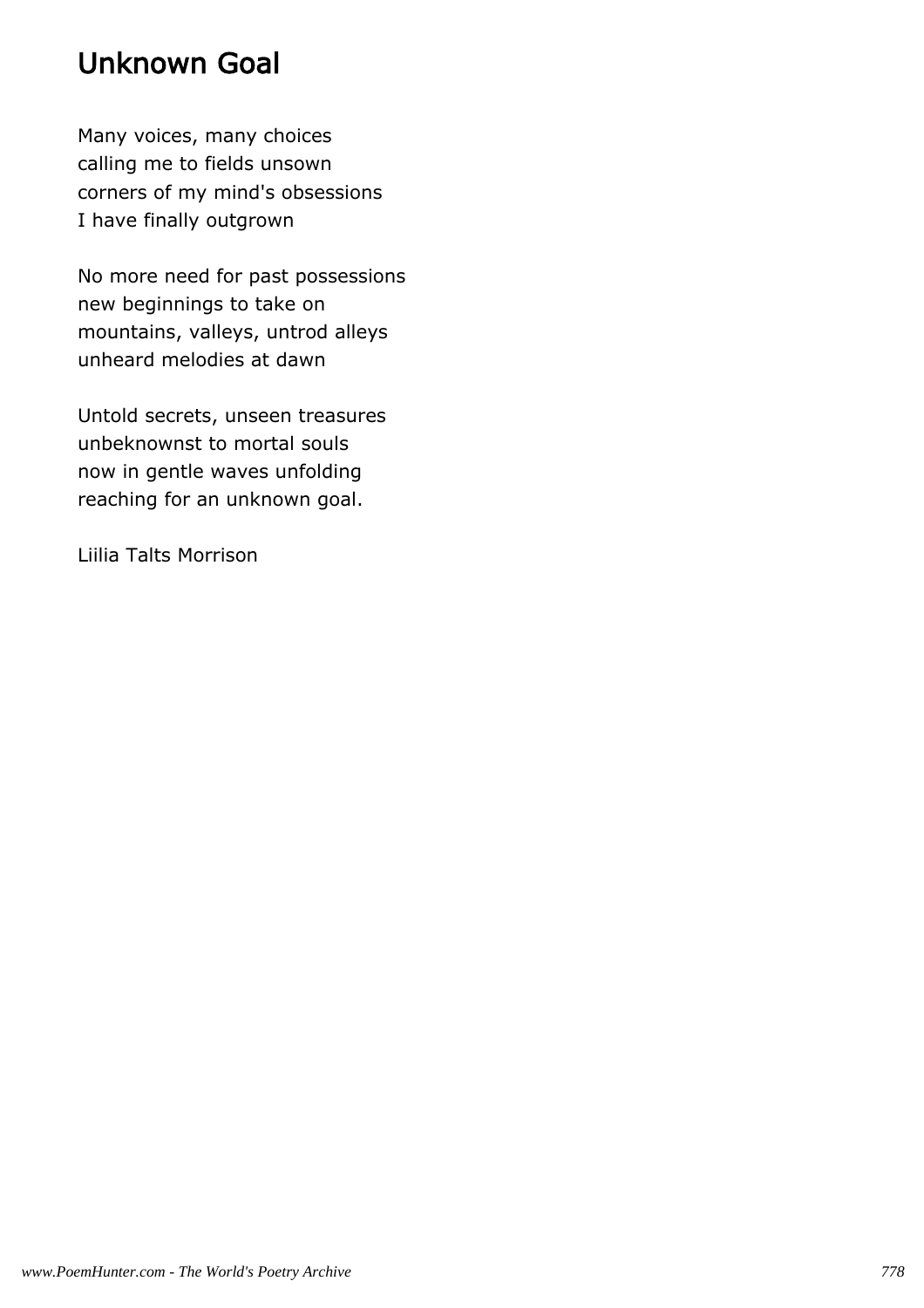# Unstoppable

No guns, no bombs nor tanks of steel can stop creation's flow the cycle of birth, life and death as sure as winds must blow

Though fighter planes fill skies above yet do bright chestnuts bloom and even when cathedrals fall new temples challenge doom

The scars of war can't be erased by wishing them away a mother grieves for her small babe who never learned to play

Yet even in destruction's wake new growth will always strive to challenge famine, drought and harm and hope will still survive

No guns, no bombs nor tanks of steel can stop creation's flow the cycle of birth, life and death as sure as winds must blow.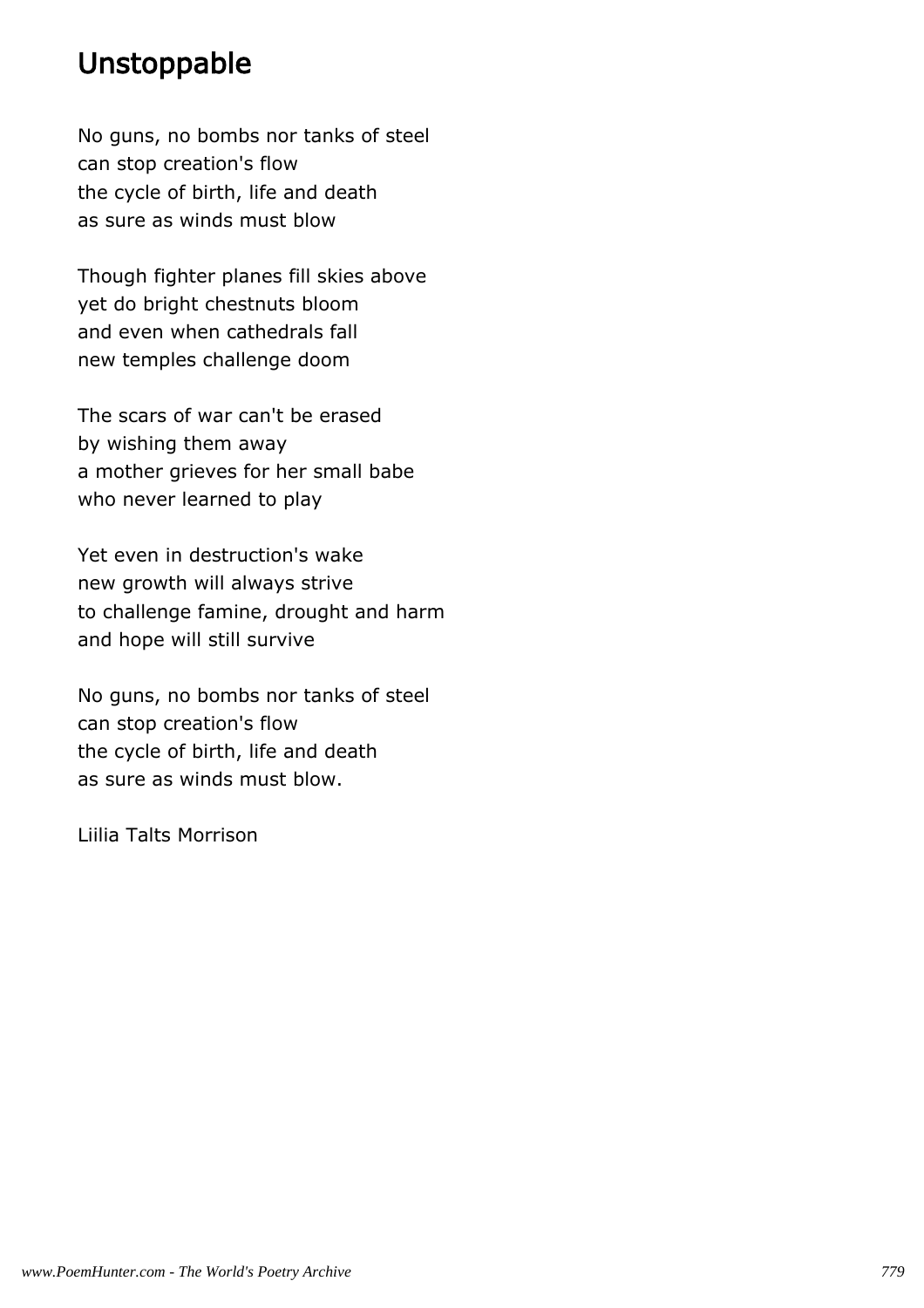# Vanished

Sitting by the fire as the evening sighs thoughts are slowly rising of those vanished times now so long forgotten in the rooms of time hiding in a corner fragments of old rhymes cobwebs clinging softly to those long lost times.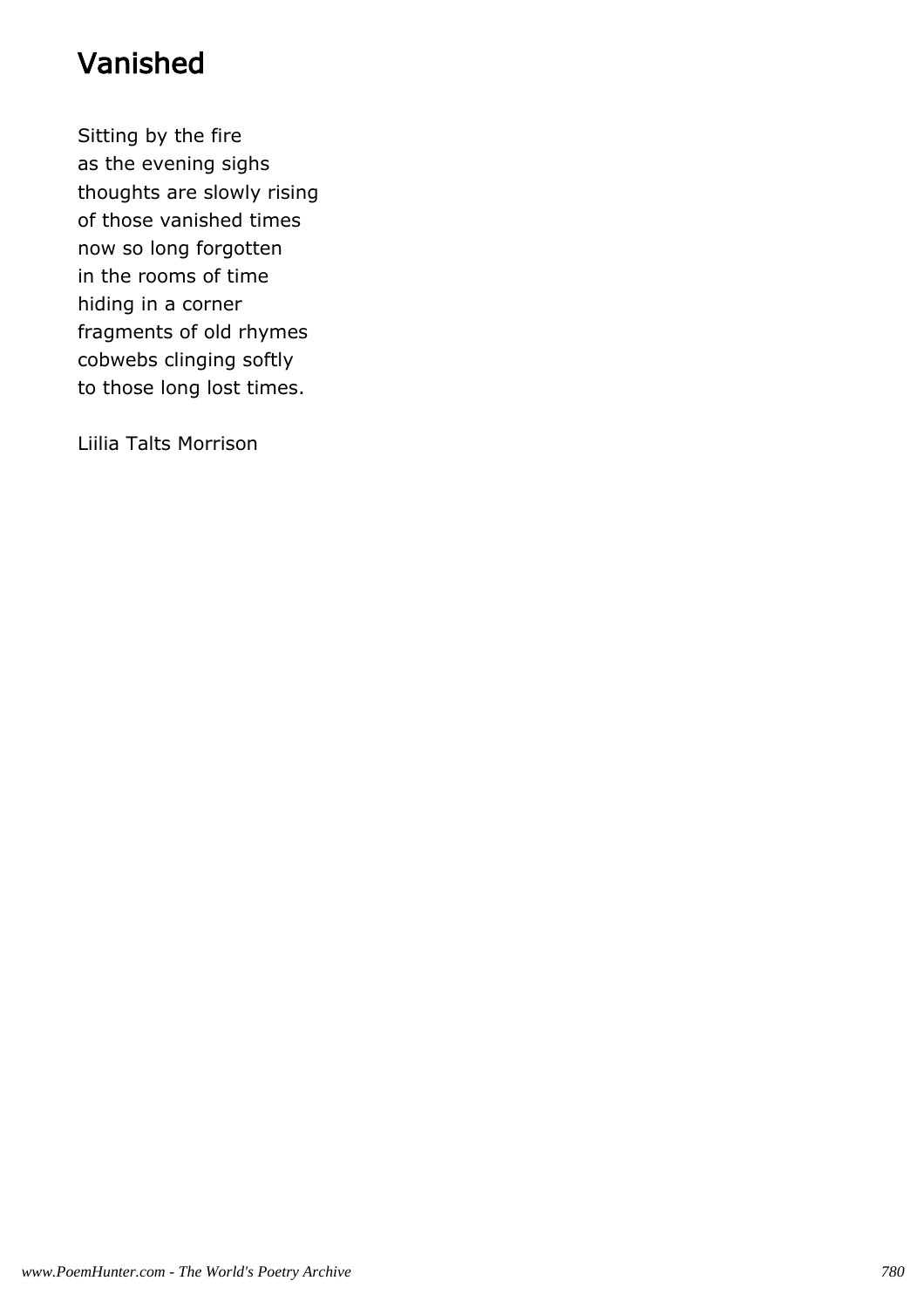## Vertigo

When the world spins much too fast It is time to close your eyes Letting darkness gently pour Daily cares by heaven's door

When the world spins much too fast And your balance is at risk Words of wisdom rise at will Easy does it, peace, be still

When the world spins much too fast And your striving is on hold Lie upon the bed and pray Savoring your life today

When the world spins much too fast You may hear a little voice Calling from a distant past Silver songs of hope at last

When the world spins much too fast And your feet refuse to move Drop down to the humble floor Kneel in humble prayer once more

When the world spins much too fast It is time to close the eyes Letting darkness gently pour Daily cares by heaven's door.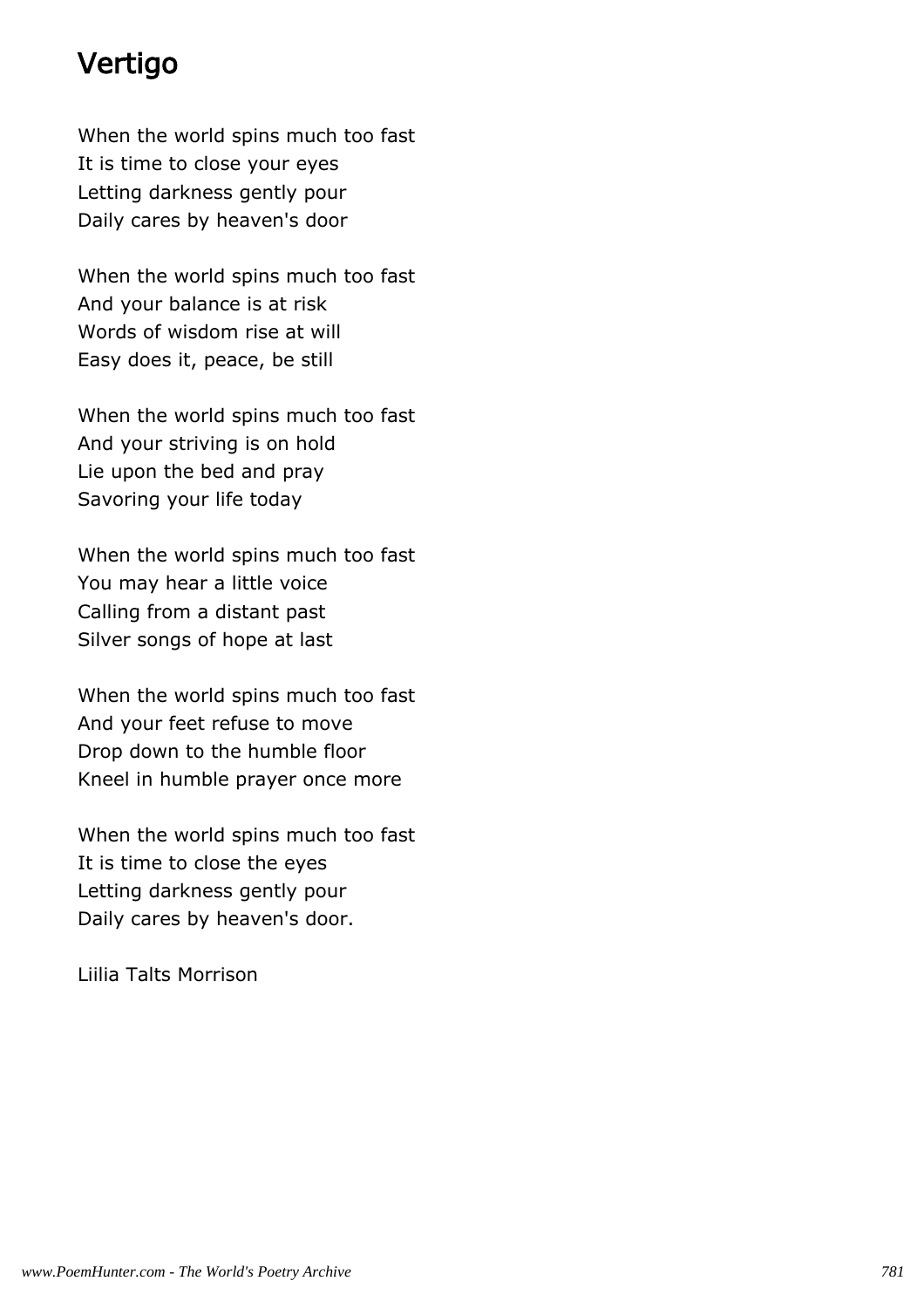### Voices Loud And Low

I hear the hum of voices from plains to highest hills the sounds from farms and cities in factories and mills

The voices of our great land can soar and touch the sky with pride and adoration for blessings from on high

Sometimes the din of noises can overwhelm the thread of unsung perseverance by those who eat hard bread

Their words are few yet surely in gentler ways evoke a simple, homespun wisdom of plain and simple folk.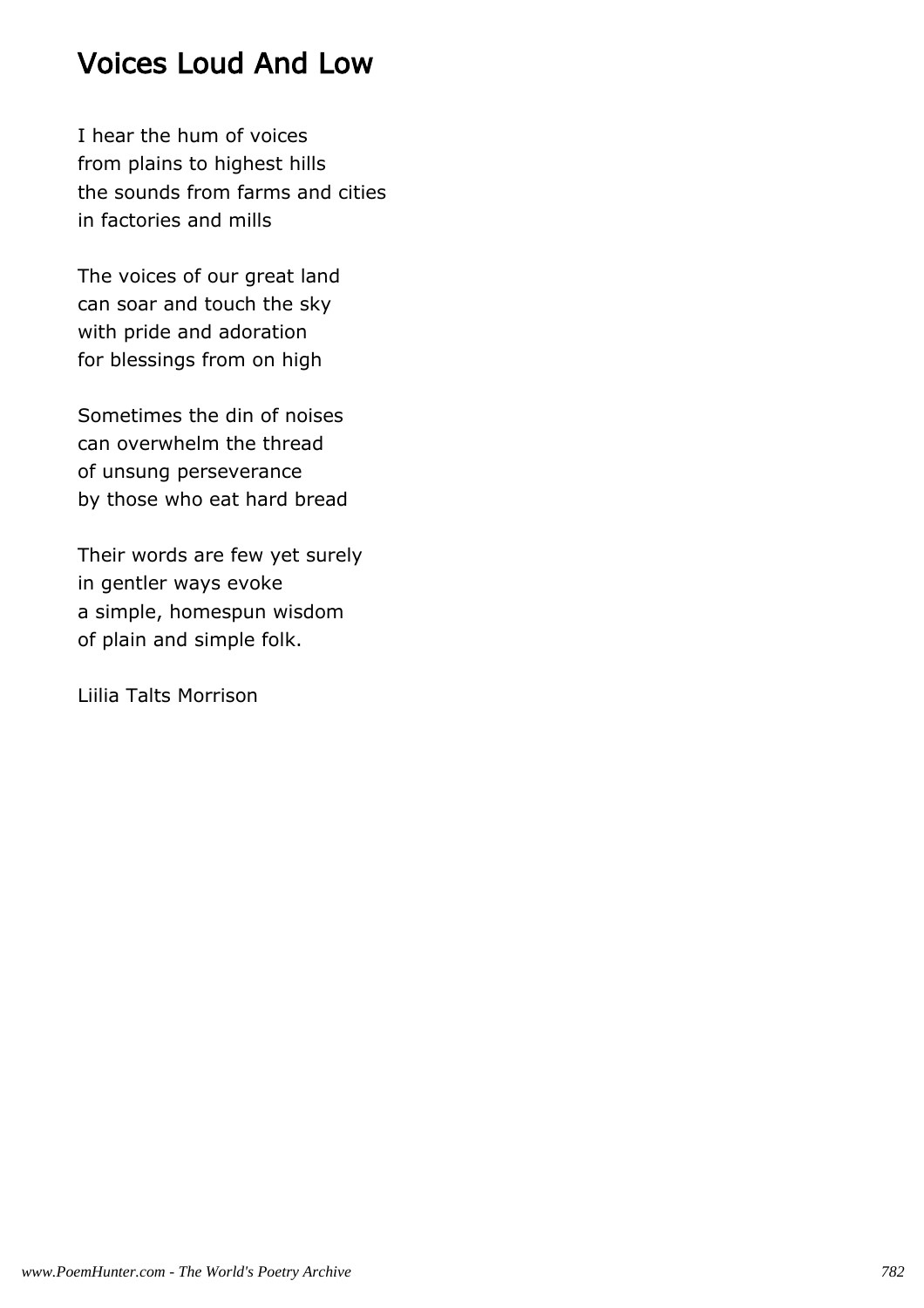# Volga

Of old I heard them sing sad songs about a mighty force a river deep and very long though small its birth and source

They say the lonely Valdai Hills today lie lone and wild a humble birthplace and the start to Mother Volga's child

They say the Volga brought fierce Huns in hazy ancient days to flood the kingdoms of the West and tribal mayhem raised

They speak of Golden Hordes and men who founded empires grand of Kazan and of Astrakhan with thirst for power fanned

A river very long and deep may start with just one drop a trickle and a humble brook may swell and never stop

Though times and tides move as they will and change is meant to change sometimes a rock or grain of sand grows to a mountain range

In life a little smile or word can turn a soul around from darkness toward warming light with love and glory crowned

Of old I heard them sing sad songs about a mighty force a river deep and very long though small its birth and source.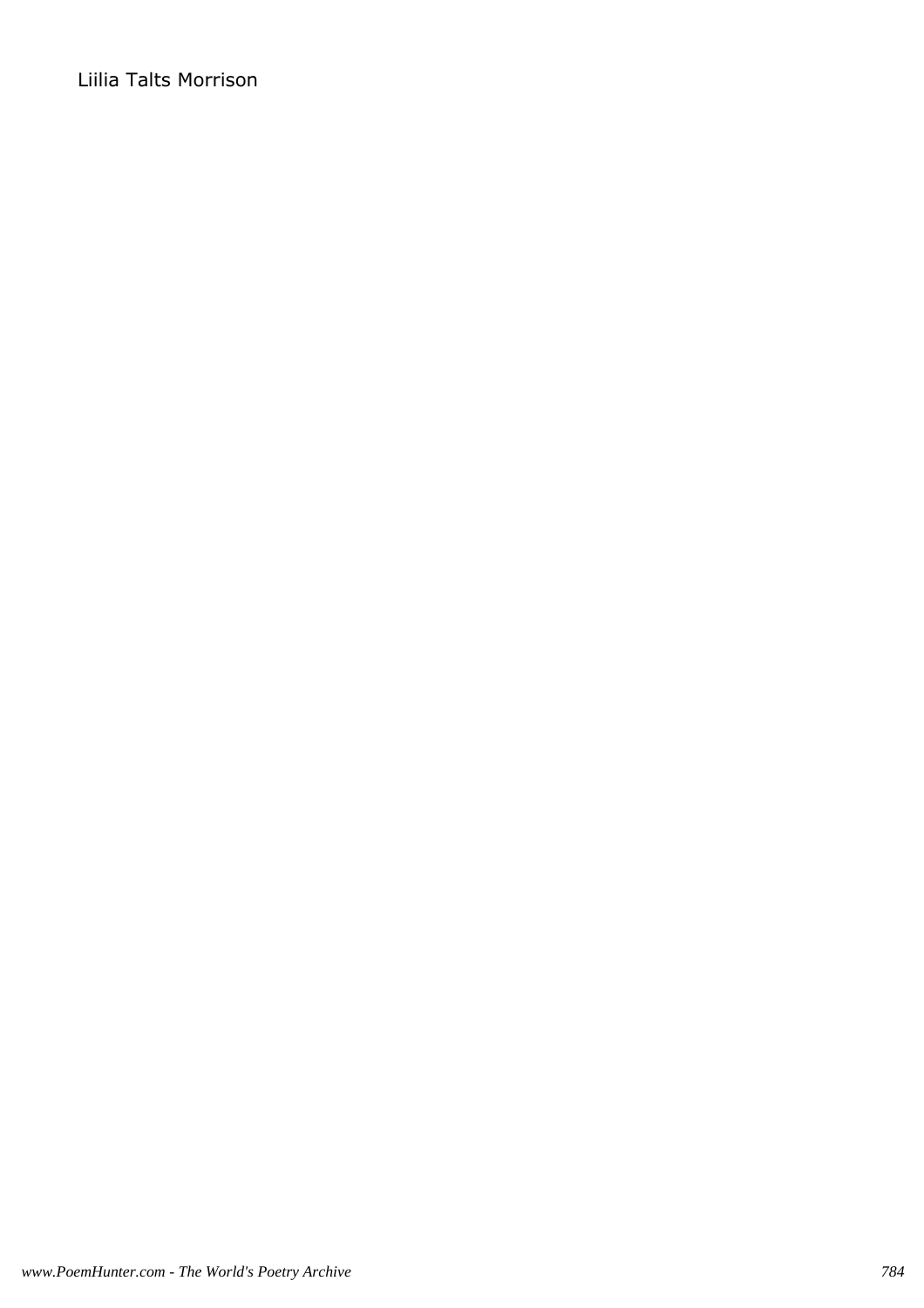# **Waif**

There was a time when children roamed Abandoned in the woods Their early lives torn from poor homes Bare cupboards lacking food

Those homeless, hopeless little waifs With luck would find a friend A den of wolves as shelter safe To nurture and defend

Although so many folks would scorn Such ragged, straggled kids God chose to love them and adorn With gifts to most forbid

There is a special glow around Those orphans left alone An angel's blessed arms surround And keep them till they're grown.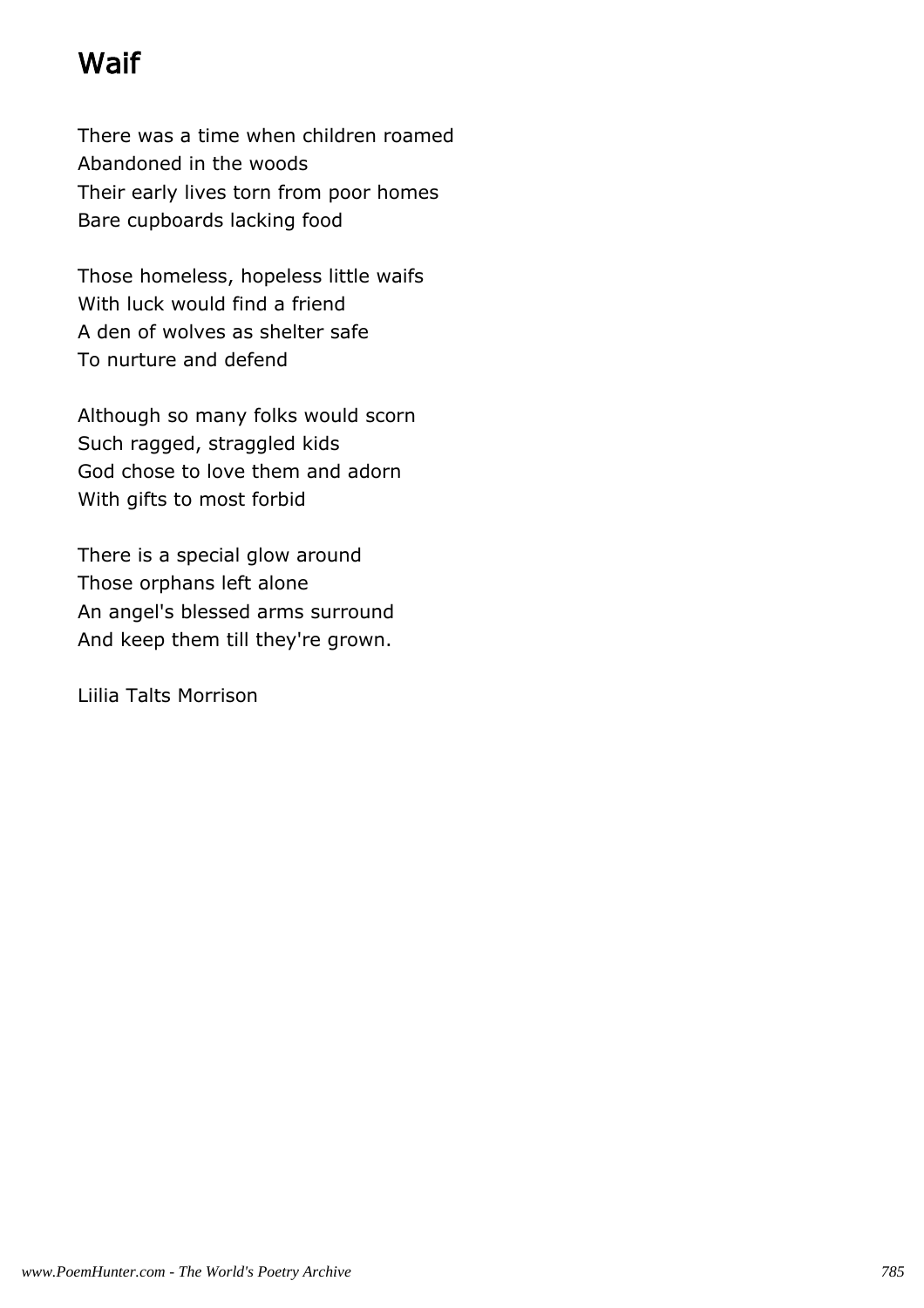#### Walls Of Rosebuds

When I was young my days were endless Filled with much striving for success There was no time to dream of mansions That being old, I now must build

My castle will have walls of rosebuds And eaves of fragrant violets All shutters will be soft pressed saffron The doorstep strewn with poppies red

Its curtains will be apple blossoms With fringes made of lacy ferns There will be lamps to light each chamber With clusters of bright fireflies

Two bluebirds will announce all comers Approaching on a path of white Strewn lavishly with spring fresh daisies That lead to lotus blossom gates

I'll lay the cornerstone with lilies As soon as dawn has spread its wings And hurry as the day moves swiftly To finish work before day's end

I never had much time when younger To even think of lovely things Now that old age makes time so urgent I feel great need to build that home

There has to be another sunrise Which I so anxiously await My life must not be snuffed and ended Before that dream house can be built

As lovely as is my fair vision Somehow I know it may not be None but the eye of God can answer If dawn will break or darkness reign.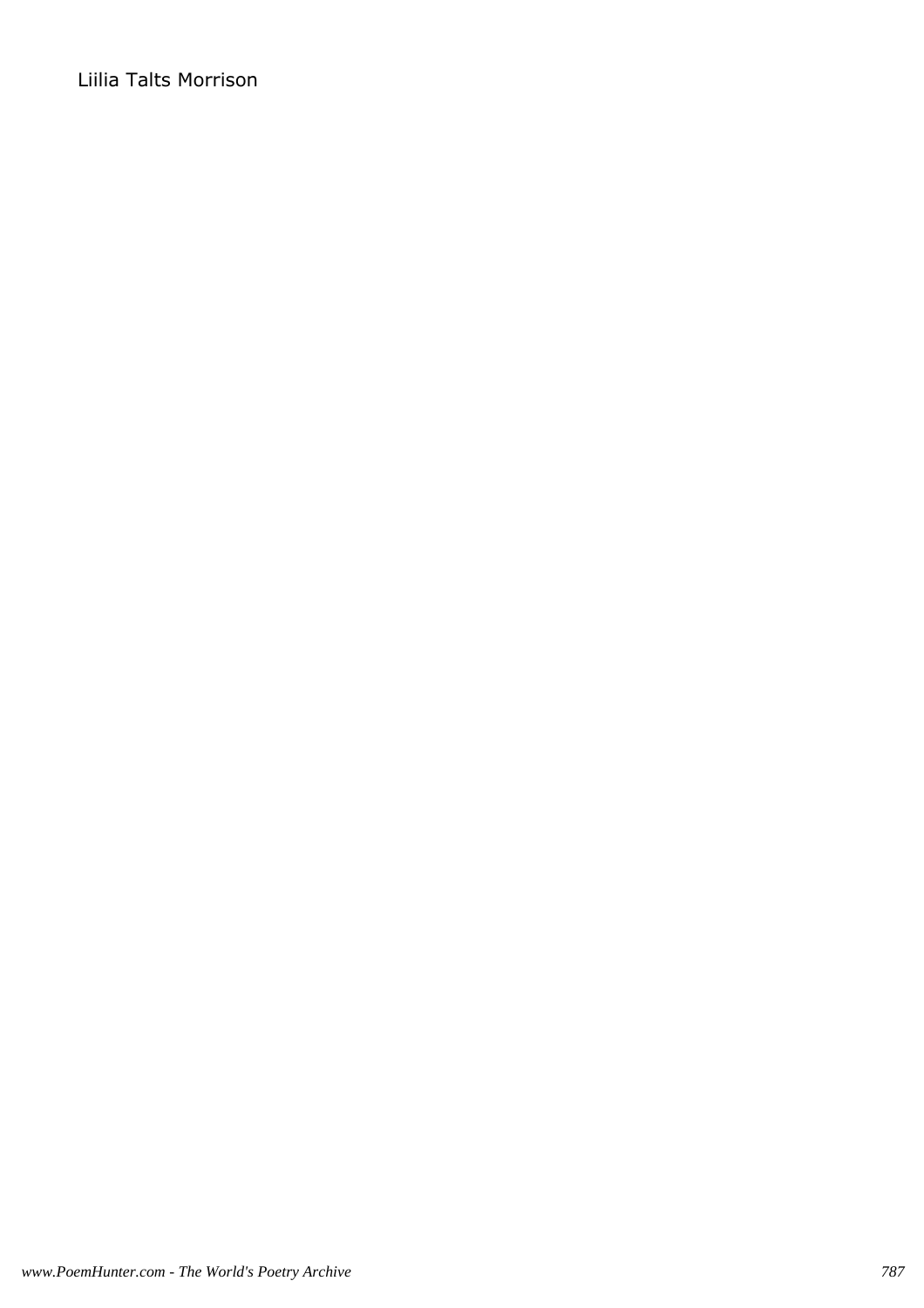#### War Or Peace

How slowly and how surely do those memories return of days and nights when running was everyone's concern

It was a time of fleeing the cruel jaws of war as bridges fell and none could tell who would survive the gore

So many fell to shrapnel wounds and others to the guns while sickness and the lack of food brought down young mothers sons

Who can forget the orange sun of evening as it turned to flames of hell mixed in with clouds as towns and cities burned

Old men and women who had never left their little hearth and home were flushed like garbage from their nests and aimlessly to roam

The lucky ones who have survived the mayhem of a war though they may live in peace for years they're marked forevermore

How slowly and how surely do those memories return of days and nights when running was everyone's concern.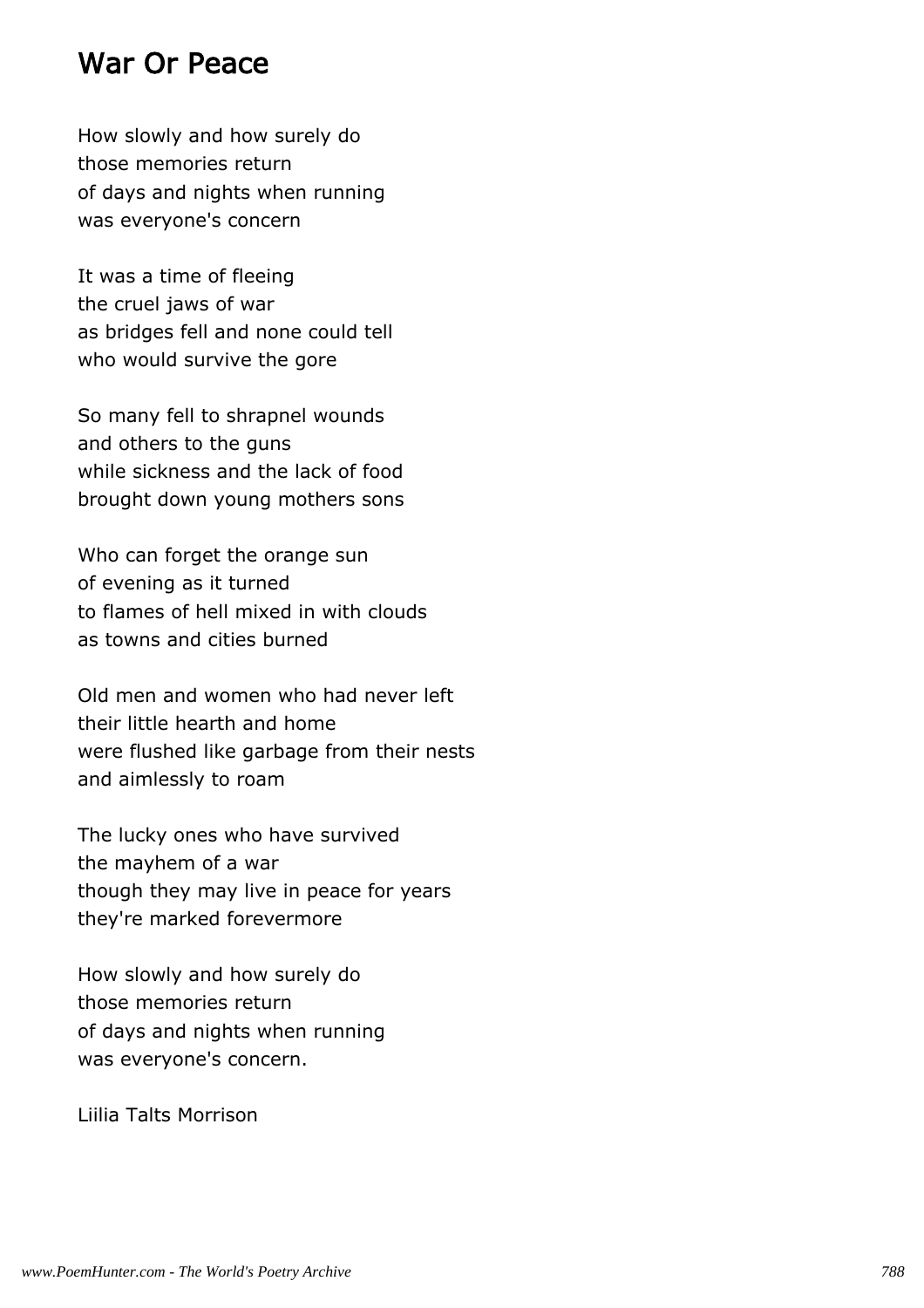#### Warning Angels

They seem to light when I'm at rest Not thinking much at all Then suddenly a feeling comes And tells me not to call A former friend who suddenly Decides to pick up ties That long ago she tore away Ignoring many tries From me to meet or call or care With pale excuses, lies

They say when someone lets you down You need to let them go That angels pulled them from your life To clear the way and sow New budding friendships up ahead Much brighter than what's gone To newer beauties up ahead Before your journey's done

As time rolls on I tend to trust Those warning angels near Their visits help to soften, heal The losses once held dear They guide me in their silent ways Just when I need a lift My warning angels soften days Turn losses into gifts.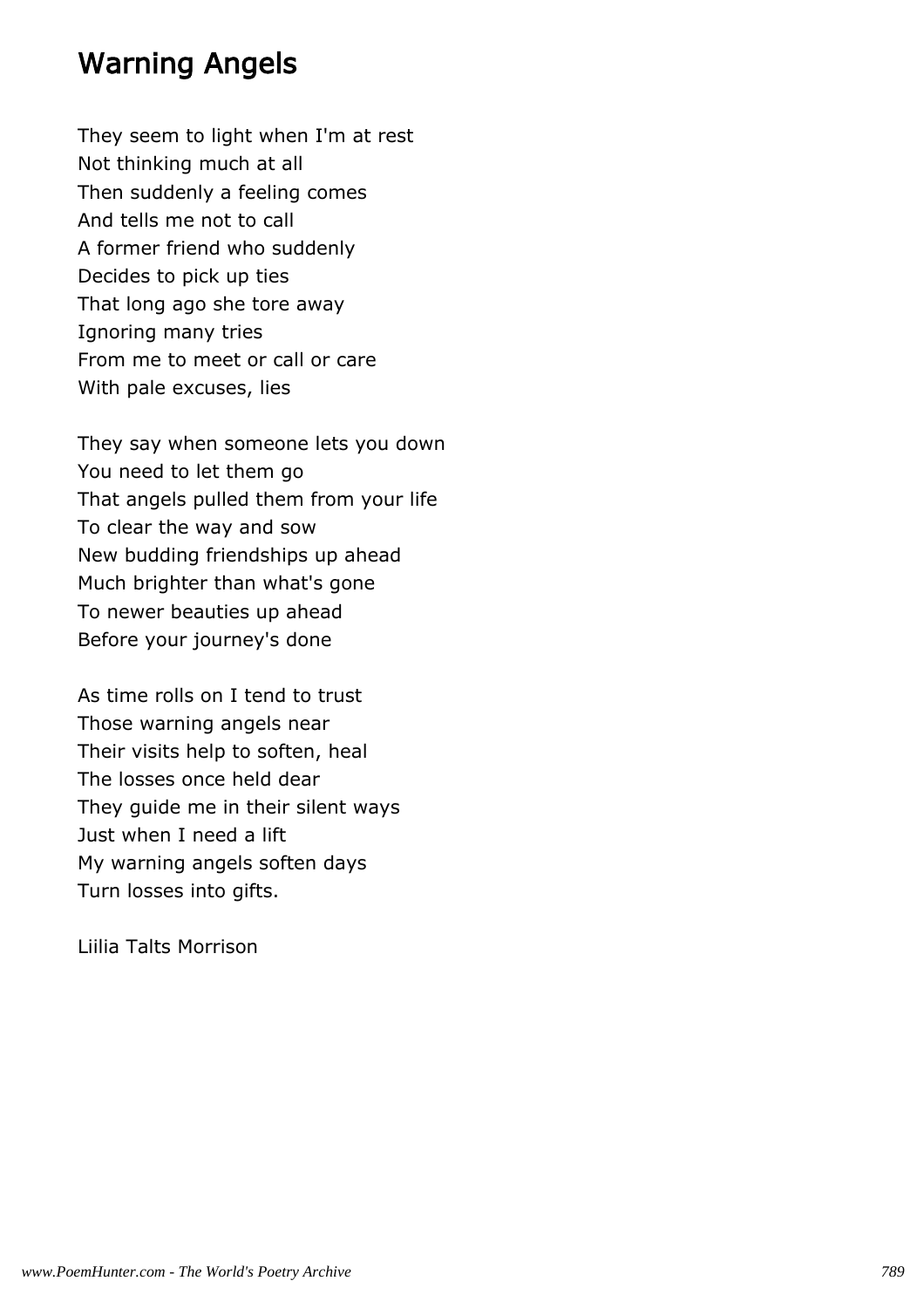## Was It Lies?

Gold orange crisp white purple Ribbed fluted curled and grained Twists pearly corals winding Colors man never named

I walk along the seashore Holding every shell Each one so precious to me Like each day I knew you well

The months are passing quickly My heart no longer blames The cruel yoke now gently Is lifted from my frame

Twists pearly corals winding Your hair your lips your eyes Your heart mine binding

Was it lies? Was it lies?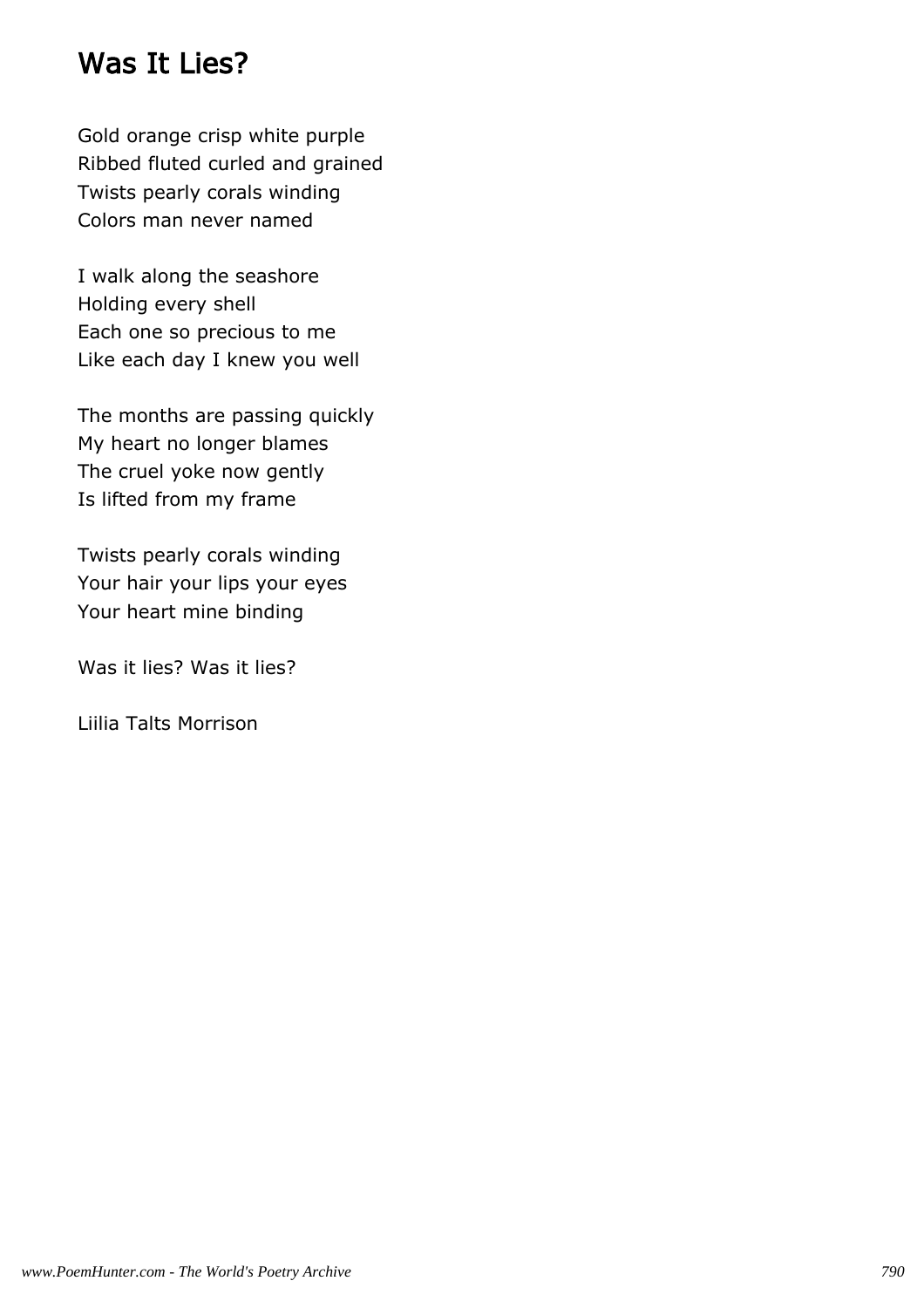#### Washington Avenue

If only I had kept on walking

It was spring it was morning My life was tolerable If only I hadn't turned Down that little alleyway I had been getting by, you know

Suddenly the trap was set My feet weak on that forbidden path

You literally glittered in the sunshine Your jet black hair, your lips Your brow mesmerized me instantly

It was way too late My fragile world Now a hundred blue fragments Of a cobalt bottle Cutting sharply into the pavement Aimlessly I floundered in your grip I cannot tell you how I escaped This gorgeous hell

I cannot tell you how I crawled Back onto the avenue

I can tell you I am alive today

A white candle Coldly leads my path Today I grow strong As a Doric column Out of your greek ruins

I will not dare to stray again, I'm sure But the memory The memory is so lovely still.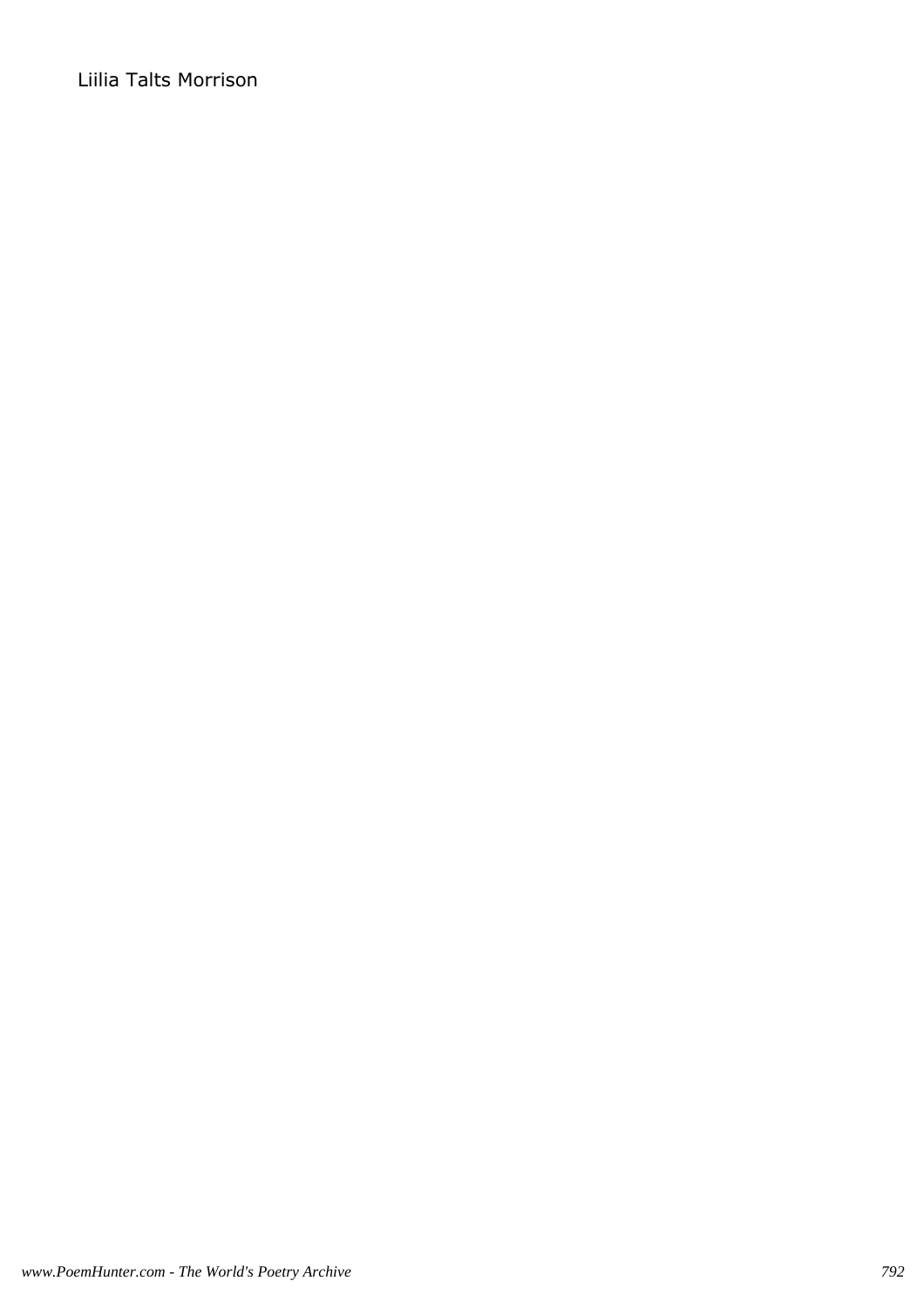### Watch The River

Watch the river currents flow to and fro, to and fro see the bubbles rise and grow vanishing to depths below

Watch the waves' white crested show shudder as the North winds blow while the hardy boatsmen row skirting gaping undertow

See the wlllow gently throw silken strands to plant and sow watch the fisher mend and sew salty nets in measured rows

May my days on earth below move as gently and as slow as a stream when morning glow touches it and then lets go

May my nights be free of woe and my spirit fear forgo may I be with love bestowed shared with friend as well as foe

Watch the river currents flow to and fro, to and fro see the bubbles rise and grow vanishing to depths below.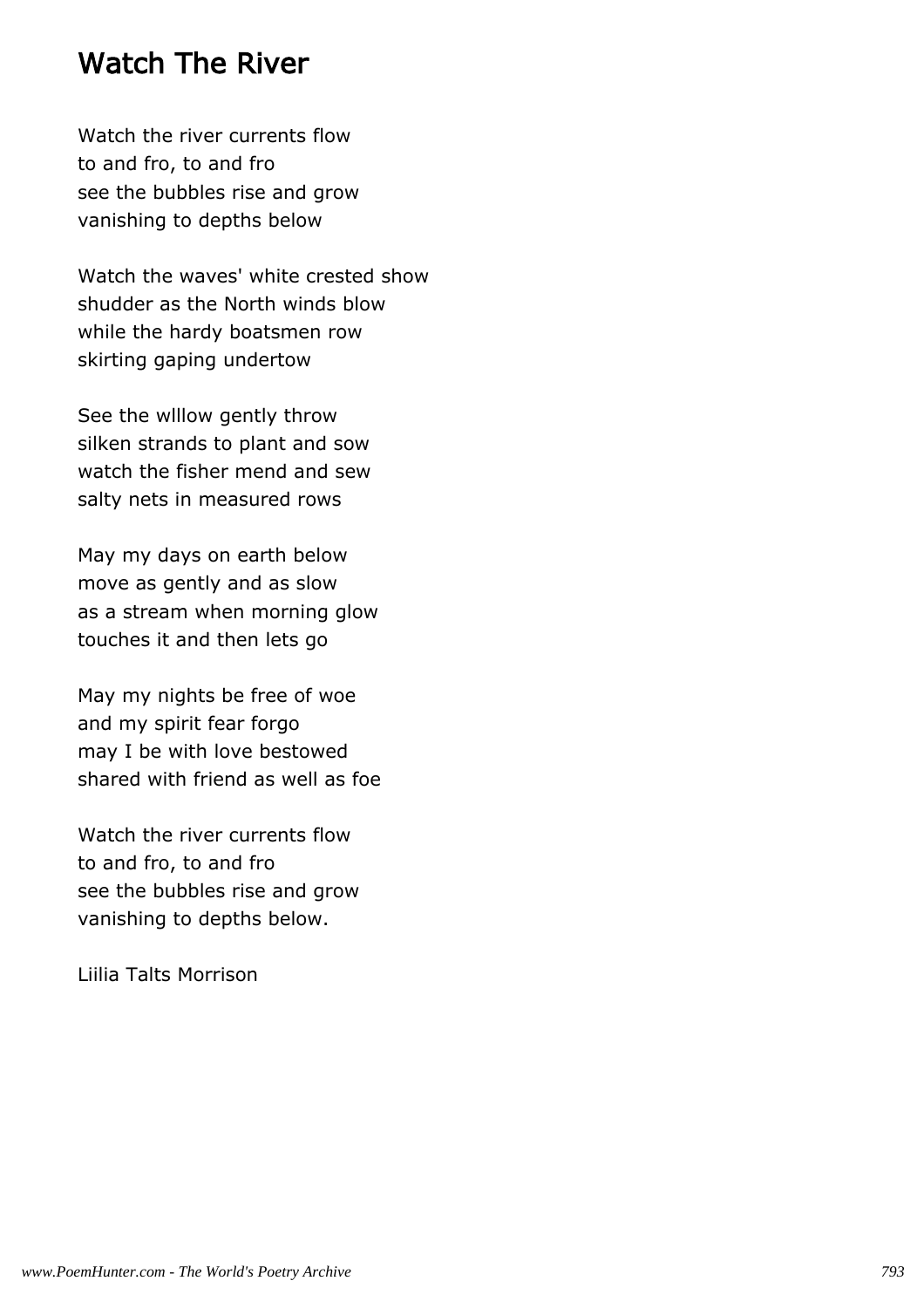#### Watery Cross

I sailed the oceans of my mind so many windswept mornings I hoisted sails with ropes entwined salt spray whipped canvas awnings

I was an armchair buccaneer held tight when Southern Ocean tossed ice so I could hardly steer my craft beyond slow motion

Time came when I could see Cape Horn in all its deathly glory time came I did things I had sworn to never dig or quarry

Then one day as I watched a squall from my small hut's blurred window the rogue wave raised its foaming wall A dark blue liquid billow

Somehow I managed to escape though choking on much water somehow a spark of life took shape as soul in seaweed tottered

Tahiti, I now cried aloud that's where i must escape and sail my ship with head unbowed my life to seek and shape

I left the forties far behind while gripping my armchair regrets of yore would soon unwind and lay my conscience bare

The time came when I reached a shore that Moitissier had found as did Gauguin of fabled lore to free their souls once bound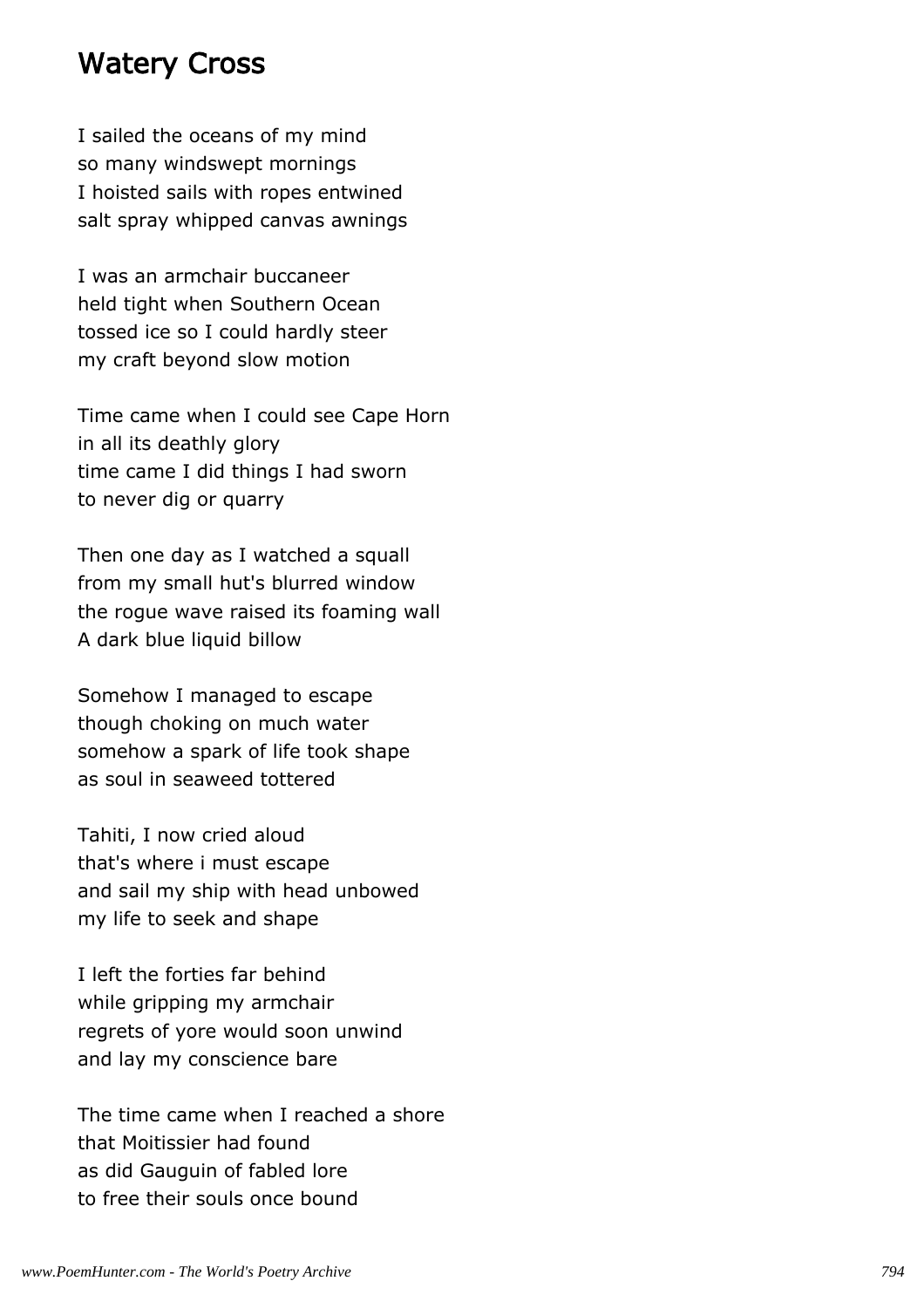I never left my little room although my heart oft wandered to waves which hid a thousand tombs unlucky lives now squandered

I did not challenge Neptune's wiles nor tempt the Albatross nor court sea serpents fiery trials with slimy scales embossed

Oh no, my friend, the sails of hope though once quite tempest tossed one day threw me a saving rope tied to a wooden cross

I sailed the ocean of my mind so many windswept mornings I hoisted sails with ropes entwined salt spray whipped canvas awnings.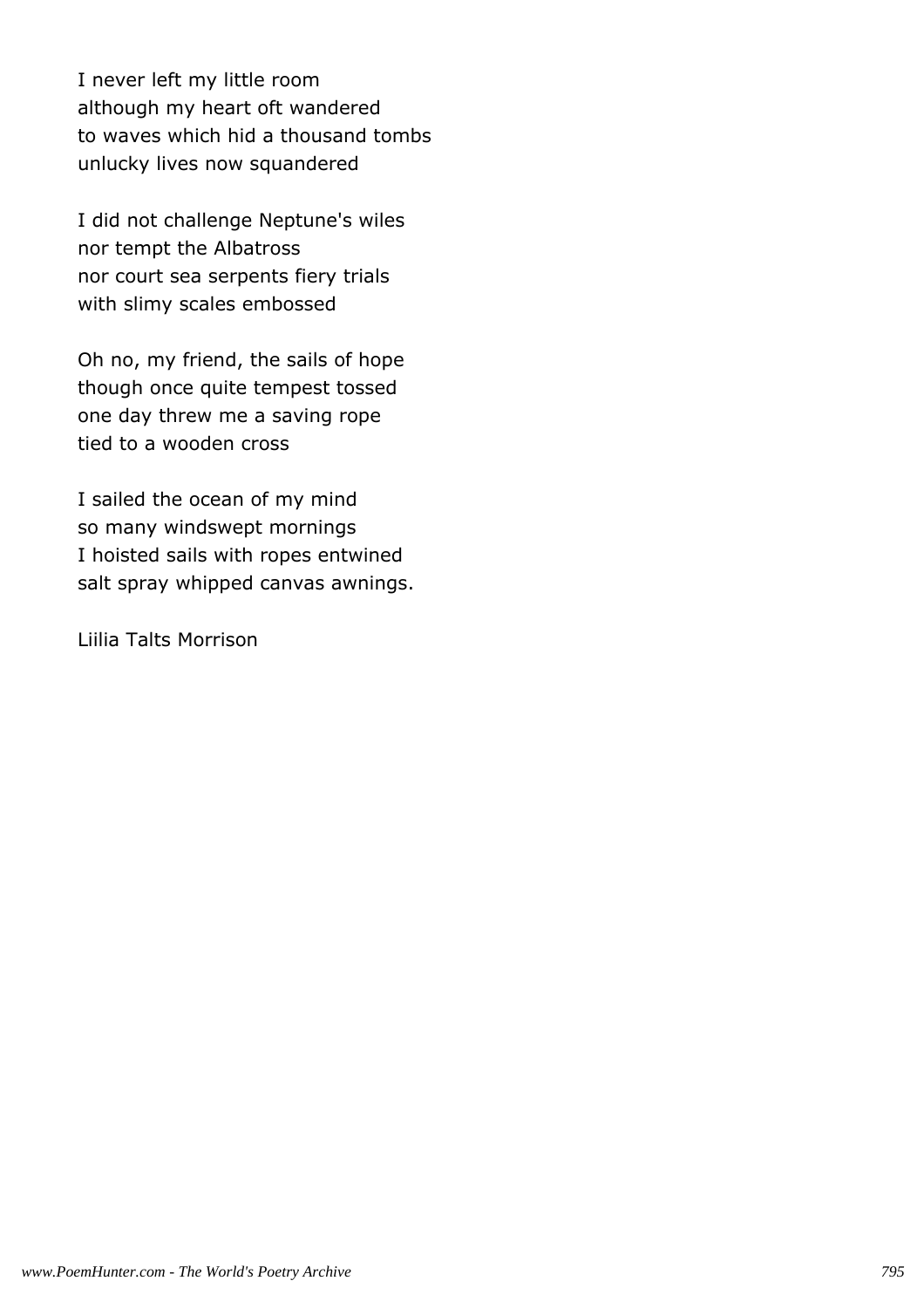# We Shuffle

We shuffle through the daily walk with stumbling feet of clay in hopes each step will move us in a well directed way

We wish and pray with fervent thoughts we're headed where we should and trust that something in the day will point us to what's good

There never may arrive a time when we are sure we're led to places lighter, brighter than the valleys of the dead

There is no ditch on either side of life's long winding road so on we go though trudging slow with often heavy load

We shuffle through the daily walk with stumbling feet of clay in hopes each step will move us in a well directed way.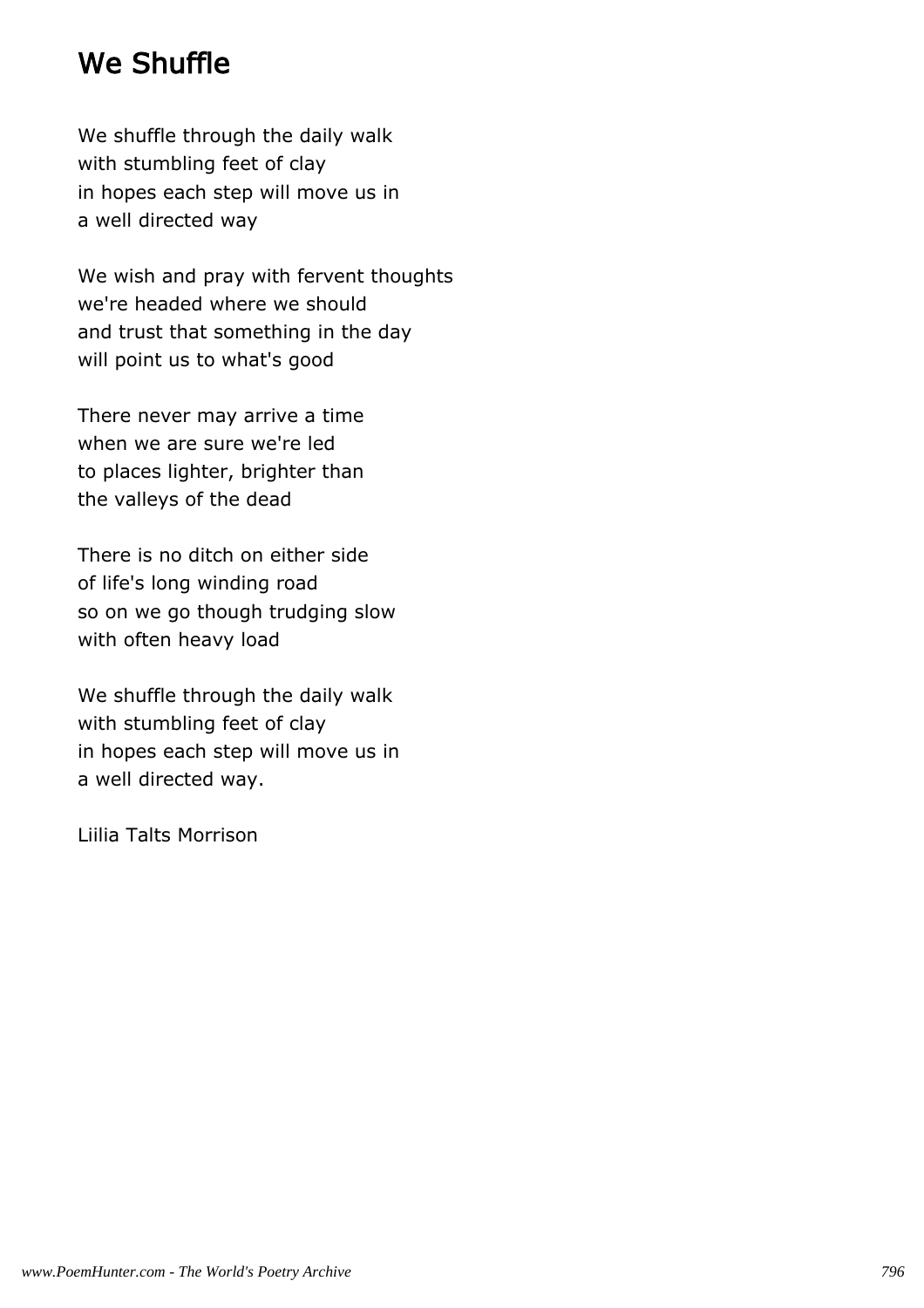## Weather Warning

Swift circles swirl in skies above shrieks well from throats of birds the air is charged with rags of clouds yet I am undisturbed

Why does all nature herald threats with signs all creatures feel why do I choose to focus on things that are quite unreal

Soon terror strikes and slams the earth with torrents of wild rain as life and limb like fragile leaves succumb to dread and pain

Why do I seem surprised to see destruction unforeseen when will I blend with nature's signs and feel what's always been.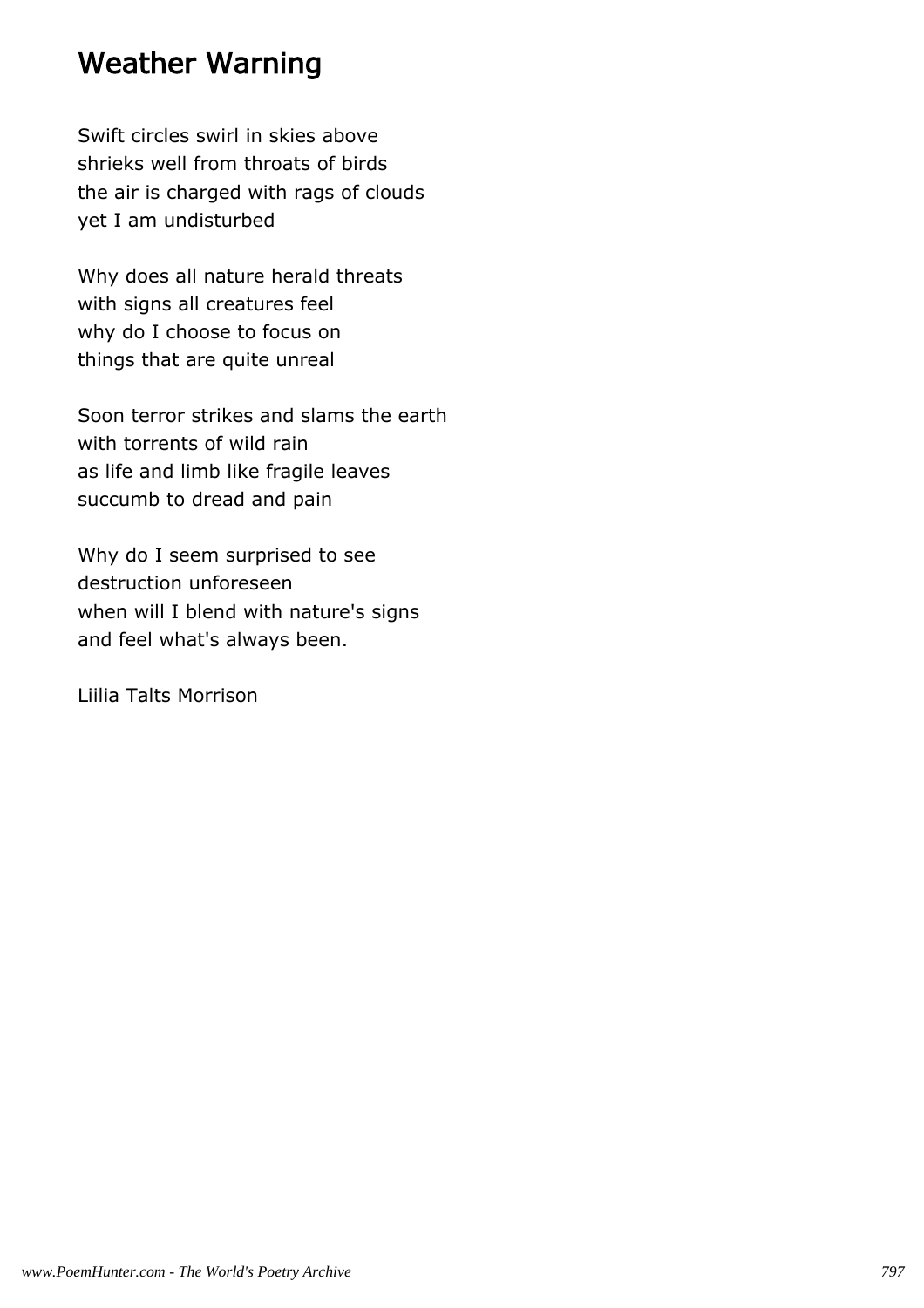#### Weaving Dreams

My life has seen so many starts completing but a few so many dreams still to unfold and hopes to rise anew

Who will be picking up the yarn when spinning slows to purr when woven threads fall to the floor and tired eyes are blurred

is there a young and caring hand to find a faded cloth long doomed to a forgotten chest an attic home for moths

So many hopes have come to naught in wisdom's burnished mold so many sparkling cups of joy dashed to a ground so cold

Through hazy cobwebs fringed with dust I see a ray of light As yesterday's fond hopes appear Like sunbeams in fair flight

I move toward my modest cot and lay the shuttle down of that old wooden spinning wheel that still keeps going round

Tonight my dreams will let me know if that quilt full of seams will be attached and somehow patched to some new weaver's dreams.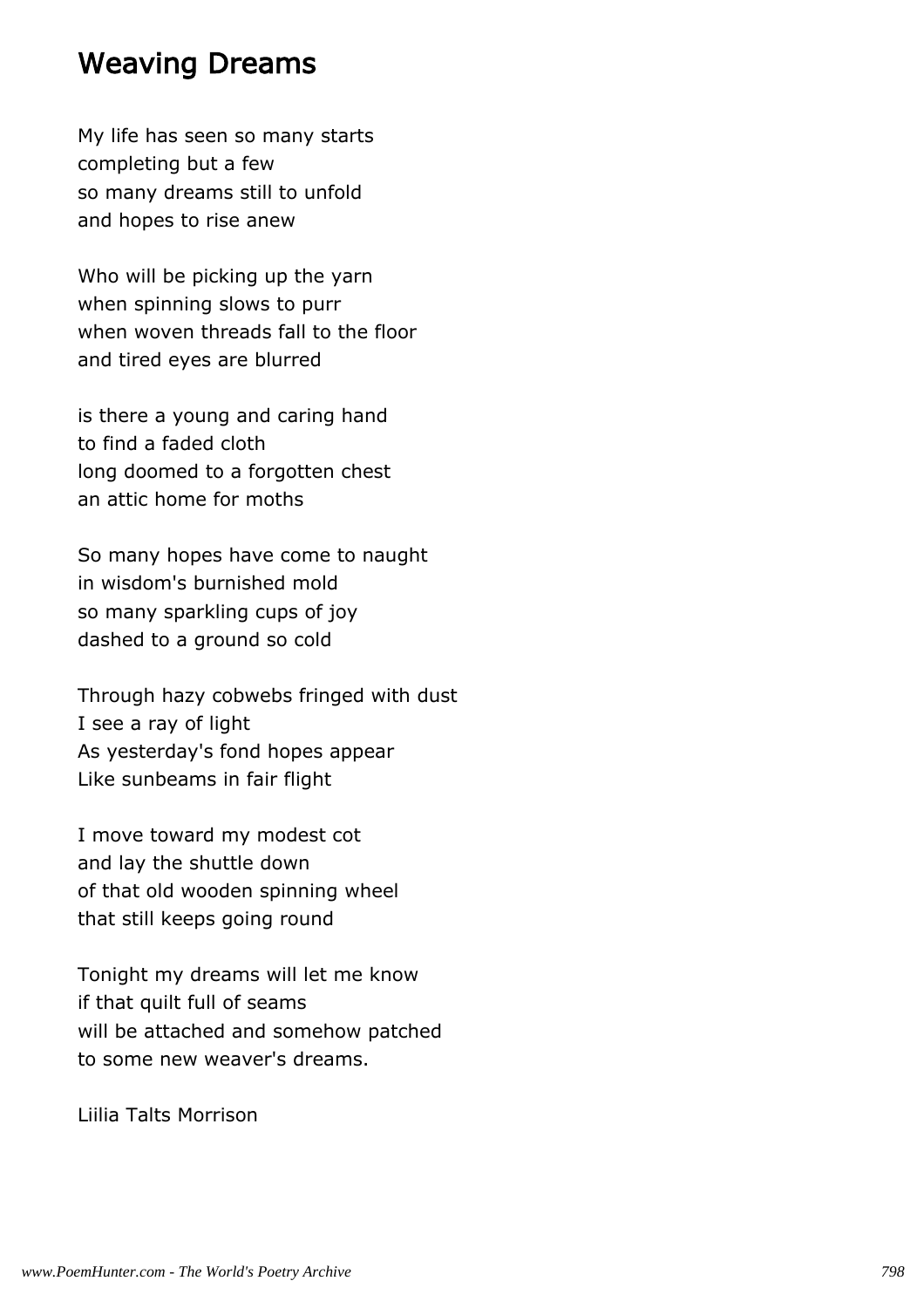## Web Of Age

Time has come when webs of age wrap me in their silken threads chilly like the morning dew hair transformed to winter snow

Time was when I gave no thought that fair Spring would cease to spring never knew that just like trees branches break and often freeze

Time for me to think about whom I've loved and whom I lost in my days on earthly soil whom I hurt and what I spoiled

It's a time of reckoning even though my eyes grow dim and my mind gets hazy now still the truth shines through somehow

Much has been to my regret spilled the precious gems of friends yet as webs of age close in I must also seek within

Surely there have been some days when I trusted and believed gave my heart without a fear truly loved and held some dear

Though my visage may look grim still a blossom thrives within and I'm glad to have been blessed with each day of toil and rest

None can know the balances when the final scales are weighed So I seek this day to find chances to be good and kind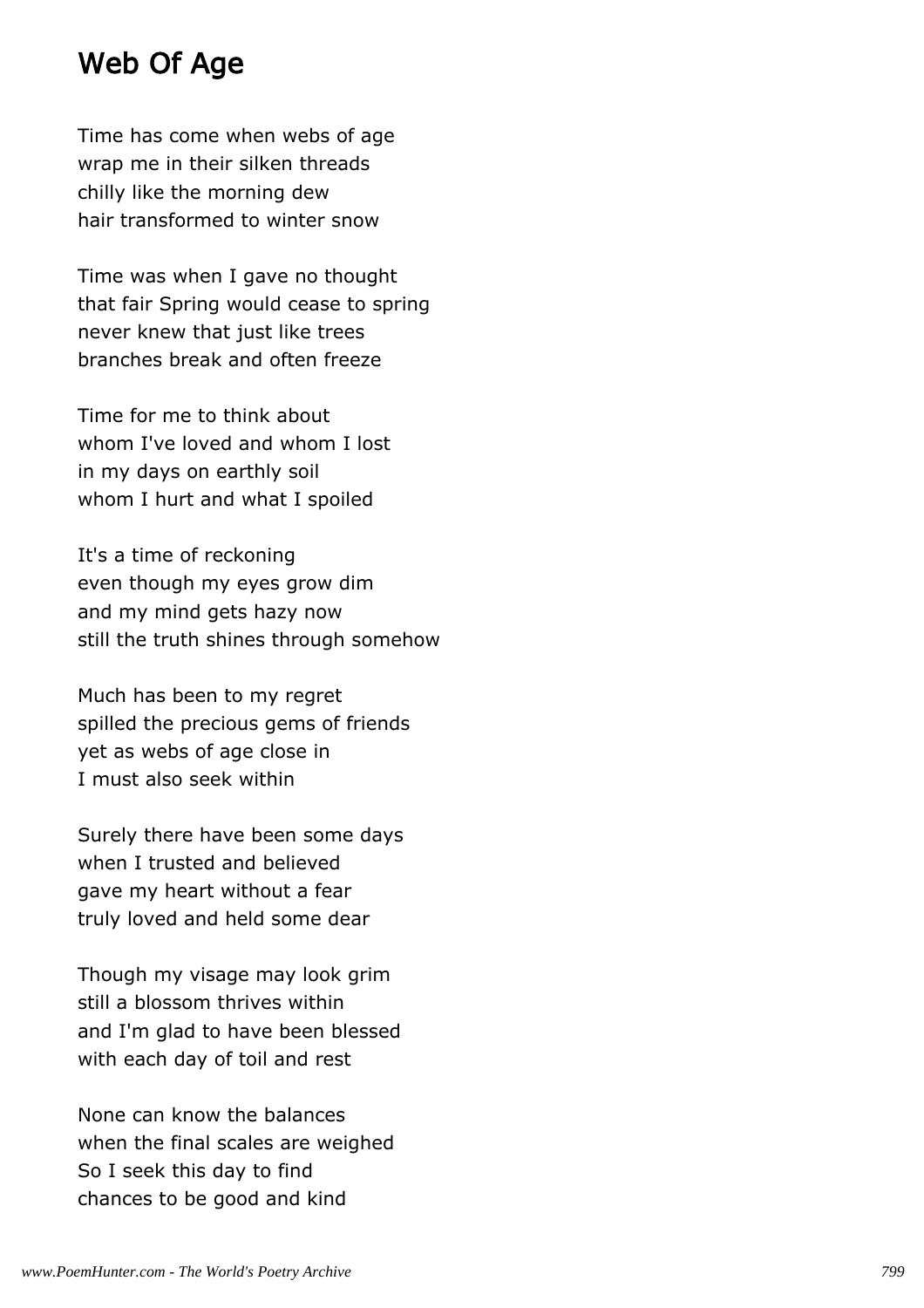Time has come when webs of age wrap me in their silken threads chilly like the morning dew hair transformed to winter snow.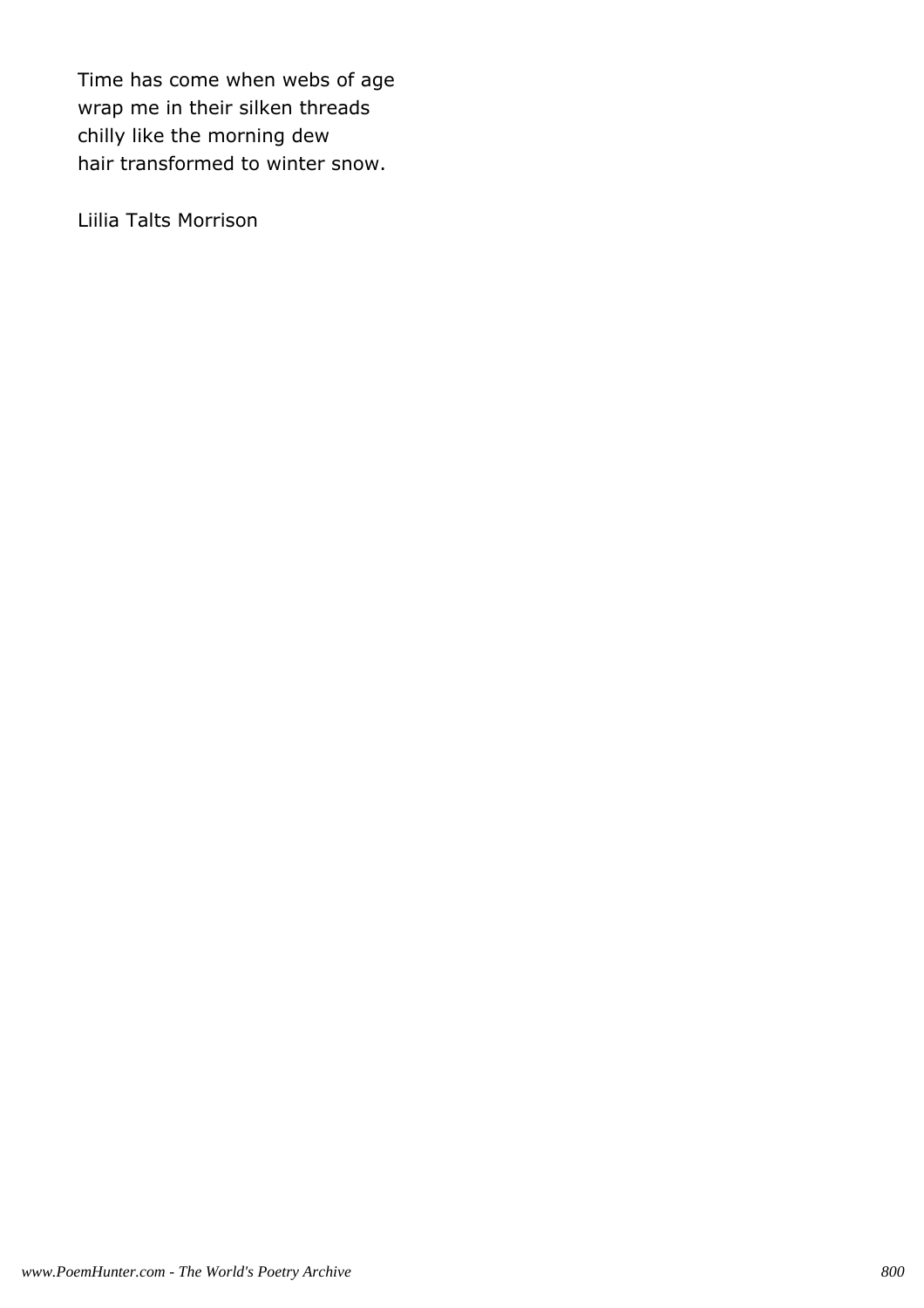### Weedy Lot

It was an empty forlorn lot no focal point to rest the eye and take a closer look by nature to be blessed

Harsh shadows crept from hidden nooks as clearings had been turned by sun and dust and searing heat to nought as weeds soon burned

The grass had burned and burned and burned as time pressed slowly by gray sand and broken glass remained ignored by passersby

There was no pathway for a trek to walk across this plot no branch or bush popped out to say touch me, forget me not

The few that wandered past this place would move without delay they'd flee to greener, softer scenes where no harsh shadows played

The weary shacks beyond this span were like an arm that's cut small amputated wooden boards where only rats would squat

This lot drew out all strength and hope from those who'd stop and sit no optimistic soul would say lets fix this up a bit

Those who may wonder where the wind or stormy clouds descend may never see the place of doom where all that's hopeless ends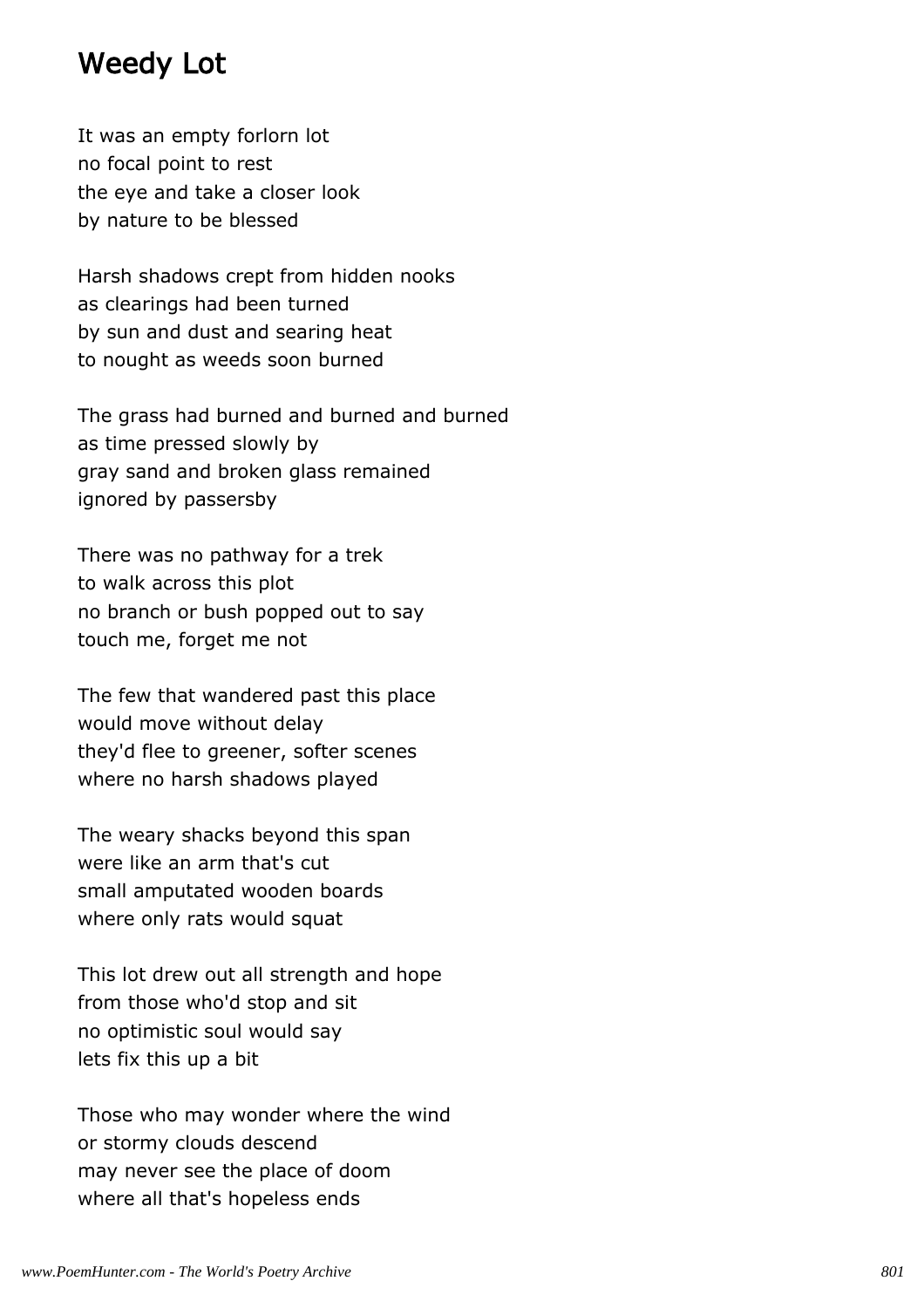All boundaries and rules of law lose meaning in this field illusions and fair hopes of man to shrouds of pathos yield.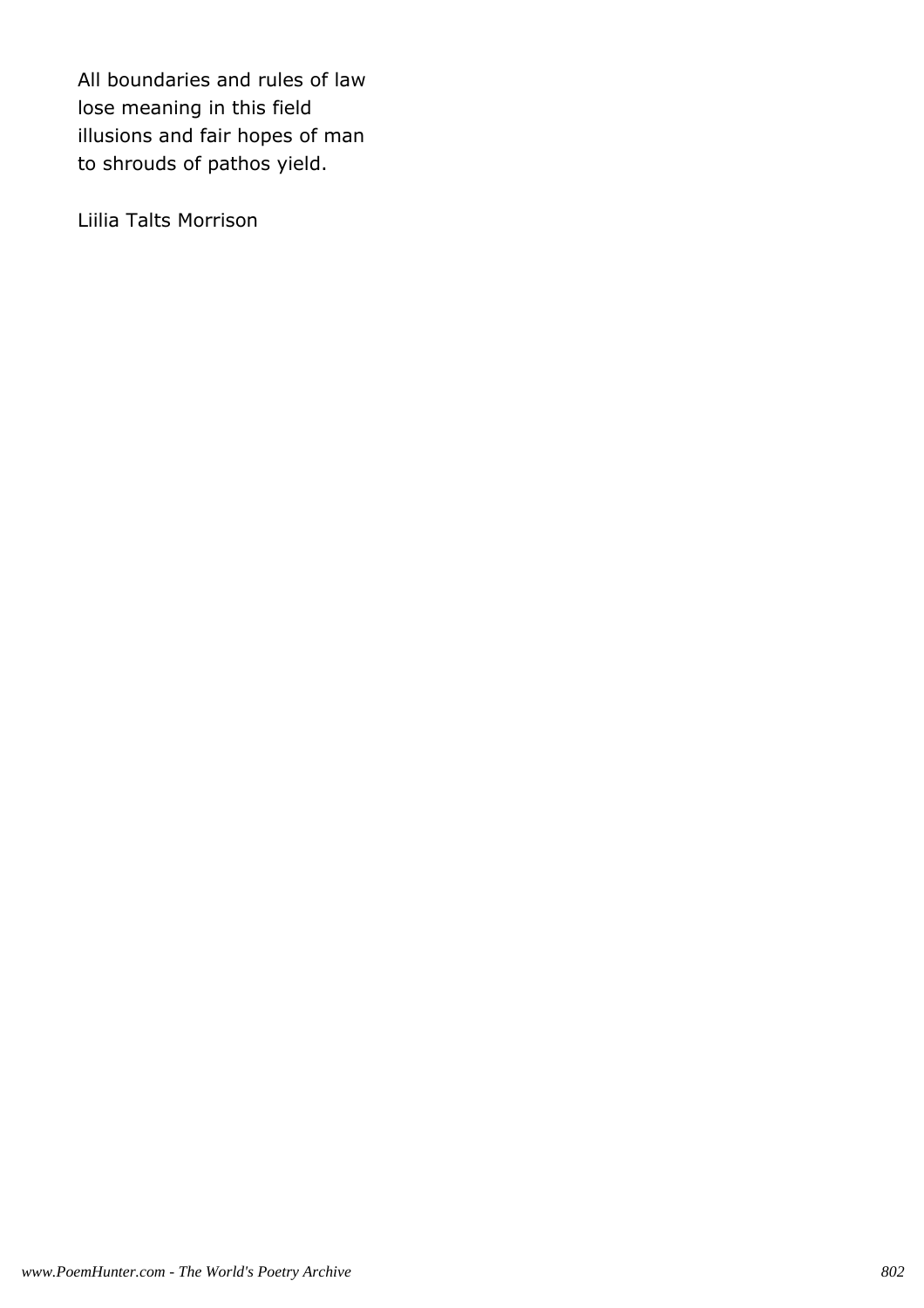## Well - Being

The feeling of well-being I did not know before But as the evening settles It visits me with love

The feeling of well-being Is something to be sought To gently walk the footpath In harmony with God

The feeling of well-being More treasured than fine gold In trusting that all problems Are turned to joy in God

The feeling of well-being I did not know before But as the evening settles It visits me with love.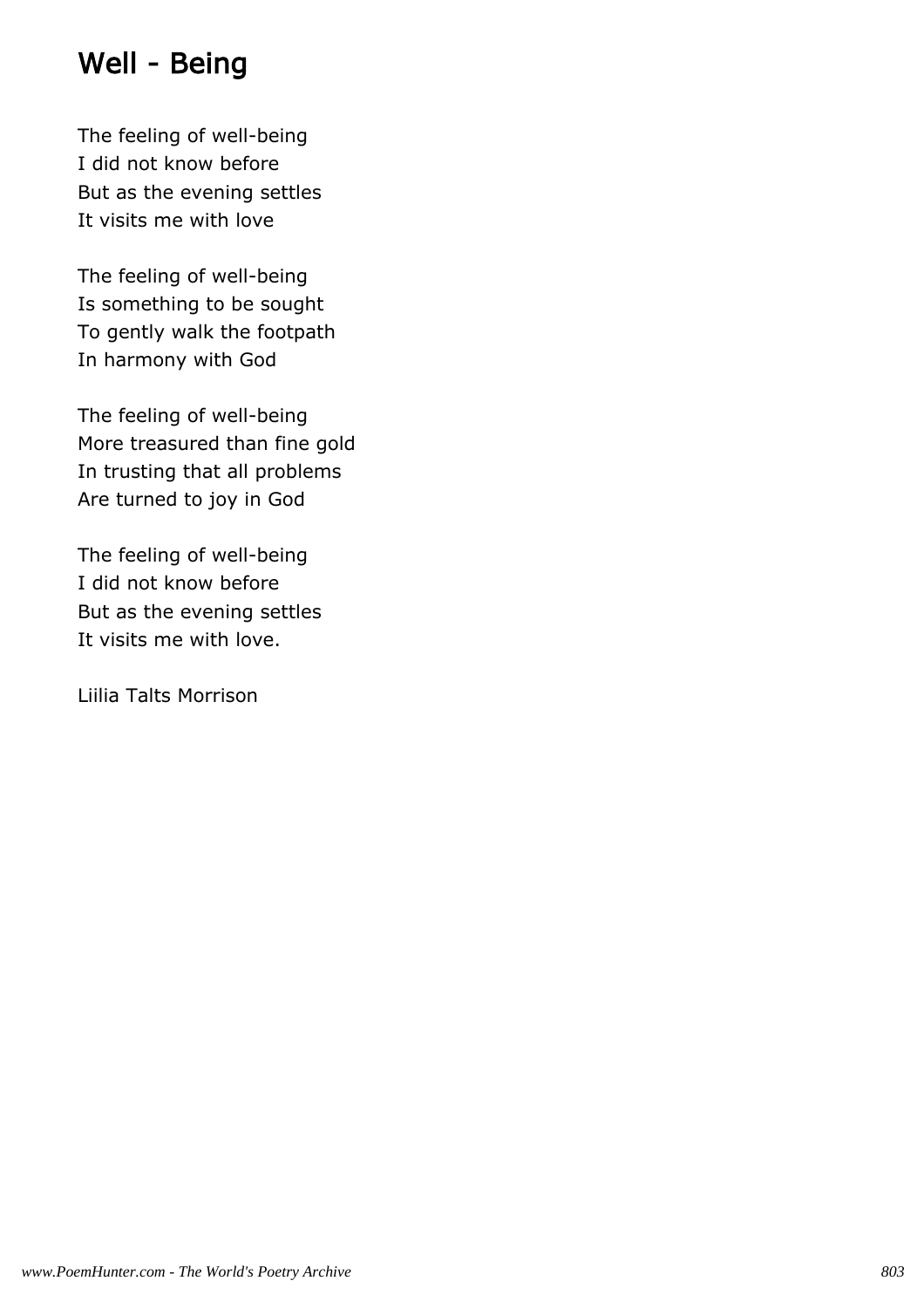## What Is A Brother?

When you are small, a brother is someone Who knows how to whistle And takes the time to show you how. He goes to school and handles it So you aren't so scared when your turn comes.

A brother is someone who Doesn't complain or criticize But quietly does his part Even when times are very hard.

He goes off before the sun comes up Taking newspapers to homes in a car And he's only thirteen!

A brother is someone Who is strong enough To quietly nurse his broken heart But weak enough to try again.

He lives life as it is And not as he would have it. Someone who takes the years With humor and acceptance But in his heart is forever young.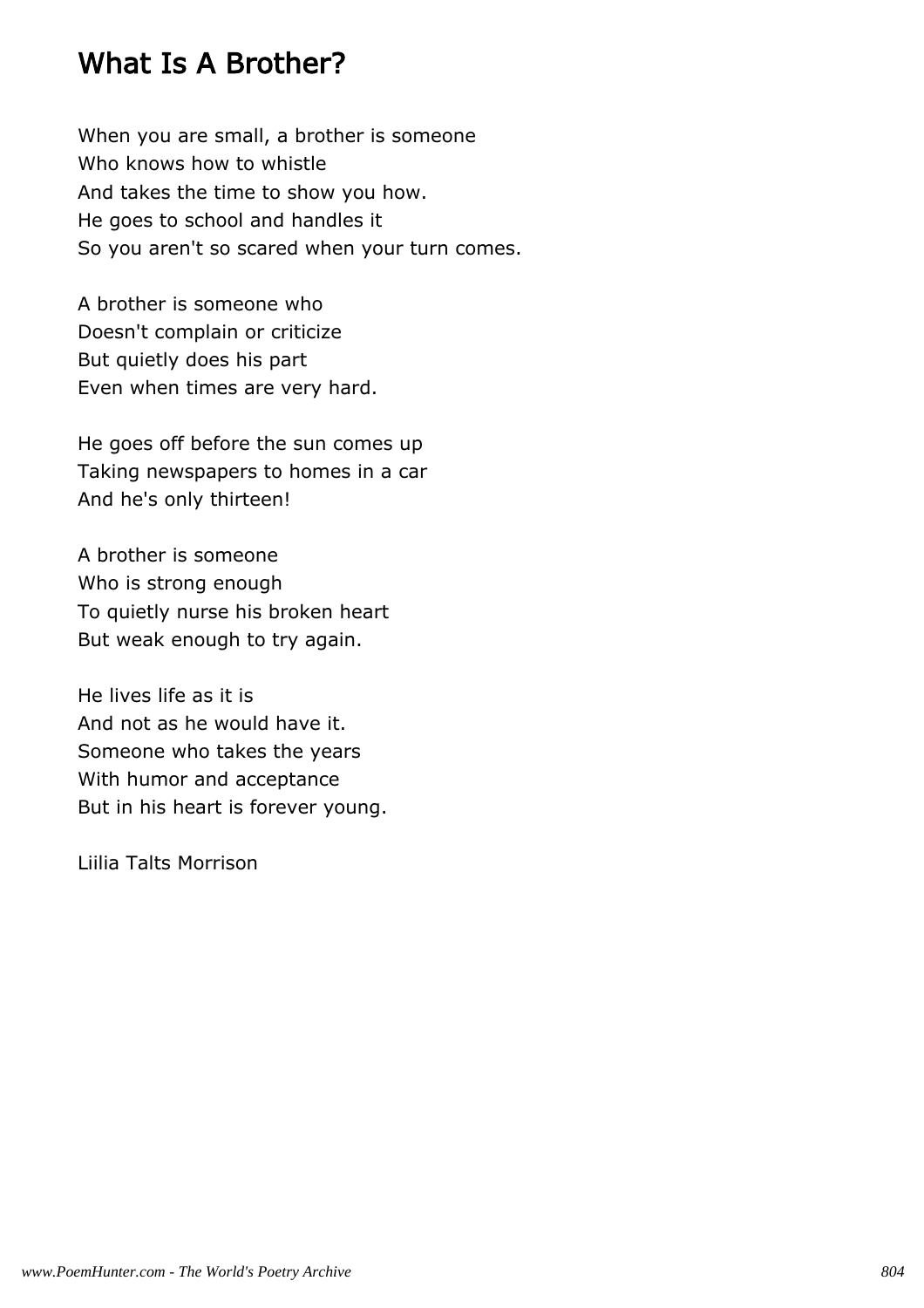### What Is A Poem?

What is a poem but a whisper a lark, a sprite, a butterfly a silver sparkle on the ocean a fleeting cloud just floating by

What is a poem but a footprint soon washed away on sandy shore a tiny tern too swift to capture a faithless lover seen no more

What is a poem but a cipher once scribbled on a torn off page a trace of dark forbidden kisses imprisoned in a gilded cage

What is a poem but a fragment left on an attic's dusty floor a backward glance that went unnoticed when you walked off and closed the door.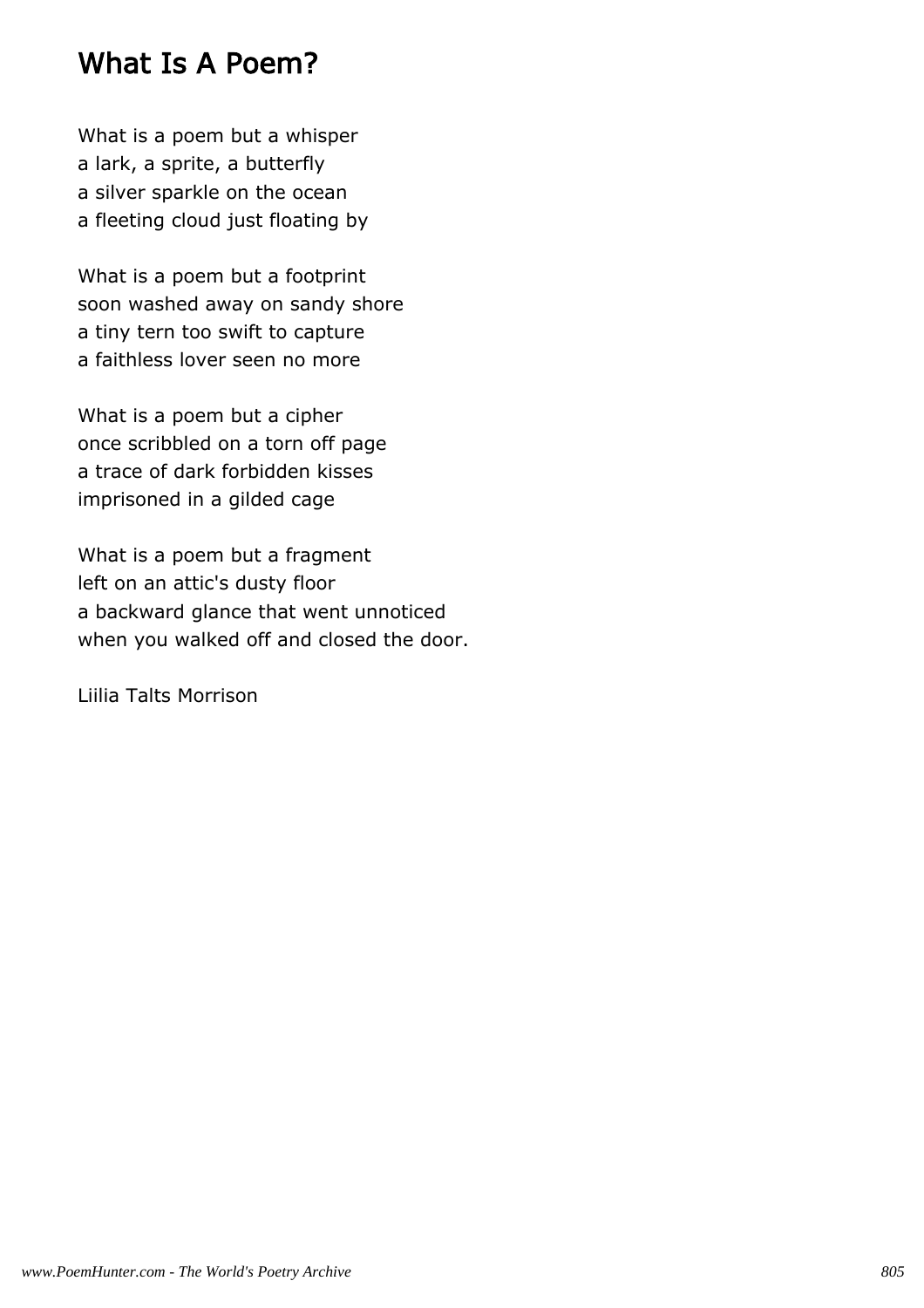#### What Is A Poet?

The world is filled with striving souls their earthly walk to grace with friends and food and shelter too and leave a mark or trace to be remembered by their kin and maybe spread across the lintels of their cottage doors their names in tomes emboss

A poet does not yearn or seek to strive or feather nests his only tools are words and dreams he shudders at hard tests his road is but a weed strewn field without a human print a thicket known to tiny bugs wild leaves of rue and mint

His friends are meadowlarks and ducks food gleaned from bushes, trees his shelter is a clump of weeds walled off from nightly breeze At times a friendly country wife will hand him fresh baked bread or offer a warm hearth at night and pillow for his head

It matters not if his few rhymes can even reach a pen or paper to be written down and never seen of men and even if someone has heard and jotted down each line the day may come or it may not when they are deemed sublime

For every poet and his words are written in a book that none on earth has ever seen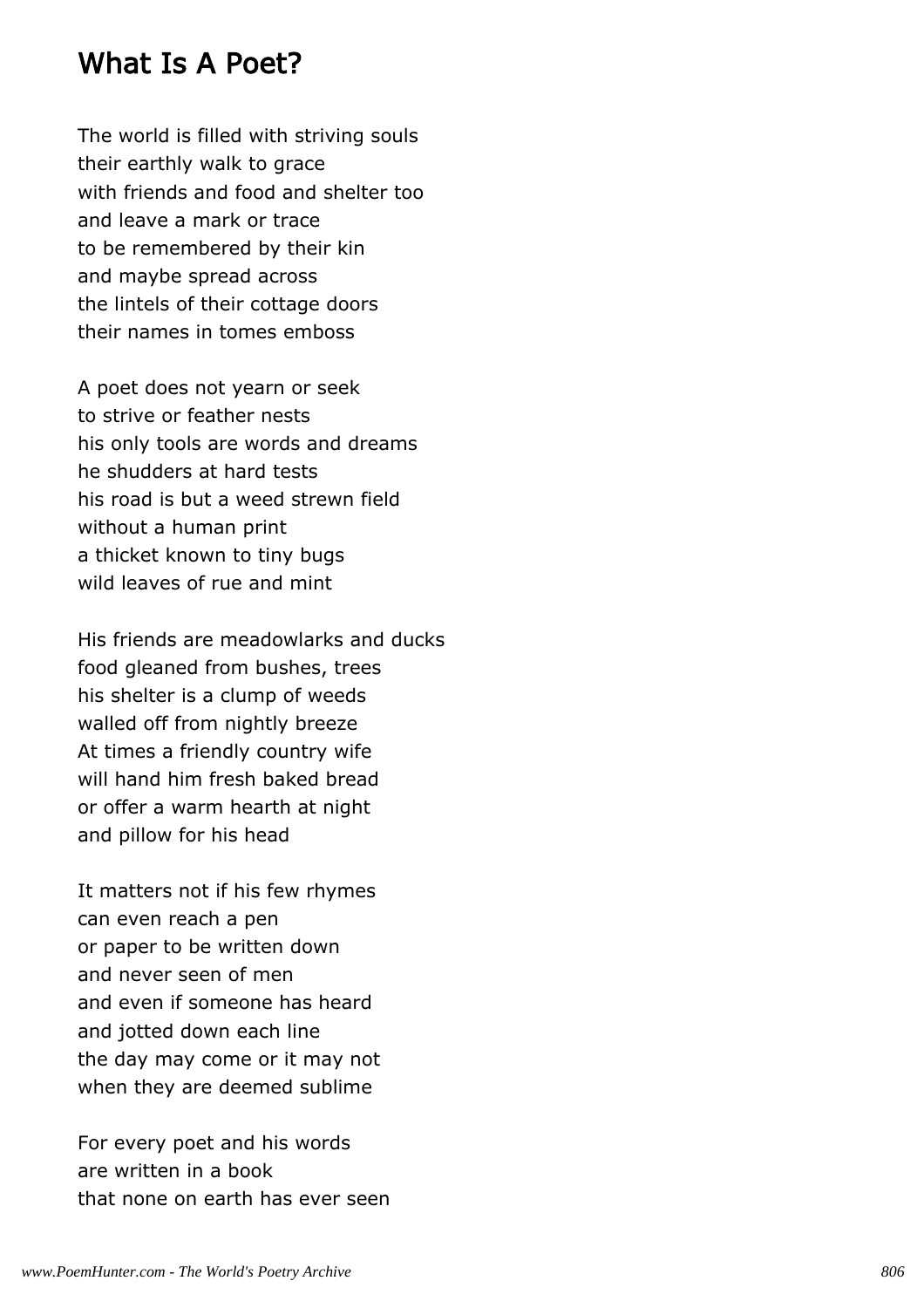nor would they dare to look nor have they seen an endless source providing food and friends and shelter more secure than stone that to all poets sends

The world is filled with striving souls their earthly walk to grace with friends and food and shelter too and leave a mark or trace to be remembered by their kin and maybe spread across the lintels of their cottage doors their names in tomes emboss.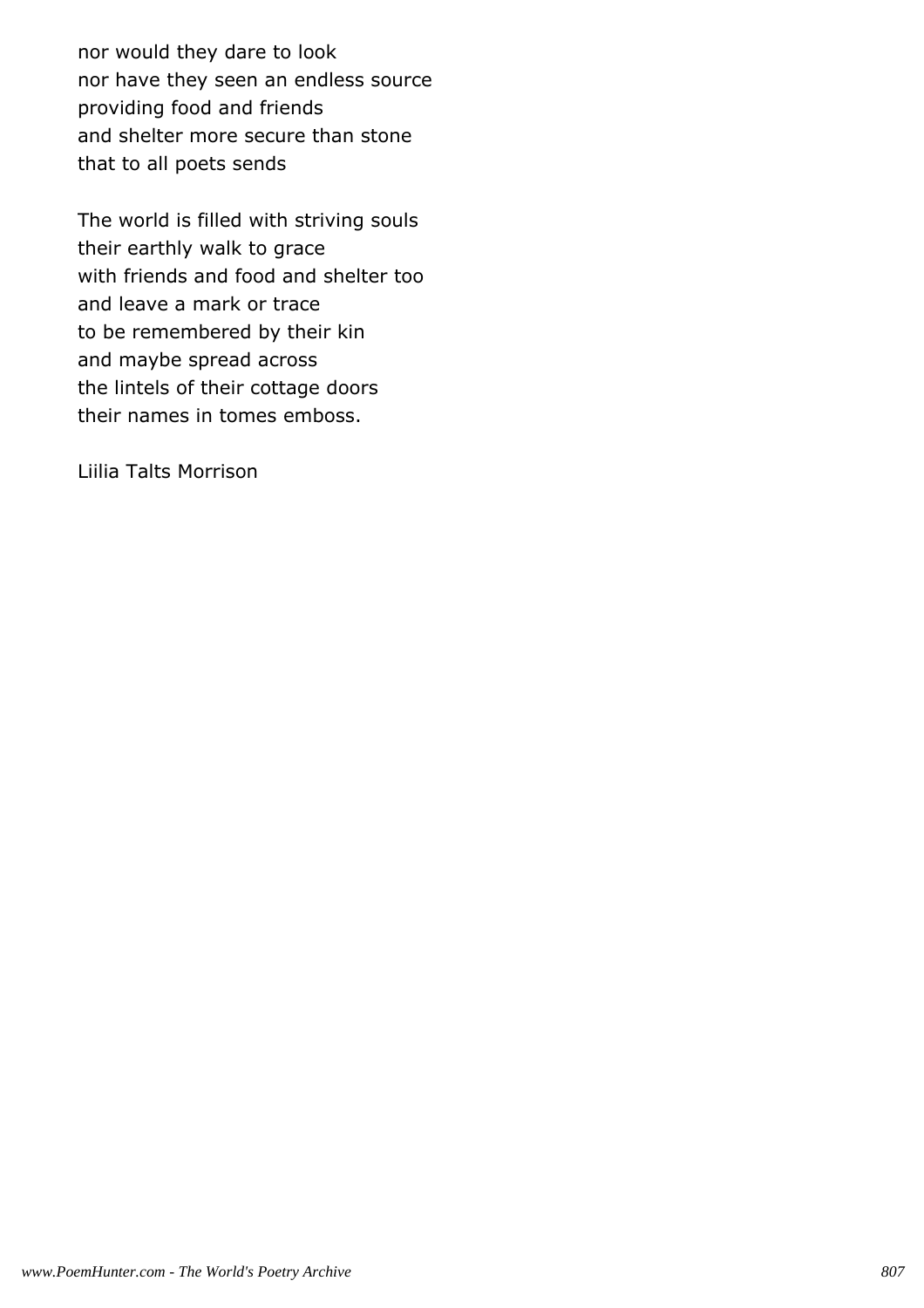#### What Is Art

They often recommended it the ones who get around Oh, you must go 'cause it's so great the best show in this town

So one hot Friday afternoon I stumbled in that hall deciding just to take a glimpse excited not at all

Oh there were quite a few grand things of chrome and mighty stones some paintings were as large as rooms and cunning cubes and cones

For our world has gotten big our buildings oh, so tall our art is surely 'cutting edge' some buy and spend their all

Before I left this show of shows I took a little peek inside a fairly small side room appearing modest meek

That's when my heart began to burn as faces without guile cried out from dusty centuries Dark Ages and the Nile

The image of a pharaoh's face stared up with kohl lined eyes meant then to block the desert sun now wrapped in cold disguise

My gaze next found a tiny face in finest egg based paint 'twas Mary with a virgin smile - Medieval glowing saint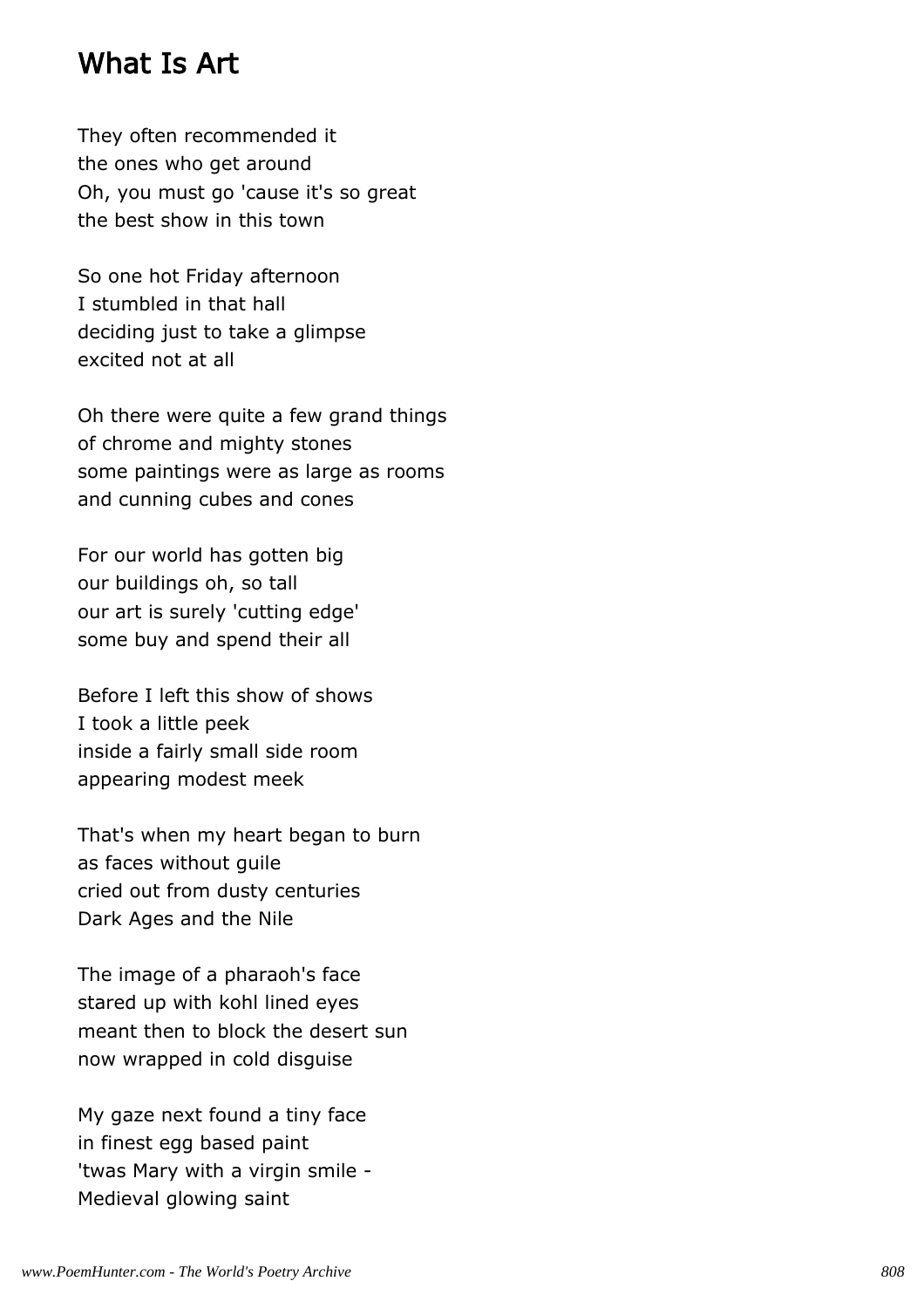When leaving that small musty den I wandered in a park and could not shed the memories of eyes so old, so stark

Those ancients seemed to cry to me they touched me to the core their gazes piercing and still fresh so urgently implored

I'll never know what happened there in that small wayside room yet all my erstwhile highflown thoughts were swept with a new broom

The word called 'art' is oft explained in long words and wise briefs yet all my mind can comprehend is love pain and belief

They often recommended it the ones who get around Oh, you must go 'cause it's so great the best show in this town.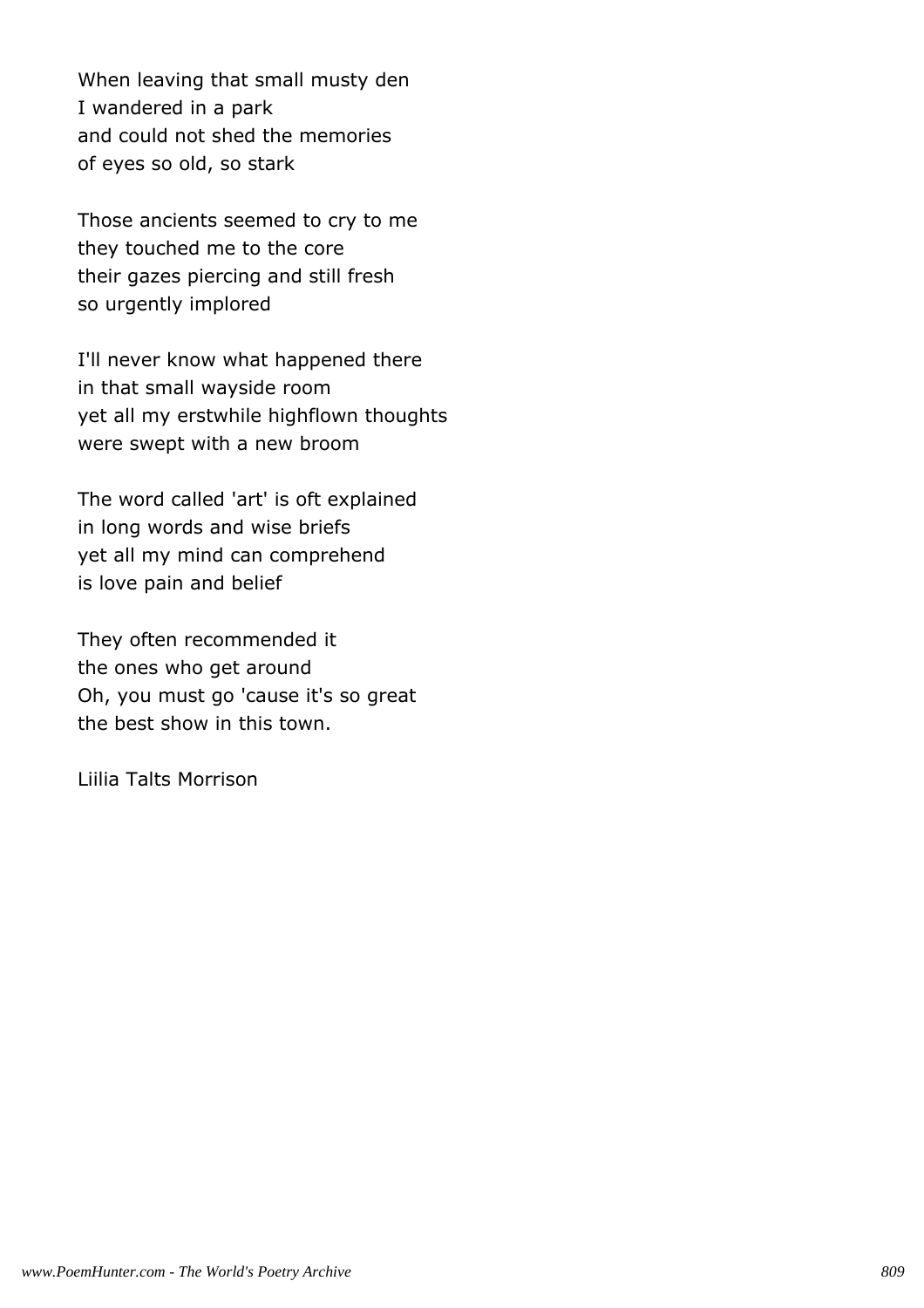## What Is Life?

What is a life but many forces that push and pull us ever forth surprising gifts from many sources nudge and direct us South and North

What is a life but a far journey without direction, without goal until our feet stand at the crossroads appearing from a hidden knoll

What is a life but little footsteps sometimes with purpose, sometimes not yet since we're given our existence why not then give it our best shot?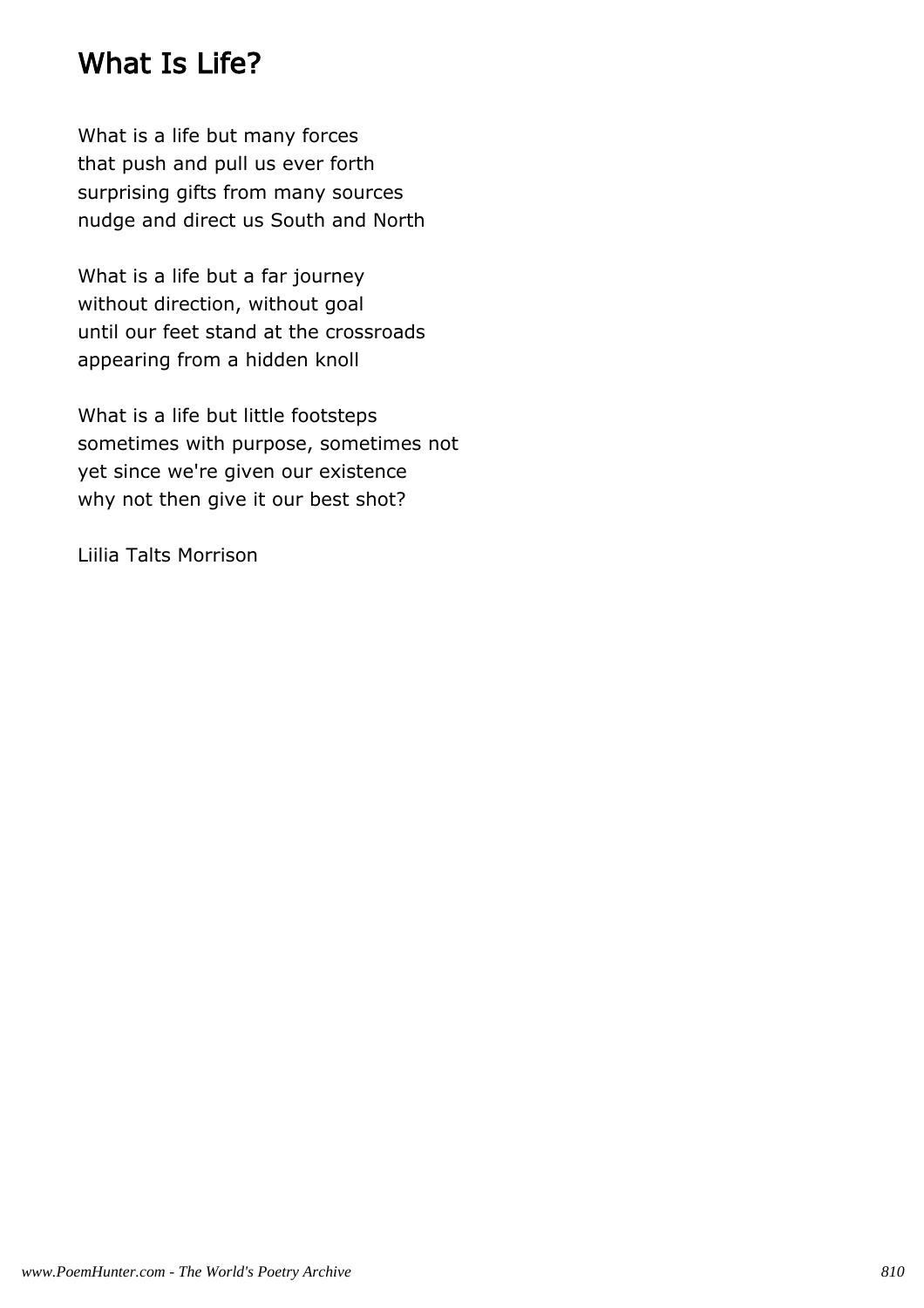#### What Stars?

Great symphonies of galaxies from Pegasusto Papillon hide brilliant cosmic mysteries in vapors of creation's dawn.

Unfeeling Magellanicc Clouds float frosty in a black abyss uncaring cosmic starry shrouds ignore a dying sun's last kiss.

Pale Cygnus cranes her studded neck wild Horse Head roars in silent space the Milky Way a ciphered speck Lost Galaxy a thing of grace.

Stout Capricorn and Ursa Dwarf scan deepest space, devoid of days where myriads of monsters morph in inster-stellar molten rays.

The mighty forces of night skies make Earth seem insignificant from fleeting life, a man soon dies embroiled in life-blood's surging rant.

Of numbers, proofs and learned sheafs wise men build astral pinnacles while hid in woodland's deepest reach a achild can see true miracles. Red human hearts with mortal souls fly high beyond the stellar spheres surpassing mighty astral goals protected from stark black hole fears.

A Hand prepared infinity and hammered light years' swiftest swords exceeding mere complexity joined us to Him with loving cords.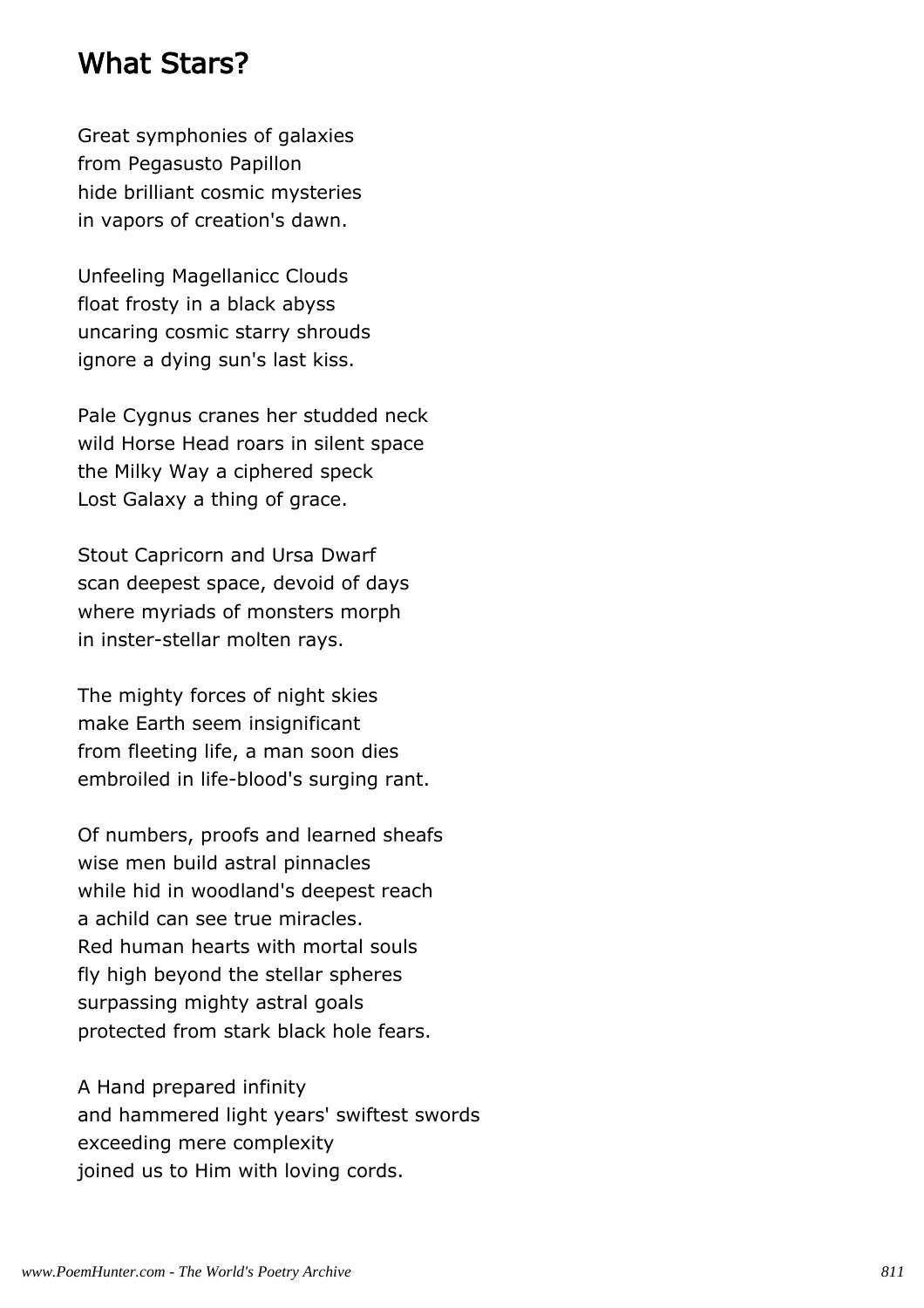Next time you see afalling star or wonder at a comet's size the answer may not be that far it may be in a dear friend's eyes.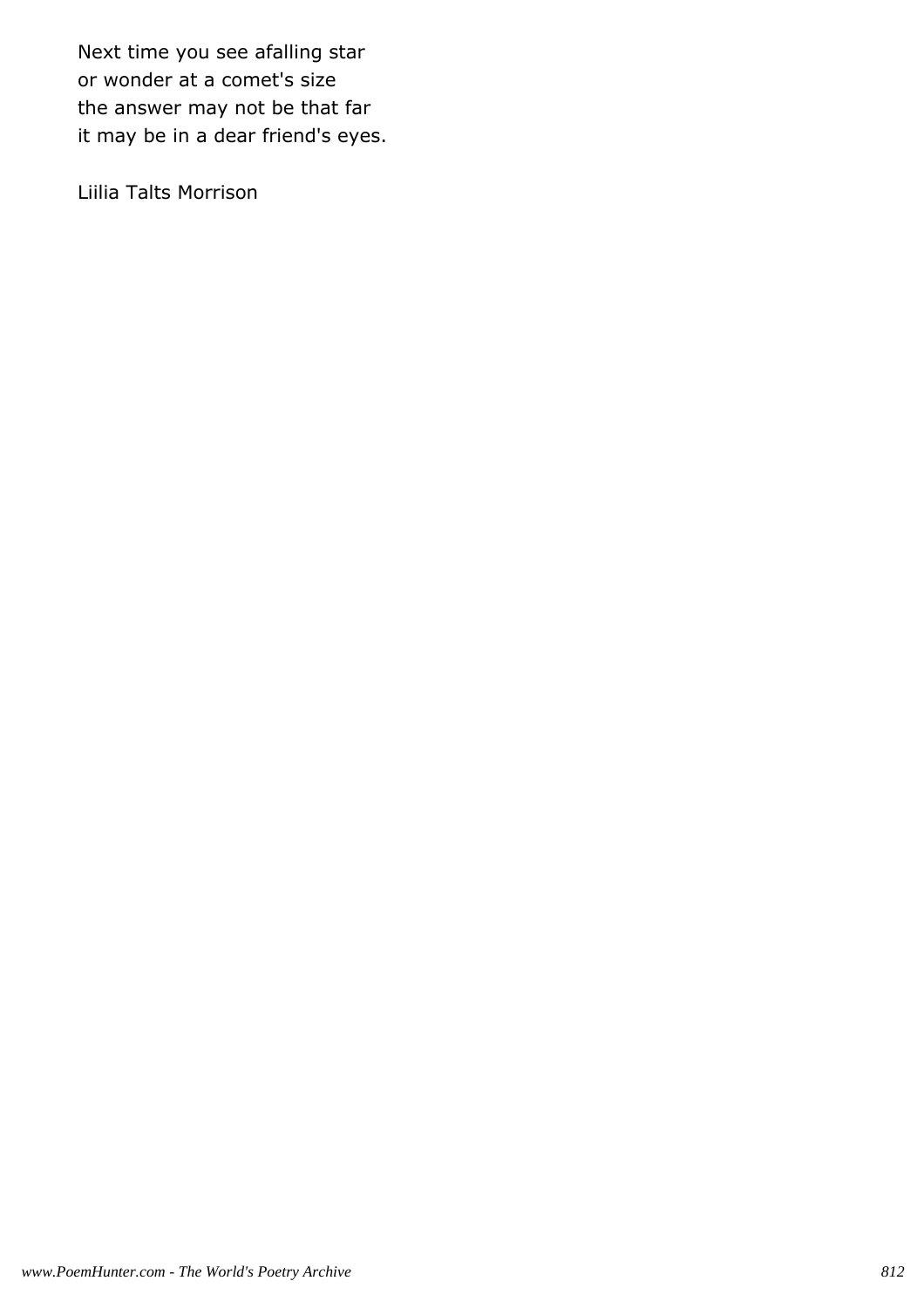## When A Sunflower Dies

It's sad to watch sunflowers die That once were strong and bright Their thick stalks drawing food from soil To reach amazing height

Their faces once were giant stars Their hearts an intense brown Their sunny petals always smiled And formed a golden crown

When stalks are cut and brought indoors To parlors decked with grace They bring its owners fleeting joy With fresh and glowing face

Nobody cares when in a week Life ebbs from each dry stem Each petal shriveling and spent To certain death condemned

It's sad to watch sunflowers die That once were strong and bright Their thick stalks drawing food from soil To reach amazing height.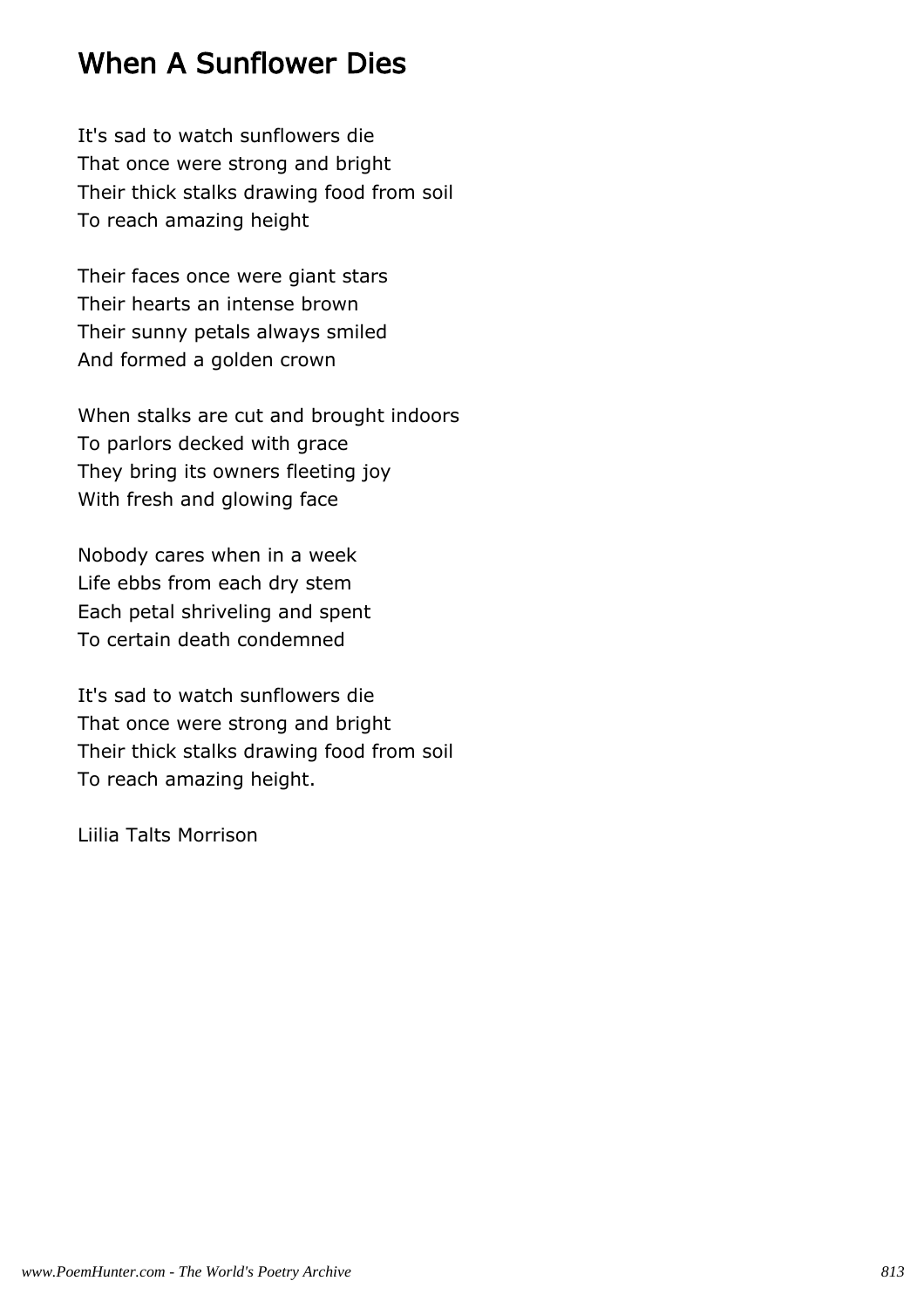## When Beth Ann Danced At The Warsaw

When Beth Ann danced at the Warsaw The night was slow Dim, dingy, dark and cavernous Red laser beams aglow.

When Beth Ann danced at the Warsaw None there was to see The barhop mixed a drink or two Tonight the drinks were free

Beth Ann never noticed She danced with nimble feet She moved her hands so slowly Enhanced by some dark beat

A couple started jiving They jumped with frantic joy The music louder, louder A sight to see.

But Beth Ann kept on moving To a distant, silent tune Her feet now swift, now sluggish Her neck bent, forced below.

The night went on so slowly The laser lights shone red Men came and played Then leaving The floor a silent spread But for a small dark trickle Where her fevered feet had bled.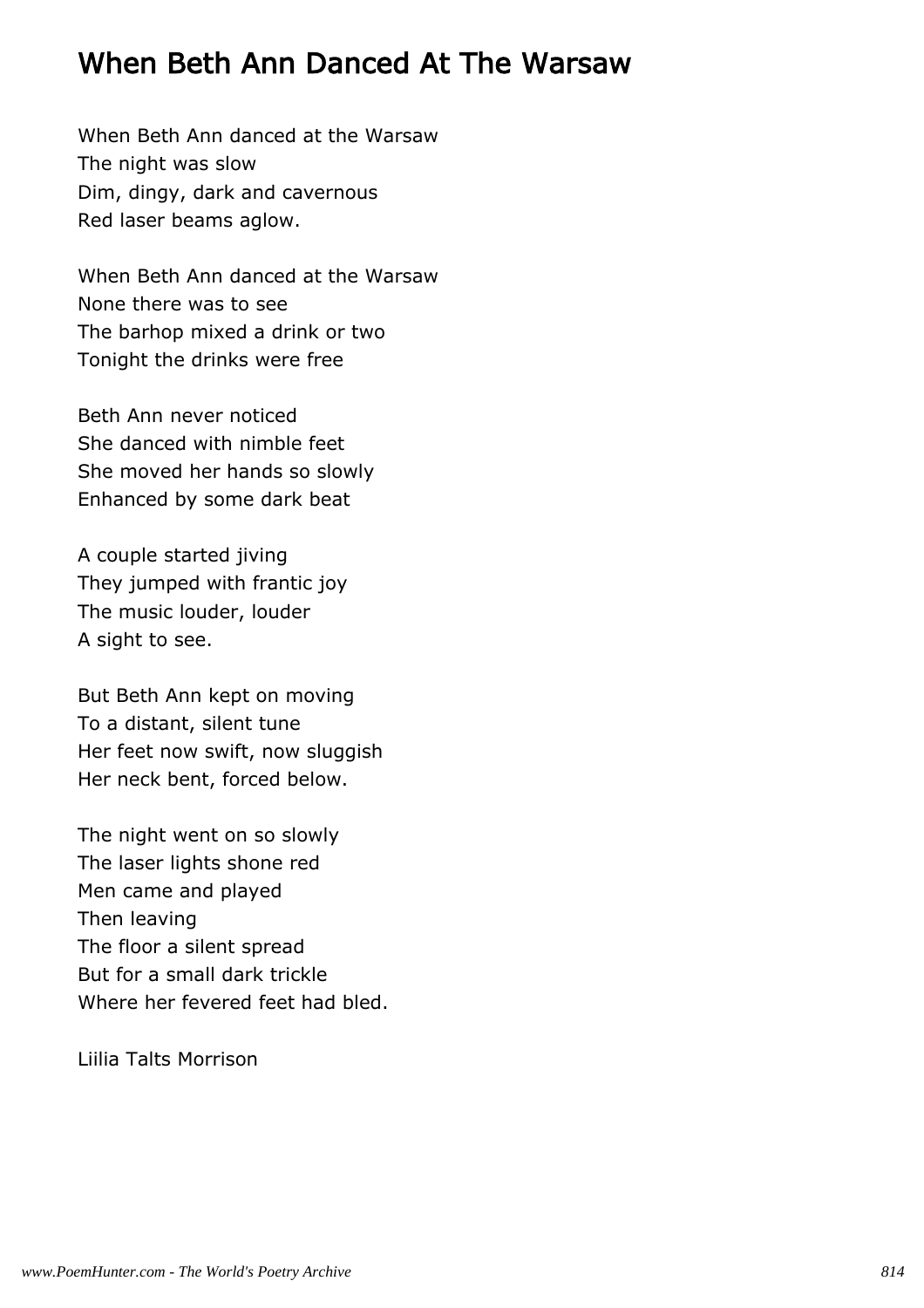## When Do Poincianas Bloom?

When are the months of riots For Poinciana blooms, As avenues are covered Like golden carpet looms?

I never could remember. Years filled with musk romance. There was no time to ponder Or give earth's gifts a glance.

The trees would flash by quickly, Wild seas of fire red. I knew not time nor seasons, Nor where I lay my head

Time's millstone soon ground heavy As flame trees spent their prime. Spring, fall and summers melted As decades stole thru time.

One day I was abandoned To darkened alleyways. Among the tainted refuse My hands groped birds of prey.

The largest one, a falcon, Cawed clearly "You are old." My hands indeed were gnarly, Skin hung in wrinkled folds.

"Oh, what a gift, " I answered And watched the birds take flight. "The riddle has been mastered, Why love's no longer bright."

I watched their flight and noted A silhouette in space: The Royal Poinciana, With hints of orange lace.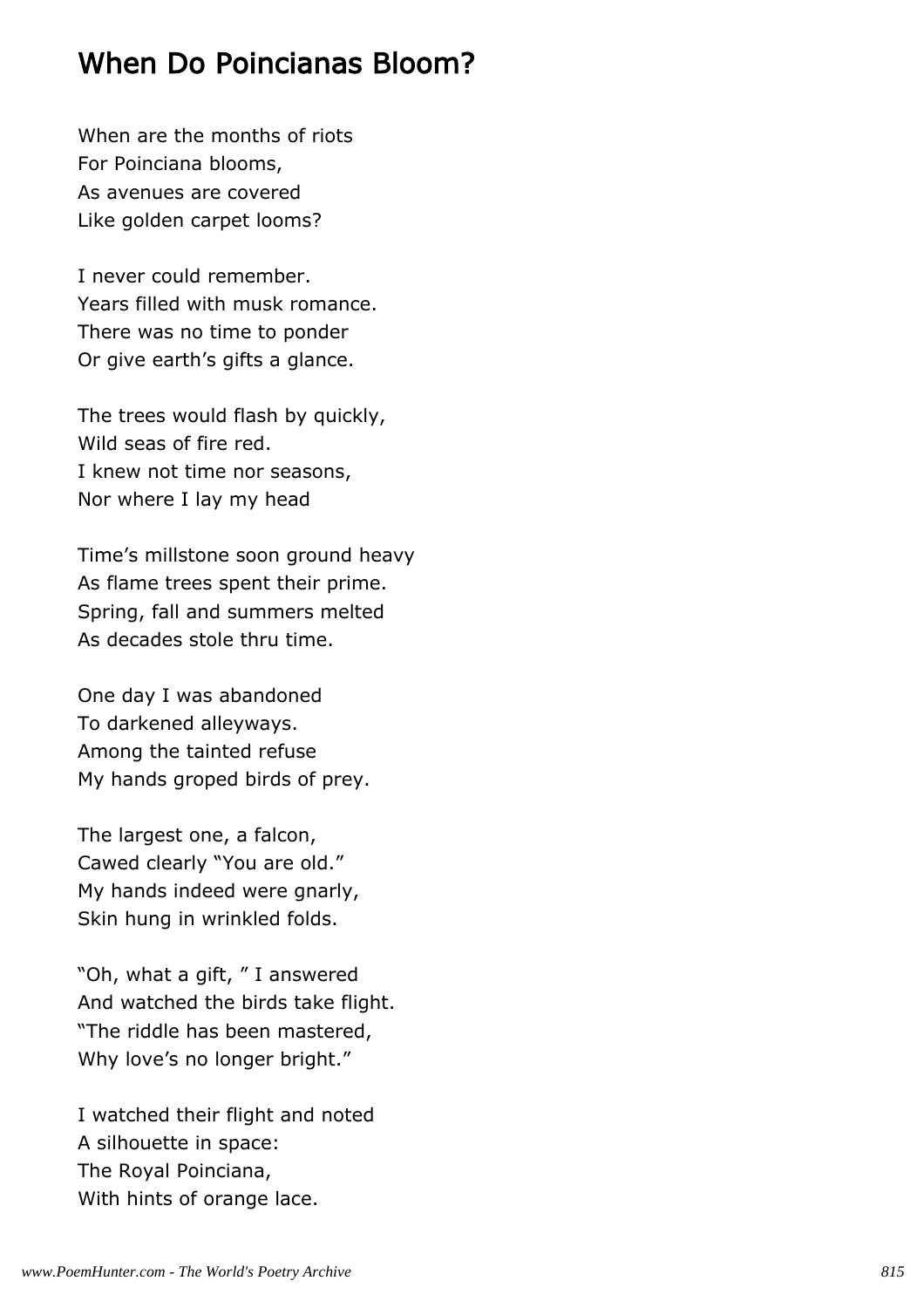This month is called September, It's just a name, I'm told. My life unnamed, uncounted, Except by blooms of gold.

I know those bursts of orange Will always come again, Unlike my tortured lovers, Cursed with the force of men.

"When do they bloom, the flame trees? " I now have time to ask. It has to be in summer, In glowing heat to bask.

But wait. Does it then really matter When seasons come, or why? For life's buds blossom daily And petals daily sway.

I much prefer to relish The rich fruits of a kiss Once stolen in the moonlight, When young love sealed its bliss.

May deep blue skies find solace In golden blossoms knell, While my life ebbs in colors That only flowers can tell.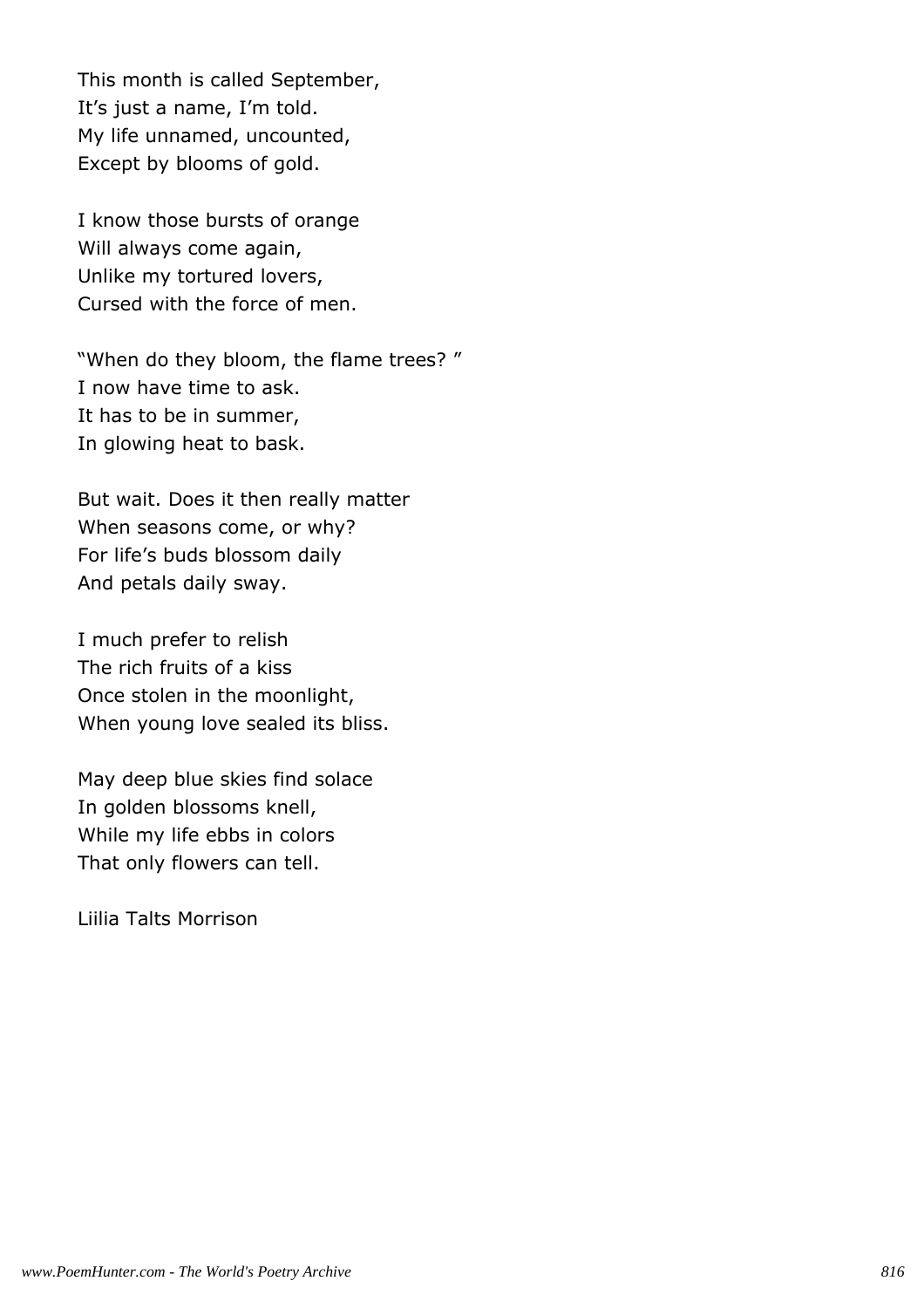# When I Was Young

When I was young I liked to see The smiles on people's faces Droll puppies running 'round a tree In sunny summer races

Time came and bigger things replaced Those tiny times of glee I spent my time on worthy things Fine jobs, fine homes, degrees

Now that I'm old my days revolve In search of quiet places A park bench where I'm sure to see Pups romp and smiling faces.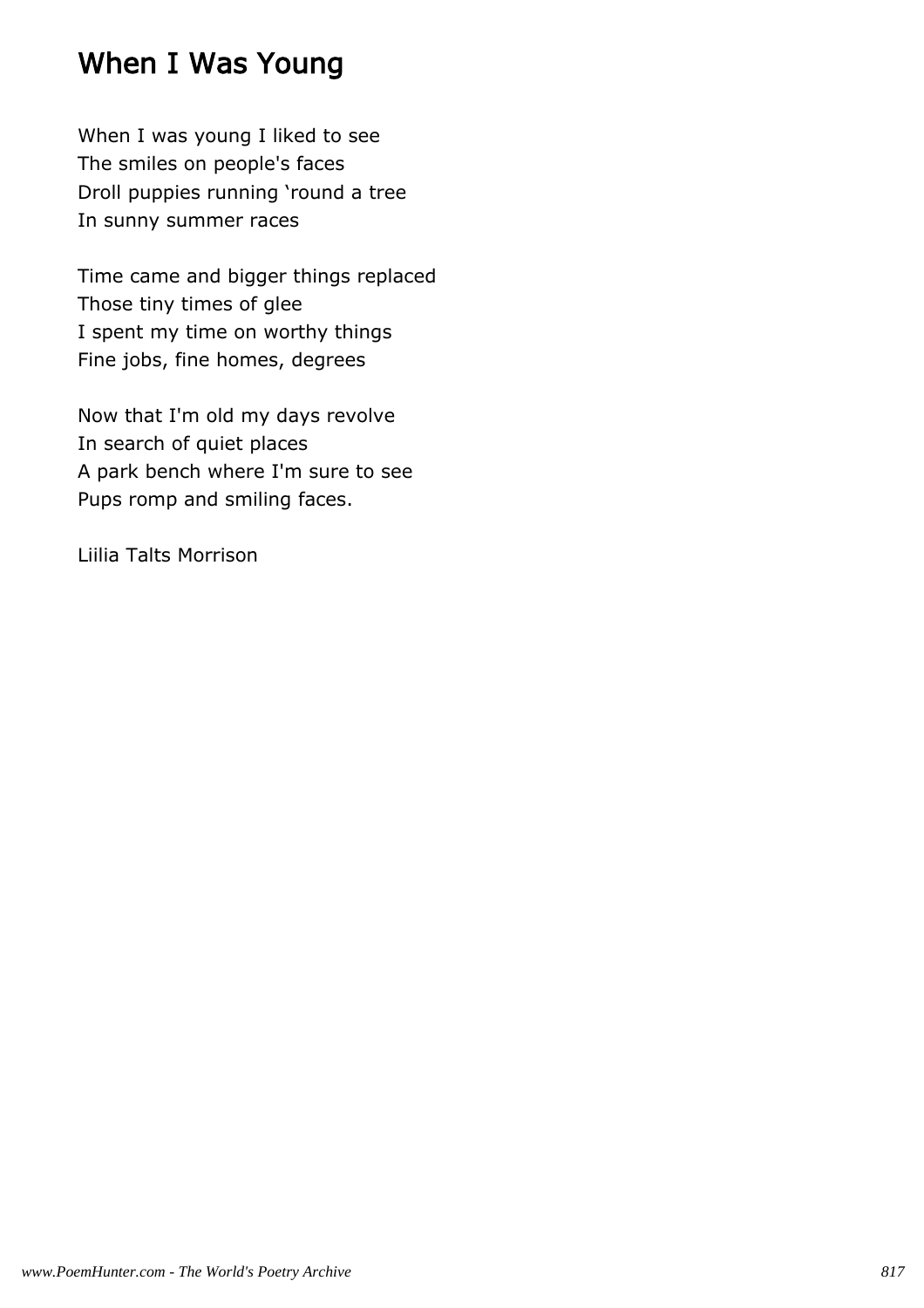# When Striving Is Ended

When striving is ended And safety upended Dream segments are blended Frail sanity rended All chores left untended Hope quickly suspended Suffering untended

Till the final ending From a hidden bending Brightest angels tending Whose life was appalling Lazarus attending

At the Master's bidding Clean salvation bringing Like a north star shining At his feet reclining.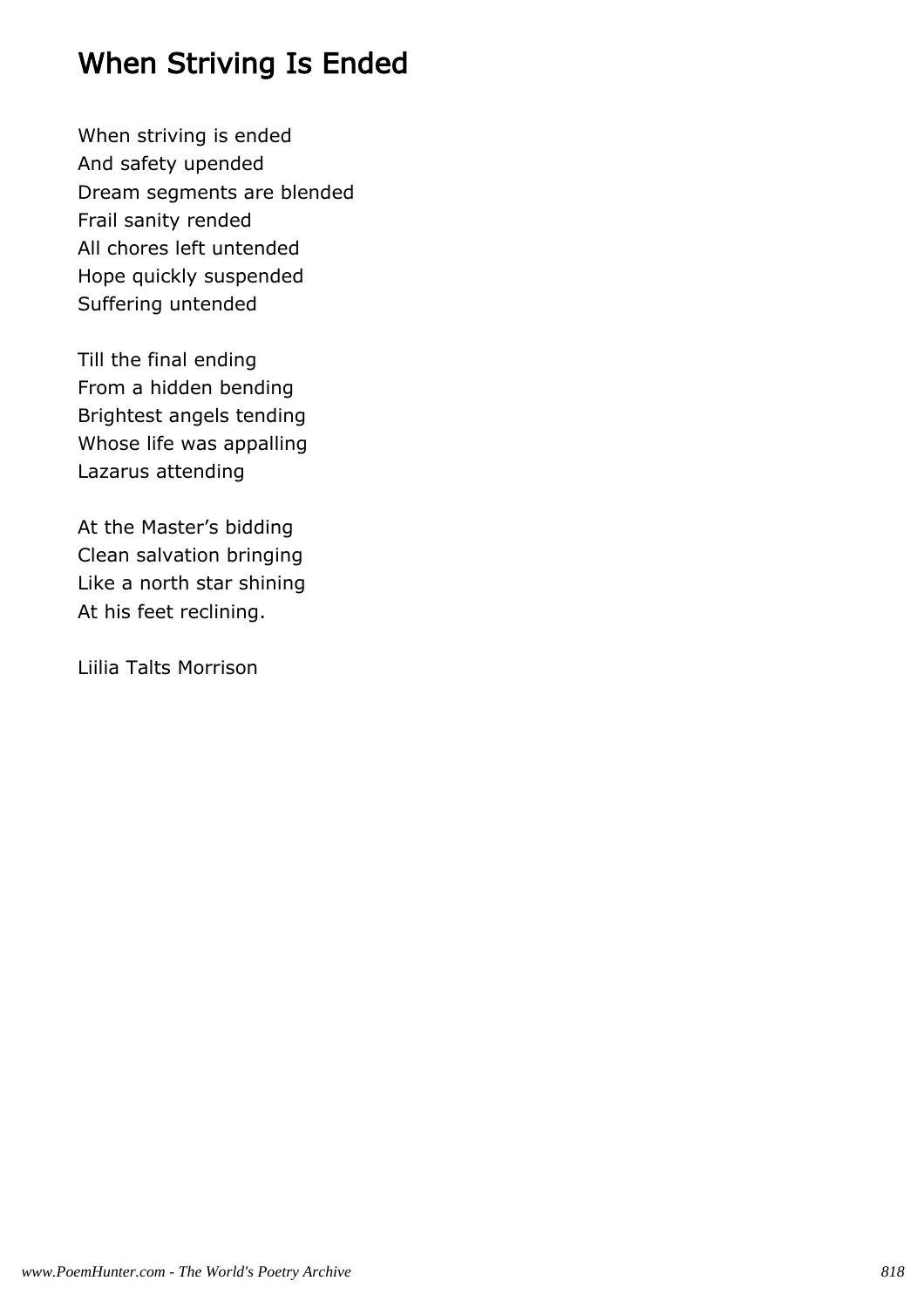# Where Are The Guests?

The table is ready, but where are the guests? Thick linen is flawless, fine china the best The silverware heavy, embellished with sheen Most lovingly polished, fit for a great queen

The napkins embroidered with monograms fine They have your initials, how can you decline This grand invitation sent by the king To sup at his table and praises to sing?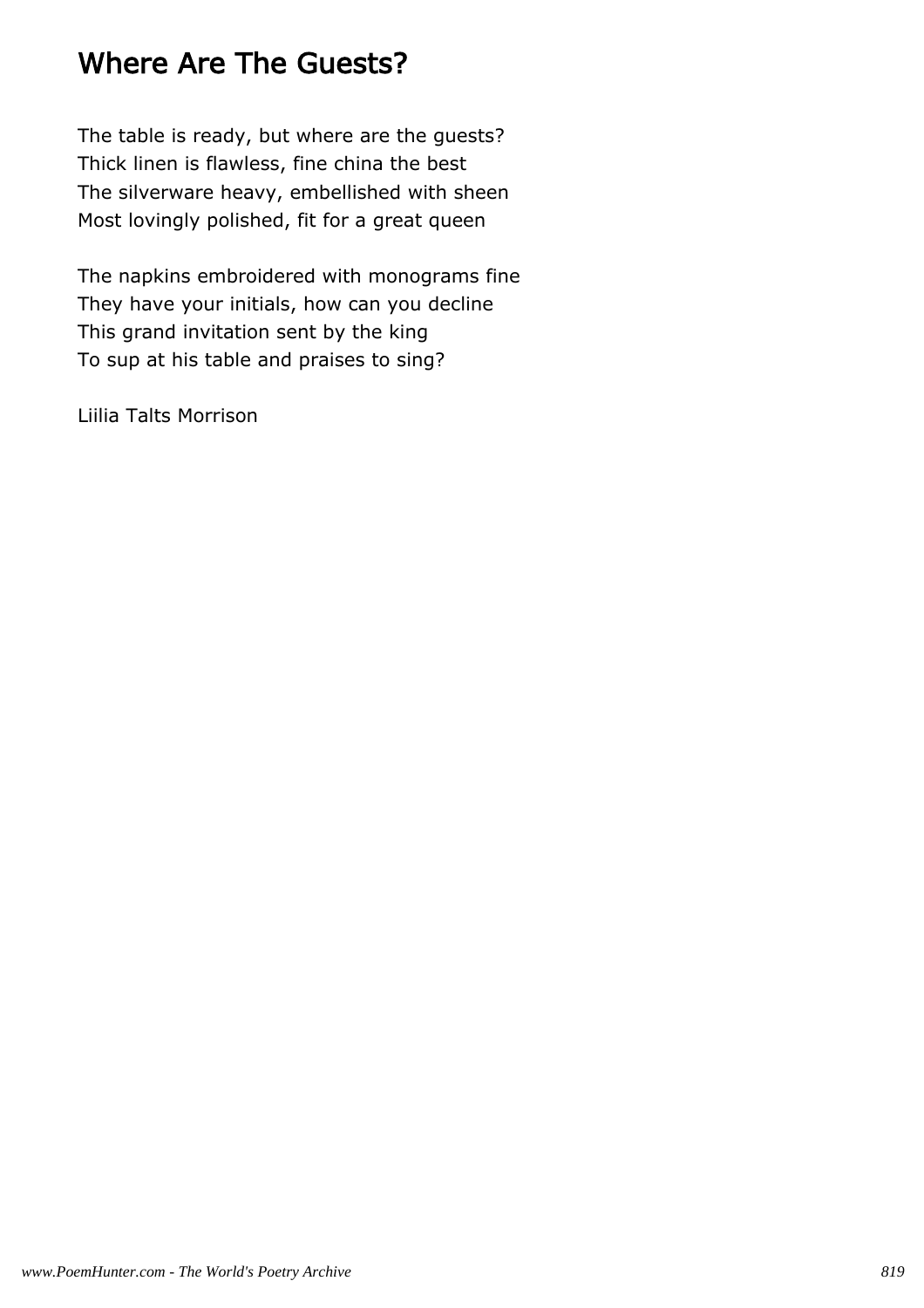#### Where Do Poets Go?

Where do poets go When their hearts overflow And earth can't cool the coals Of hot poetic souls?

In that fevered time when blades of grass Pour out their secrets much too fast The feeble hand pales At thrills so soon revealed.

Eyes can't contain, restrain Still set in caves of flesh Veins too narrow for that surge At so much love revealed.

Covered caves and crusts of bread Shadows of an older time When those castles built of words Soar too high beyond the walls.

People, places, common ways Move along in timeworn days But where can the poets go Spirit lifting them away?

There can only be one place When the time has not yet come When the Master calls him home And his words and pen are stilled.

Surely there must be a place In a space that few can know Where land gently meets the sky Though it seems so far away.

That must be where thru all time Poets who can only rhyme Without eating, robe or sleep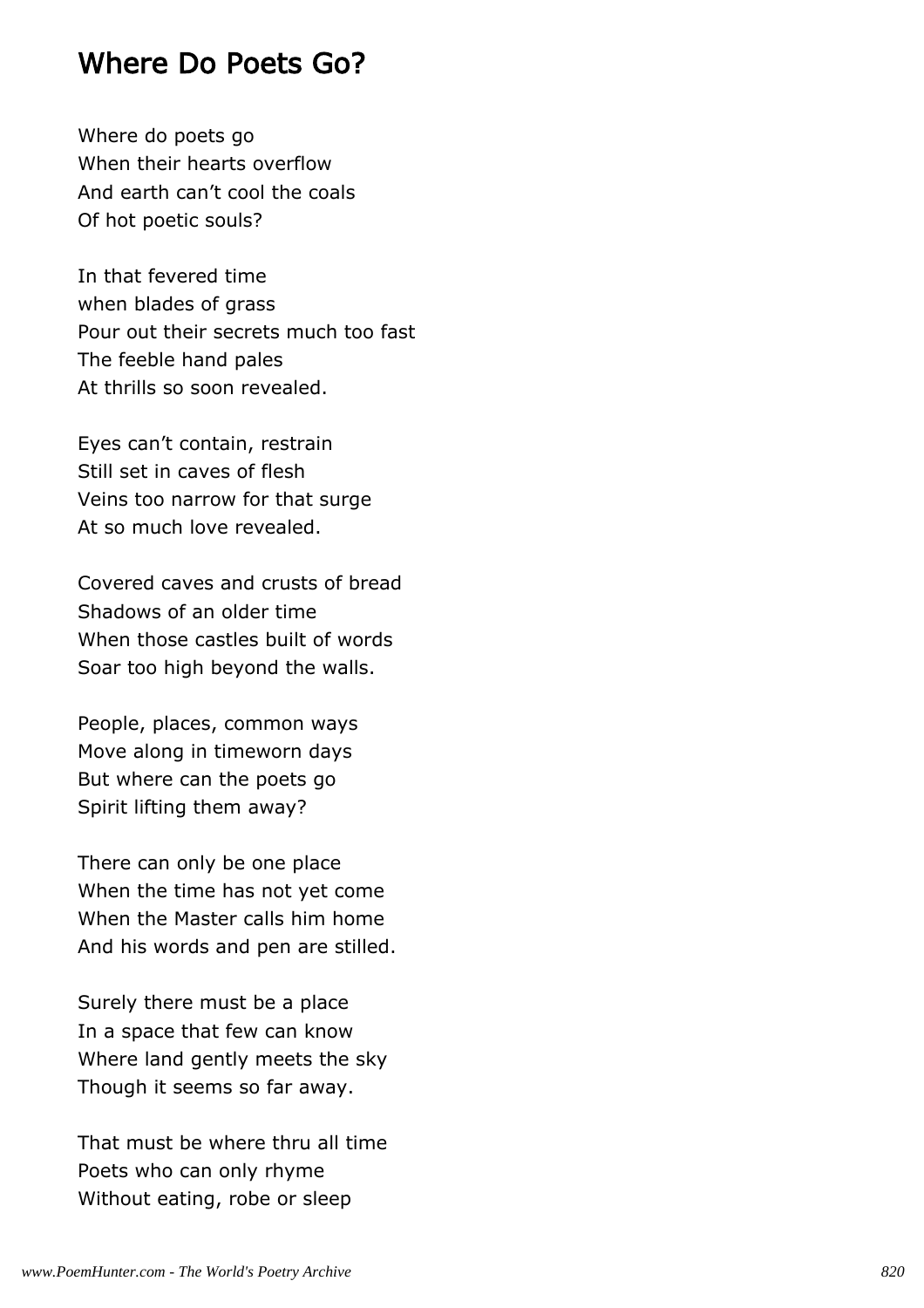Only live on words they keep.

Where a rainbow touches ground And horizon goes around That is where they all must meet Poets whom earth's ways can't keep.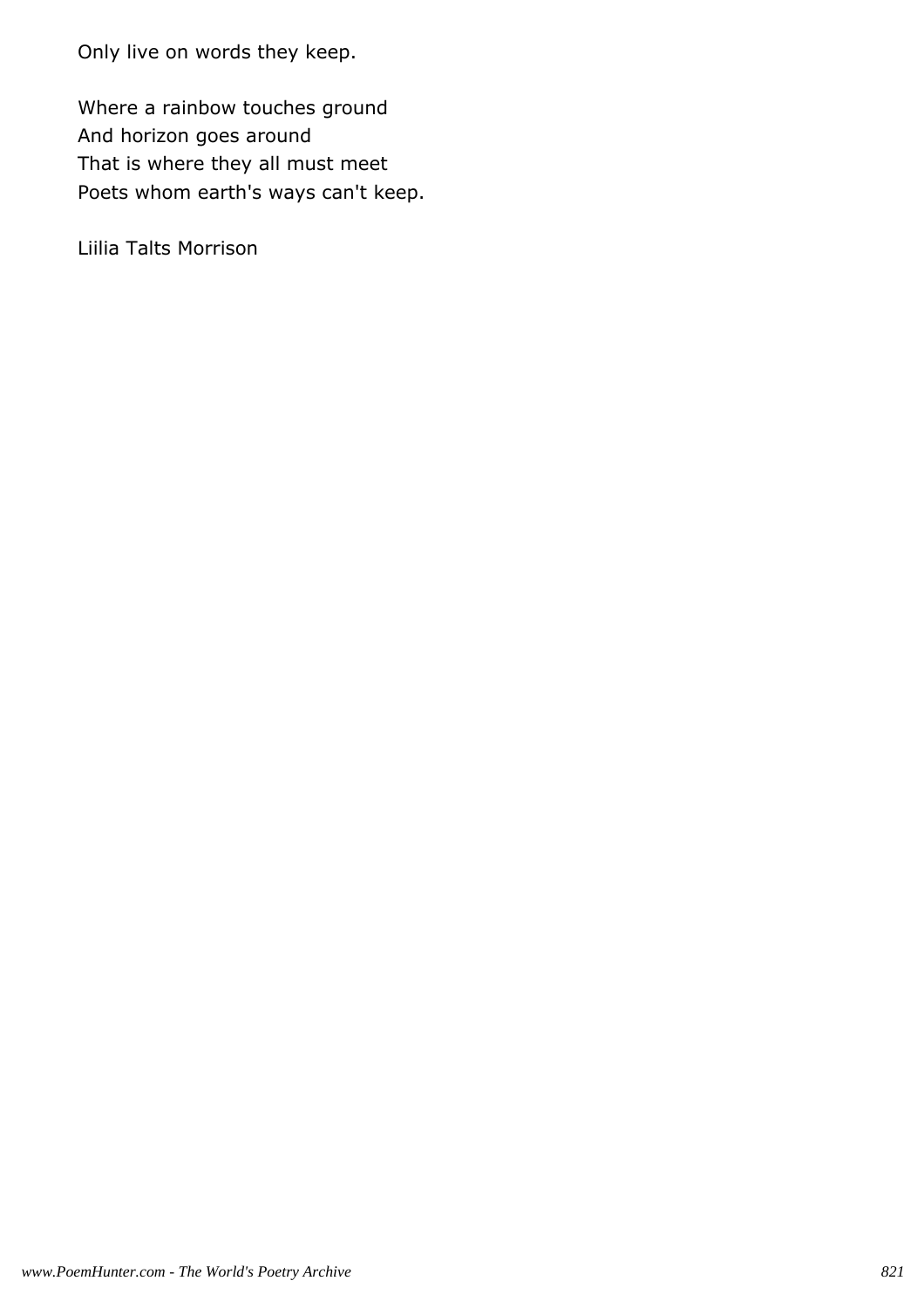## Where Is That Place?

Where does the rambling seashore end why are some paths too straight to bend

where do cloud pillows learn to blend why must fair wheat with weeds contend why do dark reapers life upend

how can one quickly make amends or dare a helping hand to lend

who will his faith with strength defend or choose a broken vow mend

who can a humble lot transcend and willingly harsh thoughts suspend

where is the land where all are friends where neither man nor beast contend

is it where rambling seashores end where paths run straight and never bend?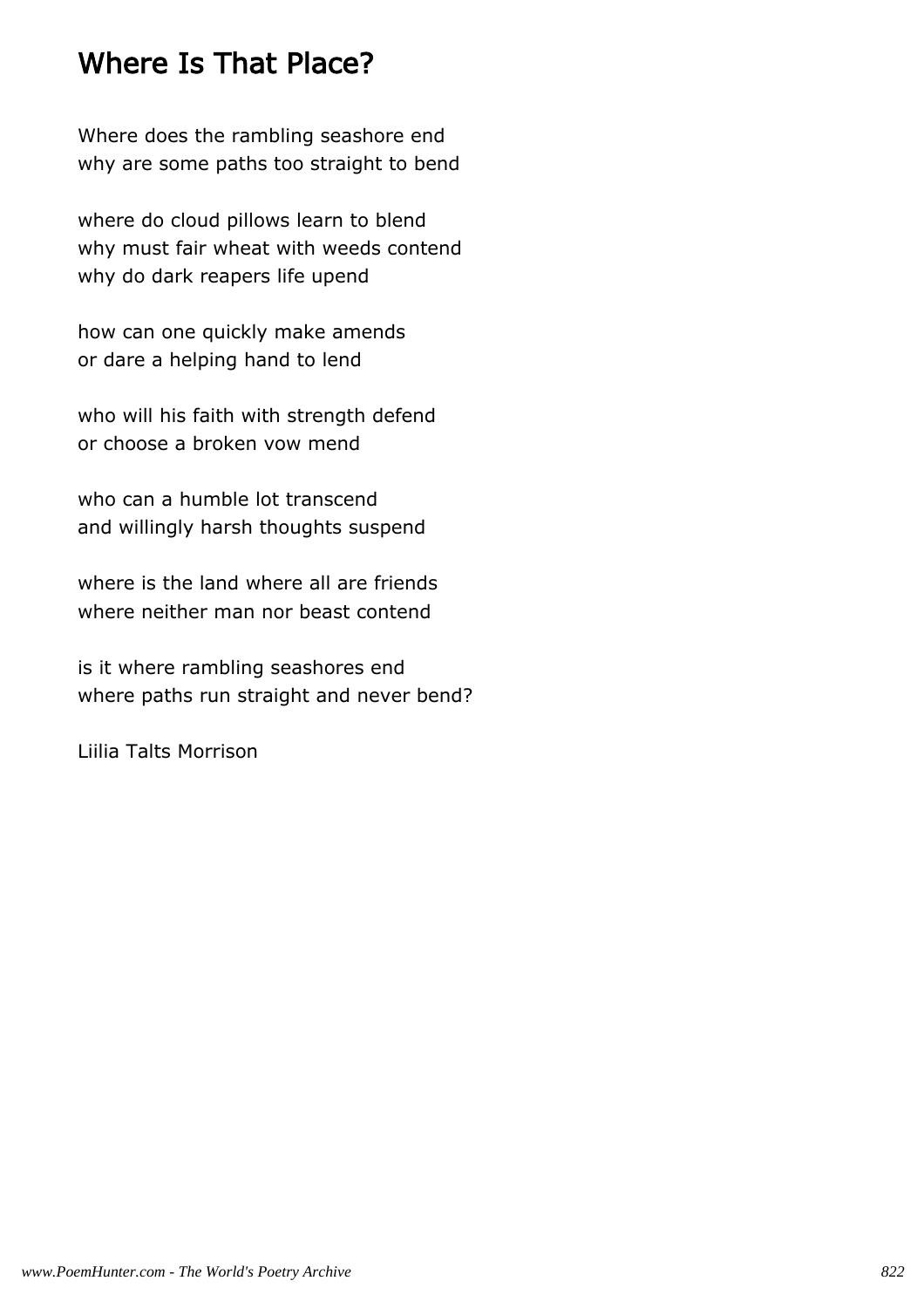#### Where Is Truth?

I landed on the plains of truth it could have been in May I don't remember much of it since I had lost my way

Deserted was this lonely place no trees, no birds, no sounds the air was still, the sky a haze no grass on stony ground

The sun waxed hot and parched my throat sweat oozed from every pore as hours crawled with heavy gait till I could move no more

It seemed a very long, long time before dark stars appeared a sliver of a leering moon with peering pale face reared

The cool night air was a relief to my hot blistered soul and even my once fevered brain was now a vacant hole

All cunning, scheming, clever plans had dried up on these plains my thoughts of yore beyond recall had I then turned insane?

'My child, ' an unseen voice replied, 'You've finally returned to freedom's source where fear must die through suffering you've earned.'

'What is the name of this strange place? ' I asked the unseen voice. 'Truth, ' was the answer uttered low 'You're free now child, rejoice.'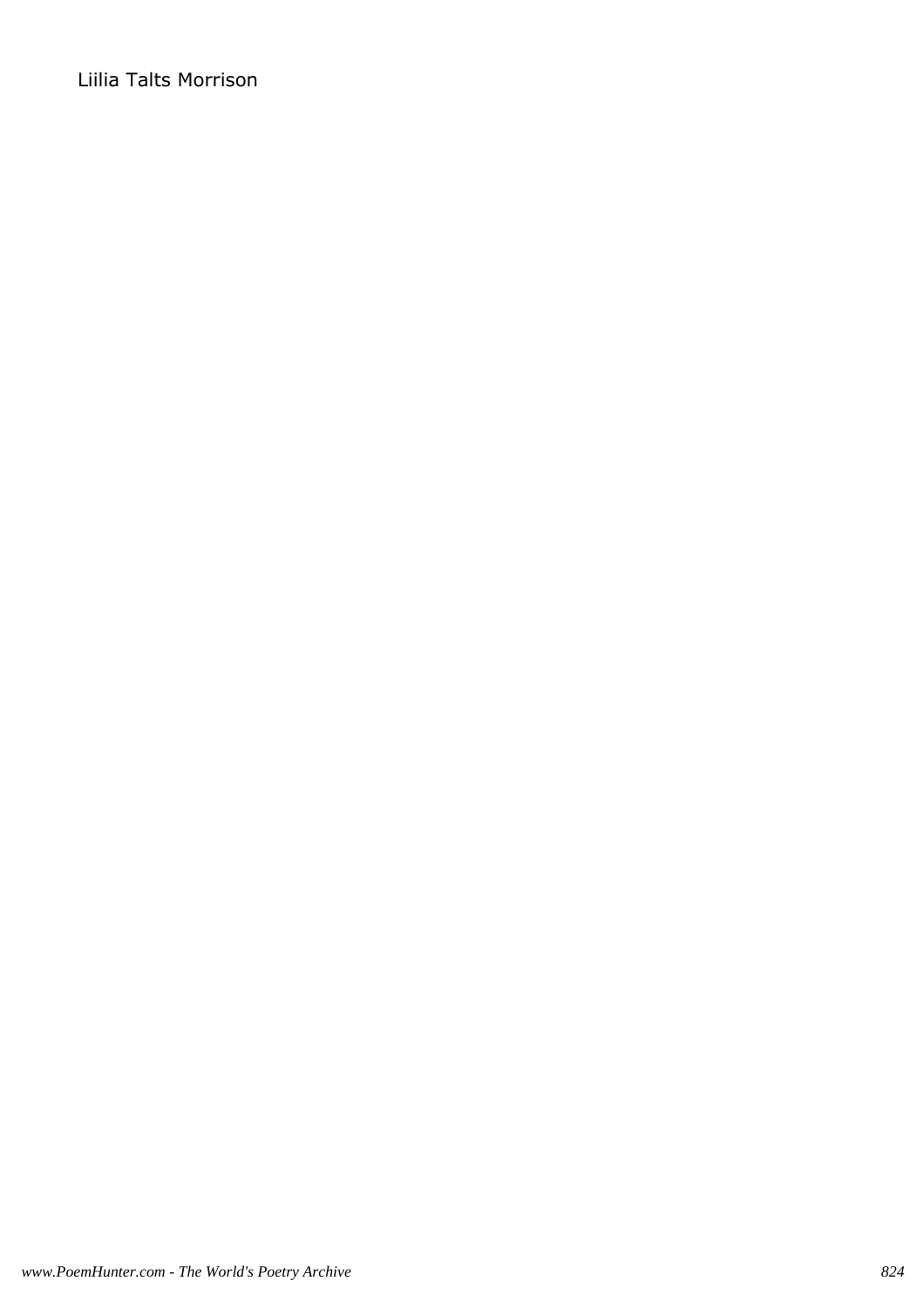### Where Olives Grow

I want to walk on paths of old where our dear Master walked to feel the grass beneath my soles and hear the truths he talked

i want to climb upon the hills where mounds of olives grow to lift my arms and feel the thrill of warming heaven's glow

I want to touch his healing hands and see his loving eyes to listen to his new commands and with his love baptized

I want to walk on paths of old where our dear Master walked to feel the grass beneath my soles and hear the truths he talked.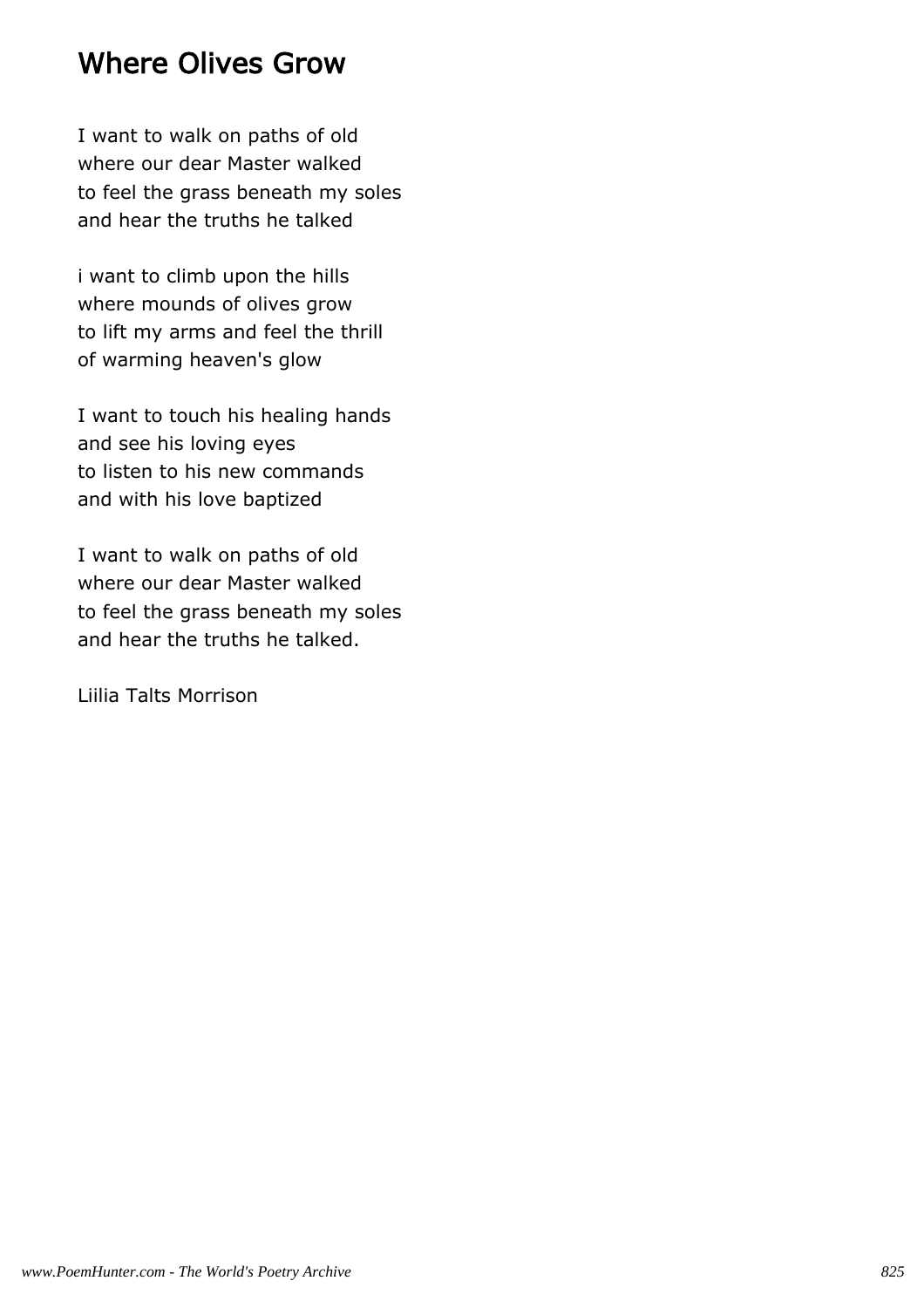#### Where Was I?

Where was I when it happened when young stars chose to sing and all the host of heaven dwelt in eternal Spring

A time when all creation was fresh and filled with awe hills, lands and seas established as God put forth his law

Where was I when the darkness transformed to night and day and when the first small raindrop fell on the new formed clay

No, I was but a cypher a thought, a hope, a dream a soul in mortal body a part of heaven's scheme

Don't ask me then to ponder the depth of worlds unseen or eyes to probe and wander dark secret things to glean

All answers have been written all secrets long revealed they live in those whose spirit with truth and love are sealed

There's nothing left to strive for it's all been reconciled upon the cross of Jesus when drawn there like a child

Where was I when it happened when young stars chose to sing and all the host of heaven dwelt in eternal Spring?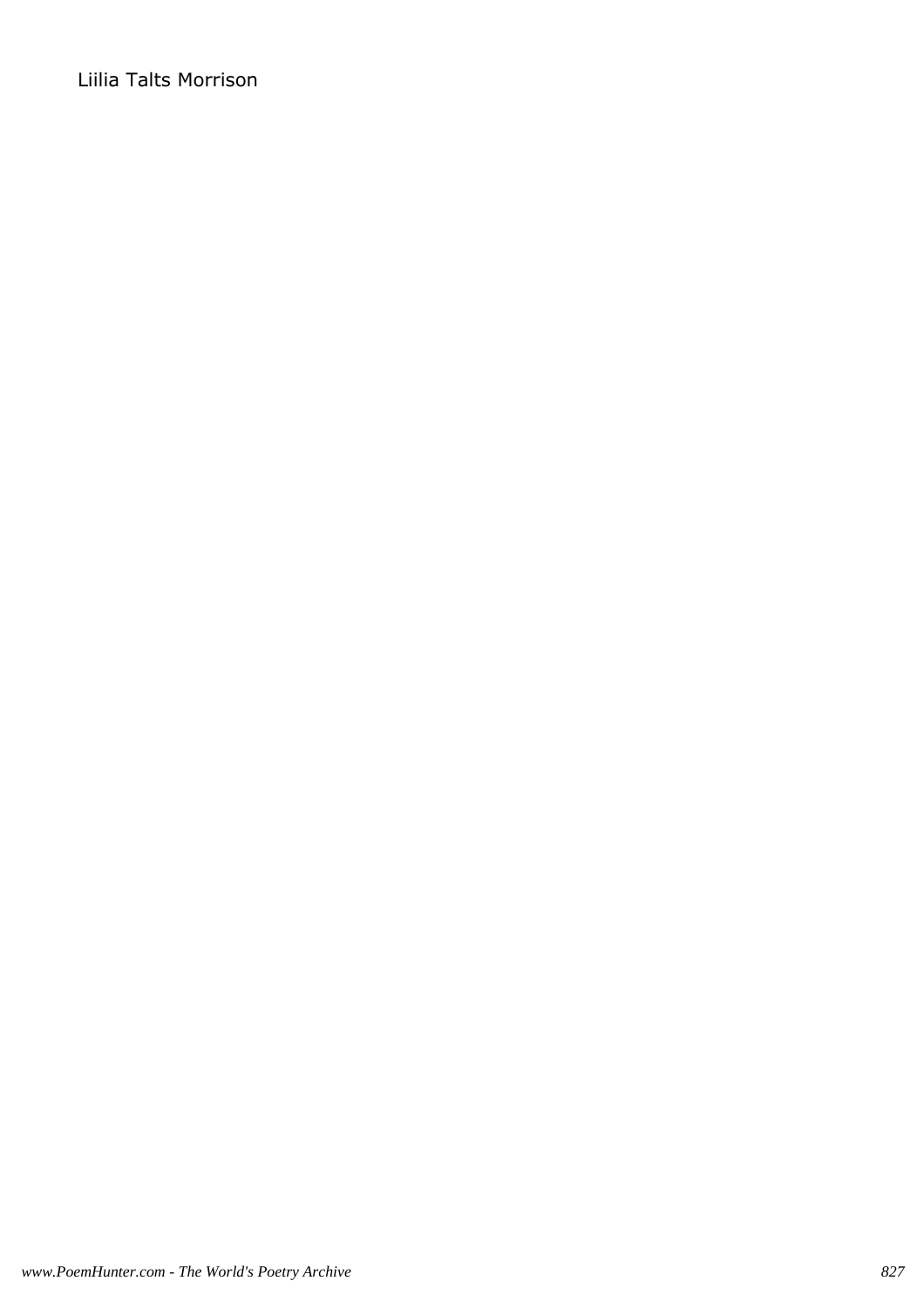# Where Wild Dandelions Dwell

Brambles, weeds and thorny thistles Poke their heads from chain link wires Whispering arcane epistles Wind and summer rain inspires

If a passerby should linger Hoping to observe their sounds They withdraw their tapered fingers Crouching lower to the ground

Man was never wont to enter Secrets of low wayside chaff He prefers a richer mentor Ruby red or golden calf

It may be grace dwells in humble Unkempt much neglected dells Hid behind a stone wall crumbled Where wild dandelions dwell

I have ceased to walk on highways Graced with blooms of finest breeds Now I creep in hidden byways Hoping to hear songs of reeds

Brambles, weeds and thorny thistles Poke their heads from chain link wires Whispering arcane epistles Wind and summer rain inspires.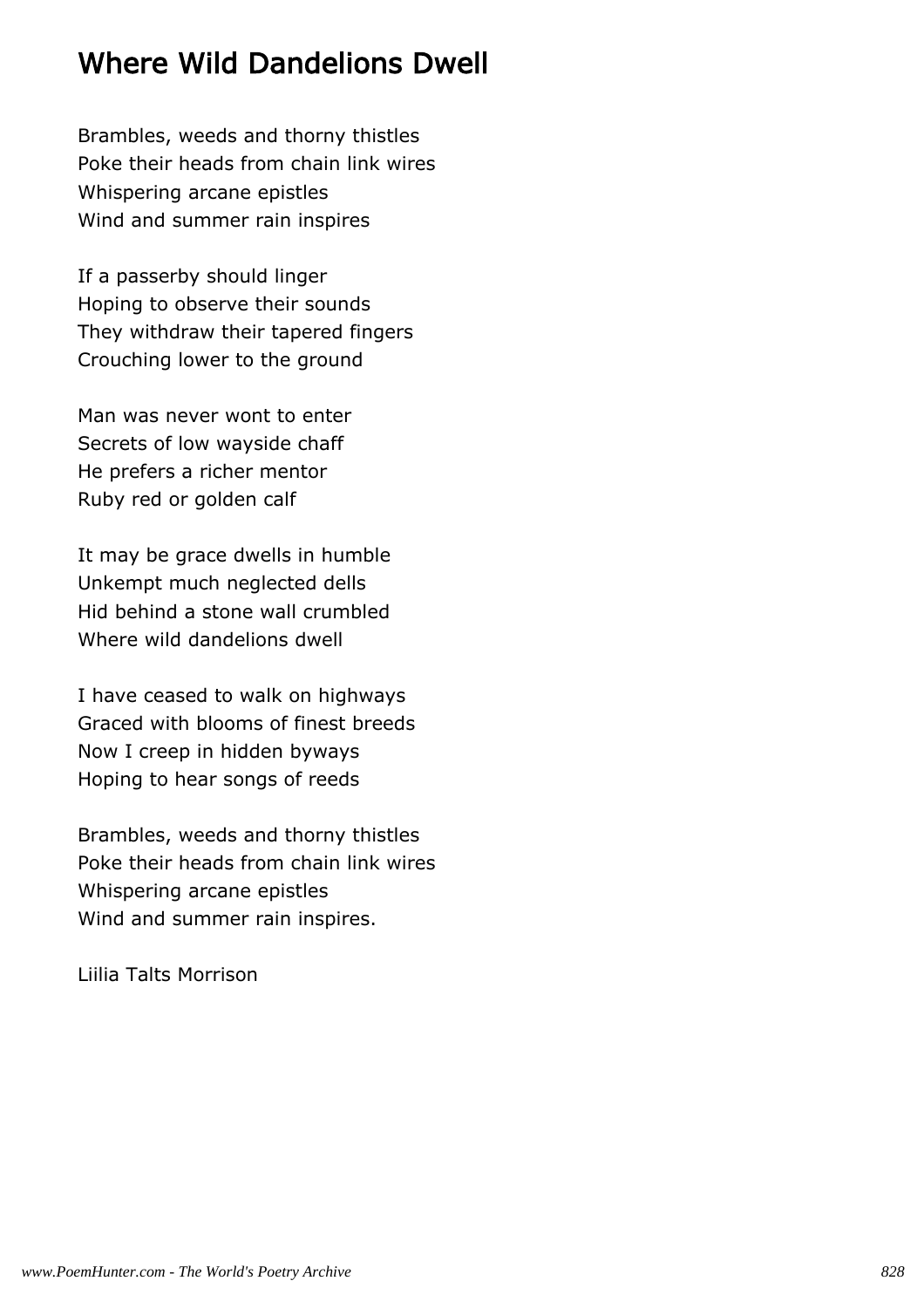# **Whirl**

They whirl They swirl They spin around

They sweat They grin They hit the ground

These are the young performers Whose cobweb hopes and dreams Are fragile as small dewdrops That die in life's sunbeams

They whirl They swirl They spin around

They sweat They grin They hit the ground

Feet sore Bones tore They can't be found.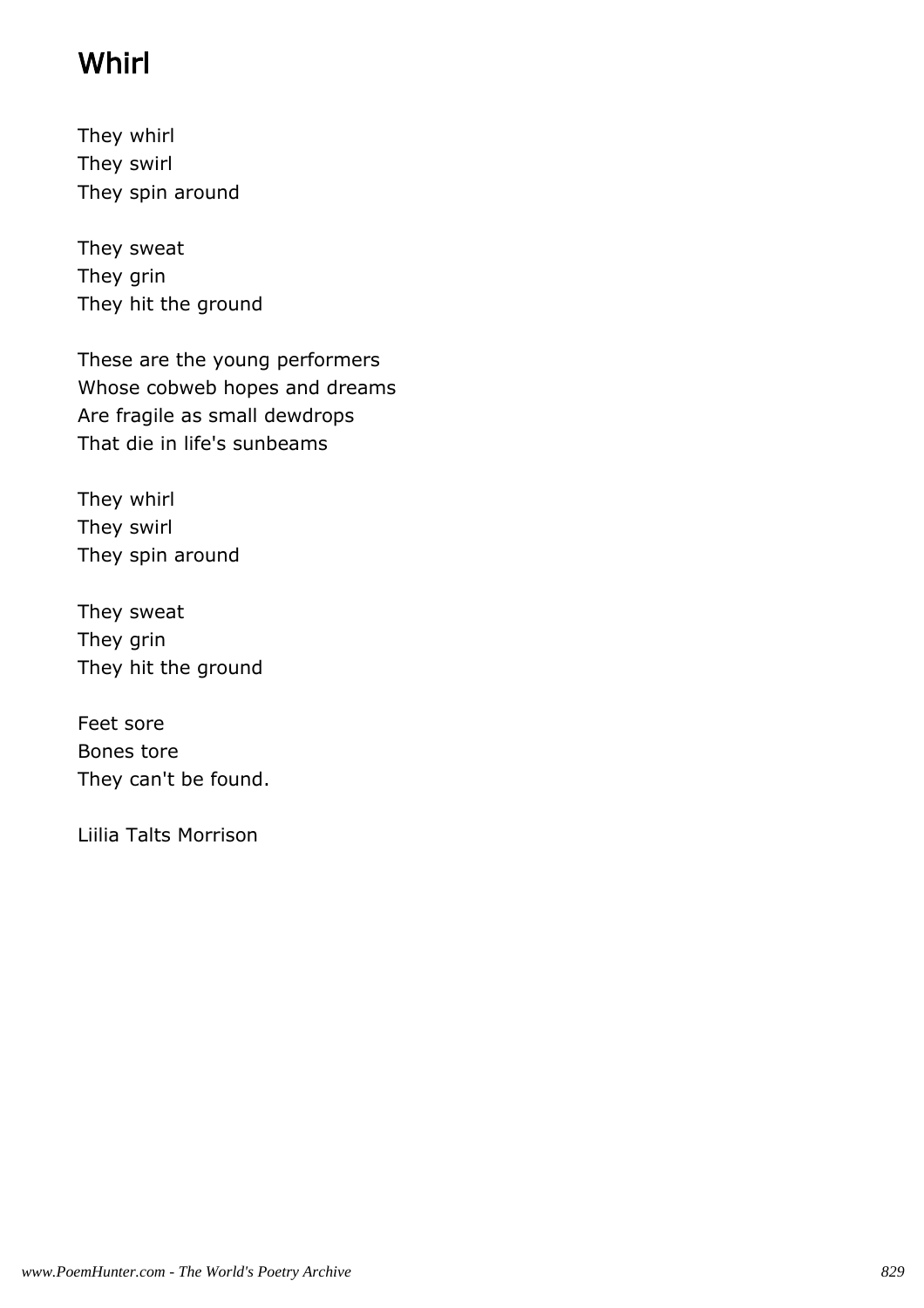# **Whirlpool**

There are days my balance ceases Sanity decreases Fear releases Its dark whirlpool

There are days deep hidden urges Surface and despair emerges Life's thread verges On whirlpool's rim

There are days as black as condors Mind can't ponder Body wanders Into a whirlpool

There are days with no forewarning Noon or morning Unadorning Pull me down.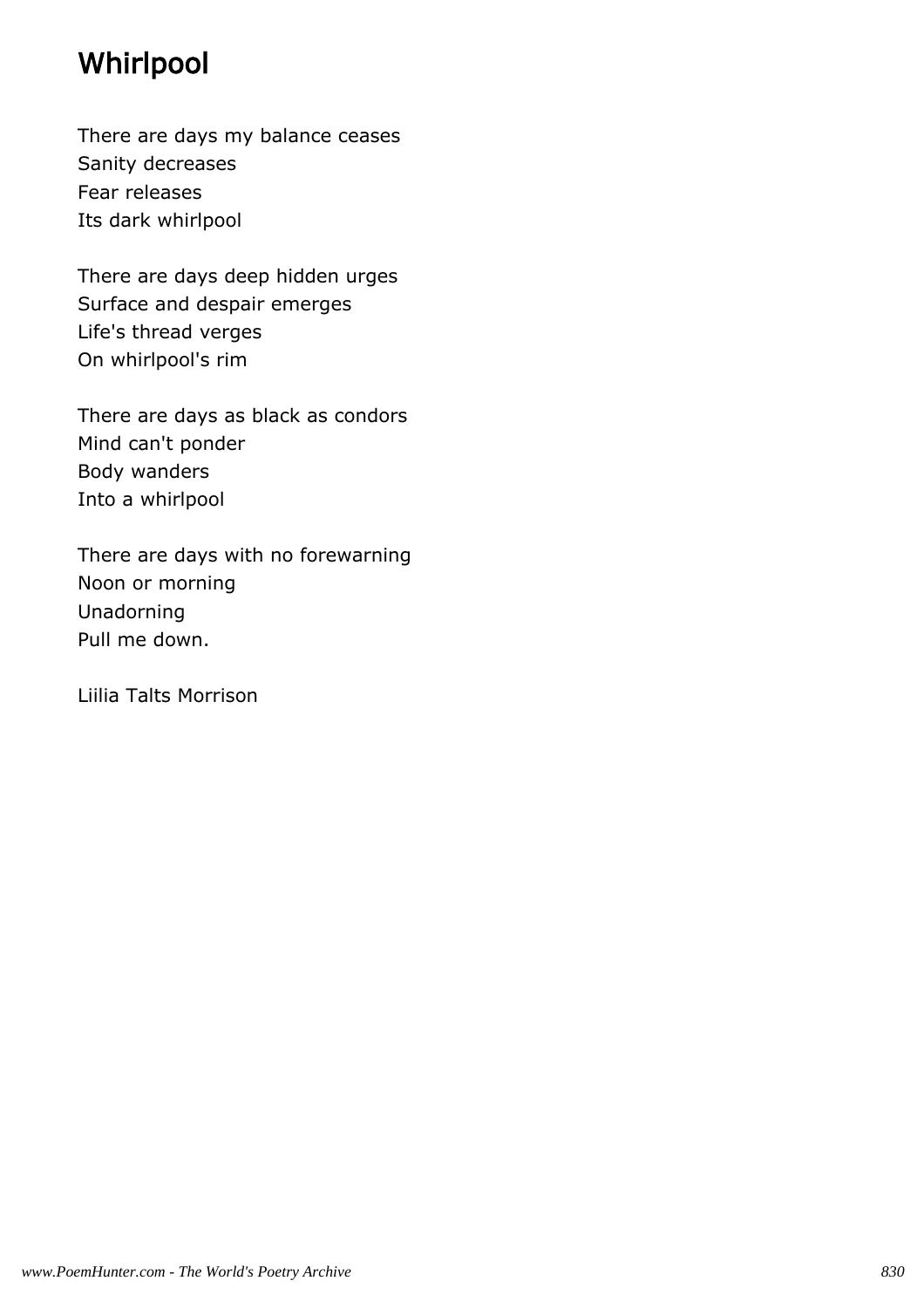## White Orchid

There is a flower that resembles A flitting moth in fleeting flight So fair its name has launched an island To natives' ever new delight

It is a flower that compares with White doves in panoramic sight It's purer than fresh snow in winter Fair inspirations to ignite

There is a flower kings and nobles Into their palaces invite To beautify their lavish ballrooms From breaking dawn to deepest night

As lovely as is the white orchid I'll never own this bloom outright Yet as I dream in my small chamber Faith blooms in ever spreading light.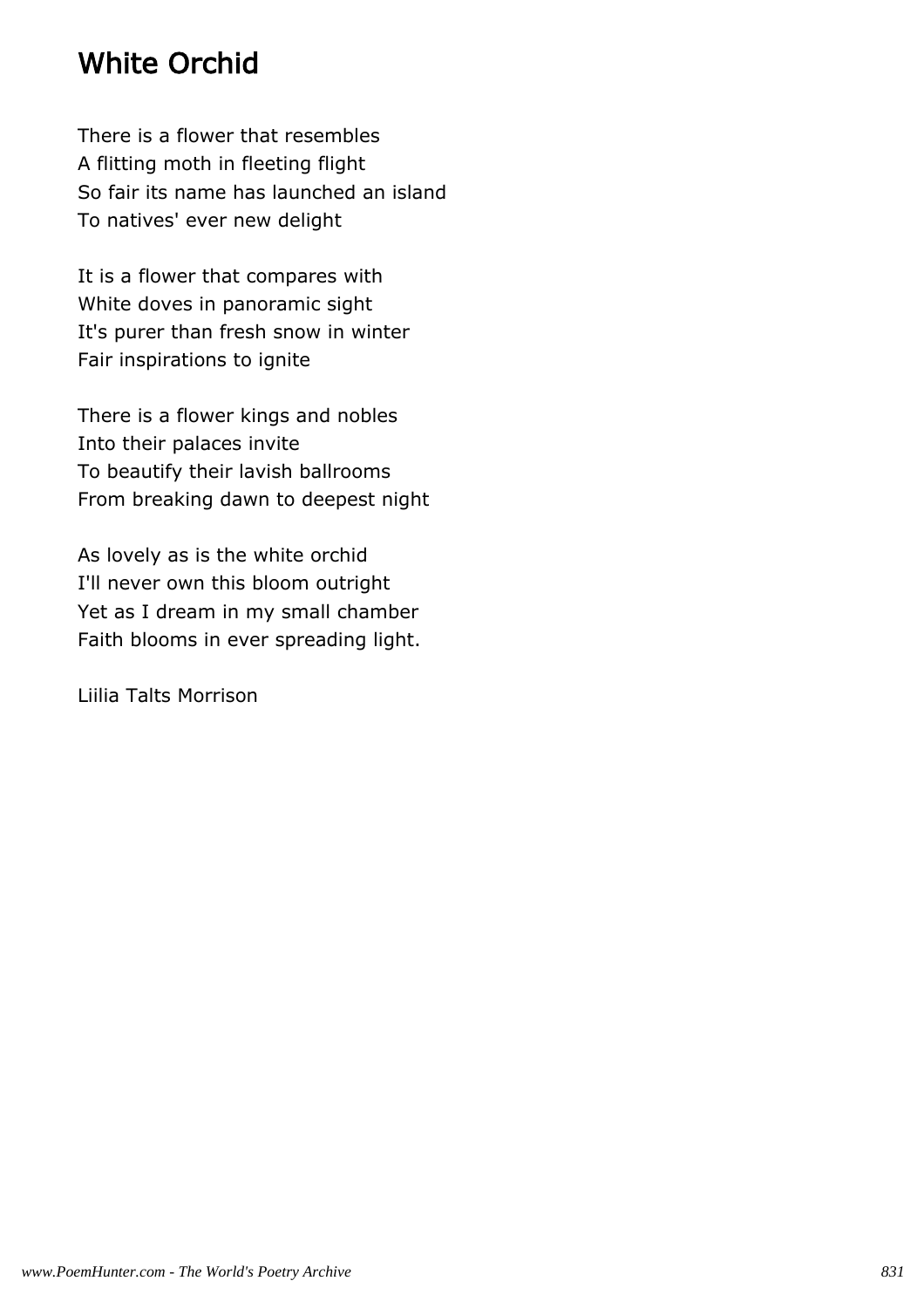#### White Velvet

Did you ever wear a cloak Softer than a kitten's chin Creamy, milk rich, mild its yoke, Cradling soft with languid stroke?

Folding, falling, touching ground, Arms and shoulders blending in, Couching, tender to surround Floating o'er the snowy ground?

Did you ever fall on stones Frozen in a crevice deep, Soiling garments as your groans Upward flew, pale, icy moans?

When green spring came with its thaw, Did you heal as violets bloomed, Shedding tears with eyes that saw Once smooth velvet, stained and raw?

Seasons come and seasons end, Violets, velvets blending bend, Folds of love will not transcend Weighting cloaks as you descend.

If you're offered garments fine, Softer than a kitten's chin, Robes caressing, quite sublime, They deceive like tainted wine. Lying robes like tropic clime, Choking love, both yours and mine.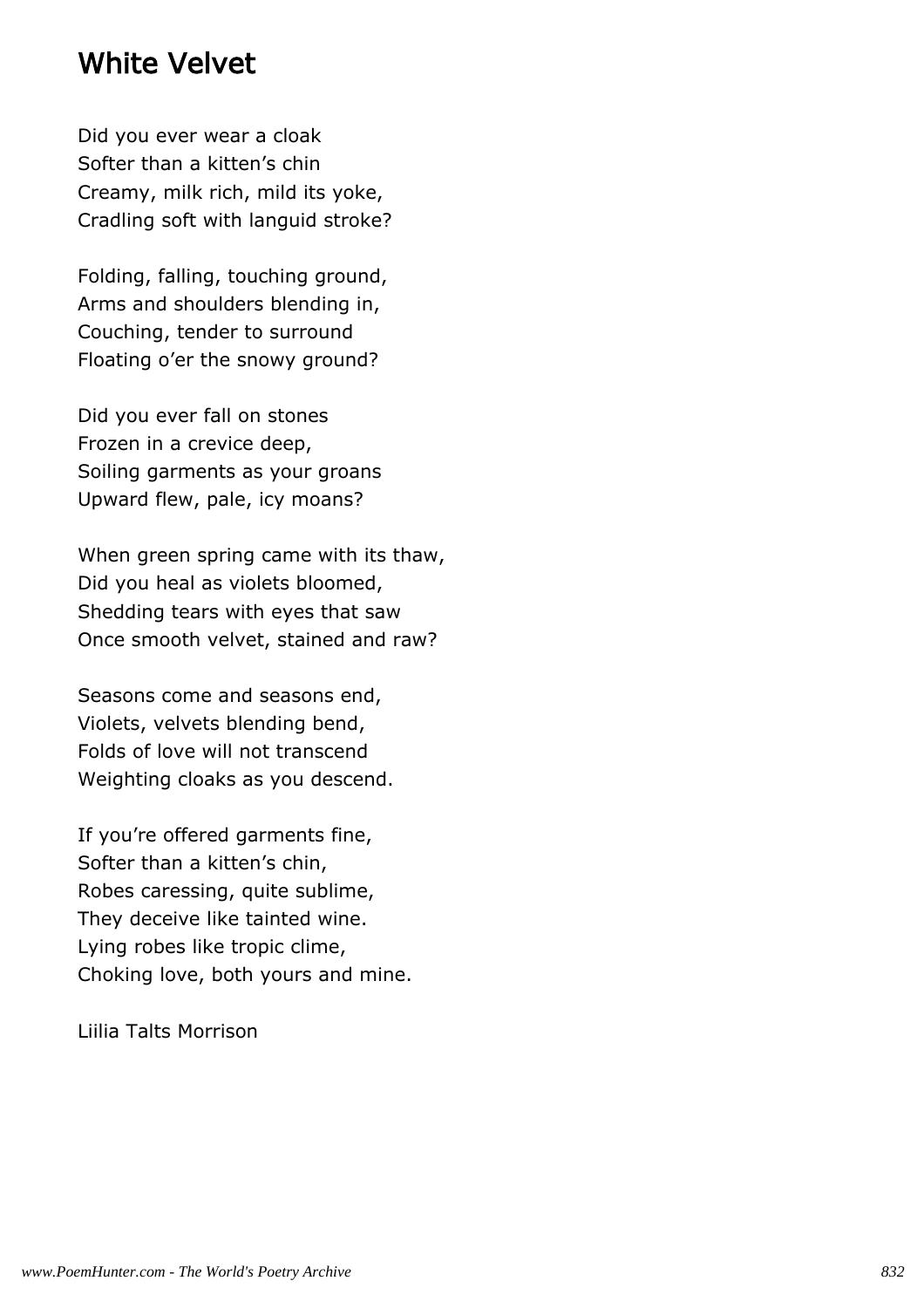### Whither?

Sea oats gently swaying Reaching, arching Softly nodding

Lucid green water The Atlantic White crests of waves Rolling toward Ever inward

Whereto do sea oats point What are the waves reaching to?

So is my life Reaching, ever reaching

I am as real as The sea oat, the wave

And my reaching Is as real and purposeful.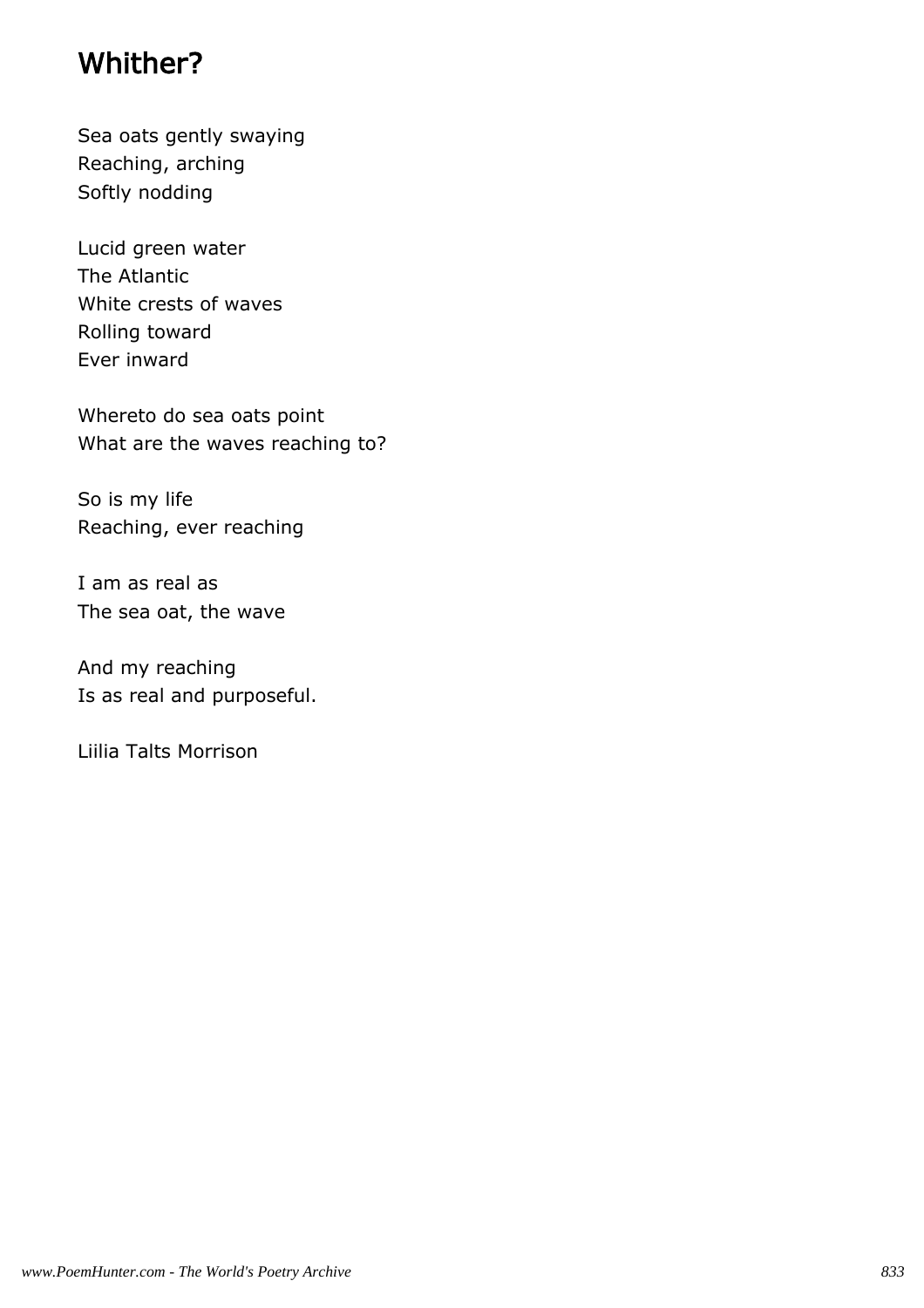## Who Am I?

Creation shows and will not stray from God's own laws and God's own way

The palm tree grows and greets the day the wood finch knows her eggs to lay

The south wind blows and stirs the bay the spring lambs play in new mown hay

The desert rose puts forth bouquets as sunshine throws gold tinted rays

Creation moves in God's own way then who am I to not obey?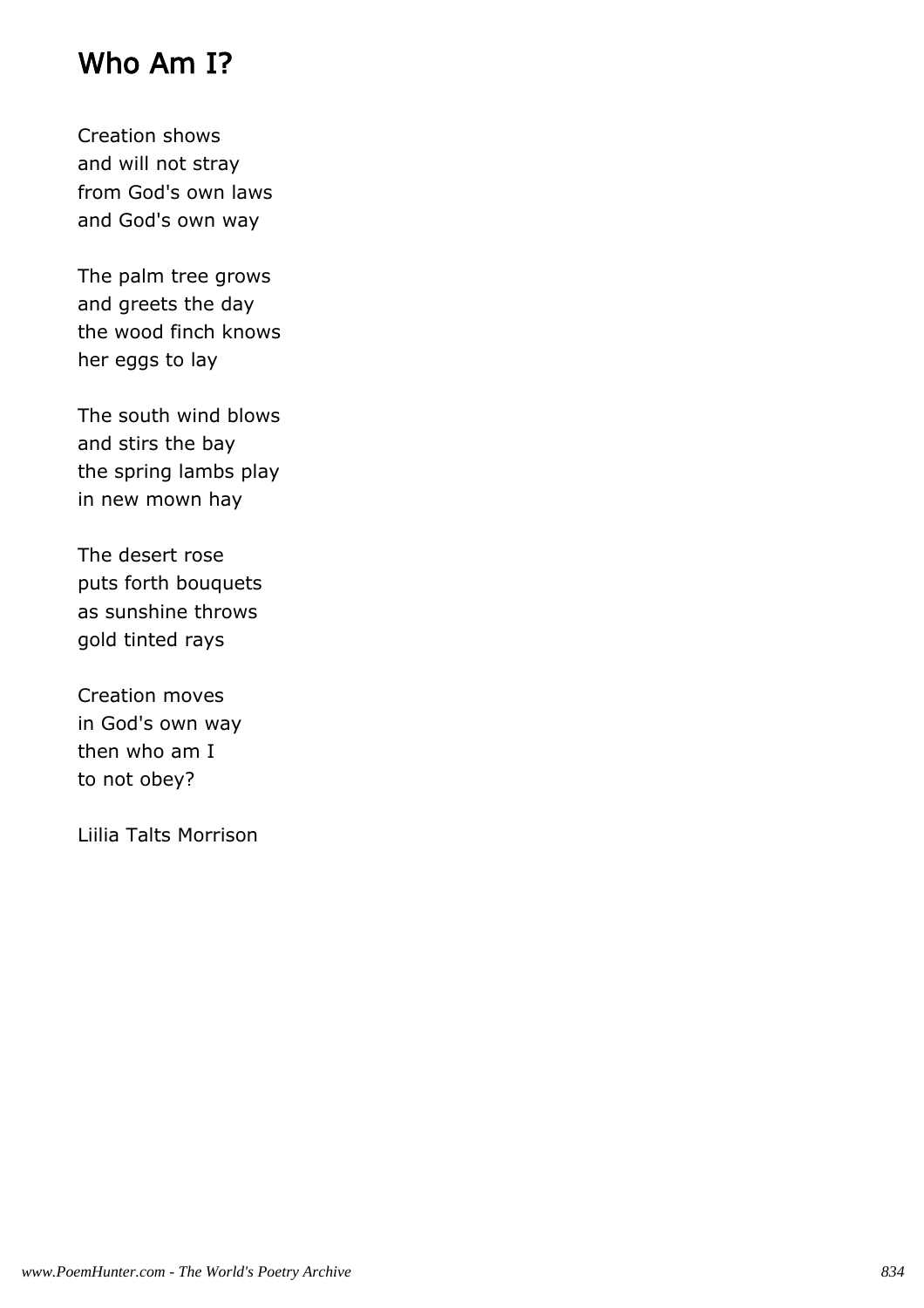#### Who Are We?

A certain look that's in the eye A restless gaze in distance I'm one of them, it seems to cry I understand you, really.

Worldy pomp and circumstance Can't hide the mark that marks us We spot each other in a crowd Scant few among the many

We hurt much more In senseless cries We throw away a treasure We laugh at pain, then die again Yet never full our measure

Who are we, then. Is there a name To us whom life can't rein in Who throw off fortune and so fame Who are we, who will tell me?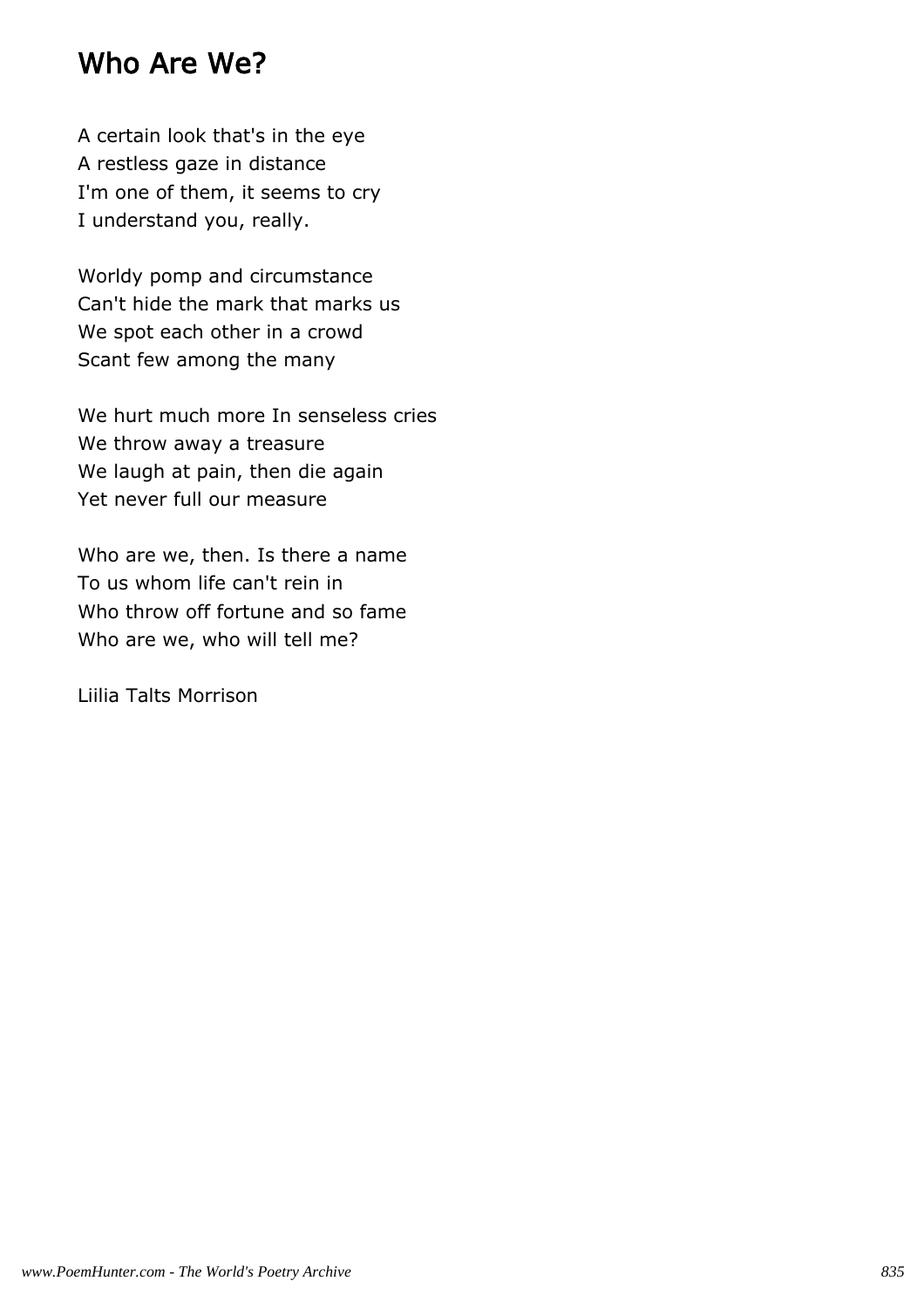## Who Teaches Us Warriors?

Who teaches us warriors when holding our knives to move from the blade to the handle of life?

Too long did I cling to the sword of my will its blade much more sharp than a porcupine's quill

With fingers quite bloody and battle scarred frame I tossed in the gauntlet surrendered in shame

Then out of the ashes my feeble hand touched a smooth birch wood handle which I quickly clutched

I brushed off the weapon and found in surprise it was the same sword that I once so despised

Who teaches us warriors when holding our knives to move from the blade to the handle of life?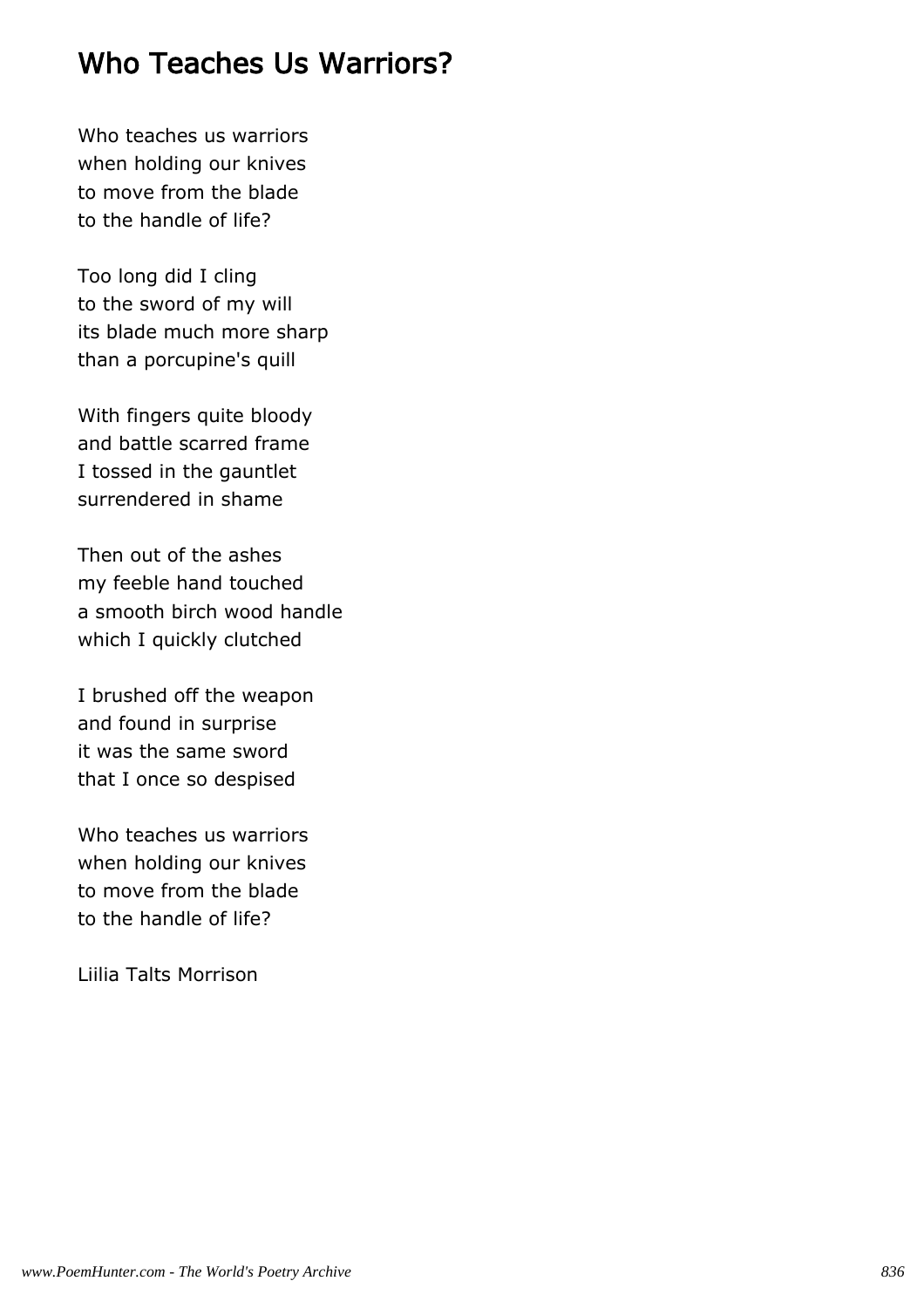#### Who Was Crazy Horse?

Born when the Sioux domain ran wide A giant swatch across the plains That hugged a mighty river East Its Western border was Big Horn.

Born with fair skin and curly hair His path was set in birthing veins

They came to call him Crazy Horse Not even ponies of great strengh Could keep up with his furied ways Nor could his restless soul be bound By saddles, prairies, or high clouds

So even swiftest steeds could feel Their limits when this young lad rode

When but a child he saw much death For by that time the settlers came The Army did its best to quell The wilds of Western lands and men

But he whose horse had restless feet Could not be compromised or bound Not even common sense or fear Would to the last touch that dark vein The vein that to this day runs deep The thirst for freedom from all chains

The Black Hills were a sacred place The mountains, plains and rivers held Footprints of hallowed stories past Of great respect for what the land Gave to the Sioux in meat and grain And never once had their tribe tried To rape its breast for foolish gold

Time came when Crazy Horse was made Chief over many, warrior brave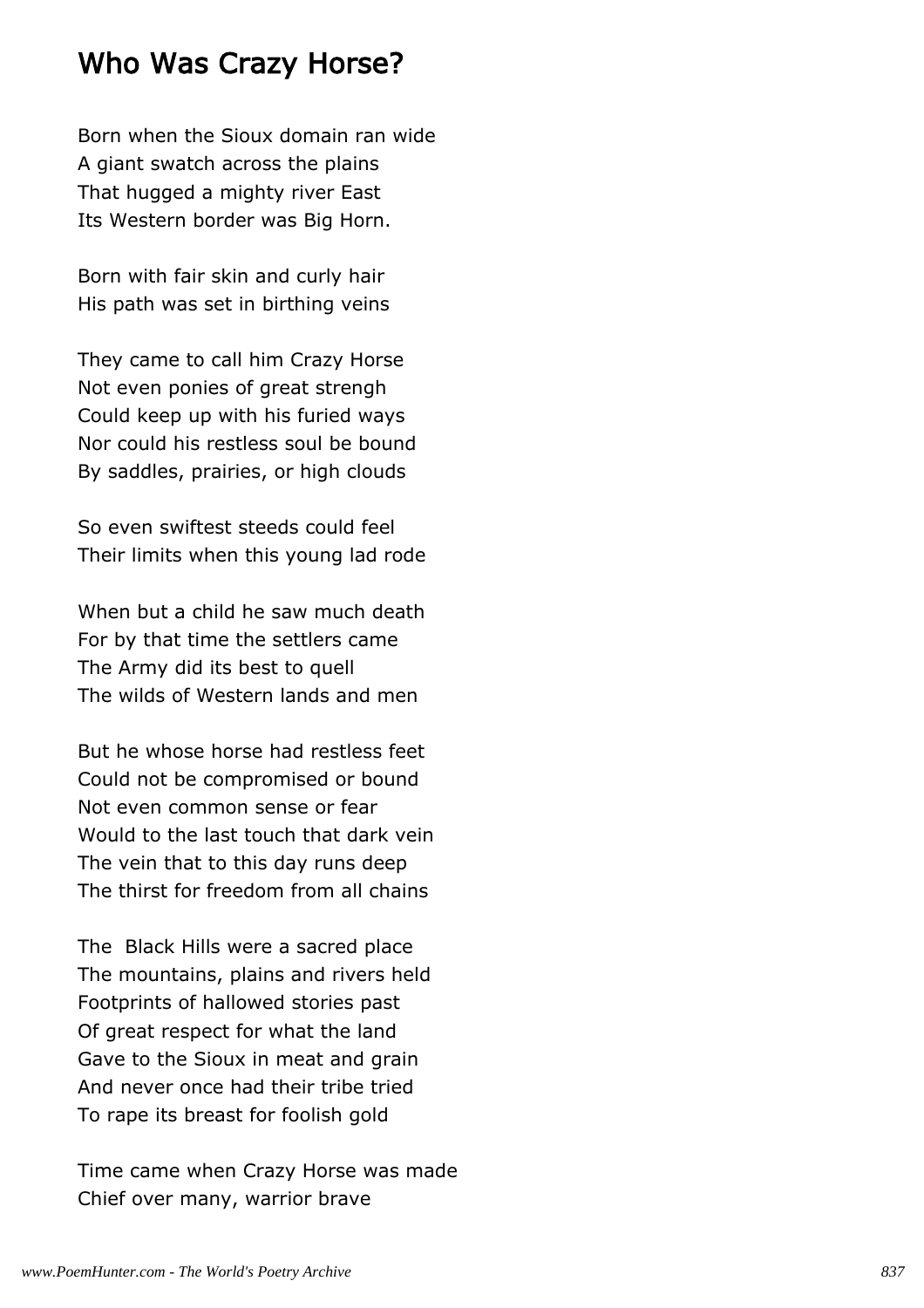He never signed his name or mark To papers used in white men's worlds Nor would allow his image drawn For that was not in nature's plan

He never reached the prime of life He was cut down when forces great Had overwhelmed the Indians lives And winter's cold had brought disease And trouble to his wife and kin

A soldier struck him in the back A bayonet snuffed that brave soul And even to this day none knows Just who he was or why he rode As if his feet had wings of birds Till his fine mount lost caution, care And pounded hoofs to break earth's heart.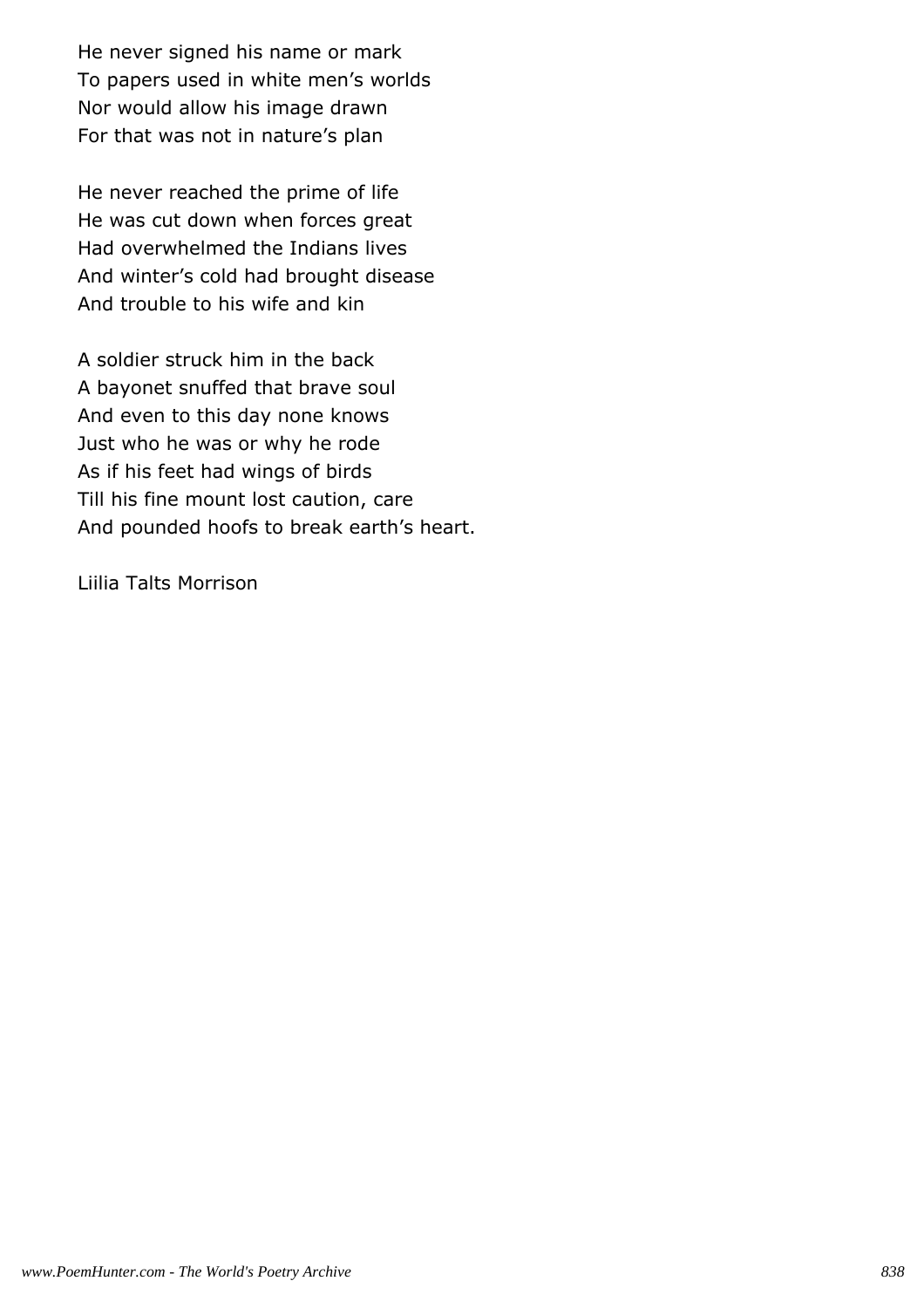# Who Will?

I see secrets in your eyes many ever changing lies nimbly switching your disguise newer twisted schemes devise never binding lasting ties

Fluid as a running brook quickly leaving hearts you took who will open your dark book who will tame your fevered quest putting all your lies at rest?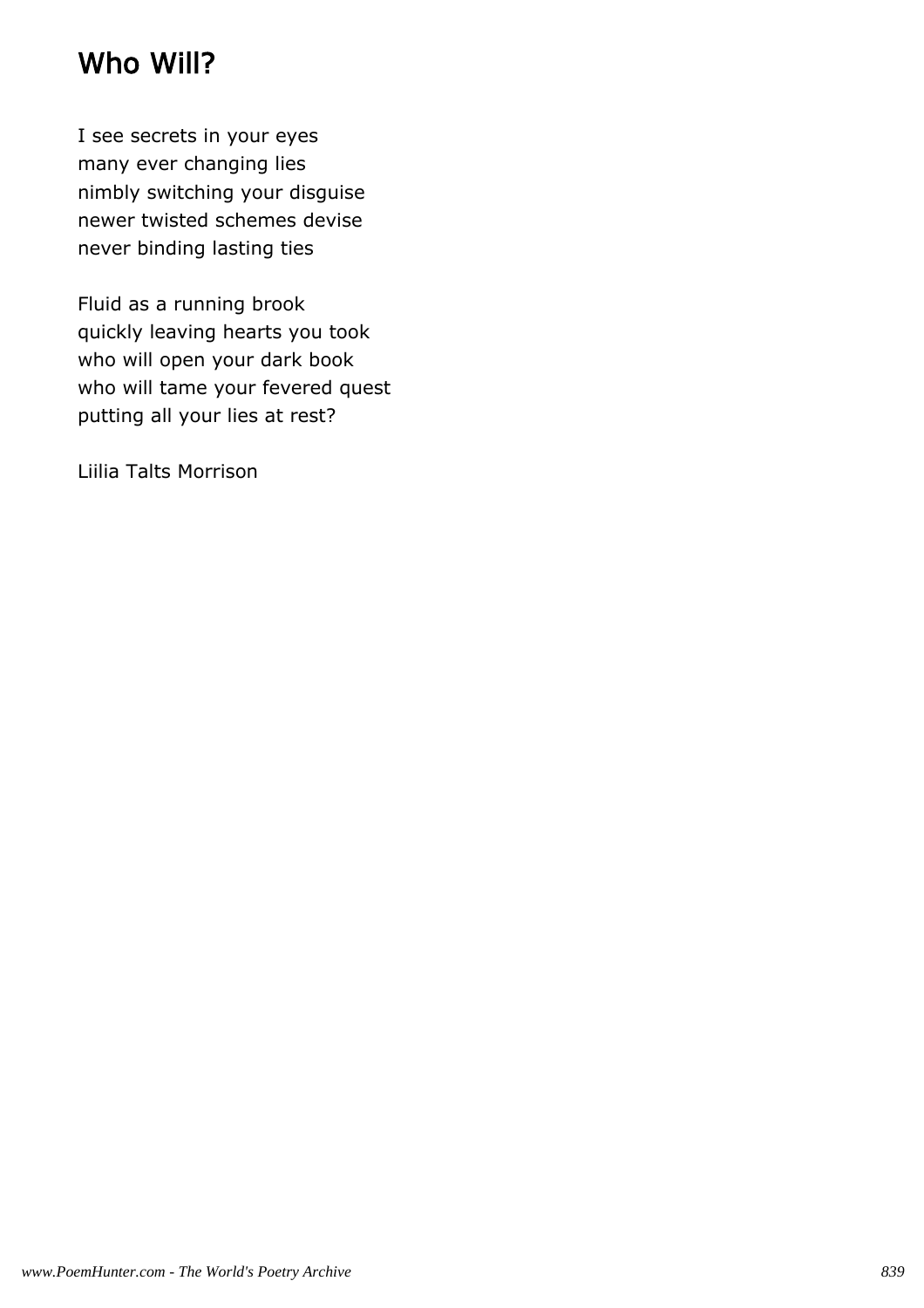#### Whose Poems?

A friend asked me the other day if I had borrowed some in that collection of short poems I shared with her of late

Surprising was her attitude I thought and let it slide but later wondered why on earth that thought had crossed her mind

How well could she have understood my way of daily life or whether I had darker thoughts and flights of fancy too

How narrow was the slot she set for me to fit into how narrow was her concept of my life path's highs and lows

When I in simple words explained that anything I wrote if real was channeled from above and set in stone right then

So in the end she may be right I cannot claim these poems my inspiration and the word come from another source

But whether human or divine the source I cannot claim but blindly trust my heart and hand will pen just what I must

Can someone really understand himself or anyone each heart so brimming with so much a mystery to all?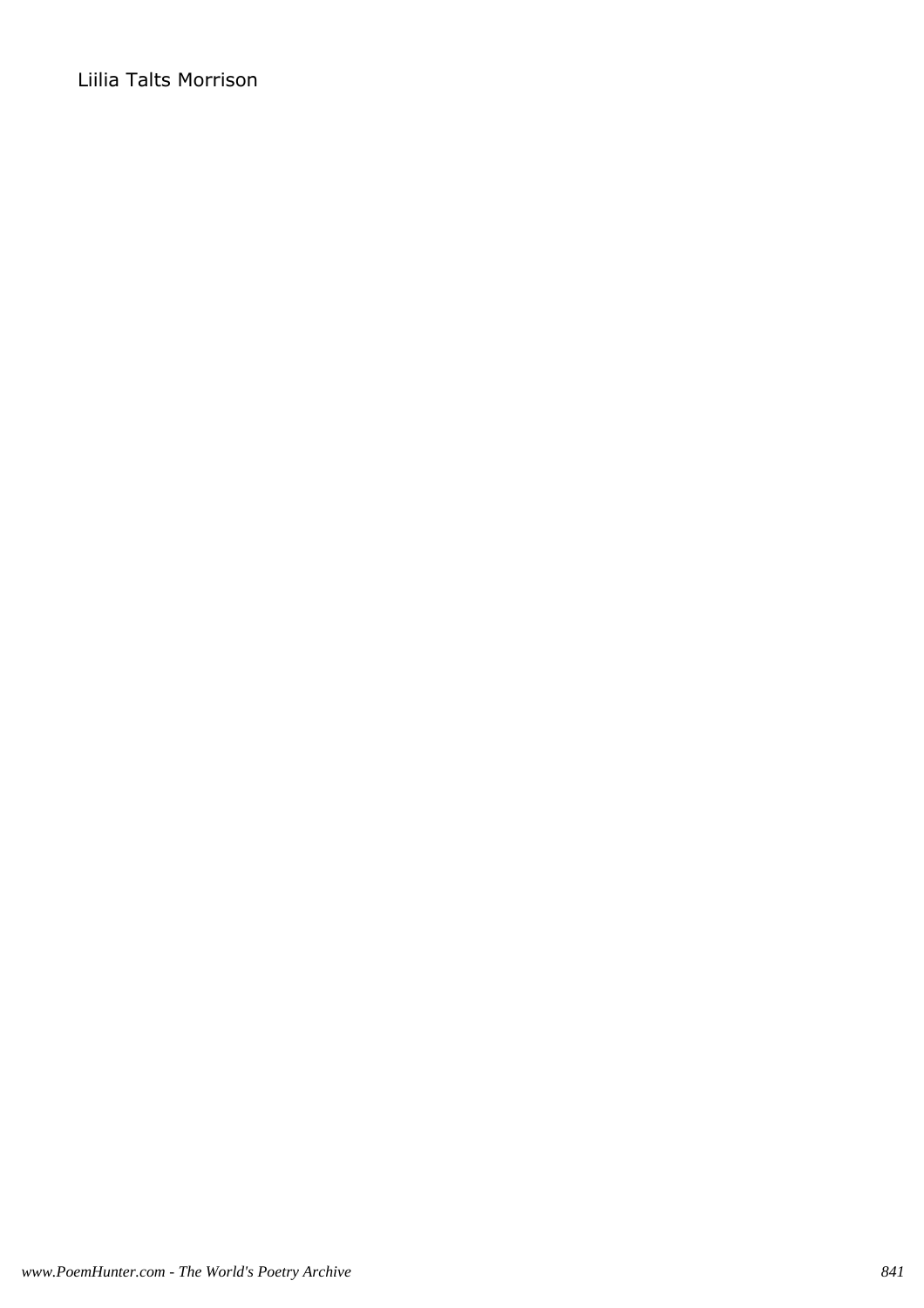# Why Did God Create Poets?

Why did God create poets? To make a gift out of a bleary, rainy, cold morning (afternoon) To make a treasure out of somebody dying. To make sickness (mental/physical/spiritual) a gift To make cars/houses/ TV's/blenders/clothes a farce To make wisdom foolishness And foolishness wisdom To make destruction a sure foundation And a sure foundation destruction To make pretending real And reality a pretense To make wrong right And to make sense of life.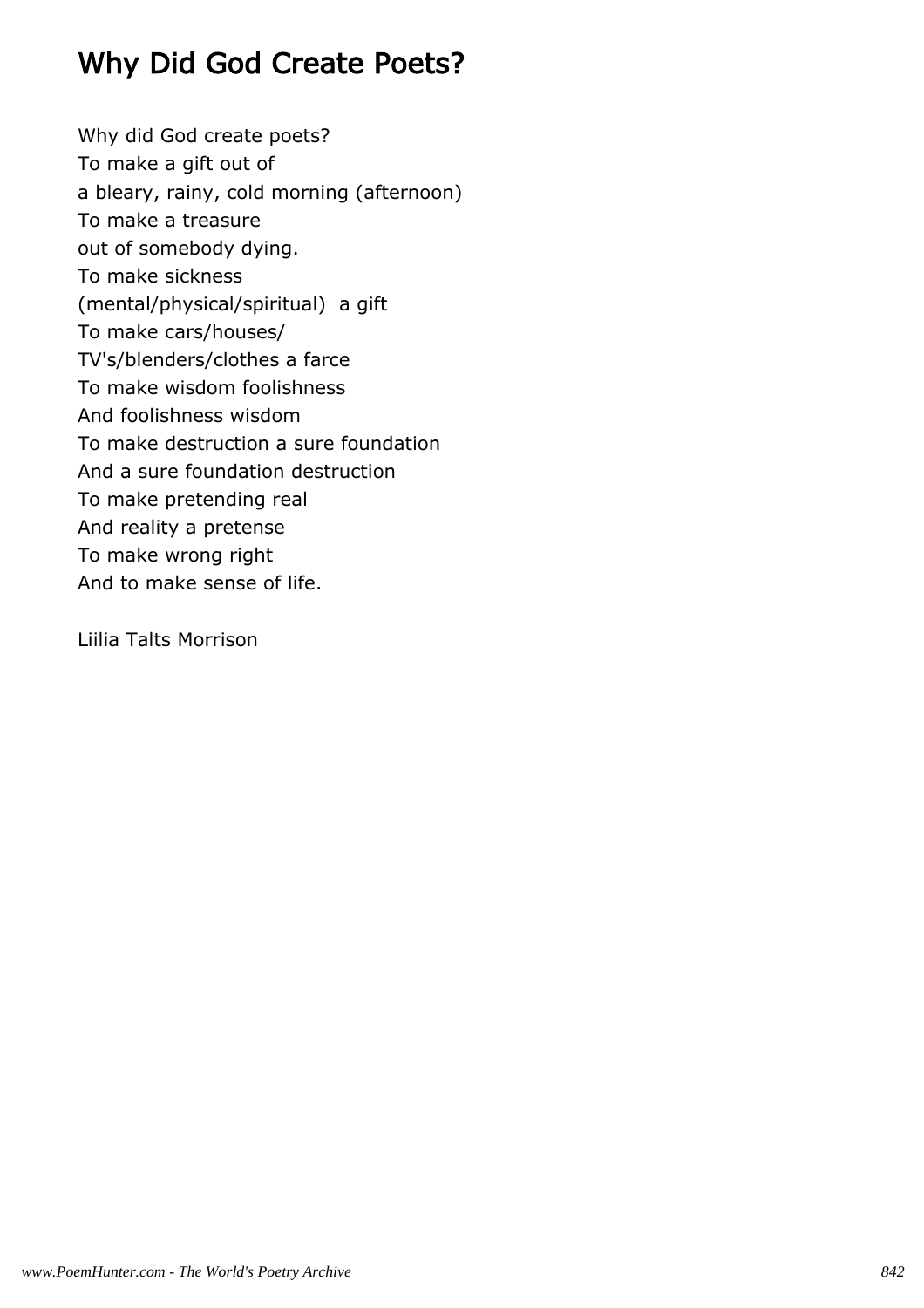#### Why Was I Here?

A deep and subtle legacy I took into my grave. My thoughts were gliders soaring high More classic than the Greek.

My ports the dusty sidewalks were That is a poet's curse. Those same prosaic sidewalks now Take home my hallowed hearse.

Chorus (They didn't grasp my special quest And I avoided their infection. I only wanted what was best And took my own direction.)

Now that I'm gone, I'm sure there's one Who'll read my truth and say This surely was a noble soul. Why did he go away?

Posthumous love is better than none Dissolved will be my fear As voices ring and gently sing Why was he here?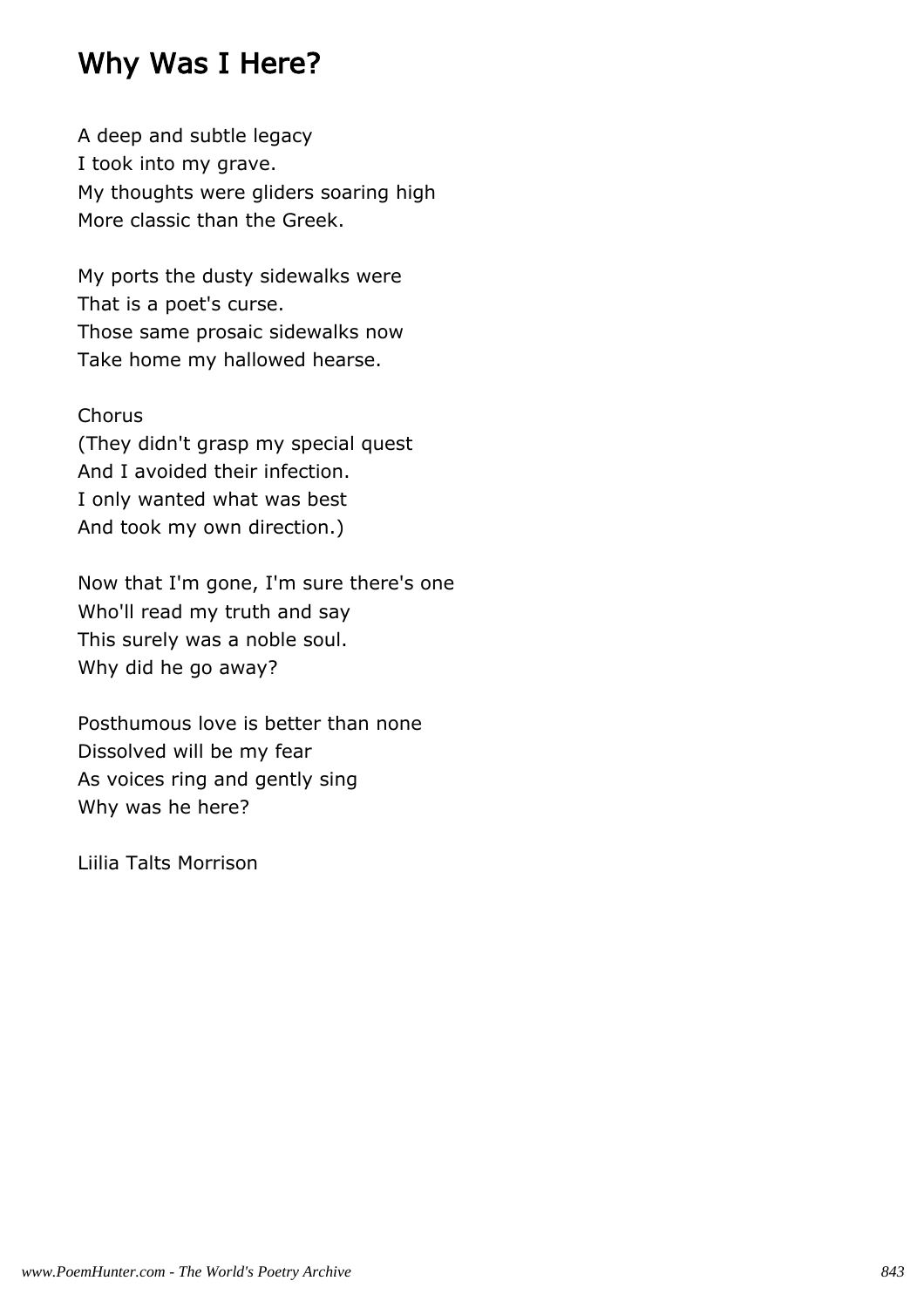## Wider Passage

The strait gate is hidden as brambles 'round thrive but when it is found there's no need to strive

the passage gets wider as ages roll on the view from the mountain so lovely at dawn

years do not weigh heavy on my frail back as long as I walk on the narrower track

the winds of the spirit will move me along as music of flowers and clouds hum their song.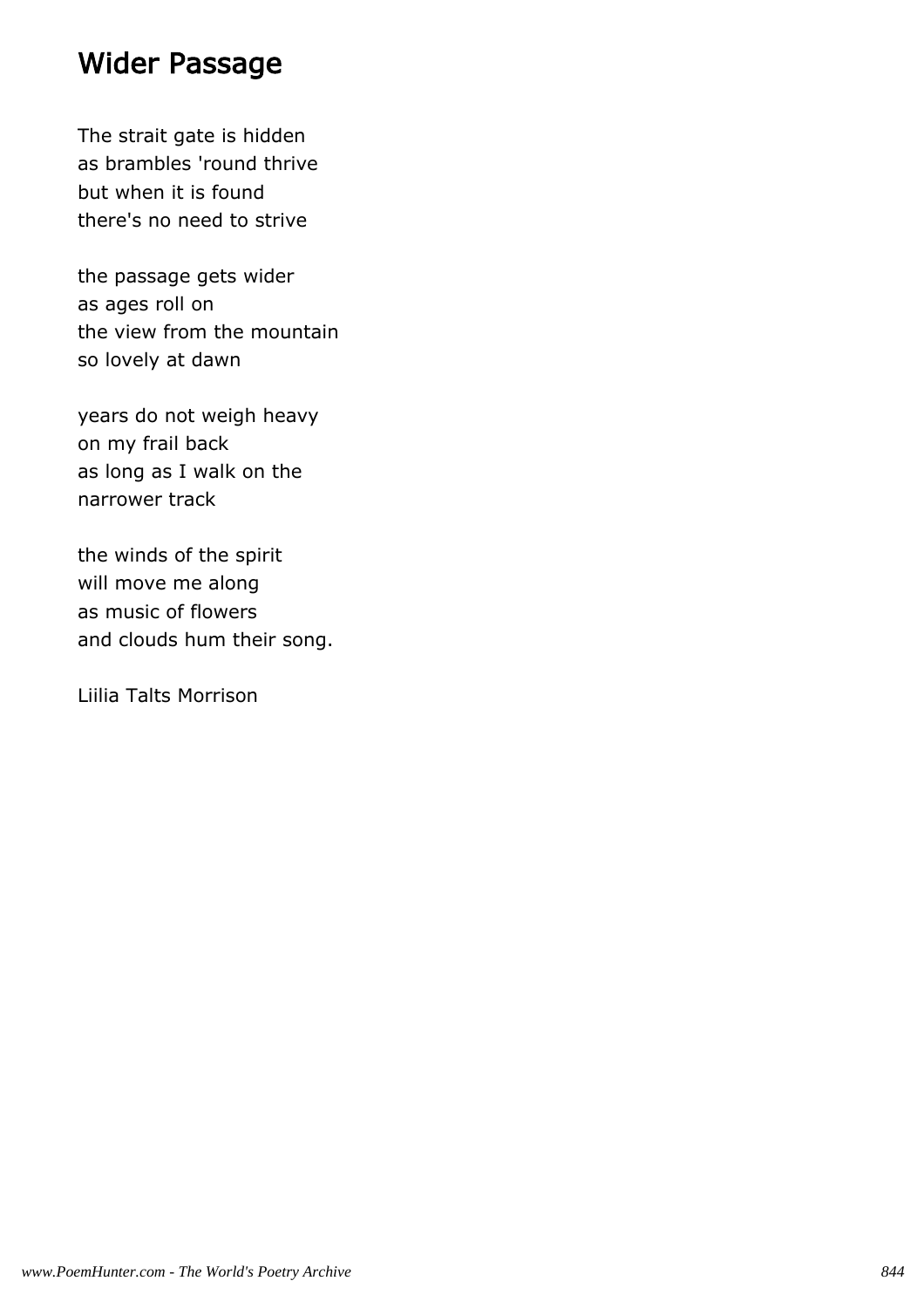#### Wild Horses

Whose spirit can resist the pull of seeing horses free cavorting in unending plains by nature's sure decree?

They run where few men dare to tread in badlands courting dread surrounded by an ancient womb of peaks that turn blood red

The mesa a hostile place where rattlers coil in weeds and horses born of western winds roam undisturbed to breed

Their gait is unlike any steed that felt the harness press or hooves pierced with the nails of smiths or backs with saddles dressed

Their freedom comes with highest price each day of life hard won yet they would die on softer paths all shackles they must shun

Whose spirit can resist the thrill Of seeing horses free Cavorting in unending plains By nature's sure decree?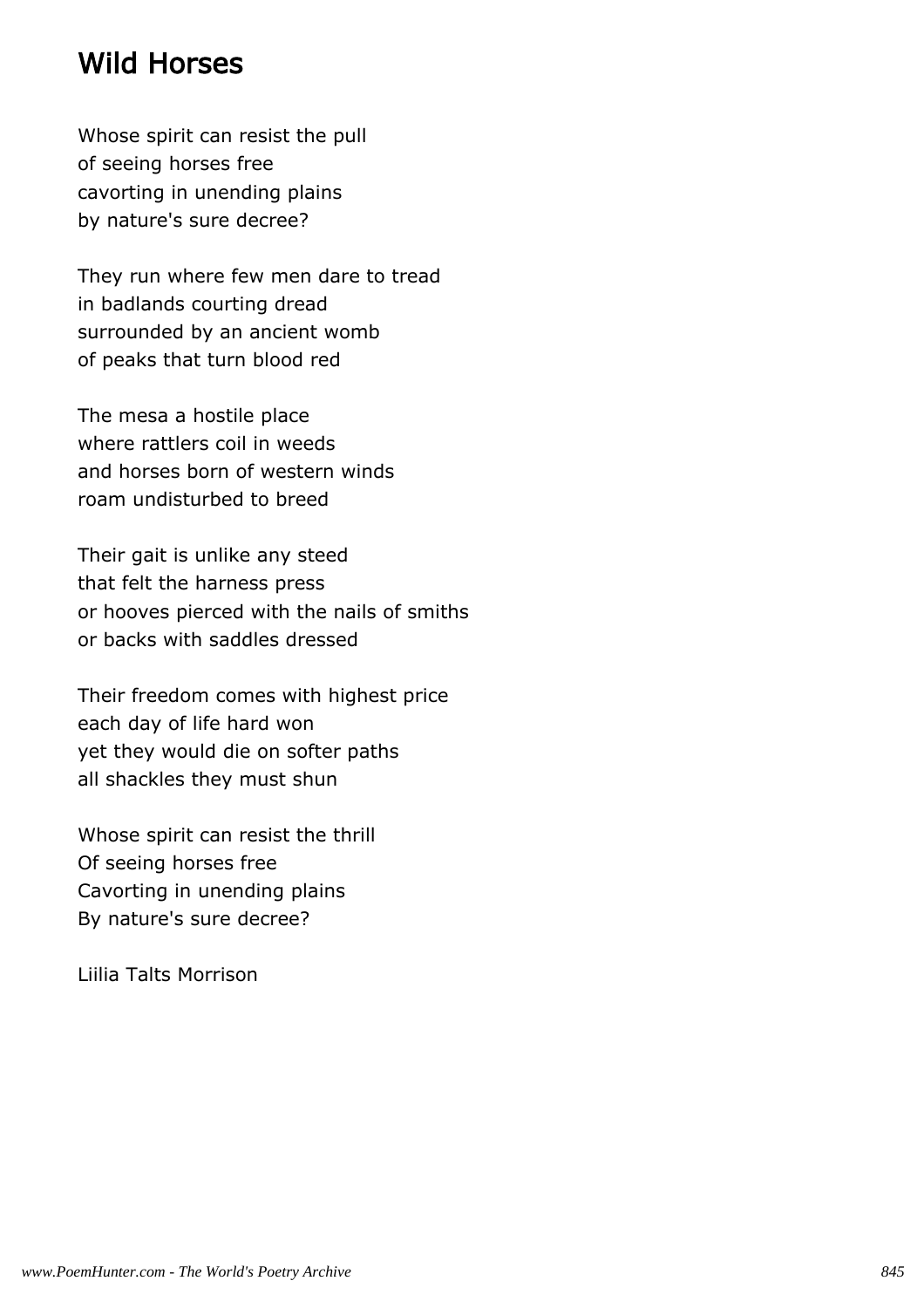# Will He?

The one who makes electrons spin and rules each proton's endless course will he yet offer mercy's cloak and with unswerving hand enforce the law of love to those who blot the fruits of sin with scant remorse?

The one who guides all orbit paths and fastens great Orion's belt will he still deign to proffer hope to those who erred and never knelt who stumble in the dark of night and tender love have never felt?

The one who made all that is made the source that makes creation sing will he yet touch the hearts of stone too bruised by fate's uncaring sting to pull them out of that abyss and bathe them in the warmth of Spring?

The one whose face no one has seen the one who knows each star by name will he yet reach his hand and grasp those who are choked by chains of shame and burn the chaff and save the wheat of those too blinded by the flame?

Is there a hope for those who seek what can't be seen or heard or found who wander lost in desert sands who never could find fertile ground will he who made the summer rain hold out sweet mercy's golden crown?

The one who makes electrons spin and rules each proton's endless course will he yet offer mercy's cloak and with unswerving hand enforce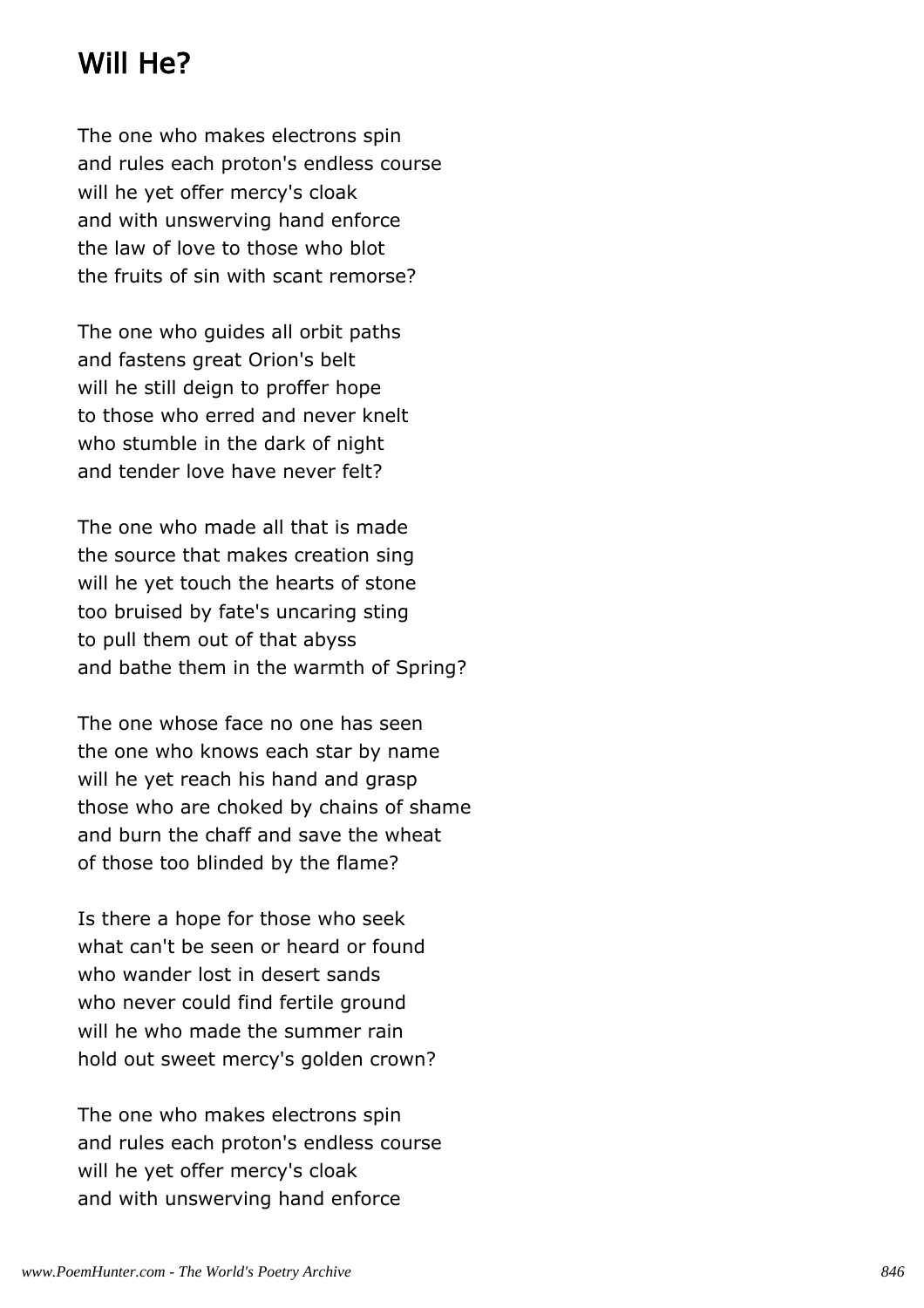the law of love to those who blot the fruits of sin with scant remorse?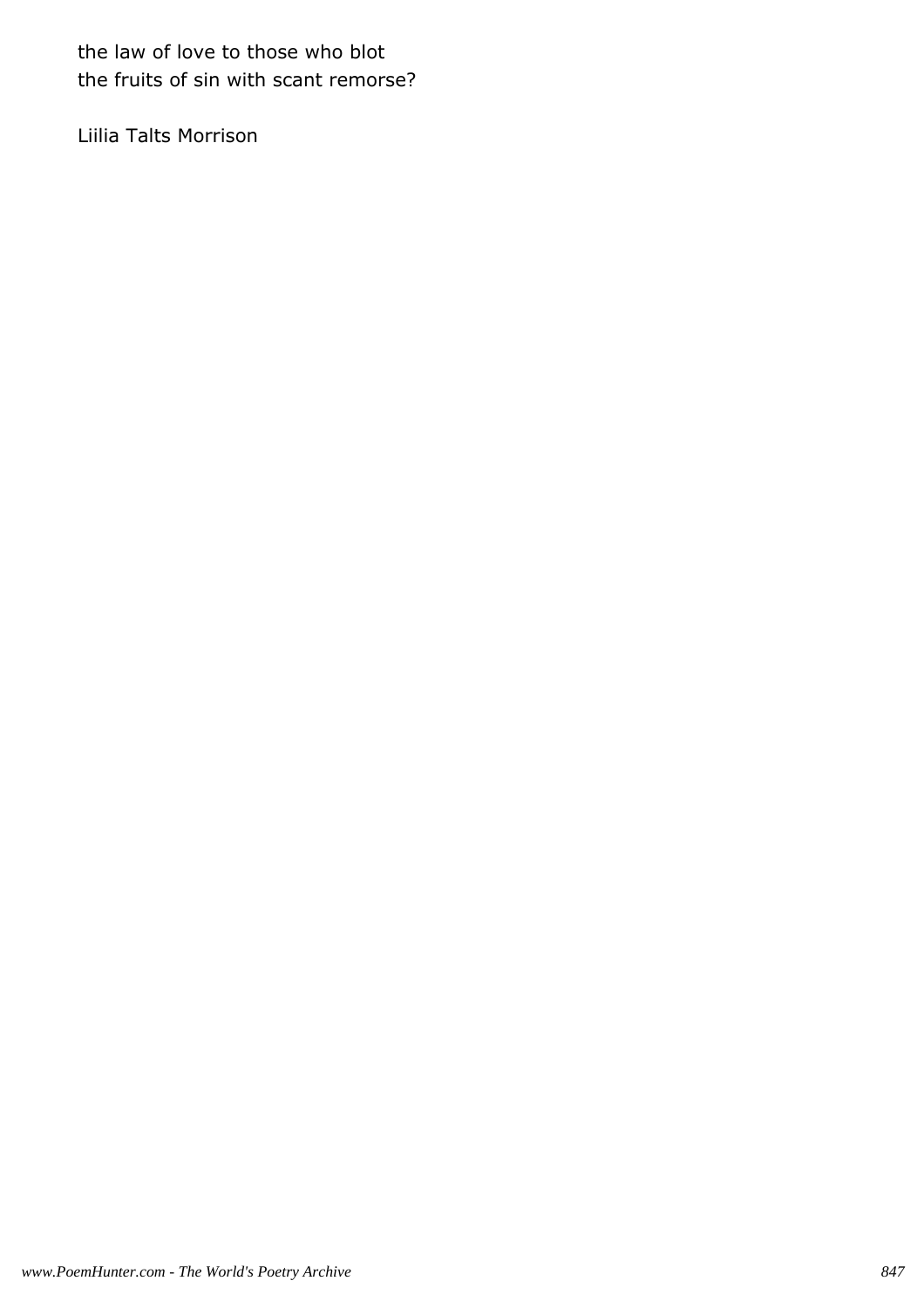## Wings Of Hope

By brick lined gutters filled with trash he sits upon the curb the gray and blighted scene awakes old feelings that disturb

Hope languishes on this sad street without an exit sign barbed wired thoughts arise in him on painful borderlines

From deep within this lonely soul black wings begin to rise soon overwhelming in their size and birdlike in disguise

Hope springs from littered pavement cracks as wings of flight emerge to lift the soul of earthbound man as flights of spirit surge

Oh hope oh key to open doors to brighter days to come oh may creative wings arise and banish ghoulish slums.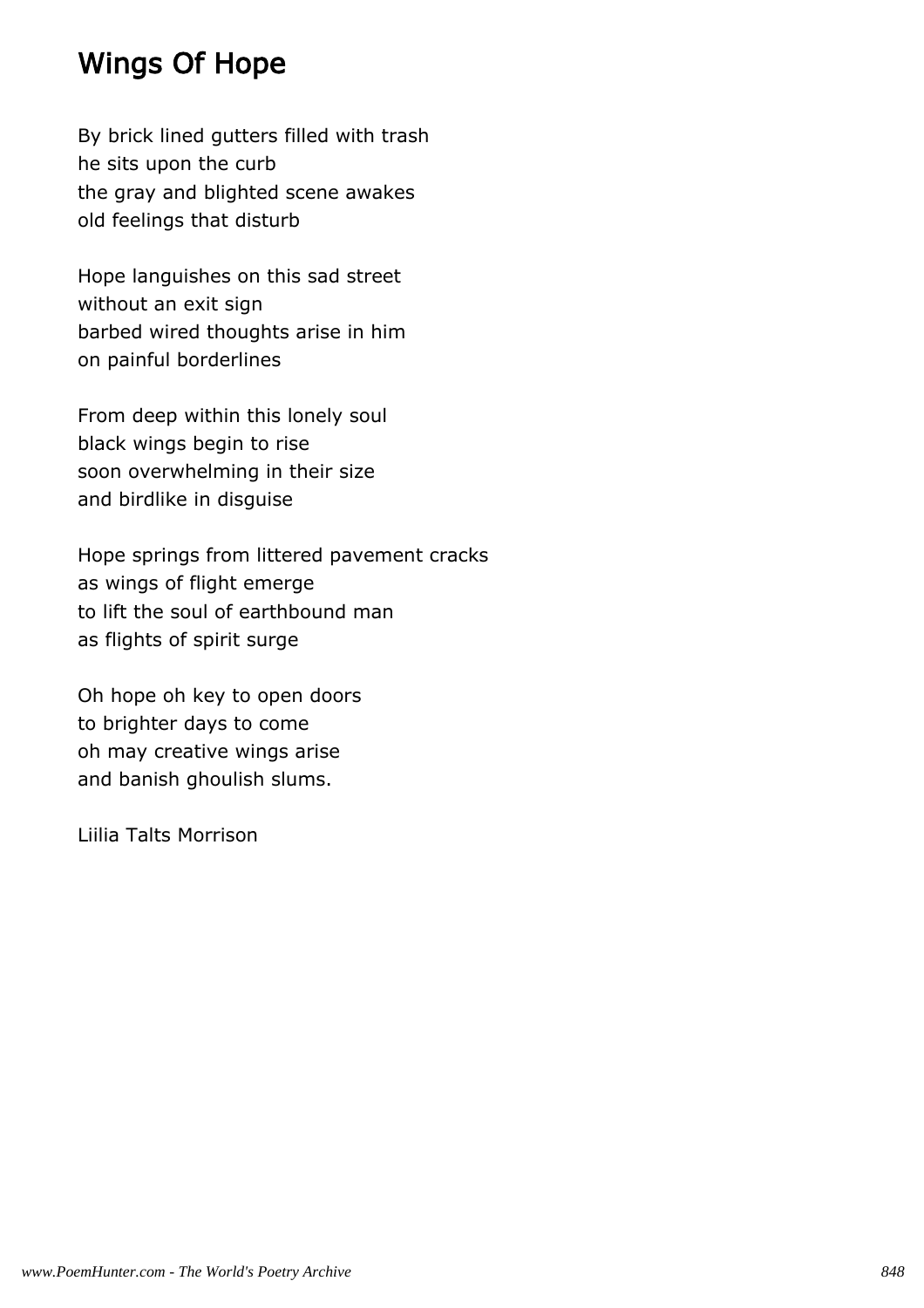#### Winter War

Fields sparking white Spread to the edge of the earth A team of oxen slowly moves At the ancient pace No trees to break the snowy spread The silent sound of hooves

Look! Carrots! Thick as your arm Turnips! Hard as stone Like monuments And beets! Small blood red And sweet The only sweet

Reindeer A distant herd grazing in the distance The farmer secretly dreams of meat But cannot eat

Vibrant, clear A shot cuts through the sunny morning scene Slim leather whip prostrates a shapeless back

The booted kolhoznik breaks A gray hued peasant Who was in his way He falls against the frozen earth

An ancient wooden clog is thrown aside Revealing a home knit woolen sock With many holes.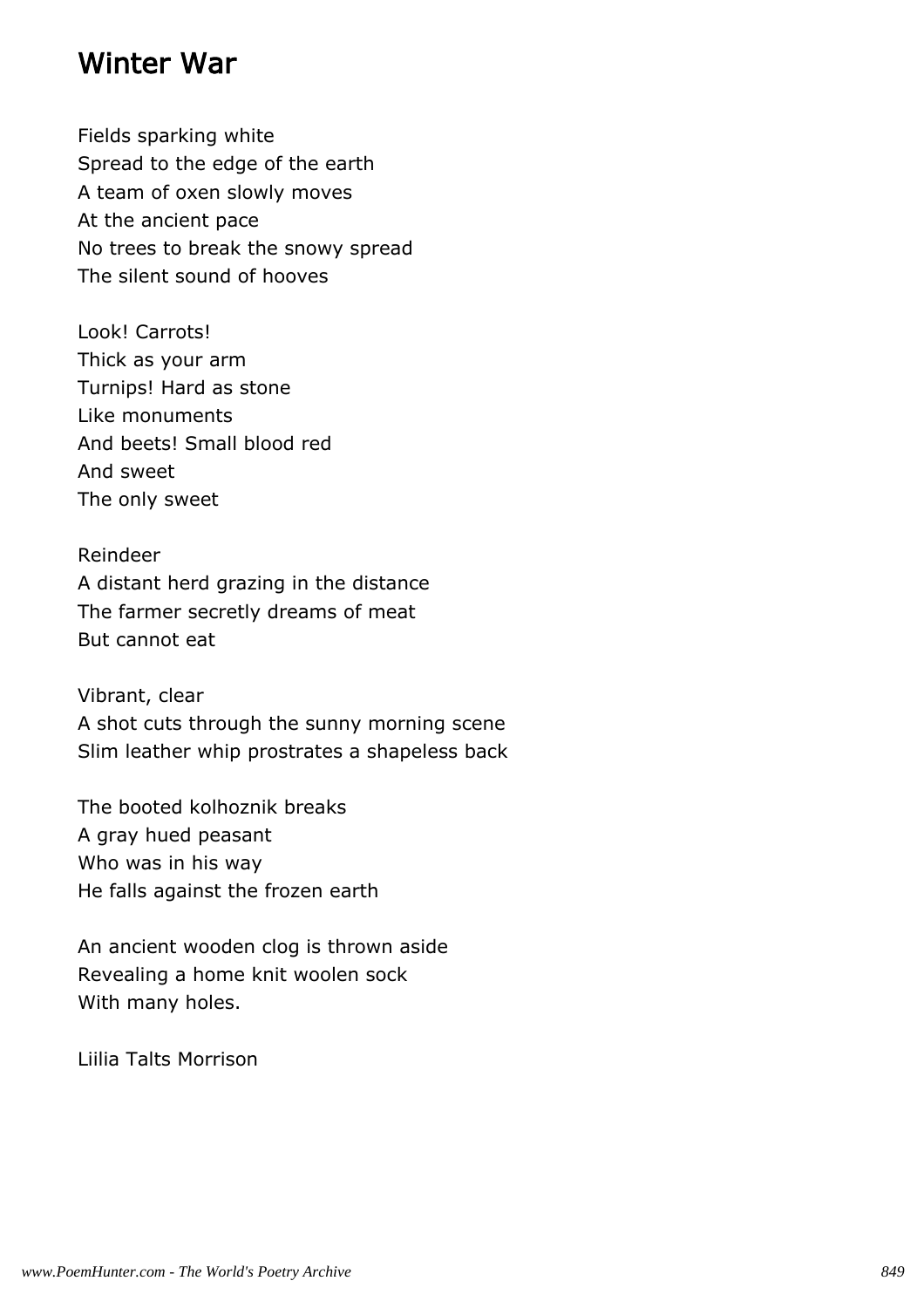#### Without A Country

'Staatenlos' they called us a group without a land nowhere to rest or settle from liberty long banned

'Staatenlos' they called us a name and brand quite grim too fearful then to linger and face war's cruel whims

Yes, 'men without a country' a phrase heard through the years has sadly been the verdict as rulers seized frontiers

Although so many labels have branded many tribes there is a golden kingdom the ancient book describes

This kingdom needs no passport all earthly rules break down it lets me live and prosper in any field or town

'Staatenlos' they called us a group without a land nowhere to rest or settle from liberty long banned.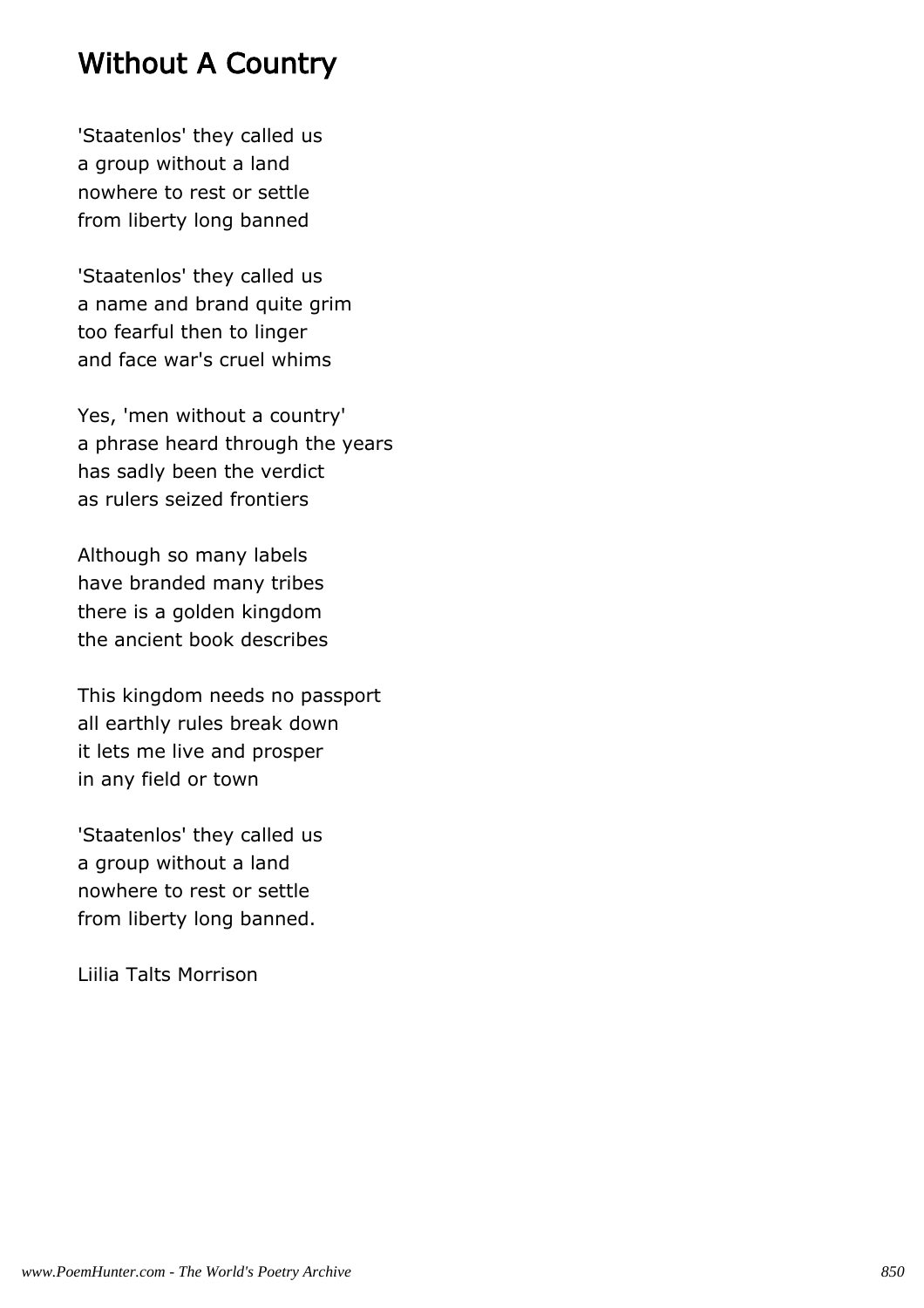## Wolf Love

Those memories again are stirring Of nights in woodlands days in dew As if on cue my eyes start blurring Recalling that forlorn adieu

Your wolf like ways so oft recurring In my mild mind like mourning doves The things you said are still occurring Loud echoes of our long lost love

There have been loves in café settings In well trimmed parks and boulevards Short lived those sentimental pettings Dimmed by new beaus soon afterwards

It's sad to lose the warm embracings When passions fade neath city lights Much harder still to brace in facing The loss of haunted forest nights.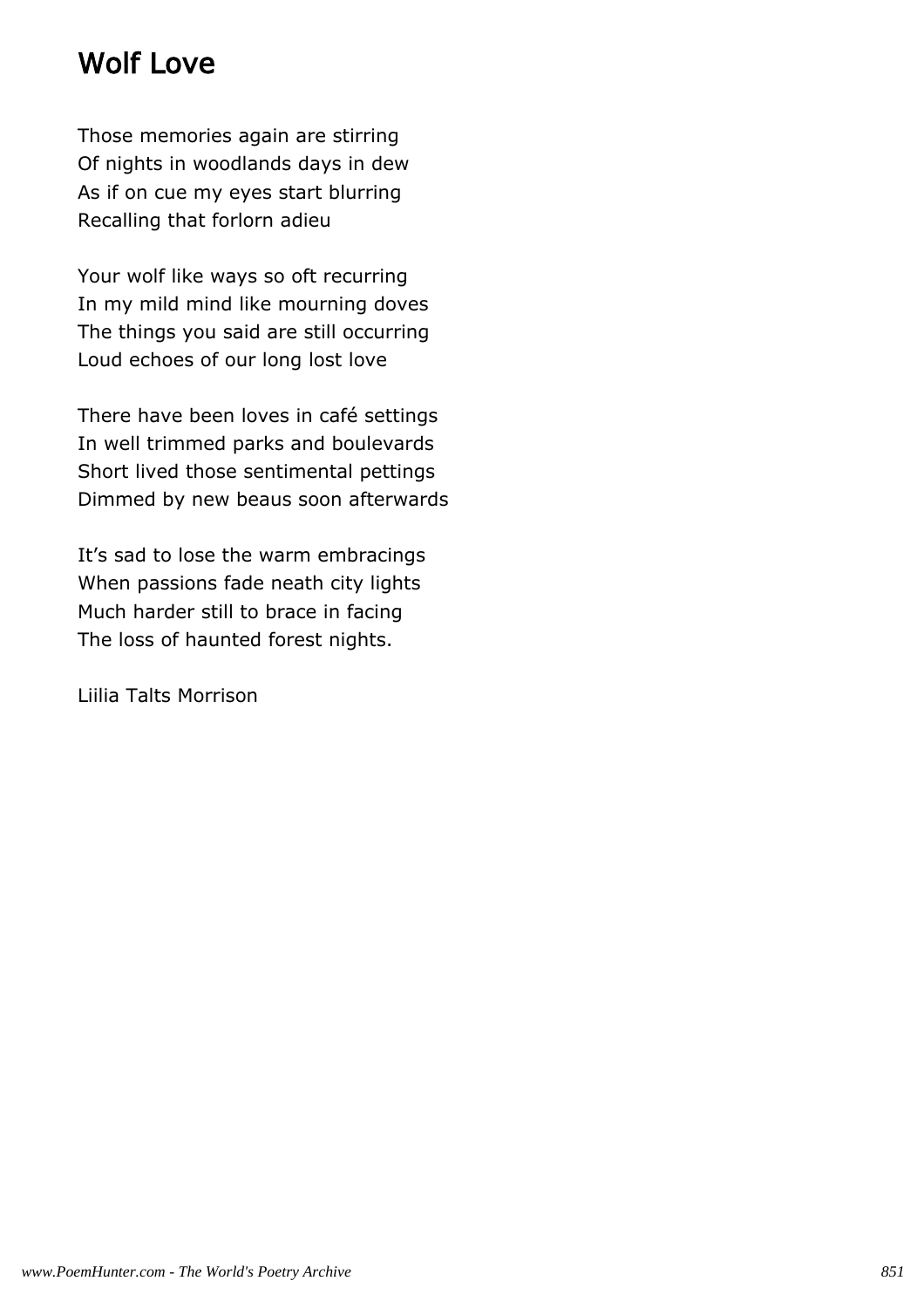### Woolen Yarns

Whirring stirring yarns of old woolen cloth more dear than gold homespun stories spinning wheels earthen bowls of ancient mold

Wooden floorboards handmade kegs milking stools on three strong legs sauerkraut in weathered bowls raven nests in oak tree holes

New potatoes burlap sacks bright blue patches filled with flax never will those times return precious dust in stone hewn urns.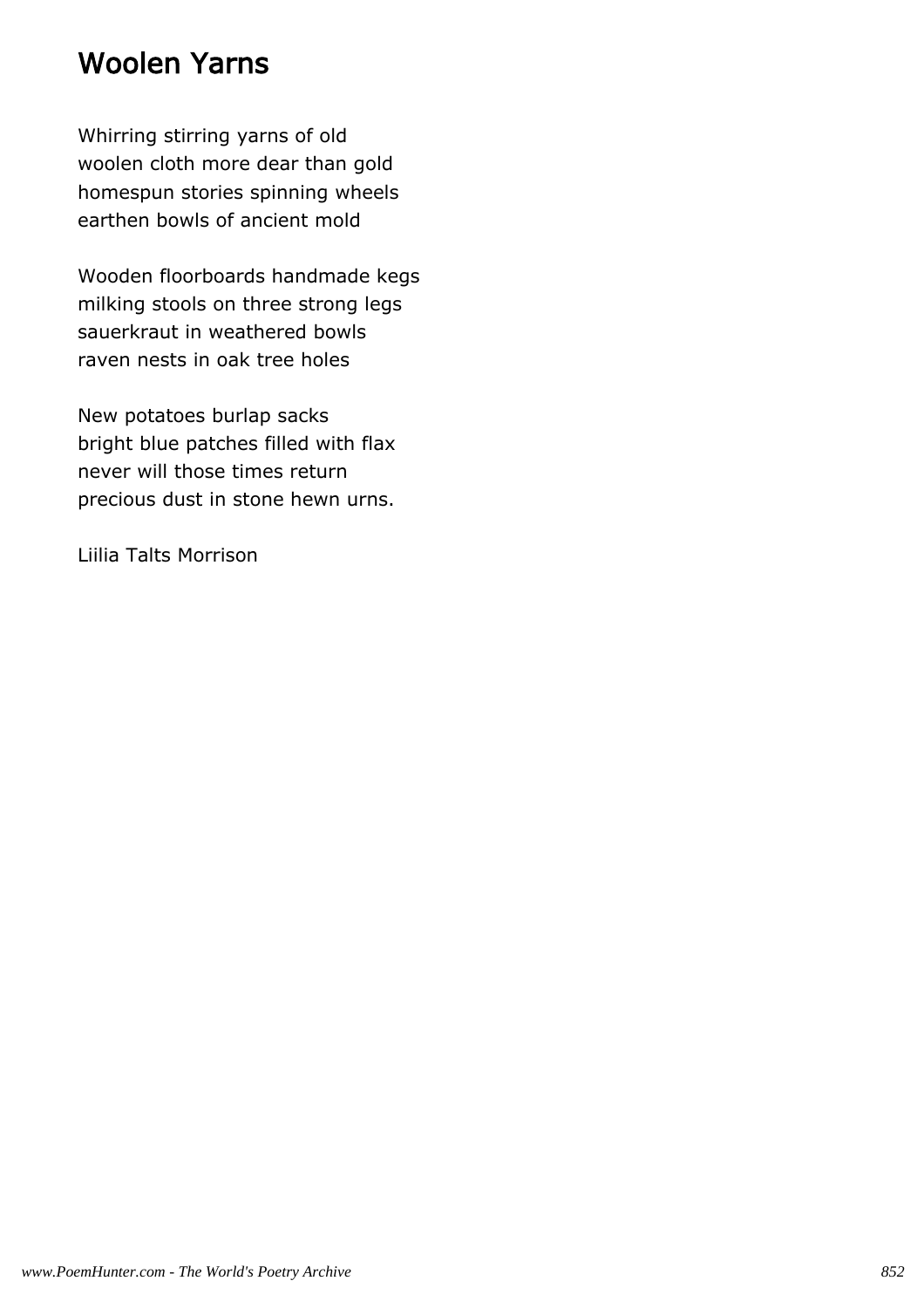### Words Words Words

What's an oar and what's a paddle what's a mount and what's a saddle yaks in herds and flocks of birds who can ever master words?

Even definitions vary as you browse thick dictionaries but be simple, use your noodle tap the apt app we call Google.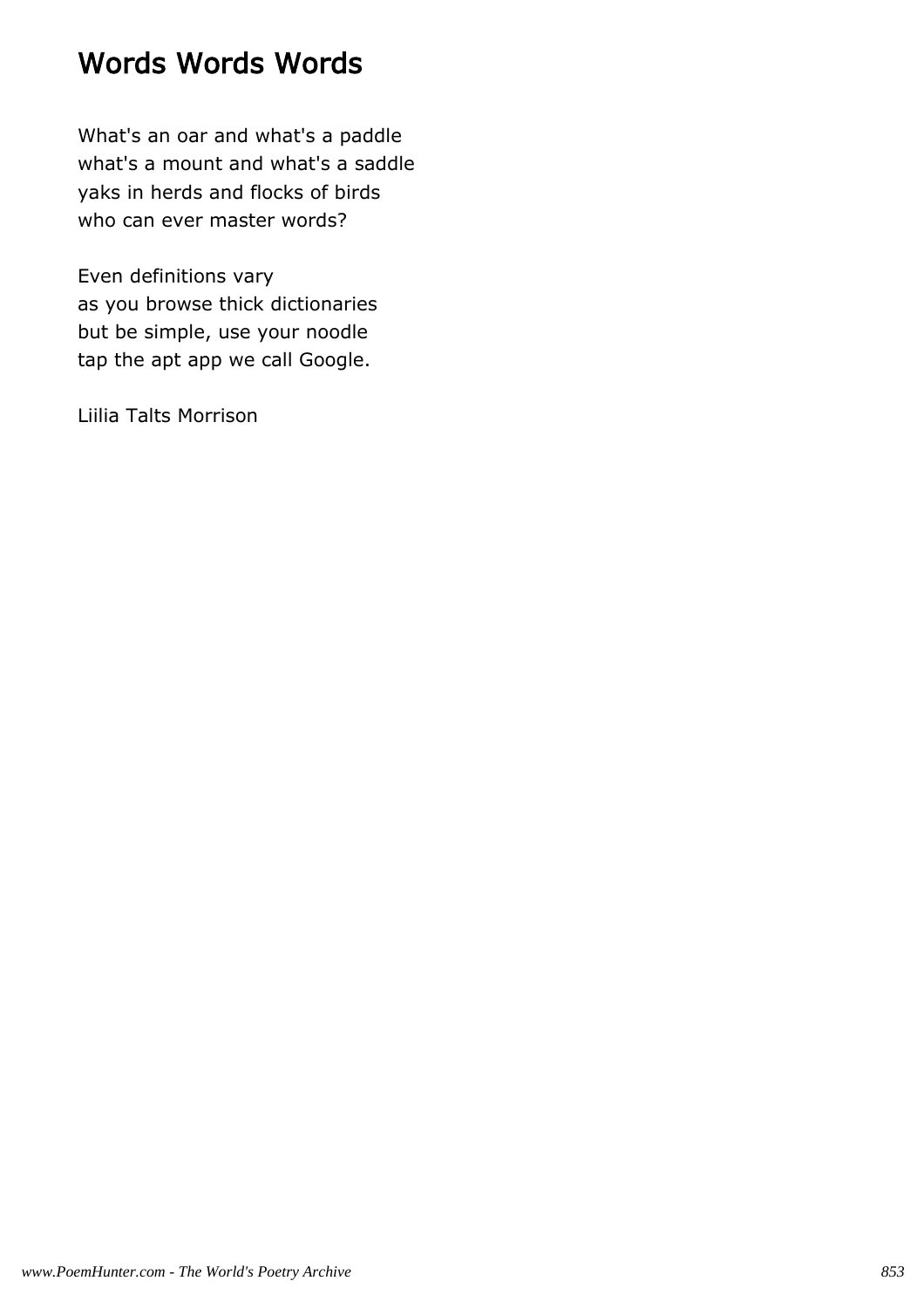# Would He Forget?

The morning sun glows bright today reflecting from street windows the day moon looks upon the scene dew rising from the meadows with grateful heart and hopeful mind I'm glad for this new morn I hear the doves on trees below a new day has been born

I watch the orange gold of day in contrast to blue night and wonder if God might forget in simple oversight to turn on lamps from distant space to make our paths here bright like you and I so often fail to do what's good and right.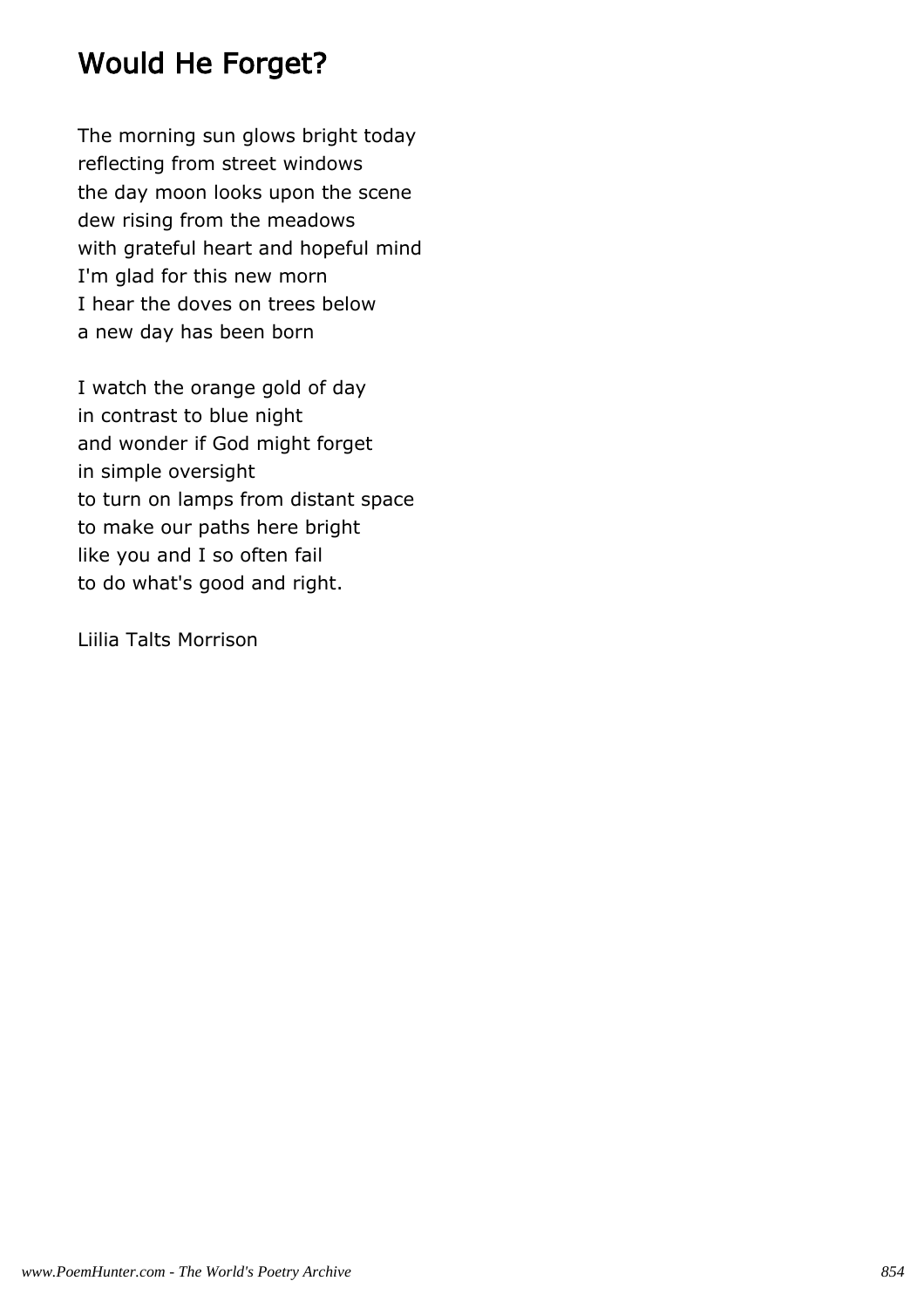# Wounds

Just as a wound takes time to heal so does the spirit need space often spanning many years to cleanse deep scars that bleed

All things must run their measured course in their appointed times and even those of cruel ways will someday stop their crimes

The day of reckoning will come as harm and heartaches cease a great upheaval, then great calm when all will dwell in peace

Just as a wound takes time to heal so does the spirit need space often spanning many years to cleanse deep scars that bleed.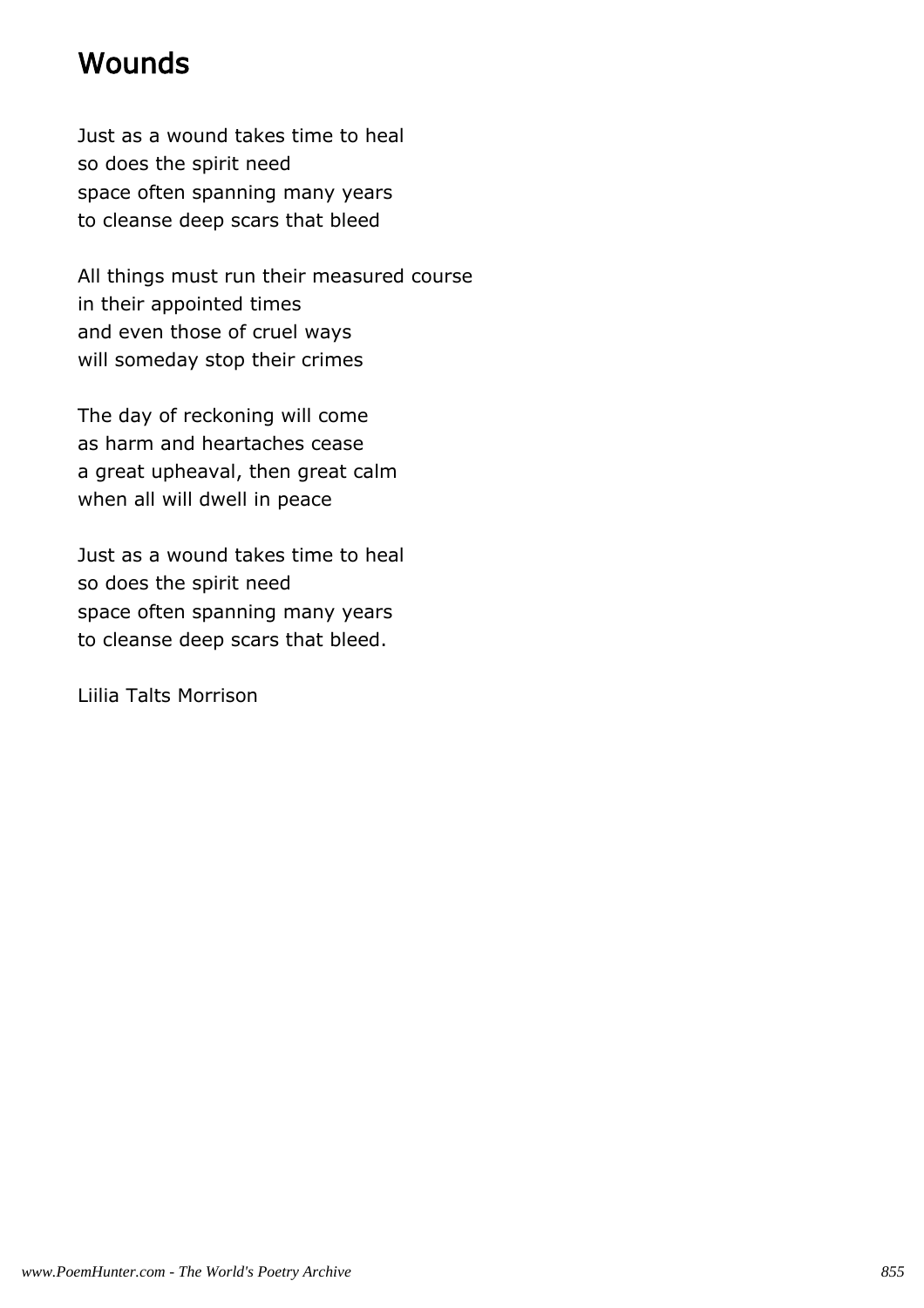### Wrinkles

A face is like a map of sorts its lines mark hopes and fears the wrinkles framing eyes and cheeks tell tales of challenged years

Some faces are like stoic masks they try to hide the pain their gaze is downward or aside they shun applause and fame

What secrets do some faces hide beneath a wide brimmed hat what deeds so cruel to be hid what evil plots begat

Some visages are frozen cold against harsh climes and lives as if the northern wind still chills their cheeks like piercing knives

The grooves and tributaries deep can hardly be erased no laughter and no stroke of luck can blot what time has traced

Just like a land with hills and streams is little changed by men so is the face a timeless truth to read now and again.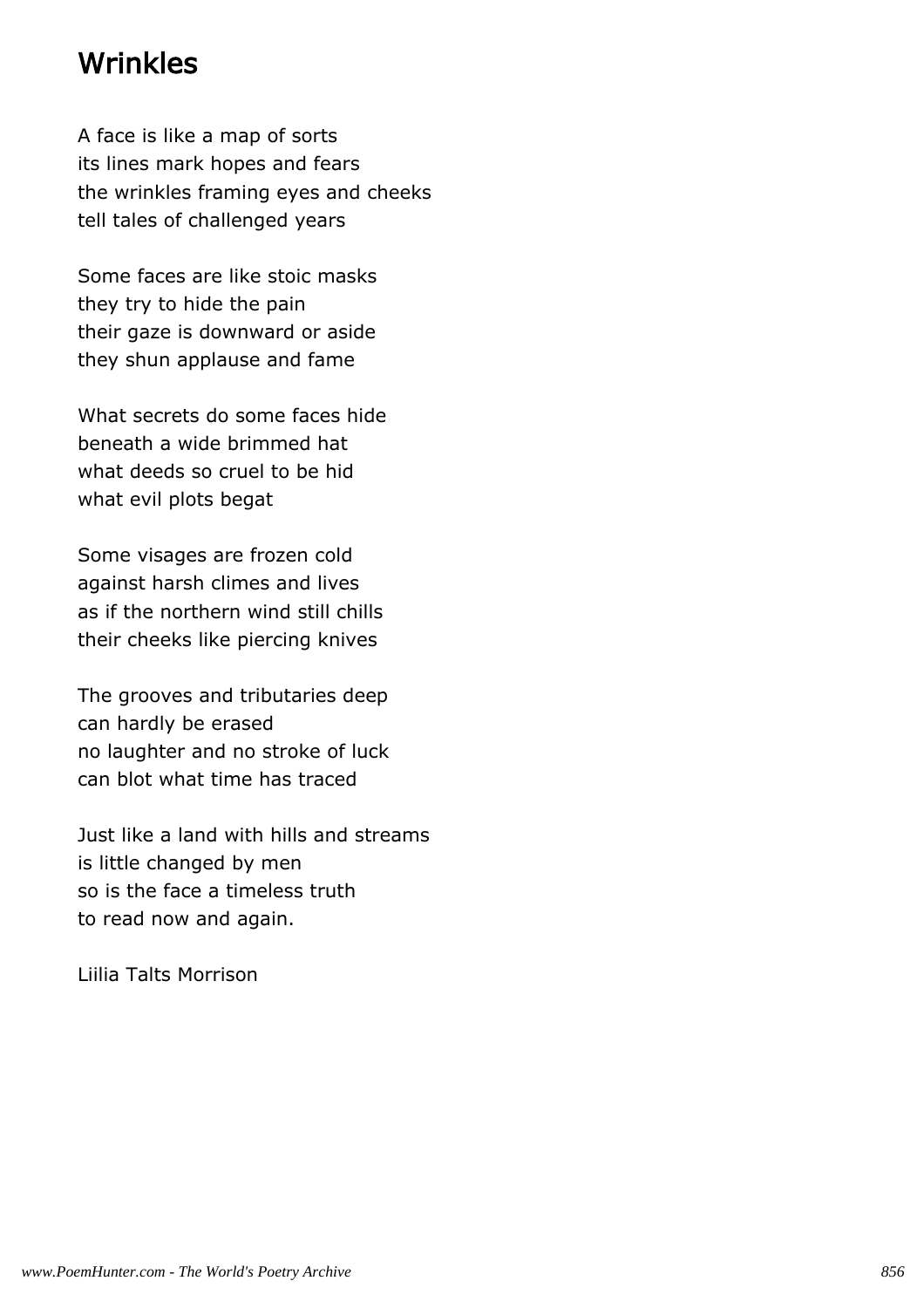### Writ On Sand

The sand is warm the surf is bright I lie and hear the waves the sea oats gently bend and mourn blue underwater graves

The ocean gives and also takes and none knows where or when their turn will come to join the ghosts of those who once had been

But I am here on golden shores and touch the grains of sand so tiny and so comforting upon my outstretched hand

As seagulls squawk in circling groups my finger starts to stir and trace upon the salty ground words that the surf soon blurs

My life is writ upon the sand my days like pebbled stones smoothed by the crashing of the waves as age wears down my bones

My words, my ways, my thoughts, my plays will all be washed away and while I breathe the briny air I'll celebrate the day

The sand is warm the surf is bright I lie and hear the waves the sea oats gently bend and mourn blue underwater graves.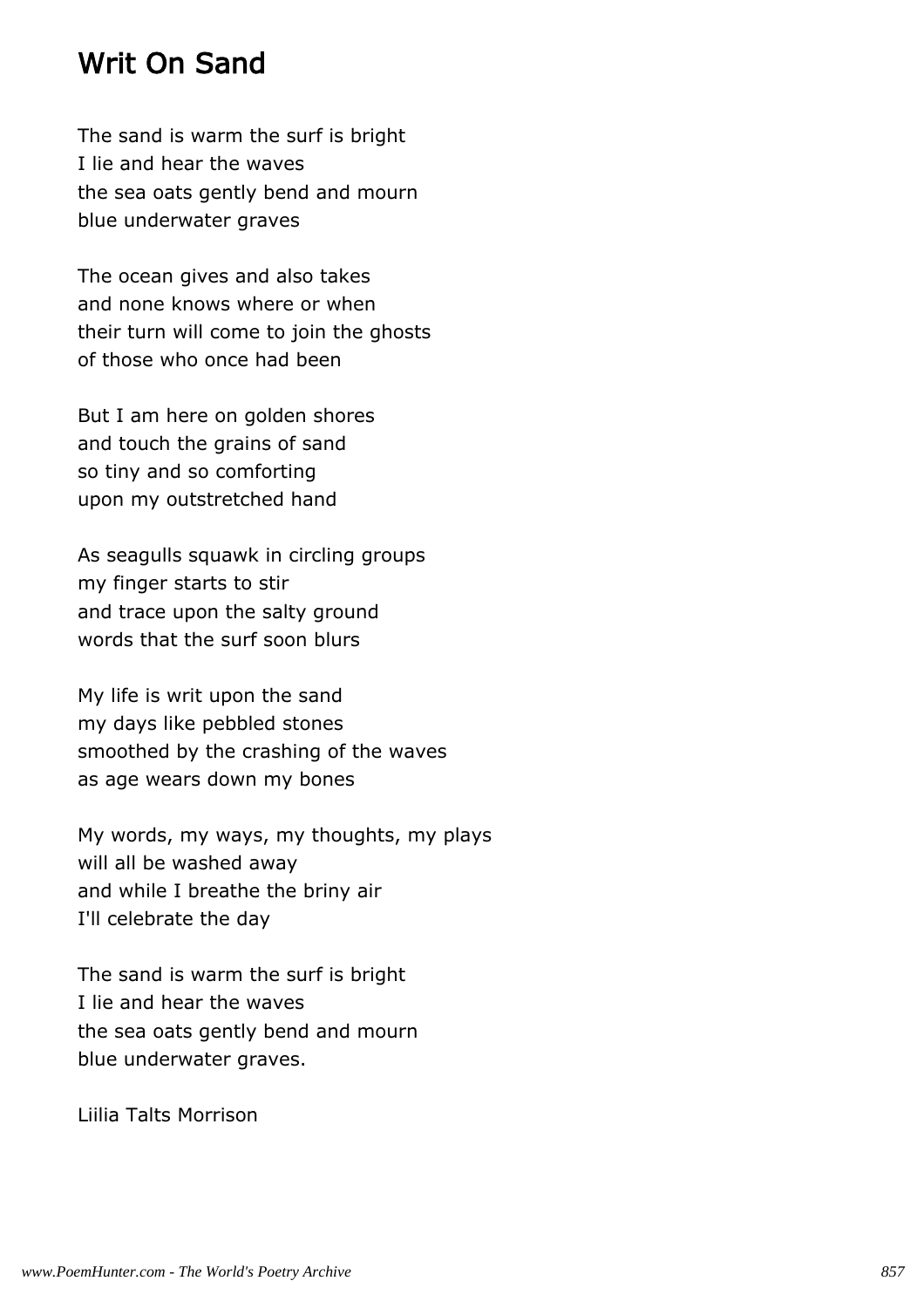## Writ On The Heart

There are so many languages and many countries too with dialects and alphabets some old and some brand new

I've spoken many languages in places I have been and tried to follow hallowed ways of people and their scenes

But in the waning of my years words trickle to a few and all those many languages have vanished with the dew

Today I have a single choice to speak and play my part: to share and utter only words engraved upon my heart.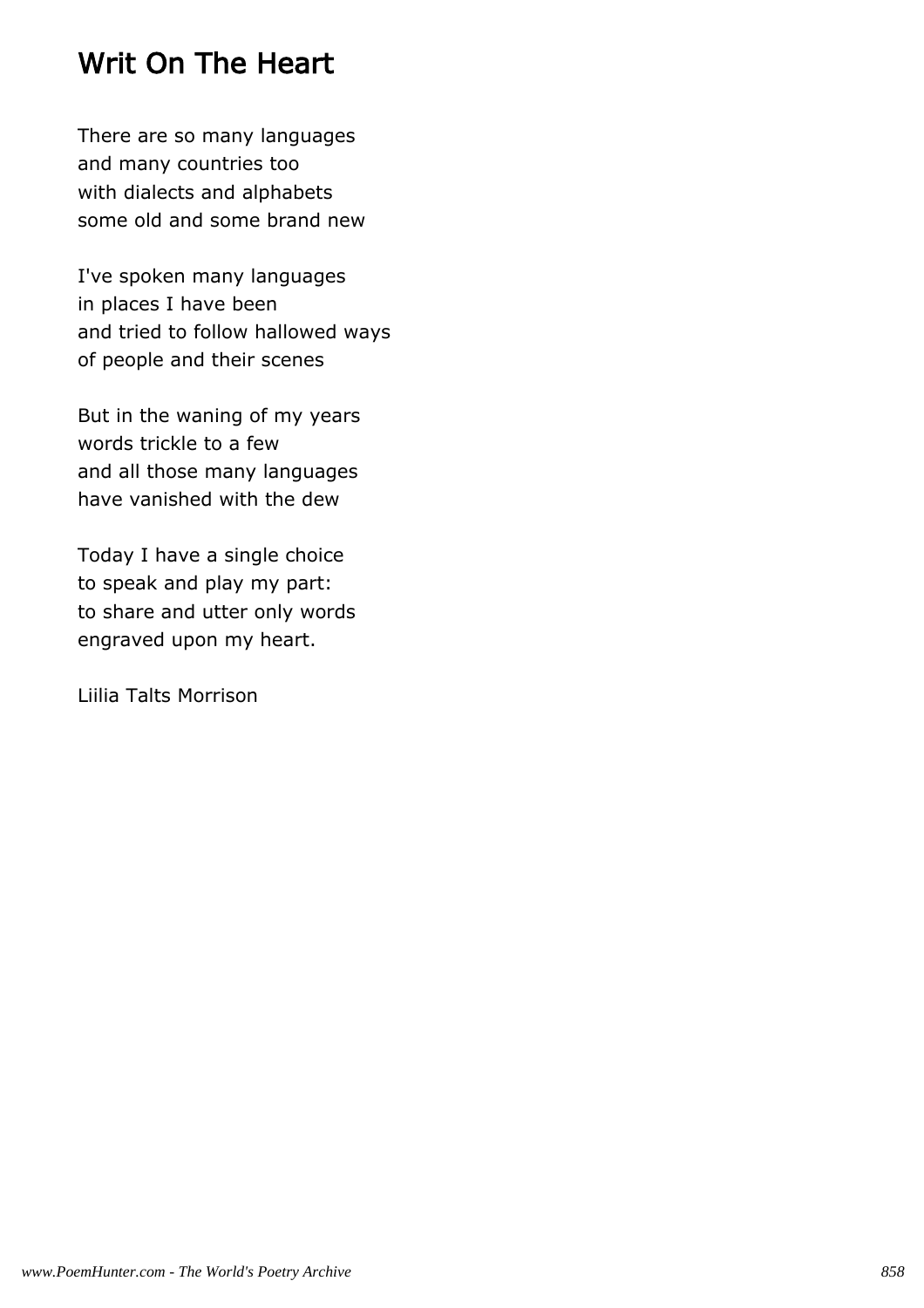### Ye Olde New Year's Eve

The goose would crackle in red heat the oven lined with bricks dried oranges and lemon zest spiced up the stuffing mix

Sweet loganberries and small plums stewed long in candied cloves a clotted cream whipped to extreme topped shapely almond loaves

A robust mead in ancient steins chilled long in winter kegs quaffed slowly by the evening fire till none was left but dregs

Those days of pounding on stone slabs we used to spread the feast on New Year's Eve so long ago gave joy to man and beast

The harps and fifes and leather drums accompanied fine songs a bit of Burns a touch of Bard would move the night along

Soft tin was heated on the stove then tossed in icy bowls its shape would proffer future signs and give hope to old souls

Ah, those were days of simple joys in eating what we could when neighbors huddled in a hut protected from harsh woods.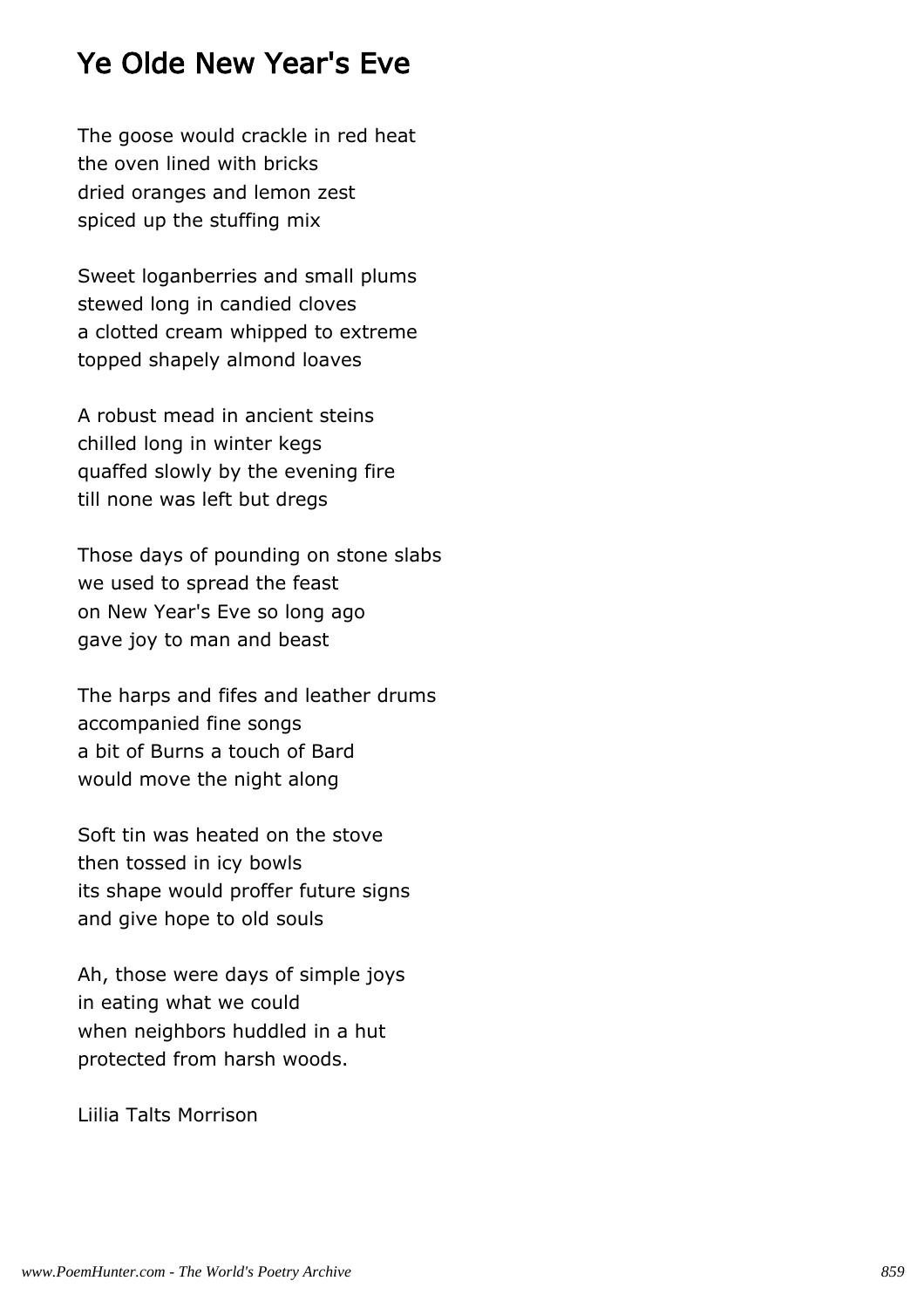#### Young I Was

Young I was and few of days when I listened to old tales of the hallowed ancient ways mouth to mouth with dreamy gaze

Old men squinting in a room filled with smoke and lined with doom whispering in measured rhymes epic heroes' epic gloom:

When will freedom's clear chimes ring when will danger lose its sting when will chains of bondage melt and the flame of rebirth bring

Linden leaves from giant trees summer toil with little ease gifts of blue from flaxen fields

Salt cured fish and rich dark bread toil from soil and water's bed forests dark and blackbirds swift mushroom bounty's tasty gifts

Plowmen tilling stony soil currants plucked and summer toil hardy smiths pound iron nails fishermen sew nets and sails while their women carry tales

Harvest hay in fragrant stacks children leap and stuff in sacks as the evening sun descends summer with remembrance blends

Words that flow like northern seas lapping waves in northern breeze strange to people from the south runes and tunes from woods and seas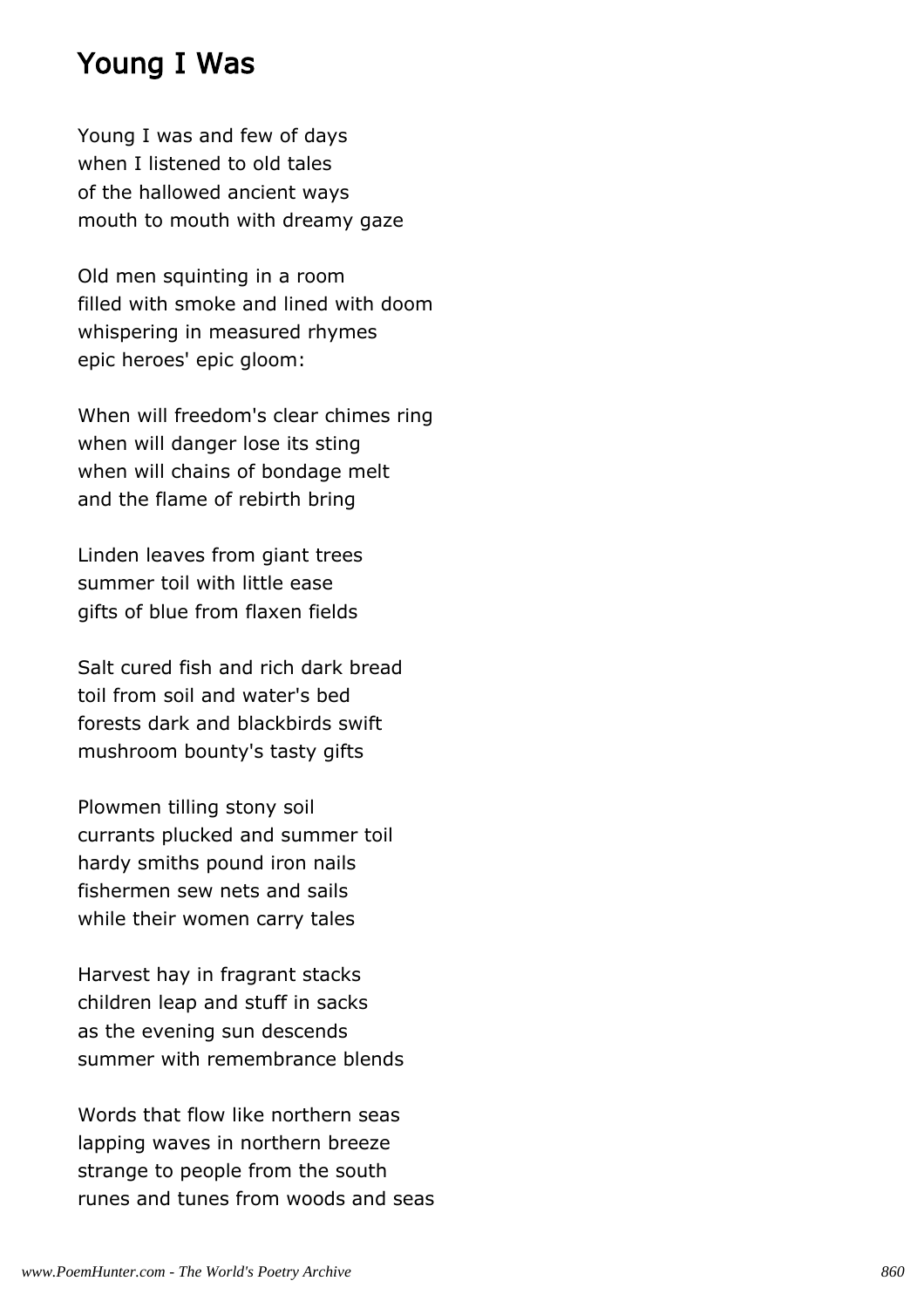Woven in their souls and songs hand hewn spindles weathered looms ceilings black from hardship; s soot poppies stomped by foreign boots

Their small corner of God's earth still reverberates new birth dreams and lives may still abort earthly hopes may still run short Danger and destruction court

Their black earth and people sing as barn swallows take to wing children on old wooden swings still strive hard to reach new heights of unfathomed distant lights

Young I was and few of days age has wrapped me in its haze slow of step and short in phrase yet remembered are those ways.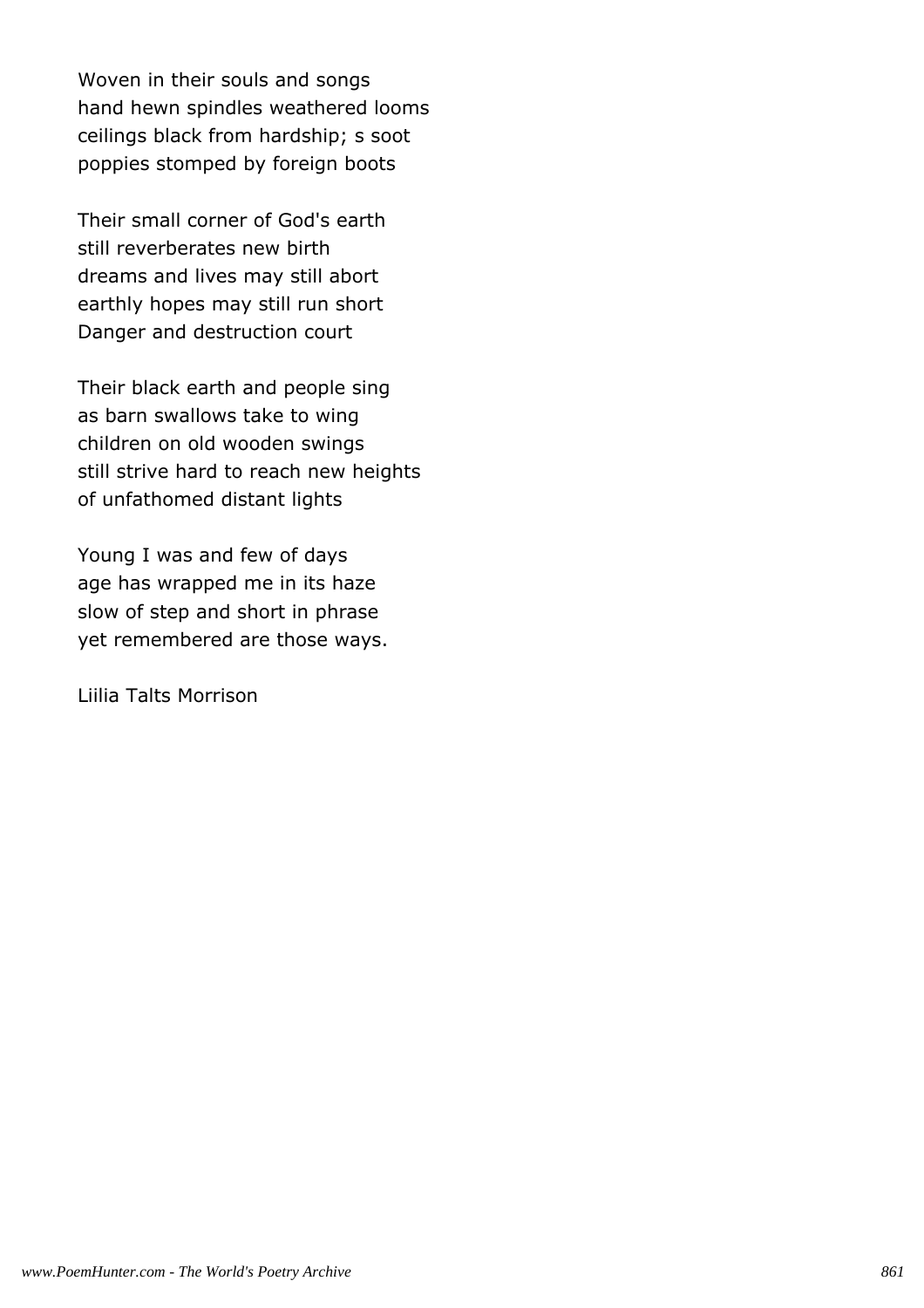# Your Beauties Never End

Your beauties never end Your stitches always mend Lost souls direction send Hot tears to joy transcend Your love to comprehend All hurts and bruises mend

On you I must depend Your graciousness commend For errors make amends Through mercies great transcend Forgive who would offend My faith till death defend.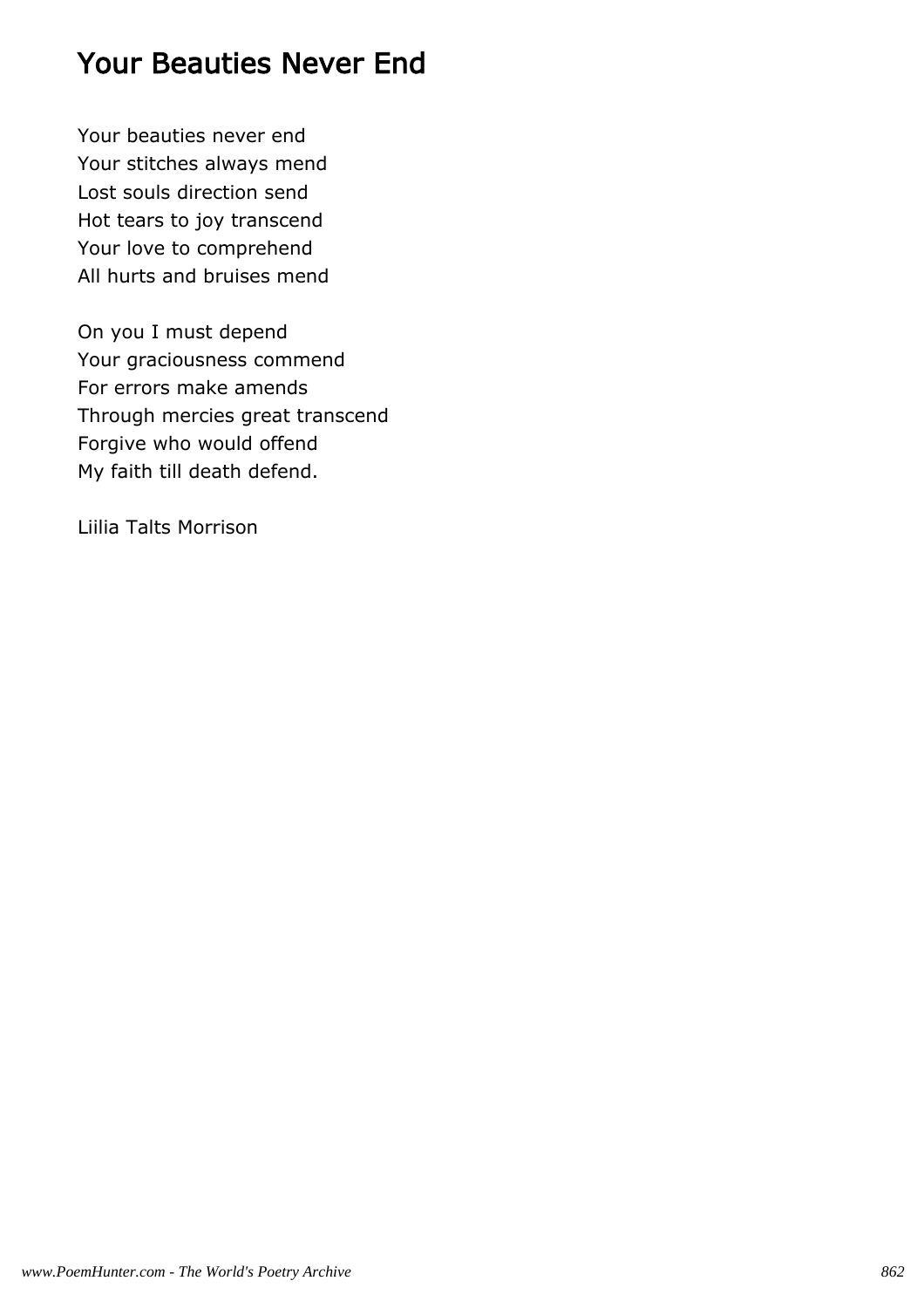#### Your Season

'The full fruit of labor lives in the harvest And that always comes in the right season' Bible quote

We labor with sweaty brow, dusty feet and blistered hands We wait for end of day, cool evening air, the porch swing We drink our ice tea and talk with a neighbor Nothing earth shaking, just simple banter

We light up a cigarette or cigar or pipe And wish we could stop that dirty habit But it helps to forget the toil of day, week, the year Lying in bed, we think of someone we loved when we were young

Sometime during the night we wake and see the moon A cloud brushes it gently and moves westward Suddenly the heart warms and a feeling of love grows A message from heaven whispers in the ear

Your season is here, you are living as you should It is all right, everything is all right You are in the palm of a hand Whose love is too great to comprehend.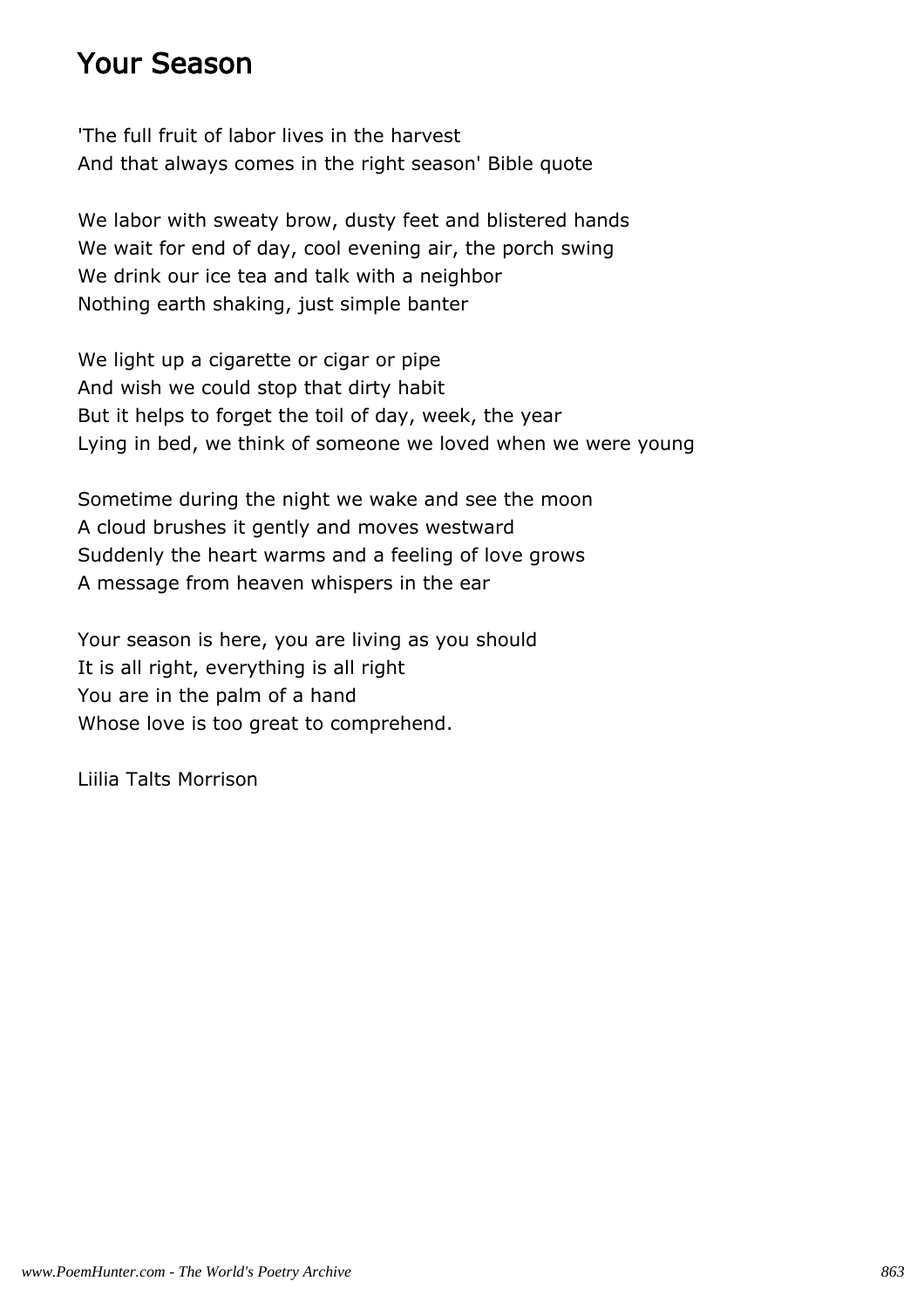# Your Special Song

Hold a hopeful candle As you trudge along In the dark while seeking Your own special song

Trust that none is like you In the Maker's eye Trust that he will give you Songs to make men cry

Do not let big torches Draw you from your goal Shield that fragile flicker Pointing to your soul

Harbingers to help you Are waves, winds and birds Let them teach you music None has ever heard

When you find those rare notes Sent from up above Life's gates will burst open Bathing you with love.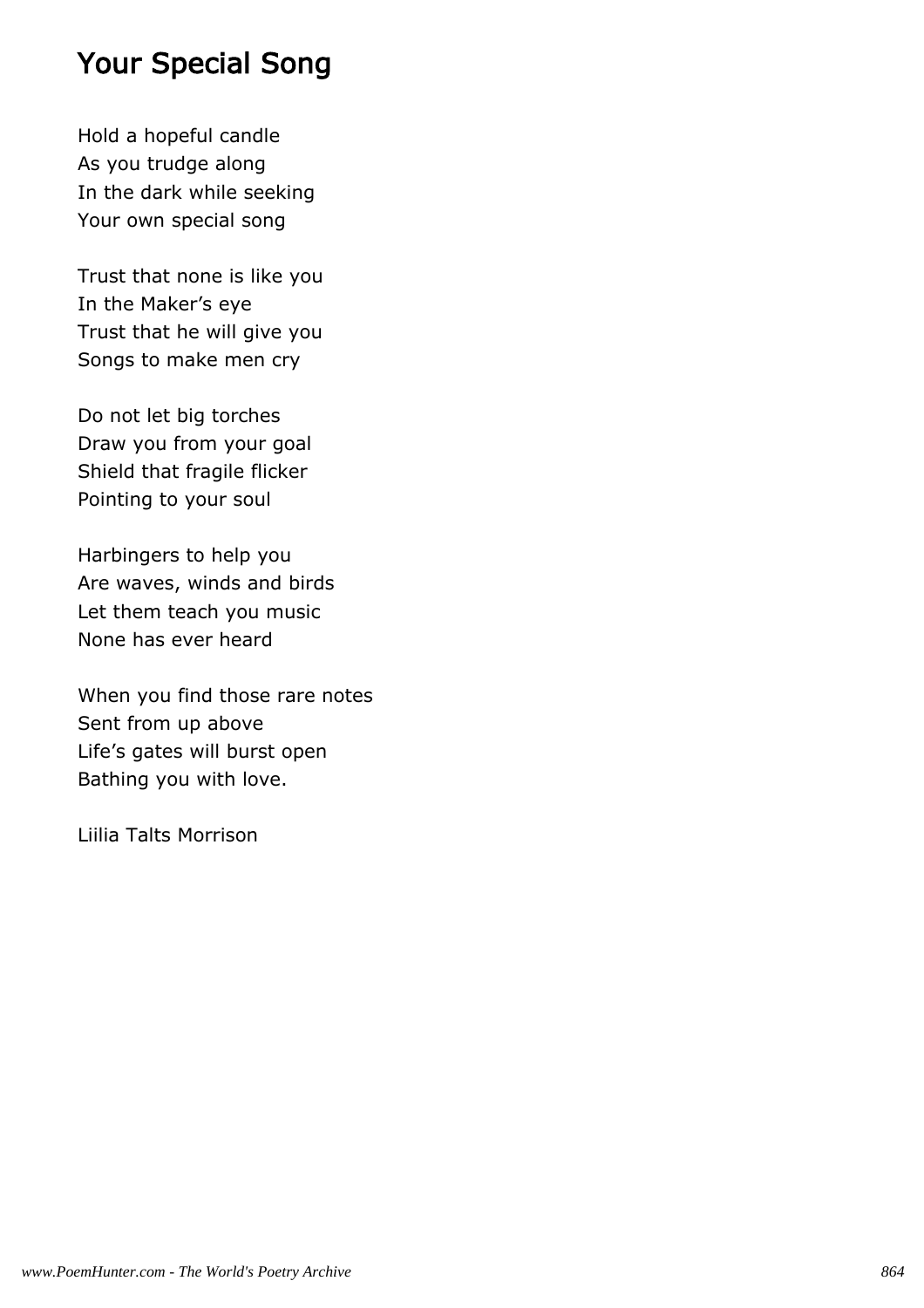#### Yuletide Decor

The toys were in the drawer all hid from nosy eyes until that Yuletide evening when elves in thin disguise of bearded men in sheepskin sneaked in like secret spies

With long and weblike fingers they pulled out all the clan of roosters, bears and chickens that dozed in sleepy torpor in cups and frying pans

They dipped the bunch in glitter and hot glued pearls and such upon that motley litter then stuck them on a fine tree with tiny birds atwitter

They jumped in fancy frolic to see this awesome sight to brighten Santa's visit the old and young awaited that very Christmas night

Remember all you munchkins consider untouched drawers where toys long to be noticed like they had been before and brighten Santa's chores

The toys were in the drawer all hid from nosy eyes until that Yuletide evening when elves that looked like spies or bearded men in sheepskin were angels in disguise.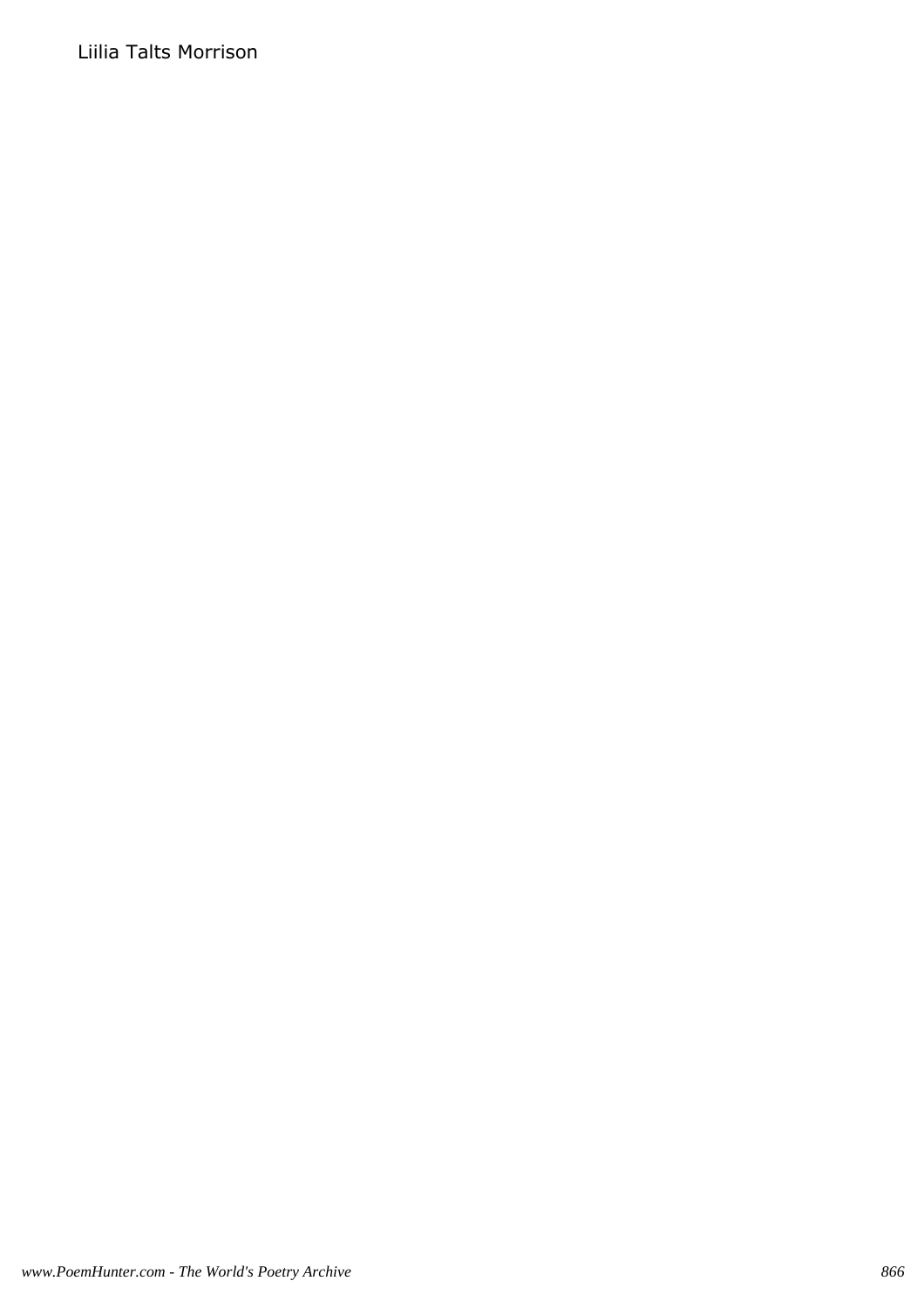## Zombie Ways

Treading on those darker roads Like a Zombie dragging loads Cruel pavement pounds in pain Hopeless hands bear pulsing veins

Alleys dim with beer cans strewn Living corpses leaving soon Heavy gates push down and shut Heaven's mercy long forgot

Treading on those darker roads Wily Satan grinning goads Rain washed refuse mirrors gloom Where no man escapes his doom

Treading down those darker roads Alleys pungent bloating toads Scratching webbed feet embrace Suffocating without trace

Walking down those darker streets Where night's vast dominion meets Sin and vice whose glitter fell On dank puddles straight from hell

Haunting still those darker ways When the world was one malaise Slimy bony fingers pulled Fragile souls last hope was culled

I remember Zombie ways How did I escape those days? Somewhere lies a beating heart Stepped on, broken, torn apart.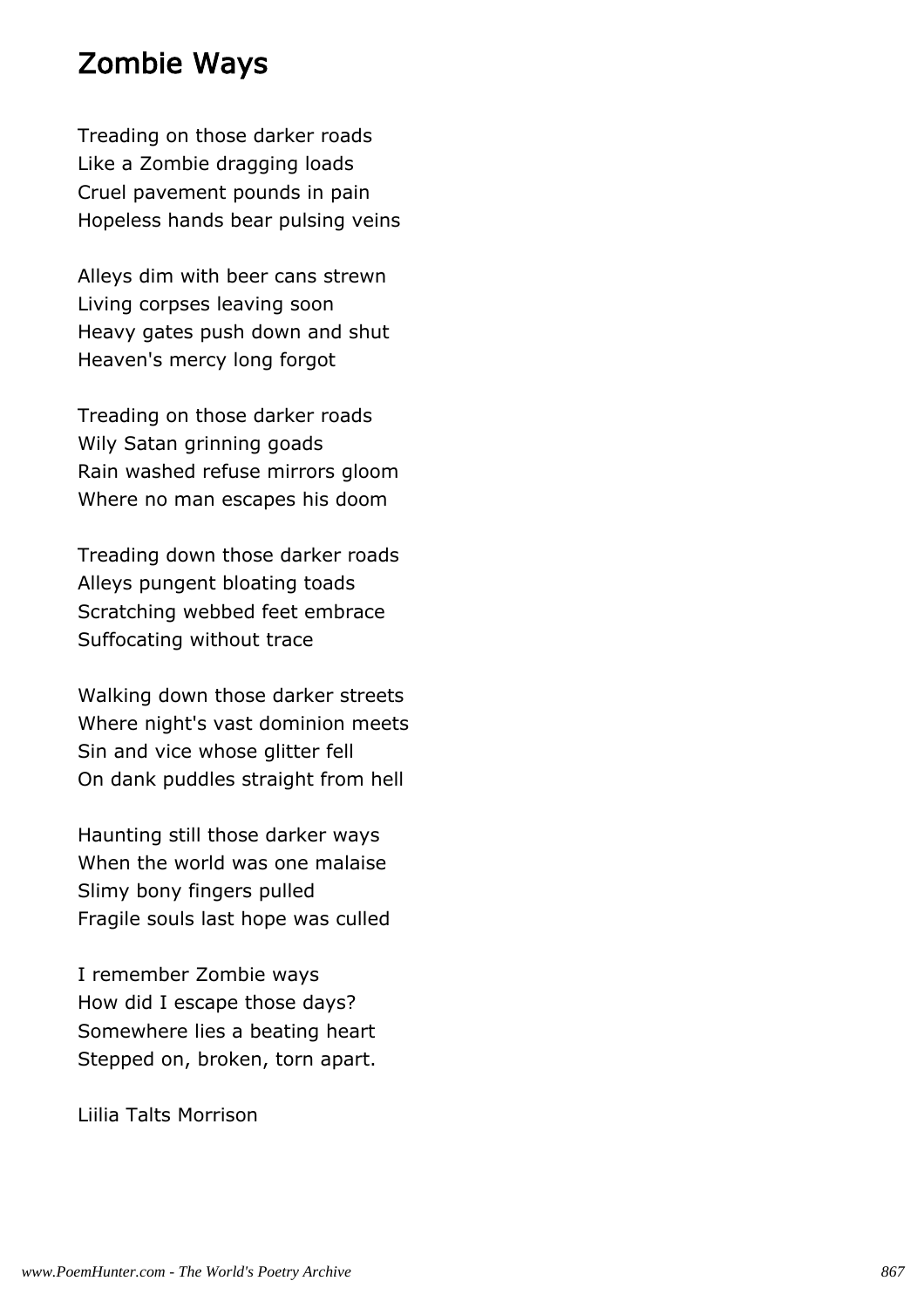# Zoppot

It was Zoppot in the summer She was the beauty on the strand The air was filled with schlagers As she held a stranger's hand

They danced upon the crystal Lit from below And spoke of Pola Negri Where are they now?

She waited at the station Cloche, chemise and train Who would have guessed Her life would end Down a little country lane?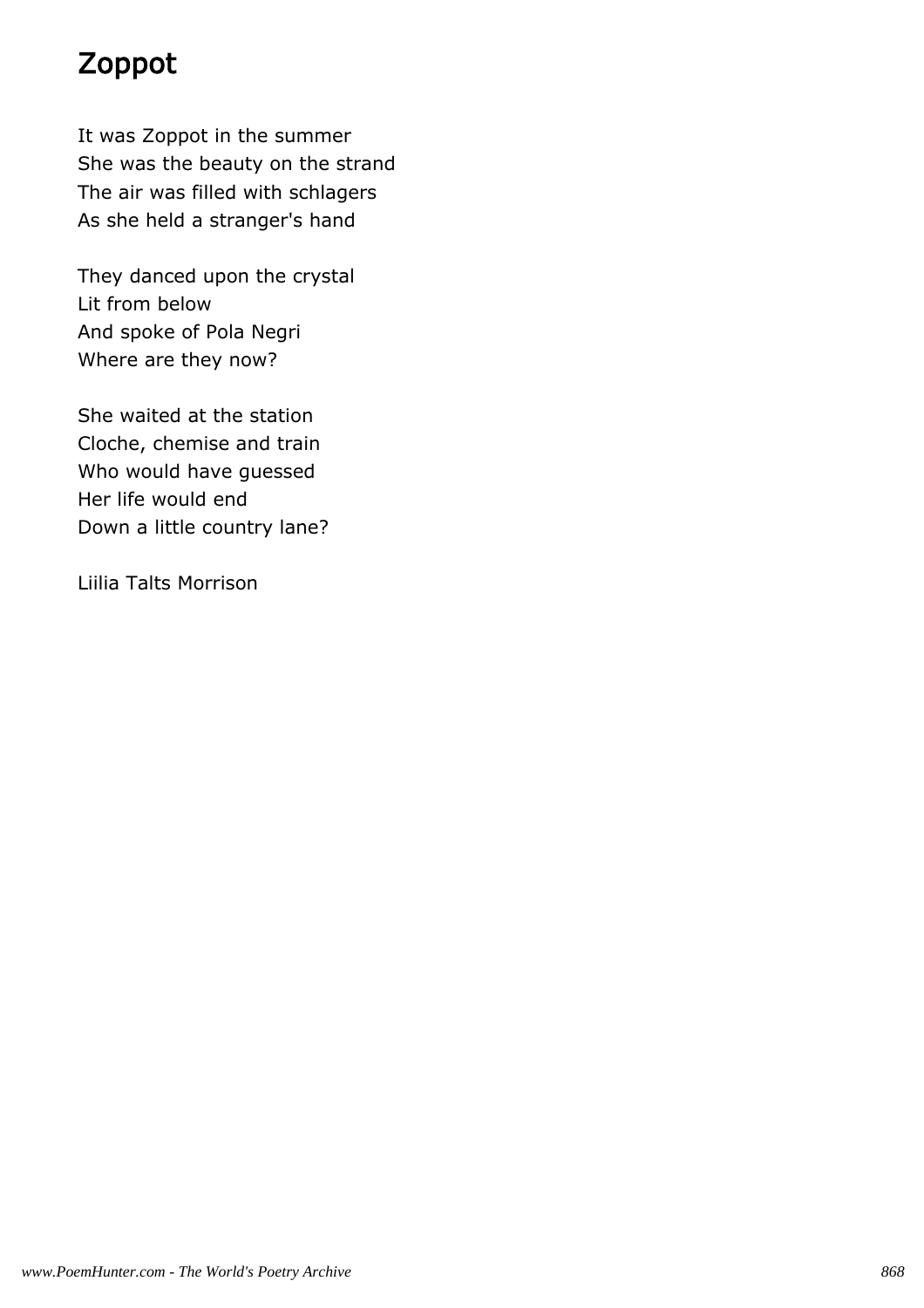# Zoppot Holiday

The twenties smashed propriety Or what was thought the norm Much like the hotfoot FDR Gave Hoover's pomp and form..

Like lions who had been subdued Our women roared and then While smoking, drinking, playing cards They came to life again.

Yes, suffrage came, as come it must While segregation's door Was pried and pounded till at last All looked at freedom's shore.

A global war preceded this There had to be a change Just like the other global war Brought sixties to its fame.

But I digress, my purpose is To flash back to a time When Zoppot was the place to go On Poland's lovely shore

A bathing beauty, tanned and sleek Bobbed hair in flapper style Spent summer holiday abroad Turned men's heads with her smile

She lounged on Zoppot's famous beach And danced in clubs so sheek Glass floors were lit beneath her feet Sweet whispers cheek to cheek.

A little man did give his heart To this gal, fresh as dew Nor would she soon forget his love As time and memories grew.